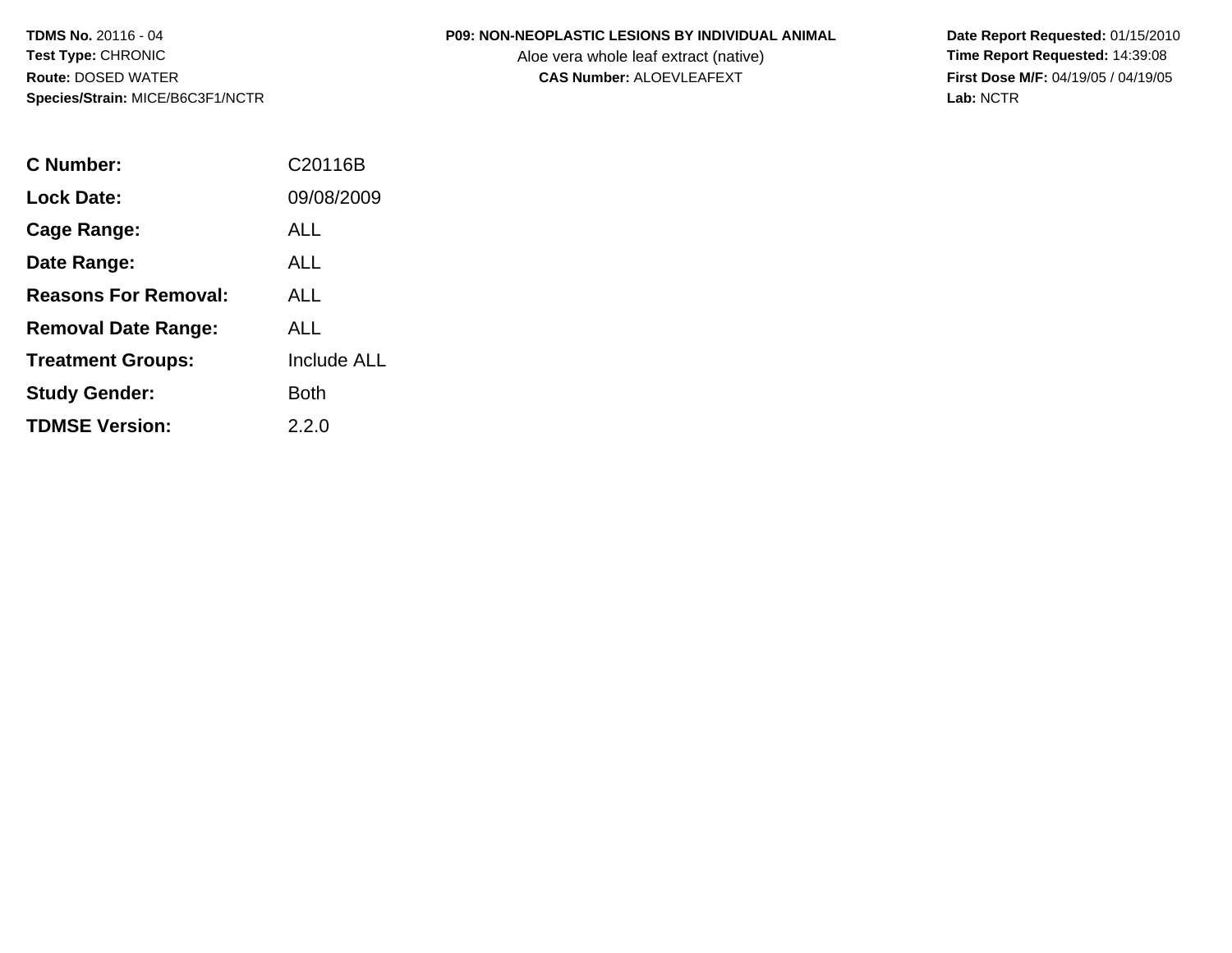#### **P09: NON-NEOPLASTIC LESIONS BY INDIVIDUAL ANIMAL**

Aloe vera whole leaf extract (native)<br>**CAS Number:** ALOEVLEAFEXT

 **Date Report Requested:** 01/15/2010 **First Dose M/F:** 04/19/05 / 04/19/05<br>**Lab:** NCTR **Lab:** NCTR

| <b>C57BL/6N XC3H/HEN MTV-NCTR</b><br><b>MICE MALE</b>         | DAY ON TEST      | $\begin{array}{c} 0 \\ 7 \end{array}$<br>$\frac{3}{6}$   | $\begin{array}{c} 0 \\ 6 \end{array}$<br>$\frac{9}{6}$     | $\begin{array}{c} 0 \\ 5 \end{array}$<br>$\boldsymbol{8}$<br>$\overline{2}$ | $\begin{smallmatrix}0\0\4\end{smallmatrix}$<br>$\frac{2}{8}$ | $\begin{smallmatrix}0\\7\end{smallmatrix}$<br>$\mathbf{3}$<br>$6\phantom{1}$          | $\begin{smallmatrix}0\\7\end{smallmatrix}$<br>$\sqrt{3}$<br>$6\phantom{a}$                      | $\frac{0}{7}$<br>$\mathsf 3$<br>6                      | $\begin{array}{c} 0 \\ 7 \end{array}$<br>$\mathbf 3$<br>6               | $\pmb{0}$<br>$\frac{4}{5}$<br>$\overline{7}$ | $\frac{0}{7}$<br>$\sqrt{3}$<br>$6\phantom{1}$                  | $\frac{0}{7}$<br>$\sqrt{3}$<br>6 | $\begin{array}{c} 0 \\ 3 \\ 4 \end{array}$<br>$\overline{5}$ | $\begin{smallmatrix}0\\7\end{smallmatrix}$<br>$\frac{3}{6}$ | $\frac{0}{7}$<br>$\frac{3}{6}$ | $\begin{array}{c} 0 \\ 7 \end{array}$<br>$\mathbf 3$<br>6 | $\frac{0}{7}$<br>3<br>6                      | $\begin{array}{c} 0 \\ 7 \end{array}$<br>$\mathbf{3}$<br>6    | $_4^{\rm O}$<br>$\boldsymbol{9}$<br>9 | $\begin{array}{c} 0 \\ 5 \\ 7 \end{array}$<br>5 | $\frac{0}{7}$<br>$\frac{3}{6}$                              | $\frac{0}{7}$<br>$\mathbf{3}$<br>6              | $\mathbf 0$<br>$\,6\,$<br>$\, 8$<br>$\overline{c}$               | $_6^0$<br>$\overline{4}$<br>$\overline{7}$   | $\begin{smallmatrix}0\\7\end{smallmatrix}$<br>3<br>$6\phantom{a}$ | $\pmb{0}$<br>$\sqrt{5}$<br>4<br>8 |                 |
|---------------------------------------------------------------|------------------|----------------------------------------------------------|------------------------------------------------------------|-----------------------------------------------------------------------------|--------------------------------------------------------------|---------------------------------------------------------------------------------------|-------------------------------------------------------------------------------------------------|--------------------------------------------------------|-------------------------------------------------------------------------|----------------------------------------------|----------------------------------------------------------------|----------------------------------|--------------------------------------------------------------|-------------------------------------------------------------|--------------------------------|-----------------------------------------------------------|----------------------------------------------|---------------------------------------------------------------|---------------------------------------|-------------------------------------------------|-------------------------------------------------------------|-------------------------------------------------|------------------------------------------------------------------|----------------------------------------------|-------------------------------------------------------------------|-----------------------------------|-----------------|
| <b>CONTROL WATER</b>                                          | <b>ANIMAL ID</b> | $\mathbf 0$<br>$\overline{0}$<br>$\overline{0}$<br>$\,6$ | 0<br>$\pmb{0}$<br>$\mathbf 0$<br>$\,6\,$<br>$\overline{c}$ | $\mathbf 0$<br>$\mathbf 0$<br>$\mathbf 0$<br>6<br>3                         | 0<br>$\mathbf 0$<br>$\mathbf 0$<br>6<br>$\Delta$             | $\begin{smallmatrix} 0\\0 \end{smallmatrix}$<br>$\mathsf{O}\xspace$<br>$\overline{7}$ | $\begin{smallmatrix} 0\\0 \end{smallmatrix}$<br>$\mathbf 0$<br>$\overline{7}$<br>$\overline{2}$ | 0<br>$\mathbf 0$<br>$\mathbf 0$<br>$\overline{7}$<br>3 | $\mathbf 0$<br>$\mathbf 0$<br>$\mathbf 0$<br>$\overline{7}$<br>$\Delta$ | 0<br>$\frac{0}{2}$<br>$\overline{1}$         | $\mathbf 0$<br>$\begin{array}{c} 0 \\ 2 \\ 2 \\ 2 \end{array}$ | 000223                           | 00022                                                        | $\begin{matrix} 0 \\ 0 \\ 2 \end{matrix}$<br>$\overline{4}$ | 0024                           | $\begin{matrix} 0 \\ 0 \\ 2 \\ 4 \\ 3 \end{matrix}$       | 0<br>$\mathbf 0$<br>$\overline{2}$<br>4<br>4 | $\begin{smallmatrix} 0\\0 \end{smallmatrix}$<br>$\frac{3}{7}$ | 0<br>$\frac{0}{3}$<br>$\overline{2}$  | 0<br>$\frac{0}{3}$<br>$\overline{7}$<br>3       | $\begin{array}{c} 0 \\ 0 \\ 3 \\ 7 \end{array}$<br>$\Delta$ | $\mathbf 0$<br>$\mathbf 0$<br>$\mathbf{3}$<br>8 | $\mathbf 0$<br>$\mathbf 0$<br>$\mathbf 3$<br>8<br>$\overline{2}$ | 0<br>$\mathbf 0$<br>$\overline{3}$<br>8<br>3 | 0<br>$\overline{0}$<br>$\mathbf{3}$<br>8<br>$\overline{4}$        | 0<br>$\mathbf 0$<br>3<br>9        | males<br>(cont) |
| <b>ALIMENTARY SYSTEM</b>                                      |                  |                                                          |                                                            |                                                                             |                                                              |                                                                                       |                                                                                                 |                                                        |                                                                         |                                              |                                                                |                                  |                                                              |                                                             |                                |                                                           |                                              |                                                               |                                       |                                                 |                                                             |                                                 |                                                                  |                                              |                                                                   |                                   |                 |
| Esophagus                                                     |                  |                                                          |                                                            |                                                                             |                                                              |                                                                                       |                                                                                                 |                                                        |                                                                         |                                              |                                                                |                                  |                                                              |                                                             |                                |                                                           |                                              |                                                               |                                       |                                                 |                                                             |                                                 |                                                                  |                                              |                                                                   | $+$                               |                 |
| Gallbladder                                                   |                  |                                                          |                                                            |                                                                             |                                                              |                                                                                       |                                                                                                 |                                                        |                                                                         |                                              |                                                                |                                  |                                                              |                                                             |                                |                                                           |                                              |                                                               |                                       |                                                 |                                                             |                                                 |                                                                  |                                              |                                                                   |                                   |                 |
| Intestine Large, Ascending Colon<br>Goblet Cell, Hyperplasia  |                  |                                                          |                                                            |                                                                             |                                                              |                                                                                       |                                                                                                 |                                                        |                                                                         |                                              |                                                                |                                  |                                                              |                                                             |                                |                                                           |                                              |                                                               |                                       |                                                 |                                                             |                                                 |                                                                  |                                              |                                                                   | $+$                               |                 |
| Intestine Large, Cecum<br>Hyperplasia, Lymphoid               |                  |                                                          |                                                            |                                                                             |                                                              |                                                                                       |                                                                                                 |                                                        |                                                                         |                                              |                                                                |                                  |                                                              |                                                             |                                |                                                           |                                              |                                                               |                                       |                                                 |                                                             |                                                 |                                                                  |                                              |                                                                   |                                   |                 |
| Intestine Large, Descending Colon                             |                  |                                                          |                                                            |                                                                             |                                                              |                                                                                       |                                                                                                 |                                                        |                                                                         |                                              |                                                                |                                  |                                                              |                                                             |                                |                                                           |                                              |                                                               |                                       |                                                 |                                                             |                                                 |                                                                  |                                              | $+$                                                               | $+$                               |                 |
| Intestine Large, Rectum                                       |                  |                                                          |                                                            |                                                                             |                                                              |                                                                                       |                                                                                                 |                                                        |                                                                         |                                              |                                                                |                                  |                                                              |                                                             |                                |                                                           |                                              |                                                               |                                       |                                                 |                                                             |                                                 |                                                                  |                                              |                                                                   |                                   |                 |
| Intestine Large, Transverse Colon<br>Goblet Cell, Hyperplasia |                  |                                                          |                                                            |                                                                             |                                                              |                                                                                       |                                                                                                 |                                                        |                                                                         |                                              |                                                                |                                  |                                                              |                                                             |                                |                                                           |                                              |                                                               |                                       |                                                 |                                                             |                                                 |                                                                  |                                              |                                                                   | $+$                               |                 |
| Intestine Small, Duodenum                                     |                  |                                                          |                                                            |                                                                             |                                                              |                                                                                       |                                                                                                 |                                                        |                                                                         |                                              |                                                                |                                  |                                                              |                                                             |                                |                                                           |                                              |                                                               |                                       |                                                 |                                                             |                                                 |                                                                  |                                              |                                                                   | $\ddot{}$                         |                 |
| Intestine Small, Ileum<br>Hyperplasia, Lymphoid               |                  |                                                          |                                                            |                                                                             |                                                              |                                                                                       |                                                                                                 |                                                        |                                                                         | 2                                            |                                                                |                                  |                                                              |                                                             |                                |                                                           |                                              |                                                               |                                       |                                                 |                                                             |                                                 |                                                                  |                                              |                                                                   | $\pm$                             |                 |
| Intestine Small, Jejunum                                      |                  |                                                          |                                                            |                                                                             |                                                              |                                                                                       |                                                                                                 |                                                        |                                                                         |                                              |                                                                |                                  |                                                              |                                                             |                                |                                                           |                                              |                                                               |                                       |                                                 |                                                             |                                                 |                                                                  |                                              |                                                                   | $\div$                            |                 |
| Liver<br><b>Basophilic Focus</b><br>Congestion<br>Cyst        |                  | $\sf X$                                                  |                                                            |                                                                             |                                                              |                                                                                       |                                                                                                 |                                                        |                                                                         |                                              | $\times$                                                       |                                  |                                                              | $\times$                                                    |                                |                                                           |                                              |                                                               |                                       |                                                 |                                                             | $\mathsf{X}$                                    |                                                                  |                                              |                                                                   |                                   |                 |

\* .. Total animals with tissue examined microscopically; Total animals with lesion and mean severity grade

+ .. Tissue examined microscopically

X .. Lesion present

I .. Insufficient tissue

M .. Missing tissue

A .. Autolysis precludes evaluation

BLANK .. Not examined microscopically 2) Mild 4) Marked

1-4 .. Lesion qualified as:<br>1) Minimal 3) Moderate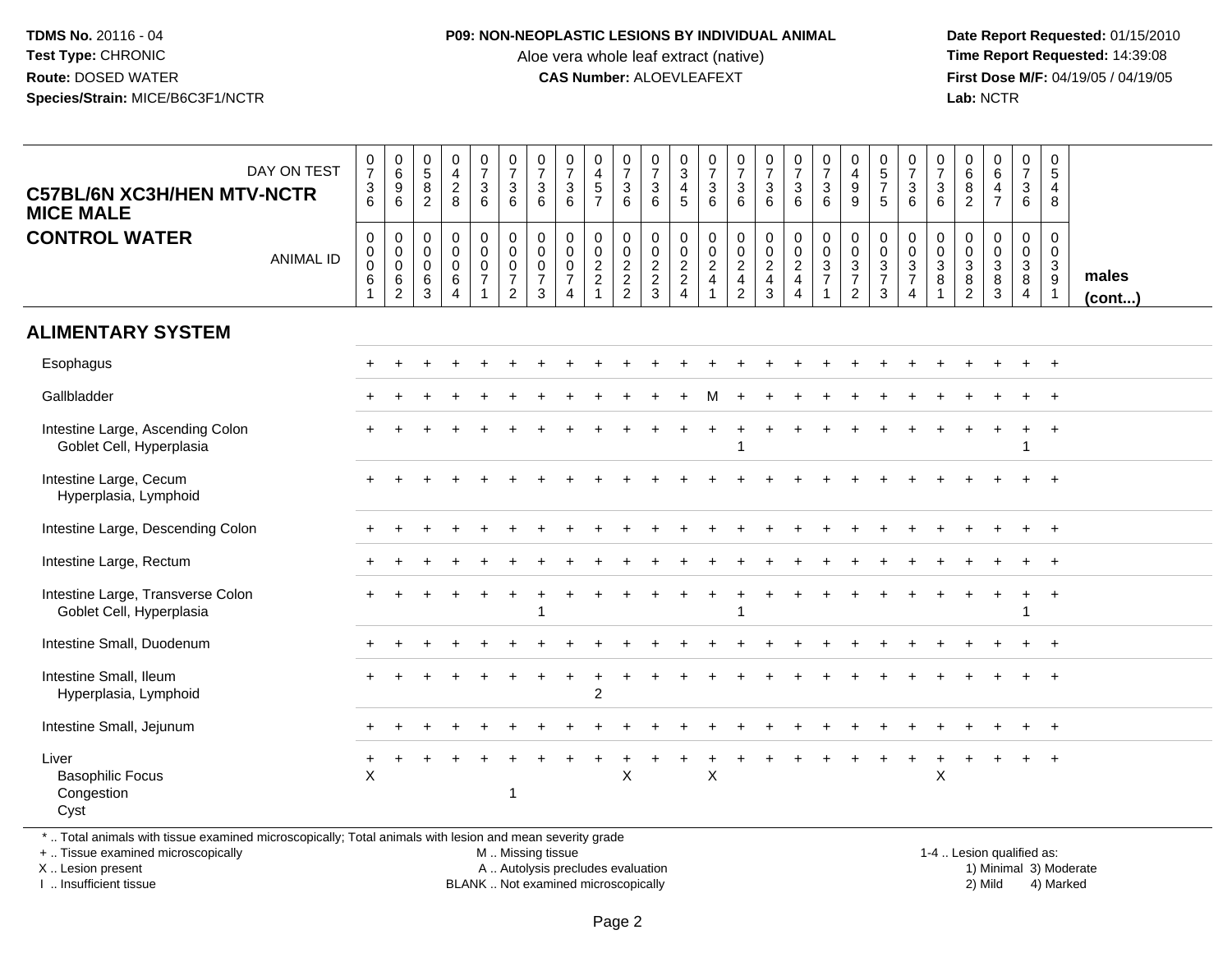### **P09: NON-NEOPLASTIC LESIONS BY INDIVIDUAL ANIMAL**

Aloe vera whole leaf extract (native)<br>**CAS Number:** ALOEVLEAFEXT

 **Date Report Requested:** 01/15/2010 **First Dose M/F:** 04/19/05 / 04/19/05<br>Lab: NCTR **Lab:** NCTR

| DAY ON TEST<br><b>C57BL/6N XC3H/HEN MTV-NCTR</b><br><b>MICE MALE</b>                                                                                                                                        |                  | $\frac{0}{7}$<br>$\frac{3}{6}$             | $\mathsf{O}\xspace$<br>$\overline{6}$<br>$\boldsymbol{9}$<br>$6\phantom{1}6$ | $\mathbf 0$<br>$\overline{5}$<br>8<br>$\overline{2}$ | $\pmb{0}$<br>$\overline{4}$<br>$\boldsymbol{2}$<br>8           | $\frac{0}{7}$<br>$\mathbf{3}$<br>$\,6\,$                                  | $\begin{smallmatrix} 0\\7 \end{smallmatrix}$<br>$\ensuremath{\mathsf{3}}$<br>$6\phantom{1}$ | $\frac{0}{7}$<br>$\ensuremath{\mathsf{3}}$<br>$\,6\,$                 | $\begin{array}{c} 0 \\ 7 \end{array}$<br>$\ensuremath{\mathsf{3}}$<br>6       | $\boldsymbol{0}$<br>$\overline{4}$<br>$\sqrt{5}$<br>$\overline{7}$ | 0<br>$\overline{7}$<br>$\ensuremath{\mathsf{3}}$<br>$6\phantom{1}$ | $\begin{array}{c} 0 \\ 7 \end{array}$<br>$\ensuremath{\mathsf{3}}$<br>6 | 0<br>$\overline{3}$<br>4<br>$5\phantom{.0}$ | $\frac{0}{7}$<br>$\ensuremath{\mathsf{3}}$<br>$\,6\,$ | $\frac{0}{7}$<br>$\ensuremath{\mathsf{3}}$<br>6                       | $\frac{0}{7}$<br>$\frac{3}{6}$               | $\begin{array}{c} 0 \\ 7 \end{array}$<br>$\sqrt{3}$<br>$6\phantom{1}6$ | $\begin{array}{c} 0 \\ 7 \end{array}$<br>$\ensuremath{\mathsf{3}}$<br>6 | $\mathbf 0$<br>$\overline{4}$<br>$\boldsymbol{9}$<br>9        | $\begin{array}{c} 0 \\ 5 \\ 7 \end{array}$<br>$\sqrt{5}$ | $\frac{0}{7}$<br>3<br>6                                     | $\frac{0}{7}$<br>3<br>$\,6$                           | $\pmb{0}$<br>$\overline{6}$<br>$\bf 8$<br>2                                                             | $\begin{array}{c} 0 \\ 6 \end{array}$<br>$\overline{4}$<br>$\overline{7}$ | $\mathbf 0$<br>$\overline{7}$<br>$\ensuremath{\mathsf{3}}$<br>$6\phantom{1}$ | $\mathbf 0$<br>$\overline{5}$<br>$\overline{4}$<br>8         |                        |
|-------------------------------------------------------------------------------------------------------------------------------------------------------------------------------------------------------------|------------------|--------------------------------------------|------------------------------------------------------------------------------|------------------------------------------------------|----------------------------------------------------------------|---------------------------------------------------------------------------|---------------------------------------------------------------------------------------------|-----------------------------------------------------------------------|-------------------------------------------------------------------------------|--------------------------------------------------------------------|--------------------------------------------------------------------|-------------------------------------------------------------------------|---------------------------------------------|-------------------------------------------------------|-----------------------------------------------------------------------|----------------------------------------------|------------------------------------------------------------------------|-------------------------------------------------------------------------|---------------------------------------------------------------|----------------------------------------------------------|-------------------------------------------------------------|-------------------------------------------------------|---------------------------------------------------------------------------------------------------------|---------------------------------------------------------------------------|------------------------------------------------------------------------------|--------------------------------------------------------------|------------------------|
| <b>CONTROL WATER</b>                                                                                                                                                                                        | <b>ANIMAL ID</b> | 0<br>$\pmb{0}$<br>$\mathsf{O}\xspace$<br>6 | $\pmb{0}$<br>$\pmb{0}$<br>$\mathbf 0$<br>$\,6\,$<br>$\overline{c}$           | $\mathbf 0$<br>$\mathbf 0$<br>$\mathbf 0$<br>6<br>3  | $\mathbf 0$<br>$\pmb{0}$<br>$\mathbf 0$<br>6<br>$\overline{4}$ | 0<br>$\mathbf 0$<br>$\mathsf{O}\xspace$<br>$\overline{7}$<br>$\mathbf{1}$ | $\pmb{0}$<br>$\mathsf{O}\xspace$<br>$\mathbf 0$<br>$\overline{7}$<br>$\overline{2}$         | $\pmb{0}$<br>$\pmb{0}$<br>$\pmb{0}$<br>$\overline{7}$<br>$\mathbf{3}$ | $\mathbf 0$<br>$\mathbf 0$<br>$\mathbf 0$<br>$\overline{7}$<br>$\overline{4}$ | $\boldsymbol{0}$<br>$\pmb{0}$<br>$\frac{2}{2}$<br>$\overline{1}$   | 0<br>$\pmb{0}$<br>$\frac{2}{2}$                                    | $\pmb{0}$<br>$\mathbf 0$<br>$\frac{2}{3}$                               | 0<br>$\pmb{0}$<br>$\frac{2}{2}$             | $\pmb{0}$<br>$\frac{0}{2}$<br>$\overline{1}$          | $\mathbf 0$<br>$\mathsf{O}\xspace$<br>$\frac{2}{4}$<br>$\overline{2}$ | $\mathbf 0$<br>$\frac{0}{2}$<br>$\mathbf{3}$ | $\mathbf 0$<br>$\frac{0}{2}$<br>$\overline{4}$                         | $\boldsymbol{0}$<br>$\pmb{0}$<br>$\frac{3}{7}$<br>-1                    | $\mathbf 0$<br>$\mathbf 0$<br>$\frac{3}{7}$<br>$\overline{2}$ | 0<br>$\pmb{0}$<br>$\frac{3}{7}$<br>3                     | $\pmb{0}$<br>$\mathbf 0$<br>$\frac{3}{7}$<br>$\overline{4}$ | 0<br>$\pmb{0}$<br>$\mathbf{3}$<br>8<br>$\overline{1}$ | $\pmb{0}$<br>$\mathsf 0$<br>$\ensuremath{\mathsf{3}}$<br>$\begin{smallmatrix} 8 \\ 2 \end{smallmatrix}$ | 0<br>$\pmb{0}$<br>$\frac{3}{3}$                                           | $\mathbf 0$<br>$\mathsf{O}\xspace$<br>$_8^3$<br>$\overline{4}$               | $\mathbf 0$<br>$\mathsf{O}\xspace$<br>$_9^3$<br>$\mathbf{1}$ | males<br>$($ cont $)$  |
| Deformity<br>Degeneration, Cystic<br><b>Eosinophilic Focus</b><br>Fatty Change<br>Infiltration Cellular, Lymphocyte<br>Inflammation, Chronic Active<br><b>Mixed Cell Focus</b><br>Vacuolization Cytoplasmic |                  |                                            |                                                                              |                                                      |                                                                |                                                                           | 1                                                                                           | -1<br>X                                                               | $\overline{2}$                                                                |                                                                    |                                                                    |                                                                         |                                             |                                                       | 3<br>X                                                                |                                              |                                                                        |                                                                         |                                                               |                                                          |                                                             |                                                       |                                                                                                         |                                                                           |                                                                              |                                                              |                        |
| Pancreas<br>Infiltration Cellular, Lymphocyte<br>Vacuolization Cytoplasmic<br>Acinus, Degeneration                                                                                                          |                  |                                            |                                                                              |                                                      | 1                                                              |                                                                           |                                                                                             |                                                                       | 3                                                                             |                                                                    |                                                                    |                                                                         |                                             |                                                       |                                                                       |                                              | -1                                                                     |                                                                         | $\overline{c}$                                                |                                                          |                                                             |                                                       |                                                                                                         |                                                                           |                                                                              |                                                              |                        |
| <b>Salivary Glands</b><br>Infiltration Cellular, Lymphocyte                                                                                                                                                 |                  | $\mathbf{1}$                               | $\overline{1}$                                                               |                                                      |                                                                | $\overline{1}$                                                            | $\mathbf{1}$                                                                                | $\overline{1}$                                                        |                                                                               |                                                                    | $\overline{ }$                                                     | 2                                                                       |                                             | 2                                                     | $\overline{1}$                                                        | $\overline{1}$                               | $\overline{1}$                                                         | 1                                                                       |                                                               |                                                          | 1                                                           | $\blacktriangleleft$                                  | $\mathbf{1}$                                                                                            | $\mathbf{1}$                                                              | $\overline{2}$                                                               | $\overline{+}$<br>$\overline{\phantom{0}}$ 1                 |                        |
| Stomach, Forestomach<br>Epithelium, Hyperplasia                                                                                                                                                             |                  |                                            |                                                                              |                                                      |                                                                |                                                                           |                                                                                             |                                                                       |                                                                               |                                                                    |                                                                    |                                                                         |                                             |                                                       |                                                                       |                                              |                                                                        |                                                                         |                                                               |                                                          |                                                             |                                                       |                                                                                                         |                                                                           |                                                                              |                                                              |                        |
| Stomach, Glandular<br>Epithelium, Hyperplasia                                                                                                                                                               |                  | 1                                          |                                                                              |                                                      |                                                                |                                                                           |                                                                                             |                                                                       |                                                                               |                                                                    |                                                                    |                                                                         |                                             |                                                       |                                                                       |                                              |                                                                        |                                                                         |                                                               |                                                          |                                                             |                                                       |                                                                                                         |                                                                           |                                                                              | $+$                                                          |                        |
| <b>CARDIOVASCULAR SYSTEM</b>                                                                                                                                                                                |                  |                                            |                                                                              |                                                      |                                                                |                                                                           |                                                                                             |                                                                       |                                                                               |                                                                    |                                                                    |                                                                         |                                             |                                                       |                                                                       |                                              |                                                                        |                                                                         |                                                               |                                                          |                                                             |                                                       |                                                                                                         |                                                                           |                                                                              |                                                              |                        |
| <b>Blood Vessel</b>                                                                                                                                                                                         |                  |                                            |                                                                              |                                                      |                                                                |                                                                           |                                                                                             |                                                                       |                                                                               |                                                                    |                                                                    |                                                                         |                                             |                                                       |                                                                       |                                              |                                                                        |                                                                         |                                                               |                                                          |                                                             |                                                       |                                                                                                         |                                                                           |                                                                              |                                                              |                        |
| Heart<br>Cardiomyopathy<br>Inflammation, Chronic Active                                                                                                                                                     |                  |                                            |                                                                              |                                                      |                                                                |                                                                           |                                                                                             |                                                                       | 1                                                                             |                                                                    |                                                                    |                                                                         |                                             |                                                       |                                                                       |                                              |                                                                        |                                                                         |                                                               | $\overline{\mathbf{c}}$                                  |                                                             |                                                       |                                                                                                         |                                                                           |                                                                              |                                                              |                        |
| *  Total animals with tissue examined microscopically; Total animals with lesion and mean severity grade<br>+  Tissue examined microscopically<br>X  Lesion present                                         |                  |                                            |                                                                              |                                                      |                                                                |                                                                           | M  Missing tissue                                                                           |                                                                       | A  Autolysis precludes evaluation                                             |                                                                    |                                                                    |                                                                         |                                             |                                                       |                                                                       |                                              |                                                                        |                                                                         |                                                               |                                                          |                                                             |                                                       |                                                                                                         | 1-4  Lesion qualified as:                                                 |                                                                              |                                                              | 1) Minimal 3) Moderate |

I .. Insufficient tissue

BLANK .. Not examined microscopically 2) Mild 4) Marked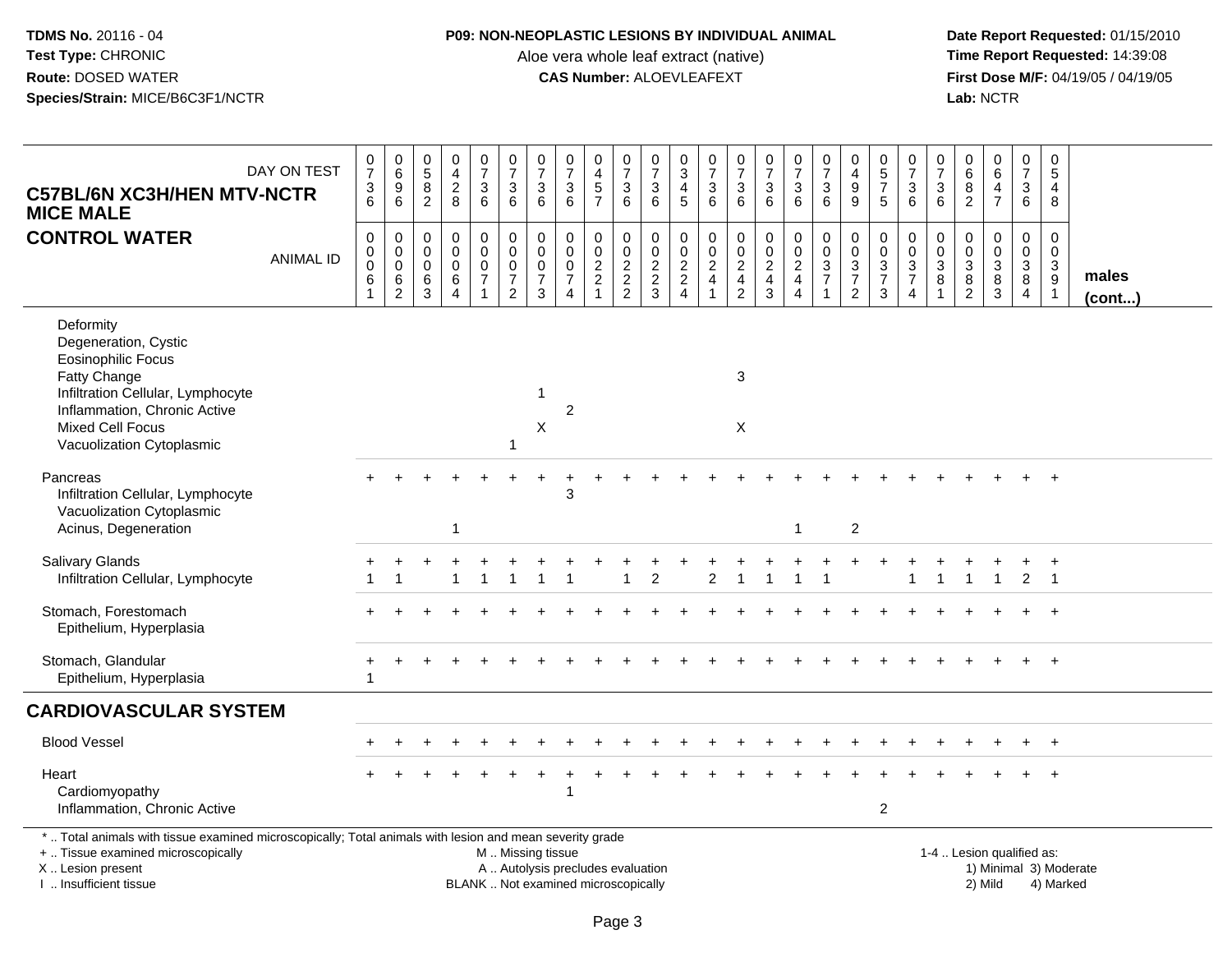#### **P09: NON-NEOPLASTIC LESIONS BY INDIVIDUAL ANIMAL**

Aloe vera whole leaf extract (native)<br>**CAS Number:** ALOEVLEAFEXT

 **Date Report Requested:** 01/15/2010 **First Dose M/F:** 04/19/05 / 04/19/05<br>**Lab:** NCTR **Lab:** NCTR

| DAY ON TEST<br><b>C57BL/6N XC3H/HEN MTV-NCTR</b><br><b>MICE MALE</b>                                  | 0<br>$\overline{7}$<br>$\ensuremath{\mathsf{3}}$<br>6 | $\begin{array}{c} 0 \\ 6 \end{array}$<br>$\frac{9}{6}$ | 0<br>$\overline{5}$<br>8<br>2             | 0<br>$\overline{\mathbf{4}}$<br>$\overline{c}$<br>8                     | 0<br>$\overline{7}$<br>$\mathbf{3}$<br>6 | 0<br>$\overline{7}$<br>3<br>6                                       | $\frac{0}{7}$<br>$\sqrt{3}$<br>6                             | 0<br>$\overline{7}$<br>$\mathbf{3}$<br>6                            | 0<br>$\overline{\mathbf{4}}$<br>$\overline{5}$<br>$\overline{7}$ | 0<br>$\overline{7}$<br>$\mathbf{3}$<br>6 | 0<br>$\overline{7}$<br>3<br>6          | 0<br>$\overline{3}$<br>4<br>5                  | $\frac{0}{7}$<br>$\mathsf 3$<br>6               | $\frac{0}{7}$<br>$\ensuremath{\mathsf{3}}$<br>6                  | $\frac{0}{7}$<br>$\mathbf{3}$<br>6                            | $\frac{0}{7}$<br>$\mathbf{3}$<br>6                                | 0<br>$\overline{7}$<br>3<br>6           | 0<br>$\frac{4}{9}$<br>9                               | $\begin{array}{c} 0 \\ 5 \\ 7 \end{array}$<br>5 | 0<br>$\overline{7}$<br>$\sqrt{3}$<br>6    | 0<br>$\overline{7}$<br>$\sqrt{3}$<br>6 | 0<br>$\,6\,$<br>8<br>2                       | 0<br>$\,6\,$<br>$\overline{4}$<br>$\overline{7}$    | 0<br>$\overline{7}$<br>3<br>6                | 0<br>$5\phantom{.0}$<br>4<br>8                          |                       |
|-------------------------------------------------------------------------------------------------------|-------------------------------------------------------|--------------------------------------------------------|-------------------------------------------|-------------------------------------------------------------------------|------------------------------------------|---------------------------------------------------------------------|--------------------------------------------------------------|---------------------------------------------------------------------|------------------------------------------------------------------|------------------------------------------|----------------------------------------|------------------------------------------------|-------------------------------------------------|------------------------------------------------------------------|---------------------------------------------------------------|-------------------------------------------------------------------|-----------------------------------------|-------------------------------------------------------|-------------------------------------------------|-------------------------------------------|----------------------------------------|----------------------------------------------|-----------------------------------------------------|----------------------------------------------|---------------------------------------------------------|-----------------------|
| <b>CONTROL WATER</b><br><b>ANIMAL ID</b>                                                              | 0<br>0<br>0<br>$\,6$                                  | $\pmb{0}$<br>$\overline{0}$<br>$\frac{6}{2}$           | 0<br>$\mathbf 0$<br>$\mathbf 0$<br>6<br>3 | $\pmb{0}$<br>$\mathbf 0$<br>$\mathbf 0$<br>6<br>$\overline{\mathbf{4}}$ | 0<br>$\mathbf 0$<br>0<br>$\overline{7}$  | $\pmb{0}$<br>$\mathbf 0$<br>0<br>$\boldsymbol{7}$<br>$\overline{2}$ | $\pmb{0}$<br>$\mathsf 0$<br>$\pmb{0}$<br>$\overline{7}$<br>3 | $\mathbf 0$<br>$\mathbf 0$<br>0<br>$\overline{7}$<br>$\overline{4}$ | $\pmb{0}$<br>$\mathbf 0$<br>$\frac{2}{2}$                        | 0<br>$\pmb{0}$<br>$\frac{2}{2}$          | 0<br>$\mathbf 0$<br>$\frac{2}{2}$<br>3 | 0<br>$\mathsf{O}\xspace$<br>$\frac{2}{2}$<br>4 | 0<br>$\pmb{0}$<br>$\frac{2}{4}$<br>$\mathbf{1}$ | $\begin{matrix} 0 \\ 0 \\ 2 \\ 4 \end{matrix}$<br>$\overline{2}$ | $\begin{smallmatrix} 0\\0 \end{smallmatrix}$<br>$\frac{2}{3}$ | $\begin{array}{c} 0 \\ 0 \\ 2 \\ 4 \end{array}$<br>$\overline{4}$ | 0<br>$\mathbf 0$<br>3<br>$\overline{7}$ | $_{\rm 0}^{\rm 0}$<br>$\frac{3}{7}$<br>$\overline{2}$ | $_0^0$<br>$\frac{3}{7}$<br>3                    | $_0^0$<br>$\frac{3}{7}$<br>$\overline{4}$ | 0<br>$\mathbf 0$<br>$\mathbf{3}$<br>8  | 0<br>$\mathbf 0$<br>3<br>8<br>$\overline{c}$ | 0<br>$\pmb{0}$<br>$\mathbf{3}$<br>8<br>$\mathbf{3}$ | 0<br>$\mathbf 0$<br>3<br>8<br>$\overline{4}$ | 0<br>$\mathbf 0$<br>$\mathbf{3}$<br>9<br>$\overline{1}$ | males<br>$($ cont $)$ |
| <b>ENDOCRINE SYSTEM</b>                                                                               |                                                       |                                                        |                                           |                                                                         |                                          |                                                                     |                                                              |                                                                     |                                                                  |                                          |                                        |                                                |                                                 |                                                                  |                                                               |                                                                   |                                         |                                                       |                                                 |                                           |                                        |                                              |                                                     |                                              |                                                         |                       |
| <b>Adrenal Cortex</b><br><b>Accessory Adrenal Cortical Nodule</b><br>Mineralization                   |                                                       |                                                        |                                           | X                                                                       |                                          |                                                                     |                                                              |                                                                     |                                                                  |                                          |                                        |                                                |                                                 |                                                                  |                                                               |                                                                   |                                         |                                                       |                                                 |                                           |                                        | X                                            |                                                     |                                              | $\ddot{}$                                               |                       |
| Subcapsular, Hyperplasia                                                                              |                                                       | 2                                                      | -1                                        | -1                                                                      | -1                                       | -1                                                                  | 2                                                            | 2                                                                   | $\overline{1}$                                                   |                                          | 2                                      |                                                | 2                                               |                                                                  |                                                               | 2                                                                 | 2                                       |                                                       | -1                                              | 2                                         | -1                                     | 2                                            | -1                                                  | $\overline{1}$                               | $\overline{\phantom{1}}$                                |                       |
| Adrenal Medulla<br>Hyperplasia                                                                        |                                                       |                                                        |                                           |                                                                         |                                          |                                                                     |                                                              |                                                                     |                                                                  |                                          |                                        |                                                |                                                 |                                                                  |                                                               | $\overline{2}$                                                    |                                         |                                                       |                                                 |                                           |                                        |                                              |                                                     |                                              | $+$                                                     |                       |
| Islets, Pancreatic<br>Hyperplasia                                                                     |                                                       |                                                        | 2                                         |                                                                         |                                          |                                                                     | 2                                                            |                                                                     |                                                                  |                                          |                                        |                                                | 2                                               |                                                                  |                                                               |                                                                   |                                         |                                                       |                                                 |                                           |                                        |                                              |                                                     |                                              | $+$                                                     |                       |
| Parathyroid Gland<br>Cyst                                                                             |                                                       |                                                        |                                           |                                                                         |                                          |                                                                     |                                                              |                                                                     | 2                                                                |                                          |                                        | м                                              |                                                 | $\ddot{}$                                                        | М                                                             |                                                                   |                                         |                                                       |                                                 |                                           |                                        |                                              |                                                     |                                              | $+$                                                     |                       |
| <b>Pituitary Gland</b><br>Pars Intermedia, Hyperplasia                                                |                                                       |                                                        |                                           |                                                                         |                                          |                                                                     |                                                              |                                                                     |                                                                  |                                          |                                        |                                                |                                                 |                                                                  |                                                               |                                                                   |                                         |                                                       |                                                 |                                           |                                        | $\overline{2}$                               |                                                     | $\ddot{}$                                    | $+$                                                     |                       |
| <b>Thyroid Gland</b><br>Ectopic Thymus<br>Infiltration Cellular, Lymphocyte<br>Follicle, Degeneration |                                                       |                                                        |                                           |                                                                         | -1                                       |                                                                     |                                                              | $\overline{2}$                                                      |                                                                  |                                          |                                        |                                                |                                                 | $\overline{2}$                                                   |                                                               |                                                                   |                                         |                                                       |                                                 |                                           |                                        | $\overline{1}$                               |                                                     |                                              |                                                         |                       |
| <b>GENERAL BODY SYSTEM</b>                                                                            |                                                       |                                                        |                                           |                                                                         |                                          |                                                                     |                                                              |                                                                     |                                                                  |                                          |                                        |                                                |                                                 |                                                                  |                                                               |                                                                   |                                         |                                                       |                                                 |                                           |                                        |                                              |                                                     |                                              |                                                         |                       |
| <b>Tissue NOS</b>                                                                                     |                                                       |                                                        |                                           |                                                                         |                                          |                                                                     |                                                              |                                                                     |                                                                  |                                          |                                        |                                                |                                                 |                                                                  |                                                               |                                                                   |                                         |                                                       |                                                 |                                           |                                        |                                              |                                                     |                                              |                                                         |                       |

# **GENITAL SYSTEM**

\* .. Total animals with tissue examined microscopically; Total animals with lesion and mean severity grade

+ .. Tissue examined microscopically

X .. Lesion present

I .. Insufficient tissue

 M .. Missing tissueA .. Autolysis precludes evaluation

 1-4 .. Lesion qualified as: BLANK .. Not examined microscopically 2) Mild 4) Marked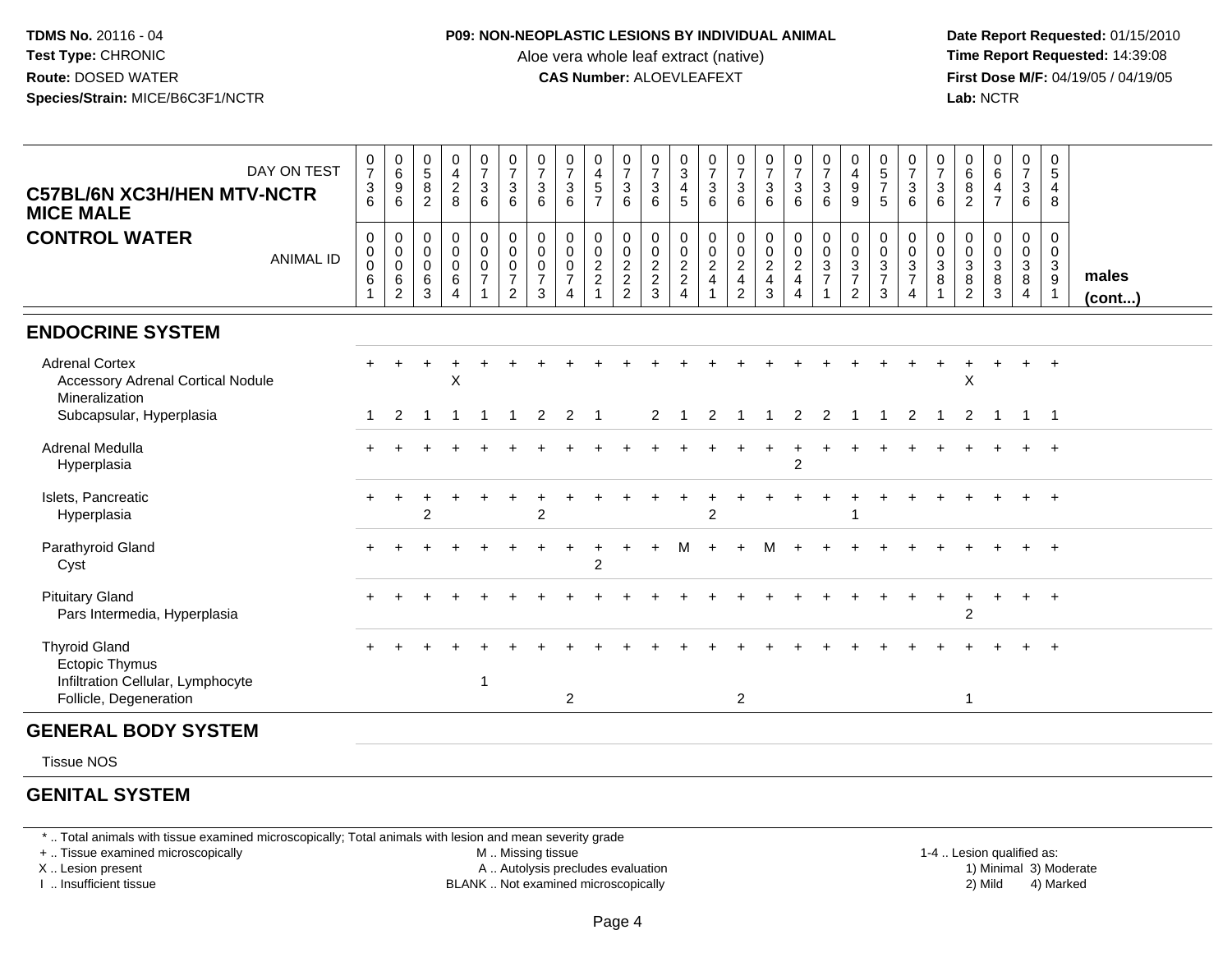### **P09: NON-NEOPLASTIC LESIONS BY INDIVIDUAL ANIMAL**

Aloe vera whole leaf extract (native)<br>**CAS Number:** ALOEVLEAFEXT

| DAY ON TEST<br><b>C57BL/6N XC3H/HEN MTV-NCTR</b><br><b>MICE MALE</b>                                                                                                                          | $\frac{0}{7}$<br>$\frac{3}{6}$                                 | $\begin{array}{c} 0 \\ 6 \end{array}$<br>$\overline{9}$<br>$6\phantom{1}$ | $\begin{array}{c} 0 \\ 5 \\ 8 \\ 2 \end{array}$ | $\begin{smallmatrix}0\\4\end{smallmatrix}$<br>$\sqrt{2}$<br>8          | $\begin{array}{c} 0 \\ 7 \end{array}$<br>$\ensuremath{\mathsf{3}}$<br>6   | $\frac{0}{7}$<br>$\mathbf 3$<br>6                                 | $\frac{0}{7}$<br>3<br>$\,6\,$                                  | $\begin{array}{c} 0 \\ 7 \end{array}$<br>$\ensuremath{\mathsf{3}}$<br>6    | $\pmb{0}$<br>$\overline{4}$<br>$\frac{5}{7}$                 | $\begin{array}{c} 0 \\ 7 \end{array}$<br>$\frac{3}{6}$ | $\frac{0}{7}$<br>$\ensuremath{\mathsf{3}}$<br>6 | $\,0\,$<br>$\mathbf{3}$<br>$\overline{4}$<br>5                     | $\frac{0}{7}$<br>3<br>6                                                                 | $\frac{0}{7}$<br>$\ensuremath{\mathsf{3}}$<br>$6\phantom{1}$ | $\begin{array}{c} 0 \\ 7 \end{array}$<br>$\ensuremath{\mathsf{3}}$<br>6             | $\frac{0}{7}$<br>$\ensuremath{\mathsf{3}}$<br>6                  | $\frac{0}{7}$<br>$\ensuremath{\mathsf{3}}$<br>6                                  | $\mathbf 0$<br>$\overline{4}$<br>$\boldsymbol{9}$<br>9                                      | $\begin{array}{c} 0 \\ 5 \end{array}$<br>$\overline{7}$<br>$\sqrt{5}$ | $\frac{0}{7}$<br>3<br>6                                                                     | $\frac{0}{7}$<br>$\ensuremath{\mathsf{3}}$<br>6    | 0<br>$\,6\,$<br>$\bf 8$<br>2                                                     | $\begin{array}{c} 0 \\ 6 \end{array}$<br>$\overline{4}$<br>$\overline{7}$ | $\begin{array}{c} 0 \\ 7 \end{array}$<br>$\ensuremath{\mathsf{3}}$<br>6     | $\mathbf 0$<br>5<br>$\overline{4}$<br>8                         |                        |
|-----------------------------------------------------------------------------------------------------------------------------------------------------------------------------------------------|----------------------------------------------------------------|---------------------------------------------------------------------------|-------------------------------------------------|------------------------------------------------------------------------|---------------------------------------------------------------------------|-------------------------------------------------------------------|----------------------------------------------------------------|----------------------------------------------------------------------------|--------------------------------------------------------------|--------------------------------------------------------|-------------------------------------------------|--------------------------------------------------------------------|-----------------------------------------------------------------------------------------|--------------------------------------------------------------|-------------------------------------------------------------------------------------|------------------------------------------------------------------|----------------------------------------------------------------------------------|---------------------------------------------------------------------------------------------|-----------------------------------------------------------------------|---------------------------------------------------------------------------------------------|----------------------------------------------------|----------------------------------------------------------------------------------|---------------------------------------------------------------------------|-----------------------------------------------------------------------------|-----------------------------------------------------------------|------------------------|
| <b>CONTROL WATER</b><br><b>ANIMAL ID</b>                                                                                                                                                      | $\pmb{0}$<br>$\pmb{0}$<br>$\pmb{0}$<br>$\,6$<br>$\overline{1}$ | $\mathbf 0$<br>$\pmb{0}$<br>$\overline{0}$<br>$\frac{6}{2}$               | $\mathbf 0$<br>0<br>$\mathbf 0$<br>$^6_3$       | $\mathbf 0$<br>$\mathbf 0$<br>$\mathbf 0$<br>$\,6\,$<br>$\overline{4}$ | $\mathbf 0$<br>$\mathbf 0$<br>$\pmb{0}$<br>$\overline{7}$<br>$\mathbf{1}$ | $\pmb{0}$<br>0<br>$\pmb{0}$<br>$\boldsymbol{7}$<br>$\overline{2}$ | $\mathbf 0$<br>0<br>$\mathsf{O}\xspace$<br>$\overline{7}$<br>3 | $\mathbf 0$<br>$\mathbf 0$<br>$\Omega$<br>$\overline{7}$<br>$\overline{4}$ | $\mathbf 0$<br>$\pmb{0}$<br>$\overline{2}$<br>$\overline{2}$ | $\mathbf 0$<br>$\mathsf{O}\xspace$<br>$\frac{2}{2}$    | $\mathbf 0$<br>$\mathbf 0$<br>$\frac{2}{3}$     | $\boldsymbol{0}$<br>$\mathbf 0$<br>$\overline{2}$<br>$\frac{2}{4}$ | $\pmb{0}$<br>$\mathbf 0$<br>$\overline{2}$<br>$\overline{\mathbf{4}}$<br>$\overline{1}$ | 0<br>$\mathbf 0$<br>$\overline{2}$<br>$\frac{4}{2}$          | $\mathsf 0$<br>$\overline{0}$<br>$\overline{2}$<br>$\overline{4}$<br>$\overline{3}$ | $\mathbf 0$<br>$\frac{0}{2}$<br>$\overline{4}$<br>$\overline{4}$ | $\mathbf 0$<br>$\mathbf 0$<br>$\overline{3}$<br>$\overline{7}$<br>$\overline{1}$ | $\mathbf 0$<br>$\mathbf 0$<br>$\ensuremath{\mathsf{3}}$<br>$\overline{7}$<br>$\overline{2}$ | $\mathbf 0$<br>$\mathbf 0$<br>$\frac{3}{7}$<br>$\mathbf{3}$           | $\mathbf 0$<br>$\mathbf 0$<br>$\ensuremath{\mathsf{3}}$<br>$\overline{7}$<br>$\overline{4}$ | $\mathbf 0$<br>0<br>$\ensuremath{\mathsf{3}}$<br>8 | $\mathbf 0$<br>0<br>$\sqrt{3}$<br>$\begin{smallmatrix} 8 \\ 2 \end{smallmatrix}$ | 0<br>$\pmb{0}$<br>$\overline{3}$<br>$\frac{8}{3}$                         | $\mathbf 0$<br>$\mathsf{O}\xspace$<br>$\overline{3}$<br>8<br>$\overline{4}$ | $\mathbf 0$<br>$\mathbf 0$<br>$\sqrt{3}$<br>9<br>$\overline{1}$ | males<br>$($ cont $)$  |
| <b>Coagulating Gland</b><br>Lumen, Dilatation                                                                                                                                                 |                                                                |                                                                           |                                                 |                                                                        |                                                                           |                                                                   |                                                                |                                                                            |                                                              |                                                        |                                                 |                                                                    |                                                                                         |                                                              |                                                                                     |                                                                  |                                                                                  |                                                                                             |                                                                       |                                                                                             |                                                    |                                                                                  |                                                                           |                                                                             |                                                                 |                        |
| Epididymis<br>Degeneration<br>Hypospermia                                                                                                                                                     |                                                                |                                                                           | 4                                               |                                                                        |                                                                           |                                                                   |                                                                | 2                                                                          |                                                              |                                                        |                                                 |                                                                    |                                                                                         |                                                              |                                                                                     |                                                                  |                                                                                  |                                                                                             |                                                                       |                                                                                             |                                                    |                                                                                  |                                                                           |                                                                             |                                                                 |                        |
| <b>Preputial Gland</b><br>Cyst<br>Degeneration<br>Infiltration Cellular, Lymphocyte<br>Inflammation, Suppurative<br>Inflammation, Chronic Active                                              | $\ddot{}$                                                      | 3                                                                         |                                                 |                                                                        | 4                                                                         |                                                                   | $\overline{c}$                                                 | 4                                                                          |                                                              |                                                        | 4                                               |                                                                    | $\overline{c}$                                                                          |                                                              | $\overline{c}$                                                                      | Δ                                                                |                                                                                  | 4                                                                                           | $\overline{c}$                                                        |                                                                                             |                                                    |                                                                                  | 3<br>3                                                                    | -1                                                                          | $\ddot{}$                                                       |                        |
| Duct, Ectasia<br>Fat, Necrosis                                                                                                                                                                |                                                                |                                                                           |                                                 |                                                                        |                                                                           |                                                                   |                                                                |                                                                            |                                                              |                                                        | 4                                               |                                                                    |                                                                                         |                                                              | $\overline{4}$                                                                      |                                                                  |                                                                                  |                                                                                             | 3                                                                     |                                                                                             |                                                    |                                                                                  |                                                                           |                                                                             |                                                                 |                        |
| Prostate<br>Infiltration Cellular, Lymphocyte                                                                                                                                                 |                                                                |                                                                           |                                                 |                                                                        |                                                                           |                                                                   | 1                                                              |                                                                            |                                                              |                                                        |                                                 |                                                                    |                                                                                         |                                                              |                                                                                     |                                                                  |                                                                                  |                                                                                             |                                                                       |                                                                                             |                                                    |                                                                                  |                                                                           |                                                                             | $+$                                                             |                        |
| <b>Seminal Vesicle</b><br>Inflammation, Chronic Active<br>Lumen, Dilatation                                                                                                                   |                                                                |                                                                           |                                                 |                                                                        |                                                                           |                                                                   |                                                                |                                                                            |                                                              |                                                        |                                                 |                                                                    |                                                                                         |                                                              |                                                                                     |                                                                  |                                                                                  |                                                                                             | $\overline{c}$<br>4                                                   |                                                                                             |                                                    | $\mathbf 1$                                                                      |                                                                           |                                                                             | $\div$                                                          |                        |
| <b>Testes</b><br>Seminiferous Tubule, Degeneration                                                                                                                                            | $+$                                                            | $+$                                                                       | 3                                               |                                                                        |                                                                           |                                                                   |                                                                |                                                                            |                                                              |                                                        |                                                 |                                                                    |                                                                                         |                                                              |                                                                                     |                                                                  |                                                                                  | 2                                                                                           | -1                                                                    |                                                                                             |                                                    |                                                                                  |                                                                           |                                                                             | $+$                                                             |                        |
| <b>HEMATOPOIETIC SYSTEM</b>                                                                                                                                                                   |                                                                |                                                                           |                                                 |                                                                        |                                                                           |                                                                   |                                                                |                                                                            |                                                              |                                                        |                                                 |                                                                    |                                                                                         |                                                              |                                                                                     |                                                                  |                                                                                  |                                                                                             |                                                                       |                                                                                             |                                                    |                                                                                  |                                                                           |                                                                             |                                                                 |                        |
| <b>Bone Marrow</b>                                                                                                                                                                            |                                                                |                                                                           |                                                 |                                                                        |                                                                           |                                                                   |                                                                |                                                                            |                                                              |                                                        |                                                 |                                                                    |                                                                                         |                                                              |                                                                                     |                                                                  |                                                                                  |                                                                                             |                                                                       |                                                                                             |                                                    |                                                                                  |                                                                           | $+$                                                                         | $+$                                                             |                        |
| *  Total animals with tissue examined microscopically; Total animals with lesion and mean severity grade<br>+  Tissue examined microscopically<br>X  Lesion present<br>I. Insufficient tissue |                                                                |                                                                           |                                                 |                                                                        |                                                                           | M  Missing tissue                                                 |                                                                | A  Autolysis precludes evaluation<br>BLANK  Not examined microscopically   |                                                              |                                                        |                                                 |                                                                    |                                                                                         |                                                              |                                                                                     |                                                                  |                                                                                  |                                                                                             |                                                                       |                                                                                             |                                                    |                                                                                  | 1-4  Lesion qualified as:<br>2) Mild                                      |                                                                             | 4) Marked                                                       | 1) Minimal 3) Moderate |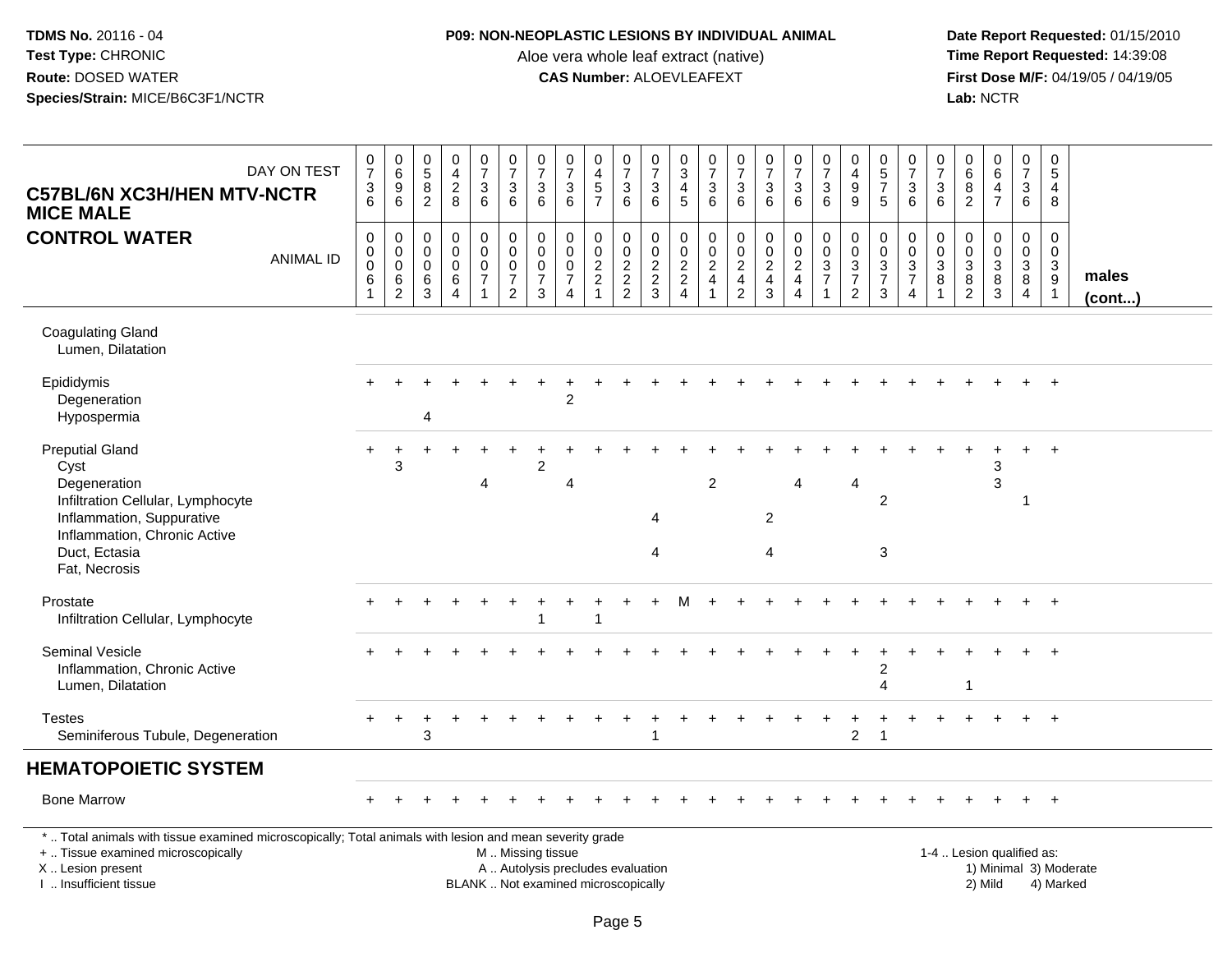#### **P09: NON-NEOPLASTIC LESIONS BY INDIVIDUAL ANIMAL**

Aloe vera whole leaf extract (native)<br>**CAS Number:** ALOEVLEAFEXT

 **Date Report Requested:** 01/15/2010 **First Dose M/F:** 04/19/05 / 04/19/05<br>**Lab:** NCTR **Lab:** NCTR

| DAY ON TEST<br><b>C57BL/6N XC3H/HEN MTV-NCTR</b><br><b>MICE MALE</b><br><b>CONTROL WATER</b><br><b>ANIMAL ID</b>                                                                                          | $\frac{0}{7}$<br>$\frac{3}{6}$<br>0<br>0<br>0<br>$\,6$ | $\begin{array}{c} 0 \\ 6 \end{array}$<br>$\boldsymbol{9}$<br>6<br>0<br>$\overline{0}$<br>$\,6\,$<br>$\overline{2}$ | $\begin{array}{c} 0 \\ 5 \end{array}$<br>8<br>$\overline{2}$<br>0<br>$\mathbf 0$<br>$\mathbf 0$<br>$\,6$<br>3 | $\pmb{0}$<br>$\overline{4}$<br>$\overline{2}$<br>8<br>$\mathbf 0$<br>$\pmb{0}$<br>$\mathbf 0$<br>6<br>$\overline{A}$ | $\frac{0}{7}$<br>$\mathbf{3}$<br>6<br>0<br>$\pmb{0}$<br>$\mathbf 0$<br>$\overline{7}$ | $\frac{0}{7}$<br>3<br>6<br>$\pmb{0}$<br>$\overline{0}$<br>$\pmb{0}$<br>$\overline{7}$<br>$\overline{2}$ | $\frac{0}{7}$<br>$\mathbf{3}$<br>6<br>$\mathbf 0$<br>$\ddot{\mathbf{0}}$<br>$\mathbf 0$<br>$\overline{7}$<br>3 | $\frac{0}{7}$<br>$\sqrt{3}$<br>6<br>0<br>0<br>0<br>$\overline{7}$<br>4 | $\begin{smallmatrix}0\\4\end{smallmatrix}$<br>$\,$ 5 $\,$<br>$\overline{7}$<br>$\mathbf 0$<br>$\frac{0}{2}$ | $\frac{0}{7}$<br>$\ensuremath{\mathsf{3}}$<br>6<br>0<br>$\pmb{0}$<br>$\frac{2}{2}$ | $\frac{0}{7}$<br>$\mathbf{3}$<br>6<br>$\pmb{0}$<br>$\overline{0}$<br>$\frac{2}{3}$ | $\frac{0}{3}$<br>4<br>5<br>0<br>$\pmb{0}$<br>$\frac{2}{2}$<br>$\overline{4}$ | $\frac{0}{7}$<br>$\mathbf 3$<br>6<br>0<br>$\frac{0}{2}$ | $\frac{0}{7}$<br>$\mathbf 3$<br>6<br>$\begin{array}{c} 0 \\ 0 \\ 2 \\ 4 \end{array}$<br>$\overline{2}$ | $\frac{0}{7}$<br>$\sqrt{3}$<br>6<br>0<br>$\frac{0}{2}$<br>3 | $\begin{smallmatrix}0\\7\end{smallmatrix}$<br>$\sqrt{3}$<br>6<br>$\begin{matrix} 0 \\ 0 \\ 2 \\ 4 \end{matrix}$<br>$\overline{4}$ | $\frac{0}{7}$<br>$\sqrt{3}$<br>6<br>0<br>$\mathbf 0$<br>$\sqrt{3}$<br>$\overline{7}$ | $\pmb{0}$<br>$\overline{4}$<br>$\boldsymbol{9}$<br>9<br>$\pmb{0}$<br>$\pmb{0}$<br>$\sqrt{3}$<br>$\overline{7}$<br>$\overline{2}$ | 0<br>$\overline{5}$<br>$\overline{7}$<br>5<br>0<br>$\mathsf{O}\xspace$<br>$\ensuremath{\mathsf{3}}$<br>$\overline{7}$<br>3 | $\frac{0}{7}$<br>$\mathbf{3}$<br>6<br>0<br>$\frac{0}{3}$<br>4 | $\frac{0}{7}$<br>3<br>6<br>0<br>$\pmb{0}$<br>3<br>8 | $\begin{array}{c} 0 \\ 6 \end{array}$<br>$\bf 8$<br>$\overline{2}$<br>0<br>0<br>$\ensuremath{\mathsf{3}}$<br>$\,8\,$<br>$\overline{2}$ | $\begin{array}{c} 0 \\ 6 \end{array}$<br>$\overline{4}$<br>$\overline{7}$<br>$\mathbf 0$<br>$\frac{0}{8}$<br>$\mathbf{3}$ | $\mathbf 0$<br>$\overline{7}$<br>$\ensuremath{\mathsf{3}}$<br>6<br>0<br>$\pmb{0}$<br>$_8^3$<br>$\overline{4}$ | 0<br>$\sqrt{5}$<br>$\overline{4}$<br>8<br>0<br>$\mathbf 0$<br>$\frac{3}{9}$<br>$\overline{1}$ | males<br>$($ cont $)$ |
|-----------------------------------------------------------------------------------------------------------------------------------------------------------------------------------------------------------|--------------------------------------------------------|--------------------------------------------------------------------------------------------------------------------|---------------------------------------------------------------------------------------------------------------|----------------------------------------------------------------------------------------------------------------------|---------------------------------------------------------------------------------------|---------------------------------------------------------------------------------------------------------|----------------------------------------------------------------------------------------------------------------|------------------------------------------------------------------------|-------------------------------------------------------------------------------------------------------------|------------------------------------------------------------------------------------|------------------------------------------------------------------------------------|------------------------------------------------------------------------------|---------------------------------------------------------|--------------------------------------------------------------------------------------------------------|-------------------------------------------------------------|-----------------------------------------------------------------------------------------------------------------------------------|--------------------------------------------------------------------------------------|----------------------------------------------------------------------------------------------------------------------------------|----------------------------------------------------------------------------------------------------------------------------|---------------------------------------------------------------|-----------------------------------------------------|----------------------------------------------------------------------------------------------------------------------------------------|---------------------------------------------------------------------------------------------------------------------------|---------------------------------------------------------------------------------------------------------------|-----------------------------------------------------------------------------------------------|-----------------------|
| Hyperplasia                                                                                                                                                                                               | 3                                                      | $\overline{2}$                                                                                                     |                                                                                                               |                                                                                                                      |                                                                                       |                                                                                                         |                                                                                                                |                                                                        |                                                                                                             |                                                                                    | 3                                                                                  |                                                                              |                                                         |                                                                                                        |                                                             |                                                                                                                                   |                                                                                      |                                                                                                                                  |                                                                                                                            | $\overline{2}$                                                |                                                     |                                                                                                                                        |                                                                                                                           |                                                                                                               | 3                                                                                             |                       |
| Lymph Node<br>Axillary, Hyperplasia, Lymphoid<br>Inguinal, Hyperplasia, Lymphoid<br>Mediastinal, Hyperplasia, Lymphoid<br>Mediastinal, Infiltration Cellular, Plasma Cell<br>Renal, Hyperplasia, Lymphoid | $+$<br>$\overline{c}$                                  |                                                                                                                    |                                                                                                               |                                                                                                                      |                                                                                       |                                                                                                         |                                                                                                                | $+$<br>$\overline{2}$                                                  |                                                                                                             |                                                                                    |                                                                                    |                                                                              |                                                         |                                                                                                        |                                                             |                                                                                                                                   |                                                                                      | $+$<br>3<br>3                                                                                                                    |                                                                                                                            |                                                               |                                                     | $\ddot{}$<br>3                                                                                                                         |                                                                                                                           |                                                                                                               |                                                                                               |                       |
| Lymph Node, Mandibular<br>Hyperplasia, Lymphoid                                                                                                                                                           |                                                        |                                                                                                                    |                                                                                                               | $\overline{c}$                                                                                                       |                                                                                       |                                                                                                         |                                                                                                                |                                                                        |                                                                                                             |                                                                                    |                                                                                    |                                                                              |                                                         |                                                                                                        |                                                             |                                                                                                                                   |                                                                                      |                                                                                                                                  |                                                                                                                            |                                                               |                                                     |                                                                                                                                        |                                                                                                                           | $\ddot{}$<br>$\overline{2}$                                                                                   | $+$                                                                                           |                       |
| Lymph Node, Mesenteric<br>Angiectasis<br>Hematopoietic Cell Proliferation<br>Hemorrhage<br>Hyperplasia, Lymphoid<br>Sinus, Dilatation                                                                     |                                                        | 2                                                                                                                  |                                                                                                               |                                                                                                                      | $\mathbf{3}$                                                                          |                                                                                                         | $\sqrt{3}$<br>3                                                                                                | 3<br>$\overline{c}$                                                    | 3                                                                                                           | $\overline{c}$<br>$\overline{c}$                                                   | $\overline{2}$<br>$\overline{2}$                                                   |                                                                              |                                                         | $\overline{c}$                                                                                         | 3<br>3                                                      | $\overline{2}$                                                                                                                    |                                                                                      | $\overline{c}$                                                                                                                   |                                                                                                                            | $\overline{2}$                                                | $\overline{c}$                                      | $\overline{2}$<br>3                                                                                                                    | 2                                                                                                                         | 2<br>$\overline{\phantom{a}}$                                                                                 | $+$                                                                                           |                       |
| Spleen<br>Angiectasis<br>Hematopoietic Cell Proliferation<br>Hyperplasia, Lymphoid                                                                                                                        | $\overline{\mathbf{c}}$<br>$\overline{c}$              | 4                                                                                                                  |                                                                                                               | 4                                                                                                                    |                                                                                       | $\overline{2}$                                                                                          | $\overline{2}$                                                                                                 | 3<br>$\overline{4}$                                                    | 3<br>$\mathcal{P}$                                                                                          | $\overline{2}$                                                                     | 4                                                                                  | $\overline{4}$                                                               | -1                                                      | $\overline{2}$                                                                                         | 4                                                           | $\overline{2}$                                                                                                                    | $\overline{c}$                                                                       |                                                                                                                                  | 4                                                                                                                          | 2                                                             | $\overline{2}$                                      | 4                                                                                                                                      | 3                                                                                                                         | $\overline{2}$                                                                                                | 4                                                                                             |                       |
| Thymus<br>Atrophy<br>Hyperplasia, Lymphoid                                                                                                                                                                | M                                                      | M                                                                                                                  | $\ddot{}$                                                                                                     | 3                                                                                                                    |                                                                                       |                                                                                                         |                                                                                                                | м                                                                      |                                                                                                             |                                                                                    | 4                                                                                  | 3                                                                            |                                                         |                                                                                                        | ٠<br>3                                                      |                                                                                                                                   | 3                                                                                    | Δ                                                                                                                                | M                                                                                                                          |                                                               | $\ddot{}$<br>$\overline{c}$                         | м                                                                                                                                      | 3                                                                                                                         | $\ddot{}$<br>3                                                                                                | $+$                                                                                           |                       |

# **INTEGUMENTARY SYSTEM**

\* .. Total animals with tissue examined microscopically; Total animals with lesion and mean severity grade

+ .. Tissue examined microscopically

X .. Lesion present

I .. Insufficient tissue

M .. Missing tissue

A .. Autolysis precludes evaluation

BLANK .. Not examined microscopically 2) Mild 4) Marked

1-4 .. Lesion qualified as: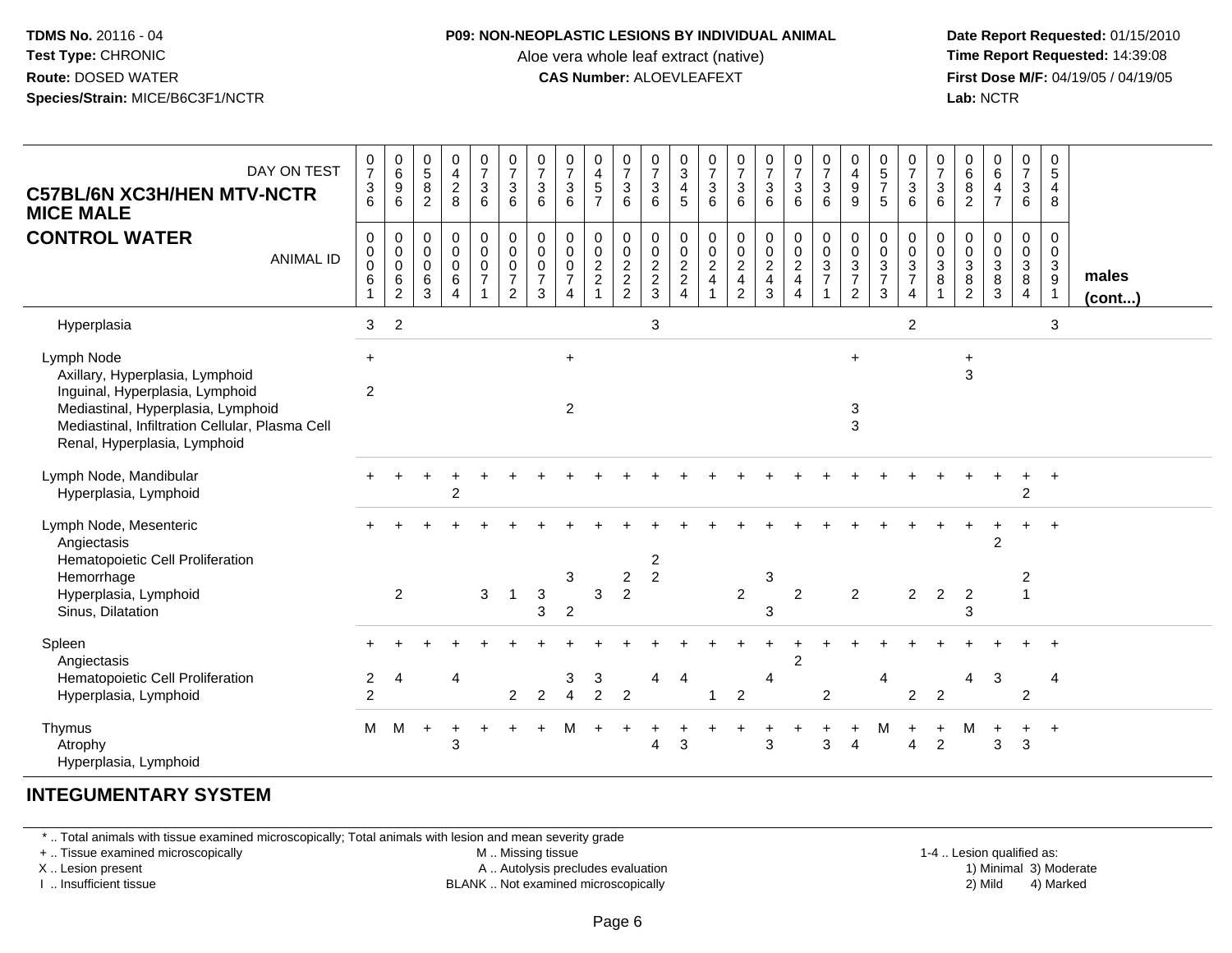## **P09: NON-NEOPLASTIC LESIONS BY INDIVIDUAL ANIMAL**

Aloe vera whole leaf extract (native)<br>**CAS Number:** ALOEVLEAFEXT

 **Date Report Requested:** 01/15/2010 **First Dose M/F:** 04/19/05 / 04/19/05<br>**Lab:** NCTR **Lab:** NCTR

| DAY ON TEST<br><b>C57BL/6N XC3H/HEN MTV-NCTR</b><br><b>MICE MALE</b>                                                                                                                                                           | $\frac{0}{7}$<br>$\ensuremath{\mathsf{3}}$<br>6 | $\begin{array}{c} 0 \\ 6 \end{array}$<br>9<br>6             | $\begin{array}{c} 0 \\ 5 \end{array}$<br>8<br>$\overline{2}$                                                    | $\begin{array}{c} 0 \\ 4 \\ 2 \end{array}$<br>8     | $\begin{smallmatrix}0\\7\end{smallmatrix}$<br>$\mathbf{3}$<br>6               | $\frac{0}{7}$<br>$\mathbf 3$<br>6                                 | $\frac{0}{7}$<br>3<br>6                                          | $\frac{0}{7}$<br>3<br>6                                                               | 0<br>$\begin{array}{c} 4 \\ 5 \end{array}$<br>$\overline{7}$           | $\frac{0}{7}$<br>$\mathfrak{3}$<br>6                           | $\frac{0}{7}$<br>$\ensuremath{\mathsf{3}}$<br>6 | $\begin{array}{c} 0 \\ 3 \\ 4 \end{array}$<br>5 | $\frac{0}{7}$<br>$\sqrt{3}$<br>6             | $\begin{array}{c} 0 \\ 7 \end{array}$<br>$\ensuremath{\mathsf{3}}$<br>6 | $\begin{array}{c} 0 \\ 7 \\ 3 \end{array}$<br>6             | $\frac{0}{7}$<br>3<br>6                      | $\frac{0}{7}$<br>$\mathbf{3}$<br>6                                           | 0<br>$\frac{4}{9}$<br>9                                            | $\begin{array}{c} 0 \\ 5 \\ 7 \end{array}$<br>5         | $\frac{0}{7}$<br>$\ensuremath{\mathsf{3}}$<br>6                             | 0<br>$\overline{7}$<br>3<br>6 | 0<br>6<br>8<br>2                                        | $_{6}^{\rm 0}$<br>$\overline{4}$<br>$\overline{7}$ | $\begin{array}{c} 0 \\ 7 \end{array}$<br>3<br>6 | 0<br>$\sqrt{5}$<br>4<br>8                            |                 |
|--------------------------------------------------------------------------------------------------------------------------------------------------------------------------------------------------------------------------------|-------------------------------------------------|-------------------------------------------------------------|-----------------------------------------------------------------------------------------------------------------|-----------------------------------------------------|-------------------------------------------------------------------------------|-------------------------------------------------------------------|------------------------------------------------------------------|---------------------------------------------------------------------------------------|------------------------------------------------------------------------|----------------------------------------------------------------|-------------------------------------------------|-------------------------------------------------|----------------------------------------------|-------------------------------------------------------------------------|-------------------------------------------------------------|----------------------------------------------|------------------------------------------------------------------------------|--------------------------------------------------------------------|---------------------------------------------------------|-----------------------------------------------------------------------------|-------------------------------|---------------------------------------------------------|----------------------------------------------------|-------------------------------------------------|------------------------------------------------------|-----------------|
| <b>CONTROL WATER</b><br><b>ANIMAL ID</b>                                                                                                                                                                                       | $\pmb{0}$<br>$\pmb{0}$<br>$\Omega$<br>6         | 0<br>$\boldsymbol{0}$<br>$\mathbf 0$<br>6<br>$\overline{c}$ | $\mathbf 0$<br>$\mathbf 0$<br>$\Omega$<br>6<br>3                                                                | 0<br>$\mathbf 0$<br>$\Omega$<br>6<br>$\overline{4}$ | $\mathbf 0$<br>$\mathbf 0$<br>$\mathbf 0$<br>$\overline{7}$<br>$\overline{1}$ | $\mathbf 0$<br>$\pmb{0}$<br>0<br>$\overline{7}$<br>$\overline{2}$ | $\mathbf 0$<br>$\mathbf 0$<br>$\mathbf 0$<br>$\overline{7}$<br>3 | $\mathbf 0$<br>$\mathbf 0$<br>$\mathbf 0$<br>$\overline{7}$<br>$\boldsymbol{\Lambda}$ | 0<br>$\pmb{0}$<br>$\boldsymbol{2}$<br>$\boldsymbol{2}$<br>$\mathbf{1}$ | $\mathbf 0$<br>$\boldsymbol{0}$<br>$\sqrt{2}$<br>$\frac{2}{2}$ | 0<br>$\pmb{0}$<br>$\frac{2}{3}$                 | $\pmb{0}$<br>$\mathbf 0$<br>$\frac{2}{2}$       | $\pmb{0}$<br>$\frac{0}{2}$<br>$\overline{4}$ | $\pmb{0}$<br>$\frac{0}{2}$<br>$\overline{2}$                            | $\mathbf 0$<br>$\mathbf 0$<br>$\frac{2}{4}$<br>$\mathbf{3}$ | 0<br>$\mathbf 0$<br>$\overline{2}$<br>4<br>4 | $\pmb{0}$<br>$\mathbf 0$<br>$\mathbf{3}$<br>$\overline{7}$<br>$\overline{1}$ | 0<br>$\pmb{0}$<br>$\mathbf{3}$<br>$\overline{7}$<br>$\overline{2}$ | 0<br>$\mathbf 0$<br>$\mathbf{3}$<br>$\overline{7}$<br>3 | $\mathbf 0$<br>$\pmb{0}$<br>$\mathsf 3$<br>$\overline{7}$<br>$\overline{4}$ | 0<br>0<br>3<br>8              | 0<br>$\mathbf 0$<br>$\mathbf{3}$<br>8<br>$\overline{2}$ | 0<br>$\mathbf 0$<br>$\mathbf{3}$<br>8<br>3         | $\mathbf 0$<br>0<br>3<br>8<br>4                 | $\mathbf 0$<br>0<br>$\mathbf{3}$<br>$\boldsymbol{9}$ | males<br>(cont) |
| <b>Mammary Gland</b>                                                                                                                                                                                                           | м                                               | м                                                           | M                                                                                                               | М                                                   | M                                                                             | M                                                                 | M                                                                | м                                                                                     | M                                                                      | M                                                              | M                                               | M                                               | M                                            | М                                                                       | M                                                           | М                                            | M                                                                            | M                                                                  | M                                                       | M                                                                           | M                             | M                                                       | M                                                  | M M                                             |                                                      |                 |
| Skin<br>Inflammation, Suppurative<br>Inflammation, Chronic Active<br>Mineralization<br>Ulcer<br>Epithelium, Hyperplasia                                                                                                        |                                                 |                                                             |                                                                                                                 |                                                     |                                                                               |                                                                   |                                                                  |                                                                                       |                                                                        |                                                                |                                                 |                                                 |                                              |                                                                         |                                                             |                                              |                                                                              |                                                                    |                                                         |                                                                             |                               |                                                         |                                                    |                                                 | $+$                                                  |                 |
| <b>MUSCULOSKELETAL SYSTEM</b>                                                                                                                                                                                                  |                                                 |                                                             |                                                                                                                 |                                                     |                                                                               |                                                                   |                                                                  |                                                                                       |                                                                        |                                                                |                                                 |                                                 |                                              |                                                                         |                                                             |                                              |                                                                              |                                                                    |                                                         |                                                                             |                               |                                                         |                                                    |                                                 |                                                      |                 |
| Bone, Femur                                                                                                                                                                                                                    |                                                 |                                                             |                                                                                                                 |                                                     |                                                                               |                                                                   |                                                                  |                                                                                       |                                                                        |                                                                |                                                 |                                                 |                                              |                                                                         |                                                             |                                              |                                                                              |                                                                    |                                                         |                                                                             |                               |                                                         |                                                    |                                                 | $^{+}$                                               |                 |
| <b>Skeletal Muscle</b>                                                                                                                                                                                                         |                                                 |                                                             |                                                                                                                 |                                                     |                                                                               |                                                                   |                                                                  |                                                                                       |                                                                        |                                                                |                                                 |                                                 |                                              |                                                                         |                                                             |                                              |                                                                              |                                                                    |                                                         |                                                                             |                               |                                                         |                                                    |                                                 |                                                      |                 |
| <b>NERVOUS SYSTEM</b>                                                                                                                                                                                                          |                                                 |                                                             |                                                                                                                 |                                                     |                                                                               |                                                                   |                                                                  |                                                                                       |                                                                        |                                                                |                                                 |                                                 |                                              |                                                                         |                                                             |                                              |                                                                              |                                                                    |                                                         |                                                                             |                               |                                                         |                                                    |                                                 |                                                      |                 |
| Brain, Brain Stem                                                                                                                                                                                                              |                                                 |                                                             |                                                                                                                 |                                                     |                                                                               |                                                                   |                                                                  |                                                                                       |                                                                        |                                                                |                                                 |                                                 |                                              |                                                                         |                                                             |                                              |                                                                              |                                                                    |                                                         |                                                                             |                               |                                                         |                                                    | $\ddot{}$                                       | $+$                                                  |                 |
| Brain, Cerebellum                                                                                                                                                                                                              |                                                 |                                                             |                                                                                                                 |                                                     |                                                                               |                                                                   |                                                                  |                                                                                       |                                                                        |                                                                |                                                 |                                                 |                                              |                                                                         |                                                             |                                              |                                                                              |                                                                    |                                                         |                                                                             |                               |                                                         |                                                    |                                                 | $\overline{ }$                                       |                 |
| Brain, Cerebrum<br>Mineralization                                                                                                                                                                                              | 2                                               | 2                                                           |                                                                                                                 |                                                     |                                                                               |                                                                   |                                                                  | $\overline{2}$                                                                        |                                                                        |                                                                |                                                 |                                                 |                                              |                                                                         | 1                                                           | 1                                            |                                                                              |                                                                    |                                                         | $\overline{\mathbf{1}}$                                                     | 1                             |                                                         | $\overline{c}$                                     | $\ddot{}$<br>$\mathbf{1}$                       | $+$<br>$\overline{1}$                                |                 |
| <b>RESPIRATORY SYSTEM</b>                                                                                                                                                                                                      |                                                 |                                                             |                                                                                                                 |                                                     |                                                                               |                                                                   |                                                                  |                                                                                       |                                                                        |                                                                |                                                 |                                                 |                                              |                                                                         |                                                             |                                              |                                                                              |                                                                    |                                                         |                                                                             |                               |                                                         |                                                    |                                                 |                                                      |                 |
| Lung<br>Infiltration Cellular, Histiocyte<br>Inflammation, Chronic Active                                                                                                                                                      |                                                 |                                                             |                                                                                                                 |                                                     |                                                                               | $\mathbf{1}$                                                      | $\mathbf{3}$                                                     |                                                                                       |                                                                        |                                                                |                                                 |                                                 |                                              |                                                                         | $\mathbf{1}$                                                |                                              |                                                                              | 4                                                                  |                                                         |                                                                             |                               |                                                         |                                                    | $+$                                             | $+$                                                  |                 |
| a member of the contract and the contract of the contract of the contract of the contract of the contract of the contract of the contract of the contract of the contract of the contract of the contract of the contract of t |                                                 |                                                             | the contract of the contract of the contract of the contract of the contract of the contract of the contract of |                                                     |                                                                               |                                                                   |                                                                  |                                                                                       |                                                                        |                                                                |                                                 |                                                 |                                              |                                                                         |                                                             |                                              |                                                                              |                                                                    |                                                         |                                                                             |                               |                                                         |                                                    |                                                 |                                                      |                 |

\* .. Total animals with tissue examined microscopically; Total animals with lesion and mean severity grade

+ .. Tissue examined microscopically

X .. Lesion present

I .. Insufficient tissue

 M .. Missing tissueA .. Autolysis precludes evaluation

1-4 .. Lesion qualified as:<br>1) Minimal 3) Moderate BLANK .. Not examined microscopically 2) Mild 4) Marked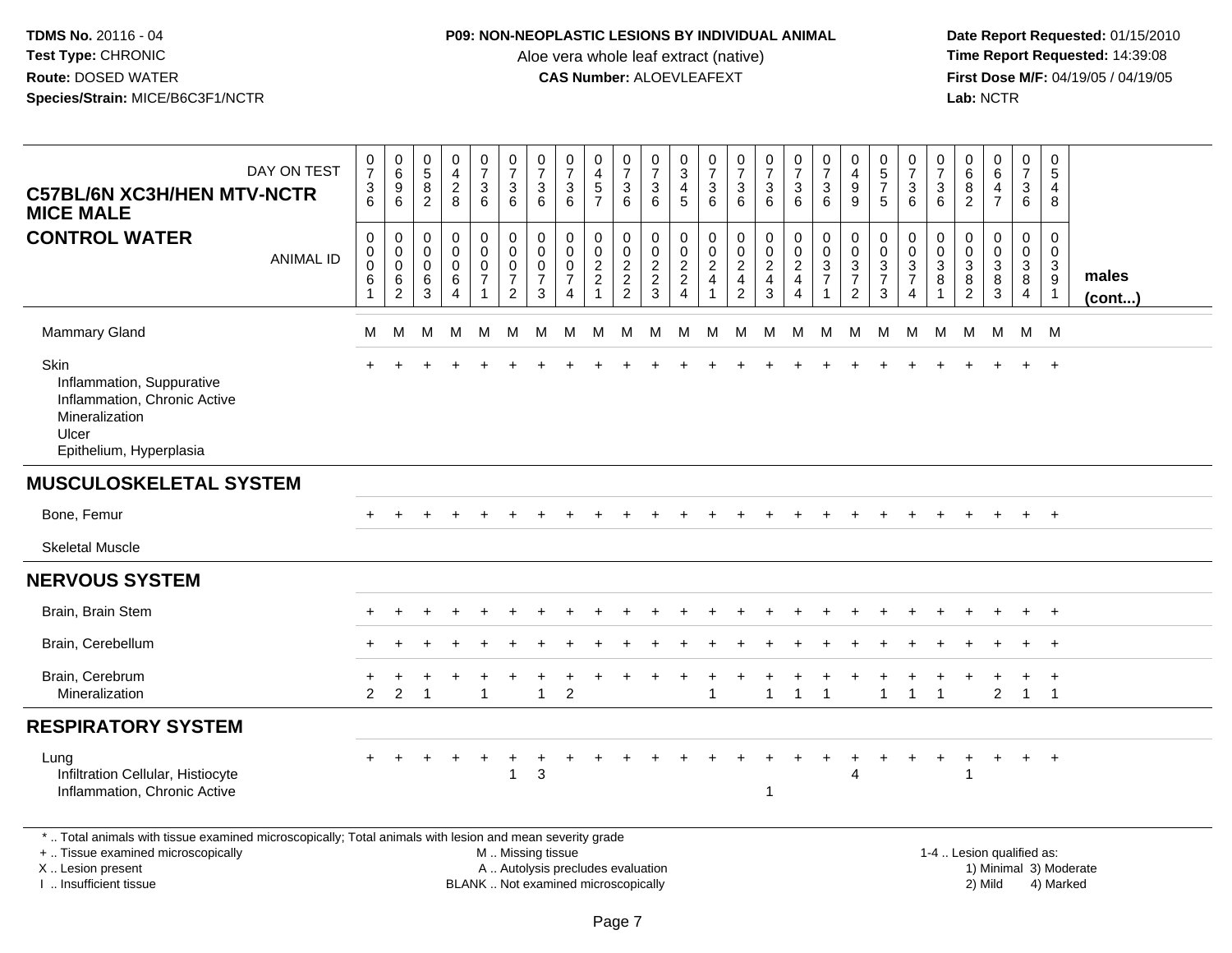## **P09: NON-NEOPLASTIC LESIONS BY INDIVIDUAL ANIMAL**

Aloe vera whole leaf extract (native)<br>**CAS Number:** ALOEVLEAFEXT

| DAY ON TEST<br><b>C57BL/6N XC3H/HEN MTV-NCTR</b><br><b>MICE MALE</b>                                                                                                                          | $\frac{0}{7}$<br>$\mathbf{3}$<br>6   | $\begin{array}{c} 0 \\ 6 \end{array}$<br>$\boldsymbol{9}$<br>$6\phantom{1}$ | $\begin{array}{c} 0 \\ 5 \end{array}$<br>8<br>$\overline{2}$ | $\begin{smallmatrix}0\0\4\end{smallmatrix}$<br>$\boldsymbol{2}$<br>8      | $\begin{array}{c} 0 \\ 7 \end{array}$<br>3<br>6      | $\frac{0}{7}$<br>$\mathbf{3}$<br>6                                | $\frac{0}{7}$<br>$\sqrt{3}$<br>$6\phantom{1}$                           | $\frac{0}{7}$<br>3<br>$6\phantom{1}$                                               | 0<br>$\overline{4}$<br>$\sqrt{5}$<br>$\overline{7}$      | $\frac{0}{7}$<br>$\ensuremath{\mathsf{3}}$<br>6 | 0<br>$\overline{7}$<br>3<br>6                             | 0<br>$\ensuremath{\mathsf{3}}$<br>4<br>5                                           | $\begin{array}{c} 0 \\ 7 \end{array}$<br>3<br>6                | $\frac{0}{7}$<br>3<br>$6\phantom{1}$                                                    | $\begin{smallmatrix}0\\7\end{smallmatrix}$<br>$\mathbf{3}$<br>6   | $\begin{array}{c} 0 \\ 7 \end{array}$<br>$\sqrt{3}$<br>$6\phantom{1}$  | $\frac{0}{7}$<br>$\mathbf{3}$<br>$6\phantom{1}$                               | 0<br>$\overline{4}$<br>$\boldsymbol{9}$<br>9                                                | $\begin{array}{c} 0 \\ 5 \\ 7 \end{array}$<br>5                      | $\frac{0}{7}$<br>$\mathbf{3}$<br>6                                   | 0<br>$\overline{7}$<br>3<br>6 | $\pmb{0}$<br>$\,6$<br>$\bf8$<br>$\overline{2}$                                                  | $\begin{array}{c} 0 \\ 6 \end{array}$<br>4<br>$\overline{7}$              | $\frac{0}{7}$<br>$\mathbf{3}$<br>$\,6\,$            | 0<br>$\overline{5}$<br>$\overline{4}$<br>8                                        |                        |
|-----------------------------------------------------------------------------------------------------------------------------------------------------------------------------------------------|--------------------------------------|-----------------------------------------------------------------------------|--------------------------------------------------------------|---------------------------------------------------------------------------|------------------------------------------------------|-------------------------------------------------------------------|-------------------------------------------------------------------------|------------------------------------------------------------------------------------|----------------------------------------------------------|-------------------------------------------------|-----------------------------------------------------------|------------------------------------------------------------------------------------|----------------------------------------------------------------|-----------------------------------------------------------------------------------------|-------------------------------------------------------------------|------------------------------------------------------------------------|-------------------------------------------------------------------------------|---------------------------------------------------------------------------------------------|----------------------------------------------------------------------|----------------------------------------------------------------------|-------------------------------|-------------------------------------------------------------------------------------------------|---------------------------------------------------------------------------|-----------------------------------------------------|-----------------------------------------------------------------------------------|------------------------|
| <b>CONTROL WATER</b><br><b>ANIMAL ID</b>                                                                                                                                                      | 0<br>$\mathbf 0$<br>$\mathbf 0$<br>6 | $\mathbf 0$<br>$\mathbf 0$<br>$\mathbf 0$<br>6<br>$\overline{2}$            | $\mathbf 0$<br>$\mathbf 0$<br>$\mathbf 0$<br>6<br>3          | $\mathbf 0$<br>$\mathbf 0$<br>$\mathbf 0$<br>6<br>$\overline{\mathbf{4}}$ | 0<br>$\mathbf 0$<br>$\pmb{0}$<br>$\overline{7}$<br>1 | 0<br>$\mathbf 0$<br>$\pmb{0}$<br>$\overline{7}$<br>$\overline{2}$ | 0<br>$\mathsf{O}\xspace$<br>$\pmb{0}$<br>$\overline{7}$<br>$\mathbf{3}$ | $\mathbf 0$<br>$\mathbf 0$<br>$\Omega$<br>$\overline{7}$<br>$\boldsymbol{\Lambda}$ | 0<br>$\mathsf{O}\xspace$<br>$\sqrt{2}$<br>$\overline{2}$ | 0<br>$\mathbf 0$<br>$\sqrt{2}$<br>$\frac{2}{2}$ | $\mathbf 0$<br>$\mathbf 0$<br>$\sqrt{2}$<br>$\frac{2}{3}$ | $\mathbf 0$<br>$\mathbf 0$<br>$\boldsymbol{2}$<br>$\overline{2}$<br>$\overline{4}$ | $\mathbf 0$<br>$\mathbf 0$<br>$\overline{c}$<br>$\overline{4}$ | 0<br>$\mathsf{O}\xspace$<br>$\overline{a}$<br>$\overline{\mathbf{4}}$<br>$\overline{2}$ | $\pmb{0}$<br>$\mathbf 0$<br>$\overline{2}$<br>$\overline{4}$<br>3 | $\mathbf 0$<br>$\overline{0}$<br>$\overline{2}$<br>$\overline{4}$<br>4 | $\mathbf 0$<br>$\pmb{0}$<br>$\ensuremath{\mathsf{3}}$<br>$\overline{7}$<br>-1 | $\mathbf 0$<br>$\mathbf 0$<br>$\ensuremath{\mathsf{3}}$<br>$\overline{7}$<br>$\overline{2}$ | 0<br>$\mathbf 0$<br>$\ensuremath{\mathsf{3}}$<br>$\overline{7}$<br>3 | 0<br>$\mathsf 0$<br>$\ensuremath{\mathsf{3}}$<br>$\overline{7}$<br>4 | 0<br>$\mathbf 0$<br>3<br>8    | $\mathbf 0$<br>0<br>$\ensuremath{\mathsf{3}}$<br>$\begin{smallmatrix} 8 \\ 2 \end{smallmatrix}$ | $\mathbf 0$<br>$\mathsf{O}\xspace$<br>$\ensuremath{\mathsf{3}}$<br>8<br>3 | 0<br>$\mathbf 0$<br>$\frac{3}{8}$<br>$\overline{4}$ | $\mathbf 0$<br>$\mathbf 0$<br>$\sqrt{3}$<br>$\begin{array}{c} 9 \\ 1 \end{array}$ | males<br>(cont)        |
| Nose<br><b>Hyaline Droplet</b><br>Posterior To Upper Incisor, Dysplasia                                                                                                                       |                                      |                                                                             |                                                              |                                                                           |                                                      |                                                                   |                                                                         | $\overline{1}$                                                                     |                                                          |                                                 |                                                           |                                                                                    |                                                                | $\overline{2}$                                                                          | $\mathbf{1}$                                                      | $\overline{1}$                                                         |                                                                               |                                                                                             |                                                                      |                                                                      |                               |                                                                                                 |                                                                           | $\ddot{}$                                           | $+$                                                                               |                        |
| Trachea                                                                                                                                                                                       |                                      |                                                                             |                                                              |                                                                           |                                                      |                                                                   |                                                                         |                                                                                    |                                                          |                                                 |                                                           |                                                                                    |                                                                |                                                                                         |                                                                   |                                                                        |                                                                               |                                                                                             |                                                                      |                                                                      |                               |                                                                                                 |                                                                           |                                                     | $+$                                                                               |                        |
| <b>SPECIAL SENSES SYSTEM</b>                                                                                                                                                                  |                                      |                                                                             |                                                              |                                                                           |                                                      |                                                                   |                                                                         |                                                                                    |                                                          |                                                 |                                                           |                                                                                    |                                                                |                                                                                         |                                                                   |                                                                        |                                                                               |                                                                                             |                                                                      |                                                                      |                               |                                                                                                 |                                                                           |                                                     |                                                                                   |                        |
| Eye                                                                                                                                                                                           |                                      |                                                                             |                                                              |                                                                           |                                                      |                                                                   |                                                                         |                                                                                    |                                                          |                                                 |                                                           |                                                                                    |                                                                |                                                                                         |                                                                   |                                                                        |                                                                               |                                                                                             |                                                                      |                                                                      |                               |                                                                                                 |                                                                           |                                                     | $+$                                                                               |                        |
| <b>Harderian Gland</b><br>Infiltration Cellular, Lymphocyte                                                                                                                                   |                                      |                                                                             |                                                              |                                                                           |                                                      |                                                                   |                                                                         |                                                                                    |                                                          |                                                 |                                                           |                                                                                    |                                                                |                                                                                         |                                                                   |                                                                        |                                                                               |                                                                                             |                                                                      |                                                                      |                               |                                                                                                 |                                                                           |                                                     | $+$                                                                               |                        |
| <b>URINARY SYSTEM</b>                                                                                                                                                                         |                                      |                                                                             |                                                              |                                                                           |                                                      |                                                                   |                                                                         |                                                                                    |                                                          |                                                 |                                                           |                                                                                    |                                                                |                                                                                         |                                                                   |                                                                        |                                                                               |                                                                                             |                                                                      |                                                                      |                               |                                                                                                 |                                                                           |                                                     |                                                                                   |                        |
| Kidney<br>Infiltration Cellular, Lymphocyte<br>Metaplasia, Osseous<br>Nephropathy                                                                                                             | $\overline{1}$                       |                                                                             | $\mathbf{1}$                                                 |                                                                           | $\mathbf{1}$                                         |                                                                   | $\mathbf{1}$                                                            | $\overline{2}$                                                                     |                                                          | $\mathbf{1}$                                    | 3                                                         |                                                                                    | $\mathbf{1}$                                                   | $\overline{1}$                                                                          | $\overline{1}$                                                    | $1 \quad 1$                                                            |                                                                               |                                                                                             | 1                                                                    | $\overline{2}$                                                       |                               | $\overline{2}$                                                                                  |                                                                           | $\overline{1}$                                      | $\overline{+}$                                                                    |                        |
| Urethra<br><b>Bulbourethral Gland, Dilatation</b><br>Bulbourethral Gland, Infiltration Cellular,<br>Lymphocyte                                                                                |                                      |                                                                             |                                                              |                                                                           |                                                      |                                                                   |                                                                         |                                                                                    |                                                          |                                                 |                                                           |                                                                                    |                                                                |                                                                                         |                                                                   |                                                                        |                                                                               |                                                                                             |                                                                      |                                                                      |                               |                                                                                                 |                                                                           |                                                     |                                                                                   |                        |
| <b>Urinary Bladder</b><br>Infiltration Cellular, Lymphocyte<br>Lumen, Dilatation                                                                                                              |                                      |                                                                             |                                                              | 4                                                                         |                                                      |                                                                   |                                                                         |                                                                                    |                                                          |                                                 |                                                           |                                                                                    |                                                                |                                                                                         |                                                                   |                                                                        |                                                                               |                                                                                             |                                                                      |                                                                      |                               | 3                                                                                               |                                                                           | 1                                                   | $\ddot{}$                                                                         |                        |
| *  Total animals with tissue examined microscopically; Total animals with lesion and mean severity grade<br>+  Tissue examined microscopically<br>X  Lesion present<br>I. Insufficient tissue |                                      |                                                                             |                                                              |                                                                           |                                                      |                                                                   | M  Missing tissue                                                       | A  Autolysis precludes evaluation<br>BLANK  Not examined microscopically           |                                                          |                                                 |                                                           |                                                                                    |                                                                |                                                                                         |                                                                   |                                                                        |                                                                               |                                                                                             |                                                                      |                                                                      | 1-4  Lesion qualified as:     |                                                                                                 | 2) Mild                                                                   |                                                     | 4) Marked                                                                         | 1) Minimal 3) Moderate |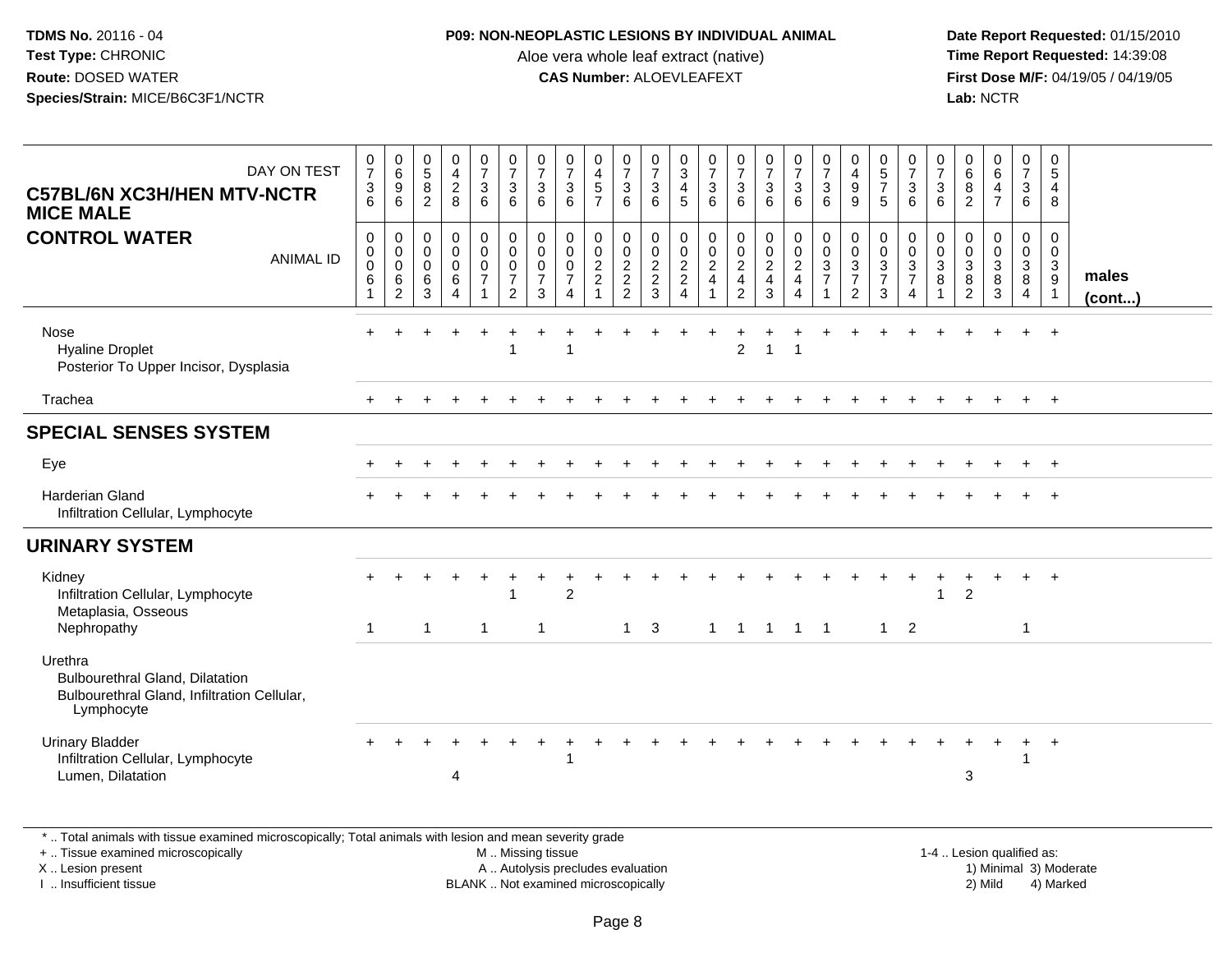#### **P09: NON-NEOPLASTIC LESIONS BY INDIVIDUAL ANIMAL**

Aloe vera whole leaf extract (native)<br>**CAS Number:** ALOEVLEAFEXT

 **Date Report Requested:** 01/15/2010 **First Dose M/F:** 04/19/05 / 04/19/05<br>Lab: NCTR **Lab:** NCTR

| <b>C57BL/6N XC3H/HEN MTV-NCTR</b><br><b>MICE MALE</b>                                                                                          | DAY ON TEST      | $\begin{array}{c} 0 \\ 7 \end{array}$<br>$\frac{3}{6}$           | $\begin{array}{c} 0 \\ 7 \end{array}$<br>$\frac{3}{6}$ | $\frac{0}{7}$<br>$\mathsf 3$<br>6                                                     | $\frac{0}{7}$<br>$\mathbf 1$                              | $\frac{0}{7}$<br>6                                                                | $\begin{array}{c} 0 \\ 3 \\ 8 \\ 7 \end{array}$                  | $\frac{0}{7}$<br>$\overline{1}$                                                       | $\frac{0}{7}$<br>$\sqrt{3}$<br>6                               | $\begin{array}{c} 0 \\ 7 \end{array}$<br>$\sqrt{3}$<br>$6\phantom{1}$ | 0<br>$\overline{\mathbf{4}}$<br>$\mathbf 0$<br>$\overline{2}$ | $\begin{array}{c} 0 \\ 3 \\ 7 \end{array}$<br>$\overline{2}$ | $\begin{array}{c} 0 \\ 6 \\ 4 \end{array}$<br>8                                      | $\frac{0}{7}$<br>$\frac{3}{6}$                                                                | 0736                                                            | $\frac{0}{7}$<br>6                                                             | $\frac{0}{7}$<br>$rac{2}{5}$     | $\frac{0}{7}$<br>$\frac{3}{6}$                                           | $\frac{0}{7}$<br>$\frac{3}{6}$                            | $\frac{0}{7}$<br>6                                                                 | $\frac{0}{7}$<br>6                                 | $\frac{0}{7}$<br>$\mathbf{3}$<br>6                     | $\frac{0}{7}$<br>$\mathbf 3$<br>6                          | 0<br>$\overline{7}$<br>$\mathbf{3}$<br>6                            |                           |    |                     |
|------------------------------------------------------------------------------------------------------------------------------------------------|------------------|------------------------------------------------------------------|--------------------------------------------------------|---------------------------------------------------------------------------------------|-----------------------------------------------------------|-----------------------------------------------------------------------------------|------------------------------------------------------------------|---------------------------------------------------------------------------------------|----------------------------------------------------------------|-----------------------------------------------------------------------|---------------------------------------------------------------|--------------------------------------------------------------|--------------------------------------------------------------------------------------|-----------------------------------------------------------------------------------------------|-----------------------------------------------------------------|--------------------------------------------------------------------------------|----------------------------------|--------------------------------------------------------------------------|-----------------------------------------------------------|------------------------------------------------------------------------------------|----------------------------------------------------|--------------------------------------------------------|------------------------------------------------------------|---------------------------------------------------------------------|---------------------------|----|---------------------|
| <b>CONTROL WATER</b>                                                                                                                           | <b>ANIMAL ID</b> | $\mathbf 0$<br>$\overline{0}$<br>$\overline{3}$<br>$\frac{9}{2}$ | 0<br>$\frac{0}{3}$<br>$\frac{9}{3}$                    | $\boldsymbol{0}$<br>$\mathsf 0$<br>$\mathbf{3}$<br>$\boldsymbol{9}$<br>$\overline{A}$ | $\boldsymbol{0}$<br>$\overline{0}$<br>5<br>$\overline{7}$ | $\begin{smallmatrix}0\0\0\5\end{smallmatrix}$<br>$\overline{7}$<br>$\overline{2}$ | $\begin{matrix} 0 \\ 0 \\ 5 \end{matrix}$<br>$\overline{7}$<br>3 | $\mathbf 0$<br>$\mathsf{O}\xspace$<br>$\,$ 5 $\,$<br>$\overline{7}$<br>$\overline{4}$ | $\boldsymbol{0}$<br>$\overline{0}$<br>$\overline{5}$<br>$\, 8$ | 0<br>$\ddot{\mathbf{0}}$<br>$\overline{5}$<br>$\frac{8}{2}$           | 0<br>$\ddot{\mathbf{0}}$<br>$\overline{5}$<br>8<br>3          | 0<br>$\mathbf 0$<br>$\,$ 5 $\,$<br>8<br>4                    | $\pmb{0}$<br>$\ddot{\mathbf{0}}$<br>$\,6\,$<br>$\mathsf{O}\xspace$<br>$\overline{1}$ | $\pmb{0}$<br>$\overline{0}$<br>$6\phantom{a}$<br>$\begin{smallmatrix} 0\\2 \end{smallmatrix}$ | $\begin{smallmatrix}0\0\0\6\end{smallmatrix}$<br>$_{3}^{\rm 0}$ | $\begin{smallmatrix}0\0\0\6\end{smallmatrix}$<br>$\mathbf 0$<br>$\overline{4}$ | 0<br>$\mathbf 0$<br>$\bf 8$<br>3 | $\begin{smallmatrix} 0\\0 \end{smallmatrix}$<br>$\bf 8$<br>$\frac{3}{2}$ | 0<br>$\overline{0}$<br>$\overline{8}$<br>$\mathbf 3$<br>3 | 0<br>$\ddot{\mathbf{0}}$<br>$\bf 8$<br>$\ensuremath{\mathsf{3}}$<br>$\overline{4}$ | $\pmb{0}$<br>$\overline{0}$<br>8<br>$\overline{4}$ | $\mathbf 0$<br>$\mathbf 0$<br>8<br>4<br>$\overline{c}$ | $\mathbf 0$<br>$\mathbf 0$<br>$\,8\,$<br>4<br>$\mathbf{3}$ | $\mathbf 0$<br>$\mathbf 0$<br>8<br>$\overline{4}$<br>$\overline{4}$ |                           |    | * TOTALS            |
| <b>ALIMENTARY SYSTEM</b>                                                                                                                       |                  |                                                                  |                                                        |                                                                                       |                                                           |                                                                                   |                                                                  |                                                                                       |                                                                |                                                                       |                                                               |                                                              |                                                                                      |                                                                                               |                                                                 |                                                                                |                                  |                                                                          |                                                           |                                                                                    |                                                    |                                                        |                                                            |                                                                     |                           |    |                     |
| Esophagus                                                                                                                                      |                  |                                                                  |                                                        |                                                                                       |                                                           |                                                                                   |                                                                  |                                                                                       |                                                                |                                                                       |                                                               |                                                              |                                                                                      |                                                                                               |                                                                 |                                                                                |                                  |                                                                          |                                                           |                                                                                    |                                                    |                                                        |                                                            |                                                                     |                           | 48 |                     |
| Gallbladder                                                                                                                                    |                  |                                                                  |                                                        |                                                                                       |                                                           |                                                                                   |                                                                  |                                                                                       |                                                                |                                                                       |                                                               |                                                              |                                                                                      |                                                                                               |                                                                 |                                                                                |                                  |                                                                          | $\ddot{}$                                                 |                                                                                    |                                                    |                                                        |                                                            | $\ddot{}$                                                           |                           | 46 |                     |
| Intestine Large, Ascending Colon<br>Goblet Cell, Hyperplasia                                                                                   |                  |                                                                  |                                                        |                                                                                       |                                                           |                                                                                   |                                                                  |                                                                                       |                                                                |                                                                       |                                                               |                                                              |                                                                                      |                                                                                               |                                                                 |                                                                                |                                  |                                                                          |                                                           |                                                                                    |                                                    |                                                        |                                                            |                                                                     |                           | 47 | 2, 1.0              |
| Intestine Large, Cecum<br>Hyperplasia, Lymphoid                                                                                                |                  |                                                                  | $\ddot{}$                                              | $\overline{2}$                                                                        |                                                           |                                                                                   |                                                                  |                                                                                       |                                                                |                                                                       |                                                               |                                                              |                                                                                      |                                                                                               |                                                                 |                                                                                | Α                                |                                                                          | $\ddot{}$                                                 | $\ddot{}$<br>$\overline{c}$                                                        |                                                    |                                                        |                                                            | $\ddot{}$                                                           |                           | 47 | 2.0                 |
| Intestine Large, Descending Colon                                                                                                              |                  |                                                                  |                                                        |                                                                                       |                                                           |                                                                                   |                                                                  |                                                                                       |                                                                |                                                                       |                                                               |                                                              |                                                                                      |                                                                                               |                                                                 |                                                                                |                                  |                                                                          |                                                           |                                                                                    |                                                    |                                                        |                                                            |                                                                     |                           | 47 |                     |
| Intestine Large, Rectum                                                                                                                        |                  |                                                                  |                                                        |                                                                                       |                                                           |                                                                                   |                                                                  |                                                                                       |                                                                |                                                                       |                                                               |                                                              |                                                                                      |                                                                                               |                                                                 |                                                                                |                                  |                                                                          |                                                           |                                                                                    |                                                    |                                                        |                                                            |                                                                     |                           | 47 |                     |
| Intestine Large, Transverse Colon<br>Goblet Cell, Hyperplasia                                                                                  |                  |                                                                  |                                                        |                                                                                       |                                                           |                                                                                   |                                                                  |                                                                                       |                                                                |                                                                       |                                                               |                                                              |                                                                                      |                                                                                               |                                                                 |                                                                                |                                  |                                                                          |                                                           |                                                                                    |                                                    |                                                        |                                                            |                                                                     |                           | 47 | 4 1.0               |
| Intestine Small, Duodenum                                                                                                                      |                  |                                                                  |                                                        |                                                                                       |                                                           |                                                                                   |                                                                  |                                                                                       |                                                                |                                                                       |                                                               |                                                              |                                                                                      |                                                                                               |                                                                 |                                                                                |                                  |                                                                          |                                                           |                                                                                    |                                                    |                                                        |                                                            |                                                                     |                           | 47 |                     |
| Intestine Small, Ileum<br>Hyperplasia, Lymphoid                                                                                                |                  |                                                                  |                                                        |                                                                                       |                                                           |                                                                                   |                                                                  |                                                                                       |                                                                |                                                                       |                                                               |                                                              |                                                                                      |                                                                                               |                                                                 |                                                                                |                                  |                                                                          |                                                           |                                                                                    |                                                    |                                                        |                                                            |                                                                     |                           | 47 | $12.0$              |
| Intestine Small, Jejunum                                                                                                                       |                  |                                                                  |                                                        |                                                                                       |                                                           |                                                                                   |                                                                  |                                                                                       |                                                                |                                                                       |                                                               |                                                              |                                                                                      |                                                                                               |                                                                 |                                                                                |                                  |                                                                          |                                                           |                                                                                    |                                                    |                                                        |                                                            |                                                                     |                           | 47 |                     |
| Liver<br><b>Basophilic Focus</b><br>Congestion<br>Cyst                                                                                         |                  |                                                                  |                                                        |                                                                                       |                                                           | $\mathsf{X}$                                                                      |                                                                  |                                                                                       |                                                                | $\times$                                                              |                                                               |                                                              |                                                                                      |                                                                                               |                                                                 |                                                                                |                                  | $\overline{2}$                                                           |                                                           |                                                                                    | $X$ $X$                                            |                                                        |                                                            |                                                                     |                           | 47 | 8<br>11.0<br>$12.0$ |
| *  Total animals with tissue examined microscopically; Total animals with lesion and mean severity grade<br>+  Tissue examined microscopically |                  |                                                                  |                                                        |                                                                                       |                                                           |                                                                                   |                                                                  | M  Missing tissue                                                                     |                                                                |                                                                       |                                                               |                                                              |                                                                                      |                                                                                               |                                                                 |                                                                                |                                  |                                                                          |                                                           |                                                                                    |                                                    |                                                        |                                                            |                                                                     | 1-4  Lesion qualified as: |    |                     |

+ .. Tissue examined microscopicallyX .. Lesion present

I .. Insufficient tissue

A .. Autolysis precludes evaluation

BLANK .. Not examined microscopically 2) Mild 4) Marked

1-4 .. Lesion qualified as: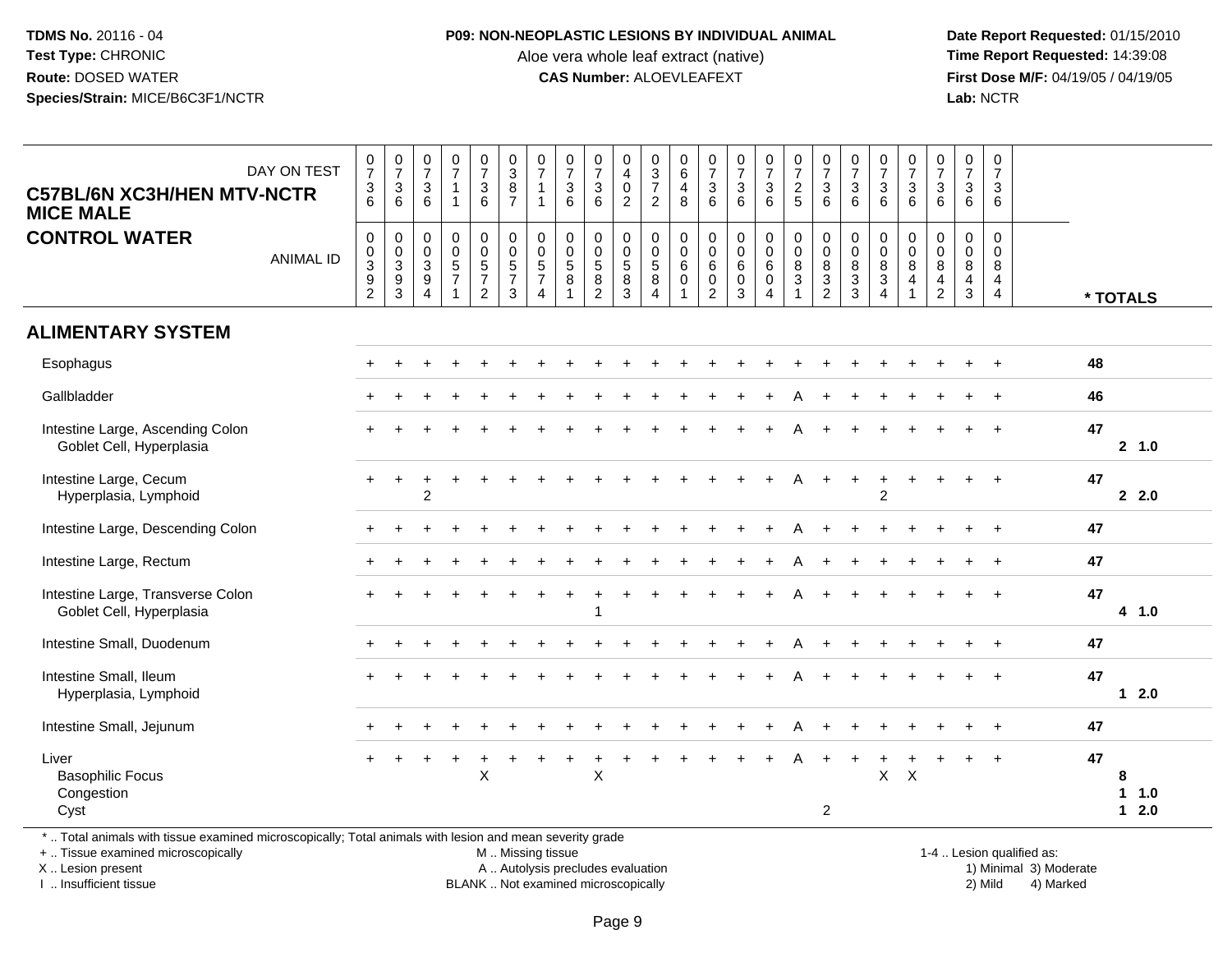### **P09: NON-NEOPLASTIC LESIONS BY INDIVIDUAL ANIMAL**

Aloe vera whole leaf extract (native)<br>**CAS Number:** ALOEVLEAFEXT

 **Date Report Requested:** 01/15/2010 **First Dose M/F:** 04/19/05 / 04/19/05<br>Lab: NCTR **Lab:** NCTR

| <b>C57BL/6N XC3H/HEN MTV-NCTR</b><br><b>MICE MALE</b>                                                                                                                                                       | DAY ON TEST      | $\frac{0}{7}$<br>3<br>$\overline{6}$                                   | $\frac{0}{7}$<br>$\sqrt{3}$<br>6           | $\frac{0}{7}$<br>3<br>6                                                   | 0<br>$\overline{7}$<br>$\mathbf{1}$<br>$\overline{1}$                        | $\frac{0}{7}$<br>$\sqrt{3}$<br>$6\phantom{a}$ | $_{3}^{\rm 0}$<br>$\bf 8$<br>$\overline{7}$                     | $\begin{array}{c} 0 \\ 7 \end{array}$<br>$\mathbf{1}$<br>$\mathbf{1}$    | $\frac{0}{7}$<br>$\sqrt{3}$<br>$6\phantom{1}$               | $\frac{0}{7}$<br>$\sqrt{3}$<br>6                                  | 0<br>$\overline{4}$<br>$\pmb{0}$<br>$\overline{2}$ | 0<br>$\frac{3}{7}$<br>$\overline{2}$                              | $\begin{array}{c} 0 \\ 6 \end{array}$<br>$\overline{4}$<br>8                                | $\frac{0}{7}$<br>$\ensuremath{\mathsf{3}}$<br>6                        | $\begin{array}{c} 0 \\ 7 \end{array}$<br>$\ensuremath{\mathsf{3}}$<br>6 | $\begin{array}{c} 0 \\ 7 \end{array}$<br>$\mathsf 3$<br>$6\phantom{1}6$ | $\frac{0}{7}$<br>$rac{2}{5}$                                                  | $\begin{matrix}0\\7\end{matrix}$<br>3<br>6                  | $\begin{array}{c} 0 \\ 7 \end{array}$<br>$\mathsf 3$<br>$6\phantom{1}$ | $\frac{0}{7}$<br>$\ensuremath{\mathsf{3}}$<br>$6\phantom{1}$               | $\begin{smallmatrix}0\\7\end{smallmatrix}$<br>$\mathsf 3$<br>$6\phantom{1}6$     | $\pmb{0}$<br>$\overline{7}$<br>$\sqrt{3}$<br>$6\phantom{1}$               | $\pmb{0}$<br>$\overline{7}$<br>$\sqrt{3}$<br>6            | $\mathbf 0$<br>$\overline{7}$<br>$\mathbf{3}$<br>6     |                           |    |                                                                  |
|-------------------------------------------------------------------------------------------------------------------------------------------------------------------------------------------------------------|------------------|------------------------------------------------------------------------|--------------------------------------------|---------------------------------------------------------------------------|------------------------------------------------------------------------------|-----------------------------------------------|-----------------------------------------------------------------|--------------------------------------------------------------------------|-------------------------------------------------------------|-------------------------------------------------------------------|----------------------------------------------------|-------------------------------------------------------------------|---------------------------------------------------------------------------------------------|------------------------------------------------------------------------|-------------------------------------------------------------------------|-------------------------------------------------------------------------|-------------------------------------------------------------------------------|-------------------------------------------------------------|------------------------------------------------------------------------|----------------------------------------------------------------------------|----------------------------------------------------------------------------------|---------------------------------------------------------------------------|-----------------------------------------------------------|--------------------------------------------------------|---------------------------|----|------------------------------------------------------------------|
| <b>CONTROL WATER</b>                                                                                                                                                                                        | <b>ANIMAL ID</b> | 0<br>$\pmb{0}$<br>$\overline{3}$<br>$\boldsymbol{9}$<br>$\overline{c}$ | $\pmb{0}$<br>$\frac{0}{3}$<br>$\mathbf{3}$ | 0<br>0<br>$\ensuremath{\mathsf{3}}$<br>$\boldsymbol{9}$<br>$\overline{4}$ | $\mathbf 0$<br>$\pmb{0}$<br>$\overline{5}$<br>$\overline{7}$<br>$\mathbf{1}$ | $\pmb{0}$<br>$\frac{0}{5}$<br>$\overline{2}$  | $\pmb{0}$<br>$\pmb{0}$<br>$\overline{5}$<br>$\overline{7}$<br>3 | $_{\rm 0}^{\rm 0}$<br>$\overline{5}$<br>$\overline{7}$<br>$\overline{4}$ | $\pmb{0}$<br>$\mathbf 0$<br>$\sqrt{5}$<br>8<br>$\mathbf{1}$ | $\pmb{0}$<br>$\mathbf 0$<br>$\overline{5}$<br>8<br>$\overline{2}$ | 0<br>$\pmb{0}$<br>$\overline{5}$<br>$\bf 8$<br>3   | $\pmb{0}$<br>$\mathsf 0$<br>$\overline{5}$<br>8<br>$\overline{4}$ | $\begin{smallmatrix}0\\0\end{smallmatrix}$<br>$6\phantom{a}$<br>$\pmb{0}$<br>$\overline{1}$ | $\mathbf 0$<br>$\mathbf 0$<br>$\,6\,$<br>$\mathbf 0$<br>$\overline{2}$ | $\pmb{0}$<br>$\mathbf 0$<br>$\,6\,$<br>$\mathbf 0$<br>$\mathbf{3}$      | $\pmb{0}$<br>$\overline{0}$<br>6<br>$\mathbf 0$<br>$\overline{4}$       | $\pmb{0}$<br>$\overline{0}$<br>$\overline{8}$<br>$\mathbf{3}$<br>$\mathbf{1}$ | $_{\rm 0}^{\rm 0}$<br>$\overline{8}$<br>3<br>$\overline{2}$ | $\begin{smallmatrix}0\0\0\end{smallmatrix}$<br>$\frac{8}{3}$<br>3      | $\pmb{0}$<br>$\mathbf 0$<br>$\overline{8}$<br>$\sqrt{3}$<br>$\overline{4}$ | $\mathbf 0$<br>$\mathbf 0$<br>$\overline{8}$<br>$\overline{4}$<br>$\overline{1}$ | $\mathbf 0$<br>$\mathbf 0$<br>$\,8\,$<br>$\overline{4}$<br>$\overline{2}$ | $\mathbf 0$<br>$\mathbf 0$<br>$\, 8$<br>4<br>$\mathbf{3}$ | $\mathbf 0$<br>$\mathbf 0$<br>8<br>4<br>$\overline{4}$ |                           |    | * TOTALS                                                         |
| Deformity<br>Degeneration, Cystic<br><b>Eosinophilic Focus</b><br>Fatty Change<br>Infiltration Cellular, Lymphocyte<br>Inflammation, Chronic Active<br><b>Mixed Cell Focus</b><br>Vacuolization Cytoplasmic |                  |                                                                        |                                            |                                                                           | $\times$                                                                     | X                                             |                                                                 |                                                                          |                                                             | $\mathsf X$                                                       |                                                    |                                                                   |                                                                                             |                                                                        |                                                                         |                                                                         |                                                                               |                                                             |                                                                        | $\sqrt{2}$                                                                 |                                                                                  |                                                                           |                                                           | 1                                                      |                           |    | 1<br>$12.0$<br>1<br>1, 3.0<br>$1 \t1.0$<br>$12.0$<br>3<br>3, 1.0 |
| Pancreas<br>Infiltration Cellular, Lymphocyte<br>Vacuolization Cytoplasmic<br>Acinus, Degeneration                                                                                                          |                  |                                                                        |                                            |                                                                           |                                                                              |                                               |                                                                 |                                                                          |                                                             |                                                                   |                                                    |                                                                   |                                                                                             |                                                                        | -1                                                                      |                                                                         |                                                                               |                                                             |                                                                        |                                                                            |                                                                                  |                                                                           |                                                           |                                                        |                           | 47 | 2.0<br>1 1.0<br>3, 1.3                                           |
| <b>Salivary Glands</b><br>Infiltration Cellular, Lymphocyte                                                                                                                                                 |                  |                                                                        |                                            | $\overline{2}$                                                            |                                                                              | $\overline{2}$                                |                                                                 |                                                                          |                                                             |                                                                   |                                                    |                                                                   |                                                                                             | 2                                                                      | -1                                                                      | $\overline{c}$                                                          |                                                                               |                                                             | $\overline{2}$                                                         |                                                                            | $\overline{1}$                                                                   | $\overline{c}$                                                            | $\overline{2}$                                            | $\ddot{}$<br>2                                         |                           | 48 | 39 1.3                                                           |
| Stomach, Forestomach<br>Epithelium, Hyperplasia                                                                                                                                                             |                  | $+$                                                                    |                                            | $\overline{c}$                                                            |                                                                              |                                               |                                                                 |                                                                          |                                                             |                                                                   |                                                    |                                                                   |                                                                                             |                                                                        |                                                                         |                                                                         |                                                                               |                                                             |                                                                        |                                                                            |                                                                                  |                                                                           |                                                           |                                                        |                           | 47 | $12.0$                                                           |
| Stomach, Glandular<br>Epithelium, Hyperplasia                                                                                                                                                               |                  |                                                                        |                                            |                                                                           |                                                                              |                                               |                                                                 |                                                                          |                                                             |                                                                   |                                                    |                                                                   |                                                                                             |                                                                        |                                                                         |                                                                         |                                                                               |                                                             |                                                                        |                                                                            |                                                                                  |                                                                           |                                                           |                                                        |                           | 47 | 1 1.0                                                            |
| <b>CARDIOVASCULAR SYSTEM</b>                                                                                                                                                                                |                  |                                                                        |                                            |                                                                           |                                                                              |                                               |                                                                 |                                                                          |                                                             |                                                                   |                                                    |                                                                   |                                                                                             |                                                                        |                                                                         |                                                                         |                                                                               |                                                             |                                                                        |                                                                            |                                                                                  |                                                                           |                                                           |                                                        |                           |    |                                                                  |
| <b>Blood Vessel</b>                                                                                                                                                                                         |                  |                                                                        |                                            |                                                                           |                                                                              |                                               |                                                                 |                                                                          |                                                             |                                                                   |                                                    |                                                                   |                                                                                             |                                                                        |                                                                         |                                                                         |                                                                               |                                                             |                                                                        |                                                                            |                                                                                  |                                                                           |                                                           |                                                        |                           | 48 |                                                                  |
| Heart<br>Cardiomyopathy<br>Inflammation, Chronic Active                                                                                                                                                     |                  |                                                                        |                                            |                                                                           |                                                                              |                                               |                                                                 | 1                                                                        |                                                             |                                                                   |                                                    |                                                                   |                                                                                             |                                                                        |                                                                         |                                                                         |                                                                               |                                                             |                                                                        |                                                                            |                                                                                  |                                                                           |                                                           |                                                        |                           | 48 | 2, 1.0<br>$12.0$                                                 |
| *  Total animals with tissue examined microscopically; Total animals with lesion and mean severity grade<br>+  Tissue examined microscopically                                                              |                  |                                                                        |                                            |                                                                           |                                                                              |                                               | M  Missing tissue                                               |                                                                          |                                                             |                                                                   |                                                    |                                                                   |                                                                                             |                                                                        |                                                                         |                                                                         |                                                                               |                                                             |                                                                        |                                                                            |                                                                                  |                                                                           |                                                           |                                                        | 1-4  Lesion qualified as: |    |                                                                  |

X .. Lesion present

I .. Insufficient tissue

BLANK .. Not examined microscopically and the state of the 2) Mild

A .. Autolysis precludes evaluation and the service of the service of the service of the service of the service of the service of the service of the service of the service of the service of the service of the service of th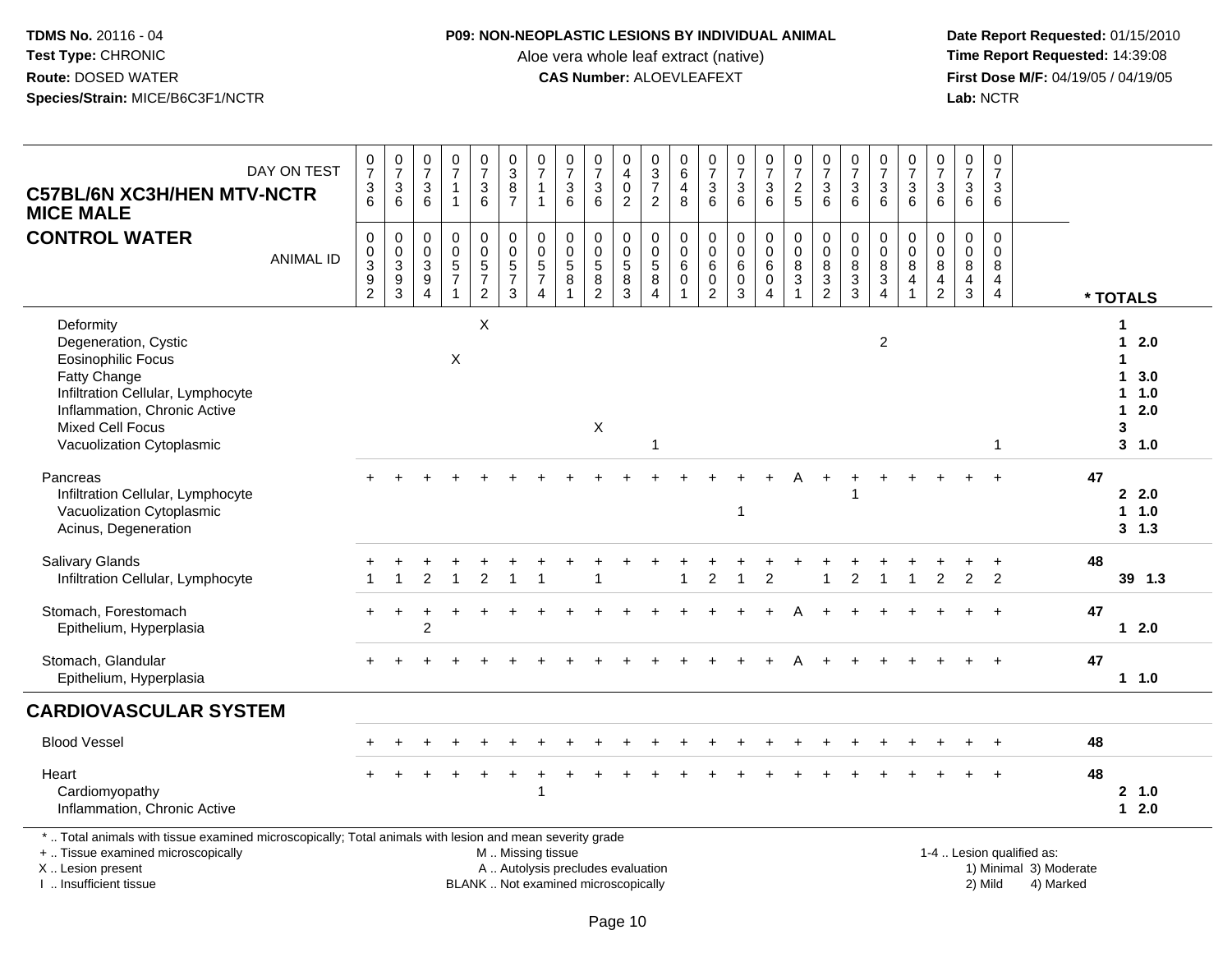#### **P09: NON-NEOPLASTIC LESIONS BY INDIVIDUAL ANIMAL**

Aloe vera whole leaf extract (native)<br>**CAS Number:** ALOEVLEAFEXT

 **Date Report Requested:** 01/15/2010 **First Dose M/F:** 04/19/05 / 04/19/05<br>**Lab:** NCTR **Lab:** NCTR

| <b>C57BL/6N XC3H/HEN MTV-NCTR</b><br><b>MICE MALE</b>                                                           | DAY ON TEST      | $\frac{0}{7}$<br>$\frac{3}{6}$                                           | $\frac{0}{7}$<br>$\ensuremath{\mathsf{3}}$<br>$6\phantom{1}$            | $\frac{0}{7}$<br>$\mathbf{3}$<br>6                                   | $\frac{0}{7}$<br>$\mathbf{1}$<br>$\mathbf{1}$                        | $\frac{0}{7}$<br>$\ensuremath{\mathsf{3}}$<br>6 | $\begin{array}{c} 0 \\ 3 \\ 8 \\ 7 \end{array}$ | $\frac{0}{7}$<br>$\mathbf{1}$<br>$\overline{1}$                                    | $\frac{0}{7}$<br>$\ensuremath{\mathsf{3}}$<br>$6\phantom{1}$ | $\frac{0}{7}$<br>$\ensuremath{\mathsf{3}}$<br>6 | $\begin{smallmatrix}0\0\4\0\end{smallmatrix}$<br>$\sqrt{2}$ | 0<br>$\frac{3}{7}$<br>$\overline{2}$                               | $_{6}^{\rm 0}$<br>4<br>8                           | $\begin{smallmatrix}0\\7\end{smallmatrix}$<br>$\frac{3}{6}$ | $\frac{0}{7}$<br>6                                                        | $\frac{0}{7}$<br>$\frac{3}{6}$                                                      | $\frac{0}{7}$<br>$\frac{2}{5}$                                 | $\frac{0}{7}$<br>$\ensuremath{\mathsf{3}}$<br>6                            | $\begin{array}{c} 0 \\ 7 \\ 3 \end{array}$<br>$6\phantom{1}$ | $\frac{0}{7}$<br>$\ensuremath{\mathsf{3}}$<br>$6\phantom{a}$                      | $\frac{0}{7}$<br>$\mathsf 3$<br>6           | $\frac{0}{7}$<br>$\mathsf 3$<br>$6\phantom{1}6$                              | $\frac{0}{7}$<br>$\mathbf{3}$<br>6                                | $\pmb{0}$<br>$\overline{7}$<br>3<br>6                  |              |                       |
|-----------------------------------------------------------------------------------------------------------------|------------------|--------------------------------------------------------------------------|-------------------------------------------------------------------------|----------------------------------------------------------------------|----------------------------------------------------------------------|-------------------------------------------------|-------------------------------------------------|------------------------------------------------------------------------------------|--------------------------------------------------------------|-------------------------------------------------|-------------------------------------------------------------|--------------------------------------------------------------------|----------------------------------------------------|-------------------------------------------------------------|---------------------------------------------------------------------------|-------------------------------------------------------------------------------------|----------------------------------------------------------------|----------------------------------------------------------------------------|--------------------------------------------------------------|-----------------------------------------------------------------------------------|---------------------------------------------|------------------------------------------------------------------------------|-------------------------------------------------------------------|--------------------------------------------------------|--------------|-----------------------|
| <b>CONTROL WATER</b>                                                                                            | <b>ANIMAL ID</b> | $\,0\,$<br>$\begin{smallmatrix}0\3\9\end{smallmatrix}$<br>$\overline{c}$ | $\pmb{0}$<br>$\begin{array}{c} 0 \\ 3 \\ 9 \end{array}$<br>$\mathbf{3}$ | 0<br>$\mathbf 0$<br>$\sqrt{3}$<br>$\boldsymbol{9}$<br>$\overline{4}$ | $\pmb{0}$<br>$\overline{0}$<br>5<br>$\overline{7}$<br>$\overline{1}$ | $\mathbf 0$<br>$\frac{0}{5}$<br>$\overline{2}$  | $\pmb{0}$<br>$\frac{0}{5}$<br>3                 | $\pmb{0}$<br>$\begin{array}{c} 0 \\ 5 \\ 7 \end{array}$<br>$\overline{\mathbf{A}}$ | $\mathbf 0$<br>$\frac{0}{5}$<br>$\overline{8}$               | $\pmb{0}$<br>$\overline{0}$<br>5<br>8<br>2      | $\pmb{0}$<br>$\frac{0}{5}$<br>$\overline{8}$<br>$\sqrt{3}$  | 0<br>$\mathbf 0$<br>$\sqrt{5}$<br>$\overline{8}$<br>$\overline{4}$ | 0<br>$\ddot{\mathbf{0}}$<br>$\,6\,$<br>$\mathbf 0$ | $\pmb{0}$<br>$\frac{0}{6}$<br>$\bar{0}$<br>$\overline{c}$   | $\begin{smallmatrix}0\0\0\6\end{smallmatrix}$<br>$\ddot{\mathbf{0}}$<br>3 | $\mathsf{O}\xspace$<br>$\overline{0}$<br>6<br>$\ddot{\mathbf{0}}$<br>$\overline{4}$ | $\begin{matrix} 0 \\ 0 \\ 8 \\ 3 \end{matrix}$<br>$\mathbf{1}$ | $\pmb{0}$<br>$\overline{0}$<br>$\bf 8$<br>$\overline{3}$<br>$\overline{2}$ | $\pmb{0}$<br>$\overline{0}$<br>8<br>$\overline{3}$<br>3      | $\pmb{0}$<br>$\begin{array}{c} 0 \\ 8 \\ 3 \end{array}$<br>$\boldsymbol{\Lambda}$ | 0<br>$\pmb{0}$<br>$\bf 8$<br>$\overline{4}$ | $\mathbf 0$<br>$\ddot{\mathbf{0}}$<br>$\bf8$<br>$\overline{\mathbf{4}}$<br>2 | $\mathbf 0$<br>$\mathbf 0$<br>8<br>$\overline{4}$<br>$\mathbf{3}$ | $\mathbf 0$<br>$\mathbf 0$<br>8<br>4<br>$\overline{4}$ |              | * TOTALS              |
| <b>ENDOCRINE SYSTEM</b>                                                                                         |                  |                                                                          |                                                                         |                                                                      |                                                                      |                                                 |                                                 |                                                                                    |                                                              |                                                 |                                                             |                                                                    |                                                    |                                                             |                                                                           |                                                                                     |                                                                |                                                                            |                                                              |                                                                                   |                                             |                                                                              |                                                                   |                                                        |              |                       |
| <b>Adrenal Cortex</b><br><b>Accessory Adrenal Cortical Nodule</b><br>Mineralization<br>Subcapsular, Hyperplasia |                  | $\overline{2}$                                                           | $\overline{2}$                                                          |                                                                      | 3                                                                    | $\overline{2}$                                  |                                                 | $\overline{2}$                                                                     | $\overline{1}$                                               | -1                                              |                                                             | 2<br>$\overline{1}$                                                | X<br>$\overline{2}$                                | $\overline{c}$                                              | $\overline{2}$                                                            | $\overline{2}$                                                                      |                                                                |                                                                            | 3                                                            | 2                                                                                 |                                             | -1                                                                           | 1                                                                 | -1                                                     | 48           | 3<br>$12.0$<br>43 1.5 |
| <b>Adrenal Medulla</b><br>Hyperplasia                                                                           |                  | $\pm$<br>$\overline{2}$                                                  |                                                                         |                                                                      |                                                                      |                                                 |                                                 |                                                                                    |                                                              |                                                 |                                                             |                                                                    |                                                    |                                                             |                                                                           |                                                                                     |                                                                |                                                                            |                                                              |                                                                                   |                                             |                                                                              | +<br>$\overline{c}$                                               | $\ddot{}$                                              | 47           | 4 1.8                 |
| Islets, Pancreatic<br>Hyperplasia                                                                               |                  | $+$                                                                      |                                                                         |                                                                      |                                                                      | $\overline{c}$                                  |                                                 | $\overline{c}$                                                                     |                                                              |                                                 |                                                             |                                                                    |                                                    | 3                                                           |                                                                           |                                                                                     | Α                                                              |                                                                            | $\overline{c}$                                               |                                                                                   |                                             |                                                                              |                                                                   |                                                        | 47           | 9 1.9                 |
| Parathyroid Gland<br>Cyst                                                                                       |                  |                                                                          |                                                                         |                                                                      |                                                                      |                                                 |                                                 |                                                                                    |                                                              |                                                 |                                                             |                                                                    |                                                    |                                                             |                                                                           |                                                                                     |                                                                |                                                                            |                                                              |                                                                                   |                                             | м                                                                            | $+$                                                               | $\ddot{}$                                              | 44           | $12.0$                |
| <b>Pituitary Gland</b><br>Pars Intermedia, Hyperplasia                                                          |                  |                                                                          |                                                                         |                                                                      |                                                                      |                                                 |                                                 |                                                                                    |                                                              |                                                 |                                                             |                                                                    |                                                    |                                                             |                                                                           |                                                                                     |                                                                |                                                                            |                                                              |                                                                                   |                                             |                                                                              |                                                                   |                                                        | 48           | $12.0$                |
| <b>Thyroid Gland</b><br><b>Ectopic Thymus</b><br>Infiltration Cellular, Lymphocyte<br>Follicle, Degeneration    |                  |                                                                          |                                                                         |                                                                      |                                                                      |                                                 | $\times$                                        | 2                                                                                  |                                                              |                                                 |                                                             |                                                                    |                                                    |                                                             |                                                                           |                                                                                     |                                                                |                                                                            | $2 \quad 2$                                                  |                                                                                   |                                             |                                                                              |                                                                   |                                                        | 47           | -1<br>1 1.0<br>6 1.8  |
| <b>GENERAL BODY SYSTEM</b>                                                                                      |                  |                                                                          |                                                                         |                                                                      |                                                                      |                                                 |                                                 |                                                                                    |                                                              |                                                 |                                                             |                                                                    |                                                    |                                                             |                                                                           |                                                                                     |                                                                |                                                                            |                                                              |                                                                                   |                                             |                                                                              |                                                                   |                                                        |              |                       |
| <b>Tissue NOS</b>                                                                                               |                  |                                                                          |                                                                         |                                                                      |                                                                      |                                                 |                                                 | $\ddot{}$                                                                          |                                                              |                                                 |                                                             |                                                                    |                                                    |                                                             |                                                                           |                                                                                     |                                                                |                                                                            |                                                              |                                                                                   |                                             |                                                                              |                                                                   |                                                        | $\mathbf{1}$ |                       |
|                                                                                                                 |                  |                                                                          |                                                                         |                                                                      |                                                                      |                                                 |                                                 |                                                                                    |                                                              |                                                 |                                                             |                                                                    |                                                    |                                                             |                                                                           |                                                                                     |                                                                |                                                                            |                                                              |                                                                                   |                                             |                                                                              |                                                                   |                                                        |              |                       |

# **GENITAL SYSTEM**

\* .. Total animals with tissue examined microscopically; Total animals with lesion and mean severity grade

+ .. Tissue examined microscopically

X .. Lesion present

I .. Insufficient tissue

M .. Missing tissue

A .. Autolysis precludes evaluation

BLANK .. Not examined microscopically 2) Mild 4) Marked

1-4 .. Lesion qualified as: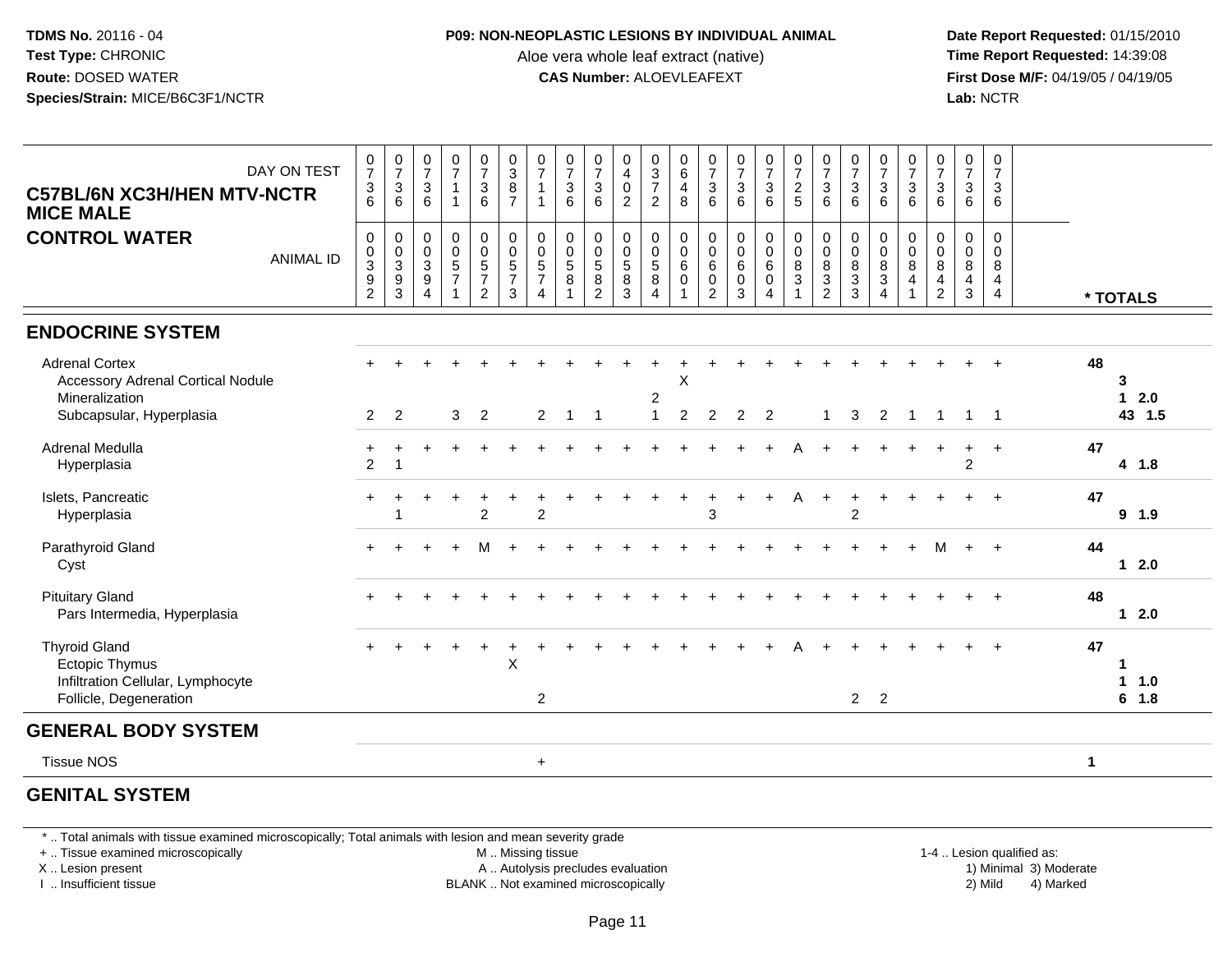### **P09: NON-NEOPLASTIC LESIONS BY INDIVIDUAL ANIMAL**

Aloe vera whole leaf extract (native)<br>**CAS Number:** ALOEVLEAFEXT

| DAY ON TEST<br><b>C57BL/6N XC3H/HEN MTV-NCTR</b><br><b>MICE MALE</b>                                                                                                                          | $\frac{0}{7}$<br>$\frac{3}{6}$               | $\frac{0}{7}$<br>$\frac{3}{6}$                                             | $\begin{array}{c} 0 \\ 7 \end{array}$<br>$\ensuremath{\mathsf{3}}$<br>6  | $\frac{0}{7}$<br>$\mathbf{1}$<br>$\mathbf{1}$                                | $\frac{0}{7}$<br>$\ensuremath{\mathsf{3}}$<br>$6\phantom{a}$           | $\begin{array}{c} 0 \\ 3 \\ 8 \\ 7 \end{array}$                  | $\frac{0}{7}$<br>$\mathbf 1$<br>$\mathbf{1}$                                   | $\begin{array}{c} 0 \\ 7 \end{array}$<br>$\ensuremath{\mathsf{3}}$<br>6  | $\frac{0}{7}$<br>$\ensuremath{\mathsf{3}}$<br>$6\phantom{1}$            | $\begin{smallmatrix}0\\4\end{smallmatrix}$<br>$\mathbf 0$<br>$\overline{2}$ | $\begin{array}{c} 0 \\ 3 \\ 7 \end{array}$<br>$\overline{2}$        | $\,0\,$<br>$\overline{6}$<br>$\overline{4}$<br>8                     | $\frac{0}{7}$<br>3<br>6                                                | $\frac{0}{7}$<br>$\ensuremath{\mathsf{3}}$<br>$6\phantom{a}$ | $\begin{array}{c} 0 \\ 7 \end{array}$<br>$\ensuremath{\mathsf{3}}$<br>6 | $\frac{0}{7}$<br>$\overline{2}$<br>5                                    | $\begin{array}{c} 0 \\ 7 \end{array}$<br>$\ensuremath{\mathsf{3}}$<br>6      | $\frac{0}{7}$<br>$\ensuremath{\mathsf{3}}$<br>6           | $\frac{0}{7}$<br>$\ensuremath{\mathsf{3}}$<br>$6\phantom{1}$  | $\begin{matrix} 0 \\ 7 \end{matrix}$<br>$\sqrt{3}$<br>6                          | $\begin{array}{c} 0 \\ 7 \end{array}$<br>3<br>6 | $\begin{smallmatrix}0\\7\end{smallmatrix}$<br>$\ensuremath{\mathsf{3}}$<br>6 | 0<br>$\frac{5}{7}$<br>3<br>6              |                                                                  |                      |                                                             |
|-----------------------------------------------------------------------------------------------------------------------------------------------------------------------------------------------|----------------------------------------------|----------------------------------------------------------------------------|--------------------------------------------------------------------------|------------------------------------------------------------------------------|------------------------------------------------------------------------|------------------------------------------------------------------|--------------------------------------------------------------------------------|--------------------------------------------------------------------------|-------------------------------------------------------------------------|-----------------------------------------------------------------------------|---------------------------------------------------------------------|----------------------------------------------------------------------|------------------------------------------------------------------------|--------------------------------------------------------------|-------------------------------------------------------------------------|-------------------------------------------------------------------------|------------------------------------------------------------------------------|-----------------------------------------------------------|---------------------------------------------------------------|----------------------------------------------------------------------------------|-------------------------------------------------|------------------------------------------------------------------------------|-------------------------------------------|------------------------------------------------------------------|----------------------|-------------------------------------------------------------|
| <b>CONTROL WATER</b><br><b>ANIMAL ID</b>                                                                                                                                                      | $\pmb{0}$<br>$_{3}^{\rm 0}$<br>$\frac{9}{2}$ | $\mathsf{O}\xspace$<br>$\frac{0}{3}$<br>$\boldsymbol{9}$<br>$\overline{3}$ | $\mathsf 0$<br>0<br>$\overline{3}$<br>$\boldsymbol{9}$<br>$\overline{4}$ | $\pmb{0}$<br>$\mathbf 0$<br>$\overline{5}$<br>$\overline{7}$<br>$\mathbf{1}$ | 0<br>$\pmb{0}$<br>$\overline{5}$<br>$\boldsymbol{7}$<br>$\overline{2}$ | $\pmb{0}$<br>$\frac{0}{5}$<br>$\boldsymbol{7}$<br>$\overline{3}$ | $\mathbf 0$<br>$\pmb{0}$<br>$\overline{5}$<br>$\overline{7}$<br>$\overline{4}$ | $\mathbf 0$<br>$\mathbf 0$<br>$\overline{5}$<br>8<br>$\overline{1}$      | $\mathbf 0$<br>$\pmb{0}$<br>$\overline{5}$<br>$\bf 8$<br>$\overline{2}$ | $\mathbf 0$<br>$\mathbf 0$<br>$\overline{5}$<br>8<br>$\overline{3}$         | $\mathbf 0$<br>$\mathbf 0$<br>$\overline{5}$<br>8<br>$\overline{4}$ | $\mathbf 0$<br>$\mathbf 0$<br>$\,6\,$<br>$\mathbf 0$<br>$\mathbf{1}$ | $\mathbf 0$<br>$\mathbf 0$<br>$\,6\,$<br>$\mathbf 0$<br>$\overline{2}$ | 0<br>0<br>$\,6\,$<br>$\mathsf 0$<br>$\overline{3}$           | 0<br>$\mathsf{O}\xspace$<br>$6\overline{6}$<br>0<br>4                   | $\pmb{0}$<br>$\frac{0}{8}$<br>$\ensuremath{\mathsf{3}}$<br>$\mathbf{1}$ | $\mathbf 0$<br>$\pmb{0}$<br>$\overline{8}$<br>$\mathbf{3}$<br>$\overline{2}$ | $\pmb{0}$<br>$\pmb{0}$<br>$\overline{8}$<br>$\frac{3}{3}$ | 0<br>$\mathbf 0$<br>$\bf 8$<br>$\mathbf{3}$<br>$\overline{4}$ | $\mathbf 0$<br>$\mathbf 0$<br>$\boldsymbol{8}$<br>$\overline{4}$<br>$\mathbf{1}$ | $\mathbf 0$<br>0<br>$\,8\,$<br>$\frac{4}{2}$    | $\mathsf{O}\xspace$<br>$\boldsymbol{0}$<br>$\overline{8}$<br>$\frac{4}{3}$   | $\mathbf 0$<br>$\mathbf 0$<br>8<br>4<br>4 |                                                                  |                      | * TOTALS                                                    |
| <b>Coagulating Gland</b><br>Lumen, Dilatation                                                                                                                                                 |                                              |                                                                            |                                                                          |                                                                              |                                                                        |                                                                  |                                                                                |                                                                          |                                                                         |                                                                             |                                                                     |                                                                      |                                                                        |                                                              |                                                                         |                                                                         |                                                                              |                                                           |                                                               |                                                                                  |                                                 |                                                                              | $\ddot{}$<br>$\overline{\mathbf{4}}$      |                                                                  | $\blacktriangleleft$ | 14.0                                                        |
| Epididymis<br>Degeneration<br>Hypospermia                                                                                                                                                     |                                              |                                                                            |                                                                          |                                                                              |                                                                        |                                                                  |                                                                                |                                                                          |                                                                         |                                                                             |                                                                     |                                                                      |                                                                        |                                                              |                                                                         |                                                                         |                                                                              |                                                           |                                                               |                                                                                  |                                                 |                                                                              |                                           |                                                                  | 48                   | 12.0<br>14.0                                                |
| <b>Preputial Gland</b><br>Cyst<br>Degeneration<br>Infiltration Cellular, Lymphocyte<br>Inflammation, Suppurative<br>Inflammation, Chronic Active<br>Duct, Ectasia<br>Fat, Necrosis            | $+$<br>4<br>$\overline{2}$<br>4              |                                                                            | 3                                                                        | $\overline{4}$                                                               | $\overline{c}$                                                         | $\overline{c}$                                                   | $\overline{c}$                                                                 |                                                                          |                                                                         |                                                                             |                                                                     |                                                                      |                                                                        | 4                                                            |                                                                         |                                                                         |                                                                              |                                                           |                                                               | $\overline{2}$                                                                   | 2                                               | 2                                                                            | $\ddot{}$<br>$\overline{4}$               |                                                                  | 47                   | 42.5<br>15 3.2<br>3, 1.7<br>2, 3.0<br>$12.0$<br>3.7<br>14.0 |
| Prostate<br>Infiltration Cellular, Lymphocyte                                                                                                                                                 |                                              |                                                                            |                                                                          |                                                                              |                                                                        |                                                                  |                                                                                |                                                                          |                                                                         |                                                                             |                                                                     |                                                                      |                                                                        |                                                              |                                                                         |                                                                         |                                                                              |                                                           |                                                               |                                                                                  |                                                 | 1                                                                            | $\ddot{}$<br>$\mathbf{1}$                 |                                                                  | 47                   | $7$ 1.0                                                     |
| <b>Seminal Vesicle</b><br>Inflammation, Chronic Active<br>Lumen, Dilatation                                                                                                                   |                                              |                                                                            |                                                                          |                                                                              |                                                                        |                                                                  |                                                                                |                                                                          |                                                                         |                                                                             |                                                                     |                                                                      |                                                                        |                                                              |                                                                         | $\overline{4}$                                                          |                                                                              | 3                                                         |                                                               |                                                                                  |                                                 |                                                                              | 4                                         |                                                                  | 48                   | 12.0<br>53.2                                                |
| <b>Testes</b><br>Seminiferous Tubule, Degeneration                                                                                                                                            |                                              |                                                                            |                                                                          |                                                                              |                                                                        |                                                                  |                                                                                |                                                                          |                                                                         |                                                                             |                                                                     |                                                                      |                                                                        |                                                              |                                                                         |                                                                         |                                                                              |                                                           |                                                               |                                                                                  |                                                 |                                                                              |                                           |                                                                  | 47                   | 4 1.8                                                       |
| <b>HEMATOPOIETIC SYSTEM</b>                                                                                                                                                                   |                                              |                                                                            |                                                                          |                                                                              |                                                                        |                                                                  |                                                                                |                                                                          |                                                                         |                                                                             |                                                                     |                                                                      |                                                                        |                                                              |                                                                         |                                                                         |                                                                              |                                                           |                                                               |                                                                                  |                                                 |                                                                              |                                           |                                                                  |                      |                                                             |
| <b>Bone Marrow</b>                                                                                                                                                                            |                                              |                                                                            |                                                                          |                                                                              |                                                                        |                                                                  |                                                                                |                                                                          |                                                                         |                                                                             |                                                                     |                                                                      |                                                                        |                                                              |                                                                         |                                                                         |                                                                              |                                                           |                                                               |                                                                                  |                                                 |                                                                              | $\ddot{}$                                 |                                                                  | 47                   |                                                             |
| *  Total animals with tissue examined microscopically; Total animals with lesion and mean severity grade<br>+  Tissue examined microscopically<br>X  Lesion present<br>I. Insufficient tissue |                                              |                                                                            |                                                                          |                                                                              |                                                                        | M  Missing tissue                                                |                                                                                | A  Autolysis precludes evaluation<br>BLANK  Not examined microscopically |                                                                         |                                                                             |                                                                     |                                                                      |                                                                        |                                                              |                                                                         |                                                                         |                                                                              |                                                           |                                                               |                                                                                  |                                                 |                                                                              | 2) Mild                                   | 1-4  Lesion qualified as:<br>1) Minimal 3) Moderate<br>4) Marked |                      |                                                             |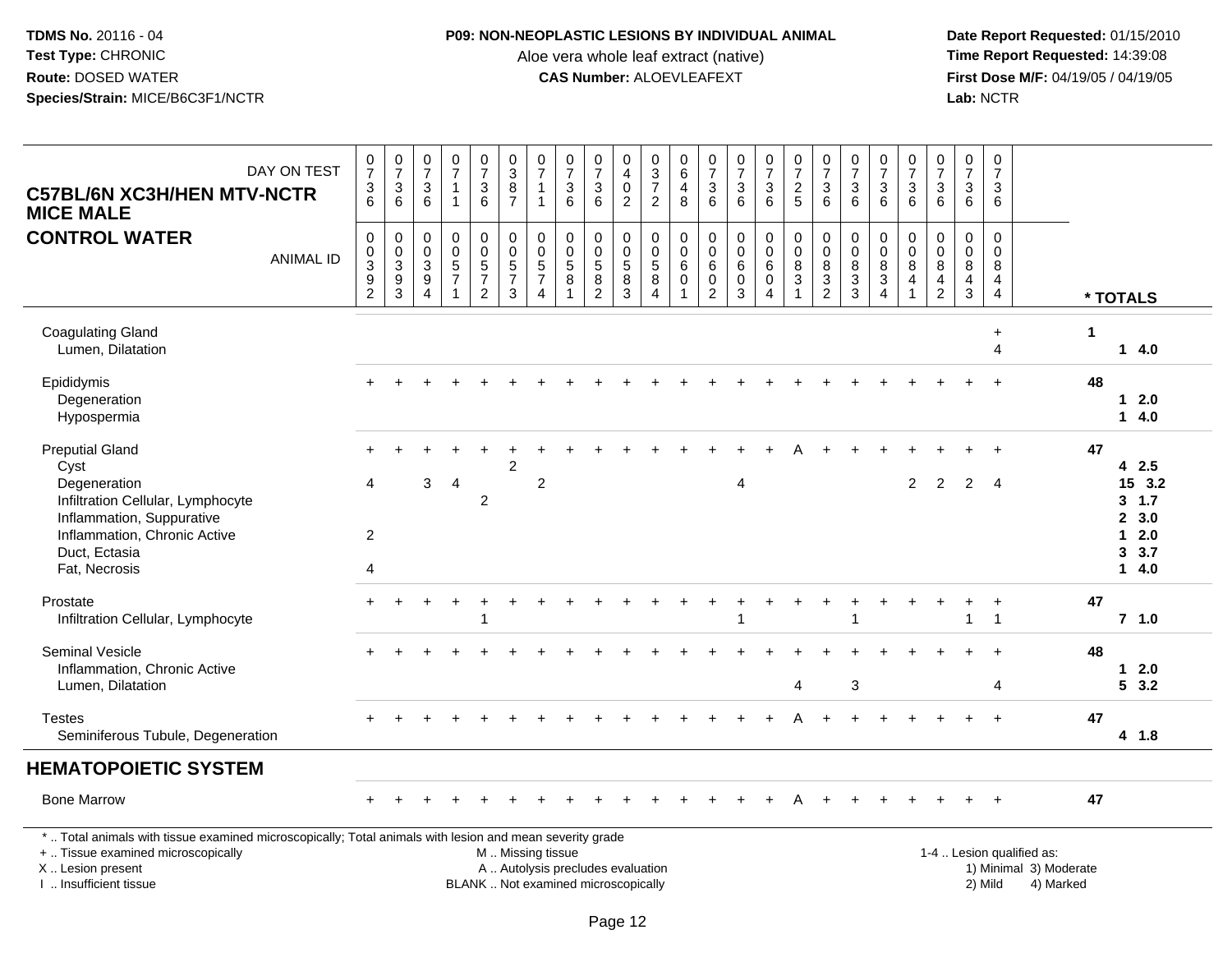#### **P09: NON-NEOPLASTIC LESIONS BY INDIVIDUAL ANIMAL**

Aloe vera whole leaf extract (native)<br>**CAS Number:** ALOEVLEAFEXT

 **Date Report Requested:** 01/15/2010 **First Dose M/F:** 04/19/05 / 04/19/05<br>**Lab:** NCTR **Lab:** NCTR

| DAY ON TEST<br><b>C57BL/6N XC3H/HEN MTV-NCTR</b><br><b>MICE MALE</b>                                                                                                                                      | $\frac{0}{7}$<br>$\frac{3}{6}$                    | $\begin{array}{c} 0 \\ 7 \end{array}$<br>$\sqrt{3}$<br>6     | $\frac{0}{7}$<br>$\mathbf{3}$<br>6            | $\frac{0}{7}$<br>$\overline{1}$<br>$\mathbf{1}$                              | $\frac{0}{7}$<br>$\mathbf{3}$<br>6                            | $\begin{smallmatrix}0\3\8\end{smallmatrix}$<br>$\overline{7}$ | $\frac{0}{7}$<br>$\mathbf{1}$<br>$\mathbf 1$                     | $\frac{0}{7}$<br>$\mathbf{3}$<br>6                | $\frac{0}{7}$<br>$\sqrt{3}$<br>6                                         | 0<br>$\begin{array}{c} 4 \\ 0 \end{array}$<br>$\overline{c}$ | $\begin{array}{c} 0 \\ 3 \\ 7 \end{array}$<br>$\overline{c}$           | $_{6}^{\rm 0}$<br>$\overline{4}$<br>8 | $\begin{array}{c} 0 \\ 7 \\ 3 \end{array}$<br>6              | $\frac{0}{7}$<br>$\overline{3}$<br>6          | $\begin{array}{c} 0 \\ 7 \end{array}$<br>$\mathsf 3$<br>$6^{\circ}$ | $\begin{array}{c} 0 \\ 7 \end{array}$<br>$\frac{2}{5}$           | $\frac{0}{7}$<br>$\sqrt{3}$<br>6                     | $\begin{array}{c} 0 \\ 7 \\ 3 \end{array}$<br>6                   | $\frac{0}{7}$<br>3<br>6                         | $\begin{array}{c} 0 \\ 7 \\ 3 \end{array}$<br>6                              | $\frac{0}{7}$<br>$\sqrt{3}$<br>6                                    | $\begin{array}{c} 0 \\ 7 \\ 3 \end{array}$<br>$6\phantom{1}6$          | $\frac{0}{7}$<br>$\sqrt{3}$<br>6                       |    |                                              |
|-----------------------------------------------------------------------------------------------------------------------------------------------------------------------------------------------------------|---------------------------------------------------|--------------------------------------------------------------|-----------------------------------------------|------------------------------------------------------------------------------|---------------------------------------------------------------|---------------------------------------------------------------|------------------------------------------------------------------|---------------------------------------------------|--------------------------------------------------------------------------|--------------------------------------------------------------|------------------------------------------------------------------------|---------------------------------------|--------------------------------------------------------------|-----------------------------------------------|---------------------------------------------------------------------|------------------------------------------------------------------|------------------------------------------------------|-------------------------------------------------------------------|-------------------------------------------------|------------------------------------------------------------------------------|---------------------------------------------------------------------|------------------------------------------------------------------------|--------------------------------------------------------|----|----------------------------------------------|
| <b>CONTROL WATER</b><br><b>ANIMAL ID</b>                                                                                                                                                                  | $\pmb{0}$<br>0<br>$\overline{3}$<br>$\frac{9}{2}$ | $\pmb{0}$<br>$\begin{array}{c} 0 \\ 3 \\ 9 \\ 3 \end{array}$ | 0<br>0<br>$\sqrt{3}$<br>$\boldsymbol{9}$<br>4 | $\pmb{0}$<br>$\mathbf 0$<br>$\overline{5}$<br>$\overline{7}$<br>$\mathbf{1}$ | $\mathbf 0$<br>$\mathbf 0$<br>$\frac{5}{7}$<br>$\overline{2}$ | 0<br>0<br>$\overline{5}$<br>$\overline{7}$<br>3               | $\begin{matrix} 0 \\ 0 \\ 5 \end{matrix}$<br>$\overline{7}$<br>4 | $\mathbf 0$<br>$\mathbf 0$<br>$\overline{5}$<br>8 | $\mathbf 0$<br>$\mathbf 0$<br>$\overline{5}$<br>$\bf8$<br>$\overline{2}$ | 0<br>0<br>$\overline{5}$<br>$\bf 8$<br>3                     | $\pmb{0}$<br>$\mathbf 0$<br>$\overline{5}$<br>$\, 8$<br>$\overline{4}$ | 0<br>0<br>$\,6$<br>$\mathbf 0$        | $\pmb{0}$<br>$\mathbf 0$<br>6<br>$\pmb{0}$<br>$\overline{2}$ | $\pmb{0}$<br>$_{6}^{\rm 0}$<br>$\pmb{0}$<br>3 | $\mathbf 0$<br>$\mathbf 0$<br>6<br>$\mathbf 0$<br>$\overline{4}$    | 0<br>$\pmb{0}$<br>$\overline{8}$<br>$\sqrt{3}$<br>$\overline{1}$ | $\pmb{0}$<br>$\pmb{0}$<br>$\,8\,$<br>$\sqrt{3}$<br>2 | $\mathbf 0$<br>$\mathbf 0$<br>$\overline{8}$<br>$\mathbf{3}$<br>3 | 0<br>0<br>$\overline{8}$<br>3<br>$\overline{4}$ | $\pmb{0}$<br>$\pmb{0}$<br>$\overline{8}$<br>$\overline{4}$<br>$\overline{1}$ | $\pmb{0}$<br>$_{\rm 8}^{\rm 0}$<br>$\overline{4}$<br>$\overline{c}$ | $\boldsymbol{0}$<br>$_{\rm 8}^{\rm 0}$<br>$\overline{4}$<br>$\sqrt{3}$ | $\mathbf 0$<br>$\mathbf 0$<br>8<br>4<br>$\overline{4}$ |    | * TOTALS                                     |
| Hyperplasia                                                                                                                                                                                               | $\overline{2}$                                    |                                                              |                                               | 4                                                                            |                                                               |                                                               |                                                                  |                                                   |                                                                          | 3                                                            |                                                                        |                                       |                                                              |                                               |                                                                     |                                                                  |                                                      |                                                                   |                                                 |                                                                              |                                                                     |                                                                        |                                                        |    | 8 2.8                                        |
| Lymph Node<br>Axillary, Hyperplasia, Lymphoid<br>Inguinal, Hyperplasia, Lymphoid<br>Mediastinal, Hyperplasia, Lymphoid<br>Mediastinal, Infiltration Cellular, Plasma Cell<br>Renal, Hyperplasia, Lymphoid |                                                   | $\ddot{}$<br>$\frac{2}{2}$                                   | $\ddot{}$                                     |                                                                              |                                                               | $+$<br>$\overline{2}$                                         | $\ddot{}$                                                        |                                                   |                                                                          |                                                              |                                                                        |                                       | $+$<br>3                                                     |                                               |                                                                     | $\ddot{}$                                                        |                                                      |                                                                   |                                                 |                                                                              |                                                                     |                                                                        |                                                        | 11 | 3, 2.3<br>2.0<br>2.5<br>3.0<br>1<br>13.0     |
| Lymph Node, Mandibular<br>Hyperplasia, Lymphoid                                                                                                                                                           |                                                   |                                                              |                                               |                                                                              |                                                               | $\overline{2}$                                                |                                                                  |                                                   | M                                                                        | $\overline{2}$                                               |                                                                        |                                       |                                                              |                                               |                                                                     |                                                                  |                                                      |                                                                   |                                                 |                                                                              |                                                                     |                                                                        | $\ddot{}$                                              | 47 | $9 \t1.4$                                    |
| Lymph Node, Mesenteric<br>Angiectasis<br>Hematopoietic Cell Proliferation<br>Hemorrhage<br>Hyperplasia, Lymphoid<br>Sinus, Dilatation                                                                     | +<br>2<br>3                                       | $\overline{2}$                                               | $\Delta$                                      |                                                                              | $\overline{2}$                                                |                                                               | $\overline{2}$                                                   | $\overline{\mathbf{c}}$<br>$\overline{2}$         |                                                                          | $\overline{a}$                                               | 2                                                                      |                                       | $\overline{2}$<br>3<br>$\overline{2}$                        |                                               | 2<br>$\overline{2}$                                                 |                                                                  | 1<br>$\overline{c}$                                  | $\overline{2}$                                                    |                                                 |                                                                              | 3<br>$\overline{2}$<br>3                                            | $\overline{2}$<br>$\overline{c}$                                       | $\ddot{}$<br>$\overline{2}$<br>3                       | 48 | 52.4<br>$12.0$<br>$10$ 2.2<br>28 2.1<br>62.7 |
| Spleen<br>Angiectasis<br>Hematopoietic Cell Proliferation<br>Hyperplasia, Lymphoid                                                                                                                        | 4                                                 |                                                              |                                               | 4                                                                            | $\overline{2}$                                                | 4                                                             | $\overline{a}$                                                   | 3                                                 |                                                                          | 3<br>$\overline{2}$                                          | 3<br>$\overline{2}$                                                    | $\overline{4}$                        | $\overline{2}$                                               | $\overline{2}$                                | $\overline{2}$                                                      |                                                                  | 3                                                    | $\overline{2}$                                                    | $\overline{2}$                                  | 3                                                                            |                                                                     | $\overline{2}$                                                         | $\mathbf{3}$                                           | 48 | $12.0$<br>20 3.6<br>24 2.2                   |
| Thymus<br>Atrophy<br>Hyperplasia, Lymphoid                                                                                                                                                                | 4                                                 |                                                              | $\overline{2}$                                | 4                                                                            | 3                                                             | $\overline{2}$                                                | $\overline{4}$                                                   | $\overline{A}$                                    |                                                                          | $\overline{c}$                                               |                                                                        | $\overline{2}$                        | $\overline{2}$                                               |                                               | 4                                                                   |                                                                  |                                                      | м                                                                 | $\ddot{}$<br>$\overline{2}$                     | $\ddot{}$<br>$\overline{4}$                                                  | $\ddot{}$                                                           | M                                                                      | $\ddot{}$<br>4                                         | 41 | 22 3.2<br>2.0                                |

# **INTEGUMENTARY SYSTEM**

\* .. Total animals with tissue examined microscopically; Total animals with lesion and mean severity grade

+ .. Tissue examined microscopically

X .. Lesion present

I .. Insufficient tissue

M .. Missing tissue

A .. Autolysis precludes evaluation

BLANK .. Not examined microscopically 2) Mild 4) Marked

1-4 .. Lesion qualified as: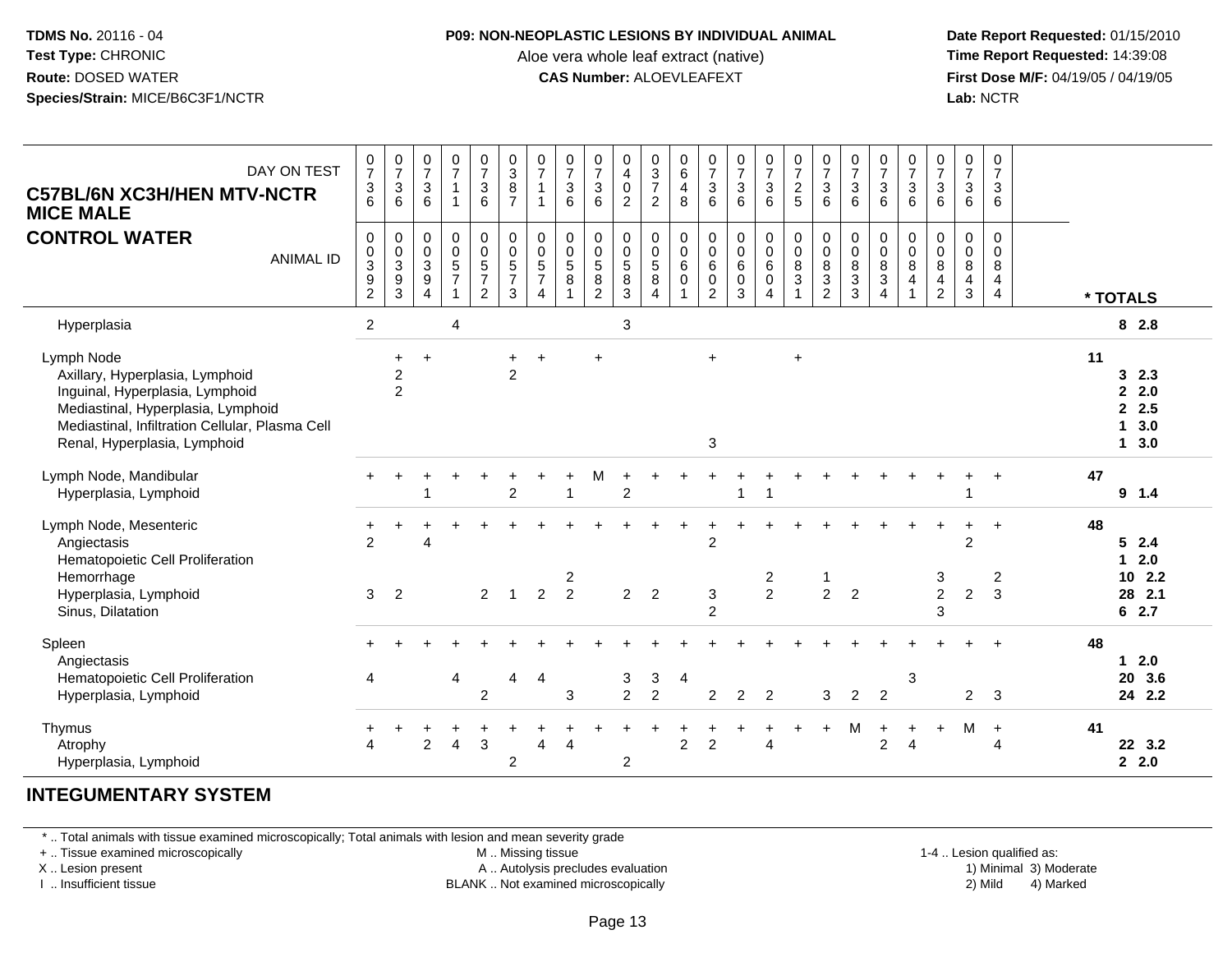#### **P09: NON-NEOPLASTIC LESIONS BY INDIVIDUAL ANIMAL**

Aloe vera whole leaf extract (native)<br>**CAS Number:** ALOEVLEAFEXT

 **Date Report Requested:** 01/15/2010 **First Dose M/F:** 04/19/05 / 04/19/05<br>Lab: NCTR **Lab:** NCTR

| $\frac{0}{7}$<br>$\frac{0}{7}$<br>$\ensuremath{\mathsf{3}}$<br>3<br>6<br>6<br>$\mathbf 0$<br>0<br>$_{3}^{\rm 0}$<br>$\boldsymbol{0}$<br>$\overline{3}$<br>$\frac{9}{2}$<br>9<br>$\overline{3}$<br>M<br>M | $\frac{0}{7}$<br>$\mathsf 3$<br>6<br>$\mathbf 0$<br>$\mathbf 0$<br>$\sqrt{3}$<br>9<br>$\overline{4}$<br>м | $\frac{0}{7}$<br>$\mathbf{1}$<br>$\mathbf 0$<br>$\pmb{0}$<br>$\overline{5}$<br>$\overline{7}$<br>M | $\begin{smallmatrix}0\\7\end{smallmatrix}$<br>$\frac{3}{6}$<br>$\mathbf 0$<br>$\mathbf 0$<br>$\overline{5}$<br>$\overline{7}$<br>$\overline{2}$<br>M | $\begin{array}{c} 0 \\ 3 \\ 8 \end{array}$<br>$\overline{7}$<br>$\mathbf 0$<br>$\mathsf{O}\xspace$<br>$\overline{5}$<br>$\overline{7}$<br>$\sqrt{3}$<br>M | $\frac{0}{7}$<br>$\mathbf{1}$<br>1<br>0<br>$\mathbf 0$<br>$\overline{5}$<br>7<br>4<br>M | $\frac{0}{7}$<br>$\frac{3}{6}$<br>$\mathbf 0$<br>$\pmb{0}$<br>$\overline{5}$<br>8<br>M | $\frac{0}{7}$<br>$\mathbf{3}$<br>6<br>0<br>$\mathbf 0$<br>$\overline{5}$<br>8<br>$\overline{2}$<br>M<br>3<br>4<br>$\overline{4}$ | 0<br>$\overline{\mathbf{4}}$<br>$\pmb{0}$<br>$\overline{2}$<br>0<br>$\begin{array}{c} 0 \\ 5 \end{array}$<br>$\frac{8}{3}$<br>M<br>2 | $\begin{array}{c} 0 \\ 3 \\ 7 \end{array}$<br>$\overline{2}$<br>$\mathbf 0$<br>$\pmb{0}$<br>$\overline{5}$<br>8<br>$\overline{4}$<br>M | 0<br>$\,6\,$<br>4<br>8<br>0<br>$\mathbf 0$<br>6<br>0<br>M | $\frac{0}{7}$<br>3<br>6<br>$\mathbf 0$<br>$\mathbf 0$<br>6<br>0<br>$\overline{2}$<br>M | $\frac{0}{7}$<br>$\mathbf{3}$<br>$6^{\circ}$<br>0<br>$\mathbf 0$<br>6<br>0<br>3<br>$+$ | $\begin{smallmatrix}0\\7\end{smallmatrix}$<br>$\mathbf{3}$<br>$6^{\circ}$<br>$\pmb{0}$<br>$\ddot{\mathbf{0}}$<br>$6\overline{6}$<br>0<br>4<br>M | $\frac{0}{7}$<br>$\frac{2}{5}$<br>$\pmb{0}$<br>$\overline{0}$<br>$\overline{8}$<br>3<br>M | $\frac{0}{7}$<br>$\begin{array}{c} 3 \\ 6 \end{array}$<br>$\mathbf 0$<br>$\mathbf 0$<br>8<br>$\mathbf{3}$<br>$\overline{2}$<br>M | $\frac{0}{7}$<br>$\ensuremath{\mathsf{3}}$<br>6<br>$\mathbf 0$<br>$\mathbf 0$<br>$\,8\,$<br>$\ensuremath{\mathsf{3}}$<br>$\overline{3}$<br>M | $\frac{0}{7}$<br>$\mathbf{3}$<br>6<br>0<br>$\mathbf 0$<br>$\bf 8$<br>$\ensuremath{\mathsf{3}}$<br>$\overline{4}$<br>M | $\frac{0}{7}$<br>$\frac{3}{6}$<br>0<br>$\mathbf 0$<br>$\overline{8}$<br>$\overline{4}$<br>1<br>M | $\frac{0}{7}$<br>$\sqrt{3}$<br>6<br>$\mathbf 0$<br>$\mathbf 0$<br>$\bf 8$<br>4<br>$\overline{c}$<br>M | 0<br>$\overline{7}$<br>3<br>6<br>$\mathbf 0$<br>0<br>8<br>$\frac{4}{3}$<br>M M | 0<br>$\overline{7}$<br>$\mathbf{3}$<br>6<br>$\mathbf 0$<br>$\mathbf 0$<br>8<br>4<br>$\overline{4}$ | $\mathbf 1$<br>48 | * TOTALS<br>13.0<br>1.0<br>14.0<br>14.0<br>$12.0$ |
|----------------------------------------------------------------------------------------------------------------------------------------------------------------------------------------------------------|-----------------------------------------------------------------------------------------------------------|----------------------------------------------------------------------------------------------------|------------------------------------------------------------------------------------------------------------------------------------------------------|-----------------------------------------------------------------------------------------------------------------------------------------------------------|-----------------------------------------------------------------------------------------|----------------------------------------------------------------------------------------|----------------------------------------------------------------------------------------------------------------------------------|--------------------------------------------------------------------------------------------------------------------------------------|----------------------------------------------------------------------------------------------------------------------------------------|-----------------------------------------------------------|----------------------------------------------------------------------------------------|----------------------------------------------------------------------------------------|-------------------------------------------------------------------------------------------------------------------------------------------------|-------------------------------------------------------------------------------------------|----------------------------------------------------------------------------------------------------------------------------------|----------------------------------------------------------------------------------------------------------------------------------------------|-----------------------------------------------------------------------------------------------------------------------|--------------------------------------------------------------------------------------------------|-------------------------------------------------------------------------------------------------------|--------------------------------------------------------------------------------|----------------------------------------------------------------------------------------------------|-------------------|---------------------------------------------------|
|                                                                                                                                                                                                          |                                                                                                           |                                                                                                    |                                                                                                                                                      |                                                                                                                                                           |                                                                                         |                                                                                        |                                                                                                                                  |                                                                                                                                      |                                                                                                                                        |                                                           |                                                                                        |                                                                                        |                                                                                                                                                 |                                                                                           |                                                                                                                                  |                                                                                                                                              |                                                                                                                       |                                                                                                  |                                                                                                       |                                                                                |                                                                                                    |                   |                                                   |
|                                                                                                                                                                                                          |                                                                                                           |                                                                                                    |                                                                                                                                                      |                                                                                                                                                           |                                                                                         |                                                                                        |                                                                                                                                  |                                                                                                                                      |                                                                                                                                        |                                                           |                                                                                        |                                                                                        |                                                                                                                                                 |                                                                                           |                                                                                                                                  |                                                                                                                                              |                                                                                                                       |                                                                                                  |                                                                                                       |                                                                                |                                                                                                    |                   |                                                   |
|                                                                                                                                                                                                          |                                                                                                           |                                                                                                    |                                                                                                                                                      |                                                                                                                                                           |                                                                                         |                                                                                        |                                                                                                                                  |                                                                                                                                      |                                                                                                                                        |                                                           |                                                                                        |                                                                                        |                                                                                                                                                 |                                                                                           |                                                                                                                                  |                                                                                                                                              |                                                                                                                       |                                                                                                  |                                                                                                       |                                                                                |                                                                                                    |                   |                                                   |
|                                                                                                                                                                                                          |                                                                                                           |                                                                                                    |                                                                                                                                                      |                                                                                                                                                           |                                                                                         |                                                                                        |                                                                                                                                  |                                                                                                                                      |                                                                                                                                        |                                                           |                                                                                        |                                                                                        |                                                                                                                                                 |                                                                                           |                                                                                                                                  |                                                                                                                                              |                                                                                                                       |                                                                                                  |                                                                                                       |                                                                                |                                                                                                    |                   |                                                   |
|                                                                                                                                                                                                          |                                                                                                           |                                                                                                    |                                                                                                                                                      |                                                                                                                                                           |                                                                                         |                                                                                        |                                                                                                                                  |                                                                                                                                      |                                                                                                                                        |                                                           |                                                                                        |                                                                                        |                                                                                                                                                 |                                                                                           |                                                                                                                                  |                                                                                                                                              |                                                                                                                       |                                                                                                  |                                                                                                       |                                                                                |                                                                                                    |                   |                                                   |
|                                                                                                                                                                                                          |                                                                                                           |                                                                                                    |                                                                                                                                                      |                                                                                                                                                           |                                                                                         |                                                                                        |                                                                                                                                  |                                                                                                                                      |                                                                                                                                        |                                                           |                                                                                        |                                                                                        |                                                                                                                                                 |                                                                                           |                                                                                                                                  |                                                                                                                                              |                                                                                                                       |                                                                                                  |                                                                                                       |                                                                                |                                                                                                    | 48                |                                                   |
|                                                                                                                                                                                                          |                                                                                                           |                                                                                                    |                                                                                                                                                      |                                                                                                                                                           | $\ddot{}$                                                                               |                                                                                        |                                                                                                                                  |                                                                                                                                      |                                                                                                                                        |                                                           |                                                                                        |                                                                                        |                                                                                                                                                 |                                                                                           |                                                                                                                                  |                                                                                                                                              |                                                                                                                       |                                                                                                  |                                                                                                       |                                                                                |                                                                                                    | $\mathbf 1$       |                                                   |
|                                                                                                                                                                                                          |                                                                                                           |                                                                                                    |                                                                                                                                                      |                                                                                                                                                           |                                                                                         |                                                                                        |                                                                                                                                  |                                                                                                                                      |                                                                                                                                        |                                                           |                                                                                        |                                                                                        |                                                                                                                                                 |                                                                                           |                                                                                                                                  |                                                                                                                                              |                                                                                                                       |                                                                                                  |                                                                                                       |                                                                                |                                                                                                    |                   |                                                   |
|                                                                                                                                                                                                          |                                                                                                           |                                                                                                    |                                                                                                                                                      |                                                                                                                                                           |                                                                                         |                                                                                        |                                                                                                                                  |                                                                                                                                      |                                                                                                                                        |                                                           |                                                                                        |                                                                                        |                                                                                                                                                 |                                                                                           |                                                                                                                                  |                                                                                                                                              |                                                                                                                       |                                                                                                  |                                                                                                       |                                                                                |                                                                                                    | 47                |                                                   |
|                                                                                                                                                                                                          |                                                                                                           |                                                                                                    |                                                                                                                                                      |                                                                                                                                                           |                                                                                         |                                                                                        |                                                                                                                                  |                                                                                                                                      |                                                                                                                                        |                                                           |                                                                                        |                                                                                        |                                                                                                                                                 |                                                                                           |                                                                                                                                  |                                                                                                                                              |                                                                                                                       |                                                                                                  |                                                                                                       |                                                                                |                                                                                                    | 47                |                                                   |
| $\overline{1}$<br>$\overline{1}$                                                                                                                                                                         |                                                                                                           | $\overline{1}$                                                                                     |                                                                                                                                                      | $\overline{1}$                                                                                                                                            |                                                                                         |                                                                                        |                                                                                                                                  | $\overline{1}$                                                                                                                       |                                                                                                                                        |                                                           | $\overline{2}$                                                                         | $\mathbf{1}$                                                                           |                                                                                                                                                 | Α                                                                                         | $\overline{2}$                                                                                                                   | $\overline{2}$                                                                                                                               | $\overline{1}$                                                                                                        |                                                                                                  | $\overline{2}$                                                                                        | +<br>$\overline{1}$                                                            | $\overline{1}$                                                                                     | 47                | 29 1.3                                            |
|                                                                                                                                                                                                          |                                                                                                           |                                                                                                    |                                                                                                                                                      |                                                                                                                                                           |                                                                                         |                                                                                        |                                                                                                                                  |                                                                                                                                      |                                                                                                                                        |                                                           |                                                                                        |                                                                                        |                                                                                                                                                 |                                                                                           |                                                                                                                                  |                                                                                                                                              |                                                                                                                       |                                                                                                  |                                                                                                       |                                                                                |                                                                                                    |                   |                                                   |
|                                                                                                                                                                                                          |                                                                                                           |                                                                                                    |                                                                                                                                                      |                                                                                                                                                           |                                                                                         |                                                                                        |                                                                                                                                  |                                                                                                                                      |                                                                                                                                        |                                                           |                                                                                        |                                                                                        |                                                                                                                                                 |                                                                                           |                                                                                                                                  |                                                                                                                                              |                                                                                                                       |                                                                                                  | $\div$<br>$\overline{4}$                                                                              | $^+$                                                                           | $\ddot{}$                                                                                          | 48                | 52.6<br>1 1.0                                     |
|                                                                                                                                                                                                          |                                                                                                           |                                                                                                    |                                                                                                                                                      | 1                                                                                                                                                         |                                                                                         |                                                                                        |                                                                                                                                  |                                                                                                                                      |                                                                                                                                        |                                                           |                                                                                        |                                                                                        |                                                                                                                                                 |                                                                                           |                                                                                                                                  |                                                                                                                                              |                                                                                                                       |                                                                                                  |                                                                                                       |                                                                                |                                                                                                    |                   |                                                   |

+ .. Tissue examined microscopically

X .. Lesion present

I .. Insufficient tissue

M .. Missing tissue

BLANK .. Not examined microscopically

1-4 .. Lesion qualified as:<br>1) Minimal 3) Moderate A .. Autolysis precludes evaluation 19 and 10 minimal 3) Moderate 1 and 20 minimal 3) Moderate 19 minimal 3) Moderat<br>19 and 19 and 19 and 19 and 19 and 19 and 19 and 19 and 19 and 19 and 19 and 19 and 19 and 19 and 19 and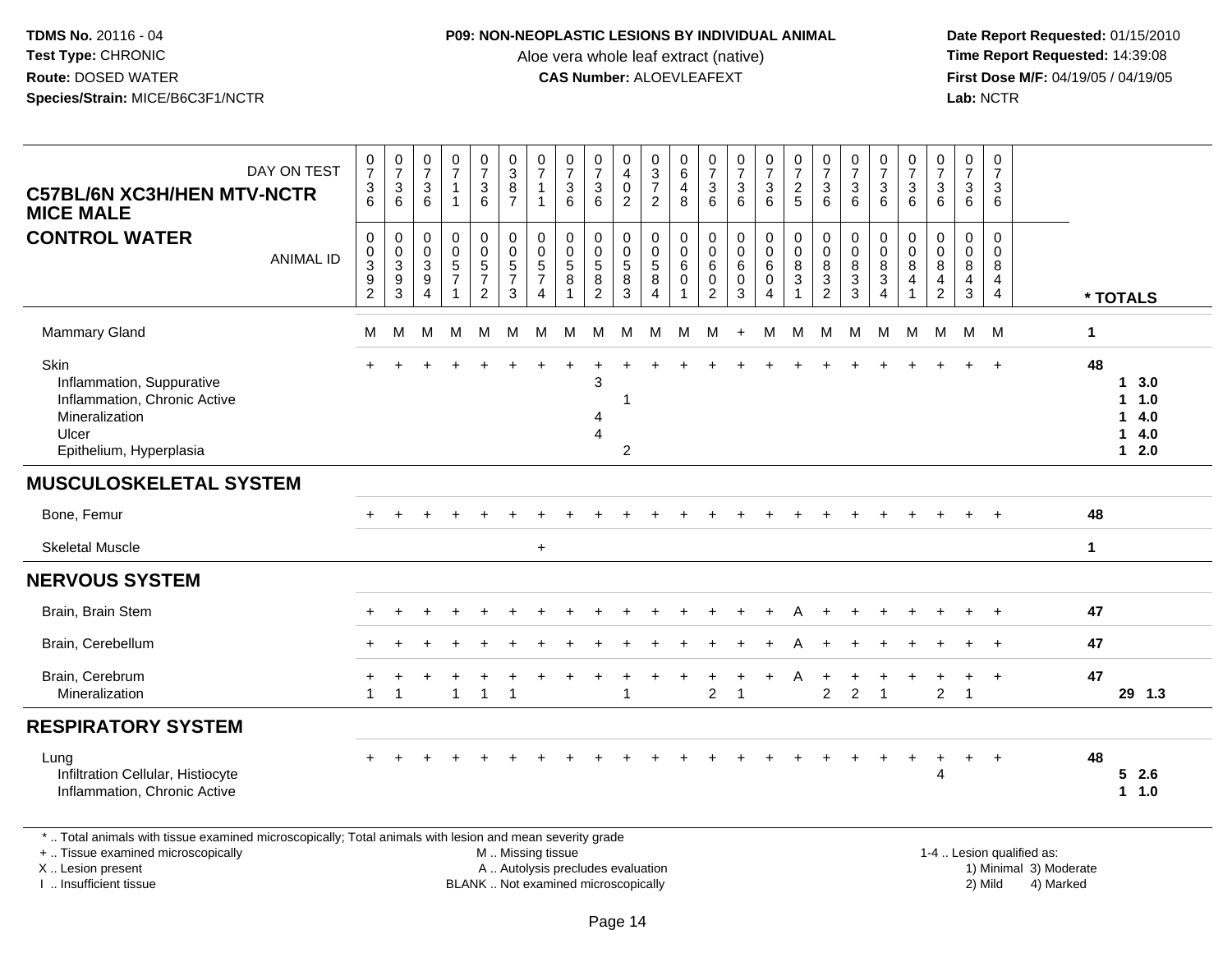#### **P09: NON-NEOPLASTIC LESIONS BY INDIVIDUAL ANIMAL**

Aloe vera whole leaf extract (native)<br>**CAS Number:** ALOEVLEAFEXT

 **Date Report Requested:** 01/15/2010 **First Dose M/F:** 04/19/05 / 04/19/05<br>Lab: NCTR **Lab:** NCTR

| DAY ON TEST<br><b>C57BL/6N XC3H/HEN MTV-NCTR</b><br><b>MICE MALE</b>                                           | $\frac{0}{7}$<br>$\sqrt{3}$<br>6                                                   | $\frac{0}{7}$<br>3<br>6                    | $\frac{0}{7}$<br>$\ensuremath{\mathsf{3}}$<br>$6\phantom{1}$                   | $\frac{0}{7}$<br>1<br>1                                 | $\frac{0}{7}$<br>$\mathbf{3}$<br>$6\overline{6}$                            | $_{3}^{\rm 0}$<br>$\bf 8$<br>$\overline{7}$                         | $\frac{0}{7}$<br>$\mathbf{1}$<br>$\mathbf{1}$             | $\begin{array}{c} 0 \\ 7 \\ 3 \end{array}$<br>6 | $\frac{0}{7}$<br>$\mathbf{3}$<br>$6\phantom{a}$            | 0<br>$\overline{4}$<br>$\mathbf 0$<br>$\overline{2}$       | $\begin{array}{c} 0 \\ 3 \\ 7 \end{array}$<br>$\overline{2}$      | $\begin{matrix} 0 \\ 6 \end{matrix}$<br>$\overline{4}$<br>8 | $\frac{0}{7}$<br>$\ensuremath{\mathsf{3}}$<br>6                                   | $\frac{0}{7}$<br>$\mathbf{3}$<br>6            | $\frac{0}{7}$<br>$\frac{3}{6}$                                     | $\frac{0}{7}$<br>$\frac{2}{5}$                                                   | $\frac{0}{7}$<br>$\sqrt{3}$<br>6                                           | $\frac{0}{7}$<br>$\ensuremath{\mathsf{3}}$<br>$\overline{6}$ | $\frac{0}{7}$<br>3<br>$\overline{6}$ | $\frac{0}{7}$<br>$\mathbf{3}$<br>$6\phantom{1}$      | $\frac{0}{7}$<br>$\mathbf{3}$<br>6                                               | 0<br>$\overline{7}$<br>3<br>6                               | 0<br>$\overline{7}$<br>3<br>6                                    |             |                                            |
|----------------------------------------------------------------------------------------------------------------|------------------------------------------------------------------------------------|--------------------------------------------|--------------------------------------------------------------------------------|---------------------------------------------------------|-----------------------------------------------------------------------------|---------------------------------------------------------------------|-----------------------------------------------------------|-------------------------------------------------|------------------------------------------------------------|------------------------------------------------------------|-------------------------------------------------------------------|-------------------------------------------------------------|-----------------------------------------------------------------------------------|-----------------------------------------------|--------------------------------------------------------------------|----------------------------------------------------------------------------------|----------------------------------------------------------------------------|--------------------------------------------------------------|--------------------------------------|------------------------------------------------------|----------------------------------------------------------------------------------|-------------------------------------------------------------|------------------------------------------------------------------|-------------|--------------------------------------------|
| <b>CONTROL WATER</b><br><b>ANIMAL ID</b>                                                                       | $\mathbf 0$<br>$\mathbf 0$<br>$\overline{3}$<br>$\boldsymbol{9}$<br>$\overline{c}$ | 0<br>$\pmb{0}$<br>$\overline{3}$<br>9<br>3 | $\pmb{0}$<br>$\pmb{0}$<br>$\overline{3}$<br>$\boldsymbol{9}$<br>$\overline{4}$ | $\pmb{0}$<br>$\begin{array}{c} 0 \\ 5 \\ 7 \end{array}$ | $\mathbf 0$<br>$\begin{array}{c} 0 \\ 5 \\ 7 \end{array}$<br>$\overline{2}$ | $\mathbf 0$<br>$\mathbf 0$<br>$\overline{5}$<br>$\overline{7}$<br>3 | 0<br>$\mathbf 0$<br>$\overline{5}$<br>$\overline{7}$<br>4 | $\pmb{0}$<br>$\frac{0}{5}$<br>$\bf 8$           | 0<br>$\begin{smallmatrix}0\0\5\end{smallmatrix}$<br>8<br>2 | 0<br>$\mathsf{O}\xspace$<br>$\overline{5}$<br>$\bf 8$<br>3 | $\mathbf 0$<br>$\pmb{0}$<br>$\overline{5}$<br>8<br>$\overline{4}$ | $\boldsymbol{0}$<br>$\pmb{0}$<br>6<br>$\boldsymbol{0}$<br>1 | $\pmb{0}$<br>$\begin{array}{c} 0 \\ 6 \end{array}$<br>$\pmb{0}$<br>$\overline{2}$ | $\pmb{0}$<br>$_{6}^{\rm 0}$<br>$\pmb{0}$<br>3 | $\mathbf 0$<br>$\begin{matrix}0\6\end{matrix}$<br>$\mathbf 0$<br>4 | $\boldsymbol{0}$<br>$\begin{array}{c} 0 \\ 8 \\ 3 \end{array}$<br>$\overline{1}$ | $\pmb{0}$<br>$\mathbf 0$<br>$\overline{8}$<br>$\sqrt{3}$<br>$\overline{2}$ | $\pmb{0}$<br>$\begin{array}{c} 0 \\ 8 \\ 3 \end{array}$<br>3 | $\mathbf 0$<br>$\frac{0}{8}$<br>4    | 0<br>$\mathbf 0$<br>$\overline{8}$<br>$\overline{4}$ | $\mathbf 0$<br>$\mathbf 0$<br>$\overline{8}$<br>$\overline{4}$<br>$\overline{2}$ | $\mathbf 0$<br>$\mathbf 0$<br>$\bf8$<br>$\overline{4}$<br>3 | $\mathbf 0$<br>$\Omega$<br>8<br>$\overline{4}$<br>$\overline{4}$ |             | * TOTALS                                   |
| Nose<br><b>Hyaline Droplet</b><br>Posterior To Upper Incisor, Dysplasia                                        |                                                                                    |                                            |                                                                                |                                                         | $\overline{4}$                                                              |                                                                     |                                                           |                                                 |                                                            |                                                            |                                                                   |                                                             |                                                                                   |                                               |                                                                    |                                                                                  |                                                                            |                                                              |                                      |                                                      |                                                                                  |                                                             |                                                                  | 48          | $6$ 1.2<br>14.0                            |
| Trachea                                                                                                        |                                                                                    |                                            |                                                                                |                                                         |                                                                             |                                                                     |                                                           |                                                 |                                                            |                                                            |                                                                   |                                                             |                                                                                   |                                               |                                                                    |                                                                                  |                                                                            |                                                              |                                      |                                                      |                                                                                  |                                                             |                                                                  | 48          |                                            |
| <b>SPECIAL SENSES SYSTEM</b>                                                                                   |                                                                                    |                                            |                                                                                |                                                         |                                                                             |                                                                     |                                                           |                                                 |                                                            |                                                            |                                                                   |                                                             |                                                                                   |                                               |                                                                    |                                                                                  |                                                                            |                                                              |                                      |                                                      |                                                                                  |                                                             |                                                                  |             |                                            |
| Eye                                                                                                            |                                                                                    |                                            |                                                                                |                                                         |                                                                             |                                                                     |                                                           |                                                 |                                                            |                                                            |                                                                   |                                                             |                                                                                   |                                               |                                                                    |                                                                                  |                                                                            |                                                              |                                      |                                                      |                                                                                  |                                                             |                                                                  | 47          |                                            |
| <b>Harderian Gland</b><br>Infiltration Cellular, Lymphocyte                                                    |                                                                                    |                                            |                                                                                |                                                         |                                                                             |                                                                     |                                                           |                                                 |                                                            |                                                            |                                                                   |                                                             |                                                                                   |                                               |                                                                    |                                                                                  |                                                                            |                                                              |                                      |                                                      |                                                                                  |                                                             |                                                                  | 48          | $1 \t1.0$                                  |
| <b>URINARY SYSTEM</b>                                                                                          |                                                                                    |                                            |                                                                                |                                                         |                                                                             |                                                                     |                                                           |                                                 |                                                            |                                                            |                                                                   |                                                             |                                                                                   |                                               |                                                                    |                                                                                  |                                                                            |                                                              |                                      |                                                      |                                                                                  |                                                             |                                                                  |             |                                            |
| Kidney<br>Infiltration Cellular, Lymphocyte<br>Metaplasia, Osseous<br>Nephropathy                              |                                                                                    | 1                                          | $\overline{1}$                                                                 |                                                         | $\overline{c}$                                                              | $\overline{1}$                                                      |                                                           | $\overline{1}$                                  | $\mathbf{1}$                                               | $\mathbf{1}$                                               | $\overline{1}$                                                    |                                                             | $\overline{2}$                                                                    | $\boldsymbol{2}$<br>$\mathbf{1}$              | -1                                                                 |                                                                                  | 1                                                                          | 2                                                            | 1                                    | $\overline{2}$                                       | $\overline{2}$                                                                   | $\overline{c}$                                              | $\overline{c}$                                                   | 48          | $10 \t1.4$<br>2, 1.5<br>26 1.3             |
| Urethra<br><b>Bulbourethral Gland, Dilatation</b><br>Bulbourethral Gland, Infiltration Cellular,<br>Lymphocyte |                                                                                    |                                            |                                                                                |                                                         |                                                                             |                                                                     |                                                           |                                                 | $\ddot{}$<br>$\overline{\mathbf{4}}$<br>$\overline{2}$     |                                                            |                                                                   |                                                             |                                                                                   |                                               |                                                                    |                                                                                  |                                                                            |                                                              |                                      |                                                      |                                                                                  |                                                             |                                                                  | $\mathbf 1$ | 4.0<br>$\mathbf{1}$<br>2.0<br>$\mathbf{1}$ |
| <b>Urinary Bladder</b><br>Infiltration Cellular, Lymphocyte<br>Lumen, Dilatation                               |                                                                                    |                                            | 3                                                                              |                                                         |                                                                             |                                                                     |                                                           |                                                 |                                                            |                                                            |                                                                   |                                                             |                                                                                   |                                               |                                                                    |                                                                                  |                                                                            |                                                              |                                      |                                                      |                                                                                  |                                                             |                                                                  | 48          | 3, 1.0<br>3, 3.3                           |
|                                                                                                                |                                                                                    |                                            |                                                                                |                                                         |                                                                             |                                                                     |                                                           |                                                 |                                                            |                                                            |                                                                   |                                                             |                                                                                   |                                               |                                                                    |                                                                                  |                                                                            |                                                              |                                      |                                                      |                                                                                  |                                                             |                                                                  |             |                                            |

\* .. Total animals with tissue examined microscopically; Total animals with lesion and mean severity grade

+ .. Tissue examined microscopically

X .. Lesion present

I .. Insufficient tissue

 M .. Missing tissueA .. Autolysis precludes evaluation

BLANK .. Not examined microscopically 2) Mild 4) Marked

1-4 .. Lesion qualified as: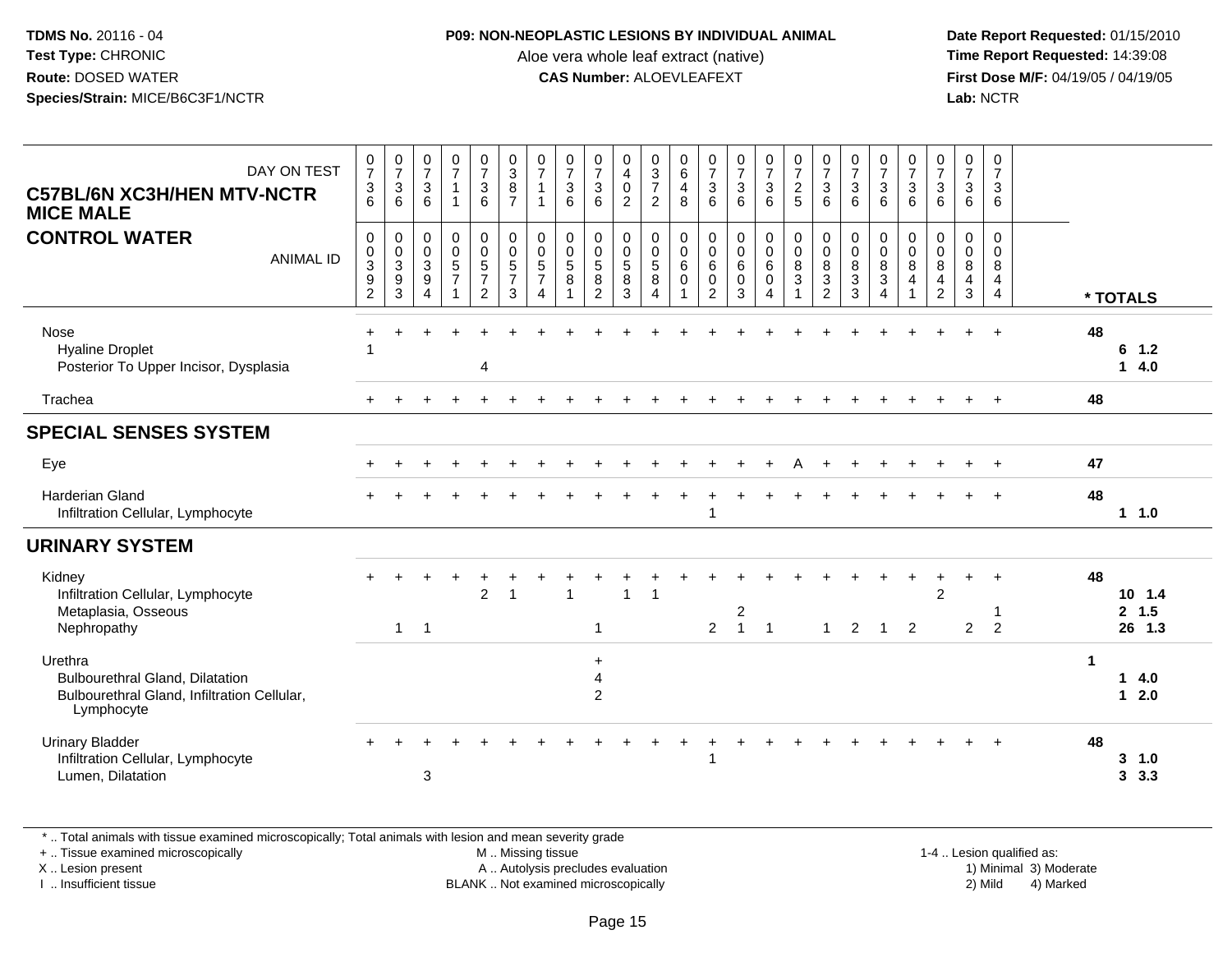#### **P09: NON-NEOPLASTIC LESIONS BY INDIVIDUAL ANIMAL**

Aloe vera whole leaf extract (native)<br>**CAS Number:** ALOEVLEAFEXT

 **Date Report Requested:** 01/15/2010 **First Dose M/F:** 04/19/05 / 04/19/05<br>**Lab:** NCTR **Lab:** NCTR

| <b>C57BL/6N XC3H/HEN MTV-NCTR</b><br><b>MICE MALE</b>                                                                         | DAY ON TEST      | $0\over 6$<br>8<br>9                             | $\frac{0}{7}$<br>$\frac{3}{6}$                 | $\begin{smallmatrix}0\\7\end{smallmatrix}$<br>$\frac{3}{6}$ | $\begin{array}{c} 0 \\ 7 \end{array}$<br>$\mathfrak{S}$<br>6 | $\begin{array}{c} 0 \\ 7 \end{array}$<br>$\sqrt{3}$<br>6                       | $_{6}^{\rm 0}$<br>4<br>$\Omega$                                                      | $\begin{array}{c} 0 \\ 6 \end{array}$<br>$\sqrt{5}$<br>$\overline{1}$ | $\frac{0}{7}$<br>$\mathbf{3}$<br>6                                         | $\begin{smallmatrix}0\5\3\end{smallmatrix}$<br>$\overline{4}$   | $\frac{0}{7}$<br>$\mathbf{3}$<br>6                                      | 0<br>$\overline{4}$<br>$\mathsf{O}\xspace$<br>9    | $\frac{0}{7}$<br>$\frac{3}{6}$                                                              | $\frac{0}{7}$<br>$\frac{3}{6}$                                                    | 0<br>$\mathsf{O}\xspace$<br>$\frac{3}{2}$       | $\frac{0}{7}$<br>$\frac{3}{6}$                                 | $\begin{array}{c} 0 \\ 7 \end{array}$<br>$\mathbf{3}$<br>6               | $\frac{0}{7}$<br>$\mathbf{3}$<br>6                                        | $\frac{0}{7}$<br>$\mathbf{3}$<br>6              | $\begin{smallmatrix}0\\7\end{smallmatrix}$<br>$\frac{3}{6}$           | $\frac{0}{7}$<br>$\frac{3}{6}$                                            | $\frac{0}{7}$<br>$\sqrt{3}$<br>6                     | $\pmb{0}$<br>$\,6\,$<br>$\mathbf 0$<br>6                 | $\begin{smallmatrix}0\0\4\end{smallmatrix}$<br>$\boldsymbol{9}$<br>$\overline{7}$ | $\begin{smallmatrix}0\\7\end{smallmatrix}$<br>$\mathbf 0$<br>$\Omega$ | $\pmb{0}$<br>$\,6\,$<br>$\sqrt{5}$<br>$\sqrt{5}$               |                 |
|-------------------------------------------------------------------------------------------------------------------------------|------------------|--------------------------------------------------|------------------------------------------------|-------------------------------------------------------------|--------------------------------------------------------------|--------------------------------------------------------------------------------|--------------------------------------------------------------------------------------|-----------------------------------------------------------------------|----------------------------------------------------------------------------|-----------------------------------------------------------------|-------------------------------------------------------------------------|----------------------------------------------------|---------------------------------------------------------------------------------------------|-----------------------------------------------------------------------------------|-------------------------------------------------|----------------------------------------------------------------|--------------------------------------------------------------------------|---------------------------------------------------------------------------|-------------------------------------------------|-----------------------------------------------------------------------|---------------------------------------------------------------------------|------------------------------------------------------|----------------------------------------------------------|-----------------------------------------------------------------------------------|-----------------------------------------------------------------------|----------------------------------------------------------------|-----------------|
| <b>ALOEWHOLLEAF 1.0</b>                                                                                                       | <b>ANIMAL ID</b> | 0<br>$_{2}^{\rm 0}$<br>6<br>$\blacktriangleleft$ | $\pmb{0}$<br>$\frac{0}{2}$ 6<br>$\overline{2}$ | $\boldsymbol{0}$<br>$\frac{0}{2}$<br>$\,6\,$<br>3           | 0<br>$\overline{0}$<br>$\frac{2}{6}$<br>$\overline{4}$       | $\mathbf 0$<br>$\pmb{0}$<br>$\overline{4}$<br>$\overline{5}$<br>$\overline{1}$ | $\mathbf 0$<br>$\mathsf{O}\xspace$<br>$\overline{4}$<br>$\sqrt{5}$<br>$\overline{2}$ | $\mathbf 0$<br>$\mathbf 0$<br>$\overline{4}$<br>$\,$ 5 $\,$<br>3      | 0<br>$\mathbf 0$<br>$\overline{4}$<br>$\sqrt{5}$<br>$\boldsymbol{\Lambda}$ | 0<br>$\mathbf 0$<br>$\overline{4}$<br>$\,6\,$<br>$\overline{1}$ | 0<br>$\mathsf{O}\xspace$<br>$\overline{4}$<br>$\,6\,$<br>$\overline{2}$ | 0<br>$\mathbf 0$<br>$\overline{4}$<br>$\,6\,$<br>3 | $\begin{smallmatrix} 0\\0 \end{smallmatrix}$<br>$\overline{4}$<br>$\,6\,$<br>$\overline{4}$ | $\begin{smallmatrix}0\0\0\6\end{smallmatrix}$<br>$\overline{2}$<br>$\overline{1}$ | 0<br>$\overline{0}$<br>$\,6\,$<br>$\frac{2}{2}$ | $\begin{smallmatrix}0\\0\\6\end{smallmatrix}$<br>$\frac{2}{4}$ | $\mathbf 0$<br>$\boldsymbol{0}$<br>6<br>$\overline{4}$<br>$\overline{1}$ | $\mathbf 0$<br>$\mathbf 0$<br>$\,6\,$<br>$\overline{4}$<br>$\overline{2}$ | $\mathbf 0$<br>$\mathbf 0$<br>$\,6\,$<br>4<br>3 | $\pmb{0}$<br>$\pmb{0}$<br>$\,6\,$<br>$\overline{4}$<br>$\overline{4}$ | 0<br>$\check{\mathbf{0}}$<br>$\overline{6}$<br>$\sqrt{5}$<br>$\mathbf{1}$ | 0<br>$\mathsf{O}\xspace$<br>$\,6\,$<br>$\frac{5}{2}$ | $\mathbf 0$<br>$\mathbf 0$<br>$\,6\,$<br>$\sqrt{5}$<br>3 | 0<br>$\mathbf 0$<br>$\,6\,$<br>$\sqrt{5}$<br>$\overline{4}$                       | 0<br>$\mathbf 0$<br>6<br>6<br>$\mathbf{1}$                            | $\mathbf 0$<br>$\mathbf 0$<br>6<br>$\,6\,$<br>$\boldsymbol{2}$ | males<br>(cont) |
| <b>ALIMENTARY SYSTEM</b>                                                                                                      |                  |                                                  |                                                |                                                             |                                                              |                                                                                |                                                                                      |                                                                       |                                                                            |                                                                 |                                                                         |                                                    |                                                                                             |                                                                                   |                                                 |                                                                |                                                                          |                                                                           |                                                 |                                                                       |                                                                           |                                                      |                                                          |                                                                                   |                                                                       |                                                                |                 |
| Esophagus                                                                                                                     |                  |                                                  |                                                |                                                             |                                                              |                                                                                |                                                                                      |                                                                       |                                                                            |                                                                 |                                                                         |                                                    |                                                                                             |                                                                                   |                                                 |                                                                |                                                                          |                                                                           |                                                 |                                                                       |                                                                           |                                                      |                                                          |                                                                                   |                                                                       | $\overline{+}$                                                 |                 |
| Gallbladder                                                                                                                   |                  |                                                  |                                                |                                                             |                                                              |                                                                                |                                                                                      |                                                                       |                                                                            |                                                                 |                                                                         |                                                    |                                                                                             |                                                                                   |                                                 |                                                                |                                                                          |                                                                           |                                                 |                                                                       |                                                                           |                                                      |                                                          |                                                                                   |                                                                       |                                                                |                 |
| Intestine Large, Ascending Colon<br>Goblet Cell, Hyperplasia                                                                  |                  |                                                  |                                                |                                                             | $\overline{2}$                                               |                                                                                | $\overline{1}$                                                                       |                                                                       |                                                                            | 1                                                               | $\overline{1}$                                                          | 2                                                  |                                                                                             |                                                                                   |                                                 |                                                                | 1                                                                        |                                                                           |                                                 |                                                                       |                                                                           |                                                      |                                                          | $\overline{1}$                                                                    |                                                                       | $\overline{ }$                                                 |                 |
| Intestine Large, Cecum                                                                                                        |                  |                                                  |                                                |                                                             |                                                              |                                                                                |                                                                                      |                                                                       |                                                                            |                                                                 |                                                                         |                                                    |                                                                                             |                                                                                   |                                                 |                                                                |                                                                          |                                                                           |                                                 |                                                                       |                                                                           |                                                      |                                                          |                                                                                   |                                                                       | $+$                                                            |                 |
| Intestine Large, Descending Colon<br>Goblet Cell, Hyperplasia                                                                 |                  |                                                  |                                                |                                                             | $\overline{c}$                                               |                                                                                |                                                                                      |                                                                       |                                                                            | 1                                                               | $\overline{\mathbf{1}}$                                                 |                                                    |                                                                                             |                                                                                   |                                                 |                                                                |                                                                          |                                                                           |                                                 |                                                                       |                                                                           |                                                      |                                                          |                                                                                   |                                                                       | $\overline{+}$                                                 |                 |
| Intestine Large, Rectum                                                                                                       |                  |                                                  |                                                |                                                             |                                                              |                                                                                |                                                                                      |                                                                       |                                                                            |                                                                 |                                                                         |                                                    |                                                                                             |                                                                                   |                                                 |                                                                |                                                                          |                                                                           |                                                 |                                                                       |                                                                           |                                                      |                                                          |                                                                                   |                                                                       | $+$                                                            |                 |
| Intestine Large, Transverse Colon<br>Goblet Cell, Hyperplasia                                                                 |                  |                                                  |                                                |                                                             | $\overline{2}$                                               |                                                                                |                                                                                      |                                                                       |                                                                            | 1                                                               | $\overline{1}$                                                          | $\overline{2}$                                     |                                                                                             |                                                                                   |                                                 |                                                                | 1                                                                        |                                                                           |                                                 |                                                                       |                                                                           |                                                      |                                                          |                                                                                   |                                                                       | $+$                                                            |                 |
| Intestine Small, Duodenum                                                                                                     |                  |                                                  |                                                |                                                             |                                                              |                                                                                |                                                                                      |                                                                       |                                                                            |                                                                 |                                                                         |                                                    |                                                                                             |                                                                                   |                                                 |                                                                |                                                                          |                                                                           |                                                 |                                                                       |                                                                           |                                                      |                                                          |                                                                                   |                                                                       | $+$                                                            |                 |
| Intestine Small, Ileum                                                                                                        |                  |                                                  |                                                |                                                             |                                                              |                                                                                |                                                                                      |                                                                       |                                                                            |                                                                 |                                                                         |                                                    |                                                                                             |                                                                                   |                                                 |                                                                |                                                                          |                                                                           |                                                 |                                                                       |                                                                           |                                                      |                                                          |                                                                                   |                                                                       | $+$                                                            |                 |
| Intestine Small, Jejunum                                                                                                      |                  |                                                  |                                                |                                                             |                                                              |                                                                                |                                                                                      |                                                                       |                                                                            |                                                                 |                                                                         |                                                    |                                                                                             |                                                                                   |                                                 |                                                                |                                                                          |                                                                           |                                                 |                                                                       |                                                                           |                                                      |                                                          |                                                                                   |                                                                       | $^{+}$                                                         |                 |
| Liver<br><b>Basophilic Focus</b><br>Infiltration Cellular, Lymphocyte<br>Inflammation, Chronic Active<br><b>Necrosis</b><br>. |                  | $\div$                                           |                                                |                                                             | X                                                            |                                                                                |                                                                                      |                                                                       |                                                                            |                                                                 |                                                                         |                                                    |                                                                                             |                                                                                   |                                                 |                                                                | X<br>1                                                                   |                                                                           |                                                 |                                                                       |                                                                           |                                                      |                                                          |                                                                                   |                                                                       | $\overline{+}$                                                 |                 |

\* .. Total animals with tissue examined microscopically; Total animals with lesion and mean severity grade

+ .. Tissue examined microscopically

X .. Lesion present

I .. Insufficient tissue

M .. Missing tissue

A .. Autolysis precludes evaluation

BLANK .. Not examined microscopically 2) Mild 4) Marked

1-4 .. Lesion qualified as:<br>1) Minimal 3) Moderate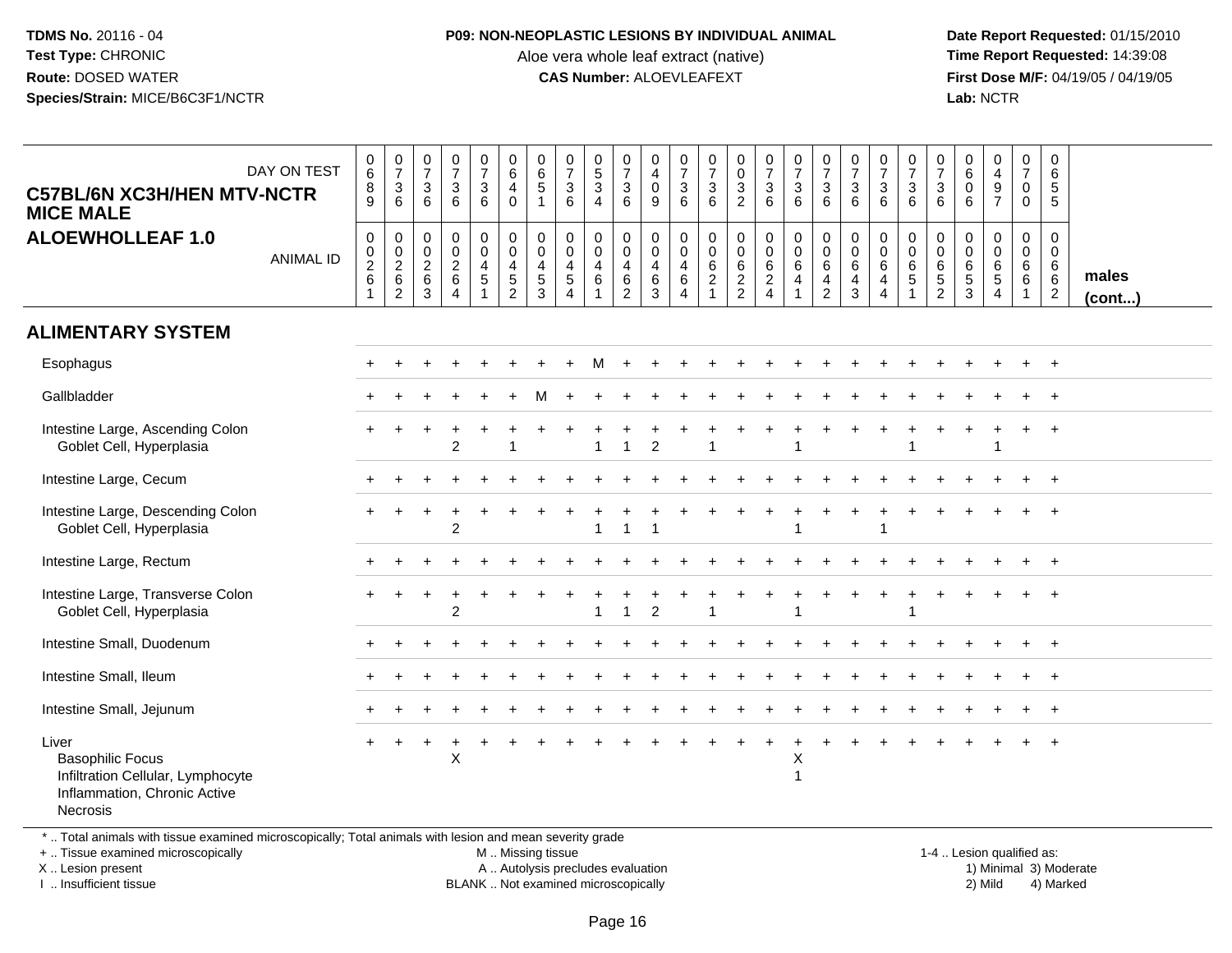### **P09: NON-NEOPLASTIC LESIONS BY INDIVIDUAL ANIMAL**

Aloe vera whole leaf extract (native)<br>**CAS Number:** ALOEVLEAFEXT

| <b>C57BL/6N XC3H/HEN MTV-NCTR</b><br><b>MICE MALE</b>                                                                                                                                         | DAY ON TEST      | $\begin{array}{c} 0 \\ 6 \end{array}$<br>$\bf 8$<br>9     | $\frac{0}{7}$<br>$\mathbf{3}$<br>6                  | $\begin{array}{c} 0 \\ 7 \end{array}$<br>$\mathbf{3}$<br>6              | $\frac{0}{7}$<br>$\mathbf{3}$<br>6                         | $\begin{smallmatrix}0\\7\end{smallmatrix}$<br>3<br>6 | $\pmb{0}$<br>$\overline{6}$<br>$\overline{4}$<br>$\mathbf 0$   | $\mathbf 0$<br>$\,6\,$<br>5<br>$\overline{1}$                                | $\frac{0}{7}$<br>$\mathbf 3$<br>6                                            | 0<br>$\overline{5}$<br>3<br>$\overline{4}$                      | $\frac{0}{7}$<br>$\sqrt{3}$<br>6                            | 0<br>$\overline{4}$<br>$\mathbf 0$<br>9 | $\frac{0}{7}$<br>$\mathbf{3}$<br>6                     | $\frac{0}{7}$<br>$\ensuremath{\mathsf{3}}$<br>6                           | 0<br>$\overline{0}$<br>$\frac{3}{2}$               | $\frac{0}{7}$<br>$\ensuremath{\mathsf{3}}$<br>6   | $\frac{0}{7}$<br>$\mathbf{3}$<br>6           | $\frac{0}{7}$<br>$\ensuremath{\mathsf{3}}$<br>6                         | $\frac{0}{7}$<br>3<br>6                                         | $\frac{0}{7}$<br>$\ensuremath{\mathsf{3}}$<br>6            | $\frac{0}{7}$<br>$\mathbf{3}$<br>6                 | 0<br>$\boldsymbol{7}$<br>$\ensuremath{\mathsf{3}}$<br>6 | $\begin{array}{c} 0 \\ 6 \end{array}$<br>$\boldsymbol{0}$<br>6 | $\mathbf 0$<br>$\overline{\mathbf{4}}$<br>$\frac{9}{7}$             | $\begin{array}{c} 0 \\ 7 \end{array}$<br>$\mathbf 0$<br>$\mathbf 0$       | 0<br>6<br>5<br>5                                       |                        |
|-----------------------------------------------------------------------------------------------------------------------------------------------------------------------------------------------|------------------|-----------------------------------------------------------|-----------------------------------------------------|-------------------------------------------------------------------------|------------------------------------------------------------|------------------------------------------------------|----------------------------------------------------------------|------------------------------------------------------------------------------|------------------------------------------------------------------------------|-----------------------------------------------------------------|-------------------------------------------------------------|-----------------------------------------|--------------------------------------------------------|---------------------------------------------------------------------------|----------------------------------------------------|---------------------------------------------------|----------------------------------------------|-------------------------------------------------------------------------|-----------------------------------------------------------------|------------------------------------------------------------|----------------------------------------------------|---------------------------------------------------------|----------------------------------------------------------------|---------------------------------------------------------------------|---------------------------------------------------------------------------|--------------------------------------------------------|------------------------|
| <b>ALOEWHOLLEAF 1.0</b>                                                                                                                                                                       | <b>ANIMAL ID</b> | $\mathbf 0$<br>$\begin{array}{c} 0 \\ 2 \\ 6 \end{array}$ | 0<br>$\mathbf 0$<br>$\frac{2}{6}$<br>$\overline{2}$ | $\mathbf 0$<br>$\mathbf 0$<br>$\overline{c}$<br>$\,6$<br>$\overline{3}$ | 0<br>$\pmb{0}$<br>$\frac{2}{6}$<br>$\overline{\mathbf{A}}$ | 0<br>$\mathbf 0$<br>$\frac{4}{5}$<br>1               | $\pmb{0}$<br>$\overline{0}$<br>$\overline{4}$<br>$\frac{5}{2}$ | $\mathbf 0$<br>$\mathbf 0$<br>$\overline{4}$<br>$\sqrt{5}$<br>$\overline{3}$ | $\mathbf 0$<br>$\mathbf 0$<br>$\overline{4}$<br>$\sqrt{5}$<br>$\overline{A}$ | 0<br>$\mathbf 0$<br>$\overline{4}$<br>$\,6\,$<br>$\overline{1}$ | $\mathbf 0$<br>$\pmb{0}$<br>$\overline{4}$<br>$\frac{6}{2}$ | 0<br>0<br>$\overline{4}$<br>6<br>3      | 0<br>$\overline{0}$<br>$\overline{4}$<br>$\frac{6}{4}$ | $\pmb{0}$<br>$\overline{0}$<br>$\begin{array}{c} 6 \\ 2 \\ 1 \end{array}$ | 0<br>$\ddot{\text{o}}$<br>$\,6\,$<br>$\frac{2}{2}$ | $\pmb{0}$<br>$\overline{0}$<br>6<br>$\frac{2}{4}$ | 0<br>$\mathbf 0$<br>6<br>4<br>$\overline{1}$ | $\pmb{0}$<br>$\mathbf 0$<br>$\,6\,$<br>$\overline{4}$<br>$\overline{2}$ | 0<br>$\mathbf 0$<br>$\,6\,$<br>$\overline{4}$<br>$\overline{3}$ | 0<br>$\ddot{\mathbf{0}}$<br>$\,6\,$<br>4<br>$\overline{4}$ | 0<br>$\pmb{0}$<br>$\,6\,$<br>$5\,$<br>$\mathbf{1}$ | 0<br>$\pmb{0}$<br>$\,6\,$<br>$\frac{5}{2}$              | $\boldsymbol{0}$<br>$\mathbf 0$<br>$\,6\,$<br>$\frac{5}{3}$    | 0<br>$\mathsf{O}\xspace$<br>$\,6\,$<br>$\sqrt{5}$<br>$\overline{4}$ | $\mathbf 0$<br>$\boldsymbol{0}$<br>$6\phantom{1}6$<br>6<br>$\overline{1}$ | $\mathbf 0$<br>$\mathbf 0$<br>6<br>6<br>$\overline{c}$ | males<br>$($ cont $)$  |
| <b>Tension Lipidosis</b><br>Thrombus<br>Vacuolization Cytoplasmic                                                                                                                             |                  |                                                           |                                                     | 4                                                                       | $\overline{c}$                                             |                                                      |                                                                |                                                                              |                                                                              |                                                                 | 1                                                           |                                         | $\overline{c}$                                         |                                                                           |                                                    | $\overline{1}$                                    |                                              | 1                                                                       |                                                                 |                                                            |                                                    |                                                         |                                                                |                                                                     |                                                                           |                                                        |                        |
| Mesentery<br>Fat, Necrosis                                                                                                                                                                    |                  |                                                           |                                                     |                                                                         |                                                            |                                                      |                                                                |                                                                              |                                                                              |                                                                 |                                                             |                                         |                                                        |                                                                           |                                                    |                                                   | $\ddot{}$<br>4                               |                                                                         |                                                                 |                                                            |                                                    |                                                         |                                                                |                                                                     |                                                                           |                                                        |                        |
| Pancreas<br>Infiltration Cellular, Lymphocyte<br>Vacuolization Cytoplasmic<br>Acinus, Degeneration                                                                                            |                  |                                                           | 1                                                   |                                                                         |                                                            |                                                      | $\overline{c}$                                                 |                                                                              |                                                                              |                                                                 | 1                                                           |                                         |                                                        |                                                                           |                                                    |                                                   |                                              |                                                                         |                                                                 |                                                            |                                                    | $\overline{2}$                                          |                                                                |                                                                     |                                                                           |                                                        |                        |
| Salivary Glands<br>Infiltration Cellular, Lymphocyte                                                                                                                                          |                  |                                                           |                                                     | 2                                                                       |                                                            |                                                      |                                                                |                                                                              |                                                                              |                                                                 |                                                             |                                         |                                                        | 2                                                                         |                                                    |                                                   | 2                                            |                                                                         | 2                                                               |                                                            |                                                    |                                                         |                                                                |                                                                     |                                                                           | $\ddot{}$<br>2                                         |                        |
| Stomach, Forestomach                                                                                                                                                                          |                  |                                                           |                                                     |                                                                         |                                                            |                                                      |                                                                |                                                                              |                                                                              |                                                                 |                                                             |                                         |                                                        |                                                                           |                                                    |                                                   |                                              |                                                                         |                                                                 |                                                            |                                                    |                                                         |                                                                |                                                                     |                                                                           |                                                        |                        |
| Stomach, Glandular<br>Epithelium, Hyperplasia                                                                                                                                                 |                  |                                                           |                                                     |                                                                         |                                                            |                                                      |                                                                |                                                                              |                                                                              |                                                                 |                                                             |                                         |                                                        | $\mathbf 1$                                                               |                                                    |                                                   |                                              |                                                                         |                                                                 |                                                            |                                                    |                                                         |                                                                |                                                                     |                                                                           |                                                        |                        |
| <b>CARDIOVASCULAR SYSTEM</b>                                                                                                                                                                  |                  |                                                           |                                                     |                                                                         |                                                            |                                                      |                                                                |                                                                              |                                                                              |                                                                 |                                                             |                                         |                                                        |                                                                           |                                                    |                                                   |                                              |                                                                         |                                                                 |                                                            |                                                    |                                                         |                                                                |                                                                     |                                                                           |                                                        |                        |
| <b>Blood Vessel</b>                                                                                                                                                                           |                  |                                                           |                                                     |                                                                         |                                                            |                                                      |                                                                |                                                                              |                                                                              |                                                                 |                                                             |                                         |                                                        |                                                                           |                                                    |                                                   |                                              |                                                                         |                                                                 |                                                            |                                                    |                                                         |                                                                |                                                                     |                                                                           | $\ddot{}$                                              |                        |
| Heart                                                                                                                                                                                         |                  |                                                           |                                                     |                                                                         |                                                            |                                                      |                                                                |                                                                              |                                                                              |                                                                 |                                                             |                                         |                                                        |                                                                           |                                                    |                                                   |                                              |                                                                         |                                                                 |                                                            |                                                    |                                                         |                                                                |                                                                     |                                                                           | $+$                                                    |                        |
| <b>ENDOCRINE SYSTEM</b>                                                                                                                                                                       |                  |                                                           |                                                     |                                                                         |                                                            |                                                      |                                                                |                                                                              |                                                                              |                                                                 |                                                             |                                         |                                                        |                                                                           |                                                    |                                                   |                                              |                                                                         |                                                                 |                                                            |                                                    |                                                         |                                                                |                                                                     |                                                                           |                                                        |                        |
| <b>Adrenal Cortex</b><br>Hypertrophy                                                                                                                                                          |                  |                                                           |                                                     |                                                                         |                                                            |                                                      |                                                                |                                                                              |                                                                              |                                                                 |                                                             |                                         |                                                        |                                                                           |                                                    |                                                   |                                              |                                                                         |                                                                 | $\overline{c}$                                             |                                                    |                                                         |                                                                |                                                                     |                                                                           |                                                        |                        |
| *  Total animals with tissue examined microscopically; Total animals with lesion and mean severity grade<br>+  Tissue examined microscopically<br>X  Lesion present<br>I. Insufficient tissue |                  |                                                           |                                                     |                                                                         |                                                            |                                                      | M  Missing tissue                                              |                                                                              | A  Autolysis precludes evaluation<br>BLANK  Not examined microscopically     |                                                                 |                                                             |                                         |                                                        |                                                                           |                                                    |                                                   |                                              |                                                                         |                                                                 |                                                            |                                                    |                                                         | 1-4  Lesion qualified as:                                      | 2) Mild                                                             |                                                                           | 4) Marked                                              | 1) Minimal 3) Moderate |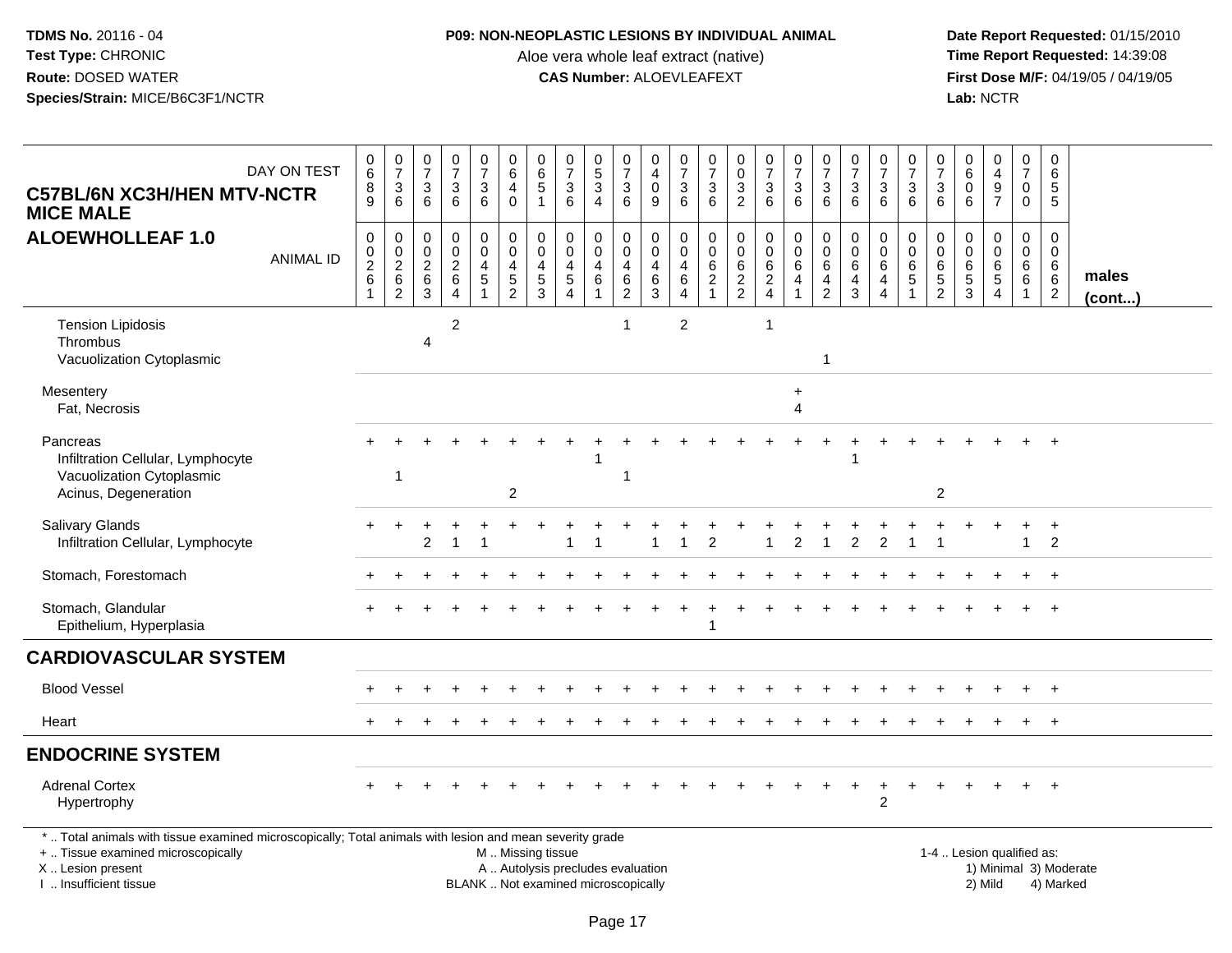## **P09: NON-NEOPLASTIC LESIONS BY INDIVIDUAL ANIMAL**

Aloe vera whole leaf extract (native)<br>**CAS Number:** ALOEVLEAFEXT

 **Date Report Requested:** 01/15/2010 **First Dose M/F:** 04/19/05 / 04/19/05<br>Lab: NCTR **Lab:** NCTR

| <b>C57BL/6N XC3H/HEN MTV-NCTR</b><br><b>MICE MALE</b>                                                                                                                                         | DAY ON TEST      | $_6^0$<br>8<br>$\overline{9}$                           | $\frac{0}{7}$<br>3<br>$\overline{6}$                             | $\begin{array}{c} 0 \\ 7 \end{array}$<br>$\sqrt{3}$<br>$6^{\circ}$ | $\begin{array}{c} 0 \\ 7 \end{array}$<br>$\sqrt{3}$<br>6              | $\begin{smallmatrix}0\\7\end{smallmatrix}$<br>$\begin{array}{c} 3 \\ 6 \end{array}$  | $\pmb{0}$<br>6<br>$\overline{4}$<br>$\pmb{0}$                              | $\pmb{0}$<br>$\,6\,$<br>$\sqrt{5}$<br>$\mathbf{1}$              | $\begin{smallmatrix}0\\7\end{smallmatrix}$<br>$\mathbf{3}$<br>6            | $\begin{array}{c} 0 \\ 5 \end{array}$<br>3<br>4 | $\begin{smallmatrix}0\\7\end{smallmatrix}$<br>3<br>$\overline{6}$ | $\pmb{0}$<br>$\overline{4}$<br>$\mathbf 0$<br>$\boldsymbol{9}$      | $\begin{array}{c} 0 \\ 7 \end{array}$<br>$\sqrt{3}$<br>6  | $\begin{array}{c} 0 \\ 7 \end{array}$<br>$\sqrt{3}$<br>6                  | 0<br>$\ddot{\mathbf{0}}$<br>$\frac{3}{2}$              | $\begin{matrix}0\\7\end{matrix}$<br>3<br>6                                              | $\frac{0}{7}$<br>$\mathbf{3}$<br>6       | $\frac{0}{7}$<br>$\mathbf{3}$<br>6                     | $\frac{0}{7}$<br>$\mathbf{3}$<br>6                     | $\begin{array}{c} 0 \\ 7 \end{array}$<br>$\frac{3}{6}$  | $\frac{0}{7}$<br>$\sqrt{3}$<br>$\overline{6}$                                        | 0<br>$\overline{7}$<br>3<br>6      | $\mathbf 0$<br>$\,6\,$<br>$\mathbf 0$<br>6                       | $\mathbf 0$<br>$\overline{4}$<br>$\boldsymbol{9}$<br>$\overline{7}$ | $\begin{array}{c} 0 \\ 7 \end{array}$<br>$\pmb{0}$<br>$\mathbf 0$ | $\pmb{0}$<br>$\overline{6}$<br>5<br>5        |                        |
|-----------------------------------------------------------------------------------------------------------------------------------------------------------------------------------------------|------------------|---------------------------------------------------------|------------------------------------------------------------------|--------------------------------------------------------------------|-----------------------------------------------------------------------|--------------------------------------------------------------------------------------|----------------------------------------------------------------------------|-----------------------------------------------------------------|----------------------------------------------------------------------------|-------------------------------------------------|-------------------------------------------------------------------|---------------------------------------------------------------------|-----------------------------------------------------------|---------------------------------------------------------------------------|--------------------------------------------------------|-----------------------------------------------------------------------------------------|------------------------------------------|--------------------------------------------------------|--------------------------------------------------------|---------------------------------------------------------|--------------------------------------------------------------------------------------|------------------------------------|------------------------------------------------------------------|---------------------------------------------------------------------|-------------------------------------------------------------------|----------------------------------------------|------------------------|
| <b>ALOEWHOLLEAF 1.0</b>                                                                                                                                                                       | <b>ANIMAL ID</b> | $\pmb{0}$<br>$\pmb{0}$<br>$\frac{2}{6}$<br>$\mathbf{1}$ | 0<br>$\pmb{0}$<br>$\overline{\mathbf{c}}$<br>6<br>$\overline{2}$ | 0<br>$\boldsymbol{0}$<br>$\sqrt{2}$<br>6<br>3                      | 0<br>$\pmb{0}$<br>$\overline{c}$<br>$\,6\,$<br>$\boldsymbol{\Lambda}$ | $\mathbf 0$<br>$\mathsf{O}\xspace$<br>$\overline{4}$<br>$\sqrt{5}$<br>$\overline{1}$ | $\mathbf 0$<br>$\pmb{0}$<br>$\overline{4}$<br>$\sqrt{5}$<br>$\overline{2}$ | $\mathbf 0$<br>$\mathbf 0$<br>$\overline{4}$<br>$\sqrt{5}$<br>3 | $\pmb{0}$<br>$\mathbf 0$<br>$\overline{4}$<br>$\sqrt{5}$<br>$\overline{4}$ | 0<br>$\mathbf 0$<br>$\overline{4}$<br>6<br>1    | $\mathbf 0$<br>0<br>$\overline{4}$<br>$\,6$<br>$\overline{2}$     | $\mathbf 0$<br>$\mathbf 0$<br>$\overline{4}$<br>6<br>$\overline{3}$ | $\mathbf 0$<br>0<br>$\overline{4}$<br>6<br>$\overline{4}$ | $\mathbf 0$<br>$\mathbf 0$<br>$\,6\,$<br>$\overline{2}$<br>$\overline{1}$ | $\mathbf 0$<br>$\mathbf 0$<br>$\,6\,$<br>$\frac{2}{2}$ | $\mathbf 0$<br>$\pmb{0}$<br>$6\phantom{1}$<br>$\overline{\mathbf{c}}$<br>$\overline{4}$ | 0<br>$\pmb{0}$<br>6<br>4<br>$\mathbf{1}$ | $\mathbf 0$<br>$\mathbf 0$<br>6<br>4<br>$\overline{2}$ | $\mathbf 0$<br>$\mathbf 0$<br>6<br>$\overline{4}$<br>3 | $\mathbf 0$<br>$\mathbf{0}$<br>6<br>4<br>$\overline{4}$ | $\mathbf 0$<br>$\boldsymbol{0}$<br>$6\phantom{1}6$<br>$\overline{5}$<br>$\mathbf{1}$ | 0<br>0<br>6<br>5<br>$\overline{2}$ | $\mathbf 0$<br>$\Omega$<br>6<br>$\overline{5}$<br>$\overline{3}$ | $\mathbf 0$<br>0<br>6<br>$\sqrt{5}$<br>$\overline{4}$               | $\mathbf 0$<br>$\mathbf 0$<br>6<br>$\,6\,$<br>$\mathbf{1}$        | $\mathbf 0$<br>0<br>6<br>6<br>$\overline{c}$ | males<br>$($ cont $)$  |
| Subcapsular, Hyperplasia                                                                                                                                                                      |                  | 1                                                       | -1                                                               | $\overline{2}$                                                     | $\overline{2}$                                                        | $\overline{1}$                                                                       | $\overline{2}$                                                             |                                                                 | $\overline{2}$                                                             | -1                                              |                                                                   | $\mathbf 1$                                                         | 3                                                         |                                                                           |                                                        | 1                                                                                       | $\overline{2}$                           | 3                                                      | $\overline{2}$                                         |                                                         | 2                                                                                    | -1                                 | $\mathbf 1$                                                      | $\mathbf 1$                                                         | $\overline{2}$                                                    | $\overline{1}$                               |                        |
| Adrenal Medulla<br>Hyperplasia                                                                                                                                                                |                  |                                                         |                                                                  |                                                                    |                                                                       |                                                                                      |                                                                            |                                                                 |                                                                            | 3                                               |                                                                   |                                                                     |                                                           |                                                                           |                                                        |                                                                                         |                                          |                                                        |                                                        |                                                         |                                                                                      |                                    |                                                                  |                                                                     |                                                                   | $\overline{+}$                               |                        |
| Islets, Pancreatic<br>Hyperplasia                                                                                                                                                             |                  |                                                         |                                                                  |                                                                    |                                                                       |                                                                                      | $\overline{c}$                                                             |                                                                 |                                                                            |                                                 |                                                                   |                                                                     |                                                           |                                                                           |                                                        |                                                                                         |                                          |                                                        |                                                        |                                                         |                                                                                      |                                    |                                                                  |                                                                     |                                                                   | $\ddot{}$                                    |                        |
| Parathyroid Gland                                                                                                                                                                             |                  |                                                         |                                                                  |                                                                    |                                                                       |                                                                                      |                                                                            |                                                                 |                                                                            |                                                 |                                                                   |                                                                     |                                                           |                                                                           |                                                        |                                                                                         |                                          |                                                        |                                                        |                                                         |                                                                                      |                                    |                                                                  | м                                                                   | $+$                                                               | $+$                                          |                        |
| <b>Pituitary Gland</b><br>Pars Distalis, Cyst                                                                                                                                                 |                  |                                                         |                                                                  |                                                                    |                                                                       |                                                                                      |                                                                            |                                                                 |                                                                            |                                                 |                                                                   |                                                                     |                                                           |                                                                           |                                                        |                                                                                         |                                          |                                                        |                                                        |                                                         |                                                                                      |                                    |                                                                  |                                                                     |                                                                   | $\ddot{}$                                    |                        |
| <b>Thyroid Gland</b><br>Cyst<br>Infiltration Cellular, Lymphocyte<br>Follicle, Degeneration<br>Follicular Cell, Hyperplasia                                                                   |                  |                                                         |                                                                  |                                                                    | $\overline{1}$                                                        |                                                                                      | $\boldsymbol{2}$                                                           |                                                                 | $\overline{c}$                                                             |                                                 |                                                                   | $\overline{2}$                                                      |                                                           |                                                                           |                                                        |                                                                                         |                                          | $\overline{1}$                                         |                                                        |                                                         |                                                                                      |                                    |                                                                  |                                                                     | 1                                                                 | $\overline{+}$                               |                        |
| <b>GENERAL BODY SYSTEM</b>                                                                                                                                                                    |                  |                                                         |                                                                  |                                                                    |                                                                       |                                                                                      |                                                                            |                                                                 |                                                                            |                                                 |                                                                   |                                                                     |                                                           |                                                                           |                                                        |                                                                                         |                                          |                                                        |                                                        |                                                         |                                                                                      |                                    |                                                                  |                                                                     |                                                                   |                                              |                        |
| <b>Tissue NOS</b>                                                                                                                                                                             |                  |                                                         |                                                                  |                                                                    |                                                                       |                                                                                      |                                                                            | $+$                                                             |                                                                            |                                                 |                                                                   |                                                                     |                                                           |                                                                           |                                                        |                                                                                         |                                          |                                                        |                                                        |                                                         |                                                                                      |                                    |                                                                  |                                                                     |                                                                   |                                              |                        |
| <b>GENITAL SYSTEM</b>                                                                                                                                                                         |                  |                                                         |                                                                  |                                                                    |                                                                       |                                                                                      |                                                                            |                                                                 |                                                                            |                                                 |                                                                   |                                                                     |                                                           |                                                                           |                                                        |                                                                                         |                                          |                                                        |                                                        |                                                         |                                                                                      |                                    |                                                                  |                                                                     |                                                                   |                                              |                        |
| <b>Coagulating Gland</b>                                                                                                                                                                      |                  |                                                         |                                                                  |                                                                    |                                                                       |                                                                                      |                                                                            |                                                                 |                                                                            | $\ddot{}$                                       |                                                                   |                                                                     |                                                           |                                                                           |                                                        |                                                                                         |                                          |                                                        |                                                        |                                                         |                                                                                      |                                    |                                                                  |                                                                     |                                                                   |                                              |                        |
| Epididymis<br>Hypospermia<br>Infiltration Cellular, Lymphocyte                                                                                                                                |                  |                                                         |                                                                  |                                                                    | $\ddot{}$<br>$\overline{c}$                                           |                                                                                      |                                                                            |                                                                 |                                                                            |                                                 |                                                                   |                                                                     |                                                           |                                                                           |                                                        |                                                                                         |                                          |                                                        |                                                        |                                                         |                                                                                      |                                    |                                                                  |                                                                     | $+$                                                               | $+$                                          |                        |
| *  Total animals with tissue examined microscopically; Total animals with lesion and mean severity grade<br>+  Tissue examined microscopically<br>X  Lesion present<br>I  Insufficient tissue |                  |                                                         |                                                                  |                                                                    |                                                                       |                                                                                      | M  Missing tissue                                                          |                                                                 | A  Autolysis precludes evaluation<br>BLANK  Not examined microscopically   |                                                 |                                                                   |                                                                     |                                                           |                                                                           |                                                        |                                                                                         |                                          |                                                        |                                                        |                                                         |                                                                                      |                                    | 1-4  Lesion qualified as:                                        | 2) Mild                                                             |                                                                   | 4) Marked                                    | 1) Minimal 3) Moderate |

I .. Insufficient tissue

Page 18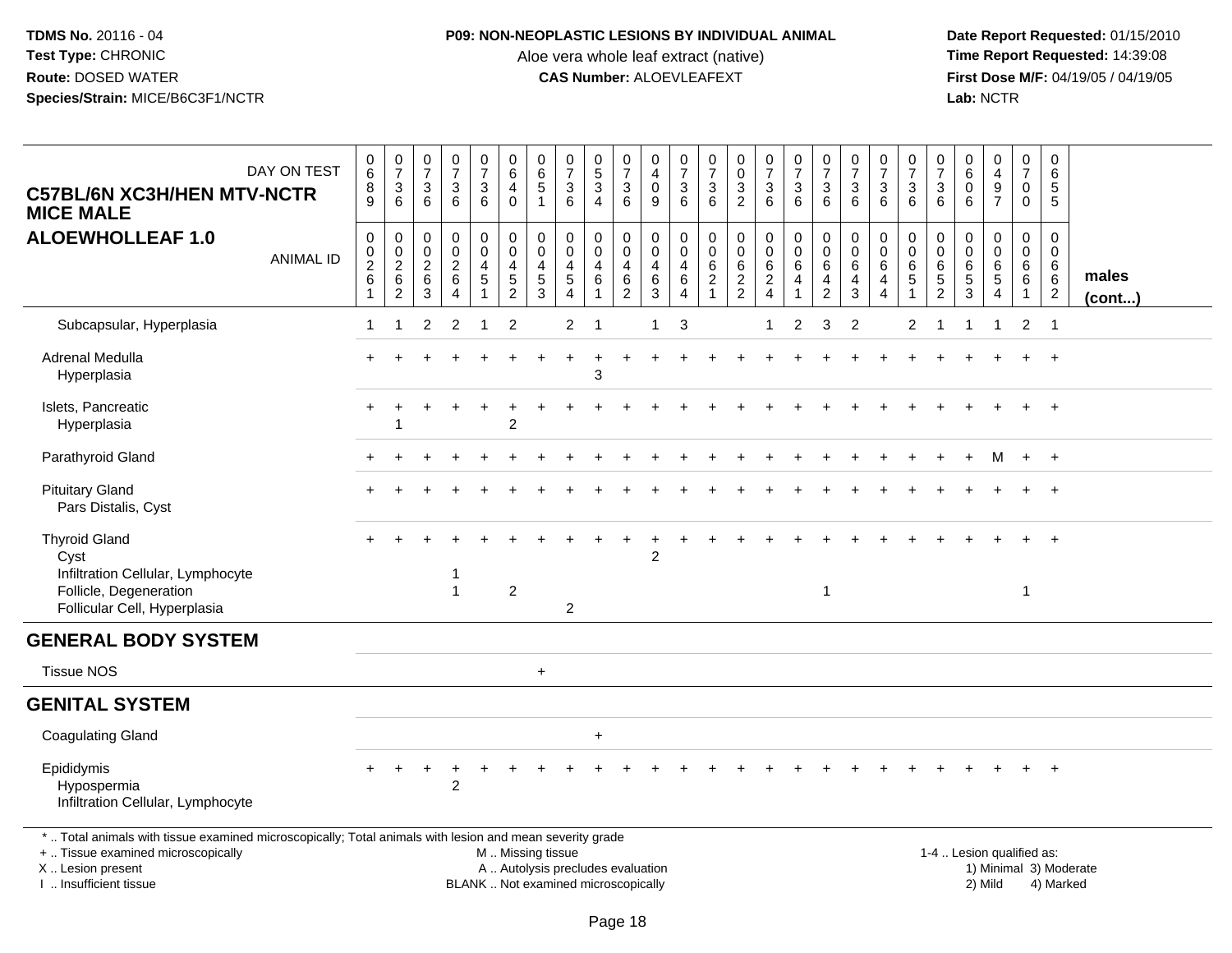### **P09: NON-NEOPLASTIC LESIONS BY INDIVIDUAL ANIMAL**

Aloe vera whole leaf extract (native)<br>**CAS Number:** ALOEVLEAFEXT

| <b>C57BL/6N XC3H/HEN MTV-NCTR</b><br><b>MICE MALE</b>                                                                                                                                         | DAY ON TEST      | $_{6}^{\rm 0}$<br>$^8_9$                                     | $\frac{0}{7}$<br>$^3$ 6                | $\begin{smallmatrix}0\\7\end{smallmatrix}$<br>$\mathbf{3}$<br>$6\phantom{1}6$ | $\begin{array}{c} 0 \\ 7 \end{array}$<br>$\mathbf{3}$<br>6    | 0<br>$\overline{7}$<br>$\ensuremath{\mathsf{3}}$<br>6                     | $\pmb{0}$<br>6<br>$\overline{4}$<br>$\mathbf 0$                        | 0<br>$6\phantom{a}$<br>5<br>$\mathbf{1}$  | $\frac{0}{7}$<br>$\mathbf{3}$<br>6                                       | $\begin{array}{c} 0 \\ 5 \end{array}$<br>3<br>$\overline{4}$       | $\frac{0}{7}$<br>$\frac{3}{6}$                    | 0<br>$\overline{\mathbf{4}}$<br>0<br>$\boldsymbol{9}$                   | $\begin{smallmatrix}0\\7\end{smallmatrix}$<br>$\frac{3}{6}$                       | $\begin{smallmatrix}0\\7\end{smallmatrix}$<br>$\sqrt{3}$<br>$\overline{6}$ | 0<br>$\overline{0}$<br>$\frac{3}{2}$                 | $\begin{array}{c} 0 \\ 7 \end{array}$<br>$\mathbf{3}$<br>$\overline{6}$ | $\begin{array}{c} 0 \\ 7 \end{array}$<br>3<br>6 | $\begin{array}{c} 0 \\ 7 \end{array}$<br>$\mathbf{3}$<br>6      | $\begin{array}{c} 0 \\ 7 \end{array}$<br>3<br>6           | $\begin{array}{c} 0 \\ 7 \end{array}$<br>$\frac{3}{6}$                          | $\frac{0}{7}$<br>$\frac{3}{6}$                                        | 0<br>$\overline{7}$<br>3<br>6      | $\pmb{0}$<br>$\,6\,$<br>$\mathbf 0$<br>6                       | 0<br>$\overline{4}$<br>9<br>$\overline{7}$                 | $\frac{0}{7}$<br>$\mathbf 0$<br>$\mathbf 0$                                | 0<br>6<br>5<br>5                                          |                        |
|-----------------------------------------------------------------------------------------------------------------------------------------------------------------------------------------------|------------------|--------------------------------------------------------------|----------------------------------------|-------------------------------------------------------------------------------|---------------------------------------------------------------|---------------------------------------------------------------------------|------------------------------------------------------------------------|-------------------------------------------|--------------------------------------------------------------------------|--------------------------------------------------------------------|---------------------------------------------------|-------------------------------------------------------------------------|-----------------------------------------------------------------------------------|----------------------------------------------------------------------------|------------------------------------------------------|-------------------------------------------------------------------------|-------------------------------------------------|-----------------------------------------------------------------|-----------------------------------------------------------|---------------------------------------------------------------------------------|-----------------------------------------------------------------------|------------------------------------|----------------------------------------------------------------|------------------------------------------------------------|----------------------------------------------------------------------------|-----------------------------------------------------------|------------------------|
| <b>ALOEWHOLLEAF 1.0</b>                                                                                                                                                                       | <b>ANIMAL ID</b> | $\pmb{0}$<br>$\pmb{0}$<br>$^2\phantom{1}6$<br>$\overline{1}$ | 0<br>$\frac{0}{2}$ 6<br>$\overline{2}$ | 0<br>$\boldsymbol{0}$<br>$^2\phantom{1}6$<br>$\mathbf{3}$                     | $\mathbf 0$<br>$\mathbf 0$<br>$\frac{2}{6}$<br>$\overline{4}$ | 0<br>$\mathbf 0$<br>$\begin{array}{c} 4 \\ 5 \end{array}$<br>$\mathbf{1}$ | $\mathbf 0$<br>$\mathbf 0$<br>$\overline{\mathbf{4}}$<br>$\frac{5}{2}$ | 0<br>$\mathbf 0$<br>4<br>$\mathbf 5$<br>3 | 0<br>$\mathbf 0$<br>4<br>$\frac{5}{4}$                                   | 0<br>$\mathbf 0$<br>$\overline{\mathbf{4}}$<br>6<br>$\overline{1}$ | 0<br>$\pmb{0}$<br>$\overline{4}$<br>$\frac{6}{2}$ | $\mathbf 0$<br>$\mathbf 0$<br>$\overline{4}$<br>$\,6\,$<br>$\mathbf{3}$ | $\boldsymbol{0}$<br>$\boldsymbol{0}$<br>$\overline{4}$<br>$\,6$<br>$\overline{4}$ | 0<br>$\mathbf 0$<br>$\,6\,$<br>$\frac{2}{1}$                               | $\mathbf 0$<br>$\pmb{0}$<br>$\,6\,$<br>$\frac{2}{2}$ | 0<br>$\pmb{0}$<br>$6\phantom{1}6$<br>$\frac{2}{4}$                      | 0<br>$\pmb{0}$<br>$\,6\,$<br>4<br>$\mathbf{1}$  | $\mathbf 0$<br>$\mathbf 0$<br>6<br>$\overline{\mathbf{4}}$<br>2 | 0<br>$\pmb{0}$<br>$\,6\,$<br>$\overline{\mathbf{4}}$<br>3 | 0<br>$\mathbf 0$<br>$6\phantom{1}$<br>$\overline{\mathbf{4}}$<br>$\overline{4}$ | $\mathbf 0$<br>$\,0\,$<br>$\,6\,$<br>$\overline{5}$<br>$\overline{1}$ | 0<br>0<br>6<br>5<br>$\overline{2}$ | $\mathbf 0$<br>$\mathbf 0$<br>$6\phantom{1}6$<br>$\frac{5}{3}$ | 0<br>$\mathsf{O}\xspace$<br>$\,6\,$<br>5<br>$\overline{4}$ | $\mathbf 0$<br>$\mathsf{O}\xspace$<br>6<br>$6\overline{6}$<br>$\mathbf{1}$ | $\mathbf 0$<br>$\Omega$<br>6<br>$\,6\,$<br>$\overline{2}$ | males<br>$($ cont $)$  |
| Spermatocele                                                                                                                                                                                  |                  |                                                              |                                        |                                                                               |                                                               |                                                                           |                                                                        |                                           |                                                                          |                                                                    |                                                   |                                                                         |                                                                                   |                                                                            |                                                      |                                                                         |                                                 |                                                                 |                                                           |                                                                                 |                                                                       |                                    |                                                                |                                                            |                                                                            |                                                           |                        |
| Penis<br>Inflammation, Chronic Active<br>Necrosis<br>Ulcer                                                                                                                                    |                  |                                                              |                                        |                                                                               |                                                               |                                                                           |                                                                        |                                           |                                                                          |                                                                    |                                                   |                                                                         |                                                                                   |                                                                            | $\ddot{}$<br>3<br>3<br>$\overline{c}$                |                                                                         |                                                 |                                                                 |                                                           |                                                                                 |                                                                       |                                    |                                                                |                                                            |                                                                            |                                                           |                        |
| <b>Preputial Gland</b><br>Cyst<br>Degeneration<br>Infiltration Cellular, Lymphocyte<br>Inflammation, Suppurative<br>Inflammation, Chronic Active<br>Duct, Ectasia                             |                  |                                                              |                                        | 4<br>$\overline{c}$                                                           | -1                                                            | 2                                                                         | $\overline{2}$                                                         | 4                                         |                                                                          |                                                                    | $\overline{2}$<br>$\overline{2}$                  |                                                                         | 3                                                                                 | $\overline{c}$                                                             |                                                      | 3<br>$\overline{2}$                                                     |                                                 |                                                                 | 3                                                         | 2                                                                               |                                                                       |                                    |                                                                | 3<br>$\overline{c}$                                        | 3<br>3                                                                     | $\overline{1}$<br>3                                       |                        |
| Prostate<br>Infiltration Cellular, Lymphocyte                                                                                                                                                 |                  |                                                              |                                        |                                                                               |                                                               |                                                                           |                                                                        |                                           |                                                                          |                                                                    |                                                   |                                                                         |                                                                                   |                                                                            |                                                      |                                                                         |                                                 |                                                                 |                                                           |                                                                                 |                                                                       |                                    |                                                                |                                                            |                                                                            | $+$                                                       |                        |
| <b>Seminal Vesicle</b><br>Infiltration Cellular, Lymphocyte<br>Lumen, Dilatation                                                                                                              |                  | $\overline{2}$                                               |                                        |                                                                               | $\overline{c}$                                                |                                                                           |                                                                        |                                           |                                                                          | 3                                                                  |                                                   |                                                                         |                                                                                   |                                                                            |                                                      |                                                                         |                                                 |                                                                 |                                                           |                                                                                 |                                                                       |                                    |                                                                |                                                            |                                                                            | $\ddot{}$                                                 |                        |
| <b>Testes</b><br>Interstitial Cell, Hyperplasia<br>Seminiferous Tubule, Degeneration                                                                                                          |                  |                                                              |                                        |                                                                               | 3                                                             |                                                                           |                                                                        |                                           |                                                                          |                                                                    | 4                                                 |                                                                         |                                                                                   |                                                                            |                                                      |                                                                         |                                                 |                                                                 |                                                           |                                                                                 |                                                                       |                                    |                                                                |                                                            |                                                                            | $\ddot{}$                                                 |                        |
| <b>HEMATOPOIETIC SYSTEM</b>                                                                                                                                                                   |                  |                                                              |                                        |                                                                               |                                                               |                                                                           |                                                                        |                                           |                                                                          |                                                                    |                                                   |                                                                         |                                                                                   |                                                                            |                                                      |                                                                         |                                                 |                                                                 |                                                           |                                                                                 |                                                                       |                                    |                                                                |                                                            |                                                                            |                                                           |                        |
| <b>Bone Marrow</b><br>Hyperplasia                                                                                                                                                             |                  |                                                              |                                        |                                                                               |                                                               |                                                                           | 3                                                                      | 3                                         |                                                                          |                                                                    | 3                                                 |                                                                         |                                                                                   |                                                                            | 3                                                    |                                                                         |                                                 | $\overline{2}$                                                  |                                                           |                                                                                 |                                                                       |                                    |                                                                | 3                                                          |                                                                            | $^{+}$                                                    |                        |
| *  Total animals with tissue examined microscopically; Total animals with lesion and mean severity grade<br>+  Tissue examined microscopically<br>X  Lesion present<br>I. Insufficient tissue |                  |                                                              |                                        |                                                                               |                                                               |                                                                           | M  Missing tissue                                                      |                                           | A  Autolysis precludes evaluation<br>BLANK  Not examined microscopically |                                                                    |                                                   |                                                                         |                                                                                   |                                                                            |                                                      |                                                                         |                                                 |                                                                 |                                                           |                                                                                 |                                                                       |                                    | 1-4  Lesion qualified as:                                      | 2) Mild                                                    |                                                                            | 4) Marked                                                 | 1) Minimal 3) Moderate |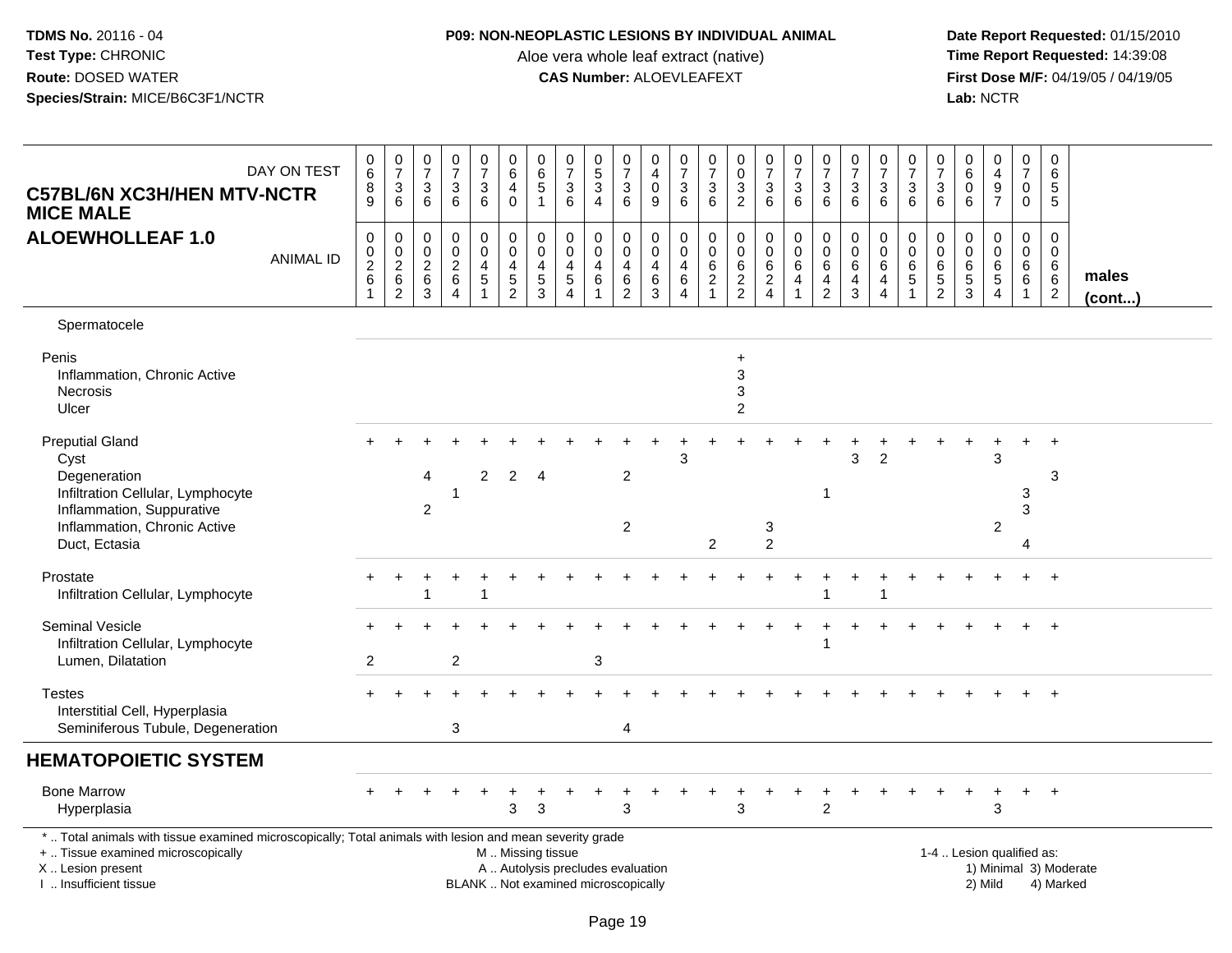### **P09: NON-NEOPLASTIC LESIONS BY INDIVIDUAL ANIMAL**

Aloe vera whole leaf extract (native)<br>**CAS Number:** ALOEVLEAFEXT

| DAY ON TEST<br><b>C57BL/6N XC3H/HEN MTV-NCTR</b><br><b>MICE MALE</b>                                                                                                                          | 0<br>6<br>8<br>9                                   | $\frac{0}{7}$<br>$\ensuremath{\mathsf{3}}$<br>$\,6\,$             | 0<br>$\overline{7}$<br>$\mathbf{3}$<br>$6\phantom{1}$                 | $\frac{0}{7}$<br>$\mathbf 3$<br>6                         | 0<br>$\overline{7}$<br>$\mathbf{3}$<br>6         | $\pmb{0}$<br>$\,6\,$<br>4<br>$\mathbf 0$                  | $\pmb{0}$<br>$\,6\,$<br>$\mathbf 5$<br>$\overline{1}$ | 0<br>$\overline{7}$<br>3<br>6                                                 | $\begin{array}{c} 0 \\ 5 \end{array}$<br>$\mathbf{3}$<br>$\overline{4}$ | 0<br>$\overline{7}$<br>$\sqrt{3}$<br>6                    | 0<br>$\overline{4}$<br>0<br>9      | 0<br>$\overline{7}$<br>$\ensuremath{\mathsf{3}}$<br>$6\phantom{1}$          | $\begin{array}{c} 0 \\ 7 \end{array}$<br>$\ensuremath{\mathsf{3}}$<br>$6\phantom{1}$ | $\pmb{0}$<br>$\mathsf{O}\xspace$<br>$\ensuremath{\mathsf{3}}$<br>$\overline{2}$ | $\frac{0}{7}$<br>$\sqrt{3}$<br>$6\phantom{1}6$       | $\frac{0}{7}$<br>3<br>$6\phantom{1}6$                              | $\pmb{0}$<br>$\overline{7}$<br>$\ensuremath{\mathsf{3}}$<br>6 | $\frac{0}{7}$<br>3<br>$6\phantom{1}$   | 0<br>$\overline{7}$<br>$\mathbf{3}$<br>$6\phantom{1}$                           | $\boldsymbol{0}$<br>$\overline{7}$<br>$\ensuremath{\mathsf{3}}$<br>$\,6\,$ | 0<br>$\overline{7}$<br>$\sqrt{3}$<br>$6\phantom{1}$ | $\mathbf 0$<br>$\,6\,$<br>$\mathbf 0$<br>$6\phantom{1}6$       | 0<br>$\overline{4}$<br>9<br>$\overline{7}$                  | $\pmb{0}$<br>$\overline{7}$<br>$\mathbf 0$<br>$\mathbf 0$ | 0<br>6<br>5<br>5                                             |                        |
|-----------------------------------------------------------------------------------------------------------------------------------------------------------------------------------------------|----------------------------------------------------|-------------------------------------------------------------------|-----------------------------------------------------------------------|-----------------------------------------------------------|--------------------------------------------------|-----------------------------------------------------------|-------------------------------------------------------|-------------------------------------------------------------------------------|-------------------------------------------------------------------------|-----------------------------------------------------------|------------------------------------|-----------------------------------------------------------------------------|--------------------------------------------------------------------------------------|---------------------------------------------------------------------------------|------------------------------------------------------|--------------------------------------------------------------------|---------------------------------------------------------------|----------------------------------------|---------------------------------------------------------------------------------|----------------------------------------------------------------------------|-----------------------------------------------------|----------------------------------------------------------------|-------------------------------------------------------------|-----------------------------------------------------------|--------------------------------------------------------------|------------------------|
| <b>ALOEWHOLLEAF 1.0</b><br><b>ANIMAL ID</b>                                                                                                                                                   | $\mathbf 0$<br>$\,0\,$<br>$\overline{2}$<br>6<br>1 | 0<br>$\begin{array}{c} 0 \\ 2 \\ 6 \end{array}$<br>$\overline{2}$ | $\pmb{0}$<br>$\pmb{0}$<br>$\overline{2}$<br>$\,6\,$<br>$\overline{3}$ | $\pmb{0}$<br>$\pmb{0}$<br>$\frac{2}{6}$<br>$\overline{4}$ | 0<br>$\mathbf 0$<br>$\overline{4}$<br>$\sqrt{5}$ | $\pmb{0}$<br>$\pmb{0}$<br>$\overline{4}$<br>$\frac{5}{2}$ | 0<br>$\mathbf 0$<br>$\overline{4}$<br>$\frac{5}{3}$   | $\pmb{0}$<br>$\boldsymbol{0}$<br>$\overline{4}$<br>$\overline{5}$<br>$\Delta$ | 0<br>$\mathbf 0$<br>4<br>$\,6\,$                                        | $\,0\,$<br>$\pmb{0}$<br>$\overline{\mathbf{4}}$<br>$^6_2$ | 0<br>0<br>4<br>6<br>$\overline{3}$ | 0<br>$\mathbf 0$<br>$\overline{4}$<br>$\begin{array}{c} 6 \\ 4 \end{array}$ | $\pmb{0}$<br>$\pmb{0}$<br>6<br>$\frac{2}{1}$                                         | $\pmb{0}$<br>$\pmb{0}$<br>$6\phantom{a}$<br>$\frac{2}{2}$                       | $\pmb{0}$<br>$\mathbf 0$<br>$\,6\,$<br>$\frac{2}{4}$ | $\mathbf 0$<br>$\mathbf 0$<br>$6\phantom{1}6$<br>4<br>$\mathbf{1}$ | $\pmb{0}$<br>$\mathbf 0$<br>$\,6\,$<br>$\frac{4}{2}$          | 0<br>$\mathbf 0$<br>6<br>$\frac{4}{3}$ | $\pmb{0}$<br>$\mathbf 0$<br>$6\overline{6}$<br>$\overline{4}$<br>$\overline{4}$ | $\mathbf 0$<br>$\pmb{0}$<br>$6\phantom{a}$<br>$\mathbf 5$                  | $\mathbf 0$<br>0<br>$\,6$<br>$\frac{5}{2}$          | $\mathbf 0$<br>$\mathsf{O}\xspace$<br>$\,6\,$<br>$\frac{5}{3}$ | 0<br>$\mathbf 0$<br>$\,6\,$<br>$\sqrt{5}$<br>$\overline{4}$ | $\mathbf 0$<br>$\mathbf 0$<br>6<br>6<br>$\mathbf{1}$      | $\mathbf 0$<br>$\mathbf 0$<br>6<br>$\,6\,$<br>$\overline{c}$ | males<br>$($ cont $)$  |
| Lymph Node<br>Inguinal, Infiltration Cellular, Plasma Cell<br>Lumbar, Hyperplasia, Lymphoid                                                                                                   |                                                    |                                                                   |                                                                       |                                                           |                                                  |                                                           |                                                       |                                                                               |                                                                         | $\ddot{}$                                                 |                                    |                                                                             |                                                                                      | $\ddot{}$<br>1                                                                  |                                                      | $\ddot{}$                                                          |                                                               |                                        |                                                                                 |                                                                            |                                                     | $\ddot{}$<br>$\overline{c}$                                    |                                                             |                                                           |                                                              |                        |
| Lymph Node, Mandibular<br>Hyperplasia, Lymphoid<br>Infiltration Cellular, Plasma Cell<br>Pigmentation                                                                                         |                                                    | $\overline{2}$                                                    |                                                                       | $\overline{2}$                                            |                                                  |                                                           | $\overline{c}$                                        |                                                                               |                                                                         |                                                           |                                    |                                                                             |                                                                                      |                                                                                 | $\overline{2}$                                       |                                                                    |                                                               |                                        |                                                                                 |                                                                            |                                                     |                                                                |                                                             |                                                           |                                                              |                        |
| Lymph Node, Mesenteric<br>Angiectasis<br>Hemorrhage<br>Hyperplasia, Lymphoid<br>Infiltration Cellular, Polymorphonuclear<br>Thrombus<br>Sinus, Dilatation                                     | 2                                                  | $\mathbf{1}$                                                      | 3<br>$\overline{2}$                                                   | $\overline{2}$                                            |                                                  |                                                           |                                                       | $\overline{c}$                                                                |                                                                         |                                                           |                                    |                                                                             |                                                                                      |                                                                                 |                                                      |                                                                    |                                                               | $\frac{2}{2}$                          | $\overline{c}$                                                                  |                                                                            | $\overline{4}$<br>4                                 |                                                                | 3<br>$\overline{2}$                                         |                                                           | $\overline{\mathbf{c}}$<br>$\overline{2}$                    |                        |
| Spleen<br>Hematopoietic Cell Proliferation<br>Hyperplasia, Lymphoid                                                                                                                           | 2                                                  | -1                                                                | $\overline{2}$                                                        | 3                                                         | $\overline{2}$                                   |                                                           |                                                       | $\overline{2}$                                                                | $\overline{2}$                                                          |                                                           |                                    | 3                                                                           |                                                                                      | 4                                                                               | 2                                                    |                                                                    |                                                               | $\overline{2}$                         | $\overline{2}$                                                                  |                                                                            | $\mathbf{1}$                                        | $\overline{2}$                                                 | 4                                                           | 4                                                         | $\overline{1}$<br>3                                          |                        |
| Thymus<br>Atrophy<br>Hyperplasia, Lymphoid                                                                                                                                                    |                                                    |                                                                   | 3                                                                     | -1                                                        | $\overline{2}$                                   | м                                                         |                                                       |                                                                               | M                                                                       | М                                                         | $\ddot{}$                          | $\ddot{}$                                                                   | 3                                                                                    |                                                                                 | $\overline{A}$                                       |                                                                    |                                                               | $\overline{2}$                         | 3                                                                               | 2                                                                          | $\overline{4}$                                      |                                                                | $\ddot{}$<br>$\overline{4}$                                 |                                                           | M +                                                          |                        |
| <b>INTEGUMENTARY SYSTEM</b>                                                                                                                                                                   |                                                    |                                                                   |                                                                       |                                                           |                                                  |                                                           |                                                       |                                                                               |                                                                         |                                                           |                                    |                                                                             |                                                                                      |                                                                                 |                                                      |                                                                    |                                                               |                                        |                                                                                 |                                                                            |                                                     |                                                                |                                                             |                                                           |                                                              |                        |
| Mammary Gland                                                                                                                                                                                 | M                                                  | M                                                                 | М                                                                     | M                                                         | M                                                | M                                                         | M                                                     | M                                                                             | M                                                                       | M                                                         | M                                  | M                                                                           | M                                                                                    | M                                                                               | M                                                    | M                                                                  | M                                                             | M                                      | M                                                                               | M                                                                          | M                                                   | M                                                              | - M                                                         |                                                           | M M                                                          |                        |
| Skin                                                                                                                                                                                          |                                                    |                                                                   |                                                                       |                                                           |                                                  |                                                           |                                                       |                                                                               |                                                                         |                                                           |                                    |                                                                             |                                                                                      |                                                                                 |                                                      |                                                                    |                                                               |                                        |                                                                                 |                                                                            |                                                     |                                                                |                                                             |                                                           | $\overline{+}$                                               |                        |
| *  Total animals with tissue examined microscopically; Total animals with lesion and mean severity grade<br>+  Tissue examined microscopically<br>X  Lesion present<br>I  Insufficient tissue |                                                    |                                                                   |                                                                       |                                                           |                                                  | M  Missing tissue                                         |                                                       | A  Autolysis precludes evaluation<br>BLANK  Not examined microscopically      |                                                                         |                                                           |                                    |                                                                             |                                                                                      |                                                                                 |                                                      |                                                                    |                                                               |                                        |                                                                                 |                                                                            |                                                     | 1-4  Lesion qualified as:                                      | 2) Mild                                                     |                                                           | 4) Marked                                                    | 1) Minimal 3) Moderate |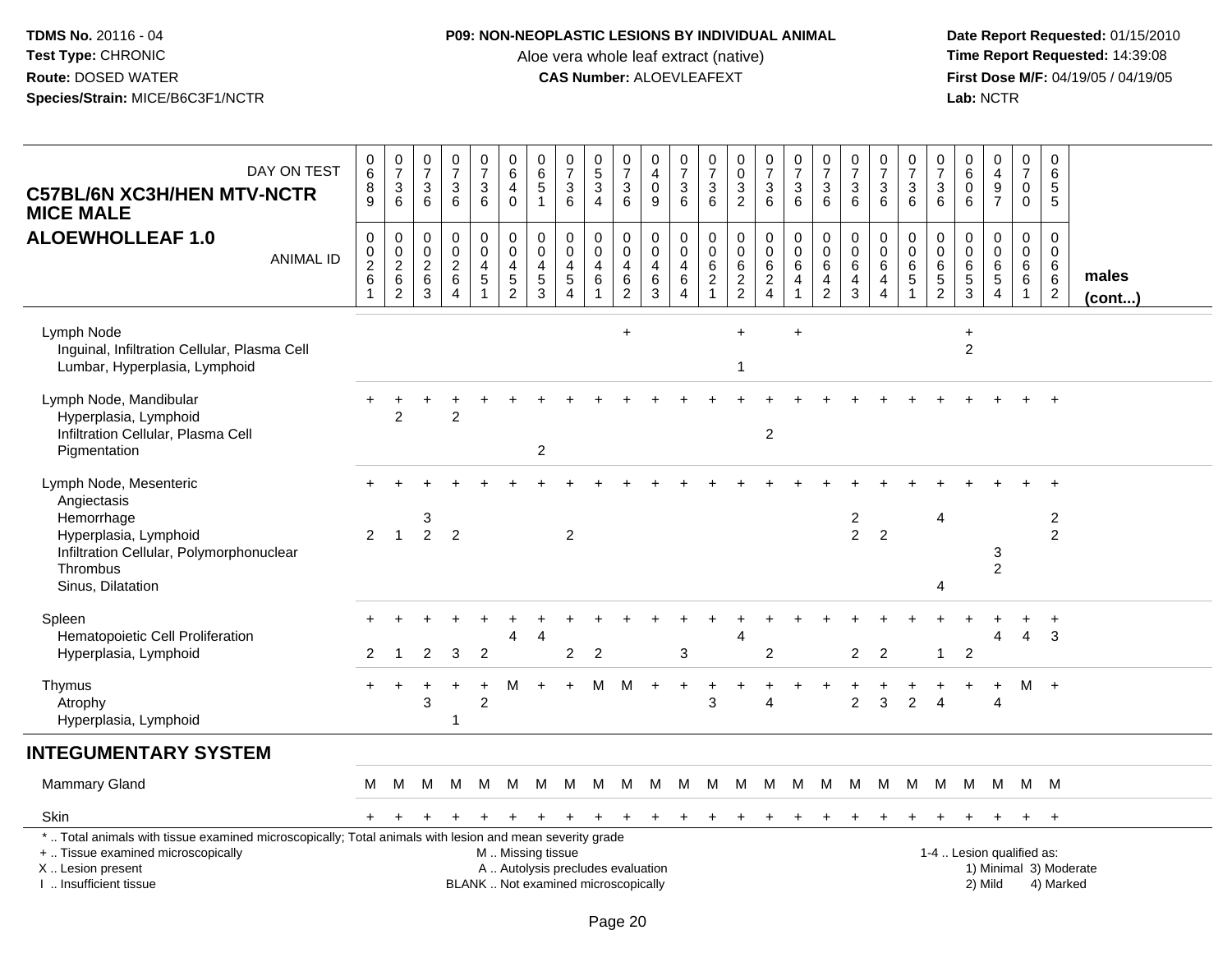## **P09: NON-NEOPLASTIC LESIONS BY INDIVIDUAL ANIMAL**

Aloe vera whole leaf extract (native)<br>**CAS Number:** ALOEVLEAFEXT

| DAY ON TEST<br><b>C57BL/6N XC3H/HEN MTV-NCTR</b><br><b>MICE MALE</b>                                                                                                                          | $_{6}^{\rm 0}$<br>$\bf 8$<br>9                     | $\begin{array}{c} 0 \\ 7 \end{array}$<br>$\ensuremath{\mathsf{3}}$<br>$\,6\,$ | 0<br>$\overline{7}$<br>$\mathbf{3}$<br>$\,6\,$               | $\begin{array}{c} 0 \\ 7 \end{array}$<br>$\sqrt{3}$<br>$\,6\,$            | $\begin{array}{c} 0 \\ 7 \end{array}$<br>3<br>$\,6\,$ | $\pmb{0}$<br>$\,6\,$<br>$\overline{4}$<br>$\mathbf 0$         | 0<br>$\,6$<br>5<br>1                      | $\frac{0}{7}$<br>$\sqrt{3}$<br>$\,6\,$                                       | $\begin{array}{c} 0 \\ 5 \\ 3 \end{array}$<br>$\overline{4}$        | $\frac{0}{7}$<br>$\mathbf{3}$<br>6           | 0<br>$\overline{4}$<br>$\mathbf 0$<br>$\boldsymbol{9}$     | 0<br>$\overline{7}$<br>3<br>$\,6\,$                                 | $\begin{array}{c} 0 \\ 7 \end{array}$<br>$\mathbf{3}$<br>6          | 0<br>$\pmb{0}$<br>$\mathbf{3}$<br>$\overline{2}$ | $\frac{0}{7}$<br>$\mathbf{3}$<br>$6\phantom{1}$                     | $\frac{0}{7}$<br>$\mathbf{3}$<br>6                       | $\frac{0}{7}$<br>$\sqrt{3}$<br>$\,6\,$       | $\begin{array}{c} 0 \\ 7 \end{array}$<br>$\ensuremath{\mathsf{3}}$<br>6 | $\begin{array}{c} 0 \\ 7 \end{array}$<br>3<br>$\,6$ | $\begin{array}{c} 0 \\ 7 \end{array}$<br>$\mathbf{3}$<br>$6\phantom{1}6$ | 0<br>$\overline{7}$<br>3<br>6                                  | 0<br>6<br>$\mathbf 0$<br>$\,6\,$                 | $\pmb{0}$<br>$\overline{4}$<br>$\boldsymbol{9}$<br>$\overline{7}$      | $\pmb{0}$<br>$\overline{7}$<br>0<br>$\overline{0}$                 | $\pmb{0}$<br>$\,6\,$<br>$\sqrt{5}$<br>$\overline{5}$               |                 |
|-----------------------------------------------------------------------------------------------------------------------------------------------------------------------------------------------|----------------------------------------------------|-------------------------------------------------------------------------------|--------------------------------------------------------------|---------------------------------------------------------------------------|-------------------------------------------------------|---------------------------------------------------------------|-------------------------------------------|------------------------------------------------------------------------------|---------------------------------------------------------------------|----------------------------------------------|------------------------------------------------------------|---------------------------------------------------------------------|---------------------------------------------------------------------|--------------------------------------------------|---------------------------------------------------------------------|----------------------------------------------------------|----------------------------------------------|-------------------------------------------------------------------------|-----------------------------------------------------|--------------------------------------------------------------------------|----------------------------------------------------------------|--------------------------------------------------|------------------------------------------------------------------------|--------------------------------------------------------------------|--------------------------------------------------------------------|-----------------|
| <b>ALOEWHOLLEAF 1.0</b><br><b>ANIMAL ID</b>                                                                                                                                                   | $\pmb{0}$<br>$\pmb{0}$<br>$\overline{2}$<br>6<br>1 | $\pmb{0}$<br>0<br>$\overline{2}$<br>$\,6\,$<br>$\overline{c}$                 | $\mathbf 0$<br>$\mathbf 0$<br>$\overline{c}$<br>$\,6\,$<br>3 | $\pmb{0}$<br>$\mathbf 0$<br>$\boldsymbol{2}$<br>$\,6\,$<br>$\overline{4}$ | 0<br>$\mathbf 0$<br>4<br>$\sqrt{5}$<br>$\overline{1}$ | $\mathbf 0$<br>$\mathbf 0$<br>$\overline{4}$<br>$\frac{5}{2}$ | $\mathbf 0$<br>$\mathbf 0$<br>4<br>5<br>3 | $\mathbf 0$<br>$\mathbf 0$<br>$\overline{4}$<br>$\sqrt{5}$<br>$\overline{4}$ | $\mathbf 0$<br>$\mathbf 0$<br>$\overline{4}$<br>6<br>$\overline{1}$ | $\mathbf 0$<br>0<br>$\overline{4}$<br>$^6_2$ | $\mathbf 0$<br>$\mathbf 0$<br>4<br>$\,6\,$<br>$\mathbf{3}$ | $\mathbf 0$<br>$\mathbf 0$<br>$\overline{4}$<br>6<br>$\overline{4}$ | $\mathbf 0$<br>$\mathbf 0$<br>$\,6$<br>$\sqrt{2}$<br>$\overline{1}$ | 0<br>0<br>$\,6\,$<br>$\frac{2}{2}$               | $\pmb{0}$<br>$\mathbf 0$<br>$\,6\,$<br>$\sqrt{2}$<br>$\overline{4}$ | $\pmb{0}$<br>$\mathsf 0$<br>$\,6\,$<br>4<br>$\mathbf{1}$ | $\mathbf 0$<br>0<br>6<br>4<br>$\overline{2}$ | $\pmb{0}$<br>$\pmb{0}$<br>$\,6\,$<br>4<br>$\mathbf{3}$                  | 0<br>0<br>$\,6$<br>4<br>$\overline{4}$              | $\mathbf 0$<br>$\mathbf 0$<br>6<br>$\overline{5}$<br>$\mathbf{1}$        | $\mathbf 0$<br>$\mathbf 0$<br>$6\phantom{1}6$<br>$\frac{5}{2}$ | $\mathbf 0$<br>$\mathbf 0$<br>6<br>$\frac{5}{3}$ | $\mathbf 0$<br>$\mathsf{O}$<br>$\,6\,$<br>$\sqrt{5}$<br>$\overline{4}$ | $\mathbf 0$<br>$\mathbf 0$<br>$\,6\,$<br>$\,6\,$<br>$\overline{1}$ | $\mathbf 0$<br>$\mathbf 0$<br>$\,6\,$<br>$\,6\,$<br>$\overline{2}$ | males<br>(cont) |
| <b>Fibrosis</b><br>Inflammation, Suppurative<br>Inflammation, Chronic Active<br>Mineralization<br>Epithelium, Hyperplasia                                                                     |                                                    |                                                                               |                                                              |                                                                           |                                                       |                                                               |                                           |                                                                              |                                                                     |                                              | $\mathbf 1$<br>2                                           |                                                                     |                                                                     | -1<br>$\overline{c}$                             |                                                                     |                                                          |                                              |                                                                         |                                                     |                                                                          |                                                                |                                                  |                                                                        |                                                                    |                                                                    |                 |
| <b>MUSCULOSKELETAL SYSTEM</b>                                                                                                                                                                 |                                                    |                                                                               |                                                              |                                                                           |                                                       |                                                               |                                           |                                                                              |                                                                     |                                              |                                                            |                                                                     |                                                                     |                                                  |                                                                     |                                                          |                                              |                                                                         |                                                     |                                                                          |                                                                |                                                  |                                                                        |                                                                    |                                                                    |                 |
| Bone, Femur                                                                                                                                                                                   |                                                    |                                                                               |                                                              |                                                                           |                                                       |                                                               |                                           |                                                                              |                                                                     |                                              |                                                            |                                                                     |                                                                     |                                                  |                                                                     |                                                          |                                              |                                                                         |                                                     |                                                                          |                                                                |                                                  |                                                                        | $\ddot{}$                                                          | $+$                                                                |                 |
| <b>Skeletal Muscle</b>                                                                                                                                                                        |                                                    |                                                                               |                                                              |                                                                           |                                                       |                                                               | $\ddot{}$                                 |                                                                              |                                                                     |                                              |                                                            |                                                                     |                                                                     |                                                  |                                                                     |                                                          |                                              |                                                                         |                                                     |                                                                          |                                                                |                                                  |                                                                        |                                                                    |                                                                    |                 |
| <b>NERVOUS SYSTEM</b>                                                                                                                                                                         |                                                    |                                                                               |                                                              |                                                                           |                                                       |                                                               |                                           |                                                                              |                                                                     |                                              |                                                            |                                                                     |                                                                     |                                                  |                                                                     |                                                          |                                              |                                                                         |                                                     |                                                                          |                                                                |                                                  |                                                                        |                                                                    |                                                                    |                 |
| Brain, Brain Stem                                                                                                                                                                             |                                                    |                                                                               |                                                              |                                                                           |                                                       |                                                               |                                           |                                                                              |                                                                     |                                              |                                                            |                                                                     |                                                                     |                                                  |                                                                     |                                                          |                                              |                                                                         |                                                     |                                                                          |                                                                |                                                  |                                                                        |                                                                    | $+$                                                                |                 |
| Brain, Cerebellum                                                                                                                                                                             |                                                    |                                                                               |                                                              |                                                                           |                                                       |                                                               |                                           |                                                                              |                                                                     |                                              |                                                            |                                                                     |                                                                     |                                                  |                                                                     |                                                          |                                              |                                                                         |                                                     |                                                                          |                                                                |                                                  |                                                                        |                                                                    | $^{+}$                                                             |                 |
| Brain, Cerebrum<br>Mineralization                                                                                                                                                             |                                                    |                                                                               |                                                              | $\overline{2}$                                                            |                                                       |                                                               |                                           |                                                                              |                                                                     | $\overline{2}$                               | $\mathbf 1$                                                | -1                                                                  | 1                                                                   |                                                  | 1                                                                   |                                                          |                                              | $\overline{2}$                                                          | +<br>$\overline{1}$                                 | $\mathbf{1}$                                                             | $\overline{1}$                                                 |                                                  |                                                                        | $\ddot{}$                                                          | $+$                                                                |                 |
| <b>RESPIRATORY SYSTEM</b>                                                                                                                                                                     |                                                    |                                                                               |                                                              |                                                                           |                                                       |                                                               |                                           |                                                                              |                                                                     |                                              |                                                            |                                                                     |                                                                     |                                                  |                                                                     |                                                          |                                              |                                                                         |                                                     |                                                                          |                                                                |                                                  |                                                                        |                                                                    |                                                                    |                 |
| Lung<br>Congestion<br>Thrombus                                                                                                                                                                |                                                    |                                                                               | $\mathbf{1}$                                                 |                                                                           |                                                       |                                                               |                                           |                                                                              |                                                                     |                                              |                                                            |                                                                     |                                                                     |                                                  |                                                                     |                                                          |                                              |                                                                         |                                                     |                                                                          |                                                                |                                                  |                                                                        |                                                                    | $^{+}$                                                             |                 |
| Alveolar Epithelium, Hyperplasia                                                                                                                                                              |                                                    |                                                                               |                                                              |                                                                           |                                                       |                                                               |                                           |                                                                              |                                                                     | $\overline{4}$                               |                                                            |                                                                     |                                                                     |                                                  | 3                                                                   |                                                          |                                              |                                                                         |                                                     | $\overline{2}$                                                           |                                                                |                                                  |                                                                        |                                                                    |                                                                    |                 |
| Nose<br><b>Hyaline Droplet</b>                                                                                                                                                                |                                                    |                                                                               | $\mathbf{1}$                                                 | $\overline{2}$                                                            |                                                       | 2                                                             | $\overline{c}$                            | $\overline{2}$                                                               | $\overline{2}$                                                      |                                              |                                                            |                                                                     |                                                                     |                                                  |                                                                     | $\mathbf{1}$                                             | 1                                            | $\overline{1}$                                                          | $\overline{1}$                                      |                                                                          |                                                                |                                                  |                                                                        |                                                                    | $\ddot{}$<br>2                                                     |                 |
| *  Total animals with tissue examined microscopically; Total animals with lesion and mean severity grade<br>+  Tissue examined microscopically<br>X  Lesion present<br>I. Insufficient tissue |                                                    |                                                                               |                                                              |                                                                           |                                                       | M  Missing tissue                                             |                                           | A  Autolysis precludes evaluation<br>BLANK  Not examined microscopically     |                                                                     |                                              |                                                            |                                                                     |                                                                     |                                                  |                                                                     |                                                          |                                              |                                                                         |                                                     |                                                                          |                                                                |                                                  | 1-4  Lesion qualified as:<br>2) Mild                                   |                                                                    | 1) Minimal 3) Moderate<br>4) Marked                                |                 |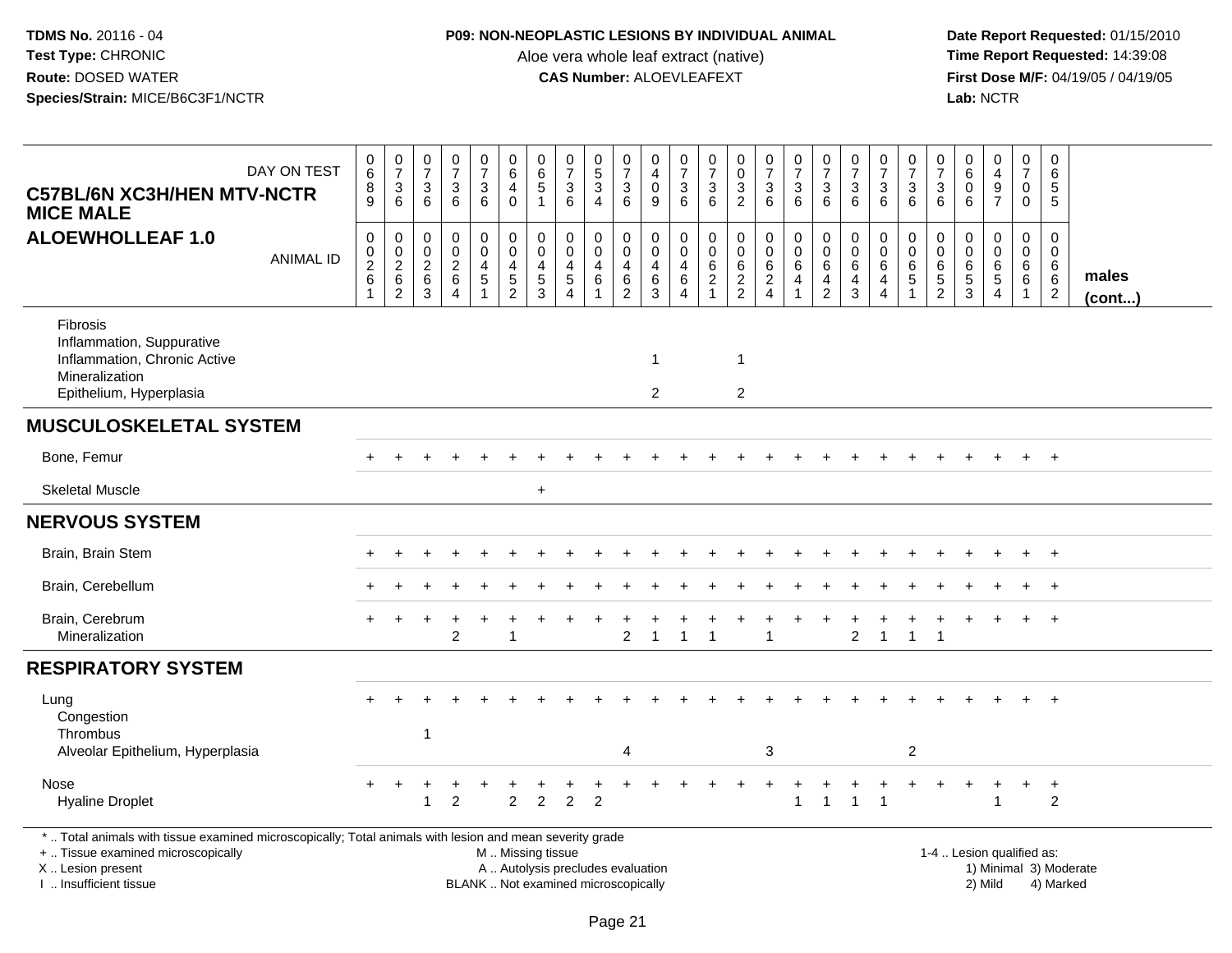### **P09: NON-NEOPLASTIC LESIONS BY INDIVIDUAL ANIMAL**

Aloe vera whole leaf extract (native)<br>**CAS Number:** ALOEVLEAFEXT

 **Date Report Requested:** 01/15/2010 **First Dose M/F:** 04/19/05 / 04/19/05<br>**Lab:** NCTR **Lab:** NCTR

| DAY ON TEST<br><b>C57BL/6N XC3H/HEN MTV-NCTR</b><br><b>MICE MALE</b>                | $_{6}^{\rm 0}$<br>8<br>9                        | $\frac{0}{7}$<br>3<br>6                                           | $\frac{0}{7}$<br>$\sqrt{3}$<br>6 | $\begin{smallmatrix}0\\7\end{smallmatrix}$<br>$\mathbf{3}$<br>6                 | $\frac{0}{7}$<br>$\mathsf 3$<br>6                                 | $_{6}^{\rm 0}$<br>4<br>$\Omega$                                            | $\begin{array}{c} 0 \\ 6 \\ 5 \end{array}$<br>$\overline{1}$ | $\frac{0}{7}$<br>$\overline{3}$<br>6                                                                       | $\begin{array}{c} 0 \\ 5 \\ 3 \end{array}$<br>$\overline{4}$                          | $\begin{matrix} 0 \\ 7 \\ 3 \end{matrix}$<br>6                     | $\begin{smallmatrix}0\0\4\end{smallmatrix}$<br>$\mathbf 0$<br>9 | $\begin{array}{c} 0 \\ 7 \\ 3 \end{array}$<br>6     | $\frac{0}{7}$<br>$\overline{3}$<br>6 | $\begin{smallmatrix} 0\\0\\3 \end{smallmatrix}$<br>$\overline{2}$ | $\begin{matrix}0\\7\\3\end{matrix}$<br>6 | $\frac{0}{7}$<br>$\sqrt{3}$<br>6                      | $\begin{array}{c} 0 \\ 7 \\ 3 \end{array}$<br>$6\phantom{1}$                                       | $\frac{0}{7}$<br>$\overline{3}$<br>6            | $\begin{array}{c} 0 \\ 7 \\ 3 \end{array}$<br>6                               | $\frac{0}{7}$<br>$\overline{3}$<br>6            | $\begin{matrix} 0 \\ 7 \\ 3 \end{matrix}$<br>6 | $\begin{smallmatrix}0\0\0\end{smallmatrix}$<br>6      | $\begin{array}{c} 0 \\ 4 \\ 9 \end{array}$<br>$\overline{7}$ | $\frac{0}{7}$<br>$\overline{0}$<br>$\mathbf 0$                                        | 0<br>$6\phantom{1}6$<br>$\sqrt{5}$<br>5                    |                       |
|-------------------------------------------------------------------------------------|-------------------------------------------------|-------------------------------------------------------------------|----------------------------------|---------------------------------------------------------------------------------|-------------------------------------------------------------------|----------------------------------------------------------------------------|--------------------------------------------------------------|------------------------------------------------------------------------------------------------------------|---------------------------------------------------------------------------------------|--------------------------------------------------------------------|-----------------------------------------------------------------|-----------------------------------------------------|--------------------------------------|-------------------------------------------------------------------|------------------------------------------|-------------------------------------------------------|----------------------------------------------------------------------------------------------------|-------------------------------------------------|-------------------------------------------------------------------------------|-------------------------------------------------|------------------------------------------------|-------------------------------------------------------|--------------------------------------------------------------|---------------------------------------------------------------------------------------|------------------------------------------------------------|-----------------------|
| <b>ALOEWHOLLEAF 1.0</b><br><b>ANIMAL ID</b>                                         | 0<br>$\begin{array}{c} 0 \\ 2 \\ 6 \end{array}$ | $\pmb{0}$<br>$\begin{smallmatrix} 0\\2\\6 \end{smallmatrix}$<br>2 | 0<br>$\frac{0}{2}$ 6<br>3        | $\begin{smallmatrix} 0\\0 \end{smallmatrix}$<br>$\frac{2}{6}$<br>$\overline{4}$ | $\begin{smallmatrix}0\\0\end{smallmatrix}$<br>$\overline{4}$<br>5 | 0<br>$\mathsf{O}\xspace$<br>$\overline{\mathbf{4}}$<br>5<br>$\overline{2}$ | 0<br>$\pmb{0}$<br>$\overline{4}$<br>$\overline{5}$<br>3      | $\begin{smallmatrix} 0\\0 \end{smallmatrix}$<br>$\overline{4}$<br>$\overline{5}$<br>$\boldsymbol{\Lambda}$ | $\begin{smallmatrix} 0\\0 \end{smallmatrix}$<br>$\begin{array}{c} 4 \\ 6 \end{array}$ | $\begin{smallmatrix} 0\\0 \end{smallmatrix}$<br>$\frac{4}{6}$<br>2 | 0<br>$\overline{0}$<br>$\overline{4}$<br>6<br>3                 | 0<br>$\overline{0}$<br>$\overline{\mathbf{4}}$<br>6 |                                      | $_0^0$<br>$\frac{6}{2}$                                           |                                          | $\pmb{0}$<br>$\mathbf 0$<br>$\,6\,$<br>$\overline{4}$ | $\begin{smallmatrix} 0\\0 \end{smallmatrix}$<br>$\,6$<br>$\overline{\mathbf{4}}$<br>$\overline{2}$ | 0<br>0<br>$\overline{6}$<br>$\overline{4}$<br>3 | $\begin{matrix} 0 \\ 0 \\ 6 \end{matrix}$<br>$\overline{4}$<br>$\overline{4}$ | 0<br>$\begin{array}{c} 0 \\ 6 \\ 5 \end{array}$ | 0<br>0<br>0<br>5<br>5<br>2                     | $\,0\,$<br>$\overline{0}$<br>6<br>$\overline{5}$<br>3 | 0<br>$\mathbf 0$<br>$\frac{6}{5}$<br>$\overline{4}$          | $\mathbf 0$<br>$\overline{0}$<br>$\begin{matrix} 6 \\ 6 \end{matrix}$<br>$\mathbf{1}$ | 0<br>$\mathbf 0$<br>6<br>$6\overline{6}$<br>$\overline{2}$ | males<br>$($ cont $)$ |
| Trachea                                                                             |                                                 |                                                                   |                                  |                                                                                 |                                                                   |                                                                            |                                                              |                                                                                                            |                                                                                       |                                                                    |                                                                 |                                                     |                                      |                                                                   |                                          |                                                       |                                                                                                    |                                                 |                                                                               |                                                 |                                                |                                                       |                                                              |                                                                                       | $+$                                                        |                       |
| <b>SPECIAL SENSES SYSTEM</b>                                                        |                                                 |                                                                   |                                  |                                                                                 |                                                                   |                                                                            |                                                              |                                                                                                            |                                                                                       |                                                                    |                                                                 |                                                     |                                      |                                                                   |                                          |                                                       |                                                                                                    |                                                 |                                                                               |                                                 |                                                |                                                       |                                                              |                                                                                       |                                                            |                       |
| Eye<br>Cornea, Hyperplasia<br>Cornea, Inflammation, Chronic Active                  | $\overline{c}$                                  |                                                                   |                                  |                                                                                 |                                                                   |                                                                            |                                                              |                                                                                                            |                                                                                       |                                                                    |                                                                 |                                                     |                                      |                                                                   |                                          |                                                       |                                                                                                    |                                                 |                                                                               |                                                 |                                                |                                                       |                                                              |                                                                                       | $\overline{+}$                                             |                       |
| <b>Harderian Gland</b><br>Infiltration Cellular, Lymphocyte<br>Acinus, Degeneration |                                                 |                                                                   | $\overline{2}$                   |                                                                                 |                                                                   |                                                                            | 3                                                            |                                                                                                            |                                                                                       |                                                                    |                                                                 |                                                     |                                      |                                                                   |                                          |                                                       |                                                                                                    |                                                 |                                                                               |                                                 |                                                |                                                       |                                                              |                                                                                       | $^{+}$                                                     |                       |
| <b>URINARY SYSTEM</b>                                                               |                                                 |                                                                   |                                  |                                                                                 |                                                                   |                                                                            |                                                              |                                                                                                            |                                                                                       |                                                                    |                                                                 |                                                     |                                      |                                                                   |                                          |                                                       |                                                                                                    |                                                 |                                                                               |                                                 |                                                |                                                       |                                                              |                                                                                       |                                                            |                       |
| Kidney<br>Cyst                                                                      |                                                 |                                                                   |                                  |                                                                                 |                                                                   |                                                                            |                                                              |                                                                                                            |                                                                                       |                                                                    |                                                                 |                                                     |                                      |                                                                   |                                          |                                                       |                                                                                                    |                                                 |                                                                               |                                                 |                                                |                                                       |                                                              |                                                                                       | $\overline{ }$                                             |                       |
| Infiltration Cellular, Lymphocyte<br>Nephropathy<br>Pelvis, Dilatation              | -1                                              |                                                                   | 2                                | $\overline{c}$                                                                  |                                                                   |                                                                            |                                                              | $\overline{2}$                                                                                             |                                                                                       | $\overline{2}$                                                     | 1                                                               |                                                     | $\overline{1}$                       |                                                                   | $\overline{1}$                           |                                                       | $\mathbf{1}$                                                                                       | $\overline{2}$                                  |                                                                               |                                                 | 1                                              |                                                       |                                                              |                                                                                       | $\mathbf{1}$                                               |                       |
| <b>Urinary Bladder</b><br>Infiltration Cellular, Lymphocyte<br>Lumen, Dilatation    |                                                 |                                                                   |                                  |                                                                                 |                                                                   |                                                                            |                                                              |                                                                                                            |                                                                                       |                                                                    |                                                                 |                                                     |                                      |                                                                   |                                          |                                                       |                                                                                                    |                                                 |                                                                               |                                                 |                                                |                                                       |                                                              |                                                                                       | $+$                                                        |                       |

\* .. Total animals with tissue examined microscopically; Total animals with lesion and mean severity grade

+ .. Tissue examined microscopically

X .. Lesion present

I .. Insufficient tissue

M .. Missing tissue

A .. Autolysis precludes evaluation

BLANK .. Not examined microscopically 2) Mild 4) Marked

1-4 .. Lesion qualified as: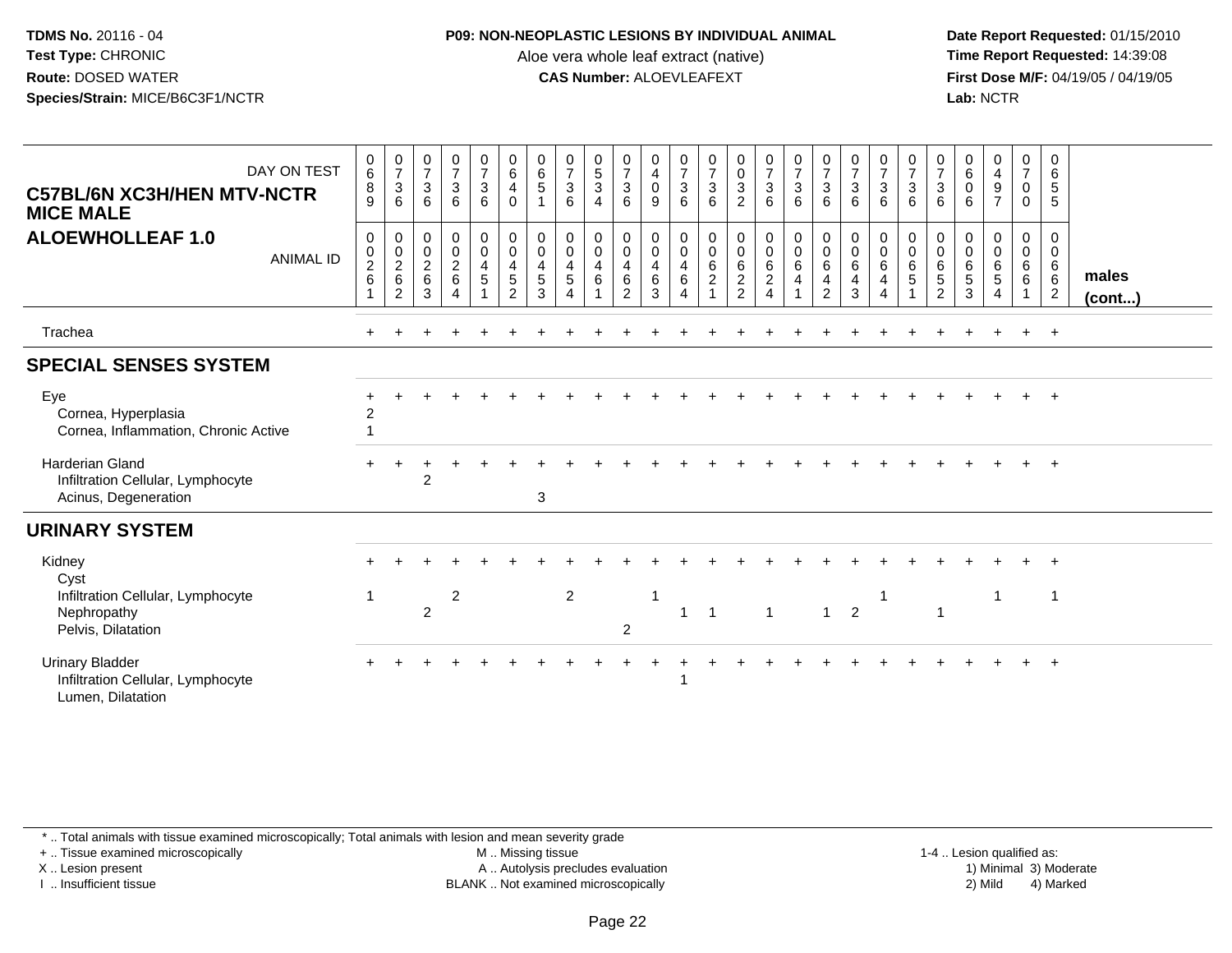#### **P09: NON-NEOPLASTIC LESIONS BY INDIVIDUAL ANIMAL**

Aloe vera whole leaf extract (native)<br>**CAS Number:** ALOEVLEAFEXT

 **Date Report Requested:** 01/15/2010 **First Dose M/F:** 04/19/05 / 04/19/05<br>Lab: NCTR **Lab:** NCTR

| DAY ON TEST<br><b>C57BL/6N XC3H/HEN MTV-NCTR</b><br><b>MICE MALE</b>                                                     | $\frac{0}{7}$<br>$\frac{3}{6}$ | $_{6}^{\rm 0}$<br>$\frac{8}{2}$                          | $\begin{smallmatrix}0\\7\end{smallmatrix}$<br>4<br>3 | $\frac{0}{7}$<br>$\overline{\mathbf{4}}$<br>$\overline{3}$                 | $\frac{0}{7}$<br>$\overline{4}$<br>3              | $\frac{0}{7}$<br>$\overline{4}$<br>3                                   | $\frac{0}{7}$<br>$\mathbf 0$<br>$\mathbf 0$ | $\begin{array}{c} 0 \\ 5 \\ 4 \end{array}$<br>$\mathbf{1}$ | 0<br>0<br>0<br>5                                               | $\frac{0}{7}$<br>$\pmb{0}$<br>$\overline{4}$                 | $\frac{0}{7}$<br>$\mathsf 3$<br>6                                                   | 0<br>$\overline{6}$<br>$\overline{9}$<br>6       | $\begin{smallmatrix} 0\\7 \end{smallmatrix}$<br>$\frac{3}{6}$ | $\frac{0}{7}$<br>$\mathbf{3}$<br>$6^{\circ}$ | $\frac{0}{7}$<br>$\frac{4}{3}$                   | 0<br>0<br>0<br>0<br>0                          | $\frac{0}{7}$<br>$\mathbf 0$<br>9         | $\frac{0}{7}$<br>$\overline{4}$<br>3                       | $\frac{0}{7}$<br>$\sqrt{3}$<br>6               | $\begin{array}{c} 0 \\ 7 \end{array}$<br>$\mathfrak{S}$<br>$6^{\circ}$ | $\frac{0}{7}$<br>$\mathbf{3}$<br>6                          | 0<br>$\overline{7}$<br>3<br>6                                 |                                  |
|--------------------------------------------------------------------------------------------------------------------------|--------------------------------|----------------------------------------------------------|------------------------------------------------------|----------------------------------------------------------------------------|---------------------------------------------------|------------------------------------------------------------------------|---------------------------------------------|------------------------------------------------------------|----------------------------------------------------------------|--------------------------------------------------------------|-------------------------------------------------------------------------------------|--------------------------------------------------|---------------------------------------------------------------|----------------------------------------------|--------------------------------------------------|------------------------------------------------|-------------------------------------------|------------------------------------------------------------|------------------------------------------------|------------------------------------------------------------------------|-------------------------------------------------------------|---------------------------------------------------------------|----------------------------------|
| <b>ALOEWHOLLEAF 1.0</b><br><b>ANIMAL ID</b>                                                                              | $\pmb{0}$<br>$_6^0$<br>6<br>3  | $\begin{matrix}0\\0\\6\\6\end{matrix}$<br>$\overline{4}$ | $\mathbf 0$<br>$\mathbf 0$<br>6<br>$\overline{7}$    | $\pmb{0}$<br>$\overline{0}$<br>$\,6\,$<br>$\overline{7}$<br>$\overline{2}$ | $\mathsf 0$<br>$\overline{0}$<br>$rac{6}{7}$<br>3 | $\mathsf 0$<br>$\overline{0}$<br>6<br>$\overline{7}$<br>$\overline{4}$ | 0<br>$\overline{0}$<br>$\,6\,$<br>8         | 0<br>$\mathbf 0$<br>6<br>$\frac{8}{2}$                     | $\mathbf 0$<br>$\ddot{\mathbf{0}}$<br>$\,6\,$<br>$\frac{8}{3}$ | 0<br>$\overline{0}$<br>$\overline{6}$<br>8<br>$\overline{4}$ | $\mathbf 0$<br>$\overline{0}$<br>$\overline{8}$<br>$\boldsymbol{9}$<br>$\mathbf{1}$ | $\mathbf 0$<br>$\mathbf 0$<br>8<br>$\frac{9}{2}$ | $\boldsymbol{0}$<br>$\overline{0}$<br>8<br>$\frac{9}{3}$      | $_0^0$<br>$\frac{8}{9}$<br>4                 | 0<br>$\begin{bmatrix} 0 \\ 9 \\ 0 \end{bmatrix}$ | $\mathbf 0$<br>$\overline{0}$<br>$\frac{9}{2}$ | 0<br>$\mathbf 0$<br>9<br>$\mathbf 0$<br>3 | $\mathbf 0$<br>$\mathbf 0$<br>9<br>$\mathbf 0$<br>$\Delta$ | $\Omega$<br>$\mathbf 0$<br>9<br>$\overline{2}$ | 0<br>$\mathbf 0$<br>$\frac{9}{2}$                                      | $\mathbf 0$<br>$\pmb{0}$<br>$\overline{9}$<br>$\frac{2}{3}$ | $\Omega$<br>$\Omega$<br>9<br>$\overline{c}$<br>$\overline{4}$ | * TOTALS                         |
| <b>ALIMENTARY SYSTEM</b>                                                                                                 |                                |                                                          |                                                      |                                                                            |                                                   |                                                                        |                                             |                                                            |                                                                |                                                              |                                                                                     |                                                  |                                                               |                                              |                                                  |                                                |                                           |                                                            |                                                |                                                                        |                                                             |                                                               |                                  |
| Esophagus                                                                                                                |                                |                                                          |                                                      |                                                                            |                                                   |                                                                        |                                             |                                                            |                                                                |                                                              |                                                                                     |                                                  |                                                               |                                              |                                                  |                                                |                                           |                                                            |                                                |                                                                        |                                                             |                                                               | 46                               |
| Gallbladder                                                                                                              |                                |                                                          |                                                      |                                                                            |                                                   |                                                                        |                                             |                                                            |                                                                |                                                              |                                                                                     |                                                  |                                                               |                                              |                                                  | M                                              | Α                                         |                                                            |                                                |                                                                        |                                                             |                                                               | 43                               |
| Intestine Large, Ascending Colon<br>Goblet Cell, Hyperplasia                                                             |                                |                                                          |                                                      | $\overline{2}$                                                             |                                                   |                                                                        |                                             |                                                            |                                                                |                                                              |                                                                                     |                                                  |                                                               | -1                                           | $+$                                              | Α                                              | A                                         | A                                                          | $\ddot{}$                                      | +<br>$\overline{2}$                                                    | ÷<br>$\mathbf{1}$                                           | $\ddot{}$<br>$\overline{1}$                                   | 44<br>16 1.3                     |
| Intestine Large, Cecum                                                                                                   |                                |                                                          |                                                      |                                                                            |                                                   |                                                                        |                                             |                                                            |                                                                |                                                              |                                                                                     |                                                  |                                                               |                                              |                                                  | A                                              | A                                         | A                                                          | $\ddot{}$                                      |                                                                        | $\ddot{}$                                                   | $\overline{+}$                                                | 44                               |
| Intestine Large, Descending Colon<br>Goblet Cell, Hyperplasia                                                            |                                |                                                          |                                                      | $\overline{2}$                                                             |                                                   |                                                                        |                                             |                                                            |                                                                |                                                              |                                                                                     |                                                  |                                                               |                                              |                                                  | A                                              | A                                         | A                                                          |                                                |                                                                        |                                                             |                                                               | 44<br>$7 \t1.3$                  |
| Intestine Large, Rectum                                                                                                  |                                |                                                          |                                                      |                                                                            |                                                   |                                                                        |                                             |                                                            |                                                                |                                                              |                                                                                     |                                                  |                                                               |                                              |                                                  | A                                              | A                                         |                                                            |                                                |                                                                        | $+$                                                         | $\ddot{}$                                                     | 44                               |
| Intestine Large, Transverse Colon<br>Goblet Cell, Hyperplasia                                                            |                                |                                                          |                                                      | 2                                                                          |                                                   |                                                                        |                                             |                                                            |                                                                |                                                              |                                                                                     |                                                  |                                                               | $\ddot{}$                                    | $+$                                              | A                                              | $\mathsf{A}$                              | $\mathsf{A}$                                               | $+$                                            | $\ddot{}$<br>$\overline{2}$                                            | $\ddot{}$<br>2                                              | $\ddot{}$<br>$\overline{2}$                                   | 44<br>14 1.4                     |
| Intestine Small, Duodenum                                                                                                |                                |                                                          |                                                      |                                                                            |                                                   |                                                                        |                                             |                                                            |                                                                |                                                              |                                                                                     |                                                  |                                                               |                                              |                                                  | A                                              | A                                         | A                                                          |                                                |                                                                        | $\ddot{}$                                                   | $+$                                                           | 44                               |
| Intestine Small, Ileum                                                                                                   |                                |                                                          |                                                      |                                                                            |                                                   |                                                                        |                                             |                                                            |                                                                |                                                              |                                                                                     |                                                  |                                                               |                                              | $+$                                              | A                                              | A                                         | A                                                          |                                                |                                                                        |                                                             | $+$                                                           | 44                               |
| Intestine Small, Jejunum                                                                                                 |                                |                                                          |                                                      |                                                                            |                                                   |                                                                        |                                             |                                                            |                                                                |                                                              |                                                                                     |                                                  |                                                               |                                              |                                                  | A                                              | A                                         |                                                            |                                                |                                                                        |                                                             |                                                               | 44                               |
| Liver<br><b>Basophilic Focus</b><br>Infiltration Cellular, Lymphocyte<br>Inflammation, Chronic Active<br><b>Necrosis</b> | $+$                            |                                                          |                                                      | X                                                                          | $\times$<br>4                                     |                                                                        |                                             |                                                            |                                                                |                                                              |                                                                                     |                                                  |                                                               |                                              |                                                  | $+$                                            | A                                         | $+$                                                        | $+$                                            | $+$<br>-1                                                              | $\ddot{}$<br>X                                              | $\ddot{}$<br>$\boldsymbol{\mathsf{X}}$                        | 46<br>6<br>11.0<br>1 1.0<br>14.0 |

\* .. Total animals with tissue examined microscopically; Total animals with lesion and mean severity grade

+ .. Tissue examined microscopically

X .. Lesion present

I .. Insufficient tissue

M .. Missing tissue

BLANK .. Not examined microscopically

1-4 .. Lesion qualified as:<br>1) Minimal 3) Moderate A .. Autolysis precludes evaluation 19 and 10 minimal 3) Moderate 1 and 20 minimal 3) Moderate 19 minimal 3) Moderat<br>19 and 19 and 19 and 19 and 19 and 19 and 19 and 19 and 19 and 19 and 19 and 19 and 19 and 19 and 19 and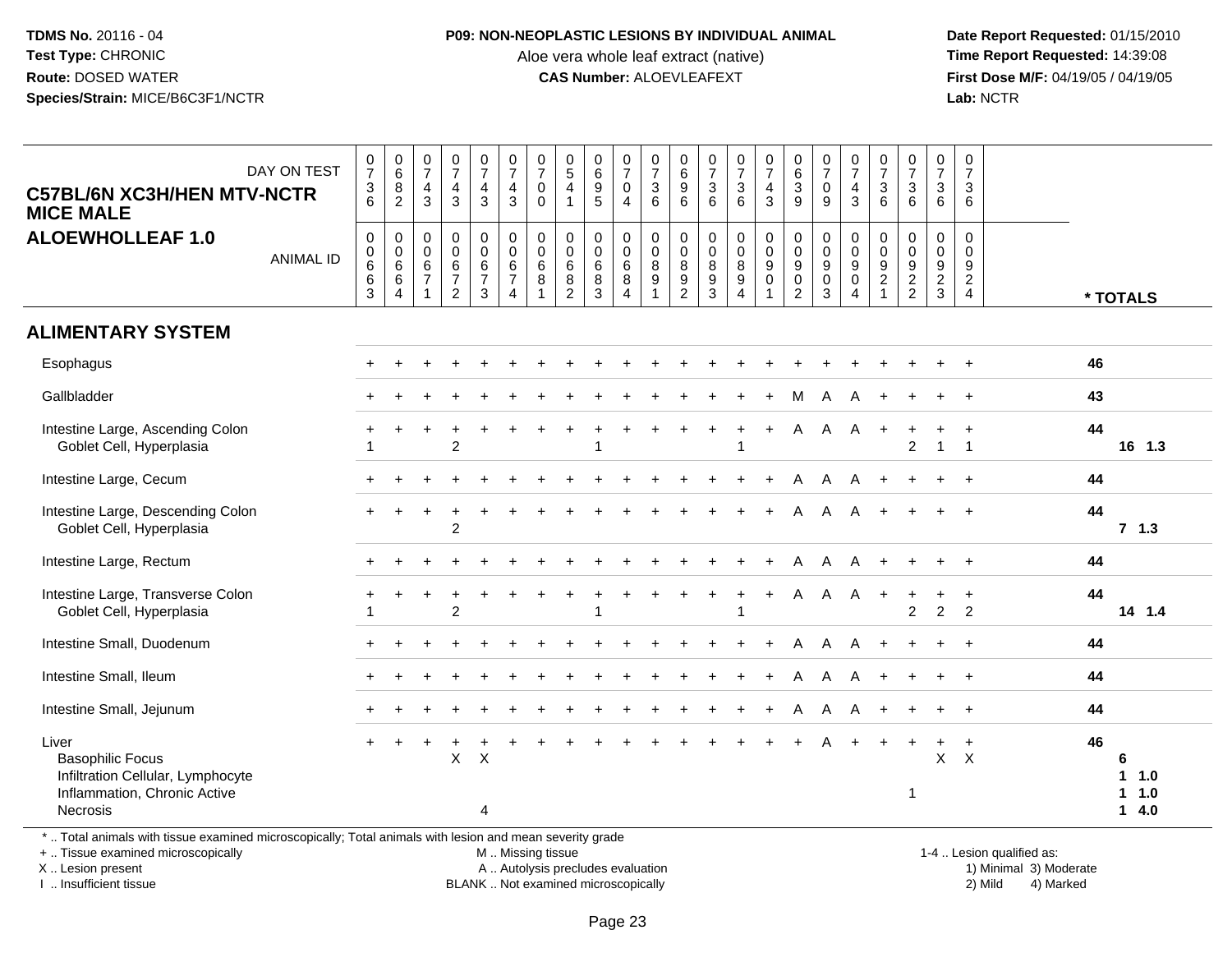## **P09: NON-NEOPLASTIC LESIONS BY INDIVIDUAL ANIMAL**

Aloe vera whole leaf extract (native)<br>**CAS Number:** ALOEVLEAFEXT

 **Date Report Requested:** 01/15/2010 **First Dose M/F:** 04/19/05 / 04/19/05<br>Lab: NCTR **Lab:** NCTR

| DAY ON TEST<br><b>C57BL/6N XC3H/HEN MTV-NCTR</b><br><b>MICE MALE</b>                                                                                                |                  | $\frac{0}{7}$<br>$\frac{3}{6}$                                       | $_{6}^{\rm 0}$<br>$\overline{8}$<br>$\overline{2}$     | 0<br>$\overline{7}$<br>$\overline{4}$<br>$\mathbf{3}$ | $\begin{smallmatrix} 0\\7 \end{smallmatrix}$<br>$\frac{4}{3}$ | $\begin{smallmatrix}0\\7\end{smallmatrix}$<br>$\overline{\mathbf{4}}$<br>$\mathfrak{Z}$ | $\frac{0}{7}$<br>$\overline{4}$<br>$\mathbf{3}$                           | $\frac{0}{7}$<br>0<br>$\mathbf 0$ | $\begin{array}{c} 0 \\ 5 \end{array}$<br>$\overline{4}$<br>$\overline{1}$ | 0<br>0<br>0<br>5              | $\begin{smallmatrix}0\\7\end{smallmatrix}$<br>$\mathbf 0$<br>$\overline{4}$ | $\begin{array}{c} 0 \\ 7 \end{array}$<br>$\frac{3}{6}$                    | $\pmb{0}$<br>$\overline{6}$<br>$\boldsymbol{9}$<br>$\,6\,$ | $\begin{smallmatrix}0\\7\end{smallmatrix}$<br>$\ensuremath{\mathsf{3}}$<br>6 | $\frac{0}{7}$<br>$\frac{3}{6}$                      | $\begin{smallmatrix}0\\7\end{smallmatrix}$<br>$\frac{4}{3}$          | $\begin{array}{c} 0 \\ 6 \end{array}$<br>$\overline{3}$<br>$\boldsymbol{9}$ | $\begin{array}{c} 0 \\ 7 \end{array}$<br>$\pmb{0}$<br>9            | $\begin{array}{c} 0 \\ 7 \end{array}$<br>$\overline{4}$<br>$\mathbf{3}$       | $\frac{0}{7}$<br>$\ensuremath{\mathsf{3}}$<br>$\,6\,$ | $\frac{0}{7}$<br>3<br>6           | $\frac{0}{7}$<br>3<br>$\,6$               | $\begin{smallmatrix}0\\7\end{smallmatrix}$<br>3<br>6           |                                                     |    |                        |
|---------------------------------------------------------------------------------------------------------------------------------------------------------------------|------------------|----------------------------------------------------------------------|--------------------------------------------------------|-------------------------------------------------------|---------------------------------------------------------------|-----------------------------------------------------------------------------------------|---------------------------------------------------------------------------|-----------------------------------|---------------------------------------------------------------------------|-------------------------------|-----------------------------------------------------------------------------|---------------------------------------------------------------------------|------------------------------------------------------------|------------------------------------------------------------------------------|-----------------------------------------------------|----------------------------------------------------------------------|-----------------------------------------------------------------------------|--------------------------------------------------------------------|-------------------------------------------------------------------------------|-------------------------------------------------------|-----------------------------------|-------------------------------------------|----------------------------------------------------------------|-----------------------------------------------------|----|------------------------|
| <b>ALOEWHOLLEAF 1.0</b>                                                                                                                                             | <b>ANIMAL ID</b> | $\mathbf 0$<br>$\begin{matrix}0\\6\\6\end{matrix}$<br>$\mathfrak{S}$ | $\mathbf 0$<br>$\mathbf 0$<br>$^6_6$<br>$\overline{4}$ | 0<br>$\pmb{0}$<br>$\,6\,$<br>$\overline{7}$           | $_{\rm 0}^{\rm 0}$<br>$\frac{6}{7}$<br>$\overline{2}$         | 0<br>$\mathbf 0$<br>$6 \over 7$<br>$\mathfrak{S}$                                       | $\pmb{0}$<br>$\mathbf 0$<br>$\,6\,$<br>$\boldsymbol{7}$<br>$\overline{4}$ | 0<br>$\mathbf 0$<br>6<br>8        | $\pmb{0}$<br>$\mathbf 0$<br>$\,6$<br>$\bf 8$<br>$\overline{2}$            | 0<br>$\pmb{0}$<br>$^6_8$<br>3 | $\mathbf 0$<br>$\mathsf{O}\xspace$<br>$^6_8$<br>4                           | $\pmb{0}$<br>$\begin{array}{c} 0 \\ 8 \\ 9 \end{array}$<br>$\overline{1}$ | 0<br>$\pmb{0}$<br>8<br>$\boldsymbol{9}$<br>$\overline{2}$  | $\mathbf 0$<br>$\mathbf 0$<br>8<br>$9\,$<br>$\overline{3}$                   | 0<br>$\pmb{0}$<br>$^8_9$<br>$\overline{\mathbf{4}}$ | $\pmb{0}$<br>$\overline{0}$<br>$\overline{9}$<br>0<br>$\overline{1}$ | $\pmb{0}$<br>$\pmb{0}$<br>$\boldsymbol{9}$<br>$\pmb{0}$<br>$\overline{2}$   | $\mathbf 0$<br>$\mathbf 0$<br>$_{\rm 0}^{\rm 9}$<br>$\overline{3}$ | $\pmb{0}$<br>$\mathbf 0$<br>$\boldsymbol{9}$<br>$\mathbf 0$<br>$\overline{4}$ | 0<br>$\pmb{0}$<br>$\frac{9}{2}$<br>$\mathbf{1}$       | 0<br>$\mathbf 0$<br>$\frac{9}{2}$ | $\mathbf 0$<br>$\pmb{0}$<br>$\frac{9}{2}$ | $\pmb{0}$<br>$\Omega$<br>9<br>$\overline{c}$<br>$\overline{4}$ |                                                     |    | * TOTALS               |
| <b>Tension Lipidosis</b><br><b>Thrombus</b><br>Vacuolization Cytoplasmic                                                                                            |                  | $\overline{1}$                                                       |                                                        | 2                                                     |                                                               | 1                                                                                       |                                                                           |                                   |                                                                           |                               |                                                                             |                                                                           |                                                            |                                                                              |                                                     |                                                                      |                                                                             |                                                                    |                                                                               |                                                       |                                   |                                           | $\mathbf{1}$                                                   |                                                     |    | 7.14<br>14.0<br>2, 1.0 |
| Mesentery<br>Fat, Necrosis                                                                                                                                          |                  |                                                                      |                                                        |                                                       |                                                               |                                                                                         |                                                                           |                                   |                                                                           |                               |                                                                             |                                                                           |                                                            |                                                                              | $+$<br>$\overline{4}$                               | $\ddot{}$<br>$\overline{4}$                                          |                                                                             | $\ddot{}$<br>$\mathfrak{S}$                                        |                                                                               |                                                       |                                   |                                           |                                                                |                                                     | 4  | 4 3.8                  |
| Pancreas<br>Infiltration Cellular, Lymphocyte<br>Vacuolization Cytoplasmic<br>Acinus, Degeneration                                                                  |                  |                                                                      |                                                        |                                                       |                                                               |                                                                                         |                                                                           |                                   |                                                                           |                               |                                                                             |                                                                           |                                                            |                                                                              |                                                     |                                                                      |                                                                             |                                                                    |                                                                               |                                                       |                                   |                                           | ÷                                                              |                                                     | 46 | 3 1.0<br>2 1.0<br>2.0  |
| Salivary Glands<br>Infiltration Cellular, Lymphocyte                                                                                                                |                  |                                                                      |                                                        | 2                                                     | $\overline{1}$                                                | 1                                                                                       |                                                                           |                                   | $\overline{2}$                                                            | $\overline{ }$                |                                                                             | $\overline{2}$                                                            | M                                                          | $\overline{2}$                                                               | $\mathbf{1}$                                        | $\overline{c}$                                                       |                                                                             |                                                                    | A                                                                             | $\overline{2}$                                        | $\overline{1}$                    | $\mathbf{1}$                              | $\ddot{}$<br>$\overline{1}$                                    |                                                     | 45 | $31 \quad 1.4$         |
| Stomach, Forestomach                                                                                                                                                |                  |                                                                      |                                                        |                                                       |                                                               |                                                                                         |                                                                           |                                   |                                                                           |                               |                                                                             |                                                                           |                                                            |                                                                              |                                                     |                                                                      | A                                                                           | $\ddot{}$                                                          | A                                                                             |                                                       |                                   |                                           |                                                                |                                                     | 45 |                        |
| Stomach, Glandular<br>Epithelium, Hyperplasia                                                                                                                       |                  |                                                                      |                                                        |                                                       |                                                               |                                                                                         |                                                                           |                                   |                                                                           |                               |                                                                             |                                                                           |                                                            |                                                                              |                                                     | $+$                                                                  | A                                                                           | A                                                                  | A                                                                             | $+$                                                   |                                   | $\ddot{}$                                 | $\ddot{}$<br>$\overline{2}$                                    |                                                     | 44 | 2, 1.5                 |
| <b>CARDIOVASCULAR SYSTEM</b>                                                                                                                                        |                  |                                                                      |                                                        |                                                       |                                                               |                                                                                         |                                                                           |                                   |                                                                           |                               |                                                                             |                                                                           |                                                            |                                                                              |                                                     |                                                                      |                                                                             |                                                                    |                                                                               |                                                       |                                   |                                           |                                                                |                                                     |    |                        |
| <b>Blood Vessel</b>                                                                                                                                                 |                  |                                                                      |                                                        |                                                       |                                                               |                                                                                         |                                                                           |                                   |                                                                           |                               |                                                                             |                                                                           |                                                            |                                                                              |                                                     |                                                                      |                                                                             |                                                                    |                                                                               |                                                       |                                   |                                           |                                                                |                                                     | 47 |                        |
| Heart                                                                                                                                                               |                  |                                                                      |                                                        |                                                       |                                                               |                                                                                         |                                                                           |                                   |                                                                           |                               |                                                                             |                                                                           |                                                            |                                                                              |                                                     |                                                                      |                                                                             |                                                                    |                                                                               |                                                       |                                   |                                           |                                                                |                                                     | 47 |                        |
| <b>ENDOCRINE SYSTEM</b>                                                                                                                                             |                  |                                                                      |                                                        |                                                       |                                                               |                                                                                         |                                                                           |                                   |                                                                           |                               |                                                                             |                                                                           |                                                            |                                                                              |                                                     |                                                                      |                                                                             |                                                                    |                                                                               |                                                       |                                   |                                           |                                                                |                                                     |    |                        |
| <b>Adrenal Cortex</b><br>Hypertrophy                                                                                                                                |                  |                                                                      |                                                        |                                                       |                                                               |                                                                                         |                                                                           |                                   |                                                                           |                               |                                                                             |                                                                           |                                                            |                                                                              | $\ddot{}$                                           | $+$                                                                  | A                                                                           |                                                                    | $A \quad A +$                                                                 |                                                       | $+$                               | $+$                                       | $+$                                                            |                                                     | 44 | $12.0$                 |
| *  Total animals with tissue examined microscopically; Total animals with lesion and mean severity grade<br>+  Tissue examined microscopically<br>X  Lesion present |                  |                                                                      |                                                        |                                                       |                                                               |                                                                                         | M  Missing tissue                                                         |                                   | A  Autolysis precludes evaluation                                         |                               |                                                                             |                                                                           |                                                            |                                                                              |                                                     |                                                                      |                                                                             |                                                                    |                                                                               |                                                       |                                   |                                           |                                                                | 1-4  Lesion qualified as:<br>1) Minimal 3) Moderate |    |                        |

I .. Insufficient tissue

BLANK .. Not examined microscopically 2) Mild 4) Marked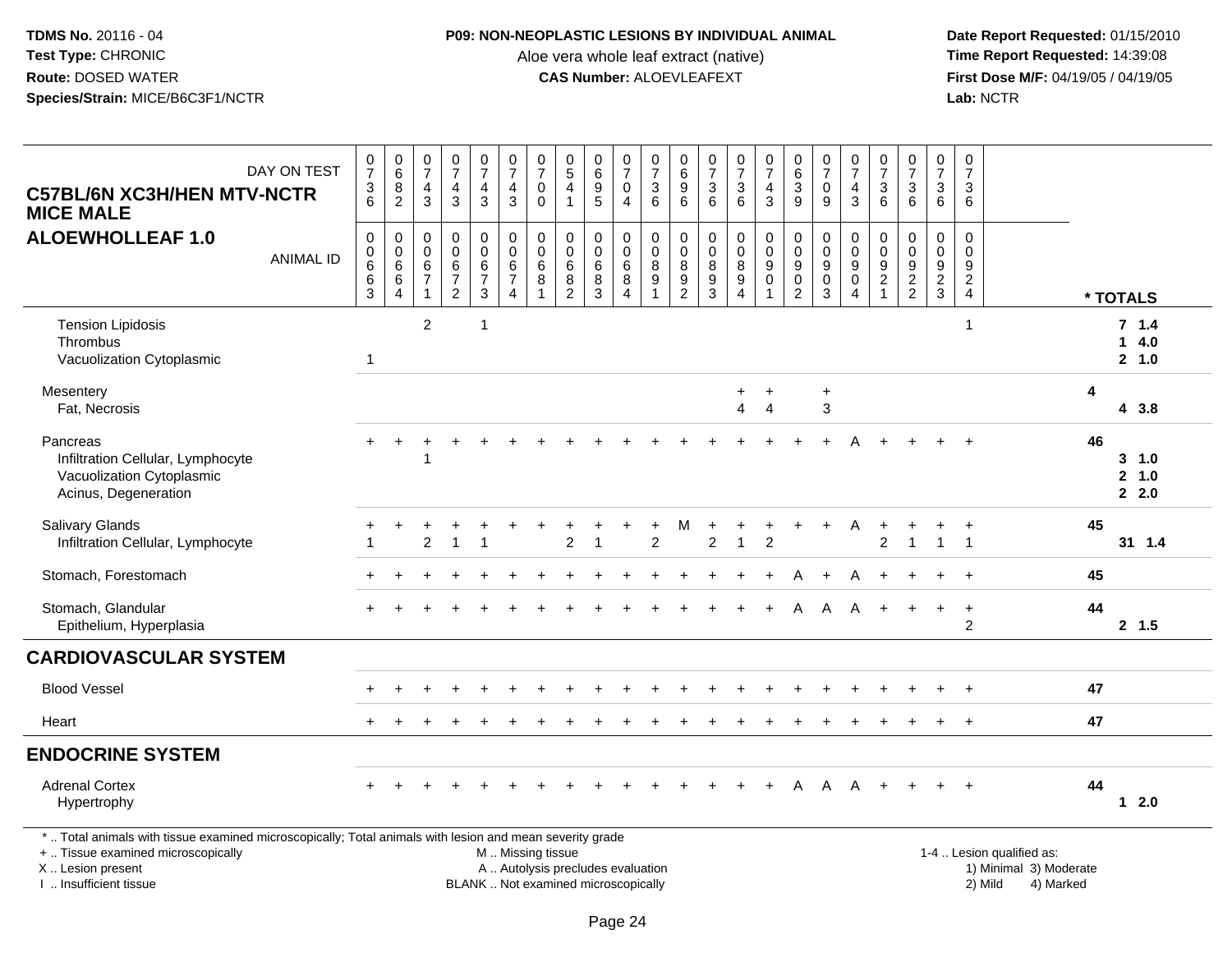## **P09: NON-NEOPLASTIC LESIONS BY INDIVIDUAL ANIMAL**

Aloe vera whole leaf extract (native)<br>**CAS Number:** ALOEVLEAFEXT

| <b>C57BL/6N XC3H/HEN MTV-NCTR</b><br><b>MICE MALE</b>                                                                                                                                         | DAY ON TEST      | $\frac{0}{7}$<br>$\frac{3}{6}$                               | $\begin{array}{c} 0 \\ 6 \end{array}$<br>$\bf 8$<br>$\overline{2}$ | $\frac{0}{7}$<br>$\overline{4}$<br>$\mathbf{3}$                                  | $\frac{0}{7}$<br>$\overline{\mathbf{4}}$<br>$\mathbf{3}$                | $\frac{0}{7}$<br>$\overline{4}$<br>$\overline{3}$ | $\frac{0}{7}$<br>$\frac{4}{3}$                                                    | $\frac{0}{7}$<br>$\pmb{0}$<br>$\mathbf{0}$    | $\begin{array}{c} 0 \\ 5 \end{array}$<br>$\overline{4}$<br>$\overline{1}$ | $_{6}^{\rm 0}$<br>$\frac{9}{5}$                   | $\frac{0}{7}$<br>$\pmb{0}$<br>$\overline{4}$ | $\frac{0}{7}$<br>$\mathbf{3}$<br>6                     | $\pmb{0}$<br>$\,6\,$<br>$\boldsymbol{9}$<br>6                       | $\frac{0}{7}$<br>3<br>6                                   | $\frac{0}{7}$<br>$\mathbf{3}$<br>$6^{\circ}$                      | $\frac{0}{7}$<br>$\overline{4}$<br>$\mathbf{3}$                       | $\begin{array}{c} 0 \\ 6 \end{array}$<br>$\frac{3}{9}$                                        | $\begin{array}{c} 0 \\ 7 \end{array}$<br>$\mathbf 0$<br>9          | $\frac{0}{7}$<br>$\overline{\mathbf{4}}$<br>3                                    | $\frac{0}{7}$<br>3<br>6                                      | $\frac{0}{7}$<br>3<br>$6^{\circ}$                                                      | $\,0\,$<br>$\overline{7}$<br>$\sqrt{3}$<br>$6\phantom{1}$                      | $\pmb{0}$<br>$\overline{7}$<br>$\mathbf{3}$<br>6             |                                                                             |              |                                        |
|-----------------------------------------------------------------------------------------------------------------------------------------------------------------------------------------------|------------------|--------------------------------------------------------------|--------------------------------------------------------------------|----------------------------------------------------------------------------------|-------------------------------------------------------------------------|---------------------------------------------------|-----------------------------------------------------------------------------------|-----------------------------------------------|---------------------------------------------------------------------------|---------------------------------------------------|----------------------------------------------|--------------------------------------------------------|---------------------------------------------------------------------|-----------------------------------------------------------|-------------------------------------------------------------------|-----------------------------------------------------------------------|-----------------------------------------------------------------------------------------------|--------------------------------------------------------------------|----------------------------------------------------------------------------------|--------------------------------------------------------------|----------------------------------------------------------------------------------------|--------------------------------------------------------------------------------|--------------------------------------------------------------|-----------------------------------------------------------------------------|--------------|----------------------------------------|
| <b>ALOEWHOLLEAF 1.0</b>                                                                                                                                                                       | <b>ANIMAL ID</b> | $\pmb{0}$<br>$\frac{0}{6}$<br>$6\phantom{a}$<br>$\mathbf{3}$ | $\pmb{0}$<br>$\frac{0}{6}$<br>$6\phantom{a}$<br>$\overline{4}$     | $\mathbf 0$<br>$\boldsymbol{0}$<br>$\,6\,$<br>$\boldsymbol{7}$<br>$\overline{1}$ | $\pmb{0}$<br>$\mathbf 0$<br>$\,6\,$<br>$\overline{7}$<br>$\overline{c}$ | 0<br>$\mathbf 0$<br>$\,6$<br>$\overline{7}$<br>3  | $\begin{smallmatrix}0\0\0\6\end{smallmatrix}$<br>$\overline{7}$<br>$\overline{4}$ | $\pmb{0}$<br>$\mathbf 0$<br>$\,6\,$<br>8<br>1 | $\pmb{0}$<br>$\pmb{0}$<br>$\,6\,$<br>$\bf 8$<br>$\overline{2}$            | $\pmb{0}$<br>$\pmb{0}$<br>$\,6\,$<br>$\bf 8$<br>3 | 0<br>$\mathbf 0$<br>$\,6\,$<br>$\, 8$<br>4   | $\pmb{0}$<br>$\pmb{0}$<br>8<br>$9\,$<br>$\overline{1}$ | $\pmb{0}$<br>$\mathbf 0$<br>8<br>$\boldsymbol{9}$<br>$\overline{c}$ | $\pmb{0}$<br>$\pmb{0}$<br>$\, 8$<br>$\boldsymbol{9}$<br>3 | $\pmb{0}$<br>$\pmb{0}$<br>$\frac{8}{9}$<br>$\boldsymbol{\Lambda}$ | $\mathbf 0$<br>$\ddot{\mathbf{0}}$<br>$\boldsymbol{9}$<br>$\mathbf 0$ | $\begin{smallmatrix} 0\\0 \end{smallmatrix}$<br>$\overline{9}$<br>$\pmb{0}$<br>$\overline{2}$ | $\mathbf 0$<br>$\mathbf 0$<br>$\boldsymbol{9}$<br>$\mathbf 0$<br>3 | $\pmb{0}$<br>$\boldsymbol{0}$<br>$\boldsymbol{9}$<br>$\pmb{0}$<br>$\overline{4}$ | 0<br>0<br>$\boldsymbol{9}$<br>$\overline{2}$<br>$\mathbf{1}$ | $\pmb{0}$<br>$\mathsf{O}\xspace$<br>$\overline{9}$<br>$\overline{2}$<br>$\overline{2}$ | $\mathsf 0$<br>$\pmb{0}$<br>$\boldsymbol{9}$<br>$\overline{2}$<br>$\mathbf{3}$ | $\mathbf 0$<br>$\Omega$<br>9<br>$\sqrt{2}$<br>$\overline{4}$ |                                                                             |              | * TOTALS                               |
| Subcapsular, Hyperplasia                                                                                                                                                                      |                  | $\mathbf{1}$                                                 | $\overline{1}$                                                     |                                                                                  | $\mathbf{1}$                                                            | $\overline{1}$                                    | $\overline{2}$                                                                    |                                               | 1                                                                         | $\overline{1}$                                    | $\overline{1}$                               | 2                                                      | $\overline{1}$                                                      |                                                           |                                                                   | -1                                                                    |                                                                                               |                                                                    |                                                                                  | 1                                                            |                                                                                        | $\overline{1}$                                                                 | 2                                                            |                                                                             |              | 34 1.4                                 |
| Adrenal Medulla<br>Hyperplasia                                                                                                                                                                |                  |                                                              |                                                                    |                                                                                  |                                                                         |                                                   |                                                                                   |                                               |                                                                           |                                                   |                                              |                                                        |                                                                     |                                                           |                                                                   | $+$                                                                   | A                                                                                             | $\mathsf{A}$                                                       | A                                                                                | $\ddot{}$<br>2                                               | $+$                                                                                    | $+$                                                                            | $+$                                                          |                                                                             | 44           | 2.5                                    |
| Islets, Pancreatic<br>Hyperplasia                                                                                                                                                             |                  |                                                              |                                                                    |                                                                                  |                                                                         |                                                   |                                                                                   |                                               |                                                                           |                                                   |                                              |                                                        |                                                                     |                                                           |                                                                   |                                                                       | $\overline{2}$                                                                                | ÷                                                                  | А                                                                                |                                                              |                                                                                        | $+$                                                                            | $+$                                                          |                                                                             | 46           | 3, 1.7                                 |
| Parathyroid Gland                                                                                                                                                                             |                  |                                                              |                                                                    |                                                                                  |                                                                         |                                                   |                                                                                   |                                               |                                                                           |                                                   |                                              |                                                        |                                                                     |                                                           |                                                                   |                                                                       |                                                                                               |                                                                    |                                                                                  |                                                              |                                                                                        |                                                                                | $\ddot{}$                                                    |                                                                             | 46           |                                        |
| <b>Pituitary Gland</b><br>Pars Distalis, Cyst                                                                                                                                                 |                  |                                                              |                                                                    |                                                                                  |                                                                         |                                                   |                                                                                   |                                               |                                                                           |                                                   |                                              |                                                        |                                                                     |                                                           |                                                                   |                                                                       |                                                                                               |                                                                    |                                                                                  | -1                                                           |                                                                                        | $\ddot{}$                                                                      | $+$                                                          |                                                                             | 45           | 11.0                                   |
| <b>Thyroid Gland</b><br>Cyst<br>Infiltration Cellular, Lymphocyte<br>Follicle, Degeneration<br>Follicular Cell, Hyperplasia                                                                   |                  |                                                              |                                                                    | -1                                                                               |                                                                         | 1                                                 |                                                                                   |                                               |                                                                           |                                                   | $\overline{c}$                               | -1                                                     |                                                                     |                                                           |                                                                   |                                                                       |                                                                                               |                                                                    |                                                                                  |                                                              |                                                                                        |                                                                                |                                                              |                                                                             | 46           | $1 2.0$<br>3, 1.0<br>$6$ 1.3<br>$12.0$ |
| <b>GENERAL BODY SYSTEM</b>                                                                                                                                                                    |                  |                                                              |                                                                    |                                                                                  |                                                                         |                                                   |                                                                                   |                                               |                                                                           |                                                   |                                              |                                                        |                                                                     |                                                           |                                                                   |                                                                       |                                                                                               |                                                                    |                                                                                  |                                                              |                                                                                        |                                                                                |                                                              |                                                                             |              |                                        |
| <b>Tissue NOS</b>                                                                                                                                                                             |                  |                                                              |                                                                    |                                                                                  |                                                                         |                                                   |                                                                                   |                                               |                                                                           |                                                   |                                              |                                                        |                                                                     |                                                           |                                                                   |                                                                       |                                                                                               |                                                                    |                                                                                  |                                                              |                                                                                        |                                                                                |                                                              |                                                                             | $\mathbf{1}$ |                                        |
| <b>GENITAL SYSTEM</b>                                                                                                                                                                         |                  |                                                              |                                                                    |                                                                                  |                                                                         |                                                   |                                                                                   |                                               |                                                                           |                                                   |                                              |                                                        |                                                                     |                                                           |                                                                   |                                                                       |                                                                                               |                                                                    |                                                                                  |                                                              |                                                                                        |                                                                                |                                                              |                                                                             |              |                                        |
| <b>Coagulating Gland</b>                                                                                                                                                                      |                  |                                                              |                                                                    |                                                                                  |                                                                         |                                                   |                                                                                   |                                               |                                                                           |                                                   |                                              |                                                        |                                                                     |                                                           |                                                                   |                                                                       |                                                                                               |                                                                    |                                                                                  |                                                              |                                                                                        |                                                                                |                                                              |                                                                             | $\mathbf 1$  |                                        |
| Epididymis<br>Hypospermia<br>Infiltration Cellular, Lymphocyte                                                                                                                                |                  | $\div$                                                       |                                                                    |                                                                                  |                                                                         |                                                   |                                                                                   |                                               |                                                                           |                                                   |                                              | $\overline{c}$                                         |                                                                     |                                                           | $\ddot{}$<br>$\overline{2}$                                       | $\ddot{}$                                                             | A                                                                                             | A                                                                  | $\mathsf{A}$                                                                     | $+$                                                          | $\ddot{}$<br>$\overline{2}$                                                            | $\div$                                                                         | $+$                                                          |                                                                             | 44           | 2.0<br>2.0                             |
| *  Total animals with tissue examined microscopically; Total animals with lesion and mean severity grade<br>+  Tissue examined microscopically<br>X  Lesion present<br>I. Insufficient tissue |                  |                                                              |                                                                    |                                                                                  |                                                                         |                                                   | M  Missing tissue                                                                 |                                               | A  Autolysis precludes evaluation<br>BLANK  Not examined microscopically  |                                                   |                                              |                                                        |                                                                     |                                                           |                                                                   |                                                                       |                                                                                               |                                                                    |                                                                                  |                                                              |                                                                                        |                                                                                |                                                              | 1-4  Lesion qualified as:<br>1) Minimal 3) Moderate<br>2) Mild<br>4) Marked |              |                                        |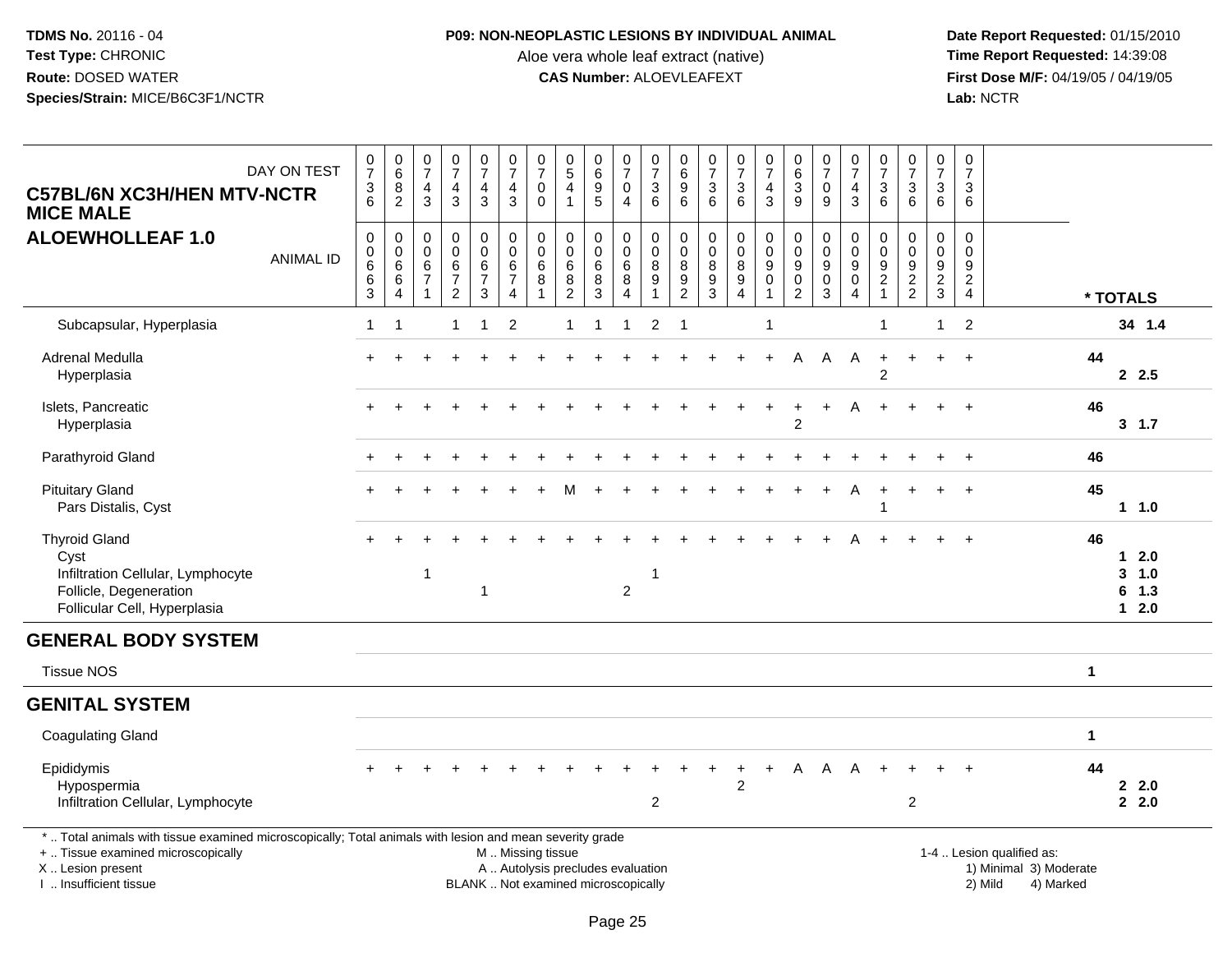### **P09: NON-NEOPLASTIC LESIONS BY INDIVIDUAL ANIMAL**

Aloe vera whole leaf extract (native)<br>**CAS Number:** ALOEVLEAFEXT

| <b>C57BL/6N XC3H/HEN MTV-NCTR</b><br><b>MICE MALE</b>                                                                                                                                        | DAY ON TEST      | $\frac{0}{7}$<br>$\frac{3}{6}$                          | $_{6}^{\rm 0}$<br>$\overline{8}$<br>$\overline{2}$                                      | $\begin{array}{c} 0 \\ 7 \end{array}$<br>$\overline{4}$<br>3 | $\frac{0}{7}$<br>$\frac{4}{3}$                                                 | $\begin{array}{c} 0 \\ 7 \end{array}$<br>$\overline{4}$<br>$\mathfrak{S}$ | $\frac{0}{7}$<br>$\overline{\mathbf{4}}$<br>$\mathbf{3}$ | $\frac{0}{7}$<br>$\pmb{0}$<br>$\mathbf 0$  | $\begin{array}{c} 0 \\ 5 \end{array}$<br>$\overline{4}$<br>$\mathbf{1}$           | 0<br>6<br>9<br>5                                                         | $\frac{0}{7}$<br>$\pmb{0}$<br>$\overline{4}$                | $\frac{0}{7}$<br>$\frac{3}{6}$                                                   | $\begin{array}{c} 0 \\ 6 \end{array}$<br>$\boldsymbol{9}$<br>6 | $\begin{array}{c} 0 \\ 7 \end{array}$<br>$\sqrt{3}$<br>6    | $\frac{0}{7}$<br>$\mathbf{3}$<br>$6\phantom{1}$                     | $\frac{0}{7}$<br>$\frac{4}{3}$                                             | $\begin{array}{c} 0 \\ 6 \\ 3 \end{array}$<br>9                             | $\frac{0}{7}$<br>$\pmb{0}$<br>9                            | $\begin{array}{c} 0 \\ 7 \end{array}$<br>$\frac{4}{3}$                      | $\frac{0}{7}$<br>$\frac{3}{6}$                                          | $\frac{0}{7}$<br>$\ensuremath{\mathsf{3}}$<br>6 | $\begin{array}{c} 0 \\ 7 \end{array}$<br>$\ensuremath{\mathsf{3}}$<br>6 | $\frac{0}{7}$<br>3<br>6                          |                                                                             |    |                              |
|----------------------------------------------------------------------------------------------------------------------------------------------------------------------------------------------|------------------|---------------------------------------------------------|-----------------------------------------------------------------------------------------|--------------------------------------------------------------|--------------------------------------------------------------------------------|---------------------------------------------------------------------------|----------------------------------------------------------|--------------------------------------------|-----------------------------------------------------------------------------------|--------------------------------------------------------------------------|-------------------------------------------------------------|----------------------------------------------------------------------------------|----------------------------------------------------------------|-------------------------------------------------------------|---------------------------------------------------------------------|----------------------------------------------------------------------------|-----------------------------------------------------------------------------|------------------------------------------------------------|-----------------------------------------------------------------------------|-------------------------------------------------------------------------|-------------------------------------------------|-------------------------------------------------------------------------|--------------------------------------------------|-----------------------------------------------------------------------------|----|------------------------------|
| <b>ALOEWHOLLEAF 1.0</b>                                                                                                                                                                      | <b>ANIMAL ID</b> | $\pmb{0}$<br>0<br>$\overline{6}$<br>6<br>$\overline{3}$ | $\mathsf{O}\xspace$<br>$\begin{array}{c} 0 \\ 6 \end{array}$<br>$\,6$<br>$\overline{4}$ | $\mathbf 0$<br>0<br>$\,6\,$<br>$\overline{7}$                | $\mathbf 0$<br>$\pmb{0}$<br>$6\phantom{a}$<br>$\overline{7}$<br>$\overline{2}$ | 0<br>$\mathbf 0$<br>$\,6\,$<br>$\overline{7}$<br>$\mathbf{3}$             | $\mathbf 0$<br>$\pmb{0}$<br>6<br>$\overline{7}$<br>4     | $\mathbf 0$<br>$\mathbf 0$<br>$\,6\,$<br>8 | $\mathsf{O}\xspace$<br>$\mathbf 0$<br>$6\phantom{a}$<br>$\bf 8$<br>$\overline{2}$ | $\mathbf 0$<br>0<br>$\,6$<br>8<br>$\overline{3}$                         | 0<br>$\mathsf{O}$<br>$6\overline{6}$<br>8<br>$\overline{4}$ | $\mathbf 0$<br>$\mathbf 0$<br>$\overline{8}$<br>$\boldsymbol{9}$<br>$\mathbf{1}$ | 0<br>0<br>$\,8\,$<br>$\frac{9}{2}$                             | $\pmb{0}$<br>$\mathbf 0$<br>$\overline{8}$<br>$\frac{9}{3}$ | 0<br>$\mathsf{O}\xspace$<br>$\overline{8}$<br>$\boldsymbol{9}$<br>4 | $\begin{smallmatrix}0\0\0\9\end{smallmatrix}$<br>$\pmb{0}$<br>$\mathbf{1}$ | $\mathsf 0$<br>$\pmb{0}$<br>$\overline{9}$<br>$\mathsf 0$<br>$\overline{2}$ | $\pmb{0}$<br>$\pmb{0}$<br>$\overline{9}$<br>$_{3}^{\rm 0}$ | $\mathbf 0$<br>$\pmb{0}$<br>$\overline{9}$<br>$\mathbf 0$<br>$\overline{4}$ | 0<br>$\boldsymbol{0}$<br>$\overline{9}$<br>$\sqrt{2}$<br>$\overline{1}$ | 0<br>$\mathbf 0$<br>$9\,$<br>$\frac{2}{2}$      | $\mathbf 0$<br>$\mathbf 0$<br>$\boldsymbol{9}$<br>$\frac{2}{3}$         | $\mathbf 0$<br>$\mathbf 0$<br>9<br>$\frac{2}{4}$ |                                                                             |    | * TOTALS                     |
| Spermatocele                                                                                                                                                                                 |                  |                                                         |                                                                                         |                                                              |                                                                                |                                                                           |                                                          |                                            |                                                                                   |                                                                          |                                                             |                                                                                  |                                                                |                                                             | $\overline{c}$                                                      |                                                                            |                                                                             |                                                            |                                                                             |                                                                         |                                                 |                                                                         |                                                  |                                                                             |    | $12.0$                       |
| Penis<br>Inflammation, Chronic Active<br><b>Necrosis</b><br>Ulcer                                                                                                                            |                  |                                                         |                                                                                         |                                                              |                                                                                |                                                                           |                                                          |                                            |                                                                                   |                                                                          |                                                             |                                                                                  |                                                                |                                                             |                                                                     |                                                                            |                                                                             |                                                            |                                                                             |                                                                         |                                                 |                                                                         |                                                  |                                                                             | -1 | 13.0<br>13.0<br>$12.0$       |
| <b>Preputial Gland</b><br>Cyst<br>Degeneration<br>Infiltration Cellular, Lymphocyte                                                                                                          |                  |                                                         | 4                                                                                       |                                                              |                                                                                | $\overline{c}$                                                            |                                                          |                                            | $\overline{c}$                                                                    |                                                                          | 2                                                           |                                                                                  | 4                                                              | $\overline{2}$                                              |                                                                     |                                                                            |                                                                             | А                                                          |                                                                             |                                                                         |                                                 | $\overline{2}$                                                          | $\overline{2}$                                   |                                                                             | 44 | 62.8<br>$11 \t2.6$<br>4 1.8  |
| Inflammation, Suppurative<br>Inflammation, Chronic Active<br>Duct, Ectasia                                                                                                                   |                  | 4<br>4                                                  | $\overline{2}$                                                                          |                                                              |                                                                                |                                                                           | -1                                                       |                                            | $\overline{2}$                                                                    |                                                                          |                                                             |                                                                                  |                                                                |                                                             |                                                                     | $\overline{c}$<br>3                                                        |                                                                             |                                                            |                                                                             |                                                                         |                                                 | $\overline{c}$                                                          |                                                  |                                                                             |    | 6<br>2.3<br>2.3<br>4<br>62.8 |
| Prostate<br>Infiltration Cellular, Lymphocyte                                                                                                                                                |                  |                                                         |                                                                                         |                                                              |                                                                                |                                                                           |                                                          |                                            |                                                                                   |                                                                          |                                                             |                                                                                  |                                                                |                                                             |                                                                     | $\ddot{}$                                                                  | A                                                                           | A                                                          | A                                                                           |                                                                         |                                                 | 1                                                                       | $\overline{1}$<br>$\mathbf{1}$                   |                                                                             | 44 | $7$ 1.0                      |
| <b>Seminal Vesicle</b><br>Infiltration Cellular, Lymphocyte<br>Lumen, Dilatation                                                                                                             |                  |                                                         |                                                                                         |                                                              |                                                                                |                                                                           |                                                          |                                            |                                                                                   |                                                                          |                                                             |                                                                                  |                                                                |                                                             |                                                                     |                                                                            | А                                                                           |                                                            | А                                                                           |                                                                         |                                                 |                                                                         | 2                                                |                                                                             | 44 | 11.0<br>42.3                 |
| <b>Testes</b><br>Interstitial Cell, Hyperplasia<br>Seminiferous Tubule, Degeneration                                                                                                         |                  |                                                         |                                                                                         |                                                              |                                                                                |                                                                           |                                                          |                                            |                                                                                   | 3                                                                        |                                                             |                                                                                  |                                                                |                                                             | 3                                                                   | $\overline{2}$                                                             | A                                                                           | A                                                          | A                                                                           |                                                                         |                                                 |                                                                         |                                                  |                                                                             | 44 | $12.0$<br>43.3               |
| <b>HEMATOPOIETIC SYSTEM</b>                                                                                                                                                                  |                  |                                                         |                                                                                         |                                                              |                                                                                |                                                                           |                                                          |                                            |                                                                                   |                                                                          |                                                             |                                                                                  |                                                                |                                                             |                                                                     |                                                                            |                                                                             |                                                            |                                                                             |                                                                         |                                                 |                                                                         |                                                  |                                                                             |    |                              |
| <b>Bone Marrow</b><br>Hyperplasia                                                                                                                                                            |                  |                                                         |                                                                                         |                                                              |                                                                                |                                                                           |                                                          |                                            |                                                                                   |                                                                          | 3                                                           |                                                                                  | $\overline{2}$                                                 |                                                             |                                                                     |                                                                            | $\ddot{}$<br>$\overline{2}$                                                 | A                                                          | A                                                                           |                                                                         |                                                 |                                                                         |                                                  |                                                                             | 45 | 92.7                         |
| *  Total animals with tissue examined microscopically; Total animals with lesion and mean severity grade<br>+  Tissue examined microscopically<br>X Lesion present<br>I. Insufficient tissue |                  |                                                         |                                                                                         |                                                              |                                                                                |                                                                           | M  Missing tissue                                        |                                            |                                                                                   | A  Autolysis precludes evaluation<br>BLANK  Not examined microscopically |                                                             |                                                                                  |                                                                |                                                             |                                                                     |                                                                            |                                                                             |                                                            |                                                                             |                                                                         |                                                 |                                                                         |                                                  | 1-4  Lesion qualified as:<br>1) Minimal 3) Moderate<br>2) Mild<br>4) Marked |    |                              |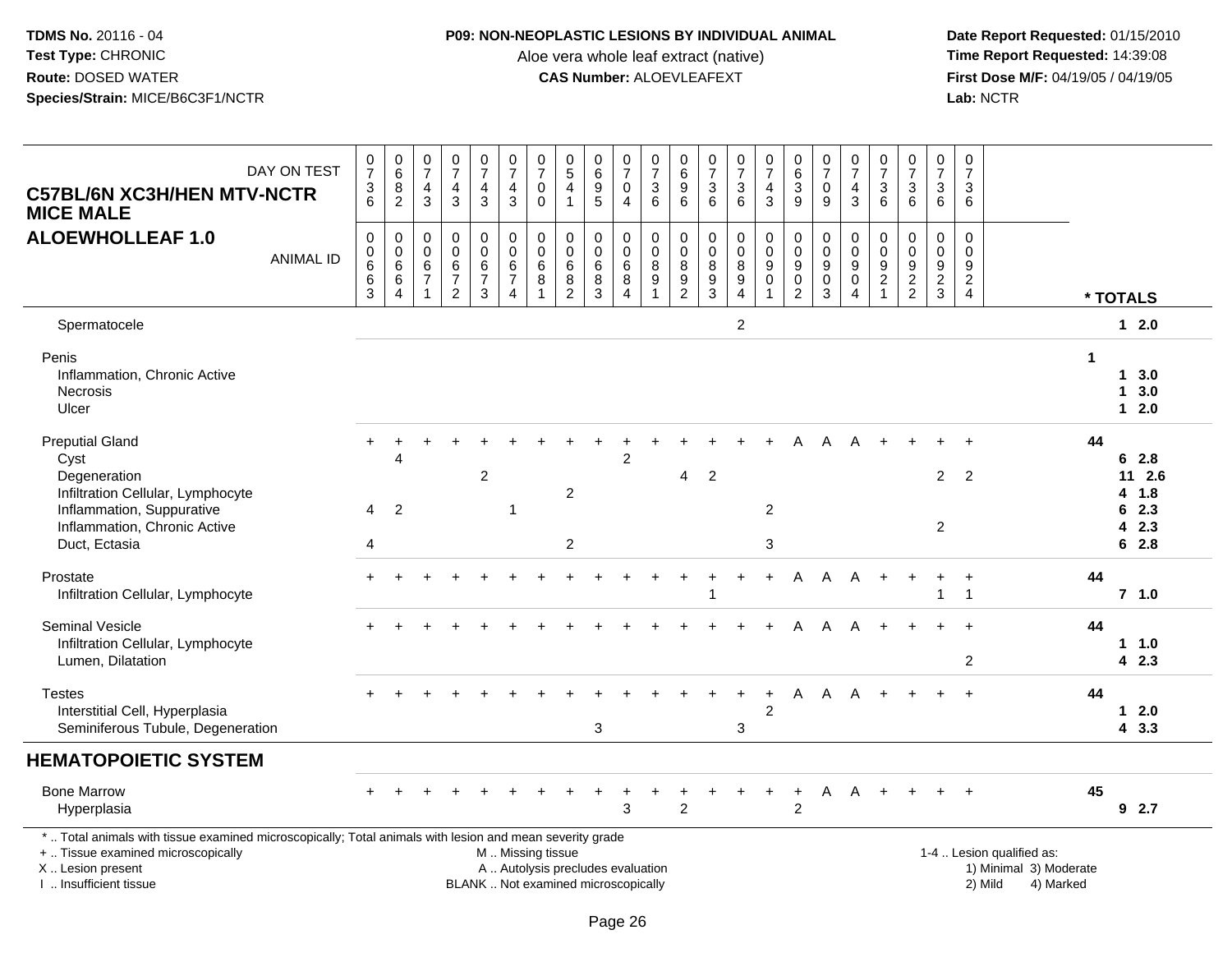# **P09: NON-NEOPLASTIC LESIONS BY INDIVIDUAL ANIMAL**

Aloe vera whole leaf extract (native)<br>**CAS Number:** ALOEVLEAFEXT

| DAY ON TEST<br><b>C57BL/6N XC3H/HEN MTV-NCTR</b><br><b>MICE MALE</b>                                                                                                                          | $\frac{0}{7}$<br>$\frac{3}{6}$                         | $_{6}^{\rm 0}$<br>$\bf 8$<br>$\overline{2}$                     | 0<br>$\overline{7}$<br>$\overline{4}$<br>$\mathbf{3}$ | $\frac{0}{7}$<br>$\overline{\mathbf{4}}$<br>$\mathbf{3}$                | $\begin{array}{c} 0 \\ 7 \end{array}$<br>4<br>$\mathbf{3}$ | $\frac{0}{7}$<br>4<br>$\mathbf{3}$                         | $\begin{array}{c} 0 \\ 7 \end{array}$<br>0<br>$\mathbf 0$ | $\begin{array}{c} 0 \\ 5 \end{array}$<br>$\overline{4}$<br>$\overline{1}$ | $\begin{array}{c} 0 \\ 6 \end{array}$<br>$\begin{array}{c} 9 \\ 5 \end{array}$ | 0<br>$\overline{7}$<br>$\mathbf 0$<br>$\overline{4}$ | $\frac{0}{7}$<br>$\sqrt{3}$<br>6                          | 0<br>$\,6$<br>$\boldsymbol{9}$<br>6                              | $\frac{0}{7}$<br>$\ensuremath{\mathsf{3}}$<br>6        | $\frac{0}{7}$<br>3<br>$6^{\circ}$                               | $\frac{0}{7}$<br>$\overline{4}$<br>$\mathbf{3}$                                     | $\begin{array}{c} 0 \\ 6 \end{array}$<br>$\sqrt{3}$<br>$\overline{9}$       | $\frac{0}{7}$<br>$\pmb{0}$<br>9                                | $\frac{0}{7}$<br>$\overline{4}$<br>$\mathbf{3}$                                     | $\frac{0}{7}$<br>3<br>$6\phantom{1}6$                                | 0<br>$\overline{7}$<br>3<br>$6\phantom{1}$                               | 0<br>$\overline{7}$<br>3<br>$6\phantom{a}$            | $\pmb{0}$<br>$\overline{7}$<br>$\mathbf{3}$<br>6 |                                                                             |                |                                                        |
|-----------------------------------------------------------------------------------------------------------------------------------------------------------------------------------------------|--------------------------------------------------------|-----------------------------------------------------------------|-------------------------------------------------------|-------------------------------------------------------------------------|------------------------------------------------------------|------------------------------------------------------------|-----------------------------------------------------------|---------------------------------------------------------------------------|--------------------------------------------------------------------------------|------------------------------------------------------|-----------------------------------------------------------|------------------------------------------------------------------|--------------------------------------------------------|-----------------------------------------------------------------|-------------------------------------------------------------------------------------|-----------------------------------------------------------------------------|----------------------------------------------------------------|-------------------------------------------------------------------------------------|----------------------------------------------------------------------|--------------------------------------------------------------------------|-------------------------------------------------------|--------------------------------------------------|-----------------------------------------------------------------------------|----------------|--------------------------------------------------------|
| <b>ALOEWHOLLEAF 1.0</b><br><b>ANIMAL ID</b>                                                                                                                                                   | $\pmb{0}$<br>$_{6}^{\rm 0}$<br>$\,6\,$<br>$\mathbf{3}$ | $\pmb{0}$<br>$\pmb{0}$<br>6<br>$\overline{6}$<br>$\overline{4}$ | 0<br>$\mathbf 0$<br>$\,6\,$<br>$\overline{7}$         | $\mathsf 0$<br>$\pmb{0}$<br>$\,6\,$<br>$\overline{7}$<br>$\overline{2}$ | 0<br>$\pmb{0}$<br>$\,6\,$<br>$\overline{7}$<br>3           | $\pmb{0}$<br>$\pmb{0}$<br>$\,6\,$<br>$\boldsymbol{7}$<br>4 | $\mathbf 0$<br>$\mathbf 0$<br>$\,6$<br>8                  | $\mathsf{O}\xspace$<br>$\mathbf 0$<br>$\,6\,$<br>$\bf8$<br>$\overline{2}$ | $\pmb{0}$<br>$\pmb{0}$<br>$\,6\,$<br>$\overline{8}$<br>3                       | 0<br>$\mathbf 0$<br>$\,6\,$<br>$\bf 8$<br>4          | $\pmb{0}$<br>$\pmb{0}$<br>$\bf 8$<br>$\overline{9}$<br>-1 | 0<br>$\mathbf 0$<br>$\, 8$<br>$\boldsymbol{9}$<br>$\overline{2}$ | $\pmb{0}$<br>$\mathbf 0$<br>8<br>$\boldsymbol{9}$<br>3 | 0<br>$\mathsf 0$<br>$\bf 8$<br>$\overline{9}$<br>$\overline{4}$ | $\pmb{0}$<br>$\mathsf{O}\xspace$<br>$\overline{9}$<br>$\mathbf 0$<br>$\overline{1}$ | $\pmb{0}$<br>$\pmb{0}$<br>$\boldsymbol{9}$<br>$\mathbf 0$<br>$\overline{2}$ | $\mathbf 0$<br>$\pmb{0}$<br>$\boldsymbol{9}$<br>$\pmb{0}$<br>3 | $\pmb{0}$<br>$\mathbf 0$<br>$\boldsymbol{9}$<br>$\pmb{0}$<br>$\boldsymbol{\Lambda}$ | 0<br>$\pmb{0}$<br>$\boldsymbol{9}$<br>$\overline{2}$<br>$\mathbf{1}$ | 0<br>$\mathsf 0$<br>$\boldsymbol{9}$<br>$\overline{2}$<br>$\overline{2}$ | $\mathbf 0$<br>0<br>$\boldsymbol{9}$<br>$\frac{2}{3}$ | $\mathbf 0$<br>0<br>9<br>$_4^2$                  |                                                                             |                | * TOTALS                                               |
| Lymph Node<br>Inguinal, Infiltration Cellular, Plasma Cell<br>Lumbar, Hyperplasia, Lymphoid                                                                                                   |                                                        |                                                                 |                                                       |                                                                         |                                                            |                                                            | $\ddot{}$                                                 |                                                                           |                                                                                | M                                                    |                                                           |                                                                  |                                                        |                                                                 |                                                                                     |                                                                             |                                                                |                                                                                     |                                                                      |                                                                          |                                                       |                                                  |                                                                             | $5\phantom{1}$ | $12.0$<br>1 1.0                                        |
| Lymph Node, Mandibular<br>Hyperplasia, Lymphoid<br>Infiltration Cellular, Plasma Cell<br>Pigmentation                                                                                         |                                                        |                                                                 |                                                       |                                                                         |                                                            |                                                            |                                                           |                                                                           |                                                                                | $\ddot{}$                                            | $\ddot{}$<br>$\overline{2}$                               | М                                                                | $+$                                                    | $\ddot{}$                                                       | $\ddot{}$                                                                           | $+$                                                                         | A                                                              | A                                                                                   | $\ddot{}$<br>$\overline{2}$                                          | $\boldsymbol{2}$                                                         | ÷                                                     | $\ddot{}$                                        |                                                                             | 44             | 52.0<br>2.0<br>$\mathbf 1$<br>$12.0$                   |
| Lymph Node, Mesenteric<br>Angiectasis<br>Hemorrhage<br>Hyperplasia, Lymphoid<br>Infiltration Cellular, Polymorphonuclear<br>Thrombus<br>Sinus, Dilatation                                     | $\overline{2}$                                         | 2                                                               | 2<br>$\overline{2}$                                   | $\overline{c}$<br>$\overline{2}$                                        | 2                                                          |                                                            |                                                           |                                                                           |                                                                                |                                                      | $\overline{2}$                                            | 2<br>$\overline{2}$                                              | $\overline{\mathbf{c}}$                                | $\overline{a}$<br>$\overline{2}$                                | $\overline{2}$                                                                      | $\overline{2}$                                                              |                                                                |                                                                                     | 2<br>$\overline{2}$                                                  |                                                                          | $\overline{\mathbf{c}}$<br>3<br>$\overline{2}$        |                                                  |                                                                             | 45             | $12.0$<br>13 2.2<br>17 2.0<br>13.0<br>$12.0$<br>2, 3.0 |
| Spleen<br>Hematopoietic Cell Proliferation<br>Hyperplasia, Lymphoid                                                                                                                           |                                                        | $\div$<br>$\overline{4}$                                        | 4                                                     |                                                                         | +<br>2                                                     |                                                            | 3                                                         | $\overline{2}$                                                            | $\overline{4}$                                                                 | $\overline{4}$                                       | 2                                                         | 4                                                                | 3                                                      | $\overline{2}$                                                  | $\ddot{}$<br>$\overline{c}$                                                         | $\ddot{}$<br>$\overline{4}$                                                 | A                                                              | A                                                                                   | $\ddot{}$<br>$\overline{2}$                                          | 4                                                                        | $\ddot{}$<br>3                                        | $\ddot{}$<br>3                                   |                                                                             | 45             | 15 3.7<br>21 2.1                                       |
| Thymus<br>Atrophy<br>Hyperplasia, Lymphoid                                                                                                                                                    | +<br>2                                                 | м                                                               | 2                                                     |                                                                         |                                                            |                                                            |                                                           | 2                                                                         | $\overline{4}$                                                                 | $\Delta$                                             |                                                           | 4                                                                | $\overline{2}$                                         | $\overline{4}$                                                  | $\ddot{}$<br>3                                                                      | м                                                                           | A                                                              | A                                                                                   | $\ddot{+}$                                                           |                                                                          | $\ddot{}$                                             | $\ddot{}$<br>2                                   |                                                                             | 39             | 19 2.9<br>1 1.0                                        |
| <b>INTEGUMENTARY SYSTEM</b>                                                                                                                                                                   |                                                        |                                                                 |                                                       |                                                                         |                                                            |                                                            |                                                           |                                                                           |                                                                                |                                                      |                                                           |                                                                  |                                                        |                                                                 |                                                                                     |                                                                             |                                                                |                                                                                     |                                                                      |                                                                          |                                                       |                                                  |                                                                             |                |                                                        |
| Mammary Gland                                                                                                                                                                                 | М                                                      | м                                                               | м                                                     | м                                                                       | M                                                          | M                                                          | M                                                         | M                                                                         | M                                                                              | M                                                    | M                                                         | M                                                                | M                                                      | M                                                               | M                                                                                   | M                                                                           | М                                                              | м                                                                                   | M                                                                    | M                                                                        | M                                                     | M                                                |                                                                             | $\pmb{0}$      |                                                        |
| Skin                                                                                                                                                                                          | $+$                                                    | $\pm$                                                           |                                                       |                                                                         | $\pm$                                                      |                                                            | $\ddot{}$                                                 | $\ddot{}$                                                                 | $\overline{+}$                                                                 | $\overline{+}$                                       | $\pm$                                                     | $\ddot{}$                                                        | ÷.                                                     | $\ddot{}$                                                       | $\ddot{}$                                                                           | $\pm$                                                                       |                                                                |                                                                                     |                                                                      |                                                                          | $\ddot{}$                                             | $\pm$                                            |                                                                             | 47             |                                                        |
| *  Total animals with tissue examined microscopically; Total animals with lesion and mean severity grade<br>+  Tissue examined microscopically<br>X  Lesion present<br>I  Insufficient tissue |                                                        |                                                                 |                                                       |                                                                         |                                                            | M  Missing tissue                                          |                                                           | A  Autolysis precludes evaluation<br>BLANK  Not examined microscopically  |                                                                                |                                                      |                                                           |                                                                  |                                                        |                                                                 |                                                                                     |                                                                             |                                                                |                                                                                     |                                                                      |                                                                          |                                                       |                                                  | 1-4  Lesion qualified as:<br>1) Minimal 3) Moderate<br>2) Mild<br>4) Marked |                |                                                        |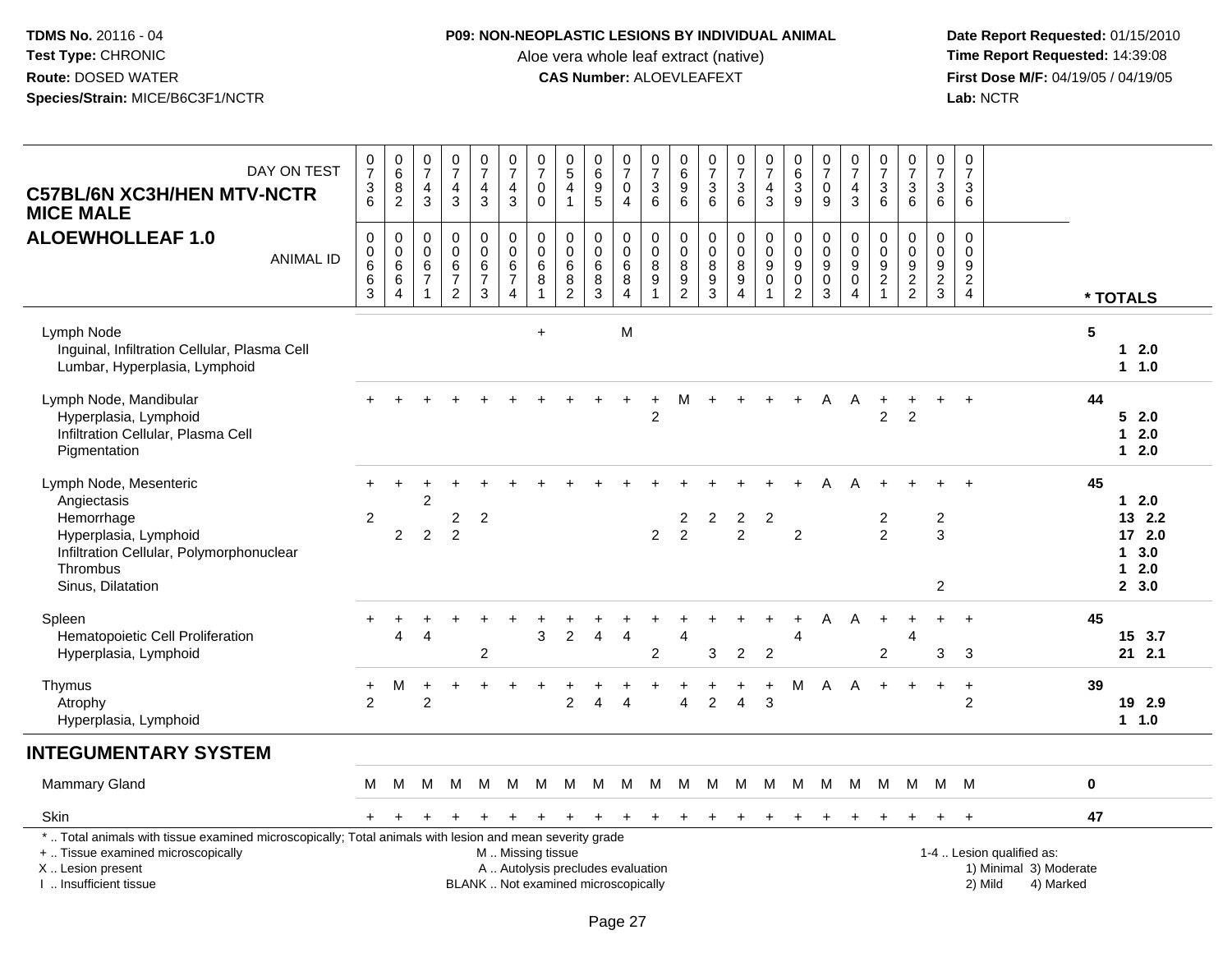## **P09: NON-NEOPLASTIC LESIONS BY INDIVIDUAL ANIMAL**

Aloe vera whole leaf extract (native)<br>**CAS Number:** ALOEVLEAFEXT

 **Date Report Requested:** 01/15/2010 **First Dose M/F:** 04/19/05 / 04/19/05<br>Lab: NCTR **Lab:** NCTR

| DAY ON TEST<br><b>C57BL/6N XC3H/HEN MTV-NCTR</b><br><b>MICE MALE</b>                                                                                                | $\frac{0}{7}$<br>3<br>6                                   | $\begin{matrix} 0 \\ 6 \end{matrix}$<br>8<br>$\overline{2}$ | $\frac{0}{7}$<br>$\overline{4}$<br>3                      | $\frac{0}{7}$<br>$\overline{4}$<br>3                      | $\frac{0}{7}$<br>$\overline{4}$<br>3         | $\frac{0}{7}$<br>$\overline{4}$<br>$\mathbf{3}$          | $\frac{0}{7}$<br>$\mathbf 0$<br>$\Omega$   | $\begin{array}{c} 0 \\ 5 \end{array}$<br>$\overline{4}$<br>$\overline{1}$ | $_{6}^{\rm 0}$<br>$\overline{9}$<br>$\overline{5}$ | $\frac{0}{7}$<br>$\mathbf 0$<br>$\overline{4}$               | $\frac{0}{7}$<br>$\ensuremath{\mathsf{3}}$<br>6 | $\begin{array}{c} 0 \\ 6 \end{array}$<br>$\frac{9}{6}$                 | $\begin{smallmatrix}0\\7\end{smallmatrix}$<br>$\mathsf 3$<br>6            | $\frac{0}{7}$<br>$\mathbf{3}$<br>6                | $\frac{0}{7}$<br>$\overline{4}$<br>$\mathbf{3}$           | $\begin{matrix} 0 \\ 6 \\ 3 \end{matrix}$<br>9         | $\frac{0}{7}$<br>$\mathbf 0$<br>9         | $\frac{0}{7}$<br>$\overline{4}$<br>3                       | $\begin{array}{c} 0 \\ 7 \end{array}$<br>$\sqrt{3}$<br>$6\phantom{1}$ | $\frac{0}{7}$<br>3<br>6                                                  | $\frac{0}{7}$<br>$\sqrt{3}$<br>6  | $\pmb{0}$<br>$\overline{7}$<br>$\mathbf{3}$<br>6          |                                                     |              |                                               |
|---------------------------------------------------------------------------------------------------------------------------------------------------------------------|-----------------------------------------------------------|-------------------------------------------------------------|-----------------------------------------------------------|-----------------------------------------------------------|----------------------------------------------|----------------------------------------------------------|--------------------------------------------|---------------------------------------------------------------------------|----------------------------------------------------|--------------------------------------------------------------|-------------------------------------------------|------------------------------------------------------------------------|---------------------------------------------------------------------------|---------------------------------------------------|-----------------------------------------------------------|--------------------------------------------------------|-------------------------------------------|------------------------------------------------------------|-----------------------------------------------------------------------|--------------------------------------------------------------------------|-----------------------------------|-----------------------------------------------------------|-----------------------------------------------------|--------------|-----------------------------------------------|
| <b>ALOEWHOLLEAF 1.0</b><br><b>ANIMAL ID</b>                                                                                                                         | $\mathbf 0$<br>0<br>6<br>6<br>3                           | $\mathbf 0$<br>$\pmb{0}$<br>$\,6\,$<br>$\overline{6}$<br>4  | $\mathbf 0$<br>$\pmb{0}$<br>$\frac{6}{7}$<br>$\mathbf{1}$ | $\pmb{0}$<br>$\pmb{0}$<br>$\frac{6}{7}$<br>$\overline{2}$ | 0<br>$\mathsf{O}\xspace$<br>$6 \over 7$<br>3 | $\pmb{0}$<br>$\pmb{0}$<br>$\,6\,$<br>$\overline{7}$<br>4 | $\mathbf 0$<br>$\mathbf 0$<br>$\,6\,$<br>8 | $\Omega$<br>$\mathbf 0$<br>$6\phantom{1}6$<br>8<br>$\overline{2}$         | $\mathbf 0$<br>$\mathbf 0$<br>$^6_8$<br>3          | $\pmb{0}$<br>$\mathbf 0$<br>$^6_8$<br>$\boldsymbol{\Lambda}$ | $\pmb{0}$<br>$\mathbf 0$<br>$^8_9$              | $\mathbf 0$<br>$\pmb{0}$<br>$\begin{array}{c} 8 \\ 9 \\ 2 \end{array}$ | $\mathbf 0$<br>$\mathbf 0$<br>$\bf 8$<br>$\overline{9}$<br>$\overline{3}$ | 0<br>$\boldsymbol{0}$<br>8<br>$\overline{9}$<br>4 | $\pmb{0}$<br>$\pmb{0}$<br>$\frac{9}{0}$<br>$\overline{1}$ | $\pmb{0}$<br>$\pmb{0}$<br>$_{0}^{9}$<br>$\overline{2}$ | $\mathbf 0$<br>$\mathbf 0$<br>9<br>0<br>3 | $\mathbf 0$<br>$\mathbf 0$<br>9<br>$\mathbf 0$<br>$\Delta$ | $\mathbf 0$<br>$\pmb{0}$<br>$\frac{9}{2}$<br>$\mathbf{1}$             | $\mathbf 0$<br>$\mathbf 0$<br>$\begin{array}{c} 9 \\ 2 \\ 2 \end{array}$ | $\mathbf 0$<br>0<br>$\frac{9}{2}$ | $\mathbf 0$<br>0<br>9<br>$\overline{2}$<br>$\overline{4}$ |                                                     |              | * TOTALS                                      |
| Fibrosis<br>Inflammation, Suppurative<br>Inflammation, Chronic Active<br>Mineralization<br>Epithelium, Hyperplasia                                                  | $\mathbf{3}$<br>$\overline{\mathbf{1}}$<br>$\overline{2}$ | 1<br>$\overline{2}$                                         |                                                           | -1<br>$\overline{c}$<br>$\overline{2}$                    |                                              |                                                          |                                            |                                                                           |                                                    |                                                              |                                                 |                                                                        |                                                                           |                                                   |                                                           |                                                        |                                           | $\overline{1}$                                             |                                                                       |                                                                          |                                   |                                                           |                                                     |              | 13.0<br>2 1.0<br>$3 - 1.0$<br>$12.0$<br>6 1.8 |
| <b>MUSCULOSKELETAL SYSTEM</b>                                                                                                                                       |                                                           |                                                             |                                                           |                                                           |                                              |                                                          |                                            |                                                                           |                                                    |                                                              |                                                 |                                                                        |                                                                           |                                                   |                                                           |                                                        |                                           |                                                            |                                                                       |                                                                          |                                   |                                                           |                                                     |              |                                               |
| Bone, Femur                                                                                                                                                         |                                                           |                                                             |                                                           |                                                           |                                              |                                                          |                                            |                                                                           |                                                    |                                                              |                                                 |                                                                        |                                                                           |                                                   |                                                           |                                                        |                                           |                                                            |                                                                       |                                                                          |                                   |                                                           |                                                     | 47           |                                               |
| <b>Skeletal Muscle</b>                                                                                                                                              |                                                           |                                                             |                                                           |                                                           |                                              |                                                          |                                            |                                                                           |                                                    |                                                              |                                                 |                                                                        |                                                                           |                                                   |                                                           |                                                        |                                           |                                                            |                                                                       |                                                                          |                                   |                                                           |                                                     | $\mathbf{1}$ |                                               |
| <b>NERVOUS SYSTEM</b>                                                                                                                                               |                                                           |                                                             |                                                           |                                                           |                                              |                                                          |                                            |                                                                           |                                                    |                                                              |                                                 |                                                                        |                                                                           |                                                   |                                                           |                                                        |                                           |                                                            |                                                                       |                                                                          |                                   |                                                           |                                                     |              |                                               |
| Brain, Brain Stem                                                                                                                                                   |                                                           |                                                             |                                                           |                                                           |                                              |                                                          |                                            |                                                                           |                                                    |                                                              |                                                 |                                                                        |                                                                           |                                                   |                                                           |                                                        |                                           |                                                            |                                                                       |                                                                          |                                   |                                                           |                                                     | 46           |                                               |
| Brain, Cerebellum                                                                                                                                                   |                                                           |                                                             |                                                           |                                                           |                                              |                                                          |                                            |                                                                           |                                                    |                                                              |                                                 |                                                                        |                                                                           |                                                   |                                                           |                                                        |                                           |                                                            |                                                                       |                                                                          |                                   |                                                           |                                                     | 46           |                                               |
| Brain, Cerebrum<br>Mineralization                                                                                                                                   | $\overline{1}$                                            |                                                             | 1                                                         | $\overline{1}$                                            | $\overline{1}$                               |                                                          | 1                                          |                                                                           | $\mathbf{1}$                                       | $\mathbf{1}$                                                 | $\mathbf{1}$                                    | $\overline{1}$                                                         |                                                                           | 1                                                 |                                                           |                                                        |                                           | A                                                          | $\ddot{}$<br>$\mathbf{1}$                                             |                                                                          | $\mathbf{1}$                      | $\ddot{}$<br>$\overline{1}$                               |                                                     | 46           | 24 1.1                                        |
| <b>RESPIRATORY SYSTEM</b>                                                                                                                                           |                                                           |                                                             |                                                           |                                                           |                                              |                                                          |                                            |                                                                           |                                                    |                                                              |                                                 |                                                                        |                                                                           |                                                   |                                                           |                                                        |                                           |                                                            |                                                                       |                                                                          |                                   |                                                           |                                                     |              |                                               |
| Lung<br>Congestion<br>Thrombus<br>Alveolar Epithelium, Hyperplasia                                                                                                  |                                                           |                                                             |                                                           | $\div$<br>$\overline{4}$                                  |                                              | $\overline{2}$                                           |                                            |                                                                           |                                                    |                                                              |                                                 |                                                                        |                                                                           | $\overline{c}$                                    |                                                           |                                                        |                                           |                                                            |                                                                       |                                                                          |                                   | $\div$                                                    |                                                     | 47           | 14.0<br>1 1.0<br>$5$ 2.6                      |
| Nose<br><b>Hyaline Droplet</b>                                                                                                                                      | $\overline{2}$                                            | 3                                                           | 3                                                         | 3                                                         | 3                                            | 2                                                        |                                            | 2                                                                         |                                                    |                                                              | $\mathfrak{p}$                                  |                                                                        | $\overline{2}$                                                            | $\overline{2}$                                    | $\overline{2}$                                            | $\overline{2}$                                         | $\overline{2}$                            | $\overline{2}$                                             |                                                                       |                                                                          |                                   | $\ddot{}$<br>$\mathbf{1}$                                 |                                                     | 47           | 31 1.8                                        |
| *  Total animals with tissue examined microscopically; Total animals with lesion and mean severity grade<br>+  Tissue examined microscopically<br>X  Lesion present |                                                           |                                                             |                                                           |                                                           |                                              | M  Missing tissue                                        |                                            | A  Autolysis precludes evaluation                                         |                                                    |                                                              |                                                 |                                                                        |                                                                           |                                                   |                                                           |                                                        |                                           |                                                            |                                                                       |                                                                          |                                   |                                                           | 1-4  Lesion qualified as:<br>1) Minimal 3) Moderate |              |                                               |

I .. Insufficient tissue

BLANK .. Not examined microscopically 2) Mild 4) Marked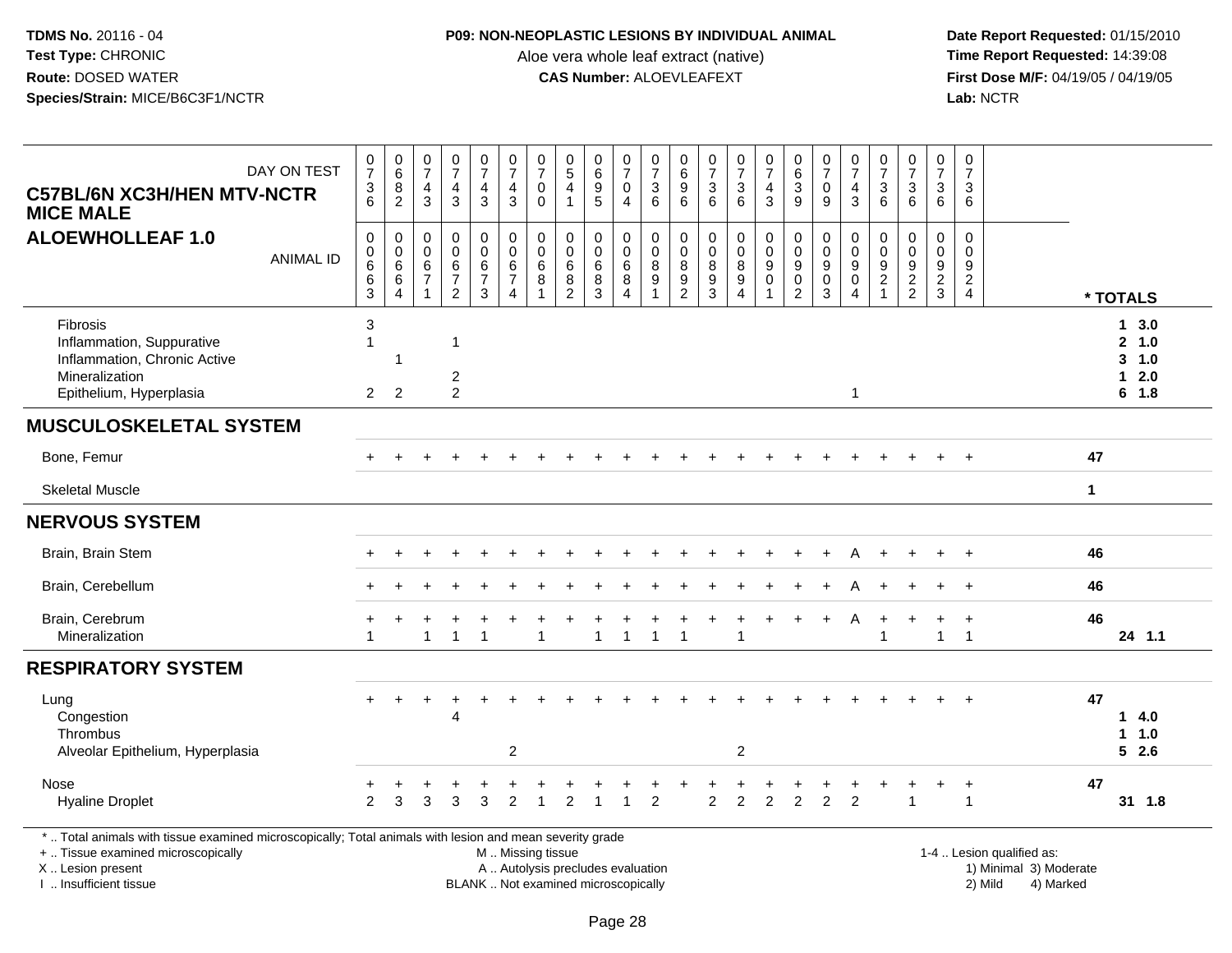### **P09: NON-NEOPLASTIC LESIONS BY INDIVIDUAL ANIMAL**

Aloe vera whole leaf extract (native)<br>**CAS Number:** ALOEVLEAFEXT

 **Date Report Requested:** 01/15/2010 **First Dose M/F:** 04/19/05 / 04/19/05<br>Lab: NCTR **Lab:** NCTR

| $\frac{0}{7}$<br>$\mathbf{3}$<br>6                         | $\begin{matrix} 0 \\ 6 \\ 8 \end{matrix}$<br>2                                    | $\frac{0}{7}$<br>$\overline{4}$<br>3                 | $\frac{0}{7}$<br>$\overline{4}$<br>3                      | $\frac{0}{7}$<br>$\overline{4}$<br>3                             | $\frac{0}{7}$<br>$\overline{4}$<br>3                                            | $\frac{0}{7}$<br>$\pmb{0}$<br>$\Omega$ | $\begin{array}{c} 0 \\ 5 \\ 4 \end{array}$<br>$\mathbf{1}$        | $\begin{array}{c} 0 \\ 6 \\ 9 \end{array}$<br>5 | $\frac{0}{7}$<br>$\pmb{0}$<br>$\overline{4}$         | $\begin{matrix} 0 \\ 7 \\ 3 \end{matrix}$<br>6         | $\begin{array}{c} 0 \\ 6 \\ 9 \end{array}$<br>6 | $\begin{array}{c} 0 \\ 7 \\ 3 \end{array}$<br>6                        | $\begin{array}{c} 0 \\ 7 \\ 3 \end{array}$<br>6                 | $\begin{array}{c} 0 \\ 7 \\ 4 \end{array}$<br>$\mathbf{3}$                 | $_{6}^{\rm 0}$<br>3<br>9                                            | $\begin{matrix} 0 \\ 7 \\ 0 \end{matrix}$<br>9 | $\frac{0}{7}$<br>$\overline{4}$<br>3              | $\frac{0}{7}$<br>3<br>6         | $\begin{array}{c} 0 \\ 7 \\ 3 \end{array}$<br>6 | $\frac{0}{7}$<br>$\mathbf{3}$<br>6                        | 0<br>$\overline{7}$<br>3<br>6                                    |                                                 |
|------------------------------------------------------------|-----------------------------------------------------------------------------------|------------------------------------------------------|-----------------------------------------------------------|------------------------------------------------------------------|---------------------------------------------------------------------------------|----------------------------------------|-------------------------------------------------------------------|-------------------------------------------------|------------------------------------------------------|--------------------------------------------------------|-------------------------------------------------|------------------------------------------------------------------------|-----------------------------------------------------------------|----------------------------------------------------------------------------|---------------------------------------------------------------------|------------------------------------------------|---------------------------------------------------|---------------------------------|-------------------------------------------------|-----------------------------------------------------------|------------------------------------------------------------------|-------------------------------------------------|
| 0<br>$\begin{array}{c} 0 \\ 6 \end{array}$<br>$\,6\,$<br>3 | $\mathbf 0$<br>$\begin{array}{c} 0 \\ 6 \end{array}$<br>$\,6\,$<br>$\overline{4}$ | $\pmb{0}$<br>$\mathsf 0$<br>6<br>$\overline{7}$<br>1 | $\mathbf 0$<br>$\pmb{0}$<br>$rac{6}{7}$<br>$\overline{2}$ | $\pmb{0}$<br>$\pmb{0}$<br>$6\overline{6}$<br>$\overline{7}$<br>3 | $\mathbf 0$<br>$\pmb{0}$<br>$6\overline{6}$<br>$\overline{7}$<br>$\overline{4}$ | 0<br>$\pmb{0}$<br>$6\phantom{a}$<br>8  | $\pmb{0}$<br>$\begin{matrix} 0 \\ 6 \end{matrix}$<br>$\bf 8$<br>2 | 0<br>$\pmb{0}$<br>$\,6\,$<br>$\,8\,$<br>3       | $\pmb{0}$<br>$\mathbf 0$<br>6<br>8<br>$\overline{4}$ | 0<br>$\mathbf 0$<br>$\overline{8}$<br>$\boldsymbol{9}$ | 0<br>$\frac{0}{8}$<br>$\boldsymbol{9}$<br>2     | $\begin{smallmatrix}0\0\0\8\end{smallmatrix}$<br>$\boldsymbol{9}$<br>3 | $\begin{smallmatrix}0\0\0\8\end{smallmatrix}$<br>$\overline{4}$ | $\begin{smallmatrix}0\\0\\9\end{smallmatrix}$<br>$\pmb{0}$<br>$\mathbf{1}$ | 0<br>$\pmb{0}$<br>$\boldsymbol{9}$<br>$\mathbf 0$<br>$\overline{2}$ | 0<br>$\overline{0}$<br>9<br>$\pmb{0}$<br>3     | 0<br>$\frac{0}{9}$<br>$\pmb{0}$<br>$\overline{4}$ | 0<br>$\pmb{0}$<br>$\frac{9}{2}$ | 0<br>0922                                       | 0<br>$\mathsf{O}\xspace$<br>$\frac{9}{2}$<br>$\mathbf{3}$ | $\mathbf 0$<br>$\Omega$<br>9<br>$\overline{2}$<br>$\overline{4}$ | * TOTALS                                        |
|                                                            |                                                                                   |                                                      |                                                           |                                                                  |                                                                                 |                                        |                                                                   |                                                 |                                                      |                                                        |                                                 |                                                                        |                                                                 |                                                                            |                                                                     |                                                |                                                   |                                 |                                                 |                                                           | $\ddot{}$                                                        | 47                                              |
|                                                            |                                                                                   |                                                      |                                                           |                                                                  |                                                                                 |                                        |                                                                   |                                                 |                                                      |                                                        |                                                 |                                                                        |                                                                 |                                                                            |                                                                     |                                                |                                                   |                                 |                                                 |                                                           |                                                                  |                                                 |
|                                                            |                                                                                   |                                                      |                                                           |                                                                  |                                                                                 |                                        |                                                                   |                                                 |                                                      |                                                        |                                                 |                                                                        |                                                                 |                                                                            | A                                                                   | A                                              | A                                                 |                                 |                                                 |                                                           |                                                                  | 43<br>2.0<br>1.<br>$1 \t1.0$                    |
|                                                            |                                                                                   |                                                      |                                                           |                                                                  |                                                                                 |                                        |                                                                   |                                                 |                                                      |                                                        | $\div$<br>2                                     | $\ddot{}$                                                              | $\ddot{}$                                                       | $\ddot{}$                                                                  | Α                                                                   | $\mathsf{A}$                                   | A                                                 | $+$                             |                                                 |                                                           |                                                                  | 44<br>$\mathbf{2}$<br>2.0<br>3.0<br>1           |
|                                                            |                                                                                   |                                                      |                                                           |                                                                  |                                                                                 |                                        |                                                                   |                                                 |                                                      |                                                        |                                                 |                                                                        |                                                                 |                                                                            |                                                                     |                                                |                                                   |                                 |                                                 |                                                           |                                                                  |                                                 |
| $\ddot{}$                                                  |                                                                                   | $\overline{c}$<br>$\overline{2}$                     | 4                                                         |                                                                  |                                                                                 |                                        |                                                                   | $\overline{2}$                                  |                                                      |                                                        |                                                 |                                                                        |                                                                 |                                                                            | Α                                                                   |                                                |                                                   |                                 |                                                 |                                                           |                                                                  | 45<br>32.7<br>$8 \t1.4$                         |
| $\overline{1}$                                             |                                                                                   |                                                      | -1                                                        |                                                                  |                                                                                 |                                        |                                                                   | $\mathbf{1}$                                    |                                                      | $\mathbf 1$                                            |                                                 | $\overline{1}$                                                         | $\overline{1}$                                                  |                                                                            |                                                                     |                                                |                                                   | $\mathbf{1}$                    | 2                                               | $\mathbf{1}$                                              | $\overline{1}$                                                   | 18 1.2<br>12.0                                  |
|                                                            |                                                                                   |                                                      |                                                           |                                                                  |                                                                                 | $\overline{4}$                         |                                                                   |                                                 |                                                      |                                                        |                                                 |                                                                        |                                                                 |                                                                            |                                                                     | Α                                              | A                                                 | $+$                             |                                                 |                                                           |                                                                  | 45<br>$\mathbf{2}$<br>1.0<br>4.0<br>$\mathbf 1$ |
|                                                            |                                                                                   |                                                      |                                                           |                                                                  |                                                                                 |                                        |                                                                   |                                                 |                                                      |                                                        |                                                 |                                                                        |                                                                 |                                                                            | $\overline{1}$                                                      |                                                |                                                   |                                 |                                                 |                                                           |                                                                  |                                                 |

\* .. Total animals with tissue examined microscopically; Total animals with lesion and mean severity grade

+ .. Tissue examined microscopically

X .. Lesion present

I .. Insufficient tissue

M .. Missing tissue

Lesion present A .. Autolysis precludes evaluation 1) Minimal 3) Moderate

 1-4 .. Lesion qualified as: BLANK .. Not examined microscopically 2) Mild 4) Marked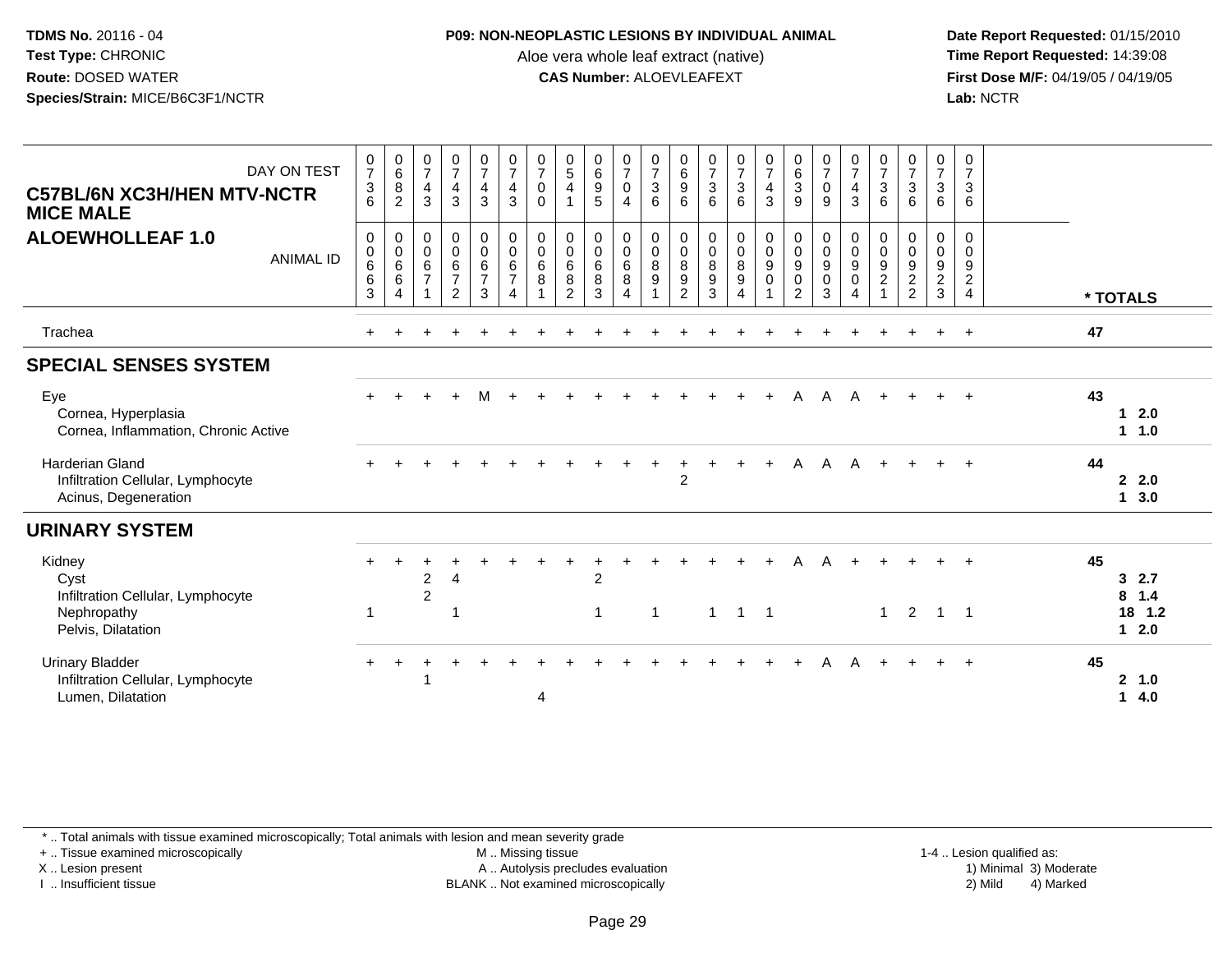#### **P09: NON-NEOPLASTIC LESIONS BY INDIVIDUAL ANIMAL**

Aloe vera whole leaf extract (native)<br>**CAS Number:** ALOEVLEAFEXT

 **Date Report Requested:** 01/15/2010 **First Dose M/F:** 04/19/05 / 04/19/05<br>Lab: NCTR **Lab:** NCTR

| <b>C57BL/6N XC3H/HEN MTV-NCTR</b><br><b>MICE MALE</b>                                                                                                                                                             | DAY ON TEST      | $\frac{0}{7}$<br>$\frac{3}{6}$                            | $\frac{0}{7}$<br>$\frac{3}{6}$                                   | $\frac{0}{7}$<br>$\ensuremath{\mathsf{3}}$<br>6          | $\begin{smallmatrix}0\\7\end{smallmatrix}$<br>$\mathbf{1}$<br>6 | $\frac{0}{7}$<br>$\mathfrak{S}$<br>6                            | $\begin{array}{c} 0 \\ 5 \end{array}$<br>$\overline{c}$<br>$\Omega$      | 0<br>$\,6\,$<br>$\ensuremath{\mathsf{3}}$<br>$\overline{2}$ | $_{6}^{\rm 0}$<br>$\boldsymbol{9}$<br>6                                   | $_{6}^{\rm 0}$<br>$\overline{1}$<br>8                      | $\begin{array}{c} 0 \\ 6 \end{array}$<br>$\,6\,$<br>5                           | 0<br>$\overline{4}$<br>$\mathbf{1}$<br>6 | $\begin{array}{c} 0 \\ 5 \end{array}$<br>$\mathbf{3}$<br>$\overline{2}$                 | $\frac{0}{7}$<br>$\mathbf{1}$<br>$\Omega$                         | $\frac{0}{7}$<br>$\mathbf{1}$<br>8                          | $\begin{array}{c} 0 \\ 5 \\ 6 \end{array}$<br>$\overline{4}$ | $\frac{0}{7}$<br>$\mathsf 3$<br>6                                     | $\frac{0}{7}$<br>$\mathbf{3}$<br>6                                                  | $\frac{0}{7}$<br>$\boldsymbol{0}$<br>$\overline{7}$                            | $\pmb{0}$<br>6<br>$\overline{4}$<br>$\Omega$                              | $\frac{0}{7}$<br>$\frac{3}{6}$                                                       | $\frac{0}{7}$<br>$\mathbf{3}$<br>6                                 | $\begin{array}{c} 0 \\ 6 \end{array}$<br>$9\,$<br>$\overline{7}$ | $\begin{array}{c} 0 \\ 7 \end{array}$<br>$\ensuremath{\mathsf{3}}$<br>$\,6\,$ | $\pmb{0}$<br>$\,$ 5 $\,$<br>9<br>$\overline{2}$     | 0<br>$\sqrt{5}$<br>3<br>8                      |                       |
|-------------------------------------------------------------------------------------------------------------------------------------------------------------------------------------------------------------------|------------------|-----------------------------------------------------------|------------------------------------------------------------------|----------------------------------------------------------|-----------------------------------------------------------------|-----------------------------------------------------------------|--------------------------------------------------------------------------|-------------------------------------------------------------|---------------------------------------------------------------------------|------------------------------------------------------------|---------------------------------------------------------------------------------|------------------------------------------|-----------------------------------------------------------------------------------------|-------------------------------------------------------------------|-------------------------------------------------------------|--------------------------------------------------------------|-----------------------------------------------------------------------|-------------------------------------------------------------------------------------|--------------------------------------------------------------------------------|---------------------------------------------------------------------------|--------------------------------------------------------------------------------------|--------------------------------------------------------------------|------------------------------------------------------------------|-------------------------------------------------------------------------------|-----------------------------------------------------|------------------------------------------------|-----------------------|
| <b>ALOEWHOLLEAF 2.0</b>                                                                                                                                                                                           | <b>ANIMAL ID</b> | $\pmb{0}$<br>$\pmb{0}$<br>$\mathbf 0$<br>$\boldsymbol{9}$ | $\boldsymbol{0}$<br>$\overline{0}$ <sub>0</sub><br>$\frac{9}{2}$ | $\mathsf 0$<br>$\pmb{0}$<br>$\mathbf 0$<br>$\frac{9}{3}$ | $\pmb{0}$<br>$\pmb{0}$<br>$\pmb{0}$<br>$\frac{9}{4}$            | $\mathsf 0$<br>$\overline{0}$<br>1<br>$\pmb{0}$<br>$\mathbf{1}$ | $\mathsf{O}$<br>$\pmb{0}$<br>$\mathbf{1}$<br>$\pmb{0}$<br>$\overline{2}$ | 0<br>$\pmb{0}$<br>$\mathbf{1}$<br>$\pmb{0}$<br>3            | $\mathsf 0$<br>$\pmb{0}$<br>$\mathbf{1}$<br>$\mathsf 0$<br>$\overline{4}$ | $\pmb{0}$<br>$\pmb{0}$<br>$\overline{1}$<br>$\overline{1}$ | $\pmb{0}$<br>$\overline{0}$<br>$\overline{1}$<br>$\mathbf{1}$<br>$\overline{2}$ | 0<br>$\pmb{0}$<br>$\mathbf{1}$<br>1<br>3 | $\boldsymbol{0}$<br>$\pmb{0}$<br>$\mathbf{1}$<br>$\mathbf{1}$<br>$\boldsymbol{\Lambda}$ | $\mathbf 0$<br>$\overline{0}$<br>3<br>$\pmb{0}$<br>$\overline{1}$ | 0<br>$\ddot{\mathbf{0}}$<br>$\overline{3}$<br>$\frac{0}{2}$ | $\begin{array}{c}\n0 \\ 0 \\ 3 \\ 0 \\ 3\n\end{array}$       | $\mathbf 0$<br>$\mathsf{O}\xspace$<br>$\mathsf 3$<br>$\mathbf 0$<br>4 | $\mathbf 0$<br>$\boldsymbol{0}$<br>$\overline{4}$<br>$\mathbf{1}$<br>$\overline{1}$ | $\mathbf 0$<br>$\mathbf 0$<br>$\overline{4}$<br>$\mathbf{1}$<br>$\overline{2}$ | $\pmb{0}$<br>$\ddot{\mathbf{0}}$<br>$\overline{4}$<br>$\overline{1}$<br>3 | $\pmb{0}$<br>$\mathbf 0$<br>$\overline{4}$<br>$\mathbf{1}$<br>$\boldsymbol{\Lambda}$ | $\mathbf 0$<br>$\mathsf{O}\xspace$<br>$\overline{4}$<br>$\sqrt{2}$ | 0<br>$\mathbf 0$<br>$\overline{4}$<br>$\frac{2}{2}$              | $\mathbf 0$<br>$\mathbf 0$<br>$\overline{4}$<br>$\frac{2}{3}$                 | 0<br>$\mathsf 0$<br>$\overline{4}$<br>$\frac{2}{4}$ | 0<br>$\mathbf 0$<br>4<br>$9\,$<br>$\mathbf{1}$ | males<br>$($ cont $)$ |
| <b>ALIMENTARY SYSTEM</b>                                                                                                                                                                                          |                  |                                                           |                                                                  |                                                          |                                                                 |                                                                 |                                                                          |                                                             |                                                                           |                                                            |                                                                                 |                                          |                                                                                         |                                                                   |                                                             |                                                              |                                                                       |                                                                                     |                                                                                |                                                                           |                                                                                      |                                                                    |                                                                  |                                                                               |                                                     |                                                |                       |
| Esophagus                                                                                                                                                                                                         |                  |                                                           |                                                                  |                                                          |                                                                 |                                                                 |                                                                          |                                                             |                                                                           |                                                            |                                                                                 |                                          |                                                                                         |                                                                   |                                                             | м                                                            |                                                                       |                                                                                     |                                                                                |                                                                           |                                                                                      |                                                                    |                                                                  |                                                                               |                                                     | $+$                                            |                       |
| Gallbladder                                                                                                                                                                                                       |                  |                                                           |                                                                  |                                                          |                                                                 |                                                                 |                                                                          |                                                             |                                                                           |                                                            |                                                                                 |                                          |                                                                                         |                                                                   |                                                             |                                                              |                                                                       |                                                                                     |                                                                                |                                                                           |                                                                                      |                                                                    |                                                                  |                                                                               |                                                     |                                                |                       |
| Intestine Large, Ascending Colon<br>Goblet Cell, Hyperplasia                                                                                                                                                      |                  |                                                           |                                                                  | 2                                                        |                                                                 |                                                                 |                                                                          | 1                                                           | $\overline{1}$                                                            |                                                            |                                                                                 | $\overline{2}$                           |                                                                                         |                                                                   | $\ddot{}$                                                   | A                                                            |                                                                       | $\overline{2}$                                                                      | $\overline{2}$                                                                 | $\overline{2}$                                                            |                                                                                      | -1                                                                 |                                                                  |                                                                               |                                                     |                                                |                       |
| Intestine Large, Cecum                                                                                                                                                                                            |                  |                                                           |                                                                  |                                                          |                                                                 |                                                                 |                                                                          |                                                             |                                                                           |                                                            |                                                                                 |                                          |                                                                                         |                                                                   |                                                             |                                                              |                                                                       |                                                                                     |                                                                                |                                                                           |                                                                                      |                                                                    |                                                                  |                                                                               | $+$                                                 | A                                              |                       |
| Intestine Large, Descending Colon<br>Goblet Cell, Hyperplasia                                                                                                                                                     |                  |                                                           |                                                                  |                                                          |                                                                 |                                                                 |                                                                          |                                                             |                                                                           | A                                                          |                                                                                 |                                          |                                                                                         | $\ddot{}$<br>$\overline{2}$                                       | $+$                                                         | A                                                            |                                                                       |                                                                                     | $\overline{2}$                                                                 |                                                                           |                                                                                      |                                                                    |                                                                  |                                                                               |                                                     |                                                |                       |
| Intestine Large, Rectum                                                                                                                                                                                           |                  |                                                           |                                                                  |                                                          |                                                                 |                                                                 |                                                                          |                                                             |                                                                           |                                                            |                                                                                 |                                          |                                                                                         |                                                                   |                                                             |                                                              |                                                                       |                                                                                     |                                                                                |                                                                           |                                                                                      |                                                                    |                                                                  |                                                                               |                                                     | $\ddot{}$                                      |                       |
| Intestine Large, Transverse Colon<br>Goblet Cell, Hyperplasia                                                                                                                                                     |                  |                                                           |                                                                  | 2                                                        |                                                                 |                                                                 |                                                                          |                                                             |                                                                           |                                                            |                                                                                 |                                          |                                                                                         | $\mathbf{1}$                                                      |                                                             | Α                                                            |                                                                       | $\overline{2}$                                                                      | $\overline{2}$                                                                 | $\overline{2}$                                                            |                                                                                      | $\overline{2}$                                                     |                                                                  |                                                                               |                                                     |                                                |                       |
| Intestine Small, Duodenum                                                                                                                                                                                         |                  |                                                           |                                                                  |                                                          |                                                                 |                                                                 |                                                                          |                                                             |                                                                           |                                                            |                                                                                 |                                          |                                                                                         |                                                                   |                                                             |                                                              |                                                                       |                                                                                     |                                                                                |                                                                           |                                                                                      |                                                                    |                                                                  |                                                                               |                                                     | A                                              |                       |
| Intestine Small, Ileum                                                                                                                                                                                            |                  |                                                           |                                                                  |                                                          |                                                                 |                                                                 |                                                                          |                                                             |                                                                           |                                                            |                                                                                 |                                          |                                                                                         |                                                                   |                                                             |                                                              |                                                                       |                                                                                     |                                                                                |                                                                           |                                                                                      |                                                                    |                                                                  |                                                                               |                                                     |                                                |                       |
| Intestine Small, Jejunum<br>Hyperplasia, Lymphoid                                                                                                                                                                 |                  | $\ddot{}$                                                 | 3                                                                |                                                          |                                                                 |                                                                 |                                                                          |                                                             |                                                                           |                                                            |                                                                                 | м                                        |                                                                                         |                                                                   |                                                             |                                                              |                                                                       |                                                                                     |                                                                                |                                                                           |                                                                                      |                                                                    |                                                                  |                                                                               |                                                     | A                                              |                       |
| Liver<br><b>Basophilic Focus</b><br>Infiltration Cellular, Lymphocyte<br>Inflammation, Chronic Active<br>*  Total animals with tissue examined microscopically; Total animals with lesion and mean severity grade |                  |                                                           |                                                                  |                                                          |                                                                 |                                                                 |                                                                          |                                                             |                                                                           |                                                            |                                                                                 | Χ                                        |                                                                                         |                                                                   |                                                             |                                                              |                                                                       |                                                                                     |                                                                                |                                                                           | X<br>$\overline{1}$                                                                  |                                                                    |                                                                  |                                                                               |                                                     |                                                |                       |

+ .. Tissue examined microscopically

X .. Lesion present

I .. Insufficient tissue

M .. Missing tissue

A .. Autolysis precludes evaluation 1999 (1999) 1999 (1999) 1999 (1999) 1999 (1999) Minimal 3) Minimal 3) Minimal 3) Minimal 3) Mild

BLANK .. Not examined microscopically 2) Mild 4) Marked

1-4 .. Lesion qualified as:<br>1) Minimal 3) Moderate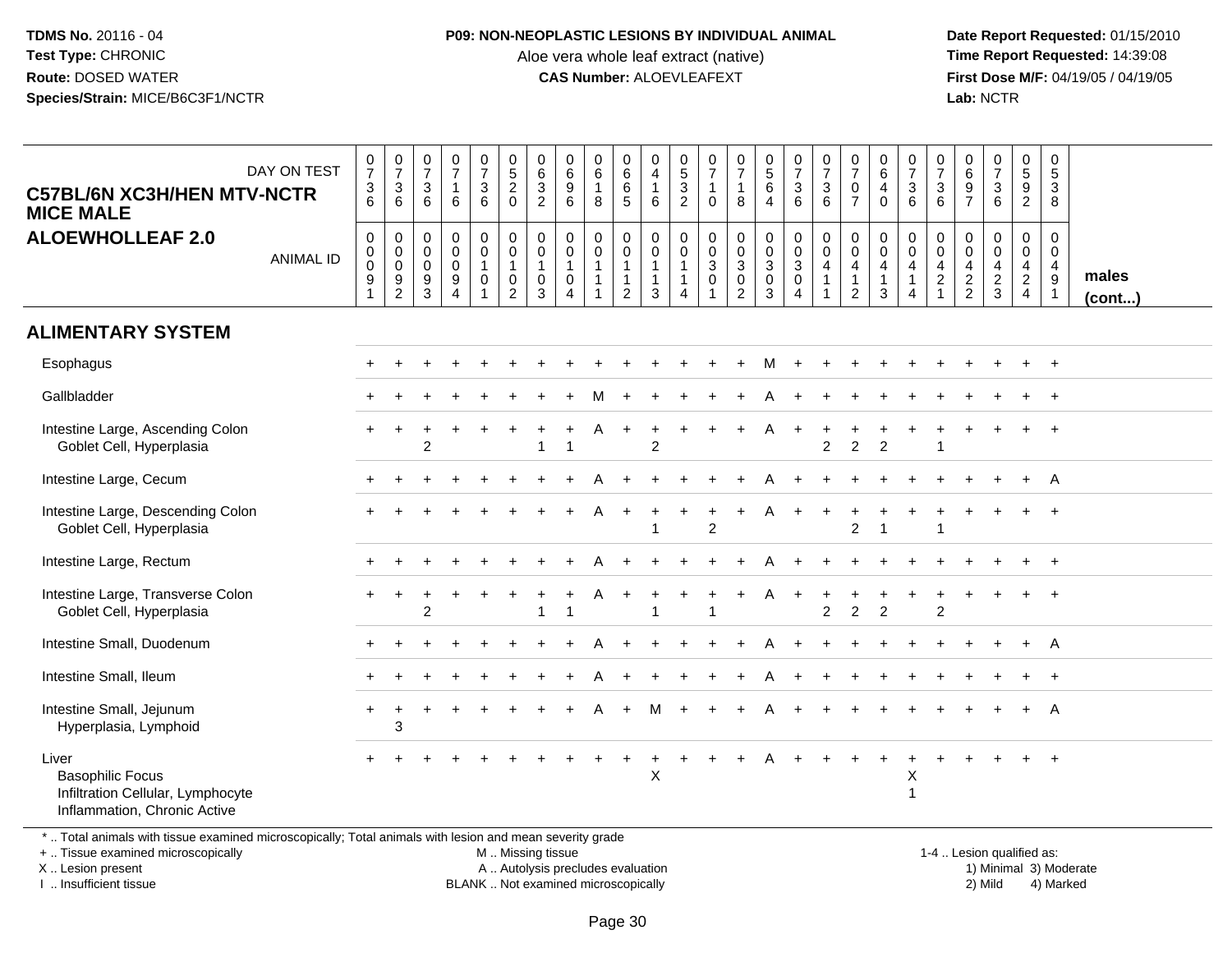### **P09: NON-NEOPLASTIC LESIONS BY INDIVIDUAL ANIMAL**

Aloe vera whole leaf extract (native)<br>**CAS Number:** ALOEVLEAFEXT

| DAY ON TEST<br><b>C57BL/6N XC3H/HEN MTV-NCTR</b><br><b>MICE MALE</b>                                                                                                                                                   | $\frac{0}{7}$<br>$\sqrt{3}$<br>6                              | $\frac{0}{7}$<br>3<br>6                | $\frac{0}{7}$<br>$\sqrt{3}$<br>6                         | $\frac{0}{7}$<br>$\mathbf{1}$<br>6              | $\frac{0}{7}$<br>$\mathbf{3}$<br>6            | $\begin{array}{c} 0 \\ 5 \\ 2 \end{array}$<br>$\mathbf 0$                                    | 0<br>$\,6$<br>$\mathbf{3}$<br>2                                  | $\pmb{0}$<br>$\,6\,$<br>9<br>6                                            | 0<br>6<br>8      | 0<br>$6\overline{6}$<br>$\,6\,$<br>$\overline{5}$                  | 0<br>$\overline{4}$<br>$\mathbf{1}$<br>6                        | 0<br>$\frac{5}{3}$<br>$\overline{c}$                                          | $\begin{smallmatrix}0\\7\end{smallmatrix}$<br>$\mathbf{1}$<br>$\mathbf 0$ | $\frac{0}{7}$<br>$\mathbf{1}$<br>8                                       | $\begin{array}{c} 0 \\ 5 \\ 6 \end{array}$<br>$\overline{4}$ | $\begin{smallmatrix}0\\7\end{smallmatrix}$<br>$\mathbf{3}$<br>6 | $\frac{0}{7}$<br>$\sqrt{3}$<br>6                                                       | $\frac{0}{7}$<br>$\mathbf 0$<br>$\overline{7}$                        | $\begin{array}{c} 0 \\ 6 \end{array}$<br>$\overline{4}$<br>$\mathbf 0$ | $\frac{0}{7}$<br>$\ensuremath{\mathsf{3}}$<br>$6\phantom{1}$ | $\frac{0}{7}$<br>$\mathbf{3}$<br>6                          | $\,0\,$<br>$\,6\,$<br>$\boldsymbol{9}$<br>$\overline{7}$      | $\frac{0}{7}$<br>3<br>6                          | $\begin{array}{c} 0 \\ 5 \\ 9 \end{array}$<br>$\overline{a}$ | $\mathsf 0$<br>$\sqrt{5}$<br>3<br>8         |                        |
|------------------------------------------------------------------------------------------------------------------------------------------------------------------------------------------------------------------------|---------------------------------------------------------------|----------------------------------------|----------------------------------------------------------|-------------------------------------------------|-----------------------------------------------|----------------------------------------------------------------------------------------------|------------------------------------------------------------------|---------------------------------------------------------------------------|------------------|--------------------------------------------------------------------|-----------------------------------------------------------------|-------------------------------------------------------------------------------|---------------------------------------------------------------------------|--------------------------------------------------------------------------|--------------------------------------------------------------|-----------------------------------------------------------------|----------------------------------------------------------------------------------------|-----------------------------------------------------------------------|------------------------------------------------------------------------|--------------------------------------------------------------|-------------------------------------------------------------|---------------------------------------------------------------|--------------------------------------------------|--------------------------------------------------------------|---------------------------------------------|------------------------|
| <b>ALOEWHOLLEAF 2.0</b><br><b>ANIMAL ID</b>                                                                                                                                                                            | $\mathbf 0$<br>$\mathbf 0$<br>$\overline{0}$<br>$\frac{9}{1}$ | 0<br>0<br>$\mathsf 0$<br>$\frac{9}{2}$ | $\mathbf 0$<br>0<br>$\mathsf{O}\xspace$<br>$\frac{9}{3}$ | 0<br>$\mathsf{O}$<br>$\pmb{0}$<br>$\frac{9}{4}$ | 0<br>$\mathbf 0$<br>$\mathbf{1}$<br>$\pmb{0}$ | $\mathbf 0$<br>$\mathbf 0$<br>$\overline{1}$<br>$\begin{smallmatrix} 0\\2 \end{smallmatrix}$ | $\mathbf 0$<br>$\mathbf 0$<br>$\overline{1}$<br>$\mathbf 0$<br>3 | $\mathbf 0$<br>$\mathbf 0$<br>$\mathbf{1}$<br>$\pmb{0}$<br>$\overline{4}$ | 0<br>$\mathbf 0$ | 0<br>$\mathbf 0$<br>$\mathbf{1}$<br>$\mathbf{1}$<br>$\overline{c}$ | $\mathbf 0$<br>$\mathbf 0$<br>$\mathbf{1}$<br>$\mathbf{1}$<br>3 | $\mathbf 0$<br>$\mathbf 0$<br>$\overline{1}$<br>$\mathbf 1$<br>$\overline{4}$ | $\mathbf 0$<br>$\mathbf 0$<br>$\overline{3}$<br>$\pmb{0}$                 | $\mathbf 0$<br>$\mathbf 0$<br>$\ensuremath{\mathsf{3}}$<br>$\frac{0}{2}$ | $\mathbf 0$<br>$_{3}^{\rm 0}$<br>$\mathbf 0$<br>$\mathbf{3}$ | $\mathbf 0$<br>0<br>$\mathbf{3}$<br>$\pmb{0}$<br>4              | $\mathbf 0$<br>$\mathsf{O}\xspace$<br>$\overline{4}$<br>$\mathbf{1}$<br>$\overline{1}$ | 0<br>$\mathsf{O}$<br>$\overline{4}$<br>$\mathbf{1}$<br>$\overline{2}$ | 0<br>0<br>$\overline{4}$<br>$\mathbf{1}$<br>3                          | $\mathbf 0$<br>$\mathbf 0$<br>4<br>$\mathbf{1}$<br>4         | 0<br>$\mathsf{O}\xspace$<br>$\overline{4}$<br>$\frac{2}{1}$ | $\mathbf 0$<br>$\mathbf 0$<br>$\overline{4}$<br>$\frac{2}{2}$ | $\mathbf 0$<br>$\mathbf 0$<br>4<br>$\frac{2}{3}$ | $\mathbf 0$<br>$\mathbf 0$<br>$\frac{4}{2}$                  | $\Omega$<br>0<br>4<br>$\boldsymbol{9}$<br>1 | males<br>(cont)        |
| <b>Necrosis</b><br><b>Tension Lipidosis</b><br>Vacuolization Cytoplasmic                                                                                                                                               | $\mathbf{1}$                                                  |                                        | $\mathbf 1$                                              |                                                 | $\mathbf{1}$                                  |                                                                                              |                                                                  |                                                                           |                  |                                                                    |                                                                 |                                                                               |                                                                           |                                                                          |                                                              |                                                                 |                                                                                        |                                                                       |                                                                        |                                                              |                                                             |                                                               |                                                  |                                                              |                                             |                        |
| Mesentery<br>Fat, Necrosis                                                                                                                                                                                             |                                                               |                                        |                                                          |                                                 |                                               |                                                                                              |                                                                  |                                                                           |                  |                                                                    |                                                                 |                                                                               |                                                                           |                                                                          |                                                              |                                                                 |                                                                                        |                                                                       |                                                                        |                                                              |                                                             |                                                               |                                                  |                                                              |                                             |                        |
| Pancreas<br>Infiltration Cellular, Lymphocyte<br>Vacuolization Cytoplasmic<br>Duct, Dilatation                                                                                                                         | $\overline{1}$                                                |                                        |                                                          |                                                 |                                               |                                                                                              |                                                                  |                                                                           |                  |                                                                    |                                                                 |                                                                               |                                                                           |                                                                          | 4                                                            |                                                                 |                                                                                        |                                                                       |                                                                        |                                                              |                                                             |                                                               |                                                  |                                                              | $\ddot{}$                                   |                        |
| <b>Salivary Glands</b><br>Infiltration Cellular, Lymphocyte                                                                                                                                                            | 2                                                             |                                        |                                                          |                                                 |                                               |                                                                                              |                                                                  |                                                                           |                  | 2                                                                  |                                                                 |                                                                               |                                                                           | $\overline{2}$                                                           |                                                              | $\overline{2}$                                                  |                                                                                        |                                                                       |                                                                        | 1                                                            |                                                             |                                                               |                                                  |                                                              | $\ddot{}$                                   |                        |
| Stomach, Forestomach                                                                                                                                                                                                   |                                                               |                                        |                                                          |                                                 |                                               |                                                                                              |                                                                  |                                                                           |                  |                                                                    |                                                                 |                                                                               |                                                                           |                                                                          |                                                              |                                                                 |                                                                                        |                                                                       |                                                                        |                                                              |                                                             |                                                               |                                                  |                                                              | $\ddot{}$                                   |                        |
| Stomach, Glandular<br>Inflammation, Chronic Active<br>Epithelium, Hyperplasia                                                                                                                                          |                                                               | $\mathbf{1}$                           |                                                          |                                                 |                                               |                                                                                              |                                                                  |                                                                           |                  |                                                                    |                                                                 |                                                                               |                                                                           |                                                                          |                                                              |                                                                 |                                                                                        |                                                                       | $\mathbf{1}$                                                           | 2<br>3                                                       |                                                             |                                                               |                                                  |                                                              | $\overline{+}$                              |                        |
| <b>CARDIOVASCULAR SYSTEM</b>                                                                                                                                                                                           |                                                               |                                        |                                                          |                                                 |                                               |                                                                                              |                                                                  |                                                                           |                  |                                                                    |                                                                 |                                                                               |                                                                           |                                                                          |                                                              |                                                                 |                                                                                        |                                                                       |                                                                        |                                                              |                                                             |                                                               |                                                  |                                                              |                                             |                        |
| <b>Blood Vessel</b>                                                                                                                                                                                                    |                                                               |                                        |                                                          |                                                 |                                               |                                                                                              |                                                                  |                                                                           |                  |                                                                    |                                                                 |                                                                               |                                                                           |                                                                          |                                                              |                                                                 |                                                                                        |                                                                       |                                                                        |                                                              |                                                             |                                                               |                                                  |                                                              | $\ddot{}$                                   |                        |
| Heart<br>Cardiomyopathy                                                                                                                                                                                                |                                                               |                                        |                                                          |                                                 |                                               |                                                                                              |                                                                  |                                                                           |                  |                                                                    |                                                                 |                                                                               |                                                                           | ÷                                                                        |                                                              |                                                                 |                                                                                        |                                                                       |                                                                        |                                                              |                                                             |                                                               |                                                  |                                                              | $^{+}$                                      |                        |
| <b>ENDOCRINE SYSTEM</b>                                                                                                                                                                                                |                                                               |                                        |                                                          |                                                 |                                               |                                                                                              |                                                                  |                                                                           |                  |                                                                    |                                                                 |                                                                               |                                                                           |                                                                          |                                                              |                                                                 |                                                                                        |                                                                       |                                                                        |                                                              |                                                             |                                                               |                                                  |                                                              |                                             |                        |
| <b>Adrenal Cortex</b><br>*  Total animals with tissue examined microscopically; Total animals with lesion and mean severity grade<br>+  Tissue examined microscopically<br>X  Lesion present<br>I. Insufficient tissue | $+$                                                           | $\ddot{}$                              | $+$                                                      | $+$                                             | $+$                                           | M  Missing tissue                                                                            | $+$ $+$ $+$                                                      | A  Autolysis precludes evaluation<br>BLANK  Not examined microscopically  | <sup>A</sup>     |                                                                    |                                                                 |                                                                               | + + + + +                                                                 |                                                                          | $\mathsf{A}$                                                 |                                                                 | $+$ $+$ $+$                                                                            |                                                                       | $+$                                                                    | $+$                                                          | $\ddot{}$                                                   | $\overline{+}$                                                | $+$<br>1-4  Lesion qualified as:<br>2) Mild      | $+$ $+$                                                      | 4) Marked                                   | 1) Minimal 3) Moderate |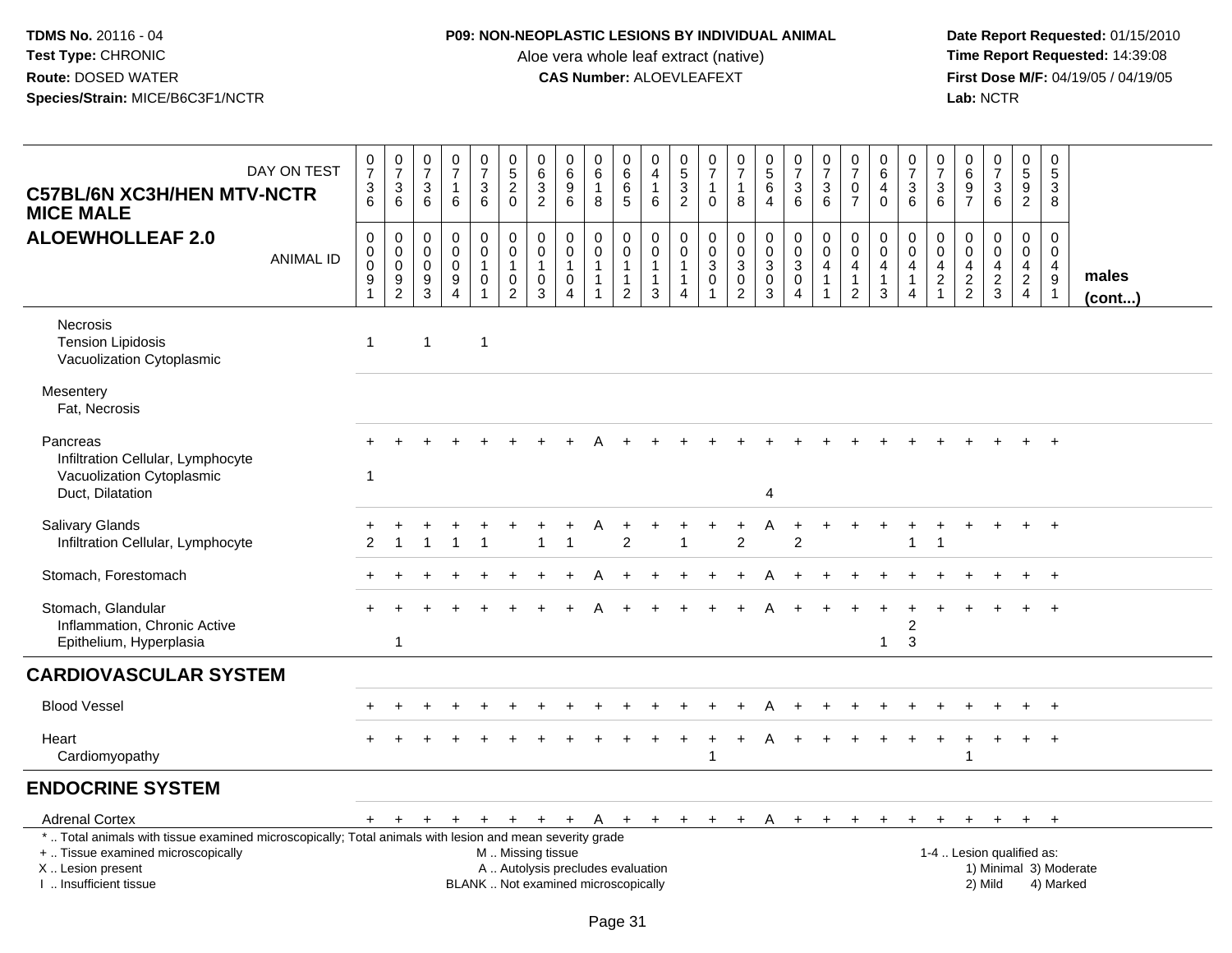## **P09: NON-NEOPLASTIC LESIONS BY INDIVIDUAL ANIMAL**

Aloe vera whole leaf extract (native)<br>**CAS Number:** ALOEVLEAFEXT

| <b>C57BL/6N XC3H/HEN MTV-NCTR</b><br><b>MICE MALE</b>                                                                                                                                         | DAY ON TEST      | $\begin{array}{c} 0 \\ 7 \end{array}$<br>$\begin{array}{c} 3 \\ 6 \end{array}$  | $\frac{0}{7}$<br>$\sqrt{3}$<br>6                           | $\frac{0}{7}$<br>$\mathbf{3}$<br>6                                       | $\begin{array}{c} 0 \\ 7 \end{array}$<br>$\mathbf{1}$<br>$6\phantom{1}$                 | $\frac{0}{7}$<br>3<br>6                                     | $\begin{array}{c} 0 \\ 5 \end{array}$<br>$\overline{c}$<br>$\mathbf 0$         | $\pmb{0}$<br>6<br>$\ensuremath{\mathsf{3}}$<br>$\overline{2}$ | $\pmb{0}$<br>$\,6\,$<br>$9\,$<br>6                                          | $\pmb{0}$<br>6<br>$\mathbf{1}$<br>8                                            | 0<br>$\,6\,$<br>$\,6$<br>$\overline{5}$                            | $\mathbf 0$<br>$\overline{4}$<br>$\mathbf{1}$<br>6                             | $^{\rm 0}_{\rm 5}$<br>$\ensuremath{\mathsf{3}}$<br>$\overline{2}$ | $\frac{0}{7}$<br>1<br>$\mathbf 0$                          | $\frac{0}{7}$<br>$\mathbf{1}$<br>8                              | $\begin{array}{c} 0 \\ 5 \end{array}$<br>6<br>$\overline{4}$ | $\frac{0}{7}$<br>$\frac{3}{6}$                                                         | $\begin{array}{c} 0 \\ 7 \end{array}$<br>$\mathbf{3}$<br>6             | $\begin{array}{c} 0 \\ 7 \end{array}$<br>$\pmb{0}$<br>$\overline{7}$                  | $_6^0$<br>$\overline{4}$<br>$\mathbf 0$                          | $\frac{0}{7}$<br>$\frac{3}{6}$                                         | $\frac{0}{7}$<br>3<br>$6^{\circ}$                                      | $\pmb{0}$<br>$\,6\,$<br>$\frac{9}{7}$               | $\frac{0}{7}$<br>$\frac{3}{6}$                 | $\begin{smallmatrix} 0\\5 \end{smallmatrix}$<br>$\frac{9}{2}$ | $\pmb{0}$<br>$\overline{5}$<br>3<br>8                                           |                        |
|-----------------------------------------------------------------------------------------------------------------------------------------------------------------------------------------------|------------------|---------------------------------------------------------------------------------|------------------------------------------------------------|--------------------------------------------------------------------------|-----------------------------------------------------------------------------------------|-------------------------------------------------------------|--------------------------------------------------------------------------------|---------------------------------------------------------------|-----------------------------------------------------------------------------|--------------------------------------------------------------------------------|--------------------------------------------------------------------|--------------------------------------------------------------------------------|-------------------------------------------------------------------|------------------------------------------------------------|-----------------------------------------------------------------|--------------------------------------------------------------|----------------------------------------------------------------------------------------|------------------------------------------------------------------------|---------------------------------------------------------------------------------------|------------------------------------------------------------------|------------------------------------------------------------------------|------------------------------------------------------------------------|-----------------------------------------------------|------------------------------------------------|---------------------------------------------------------------|---------------------------------------------------------------------------------|------------------------|
| <b>ALOEWHOLLEAF 2.0</b>                                                                                                                                                                       | <b>ANIMAL ID</b> | $\mathbf 0$<br>$\begin{smallmatrix} 0\\0 \end{smallmatrix}$<br>$\boldsymbol{9}$ | $\mathbf 0$<br>$\mathbf 0$<br>$\mathbf 0$<br>$\frac{9}{2}$ | $\mathbf 0$<br>$\overline{0}$<br>$\overline{0}$<br>$\boldsymbol{9}$<br>3 | $\mathbf 0$<br>$\mathbf 0$<br>$\mathbf 0$<br>$\boldsymbol{9}$<br>$\boldsymbol{\Lambda}$ | $\mathsf{O}$<br>$\mathbf 0$<br>$\mathbf{1}$<br>$\mathsf{O}$ | $\pmb{0}$<br>$\overline{0}$<br>$\overline{1}$<br>$\mathbf 0$<br>$\overline{2}$ | $\pmb{0}$<br>$\pmb{0}$<br>$\mathbf{1}$<br>$\pmb{0}$<br>3      | $\mathbf 0$<br>$\mathbf 0$<br>$\mathbf{1}$<br>$\mathbf 0$<br>$\overline{4}$ | $\mathbf 0$<br>$\mathbf 0$<br>$\mathbf{1}$<br>$\overline{1}$<br>$\overline{1}$ | 0<br>$\mathbf 0$<br>$\mathbf{1}$<br>$\mathbf{1}$<br>$\overline{c}$ | $\mathbf 0$<br>$\mathbf 0$<br>$\overline{1}$<br>$\overline{1}$<br>$\mathbf{3}$ | $\mathbf 0$<br>$\mathbf 0$<br>$\mathbf{1}$<br>1<br>4              | $\pmb{0}$<br>$\pmb{0}$<br>$\overline{3}$<br>$\pmb{0}$<br>1 | $\mathsf{O}$<br>$\mathsf{O}$<br>$\overline{3}$<br>$\frac{0}{2}$ | $\pmb{0}$<br>$\frac{0}{3}$<br>$\mathsf{O}\xspace$<br>3       | $\begin{smallmatrix}0\\0\\3\end{smallmatrix}$<br>$\mathsf{O}\xspace$<br>$\overline{4}$ | $\mathsf{O}\xspace$<br>$\mathbf 0$<br>$\overline{4}$<br>$\overline{1}$ | $\pmb{0}$<br>$\mathsf 0$<br>$\overline{\mathbf{4}}$<br>$\mathbf{1}$<br>$\overline{2}$ | 0<br>$\mathbf 0$<br>$\overline{\mathbf{4}}$<br>$\mathbf{1}$<br>3 | $_{\rm 0}^{\rm 0}$<br>$\overline{4}$<br>$\mathbf{1}$<br>$\overline{4}$ | $\Omega$<br>$\mathbf 0$<br>4<br>$\overline{a}$<br>$\blacktriangleleft$ | 0<br>$\mathbf 0$<br>$\overline{4}$<br>$\frac{2}{2}$ | $\pmb{0}$<br>$\mathbf 0$<br>4<br>$\frac{2}{3}$ | $\mathbf 0$<br>$\mathbf 0$<br>$\overline{4}$<br>$\frac{2}{4}$ | $\Omega$<br>$\mathbf 0$<br>$\overline{4}$<br>$\boldsymbol{9}$<br>$\overline{1}$ | males<br>(cont)        |
| Hematopoietic Cell Proliferation<br>Subcapsular, Hyperplasia                                                                                                                                  |                  |                                                                                 | $\mathbf{1}$                                               | $\mathbf{1}$                                                             | -1                                                                                      |                                                             | $\mathbf{1}$                                                                   |                                                               | $\mathbf{1}$                                                                |                                                                                | $\mathbf 1$                                                        | 1                                                                              | 1                                                                 | -1                                                         | $\overline{2}$                                                  |                                                              |                                                                                        | -1                                                                     | 2                                                                                     | -1                                                               | $\overline{2}$                                                         | $\overline{2}$                                                         | 2                                                   |                                                |                                                               |                                                                                 |                        |
| Adrenal Medulla<br>Hyperplasia                                                                                                                                                                |                  | $\overline{2}$                                                                  |                                                            |                                                                          |                                                                                         |                                                             | $\boldsymbol{\Lambda}$                                                         | $\ddot{}$                                                     |                                                                             |                                                                                |                                                                    |                                                                                |                                                                   |                                                            |                                                                 |                                                              |                                                                                        |                                                                        |                                                                                       |                                                                  |                                                                        |                                                                        | $\overline{2}$                                      | $\ddot{}$                                      | $+$                                                           | $+$                                                                             |                        |
| Islets, Pancreatic<br>Hyperplasia                                                                                                                                                             |                  |                                                                                 |                                                            |                                                                          |                                                                                         |                                                             |                                                                                |                                                               |                                                                             |                                                                                |                                                                    |                                                                                |                                                                   |                                                            |                                                                 |                                                              |                                                                                        |                                                                        |                                                                                       |                                                                  |                                                                        |                                                                        |                                                     |                                                |                                                               | $+$                                                                             |                        |
| Parathyroid Gland<br>Infiltration Cellular, Lymphocyte                                                                                                                                        |                  |                                                                                 |                                                            |                                                                          |                                                                                         |                                                             |                                                                                |                                                               |                                                                             |                                                                                |                                                                    |                                                                                |                                                                   |                                                            | м                                                               | М                                                            | $+$                                                                                    | м                                                                      | $\ddot{}$                                                                             | $\ddot{}$                                                        |                                                                        |                                                                        |                                                     |                                                | $+$                                                           | $+$                                                                             |                        |
| <b>Pituitary Gland</b><br>Pars Distalis, Cyst                                                                                                                                                 |                  |                                                                                 |                                                            |                                                                          |                                                                                         |                                                             |                                                                                |                                                               |                                                                             |                                                                                |                                                                    |                                                                                |                                                                   |                                                            |                                                                 |                                                              | $\overline{c}$                                                                         |                                                                        |                                                                                       |                                                                  |                                                                        |                                                                        |                                                     |                                                | $+$                                                           | M                                                                               |                        |
| <b>Thyroid Gland</b><br>Infiltration Cellular, Lymphocyte<br>Inflammation, Chronic Active<br>Follicle, Degeneration                                                                           |                  | +<br>2                                                                          |                                                            | $\boldsymbol{2}$                                                         |                                                                                         |                                                             |                                                                                |                                                               |                                                                             |                                                                                |                                                                    |                                                                                |                                                                   |                                                            |                                                                 |                                                              |                                                                                        |                                                                        |                                                                                       |                                                                  |                                                                        |                                                                        |                                                     |                                                |                                                               | $\ddot{}$                                                                       |                        |
| <b>GENERAL BODY SYSTEM</b>                                                                                                                                                                    |                  |                                                                                 |                                                            |                                                                          |                                                                                         |                                                             |                                                                                |                                                               |                                                                             |                                                                                |                                                                    |                                                                                |                                                                   |                                                            |                                                                 |                                                              |                                                                                        |                                                                        |                                                                                       |                                                                  |                                                                        |                                                                        |                                                     |                                                |                                                               |                                                                                 |                        |
| <b>Tissue NOS</b><br>Cyst                                                                                                                                                                     |                  |                                                                                 |                                                            |                                                                          |                                                                                         |                                                             |                                                                                |                                                               |                                                                             |                                                                                |                                                                    |                                                                                | $\ddot{}$                                                         |                                                            |                                                                 |                                                              |                                                                                        |                                                                        |                                                                                       |                                                                  |                                                                        |                                                                        |                                                     |                                                |                                                               | $\ddot{}$                                                                       |                        |
| <b>GENITAL SYSTEM</b>                                                                                                                                                                         |                  |                                                                                 |                                                            |                                                                          |                                                                                         |                                                             |                                                                                |                                                               |                                                                             |                                                                                |                                                                    |                                                                                |                                                                   |                                                            |                                                                 |                                                              |                                                                                        |                                                                        |                                                                                       |                                                                  |                                                                        |                                                                        |                                                     |                                                |                                                               |                                                                                 |                        |
| Epididymis<br>Atrophy<br>Fibrosis<br>Hypospermia                                                                                                                                              |                  |                                                                                 |                                                            |                                                                          |                                                                                         |                                                             |                                                                                |                                                               |                                                                             |                                                                                |                                                                    |                                                                                |                                                                   |                                                            |                                                                 |                                                              |                                                                                        |                                                                        |                                                                                       |                                                                  |                                                                        |                                                                        |                                                     |                                                |                                                               | $\ddot{}$                                                                       |                        |
| *  Total animals with tissue examined microscopically; Total animals with lesion and mean severity grade<br>+  Tissue examined microscopically<br>X  Lesion present<br>I  Insufficient tissue |                  |                                                                                 |                                                            |                                                                          |                                                                                         |                                                             | M  Missing tissue                                                              |                                                               | A  Autolysis precludes evaluation<br>BLANK  Not examined microscopically    |                                                                                |                                                                    |                                                                                |                                                                   |                                                            |                                                                 |                                                              |                                                                                        |                                                                        |                                                                                       |                                                                  |                                                                        |                                                                        |                                                     | 1-4  Lesion qualified as:<br>2) Mild           |                                                               | 4) Marked                                                                       | 1) Minimal 3) Moderate |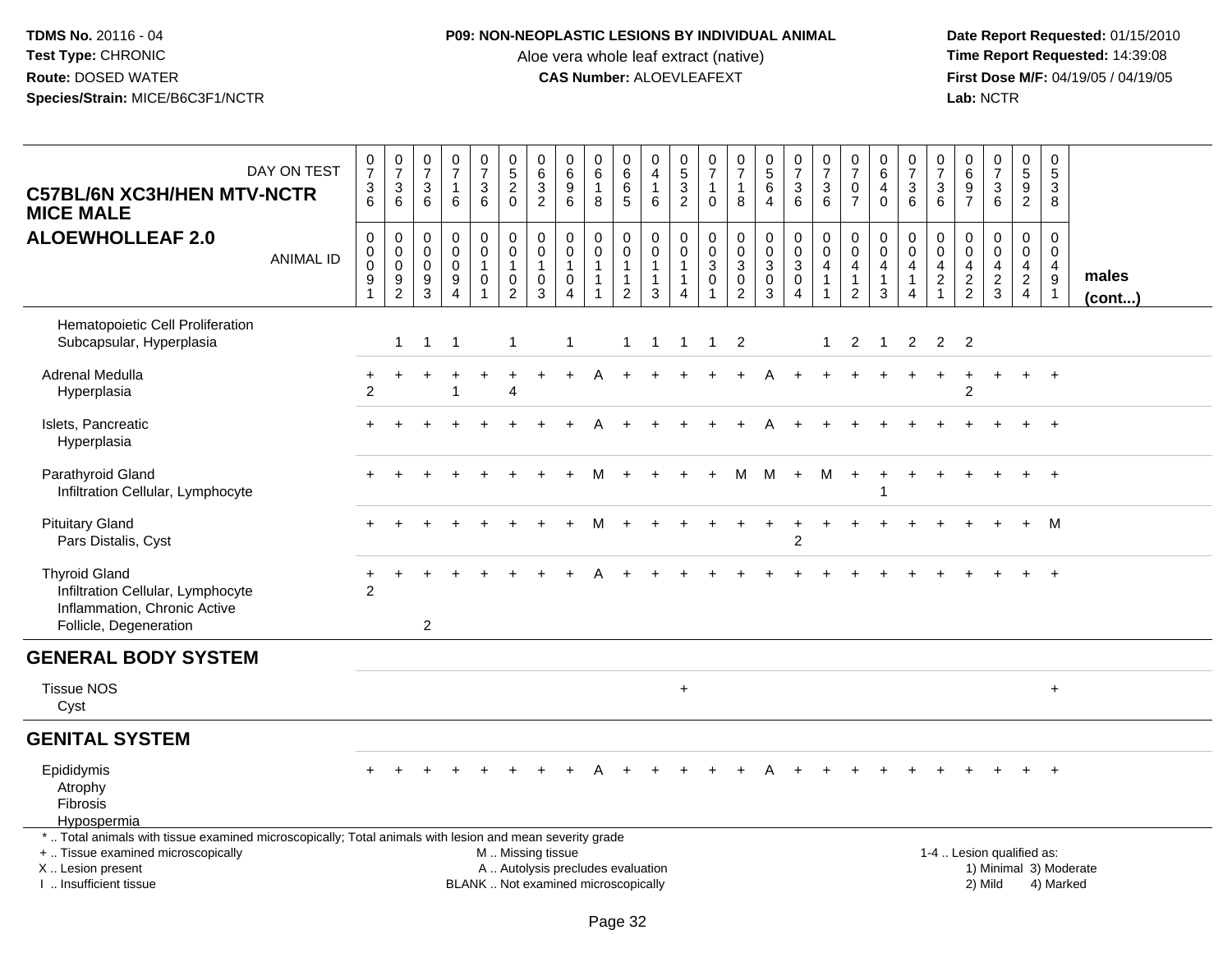### **P09: NON-NEOPLASTIC LESIONS BY INDIVIDUAL ANIMAL**

Aloe vera whole leaf extract (native)<br>**CAS Number:** ALOEVLEAFEXT

 **Date Report Requested:** 01/15/2010 **First Dose M/F:** 04/19/05 / 04/19/05<br>Lab: NCTR **Lab:** NCTR

| DAY ON TEST<br><b>C57BL/6N XC3H/HEN MTV-NCTR</b><br><b>MICE MALE</b>                                                                                                                                  | $\frac{0}{7}$<br>$\frac{3}{6}$                          | $\frac{0}{7}$<br>$\sqrt{3}$<br>$6\phantom{1}$  | $\mathbf 0$<br>$\overline{7}$<br>$\mathbf{3}$<br>6         | $\frac{0}{7}$<br>1<br>6                                               | $\begin{array}{c} 0 \\ 7 \end{array}$<br>3<br>6                         | $\,0\,$<br>5<br>$\boldsymbol{2}$<br>$\mathbf 0$                        | 0<br>6<br>$\overline{3}$<br>$\overline{c}$                   | $\pmb{0}$<br>$\,6\,$<br>$\boldsymbol{9}$<br>6                                  | 0<br>6<br>$\mathbf{1}$<br>8                | $\pmb{0}$<br>6<br>$\overline{6}$<br>5                                     | 0<br>$\overline{4}$<br>$\mathbf{1}$<br>6                        | 0<br>$\frac{5}{3}$<br>$\overline{2}$       | $\frac{0}{7}$<br>$\mathbf{1}$<br>$\mathbf 0$                              | $\begin{smallmatrix}0\\7\end{smallmatrix}$<br>$\mathbf{1}$<br>8 | $\pmb{0}$<br>5<br>6<br>$\overline{4}$                      | 0<br>$\overline{7}$<br>$\mathfrak{Z}$<br>6                              | $\pmb{0}$<br>$\overline{7}$<br>$\sqrt{3}$<br>6 | $\pmb{0}$<br>$\overline{7}$<br>0<br>$\overline{7}$                             | 0<br>6<br>4<br>$\mathbf 0$      | $\frac{0}{7}$<br>$\sqrt{3}$<br>$6\phantom{1}$                     | $\mathbf 0$<br>$\overline{7}$<br>3<br>6                            | $\pmb{0}$<br>$\,6\,$<br>9<br>$\overline{7}$      | $\begin{array}{c} 0 \\ 7 \end{array}$<br>$\sqrt{3}$<br>$6\phantom{1}6$ | $\pmb{0}$<br>$5\phantom{.0}$<br>9<br>$\overline{2}$              | $\pmb{0}$<br>5<br>3<br>8                                 |                        |
|-------------------------------------------------------------------------------------------------------------------------------------------------------------------------------------------------------|---------------------------------------------------------|------------------------------------------------|------------------------------------------------------------|-----------------------------------------------------------------------|-------------------------------------------------------------------------|------------------------------------------------------------------------|--------------------------------------------------------------|--------------------------------------------------------------------------------|--------------------------------------------|---------------------------------------------------------------------------|-----------------------------------------------------------------|--------------------------------------------|---------------------------------------------------------------------------|-----------------------------------------------------------------|------------------------------------------------------------|-------------------------------------------------------------------------|------------------------------------------------|--------------------------------------------------------------------------------|---------------------------------|-------------------------------------------------------------------|--------------------------------------------------------------------|--------------------------------------------------|------------------------------------------------------------------------|------------------------------------------------------------------|----------------------------------------------------------|------------------------|
| <b>ALOEWHOLLEAF 2.0</b><br><b>ANIMAL ID</b>                                                                                                                                                           | $\mathbf 0$<br>$\pmb{0}$<br>$\pmb{0}$<br>$\overline{9}$ | 0<br>$\mathbf 0$<br>$\pmb{0}$<br>$\frac{9}{2}$ | $\mathbf 0$<br>$\mathbf 0$<br>$\mathbf 0$<br>$\frac{9}{3}$ | $\mathbf 0$<br>$\Omega$<br>$\mathbf 0$<br>9<br>$\boldsymbol{\Lambda}$ | $\mathbf 0$<br>$\mathbf 0$<br>$\mathbf{1}$<br>$\pmb{0}$<br>$\mathbf{1}$ | $\Omega$<br>$\mathbf 0$<br>$\mathbf{1}$<br>$\pmb{0}$<br>$\overline{c}$ | $\mathbf 0$<br>$\mathbf 0$<br>$\mathbf{1}$<br>$\pmb{0}$<br>3 | $\mathbf 0$<br>$\Omega$<br>$\mathbf{1}$<br>$\pmb{0}$<br>$\boldsymbol{\Lambda}$ | 0<br>$\mathbf 0$<br>$\mathbf{1}$<br>1<br>1 | 0<br>$\mathsf{O}\xspace$<br>$\mathbf 1$<br>$\mathbf{1}$<br>$\overline{2}$ | $\mathbf 0$<br>$\mathbf 0$<br>$\mathbf{1}$<br>$\mathbf{1}$<br>3 | 0<br>$\Omega$<br>$\overline{1}$<br>-1<br>4 | $\mathbf 0$<br>$\mathbf 0$<br>$\mathbf{3}$<br>$\pmb{0}$<br>$\overline{1}$ | 0<br>$\mathbf 0$<br>$\mathbf{3}$<br>$\pmb{0}$<br>$\overline{2}$ | $\mathbf 0$<br>$\mathbf 0$<br>$\sqrt{3}$<br>$\pmb{0}$<br>3 | $\mathbf 0$<br>$\mathsf 0$<br>3<br>$\pmb{0}$<br>$\overline{\mathbf{4}}$ | $\Omega$<br>$\Omega$<br>4<br>$\overline{1}$    | $\mathbf 0$<br>$\mathbf 0$<br>$\overline{4}$<br>$\mathbf{1}$<br>$\overline{2}$ | 0<br>$\mathbf 0$<br>4<br>1<br>3 | $\mathbf{0}$<br>$\Omega$<br>$\overline{4}$<br>$\overline{1}$<br>4 | 0<br>$\mathbf 0$<br>$\overline{4}$<br>$\sqrt{2}$<br>$\overline{1}$ | $\mathbf 0$<br>$\mathbf 0$<br>4<br>$\frac{2}{2}$ | $\mathbf 0$<br>$\mathbf 0$<br>$\overline{\mathbf{4}}$<br>$\frac{2}{3}$ | $\Omega$<br>$\mathbf 0$<br>4<br>$\overline{2}$<br>$\overline{4}$ | $\mathbf 0$<br>$\mathbf 0$<br>4<br>$\boldsymbol{9}$<br>1 | males<br>(cont)        |
| Spermatocele                                                                                                                                                                                          |                                                         |                                                |                                                            |                                                                       |                                                                         |                                                                        |                                                              |                                                                                |                                            |                                                                           |                                                                 |                                            |                                                                           |                                                                 |                                                            |                                                                         |                                                |                                                                                |                                 |                                                                   |                                                                    |                                                  |                                                                        |                                                                  |                                                          |                        |
| <b>Preputial Gland</b><br>Cyst<br>Degeneration<br>Infiltration Cellular, Lymphocyte<br>Inflammation, Suppurative<br>Inflammation, Chronic Active<br>Bilateral, Cyst<br>Duct, Ectasia<br>Fat, Necrosis | $\pm$                                                   | $\ddot{}$<br>$\overline{2}$                    |                                                            |                                                                       | 3<br>3                                                                  |                                                                        |                                                              | $\ensuremath{\mathsf{3}}$                                                      |                                            |                                                                           |                                                                 |                                            | $\overline{c}$<br>$\overline{c}$                                          |                                                                 |                                                            | 3                                                                       |                                                | $\ddot{}$<br>$\mathfrak{p}$                                                    | 3                               | 3<br>3                                                            |                                                                    | 2                                                | 4                                                                      | $\overline{4}$                                                   | $\overline{1}$<br>-3                                     |                        |
| Prostate<br>Infiltration Cellular, Lymphocyte<br>Inflammation, Suppurative                                                                                                                            |                                                         |                                                |                                                            |                                                                       |                                                                         |                                                                        |                                                              |                                                                                |                                            |                                                                           |                                                                 |                                            |                                                                           |                                                                 |                                                            |                                                                         |                                                |                                                                                | 1                               | $\overline{1}$                                                    |                                                                    |                                                  |                                                                        |                                                                  | $\overline{2}$                                           |                        |
| Seminal Vesicle<br>Atrophy<br>Inflammation, Suppurative<br>Lumen, Dilatation                                                                                                                          |                                                         |                                                |                                                            |                                                                       |                                                                         |                                                                        |                                                              |                                                                                |                                            |                                                                           |                                                                 |                                            |                                                                           |                                                                 | 4                                                          |                                                                         |                                                |                                                                                |                                 | $2^{\circ}$                                                       | $\overline{2}$                                                     |                                                  |                                                                        |                                                                  | 4                                                        |                        |
| <b>Testes</b><br>Seminiferous Tubule, Degeneration                                                                                                                                                    |                                                         |                                                |                                                            | $\ddot{}$                                                             | $+$                                                                     | $\ddot{}$                                                              |                                                              |                                                                                | Α                                          |                                                                           | $\pm$                                                           | +                                          | $\ddot{}$<br>-1                                                           | $\ddot{}$                                                       |                                                            |                                                                         |                                                | $\ddot{}$                                                                      | +<br>$\overline{2}$             |                                                                   | $\ddot{}$                                                          | $\mathbf{1}$                                     | $\ddot{}$<br>$\overline{4}$                                            | +                                                                | $\ddot{}$<br>$\mathbf{1}$                                |                        |
| <b>HEMATOPOIETIC SYSTEM</b>                                                                                                                                                                           |                                                         |                                                |                                                            |                                                                       |                                                                         |                                                                        |                                                              |                                                                                |                                            |                                                                           |                                                                 |                                            |                                                                           |                                                                 |                                                            |                                                                         |                                                |                                                                                |                                 |                                                                   |                                                                    |                                                  |                                                                        |                                                                  |                                                          |                        |
| <b>Bone Marrow</b><br>Hyperplasia                                                                                                                                                                     |                                                         |                                                |                                                            | $\overline{c}$                                                        |                                                                         |                                                                        | $\overline{c}$                                               |                                                                                |                                            |                                                                           |                                                                 | 2                                          | 3                                                                         |                                                                 | $\overline{2}$                                             |                                                                         |                                                |                                                                                |                                 |                                                                   |                                                                    |                                                  |                                                                        |                                                                  | $\ddot{}$<br>2                                           |                        |
| Lymph Node                                                                                                                                                                                            |                                                         |                                                |                                                            |                                                                       |                                                                         |                                                                        |                                                              | $+$                                                                            |                                            |                                                                           |                                                                 |                                            |                                                                           |                                                                 |                                                            |                                                                         |                                                | $+$                                                                            |                                 |                                                                   |                                                                    | $+$                                              | $+$                                                                    |                                                                  |                                                          |                        |
| *  Total animals with tissue examined microscopically; Total animals with lesion and mean severity grade<br>+  Tissue examined microscopically<br>X  Lesion present<br>I  Insufficient tissue         |                                                         |                                                |                                                            |                                                                       |                                                                         | M  Missing tissue                                                      |                                                              | A  Autolysis precludes evaluation<br>BLANK  Not examined microscopically       |                                            |                                                                           |                                                                 |                                            |                                                                           |                                                                 |                                                            |                                                                         |                                                |                                                                                |                                 |                                                                   |                                                                    | 1-4  Lesion qualified as:                        | 2) Mild                                                                |                                                                  | 4) Marked                                                | 1) Minimal 3) Moderate |

I .. Insufficient tissue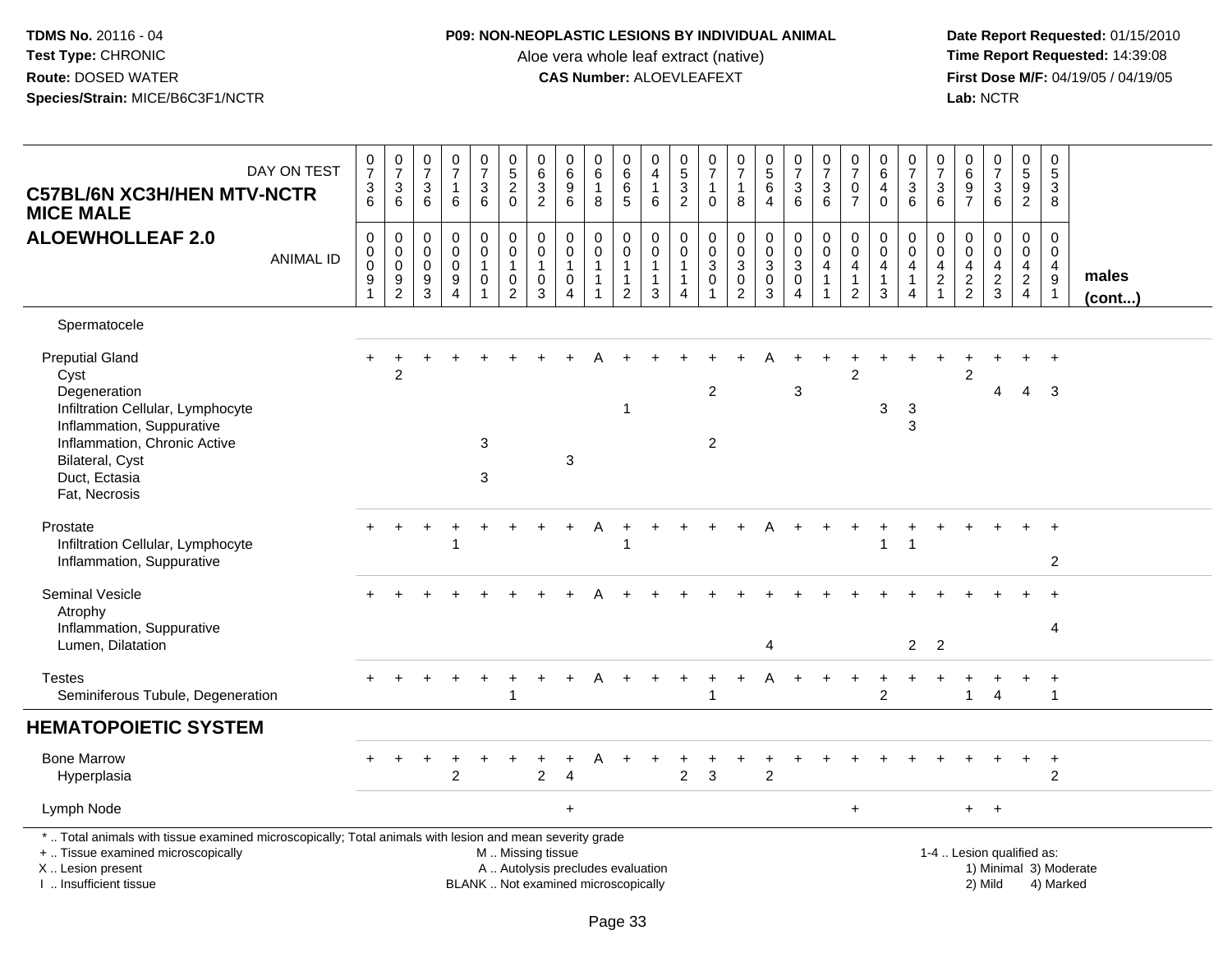#### **P09: NON-NEOPLASTIC LESIONS BY INDIVIDUAL ANIMAL**

Aloe vera whole leaf extract (native)<br>**CAS Number:** ALOEVLEAFEXT

 **Date Report Requested:** 01/15/2010 **First Dose M/F:** 04/19/05 / 04/19/05<br>**Lab:** NCTR **Lab:** NCTR

| DAY ON TEST<br><b>C57BL/6N XC3H/HEN MTV-NCTR</b><br><b>MICE MALE</b>                                                                                                                                                                            | $\frac{0}{7}$<br>$\sqrt{3}$<br>6                  | $\begin{array}{c} 0 \\ 7 \end{array}$<br>$\mathbf{3}$<br>$\overline{6}$ | $\frac{0}{7}$<br>$\mathfrak{S}$<br>6                     | 0<br>$\boldsymbol{7}$<br>$\mathbf{1}$<br>6                            | $\begin{smallmatrix}0\\7\end{smallmatrix}$<br>$\frac{3}{6}$                       | $\begin{array}{c} 0 \\ 5 \\ 2 \end{array}$<br>$\mathbf 0$                                     | $\begin{array}{c} 0 \\ 6 \end{array}$<br>$\frac{3}{2}$                                      | $\pmb{0}$<br>$\,6\,$<br>$9\,$<br>6                   | $\begin{array}{c} 0 \\ 6 \end{array}$<br>$\mathbf{1}$<br>8                   | $_6^0$<br>6<br>$\overline{5}$                                      | 0<br>$\overline{4}$<br>$\mathbf{1}$<br>6                 | 0<br>5<br>3<br>2                                                       | 0<br>$\overline{7}$<br>$\mathbf{1}$<br>$\Omega$             | $\begin{smallmatrix}0\\7\end{smallmatrix}$<br>$\mathbf{1}$<br>8 | $\begin{array}{c} 0 \\ 5 \end{array}$<br>6<br>$\overline{4}$         | $\begin{array}{c} 0 \\ 7 \end{array}$<br>$\mathbf{3}$<br>6                                                    | $\frac{0}{7}$<br>3<br>6         | $\frac{0}{7}$<br>$\mathbf 0$<br>$\overline{7}$                                                  | $_6^0$<br>$\overline{4}$<br>$\Omega$                               | $\frac{0}{7}$<br>3<br>6                                                     | $\frac{0}{7}$<br>$\sqrt{3}$<br>6                         | $\begin{array}{c} 0 \\ 6 \end{array}$<br>$\frac{9}{7}$ | $\begin{array}{c} 0 \\ 7 \end{array}$<br>$\mathbf 3$<br>6              | $\begin{array}{c} 0 \\ 5 \end{array}$<br>9<br>$\overline{2}$ | 0<br>$\sqrt{5}$<br>3<br>8                             |                       |
|-------------------------------------------------------------------------------------------------------------------------------------------------------------------------------------------------------------------------------------------------|---------------------------------------------------|-------------------------------------------------------------------------|----------------------------------------------------------|-----------------------------------------------------------------------|-----------------------------------------------------------------------------------|-----------------------------------------------------------------------------------------------|---------------------------------------------------------------------------------------------|------------------------------------------------------|------------------------------------------------------------------------------|--------------------------------------------------------------------|----------------------------------------------------------|------------------------------------------------------------------------|-------------------------------------------------------------|-----------------------------------------------------------------|----------------------------------------------------------------------|---------------------------------------------------------------------------------------------------------------|---------------------------------|-------------------------------------------------------------------------------------------------|--------------------------------------------------------------------|-----------------------------------------------------------------------------|----------------------------------------------------------|--------------------------------------------------------|------------------------------------------------------------------------|--------------------------------------------------------------|-------------------------------------------------------|-----------------------|
| <b>ALOEWHOLLEAF 2.0</b><br><b>ANIMAL ID</b>                                                                                                                                                                                                     | $\mathbf 0$<br>0<br>$\pmb{0}$<br>$\boldsymbol{9}$ | 0<br>$\overline{0}$ <sub>0</sub><br>$\frac{9}{2}$                       | 0<br>$\mathbf 0$<br>$\mathbf 0$<br>$\boldsymbol{9}$<br>3 | $\mathbf 0$<br>$\pmb{0}$<br>$\pmb{0}$<br>9<br>$\overline{\mathbf{4}}$ | $\begin{smallmatrix}0\\0\end{smallmatrix}$<br>$\mathbf{1}$<br>$\mathsf{O}\xspace$ | $\begin{smallmatrix} 0\\0 \end{smallmatrix}$<br>$\overline{1}$<br>$\pmb{0}$<br>$\overline{2}$ | $\begin{smallmatrix} 0\\0 \end{smallmatrix}$<br>$\mathbf{1}$<br>$\mathbf 0$<br>$\mathbf{3}$ | 0<br>$\mathbf 0$<br>$\mathbf{1}$<br>$\mathbf 0$<br>4 | $\begin{smallmatrix} 0\\0 \end{smallmatrix}$<br>$\mathbf{1}$<br>$\mathbf{1}$ | 0<br>$\mathbf 0$<br>$\mathbf{1}$<br>$\mathbf{1}$<br>$\overline{2}$ | 0<br>$\overline{0}$<br>$\mathbf{1}$<br>$\mathbf{1}$<br>3 | $\mathbf 0$<br>$\mathbf 0$<br>$\mathbf{1}$<br>$\mathbf{1}$<br>$\Delta$ | $\mathbf 0$<br>$\mathbf 0$<br>$\mathfrak{S}$<br>$\mathbf 0$ | 0<br>0<br>0<br>0<br>2                                           | $\begin{smallmatrix}0\0\0\end{smallmatrix}$<br>3<br>$\mathbf 0$<br>3 | $\begin{smallmatrix} 0\\0 \end{smallmatrix}$<br>$\ensuremath{\mathsf{3}}$<br>$\overline{0}$<br>$\overline{4}$ | $\mathbf 0$<br>$\mathbf 0$<br>4 | $\mathsf{O}\xspace$<br>$\check{\mathbf{0}}$<br>$\overline{4}$<br>$\mathbf{1}$<br>$\overline{2}$ | $\mathbf{0}$<br>$\mathbf 0$<br>$\overline{4}$<br>$\mathbf{1}$<br>3 | $\begin{matrix} 0 \\ 0 \\ 4 \end{matrix}$<br>$\mathbf{1}$<br>$\overline{4}$ | $\mathbf 0$<br>$\pmb{0}$<br>$\overline{4}$<br>$\sqrt{2}$ | $\mathbf 0$<br>$\mathbf 0$<br>$\frac{4}{2}$            | $\mathbf 0$<br>$\mathbf 0$<br>$\overline{\mathbf{4}}$<br>$\frac{2}{3}$ | 0<br>$\mathsf{O}\xspace$<br>$\frac{4}{2}$                    | $\mathbf 0$<br>$\mathbf 0$<br>$\overline{4}$<br>$9\,$ | males<br>$($ cont $)$ |
| Axillary, Hyperplasia, Lymphoid<br>Axillary, Infiltration Cellular, Plasma Cell<br>Inguinal, Hyperplasia, Lymphoid<br>Inguinal, Infiltration Cellular, Plasma Cell<br>Renal, Hyperplasia, Lymphoid<br>Renal, Infiltration Cellular, Plasma Cell |                                                   |                                                                         |                                                          |                                                                       |                                                                                   |                                                                                               |                                                                                             | 3<br>3<br>$\boldsymbol{2}$<br>$\overline{c}$         |                                                                              |                                                                    |                                                          |                                                                        |                                                             |                                                                 |                                                                      |                                                                                                               |                                 | 3<br>$\overline{2}$<br>$\ensuremath{\mathsf{3}}$<br>$\overline{2}$                              |                                                                    |                                                                             |                                                          | $\sqrt{2}$<br>$\sqrt{2}$                               |                                                                        |                                                              |                                                       |                       |
| Lymph Node, Mandibular<br>Hyperplasia, Lymphoid<br>Infiltration Cellular, Plasma Cell                                                                                                                                                           |                                                   |                                                                         |                                                          |                                                                       |                                                                                   |                                                                                               |                                                                                             |                                                      |                                                                              |                                                                    |                                                          |                                                                        |                                                             |                                                                 |                                                                      |                                                                                                               |                                 |                                                                                                 |                                                                    |                                                                             |                                                          |                                                        |                                                                        | $\ddot{}$                                                    | A                                                     |                       |
| Lymph Node, Mesenteric<br>Angiectasis<br>Hemorrhage<br>Hyperplasia, Lymphoid<br>Infiltration Cellular, Histiocyte<br>Infiltration Cellular, Polymorphonuclear<br>Sinus, Dilatation                                                              |                                                   |                                                                         | $\overline{2}$                                           |                                                                       | $\frac{2}{2}$                                                                     | $\overline{2}$                                                                                |                                                                                             | $\overline{c}$<br>3                                  |                                                                              | $\overline{c}$<br>$\overline{2}$                                   |                                                          | М                                                                      | $\sqrt{3}$<br>$\overline{4}$<br>$\overline{4}$              | 3                                                               |                                                                      | 2                                                                                                             | 1                               | $\mathbf 1$<br>$\overline{2}$                                                                   |                                                                    |                                                                             | 3                                                        |                                                        |                                                                        | $\overline{2}$                                               | $\overline{4}$                                        |                       |
| Spleen<br>Angiectasis<br>Depletion Lymphoid<br>Hematopoietic Cell Proliferation<br>Hyperplasia, Lymphoid<br>Pigmentation                                                                                                                        |                                                   |                                                                         | 2                                                        | 4                                                                     | $\overline{2}$                                                                    | 2<br>$\overline{2}$                                                                           |                                                                                             | 4<br>3                                               |                                                                              | 2                                                                  |                                                          | $\overline{2}$                                                         | 4                                                           | 3                                                               |                                                                      |                                                                                                               | $\mathbf{1}$                    |                                                                                                 | 3<br>3                                                             | $\overline{2}$<br>$\mathbf{3}$                                              | $\overline{2}$                                           | 4                                                      |                                                                        |                                                              | 4                                                     |                       |
| Thymus<br>Atrophy<br>Mineralization                                                                                                                                                                                                             |                                                   |                                                                         |                                                          | 4                                                                     | 3                                                                                 |                                                                                               |                                                                                             | $\ddot{}$<br>3                                       | M                                                                            | M                                                                  | $\ddot{}$                                                | $+$                                                                    | $\ddot{}$<br>4                                              | $\ddot{}$                                                       | M                                                                    | $\overline{2}$                                                                                                | 2                               | 3                                                                                               | ÷<br>3                                                             | +                                                                           | +<br>$\overline{c}$                                      | $\overline{4}$                                         | $\ddot{}$                                                              |                                                              | M M                                                   |                       |

\* .. Total animals with tissue examined microscopically; Total animals with lesion and mean severity grade

+ .. Tissue examined microscopically

X .. Lesion present

I .. Insufficient tissue

M .. Missing tissue

A .. Autolysis precludes evaluation

BLANK .. Not examined microscopically 2) Mild 4) Marked

1-4 .. Lesion qualified as: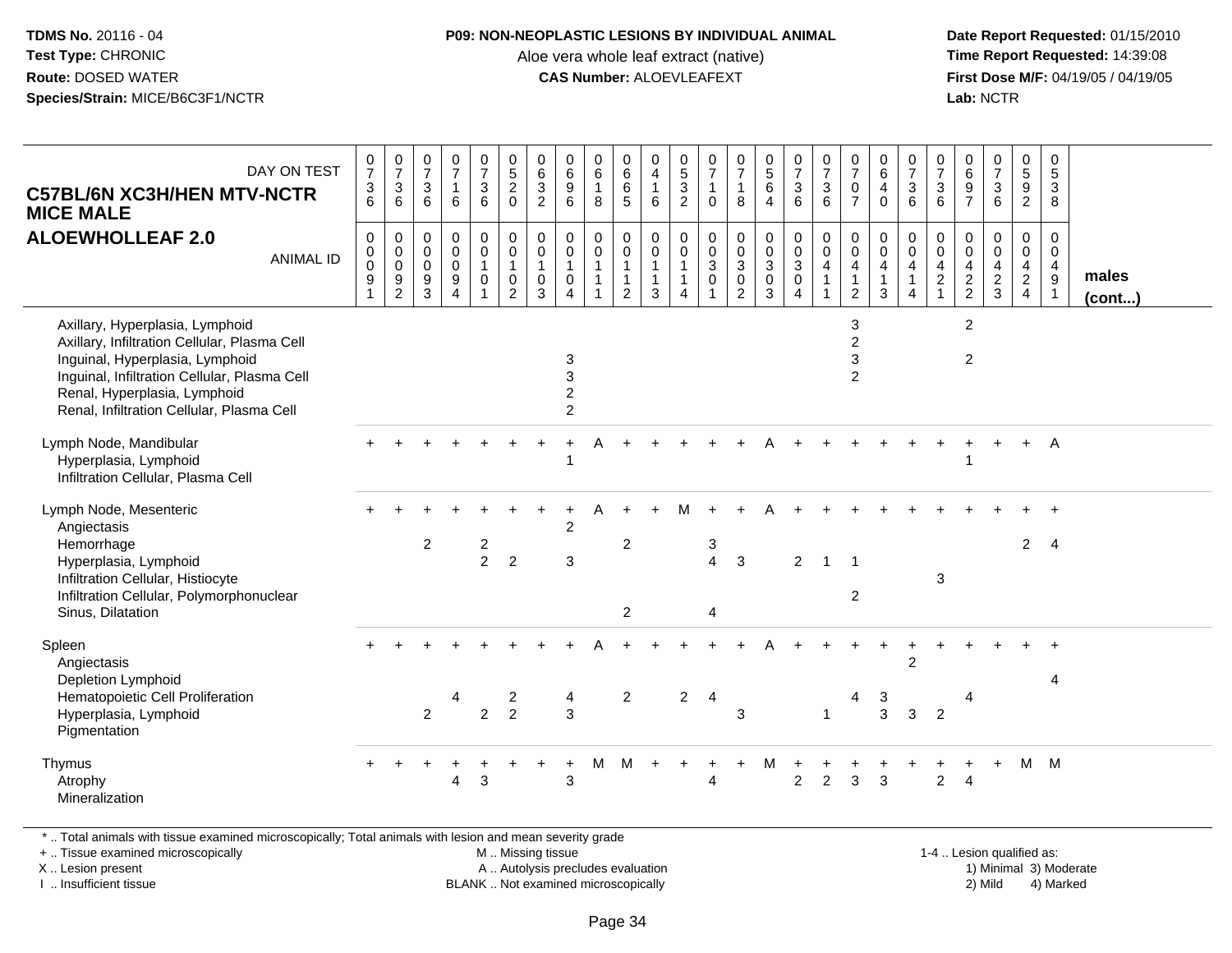### **P09: NON-NEOPLASTIC LESIONS BY INDIVIDUAL ANIMAL**

Aloe vera whole leaf extract (native)<br>**CAS Number:** ALOEVLEAFEXT

 **Date Report Requested:** 01/15/2010 **First Dose M/F:** 04/19/05 / 04/19/05<br>Lab: NCTR **Lab:** NCTR

| DAY ON TEST<br><b>C57BL/6N XC3H/HEN MTV-NCTR</b><br><b>MICE MALE</b>                                                                                                       | $\begin{smallmatrix}0\\7\end{smallmatrix}$<br>$\frac{3}{6}$ | $\begin{array}{c} 0 \\ 7 \end{array}$<br>$\frac{3}{6}$                           | 0<br>$\overline{7}$<br>$\mathbf{3}$<br>6         | $\pmb{0}$<br>$\overline{7}$<br>$\mathbf{1}$<br>6                 | $\frac{0}{7}$<br>$\mathbf{3}$<br>6                      | $\begin{array}{c} 0 \\ 5 \end{array}$<br>$\overline{2}$<br>$\mathbf 0$  | $\begin{array}{c} 0 \\ 6 \end{array}$<br>$\overline{3}$<br>$\overline{2}$ | 0<br>6<br>$\boldsymbol{9}$<br>6                             | $\mathbf 0$<br>$\overline{6}$<br>$\mathbf{1}$<br>8                                   | 0<br>$\overline{6}$<br>$\,6\,$<br>$\overline{5}$                       | $\mathbf 0$<br>$\overline{4}$<br>$\overline{1}$<br>6              | 0<br>$\overline{5}$<br>3<br>$\overline{2}$ | $\begin{smallmatrix}0\\7\end{smallmatrix}$<br>$\mathbf{1}$<br>$\mathbf 0$ | $\frac{0}{7}$<br>$\mathbf{1}$<br>8                                                  | $\begin{array}{c} 0 \\ 5 \\ 6 \end{array}$<br>$\overline{4}$         | $\frac{0}{7}$<br>$\sqrt{3}$<br>6                                                      | 0<br>$\overline{7}$<br>$\mathbf{3}$<br>6           | $\pmb{0}$<br>$\overline{7}$<br>$\pmb{0}$<br>$\overline{7}$                   | $\mathbf 0$<br>$\overline{6}$<br>4<br>$\Omega$ | $\frac{0}{7}$<br>$\frac{3}{6}$                                     | $\frac{0}{7}$<br>3<br>6                                        | 0<br>$\,6$<br>$\boldsymbol{9}$<br>$\overline{7}$    | $\begin{smallmatrix} 0\\7 \end{smallmatrix}$<br>$\sqrt{3}$<br>6  | $\pmb{0}$<br>$\overline{5}$<br>$\boldsymbol{9}$<br>$\overline{c}$ | $\mathsf 0$<br>$\overline{5}$<br>$\mathbf{3}$<br>8      |                        |
|----------------------------------------------------------------------------------------------------------------------------------------------------------------------------|-------------------------------------------------------------|----------------------------------------------------------------------------------|--------------------------------------------------|------------------------------------------------------------------|---------------------------------------------------------|-------------------------------------------------------------------------|---------------------------------------------------------------------------|-------------------------------------------------------------|--------------------------------------------------------------------------------------|------------------------------------------------------------------------|-------------------------------------------------------------------|--------------------------------------------|---------------------------------------------------------------------------|-------------------------------------------------------------------------------------|----------------------------------------------------------------------|---------------------------------------------------------------------------------------|----------------------------------------------------|------------------------------------------------------------------------------|------------------------------------------------|--------------------------------------------------------------------|----------------------------------------------------------------|-----------------------------------------------------|------------------------------------------------------------------|-------------------------------------------------------------------|---------------------------------------------------------|------------------------|
| <b>ALOEWHOLLEAF 2.0</b><br><b>ANIMAL ID</b>                                                                                                                                | 0<br>$\mathbf 0$<br>$\mathsf 0$<br>$\boldsymbol{9}$         | $\mathbf 0$<br>$\pmb{0}$<br>$\overline{0}$<br>$\boldsymbol{9}$<br>$\overline{2}$ | $\mathbf 0$<br>$\Omega$<br>$\mathbf 0$<br>9<br>3 | $\mathbf 0$<br>$\mathbf 0$<br>$\mathbf 0$<br>9<br>$\overline{4}$ | 0<br>$\mathsf{O}\xspace$<br>$\mathbf{1}$<br>$\mathbf 0$ | $\pmb{0}$<br>$\ddot{\mathbf{0}}$<br>$\mathbf{1}$<br>0<br>$\overline{2}$ | $\mathbf 0$<br>$\mathbf 0$<br>$\mathbf{1}$<br>$\mathbf 0$<br>3            | $\mathbf 0$<br>$\mathbf 0$<br>$\mathbf 0$<br>$\overline{4}$ | $\mathbf 0$<br>$\ddot{\mathbf{0}}$<br>$\mathbf{1}$<br>$\mathbf{1}$<br>$\overline{1}$ | 0<br>$\mathbf 0$<br>$\overline{1}$<br>$\overline{1}$<br>$\overline{2}$ | $\mathbf 0$<br>$\mathbf 0$<br>$\mathbf{1}$<br>$\overline{1}$<br>3 | 0<br>$\mathbf 0$<br>1<br>4                 | 0<br>$\mathsf{O}\xspace$<br>$\mathbf 3$<br>$\pmb{0}$<br>$\overline{1}$    | $\mathbf 0$<br>$\ddot{\mathbf{0}}$<br>$\mathbf{3}$<br>$\mathsf 0$<br>$\overline{2}$ | 0<br>$\ddot{\mathbf{0}}$<br>$\mathbf{3}$<br>$\mathsf{O}\xspace$<br>3 | $\mathbf 0$<br>$\ddot{\mathbf{0}}$<br>$\overline{3}$<br>$\mathbf 0$<br>$\overline{4}$ | $\mathbf 0$<br>$\mathbf 0$<br>$\overline{4}$<br>-1 | $\pmb{0}$<br>$\mathbf 0$<br>$\overline{4}$<br>$\mathbf{1}$<br>$\overline{2}$ | 0<br>$\mathbf 0$<br>$\overline{4}$<br>1<br>3   | 0<br>$\pmb{0}$<br>$\overline{4}$<br>$\mathbf{1}$<br>$\overline{4}$ | $\mathbf 0$<br>$\Omega$<br>4<br>$\overline{c}$<br>$\mathbf{1}$ | $\mathbf 0$<br>0<br>$\overline{4}$<br>$\frac{2}{2}$ | $\mathbf 0$<br>$\overline{0}$<br>$\overline{4}$<br>$\frac{2}{3}$ | 0<br>$\mathbf 0$<br>$\frac{4}{2}$<br>4                            | 0<br>$\mathbf 0$<br>$\overline{4}$<br>9<br>$\mathbf{1}$ | males<br>(cont)        |
| <b>INTEGUMENTARY SYSTEM</b>                                                                                                                                                |                                                             |                                                                                  |                                                  |                                                                  |                                                         |                                                                         |                                                                           |                                                             |                                                                                      |                                                                        |                                                                   |                                            |                                                                           |                                                                                     |                                                                      |                                                                                       |                                                    |                                                                              |                                                |                                                                    |                                                                |                                                     |                                                                  |                                                                   |                                                         |                        |
| Mammary Gland                                                                                                                                                              | M                                                           | M                                                                                | м                                                | M                                                                | M                                                       | M                                                                       | M                                                                         | M                                                           | M                                                                                    | M                                                                      | M                                                                 |                                            | M M M                                                                     |                                                                                     |                                                                      | M M M                                                                                 |                                                    |                                                                              | M M                                            | M                                                                  | M                                                              |                                                     |                                                                  | M M M M                                                           |                                                         |                        |
| Skin<br>Fibrosis<br>Hyperplasia, Basal Cell<br>Inflammation, Suppurative<br>Inflammation, Chronic<br>Inflammation, Chronic Active<br>Metaplasia, Osseous<br>Mineralization |                                                             |                                                                                  | 2                                                |                                                                  | 4<br>$\overline{2}$                                     |                                                                         |                                                                           | $\overline{1}$                                              |                                                                                      |                                                                        | 2                                                                 |                                            |                                                                           | $\overline{c}$                                                                      |                                                                      |                                                                                       |                                                    | 4<br>4<br>$\overline{2}$                                                     |                                                |                                                                    |                                                                |                                                     |                                                                  |                                                                   |                                                         |                        |
| Ulcer<br>Epithelium, Hyperplasia                                                                                                                                           |                                                             |                                                                                  |                                                  |                                                                  |                                                         |                                                                         |                                                                           | $\overline{2}$                                              |                                                                                      |                                                                        | $\overline{c}$<br>$\overline{2}$                                  |                                            |                                                                           | $\overline{2}$                                                                      |                                                                      |                                                                                       |                                                    | $\overline{2}$<br>$\overline{2}$                                             |                                                |                                                                    |                                                                |                                                     |                                                                  |                                                                   |                                                         |                        |
| <b>MUSCULOSKELETAL SYSTEM</b>                                                                                                                                              |                                                             |                                                                                  |                                                  |                                                                  |                                                         |                                                                         |                                                                           |                                                             |                                                                                      |                                                                        |                                                                   |                                            |                                                                           |                                                                                     |                                                                      |                                                                                       |                                                    |                                                                              |                                                |                                                                    |                                                                |                                                     |                                                                  |                                                                   |                                                         |                        |
| Bone, Femur                                                                                                                                                                |                                                             |                                                                                  |                                                  |                                                                  |                                                         |                                                                         |                                                                           |                                                             |                                                                                      |                                                                        |                                                                   |                                            |                                                                           |                                                                                     |                                                                      |                                                                                       |                                                    |                                                                              |                                                |                                                                    |                                                                |                                                     |                                                                  |                                                                   |                                                         |                        |
| <b>Skeletal Muscle</b>                                                                                                                                                     |                                                             |                                                                                  |                                                  |                                                                  |                                                         |                                                                         |                                                                           |                                                             |                                                                                      |                                                                        |                                                                   | $\ddot{}$                                  |                                                                           |                                                                                     |                                                                      |                                                                                       |                                                    |                                                                              |                                                |                                                                    |                                                                |                                                     | $+$                                                              |                                                                   | $\ddot{}$                                               |                        |
| <b>NERVOUS SYSTEM</b>                                                                                                                                                      |                                                             |                                                                                  |                                                  |                                                                  |                                                         |                                                                         |                                                                           |                                                             |                                                                                      |                                                                        |                                                                   |                                            |                                                                           |                                                                                     |                                                                      |                                                                                       |                                                    |                                                                              |                                                |                                                                    |                                                                |                                                     |                                                                  |                                                                   |                                                         |                        |
| Brain, Brain Stem                                                                                                                                                          |                                                             |                                                                                  |                                                  |                                                                  |                                                         |                                                                         |                                                                           |                                                             |                                                                                      |                                                                        |                                                                   |                                            |                                                                           |                                                                                     |                                                                      |                                                                                       |                                                    |                                                                              |                                                |                                                                    |                                                                |                                                     |                                                                  | $+$                                                               | $+$                                                     |                        |
| Brain, Cerebellum                                                                                                                                                          |                                                             |                                                                                  |                                                  |                                                                  |                                                         |                                                                         |                                                                           |                                                             |                                                                                      |                                                                        |                                                                   |                                            |                                                                           |                                                                                     |                                                                      |                                                                                       |                                                    |                                                                              |                                                |                                                                    |                                                                |                                                     |                                                                  |                                                                   | $+$                                                     |                        |
| Brain, Cerebrum<br>Mineralization                                                                                                                                          |                                                             |                                                                                  |                                                  |                                                                  | 1                                                       |                                                                         | $\overline{2}$                                                            |                                                             |                                                                                      | 1                                                                      | 1                                                                 |                                            | 1                                                                         | -1                                                                                  |                                                                      |                                                                                       |                                                    |                                                                              |                                                | 1                                                                  | $\mathbf{1}$                                                   |                                                     | $\mathbf{1}$                                                     | $\overline{1}$                                                    | $+$                                                     |                        |
| *  Total animals with tissue examined microscopically; Total animals with lesion and mean severity grade<br>+  Tissue examined microscopically<br>X Lesion present         |                                                             |                                                                                  |                                                  |                                                                  |                                                         | M  Missing tissue<br>A  Autolysis precludes evaluation                  |                                                                           |                                                             |                                                                                      |                                                                        |                                                                   |                                            |                                                                           |                                                                                     |                                                                      |                                                                                       |                                                    |                                                                              |                                                |                                                                    |                                                                |                                                     |                                                                  | 1-4  Lesion qualified as:                                         |                                                         | 1) Minimal 3) Moderate |

I .. Insufficient tissue

BLANK .. Not examined microscopically 2) Mild 4) Marked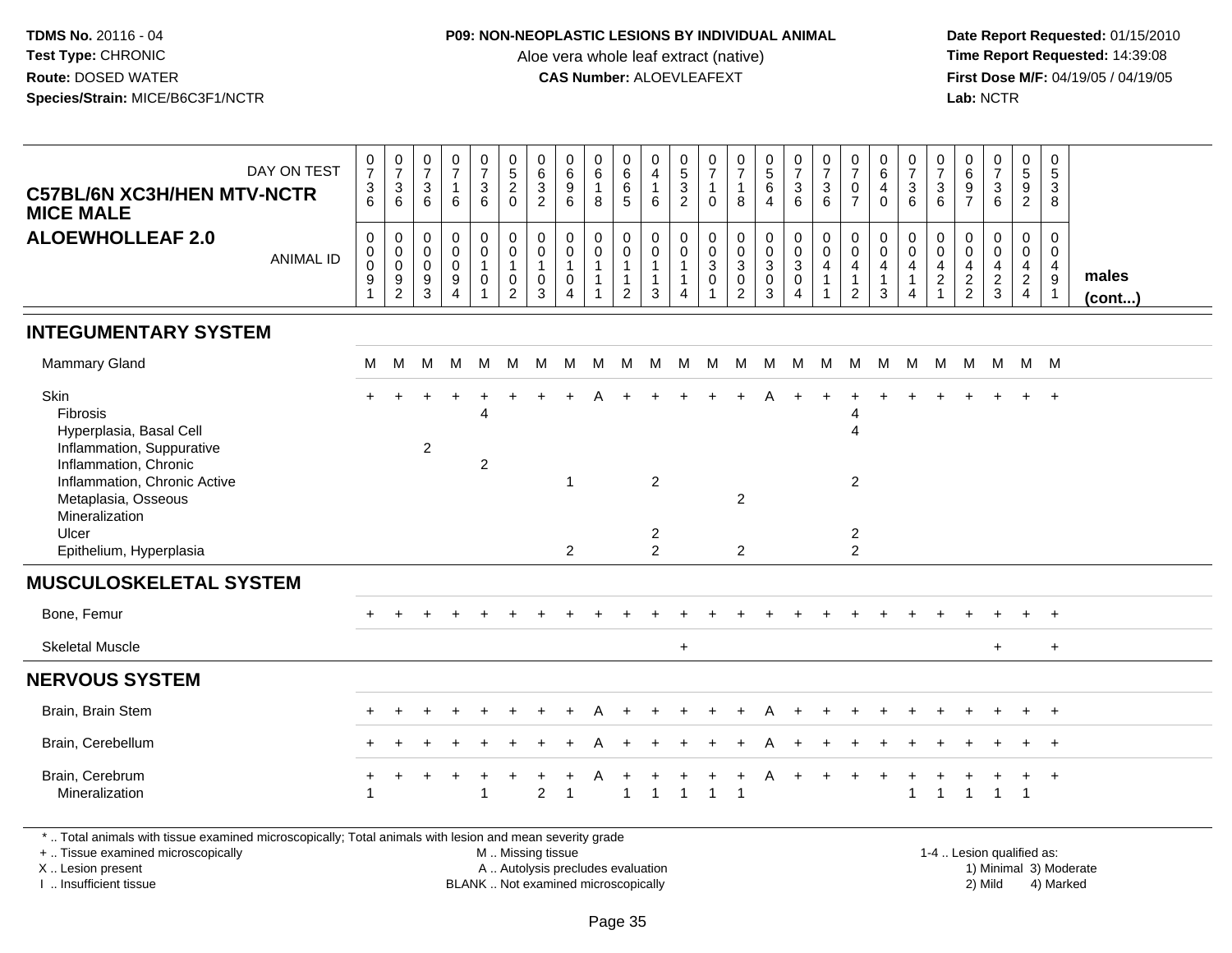## **P09: NON-NEOPLASTIC LESIONS BY INDIVIDUAL ANIMAL**

Aloe vera whole leaf extract (native)<br>**CAS Number:** ALOEVLEAFEXT

| DAY ON TEST<br><b>C57BL/6N XC3H/HEN MTV-NCTR</b><br><b>MICE MALE</b>                                                                                                                          | $\frac{0}{7}$<br>$\frac{3}{6}$                       | $\begin{smallmatrix}0\\7\end{smallmatrix}$<br>$\ensuremath{\mathsf{3}}$<br>6 | 0<br>$\overline{7}$<br>$\ensuremath{\mathsf{3}}$<br>6 | $\frac{0}{7}$<br>$\mathbf{1}$<br>6                                              | $\frac{0}{7}$<br>3<br>$\,6\,$                                              | $\begin{array}{c} 0 \\ 5 \end{array}$<br>$\overline{2}$<br>$\Omega$       | 0<br>$\overline{6}$<br>$\sqrt{3}$<br>$\overline{2}$  | $\begin{array}{c} 0 \\ 6 \end{array}$<br>$\overline{9}$<br>6               | $_6^0$<br>$\mathbf{1}$<br>8                                                | $_{6}^{\rm 0}$<br>$\,6$<br>5                                                       | $\mathbf 0$<br>$\overline{4}$<br>$\mathbf{1}$<br>$\,6\,$                   | $\begin{array}{c} 0 \\ 5 \end{array}$<br>$\overline{3}$<br>$\overline{2}$ | $\begin{array}{c} 0 \\ 7 \end{array}$<br>$\overline{1}$<br>$\Omega$   | $\frac{0}{7}$<br>1<br>8                                         | $\begin{array}{c} 0 \\ 5 \\ 6 \end{array}$<br>$\overline{4}$                                | $\begin{smallmatrix}0\\7\end{smallmatrix}$<br>$\ensuremath{\mathsf{3}}$<br>6 | 0<br>$\overline{7}$<br>$\ensuremath{\mathsf{3}}$<br>6 | $\frac{0}{7}$<br>$\frac{0}{7}$                                                         | $_{6}^{\rm 0}$<br>$\overline{\mathbf{4}}$<br>$\mathbf 0$                   | $\frac{0}{7}$<br>$\sqrt{3}$<br>$6\phantom{1}6$                                              | $\frac{0}{7}$<br>3<br>$\,6\,$                           | 0697                                              | $\frac{0}{7}$<br>$\sqrt{3}$<br>6                                    | 0<br>5<br>9<br>2                                                    | $\mathbf 0$<br>$\overline{5}$<br>$\overline{3}$<br>8          |                        |
|-----------------------------------------------------------------------------------------------------------------------------------------------------------------------------------------------|------------------------------------------------------|------------------------------------------------------------------------------|-------------------------------------------------------|---------------------------------------------------------------------------------|----------------------------------------------------------------------------|---------------------------------------------------------------------------|------------------------------------------------------|----------------------------------------------------------------------------|----------------------------------------------------------------------------|------------------------------------------------------------------------------------|----------------------------------------------------------------------------|---------------------------------------------------------------------------|-----------------------------------------------------------------------|-----------------------------------------------------------------|---------------------------------------------------------------------------------------------|------------------------------------------------------------------------------|-------------------------------------------------------|----------------------------------------------------------------------------------------|----------------------------------------------------------------------------|---------------------------------------------------------------------------------------------|---------------------------------------------------------|---------------------------------------------------|---------------------------------------------------------------------|---------------------------------------------------------------------|---------------------------------------------------------------|------------------------|
| <b>ALOEWHOLLEAF 2.0</b><br><b>ANIMAL ID</b>                                                                                                                                                   | $\pmb{0}$<br>0<br>$\mathbf 0$<br>9<br>$\overline{1}$ | $\mathsf{O}\xspace$<br>$\pmb{0}$<br>$\mathbf 0$<br>9<br>$\overline{2}$       | $\mathsf 0$<br>0<br>$\mathbf 0$<br>$\frac{9}{3}$      | $\mathsf{O}\xspace$<br>$\pmb{0}$<br>$\mathbf 0$<br>$\boldsymbol{9}$<br>$\Delta$ | 0<br>$\mathsf{O}\xspace$<br>$\overline{1}$<br>0<br>$\overline{\mathbf{1}}$ | $\pmb{0}$<br>$\mathbf 0$<br>$\overline{1}$<br>$\pmb{0}$<br>$\overline{2}$ | $\mathbf 0$<br>$\mathbf 0$<br>$\mathbf{1}$<br>0<br>3 | $\pmb{0}$<br>$\overline{0}$<br>$\mathbf{1}$<br>$\pmb{0}$<br>$\overline{4}$ | $\mathbf 0$<br>$\pmb{0}$<br>$\mathbf{1}$<br>$\mathbf{1}$<br>$\overline{1}$ | $\mathsf{O}\xspace$<br>$\pmb{0}$<br>$\mathbf{1}$<br>$\mathbf{1}$<br>$\overline{2}$ | $\mathbf 0$<br>$\pmb{0}$<br>$\overline{1}$<br>$\mathbf{1}$<br>$\mathbf{3}$ | $\pmb{0}$<br>0<br>$\overline{1}$<br>$\mathbf{1}$<br>4                     | $\mathbf 0$<br>$\pmb{0}$<br>$\sqrt{3}$<br>$\mathbf 0$<br>$\mathbf{1}$ | 0<br>$\pmb{0}$<br>$\mathbf{3}$<br>$\mathbf 0$<br>$\overline{2}$ | $\begin{smallmatrix} 0\\0 \end{smallmatrix}$<br>$\sqrt{3}$<br>$\mathbf 0$<br>$\overline{3}$ | $_{\rm 0}^{\rm 0}$<br>$\overline{3}$<br>$\pmb{0}$<br>$\overline{4}$          | $\mathsf{O}\xspace$<br>0<br>4<br>$\mathbf{1}$         | $\mathbf 0$<br>$\ddot{\mathbf{0}}$<br>$\overline{4}$<br>$\mathbf{1}$<br>$\overline{2}$ | $\pmb{0}$<br>$\mathbf 0$<br>$\overline{4}$<br>$\mathbf{1}$<br>$\mathbf{3}$ | $\boldsymbol{0}$<br>$\mathsf{O}\xspace$<br>$\overline{4}$<br>$\mathbf{1}$<br>$\overline{4}$ | $\pmb{0}$<br>0<br>4<br>$\overline{2}$<br>$\overline{1}$ | $\mathsf{O}\xspace$<br>$\pmb{0}$<br>$\frac{4}{2}$ | $\pmb{0}$<br>$\ddot{\mathbf{0}}$<br>$\overline{4}$<br>$\frac{2}{3}$ | $\pmb{0}$<br>$\mathsf{O}\xspace$<br>$\overline{4}$<br>$\frac{2}{4}$ | $\mathbf 0$<br>$\mathbf 0$<br>$\overline{4}$<br>$\frac{9}{1}$ | males<br>(cont)        |
| <b>RESPIRATORY SYSTEM</b>                                                                                                                                                                     |                                                      |                                                                              |                                                       |                                                                                 |                                                                            |                                                                           |                                                      |                                                                            |                                                                            |                                                                                    |                                                                            |                                                                           |                                                                       |                                                                 |                                                                                             |                                                                              |                                                       |                                                                                        |                                                                            |                                                                                             |                                                         |                                                   |                                                                     |                                                                     |                                                               |                        |
| Lung<br>Infiltration Cellular, Histiocyte<br>Alveolar Epithelium, Hyperplasia                                                                                                                 |                                                      |                                                                              |                                                       |                                                                                 |                                                                            |                                                                           |                                                      |                                                                            |                                                                            |                                                                                    |                                                                            |                                                                           |                                                                       |                                                                 |                                                                                             |                                                                              | 2                                                     |                                                                                        |                                                                            | $\overline{2}$                                                                              |                                                         |                                                   |                                                                     | 4                                                                   | $+$                                                           |                        |
| Nose<br><b>Hyaline Droplet</b><br>Posterior To Upper Incisor, Dysplasia                                                                                                                       | $\mathcal{P}$                                        | 2                                                                            | っ                                                     | 3                                                                               | $\mathfrak{p}$                                                             | 2                                                                         | $\mathcal{P}$                                        | 3                                                                          |                                                                            |                                                                                    | 3                                                                          |                                                                           |                                                                       | 3                                                               | $\mathcal{P}$                                                                               | $\overline{2}$                                                               | 3                                                     | $\mathbf{3}$                                                                           | $\overline{c}$                                                             | $\overline{2}$                                                                              | 4                                                       | -1                                                | $\overline{1}$                                                      | $\mathbf{1}$                                                        | $\overline{+}$<br>$\overline{2}$                              |                        |
| Trachea                                                                                                                                                                                       |                                                      |                                                                              |                                                       |                                                                                 |                                                                            |                                                                           |                                                      |                                                                            | А                                                                          |                                                                                    |                                                                            |                                                                           |                                                                       |                                                                 | A                                                                                           |                                                                              |                                                       |                                                                                        |                                                                            |                                                                                             |                                                         |                                                   |                                                                     |                                                                     | $+$                                                           |                        |
| <b>SPECIAL SENSES SYSTEM</b>                                                                                                                                                                  |                                                      |                                                                              |                                                       |                                                                                 |                                                                            |                                                                           |                                                      |                                                                            |                                                                            |                                                                                    |                                                                            |                                                                           |                                                                       |                                                                 |                                                                                             |                                                                              |                                                       |                                                                                        |                                                                            |                                                                                             |                                                         |                                                   |                                                                     |                                                                     |                                                               |                        |
| Eye<br>Cataract                                                                                                                                                                               |                                                      |                                                                              |                                                       |                                                                                 |                                                                            |                                                                           |                                                      |                                                                            |                                                                            |                                                                                    |                                                                            |                                                                           |                                                                       |                                                                 |                                                                                             | $\ddot{}$                                                                    | $+$                                                   |                                                                                        | $+$                                                                        |                                                                                             |                                                         |                                                   |                                                                     | $+$                                                                 | A                                                             |                        |
| Harderian Gland<br>Infiltration Cellular, Lymphocyte<br>Epithelium, Hyperplasia                                                                                                               |                                                      |                                                                              |                                                       |                                                                                 |                                                                            |                                                                           |                                                      |                                                                            |                                                                            |                                                                                    |                                                                            |                                                                           |                                                                       |                                                                 |                                                                                             |                                                                              |                                                       | 2                                                                                      | $\overline{\mathbf{1}}$                                                    |                                                                                             |                                                         |                                                   |                                                                     |                                                                     | $\overline{1}$                                                |                        |
| <b>URINARY SYSTEM</b>                                                                                                                                                                         |                                                      |                                                                              |                                                       |                                                                                 |                                                                            |                                                                           |                                                      |                                                                            |                                                                            |                                                                                    |                                                                            |                                                                           |                                                                       |                                                                 |                                                                                             |                                                                              |                                                       |                                                                                        |                                                                            |                                                                                             |                                                         |                                                   |                                                                     |                                                                     |                                                               |                        |
| Kidney<br>Cyst<br><b>Fibrosis</b><br><b>Hyaline Droplet</b><br>Infiltration Cellular, Lymphocyte<br>Metaplasia, Osseous                                                                       | $\ddot{}$<br>$\overline{2}$<br>$\mathbf{1}$          | ÷<br>$\overline{1}$                                                          |                                                       | $\mathbf{1}$                                                                    | $\overline{\phantom{0}}$ 1                                                 |                                                                           |                                                      | 1                                                                          |                                                                            |                                                                                    |                                                                            |                                                                           |                                                                       |                                                                 |                                                                                             |                                                                              |                                                       |                                                                                        |                                                                            |                                                                                             |                                                         |                                                   |                                                                     |                                                                     | $\overline{+}$                                                |                        |
| Nephropathy                                                                                                                                                                                   |                                                      |                                                                              |                                                       |                                                                                 |                                                                            |                                                                           | $\mathbf{1}$                                         |                                                                            |                                                                            | $\overline{2}$                                                                     |                                                                            |                                                                           | $1 \quad 1$                                                           |                                                                 |                                                                                             | 1<br>$\mathbf{1}$                                                            |                                                       |                                                                                        | $1 \quad 2 \quad 1$                                                        |                                                                                             | $\overline{1}$                                          | $\overline{1}$                                    |                                                                     |                                                                     |                                                               |                        |
| *  Total animals with tissue examined microscopically; Total animals with lesion and mean severity grade<br>+  Tissue examined microscopically<br>X  Lesion present<br>I  Insufficient tissue |                                                      |                                                                              |                                                       |                                                                                 |                                                                            | M  Missing tissue                                                         |                                                      | A  Autolysis precludes evaluation<br>BLANK  Not examined microscopically   |                                                                            |                                                                                    |                                                                            |                                                                           |                                                                       |                                                                 |                                                                                             |                                                                              |                                                       |                                                                                        |                                                                            |                                                                                             |                                                         |                                                   | 1-4  Lesion qualified as:<br>2) Mild                                |                                                                     | 4) Marked                                                     | 1) Minimal 3) Moderate |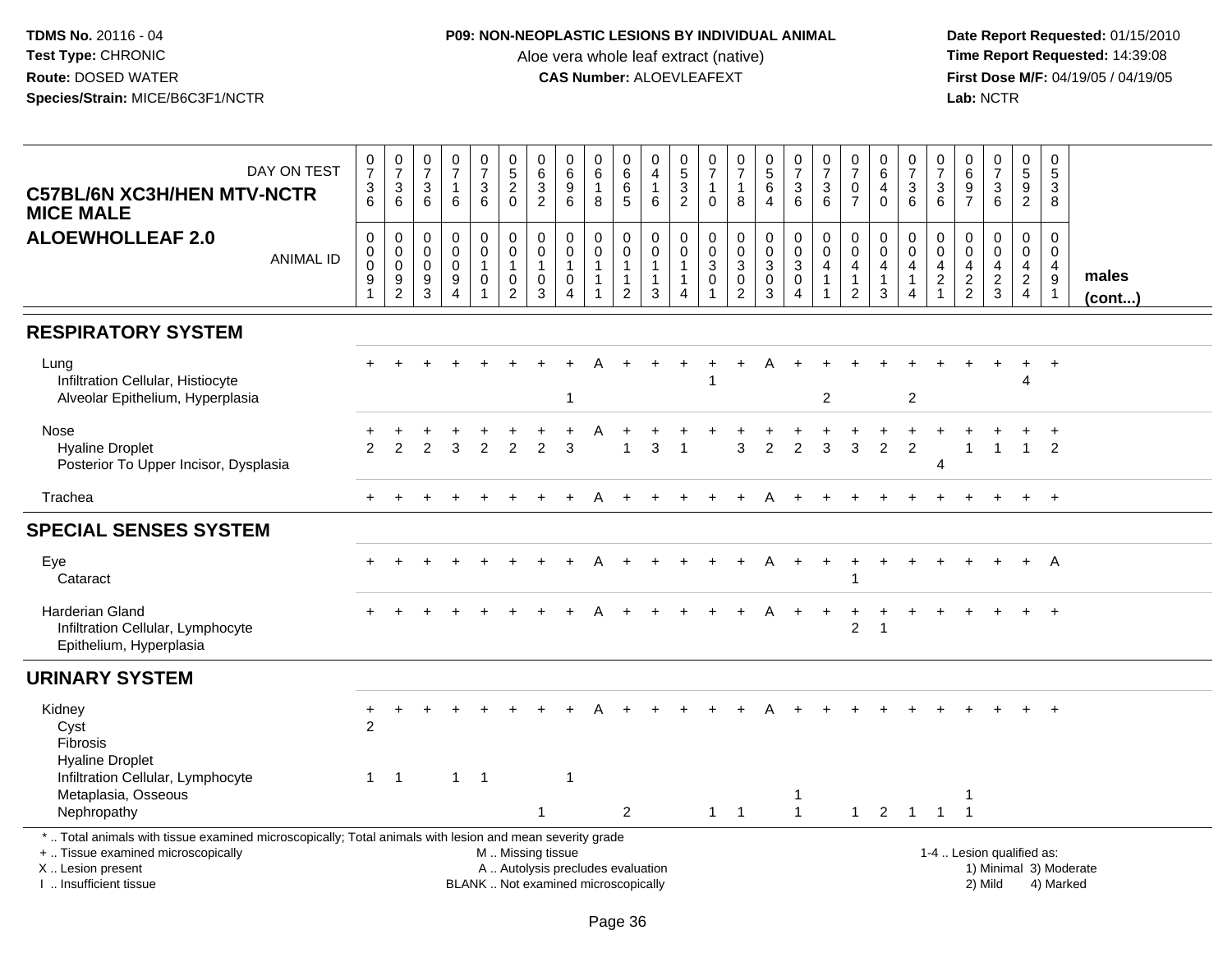#### **P09: NON-NEOPLASTIC LESIONS BY INDIVIDUAL ANIMAL**

Aloe vera whole leaf extract (native)<br>**CAS Number:** ALOEVLEAFEXT

 **Date Report Requested:** 01/15/2010 **First Dose M/F:** 04/19/05 / 04/19/05<br>**Lab:** NCTR **Lab:** NCTR

| <b>C57BL/6N XC3H/HEN MTV-NCTR</b><br><b>MICE MALE</b>                            | DAY ON TEST      | 0<br>$\overline{ }$<br>$\mathbf{3}$<br>6 | $\frac{0}{7}$<br>3<br>6               | 0<br>$\overline{7}$<br>$\mathbf{3}$<br>6 | $\mathbf 0$<br>$\overline{ }$<br>6 | $\mathbf 0$<br>$\overline{z}$<br>$\ensuremath{\mathsf{3}}$<br>6 | 0<br>$\sqrt{5}$<br>$\overline{a}$<br>0 | 0<br>$\,6\,$<br>$\ensuremath{\mathsf{3}}$<br>$\overline{c}$ | 0<br>$\frac{6}{9}$<br>6    | 0<br>$6\overline{6}$<br>8 | 0<br>$\,6\,$<br>6<br>5 | 4<br>6 | $\frac{0}{5}$<br>3<br>$\overline{2}$ | 0<br>$\rightarrow$<br>0 | 0<br>$\overline{ }$<br>8 | 0<br>$\begin{array}{c} 5 \\ 6 \end{array}$<br>$\overline{4}$ | $\frac{0}{7}$<br>$\mathbf{3}$<br>6                                           | $\overline{0}$<br>$\overline{7}$<br>$\sqrt{3}$<br>6 | $\overline{ }$<br>⇁      | 0<br>6<br>$\overline{\mathbf{4}}$ | $\frac{0}{7}$<br>3<br>$\,6$ | $\frac{0}{7}$<br>$\sqrt{3}$<br>6                 | $\mathbf 0$<br>6<br>$\boldsymbol{9}$<br>$\rightarrow$ | 0<br>$\overline{ }$<br>3<br>6             | $\mathbf 0$<br>$\overline{5}$<br>$\boldsymbol{9}$<br>$\overline{2}$    | 5<br>3<br>8      |                       |  |
|----------------------------------------------------------------------------------|------------------|------------------------------------------|---------------------------------------|------------------------------------------|------------------------------------|-----------------------------------------------------------------|----------------------------------------|-------------------------------------------------------------|----------------------------|---------------------------|------------------------|--------|--------------------------------------|-------------------------|--------------------------|--------------------------------------------------------------|------------------------------------------------------------------------------|-----------------------------------------------------|--------------------------|-----------------------------------|-----------------------------|--------------------------------------------------|-------------------------------------------------------|-------------------------------------------|------------------------------------------------------------------------|------------------|-----------------------|--|
| <b>ALOEWHOLLEAF 2.0</b>                                                          | <b>ANIMAL ID</b> | 0<br>0<br>$\,0\,$<br>9                   | 0<br>$\pmb{0}$<br>$\pmb{0}$<br>9<br>2 | 0<br>$\mathbf 0$<br>9<br>3               | 0<br>0<br>0<br>9                   | $\begin{matrix} 0 \\ 0 \end{matrix}$<br>0                       | 0<br>0<br>0<br>$\overline{2}$          | $\mathbf 0$<br>$\pmb{0}$<br>$\pmb{0}$<br>3                  | 0<br>$\mathbf 0$<br>0<br>4 | $_{0}^{0}$                | 0<br>0<br>2            |        | $\mathbf 0$<br>$\mathbf 0$           | 0<br>0<br>3<br>0        | 0<br>0<br>3<br>0<br>2    | $\boldsymbol{0}$<br>$\frac{0}{3}$<br>$\pmb{0}$<br>3          | $\begin{smallmatrix} 0\\0 \end{smallmatrix}$<br>$\sqrt{3}$<br>$\pmb{0}$<br>4 | 0<br>$\pmb{0}$<br>$\overline{4}$                    | 0<br>4<br>$\overline{2}$ | 0<br>0<br>$\overline{4}$<br>3     | 0<br>$\mathbf 0$<br>4<br>4  | 0<br>$\,0\,$<br>$\overline{4}$<br>$\overline{c}$ | 0<br>$\pmb{0}$<br>$\overline{4}$<br>$\frac{2}{2}$     | $\overline{0}$<br>0<br>4<br>$\frac{2}{3}$ | 0<br>$\mathbf 0$<br>$\overline{4}$<br>$\overline{2}$<br>$\overline{4}$ | 0<br>0<br>4<br>9 | males<br>$($ cont $)$ |  |
| Pigmentation<br>Pelvis, Dilatation                                               |                  |                                          |                                       |                                          |                                    |                                                                 |                                        |                                                             |                            |                           |                        |        |                                      |                         | 2                        |                                                              |                                                                              |                                                     |                          |                                   |                             |                                                  |                                                       |                                           |                                                                        |                  |                       |  |
| <b>Urinary Bladder</b><br>Infiltration Cellular, Lymphocyte<br>Lumen, Dilatation |                  |                                          |                                       |                                          |                                    |                                                                 |                                        | 3                                                           |                            | А                         |                        |        |                                      |                         |                          | A                                                            |                                                                              |                                                     |                          |                                   |                             |                                                  |                                                       |                                           | $+$                                                                    | $^+$             |                       |  |

\* .. Total animals with tissue examined microscopically; Total animals with lesion and mean severity grade

+ .. Tissue examined microscopically

X .. Lesion present

I .. Insufficient tissue

 M .. Missing tissueLesion present A .. Autolysis precludes evaluation 1) Minimal 3) Moderate

 1-4 .. Lesion qualified as: BLANK .. Not examined microscopically 2) Mild 4) Marked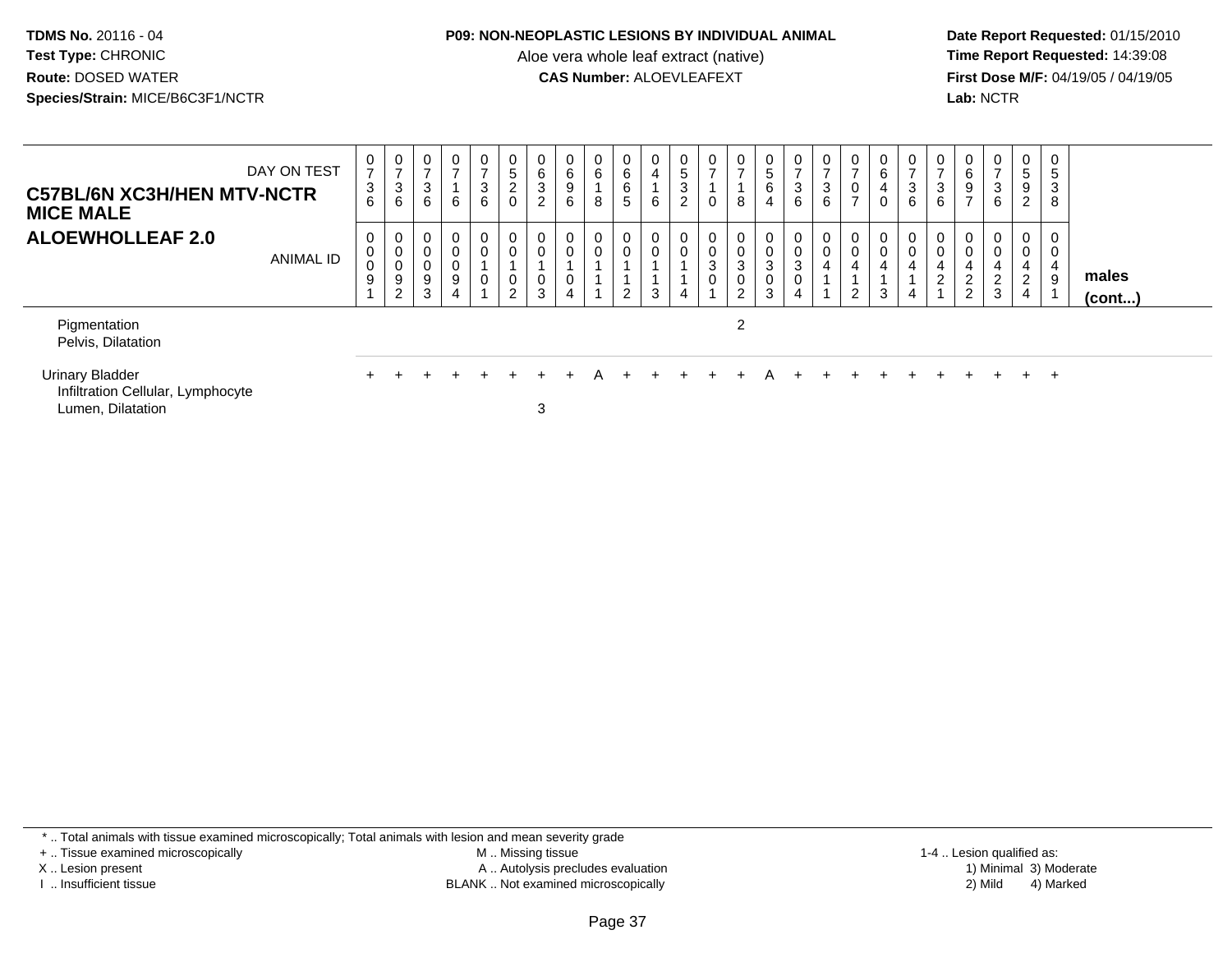#### **P09: NON-NEOPLASTIC LESIONS BY INDIVIDUAL ANIMAL**

Aloe vera whole leaf extract (native)<br>**CAS Number:** ALOEVLEAFEXT

 **Date Report Requested:** 01/15/2010 **First Dose M/F:** 04/19/05 / 04/19/05<br>**Lab:** NCTR **Lab:** NCTR

| DAY ON TEST<br><b>C57BL/6N XC3H/HEN MTV-NCTR</b><br><b>MICE MALE</b><br><b>ALOEWHOLLEAF 2.0</b>       | <b>ANIMAL ID</b> | $\frac{0}{7}$<br>$\frac{3}{6}$<br>$\mathbf 0$<br>$\pmb{0}$<br>$\overline{4}$<br>$\boldsymbol{9}$<br>$\overline{2}$ | $\frac{0}{7}$<br>$\mathbf{3}$<br>6<br>$\pmb{0}$<br>$\boldsymbol{0}$<br>$\overline{4}$<br>$\boldsymbol{9}$<br>3 | $\begin{array}{c} 0 \\ 4 \\ 7 \end{array}$<br>$\overline{c}$<br>$\pmb{0}$<br>$\mathbf 0$<br>$\overline{4}$<br>$\boldsymbol{9}$<br>$\overline{4}$ | $\frac{0}{7}$<br>$\mathbf{3}$<br>$\overline{6}$<br>0<br>$\mathsf{O}\xspace$<br>5<br>0<br>$\overline{1}$ | $\begin{array}{c} 0 \\ 3 \\ 6 \\ 5 \end{array}$<br>$\begin{array}{c} 0 \\ 0 \\ 5 \end{array}$<br>$\mathbf 0$<br>$\overline{2}$ | $\frac{0}{7}$<br>$\mathbf{1}$<br>$\overline{1}$<br>$\begin{smallmatrix}0\\0\\5\end{smallmatrix}$<br>$\pmb{0}$<br>$\overline{3}$ | $\frac{0}{7}$<br>$\overline{1}$<br>$\overline{1}$<br>$\pmb{0}$<br>$\mathbf 0$<br>$\sqrt{5}$<br>$\mathbf 0$<br>$\overline{4}$ | $\frac{0}{7}$<br>$\mathbf 3$<br>6<br>$\pmb{0}$<br>$\mathbf 0$<br>$\overline{5}$<br>$\mathbf{1}$<br>1 | $\frac{0}{7}$<br>$\mathbf{3}$<br>$6\overline{6}$<br>0<br>$\mathbf 0$<br>$\sqrt{5}$<br>$\mathbf{1}$<br>$\overline{2}$ | $\begin{array}{c} 0 \\ 6 \\ 6 \end{array}$<br>$\overline{6}$<br>$\begin{smallmatrix}0\0\0\5\end{smallmatrix}$<br>$\mathbf{1}$<br>3 | $\begin{array}{c} 0 \\ 6 \\ 9 \\ 3 \end{array}$<br>0<br>$\begin{array}{c} 0 \\ 5 \end{array}$<br>$\mathbf{1}$<br>$\overline{4}$ | $\begin{matrix} 0 \\ 6 \\ 6 \end{matrix}$<br>6<br>$\mathbf 0$<br>$\begin{smallmatrix} 0\\7 \end{smallmatrix}$<br>$\boldsymbol{0}$<br>$\overline{1}$ | $\frac{0}{7}$<br>$\sqrt{3}$<br>6<br>$\pmb{0}$<br>$\pmb{0}$<br>$\boldsymbol{7}$<br>$\mathbf 0$<br>$\overline{2}$ | $\frac{0}{7}$<br>$\mathfrak{S}$<br>$\,6\,$<br>$_{\rm 0}^{\rm 0}$<br>$\overline{7}$<br>$\mathsf 0$<br>3 | $\begin{array}{c} 0 \\ 7 \\ 0 \end{array}$<br>$\mathbf 0$<br>$\begin{array}{c} 0 \\ 0 \\ 7 \end{array}$<br>$\mathsf{O}\xspace$<br>$\overline{4}$ | $0,52$<br>7<br>$\pmb{0}$<br>$\pmb{0}$<br>$\begin{array}{c} 9 \\ 5 \end{array}$<br>$\overline{1}$ | $\begin{array}{c} 0 \\ 7 \\ 5 \end{array}$<br>$\overline{7}$<br>$\mathbf 0$<br>$\mathbf 0$<br>$\boldsymbol{9}$<br>$\,$ 5 $\,$<br>$\overline{2}$ | $\begin{smallmatrix}0\0\4\end{smallmatrix}$<br>$\overline{4}$<br>9<br>$\mathsf{O}\xspace$<br>$\mathbf 0$<br>$\boldsymbol{9}$<br>$\sqrt{5}$<br>3 | 0697<br>0<br>$\pmb{0}$<br>$\begin{array}{c} 9 \\ 5 \end{array}$<br>$\overline{4}$ | $\begin{array}{c} 0 \\ 7 \\ 3 \end{array}$<br>6<br>$\pmb{0}$<br>$\pmb{0}$<br>$\boldsymbol{9}$<br>6<br>$\mathbf{1}$ | $\frac{0}{7}$<br>3<br>6<br>0<br>0<br>9<br>6<br>$\overline{2}$ | $\frac{0}{7}$<br>$\mathbf{3}$<br>$\,6$<br>$\pmb{0}$<br>$\pmb{0}$<br>$\boldsymbol{9}$<br>$\,6\,$<br>$\mathfrak{S}$ | $\frac{0}{7}$<br>$\mathsf 3$<br>$6\phantom{1}$<br>$\mathbf 0$<br>$\mathbf 0$<br>$\boldsymbol{9}$<br>$\,6\,$<br>$\overline{4}$ | * TOTALS                 |
|-------------------------------------------------------------------------------------------------------|------------------|--------------------------------------------------------------------------------------------------------------------|----------------------------------------------------------------------------------------------------------------|--------------------------------------------------------------------------------------------------------------------------------------------------|---------------------------------------------------------------------------------------------------------|--------------------------------------------------------------------------------------------------------------------------------|---------------------------------------------------------------------------------------------------------------------------------|------------------------------------------------------------------------------------------------------------------------------|------------------------------------------------------------------------------------------------------|----------------------------------------------------------------------------------------------------------------------|------------------------------------------------------------------------------------------------------------------------------------|---------------------------------------------------------------------------------------------------------------------------------|-----------------------------------------------------------------------------------------------------------------------------------------------------|-----------------------------------------------------------------------------------------------------------------|--------------------------------------------------------------------------------------------------------|--------------------------------------------------------------------------------------------------------------------------------------------------|--------------------------------------------------------------------------------------------------|-------------------------------------------------------------------------------------------------------------------------------------------------|-------------------------------------------------------------------------------------------------------------------------------------------------|-----------------------------------------------------------------------------------|--------------------------------------------------------------------------------------------------------------------|---------------------------------------------------------------|-------------------------------------------------------------------------------------------------------------------|-------------------------------------------------------------------------------------------------------------------------------|--------------------------|
| <b>ALIMENTARY SYSTEM</b>                                                                              |                  |                                                                                                                    |                                                                                                                |                                                                                                                                                  |                                                                                                         |                                                                                                                                |                                                                                                                                 |                                                                                                                              |                                                                                                      |                                                                                                                      |                                                                                                                                    |                                                                                                                                 |                                                                                                                                                     |                                                                                                                 |                                                                                                        |                                                                                                                                                  |                                                                                                  |                                                                                                                                                 |                                                                                                                                                 |                                                                                   |                                                                                                                    |                                                               |                                                                                                                   |                                                                                                                               |                          |
| Esophagus                                                                                             |                  |                                                                                                                    |                                                                                                                |                                                                                                                                                  |                                                                                                         |                                                                                                                                |                                                                                                                                 |                                                                                                                              |                                                                                                      |                                                                                                                      |                                                                                                                                    |                                                                                                                                 |                                                                                                                                                     |                                                                                                                 |                                                                                                        |                                                                                                                                                  |                                                                                                  |                                                                                                                                                 |                                                                                                                                                 |                                                                                   |                                                                                                                    |                                                               |                                                                                                                   |                                                                                                                               | 47                       |
| Gallbladder                                                                                           |                  |                                                                                                                    |                                                                                                                |                                                                                                                                                  |                                                                                                         |                                                                                                                                |                                                                                                                                 |                                                                                                                              |                                                                                                      |                                                                                                                      |                                                                                                                                    |                                                                                                                                 |                                                                                                                                                     |                                                                                                                 |                                                                                                        |                                                                                                                                                  |                                                                                                  |                                                                                                                                                 |                                                                                                                                                 |                                                                                   |                                                                                                                    |                                                               |                                                                                                                   |                                                                                                                               | 45                       |
| Intestine Large, Ascending Colon<br>Goblet Cell, Hyperplasia                                          |                  | 2                                                                                                                  | $\overline{2}$                                                                                                 |                                                                                                                                                  | 3                                                                                                       | $\overline{2}$                                                                                                                 |                                                                                                                                 |                                                                                                                              | $\overline{\phantom{a}}$                                                                             |                                                                                                                      |                                                                                                                                    |                                                                                                                                 |                                                                                                                                                     |                                                                                                                 | $\overline{2}$                                                                                         |                                                                                                                                                  | $\overline{ }$                                                                                   |                                                                                                                                                 | 1                                                                                                                                               | $\overline{2}$                                                                    |                                                                                                                    |                                                               |                                                                                                                   |                                                                                                                               | 45<br>20 1.6             |
| Intestine Large, Cecum                                                                                |                  |                                                                                                                    |                                                                                                                |                                                                                                                                                  |                                                                                                         |                                                                                                                                |                                                                                                                                 |                                                                                                                              |                                                                                                      |                                                                                                                      |                                                                                                                                    |                                                                                                                                 |                                                                                                                                                     |                                                                                                                 |                                                                                                        |                                                                                                                                                  |                                                                                                  |                                                                                                                                                 |                                                                                                                                                 |                                                                                   |                                                                                                                    |                                                               |                                                                                                                   |                                                                                                                               | 44                       |
| Intestine Large, Descending Colon<br>Goblet Cell, Hyperplasia                                         |                  | $\overline{1}$                                                                                                     |                                                                                                                |                                                                                                                                                  | $\overline{c}$                                                                                          |                                                                                                                                |                                                                                                                                 |                                                                                                                              |                                                                                                      | $\overline{c}$                                                                                                       |                                                                                                                                    |                                                                                                                                 |                                                                                                                                                     |                                                                                                                 |                                                                                                        |                                                                                                                                                  |                                                                                                  |                                                                                                                                                 | $\overline{c}$                                                                                                                                  | $\overline{c}$                                                                    |                                                                                                                    |                                                               |                                                                                                                   |                                                                                                                               | 45<br>12 1.5             |
| Intestine Large, Rectum                                                                               |                  |                                                                                                                    |                                                                                                                |                                                                                                                                                  |                                                                                                         |                                                                                                                                |                                                                                                                                 |                                                                                                                              |                                                                                                      |                                                                                                                      |                                                                                                                                    |                                                                                                                                 |                                                                                                                                                     |                                                                                                                 |                                                                                                        |                                                                                                                                                  |                                                                                                  |                                                                                                                                                 |                                                                                                                                                 |                                                                                   |                                                                                                                    |                                                               |                                                                                                                   |                                                                                                                               | 45                       |
| Intestine Large, Transverse Colon<br>Goblet Cell, Hyperplasia                                         |                  | 2                                                                                                                  | $\overline{2}$                                                                                                 |                                                                                                                                                  | 3                                                                                                       | $\overline{2}$                                                                                                                 |                                                                                                                                 |                                                                                                                              | 1                                                                                                    | $\overline{2}$                                                                                                       |                                                                                                                                    |                                                                                                                                 |                                                                                                                                                     |                                                                                                                 | $\mathcal{P}$                                                                                          |                                                                                                                                                  | $\overline{2}$                                                                                   | $\overline{2}$                                                                                                                                  | $\overline{1}$                                                                                                                                  |                                                                                   | $\overline{1}$                                                                                                     | $\overline{2}$                                                | $\ddot{}$                                                                                                         | $\ddot{+}$                                                                                                                    | 45<br>21 1.7             |
| Intestine Small, Duodenum                                                                             |                  |                                                                                                                    |                                                                                                                |                                                                                                                                                  |                                                                                                         |                                                                                                                                |                                                                                                                                 |                                                                                                                              |                                                                                                      |                                                                                                                      |                                                                                                                                    |                                                                                                                                 |                                                                                                                                                     |                                                                                                                 |                                                                                                        |                                                                                                                                                  |                                                                                                  |                                                                                                                                                 |                                                                                                                                                 |                                                                                   |                                                                                                                    |                                                               |                                                                                                                   | $+$                                                                                                                           | 44                       |
| Intestine Small, Ileum                                                                                |                  |                                                                                                                    |                                                                                                                |                                                                                                                                                  |                                                                                                         |                                                                                                                                |                                                                                                                                 |                                                                                                                              |                                                                                                      |                                                                                                                      |                                                                                                                                    |                                                                                                                                 |                                                                                                                                                     |                                                                                                                 |                                                                                                        |                                                                                                                                                  |                                                                                                  |                                                                                                                                                 |                                                                                                                                                 |                                                                                   |                                                                                                                    |                                                               |                                                                                                                   |                                                                                                                               | 45                       |
| Intestine Small, Jejunum<br>Hyperplasia, Lymphoid                                                     |                  |                                                                                                                    |                                                                                                                |                                                                                                                                                  |                                                                                                         |                                                                                                                                |                                                                                                                                 |                                                                                                                              |                                                                                                      |                                                                                                                      |                                                                                                                                    |                                                                                                                                 |                                                                                                                                                     |                                                                                                                 |                                                                                                        |                                                                                                                                                  |                                                                                                  |                                                                                                                                                 |                                                                                                                                                 |                                                                                   |                                                                                                                    |                                                               |                                                                                                                   |                                                                                                                               | 43<br>13.0               |
| Liver<br><b>Basophilic Focus</b><br>Infiltration Cellular, Lymphocyte<br>Inflammation, Chronic Active |                  |                                                                                                                    |                                                                                                                | X                                                                                                                                                |                                                                                                         |                                                                                                                                |                                                                                                                                 |                                                                                                                              |                                                                                                      |                                                                                                                      |                                                                                                                                    |                                                                                                                                 |                                                                                                                                                     | X                                                                                                               |                                                                                                        |                                                                                                                                                  |                                                                                                  |                                                                                                                                                 |                                                                                                                                                 |                                                                                   | 1                                                                                                                  |                                                               | $\pm$                                                                                                             | $\ddot{}$<br>X<br>-1                                                                                                          | 47<br>5<br>2 1.0<br>11.0 |

\* .. Total animals with tissue examined microscopically; Total animals with lesion and mean severity grade

+ .. Tissue examined microscopically

X .. Lesion present

I .. Insufficient tissue

M .. Missing tissue

A .. Autolysis precludes evaluation

BLANK .. Not examined microscopically 2) Mild 4) Marked

1-4 .. Lesion qualified as: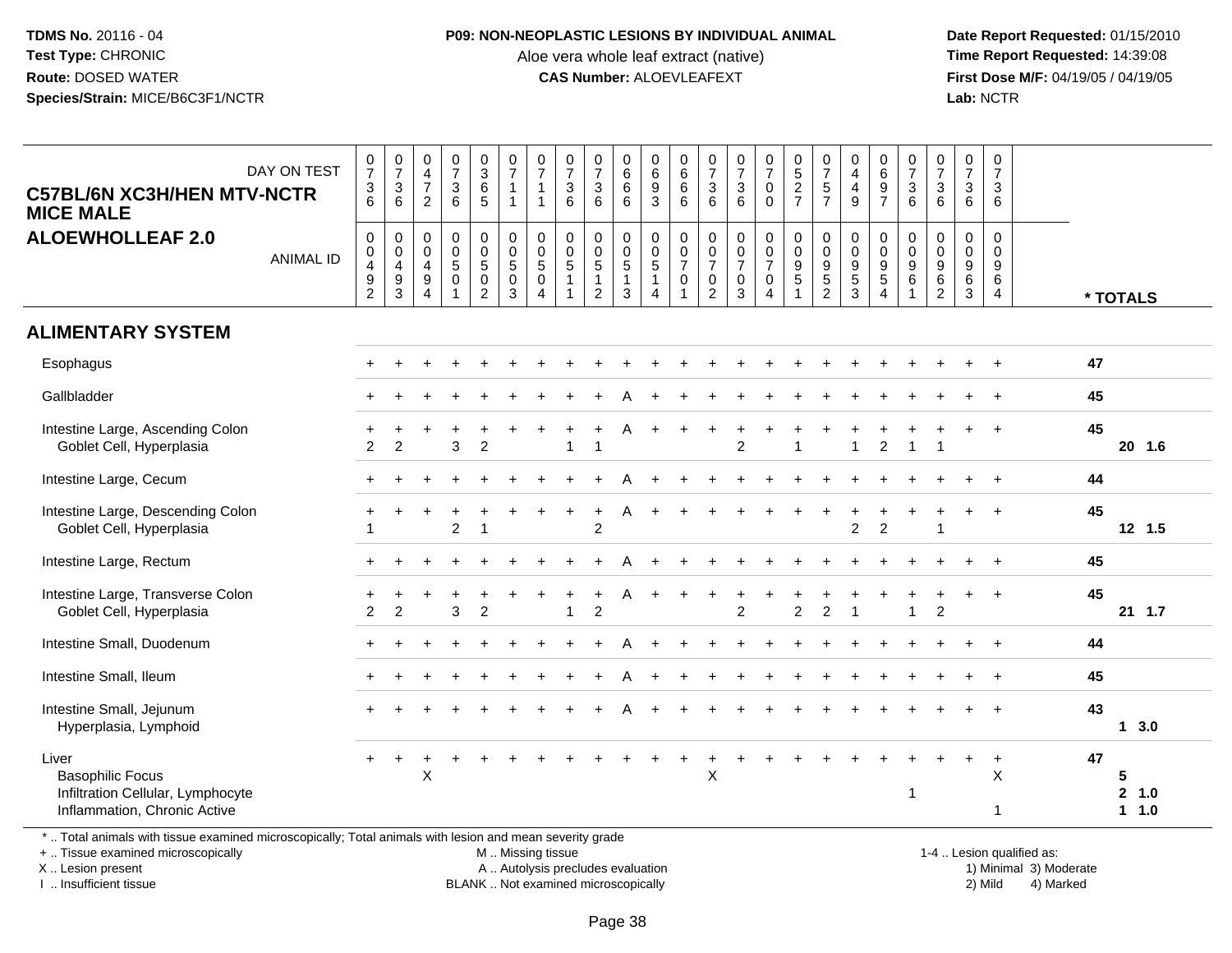#### **P09: NON-NEOPLASTIC LESIONS BY INDIVIDUAL ANIMAL**

Aloe vera whole leaf extract (native)<br>**CAS Number:** ALOEVLEAFEXT

| DAY ON TEST<br><b>C57BL/6N XC3H/HEN MTV-NCTR</b><br><b>MICE MALE</b>                                                                                                                                                   | $\frac{0}{7}$<br>$\frac{3}{6}$                                   | $\frac{0}{7}$<br>$\ensuremath{\mathsf{3}}$<br>6                             | $\mathbf 0$<br>$\overline{4}$<br>$\overline{7}$<br>2                  | $\begin{array}{c} 0 \\ 7 \end{array}$<br>$\sqrt{3}$<br>6              | 0<br>$\overline{3}$<br>$\,6\,$<br>$5\phantom{.0}$                     | $\begin{smallmatrix} 0\\7 \end{smallmatrix}$<br>$\mathbf{1}$<br>$\mathbf{1}$ | $\frac{0}{7}$<br>1<br>$\mathbf{1}$                                     | $\frac{0}{7}$<br>$\ensuremath{\mathsf{3}}$<br>6                                         | $\begin{array}{c} 0 \\ 7 \end{array}$<br>$\sqrt{3}$<br>6 | $\mathbf 0$<br>$6\phantom{a}$<br>$\,6\,$<br>6         | $\pmb{0}$<br>$\overline{6}$<br>9<br>$\overline{3}$             | 0<br>$\,6\,$<br>$\,6\,$<br>6                                    | $\frac{0}{7}$<br>$\sqrt{3}$<br>6                                            | $\frac{0}{7}$<br>$\mathbf{3}$<br>6                 | $\frac{0}{7}$<br>0<br>$\Omega$               | $0$<br>5<br>2<br>7                                                             | $\frac{0}{7}$<br>$\sqrt{5}$<br>$\overline{7}$                     | $\pmb{0}$<br>$\overline{4}$<br>$\overline{4}$<br>9 | 0<br>$6\phantom{a}$<br>$\boldsymbol{9}$<br>$\overline{7}$                | $\frac{0}{7}$<br>$\sqrt{3}$<br>6                                            | $\frac{0}{7}$<br>3<br>6                             | $\frac{0}{7}$<br>$\sqrt{3}$<br>6                            | $\frac{0}{7}$<br>$\ensuremath{\mathsf{3}}$<br>6                 |                                                                        |                        |
|------------------------------------------------------------------------------------------------------------------------------------------------------------------------------------------------------------------------|------------------------------------------------------------------|-----------------------------------------------------------------------------|-----------------------------------------------------------------------|-----------------------------------------------------------------------|-----------------------------------------------------------------------|------------------------------------------------------------------------------|------------------------------------------------------------------------|-----------------------------------------------------------------------------------------|----------------------------------------------------------|-------------------------------------------------------|----------------------------------------------------------------|-----------------------------------------------------------------|-----------------------------------------------------------------------------|----------------------------------------------------|----------------------------------------------|--------------------------------------------------------------------------------|-------------------------------------------------------------------|----------------------------------------------------|--------------------------------------------------------------------------|-----------------------------------------------------------------------------|-----------------------------------------------------|-------------------------------------------------------------|-----------------------------------------------------------------|------------------------------------------------------------------------|------------------------|
| <b>ALOEWHOLLEAF 2.0</b><br><b>ANIMAL ID</b>                                                                                                                                                                            | $\pmb{0}$<br>0<br>$\overline{\mathbf{4}}$<br>9<br>$\overline{2}$ | $\pmb{0}$<br>$\pmb{0}$<br>$\overline{4}$<br>$\boldsymbol{9}$<br>$\mathsf 3$ | $\mathbf 0$<br>$\mathbf 0$<br>4<br>$\boldsymbol{9}$<br>$\overline{4}$ | $\mathbf 0$<br>$\pmb{0}$<br>$\sqrt{5}$<br>$\pmb{0}$<br>$\overline{1}$ | $\pmb{0}$<br>$\mathbf 0$<br>$\sqrt{5}$<br>$\pmb{0}$<br>$\overline{2}$ | $\Omega$<br>$\mathbf 0$<br>5<br>$\pmb{0}$<br>3                               | $\mathbf 0$<br>$\begin{array}{c} 0 \\ 5 \end{array}$<br>$\pmb{0}$<br>4 | 0<br>$\mathbf 0$<br>5<br>$\overline{1}$<br>-1                                           | $\mathbf 0$<br>$\frac{0}{5}$<br>1<br>$\overline{2}$      | 0<br>$\mathbf 0$<br>$\sqrt{5}$<br>$\overline{1}$<br>3 | $\mathbf 0$<br>$\frac{0}{5}$<br>$\mathbf{1}$<br>$\overline{4}$ | 0<br>$\mathbf 0$<br>$\overline{7}$<br>$\pmb{0}$<br>$\mathbf{1}$ | $\mathbf 0$<br>$\mathbf 0$<br>$\overline{7}$<br>$\pmb{0}$<br>$\overline{2}$ | 0<br>$\pmb{0}$<br>$\overline{7}$<br>$\pmb{0}$<br>3 | 0<br>$\mathbf 0$<br>$\overline{7}$<br>0<br>4 | $\pmb{0}$<br>$\pmb{0}$<br>$\boldsymbol{9}$<br>$\overline{5}$<br>$\overline{1}$ | 0<br>$\mathsf{O}\xspace$<br>9<br>$\overline{5}$<br>$\overline{2}$ | $\pmb{0}$<br>$\pmb{0}$<br>$\frac{9}{3}$            | 0<br>$\mathbf 0$<br>$\boldsymbol{9}$<br>$\overline{5}$<br>$\overline{4}$ | $\mathbf 0$<br>$\mathbf 0$<br>$\boldsymbol{9}$<br>$\,6\,$<br>$\overline{1}$ | $\Omega$<br>$\mathbf 0$<br>9<br>6<br>$\overline{c}$ | 0<br>$\mathbf 0$<br>$\boldsymbol{9}$<br>$\overline{6}$<br>3 | 0<br>$\mathbf 0$<br>$\boldsymbol{9}$<br>$\,6$<br>$\overline{4}$ |                                                                        | * TOTALS               |
| <b>Necrosis</b><br><b>Tension Lipidosis</b><br>Vacuolization Cytoplasmic                                                                                                                                               |                                                                  |                                                                             |                                                                       |                                                                       |                                                                       |                                                                              |                                                                        |                                                                                         |                                                          |                                                       |                                                                |                                                                 |                                                                             |                                                    | $\overline{2}$<br>$\overline{2}$             |                                                                                | $\overline{2}$                                                    |                                                    |                                                                          |                                                                             |                                                     |                                                             | $\overline{2}$                                                  |                                                                        | 12.0<br>4 1.3<br>2.0   |
| Mesentery<br>Fat, Necrosis                                                                                                                                                                                             |                                                                  |                                                                             |                                                                       |                                                                       | $\ddot{}$<br>2                                                        |                                                                              |                                                                        |                                                                                         |                                                          |                                                       | $\ddot{}$<br>3                                                 |                                                                 |                                                                             |                                                    |                                              |                                                                                |                                                                   |                                                    |                                                                          |                                                                             |                                                     |                                                             |                                                                 | $\mathbf{2}$                                                           | 2.5                    |
| Pancreas<br>Infiltration Cellular, Lymphocyte<br>Vacuolization Cytoplasmic<br>Duct, Dilatation                                                                                                                         |                                                                  | -1                                                                          |                                                                       |                                                                       |                                                                       |                                                                              |                                                                        |                                                                                         |                                                          |                                                       |                                                                |                                                                 |                                                                             |                                                    |                                              |                                                                                |                                                                   |                                                    | ÷                                                                        |                                                                             |                                                     | $\overline{2}$                                              |                                                                 | 47                                                                     | 11.0<br>3, 1.3<br>14.0 |
| Salivary Glands<br>Infiltration Cellular, Lymphocyte                                                                                                                                                                   |                                                                  |                                                                             |                                                                       |                                                                       |                                                                       |                                                                              |                                                                        |                                                                                         |                                                          |                                                       |                                                                |                                                                 |                                                                             |                                                    |                                              |                                                                                |                                                                   |                                                    |                                                                          |                                                                             |                                                     | -1                                                          | $\ddot{}$<br>$\overline{1}$                                     | 46                                                                     | 23 1.2                 |
| Stomach, Forestomach                                                                                                                                                                                                   |                                                                  |                                                                             |                                                                       |                                                                       |                                                                       |                                                                              |                                                                        |                                                                                         |                                                          |                                                       |                                                                |                                                                 |                                                                             |                                                    |                                              |                                                                                |                                                                   |                                                    |                                                                          |                                                                             |                                                     |                                                             |                                                                 | 45                                                                     |                        |
| Stomach, Glandular<br>Inflammation, Chronic Active<br>Epithelium, Hyperplasia                                                                                                                                          |                                                                  |                                                                             |                                                                       |                                                                       |                                                                       |                                                                              |                                                                        |                                                                                         |                                                          |                                                       |                                                                |                                                                 |                                                                             |                                                    |                                              |                                                                                |                                                                   |                                                    |                                                                          |                                                                             |                                                     |                                                             | $\ddot{+}$                                                      | 45                                                                     | 2.0<br>1<br>3, 1.7     |
| <b>CARDIOVASCULAR SYSTEM</b>                                                                                                                                                                                           |                                                                  |                                                                             |                                                                       |                                                                       |                                                                       |                                                                              |                                                                        |                                                                                         |                                                          |                                                       |                                                                |                                                                 |                                                                             |                                                    |                                              |                                                                                |                                                                   |                                                    |                                                                          |                                                                             |                                                     |                                                             |                                                                 |                                                                        |                        |
| <b>Blood Vessel</b>                                                                                                                                                                                                    |                                                                  |                                                                             |                                                                       |                                                                       |                                                                       |                                                                              |                                                                        |                                                                                         |                                                          |                                                       |                                                                |                                                                 |                                                                             |                                                    |                                              |                                                                                |                                                                   |                                                    |                                                                          |                                                                             |                                                     |                                                             |                                                                 | 47                                                                     |                        |
| Heart<br>Cardiomyopathy                                                                                                                                                                                                |                                                                  |                                                                             |                                                                       |                                                                       |                                                                       |                                                                              |                                                                        |                                                                                         |                                                          |                                                       |                                                                |                                                                 |                                                                             |                                                    |                                              |                                                                                |                                                                   |                                                    |                                                                          |                                                                             |                                                     |                                                             |                                                                 | 47                                                                     | 2, 1.0                 |
| <b>ENDOCRINE SYSTEM</b>                                                                                                                                                                                                |                                                                  |                                                                             |                                                                       |                                                                       |                                                                       |                                                                              |                                                                        |                                                                                         |                                                          |                                                       |                                                                |                                                                 |                                                                             |                                                    |                                              |                                                                                |                                                                   |                                                    |                                                                          |                                                                             |                                                     |                                                             |                                                                 |                                                                        |                        |
| <b>Adrenal Cortex</b><br>*  Total animals with tissue examined microscopically; Total animals with lesion and mean severity grade<br>+  Tissue examined microscopically<br>X  Lesion present<br>I. Insufficient tissue | $+$                                                              | $+$                                                                         | $\ddot{}$                                                             | $+$                                                                   | $+$                                                                   | $+$                                                                          | M  Missing tissue                                                      | $+$ $+$ $+$<br>A  Autolysis precludes evaluation<br>BLANK  Not examined microscopically |                                                          | $+$                                                   | $+$                                                            | $+$                                                             | $+$                                                                         | $+$                                                | $+$                                          | $+$                                                                            | $+$                                                               | $+$                                                | $+$                                                                      | $+$                                                                         | $+$                                                 | $+$ $+$                                                     | 2) Mild                                                         | 46<br>1-4  Lesion qualified as:<br>1) Minimal 3) Moderate<br>4) Marked |                        |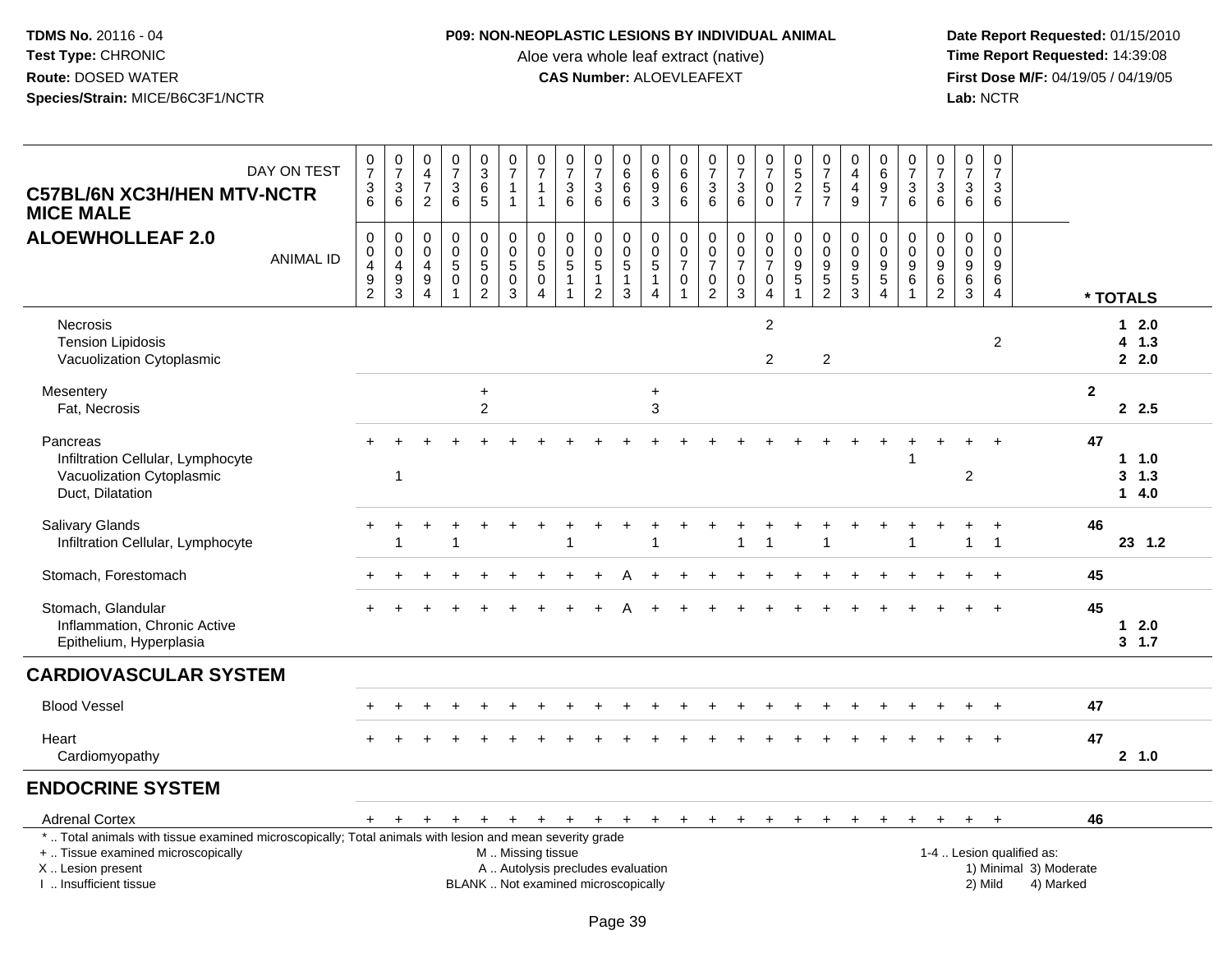## **P09: NON-NEOPLASTIC LESIONS BY INDIVIDUAL ANIMAL**

Aloe vera whole leaf extract (native)<br>**CAS Number:** ALOEVLEAFEXT

| <b>C57BL/6N XC3H/HEN MTV-NCTR</b><br><b>MICE MALE</b>                                                                                                                                        | DAY ON TEST      | $\frac{0}{7}$<br>$\frac{3}{6}$          | $\begin{smallmatrix}0\\7\end{smallmatrix}$<br>$\ensuremath{\mathsf{3}}$<br>6     | $\mathbf 0$<br>$\overline{a}$<br>$\overline{7}$<br>$\overline{2}$ | $\begin{array}{c} 0 \\ 7 \end{array}$<br>$\ensuremath{\mathsf{3}}$<br>6  | $\frac{0}{3}$<br>6<br>$\overline{5}$                               | $\frac{0}{7}$<br>$\mathbf{1}$<br>$\mathbf{1}$             | $\frac{0}{7}$<br>$\mathbf 1$<br>$\mathbf{1}$                    | $\begin{array}{c} 0 \\ 7 \end{array}$<br>$\ensuremath{\mathsf{3}}$<br>6  | $\begin{array}{c} 0 \\ 7 \end{array}$<br>$\sqrt{3}$<br>6                       | 0<br>$\overline{6}$<br>$\,6\,$<br>6                     | $_{6}^{\rm 0}$<br>$\frac{9}{3}$                                    | $_6^0$<br>6<br>6                                      | $\begin{array}{c} 0 \\ 7 \end{array}$<br>$\frac{3}{6}$                    | $\frac{0}{7}$<br>$\frac{3}{6}$                                                    | $\begin{array}{c} 0 \\ 7 \end{array}$<br>$\pmb{0}$<br>$\overline{0}$         | $0$<br>5<br>2<br>7                                             | $\begin{array}{c} 0 \\ 7 \end{array}$<br>$\frac{5}{7}$        | $\begin{smallmatrix}0\\4\end{smallmatrix}$<br>$\overline{\mathbf{4}}$<br>$\overline{9}$ | $_6^0$<br>9<br>$\overline{7}$                              | $\frac{0}{7}$<br>$\frac{3}{6}$                     | $\begin{smallmatrix} 0\\7 \end{smallmatrix}$<br>$\frac{3}{6}$   | 0<br>$\overline{7}$<br>$\ensuremath{\mathsf{3}}$<br>6 | $\mathbf 0$<br>$\overline{7}$<br>$\mathbf{3}$<br>6    |                                                                  |    |                            |
|----------------------------------------------------------------------------------------------------------------------------------------------------------------------------------------------|------------------|-----------------------------------------|----------------------------------------------------------------------------------|-------------------------------------------------------------------|--------------------------------------------------------------------------|--------------------------------------------------------------------|-----------------------------------------------------------|-----------------------------------------------------------------|--------------------------------------------------------------------------|--------------------------------------------------------------------------------|---------------------------------------------------------|--------------------------------------------------------------------|-------------------------------------------------------|---------------------------------------------------------------------------|-----------------------------------------------------------------------------------|------------------------------------------------------------------------------|----------------------------------------------------------------|---------------------------------------------------------------|-----------------------------------------------------------------------------------------|------------------------------------------------------------|----------------------------------------------------|-----------------------------------------------------------------|-------------------------------------------------------|-------------------------------------------------------|------------------------------------------------------------------|----|----------------------------|
| <b>ALOEWHOLLEAF 2.0</b>                                                                                                                                                                      | <b>ANIMAL ID</b> | $\pmb{0}$<br>$\pmb{0}$<br>$\frac{4}{9}$ | $\mathbf 0$<br>$\pmb{0}$<br>$\overline{4}$<br>$\boldsymbol{9}$<br>$\overline{3}$ | $\mathbf 0$<br>$\mathbf 0$<br>4<br>$\boldsymbol{9}$<br>4          | $\pmb{0}$<br>$\overline{0}$<br>$\sqrt{5}$<br>$\pmb{0}$<br>$\overline{1}$ | $\mathsf{O}$<br>$\overline{0}$<br>5<br>$\bar{0}$<br>$\overline{2}$ | $\pmb{0}$<br>$\pmb{0}$<br>$\frac{5}{0}$<br>$\overline{3}$ | $\pmb{0}$<br>$\overline{0}$<br>5<br>$\pmb{0}$<br>$\overline{4}$ | $\mathbf 0$<br>$\pmb{0}$<br>$\overline{5}$<br>-1                         | $\mathbf 0$<br>$\mathbf 0$<br>$\overline{5}$<br>$\mathbf{1}$<br>$\overline{2}$ | 0<br>$\mathbf 0$<br>$\overline{5}$<br>$\mathbf{1}$<br>3 | $\pmb{0}$<br>$\overline{0}$<br>5<br>$\mathbf{1}$<br>$\overline{4}$ | 0<br>$\pmb{0}$<br>$\overline{7}$<br>0<br>$\mathbf{1}$ | $\pmb{0}$<br>$\mathbf 0$<br>$\overline{7}$<br>$\pmb{0}$<br>$\overline{2}$ | $\pmb{0}$<br>$\ddot{\mathbf{0}}$<br>$\overline{7}$<br>$\pmb{0}$<br>$\overline{3}$ | $\pmb{0}$<br>$\overline{0}$<br>$\overline{7}$<br>$\pmb{0}$<br>$\overline{4}$ | $\mathbf 0$<br>$\begin{array}{c} 0 \\ 9 \\ 5 \\ 1 \end{array}$ | 0<br>$\mathbf 0$<br>$9\,$<br>$\overline{5}$<br>$\overline{2}$ | $\pmb{0}$<br>$\ddot{\mathbf{0}}$<br>$\frac{9}{3}$                                       | 0<br>$\mathbf 0$<br>$\frac{9}{5}$<br>$\boldsymbol{\Delta}$ | $\pmb{0}$<br>$\pmb{0}$<br>$^9$ 6<br>$\overline{1}$ | $\mathsf 0$<br>$\mathbf 0$<br>$\boldsymbol{9}$<br>$\frac{6}{2}$ | $\mathsf 0$<br>$\pmb{0}$<br>9<br>$^6_3$               | $\pmb{0}$<br>$\Omega$<br>9<br>$\,6$<br>$\overline{4}$ |                                                                  |    | * TOTALS                   |
| Hematopoietic Cell Proliferation<br>Subcapsular, Hyperplasia                                                                                                                                 |                  | $\overline{2}$                          | 2                                                                                | $\mathbf{1}$                                                      | $\mathbf{1}$                                                             |                                                                    | $\mathbf{1}$                                              | $\overline{1}$                                                  | -1                                                                       | $\overline{1}$                                                                 | -1                                                      |                                                                    |                                                       | $\mathbf{1}$                                                              | 2                                                                                 | 2                                                                            | 2                                                              | $\overline{2}$                                                |                                                                                         | $\overline{2}$                                             | $\overline{4}$                                     | $\overline{1}$                                                  |                                                       |                                                       |                                                                  |    | 1 1.0<br>32 1.5            |
| Adrenal Medulla<br>Hyperplasia                                                                                                                                                               |                  |                                         |                                                                                  |                                                                   |                                                                          |                                                                    |                                                           |                                                                 |                                                                          |                                                                                |                                                         |                                                                    |                                                       |                                                                           |                                                                                   |                                                                              |                                                                | 1                                                             |                                                                                         |                                                            |                                                    |                                                                 |                                                       | $\div$                                                |                                                                  | 46 | 52.0                       |
| Islets, Pancreatic<br>Hyperplasia                                                                                                                                                            |                  |                                         |                                                                                  |                                                                   |                                                                          |                                                                    |                                                           |                                                                 |                                                                          |                                                                                | $\overline{2}$                                          |                                                                    |                                                       |                                                                           |                                                                                   |                                                                              |                                                                |                                                               |                                                                                         |                                                            |                                                    |                                                                 |                                                       |                                                       |                                                                  | 46 | $12.0$                     |
| Parathyroid Gland<br>Infiltration Cellular, Lymphocyte                                                                                                                                       |                  |                                         |                                                                                  |                                                                   |                                                                          |                                                                    |                                                           |                                                                 |                                                                          |                                                                                |                                                         |                                                                    |                                                       |                                                                           |                                                                                   |                                                                              | м                                                              |                                                               |                                                                                         |                                                            |                                                    |                                                                 |                                                       |                                                       |                                                                  | 42 | $1 1.0$                    |
| <b>Pituitary Gland</b><br>Pars Distalis, Cyst                                                                                                                                                |                  |                                         |                                                                                  |                                                                   |                                                                          |                                                                    |                                                           |                                                                 | 2                                                                        |                                                                                |                                                         |                                                                    |                                                       |                                                                           |                                                                                   |                                                                              |                                                                | 3                                                             |                                                                                         |                                                            | 3                                                  |                                                                 |                                                       |                                                       |                                                                  | 45 | 42.5                       |
| <b>Thyroid Gland</b><br>Infiltration Cellular, Lymphocyte<br>Inflammation, Chronic Active<br>Follicle, Degeneration                                                                          |                  |                                         |                                                                                  |                                                                   |                                                                          |                                                                    | $\mathbf 1$                                               |                                                                 |                                                                          |                                                                                |                                                         | $\mathbf{1}$                                                       |                                                       | $\mathbf{1}$                                                              |                                                                                   |                                                                              |                                                                |                                                               |                                                                                         | $\mathbf{1}$                                               |                                                    |                                                                 |                                                       | $\ddot{}$                                             |                                                                  | 47 | $12.0$<br>2, 1.0<br>3, 1.3 |
| <b>GENERAL BODY SYSTEM</b>                                                                                                                                                                   |                  |                                         |                                                                                  |                                                                   |                                                                          |                                                                    |                                                           |                                                                 |                                                                          |                                                                                |                                                         |                                                                    |                                                       |                                                                           |                                                                                   |                                                                              |                                                                |                                                               |                                                                                         |                                                            |                                                    |                                                                 |                                                       |                                                       |                                                                  |    |                            |
| <b>Tissue NOS</b><br>Cyst                                                                                                                                                                    |                  |                                         |                                                                                  |                                                                   |                                                                          |                                                                    |                                                           |                                                                 |                                                                          |                                                                                |                                                         | $\ddot{}$<br>$\overline{\mathbf{4}}$                               |                                                       |                                                                           |                                                                                   |                                                                              |                                                                |                                                               |                                                                                         |                                                            |                                                    |                                                                 |                                                       |                                                       |                                                                  | 3  | 14.0                       |
| <b>GENITAL SYSTEM</b>                                                                                                                                                                        |                  |                                         |                                                                                  |                                                                   |                                                                          |                                                                    |                                                           |                                                                 |                                                                          |                                                                                |                                                         |                                                                    |                                                       |                                                                           |                                                                                   |                                                                              |                                                                |                                                               |                                                                                         |                                                            |                                                    |                                                                 |                                                       |                                                       |                                                                  |    |                            |
| Epididymis<br>Atrophy<br>Fibrosis<br>Hypospermia                                                                                                                                             |                  |                                         |                                                                                  |                                                                   |                                                                          |                                                                    |                                                           |                                                                 |                                                                          | 2                                                                              |                                                         |                                                                    |                                                       |                                                                           | $\overline{2}$                                                                    |                                                                              |                                                                |                                                               | 2                                                                                       |                                                            |                                                    |                                                                 |                                                       |                                                       |                                                                  | 46 | $12.0$<br>$12.0$<br>2.5    |
| *  Total animals with tissue examined microscopically; Total animals with lesion and mean severity grade<br>+  Tissue examined microscopically<br>X Lesion present<br>I  Insufficient tissue |                  |                                         |                                                                                  |                                                                   |                                                                          |                                                                    | M  Missing tissue                                         |                                                                 | A  Autolysis precludes evaluation<br>BLANK  Not examined microscopically |                                                                                |                                                         |                                                                    |                                                       |                                                                           |                                                                                   |                                                                              |                                                                |                                                               |                                                                                         |                                                            |                                                    |                                                                 |                                                       | 2) Mild                                               | 1-4  Lesion qualified as:<br>1) Minimal 3) Moderate<br>4) Marked |    |                            |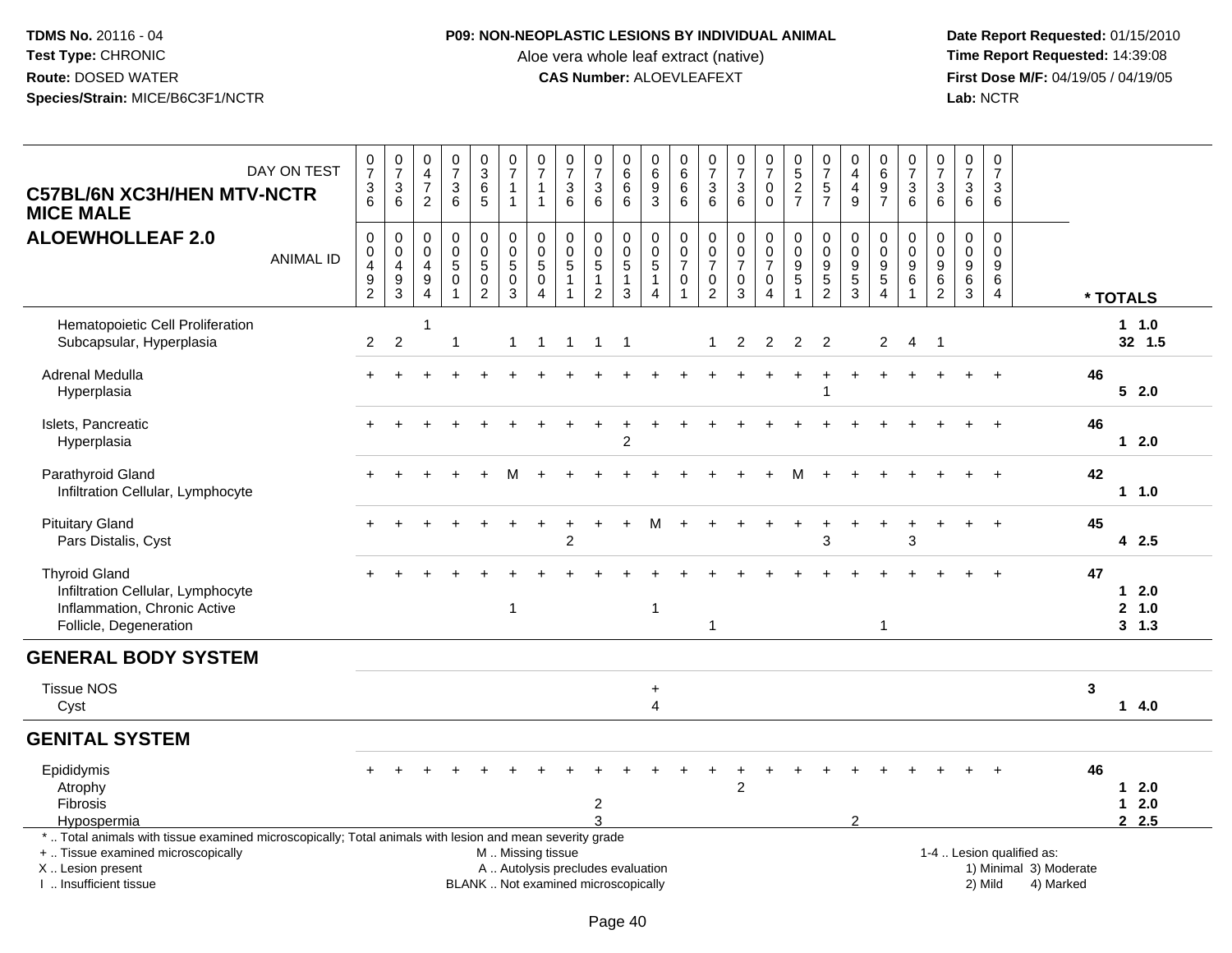### **P09: NON-NEOPLASTIC LESIONS BY INDIVIDUAL ANIMAL**

Aloe vera whole leaf extract (native)<br>**CAS Number:** ALOEVLEAFEXT

 **Date Report Requested:** 01/15/2010 **First Dose M/F:** 04/19/05 / 04/19/05<br>Lab: NCTR **Lab:** NCTR

| DAY ON TEST<br><b>C57BL/6N XC3H/HEN MTV-NCTR</b><br><b>MICE MALE</b>                                                                                                                                  | $\frac{0}{7}$<br>$\frac{3}{6}$                              | $\frac{0}{7}$<br>$\frac{3}{6}$                                                           | 0<br>$\overline{a}$<br>$\overline{7}$<br>2                            | $\begin{smallmatrix}0\\7\end{smallmatrix}$<br>3<br>6 | $\frac{0}{3}$<br>6<br>$\overline{5}$                              | $\begin{smallmatrix}0\\7\end{smallmatrix}$<br>$\mathbf{1}$<br>$\mathbf{1}$ | $\begin{array}{c} 0 \\ 7 \end{array}$<br>1<br>$\overline{1}$         | $\frac{0}{7}$<br>$\ensuremath{\mathsf{3}}$<br>6            | $\frac{0}{7}$<br>$\sqrt{3}$<br>6                                           | $\pmb{0}$<br>$\,6$<br>$\,6\,$<br>6                      | 0<br>6<br>$\frac{9}{3}$                             | 0<br>$\,6$<br>6<br>$\overline{6}$                    | $\begin{smallmatrix}0\\7\end{smallmatrix}$<br>$\frac{3}{6}$       | $\frac{0}{7}$<br>$\frac{3}{6}$                                            | $\begin{smallmatrix}0\\7\end{smallmatrix}$<br>$\mathbf 0$<br>$\mathbf 0$      | $\begin{array}{c} 0 \\ 5 \end{array}$<br>$\frac{2}{7}$                                     | $\frac{0}{7}$<br>$\sqrt{5}$<br>$\overline{7}$                                 | $\begin{smallmatrix}0\0\4\end{smallmatrix}$<br>$\begin{array}{c} 4 \\ 9 \end{array}$ | $_{6}^{\rm 0}$<br>$\frac{9}{7}$              | $\frac{0}{7}$<br>$\frac{3}{6}$                    | $\frac{0}{7}$<br>$\frac{3}{6}$                                                     | $\frac{0}{7}$<br>$\mathbf{3}$<br>6              | $\pmb{0}$<br>$\overline{7}$<br>3<br>6  |                                                     |    |                                                                     |  |
|-------------------------------------------------------------------------------------------------------------------------------------------------------------------------------------------------------|-------------------------------------------------------------|------------------------------------------------------------------------------------------|-----------------------------------------------------------------------|------------------------------------------------------|-------------------------------------------------------------------|----------------------------------------------------------------------------|----------------------------------------------------------------------|------------------------------------------------------------|----------------------------------------------------------------------------|---------------------------------------------------------|-----------------------------------------------------|------------------------------------------------------|-------------------------------------------------------------------|---------------------------------------------------------------------------|-------------------------------------------------------------------------------|--------------------------------------------------------------------------------------------|-------------------------------------------------------------------------------|--------------------------------------------------------------------------------------|----------------------------------------------|---------------------------------------------------|------------------------------------------------------------------------------------|-------------------------------------------------|----------------------------------------|-----------------------------------------------------|----|---------------------------------------------------------------------|--|
| <b>ALOEWHOLLEAF 2.0</b><br><b>ANIMAL ID</b>                                                                                                                                                           | $\mathbf 0$<br>0<br>4<br>$\boldsymbol{9}$<br>$\overline{2}$ | $\mathbf 0$<br>$\mathsf{O}\xspace$<br>$\overline{4}$<br>$\boldsymbol{9}$<br>$\mathbf{3}$ | $\mathbf 0$<br>$\mathbf 0$<br>$\overline{a}$<br>$\boldsymbol{9}$<br>4 | $\mathbf 0$<br>$\mathbf 0$<br>5<br>$\mathbf 0$       | 0<br>$\mathbf 0$<br>$\overline{5}$<br>$\bar{0}$<br>$\overline{2}$ | 0<br>$\mathbf 0$<br>$\overline{5}$<br>$\ddot{\mathbf{0}}$<br>3             | $\pmb{0}$<br>$\mathsf{O}\xspace$<br>$\overline{5}$<br>$\pmb{0}$<br>4 | $\mathbf 0$<br>$\mathbf 0$<br>$\sqrt{5}$<br>$\overline{1}$ | $\mathbf 0$<br>$\mathbf 0$<br>$\sqrt{5}$<br>$\mathbf{1}$<br>$\overline{2}$ | 0<br>$\mathbf 0$<br>$\overline{5}$<br>$\mathbf{1}$<br>3 | 0<br>$\mathbf 0$<br>$\sqrt{5}$<br>$\mathbf{1}$<br>4 | 0<br>$\pmb{0}$<br>$\overline{7}$<br>$\mathbf 0$<br>1 | 0<br>0<br>$\overline{7}$<br>$\mathsf{O}\xspace$<br>$\overline{2}$ | $\mathbf 0$<br>$\mathbf 0$<br>$\overline{7}$<br>$\pmb{0}$<br>$\mathbf{3}$ | $\mathbf 0$<br>$\mathbf 0$<br>$\overline{7}$<br>$\mathbf 0$<br>$\overline{4}$ | $\mathbf 0$<br>$\mathsf{O}\xspace$<br>$\boldsymbol{9}$<br>$\overline{5}$<br>$\overline{1}$ | 0<br>$\boldsymbol{0}$<br>$\boldsymbol{9}$<br>$\overline{5}$<br>$\overline{2}$ | $\boldsymbol{0}$<br>$\mathbf 0$<br>$\frac{9}{5}$<br>3                                | 0<br>$\mathbf 0$<br>9<br>$\overline{5}$<br>4 | 0<br>$\pmb{0}$<br>$\frac{9}{6}$<br>$\overline{1}$ | $\mathbf 0$<br>$\mathbf 0$<br>$\boldsymbol{9}$<br>$6\phantom{a}$<br>$\overline{2}$ | $\mathbf 0$<br>$\mathbf 0$<br>9<br>$\,6\,$<br>3 | $\mathbf 0$<br>$\Omega$<br>9<br>6<br>4 |                                                     |    | * TOTALS                                                            |  |
| Spermatocele                                                                                                                                                                                          |                                                             |                                                                                          |                                                                       |                                                      |                                                                   |                                                                            |                                                                      |                                                            |                                                                            |                                                         |                                                     |                                                      |                                                                   | $\overline{1}$                                                            |                                                                               |                                                                                            |                                                                               |                                                                                      |                                              |                                                   |                                                                                    |                                                 |                                        |                                                     |    | 1 1.0                                                               |  |
| <b>Preputial Gland</b><br>Cyst<br>Degeneration<br>Infiltration Cellular, Lymphocyte<br>Inflammation, Suppurative<br>Inflammation, Chronic Active<br>Bilateral, Cyst<br>Duct, Ectasia<br>Fat, Necrosis | 3                                                           |                                                                                          |                                                                       |                                                      |                                                                   | $\overline{2}$<br>$\overline{4}$                                           | $\overline{2}$<br>3                                                  | $\overline{c}$                                             |                                                                            | 3<br>3                                                  | 4                                                   | $\boldsymbol{\Lambda}$                               |                                                                   |                                                                           | 3                                                                             |                                                                                            |                                                                               | 2                                                                                    |                                              |                                                   | $\overline{4}$<br>4                                                                | $\overline{\mathbf{c}}$<br>$\overline{2}$       | $\overline{A}$                         |                                                     | 46 | $5 \t1.8$<br>10 3.0<br>42.3<br>6 3.3<br>42.5<br>13.0<br>3.7<br>13.0 |  |
| Prostate<br>Infiltration Cellular, Lymphocyte<br>Inflammation, Suppurative                                                                                                                            |                                                             |                                                                                          |                                                                       |                                                      |                                                                   |                                                                            |                                                                      |                                                            |                                                                            |                                                         |                                                     |                                                      |                                                                   |                                                                           |                                                                               |                                                                                            |                                                                               |                                                                                      |                                              |                                                   |                                                                                    |                                                 |                                        |                                                     | 46 | 6 1.0<br>$12.0$                                                     |  |
| <b>Seminal Vesicle</b><br>Atrophy<br>Inflammation, Suppurative<br>Lumen, Dilatation                                                                                                                   |                                                             | $\overline{2}$                                                                           |                                                                       |                                                      |                                                                   |                                                                            |                                                                      |                                                            |                                                                            |                                                         |                                                     |                                                      |                                                                   | 3                                                                         |                                                                               |                                                                                            |                                                                               |                                                                                      |                                              |                                                   |                                                                                    |                                                 |                                        |                                                     | 47 | $12.0$<br>14.0<br>4 2.8                                             |  |
| <b>Testes</b><br>Seminiferous Tubule, Degeneration                                                                                                                                                    |                                                             |                                                                                          |                                                                       |                                                      |                                                                   | 1                                                                          |                                                                      |                                                            | 3                                                                          |                                                         |                                                     | $\overline{2}$                                       |                                                                   |                                                                           |                                                                               |                                                                                            |                                                                               |                                                                                      |                                              |                                                   | $\overline{2}$                                                                     |                                                 | $\ddot{}$                              |                                                     | 45 | 112.0                                                               |  |
| <b>HEMATOPOIETIC SYSTEM</b>                                                                                                                                                                           |                                                             |                                                                                          |                                                                       |                                                      |                                                                   |                                                                            |                                                                      |                                                            |                                                                            |                                                         |                                                     |                                                      |                                                                   |                                                                           |                                                                               |                                                                                            |                                                                               |                                                                                      |                                              |                                                   |                                                                                    |                                                 |                                        |                                                     |    |                                                                     |  |
| <b>Bone Marrow</b><br>Hyperplasia                                                                                                                                                                     |                                                             | 2                                                                                        |                                                                       |                                                      |                                                                   | $\overline{c}$                                                             |                                                                      |                                                            |                                                                            |                                                         |                                                     |                                                      |                                                                   |                                                                           |                                                                               |                                                                                            |                                                                               | 3                                                                                    | $\overline{c}$                               | $\overline{2}$                                    | $\overline{2}$                                                                     |                                                 |                                        |                                                     | 47 | 13 2.3                                                              |  |
| Lymph Node                                                                                                                                                                                            |                                                             |                                                                                          |                                                                       |                                                      |                                                                   | $+$                                                                        |                                                                      |                                                            |                                                                            |                                                         |                                                     | $\ddot{}$                                            |                                                                   |                                                                           |                                                                               |                                                                                            |                                                                               |                                                                                      | $\ddot{}$                                    |                                                   |                                                                                    |                                                 |                                        |                                                     | 9  |                                                                     |  |
| *  Total animals with tissue examined microscopically; Total animals with lesion and mean severity grade<br>+  Tissue examined microscopically<br>X  Lesion present                                   |                                                             |                                                                                          |                                                                       |                                                      |                                                                   | M  Missing tissue                                                          |                                                                      | A  Autolysis precludes evaluation                          |                                                                            |                                                         |                                                     |                                                      |                                                                   |                                                                           |                                                                               |                                                                                            |                                                                               |                                                                                      |                                              |                                                   |                                                                                    |                                                 |                                        | 1-4  Lesion qualified as:<br>1) Minimal 3) Moderate |    |                                                                     |  |

I .. Insufficient tissue

BLANK .. Not examined microscopically 2) Mild 4) Marked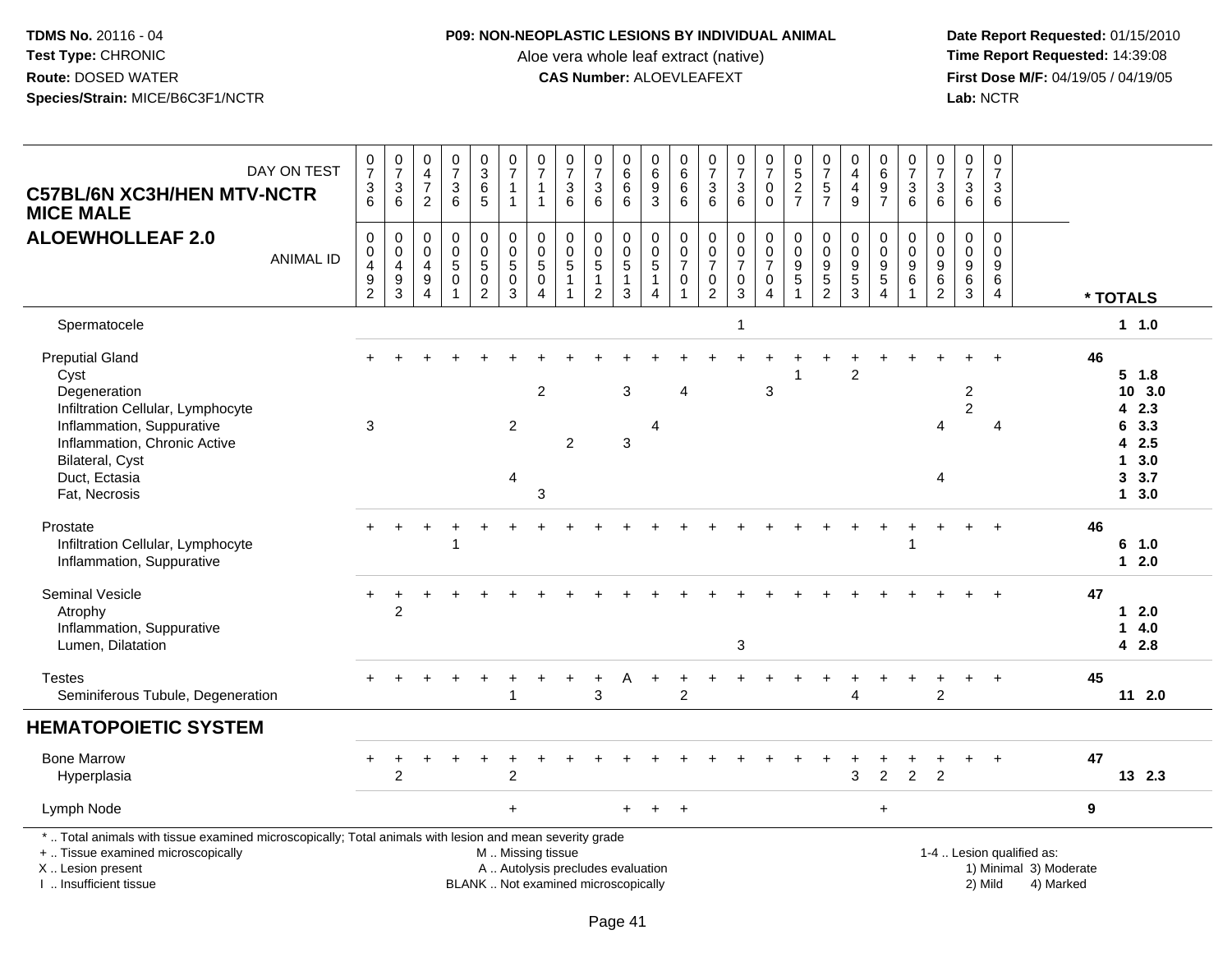#### **P09: NON-NEOPLASTIC LESIONS BY INDIVIDUAL ANIMAL**

Aloe vera whole leaf extract (native)<br>**CAS Number:** ALOEVLEAFEXT

 **Date Report Requested:** 01/15/2010 **First Dose M/F:** 04/19/05 / 04/19/05<br>Lab: NCTR **Lab:** NCTR

| DAY ON TEST<br><b>C57BL/6N XC3H/HEN MTV-NCTR</b><br><b>MICE MALE</b>                                                                                                                                                                            | $\frac{0}{7}$<br>$\frac{3}{6}$                                                    | $\begin{array}{c} 0 \\ 7 \end{array}$<br>3<br>$6\phantom{1}$   | $\pmb{0}$<br>$\overline{4}$<br>$\overline{7}$<br>$\overline{2}$                       | $\frac{0}{7}$<br>$\mathfrak{Z}$<br>6      | $_{3}^{\rm 0}$<br>6<br>5                                                     | $\begin{smallmatrix}0\\7\end{smallmatrix}$<br>$\mathbf{1}$<br>$\mathbf{1}$ | $\frac{0}{7}$<br>$\mathbf{1}$<br>$\mathbf{1}$                     | $\frac{0}{7}$<br>$\mathfrak{Z}$<br>6                   | $\frac{0}{7}$<br>$\mathfrak{Z}$<br>6                                                 | $_{6}^{\rm 0}$<br>$6\overline{6}$<br>6            | $\mathbf 0$<br>$\,6\,$<br>9<br>$\overline{3}$              | $\begin{array}{c} 0 \\ 6 \end{array}$<br>$\,6\,$<br>6                                            | $\frac{0}{7}$<br>$\mathbf{3}$<br>6                                            | $\frac{0}{7}$<br>$\mathbf{3}$<br>6             | $\frac{0}{7}$<br>$\mathbf 0$<br>$\mathbf 0$                 | $\begin{array}{c} 0 \\ 5 \end{array}$<br>$\overline{2}$<br>$\overline{7}$ | $\frac{0}{7}$<br>$\overline{5}$<br>$\overline{7}$                               | $\begin{smallmatrix}0\0\4\end{smallmatrix}$<br>$\overline{4}$<br>9 | $\begin{array}{c} 0 \\ 6 \end{array}$<br>$\overline{9}$<br>$\overline{7}$         | $\begin{smallmatrix}0\\7\end{smallmatrix}$<br>$\mathbf{3}$<br>6  | $\frac{0}{7}$<br>3<br>6                                                  | $\frac{0}{7}$<br>3<br>$\,6$                                             | $\mathbf 0$<br>$\overline{7}$<br>$\mathfrak{Z}$<br>6  |          |                                                                                                    |
|-------------------------------------------------------------------------------------------------------------------------------------------------------------------------------------------------------------------------------------------------|-----------------------------------------------------------------------------------|----------------------------------------------------------------|---------------------------------------------------------------------------------------|-------------------------------------------|------------------------------------------------------------------------------|----------------------------------------------------------------------------|-------------------------------------------------------------------|--------------------------------------------------------|--------------------------------------------------------------------------------------|---------------------------------------------------|------------------------------------------------------------|--------------------------------------------------------------------------------------------------|-------------------------------------------------------------------------------|------------------------------------------------|-------------------------------------------------------------|---------------------------------------------------------------------------|---------------------------------------------------------------------------------|--------------------------------------------------------------------|-----------------------------------------------------------------------------------|------------------------------------------------------------------|--------------------------------------------------------------------------|-------------------------------------------------------------------------|-------------------------------------------------------|----------|----------------------------------------------------------------------------------------------------|
| <b>ALOEWHOLLEAF 2.0</b><br><b>ANIMAL ID</b>                                                                                                                                                                                                     | $\mathbf 0$<br>0<br>$\overline{\mathbf{4}}$<br>$\boldsymbol{9}$<br>$\overline{2}$ | $\mathbf 0$<br>$\begin{array}{c} 0 \\ 4 \\ 9 \\ 3 \end{array}$ | $\mathbf 0$<br>$\overline{0}$<br>$\overline{4}$<br>$\boldsymbol{9}$<br>$\overline{4}$ | 0<br>$\pmb{0}$<br>$\sqrt{5}$<br>$\pmb{0}$ | $\begin{smallmatrix}0\\0\\5\end{smallmatrix}$<br>$\pmb{0}$<br>$\overline{2}$ | 0<br>$\overline{0}$<br>$\sqrt{5}$<br>$\mathsf{O}\xspace$<br>3              | $\pmb{0}$<br>$\overline{0}$<br>$\overline{5}$<br>$\mathbf 0$<br>4 | 0<br>$\ddot{\mathbf{0}}$<br>$\sqrt{5}$<br>$\mathbf{1}$ | $\pmb{0}$<br>$\ddot{\mathbf{0}}$<br>$\overline{5}$<br>$\mathbf{1}$<br>$\overline{2}$ | $\mathbf 0$<br>$\frac{0}{5}$<br>$\mathbf{1}$<br>3 | 0<br>$\overline{0}$<br>$\overline{5}$<br>$\mathbf{1}$<br>4 | $\mathbf 0$<br>$\overline{0}$<br>$\boldsymbol{7}$<br>$\boldsymbol{0}$<br>$\overline{\mathbf{1}}$ | $\mathbf 0$<br>$\mathbf 0$<br>$\overline{7}$<br>$\mathbf 0$<br>$\overline{2}$ | $\pmb{0}$<br>$\frac{0}{7}$<br>$\mathbf 0$<br>3 | 0<br>$\frac{0}{7}$<br>$\mathbf 0$<br>$\boldsymbol{\Lambda}$ | $\mathsf 0$<br>$\overline{0}$<br>$\overline{9}$<br>$\overline{5}$         | $\begin{smallmatrix} 0\\0 \end{smallmatrix}$<br>$\frac{9}{5}$<br>$\overline{c}$ | $\mathbf 0$<br>$\mathbf 0$<br>$\frac{9}{5}$<br>$\mathbf{3}$        | $\mathbf 0$<br>$\overline{0}$<br>$\boldsymbol{9}$<br>$\sqrt{5}$<br>$\overline{4}$ | 0<br>$\overline{0}$<br>$\boldsymbol{9}$<br>$\,6$<br>$\mathbf{1}$ | $\Omega$<br>$\mathsf 0$<br>$\boldsymbol{9}$<br>$\,6\,$<br>$\overline{c}$ | $\mathbf 0$<br>$\pmb{0}$<br>$\boldsymbol{9}$<br>$\,6$<br>$\mathfrak{S}$ | $\mathbf 0$<br>$\Omega$<br>$\boldsymbol{9}$<br>6<br>4 | * TOTALS |                                                                                                    |
| Axillary, Hyperplasia, Lymphoid<br>Axillary, Infiltration Cellular, Plasma Cell<br>Inguinal, Hyperplasia, Lymphoid<br>Inguinal, Infiltration Cellular, Plasma Cell<br>Renal, Hyperplasia, Lymphoid<br>Renal, Infiltration Cellular, Plasma Cell |                                                                                   |                                                                |                                                                                       |                                           |                                                                              |                                                                            |                                                                   |                                                        |                                                                                      |                                                   |                                                            |                                                                                                  |                                                                               |                                                |                                                             |                                                                           |                                                                                 |                                                                    |                                                                                   |                                                                  |                                                                          |                                                                         |                                                       |          | 2.5<br>2.0<br>$\mathbf{1}$<br>32.7<br>2.5<br>2.0<br>$\overline{\mathbf{1}}$<br>2.0<br>$\mathbf{1}$ |
| Lymph Node, Mandibular<br>Hyperplasia, Lymphoid<br>Infiltration Cellular, Plasma Cell                                                                                                                                                           |                                                                                   |                                                                |                                                                                       |                                           |                                                                              |                                                                            |                                                                   |                                                        |                                                                                      |                                                   |                                                            |                                                                                                  |                                                                               |                                                |                                                             | $\overline{2}$                                                            |                                                                                 |                                                                    |                                                                                   |                                                                  |                                                                          |                                                                         |                                                       | 45       | 4 1.0<br>$12.0$                                                                                    |
| Lymph Node, Mesenteric<br>Angiectasis<br>Hemorrhage<br>Hyperplasia, Lymphoid<br>Infiltration Cellular, Histiocyte<br>Infiltration Cellular, Polymorphonuclear<br>Sinus, Dilatation                                                              | +<br>2                                                                            |                                                                |                                                                                       |                                           |                                                                              |                                                                            | $\overline{c}$<br>$\overline{2}$<br>$\overline{2}$                | 3<br>$\mathbf{3}$<br>3                                 |                                                                                      |                                                   | 3                                                          |                                                                                                  | 2                                                                             | 2<br>$\overline{2}$                            | $\overline{2}$                                              | $\overline{\mathbf{1}}$                                                   |                                                                                 | 2                                                                  |                                                                                   | 3                                                                |                                                                          | $\overline{2}$                                                          | 2<br>$\overline{2}$                                   | 45       | 2.5<br>10 2.4<br>172.2<br>2.5<br>2.2.0<br>4 2.8                                                    |
| Spleen<br>Angiectasis<br>Depletion Lymphoid<br>Hematopoietic Cell Proliferation<br>Hyperplasia, Lymphoid<br>Pigmentation                                                                                                                        | $\begin{array}{c} 2 \\ 2 \end{array}$                                             | 4                                                              | $\overline{4}$                                                                        | 3                                         | Δ                                                                            |                                                                            | 4                                                                 | 3                                                      |                                                                                      | 4                                                 | $\overline{4}$                                             |                                                                                                  | $\overline{2}$                                                                | $\overline{2}$                                 | 4                                                           | $\overline{c}$                                                            | 3                                                                               | $\overline{2}$                                                     |                                                                                   | $\overline{2}$                                                   | 2                                                                        |                                                                         | $\overline{2}$                                        | 46       | $12.0$<br>4.0<br>$\mathbf 1$<br>18 3.5<br>20 2.3<br>$1 \quad 2.0$                                  |
| Thymus<br>Atrophy<br>Mineralization                                                                                                                                                                                                             | $+$                                                                               | M                                                              | $\ddot{}$                                                                             | 4                                         | -1                                                                           | м                                                                          | 4                                                                 |                                                        | 3                                                                                    | М                                                 | $+$                                                        | $\ddot{}$                                                                                        | M                                                                             | $+$<br>$\overline{2}$                          | м                                                           | $\ddot{}$                                                                 | $\div$<br>3                                                                     |                                                                    | 4                                                                                 | $\ddot{}$<br>3                                                   | м                                                                        |                                                                         | $\ddot{}$                                             | 37       | 17 3.1<br>1.0<br>$\mathbf{1}$                                                                      |

\* .. Total animals with tissue examined microscopically; Total animals with lesion and mean severity grade

+ .. Tissue examined microscopically

X .. Lesion present

I .. Insufficient tissue

M .. Missing tissue

A .. Autolysis precludes evaluation

BLANK .. Not examined microscopically 2) Mild 4) Marked

1-4 .. Lesion qualified as: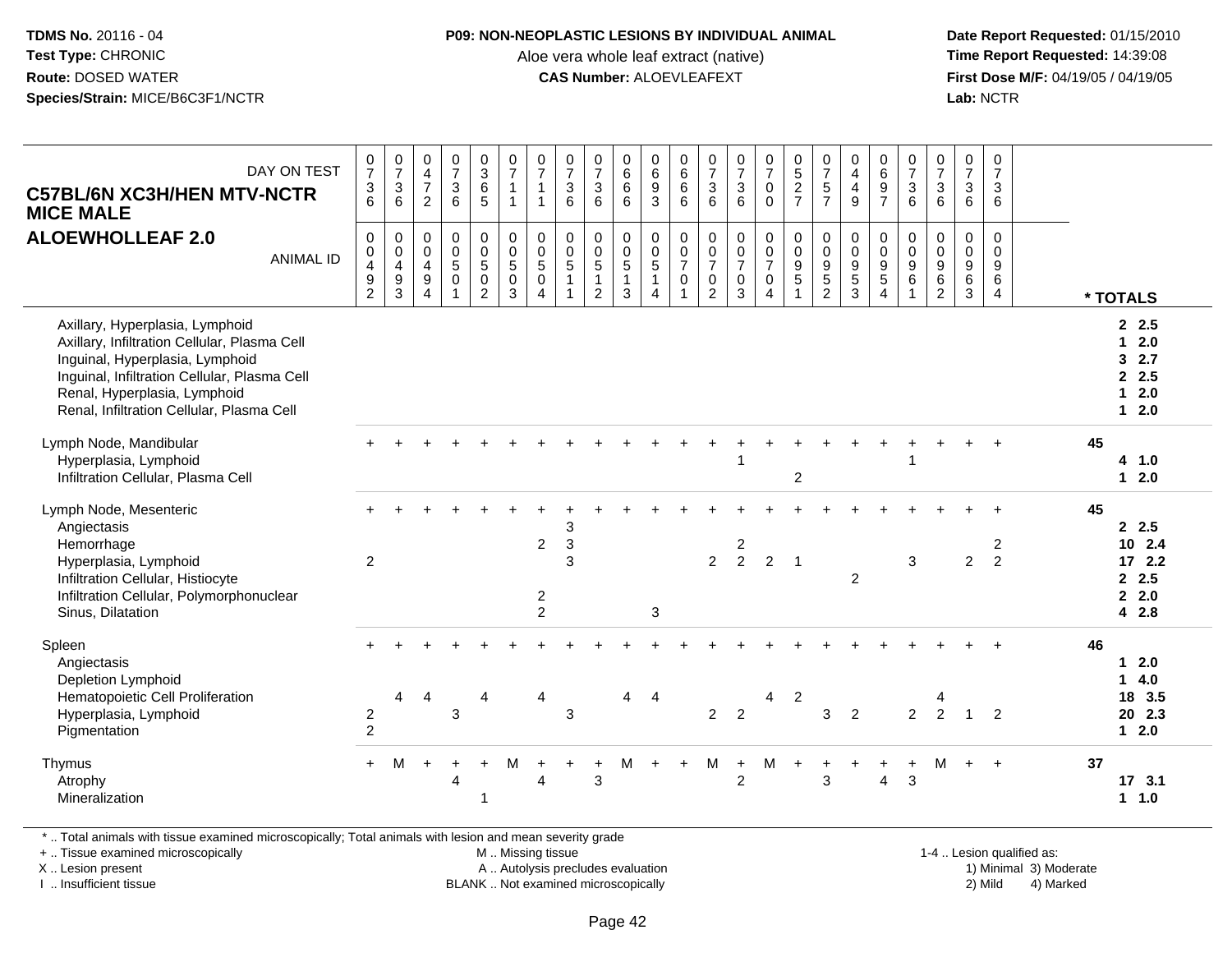## **P09: NON-NEOPLASTIC LESIONS BY INDIVIDUAL ANIMAL**

Aloe vera whole leaf extract (native)<br>**CAS Number:** ALOEVLEAFEXT

 **Date Report Requested:** 01/15/2010 **First Dose M/F:** 04/19/05 / 04/19/05<br>Lab: NCTR **Lab:** NCTR

| DAY ON TEST<br><b>C57BL/6N XC3H/HEN MTV-NCTR</b><br><b>MICE MALE</b>                                                                                                                                           | 0<br>$\overline{7}$<br>$\frac{3}{6}$                                     | $\frac{0}{7}$<br>6                                            | 0<br>$\frac{4}{7}$<br>$\overline{2}$                                          | $\frac{0}{7}$<br>3<br>6                                      | 0<br>3<br>6<br>5                                     | $\frac{0}{7}$<br>$\mathbf{1}$<br>$\mathbf{1}$                | $\frac{0}{7}$<br>$\mathbf{1}$<br>$\mathbf{1}$                       | $\frac{0}{7}$<br>$\begin{array}{c} 3 \\ 6 \end{array}$       | $\begin{matrix} 0 \\ 7 \\ 3 \end{matrix}$<br>6                 | $0$<br>6<br>6<br>6                      | 0<br>6<br>9<br>3                                     | $0$ 6<br>6<br>6                                                   | 0<br>$\overline{7}$<br>$\mathbf{3}$<br>$6\phantom{a}$                                      | $\frac{0}{7}$<br>6                             | $\frac{0}{7}$<br>$\mathsf{O}$<br>$\mathbf 0$      | $0$<br>5<br>2<br>7                                                         | $\frac{0}{7}$<br>5<br>7                                                | 0<br>$\begin{array}{c} 4 \\ 4 \\ 9 \end{array}$ | 0697                                      | 0<br>$\overline{7}$<br>3<br>$6^{\circ}$ | $\frac{0}{7}$<br>6                                         | $\frac{0}{7}$<br>3<br>$\,6\,$                                | $\pmb{0}$<br>$\overline{7}$<br>$\mathbf{3}$<br>6 |                           |              |                                                                                      |
|----------------------------------------------------------------------------------------------------------------------------------------------------------------------------------------------------------------|--------------------------------------------------------------------------|---------------------------------------------------------------|-------------------------------------------------------------------------------|--------------------------------------------------------------|------------------------------------------------------|--------------------------------------------------------------|---------------------------------------------------------------------|--------------------------------------------------------------|----------------------------------------------------------------|-----------------------------------------|------------------------------------------------------|-------------------------------------------------------------------|--------------------------------------------------------------------------------------------|------------------------------------------------|---------------------------------------------------|----------------------------------------------------------------------------|------------------------------------------------------------------------|-------------------------------------------------|-------------------------------------------|-----------------------------------------|------------------------------------------------------------|--------------------------------------------------------------|--------------------------------------------------|---------------------------|--------------|--------------------------------------------------------------------------------------|
| <b>ALOEWHOLLEAF 2.0</b><br><b>ANIMAL ID</b>                                                                                                                                                                    | $\mathbf 0$<br>$\mathbf 0$<br>$\begin{array}{c} 4 \\ 9 \\ 2 \end{array}$ | $\mathbf 0$<br>$\mathbf 0$<br>$\overline{4}$<br>$\frac{9}{3}$ | 0<br>$\boldsymbol{0}$<br>$\overline{a}$<br>$\boldsymbol{9}$<br>$\overline{4}$ | $\mathbf 0$<br>$\mathbf 0$<br>$\sqrt{5}$<br>$\mathbf 0$<br>1 | 0<br>$\begin{array}{c} 0 \\ 5 \\ 0 \\ 2 \end{array}$ | $\pmb{0}$<br>$\begin{array}{c} 0 \\ 5 \\ 0 \\ 3 \end{array}$ | $\mathsf{O}\xspace$<br>$\frac{0}{5}$<br>$\pmb{0}$<br>$\overline{4}$ | $\mathbf 0$<br>$\pmb{0}$<br>$\overline{5}$<br>$\overline{1}$ | $\mathbf 0$<br>$\frac{0}{5}$<br>$\mathbf{1}$<br>$\overline{2}$ | 0<br>$\frac{0}{5}$<br>$\mathbf{1}$<br>3 | 0<br>$\frac{0}{5}$<br>$\mathbf{1}$<br>$\overline{4}$ | $\mathbf 0$<br>$\mathsf 0$<br>$\overline{7}$<br>0<br>$\mathbf{1}$ | $\mathbf 0$<br>$\pmb{0}$<br>$\overline{7}$<br>$\begin{smallmatrix} 0\\2 \end{smallmatrix}$ | $\mathbf 0$<br>$\frac{0}{7}$<br>$_{3}^{\rm 0}$ | 0<br>$\frac{0}{7}$<br>$\pmb{0}$<br>$\overline{4}$ | $\mathbf 0$<br>$\boldsymbol{0}$<br>$\boldsymbol{9}$<br>5<br>$\overline{1}$ | 0<br>$\pmb{0}$<br>$\boldsymbol{9}$<br>$\overline{5}$<br>$\overline{2}$ | 0<br>$\mathbf 0$<br>$\frac{9}{3}$               | $\mathbf 0$<br>$\pmb{0}$<br>$\frac{9}{5}$ | $\Omega$<br>$\mathbf 0$<br>9<br>$\,6\,$ | $\Omega$<br>$\mathbf 0$<br>$\overline{9}$<br>$\frac{6}{2}$ | $\mathbf 0$<br>$\pmb{0}$<br>$9\,$<br>$\,6$<br>$\overline{3}$ | $\mathbf 0$<br>$\Omega$<br>9<br>6<br>4           |                           |              | * TOTALS                                                                             |
| <b>INTEGUMENTARY SYSTEM</b>                                                                                                                                                                                    |                                                                          |                                                               |                                                                               |                                                              |                                                      |                                                              |                                                                     |                                                              |                                                                |                                         |                                                      |                                                                   |                                                                                            |                                                |                                                   |                                                                            |                                                                        |                                                 |                                           |                                         |                                                            |                                                              |                                                  |                           |              |                                                                                      |
| <b>Mammary Gland</b>                                                                                                                                                                                           | М                                                                        | M                                                             | M                                                                             | М                                                            | - M                                                  | M                                                            | M                                                                   | M                                                            |                                                                |                                         | M M M                                                |                                                                   | M M M M                                                                                    |                                                |                                                   | M                                                                          | M                                                                      |                                                 | M M M                                     |                                         | M                                                          | $M$ $M$                                                      |                                                  |                           | $\mathbf 0$  |                                                                                      |
| Skin<br>Fibrosis<br>Hyperplasia, Basal Cell<br>Inflammation, Suppurative<br>Inflammation, Chronic<br>Inflammation, Chronic Active<br>Metaplasia, Osseous<br>Mineralization<br>Ulcer<br>Epithelium, Hyperplasia |                                                                          | Δ<br>3<br>4                                                   |                                                                               | Δ<br>3<br>4                                                  |                                                      |                                                              |                                                                     |                                                              |                                                                |                                         |                                                      |                                                                   |                                                                                            |                                                |                                                   |                                                                            |                                                                        |                                                 |                                           |                                         | $\overline{1}$<br>$\mathbf{3}$                             |                                                              |                                                  |                           | 46           | 4 4.0<br>14.0<br>32.0<br>$12.0$<br>4 2.0<br>$12.0$<br>$1 \quad 3.0$<br>43.0<br>4 2.0 |
| <b>MUSCULOSKELETAL SYSTEM</b>                                                                                                                                                                                  |                                                                          |                                                               |                                                                               |                                                              |                                                      |                                                              |                                                                     |                                                              |                                                                |                                         |                                                      |                                                                   |                                                                                            |                                                |                                                   |                                                                            |                                                                        |                                                 |                                           |                                         |                                                            |                                                              |                                                  |                           |              |                                                                                      |
| Bone, Femur                                                                                                                                                                                                    |                                                                          |                                                               |                                                                               |                                                              |                                                      |                                                              |                                                                     |                                                              |                                                                |                                         |                                                      |                                                                   |                                                                                            |                                                |                                                   |                                                                            |                                                                        |                                                 |                                           |                                         |                                                            |                                                              |                                                  |                           | 48           |                                                                                      |
| <b>Skeletal Muscle</b>                                                                                                                                                                                         |                                                                          |                                                               |                                                                               |                                                              |                                                      |                                                              |                                                                     |                                                              |                                                                |                                         |                                                      |                                                                   |                                                                                            |                                                |                                                   |                                                                            |                                                                        |                                                 |                                           |                                         |                                                            |                                                              |                                                  |                           | $\mathbf{3}$ |                                                                                      |
| <b>NERVOUS SYSTEM</b>                                                                                                                                                                                          |                                                                          |                                                               |                                                                               |                                                              |                                                      |                                                              |                                                                     |                                                              |                                                                |                                         |                                                      |                                                                   |                                                                                            |                                                |                                                   |                                                                            |                                                                        |                                                 |                                           |                                         |                                                            |                                                              |                                                  |                           |              |                                                                                      |
| Brain, Brain Stem                                                                                                                                                                                              |                                                                          |                                                               |                                                                               |                                                              |                                                      |                                                              |                                                                     |                                                              |                                                                |                                         |                                                      |                                                                   |                                                                                            |                                                |                                                   |                                                                            |                                                                        |                                                 |                                           |                                         |                                                            |                                                              |                                                  |                           | 46           |                                                                                      |
| Brain, Cerebellum                                                                                                                                                                                              |                                                                          |                                                               |                                                                               |                                                              |                                                      |                                                              |                                                                     |                                                              |                                                                |                                         |                                                      |                                                                   |                                                                                            |                                                |                                                   |                                                                            |                                                                        |                                                 |                                           |                                         |                                                            |                                                              |                                                  |                           | 46           |                                                                                      |
| Brain, Cerebrum<br>Mineralization                                                                                                                                                                              |                                                                          | $\overline{1}$                                                |                                                                               | -1                                                           |                                                      |                                                              | $\overline{2}$                                                      | -1                                                           |                                                                |                                         |                                                      |                                                                   | 1                                                                                          | $\overline{\mathbf{1}}$                        |                                                   |                                                                            | 1                                                                      |                                                 |                                           | $\mathbf{1}$                            | $\overline{1}$                                             | $\mathbf{1}$                                                 | $\ddot{}$                                        |                           | 46           | 24 1.1                                                                               |
| *  Total animals with tissue examined microscopically; Total animals with lesion and mean severity grade<br>+  Tissue examined microscopically                                                                 |                                                                          |                                                               |                                                                               |                                                              |                                                      | M  Missing tissue                                            |                                                                     |                                                              |                                                                |                                         |                                                      |                                                                   |                                                                                            |                                                |                                                   |                                                                            |                                                                        |                                                 |                                           |                                         |                                                            |                                                              |                                                  | 1-4  Lesion qualified as: |              |                                                                                      |

X .. Lesion present

I .. Insufficient tissue

BLANK .. Not examined microscopically

A .. Autolysis precludes evaluation and the service of the service of the service of the service of the service of the service of the service of the service of the service of the service of the service of the service of th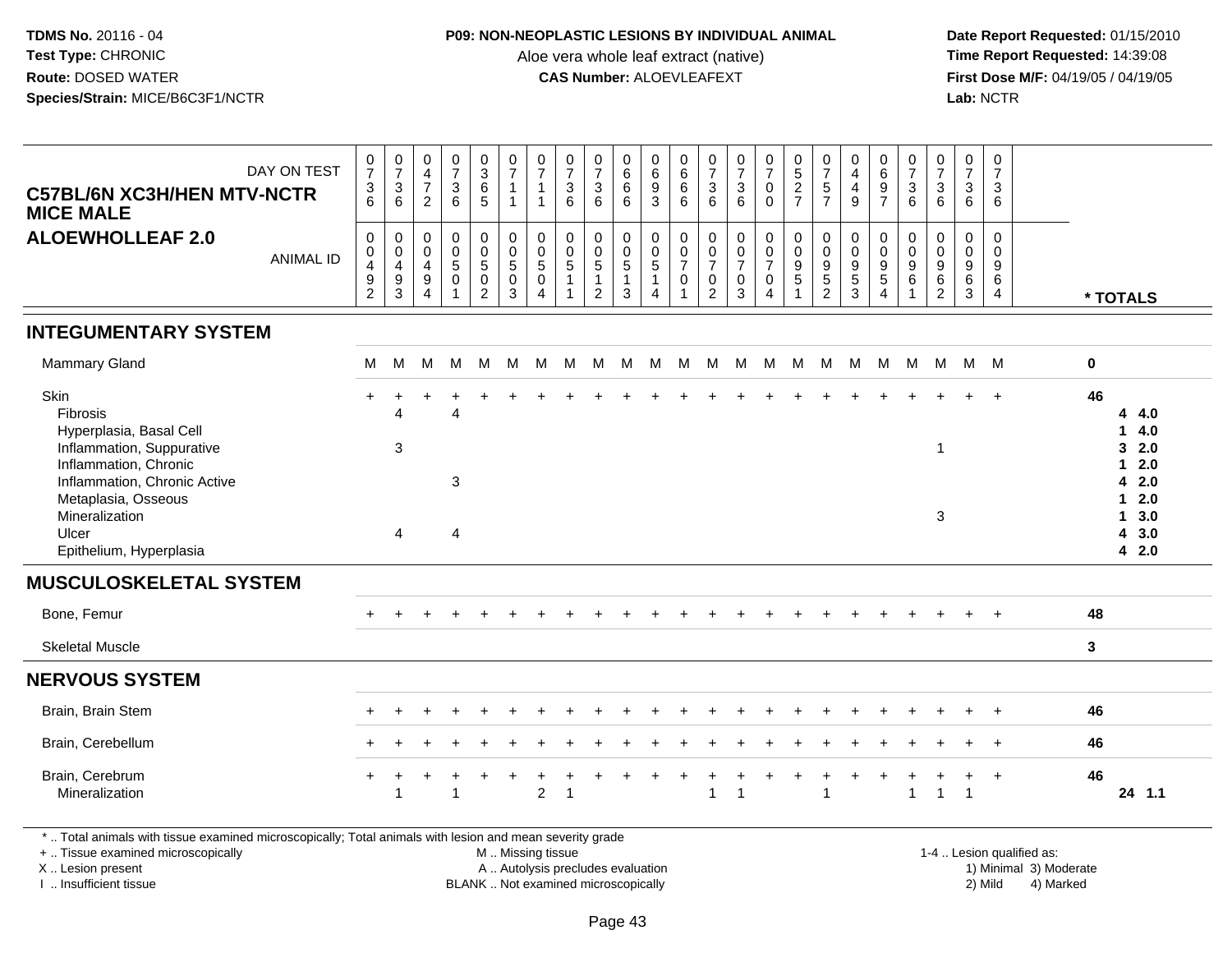### **P09: NON-NEOPLASTIC LESIONS BY INDIVIDUAL ANIMAL**

Aloe vera whole leaf extract (native)<br>**CAS Number:** ALOEVLEAFEXT

| DAY ON TEST<br><b>C57BL/6N XC3H/HEN MTV-NCTR</b><br><b>MICE MALE</b>                                                                                                                          | $\frac{0}{7}$<br>$\frac{3}{6}$                                     | $\frac{0}{7}$<br>$\ensuremath{\mathsf{3}}$<br>6      | $\begin{smallmatrix}0\\4\end{smallmatrix}$<br>$\overline{7}$<br>$\overline{2}$     | $\begin{matrix} 0 \\ 7 \end{matrix}$<br>$\sqrt{3}$<br>$6\phantom{1}6$ | 0<br>$\overline{3}$<br>$\,6$<br>$\overline{5}$                  | $\frac{0}{7}$<br>$\mathbf{1}$<br>$\mathbf{1}$                                   | $\frac{0}{7}$<br>$\mathbf{1}$<br>$\mathbf{1}$                             | $\pmb{0}$<br>$\overline{7}$<br>$\mathbf{3}$<br>$6\phantom{1}$            | $\frac{0}{7}$<br>$\frac{3}{6}$                                                       | 0<br>6<br>$\,6$<br>$6\phantom{1}$                       | $\pmb{0}$<br>$\,6\,$<br>$\frac{9}{3}$                                                 | 0<br>$\,6\,$<br>6<br>$6\phantom{a}$                   | $\frac{0}{7}$<br>3<br>6                                                 | $\begin{array}{c} 0 \\ 7 \end{array}$<br>$\frac{3}{6}$ | $\pmb{0}$<br>$\overline{7}$<br>$\mathbf 0$<br>$\mathbf 0$                     | $\begin{array}{c} 0 \\ 5 \end{array}$<br>$\frac{2}{7}$                      | $\begin{matrix} 0 \\ 7 \end{matrix}$<br>$\,$ 5 $\,$<br>$\overline{7}$           | $\pmb{0}$<br>$\overline{4}$<br>$\begin{array}{c} 4 \\ 9 \end{array}$ | 0697                                                                             | $\begin{array}{c} 0 \\ 7 \end{array}$<br>$\begin{array}{c} 3 \\ 6 \end{array}$ | $\begin{array}{c} 0 \\ 7 \end{array}$<br>$\sqrt{3}$<br>6      | $\frac{0}{7}$<br>$\mathbf{3}$<br>$\,6\,$                       | $\mathbf 0$<br>$\overline{7}$<br>3<br>6                      |                                                                  |                                           |
|-----------------------------------------------------------------------------------------------------------------------------------------------------------------------------------------------|--------------------------------------------------------------------|------------------------------------------------------|------------------------------------------------------------------------------------|-----------------------------------------------------------------------|-----------------------------------------------------------------|---------------------------------------------------------------------------------|---------------------------------------------------------------------------|--------------------------------------------------------------------------|--------------------------------------------------------------------------------------|---------------------------------------------------------|---------------------------------------------------------------------------------------|-------------------------------------------------------|-------------------------------------------------------------------------|--------------------------------------------------------|-------------------------------------------------------------------------------|-----------------------------------------------------------------------------|---------------------------------------------------------------------------------|----------------------------------------------------------------------|----------------------------------------------------------------------------------|--------------------------------------------------------------------------------|---------------------------------------------------------------|----------------------------------------------------------------|--------------------------------------------------------------|------------------------------------------------------------------|-------------------------------------------|
| <b>ALOEWHOLLEAF 2.0</b><br><b>ANIMAL ID</b>                                                                                                                                                   | $\mathbf 0$<br>0<br>$\overline{\mathbf{4}}$<br>9<br>$\overline{2}$ | $\mathbf 0$<br>$_4^{\rm O}$<br>$\boldsymbol{9}$<br>3 | $\mathbf 0$<br>$\mathbf 0$<br>$\overline{4}$<br>$\boldsymbol{9}$<br>$\overline{4}$ | $\pmb{0}$<br>$\mathbf 0$<br>$\sqrt{5}$<br>$\pmb{0}$<br>$\overline{1}$ | 0<br>$\pmb{0}$<br>$\overline{5}$<br>$\pmb{0}$<br>$\overline{2}$ | $\pmb{0}$<br>$\begin{array}{c} 0 \\ 5 \end{array}$<br>$\pmb{0}$<br>$\mathbf{3}$ | $\mathbf 0$<br>$\pmb{0}$<br>$\overline{5}$<br>$\pmb{0}$<br>$\overline{4}$ | $\mathsf{O}\xspace$<br>0<br>$\sqrt{5}$<br>$\mathbf{1}$                   | $\pmb{0}$<br>$\begin{array}{c} 0 \\ 5 \end{array}$<br>$\mathbf{1}$<br>$\overline{2}$ | 0<br>$\mathsf 0$<br>$\overline{5}$<br>$\mathbf{1}$<br>3 | $\mathbf 0$<br>$\boldsymbol{0}$<br>$\overline{5}$<br>$\overline{1}$<br>$\overline{4}$ | 0<br>0<br>$\overline{7}$<br>$\pmb{0}$<br>$\mathbf{1}$ | $\pmb{0}$<br>$\pmb{0}$<br>$\overline{7}$<br>$\pmb{0}$<br>$\overline{2}$ | $\pmb{0}$<br>$\frac{0}{7}$<br>$\pmb{0}$<br>3           | $\mathbf 0$<br>$\mathbf 0$<br>$\overline{7}$<br>$\mathbf 0$<br>$\overline{4}$ | $\pmb{0}$<br>$\mathbf 0$<br>$\overline{9}$<br>$\mathbf 5$<br>$\overline{1}$ | $\mathbf 0$<br>$\mathbf 0$<br>$\boldsymbol{9}$<br>$\,$ 5 $\,$<br>$\overline{2}$ | $\pmb{0}$<br>$\mathbf 0$<br>$\overline{9}$<br>$\frac{5}{3}$          | $\mathbf 0$<br>$\mathbf 0$<br>$\overline{9}$<br>$\overline{5}$<br>$\overline{4}$ | $\pmb{0}$<br>$_{9}^{\rm 0}$<br>$\,6\,$<br>$\mathbf{1}$                         | $\mathbf 0$<br>$\mathsf 0$<br>$\overline{9}$<br>$\frac{6}{2}$ | $\mathbf 0$<br>$\mathbf 0$<br>$\boldsymbol{9}$<br>$\,6\,$<br>3 | $\mathbf 0$<br>$\mathbf 0$<br>9<br>$\,6\,$<br>$\overline{4}$ |                                                                  | * TOTALS                                  |
| <b>RESPIRATORY SYSTEM</b>                                                                                                                                                                     |                                                                    |                                                      |                                                                                    |                                                                       |                                                                 |                                                                                 |                                                                           |                                                                          |                                                                                      |                                                         |                                                                                       |                                                       |                                                                         |                                                        |                                                                               |                                                                             |                                                                                 |                                                                      |                                                                                  |                                                                                |                                                               |                                                                |                                                              |                                                                  |                                           |
| Lung<br>Infiltration Cellular, Histiocyte<br>Alveolar Epithelium, Hyperplasia                                                                                                                 |                                                                    |                                                      |                                                                                    |                                                                       |                                                                 |                                                                                 |                                                                           |                                                                          |                                                                                      |                                                         |                                                                                       |                                                       |                                                                         | $\overline{2}$                                         |                                                                               |                                                                             |                                                                                 |                                                                      |                                                                                  |                                                                                |                                                               |                                                                |                                                              | 46                                                               | 2.5<br>4 1.8                              |
| Nose<br><b>Hyaline Droplet</b><br>Posterior To Upper Incisor, Dysplasia                                                                                                                       | $\mathfrak{p}$                                                     | $\overline{1}$                                       | $\mathfrak{p}$                                                                     | $\mathcal{P}$                                                         | $\mathcal{P}$                                                   |                                                                                 |                                                                           |                                                                          |                                                                                      | $\overline{2}$                                          | $\overline{1}$                                                                        | $\overline{1}$                                        | $\overline{2}$                                                          | $\overline{2}$                                         | $\overline{2}$                                                                |                                                                             |                                                                                 | 2                                                                    |                                                                                  | 3                                                                              | 2                                                             | 2                                                              | 3                                                            | 47                                                               | 39 2.0<br>14.0                            |
| Trachea                                                                                                                                                                                       | $+$                                                                |                                                      |                                                                                    |                                                                       |                                                                 |                                                                                 |                                                                           |                                                                          |                                                                                      |                                                         |                                                                                       |                                                       |                                                                         |                                                        |                                                                               |                                                                             |                                                                                 |                                                                      |                                                                                  |                                                                                |                                                               |                                                                | $+$                                                          | 46                                                               |                                           |
| <b>SPECIAL SENSES SYSTEM</b>                                                                                                                                                                  |                                                                    |                                                      |                                                                                    |                                                                       |                                                                 |                                                                                 |                                                                           |                                                                          |                                                                                      |                                                         |                                                                                       |                                                       |                                                                         |                                                        |                                                                               |                                                                             |                                                                                 |                                                                      |                                                                                  |                                                                                |                                                               |                                                                |                                                              |                                                                  |                                           |
| Eye<br>Cataract                                                                                                                                                                               |                                                                    |                                                      |                                                                                    |                                                                       |                                                                 |                                                                                 |                                                                           |                                                                          |                                                                                      |                                                         |                                                                                       |                                                       |                                                                         |                                                        |                                                                               |                                                                             |                                                                                 |                                                                      |                                                                                  |                                                                                |                                                               |                                                                |                                                              | 44                                                               | $1 1.0$                                   |
| <b>Harderian Gland</b><br>Infiltration Cellular, Lymphocyte<br>Epithelium, Hyperplasia                                                                                                        | $+$                                                                |                                                      |                                                                                    |                                                                       |                                                                 |                                                                                 |                                                                           |                                                                          |                                                                                      | $\overline{c}$                                          |                                                                                       |                                                       |                                                                         |                                                        |                                                                               |                                                                             |                                                                                 |                                                                      |                                                                                  |                                                                                |                                                               | $\overline{c}$                                                 | $\ddot{}$                                                    | 46                                                               | $3 \t1.7$<br>$12.0$                       |
| <b>URINARY SYSTEM</b>                                                                                                                                                                         |                                                                    |                                                      |                                                                                    |                                                                       |                                                                 |                                                                                 |                                                                           |                                                                          |                                                                                      |                                                         |                                                                                       |                                                       |                                                                         |                                                        |                                                                               |                                                                             |                                                                                 |                                                                      |                                                                                  |                                                                                |                                                               |                                                                |                                                              |                                                                  |                                           |
| Kidney<br>Cyst<br><b>Fibrosis</b>                                                                                                                                                             |                                                                    |                                                      |                                                                                    |                                                                       |                                                                 |                                                                                 |                                                                           |                                                                          |                                                                                      |                                                         |                                                                                       |                                                       |                                                                         |                                                        |                                                                               |                                                                             |                                                                                 |                                                                      |                                                                                  |                                                                                | $\overline{1}$                                                |                                                                | $\ddot{}$<br>3                                               | 46                                                               | 2, 1.5<br>13.0                            |
| <b>Hyaline Droplet</b><br>Infiltration Cellular, Lymphocyte<br>Metaplasia, Osseous<br>Nephropathy                                                                                             | 1                                                                  |                                                      |                                                                                    | $\overline{2}$                                                        |                                                                 | $\overline{4}$                                                                  | $\overline{2}$                                                            | $\mathbf{1}$                                                             | $\overline{\phantom{0}}$ 1                                                           | $\overline{2}$                                          |                                                                                       | $\overline{4}$                                        | $\mathbf{1}$                                                            | $\overline{1}$                                         |                                                                               |                                                                             | 1                                                                               | $\overline{2}$                                                       |                                                                                  | $\mathbf{1}$                                                                   |                                                               | $\overline{1}$                                                 | $\overline{2}$                                               |                                                                  | 3.3<br>$10 \quad 1.3$<br>2 1.0<br>17, 1.2 |
| *  Total animals with tissue examined microscopically; Total animals with lesion and mean severity grade<br>+  Tissue examined microscopically<br>X  Lesion present<br>I. Insufficient tissue |                                                                    |                                                      |                                                                                    |                                                                       |                                                                 | M  Missing tissue                                                               |                                                                           | A  Autolysis precludes evaluation<br>BLANK  Not examined microscopically |                                                                                      |                                                         |                                                                                       |                                                       |                                                                         |                                                        |                                                                               |                                                                             |                                                                                 |                                                                      |                                                                                  |                                                                                |                                                               |                                                                | 2) Mild                                                      | 1-4  Lesion qualified as:<br>1) Minimal 3) Moderate<br>4) Marked |                                           |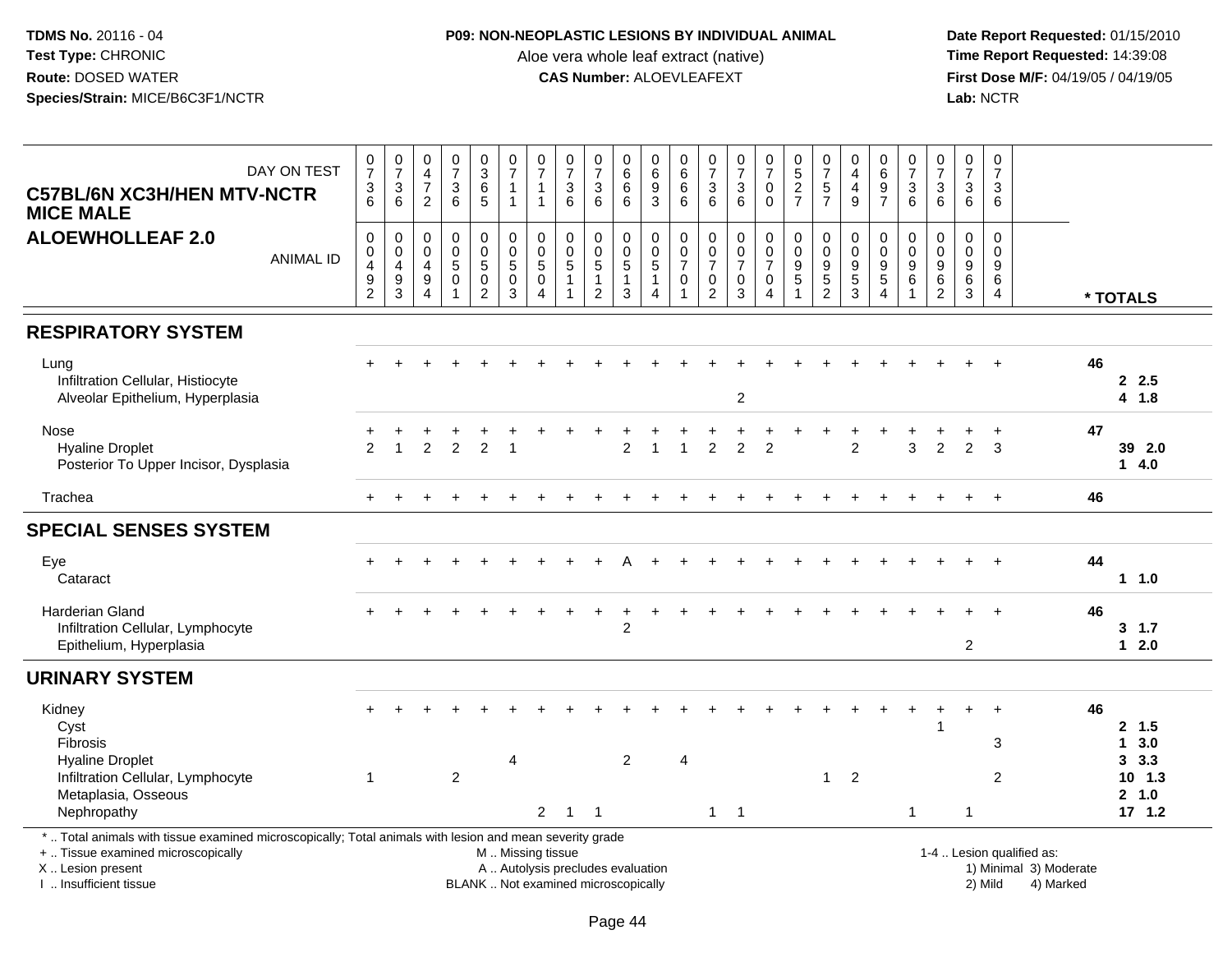#### **P09: NON-NEOPLASTIC LESIONS BY INDIVIDUAL ANIMAL**

Aloe vera whole leaf extract (native)<br>**CAS Number:** ALOEVLEAFEXT

 **Date Report Requested:** 01/15/2010 **First Dose M/F:** 04/19/05 / 04/19/05<br>Lab: NCTR **Lab:** NCTR

| <b>C57BL/6N XC3H/HEN MTV-NCTR</b><br><b>MICE MALE</b>                            | DAY ON TEST      | $\frac{0}{7}$<br>$\sqrt{3}$<br>6                | $\frac{0}{7}$<br>$\sqrt{3}$<br>6 | $\overline{0}$<br>$\overline{\mathbf{4}}$<br>$\overline{ }$<br>$\overline{2}$ | $\frac{0}{7}$<br>$\ensuremath{\mathsf{3}}$<br>6        | $\frac{0}{3}$<br>6<br>5                                          | 0<br>$\overline{\phantom{a}}$                       | $\frac{0}{7}$                            | $\frac{0}{7}$<br>3<br>6          | $\frac{0}{7}$<br>$\ensuremath{\mathsf{3}}$<br>$6\phantom{1}$ | $\begin{array}{c} 0 \\ 6 \end{array}$<br>$\,6\,$<br>6 | 0<br>$\,6\,$<br>$\boldsymbol{9}$<br>$\mathfrak{Z}$ | 0<br>$\,6$<br>6<br>6               | $\frac{0}{7}$<br>$\mathbf{3}$<br>6                                          | $\frac{0}{7}$<br>$\frac{3}{6}$                                            | $\frac{0}{7}$<br>0<br>0 | $\begin{array}{c} 0 \\ 5 \end{array}$<br>$\frac{2}{7}$ | $\frac{0}{7}$<br>$\sqrt{5}$<br>$\overline{ }$         | $\boldsymbol{0}$<br>$\overline{\mathbf{4}}$<br>$\overline{4}$<br>9 | $\mathbf 0$<br>$6\phantom{1}$<br>9<br>$\rightarrow$ | $\frac{0}{7}$<br>3<br>6 | $\frac{0}{7}$<br>$\mathbf{3}$<br>6                        | $\frac{0}{7}$<br>$\mathbf{3}$<br>6 | 0<br>$\overline{ }$<br>$\mathbf{3}$<br>6                  |  |                            |  |
|----------------------------------------------------------------------------------|------------------|-------------------------------------------------|----------------------------------|-------------------------------------------------------------------------------|--------------------------------------------------------|------------------------------------------------------------------|-----------------------------------------------------|------------------------------------------|----------------------------------|--------------------------------------------------------------|-------------------------------------------------------|----------------------------------------------------|------------------------------------|-----------------------------------------------------------------------------|---------------------------------------------------------------------------|-------------------------|--------------------------------------------------------|-------------------------------------------------------|--------------------------------------------------------------------|-----------------------------------------------------|-------------------------|-----------------------------------------------------------|------------------------------------|-----------------------------------------------------------|--|----------------------------|--|
| <b>ALOEWHOLLEAF 2.0</b>                                                          | <b>ANIMAL ID</b> | 0<br>$\overline{0}$<br>4<br>9<br>$\overline{2}$ | 0<br>0<br>4<br>9<br>$\mathbf{3}$ | 0<br>$\pmb{0}$<br>4<br>9<br>$\overline{4}$                                    | $\mathbf 0$<br>$\pmb{0}$<br>$\mathbf 5$<br>$\mathbf 0$ | 0<br>$\pmb{0}$<br>$5\phantom{.0}$<br>$\pmb{0}$<br>$\overline{c}$ | 0<br>$\pmb{0}$<br>$5\phantom{.0}$<br>$\pmb{0}$<br>3 | 0<br>$\mathbf 0$<br>$\sqrt{5}$<br>0<br>4 | 0<br>$\pmb{0}$<br>$\overline{5}$ | $\mathbf 0$<br>$\mathbf 0$<br>$\,$ 5 $\,$<br>$\overline{2}$  | $\mathbf 0$<br>$\mathbf 0$<br>$\sqrt{5}$<br>3         | 0<br>$\pmb{0}$<br>$\overline{5}$<br>$\overline{4}$ | 0<br>$\,0\,$<br>$\rightarrow$<br>0 | $\mathbf 0$<br>$\pmb{0}$<br>$\overline{ }$<br>$\mathbf 0$<br>$\overline{c}$ | $\mathbf 0$<br>$\mathsf{O}\xspace$<br>$\overline{ }$<br>0<br>$\mathbf{3}$ | 0<br>0                  | 0<br>$\pmb{0}$<br>$\boldsymbol{9}$<br>$\,$ 5 $\,$      | 0<br>$\pmb{0}$<br>$\boldsymbol{9}$<br>$\sqrt{5}$<br>2 | 0<br>$\pmb{0}$<br>$\boldsymbol{9}$<br>5<br>3                       | $\overline{0}$<br>$\mathbf 0$<br>9<br>5<br>4        | 9<br>$\,6$              | 0<br>$\pmb{0}$<br>$\boldsymbol{9}$<br>6<br>$\overline{c}$ | 0<br>0<br>9<br>6<br>3              | 0<br>$\pmb{0}$<br>$\boldsymbol{9}$<br>6<br>$\overline{4}$ |  | * TOTALS                   |  |
| Pigmentation<br>Pelvis, Dilatation                                               |                  |                                                 |                                  |                                                                               |                                                        |                                                                  | $\overline{2}$                                      |                                          |                                  |                                                              |                                                       |                                                    |                                    |                                                                             |                                                                           |                         |                                                        |                                                       |                                                                    |                                                     |                         |                                                           |                                    |                                                           |  | 12.0<br>12.0               |  |
| <b>Urinary Bladder</b><br>Infiltration Cellular, Lymphocyte<br>Lumen, Dilatation |                  |                                                 |                                  |                                                                               |                                                        |                                                                  |                                                     |                                          |                                  |                                                              |                                                       |                                                    |                                    |                                                                             |                                                                           |                         |                                                        |                                                       |                                                                    |                                                     |                         |                                                           | $+$                                |                                                           |  | 45<br>2, 1.0<br>$1 \, 3.0$ |  |

\* .. Total animals with tissue examined microscopically; Total animals with lesion and mean severity grade

+ .. Tissue examined microscopically

X .. Lesion present

I .. Insufficient tissue

 M .. Missing tissueA .. Autolysis precludes evaluation

BLANK .. Not examined microscopically 2) Mild 4) Marked

1-4 .. Lesion qualified as: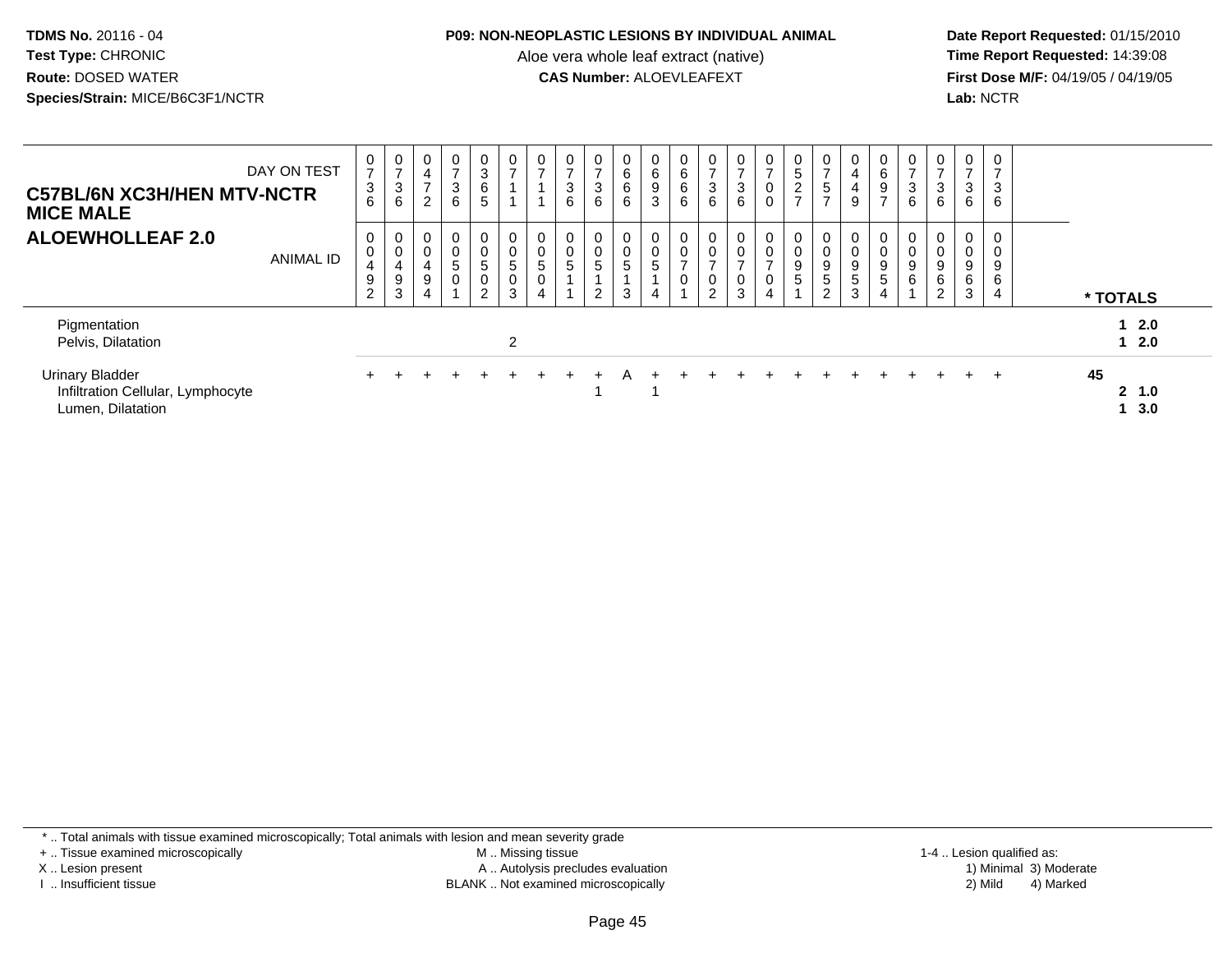## **P09: NON-NEOPLASTIC LESIONS BY INDIVIDUAL ANIMAL**

Aloe vera whole leaf extract (native)<br>**CAS Number:** ALOEVLEAFEXT

 **Date Report Requested:** 01/15/2010 **First Dose M/F:** 04/19/05 / 04/19/05<br>Lab: NCTR **Lab:** NCTR

| <b>C57BL/6N XC3H/HEN MTV-NCTR</b><br><b>MICE MALE</b>                                                                                          | DAY ON TEST      | $\begin{smallmatrix}0\0\4\end{smallmatrix}$<br>$\ensuremath{\mathsf{3}}$<br>$\blacktriangleleft$ | $\frac{0}{7}$<br>$\frac{3}{6}$                                | $\begin{array}{c} 0 \\ 5 \end{array}$<br>$\frac{2}{6}$                                      | $\begin{array}{c} 0 \\ 5 \end{array}$<br>$\mathbf{1}$<br>$\mathbf{1}$       | $\begin{array}{c} 0 \\ 6 \end{array}$<br>$\,$ 5 $\,$<br>$\overline{4}$ | $\begin{array}{c} 0 \\ 5 \end{array}$<br>$\,6\,$<br>$\overline{2}$                            | 0<br>$\,6\,$<br>$\mathbf{1}$<br>$\overline{7}$               | $\begin{smallmatrix}0\\1\end{smallmatrix}$<br>$\overline{7}$<br>5                             | $\frac{0}{7}$<br>$\ensuremath{\mathsf{3}}$<br>6          | $\begin{array}{c} 0 \\ 7 \end{array}$<br>$\frac{3}{6}$                    | $\begin{array}{c} 0 \\ 6 \end{array}$<br>8<br>9         | $\frac{0}{7}$<br>$\overline{1}$<br>$\overline{4}$                                              | 0637                                           | $\begin{smallmatrix}0\\7\end{smallmatrix}$<br>3<br>6                                       | 0<br>5<br>5<br>5                                                                | $\frac{0}{7}$<br>$\sqrt{3}$<br>6                                                 | $\frac{0}{7}$<br>$\ensuremath{\mathsf{3}}$<br>6             | $\frac{0}{7}$<br>$\frac{3}{6}$                    | $\frac{0}{7}$<br>$\ensuremath{\mathsf{3}}$<br>$6\phantom{1}$        | $\frac{0}{7}$<br>$\frac{3}{6}$               | $\frac{0}{7}$<br>3<br>6                                    | $\begin{array}{c} 0 \\ 3 \\ 6 \\ 5 \end{array}$ | $\begin{array}{c} 0 \\ 7 \end{array}$<br>0<br>3                                     | $\pmb{0}$<br>$\overline{5}$<br>$\mathbf{1}$<br>5                           | 0<br>$\overline{7}$<br>3<br>6                          |                 |
|------------------------------------------------------------------------------------------------------------------------------------------------|------------------|--------------------------------------------------------------------------------------------------|---------------------------------------------------------------|---------------------------------------------------------------------------------------------|-----------------------------------------------------------------------------|------------------------------------------------------------------------|-----------------------------------------------------------------------------------------------|--------------------------------------------------------------|-----------------------------------------------------------------------------------------------|----------------------------------------------------------|---------------------------------------------------------------------------|---------------------------------------------------------|------------------------------------------------------------------------------------------------|------------------------------------------------|--------------------------------------------------------------------------------------------|---------------------------------------------------------------------------------|----------------------------------------------------------------------------------|-------------------------------------------------------------|---------------------------------------------------|---------------------------------------------------------------------|----------------------------------------------|------------------------------------------------------------|-------------------------------------------------|-------------------------------------------------------------------------------------|----------------------------------------------------------------------------|--------------------------------------------------------|-----------------|
| <b>ALOEWHOLLEAF 3.0</b>                                                                                                                        | <b>ANIMAL ID</b> | $\pmb{0}$<br>$\pmb{0}$<br>$\mathbf 0$<br>$\sqrt{3}$<br>$\mathbf{1}$                              | $\mathbf 0$<br>$\begin{matrix} 0 \\ 0 \\ 3 \\ 2 \end{matrix}$ | $\mathbf 0$<br>$\mathsf{O}\xspace$<br>$\mathsf{O}\xspace$<br>$\ensuremath{\mathsf{3}}$<br>3 | $\mathbf 0$<br>$\mathbf 0$<br>$\mathbf 0$<br>$\mathbf{3}$<br>$\overline{4}$ | $_{\rm 0}^{\rm 0}$<br>$\mathbf 0$<br>$\overline{4}$<br>$\mathbf{1}$    | $\mathbf 0$<br>$\ddot{\mathbf{0}}$<br>$\mathsf{O}\xspace$<br>$\overline{4}$<br>$\overline{2}$ | 0<br>$\pmb{0}$<br>$\mathsf{O}\xspace$<br>$\overline{4}$<br>3 | $\mathbf 0$<br>$\ddot{\mathbf{0}}$<br>$\mathsf{O}\xspace$<br>$\overline{4}$<br>$\overline{4}$ | $\pmb{0}$<br>$\pmb{0}$<br>$\mathbf{1}$<br>$\overline{7}$ | $\pmb{0}$<br>$\overline{0}$<br>$\begin{array}{c} 1 \\ 7 \\ 2 \end{array}$ | 0<br>$\mathsf 0$<br>$\mathbf{1}$<br>$\overline{7}$<br>3 | $\mathsf{O}\xspace$<br>$\ddot{\mathbf{0}}$<br>$\mathbf{1}$<br>$\overline{7}$<br>$\overline{4}$ | $\begin{matrix} 0 \\ 0 \\ 3 \\ 4 \end{matrix}$ | $\mathbf 0$<br>$\overline{0}$<br>$\mathbf{3}$<br>$\overline{\mathbf{4}}$<br>$\overline{2}$ | $\begin{smallmatrix}0\\0\\3\end{smallmatrix}$<br>$\overline{4}$<br>$\mathbf{3}$ | $\mathbf 0$<br>$\mathbf 0$<br>$\mathfrak{S}$<br>$\overline{4}$<br>$\overline{4}$ | $\pmb{0}$<br>$\pmb{0}$<br>$\sqrt{3}$<br>5<br>$\overline{1}$ | 0<br>$\pmb{0}$<br>$\frac{3}{5}$<br>$\overline{2}$ | $\mathbf 0$<br>$\ddot{\mathbf{0}}$<br>$\frac{3}{5}$<br>$\mathbf{3}$ | $\pmb{0}$<br>$\frac{0}{3}$<br>$\overline{4}$ | $\mathbf 0$<br>$\mathbf 0$<br>$\sqrt{5}$<br>$\overline{4}$ | $\boldsymbol{0}$<br>$0$<br>$5$<br>$4$<br>$2$    | $\pmb{0}$<br>$\pmb{0}$<br>$\overline{5}$<br>$\overline{\mathbf{4}}$<br>$\mathbf{3}$ | $\pmb{0}$<br>$\mathbf 0$<br>$\sqrt{5}$<br>$\overline{4}$<br>$\overline{4}$ | 0<br>0<br>$\sqrt{5}$<br>$\overline{5}$<br>$\mathbf{1}$ | males<br>(cont) |
| <b>ALIMENTARY SYSTEM</b>                                                                                                                       |                  |                                                                                                  |                                                               |                                                                                             |                                                                             |                                                                        |                                                                                               |                                                              |                                                                                               |                                                          |                                                                           |                                                         |                                                                                                |                                                |                                                                                            |                                                                                 |                                                                                  |                                                             |                                                   |                                                                     |                                              |                                                            |                                                 |                                                                                     |                                                                            |                                                        |                 |
| Esophagus                                                                                                                                      |                  |                                                                                                  |                                                               |                                                                                             |                                                                             |                                                                        |                                                                                               |                                                              |                                                                                               |                                                          |                                                                           |                                                         |                                                                                                |                                                |                                                                                            |                                                                                 |                                                                                  |                                                             |                                                   |                                                                     |                                              |                                                            |                                                 |                                                                                     |                                                                            |                                                        |                 |
| Gallbladder                                                                                                                                    |                  |                                                                                                  |                                                               |                                                                                             |                                                                             |                                                                        |                                                                                               |                                                              |                                                                                               |                                                          |                                                                           |                                                         |                                                                                                |                                                |                                                                                            |                                                                                 |                                                                                  |                                                             |                                                   |                                                                     |                                              |                                                            |                                                 |                                                                                     |                                                                            | $+$                                                    |                 |
| Intestine Large, Ascending Colon<br>Goblet Cell, Hyperplasia                                                                                   |                  |                                                                                                  |                                                               | 2                                                                                           |                                                                             |                                                                        |                                                                                               |                                                              |                                                                                               | $\overline{c}$                                           |                                                                           |                                                         |                                                                                                | A                                              | $\div$<br>$\overline{2}$                                                                   |                                                                                 |                                                                                  |                                                             |                                                   | M                                                                   | $\overline{c}$                               | $\overline{c}$                                             | 2                                               |                                                                                     |                                                                            | A +                                                    |                 |
| Intestine Large, Cecum<br>Goblet Cell, Hyperplasia                                                                                             |                  |                                                                                                  |                                                               |                                                                                             |                                                                             |                                                                        |                                                                                               |                                                              |                                                                                               |                                                          |                                                                           |                                                         |                                                                                                | Δ                                              | $\ddot{}$                                                                                  | M                                                                               |                                                                                  |                                                             |                                                   |                                                                     |                                              |                                                            |                                                 |                                                                                     | A                                                                          | $+$                                                    |                 |
| Intestine Large, Descending Colon<br>Goblet Cell, Hyperplasia                                                                                  |                  |                                                                                                  |                                                               | $\overline{2}$                                                                              |                                                                             |                                                                        |                                                                                               | $\overline{2}$                                               |                                                                                               | $\overline{2}$                                           |                                                                           |                                                         |                                                                                                | Α                                              | $\overline{2}$                                                                             |                                                                                 |                                                                                  |                                                             |                                                   |                                                                     | $\overline{2}$                               | $\mathbf{1}$                                               | $\overline{1}$                                  |                                                                                     | A                                                                          | $+$                                                    |                 |
| Intestine Large, Rectum                                                                                                                        |                  |                                                                                                  |                                                               |                                                                                             |                                                                             |                                                                        |                                                                                               |                                                              |                                                                                               |                                                          |                                                                           |                                                         |                                                                                                |                                                |                                                                                            |                                                                                 |                                                                                  |                                                             |                                                   |                                                                     |                                              |                                                            |                                                 |                                                                                     |                                                                            | $+$                                                    |                 |
| Intestine Large, Transverse Colon<br>Goblet Cell, Hyperplasia                                                                                  |                  |                                                                                                  |                                                               | 2                                                                                           | 1                                                                           |                                                                        |                                                                                               | 2                                                            |                                                                                               | $\ddot{}$<br>$\overline{2}$                              | $\overline{2}$                                                            | $\blacktriangleleft$                                    | 2                                                                                              | A                                              | $\ddot{}$<br>$\overline{2}$                                                                |                                                                                 | -1                                                                               |                                                             |                                                   |                                                                     | 2                                            | $\mathbf{1}$                                               | 2                                               | $+$                                                                                 |                                                                            | A +                                                    |                 |
| Intestine Small, Duodenum                                                                                                                      |                  |                                                                                                  |                                                               |                                                                                             |                                                                             |                                                                        |                                                                                               |                                                              |                                                                                               |                                                          |                                                                           |                                                         |                                                                                                |                                                |                                                                                            |                                                                                 |                                                                                  |                                                             |                                                   |                                                                     |                                              |                                                            |                                                 |                                                                                     | A                                                                          | $+$                                                    |                 |
| Intestine Small, Ileum                                                                                                                         |                  |                                                                                                  |                                                               |                                                                                             |                                                                             |                                                                        |                                                                                               |                                                              |                                                                                               |                                                          |                                                                           |                                                         |                                                                                                |                                                |                                                                                            |                                                                                 |                                                                                  |                                                             |                                                   |                                                                     |                                              |                                                            |                                                 |                                                                                     |                                                                            | $+$                                                    |                 |
| Intestine Small, Jejunum<br>Hyperplasia, Lymphoid                                                                                              |                  |                                                                                                  |                                                               |                                                                                             |                                                                             |                                                                        |                                                                                               |                                                              |                                                                                               |                                                          |                                                                           |                                                         |                                                                                                | А                                              |                                                                                            |                                                                                 |                                                                                  |                                                             |                                                   |                                                                     |                                              |                                                            |                                                 |                                                                                     | A                                                                          | $+$                                                    |                 |
| Liver<br>Angiectasis<br><b>Basophilic Focus</b>                                                                                                |                  |                                                                                                  |                                                               |                                                                                             |                                                                             |                                                                        |                                                                                               |                                                              |                                                                                               | X                                                        |                                                                           |                                                         |                                                                                                |                                                |                                                                                            |                                                                                 |                                                                                  |                                                             |                                                   | $\overline{c}$<br>X                                                 |                                              | X                                                          |                                                 |                                                                                     | A                                                                          | $+$                                                    |                 |
| *  Total animals with tissue examined microscopically; Total animals with lesion and mean severity grade<br>+  Tissue examined microscopically |                  |                                                                                                  |                                                               |                                                                                             |                                                                             |                                                                        |                                                                                               |                                                              | M  Missing tissue                                                                             |                                                          |                                                                           |                                                         |                                                                                                |                                                |                                                                                            |                                                                                 |                                                                                  |                                                             |                                                   |                                                                     |                                              |                                                            | 1-4  Lesion qualified as:                       |                                                                                     |                                                                            |                                                        |                 |

X .. Lesion present

I .. Insufficient tissue

BLANK .. Not examined microscopically

A .. Autolysis precludes evaluation and the service of the service of the service of the service of the service of the service of the service of the service of the service of the service of the service of the service of th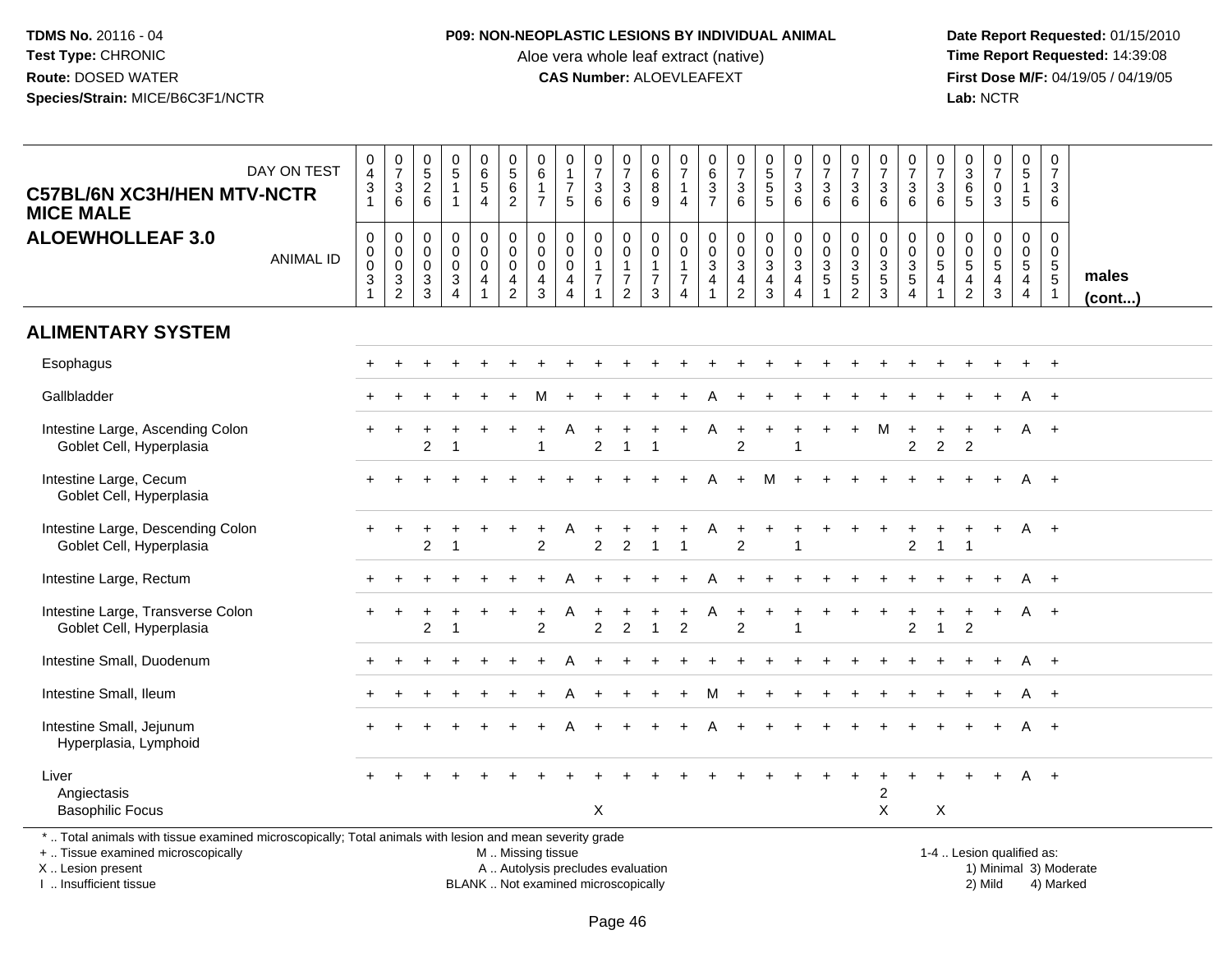### **P09: NON-NEOPLASTIC LESIONS BY INDIVIDUAL ANIMAL**

Aloe vera whole leaf extract (native)<br>**CAS Number:** ALOEVLEAFEXT

 **Date Report Requested:** 01/15/2010 **First Dose M/F:** 04/19/05 / 04/19/05<br>Lab: NCTR **Lab:** NCTR

| DAY ON TEST<br><b>C57BL/6N XC3H/HEN MTV-NCTR</b><br><b>MICE MALE</b>                                                                                                                                                                    | $\begin{array}{c} 0 \\ 4 \\ 3 \\ 1 \end{array}$                 | $\begin{array}{c} 0 \\ 7 \end{array}$<br>$\ensuremath{\mathsf{3}}$<br>$6\phantom{1}$ | $0$<br>$5$<br>$2$<br>$6$                                             | $\begin{array}{c} 0 \\ 5 \end{array}$<br>$\overline{1}$<br>$\mathbf{1}$   | $\pmb{0}$<br>$6\phantom{a}$<br>$\mathbf 5$<br>$\overline{4}$         | $\begin{array}{c} 0 \\ 5 \end{array}$<br>6<br>$\overline{2}$                          | $\pmb{0}$<br>$6\phantom{a}$<br>$\mathbf{1}$<br>$\overline{7}$ | $\pmb{0}$<br>$\overline{1}$<br>$\overline{7}$<br>5                            | $\begin{array}{c} 0 \\ 7 \end{array}$<br>$\ensuremath{\mathsf{3}}$<br>6 | $\begin{smallmatrix}0\\7\end{smallmatrix}$<br>$\ensuremath{\mathsf{3}}$<br>6 | $\pmb{0}$<br>6<br>$\bf 8$<br>$\overline{9}$                            | 0<br>$\overline{7}$<br>$\overline{4}$                             | $\pmb{0}$<br>6<br>$\ensuremath{\mathsf{3}}$<br>$\overline{7}$              | $\frac{0}{7}$<br>$\sqrt{3}$<br>6                                                              | 0<br>5<br>5<br>5                                                       | $\frac{0}{7}$<br>$\mathbf{3}$<br>6                                         | $\frac{0}{7}$<br>$\mathsf 3$<br>6                                        | $\begin{array}{c} 0 \\ 7 \end{array}$<br>$\ensuremath{\mathsf{3}}$<br>6 | $\begin{array}{c} 0 \\ 7 \end{array}$<br>$\frac{3}{6}$ | $\begin{smallmatrix}0\\7\end{smallmatrix}$<br>$\sqrt{3}$<br>6                | $\mathbf 0$<br>$\overline{7}$<br>3<br>6                                        | $\pmb{0}$<br>$\overline{3}$<br>6<br>5                                    | $\frac{0}{7}$<br>0<br>3                    | $\pmb{0}$<br>$\overline{5}$<br>$\overline{1}$<br>5                               | $\pmb{0}$<br>$\overline{7}$<br>$\mathbf{3}$<br>6                          |                 |
|-----------------------------------------------------------------------------------------------------------------------------------------------------------------------------------------------------------------------------------------|-----------------------------------------------------------------|--------------------------------------------------------------------------------------|----------------------------------------------------------------------|---------------------------------------------------------------------------|----------------------------------------------------------------------|---------------------------------------------------------------------------------------|---------------------------------------------------------------|-------------------------------------------------------------------------------|-------------------------------------------------------------------------|------------------------------------------------------------------------------|------------------------------------------------------------------------|-------------------------------------------------------------------|----------------------------------------------------------------------------|-----------------------------------------------------------------------------------------------|------------------------------------------------------------------------|----------------------------------------------------------------------------|--------------------------------------------------------------------------|-------------------------------------------------------------------------|--------------------------------------------------------|------------------------------------------------------------------------------|--------------------------------------------------------------------------------|--------------------------------------------------------------------------|--------------------------------------------|----------------------------------------------------------------------------------|---------------------------------------------------------------------------|-----------------|
| <b>ALOEWHOLLEAF 3.0</b><br><b>ANIMAL ID</b>                                                                                                                                                                                             | $\pmb{0}$<br>$\overline{0}$<br>$\overline{3}$<br>$\overline{1}$ | $\mathsf 0$<br>$\pmb{0}$<br>$\mathbf 0$<br>$\overline{3}$<br>$\overline{2}$          | $\mathbf 0$<br>$\boldsymbol{0}$<br>$\boldsymbol{0}$<br>$\frac{3}{3}$ | $\mathbf 0$<br>$\mathbf 0$<br>$\mathbf 0$<br>$\sqrt{3}$<br>$\overline{A}$ | $\pmb{0}$<br>$\mathsf{O}\xspace$<br>$\mathbf 0$<br>4<br>$\mathbf{1}$ | $\mathsf 0$<br>$\mathsf{O}\xspace$<br>$\mathbf 0$<br>$\overline{4}$<br>$\overline{2}$ | $\pmb{0}$<br>$\pmb{0}$<br>$\mathsf{O}\xspace$<br>4<br>3       | $\mathbf 0$<br>$\mathbf 0$<br>$\mathbf 0$<br>$\overline{a}$<br>$\overline{4}$ | $\pmb{0}$<br>$\pmb{0}$<br>$\mathbf{1}$<br>$\overline{7}$<br>1           | 0<br>$\mathbf 0$<br>$\overline{1}$<br>$\overline{7}$<br>$\overline{2}$       | $\boldsymbol{0}$<br>$\pmb{0}$<br>$\overline{1}$<br>$\overline{7}$<br>3 | $\mathbf 0$<br>$\mathbf 0$<br>$\mathbf{1}$<br>$\overline{7}$<br>4 | $\pmb{0}$<br>$\mathbf 0$<br>$\sqrt{3}$<br>$\overline{a}$<br>$\overline{1}$ | $\boldsymbol{0}$<br>$\mathsf{O}\xspace$<br>$\mathfrak{S}$<br>$\overline{4}$<br>$\overline{2}$ | $\begin{smallmatrix} 0\\0\\3 \end{smallmatrix}$<br>$\overline{4}$<br>3 | $\mathsf{O}$<br>$\mathsf{O}\xspace$<br>$\mathbf{3}$<br>$\overline{4}$<br>4 | $\pmb{0}$<br>$\pmb{0}$<br>$\sqrt{3}$<br>$\overline{5}$<br>$\overline{1}$ | $\mathbf 0$<br>$\frac{0}{3}$<br>$\overline{2}$                          | $\boldsymbol{0}$<br>$\frac{0}{3}$<br>$\overline{3}$    | $\mathbf 0$<br>$\mathbf 0$<br>$\sqrt{3}$<br>$\overline{5}$<br>$\overline{4}$ | $\mathbf 0$<br>$\mathbf 0$<br>$\overline{5}$<br>$\overline{a}$<br>$\mathbf{1}$ | $\boldsymbol{0}$<br>$\mathbf 0$<br>5<br>$\overline{4}$<br>$\overline{2}$ | 0<br>$\pmb{0}$<br>5<br>$\overline{4}$<br>3 | $\mathbf 0$<br>$\mathbf 0$<br>$\overline{5}$<br>$\overline{4}$<br>$\overline{4}$ | $\mathbf 0$<br>$\mathsf 0$<br>$\sqrt{5}$<br>$\overline{5}$<br>$\mathbf 1$ | males<br>(cont) |
| Basophilic Focus, Multiple<br>Cyst<br>Infiltration Cellular, Lymphocyte<br>Infiltration Cellular, Polymorphonuclear<br>Inflammation, Chronic Active<br>Karyomegaly<br>Necrosis<br><b>Tension Lipidosis</b><br>Vacuolization Cytoplasmic |                                                                 |                                                                                      | -1                                                                   | $\overline{c}$<br>$\overline{2}$                                          |                                                                      |                                                                                       |                                                               |                                                                               | $\overline{1}$                                                          |                                                                              |                                                                        |                                                                   |                                                                            |                                                                                               |                                                                        |                                                                            |                                                                          |                                                                         |                                                        |                                                                              | 1                                                                              |                                                                          |                                            |                                                                                  |                                                                           |                 |
| Mesentery<br>Fat, Necrosis                                                                                                                                                                                                              |                                                                 |                                                                                      |                                                                      |                                                                           |                                                                      |                                                                                       |                                                               |                                                                               |                                                                         |                                                                              |                                                                        |                                                                   | $\ddot{}$                                                                  |                                                                                               |                                                                        |                                                                            |                                                                          |                                                                         |                                                        |                                                                              |                                                                                |                                                                          |                                            |                                                                                  |                                                                           |                 |
| Pancreas<br>Infiltration Cellular, Lymphocyte<br>Vacuolization Cytoplasmic                                                                                                                                                              |                                                                 | $\overline{2}$                                                                       |                                                                      |                                                                           |                                                                      |                                                                                       |                                                               |                                                                               | $\overline{c}$                                                          |                                                                              |                                                                        |                                                                   |                                                                            |                                                                                               |                                                                        |                                                                            |                                                                          |                                                                         |                                                        | -1                                                                           |                                                                                |                                                                          |                                            | A                                                                                | $+$                                                                       |                 |
| <b>Salivary Glands</b><br>Infiltration Cellular, Lymphocyte                                                                                                                                                                             |                                                                 |                                                                                      |                                                                      |                                                                           | $\overline{c}$                                                       |                                                                                       |                                                               |                                                                               |                                                                         |                                                                              |                                                                        |                                                                   |                                                                            |                                                                                               |                                                                        |                                                                            |                                                                          |                                                                         |                                                        | 1                                                                            |                                                                                |                                                                          | $\ddot{}$                                  |                                                                                  | $A +$                                                                     |                 |
| Stomach, Forestomach                                                                                                                                                                                                                    |                                                                 |                                                                                      |                                                                      |                                                                           |                                                                      |                                                                                       |                                                               |                                                                               |                                                                         |                                                                              |                                                                        |                                                                   |                                                                            |                                                                                               |                                                                        |                                                                            |                                                                          |                                                                         |                                                        |                                                                              |                                                                                |                                                                          |                                            | A                                                                                | $+$                                                                       |                 |
| Stomach, Glandular<br>Inflammation, Chronic Active<br>Epithelium, Hyperplasia                                                                                                                                                           |                                                                 |                                                                                      |                                                                      | $\overline{2}$<br>4                                                       |                                                                      |                                                                                       |                                                               |                                                                               |                                                                         |                                                                              |                                                                        |                                                                   |                                                                            |                                                                                               |                                                                        |                                                                            |                                                                          |                                                                         |                                                        |                                                                              |                                                                                |                                                                          |                                            |                                                                                  | $+$                                                                       |                 |
| <b>CARDIOVASCULAR SYSTEM</b>                                                                                                                                                                                                            |                                                                 |                                                                                      |                                                                      |                                                                           |                                                                      |                                                                                       |                                                               |                                                                               |                                                                         |                                                                              |                                                                        |                                                                   |                                                                            |                                                                                               |                                                                        |                                                                            |                                                                          |                                                                         |                                                        |                                                                              |                                                                                |                                                                          |                                            |                                                                                  |                                                                           |                 |
| <b>Blood Vessel</b>                                                                                                                                                                                                                     |                                                                 |                                                                                      |                                                                      |                                                                           |                                                                      |                                                                                       |                                                               |                                                                               |                                                                         |                                                                              |                                                                        |                                                                   |                                                                            |                                                                                               |                                                                        |                                                                            |                                                                          |                                                                         |                                                        |                                                                              |                                                                                |                                                                          |                                            |                                                                                  | $A +$                                                                     |                 |
| *  Total animals with tissue examined microscopically; Total animals with lesion and mean severity grade<br>+  Tissue examined microscopically<br>X  Lesion present                                                                     |                                                                 |                                                                                      |                                                                      |                                                                           |                                                                      | M  Missing tissue                                                                     |                                                               | A  Autolysis precludes evaluation                                             |                                                                         |                                                                              |                                                                        |                                                                   |                                                                            |                                                                                               |                                                                        |                                                                            |                                                                          |                                                                         |                                                        |                                                                              |                                                                                | 1-4  Lesion qualified as:                                                |                                            |                                                                                  | 1) Minimal 3) Moderate                                                    |                 |

I .. Insufficient tissue

BLANK .. Not examined microscopically 2) Mild 4) Marked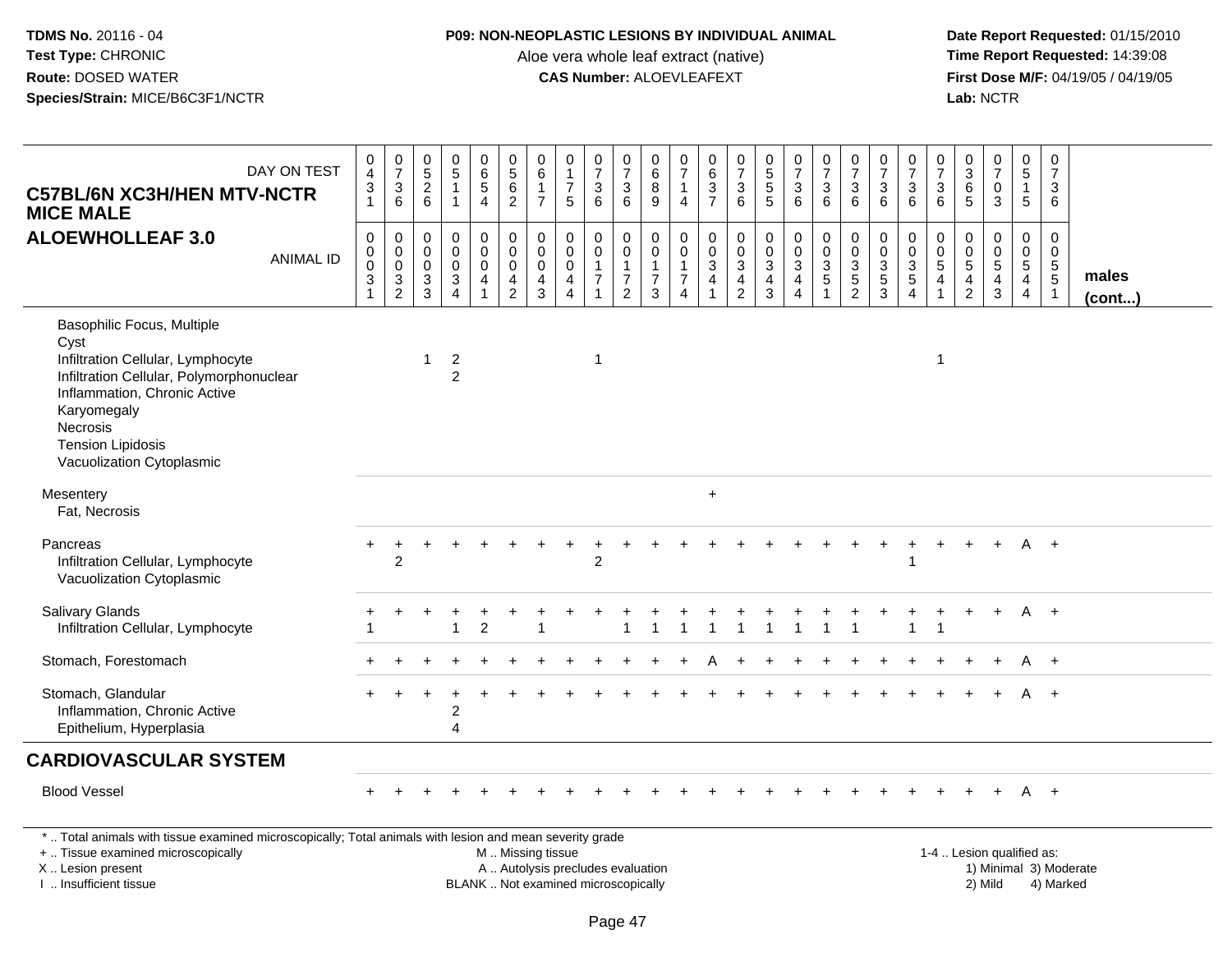#### **P09: NON-NEOPLASTIC LESIONS BY INDIVIDUAL ANIMAL**

Aloe vera whole leaf extract (native)<br>**CAS Number:** ALOEVLEAFEXT

 **Date Report Requested:** 01/15/2010 **First Dose M/F:** 04/19/05 / 04/19/05<br>**Lab:** NCTR **Lab:** NCTR

| DAY ON TEST<br><b>C57BL/6N XC3H/HEN MTV-NCTR</b><br><b>MICE MALE</b>                     | 0<br>$\overline{4}$<br>$\mathbf{3}$<br>$\mathbf{1}$     | $\frac{0}{7}$<br>$\mathbf 3$<br>$6\phantom{1}$                  | $\begin{array}{c} 0 \\ 5 \end{array}$<br>$\overline{2}$<br>6 | $\frac{0}{5}$<br>1                                                       | $_{6}^{\rm 0}$<br>$\overline{5}$<br>$\overline{4}$ | $\begin{array}{c} 0 \\ 5 \end{array}$<br>$6\phantom{a}$<br>$\overline{c}$            | $_{6}^{\rm 0}$<br>$\overline{7}$ | $\begin{smallmatrix}0\1\end{smallmatrix}$<br>$\overline{7}$<br>5                    | $\begin{array}{c} 0 \\ 7 \end{array}$<br>$\ensuremath{\mathsf{3}}$<br>6 | $\frac{0}{7}$<br>$\mathbf{3}$<br>6                                           | 0<br>$6\phantom{1}$<br>8<br>9                           | $\frac{0}{7}$<br>$\mathbf{1}$<br>4                    | $\begin{array}{c} 0 \\ 6 \\ 3 \end{array}$<br>$\overline{7}$ | $\frac{0}{7}$<br>$\mathfrak{S}$<br>6                               | $\begin{array}{c} 0 \\ 5 \\ 5 \end{array}$<br>$\overline{5}$                  | $\frac{0}{7}$<br>$\mathbf{3}$<br>6                                | $\frac{0}{7}$<br>$\sqrt{3}$<br>6                     | $\frac{0}{7}$<br>3<br>6                       | $\begin{array}{c} 0 \\ 7 \end{array}$<br>$\mathbf{3}$<br>6 | $\frac{0}{7}$<br>$\sqrt{3}$<br>6                | $\frac{0}{7}$<br>$\sqrt{3}$<br>6                               | $_3^{\rm 0}$<br>6<br>5                                                      | $\frac{0}{7}$<br>$\pmb{0}$<br>$\mathbf{3}$                                 | $\mathbf 0$<br>$\overline{5}$<br>$\mathbf{1}$<br>$5\phantom{.0}$                | 0<br>$\overline{7}$<br>3<br>6 |                 |
|------------------------------------------------------------------------------------------|---------------------------------------------------------|-----------------------------------------------------------------|--------------------------------------------------------------|--------------------------------------------------------------------------|----------------------------------------------------|--------------------------------------------------------------------------------------|----------------------------------|-------------------------------------------------------------------------------------|-------------------------------------------------------------------------|------------------------------------------------------------------------------|---------------------------------------------------------|-------------------------------------------------------|--------------------------------------------------------------|--------------------------------------------------------------------|-------------------------------------------------------------------------------|-------------------------------------------------------------------|------------------------------------------------------|-----------------------------------------------|------------------------------------------------------------|-------------------------------------------------|----------------------------------------------------------------|-----------------------------------------------------------------------------|----------------------------------------------------------------------------|---------------------------------------------------------------------------------|-------------------------------|-----------------|
| <b>ALOEWHOLLEAF 3.0</b><br><b>ANIMAL ID</b>                                              | $\mathbf 0$<br>$\pmb{0}$<br>$\mathsf 0$<br>$\mathbf{3}$ | 0<br>$\pmb{0}$<br>$\mathbf 0$<br>$\mathbf{3}$<br>$\overline{2}$ | $\mathbf 0$<br>$\mathbf 0$<br>$\mathbf 0$<br>$\sqrt{3}$<br>3 | $\mathbf 0$<br>$\mathsf{O}\xspace$<br>$\mathbf 0$<br>3<br>$\overline{A}$ | $\pmb{0}$<br>$\overline{0}$<br>4                   | $\mathbf 0$<br>$\pmb{0}$<br>$\mathbf 0$<br>$\overline{\mathbf{4}}$<br>$\overline{2}$ | $\mathbf 0$<br>0<br>0<br>4<br>3  | $\pmb{0}$<br>$\mathbf 0$<br>$\mathbf 0$<br>$\overline{4}$<br>$\boldsymbol{\Lambda}$ | 0<br>$\pmb{0}$<br>$\mathbf{1}$<br>$\overline{7}$                        | $\pmb{0}$<br>$\pmb{0}$<br>$\overline{1}$<br>$\overline{7}$<br>$\overline{2}$ | 0<br>$\mathbf 0$<br>$\mathbf{1}$<br>$\overline{7}$<br>3 | 0<br>$\pmb{0}$<br>$\mathbf{1}$<br>$\overline{7}$<br>4 | $\pmb{0}$<br>$\pmb{0}$<br>$\mathbf 3$<br>$\overline{4}$      | $\overline{0}$<br>$\pmb{0}$<br>$\mathbf{3}$<br>4<br>$\overline{2}$ | $\begin{smallmatrix}0\\0\\3\end{smallmatrix}$<br>$\overline{\mathbf{4}}$<br>3 | $\mathbf 0$<br>$\mathbf 0$<br>$\mathbf{3}$<br>$\overline{4}$<br>4 | $\pmb{0}$<br>$\pmb{0}$<br>$\mathbf{3}$<br>$\sqrt{5}$ | 0<br>0<br>$\mathbf{3}$<br>5<br>$\overline{2}$ | 0<br>$_{3}^{\rm 0}$<br>$\sqrt{5}$<br>3                     | $\pmb{0}$<br>$_{3}^{\rm 0}$<br>$\mathbf 5$<br>4 | $\boldsymbol{0}$<br>$\pmb{0}$<br>$\,$ 5 $\,$<br>$\overline{4}$ | $\pmb{0}$<br>$\mathbf 0$<br>$\,$ 5 $\,$<br>$\overline{4}$<br>$\overline{2}$ | 0<br>$\begin{array}{c} 0 \\ 5 \end{array}$<br>$\overline{\mathbf{4}}$<br>3 | $\mathbf 0$<br>$\pmb{0}$<br>$5\phantom{.0}$<br>$\overline{4}$<br>$\overline{4}$ | 0<br>$\mathbf 0$<br>5<br>5    | males<br>(cont) |
| Heart<br>Cardiomyopathy                                                                  |                                                         |                                                                 |                                                              |                                                                          |                                                    |                                                                                      |                                  |                                                                                     |                                                                         |                                                                              |                                                         |                                                       |                                                              |                                                                    |                                                                               |                                                                   |                                                      |                                               |                                                            |                                                 |                                                                |                                                                             | $\ddot{}$                                                                  | A +                                                                             |                               |                 |
| <b>ENDOCRINE SYSTEM</b>                                                                  |                                                         |                                                                 |                                                              |                                                                          |                                                    |                                                                                      |                                  |                                                                                     |                                                                         |                                                                              |                                                         |                                                       |                                                              |                                                                    |                                                                               |                                                                   |                                                      |                                               |                                                            |                                                 |                                                                |                                                                             |                                                                            |                                                                                 |                               |                 |
| <b>Adrenal Cortex</b><br><b>Accessory Adrenal Cortical Nodule</b><br>Cyst<br>Hypertrophy |                                                         |                                                                 |                                                              |                                                                          | X                                                  |                                                                                      |                                  |                                                                                     |                                                                         |                                                                              |                                                         | $\overline{c}$                                        |                                                              |                                                                    |                                                                               |                                                                   |                                                      |                                               |                                                            |                                                 |                                                                |                                                                             |                                                                            | A +                                                                             |                               |                 |
| Subcapsular, Hyperplasia                                                                 | $\mathbf{1}$                                            | $\overline{1}$                                                  |                                                              |                                                                          | $\overline{2}$                                     | $\mathbf{1}$                                                                         | 2                                |                                                                                     |                                                                         | $\mathbf{1}$                                                                 | -1                                                      |                                                       |                                                              | $\mathbf{1}$                                                       |                                                                               | $\mathbf{1}$                                                      | -1                                                   | $\overline{2}$                                | $\mathbf{1}$                                               | $\overline{2}$                                  | $1 \quad 1$                                                    |                                                                             |                                                                            |                                                                                 |                               |                 |
| Adrenal Medulla<br>Hyperplasia                                                           |                                                         |                                                                 |                                                              |                                                                          |                                                    | $\overline{2}$                                                                       | $\overline{2}$                   |                                                                                     |                                                                         | 3                                                                            |                                                         |                                                       |                                                              |                                                                    |                                                                               |                                                                   |                                                      |                                               |                                                            |                                                 |                                                                |                                                                             |                                                                            | A                                                                               | $+$                           |                 |
| Islets, Pancreatic<br>Hyperplasia                                                        |                                                         |                                                                 |                                                              |                                                                          |                                                    |                                                                                      |                                  |                                                                                     |                                                                         |                                                                              |                                                         |                                                       |                                                              |                                                                    |                                                                               |                                                                   | 2                                                    | $\overline{4}$                                |                                                            |                                                 |                                                                |                                                                             |                                                                            | $\mathsf{A}$                                                                    | $+$                           |                 |
| Parathyroid Gland                                                                        |                                                         |                                                                 |                                                              |                                                                          |                                                    |                                                                                      |                                  |                                                                                     |                                                                         |                                                                              |                                                         |                                                       |                                                              | м                                                                  | M                                                                             |                                                                   |                                                      |                                               | м                                                          | $\div$                                          |                                                                |                                                                             | $\ddot{}$                                                                  | $\mathsf{A}$                                                                    | <b>M</b>                      |                 |
| <b>Pituitary Gland</b><br>Pars Distalis, Cyst                                            |                                                         |                                                                 |                                                              |                                                                          |                                                    |                                                                                      |                                  |                                                                                     |                                                                         |                                                                              |                                                         |                                                       |                                                              |                                                                    |                                                                               |                                                                   |                                                      |                                               |                                                            | M                                               |                                                                |                                                                             |                                                                            | A                                                                               | $+$                           |                 |
| <b>Thyroid Gland</b><br>Infiltration Cellular, Lymphocyte<br>Follicle, Degeneration      |                                                         |                                                                 |                                                              |                                                                          |                                                    |                                                                                      |                                  |                                                                                     |                                                                         |                                                                              |                                                         |                                                       |                                                              |                                                                    | $\overline{2}$                                                                |                                                                   |                                                      |                                               |                                                            | $\pm$                                           |                                                                | $\ddot{}$                                                                   | $+$<br>$\overline{c}$                                                      | $\mathsf{A}$                                                                    | $+$                           |                 |

# **GENERAL BODY SYSTEM**

NONE

\* .. Total animals with tissue examined microscopically; Total animals with lesion and mean severity grade

+ .. Tissue examined microscopically

X .. Lesion present

I .. Insufficient tissue

 M .. Missing tissueA .. Autolysis precludes evaluation

BLANK .. Not examined microscopically 2) Mild 4) Marked

1-4 .. Lesion qualified as: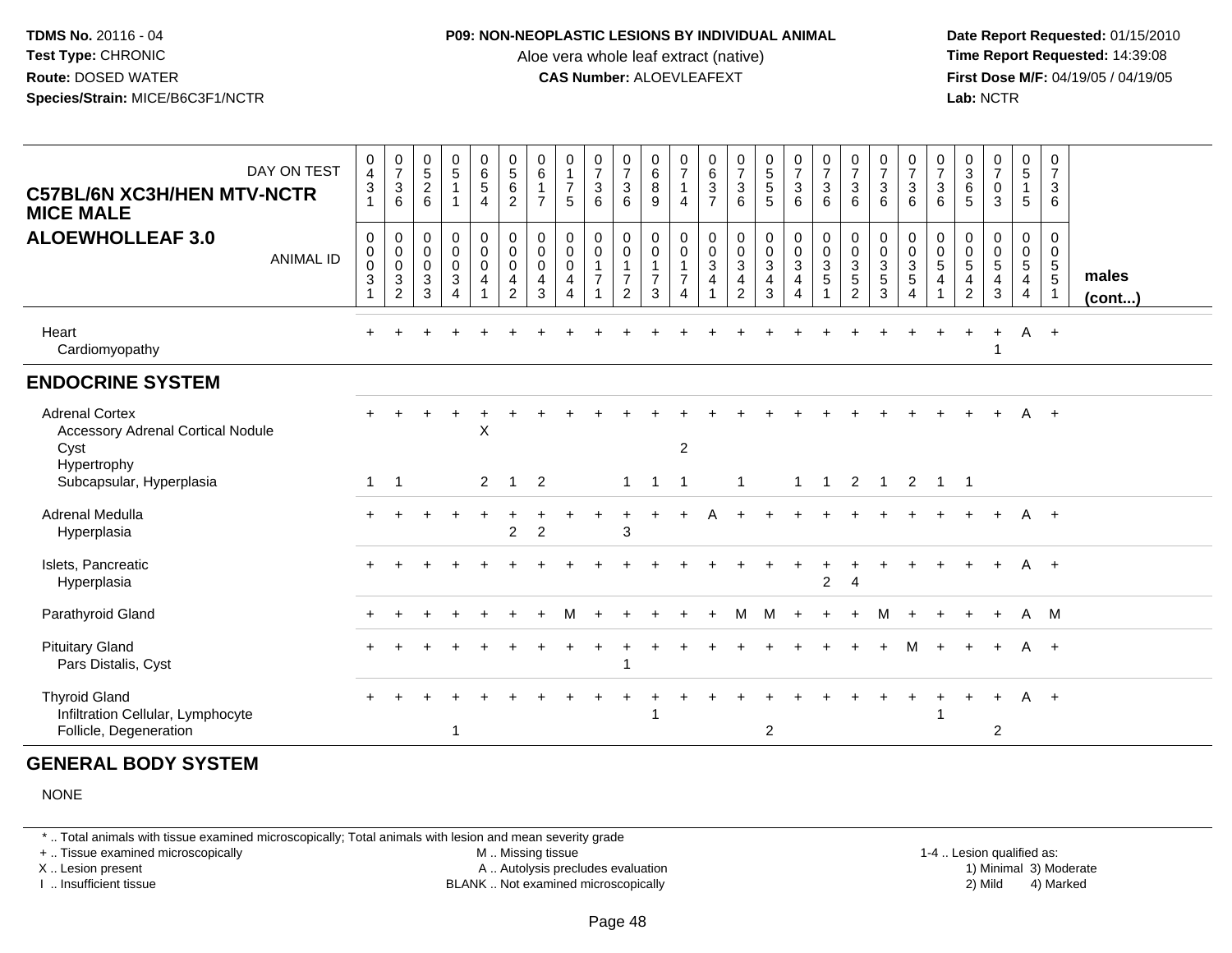### **P09: NON-NEOPLASTIC LESIONS BY INDIVIDUAL ANIMAL**

Aloe vera whole leaf extract (native)<br>**CAS Number:** ALOEVLEAFEXT

| DAY ON TEST<br><b>C57BL/6N XC3H/HEN MTV-NCTR</b><br><b>MICE MALE</b>                                                                                                                          | $0$<br>4<br>3<br>1                                                           | $\begin{array}{c} 0 \\ 7 \end{array}$<br>$\ensuremath{\mathsf{3}}$<br>$\,6\,$ | $\begin{array}{c} 0 \\ 5 \end{array}$<br>$\overline{2}$<br>6 | $\begin{array}{c} 0 \\ 5 \end{array}$<br>$\mathbf{1}$<br>$\mathbf{1}$ | 0<br>$\overline{6}$<br>$\mathbf 5$<br>$\overline{4}$   | $\begin{array}{c} 0 \\ 5 \end{array}$<br>6<br>$\overline{2}$                                  | 0<br>$\overline{6}$<br>$\mathbf{1}$<br>$\overline{7}$            | $\mathbf 0$<br>$\mathbf{1}$<br>$\overline{7}$<br>$5\phantom{.0}$ | $\begin{array}{c} 0 \\ 7 \end{array}$<br>$\ensuremath{\mathsf{3}}$<br>6 | $\mathbf 0$<br>$\overline{7}$<br>$\frac{3}{6}$                      | $\mathbf 0$<br>6<br>$\, 8$<br>9                                     | 0<br>$\overline{7}$<br>$\mathbf{1}$<br>$\overline{4}$                          | $\mathbf 0$<br>$\,6\,$<br>3<br>$\overline{7}$                   | $\frac{0}{7}$<br>$\ensuremath{\mathsf{3}}$<br>6 | $\begin{array}{c} 0 \\ 5 \end{array}$<br>$\overline{5}$<br>5 | $\begin{array}{c} 0 \\ 7 \end{array}$<br>$\mathbf{3}$<br>6                        | $\begin{array}{c} 0 \\ 7 \end{array}$<br>$\mathbf{3}$<br>6 | $\frac{0}{7}$<br>$\ensuremath{\mathsf{3}}$<br>6 | $\pmb{0}$<br>$\overline{7}$<br>$\ensuremath{\mathsf{3}}$<br>6               | $\begin{array}{c} 0 \\ 7 \end{array}$<br>$\sqrt{3}$<br>6       | 0<br>$\overline{7}$<br>3<br>6              | $_{3}^{\rm 0}$<br>$\,6$<br>5                                   | $\frac{0}{7}$<br>$\mathbf 0$<br>3                    | $\begin{array}{c} 0 \\ 5 \end{array}$<br>$\mathbf{1}$<br>$\sqrt{5}$        | 0<br>$\overline{7}$<br>3<br>6                                       |                        |
|-----------------------------------------------------------------------------------------------------------------------------------------------------------------------------------------------|------------------------------------------------------------------------------|-------------------------------------------------------------------------------|--------------------------------------------------------------|-----------------------------------------------------------------------|--------------------------------------------------------|-----------------------------------------------------------------------------------------------|------------------------------------------------------------------|------------------------------------------------------------------|-------------------------------------------------------------------------|---------------------------------------------------------------------|---------------------------------------------------------------------|--------------------------------------------------------------------------------|-----------------------------------------------------------------|-------------------------------------------------|--------------------------------------------------------------|-----------------------------------------------------------------------------------|------------------------------------------------------------|-------------------------------------------------|-----------------------------------------------------------------------------|----------------------------------------------------------------|--------------------------------------------|----------------------------------------------------------------|------------------------------------------------------|----------------------------------------------------------------------------|---------------------------------------------------------------------|------------------------|
| <b>ALOEWHOLLEAF 3.0</b><br><b>ANIMAL ID</b>                                                                                                                                                   | $\mathbf 0$<br>$\pmb{0}$<br>$\mathsf{O}\xspace$<br>$\ensuremath{\mathsf{3}}$ | 0<br>$\pmb{0}$<br>$\pmb{0}$<br>$\frac{3}{2}$                                  | 0<br>$\boldsymbol{0}$<br>$\mathbf 0$<br>$\frac{3}{3}$        | $\pmb{0}$<br>$\mathbf 0$<br>$\mathbf 0$<br>$\frac{3}{4}$              | 0<br>$\mathbf 0$<br>$\mathbf 0$<br>4<br>$\overline{1}$ | 0<br>$\overline{0}$<br>$\mathsf{O}\xspace$<br>$\frac{4}{2}$                                   | $\mathbf 0$<br>$\mathbf 0$<br>$\mathbf 0$<br>4<br>$\overline{3}$ | 0<br>$\mathbf 0$<br>$\mathbf 0$<br>$\frac{4}{4}$                 | $\pmb{0}$<br>$\pmb{0}$<br>$\overline{7}$                                | $\mathbf 0$<br>$\mathbf 0$<br>$\mathbf{1}$<br>$\boldsymbol{7}$<br>2 | $\mathbf 0$<br>$\mathbf 0$<br>$\overline{1}$<br>$\overline{7}$<br>3 | $\mathbf 0$<br>$\mathbf 0$<br>$\mathbf{1}$<br>$\overline{7}$<br>$\overline{4}$ | $\pmb{0}$<br>$\mathbf 0$<br>$\mathbf{3}$<br>4<br>$\overline{1}$ | 0<br>$\pmb{0}$<br>$\mathbf{3}$<br>$\frac{4}{2}$ | 0<br>$\overline{0}$<br>$\mathbf{3}$<br>$\overline{4}$<br>3   | $\pmb{0}$<br>$\overline{0}$<br>$\overline{3}$<br>$\overline{4}$<br>$\overline{4}$ | 0<br>$\mathbf 0$<br>$\mathbf{3}$<br>$\sqrt{5}$             | $\mathbf 0$<br>$\pmb{0}$<br>$\frac{3}{5}$       | 0<br>$\pmb{0}$<br>$\ensuremath{\mathsf{3}}$<br>$\sqrt{5}$<br>$\overline{3}$ | $\mathbf 0$<br>$\begin{array}{c} 0 \\ 3 \\ 5 \\ 4 \end{array}$ | 0<br>$\pmb{0}$<br>$\overline{5}$<br>4<br>1 | $\mathbf 0$<br>$\boldsymbol{0}$<br>$\sqrt{5}$<br>$\frac{4}{2}$ | 0<br>$\mathsf{O}\xspace$<br>5<br>4<br>$\overline{3}$ | 0<br>$\ddot{\mathbf{0}}$<br>$\sqrt{5}$<br>$\overline{4}$<br>$\overline{4}$ | $\mathbf 0$<br>$\mathsf{O}\xspace$<br>$\frac{5}{5}$<br>$\mathbf{1}$ | males<br>$($ cont $)$  |
| <b>GENITAL SYSTEM</b>                                                                                                                                                                         |                                                                              |                                                                               |                                                              |                                                                       |                                                        |                                                                                               |                                                                  |                                                                  |                                                                         |                                                                     |                                                                     |                                                                                |                                                                 |                                                 |                                                              |                                                                                   |                                                            |                                                 |                                                                             |                                                                |                                            |                                                                |                                                      |                                                                            |                                                                     |                        |
| Epididymis<br>Inflammation, Chronic Active<br>Serosa, Hyperplasia                                                                                                                             |                                                                              | 2                                                                             |                                                              |                                                                       |                                                        |                                                                                               |                                                                  |                                                                  |                                                                         |                                                                     |                                                                     |                                                                                |                                                                 |                                                 |                                                              |                                                                                   |                                                            |                                                 |                                                                             |                                                                |                                            |                                                                |                                                      |                                                                            |                                                                     |                        |
| <b>Preputial Gland</b><br>Cyst<br>Degeneration<br>Infiltration Cellular, Lymphocyte<br>Inflammation, Suppurative<br>Fat, Necrosis                                                             | $\pm$                                                                        | $\overline{c}$                                                                |                                                              | 3<br>3                                                                | 1                                                      | 3                                                                                             |                                                                  |                                                                  |                                                                         | 2                                                                   |                                                                     |                                                                                | 3                                                               |                                                 |                                                              | 3                                                                                 |                                                            | 2<br>$\overline{c}$                             | $\overline{2}$<br>$\mathbf{3}$                                              | 3                                                              |                                            |                                                                | $\overline{c}$                                       | A                                                                          | $+$<br>3                                                            |                        |
| Prostate<br>Infiltration Cellular, Lymphocyte<br>Inflammation, Chronic Active                                                                                                                 |                                                                              |                                                                               |                                                              |                                                                       |                                                        |                                                                                               |                                                                  | $\mathbf{1}$                                                     |                                                                         |                                                                     |                                                                     |                                                                                |                                                                 |                                                 |                                                              |                                                                                   |                                                            |                                                 |                                                                             |                                                                |                                            |                                                                |                                                      | A                                                                          | $+$                                                                 |                        |
| <b>Seminal Vesicle</b><br>Lumen, Dilatation                                                                                                                                                   |                                                                              |                                                                               |                                                              |                                                                       | 2                                                      |                                                                                               |                                                                  | 3                                                                |                                                                         |                                                                     |                                                                     |                                                                                |                                                                 |                                                 |                                                              |                                                                                   |                                                            | $\mathcal{P}$                                   | $+$                                                                         |                                                                |                                            |                                                                |                                                      |                                                                            | A +                                                                 |                        |
| <b>Testes</b><br>Interstitial Cell, Hyperplasia<br>Seminiferous Tubule, Degeneration                                                                                                          |                                                                              |                                                                               |                                                              |                                                                       |                                                        |                                                                                               |                                                                  |                                                                  |                                                                         |                                                                     |                                                                     |                                                                                |                                                                 |                                                 |                                                              |                                                                                   |                                                            |                                                 |                                                                             |                                                                |                                            |                                                                | $\overline{2}$                                       |                                                                            |                                                                     |                        |
| <b>HEMATOPOIETIC SYSTEM</b>                                                                                                                                                                   |                                                                              |                                                                               |                                                              |                                                                       |                                                        |                                                                                               |                                                                  |                                                                  |                                                                         |                                                                     |                                                                     |                                                                                |                                                                 |                                                 |                                                              |                                                                                   |                                                            |                                                 |                                                                             |                                                                |                                            |                                                                |                                                      |                                                                            |                                                                     |                        |
| <b>Bone Marrow</b><br>Hyperplasia                                                                                                                                                             |                                                                              |                                                                               |                                                              | 3                                                                     |                                                        |                                                                                               |                                                                  | 3                                                                |                                                                         | 4                                                                   |                                                                     |                                                                                | 3                                                               |                                                 |                                                              |                                                                                   |                                                            |                                                 |                                                                             |                                                                |                                            | 3                                                              | $\ddot{}$                                            | A                                                                          | $+$                                                                 |                        |
| Lymph Node                                                                                                                                                                                    |                                                                              |                                                                               |                                                              |                                                                       |                                                        |                                                                                               |                                                                  | $+$                                                              |                                                                         |                                                                     |                                                                     |                                                                                | $+$                                                             |                                                 |                                                              |                                                                                   |                                                            |                                                 |                                                                             |                                                                |                                            |                                                                |                                                      |                                                                            | $+$                                                                 |                        |
| *  Total animals with tissue examined microscopically; Total animals with lesion and mean severity grade<br>+  Tissue examined microscopically<br>X  Lesion present<br>I. Insufficient tissue |                                                                              |                                                                               |                                                              |                                                                       |                                                        | M  Missing tissue<br>A  Autolysis precludes evaluation<br>BLANK  Not examined microscopically |                                                                  |                                                                  |                                                                         |                                                                     |                                                                     |                                                                                |                                                                 |                                                 |                                                              |                                                                                   |                                                            |                                                 |                                                                             |                                                                |                                            |                                                                | 1-4  Lesion qualified as:<br>2) Mild                 |                                                                            | 4) Marked                                                           | 1) Minimal 3) Moderate |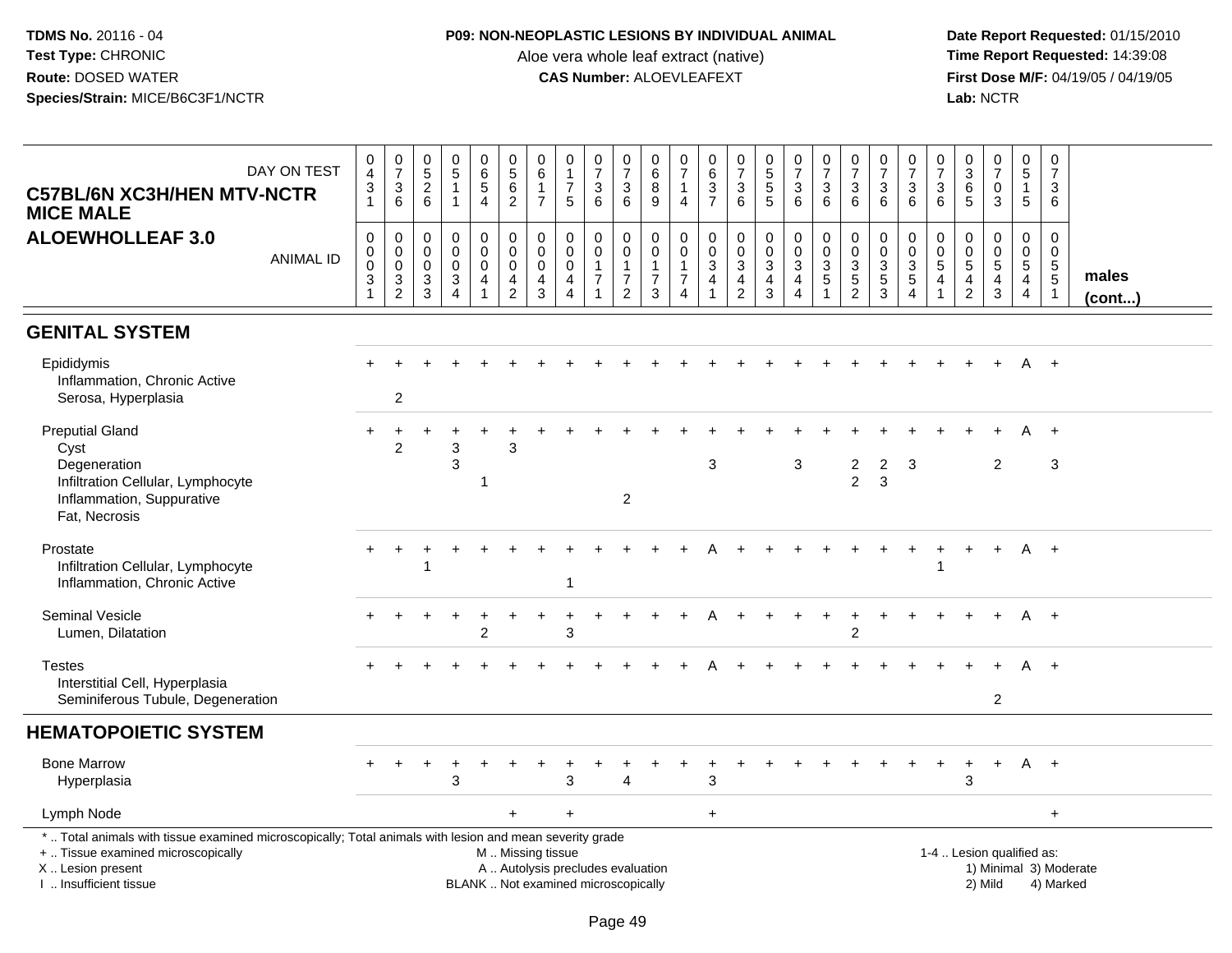#### **P09: NON-NEOPLASTIC LESIONS BY INDIVIDUAL ANIMAL**

Aloe vera whole leaf extract (native)<br>**CAS Number:** ALOEVLEAFEXT

 **Date Report Requested:** 01/15/2010 **First Dose M/F:** 04/19/05 / 04/19/05<br>Lab: NCTR **Lab:** NCTR

| DAY ON TEST<br><b>C57BL/6N XC3H/HEN MTV-NCTR</b><br><b>MICE MALE</b>                                                                                                                                                                                                                                                                                                                             | $_4^{\rm O}$<br>$\frac{3}{1}$                            | $\begin{array}{c} 0 \\ 7 \end{array}$<br>$\ensuremath{\mathsf{3}}$<br>$\,6\,$ | 0<br>$\frac{5}{2}$<br>$6\phantom{1}$               | $\pmb{0}$<br>$\overline{5}$<br>$\mathbf{1}$<br>$\overline{1}$                      | 0<br>$\overline{6}$<br>5<br>$\overline{4}$ | $\begin{array}{c} 0 \\ 5 \end{array}$<br>$\,6\,$<br>$\overline{2}$                           | $_6^0$<br>$\mathbf{1}$<br>$\overline{7}$                        | 0<br>$\mathbf{1}$<br>$\overline{7}$<br>5                 | $\begin{array}{c} 0 \\ 7 \end{array}$<br>$\ensuremath{\mathsf{3}}$<br>$6\phantom{1}$ | $\frac{0}{7}$<br>3<br>$6\phantom{1}$                                 | $\,0\,$<br>6<br>8<br>9                                                 | 0<br>$\overline{7}$<br>1<br>$\overline{4}$              | $\begin{array}{c} 0 \\ 6 \end{array}$<br>$\overline{3}$<br>$\overline{7}$ | $\frac{0}{7}$<br>$\mathbf{3}$<br>6   | 0<br>5<br>5<br>5                             | $\frac{0}{7}$<br>$\sqrt{3}$<br>6                            | $\frac{0}{7}$<br>$\ensuremath{\mathsf{3}}$<br>6  | $\begin{array}{c} 0 \\ 7 \end{array}$<br>$\sqrt{3}$<br>6                     | $\frac{0}{7}$<br>$\mathbf{3}$<br>6                    | $\frac{0}{7}$<br>3<br>$6\phantom{1}$                | $\frac{0}{7}$<br>$\ensuremath{\mathsf{3}}$<br>$6\phantom{1}$               | 0<br>$\overline{3}$<br>6<br>5                   | $\begin{array}{c} 0 \\ 7 \end{array}$<br>$\mathbf 0$<br>$\mathbf{3}$ | 0<br>$\overline{5}$<br>$\mathbf{1}$<br>$\sqrt{5}$                  | $\pmb{0}$<br>$\overline{7}$<br>3<br>6                                |                 |
|--------------------------------------------------------------------------------------------------------------------------------------------------------------------------------------------------------------------------------------------------------------------------------------------------------------------------------------------------------------------------------------------------|----------------------------------------------------------|-------------------------------------------------------------------------------|----------------------------------------------------|------------------------------------------------------------------------------------|--------------------------------------------|----------------------------------------------------------------------------------------------|-----------------------------------------------------------------|----------------------------------------------------------|--------------------------------------------------------------------------------------|----------------------------------------------------------------------|------------------------------------------------------------------------|---------------------------------------------------------|---------------------------------------------------------------------------|--------------------------------------|----------------------------------------------|-------------------------------------------------------------|--------------------------------------------------|------------------------------------------------------------------------------|-------------------------------------------------------|-----------------------------------------------------|----------------------------------------------------------------------------|-------------------------------------------------|----------------------------------------------------------------------|--------------------------------------------------------------------|----------------------------------------------------------------------|-----------------|
| <b>ALOEWHOLLEAF 3.0</b><br><b>ANIMAL ID</b>                                                                                                                                                                                                                                                                                                                                                      | $\pmb{0}$<br>$\pmb{0}$<br>0<br>$\ensuremath{\mathsf{3}}$ | 0<br>$\mathsf 0$<br>$\mathsf 0$<br>$\overline{3}$<br>$\overline{2}$           | $\mathbf 0$<br>$\mathbf 0$<br>0<br>$\sqrt{3}$<br>3 | $\mathbf 0$<br>$\mathbf 0$<br>$\mathbf 0$<br>$\mathsf 3$<br>$\boldsymbol{\Lambda}$ | 0<br>$\mathbf 0$<br>0<br>4                 | $\pmb{0}$<br>$\mathsf{O}\xspace$<br>$\mathbf 0$<br>$\overline{\mathbf{4}}$<br>$\overline{2}$ | 0<br>$\mathbf 0$<br>$\mathbf 0$<br>$\overline{\mathbf{4}}$<br>3 | 0<br>0<br>0<br>$\overline{\mathbf{4}}$<br>$\overline{4}$ | $\mathbf 0$<br>$\pmb{0}$<br>$\mathbf{1}$<br>$\overline{7}$<br>1                      | 0<br>$\mathbf 0$<br>$\mathbf{1}$<br>$\overline{7}$<br>$\overline{2}$ | $\mathbf 0$<br>$\boldsymbol{0}$<br>$\mathbf{1}$<br>$\overline{7}$<br>3 | 0<br>$\mathbf 0$<br>$\mathbf{1}$<br>$\overline{7}$<br>4 | 0<br>$\pmb{0}$<br>$_4^3$                                                  | 0<br>$\frac{0}{3}$<br>$\overline{2}$ | 0<br>$\mathbf 0$<br>3<br>$\overline{4}$<br>3 | $_{\rm 0}^{\rm 0}$<br>$\overline{3}$<br>4<br>$\overline{4}$ | 0<br>$\mathbf 0$<br>$\sqrt{3}$<br>$\overline{5}$ | $\mathbf 0$<br>$\mathbf 0$<br>$\sqrt{3}$<br>$\overline{5}$<br>$\overline{2}$ | 0<br>$\pmb{0}$<br>$\mathbf{3}$<br>$\overline{5}$<br>3 | 0<br>$\mathbf 0$<br>$\frac{3}{5}$<br>$\overline{4}$ | 0<br>$\pmb{0}$<br>$\mathbf 5$<br>$\overline{\mathbf{4}}$<br>$\overline{1}$ | 0<br>0<br>5<br>$\overline{4}$<br>$\overline{2}$ | 0<br>$\pmb{0}$<br>$\sqrt{5}$<br>$\overline{4}$<br>$\mathbf{3}$       | 0<br>$\mathbf 0$<br>$\sqrt{5}$<br>$\overline{4}$<br>$\overline{4}$ | $\mathbf 0$<br>$\mathbf 0$<br>$5\phantom{.0}$<br>$\overline{5}$<br>1 | males<br>(cont) |
| Axillary, Hyperplasia, Lymphoid<br>Inguinal, Hyperplasia, Lymphoid<br>Inguinal, Infiltration Cellular, Plasma Cell<br>Lumbar, Erythrophagocytosis<br>Lumbar, Hyperplasia, Lymphoid<br>Lumbar, Infiltration Cellular, Plasma Cell<br>Pancreatic, Erythrophagocytosis<br>Pancreatic, Infiltration Cellular, Plasma Cell<br>Renal, Erythrophagocytosis<br>Renal, Infiltration Cellular, Plasma Cell |                                                          |                                                                               |                                                    |                                                                                    |                                            | $\overline{2}$                                                                               |                                                                 | $\sqrt{3}$<br>$\overline{2}$                             |                                                                                      |                                                                      |                                                                        |                                                         |                                                                           |                                      |                                              |                                                             |                                                  |                                                                              |                                                       |                                                     |                                                                            |                                                 |                                                                      |                                                                    |                                                                      |                 |
| Lymph Node, Mandibular<br>Hyperplasia, Lymphoid<br>Infiltration Cellular, Plasma Cell                                                                                                                                                                                                                                                                                                            |                                                          |                                                                               |                                                    |                                                                                    |                                            |                                                                                              |                                                                 |                                                          | $\overline{2}$                                                                       |                                                                      |                                                                        |                                                         |                                                                           |                                      |                                              |                                                             |                                                  |                                                                              |                                                       | $\overline{2}$                                      |                                                                            |                                                 |                                                                      | Α                                                                  | $+$                                                                  |                 |
| Lymph Node, Mesenteric<br>Angiectasis<br>Hematopoietic Cell Proliferation<br>Hemorrhage<br>Hyperplasia, Lymphoid<br>Infiltration Cellular, Histiocyte<br>Infiltration Cellular, Plasma Cell<br>Infiltration Cellular, Polymorphonuclear<br>Thrombus<br>Sinus, Dilatation                                                                                                                         |                                                          | $\mathbf{2}$<br>$\overline{1}$<br>2                                           | $\overline{2}$                                     | 3                                                                                  |                                            | $\overline{2}$<br>2                                                                          | $\overline{c}$<br>$\overline{c}$<br>$\overline{2}$              |                                                          | $\mathbf{3}$                                                                         | $\overline{2}$<br>2                                                  | 2                                                                      |                                                         |                                                                           | $\mathbf{1}$                         | $\boldsymbol{2}$<br>$\overline{2}$           | 4<br>$\overline{c}$                                         | $\overline{c}$                                   | 4                                                                            | $\overline{2}$                                        | $\overline{2}$                                      | $\overline{2}$                                                             | 3                                               | $\boldsymbol{\Delta}$<br>4                                           |                                                                    |                                                                      |                 |
| Spleen<br>Hematopoietic Cell Proliferation<br>Hyperplasia, Lymphoid                                                                                                                                                                                                                                                                                                                              |                                                          | 2                                                                             |                                                    | $\overline{\mathbf{c}}$<br>$\overline{2}$                                          |                                            | 3                                                                                            |                                                                 |                                                          | $\overline{2}$                                                                       | 4                                                                    | 4<br>3                                                                 | 4                                                       | 3                                                                         |                                      | Δ                                            | 3                                                           | $\overline{2}$                                   | 3                                                                            |                                                       | 4                                                   | $\overline{c}$                                                             | 3                                               | $\overline{4}$                                                       | A                                                                  | $+$                                                                  |                 |
| *  Total animals with tissue examined microscopically; Total animals with lesion and mean severity grade<br>+  Tissue examined microscopically                                                                                                                                                                                                                                                   |                                                          |                                                                               |                                                    |                                                                                    |                                            | M  Missing tissue                                                                            |                                                                 |                                                          |                                                                                      |                                                                      |                                                                        |                                                         |                                                                           |                                      |                                              |                                                             |                                                  |                                                                              |                                                       |                                                     |                                                                            |                                                 | 1-4  Lesion qualified as:                                            |                                                                    |                                                                      |                 |

+ .. Tissue examined microscopically

X .. Lesion present

I .. Insufficient tissue

A .. Autolysis precludes evaluation

BLANK .. Not examined microscopically 2) Mild 4) Marked

1-4 .. Lesion qualified as: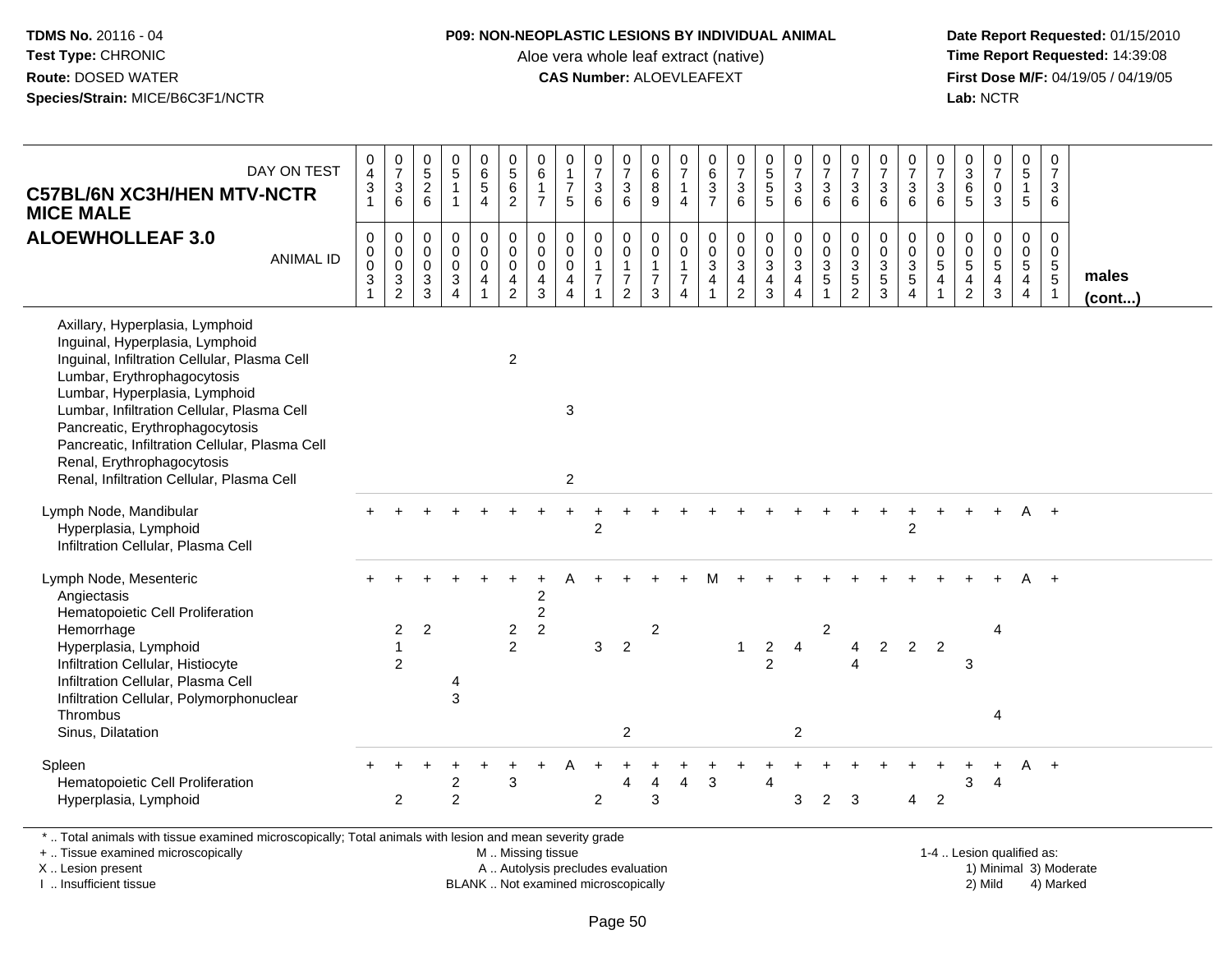## **P09: NON-NEOPLASTIC LESIONS BY INDIVIDUAL ANIMAL**

Aloe vera whole leaf extract (native)<br>**CAS Number:** ALOEVLEAFEXT

 **Date Report Requested:** 01/15/2010 **First Dose M/F:** 04/19/05 / 04/19/05<br>Lab: NCTR **Lab:** NCTR

| DAY ON TEST<br><b>C57BL/6N XC3H/HEN MTV-NCTR</b><br><b>MICE MALE</b>                                                                  | 0<br>$\overline{4}$<br>$\ensuremath{\mathsf{3}}$<br>$\mathbf{1}$     | $\frac{0}{7}$<br>$\mathbf{3}$<br>6                                   | $\begin{matrix} 0 \\ 5 \end{matrix}$<br>$\sqrt{2}$<br>$6\phantom{1}$ | $\begin{array}{c} 0 \\ 5 \end{array}$<br>$\mathbf{1}$<br>1 | $\mathbf 0$<br>$\,6$<br>$\sqrt{5}$<br>$\overline{4}$ | $\begin{array}{c} 0 \\ 5 \\ 6 \end{array}$<br>$\sqrt{2}$            | 0<br>6<br>$\overline{1}$<br>$\overline{7}$             | 0<br>$\mathbf{1}$<br>$\overline{7}$<br>-5                                   | 0<br>7<br>3<br>6         | 0<br>$\overline{\mathcal{I}}$<br>$\mathbf{3}$<br>6                             | 0<br>6<br>8<br>9                   | 0<br>$\overline{7}$<br>$\overline{4}$              | $\begin{matrix} 0 \\ 6 \\ 3 \end{matrix}$<br>$\overline{7}$ | $\begin{smallmatrix}0\\7\end{smallmatrix}$<br>$\ensuremath{\mathsf{3}}$<br>6 | $\pmb{0}$<br>$\sqrt{5}$<br>$\sqrt{5}$<br>5                    | 0<br>$\overline{7}$<br>$\mathbf{3}$<br>6 | 0<br>$\overline{7}$<br>$\mathbf{3}$<br>6     | 0<br>$\overline{7}$<br>3<br>6                        | 0<br>$\overline{\mathcal{I}}$<br>$\mathsf 3$<br>6 | 0<br>$\overline{7}$<br>$\sqrt{3}$<br>6                                        | 0<br>$\overline{7}$<br>3<br>6 | 0<br>$\sqrt{3}$<br>6<br>5                 | 0<br>$\overline{7}$<br>$\pmb{0}$<br>3       | 0<br>$\sqrt{5}$<br>$\mathbf{1}$<br>5                      | 0<br>$\overline{7}$<br>3<br>6                          |                       |
|---------------------------------------------------------------------------------------------------------------------------------------|----------------------------------------------------------------------|----------------------------------------------------------------------|----------------------------------------------------------------------|------------------------------------------------------------|------------------------------------------------------|---------------------------------------------------------------------|--------------------------------------------------------|-----------------------------------------------------------------------------|--------------------------|--------------------------------------------------------------------------------|------------------------------------|----------------------------------------------------|-------------------------------------------------------------|------------------------------------------------------------------------------|---------------------------------------------------------------|------------------------------------------|----------------------------------------------|------------------------------------------------------|---------------------------------------------------|-------------------------------------------------------------------------------|-------------------------------|-------------------------------------------|---------------------------------------------|-----------------------------------------------------------|--------------------------------------------------------|-----------------------|
| <b>ALOEWHOLLEAF 3.0</b><br><b>ANIMAL ID</b>                                                                                           | 0<br>0<br>$\mathbf 0$<br>$\ensuremath{\mathsf{3}}$<br>$\overline{1}$ | 0<br>0<br>$\mathbf 0$<br>$\ensuremath{\mathsf{3}}$<br>$\overline{2}$ | 0<br>0<br>$\mathbf 0$<br>$\sqrt{3}$<br>3                             | 0<br>0<br>$\mathbf 0$<br>3<br>4                            | 0<br>$\mathbf 0$<br>0<br>$\overline{4}$              | 0<br>$\mathbf 0$<br>$\mathbf 0$<br>$\overline{4}$<br>$\overline{2}$ | 0<br>$\mathbf 0$<br>$\mathbf 0$<br>$\overline{4}$<br>3 | 0<br>$\mathbf 0$<br>$\mathbf 0$<br>$\overline{4}$<br>$\boldsymbol{\Lambda}$ | 0<br>0<br>$\overline{7}$ | 0<br>$\mathsf{O}\xspace$<br>$\mathbf{1}$<br>$\boldsymbol{7}$<br>$\overline{2}$ | 0<br>0<br>1<br>$\overline{7}$<br>3 | 0<br>0<br>$\overline{7}$<br>$\boldsymbol{\Lambda}$ | 0<br>$\pmb{0}$<br>$\sqrt{3}$<br>$\overline{\mathbf{4}}$     | 0<br>0<br>3<br>4<br>$\overline{c}$                                           | $\mathbf 0$<br>$\pmb{0}$<br>$\sqrt{3}$<br>$\overline{4}$<br>3 | 0<br>$\mathbf 0$<br>3<br>4<br>4          | 0<br>$\mathbf 0$<br>$\sqrt{3}$<br>$\sqrt{5}$ | 0<br>0<br>$\ensuremath{\mathsf{3}}$<br>$\frac{5}{2}$ | 0<br>0<br>3<br>$\sqrt{5}$<br>3                    | $\mathbf 0$<br>$\boldsymbol{0}$<br>$\sqrt{3}$<br>$\sqrt{5}$<br>$\overline{4}$ | 0<br>0<br>5<br>4              | 0<br>$\Omega$<br>5<br>4<br>$\overline{2}$ | 0<br>0<br>$\sqrt{5}$<br>$\overline{4}$<br>3 | 0<br>$\mathbf 0$<br>5<br>$\overline{4}$<br>$\overline{4}$ | 0<br>0<br>$\,$ 5 $\,$<br>$\,$ 5 $\,$<br>$\overline{1}$ | males<br>$($ cont $)$ |
| Thymus<br>Atrophy<br>Hyperplasia, Lymphoid                                                                                            | $+$                                                                  | $\ddot{}$                                                            | $\ddot{}$                                                            | M                                                          | $\ddot{}$                                            | $\ddot{}$<br>3                                                      | $\ddot{}$<br>$\overline{c}$                            | A                                                                           | $\ddot{}$<br>1           | $\overline{4}$                                                                 | +<br>$\overline{c}$                | 3                                                  | $\overline{4}$                                              | $\overline{c}$                                                               | $\overline{\mathbf{4}}$                                       | $\overline{2}$                           | $\sqrt{3}$                                   | $\ddot{}$                                            | $\ddot{}$                                         | +<br>$\overline{c}$                                                           | +<br>3                        | $\ddot{}$                                 | M                                           | $A +$                                                     |                                                        |                       |
| <b>INTEGUMENTARY SYSTEM</b>                                                                                                           |                                                                      |                                                                      |                                                                      |                                                            |                                                      |                                                                     |                                                        |                                                                             |                          |                                                                                |                                    |                                                    |                                                             |                                                                              |                                                               |                                          |                                              |                                                      |                                                   |                                                                               |                               |                                           |                                             |                                                           |                                                        |                       |
| Mammary Gland                                                                                                                         | М                                                                    | M                                                                    | M                                                                    | M                                                          | M                                                    | М                                                                   | M                                                      | M                                                                           | M                        | M                                                                              | M                                  | M                                                  | М                                                           | M                                                                            | M                                                             | M                                        | M                                            | M                                                    | M                                                 | $+$                                                                           | M                             | M                                         | M                                           | M M                                                       |                                                        |                       |
| Skin<br>Hemorrhage<br>Inflammation, Suppurative                                                                                       | $\overline{c}$                                                       |                                                                      |                                                                      |                                                            |                                                      |                                                                     |                                                        |                                                                             |                          |                                                                                |                                    |                                                    |                                                             |                                                                              |                                                               |                                          |                                              |                                                      |                                                   |                                                                               |                               |                                           |                                             | $+$                                                       | $+$                                                    |                       |
| Inflammation, Chronic Active<br>Necrosis<br>Ulcer                                                                                     | 2                                                                    |                                                                      |                                                                      |                                                            |                                                      | $\mathbf{1}$                                                        | $\mathbf{3}$<br>$\overline{2}$                         |                                                                             |                          |                                                                                | 3<br>4                             |                                                    |                                                             |                                                                              |                                                               |                                          |                                              |                                                      |                                                   |                                                                               |                               |                                           |                                             |                                                           |                                                        |                       |
| Epithelium, Hyperplasia                                                                                                               | $\overline{2}$                                                       |                                                                      |                                                                      |                                                            |                                                      | $\overline{2}$                                                      | $\overline{2}$                                         |                                                                             |                          |                                                                                |                                    |                                                    |                                                             |                                                                              |                                                               |                                          |                                              |                                                      |                                                   |                                                                               |                               |                                           |                                             |                                                           |                                                        |                       |
| <b>MUSCULOSKELETAL SYSTEM</b>                                                                                                         |                                                                      |                                                                      |                                                                      |                                                            |                                                      |                                                                     |                                                        |                                                                             |                          |                                                                                |                                    |                                                    |                                                             |                                                                              |                                                               |                                          |                                              |                                                      |                                                   |                                                                               |                               |                                           |                                             |                                                           |                                                        |                       |
| Bone, Femur                                                                                                                           |                                                                      |                                                                      |                                                                      |                                                            |                                                      |                                                                     |                                                        |                                                                             |                          |                                                                                |                                    |                                                    |                                                             |                                                                              |                                                               |                                          |                                              |                                                      |                                                   |                                                                               |                               |                                           | $\ddot{}$                                   | A +                                                       |                                                        |                       |
| <b>NERVOUS SYSTEM</b>                                                                                                                 |                                                                      |                                                                      |                                                                      |                                                            |                                                      |                                                                     |                                                        |                                                                             |                          |                                                                                |                                    |                                                    |                                                             |                                                                              |                                                               |                                          |                                              |                                                      |                                                   |                                                                               |                               |                                           |                                             |                                                           |                                                        |                       |
| Brain, Brain Stem                                                                                                                     |                                                                      |                                                                      |                                                                      |                                                            |                                                      |                                                                     |                                                        |                                                                             |                          |                                                                                |                                    |                                                    |                                                             |                                                                              |                                                               |                                          |                                              |                                                      |                                                   |                                                                               |                               |                                           | $\ddot{}$                                   | A                                                         | $+$                                                    |                       |
| Brain, Cerebellum                                                                                                                     |                                                                      |                                                                      |                                                                      |                                                            |                                                      |                                                                     |                                                        |                                                                             |                          |                                                                                |                                    |                                                    |                                                             |                                                                              |                                                               |                                          |                                              |                                                      |                                                   |                                                                               |                               |                                           |                                             | A                                                         | $+$                                                    |                       |
| Brain, Cerebrum<br>Mineralization                                                                                                     |                                                                      | $\overline{c}$                                                       | -1                                                                   |                                                            |                                                      |                                                                     |                                                        |                                                                             | 1                        | 2                                                                              |                                    |                                                    | A                                                           | $\overline{c}$                                                               | $\mathbf{1}$                                                  | $\mathbf{1}$                             | -1                                           | 1                                                    | $\overline{1}$                                    |                                                                               | 1                             |                                           | $\ddot{}$<br>$\mathbf{1}$                   | $A +$                                                     |                                                        |                       |
| <b>RESPIRATORY SYSTEM</b><br>*  Total animals with tissue examined microscopically; Total animals with lesion and mean severity grade |                                                                      |                                                                      |                                                                      |                                                            |                                                      |                                                                     |                                                        |                                                                             |                          |                                                                                |                                    |                                                    |                                                             |                                                                              |                                                               |                                          |                                              |                                                      |                                                   |                                                                               |                               |                                           |                                             |                                                           |                                                        |                       |

+ .. Tissue examined microscopically

X .. Lesion present

I .. Insufficient tissue

M .. Missing tissue

BLANK .. Not examined microscopically

1-4 .. Lesion qualified as:<br>1) Minimal 3) Moderate A .. Autolysis precludes evaluation 19 and 10 minimal 3) Moderate 1 and 20 minimal 3) Moderate 19 minimal 3) Moderat<br>19 and 19 and 19 and 19 and 19 and 19 and 19 and 19 and 19 and 19 and 19 and 19 and 19 and 19 and 19 and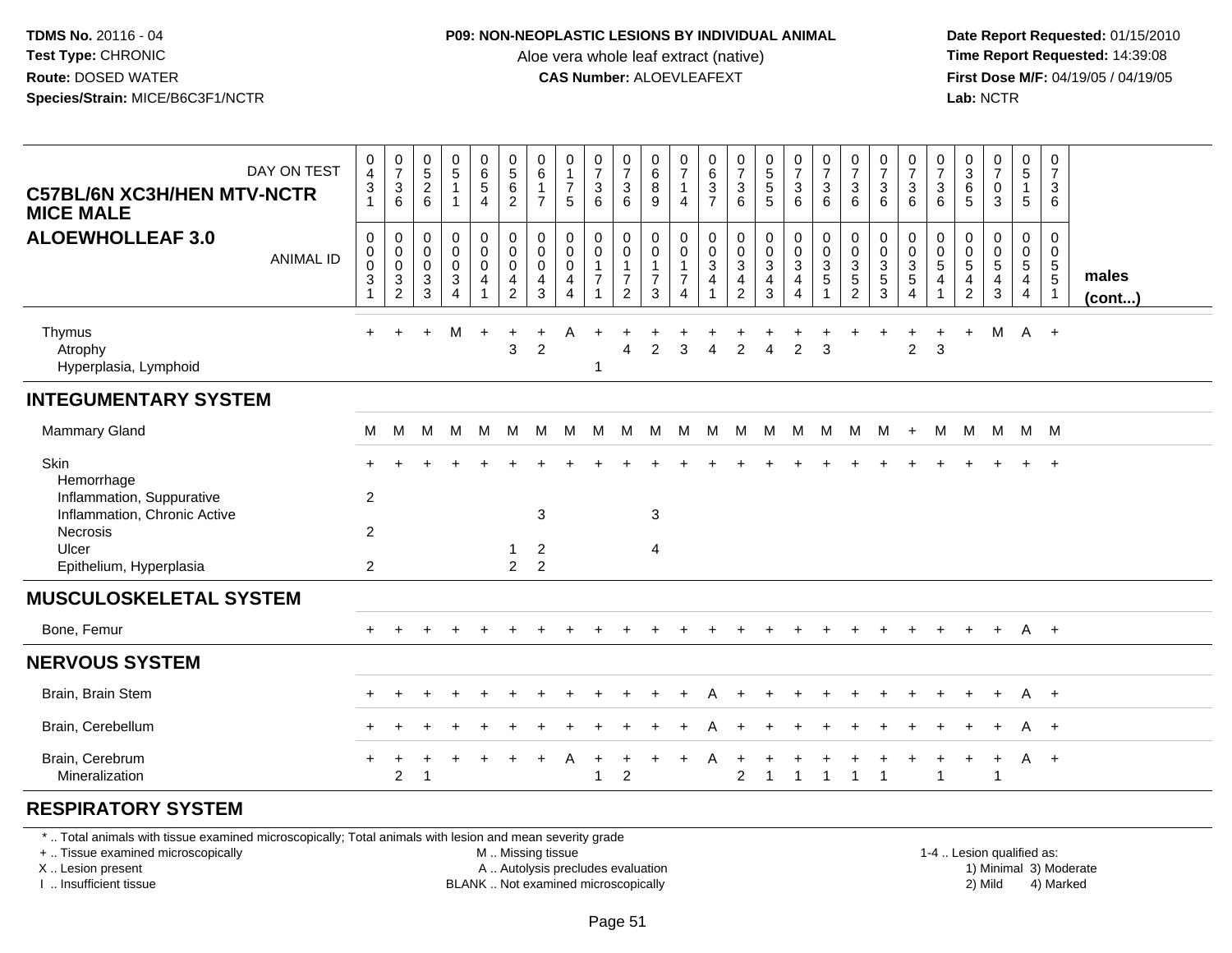## **P09: NON-NEOPLASTIC LESIONS BY INDIVIDUAL ANIMAL**

Aloe vera whole leaf extract (native)<br>**CAS Number:** ALOEVLEAFEXT

 **Date Report Requested:** 01/15/2010 **First Dose M/F:** 04/19/05 / 04/19/05<br>Lab: NCTR **Lab:** NCTR

| DAY ON TEST<br><b>C57BL/6N XC3H/HEN MTV-NCTR</b><br><b>MICE MALE</b>                                                                                                | $\mathbf 0$<br>$\overline{4}$<br>3<br>1            | $\frac{0}{7}$<br>$\begin{array}{c} 3 \\ 6 \end{array}$           | $0$<br>5<br>2<br>6                                                             | $\begin{array}{c} 0 \\ 5 \end{array}$<br>$\mathbf{1}$<br>$\mathbf{1}$ | $\begin{array}{c} 0 \\ 6 \\ 5 \end{array}$<br>$\overline{4}$      | $\begin{array}{c} 0 \\ 5 \\ 6 \end{array}$<br>$\overline{c}$    | $\pmb{0}$<br>$\,6\,$<br>$\overline{1}$<br>$\overline{7}$       | $\begin{smallmatrix}0\\1\end{smallmatrix}$<br>$\overline{7}$<br>5      | $\frac{0}{7}$<br>$\overline{3}$<br>6                  | $\frac{0}{7}$<br>$\overline{3}$<br>6                                         | $\begin{matrix}0\\6\\8\end{matrix}$<br>9                        | 0<br>$\overline{7}$<br>$\mathbf{1}$<br>$\overline{4}$              | 0637                         | $\frac{0}{7}$<br>$\sqrt{3}$<br>$6\phantom{1}$                    | $\begin{array}{c} 0 \\ 5 \\ 5 \end{array}$<br>$\overline{5}$         | $\frac{0}{7}$<br>$\overline{3}$<br>$6\phantom{a}$     | $\frac{0}{7}$<br>$\sqrt{3}$<br>$6\phantom{1}$               | $\frac{0}{7}$<br>$\overline{3}$<br>$6\phantom{1}$ | $\frac{0}{7}$<br>$\frac{3}{6}$          | $\frac{0}{7}$<br>$\sqrt{3}$<br>$6\phantom{1}$                 | $\frac{0}{7}$<br>3<br>6                       | $\begin{array}{c} 0 \\ 3 \\ 6 \end{array}$<br>$\overline{5}$         | $\frac{0}{7}$<br>$\mathbf 0$<br>3    | 0<br>$\overline{5}$<br>$\mathbf{1}$<br>$5\phantom{.0}$ | $\mathbf 0$<br>$\overline{7}$<br>$\mathbf{3}$<br>6                        |                       |
|---------------------------------------------------------------------------------------------------------------------------------------------------------------------|----------------------------------------------------|------------------------------------------------------------------|--------------------------------------------------------------------------------|-----------------------------------------------------------------------|-------------------------------------------------------------------|-----------------------------------------------------------------|----------------------------------------------------------------|------------------------------------------------------------------------|-------------------------------------------------------|------------------------------------------------------------------------------|-----------------------------------------------------------------|--------------------------------------------------------------------|------------------------------|------------------------------------------------------------------|----------------------------------------------------------------------|-------------------------------------------------------|-------------------------------------------------------------|---------------------------------------------------|-----------------------------------------|---------------------------------------------------------------|-----------------------------------------------|----------------------------------------------------------------------|--------------------------------------|--------------------------------------------------------|---------------------------------------------------------------------------|-----------------------|
| <b>ALOEWHOLLEAF 3.0</b><br><b>ANIMAL ID</b>                                                                                                                         | 0<br>$\pmb{0}$<br>$\mathsf 0$<br>3<br>$\mathbf{1}$ | $\mathbf 0$<br>$\pmb{0}$<br>$\mathsf{O}\xspace$<br>$\frac{3}{2}$ | $\boldsymbol{0}$<br>$\pmb{0}$<br>$\mathbf 0$<br>$\mathbf{3}$<br>$\overline{3}$ | 0<br>$\pmb{0}$<br>$\mathbf 0$<br>$\mathbf{3}$<br>$\overline{4}$       | 0<br>$\ddot{\mathbf{0}}$<br>$\ddot{\mathbf{0}}$<br>$\overline{4}$ | $\pmb{0}$<br>$\overline{0}$<br>$\pmb{0}$<br>4<br>$\overline{2}$ | $\mathbf 0$<br>$\pmb{0}$<br>$\mathbf 0$<br>$\overline{a}$<br>3 | $\pmb{0}$<br>$\mathbf 0$<br>$\mathbf 0$<br>4<br>$\boldsymbol{\Lambda}$ | 0<br>$\pmb{0}$<br>$\mathbf{1}$<br>$\overline{7}$<br>1 | $\mathbf 0$<br>$\pmb{0}$<br>$\mathbf{1}$<br>$\overline{7}$<br>$\overline{2}$ | 0<br>$\mathsf{O}\xspace$<br>$\mathbf{1}$<br>$\overline{7}$<br>3 | 0<br>$\pmb{0}$<br>$\mathbf{1}$<br>$\overline{7}$<br>$\overline{4}$ | $\mathbf 0$<br>$\frac{0}{3}$ | $\mathbf 0$<br>$\frac{0}{3}$<br>$\overline{4}$<br>$\overline{2}$ | $\pmb{0}$<br>$\overline{0}$<br>$\overline{3}$<br>$\overline{4}$<br>3 | 0<br>$\pmb{0}$<br>$\mathbf{3}$<br>4<br>$\overline{4}$ | $\mathbf 0$<br>$\mathbf 0$<br>$\frac{3}{5}$<br>$\mathbf{1}$ | 0<br>$\pmb{0}$<br>$\frac{3}{5}$<br>$\overline{2}$ | $\mathbf 0$<br>$\pmb{0}$<br>$rac{3}{3}$ | $\mathbf 0$<br>$\mathbf 0$<br>$\frac{3}{5}$<br>$\overline{4}$ | $\mathbf 0$<br>$\mathsf 0$<br>$\sqrt{5}$<br>4 | 0<br>$\pmb{0}$<br>$\overline{5}$<br>$\overline{4}$<br>$\overline{2}$ | 0<br>$\frac{0}{5}$<br>$\overline{3}$ | 0<br>$\frac{0}{5}$<br>$\overline{4}$                   | $\mathbf 0$<br>$\mathbf 0$<br>$\,$ 5 $\,$<br>$\sqrt{5}$<br>$\overline{1}$ | males<br>$($ cont $)$ |
| Lung<br>Infiltration Cellular, Lymphocyte<br>Alveolar Epithelium, Hyperplasia                                                                                       | $\div$                                             | $\overline{c}$                                                   |                                                                                |                                                                       |                                                                   |                                                                 |                                                                |                                                                        |                                                       | 2                                                                            |                                                                 |                                                                    |                              |                                                                  |                                                                      |                                                       |                                                             |                                                   |                                         |                                                               |                                               |                                                                      | $\overline{2}$                       | A                                                      |                                                                           |                       |
| Nose<br><b>Hyaline Droplet</b>                                                                                                                                      |                                                    | $\overline{c}$                                                   |                                                                                |                                                                       |                                                                   |                                                                 |                                                                |                                                                        |                                                       |                                                                              |                                                                 |                                                                    | $\overline{2}$               |                                                                  | 3                                                                    | 3                                                     |                                                             |                                                   | $\mathbf{1}$                            | $\overline{1}$                                                |                                               |                                                                      | $+$                                  |                                                        | $A +$                                                                     |                       |
| Trachea                                                                                                                                                             |                                                    |                                                                  |                                                                                |                                                                       |                                                                   |                                                                 |                                                                |                                                                        |                                                       |                                                                              |                                                                 |                                                                    |                              |                                                                  |                                                                      |                                                       |                                                             |                                                   |                                         |                                                               | $\ddot{}$                                     |                                                                      | $+$                                  | A +                                                    |                                                                           |                       |
| <b>SPECIAL SENSES SYSTEM</b>                                                                                                                                        |                                                    |                                                                  |                                                                                |                                                                       |                                                                   |                                                                 |                                                                |                                                                        |                                                       |                                                                              |                                                                 |                                                                    |                              |                                                                  |                                                                      |                                                       |                                                             |                                                   |                                         |                                                               |                                               |                                                                      |                                      |                                                        |                                                                           |                       |
| Eye<br>Cataract                                                                                                                                                     |                                                    |                                                                  |                                                                                |                                                                       |                                                                   | $\overline{\mathbf{1}}$                                         |                                                                |                                                                        |                                                       |                                                                              |                                                                 |                                                                    |                              |                                                                  |                                                                      |                                                       |                                                             |                                                   |                                         |                                                               |                                               |                                                                      |                                      | A                                                      | $+$                                                                       |                       |
| Harderian Gland<br>Infiltration Cellular, Lymphocyte<br>Inflammation, Chronic Active<br>Acinus, Degeneration<br>Acinus, Dilatation                                  |                                                    |                                                                  |                                                                                | $\overline{2}$                                                        |                                                                   |                                                                 |                                                                |                                                                        |                                                       |                                                                              |                                                                 |                                                                    | A                            | $+$                                                              | $\ddot{}$                                                            | $\ddot{}$<br>$\mathbf 1$                              |                                                             |                                                   |                                         |                                                               |                                               |                                                                      |                                      |                                                        | A +                                                                       |                       |
| <b>URINARY SYSTEM</b>                                                                                                                                               |                                                    |                                                                  |                                                                                |                                                                       |                                                                   |                                                                 |                                                                |                                                                        |                                                       |                                                                              |                                                                 |                                                                    |                              |                                                                  |                                                                      |                                                       |                                                             |                                                   |                                         |                                                               |                                               |                                                                      |                                      |                                                        |                                                                           |                       |
| Kidney<br><b>Cyst Multilocular</b><br>Infiltration Cellular, Lymphocyte                                                                                             |                                                    |                                                                  |                                                                                | $\overline{c}$                                                        |                                                                   | $\mathbf{1}$                                                    | $\overline{1}$                                                 |                                                                        | $\mathbf{1}$                                          |                                                                              | $\mathbf{1}$                                                    | 4                                                                  |                              | $\overline{2}$                                                   | -1                                                                   |                                                       | $\mathbf{1}$                                                |                                                   |                                         |                                                               |                                               |                                                                      |                                      | A                                                      | $+$                                                                       |                       |
| Inflammation, Chronic Active<br>Nephropathy                                                                                                                         |                                                    |                                                                  |                                                                                |                                                                       |                                                                   |                                                                 |                                                                | $\overline{2}$                                                         |                                                       | -1                                                                           |                                                                 | 2                                                                  |                              |                                                                  |                                                                      | $\mathbf{1}$                                          |                                                             | -1                                                | $\overline{1}$                          |                                                               |                                               | 1 1 1 3                                                              |                                      |                                                        |                                                                           |                       |
| Urethra                                                                                                                                                             |                                                    |                                                                  |                                                                                |                                                                       |                                                                   |                                                                 | $\ddot{}$                                                      |                                                                        |                                                       |                                                                              |                                                                 |                                                                    |                              |                                                                  |                                                                      |                                                       |                                                             |                                                   |                                         |                                                               |                                               |                                                                      |                                      |                                                        |                                                                           |                       |
| *  Total animals with tissue examined microscopically; Total animals with lesion and mean severity grade<br>+  Tissue examined microscopically<br>X  Lesion present |                                                    |                                                                  |                                                                                |                                                                       |                                                                   | M  Missing tissue<br>A  Autolysis precludes evaluation          |                                                                |                                                                        |                                                       |                                                                              |                                                                 |                                                                    |                              |                                                                  |                                                                      |                                                       |                                                             |                                                   |                                         |                                                               |                                               |                                                                      | 1-4  Lesion qualified as:            |                                                        | 1) Minimal 3) Moderate                                                    |                       |

I .. Insufficient tissue

BLANK .. Not examined microscopically 2) Mild 4) Marked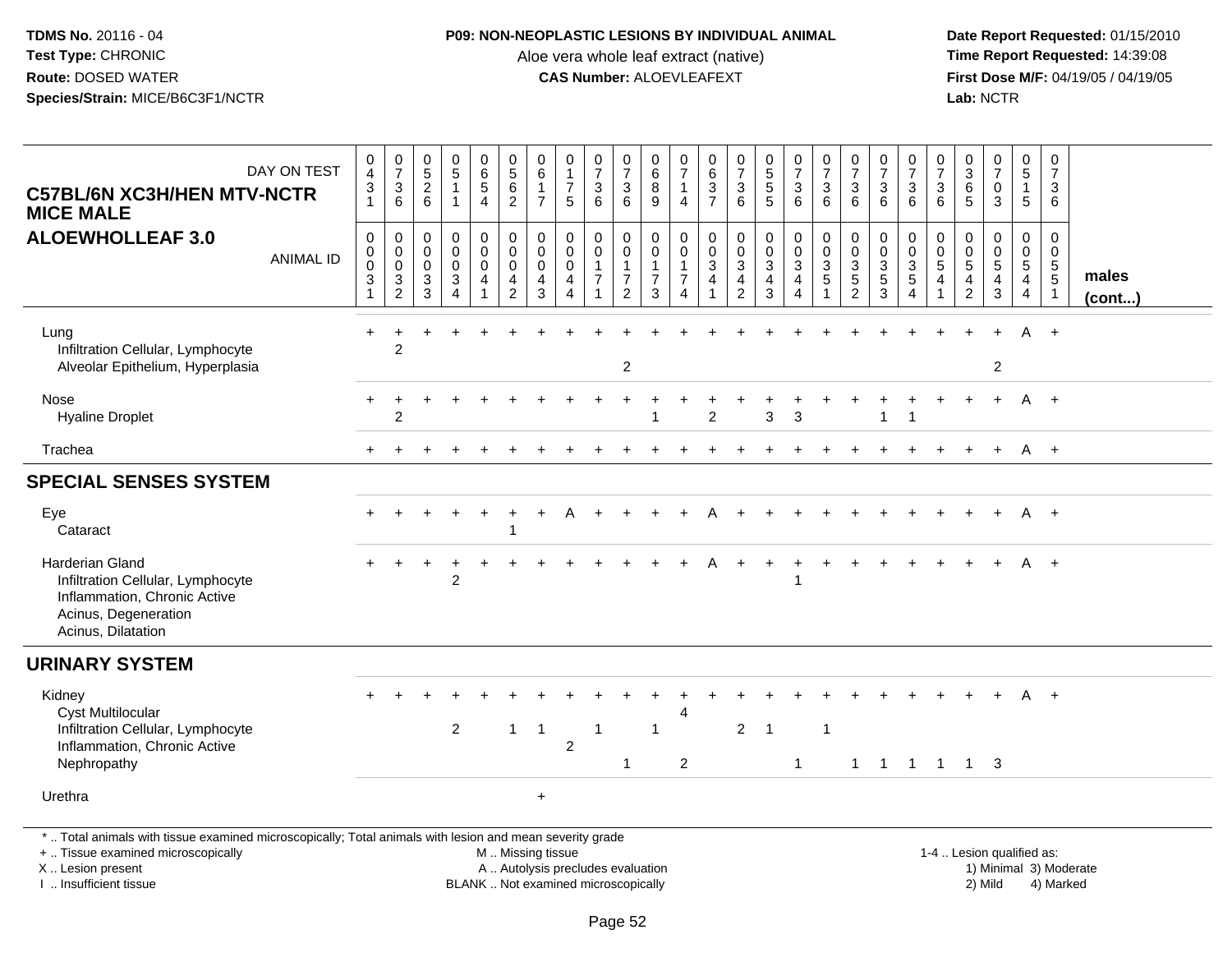#### **P09: NON-NEOPLASTIC LESIONS BY INDIVIDUAL ANIMAL**

Aloe vera whole leaf extract (native)<br>**CAS Number:** ALOEVLEAFEXT

 **Date Report Requested:** 01/15/2010 **First Dose M/F:** 04/19/05 / 04/19/05<br>Lab: NCTR **Lab:** NCTR

| <b>C57BL/6N XC3H/HEN MTV-NCTR</b><br><b>MICE MALE</b>                                                            | DAY ON TEST      | 0<br>$\overline{4}$<br>3 | 0<br>$\rightarrow$<br>3<br>6 | 0<br>$\sqrt{5}$<br>$\overline{2}$<br>6 | $\mathbf 0$<br>$\overline{5}$                  | 0<br>6<br>5<br>4              | $\mathbf 0$<br>$5\phantom{.0}$<br>6<br>2          | $\mathbf 0$<br>6<br>$\rightarrow$ | 0<br>$\rightarrow$<br>5            | 0<br>$\overline{ }$<br>3<br>6     | 0<br>$\overline{ }$<br>3<br>6                        | 0<br>$\,6\,$<br>8<br>9             | 0<br>$\overline{ }$<br>4 | 0<br>$\,6\,$<br>3<br>$\overline{ }$ | $\mathbf{0}$<br>$\overline{ }$<br>$\mathbf{3}$<br>6   | $\mathbf{0}$<br>$\sqrt{5}$<br>$\frac{5}{5}$ | 0<br>$\mathbf{3}$<br>$6\phantom{1}6$                         | 3<br>6                | 0<br>$\sqrt{3}$<br>$6\phantom{a}$     | $\mathbf{0}$<br>3<br>6          | 0<br>$\overline{ }$<br>$\mathbf{3}$<br>6            | 0<br>3<br>6                | 0<br>3<br>6<br>5      | $\overline{ }$<br>3                    | 0<br>5<br>5           | 0<br>3<br>6                               |                       |  |
|------------------------------------------------------------------------------------------------------------------|------------------|--------------------------|------------------------------|----------------------------------------|------------------------------------------------|-------------------------------|---------------------------------------------------|-----------------------------------|------------------------------------|-----------------------------------|------------------------------------------------------|------------------------------------|--------------------------|-------------------------------------|-------------------------------------------------------|---------------------------------------------|--------------------------------------------------------------|-----------------------|---------------------------------------|---------------------------------|-----------------------------------------------------|----------------------------|-----------------------|----------------------------------------|-----------------------|-------------------------------------------|-----------------------|--|
| <b>ALOEWHOLLEAF 3.0</b>                                                                                          | <b>ANIMAL ID</b> | 0<br>0<br>$\pmb{0}$<br>3 | 0<br>0<br>0<br>3<br>2        | 0<br>0<br>0<br>3<br>3                  | 0<br>$\pmb{0}$<br>$\pmb{0}$<br>$\sqrt{3}$<br>4 | 0<br>0<br>0<br>$\overline{4}$ | $\mathbf 0$<br>$\mathbf 0$<br>4<br>$\overline{2}$ | 0<br>$\mathbf 0$<br>0<br>4<br>3   | $\pmb{0}$<br>$\mathbf 0$<br>4<br>4 | 0<br>$\mathbf 0$<br>$\rightarrow$ | 0<br>0<br>$\overline{\phantom{0}}$<br>$\overline{2}$ | $\mathbf 0$<br>$\overline{ }$<br>3 | 0<br>⇁                   | $\mathbf 0$<br>3<br>$\overline{4}$  | 0<br>$\pmb{0}$<br>$\mathbf{3}$<br>4<br>$\overline{2}$ | $\mathbf{0}$<br>0<br>$\mathbf{3}$<br>4<br>3 | 0<br>$\boldsymbol{0}$<br>$\mathbf{3}$<br>$\overline{4}$<br>4 | $\mathbf 0$<br>3<br>5 | $\pmb{0}$<br>3<br>$\overline{5}$<br>2 | 0<br>0<br>3<br>$\,$ 5 $\,$<br>3 | $\mathbf{0}$<br>$\mathbf 0$<br>3<br>$\sqrt{5}$<br>4 | 0<br>$\mathsf 0$<br>5<br>4 | 0<br>0<br>5<br>4<br>ົ | $\pmb{0}$<br>$5\phantom{.0}$<br>4<br>3 | 0<br>0<br>5<br>4<br>4 | $\mathbf{0}$<br>0<br>$5\overline{)}$<br>5 | males<br>$($ cont $)$ |  |
| <b>Urinary Bladder</b><br>Infiltration Cellular, Lymphocyte<br>Inflammation, Chronic Active<br>Lumen, Dilatation |                  |                          |                              |                                        |                                                |                               |                                                   |                                   | 4                                  |                                   |                                                      |                                    |                          |                                     |                                                       |                                             |                                                              |                       |                                       |                                 | っ                                                   |                            |                       | $+$                                    | A                     | $+$                                       |                       |  |

\* .. Total animals with tissue examined microscopically; Total animals with lesion and mean severity grade

+ .. Tissue examined microscopically

X .. Lesion present

I .. Insufficient tissue

 M .. Missing tissueLesion present A .. Autolysis precludes evaluation 1) Minimal 3) Moderate

1-4 .. Lesion qualified as:<br>1) Minimal 3) Moderate BLANK .. Not examined microscopically 2) Mild 4) Marked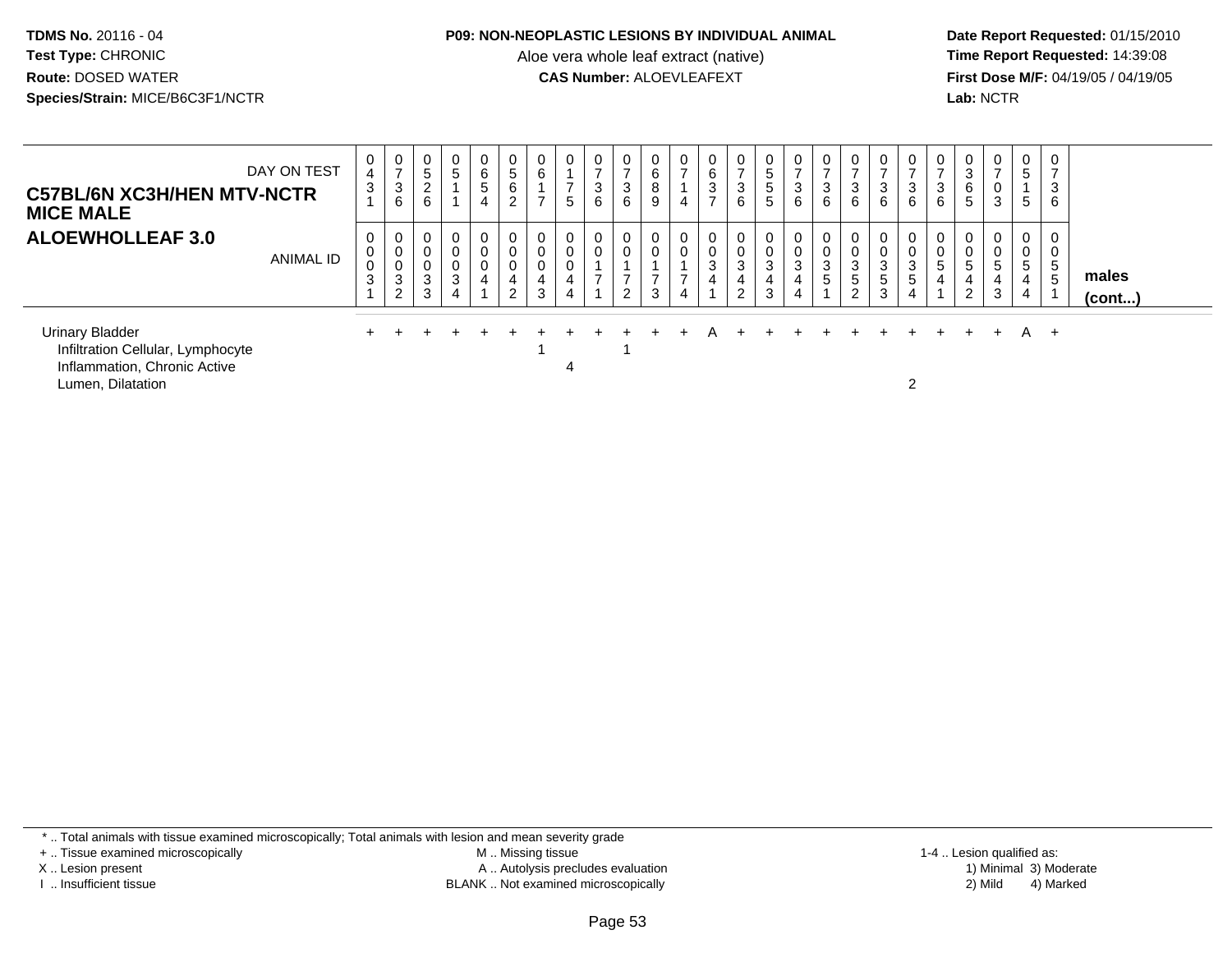#### **P09: NON-NEOPLASTIC LESIONS BY INDIVIDUAL ANIMAL**

Aloe vera whole leaf extract (native)<br>**CAS Number:** ALOEVLEAFEXT

 **Date Report Requested:** 01/15/2010 **First Dose M/F:** 04/19/05 / 04/19/05<br>Lab: NCTR **Lab:** NCTR

| DAY ON TEST<br><b>C57BL/6N XC3H/HEN MTV-NCTR</b><br><b>MICE MALE</b>                                                                | $\begin{smallmatrix}0\\7\end{smallmatrix}$<br>$\ensuremath{\mathsf{3}}$<br>6          | $\frac{0}{7}$<br>3<br>6                                        | $\frac{0}{7}$<br>$\sqrt{3}$<br>6                                  | $\frac{0}{7}$<br>$\mathbf{3}$<br>6                | $\begin{smallmatrix}0\\7\end{smallmatrix}$<br>$\ensuremath{\mathsf{3}}$<br>6     | $\begin{array}{c} 0 \\ 6 \end{array}$<br>6<br>8                        | $\frac{0}{7}$<br>$\mathbf{3}$<br>6                                           | $\frac{0}{7}$<br>$\sqrt{3}$<br>6                                 | $\frac{0}{7}$<br>3<br>6                   | $\frac{0}{7}$<br>$\mathbf{3}$<br>6                | $\frac{0}{7}$<br>$\ensuremath{\mathsf{3}}$<br>$6\phantom{1}$            | $\frac{0}{7}$<br>$\sqrt{3}$<br>$6\phantom{1}6$   | $\frac{0}{7}$<br>$\sqrt{3}$<br>6                                  | $\frac{0}{7}$<br>3<br>$6\phantom{1}$            | $\begin{matrix} 0 \\ 6 \\ 8 \end{matrix}$<br>9                                    | $\frac{0}{7}$<br>$\overline{c}$<br>9                | $\begin{array}{c} 0 \\ 6 \end{array}$<br>$\mathbf{1}$<br>9 | $\frac{0}{7}$<br>$\pmb{0}$<br>9           | $\begin{array}{c} 0 \\ 6 \end{array}$<br>$\mathbf{1}$<br>9 | $\pmb{0}$<br>$\overline{6}$<br>9                          | $\frac{0}{7}$<br>$\mathbf{3}$<br>6                                   | $\begin{smallmatrix}0\\7\end{smallmatrix}$<br>$\mathbf{3}$<br>$6\phantom{1}$ | $\frac{0}{7}$<br>$\sqrt{3}$<br>$6\phantom{a}$ |                   |
|-------------------------------------------------------------------------------------------------------------------------------------|---------------------------------------------------------------------------------------|----------------------------------------------------------------|-------------------------------------------------------------------|---------------------------------------------------|----------------------------------------------------------------------------------|------------------------------------------------------------------------|------------------------------------------------------------------------------|------------------------------------------------------------------|-------------------------------------------|---------------------------------------------------|-------------------------------------------------------------------------|--------------------------------------------------|-------------------------------------------------------------------|-------------------------------------------------|-----------------------------------------------------------------------------------|-----------------------------------------------------|------------------------------------------------------------|-------------------------------------------|------------------------------------------------------------|-----------------------------------------------------------|----------------------------------------------------------------------|------------------------------------------------------------------------------|-----------------------------------------------|-------------------|
| <b>ALOEWHOLLEAF 3.0</b><br><b>ANIMAL ID</b>                                                                                         | $\mathbf 0$<br>$\begin{array}{c} 0 \\ 5 \end{array}$<br>$\mathbf 5$<br>$\overline{c}$ | 0<br>$\begin{array}{c} 0 \\ 5 \end{array}$<br>$\,$ 5 $\,$<br>3 | 0<br>$\pmb{0}$<br>$\overline{5}$<br>$\,$ 5 $\,$<br>$\overline{4}$ | $\pmb{0}$<br>$\frac{0}{7}$<br>$\overline{7}$<br>1 | 0<br>$\mathsf{O}\xspace$<br>$\overline{7}$<br>$\boldsymbol{7}$<br>$\overline{a}$ | $\pmb{0}$<br>$\overline{0}$<br>$\overline{7}$<br>$\boldsymbol{7}$<br>3 | $\pmb{0}$<br>$\pmb{0}$<br>$\overline{7}$<br>$\overline{7}$<br>$\overline{4}$ | 0<br>$\pmb{0}$<br>$\overline{7}$<br>8<br>$\overline{\mathbf{1}}$ | 0<br>$\frac{0}{7}$<br>8<br>$\overline{2}$ | 0<br>$\boldsymbol{0}$<br>$\overline{7}$<br>8<br>3 | $\mathbf 0$<br>$\pmb{0}$<br>$\overline{7}$<br>$\bf 8$<br>$\overline{4}$ | $\pmb{0}$<br>$\mathbf 0$<br>$\bf 8$<br>$\pmb{0}$ | $\pmb{0}$<br>$\mathbf 0$<br>$\bf8$<br>$\pmb{0}$<br>$\overline{2}$ | 0<br>$\mathsf{O}\xspace$<br>8<br>$\pmb{0}$<br>3 | $\pmb{0}$<br>$\ddot{\mathbf{0}}$<br>$\overline{8}$<br>$\pmb{0}$<br>$\overline{4}$ | $\pmb{0}$<br>$\ddot{\mathbf{0}}$<br>8<br>$\,6$<br>1 | 0<br>$\pmb{0}$<br>8<br>$\,6\,$<br>$\overline{2}$           | 0<br>$\pmb{0}$<br>$\,8\,$<br>$\,6\,$<br>3 | 0<br>$\mathbf 0$<br>$\,8\,$<br>$\,6\,$<br>$\overline{4}$   | $\mathbf 0$<br>$\pmb{0}$<br>8<br>$\, 8$<br>$\overline{1}$ | $\mathbf 0$<br>$\mathsf{O}\xspace$<br>8<br>$\,8\,$<br>$\overline{2}$ | 0<br>$\mathbf 0$<br>$\bf 8$<br>8<br>3                                        | $\pmb{0}$<br>$\mathbf 0$<br>8<br>8<br>4       | * TOTALS          |
| <b>ALIMENTARY SYSTEM</b>                                                                                                            |                                                                                       |                                                                |                                                                   |                                                   |                                                                                  |                                                                        |                                                                              |                                                                  |                                           |                                                   |                                                                         |                                                  |                                                                   |                                                 |                                                                                   |                                                     |                                                            |                                           |                                                            |                                                           |                                                                      |                                                                              |                                               |                   |
| Esophagus                                                                                                                           |                                                                                       |                                                                |                                                                   |                                                   |                                                                                  |                                                                        |                                                                              |                                                                  |                                           |                                                   |                                                                         |                                                  |                                                                   |                                                 |                                                                                   |                                                     | м                                                          |                                           |                                                            |                                                           |                                                                      |                                                                              | $\ddot{}$                                     | 47                |
| Gallbladder                                                                                                                         |                                                                                       |                                                                |                                                                   |                                                   |                                                                                  |                                                                        |                                                                              |                                                                  |                                           |                                                   |                                                                         |                                                  |                                                                   |                                                 |                                                                                   |                                                     |                                                            |                                           |                                                            |                                                           |                                                                      |                                                                              |                                               | 43                |
| Intestine Large, Ascending Colon<br>Goblet Cell, Hyperplasia                                                                        |                                                                                       | $\overline{2}$                                                 |                                                                   |                                                   | $\overline{2}$                                                                   |                                                                        |                                                                              |                                                                  | 2                                         |                                                   |                                                                         |                                                  | $\overline{c}$                                                    | $\overline{c}$                                  | -1                                                                                | $\ddot{}$                                           | $\ddot{}$                                                  | A                                         | $+$                                                        | A                                                         | $\ddot{}$                                                            | $\pm$                                                                        | $\overline{ }$                                | 42<br>19 1.6      |
| Intestine Large, Cecum<br>Goblet Cell, Hyperplasia                                                                                  |                                                                                       |                                                                |                                                                   |                                                   |                                                                                  |                                                                        |                                                                              |                                                                  |                                           |                                                   |                                                                         |                                                  |                                                                   |                                                 |                                                                                   |                                                     |                                                            |                                           |                                                            |                                                           |                                                                      |                                                                              |                                               | 43<br>1 1.0       |
| Intestine Large, Descending Colon<br>Goblet Cell, Hyperplasia                                                                       |                                                                                       |                                                                |                                                                   | $\ddot{}$                                         | ÷                                                                                |                                                                        |                                                                              |                                                                  |                                           |                                                   |                                                                         |                                                  |                                                                   | 1                                               |                                                                                   | $\ddot{}$                                           | $\ddot{}$                                                  | A                                         | $\ddot{}$                                                  |                                                           |                                                                      |                                                                              |                                               | 43<br>17 1.4      |
| Intestine Large, Rectum                                                                                                             |                                                                                       |                                                                |                                                                   |                                                   |                                                                                  |                                                                        |                                                                              |                                                                  |                                           |                                                   |                                                                         |                                                  |                                                                   |                                                 | м                                                                                 |                                                     | +                                                          | A                                         | $\ddot{}$                                                  |                                                           |                                                                      |                                                                              | $+$                                           | 42                |
| Intestine Large, Transverse Colon<br>Goblet Cell, Hyperplasia                                                                       |                                                                                       | $\overline{2}$                                                 |                                                                   |                                                   | $\overline{2}$                                                                   |                                                                        |                                                                              |                                                                  | $\overline{2}$                            |                                                   |                                                                         | $\overline{2}$                                   | $\overline{2}$                                                    | $\overline{2}$                                  | $\overline{1}$                                                                    |                                                     |                                                            | А                                         | $\ddot{}$                                                  | A                                                         |                                                                      |                                                                              | $\ddot{}$                                     | 43<br>22 1.6      |
| Intestine Small, Duodenum                                                                                                           |                                                                                       |                                                                |                                                                   |                                                   |                                                                                  |                                                                        |                                                                              |                                                                  |                                           |                                                   |                                                                         |                                                  |                                                                   |                                                 |                                                                                   |                                                     |                                                            |                                           |                                                            |                                                           |                                                                      |                                                                              | $\overline{+}$                                | 44                |
| Intestine Small, Ileum                                                                                                              |                                                                                       |                                                                |                                                                   |                                                   |                                                                                  |                                                                        |                                                                              |                                                                  |                                           |                                                   |                                                                         |                                                  |                                                                   |                                                 |                                                                                   |                                                     |                                                            |                                           | $\ddot{}$                                                  |                                                           |                                                                      |                                                                              | $\overline{+}$                                | 43                |
| Intestine Small, Jejunum<br>Hyperplasia, Lymphoid                                                                                   |                                                                                       |                                                                |                                                                   |                                                   |                                                                                  |                                                                        |                                                                              |                                                                  |                                           |                                                   |                                                                         |                                                  |                                                                   |                                                 |                                                                                   |                                                     | $+$                                                        | A                                         | $+$<br>$\overline{2}$                                      | $\mathsf{A}$                                              |                                                                      |                                                                              | $\overline{+}$                                | 43<br>$12.0$      |
| Liver<br>Angiectasis                                                                                                                |                                                                                       |                                                                |                                                                   |                                                   |                                                                                  |                                                                        |                                                                              |                                                                  |                                           |                                                   |                                                                         |                                                  |                                                                   |                                                 |                                                                                   |                                                     |                                                            |                                           |                                                            |                                                           |                                                                      |                                                                              |                                               | 46<br>$12.0$<br>5 |
| <b>Basophilic Focus</b><br>*  Total animals with tissue examined microscopically; Total animals with lesion and mean severity grade |                                                                                       |                                                                |                                                                   |                                                   |                                                                                  |                                                                        |                                                                              |                                                                  |                                           | X                                                 |                                                                         |                                                  |                                                                   |                                                 |                                                                                   | X                                                   |                                                            |                                           |                                                            |                                                           |                                                                      |                                                                              |                                               |                   |
|                                                                                                                                     |                                                                                       |                                                                |                                                                   |                                                   |                                                                                  |                                                                        |                                                                              |                                                                  |                                           |                                                   |                                                                         |                                                  |                                                                   |                                                 |                                                                                   |                                                     |                                                            |                                           |                                                            |                                                           |                                                                      |                                                                              |                                               |                   |

+ .. Tissue examined microscopically

X .. Lesion present

I .. Insufficient tissue

M .. Missing tissue

BLANK .. Not examined microscopically

1-4 .. Lesion qualified as:<br>1) Minimal 3) Moderate A .. Autolysis precludes evaluation 19 and 10 minimal 3) Moderate 1 and 20 minimal 3) Moderate 19 minimal 3) Moderat<br>19 and 19 and 19 and 19 and 19 and 19 and 19 and 19 and 19 and 19 and 19 and 19 and 19 and 19 and 19 and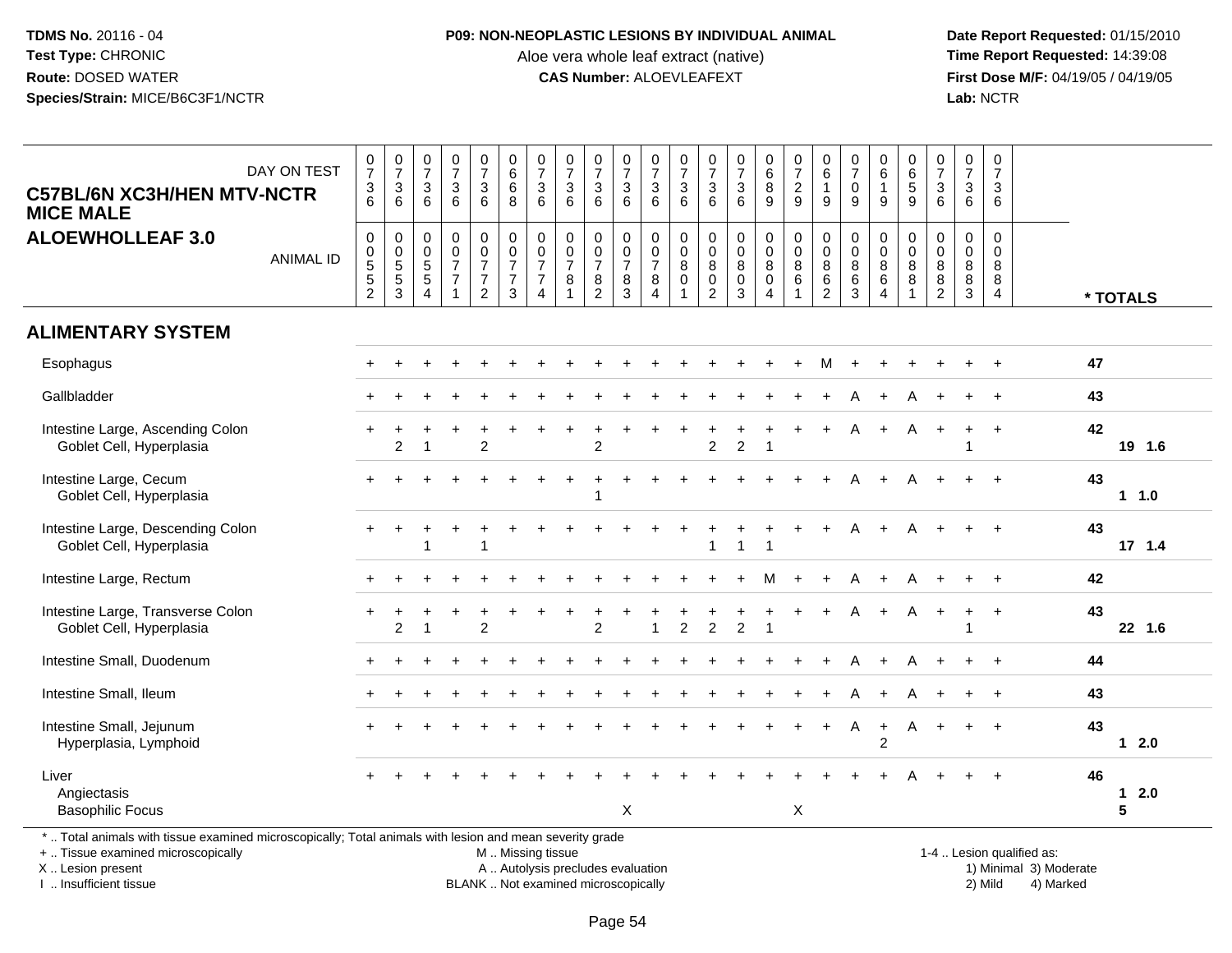#### **P09: NON-NEOPLASTIC LESIONS BY INDIVIDUAL ANIMAL**

Aloe vera whole leaf extract (native)<br>**CAS Number:** ALOEVLEAFEXT

 **Date Report Requested:** 01/15/2010 **First Dose M/F:** 04/19/05 / 04/19/05<br>Lab: NCTR **Lab:** NCTR

| DAY ON TEST<br><b>C57BL/6N XC3H/HEN MTV-NCTR</b><br><b>MICE MALE</b>                                                                                                                                                                    | $\frac{0}{7}$<br>$\frac{3}{6}$                       | $\frac{0}{7}$<br>$\frac{3}{6}$                              | $\frac{0}{7}$<br>$\mathbf{3}$<br>6                                | $\frac{0}{7}$<br>$\frac{3}{6}$                                    | $\frac{0}{7}$<br>3<br>6                                | 08000                                       | $\frac{0}{7}$<br>$\frac{3}{6}$                                                        | $\begin{array}{c} 0 \\ 7 \end{array}$<br>$\begin{array}{c} 3 \\ 6 \end{array}$ | $\frac{0}{7}$<br>$\frac{3}{6}$                                        | $\frac{0}{7}$<br>$\mathbf{3}$<br>$6\phantom{1}$ | $\frac{0}{7}$<br>$\frac{3}{6}$            | $\frac{0}{7}$<br>$\mathbf{3}$<br>$\overline{6}$ | $\frac{0}{7}$<br>$\frac{3}{6}$             | $\frac{0}{7}$<br>$\frac{3}{6}$                                         | 0<br>8<br>9                                                      | $\frac{0}{7}$<br>$\frac{2}{9}$                                     | $\begin{array}{c} 0 \\ 6 \end{array}$<br>$\mathbf 1$<br>9 | $\frac{0}{7}$<br>$\pmb{0}$<br>$\overline{9}$ | $0$<br>6<br>1<br>9    | 0<br>6<br>5<br>9 | $\frac{0}{7}$<br>$\frac{3}{6}$                                                          | $\begin{array}{c} 0 \\ 7 \end{array}$<br>$^3$ 6 | $\pmb{0}$<br>$\overline{7}$<br>$\mathbf{3}$<br>6       |    |                                                                                                   |
|-----------------------------------------------------------------------------------------------------------------------------------------------------------------------------------------------------------------------------------------|------------------------------------------------------|-------------------------------------------------------------|-------------------------------------------------------------------|-------------------------------------------------------------------|--------------------------------------------------------|---------------------------------------------|---------------------------------------------------------------------------------------|--------------------------------------------------------------------------------|-----------------------------------------------------------------------|-------------------------------------------------|-------------------------------------------|-------------------------------------------------|--------------------------------------------|------------------------------------------------------------------------|------------------------------------------------------------------|--------------------------------------------------------------------|-----------------------------------------------------------|----------------------------------------------|-----------------------|------------------|-----------------------------------------------------------------------------------------|-------------------------------------------------|--------------------------------------------------------|----|---------------------------------------------------------------------------------------------------|
| <b>ALOEWHOLLEAF 3.0</b><br><b>ANIMAL ID</b>                                                                                                                                                                                             | 0<br>$\begin{array}{c} 0 \\ 5 \\ 5 \\ 2 \end{array}$ | 0<br>$\begin{array}{c} 0 \\ 5 \end{array}$<br>$\frac{5}{3}$ | 0<br>$\pmb{0}$<br>$\overline{5}$<br>$\,$ 5 $\,$<br>$\overline{4}$ | $\pmb{0}$<br>$\mathbf 0$<br>$\overline{7}$<br>$\overline{7}$<br>1 | 0<br>$\frac{0}{7}$<br>$\overline{7}$<br>$\overline{2}$ | $\pmb{0}$<br>$\frac{0}{7}$<br>$\frac{7}{3}$ | $\begin{matrix} 0 \\ 0 \\ 7 \end{matrix}$<br>$\overline{7}$<br>$\boldsymbol{\Lambda}$ | $\mathbf 0$<br>$\pmb{0}$<br>$\overline{7}$<br>8                                | $\mathbf 0$<br>$\begin{array}{c} 0 \\ 7 \end{array}$<br>$\frac{8}{2}$ | 0<br>$\frac{0}{7}$<br>8<br>3                    | 0<br>$\frac{0}{7}$<br>8<br>$\overline{4}$ | 0<br>0<br>8<br>0                                | 0<br>0<br>8<br>$\pmb{0}$<br>$\overline{c}$ | $\mathbf 0$<br>$\ddot{\mathbf{0}}$<br>$\overline{8}$<br>$_{3}^{\rm 0}$ | $\pmb{0}$<br>$\pmb{0}$<br>$\bf 8$<br>$\pmb{0}$<br>$\overline{4}$ | $\begin{matrix} 0 \\ 0 \\ 8 \end{matrix}$<br>$\,6$<br>$\mathbf{1}$ | 0<br>0<br>8<br>6<br>$\overline{2}$                        | $\pmb{0}$<br>$\mathbf 0$<br>$\bf8$<br>$^6_3$ | 0<br>0<br>8<br>6<br>4 | 0<br>0<br>8<br>8 | $\mathbf 0$<br>$\mathsf 0$<br>$\,8\,$<br>$\begin{smallmatrix} 8 \\ 2 \end{smallmatrix}$ | 0<br>0<br>8<br>$\bf 8$<br>$\mathbf{3}$          | $\mathbf 0$<br>$\mathbf 0$<br>8<br>8<br>$\overline{4}$ |    | * TOTALS                                                                                          |
| Basophilic Focus, Multiple<br>Cyst<br>Infiltration Cellular, Lymphocyte<br>Infiltration Cellular, Polymorphonuclear<br>Inflammation, Chronic Active<br>Karyomegaly<br>Necrosis<br><b>Tension Lipidosis</b><br>Vacuolization Cytoplasmic |                                                      |                                                             |                                                                   |                                                                   |                                                        |                                             |                                                                                       |                                                                                | $\overline{c}$                                                        | 4<br>4<br>3<br>3                                | -1<br>$\overline{1}$                      |                                                 |                                            | X<br>-1                                                                |                                                                  |                                                                    |                                                           |                                              |                       |                  | $\overline{2}$<br>$\overline{1}$                                                        |                                                 |                                                        |    | 1<br>2.0<br>$\mathbf 1$<br>$4$ 1.3<br>2.0<br>$\mathbf 1$<br>32.3<br>14.0<br>13.0<br>2, 1.0<br>2.0 |
| Mesentery<br>Fat, Necrosis                                                                                                                                                                                                              |                                                      |                                                             |                                                                   |                                                                   |                                                        |                                             | $\ddot{}$<br>$\boldsymbol{\Lambda}$                                                   |                                                                                |                                                                       |                                                 |                                           |                                                 | $+$<br>3                                   |                                                                        |                                                                  |                                                                    |                                                           |                                              |                       |                  |                                                                                         |                                                 | +<br>$\overline{2}$                                    | 4  | 3, 3.0                                                                                            |
| Pancreas<br>Infiltration Cellular, Lymphocyte<br>Vacuolization Cytoplasmic                                                                                                                                                              |                                                      |                                                             |                                                                   |                                                                   |                                                        |                                             |                                                                                       | 1                                                                              |                                                                       |                                                 |                                           |                                                 |                                            |                                                                        |                                                                  |                                                                    |                                                           |                                              |                       |                  |                                                                                         |                                                 |                                                        | 45 | 4 1.5<br>1 1.0                                                                                    |
| <b>Salivary Glands</b><br>Infiltration Cellular, Lymphocyte                                                                                                                                                                             |                                                      |                                                             | $\overline{2}$                                                    |                                                                   |                                                        |                                             |                                                                                       | 2                                                                              |                                                                       |                                                 |                                           |                                                 |                                            | $\overline{2}$                                                         |                                                                  |                                                                    |                                                           |                                              | $\overline{2}$        |                  |                                                                                         | 1                                               | $\ddot{}$<br>$\overline{2}$                            | 45 | 29 1.2                                                                                            |
| Stomach, Forestomach                                                                                                                                                                                                                    |                                                      |                                                             |                                                                   |                                                                   |                                                        |                                             |                                                                                       |                                                                                |                                                                       |                                                 |                                           |                                                 |                                            |                                                                        |                                                                  |                                                                    |                                                           |                                              |                       | A                |                                                                                         |                                                 | $\ddot{}$                                              | 44 |                                                                                                   |
| Stomach, Glandular<br>Inflammation, Chronic Active<br>Epithelium, Hyperplasia                                                                                                                                                           |                                                      |                                                             | $\overline{c}$                                                    |                                                                   |                                                        |                                             |                                                                                       |                                                                                |                                                                       |                                                 |                                           |                                                 |                                            |                                                                        |                                                                  |                                                                    |                                                           |                                              |                       |                  |                                                                                         |                                                 | $\ddot{}$                                              | 45 | $1 \quad 2.0$<br>2, 3.0                                                                           |
| <b>CARDIOVASCULAR SYSTEM</b>                                                                                                                                                                                                            |                                                      |                                                             |                                                                   |                                                                   |                                                        |                                             |                                                                                       |                                                                                |                                                                       |                                                 |                                           |                                                 |                                            |                                                                        |                                                                  |                                                                    |                                                           |                                              |                       |                  |                                                                                         |                                                 |                                                        |    |                                                                                                   |
| <b>Blood Vessel</b>                                                                                                                                                                                                                     |                                                      |                                                             |                                                                   |                                                                   |                                                        |                                             |                                                                                       |                                                                                |                                                                       |                                                 |                                           |                                                 |                                            |                                                                        |                                                                  |                                                                    |                                                           |                                              |                       |                  |                                                                                         |                                                 |                                                        | 47 |                                                                                                   |
| * Total animals with tissue examined microscopically: Total animals with lesion and mean severity grade                                                                                                                                 |                                                      |                                                             |                                                                   |                                                                   |                                                        |                                             |                                                                                       |                                                                                |                                                                       |                                                 |                                           |                                                 |                                            |                                                                        |                                                                  |                                                                    |                                                           |                                              |                       |                  |                                                                                         |                                                 |                                                        |    |                                                                                                   |

. Total animals with tissue examined microscopically; Total animals with lesion and mean severity grade

+ .. Tissue examined microscopically

X .. Lesion present

I .. Insufficient tissue

M .. Missing tissue

A .. Autolysis precludes evaluation 1999 (1999) 1999 (1999) 1999 (1999) 1999 (1999) 1999 (1999) 1999 (1999) 1<br>1999 - Nicolas Antonio Scopically 1999 (1999) 1999 (1999) 1999 (1999) 1999 (1999) 1999 (1999) 1999 (1999) 199 BLANK .. Not examined microscopically 2) Mild 4) Marked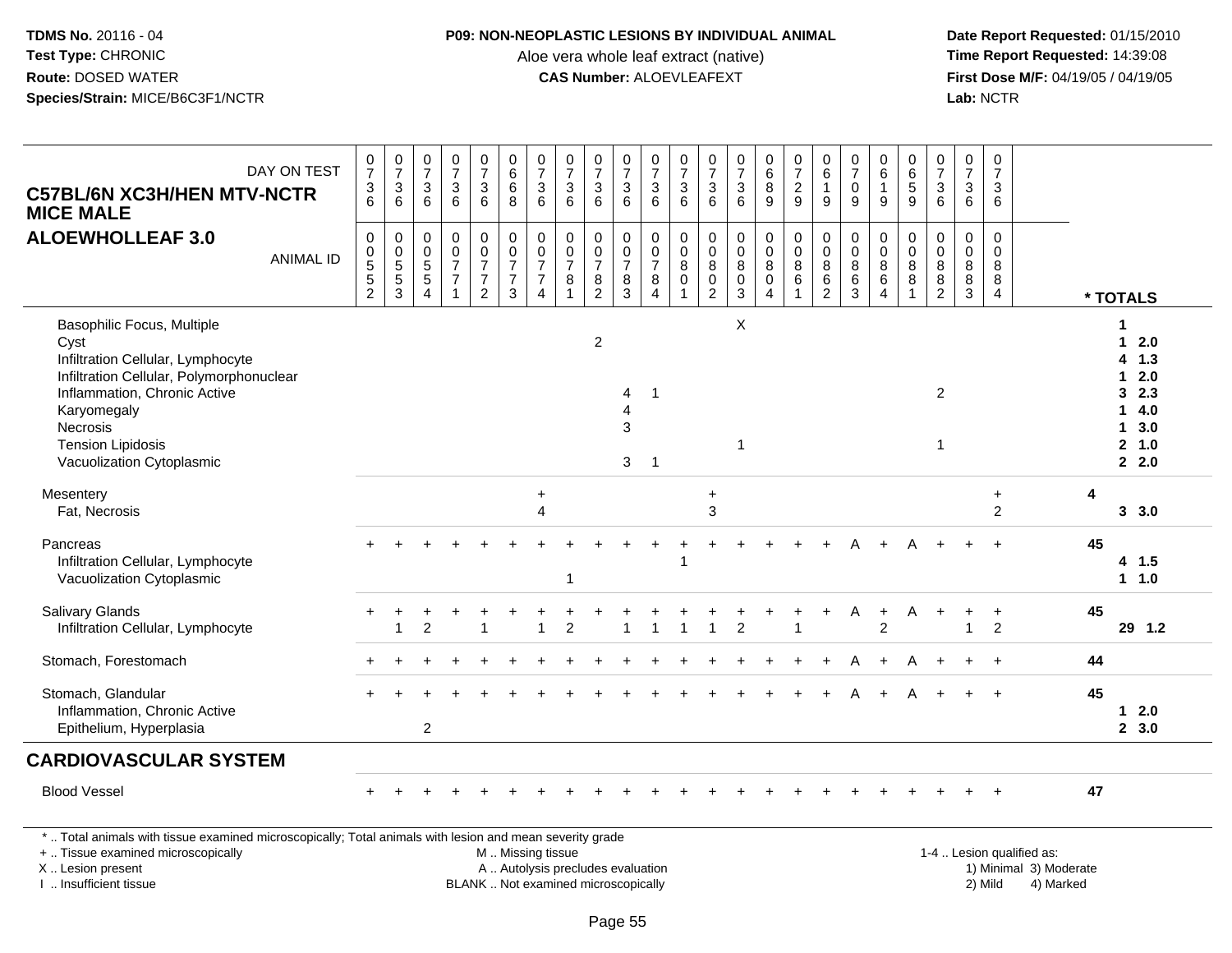#### **P09: NON-NEOPLASTIC LESIONS BY INDIVIDUAL ANIMAL**

Aloe vera whole leaf extract (native)<br>**CAS Number:** ALOEVLEAFEXT

 **Date Report Requested:** 01/15/2010 **First Dose M/F:** 04/19/05 / 04/19/05<br>**Lab:** NCTR **Lab:** NCTR

| DAY ON TEST<br><b>C57BL/6N XC3H/HEN MTV-NCTR</b><br><b>MICE MALE</b>                     | $\frac{0}{7}$<br>$\mathbf{3}$<br>6                                                        | $\frac{0}{7}$<br>$\mathbf{3}$<br>6                           | $\frac{0}{7}$<br>$\mathsf 3$<br>6                                 | $\frac{0}{7}$<br>$\mathbf{3}$<br>6                          | $\frac{0}{7}$<br>$\mathbf{3}$<br>6                                            | $\begin{matrix} 0 \\ 6 \end{matrix}$<br>$\,6\,$<br>8 | $\frac{0}{7}$<br>$\mathfrak{Z}$<br>6         | $\frac{0}{7}$<br>$\sqrt{3}$<br>6                      | $\begin{smallmatrix}0\\7\end{smallmatrix}$<br>$\mathbf{3}$<br>6                   | $\frac{0}{7}$<br>$\sqrt{3}$<br>6                          | $\frac{0}{7}$<br>$\sqrt{3}$<br>6                                         | $\frac{0}{7}$<br>$\mathbf 3$<br>6                          | $\frac{0}{7}$<br>$\mathbf{3}$<br>6                                                     | $\begin{array}{c} 0 \\ 7 \\ 3 \end{array}$<br>6                  | $\begin{array}{c} 0 \\ 6 \end{array}$<br>8<br>9                 | $\frac{0}{7}$<br>$\boldsymbol{2}$<br>$\overline{9}$      | $\begin{array}{c} 0 \\ 6 \end{array}$<br>$\mathbf{1}$<br>9                    | $\frac{0}{7}$<br>$\mathbf 0$<br>9                          | $\begin{array}{c} 0 \\ 6 \end{array}$<br>$\mathbf{1}$<br>9                        | $_{6}^{\rm 0}$<br>$\overline{5}$<br>9   | $\frac{0}{7}$<br>$\mathfrak{S}$<br>6 | $\frac{0}{7}$<br>$\mathsf 3$<br>$6\phantom{1}6$                | 0<br>$\overline{7}$<br>$\mathbf{3}$<br>6           |                            |
|------------------------------------------------------------------------------------------|-------------------------------------------------------------------------------------------|--------------------------------------------------------------|-------------------------------------------------------------------|-------------------------------------------------------------|-------------------------------------------------------------------------------|------------------------------------------------------|----------------------------------------------|-------------------------------------------------------|-----------------------------------------------------------------------------------|-----------------------------------------------------------|--------------------------------------------------------------------------|------------------------------------------------------------|----------------------------------------------------------------------------------------|------------------------------------------------------------------|-----------------------------------------------------------------|----------------------------------------------------------|-------------------------------------------------------------------------------|------------------------------------------------------------|-----------------------------------------------------------------------------------|-----------------------------------------|--------------------------------------|----------------------------------------------------------------|----------------------------------------------------|----------------------------|
| <b>ALOEWHOLLEAF 3.0</b><br><b>ANIMAL ID</b>                                              | $\mathsf{O}$<br>$\begin{array}{c} 0 \\ 5 \end{array}$<br>$\overline{5}$<br>$\overline{2}$ | $\pmb{0}$<br>$\begin{array}{c} 0 \\ 5 \\ 5 \end{array}$<br>3 | $\begin{array}{c} 0 \\ 0 \\ 5 \\ 5 \end{array}$<br>$\overline{4}$ | $\begin{matrix} 0 \\ 0 \\ 7 \end{matrix}$<br>$\overline{7}$ | $\begin{matrix} 0 \\ 0 \\ 7 \end{matrix}$<br>$\overline{7}$<br>$\overline{2}$ | $\pmb{0}$<br>$\frac{0}{7}$<br>$\overline{7}$<br>3    | $\pmb{0}$<br>$\frac{0}{7}$<br>$\overline{7}$ | $\begin{array}{c} 0 \\ 0 \\ 7 \end{array}$<br>$\bf 8$ | $\mathsf 0$<br>$\begin{array}{c} 0 \\ 7 \end{array}$<br>$\bf 8$<br>$\overline{2}$ | $\begin{matrix} 0 \\ 0 \\ 7 \end{matrix}$<br>$\bf 8$<br>3 | $\pmb{0}$<br>$\begin{matrix} 0 \\ 7 \end{matrix}$<br>8<br>$\overline{4}$ | $\begin{smallmatrix}0\0\0\8\end{smallmatrix}$<br>$\pmb{0}$ | $\begin{smallmatrix}0\0\0\8\end{smallmatrix}$<br>$\mathsf{O}\xspace$<br>$\overline{2}$ | $\begin{matrix} 0 \\ 0 \\ 8 \\ 0 \end{matrix}$<br>$\overline{3}$ | $\begin{smallmatrix}0\0\0\8\end{smallmatrix}$<br>$\pmb{0}$<br>4 | $\begin{smallmatrix}0\0\0\8\end{smallmatrix}$<br>$\,6\,$ | $\begin{matrix} 0 \\ 0 \\ 8 \end{matrix}$<br>$6\phantom{a}$<br>$\overline{2}$ | $\mathbf 0$<br>$\pmb{0}$<br>$\overline{8}$<br>$\,6\,$<br>3 | $\begin{smallmatrix}0\0\0\8\end{smallmatrix}$<br>$6\phantom{a}$<br>$\overline{4}$ | 0<br>$\mathbf 0$<br>$\overline{8}$<br>8 | 0<br>0888                            | $\begin{smallmatrix}0\0\0\8\end{smallmatrix}$<br>$\frac{8}{3}$ | $\mathbf 0$<br>0<br>8<br>$\bf 8$<br>$\overline{4}$ | * TOTALS                   |
| Heart<br>Cardiomyopathy                                                                  | $+$                                                                                       |                                                              |                                                                   |                                                             |                                                                               |                                                      |                                              |                                                       |                                                                                   |                                                           |                                                                          |                                                            |                                                                                        |                                                                  |                                                                 |                                                          |                                                                               |                                                            |                                                                                   |                                         |                                      |                                                                | $+$                                                | 47<br>1.0                  |
| <b>ENDOCRINE SYSTEM</b>                                                                  |                                                                                           |                                                              |                                                                   |                                                             |                                                                               |                                                      |                                              |                                                       |                                                                                   |                                                           |                                                                          |                                                            |                                                                                        |                                                                  |                                                                 |                                                          |                                                                               |                                                            |                                                                                   |                                         |                                      |                                                                |                                                    |                            |
| <b>Adrenal Cortex</b><br><b>Accessory Adrenal Cortical Nodule</b><br>Cyst<br>Hypertrophy |                                                                                           |                                                              |                                                                   |                                                             |                                                                               |                                                      |                                              |                                                       |                                                                                   | $\overline{c}$                                            |                                                                          |                                                            |                                                                                        |                                                                  |                                                                 |                                                          |                                                                               | Α                                                          | $+$                                                                               | A                                       |                                      |                                                                | $+$                                                | 45<br>2.0<br>1.<br>$1 2.0$ |
| Subcapsular, Hyperplasia                                                                 | 4                                                                                         | 2                                                            | 2                                                                 | -1                                                          | -1                                                                            | 2                                                    | 2                                            | $\overline{1}$                                        | 3                                                                                 | $\overline{2}$                                            | $\overline{1}$                                                           |                                                            |                                                                                        | $2^{\circ}$                                                      | $\mathbf{1}$                                                    | $\overline{2}$                                           | $\overline{1}$                                                                |                                                            | $\overline{2}$                                                                    |                                         | $\overline{2}$                       | $1 \quad 1$                                                    |                                                    | 35 1.5                     |
| Adrenal Medulla<br>Hyperplasia                                                           | $\ddot{}$                                                                                 |                                                              |                                                                   |                                                             |                                                                               |                                                      | $\overline{c}$                               |                                                       |                                                                                   |                                                           | $\ddot{}$                                                                | м                                                          | $\ddot{}$                                                                              |                                                                  |                                                                 |                                                          |                                                                               |                                                            |                                                                                   | A                                       |                                      |                                                                | $+$                                                | 44<br>42.3                 |
| Islets, Pancreatic<br>Hyperplasia                                                        |                                                                                           |                                                              |                                                                   |                                                             |                                                                               |                                                      |                                              |                                                       |                                                                                   |                                                           |                                                                          |                                                            |                                                                                        |                                                                  |                                                                 |                                                          |                                                                               | А                                                          |                                                                                   | А                                       |                                      |                                                                | $+$                                                | 45<br>2, 3.0               |
| Parathyroid Gland                                                                        |                                                                                           |                                                              |                                                                   |                                                             |                                                                               |                                                      |                                              |                                                       |                                                                                   |                                                           |                                                                          |                                                            | м                                                                                      |                                                                  |                                                                 |                                                          |                                                                               |                                                            |                                                                                   |                                         |                                      |                                                                |                                                    | 41                         |
| <b>Pituitary Gland</b><br>Pars Distalis, Cyst                                            |                                                                                           |                                                              |                                                                   |                                                             |                                                                               |                                                      |                                              | $\overline{2}$                                        |                                                                                   |                                                           |                                                                          |                                                            |                                                                                        | $\overline{2}$                                                   |                                                                 |                                                          |                                                                               |                                                            |                                                                                   | А                                       |                                      |                                                                | $+$                                                | 45<br>3, 1.7               |
| <b>Thyroid Gland</b><br>Infiltration Cellular, Lymphocyte<br>Follicle, Degeneration      | $\ddot{}$                                                                                 |                                                              |                                                                   |                                                             |                                                                               |                                                      |                                              |                                                       |                                                                                   |                                                           |                                                                          |                                                            |                                                                                        |                                                                  | $\div$                                                          |                                                          | $\ddot{}$                                                                     | A                                                          | $+$                                                                               | A                                       | $+$                                  | $+$                                                            | $+$                                                | 45<br>3, 1.0<br>4 1.5      |

# **GENERAL BODY SYSTEM**

NONE

\* .. Total animals with tissue examined microscopically; Total animals with lesion and mean severity grade

+ .. Tissue examined microscopically

X .. Lesion present

I .. Insufficient tissue

 M .. Missing tissueA .. Autolysis precludes evaluation

BLANK .. Not examined microscopically 2) Mild 4) Marked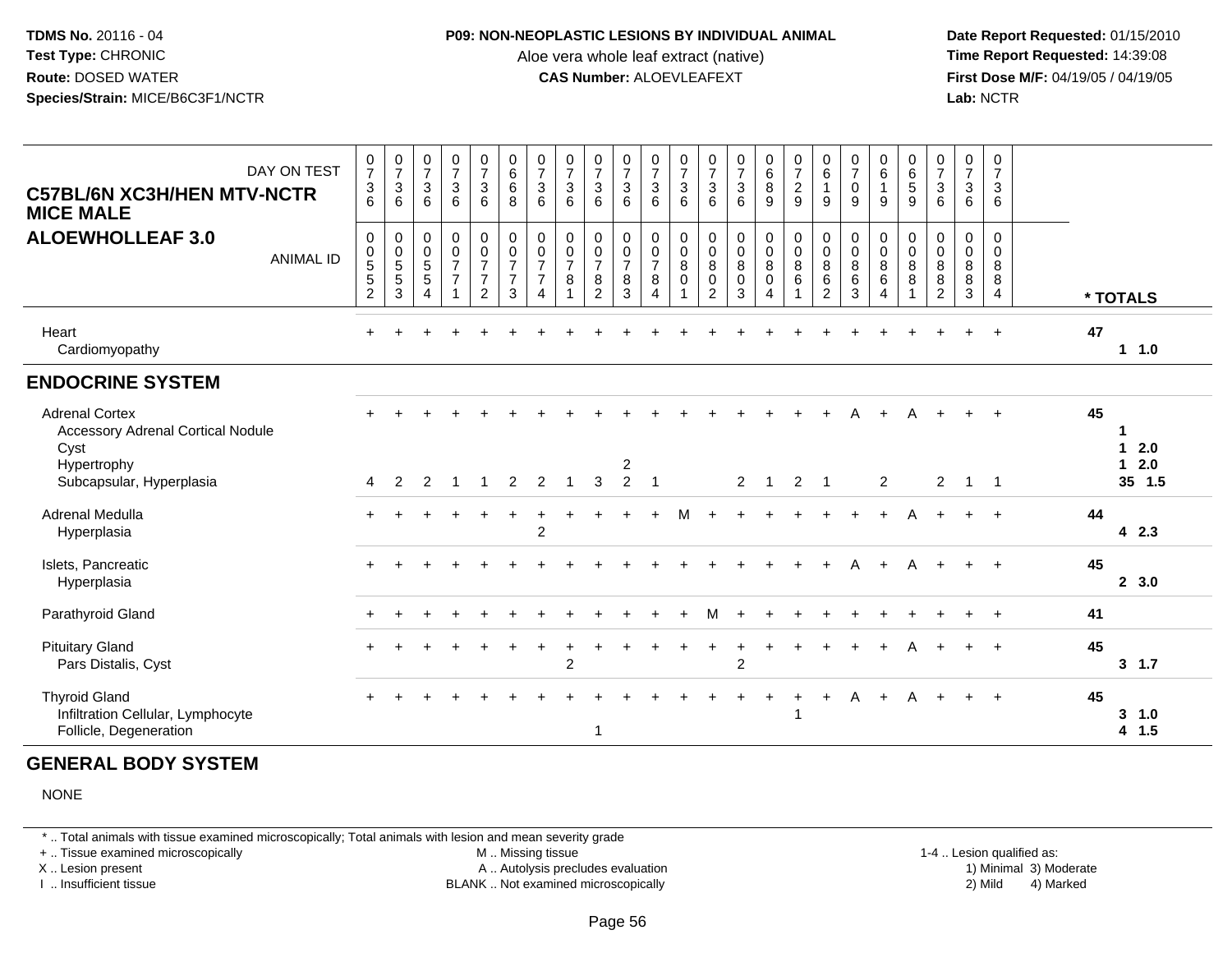## **P09: NON-NEOPLASTIC LESIONS BY INDIVIDUAL ANIMAL**

Aloe vera whole leaf extract (native)<br>**CAS Number:** ALOEVLEAFEXT

| DAY ON TEST<br><b>C57BL/6N XC3H/HEN MTV-NCTR</b><br><b>MICE MALE</b>                                                                                                                          | $\begin{array}{c} 0 \\ 7 \end{array}$<br>$\frac{3}{6}$            | $\frac{0}{7}$<br>$\sqrt{3}$<br>6           | $\begin{array}{c} 0 \\ 7 \end{array}$<br>3<br>6                                   | $\frac{0}{7}$<br>3<br>6                                                      | $\frac{0}{7}$<br>3<br>6                                                   | $\begin{array}{c} 0 \\ 6 \end{array}$<br>6<br>8                        | $\begin{array}{c} 0 \\ 7 \end{array}$<br>$\mathfrak{Z}$<br>6                           | $\begin{array}{c} 0 \\ 7 \end{array}$<br>$\sqrt{3}$<br>6                  | $\frac{0}{7}$<br>$\ensuremath{\mathsf{3}}$<br>6                                   | $\frac{0}{7}$<br>$\mathfrak{S}$<br>6         | $\begin{array}{c} 0 \\ 7 \end{array}$<br>$\ensuremath{\mathsf{3}}$<br>6 | $\frac{0}{7}$<br>3<br>6                          | $\frac{0}{7}$<br>$\ensuremath{\mathsf{3}}$<br>6                  | $\begin{array}{c} 0 \\ 7 \end{array}$<br>$\frac{3}{6}$                         | $\begin{array}{c} 0 \\ 6 \end{array}$<br>$\bf 8$<br>9 | $\frac{0}{7}$<br>$\overline{c}$<br>9                         | 0<br>$\overline{6}$<br>$\mathbf{1}$<br>9                 | $\frac{0}{7}$<br>$\mathbf 0$<br>9                           | $_{6}^{\rm 0}$<br>$\mathbf{1}$<br>9                       | $\begin{array}{c} 0 \\ 6 \end{array}$<br>$5\phantom{.0}$<br>9 | $\frac{0}{7}$<br>$\ensuremath{\mathsf{3}}$<br>6           | $\begin{array}{c} 0 \\ 7 \end{array}$<br>$\mathsf 3$<br>6              | $\pmb{0}$<br>$\overline{7}$<br>3<br>6 |                                                                  |                |                                     |
|-----------------------------------------------------------------------------------------------------------------------------------------------------------------------------------------------|-------------------------------------------------------------------|--------------------------------------------|-----------------------------------------------------------------------------------|------------------------------------------------------------------------------|---------------------------------------------------------------------------|------------------------------------------------------------------------|----------------------------------------------------------------------------------------|---------------------------------------------------------------------------|-----------------------------------------------------------------------------------|----------------------------------------------|-------------------------------------------------------------------------|--------------------------------------------------|------------------------------------------------------------------|--------------------------------------------------------------------------------|-------------------------------------------------------|--------------------------------------------------------------|----------------------------------------------------------|-------------------------------------------------------------|-----------------------------------------------------------|---------------------------------------------------------------|-----------------------------------------------------------|------------------------------------------------------------------------|---------------------------------------|------------------------------------------------------------------|----------------|-------------------------------------|
| <b>ALOEWHOLLEAF 3.0</b><br><b>ANIMAL ID</b>                                                                                                                                                   | $\mathbf 0$<br>$\pmb{0}$<br>5<br>$\overline{5}$<br>$\overline{2}$ | $\pmb{0}$<br>$\frac{0}{5}$<br>$\mathbf{3}$ | $\mathbf 0$<br>$\boldsymbol{0}$<br>$\sqrt{5}$<br>$\overline{5}$<br>$\overline{4}$ | $\pmb{0}$<br>$\mathbf 0$<br>$\overline{7}$<br>$\overline{7}$<br>$\mathbf{1}$ | 0<br>$\overline{0}$<br>$\overline{7}$<br>$\overline{7}$<br>$\overline{2}$ | $_{\rm 0}^{\rm 0}$<br>$\overline{7}$<br>$\overline{7}$<br>$\mathbf{3}$ | $\pmb{0}$<br>$\ddot{\mathbf{0}}$<br>$\overline{7}$<br>$\overline{7}$<br>$\overline{4}$ | $\pmb{0}$<br>$\ddot{\mathbf{0}}$<br>$\overline{7}$<br>8<br>$\overline{1}$ | $\mathbf 0$<br>$\ddot{\mathbf{0}}$<br>$\overline{7}$<br>$\,8\,$<br>$\overline{2}$ | 0<br>$\mathbf 0$<br>$\overline{7}$<br>8<br>3 | $\pmb{0}$<br>$\frac{0}{7}$<br>8<br>$\overline{4}$                       | $\pmb{0}$<br>$\bar{0}$<br>8<br>0<br>$\mathbf{1}$ | $\pmb{0}$<br>$\pmb{0}$<br>$\,8\,$<br>$\pmb{0}$<br>$\overline{c}$ | $\mathbf 0$<br>$\ddot{\mathbf{0}}$<br>$\, 8$<br>$\overline{0}$<br>$\mathbf{3}$ | $\mathbf 0$<br>$\pmb{0}$<br>8<br>$\pmb{0}$<br>4       | $\pmb{0}$<br>$\overline{0}$<br>$\, 8$<br>6<br>$\overline{1}$ | $\mathbf 0$<br>$\pmb{0}$<br>8<br>$\,6$<br>$\overline{2}$ | $\pmb{0}$<br>$\mathbf 0$<br>$\, 8$<br>$\,6$<br>$\mathbf{3}$ | 0<br>$\mathbf 0$<br>$\bf8$<br>6<br>$\boldsymbol{\Lambda}$ | 0<br>$\mathbf 0$<br>8<br>$\,8\,$                              | 0<br>$\mathbf 0$<br>8<br>$\overline{8}$<br>$\overline{2}$ | $\boldsymbol{0}$<br>$\mathbf 0$<br>8<br>$\overline{8}$<br>$\mathbf{3}$ | $\pmb{0}$<br>$\Omega$<br>8<br>8<br>4  |                                                                  |                | * TOTALS                            |
| <b>GENITAL SYSTEM</b>                                                                                                                                                                         |                                                                   |                                            |                                                                                   |                                                                              |                                                                           |                                                                        |                                                                                        |                                                                           |                                                                                   |                                              |                                                                         |                                                  |                                                                  |                                                                                |                                                       |                                                              |                                                          |                                                             |                                                           |                                                               |                                                           |                                                                        |                                       |                                                                  |                |                                     |
| Epididymis<br>Inflammation, Chronic Active<br>Serosa, Hyperplasia                                                                                                                             |                                                                   |                                            |                                                                                   |                                                                              |                                                                           |                                                                        |                                                                                        |                                                                           |                                                                                   |                                              |                                                                         |                                                  |                                                                  |                                                                                | $\overline{2}$                                        |                                                              |                                                          | А                                                           |                                                           |                                                               |                                                           |                                                                        |                                       |                                                                  | 45             | $12.0$<br>$12.0$                    |
| <b>Preputial Gland</b><br>Cyst                                                                                                                                                                |                                                                   |                                            |                                                                                   |                                                                              |                                                                           | $\overline{c}$                                                         |                                                                                        |                                                                           |                                                                                   |                                              |                                                                         |                                                  |                                                                  |                                                                                |                                                       |                                                              |                                                          |                                                             |                                                           | А                                                             |                                                           |                                                                        | $\overline{ }$                        |                                                                  | 45             | 42.5                                |
| Degeneration<br>Infiltration Cellular, Lymphocyte<br>Inflammation, Suppurative<br>Fat, Necrosis                                                                                               | $\overline{2}$                                                    | 3<br>4                                     | 4                                                                                 |                                                                              |                                                                           |                                                                        |                                                                                        | 4                                                                         | $\sqrt{2}$                                                                        |                                              | $\overline{c}$                                                          |                                                  |                                                                  |                                                                                | 3                                                     |                                                              | $\mathbf{1}$                                             |                                                             |                                                           |                                                               | 3                                                         | 4                                                                      | $\overline{2}$                        |                                                                  |                | 17 2.8<br>$5$ 1.8<br>$12.0$<br>14.0 |
| Prostate<br>Infiltration Cellular, Lymphocyte<br>Inflammation, Chronic Active                                                                                                                 |                                                                   |                                            |                                                                                   |                                                                              |                                                                           |                                                                        |                                                                                        | $\overline{1}$                                                            | $\mathbf{1}$                                                                      | $\mathbf{1}$                                 |                                                                         |                                                  |                                                                  |                                                                                |                                                       |                                                              |                                                          | А                                                           | $\ddot{}$                                                 | м                                                             |                                                           | 1                                                                      |                                       |                                                                  | 44             | 6<br>1.0<br>$1 1.0$                 |
| Seminal Vesicle<br>Lumen, Dilatation                                                                                                                                                          | $\ddot{}$                                                         | $\overline{2}$                             |                                                                                   |                                                                              | $\overline{2}$                                                            |                                                                        |                                                                                        |                                                                           |                                                                                   |                                              |                                                                         |                                                  |                                                                  |                                                                                |                                                       |                                                              |                                                          |                                                             |                                                           |                                                               |                                                           |                                                                        |                                       |                                                                  | 44             | 52.2                                |
| <b>Testes</b><br>Interstitial Cell, Hyperplasia<br>Seminiferous Tubule, Degeneration                                                                                                          |                                                                   |                                            |                                                                                   |                                                                              |                                                                           |                                                                        |                                                                                        |                                                                           | $\overline{c}$                                                                    |                                              |                                                                         |                                                  |                                                                  |                                                                                | $\overline{2}$                                        |                                                              |                                                          |                                                             |                                                           |                                                               |                                                           |                                                                        |                                       |                                                                  | 44             | 11.0<br>32.0                        |
| <b>HEMATOPOIETIC SYSTEM</b>                                                                                                                                                                   |                                                                   |                                            |                                                                                   |                                                                              |                                                                           |                                                                        |                                                                                        |                                                                           |                                                                                   |                                              |                                                                         |                                                  |                                                                  |                                                                                |                                                       |                                                              |                                                          |                                                             |                                                           |                                                               |                                                           |                                                                        |                                       |                                                                  |                |                                     |
| <b>Bone Marrow</b><br>Hyperplasia                                                                                                                                                             |                                                                   |                                            |                                                                                   |                                                                              |                                                                           | $\overline{4}$                                                         |                                                                                        |                                                                           |                                                                                   |                                              |                                                                         |                                                  |                                                                  |                                                                                |                                                       |                                                              | 3                                                        | A                                                           |                                                           |                                                               |                                                           |                                                                        |                                       |                                                                  | 45             | 73.3                                |
| Lymph Node                                                                                                                                                                                    |                                                                   |                                            |                                                                                   |                                                                              |                                                                           | $+$                                                                    |                                                                                        |                                                                           |                                                                                   |                                              |                                                                         |                                                  |                                                                  |                                                                                | $+$                                                   |                                                              |                                                          |                                                             |                                                           |                                                               | $\ddot{}$                                                 |                                                                        |                                       |                                                                  | $\overline{7}$ |                                     |
| *  Total animals with tissue examined microscopically; Total animals with lesion and mean severity grade<br>+  Tissue examined microscopically<br>X  Lesion present<br>I. Insufficient tissue |                                                                   |                                            |                                                                                   |                                                                              |                                                                           | M  Missing tissue                                                      |                                                                                        | A  Autolysis precludes evaluation<br>BLANK  Not examined microscopically  |                                                                                   |                                              |                                                                         |                                                  |                                                                  |                                                                                |                                                       |                                                              |                                                          |                                                             |                                                           |                                                               |                                                           |                                                                        | 2) Mild                               | 1-4  Lesion qualified as:<br>1) Minimal 3) Moderate<br>4) Marked |                |                                     |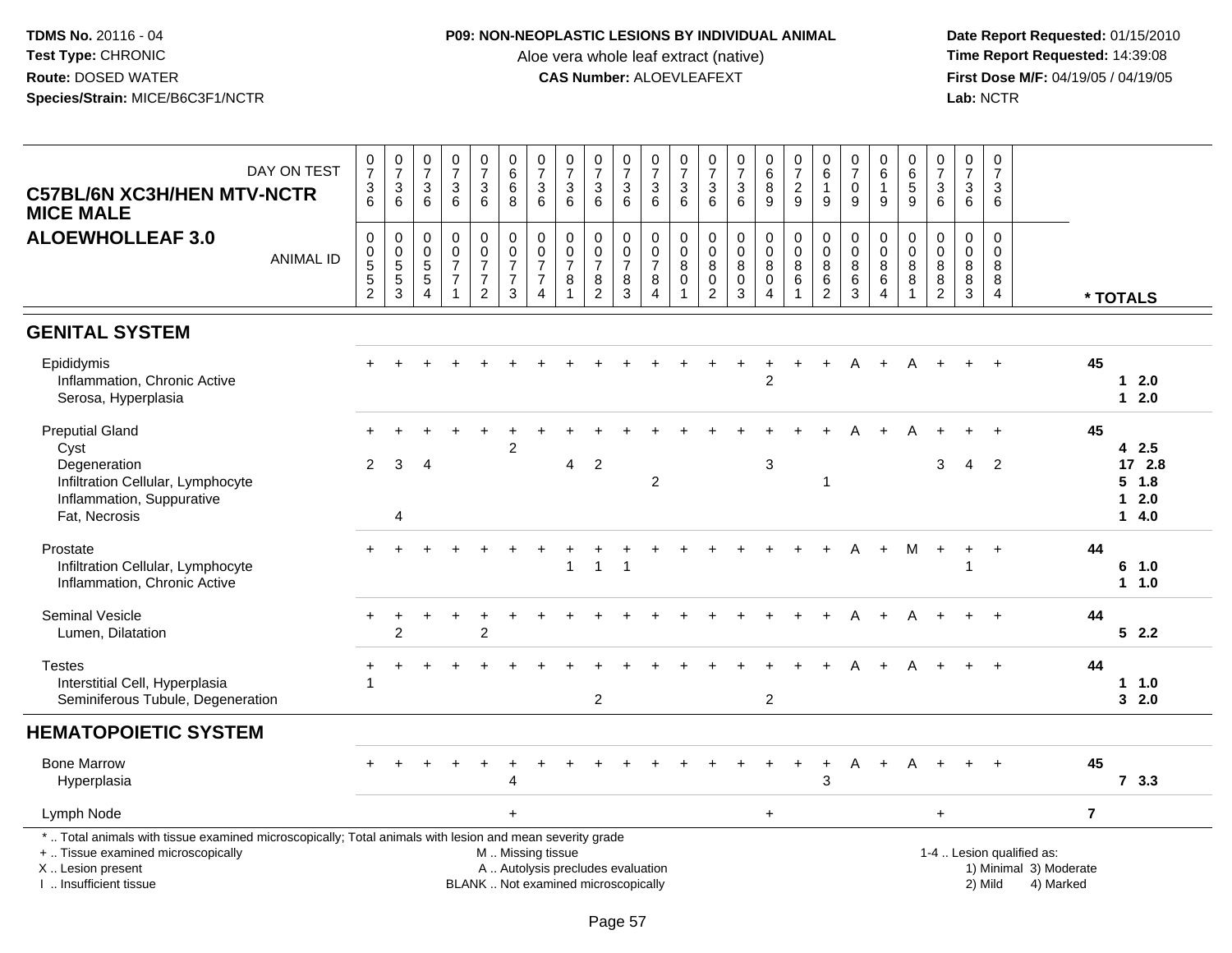#### **P09: NON-NEOPLASTIC LESIONS BY INDIVIDUAL ANIMAL**

Aloe vera whole leaf extract (native)<br>**CAS Number:** ALOEVLEAFEXT

 **Date Report Requested:** 01/15/2010 **First Dose M/F:** 04/19/05 / 04/19/05<br>Lab: NCTR **Lab:** NCTR

| DAY ON TEST<br><b>C57BL/6N XC3H/HEN MTV-NCTR</b><br><b>MICE MALE</b>                                                                                                                                                                                                                                                                                                                             | $\frac{0}{7}$<br>$\frac{3}{6}$                                    | $\begin{array}{c} 0 \\ 7 \end{array}$<br>$\sqrt{3}$<br>6 | $\frac{0}{7}$<br>$\ensuremath{\mathsf{3}}$<br>6 | $\frac{0}{7}$<br>$\ensuremath{\mathsf{3}}$<br>6                | $\frac{0}{7}$<br>$\mathbf{3}$<br>$6\phantom{a}$                | $_{6}^{\rm 0}$<br>$6\overline{6}$<br>8                        | $\begin{array}{c} 0 \\ 7 \end{array}$<br>$\sqrt{3}$<br>$6\phantom{1}$         | $\frac{0}{7}$<br>$\sqrt{3}$<br>6                                      | $\frac{0}{7}$<br>$\ensuremath{\mathsf{3}}$<br>6     | $\frac{0}{7}$<br>$\mathbf{3}$<br>6     | $\frac{0}{7}$<br>$\sqrt{3}$<br>6                  | $\frac{0}{7}$<br>$\ensuremath{\mathsf{3}}$<br>6  | $\frac{0}{7}$<br>$\ensuremath{\mathsf{3}}$<br>6                    | $\frac{0}{7}$<br>$\ensuremath{\mathsf{3}}$<br>6                   | $_{6}^{\rm 0}$<br>$\overline{8}$<br>$\overline{9}$                 | 0<br>$\overline{7}$<br>$\frac{2}{9}$          | $_6^0$<br>$\mathbf{1}$<br>9                              | $\frac{0}{7}$<br>$\pmb{0}$<br>9                                | $\begin{array}{c} 0 \\ 6 \end{array}$<br>$\mathbf{1}$<br>9       | $\begin{array}{c} 0 \\ 6 \end{array}$<br>$\overline{5}$<br>9     | 0<br>$\overline{7}$<br>$\sqrt{3}$<br>6                     | $\pmb{0}$<br>$\overline{7}$<br>$\sqrt{3}$<br>6                    | $\pmb{0}$<br>$\overline{7}$<br>$\mathbf{3}$<br>6               |    |                                                                                              |
|--------------------------------------------------------------------------------------------------------------------------------------------------------------------------------------------------------------------------------------------------------------------------------------------------------------------------------------------------------------------------------------------------|-------------------------------------------------------------------|----------------------------------------------------------|-------------------------------------------------|----------------------------------------------------------------|----------------------------------------------------------------|---------------------------------------------------------------|-------------------------------------------------------------------------------|-----------------------------------------------------------------------|-----------------------------------------------------|----------------------------------------|---------------------------------------------------|--------------------------------------------------|--------------------------------------------------------------------|-------------------------------------------------------------------|--------------------------------------------------------------------|-----------------------------------------------|----------------------------------------------------------|----------------------------------------------------------------|------------------------------------------------------------------|------------------------------------------------------------------|------------------------------------------------------------|-------------------------------------------------------------------|----------------------------------------------------------------|----|----------------------------------------------------------------------------------------------|
| <b>ALOEWHOLLEAF 3.0</b><br><b>ANIMAL ID</b>                                                                                                                                                                                                                                                                                                                                                      | 0<br>$\begin{smallmatrix}0\0\5\end{smallmatrix}$<br>$\frac{5}{2}$ | $\pmb{0}$<br>$\frac{0}{5}$<br>$\frac{5}{3}$              | 0<br>$\pmb{0}$<br>$5\,$<br>5<br>$\overline{4}$  | $\pmb{0}$<br>$\frac{0}{7}$<br>$\overline{7}$<br>$\overline{1}$ | $\pmb{0}$<br>$\frac{0}{7}$<br>$\overline{7}$<br>$\overline{2}$ | $\mathsf{O}\xspace$<br>$\frac{0}{7}$<br>$\boldsymbol{7}$<br>3 | $\begin{matrix} 0 \\ 0 \\ 7 \end{matrix}$<br>$\overline{7}$<br>$\overline{4}$ | $\pmb{0}$<br>$\pmb{0}$<br>$\overline{7}$<br>8<br>$\blacktriangleleft$ | $\mathsf 0$<br>$\frac{0}{7}$<br>8<br>$\overline{c}$ | $\mathbf 0$<br>$\frac{0}{7}$<br>8<br>3 | $\pmb{0}$<br>$\frac{0}{7}$<br>8<br>$\overline{4}$ | $\pmb{0}$<br>$\mathbf 0$<br>$\bf 8$<br>$\pmb{0}$ | $\mathbf 0$<br>$\pmb{0}$<br>$\bf 8$<br>$\pmb{0}$<br>$\overline{c}$ | $\pmb{0}$<br>$\mathbf 0$<br>$\, 8$<br>$\mathbf 0$<br>$\mathbf{3}$ | $\pmb{0}$<br>$\pmb{0}$<br>$\bf 8$<br>$\mathbf 0$<br>$\overline{4}$ | $\pmb{0}$<br>$\mathbf 0$<br>$\bf 8$<br>6<br>1 | $\pmb{0}$<br>$\pmb{0}$<br>$\bf 8$<br>6<br>$\overline{2}$ | $\pmb{0}$<br>$\pmb{0}$<br>$\bf 8$<br>$\,6\,$<br>$\overline{3}$ | $\mathbf 0$<br>$\mathbf 0$<br>$\bf 8$<br>$\,6$<br>$\overline{4}$ | 0<br>$\mathsf{O}\xspace$<br>$\bf 8$<br>$\bf 8$<br>$\overline{1}$ | $\pmb{0}$<br>$\mathbf 0$<br>8<br>$\bf 8$<br>$\overline{2}$ | $\boldsymbol{0}$<br>$\mathbf 0$<br>$\, 8$<br>$\, 8$<br>$\sqrt{3}$ | $\mathsf{O}\xspace$<br>$\mathbf 0$<br>8<br>8<br>$\overline{4}$ |    | * TOTALS                                                                                     |
| Axillary, Hyperplasia, Lymphoid<br>Inguinal, Hyperplasia, Lymphoid<br>Inguinal, Infiltration Cellular, Plasma Cell<br>Lumbar, Erythrophagocytosis<br>Lumbar, Hyperplasia, Lymphoid<br>Lumbar, Infiltration Cellular, Plasma Cell<br>Pancreatic, Erythrophagocytosis<br>Pancreatic, Infiltration Cellular, Plasma Cell<br>Renal, Erythrophagocytosis<br>Renal, Infiltration Cellular, Plasma Cell |                                                                   |                                                          |                                                 |                                                                |                                                                | 3<br>3                                                        |                                                                               |                                                                       |                                                     |                                        |                                                   |                                                  |                                                                    |                                                                   | 3<br>3                                                             |                                               |                                                          |                                                                |                                                                  |                                                                  | 4<br>3<br>4                                                |                                                                   |                                                                |    | 13.0<br>$1 \quad 3.0$<br>$12.0$<br>14.0<br>$1 3.0$<br>13.0<br>13.0<br>13.0<br>14.0<br>$12.0$ |
| Lymph Node, Mandibular<br>Hyperplasia, Lymphoid<br>Infiltration Cellular, Plasma Cell                                                                                                                                                                                                                                                                                                            |                                                                   |                                                          |                                                 |                                                                |                                                                |                                                               |                                                                               |                                                                       |                                                     |                                        |                                                   |                                                  |                                                                    |                                                                   | $\overline{c}$                                                     |                                               |                                                          |                                                                |                                                                  |                                                                  |                                                            |                                                                   |                                                                | 44 | 2.2.0<br>$12.0$                                                                              |
| Lymph Node, Mesenteric<br>Angiectasis<br>Hematopoietic Cell Proliferation<br>Hemorrhage<br>Hyperplasia, Lymphoid<br>Infiltration Cellular, Histiocyte<br>Infiltration Cellular, Plasma Cell<br>Infiltration Cellular, Polymorphonuclear<br>Thrombus<br>Sinus, Dilatation                                                                                                                         | 2<br>$\overline{2}$                                               | 3                                                        | $\overline{2}$                                  |                                                                |                                                                | $\mathbf{3}$                                                  | $\overline{\phantom{0}}$ 1                                                    |                                                                       | $\overline{2}$<br>$\overline{2}$                    | $\overline{c}$<br>$\overline{2}$       |                                                   |                                                  |                                                                    |                                                                   | $\overline{4}$<br>4                                                | $\overline{c}$<br>$\overline{2}$              |                                                          |                                                                | $\mathbf{3}$                                                     | М                                                                |                                                            | $\overline{2}$                                                    | $\overline{2}$                                                 | 43 | $12.0$<br>$12.0$<br>112.2<br>23 2.3<br>4 2.8<br>24.0<br>13.0<br>14.0<br>2.0                  |
| Spleen<br>Hematopoietic Cell Proliferation<br>Hyperplasia, Lymphoid                                                                                                                                                                                                                                                                                                                              | 3                                                                 | 4                                                        | 1                                               |                                                                | $\boldsymbol{2}$                                               | 3                                                             | 3                                                                             | 3                                                                     | $\overline{2}$                                      | $\overline{2}$                         |                                                   | $\overline{2}$                                   |                                                                    | $\overline{2}$                                                    | $\sqrt{2}$                                                         | 3                                             | $\overline{4}$                                           |                                                                | $\overline{4}$                                                   |                                                                  |                                                            | $\overline{c}$<br>$\overline{c}$                                  | 4                                                              | 44 | 14 3.4<br>22 2.5                                                                             |
| *  Total animals with tissue examined microscopically; Total animals with lesion and mean severity grade                                                                                                                                                                                                                                                                                         |                                                                   |                                                          |                                                 |                                                                |                                                                |                                                               |                                                                               |                                                                       |                                                     |                                        |                                                   |                                                  |                                                                    |                                                                   |                                                                    |                                               |                                                          |                                                                |                                                                  |                                                                  |                                                            |                                                                   |                                                                |    |                                                                                              |

+ .. Tissue examined microscopically

X .. Lesion present

I .. Insufficient tissue

 M .. Missing tissueA .. Autolysis precludes evaluation

BLANK .. Not examined microscopically 2) Mild 4) Marked

1-4 .. Lesion qualified as: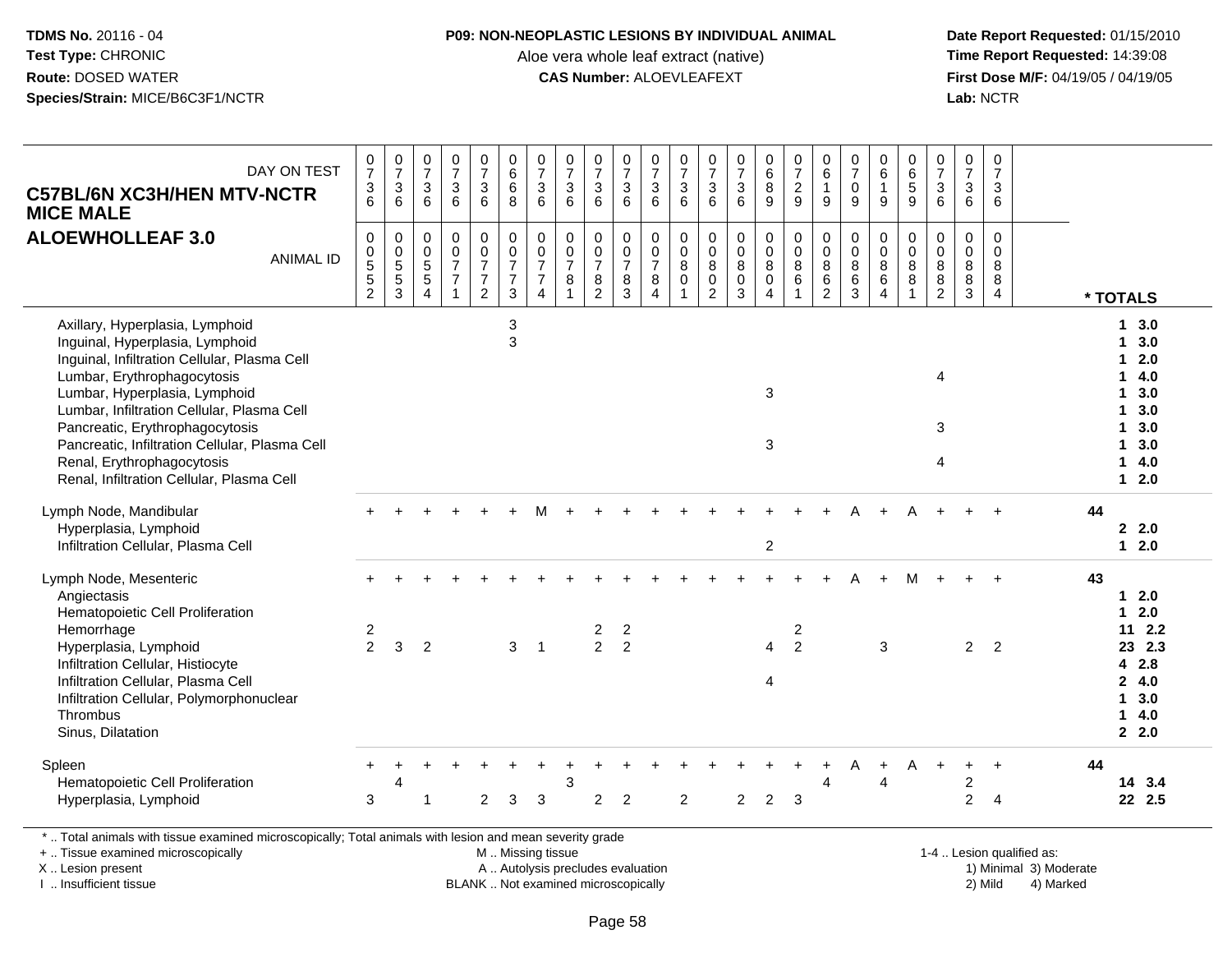## **P09: NON-NEOPLASTIC LESIONS BY INDIVIDUAL ANIMAL**

Aloe vera whole leaf extract (native)<br>**CAS Number:** ALOEVLEAFEXT

 **Date Report Requested:** 01/15/2010 **First Dose M/F:** 04/19/05 / 04/19/05<br>Lab: NCTR **Lab:** NCTR

| DAY ON TEST<br><b>C57BL/6N XC3H/HEN MTV-NCTR</b><br><b>MICE MALE</b>                                                            | $\frac{0}{7}$<br>3<br>$\overline{6}$           | $\frac{0}{7}$<br>3<br>6                                         | $\frac{0}{7}$<br>3<br>6 | $\frac{0}{7}$<br>3<br>6                    | $\frac{0}{7}$<br>$\frac{3}{6}$                                                 | $\begin{array}{c} 0 \\ 6 \end{array}$<br>6<br>8                      | $\frac{0}{7}$<br>3<br>6            | $\frac{0}{7}$<br>$\sqrt{3}$<br>6                          | $\frac{0}{7}$<br>3<br>6                         | $\frac{0}{7}$<br>$\frac{3}{6}$                          | $\frac{0}{7}$<br>$\mathfrak{S}$<br>$\,6$                | 0<br>$\overline{7}$<br>3<br>6 | $\frac{0}{7}$<br>$\ensuremath{\mathsf{3}}$<br>6 | $\frac{0}{7}$<br>$\mathbf{3}$<br>6        | 0<br>6<br>8<br>9                                      | $\frac{0}{7}$<br>$\frac{2}{9}$ | $^{\rm 0}_{\rm 6}$<br>$\mathbf{1}$<br>9            | $\frac{0}{7}$<br>0<br>9 | $\begin{array}{c} 0 \\ 6 \end{array}$<br>$\mathbf{1}$<br>9 | 0<br>$\,6\,$<br>5<br>9                              | $\frac{0}{7}$<br>3<br>6            | $\frac{0}{7}$<br>$\mathbf{3}$<br>$\,6\,$ | $\frac{0}{7}$<br>3<br>6                   |                                                                  |
|---------------------------------------------------------------------------------------------------------------------------------|------------------------------------------------|-----------------------------------------------------------------|-------------------------|--------------------------------------------|--------------------------------------------------------------------------------|----------------------------------------------------------------------|------------------------------------|-----------------------------------------------------------|-------------------------------------------------|---------------------------------------------------------|---------------------------------------------------------|-------------------------------|-------------------------------------------------|-------------------------------------------|-------------------------------------------------------|--------------------------------|----------------------------------------------------|-------------------------|------------------------------------------------------------|-----------------------------------------------------|------------------------------------|------------------------------------------|-------------------------------------------|------------------------------------------------------------------|
| <b>ALOEWHOLLEAF 3.0</b><br><b>ANIMAL ID</b>                                                                                     | 0<br>$\pmb{0}$<br>$\,$ 5 $\,$<br>$\frac{5}{2}$ | $\mathbf 0$<br>$\mathbf 0$<br>$\overline{5}$<br>$\sqrt{5}$<br>3 | 0<br>0<br>5<br>5<br>4   | 0<br>0<br>$\overline{7}$<br>$\overline{7}$ | 0<br>$\ddot{\mathbf{0}}$<br>$\overline{7}$<br>$\overline{7}$<br>$\overline{2}$ | $\mathbf 0$<br>0<br>$\overline{7}$<br>$\overline{7}$<br>$\mathbf{3}$ | 0<br>0<br>$\overline{7}$<br>7<br>4 | 0<br>$\mathbf 0$<br>$\overline{7}$<br>8<br>$\overline{1}$ | 0<br>0<br>$\overline{7}$<br>8<br>$\overline{2}$ | 0<br>$\pmb{0}$<br>$\overline{7}$<br>8<br>$\overline{3}$ | 0<br>$\pmb{0}$<br>$\overline{7}$<br>8<br>$\overline{4}$ | 0<br>0<br>8<br>0              | 0<br>$\pmb{0}$<br>8<br>0<br>$\overline{2}$      | 0<br>$\mathsf 0$<br>8<br>$\mathbf 0$<br>3 | $\mathbf 0$<br>0<br>8<br>0<br>$\overline{\mathbf{4}}$ | 0<br>$\mathbf 0$<br>8<br>6     | 0<br>$\mathbf 0$<br>8<br>$\,6\,$<br>$\overline{2}$ | 0<br>0<br>8<br>6<br>3   | 0<br>$\pmb{0}$<br>8<br>$\,6\,$<br>$\overline{4}$           | $\Omega$<br>$\mathbf 0$<br>8<br>8<br>$\overline{1}$ | 0<br>0<br>8<br>8<br>$\overline{2}$ | 0<br>0<br>8<br>8<br>$\overline{3}$       | $\mathbf 0$<br>$\mathbf 0$<br>8<br>8<br>4 | * TOTALS                                                         |
| Thymus<br>Atrophy<br>Hyperplasia, Lymphoid                                                                                      | $\ddot{}$                                      |                                                                 | $\overline{c}$          |                                            | +<br>$\overline{2}$                                                            | $\overline{c}$                                                       | $\overline{2}$                     | 4                                                         |                                                 | 1                                                       | $\ddot{}$                                               | M                             |                                                 | +<br>$\overline{c}$                       | $\ddot{}$<br>4                                        | М                              | $\ddot{}$<br>4                                     | M                       | $\ddot{}$                                                  | M                                                   | $\ddot{}$<br>4                     | $\ddot{}$<br>$\overline{2}$              | $\ddot{}$                                 | 40<br>23 2.7<br>$1 1.0$                                          |
| <b>INTEGUMENTARY SYSTEM</b>                                                                                                     |                                                |                                                                 |                         |                                            |                                                                                |                                                                      |                                    |                                                           |                                                 |                                                         |                                                         |                               |                                                 |                                           |                                                       |                                |                                                    |                         |                                                            |                                                     |                                    |                                          |                                           |                                                                  |
| <b>Mammary Gland</b>                                                                                                            | м                                              | M                                                               | M                       | M                                          | M                                                                              | M                                                                    | M                                  | м                                                         | M                                               | M                                                       | M                                                       | м                             | м                                               | M                                         | M                                                     | M                              | м                                                  | м                       | м                                                          | M                                                   | М                                  |                                          | M M                                       | $\mathbf{1}$                                                     |
| Skin<br>Hemorrhage<br>Inflammation, Suppurative<br>Inflammation, Chronic Active<br>Necrosis<br>Ulcer<br>Epithelium, Hyperplasia |                                                |                                                                 |                         |                                            |                                                                                |                                                                      |                                    |                                                           |                                                 |                                                         |                                                         |                               |                                                 |                                           |                                                       |                                |                                                    |                         |                                                            | $\overline{4}$                                      | $\overline{2}$                     |                                          | $\ddot{}$                                 | 48<br>4.0<br>1<br>2.0<br>1<br>2, 3.0<br>2.0<br>1<br>32.3<br>42.0 |
| <b>MUSCULOSKELETAL SYSTEM</b>                                                                                                   |                                                |                                                                 |                         |                                            |                                                                                |                                                                      |                                    |                                                           |                                                 |                                                         |                                                         |                               |                                                 |                                           |                                                       |                                |                                                    |                         |                                                            |                                                     |                                    |                                          |                                           |                                                                  |
| Bone, Femur                                                                                                                     |                                                |                                                                 |                         |                                            |                                                                                |                                                                      |                                    |                                                           |                                                 |                                                         |                                                         |                               |                                                 |                                           |                                                       |                                |                                                    | Α                       |                                                            |                                                     |                                    |                                          | $\ddot{}$                                 | 46                                                               |
| <b>NERVOUS SYSTEM</b>                                                                                                           |                                                |                                                                 |                         |                                            |                                                                                |                                                                      |                                    |                                                           |                                                 |                                                         |                                                         |                               |                                                 |                                           |                                                       |                                |                                                    |                         |                                                            |                                                     |                                    |                                          |                                           |                                                                  |
| Brain, Brain Stem                                                                                                               |                                                |                                                                 |                         |                                            |                                                                                |                                                                      |                                    |                                                           |                                                 |                                                         |                                                         |                               |                                                 |                                           |                                                       |                                |                                                    | A                       | $+$                                                        | A                                                   |                                    |                                          | $+$                                       | 44                                                               |
| Brain, Cerebellum                                                                                                               |                                                |                                                                 |                         |                                            |                                                                                |                                                                      |                                    |                                                           |                                                 |                                                         |                                                         |                               |                                                 |                                           |                                                       |                                |                                                    |                         | $\ddot{}$                                                  | A                                                   |                                    |                                          | $+$                                       | 44                                                               |
| Brain, Cerebrum<br>Mineralization                                                                                               | -1                                             | 1                                                               |                         |                                            |                                                                                | -1                                                                   | -1                                 |                                                           |                                                 | 1                                                       | $\overline{2}$                                          | 1                             | $\mathbf 1$                                     |                                           | $\overline{a}$                                        | $\overline{1}$                 | $\ddot{}$                                          | A                       | $+$                                                        | A                                                   | $\ddot{}$                          | $+$<br>$\mathbf{1}$                      | $\ddot{}$<br>$\mathbf{1}$                 | 43<br>24 1.2                                                     |
| <b>RESPIRATORY SYSTEM</b>                                                                                                       |                                                |                                                                 |                         |                                            |                                                                                |                                                                      |                                    |                                                           |                                                 |                                                         |                                                         |                               |                                                 |                                           |                                                       |                                |                                                    |                         |                                                            |                                                     |                                    |                                          |                                           |                                                                  |
| *  Total animals with tissue examined microscopically; Total animals with lesion and mean severity grade                        |                                                |                                                                 |                         |                                            |                                                                                |                                                                      |                                    |                                                           |                                                 |                                                         |                                                         |                               |                                                 |                                           |                                                       |                                |                                                    |                         |                                                            |                                                     |                                    |                                          |                                           |                                                                  |

+ .. Tissue examined microscopically

X .. Lesion present

I .. Insufficient tissue

M .. Missing tissue

BLANK .. Not examined microscopically

1-4 .. Lesion qualified as:<br>1) Minimal 3) Moderate A .. Autolysis precludes evaluation 19 and 10 minimal 3) Moderate 1 and 20 minimal 3) Moderate 19 minimal 3) Moderat<br>19 and 19 and 19 and 19 and 19 and 19 and 19 and 19 and 19 and 19 and 19 and 19 and 19 and 19 and 19 and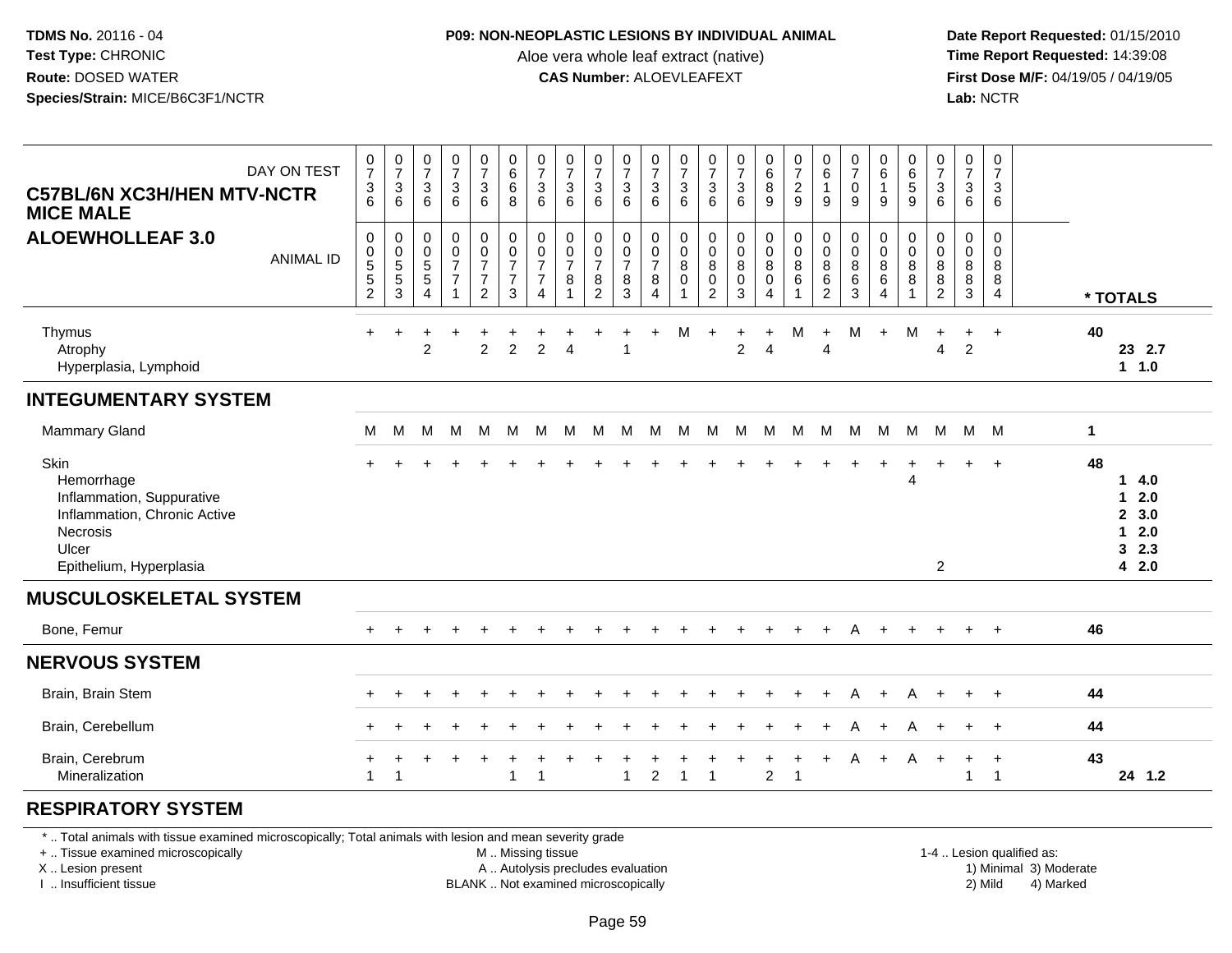## **P09: NON-NEOPLASTIC LESIONS BY INDIVIDUAL ANIMAL**

Aloe vera whole leaf extract (native)<br>**CAS Number:** ALOEVLEAFEXT

 **Date Report Requested:** 01/15/2010 **First Dose M/F:** 04/19/05 / 04/19/05<br>Lab: NCTR **Lab:** NCTR

| DAY ON TEST<br><b>C57BL/6N XC3H/HEN MTV-NCTR</b><br><b>MICE MALE</b>                                                                           | $\frac{0}{7}$<br>$\ensuremath{\mathsf{3}}$<br>$6\phantom{1}$              | $\begin{array}{c} 0 \\ 7 \end{array}$<br>$\mathbf{3}$<br>$6\phantom{1}$ | $\frac{0}{7}$<br>$\mathbf{3}$<br>6                                         | $\begin{array}{c} 0 \\ 7 \end{array}$<br>$\ensuremath{\mathsf{3}}$<br>$\,6\,$ | $\frac{0}{7}$<br>$\mathbf{3}$<br>6                               | $\begin{array}{c} 0 \\ 6 \end{array}$<br>$6\phantom{a}$<br>8      | $\begin{array}{c} 0 \\ 7 \end{array}$<br>$\sqrt{3}$<br>$6\phantom{1}$                      | $\frac{0}{7}$<br>$\ensuremath{\mathsf{3}}$<br>$6\phantom{1}$ | $\begin{array}{c} 0 \\ 7 \end{array}$<br>$\sqrt{3}$<br>$6\phantom{1}$ | $\begin{array}{c} 0 \\ 7 \end{array}$<br>$\sqrt{3}$<br>$6\phantom{1}6$  | $\frac{0}{7}$<br>$\sqrt{3}$<br>$\,6\,$                            | $\frac{0}{7}$<br>$\sqrt{3}$<br>6                             | $\frac{0}{7}$<br>$\sqrt{3}$<br>$6\phantom{a}$                        | $\begin{array}{c} 0 \\ 7 \end{array}$<br>$\sqrt{3}$<br>6 | $\begin{array}{c} 0 \\ 6 \end{array}$<br>$\overline{8}$<br>$\boldsymbol{9}$  | $\frac{0}{7}$<br>$\overline{2}$<br>9 | $\begin{array}{c} 0 \\ 6 \end{array}$<br>$\mathbf{1}$<br>9        | $\begin{array}{c} 0 \\ 7 \end{array}$<br>$\pmb{0}$<br>$\boldsymbol{9}$ | 0<br>$6\phantom{a}$<br>$\mathbf{1}$<br>9                  | $_{6}^{\rm 0}$<br>$\overline{5}$<br>9           | $\frac{0}{7}$<br>$\mathbf{3}$<br>$6\phantom{1}6$ | $\frac{0}{7}$<br>$\ensuremath{\mathsf{3}}$<br>6                                           | 0<br>$\overline{7}$<br>$\ensuremath{\mathsf{3}}$<br>$6\phantom{1}$ |                           |    |                                                   |
|------------------------------------------------------------------------------------------------------------------------------------------------|---------------------------------------------------------------------------|-------------------------------------------------------------------------|----------------------------------------------------------------------------|-------------------------------------------------------------------------------|------------------------------------------------------------------|-------------------------------------------------------------------|--------------------------------------------------------------------------------------------|--------------------------------------------------------------|-----------------------------------------------------------------------|-------------------------------------------------------------------------|-------------------------------------------------------------------|--------------------------------------------------------------|----------------------------------------------------------------------|----------------------------------------------------------|------------------------------------------------------------------------------|--------------------------------------|-------------------------------------------------------------------|------------------------------------------------------------------------|-----------------------------------------------------------|-------------------------------------------------|--------------------------------------------------|-------------------------------------------------------------------------------------------|--------------------------------------------------------------------|---------------------------|----|---------------------------------------------------|
| <b>ALOEWHOLLEAF 3.0</b><br><b>ANIMAL ID</b>                                                                                                    | $\pmb{0}$<br>$\begin{array}{c} 0 \\ 5 \\ 5 \end{array}$<br>$\overline{2}$ | $\mathbf 0$<br>$\begin{array}{c} 0 \\ 5 \\ 5 \\ 3 \end{array}$          | $\mathsf 0$<br>$\pmb{0}$<br>$\overline{5}$<br>$\sqrt{5}$<br>$\overline{4}$ | $\boldsymbol{0}$<br>$\frac{0}{7}$<br>$\overline{7}$<br>$\mathbf{1}$           | $\pmb{0}$<br>$\frac{0}{7}$<br>$\boldsymbol{7}$<br>$\overline{2}$ | $\begin{array}{c} 0 \\ 0 \\ 7 \end{array}$<br>$\overline{7}$<br>3 | $\mathbf 0$<br>$\begin{array}{c} 0 \\ 7 \end{array}$<br>$\boldsymbol{7}$<br>$\overline{4}$ | 0<br>$\frac{0}{7}$<br>$\bf 8$                                | 0<br>$\mathbf 0$<br>$\overline{7}$<br>$\bf 8$<br>$\overline{2}$       | $\mathbf 0$<br>$\pmb{0}$<br>$\overline{7}$<br>$\,8\,$<br>$\overline{3}$ | $\mathbf 0$<br>$\pmb{0}$<br>$\overline{7}$<br>8<br>$\overline{4}$ | 0<br>$\mathsf 0$<br>$\bf 8$<br>$\mathbf 0$<br>$\overline{1}$ | 0<br>$\overline{0}$<br>$\overline{8}$<br>$\pmb{0}$<br>$\overline{2}$ | 0<br>$\mathbf 0$<br>$\overline{8}$<br>$\mathbf 0$<br>3   | $\pmb{0}$<br>$\overline{0}$<br>$\overline{8}$<br>$\pmb{0}$<br>$\overline{4}$ | $\mathbf 0$<br>$\mathbf 0$<br>8<br>6 | $\mathbf 0$<br>$\mathbf 0$<br>$\bf8$<br>$\,6\,$<br>$\overline{2}$ | 0<br>$\pmb{0}$<br>$\overline{8}$<br>$\,6\,$<br>3                       | $\mathbf 0$<br>$\pmb{0}$<br>$\, 8$<br>6<br>$\overline{4}$ | $\mathbf 0$<br>$\mathbf 0$<br>$\bf 8$<br>8<br>1 | 0<br>0<br>$\bf 8$<br>$\bf 8$<br>$\overline{2}$   | $\mathsf{O}\xspace$<br>$\mathsf{O}\xspace$<br>$\overline{8}$<br>$\bf 8$<br>$\overline{3}$ | $\mathbf 0$<br>0<br>8<br>8<br>4                                    |                           |    | * TOTALS                                          |
| Lung<br>Infiltration Cellular, Lymphocyte<br>Alveolar Epithelium, Hyperplasia                                                                  |                                                                           |                                                                         |                                                                            |                                                                               |                                                                  |                                                                   |                                                                                            |                                                              |                                                                       |                                                                         |                                                                   |                                                              |                                                                      |                                                          |                                                                              |                                      |                                                                   |                                                                        |                                                           |                                                 |                                                  |                                                                                           | $\overline{+}$                                                     |                           | 47 | $12.0$<br>2.2.0                                   |
| Nose<br><b>Hyaline Droplet</b>                                                                                                                 | $\ddot{}$                                                                 | 1                                                                       | $\overline{2}$                                                             |                                                                               |                                                                  |                                                                   | -1                                                                                         |                                                              |                                                                       |                                                                         |                                                                   |                                                              |                                                                      |                                                          |                                                                              |                                      | 3                                                                 | $\overline{c}$                                                         | $\overline{2}$                                            |                                                 |                                                  | $+$                                                                                       | $+$                                                                |                           | 47 | 13 1.8                                            |
| Trachea                                                                                                                                        |                                                                           |                                                                         |                                                                            |                                                                               |                                                                  |                                                                   |                                                                                            |                                                              |                                                                       |                                                                         |                                                                   |                                                              |                                                                      |                                                          |                                                                              |                                      |                                                                   | A                                                                      |                                                           | Α                                               |                                                  | $+$                                                                                       | $+$                                                                |                           | 45 |                                                   |
| <b>SPECIAL SENSES SYSTEM</b>                                                                                                                   |                                                                           |                                                                         |                                                                            |                                                                               |                                                                  |                                                                   |                                                                                            |                                                              |                                                                       |                                                                         |                                                                   |                                                              |                                                                      |                                                          |                                                                              |                                      |                                                                   |                                                                        |                                                           |                                                 |                                                  |                                                                                           |                                                                    |                           |    |                                                   |
| Eye<br>Cataract                                                                                                                                | $+$                                                                       |                                                                         |                                                                            | $\div$                                                                        |                                                                  |                                                                   |                                                                                            |                                                              |                                                                       |                                                                         |                                                                   |                                                              |                                                                      |                                                          |                                                                              |                                      | $\ddot{}$                                                         | A                                                                      | $+$                                                       | A                                               | $+$                                              | $+$                                                                                       | $+$                                                                |                           | 43 | 11.0                                              |
| <b>Harderian Gland</b><br>Infiltration Cellular, Lymphocyte<br>Inflammation, Chronic Active<br>Acinus, Degeneration<br>Acinus, Dilatation      | 1<br>$\overline{c}$                                                       |                                                                         |                                                                            |                                                                               | $\overline{2}$                                                   |                                                                   |                                                                                            |                                                              |                                                                       |                                                                         |                                                                   |                                                              |                                                                      |                                                          |                                                                              |                                      |                                                                   |                                                                        |                                                           |                                                 |                                                  |                                                                                           |                                                                    |                           | 44 | 2, 1.5<br>$\mathbf{1}$<br>1.0<br>$12.0$<br>$12.0$ |
| <b>URINARY SYSTEM</b>                                                                                                                          |                                                                           |                                                                         |                                                                            |                                                                               |                                                                  |                                                                   |                                                                                            |                                                              |                                                                       |                                                                         |                                                                   |                                                              |                                                                      |                                                          |                                                                              |                                      |                                                                   |                                                                        |                                                           |                                                 |                                                  |                                                                                           |                                                                    |                           |    |                                                   |
| Kidney<br><b>Cyst Multilocular</b><br>Infiltration Cellular, Lymphocyte<br>Inflammation, Chronic Active                                        | $\overline{2}$                                                            |                                                                         |                                                                            |                                                                               |                                                                  |                                                                   |                                                                                            |                                                              |                                                                       |                                                                         |                                                                   | $\mathbf{1}$                                                 |                                                                      | $\mathbf{1}$                                             | $\overline{2}$                                                               |                                      |                                                                   |                                                                        |                                                           |                                                 |                                                  |                                                                                           |                                                                    |                           | 45 | 14.0<br>$12$ 1.3<br>$12.0$                        |
| Nephropathy                                                                                                                                    |                                                                           | $\mathbf{1}$                                                            | $\overline{1}$                                                             | $\overline{2}$                                                                | $\overline{\phantom{0}}$                                         |                                                                   |                                                                                            |                                                              | $2 \quad 2$                                                           | $\overline{1}$                                                          | $\overline{1}$                                                    |                                                              |                                                                      |                                                          |                                                                              |                                      |                                                                   |                                                                        |                                                           |                                                 | $\mathbf{1}$                                     | $\overline{1}$                                                                            | $\overline{\phantom{0}}$                                           |                           |    | 20 1.3                                            |
| Urethra                                                                                                                                        |                                                                           |                                                                         |                                                                            |                                                                               |                                                                  |                                                                   |                                                                                            |                                                              |                                                                       |                                                                         |                                                                   |                                                              |                                                                      |                                                          |                                                                              |                                      |                                                                   |                                                                        |                                                           |                                                 |                                                  |                                                                                           |                                                                    | $\mathbf{1}$              |    |                                                   |
| *  Total animals with tissue examined microscopically; Total animals with lesion and mean severity grade<br>+  Tissue examined microscopically |                                                                           |                                                                         |                                                                            |                                                                               |                                                                  |                                                                   |                                                                                            | M  Missing tissue                                            |                                                                       |                                                                         |                                                                   |                                                              |                                                                      |                                                          |                                                                              |                                      |                                                                   |                                                                        |                                                           |                                                 |                                                  |                                                                                           |                                                                    | 1-4  Lesion qualified as: |    |                                                   |

X .. Lesion present

I .. Insufficient tissue

BLANK .. Not examined microscopically

A .. Autolysis precludes evaluation and the state of the state of the state of the state of the state of the state of the state of the state of the state of the state of the state of the state of the state of the state of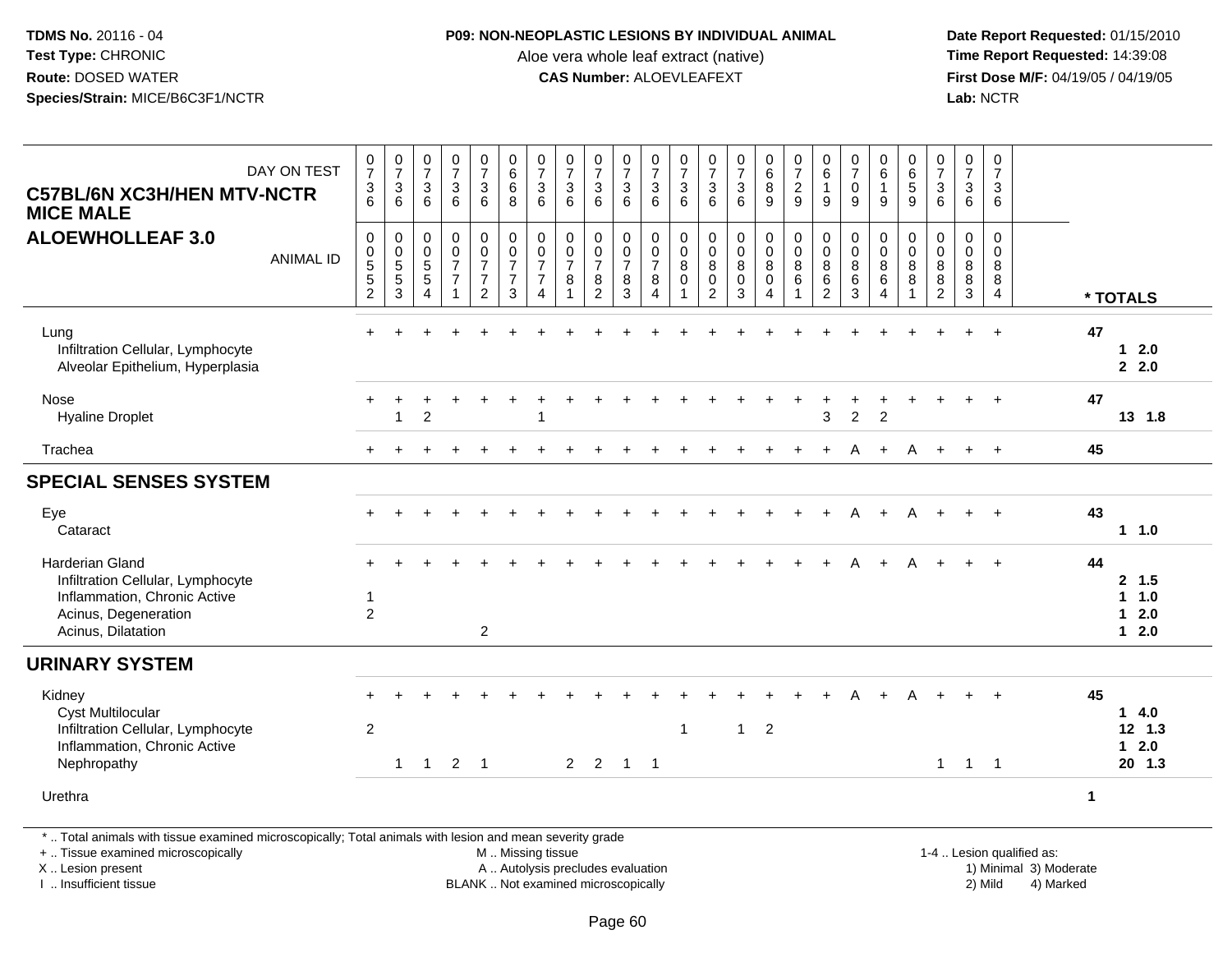## **P09: NON-NEOPLASTIC LESIONS BY INDIVIDUAL ANIMAL**

Aloe vera whole leaf extract (native)<br>**CAS Number:** ALOEVLEAFEXT

 **Date Report Requested:** 01/15/2010 **First Dose M/F:** 04/19/05 / 04/19/05<br>Lab: NCTR **Lab:** NCTR

| <b>C57BL/6N XC3H/HEN MTV-NCTR</b><br><b>MICE MALE</b>                                                            | DAY ON TEST | 0<br>$\rightarrow$<br>3<br>6                     | $\mathbf 0$<br>$\rightarrow$<br>$\mathbf{3}$<br>$\,6\,$              | 0<br>$\overline{ }$<br>3<br>6                     | $\mathbf 0$<br>$\sqrt{3}$<br>6                       | 0<br>3<br>6                                                            | 6<br>6<br>8                                          | 0<br>$\rightarrow$<br>$\mathbf{3}$<br>6            | 0<br>3<br>6 | 0<br>$\overline{ }$<br>3<br>6     | 0<br>$\overline{\phantom{0}}$<br>3<br>6      | $\mathbf 0$<br>$\overline{ }$<br>$\mathbf{3}$<br>6 | 3<br>6      | $\overline{ }$<br>3<br>6                          | 0<br>-<br>$\sqrt{3}$<br>6     | 0<br>6<br>8<br>9 | 0<br>$\rightarrow$<br>$\overline{2}$<br>$\boldsymbol{9}$ | 0<br>$\,6$<br>9                      | 0<br>$\overline{ }$<br>$\mathbf 0$<br>9    | 0<br>6<br>9                | 0<br>$\,6\,$<br>$\sqrt{5}$<br>9 | 0<br>$\rightarrow$<br>3<br>6             | 0<br>$\rightarrow$<br>3<br>6 | 0<br>$\overline{ }$<br>3<br>6 |          |                        |
|------------------------------------------------------------------------------------------------------------------|-------------|--------------------------------------------------|----------------------------------------------------------------------|---------------------------------------------------|------------------------------------------------------|------------------------------------------------------------------------|------------------------------------------------------|----------------------------------------------------|-------------|-----------------------------------|----------------------------------------------|----------------------------------------------------|-------------|---------------------------------------------------|-------------------------------|------------------|----------------------------------------------------------|--------------------------------------|--------------------------------------------|----------------------------|---------------------------------|------------------------------------------|------------------------------|-------------------------------|----------|------------------------|
| <b>ALOEWHOLLEAF 3.0</b>                                                                                          | ANIMAL ID   | 0<br>0<br>$5\phantom{.0}$<br>5<br>$\overline{2}$ | 0<br>$\mathbf 0$<br>$\overline{5}$<br>$\overline{5}$<br>$\mathbf{3}$ | 0<br>$\mathbf 0$<br>$\sqrt{5}$<br>$\sqrt{5}$<br>4 | 0<br>$\mathbf 0$<br>$\overline{ }$<br>$\overline{z}$ | $\mathbf{0}$<br>0<br>$\rightarrow$<br>$\overline{ }$<br>$\overline{2}$ | $\mathbf 0$<br>$\overline{ }$<br>$\overline{z}$<br>3 | $\mathbf 0$<br>0<br>$\rightarrow$<br>$\rightarrow$ | 0<br>0<br>8 | 0<br>0<br>$\rightarrow$<br>8<br>2 | $\mathbf 0$<br>0<br>$\overline{ }$<br>8<br>3 | 0<br>$\mathbf 0$<br>$\overline{ }$<br>8<br>4       | 0<br>8<br>0 | $\mathbf 0$<br>8<br>$\mathbf 0$<br>$\overline{2}$ | 0<br>$\pmb{0}$<br>8<br>0<br>3 | 0<br>0<br>8<br>0 | 0<br>$\pmb{0}$<br>$\,8\,$<br>$\,6\,$                     | 0<br>$\pmb{0}$<br>$\frac{8}{6}$<br>2 | 0<br>$\mathbf 0$<br>$\bf8$<br>$\,6\,$<br>3 | $\mathbf 0$<br>8<br>6<br>4 | 0<br>0<br>8<br>8                | 0<br>0<br>$\bf 8$<br>$\bf 8$<br>$\Omega$ | 0<br>0<br>8<br>8<br>3        | 0<br>0<br>8<br>8<br>4         | * TOTALS |                        |
| <b>Urinary Bladder</b><br>Infiltration Cellular, Lymphocyte<br>Inflammation, Chronic Active<br>Lumen, Dilatation |             |                                                  |                                                                      |                                                   |                                                      |                                                                        |                                                      |                                                    |             |                                   |                                              |                                                    |             |                                                   |                               | $+$              | $+$                                                      | $+$                                  | A                                          |                            | A                               |                                          | $+$                          | $+$                           | 44       | 2, 1.0<br>14.0<br>12.0 |

\*\*\* END OF MALE DATA \*\*\*

\* .. Total animals with tissue examined microscopically; Total animals with lesion and mean severity grade

+ .. Tissue examined microscopically

X .. Lesion present

I .. Insufficient tissue

 M .. Missing tissueLesion present A .. Autolysis precludes evaluation 1) Minimal 3) Moderate

BLANK .. Not examined microscopically 2) Mild 4) Marked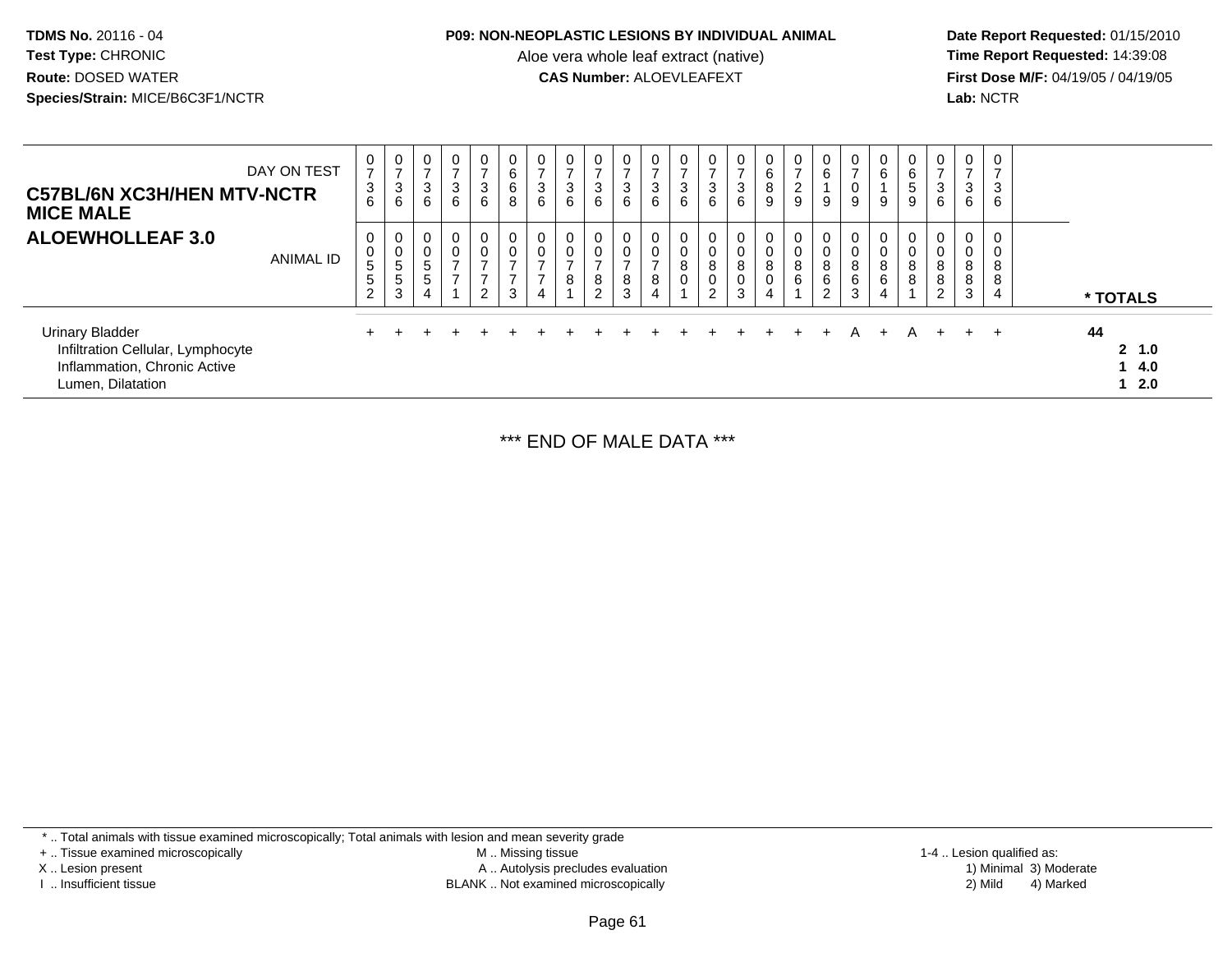## **P09: NON-NEOPLASTIC LESIONS BY INDIVIDUAL ANIMAL**

Aloe vera whole leaf extract (native)<br>**CAS Number:** ALOEVLEAFEXT

 **Date Report Requested:** 01/15/2010 **First Dose M/F:** 04/19/05 / 04/19/05<br>Lab: NCTR **Lab:** NCTR

| <b>C57BL/6N XC3H/HEN MTV-NCTR</b><br><b>MICE FEMALE</b>                                                                                                             | DAY ON TEST      | $\begin{array}{c} 0 \\ 7 \end{array}$<br>$\mathbf{1}$<br>6              | $\frac{0}{7}$<br>3<br>$\,6\,$                                             | $\begin{smallmatrix}0\\7\end{smallmatrix}$<br>$\frac{3}{6}$ | $\frac{0}{7}$<br>3<br>6            | $\begin{array}{c} 0 \\ 7 \end{array}$<br>$\frac{3}{6}$             | $_{\rm 6}^{\rm 0}$<br>$\overline{7}$<br>$\overline{4}$                         | $\begin{array}{c} 0 \\ 7 \end{array}$<br>$\ensuremath{\mathsf{3}}$<br>6 | $\begin{array}{c} 0 \\ 7 \end{array}$<br>$\ensuremath{\mathsf{3}}$<br>6 | $\frac{0}{7}$<br>$\ensuremath{\mathsf{3}}$<br>6 | $_{6}^{\rm 0}$<br>$\frac{9}{3}$                                             | $\begin{array}{c} 0 \\ 7 \end{array}$<br>$\mathbf{3}$<br>6            | 0<br>$\overline{7}$<br>$\overline{4}$                                  | $\begin{smallmatrix} 0\\7 \end{smallmatrix}$<br>$\frac{3}{6}$              | $\frac{0}{7}$<br>$\mathbf{3}$<br>$\,6\,$               | $_{\rm 6}^{\rm 0}$<br>$\overline{5}$<br>$\overline{4}$            | $\begin{array}{c} 0 \\ 7 \end{array}$<br>$\mathbf{3}$<br>6 | $\begin{array}{c} 0 \\ 7 \end{array}$<br>$\sqrt{3}$<br>6          | $\frac{0}{7}$<br>$\ensuremath{\mathsf{3}}$<br>6                 | $\mathbf 0$<br>$\overline{6}$<br>$\boldsymbol{9}$<br>$\Omega$ | $\begin{array}{c} 0 \\ 7 \end{array}$<br>$\frac{3}{6}$                              | 0<br>$\overline{7}$<br>$\sqrt{3}$<br>6      | $\begin{array}{c} 0 \\ 7 \end{array}$<br>$\ensuremath{\mathsf{3}}$<br>6 | $\frac{0}{7}$<br>$\mathbf{3}$<br>6 | $\begin{smallmatrix}0\\7\end{smallmatrix}$<br>$\ensuremath{\mathsf{3}}$<br>6 | $\pmb{0}$<br>$\overline{7}$<br>3<br>6                                     |                         |
|---------------------------------------------------------------------------------------------------------------------------------------------------------------------|------------------|-------------------------------------------------------------------------|---------------------------------------------------------------------------|-------------------------------------------------------------|------------------------------------|--------------------------------------------------------------------|--------------------------------------------------------------------------------|-------------------------------------------------------------------------|-------------------------------------------------------------------------|-------------------------------------------------|-----------------------------------------------------------------------------|-----------------------------------------------------------------------|------------------------------------------------------------------------|----------------------------------------------------------------------------|--------------------------------------------------------|-------------------------------------------------------------------|------------------------------------------------------------|-------------------------------------------------------------------|-----------------------------------------------------------------|---------------------------------------------------------------|-------------------------------------------------------------------------------------|---------------------------------------------|-------------------------------------------------------------------------|------------------------------------|------------------------------------------------------------------------------|---------------------------------------------------------------------------|-------------------------|
| <b>CONTROL WATER</b>                                                                                                                                                | <b>ANIMAL ID</b> | $\mathbf 0$<br>$\mathbf 0$<br>$\mathbf 0$<br>$\sqrt{5}$<br>$\mathbf{1}$ | $\mathbf 0$<br>$\mathbf 0$<br>$\mathbf 0$<br>$\sqrt{5}$<br>$\overline{2}$ | $\mathbf 0$<br>$\mathbf 0$<br>$\mathbf 0$<br>$\frac{5}{3}$  | 0<br>$\overline{0}$<br>0<br>5<br>4 | $\pmb{0}$<br>$\ddot{\mathbf{0}}$<br>$\mathsf{O}\xspace$<br>$\bf 8$ | $\mathbf 0$<br>$\ddot{\mathbf{0}}$<br>$\mathbf 0$<br>$\bf 8$<br>$\overline{2}$ | $\mathbf 0$<br>$\mathbf 0$<br>$\mathbf 0$<br>8<br>3                     | $\mathbf 0$<br>$\mathbf 0$<br>$\mathbf 0$<br>8<br>$\overline{4}$        | 0<br>$\mathbf 0$<br>$\boldsymbol{2}$<br>1       | $\begin{matrix} 0 \\ 0 \\ 2 \end{matrix}$<br>$\mathbf{1}$<br>$\overline{2}$ | $\mathsf{O}$<br>$\overline{0}$<br>$\overline{c}$<br>$\mathbf{1}$<br>3 | 0<br>$\mathsf 0$<br>$\boldsymbol{2}$<br>$\mathbf{1}$<br>$\overline{4}$ | $\begin{array}{c} 0 \\ 0 \\ 2 \\ 3 \end{array}$<br>$\overline{\mathbf{1}}$ | 0<br>$\overline{0}$<br>$\frac{2}{3}$<br>$\overline{2}$ | $\pmb{0}$<br>$\ddot{\mathbf{0}}$<br>$\frac{2}{3}$<br>$\mathbf{3}$ | 0<br>$\mathbf 0$<br>$\frac{2}{3}$<br>4                     | $\pmb{0}$<br>$\overline{0}$<br>$\overline{4}$<br>$\mathbf 0$<br>1 | 0<br>$\bar{0}$<br>$\overline{4}$<br>$\pmb{0}$<br>$\overline{2}$ | 0<br>$\overline{0}$<br>$\overline{4}$<br>$\mathbf 0$<br>3     | $\pmb{0}$<br>$\overline{0}$<br>$\overline{4}$<br>$\boldsymbol{0}$<br>$\overline{4}$ | $\mathbf 0$<br>$\Omega$<br>$\,$ 5 $\,$<br>9 | $\mathbf 0$<br>$\mathbf 0$<br>$\sqrt{5}$<br>$9\,$<br>$\overline{2}$     | 0<br>$\mathbf 0$<br>5<br>9<br>3    | $\mathsf{O}$<br>$\ddot{\mathbf{0}}$<br>$\sqrt{5}$<br>9<br>$\overline{4}$     | $\mathbf 0$<br>$\mathbf 0$<br>$\overline{7}$<br>$\sqrt{3}$<br>$\mathbf 1$ | females<br>$($ cont $)$ |
| <b>ALIMENTARY SYSTEM</b>                                                                                                                                            |                  |                                                                         |                                                                           |                                                             |                                    |                                                                    |                                                                                |                                                                         |                                                                         |                                                 |                                                                             |                                                                       |                                                                        |                                                                            |                                                        |                                                                   |                                                            |                                                                   |                                                                 |                                                               |                                                                                     |                                             |                                                                         |                                    |                                                                              |                                                                           |                         |
| Esophagus                                                                                                                                                           |                  |                                                                         |                                                                           |                                                             |                                    |                                                                    |                                                                                |                                                                         |                                                                         |                                                 |                                                                             |                                                                       |                                                                        |                                                                            |                                                        |                                                                   |                                                            |                                                                   |                                                                 |                                                               |                                                                                     |                                             |                                                                         |                                    |                                                                              | $+$                                                                       |                         |
| Gallbladder                                                                                                                                                         |                  | A                                                                       |                                                                           |                                                             |                                    |                                                                    |                                                                                |                                                                         |                                                                         |                                                 |                                                                             |                                                                       |                                                                        |                                                                            |                                                        |                                                                   |                                                            |                                                                   |                                                                 |                                                               |                                                                                     |                                             |                                                                         |                                    |                                                                              |                                                                           |                         |
| Intestine Large, Ascending Colon<br>Goblet Cell, Hyperplasia                                                                                                        |                  |                                                                         |                                                                           |                                                             |                                    |                                                                    |                                                                                |                                                                         |                                                                         |                                                 |                                                                             |                                                                       |                                                                        |                                                                            |                                                        |                                                                   |                                                            |                                                                   |                                                                 |                                                               |                                                                                     |                                             |                                                                         |                                    |                                                                              | $\overline{+}$                                                            |                         |
| Intestine Large, Cecum<br>Hyperplasia, Lymphoid<br>Goblet Cell, Hyperplasia                                                                                         |                  | A                                                                       |                                                                           |                                                             |                                    |                                                                    |                                                                                |                                                                         |                                                                         |                                                 |                                                                             |                                                                       |                                                                        |                                                                            |                                                        |                                                                   |                                                            |                                                                   |                                                                 |                                                               |                                                                                     |                                             |                                                                         |                                    |                                                                              |                                                                           |                         |
| Intestine Large, Descending Colon                                                                                                                                   |                  |                                                                         |                                                                           |                                                             |                                    |                                                                    |                                                                                |                                                                         |                                                                         |                                                 |                                                                             |                                                                       |                                                                        |                                                                            |                                                        |                                                                   |                                                            |                                                                   |                                                                 |                                                               |                                                                                     |                                             |                                                                         |                                    |                                                                              | $\overline{+}$                                                            |                         |
| Intestine Large, Rectum                                                                                                                                             |                  |                                                                         |                                                                           |                                                             |                                    |                                                                    |                                                                                |                                                                         |                                                                         |                                                 |                                                                             |                                                                       |                                                                        |                                                                            |                                                        |                                                                   |                                                            |                                                                   |                                                                 |                                                               |                                                                                     |                                             |                                                                         |                                    |                                                                              |                                                                           |                         |
| Intestine Large, Transverse Colon<br>Goblet Cell, Hyperplasia                                                                                                       |                  | А                                                                       |                                                                           |                                                             |                                    |                                                                    |                                                                                |                                                                         |                                                                         |                                                 |                                                                             |                                                                       |                                                                        |                                                                            |                                                        |                                                                   |                                                            |                                                                   |                                                                 |                                                               |                                                                                     |                                             |                                                                         | 1                                  |                                                                              | $+$                                                                       |                         |
| Intestine Small, Duodenum                                                                                                                                           |                  |                                                                         |                                                                           |                                                             |                                    |                                                                    |                                                                                |                                                                         |                                                                         |                                                 |                                                                             |                                                                       |                                                                        |                                                                            |                                                        |                                                                   |                                                            |                                                                   |                                                                 |                                                               |                                                                                     |                                             |                                                                         |                                    |                                                                              |                                                                           |                         |
| Intestine Small, Ileum                                                                                                                                              |                  | A                                                                       |                                                                           |                                                             |                                    |                                                                    |                                                                                |                                                                         |                                                                         |                                                 |                                                                             |                                                                       |                                                                        |                                                                            |                                                        |                                                                   |                                                            |                                                                   |                                                                 |                                                               |                                                                                     |                                             |                                                                         |                                    |                                                                              | $\overline{1}$                                                            |                         |
| Intestine Small, Jejunum                                                                                                                                            |                  | A                                                                       |                                                                           |                                                             |                                    |                                                                    |                                                                                |                                                                         |                                                                         |                                                 |                                                                             |                                                                       |                                                                        |                                                                            |                                                        |                                                                   |                                                            |                                                                   |                                                                 |                                                               |                                                                                     |                                             |                                                                         |                                    |                                                                              | $\pm$                                                                     |                         |
| Liver<br><b>Basophilic Focus</b><br><b>Eosinophilic Focus</b><br>Hematopoietic Cell Proliferation                                                                   |                  |                                                                         |                                                                           |                                                             |                                    |                                                                    |                                                                                |                                                                         |                                                                         |                                                 |                                                                             | X                                                                     |                                                                        |                                                                            |                                                        |                                                                   |                                                            |                                                                   |                                                                 |                                                               |                                                                                     |                                             |                                                                         |                                    | 3                                                                            |                                                                           |                         |
| *  Total animals with tissue examined microscopically; Total animals with lesion and mean severity grade<br>+  Tissue examined microscopically<br>X  Lesion present |                  |                                                                         |                                                                           |                                                             |                                    |                                                                    | M  Missing tissue                                                              |                                                                         | A  Autolysis precludes evaluation                                       |                                                 |                                                                             |                                                                       |                                                                        |                                                                            |                                                        |                                                                   |                                                            |                                                                   |                                                                 |                                                               |                                                                                     |                                             | 1-4  Lesion qualified as:                                               |                                    |                                                                              |                                                                           | 1) Minimal 3) Moderate  |

I .. Insufficient tissue

BLANK .. Not examined microscopically 2) Mild 4) Marked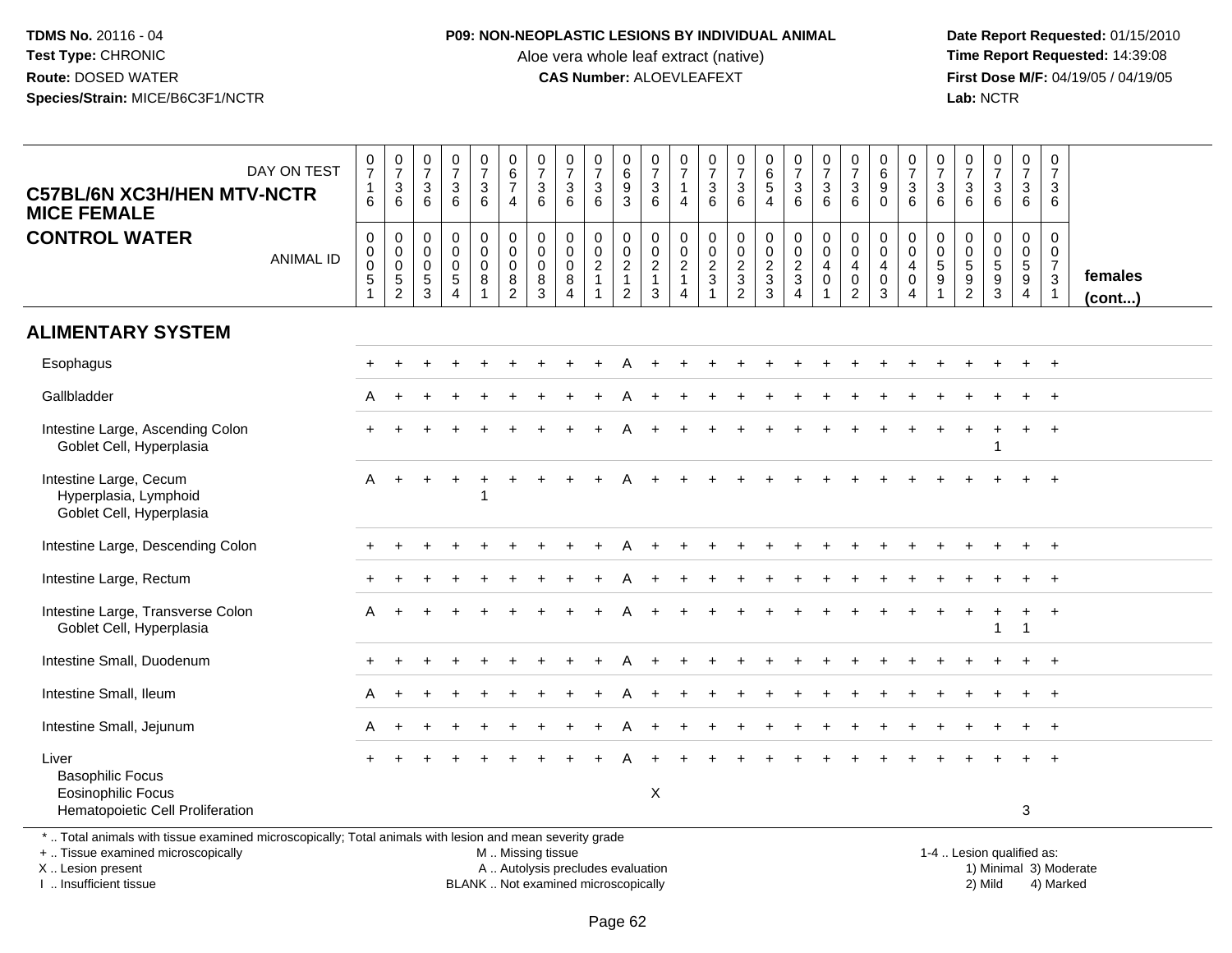#### **P09: NON-NEOPLASTIC LESIONS BY INDIVIDUAL ANIMAL**

Aloe vera whole leaf extract (native)<br>**CAS Number:** ALOEVLEAFEXT

 **Date Report Requested:** 01/15/2010 **First Dose M/F:** 04/19/05 / 04/19/05<br>**Lab:** NCTR **Lab:** NCTR

| <b>C57BL/6N XC3H/HEN MTV-NCTR</b><br><b>MICE FEMALE</b>                                                                                                                                                            | DAY ON TEST      | $\frac{0}{7}$<br>$\mathbf{1}$<br>6 | $\frac{0}{7}$<br>$\sqrt{3}$<br>6 | $\frac{0}{7}$<br>$\sqrt{3}$<br>6                   | $\frac{0}{7}$<br>$\mathbf{3}$<br>6                                      | $\frac{0}{7}$<br>$\mathbf{3}$<br>6           | $\begin{array}{c} 0 \\ 6 \\ 7 \end{array}$<br>$\overline{4}$       | $\frac{0}{7}$<br>3<br>6                                     | $\frac{0}{7}$<br>$\sqrt{3}$<br>6                                 | $\frac{0}{7}$<br>$\ensuremath{\mathsf{3}}$<br>6           | $\begin{matrix} 0 \\ 6 \\ 9 \end{matrix}$<br>3 | $\frac{0}{7}$<br>$\mathbf{3}$<br>6              | $\pmb{0}$<br>$\overline{7}$<br>$\mathbf{1}$<br>4                             | $\frac{0}{7}$<br>$\mathfrak{Z}$<br>6 | $\frac{0}{7}$<br>3<br>6                              | $\begin{array}{c} 0 \\ 6 \\ 5 \end{array}$<br>$\overline{4}$ | $\begin{array}{c} 0 \\ 7 \end{array}$<br>$\mathsf 3$<br>6                | $\frac{0}{7}$<br>$\mathbf{3}$<br>6                                          | $\frac{0}{7}$<br>$\sqrt{3}$<br>6                                            | $\pmb{0}$<br>$\,6\,$<br>$\overline{9}$<br>$\mathbf 0$                 | $\frac{0}{7}$<br>$\sqrt{3}$<br>6                                | 0<br>$\overline{7}$<br>$\mathbf{3}$<br>6            | $\frac{0}{7}$<br>$\mathbf{3}$<br>6 | $\frac{0}{7}$<br>$\mathbf{3}$<br>6 | 0<br>$\boldsymbol{7}$<br>$\mathbf{3}$<br>6                        | 0<br>$\overline{7}$<br>$\mathbf{3}$<br>6                                      |                   |
|--------------------------------------------------------------------------------------------------------------------------------------------------------------------------------------------------------------------|------------------|------------------------------------|----------------------------------|----------------------------------------------------|-------------------------------------------------------------------------|----------------------------------------------|--------------------------------------------------------------------|-------------------------------------------------------------|------------------------------------------------------------------|-----------------------------------------------------------|------------------------------------------------|-------------------------------------------------|------------------------------------------------------------------------------|--------------------------------------|------------------------------------------------------|--------------------------------------------------------------|--------------------------------------------------------------------------|-----------------------------------------------------------------------------|-----------------------------------------------------------------------------|-----------------------------------------------------------------------|-----------------------------------------------------------------|-----------------------------------------------------|------------------------------------|------------------------------------|-------------------------------------------------------------------|-------------------------------------------------------------------------------|-------------------|
| <b>CONTROL WATER</b>                                                                                                                                                                                               | <b>ANIMAL ID</b> | 0<br>0<br>$\frac{0}{5}$            | $\boldsymbol{0}$<br>0005         | 0<br>$\mathbf 0$<br>$\mathbf 0$<br>$\sqrt{5}$<br>3 | $\pmb{0}$<br>$\mathbf 0$<br>$\mathbf 0$<br>$\sqrt{5}$<br>$\overline{4}$ | $\pmb{0}$<br>$\mathbf 0$<br>$\mathsf 0$<br>8 | $\pmb{0}$<br>$\begin{matrix} 0 \\ 0 \end{matrix}$<br>$\frac{8}{2}$ | $\mathbf 0$<br>$\mathsf{O}\xspace$<br>$\mathbf 0$<br>8<br>3 | $\pmb{0}$<br>$\pmb{0}$<br>$\pmb{0}$<br>$\bf 8$<br>$\overline{4}$ | $\begin{matrix} 0 \\ 0 \\ 2 \end{matrix}$<br>$\mathbf{1}$ | $\pmb{0}$<br>$\frac{0}{2}$<br>1<br>2           | $\pmb{0}$<br>$\frac{0}{2}$<br>$\mathbf{1}$<br>3 | $\pmb{0}$<br>$\pmb{0}$<br>$\boldsymbol{2}$<br>$\mathbf{1}$<br>$\overline{4}$ | $\pmb{0}$<br>$\frac{0}{2}$<br>1      | 0<br>$\begin{array}{c} 0 \\ 2 \\ 3 \\ 2 \end{array}$ | $\pmb{0}$<br>$\frac{0}{2}$<br>3                              | $\pmb{0}$<br>$\begin{matrix} 0 \\ 2 \\ 3 \end{matrix}$<br>$\overline{4}$ | $\pmb{0}$<br>$\mathbf 0$<br>$\overline{4}$<br>$\mathbf 0$<br>$\overline{1}$ | $\mathbf 0$<br>$\mathbf 0$<br>$\overline{4}$<br>$\pmb{0}$<br>$\overline{2}$ | $\pmb{0}$<br>$\pmb{0}$<br>$\overline{4}$<br>$\pmb{0}$<br>$\mathbf{3}$ | 0<br>$\pmb{0}$<br>$\overline{4}$<br>$\pmb{0}$<br>$\overline{4}$ | 0<br>$\mathbf 0$<br>$\mathbf 5$<br>$\boldsymbol{9}$ | 0<br>$\pmb{0}$<br>$\frac{5}{2}$    | 00593                              | 0<br>$\begin{array}{c} 0 \\ 5 \\ 9 \end{array}$<br>$\overline{4}$ | $\mathbf 0$<br>$\mathbf 0$<br>$\overline{7}$<br>$\mathbf 3$<br>$\overline{1}$ | females<br>(cont) |
| Infiltration Cellular, Lymphocyte<br>Inflammation, Chronic Active<br><b>Mixed Cell Focus</b><br><b>Necrosis</b><br>Pigmentation<br><b>Tension Lipidosis</b><br>Vacuolization Cytoplasmic<br>Oval Cell, Hyperplasia |                  |                                    |                                  | $\overline{2}$<br>2<br>3                           | 1                                                                       |                                              |                                                                    |                                                             | $\overline{2}$<br>$\mathbf{1}$                                   |                                                           |                                                | $\overline{2}$                                  |                                                                              | 1                                    | $\overline{1}$<br>$\overline{c}$<br>$\overline{2}$   | $\mathbf{1}$                                                 |                                                                          | $\overline{2}$<br>X                                                         |                                                                             | $\overline{2}$<br>$\overline{c}$<br>3                                 | $\overline{2}$<br>$\mathbf 1$                                   | $\overline{1}$<br>$\overline{1}$                    |                                    | $\mathbf{1}$                       | $\boldsymbol{2}$<br>3<br>$\overline{2}$<br>3                      |                                                                               |                   |
| Mesentery<br>Fat, Hemorrhage<br>Fat, Necrosis                                                                                                                                                                      |                  |                                    |                                  |                                                    |                                                                         |                                              |                                                                    |                                                             | $\ddot{}$<br>$\overline{c}$                                      |                                                           |                                                |                                                 |                                                                              |                                      |                                                      |                                                              |                                                                          |                                                                             |                                                                             |                                                                       |                                                                 |                                                     | $\overline{2}$                     | 3                                  | $\div$<br>$\overline{4}$                                          |                                                                               |                   |
| Oral Mucosa                                                                                                                                                                                                        |                  |                                    |                                  |                                                    |                                                                         |                                              |                                                                    |                                                             |                                                                  |                                                           |                                                |                                                 |                                                                              |                                      |                                                      |                                                              |                                                                          |                                                                             |                                                                             |                                                                       |                                                                 |                                                     |                                    |                                    |                                                                   |                                                                               |                   |
| Pancreas<br>Infiltration Cellular, Lymphocyte<br>Vacuolization Cytoplasmic<br>Acinus, Degeneration                                                                                                                 |                  |                                    |                                  |                                                    |                                                                         | $\overline{2}$                               |                                                                    |                                                             |                                                                  | м                                                         | A                                              | $\overline{c}$                                  |                                                                              | $\overline{2}$                       |                                                      |                                                              |                                                                          |                                                                             |                                                                             |                                                                       |                                                                 | 1                                                   |                                    |                                    | 4                                                                 |                                                                               |                   |
| <b>Salivary Glands</b><br>Infiltration Cellular, Lymphocyte                                                                                                                                                        |                  | A                                  |                                  |                                                    |                                                                         |                                              |                                                                    | $\overline{2}$                                              |                                                                  | $\mathcal{P}$                                             | м                                              | $\overline{2}$                                  |                                                                              |                                      |                                                      |                                                              |                                                                          | 2                                                                           | $\overline{2}$                                                              |                                                                       |                                                                 | $\overline{2}$                                      |                                    | $\overline{2}$                     | +<br>$\mathbf{1}$                                                 | $\overline{+}$<br>2                                                           |                   |
| Stomach, Forestomach<br>Keratin Cyst                                                                                                                                                                               |                  |                                    |                                  |                                                    |                                                                         |                                              |                                                                    |                                                             |                                                                  |                                                           |                                                |                                                 |                                                                              |                                      |                                                      |                                                              |                                                                          |                                                                             |                                                                             |                                                                       |                                                                 |                                                     |                                    |                                    |                                                                   | $\overline{1}$                                                                |                   |
| Stomach, Glandular<br>Cyst                                                                                                                                                                                         |                  | $+$                                |                                  |                                                    |                                                                         |                                              |                                                                    |                                                             | 2                                                                |                                                           | A                                              |                                                 |                                                                              |                                      |                                                      |                                                              |                                                                          |                                                                             |                                                                             |                                                                       |                                                                 |                                                     |                                    |                                    |                                                                   |                                                                               |                   |

# **CARDIOVASCULAR SYSTEM**

\* .. Total animals with tissue examined microscopically; Total animals with lesion and mean severity grade

+ .. Tissue examined microscopically

X .. Lesion present

I .. Insufficient tissue

M .. Missing tissue

A .. Autolysis precludes evaluation

BLANK .. Not examined microscopically 2) Mild 4) Marked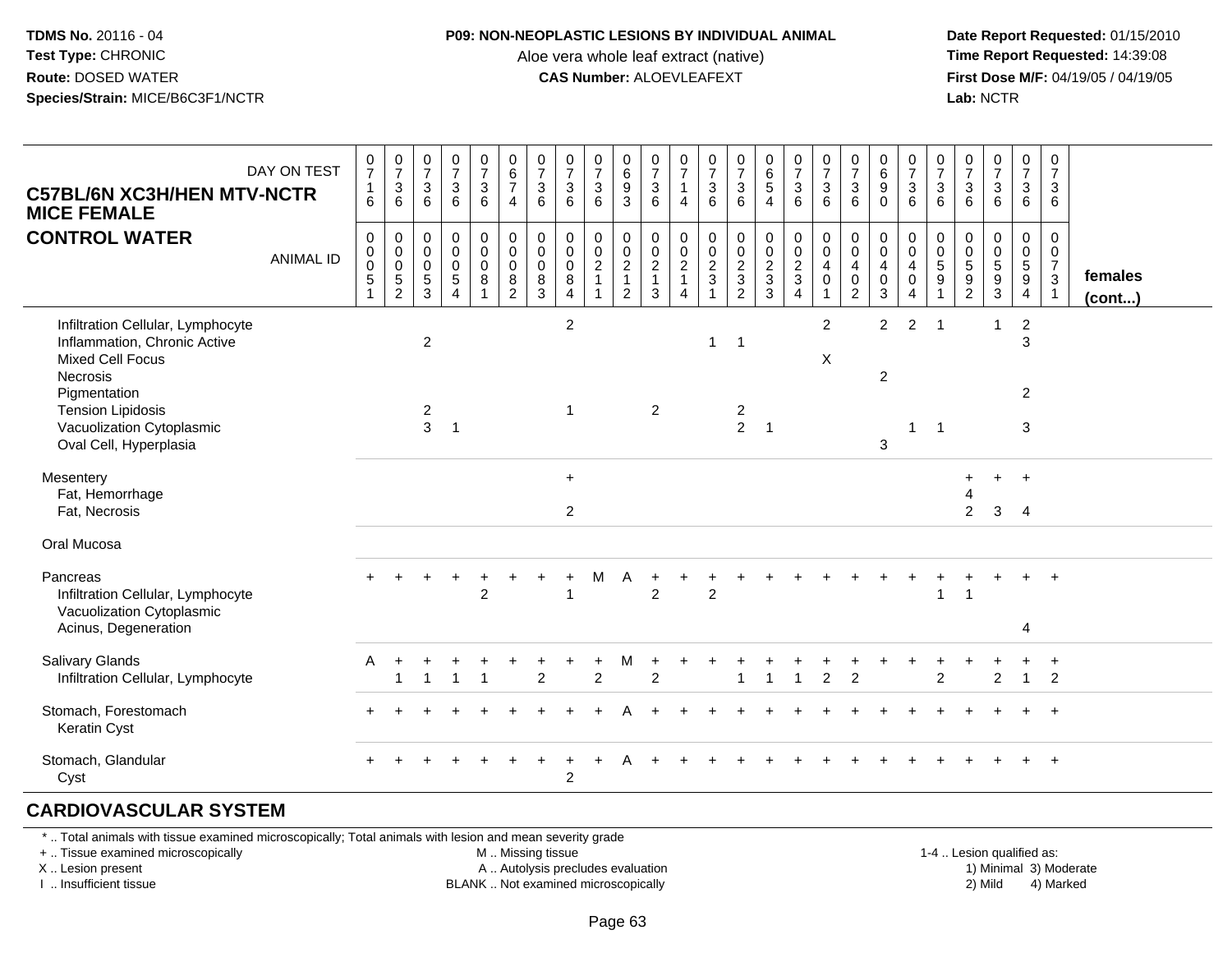#### **P09: NON-NEOPLASTIC LESIONS BY INDIVIDUAL ANIMAL**

Aloe vera whole leaf extract (native)<br>**CAS Number:** ALOEVLEAFEXT

 **Date Report Requested:** 01/15/2010 **First Dose M/F:** 04/19/05 / 04/19/05<br>**Lab:** NCTR **Lab:** NCTR

| DAY ON TEST<br><b>C57BL/6N XC3H/HEN MTV-NCTR</b><br><b>MICE FEMALE</b><br><b>CONTROL WATER</b><br><b>ANIMAL ID</b>                                                           | 0<br>$\overline{7}$<br>$\mathbf{1}$<br>6<br>$\mathbf 0$<br>0<br>0<br>5 | $\frac{0}{7}$<br>$\mathsf 3$<br>6<br>0<br>$\mathbf 0$<br>$\pmb{0}$<br>5 | $\begin{smallmatrix}0\\7\end{smallmatrix}$<br>$\mathsf 3$<br>6<br>0<br>0<br>0<br>$\overline{5}$ | $\frac{0}{7}$<br>$\sqrt{3}$<br>6<br>$\pmb{0}$<br>$\mathbf 0$<br>$\mathbf 0$<br>$\sqrt{5}$ | $\frac{0}{7}$<br>$\sqrt{3}$<br>6<br>$\mathbf 0$<br>$\overline{0}$<br>$\mathbf 0$<br>8 | $\begin{array}{c} 0 \\ 6 \end{array}$<br>$\overline{7}$<br>$\overline{4}$<br>$\pmb{0}$<br>$\overline{0}$<br>$\mathbf 0$<br>$8\phantom{1}$ | $\frac{0}{7}$<br>3<br>6<br>0<br>$\mathbf 0$<br>$\mathbf 0$<br>8 | $\frac{0}{7}$<br>$\mathbf{3}$<br>6<br>0<br>$\pmb{0}$<br>$\mathsf{O}\xspace$<br>8 | $\frac{0}{7}$<br>$\mathbf{3}$<br>6<br>0<br>$\mathbf 0$<br>$\overline{2}$<br>$\mathbf{1}$ | $\begin{matrix} 0 \\ 6 \\ 9 \end{matrix}$<br>3<br>0<br>$\frac{0}{2}$<br>$\mathbf{1}$ | $\frac{0}{7}$<br>$\overline{3}$<br>6<br>$\mathbf 0$<br>$\mathsf{O}\xspace$<br>$\frac{2}{1}$ | 0<br>$\overline{7}$<br>$\overline{1}$<br>$\overline{4}$<br>0<br>0<br>$\boldsymbol{2}$<br>$\overline{1}$ | $\frac{0}{7}$<br>$\overline{3}$<br>6<br>$\mathbf 0$<br>$\mathbf 0$<br>$\overline{2}$<br>$\sqrt{3}$ | $\frac{0}{7}$<br>$\mathfrak{S}$<br>6<br>0<br>$\mathbf 0$<br>$\frac{2}{3}$ | $\begin{array}{c} 0 \\ 6 \\ 5 \end{array}$<br>$\overline{4}$<br>0<br>$\mathbf 0$<br>$\frac{2}{3}$ | $\frac{0}{7}$<br>$\overline{3}$<br>6<br>$\pmb{0}$<br>$\overline{0}$<br>$\frac{2}{3}$ | $\frac{0}{7}$<br>3<br>6<br>0<br>$\mathbf 0$<br>$\overline{4}$<br>$\mathbf 0$ | $\frac{0}{7}$<br>$\sqrt{3}$<br>6<br>$\mathbf 0$<br>$\mathbf 0$<br>$\overline{4}$<br>$\boldsymbol{0}$ | $\pmb{0}$<br>$\overline{6}$<br>9<br>$\mathbf 0$<br>0<br>$\mathbf 0$<br>$\overline{4}$<br>$\mathbf 0$ | $\frac{0}{7}$<br>$\mathbf{3}$<br>6<br>$\mathbf 0$<br>$\mathbf 0$<br>4<br>$\mathbf 0$ | $\frac{0}{7}$<br>$\sqrt{3}$<br>6<br>0<br>0<br>$\,$ 5 $\,$<br>9 | $\frac{0}{7}$<br>$\sqrt{3}$<br>6<br>0<br>$\mathbf 0$<br>$\sqrt{5}$<br>9 | $\frac{0}{7}$<br>$\mathbf{3}$<br>6<br>0<br>$\mathbf 0$<br>$\sqrt{5}$<br>9 | $\begin{smallmatrix}0\\7\end{smallmatrix}$<br>$\mathbf{3}$<br>$6\phantom{1}6$<br>0<br>$\mathbf 0$<br>$\frac{5}{9}$ | 0<br>$\overline{7}$<br>$\mathbf{3}$<br>6<br>$\mathbf 0$<br>$\overline{0}$<br>$\overline{7}$<br>$\mathbf{3}$ | females      |
|------------------------------------------------------------------------------------------------------------------------------------------------------------------------------|------------------------------------------------------------------------|-------------------------------------------------------------------------|-------------------------------------------------------------------------------------------------|-------------------------------------------------------------------------------------------|---------------------------------------------------------------------------------------|-------------------------------------------------------------------------------------------------------------------------------------------|-----------------------------------------------------------------|----------------------------------------------------------------------------------|------------------------------------------------------------------------------------------|--------------------------------------------------------------------------------------|---------------------------------------------------------------------------------------------|---------------------------------------------------------------------------------------------------------|----------------------------------------------------------------------------------------------------|---------------------------------------------------------------------------|---------------------------------------------------------------------------------------------------|--------------------------------------------------------------------------------------|------------------------------------------------------------------------------|------------------------------------------------------------------------------------------------------|------------------------------------------------------------------------------------------------------|--------------------------------------------------------------------------------------|----------------------------------------------------------------|-------------------------------------------------------------------------|---------------------------------------------------------------------------|--------------------------------------------------------------------------------------------------------------------|-------------------------------------------------------------------------------------------------------------|--------------|
|                                                                                                                                                                              | 1                                                                      | $\overline{2}$                                                          | 3                                                                                               | $\boldsymbol{\Lambda}$                                                                    | $\overline{1}$                                                                        | $\overline{2}$                                                                                                                            | 3                                                               | $\overline{4}$                                                                   |                                                                                          | $\overline{2}$                                                                       | $\mathbf{3}$                                                                                | 4                                                                                                       | $\overline{1}$                                                                                     | $\overline{2}$                                                            | 3                                                                                                 | $\overline{4}$                                                                       |                                                                              | 2                                                                                                    | 3                                                                                                    | $\overline{4}$                                                                       |                                                                | $\overline{2}$                                                          | $\mathbf{3}$                                                              | 4                                                                                                                  | $\mathbf{1}$                                                                                                | $($ cont $)$ |
| <b>Blood Vessel</b>                                                                                                                                                          |                                                                        |                                                                         |                                                                                                 |                                                                                           |                                                                                       |                                                                                                                                           |                                                                 |                                                                                  |                                                                                          |                                                                                      |                                                                                             |                                                                                                         |                                                                                                    |                                                                           |                                                                                                   |                                                                                      |                                                                              |                                                                                                      |                                                                                                      |                                                                                      |                                                                |                                                                         |                                                                           |                                                                                                                    | $+$                                                                                                         |              |
| Heart<br>Cardiomyopathy<br>Mineralization                                                                                                                                    |                                                                        |                                                                         |                                                                                                 |                                                                                           |                                                                                       |                                                                                                                                           |                                                                 |                                                                                  |                                                                                          |                                                                                      |                                                                                             |                                                                                                         |                                                                                                    |                                                                           |                                                                                                   |                                                                                      |                                                                              | $\overline{2}$                                                                                       |                                                                                                      |                                                                                      |                                                                |                                                                         |                                                                           | $\mathbf{1}$                                                                                                       | $\ddot{}$<br>$\overline{1}$                                                                                 |              |
| <b>ENDOCRINE SYSTEM</b>                                                                                                                                                      |                                                                        |                                                                         |                                                                                                 |                                                                                           |                                                                                       |                                                                                                                                           |                                                                 |                                                                                  |                                                                                          |                                                                                      |                                                                                             |                                                                                                         |                                                                                                    |                                                                           |                                                                                                   |                                                                                      |                                                                              |                                                                                                      |                                                                                                      |                                                                                      |                                                                |                                                                         |                                                                           |                                                                                                                    |                                                                                                             |              |
| <b>Adrenal Cortex</b><br>Vacuolization Cytoplasmic<br>Subcapsular, Hyperplasia                                                                                               |                                                                        | 2                                                                       | 2                                                                                               | 2                                                                                         | 2                                                                                     | 2                                                                                                                                         | 2                                                               | 3                                                                                |                                                                                          |                                                                                      |                                                                                             | 2                                                                                                       | 2                                                                                                  | 2                                                                         | $\overline{2}$                                                                                    | $\overline{2}$                                                                       | 3                                                                            |                                                                                                      | 2                                                                                                    | 2                                                                                    | 2                                                              | $\overline{2}$                                                          | $\overline{2}$                                                            | 2                                                                                                                  | $\ddot{}$<br>2<br>$\overline{2}$                                                                            |              |
| Adrenal Medulla<br>Hyperplasia                                                                                                                                               |                                                                        |                                                                         |                                                                                                 |                                                                                           |                                                                                       |                                                                                                                                           |                                                                 |                                                                                  |                                                                                          |                                                                                      |                                                                                             |                                                                                                         |                                                                                                    |                                                                           |                                                                                                   |                                                                                      |                                                                              |                                                                                                      |                                                                                                      |                                                                                      |                                                                |                                                                         |                                                                           | $\ddot{}$                                                                                                          | $\ddot{}$<br>3                                                                                              |              |
| Islets, Pancreatic<br>Hyperplasia                                                                                                                                            |                                                                        |                                                                         |                                                                                                 |                                                                                           |                                                                                       |                                                                                                                                           |                                                                 |                                                                                  |                                                                                          |                                                                                      |                                                                                             |                                                                                                         |                                                                                                    |                                                                           |                                                                                                   |                                                                                      |                                                                              |                                                                                                      |                                                                                                      |                                                                                      |                                                                |                                                                         |                                                                           |                                                                                                                    |                                                                                                             |              |
| Parathyroid Gland                                                                                                                                                            |                                                                        |                                                                         |                                                                                                 |                                                                                           |                                                                                       |                                                                                                                                           |                                                                 |                                                                                  |                                                                                          |                                                                                      | м                                                                                           |                                                                                                         |                                                                                                    |                                                                           |                                                                                                   |                                                                                      |                                                                              |                                                                                                      |                                                                                                      |                                                                                      |                                                                |                                                                         |                                                                           |                                                                                                                    | $^{+}$                                                                                                      |              |
| <b>Pituitary Gland</b><br>Pars Distalis, Hyperplasia                                                                                                                         | $\overline{c}$                                                         |                                                                         |                                                                                                 |                                                                                           |                                                                                       |                                                                                                                                           |                                                                 |                                                                                  |                                                                                          |                                                                                      |                                                                                             |                                                                                                         |                                                                                                    |                                                                           |                                                                                                   |                                                                                      |                                                                              |                                                                                                      |                                                                                                      |                                                                                      |                                                                |                                                                         |                                                                           |                                                                                                                    | $^{+}$                                                                                                      |              |
| <b>Thyroid Gland</b><br><b>Ectopic Thymus</b><br>Infiltration Cellular, Lymphocyte<br>Follicle, Degeneration<br>Follicular Cell, Hyperplasia<br>Follicular Cell, Hypertrophy |                                                                        |                                                                         | 2                                                                                               |                                                                                           | -1                                                                                    |                                                                                                                                           | $\overline{\phantom{a}}$                                        | X                                                                                | 4<br>3                                                                                   |                                                                                      | $\overline{2}$                                                                              |                                                                                                         |                                                                                                    |                                                                           |                                                                                                   | $\overline{2}$                                                                       |                                                                              | $\overline{1}$                                                                                       |                                                                                                      |                                                                                      |                                                                | $\overline{2}$                                                          |                                                                           |                                                                                                                    | $\ddot{}$<br>$\ensuremath{\mathsf{3}}$                                                                      |              |

\* .. Total animals with tissue examined microscopically; Total animals with lesion and mean severity grade

+ .. Tissue examined microscopically

X .. Lesion present

I .. Insufficient tissue

M .. Missing tissue

A .. Autolysis precludes evaluation

BLANK .. Not examined microscopically 2) Mild 4) Marked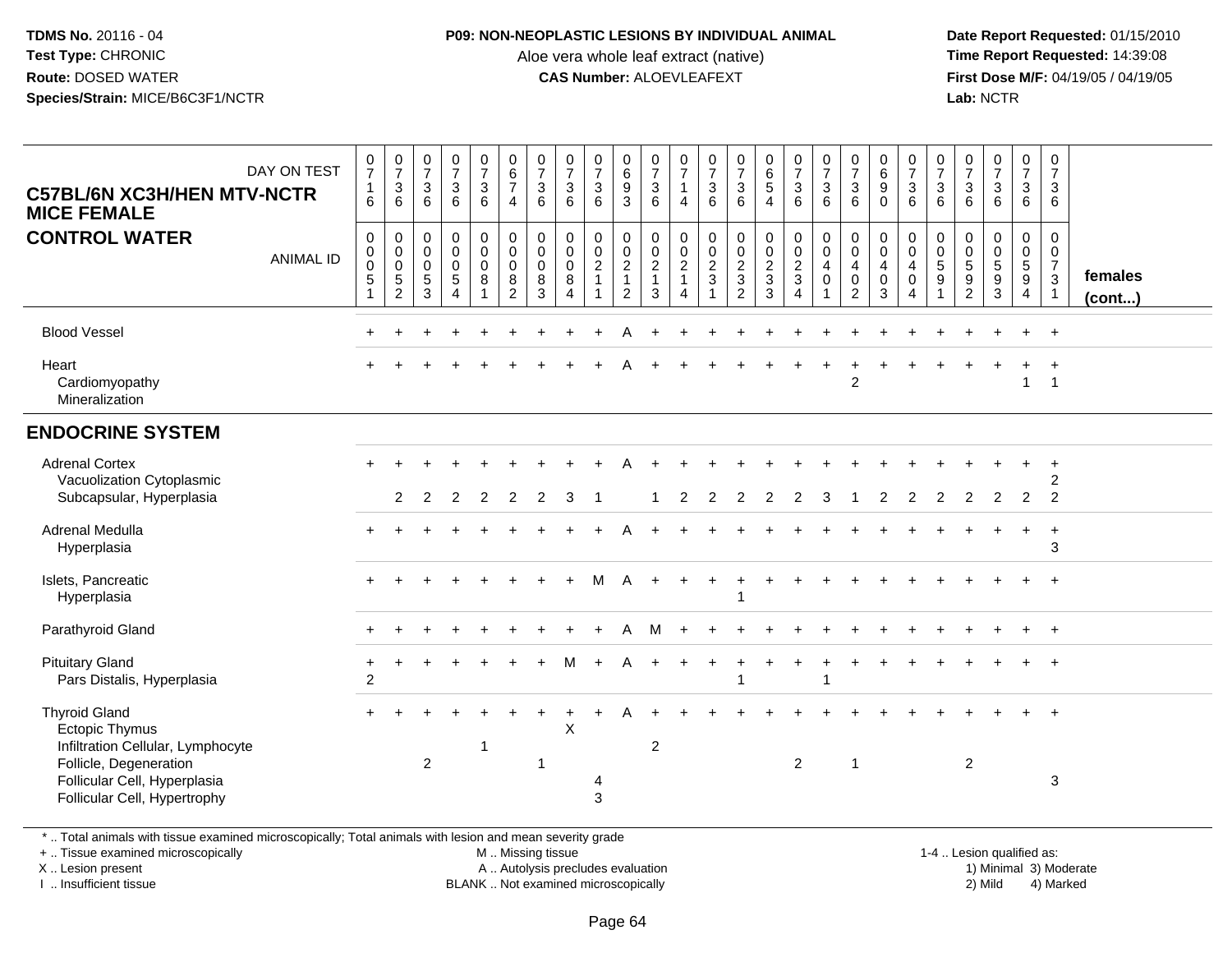#### **P09: NON-NEOPLASTIC LESIONS BY INDIVIDUAL ANIMAL**

Aloe vera whole leaf extract (native)<br>**CAS Number:** ALOEVLEAFEXT

 **Date Report Requested:** 01/15/2010 **First Dose M/F:** 04/19/05 / 04/19/05<br>**Lab:** NCTR **Lab:** NCTR

| DAY ON TEST<br><b>C57BL/6N XC3H/HEN MTV-NCTR</b><br><b>MICE FEMALE</b> | U<br>$\rightarrow$<br>6     | U<br>-<br>3<br>6          |  | 0<br>3<br>6 | 0<br>-<br>4   | 0<br>3<br>6           | 3<br>6 | U<br>$\sim$<br>9<br>3 | 0<br>3<br>6            | U<br>4      |  | U<br>$5^{\circ}$<br>4   | 0<br>3<br>6          | U<br>3<br>6 | 6 |   | 0<br>C<br>6 | 0<br>- 0<br>6          | υ<br>3<br>6            | 0<br><sup>o</sup><br>ບ<br>6                                   | 0<br>3<br>6                      | 0<br>3<br>6 |                   |
|------------------------------------------------------------------------|-----------------------------|---------------------------|--|-------------|---------------|-----------------------|--------|-----------------------|------------------------|-------------|--|-------------------------|----------------------|-------------|---|---|-------------|------------------------|------------------------|---------------------------------------------------------------|----------------------------------|-------------|-------------------|
| <b>CONTROL WATER</b><br><b>ANIMAL ID</b>                               | U<br>U<br>◡<br><sub>5</sub> | υ.<br>J.<br>U.<br>.5<br>ົ |  | 8           | 8<br><u>_</u> | 0<br>0<br>0<br>8<br>3 | ∼      | <u>L</u>              | 0<br>0<br>ົ<br>ົ<br>J. | U<br>0<br>ົ |  | U<br><u>.</u><br>3<br>3 | 0<br>$\epsilon$<br>3 | υ           | 4 | 3 | ν           | 0<br>$\mathbf{5}$<br>9 | <sub>5</sub><br>9<br>ົ | 0<br>0<br>$\ddot{\phantom{1}}$<br>ັ<br>9<br><sup>o</sup><br>ບ | $\mathbf 0$<br><sub>5</sub><br>9 | 0<br>0<br>3 | females<br>(cont) |

# **GENERAL BODY SYSTEM**

NONE

| <b>GENITAL SYSTEM</b>                                                                     |                             |   |   |                     |              |     |   |     |                |              |             |              |     |   |          |   |                |                       |                |   |     |                |                |              |  |
|-------------------------------------------------------------------------------------------|-----------------------------|---|---|---------------------|--------------|-----|---|-----|----------------|--------------|-------------|--------------|-----|---|----------|---|----------------|-----------------------|----------------|---|-----|----------------|----------------|--------------|--|
| <b>Clitoral Gland</b><br>Degeneration                                                     | $+$<br>4                    | 4 | 3 | 3                   | -4           |     | 4 | 3   | 4              | А            | 4           |              |     | 3 |          |   |                |                       |                |   |     |                | 4              | 3            |  |
| Ovary<br>Atrophy<br>Cyst                                                                  | $\ddot{}$<br>$\overline{4}$ | 4 | 4 | 3<br>$\overline{2}$ | $\mathbf{3}$ | 3   | 4 | 4   | $\ddot{}$<br>4 | A            | 3           | 4            | 4   | 4 | 3<br>3   |   |                | $\overline{2}$        | $\overline{2}$ | Δ |     |                | $\overline{4}$ | $\mathbf{3}$ |  |
| Cyst, Multiple                                                                            |                             | 4 |   |                     |              |     |   |     |                |              |             |              |     |   |          |   |                |                       |                |   |     |                |                |              |  |
| <b>Uterus</b><br>Autolysis<br>Edema                                                       | $+$                         |   |   |                     |              |     |   |     |                |              |             |              |     |   |          |   |                |                       |                |   |     |                | $+$            | $+$          |  |
| Endometrium, Hyperplasia, Cystic<br>Lumen, Dilatation                                     | 3                           | 3 | 3 | $\overline{2}$      | $\mathbf{3}$ | 2   | 4 |     | $2 \quad 2$    |              | $2^{\circ}$ | $\mathbf{3}$ | 2   | 3 | 3        | 4 | 4              | 3                     | 3              | 2 | 4   | $\overline{4}$ |                | $2 \quad 3$  |  |
| <b>HEMATOPOIETIC SYSTEM</b>                                                               |                             |   |   |                     |              |     |   |     |                |              |             |              |     |   |          |   |                |                       |                |   |     |                |                |              |  |
| <b>Bone Marrow</b><br>Fibrosis                                                            | $\ddot{}$                   |   |   |                     |              |     |   |     |                |              |             |              |     |   |          |   |                |                       | $\overline{2}$ |   |     |                |                | $+$ $+$      |  |
| Hyperplasia                                                                               | 3                           |   |   |                     |              |     |   |     |                |              |             | 4            |     |   |          |   | $\overline{2}$ | $\overline{2}$        |                |   |     |                |                |              |  |
| Lymph Node<br>Lumbar, Hyperplasia, Lymphoid<br>Lumbar, Infiltration Cellular, Plasma Cell | $\ddot{}$                   |   |   |                     |              | $+$ |   | $+$ |                | $\mathsf{A}$ |             | $+$<br>3     | $+$ |   | $+$<br>3 |   | $+$            | $+$<br>$\overline{2}$ |                |   | $+$ |                | $\ddot{}$      |              |  |

\* .. Total animals with tissue examined microscopically; Total animals with lesion and mean severity grade

+ .. Tissue examined microscopically

X .. Lesion present

I .. Insufficient tissue

M .. Missing tissue

A .. Autolysis precludes evaluation

BLANK .. Not examined microscopically 2) Mild 4) Marked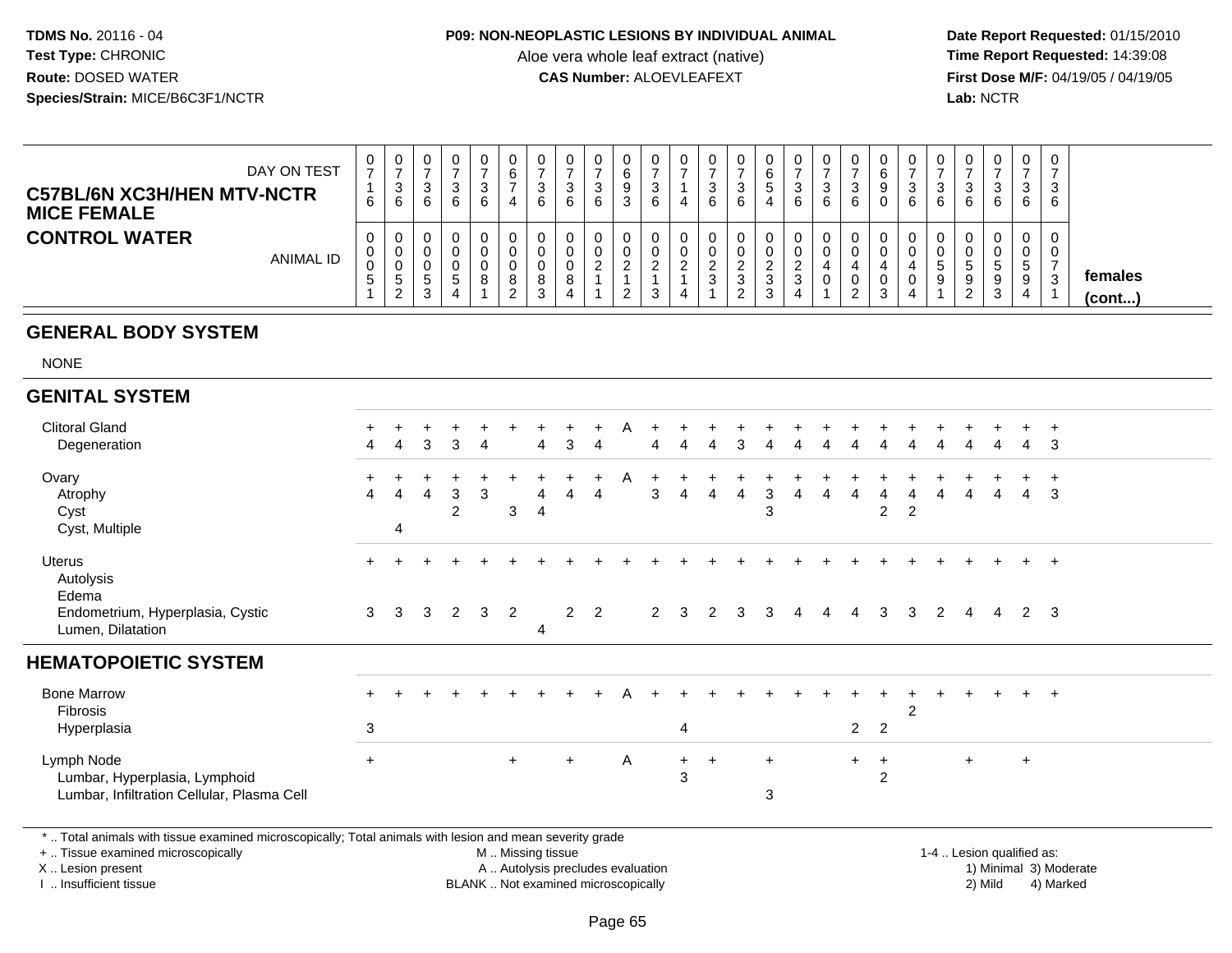## **P09: NON-NEOPLASTIC LESIONS BY INDIVIDUAL ANIMAL**

Aloe vera whole leaf extract (native)<br>**CAS Number:** ALOEVLEAFEXT

| DAY ON TEST<br><b>C57BL/6N XC3H/HEN MTV-NCTR</b><br><b>MICE FEMALE</b>                                                                                                                       | 0<br>$\overline{7}$<br>$\mathbf{1}$<br>6                | $\frac{0}{7}$<br>$\mathbf{3}$<br>6       | $\frac{0}{7}$<br>$\sqrt{3}$<br>6                                          | $\begin{smallmatrix} 0\\7 \end{smallmatrix}$<br>$\mathsf 3$<br>6          | $\frac{0}{7}$<br>$\mathbf 3$<br>6                                | $\pmb{0}$<br>$\,6\,$<br>$\overline{7}$<br>$\overline{4}$ | $\frac{0}{7}$<br>$\mathbf{3}$<br>6                               | $\frac{0}{7}$<br>3<br>6                                                  | $\begin{array}{c} 0 \\ 7 \end{array}$<br>$\mathbf{3}$<br>6                 | $\begin{array}{c} 0 \\ 6 \end{array}$<br>$\overline{9}$<br>3                   | $\begin{array}{c} 0 \\ 7 \end{array}$<br>$\mathfrak{S}$<br>6     | $\begin{array}{c} 0 \\ 7 \end{array}$<br>$\mathbf{1}$<br>$\overline{4}$        | $\pmb{0}$<br>$\overline{7}$<br>$\sqrt{3}$<br>6           | $\begin{array}{c} 0 \\ 7 \end{array}$<br>$\ensuremath{\mathsf{3}}$<br>6 | $\begin{array}{c} 0 \\ 6 \end{array}$<br>$\overline{5}$<br>$\overline{4}$ | $\begin{array}{c} 0 \\ 7 \end{array}$<br>$\mathsf 3$<br>$6\phantom{1}6$ | $\frac{0}{7}$<br>$\mathbf{3}$<br>6                          | $\begin{array}{c} 0 \\ 7 \end{array}$<br>$\mathfrak{Z}$<br>6                  | 0<br>6<br>$\overline{9}$<br>$\mathbf{0}$             | $\begin{array}{c} 0 \\ 7 \end{array}$<br>$\mathbf{3}$<br>6                    | $\frac{0}{7}$<br>$\mathfrak{S}$<br>6                              | 0<br>$\overline{7}$<br>$\mathbf{3}$<br>6                   | $\begin{smallmatrix}0\\7\end{smallmatrix}$<br>$\mathsf 3$<br>6 | $\frac{0}{7}$<br>$\mathbf{3}$<br>$6\phantom{1}$               | $\pmb{0}$<br>$\overline{7}$<br>3<br>6                                                     |                         |
|----------------------------------------------------------------------------------------------------------------------------------------------------------------------------------------------|---------------------------------------------------------|------------------------------------------|---------------------------------------------------------------------------|---------------------------------------------------------------------------|------------------------------------------------------------------|----------------------------------------------------------|------------------------------------------------------------------|--------------------------------------------------------------------------|----------------------------------------------------------------------------|--------------------------------------------------------------------------------|------------------------------------------------------------------|--------------------------------------------------------------------------------|----------------------------------------------------------|-------------------------------------------------------------------------|---------------------------------------------------------------------------|-------------------------------------------------------------------------|-------------------------------------------------------------|-------------------------------------------------------------------------------|------------------------------------------------------|-------------------------------------------------------------------------------|-------------------------------------------------------------------|------------------------------------------------------------|----------------------------------------------------------------|---------------------------------------------------------------|-------------------------------------------------------------------------------------------|-------------------------|
| <b>CONTROL WATER</b><br><b>ANIMAL ID</b>                                                                                                                                                     | $\mathbf 0$<br>0<br>$\overline{0}$<br>5<br>$\mathbf{1}$ | 0<br>$_{\rm 0}^{\rm 0}$<br>$\frac{5}{2}$ | $\mathbf 0$<br>$\mathbf 0$<br>$\mathbf 0$<br>$\sqrt{5}$<br>$\overline{3}$ | $\mathbf 0$<br>$\mathbf 0$<br>$\mathbf 0$<br>$\sqrt{5}$<br>$\overline{4}$ | $\mathbf 0$<br>$\mathbf 0$<br>$\mathbf 0$<br>8<br>$\overline{1}$ | 0<br>$\mathbf 0$<br>$\mathsf{O}\xspace$<br>$\frac{8}{2}$ | $\mathbf 0$<br>$\mathbf 0$<br>$\mathbf 0$<br>8<br>$\overline{3}$ | $\mathbf 0$<br>$\mathbf 0$<br>$\mathbf 0$<br>8<br>$\overline{4}$         | $\pmb{0}$<br>$\mathsf 0$<br>$\overline{2}$<br>$\mathbf{1}$<br>$\mathbf{1}$ | $\mathbf 0$<br>$\mathbf 0$<br>$\overline{2}$<br>$\mathbf{1}$<br>$\overline{2}$ | 0<br>$\pmb{0}$<br>$\overline{2}$<br>$\mathbf{1}$<br>$\mathbf{3}$ | $\mathbf 0$<br>$\mathbf 0$<br>$\overline{2}$<br>$\mathbf{1}$<br>$\overline{a}$ | $\mathbf 0$<br>$\mathbf 0$<br>$\sqrt{2}$<br>$\mathbf{3}$ | $\pmb{0}$<br>$\begin{array}{c} 0 \\ 2 \\ 3 \\ 2 \end{array}$            | 0<br>$\mathbf 0$<br>$\overline{2}$<br>$\sqrt{3}$<br>$\overline{3}$        | $\mathbf 0$<br>$\mathbf 0$<br>$\overline{2}$<br>$\frac{3}{4}$           | $\mathbf 0$<br>$\mathbf 0$<br>$\overline{4}$<br>$\mathbf 0$ | $\mathbf 0$<br>$\mathbf 0$<br>$\overline{4}$<br>$\mathbf 0$<br>$\overline{2}$ | 0<br>$\mathbf 0$<br>4<br>$\pmb{0}$<br>$\overline{3}$ | $\mathbf 0$<br>$\mathbf 0$<br>$\overline{4}$<br>$\mathsf 0$<br>$\overline{4}$ | $\mathbf 0$<br>$\mathsf 0$<br>$\overline{5}$<br>9<br>$\mathbf{1}$ | $\mathbf 0$<br>$\mathbf 0$<br>$\,$ 5 $\,$<br>$\frac{9}{2}$ | $\mathbf 0$<br>$\begin{array}{c} 0 \\ 5 \\ 3 \end{array}$      | $\mathbf 0$<br>$\mathbf 0$<br>$\overline{5}$<br>$\frac{9}{4}$ | $\mathbf 0$<br>$\mathbf 0$<br>$\overline{7}$<br>$\ensuremath{\mathsf{3}}$<br>$\mathbf{1}$ | females<br>$($ cont $)$ |
| Lumbar, Infiltration Cellular,<br>Polymorphonuclear<br>Renal, Hyperplasia, Lymphoid<br>Renal, Infiltration Cellular, Polymorphonuclear                                                       |                                                         |                                          |                                                                           |                                                                           |                                                                  |                                                          |                                                                  |                                                                          |                                                                            |                                                                                |                                                                  | $\mathbf{3}$<br>$\overline{c}$<br>2                                            |                                                          |                                                                         |                                                                           |                                                                         |                                                             |                                                                               |                                                      |                                                                               |                                                                   |                                                            |                                                                | $\overline{2}$                                                |                                                                                           |                         |
| Lymph Node, Mandibular<br>Hyperplasia, Lymphoid<br>Infiltration Cellular, Plasma Cell<br>Infiltration Cellular, Polymorphonuclear                                                            |                                                         |                                          |                                                                           |                                                                           |                                                                  |                                                          |                                                                  |                                                                          |                                                                            |                                                                                |                                                                  |                                                                                |                                                          | 3                                                                       | $\overline{c}$                                                            |                                                                         |                                                             |                                                                               |                                                      |                                                                               |                                                                   |                                                            |                                                                | $\overline{2}$                                                | $\ddot{}$<br>$\overline{c}$                                                               |                         |
| Lymph Node, Mesenteric<br>Angiectasis<br>Hyperplasia, Lymphoid<br>Infiltration Cellular, Plasma Cell                                                                                         |                                                         |                                          |                                                                           | $\overline{c}$                                                            | 3                                                                |                                                          |                                                                  |                                                                          | 3                                                                          |                                                                                |                                                                  | $\overline{2}$                                                                 |                                                          | $\overline{2}$                                                          | $\overline{2}$                                                            |                                                                         | $\overline{c}$                                              |                                                                               |                                                      |                                                                               |                                                                   |                                                            |                                                                |                                                               | $\overline{c}$                                                                            |                         |
| Spleen<br>Fibrosis, Stromal<br>Hematopoietic Cell Proliferation<br>Hyperplasia, Lymphoid<br>Pigmentation<br>Thrombus                                                                         |                                                         | 4                                        | 3                                                                         | 3<br>3                                                                    | $\overline{2}$                                                   |                                                          | 3<br>3                                                           |                                                                          |                                                                            |                                                                                | $\overline{c}$<br>$\overline{2}$                                 | $\overline{4}$<br>$\overline{2}$                                               | 4                                                        | 3<br>$\overline{2}$                                                     | $\overline{2}$                                                            | 3                                                                       | 3<br>$\overline{c}$                                         |                                                                               | 4                                                    |                                                                               |                                                                   |                                                            |                                                                | 4<br>4                                                        | 2                                                                                         |                         |
| Thymus<br>Atrophy<br>Hyperplasia, Lymphoid<br><b>Necrosis</b>                                                                                                                                | $+$                                                     | $\ddot{}$                                | 2                                                                         | 3                                                                         | 3                                                                |                                                          | $\sqrt{2}$                                                       |                                                                          | 4                                                                          |                                                                                | $\overline{c}$                                                   | $\overline{4}$                                                                 |                                                          | $\overline{c}$                                                          |                                                                           |                                                                         |                                                             |                                                                               |                                                      |                                                                               |                                                                   |                                                            |                                                                | $+$<br>$\overline{2}$                                         | $+$<br>$\overline{2}$<br>$\overline{a}$                                                   |                         |
| <b>INTEGUMENTARY SYSTEM</b>                                                                                                                                                                  |                                                         |                                          |                                                                           |                                                                           |                                                                  |                                                          |                                                                  |                                                                          |                                                                            |                                                                                |                                                                  |                                                                                |                                                          |                                                                         |                                                                           |                                                                         |                                                             |                                                                               |                                                      |                                                                               |                                                                   |                                                            |                                                                |                                                               |                                                                                           |                         |
| Mammary Gland                                                                                                                                                                                |                                                         |                                          |                                                                           |                                                                           |                                                                  |                                                          |                                                                  |                                                                          |                                                                            |                                                                                |                                                                  |                                                                                |                                                          |                                                                         |                                                                           |                                                                         |                                                             |                                                                               |                                                      |                                                                               |                                                                   |                                                            |                                                                |                                                               | $\overline{+}$                                                                            |                         |
| *  Total animals with tissue examined microscopically; Total animals with lesion and mean severity grade<br>+  Tissue examined microscopically<br>X Lesion present<br>I. Insufficient tissue |                                                         |                                          |                                                                           |                                                                           |                                                                  | M  Missing tissue                                        |                                                                  | A  Autolysis precludes evaluation<br>BLANK  Not examined microscopically |                                                                            |                                                                                |                                                                  |                                                                                |                                                          |                                                                         |                                                                           |                                                                         |                                                             |                                                                               |                                                      |                                                                               |                                                                   |                                                            | 1-4  Lesion qualified as:<br>2) Mild                           |                                                               | 4) Marked                                                                                 | 1) Minimal 3) Moderate  |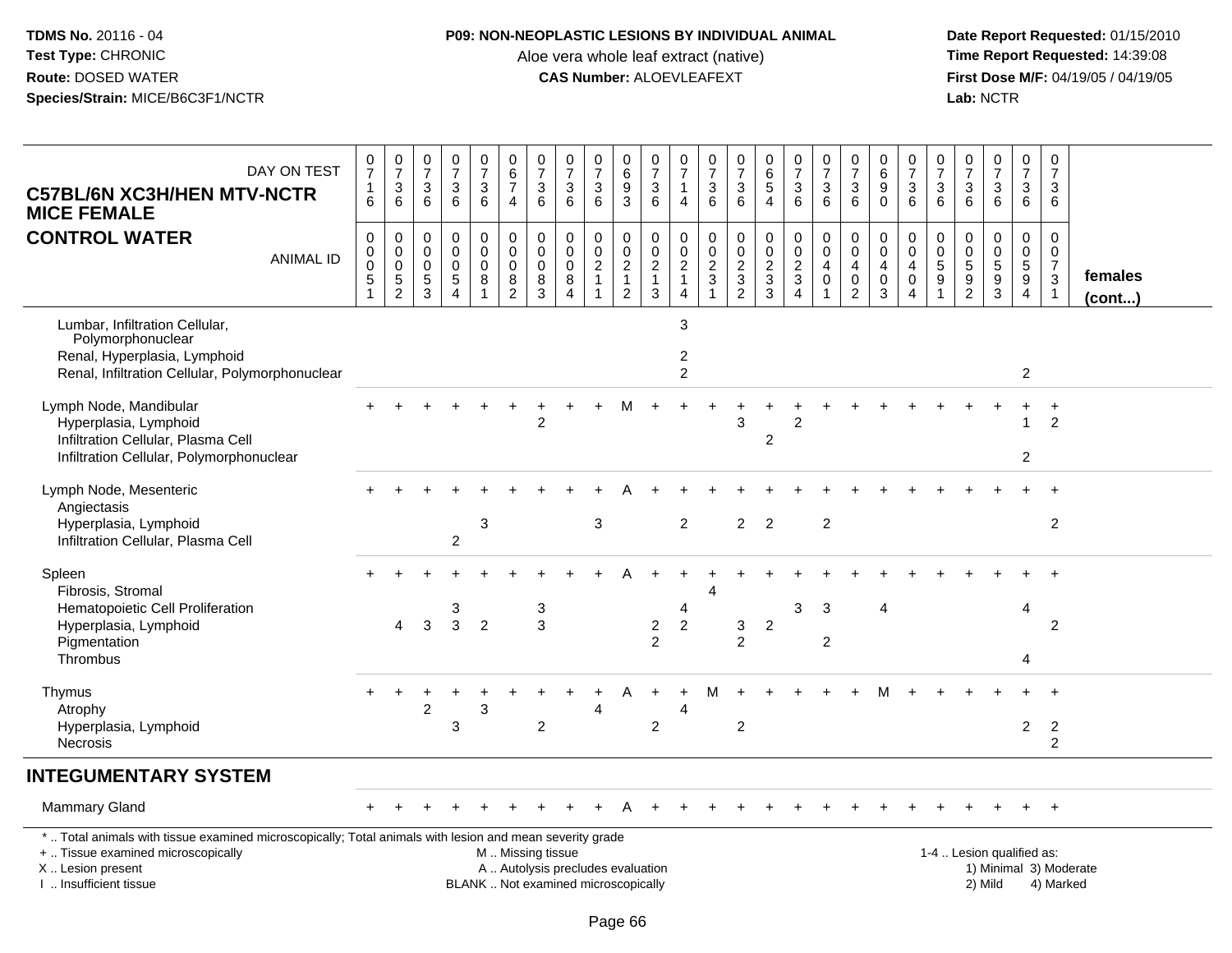## **P09: NON-NEOPLASTIC LESIONS BY INDIVIDUAL ANIMAL**

Aloe vera whole leaf extract (native)<br>**CAS Number:** ALOEVLEAFEXT

| DAY ON TEST<br><b>C57BL/6N XC3H/HEN MTV-NCTR</b><br><b>MICE FEMALE</b>                                                                                                                        | $\frac{0}{7}$<br>$\mathbf{1}$<br>6                                          | $\frac{0}{7}$<br>$\mathbf{3}$<br>6             | $\begin{array}{c} 0 \\ 7 \\ 3 \end{array}$<br>6  | $\frac{0}{7}$<br>$\mathbf{3}$<br>6                                             | $\frac{0}{7}$<br>$\overline{3}$<br>$\,6\,$                                             | $\pmb{0}$<br>$rac{6}{7}$<br>$\overline{4}$                 | $\frac{0}{7}$<br>$\ensuremath{\mathsf{3}}$<br>$\,6\,$ | $\begin{array}{c} 0 \\ 7 \end{array}$<br>$\sqrt{3}$<br>6                 | $\frac{0}{7}$<br>$\ensuremath{\mathsf{3}}$<br>6                            | 0<br>$\,6\,$<br>$\boldsymbol{9}$<br>$\mathbf{3}$                               | 0<br>$\overline{7}$<br>$\ensuremath{\mathsf{3}}$<br>6   | $\frac{0}{7}$<br>$\mathbf{1}$<br>$\overline{4}$ | $\frac{0}{7}$<br>$\mathbf 3$<br>$6\phantom{a}$                  | $\frac{0}{7}$<br>3<br>6                                | $\begin{array}{c} 0 \\ 6 \\ 5 \end{array}$<br>$\overline{4}$                     | $\frac{0}{7}$<br>$\mathbf{3}$<br>6                                 | $\begin{matrix} 0 \\ 7 \end{matrix}$<br>$\mathbf{3}$<br>6                     | $\frac{0}{7}$<br>$\ensuremath{\mathsf{3}}$<br>6                | $\begin{matrix} 0 \\ 6 \\ 9 \end{matrix}$<br>$\mathbf 0$              | 0<br>$\overline{7}$<br>3<br>6                                                 | $\begin{array}{c} 0 \\ 7 \end{array}$<br>$\sqrt{3}$<br>6             | $\frac{0}{7}$<br>$\ensuremath{\mathsf{3}}$<br>$6\phantom{1}$  | $\begin{array}{c} 0 \\ 7 \end{array}$<br>$\mathsf 3$<br>$6\phantom{1}$ | $\pmb{0}$<br>$\overline{7}$<br>$\mathbf{3}$<br>6              | 0<br>$\overline{7}$<br>3<br>6                                             |                                     |
|-----------------------------------------------------------------------------------------------------------------------------------------------------------------------------------------------|-----------------------------------------------------------------------------|------------------------------------------------|--------------------------------------------------|--------------------------------------------------------------------------------|----------------------------------------------------------------------------------------|------------------------------------------------------------|-------------------------------------------------------|--------------------------------------------------------------------------|----------------------------------------------------------------------------|--------------------------------------------------------------------------------|---------------------------------------------------------|-------------------------------------------------|-----------------------------------------------------------------|--------------------------------------------------------|----------------------------------------------------------------------------------|--------------------------------------------------------------------|-------------------------------------------------------------------------------|----------------------------------------------------------------|-----------------------------------------------------------------------|-------------------------------------------------------------------------------|----------------------------------------------------------------------|---------------------------------------------------------------|------------------------------------------------------------------------|---------------------------------------------------------------|---------------------------------------------------------------------------|-------------------------------------|
| <b>CONTROL WATER</b><br><b>ANIMAL ID</b>                                                                                                                                                      | $\mathbf 0$<br>$\mathbf 0$<br>$\mathbf 0$<br>$\overline{5}$<br>$\mathbf{1}$ | $\mathbf 0$<br>0<br>$\pmb{0}$<br>$\frac{5}{2}$ | $\mathbf 0$<br>0<br>$\mathbf 0$<br>$\frac{5}{3}$ | $\mathbf 0$<br>$\mathbf 0$<br>$\mathsf 0$<br>$5\phantom{.0}$<br>$\overline{4}$ | $\mathbf 0$<br>$\mathsf{O}\xspace$<br>$\mathsf{O}\xspace$<br>$\bf 8$<br>$\overline{1}$ | $\mathbf 0$<br>$\mathbf 0$<br>$\mathbf 0$<br>$\frac{8}{2}$ | $\mathbf 0$<br>$\mathbf 0$<br>$\mathbf 0$<br>$^8_3$   | $\mathbf 0$<br>$\mathbf 0$<br>$\mathbf 0$<br>$\bf 8$<br>$\overline{4}$   | $\mathbf 0$<br>$\pmb{0}$<br>$\overline{2}$<br>$\mathbf{1}$<br>$\mathbf{1}$ | $\mathbf 0$<br>$\mathbf 0$<br>$\overline{2}$<br>$\mathbf{1}$<br>$\overline{c}$ | $\mathbf 0$<br>0<br>$\overline{c}$<br>$\mathbf{1}$<br>3 | 0<br>0<br>$\boldsymbol{2}$<br>$\mathbf{1}$<br>4 | 0<br>$\pmb{0}$<br>$\overline{2}$<br>$\mathbf 3$<br>$\mathbf{1}$ | 0<br>$\overline{0}$<br>$\overline{2}$<br>$\frac{3}{2}$ | $\mathbf 0$<br>$\ddot{\mathbf{0}}$<br>$\begin{array}{c} 2 \\ 3 \\ 3 \end{array}$ | $\mathbf 0$<br>0<br>$\overline{c}$<br>$\sqrt{3}$<br>$\overline{4}$ | $\mathbf 0$<br>$\mathbf 0$<br>$\overline{a}$<br>$\mathbf 0$<br>$\overline{1}$ | 0<br>$\mathbf 0$<br>4<br>$\mathsf{O}\xspace$<br>$\overline{2}$ | $\pmb{0}$<br>$\mathbf 0$<br>$\overline{\mathbf{4}}$<br>$_{3}^{\rm 0}$ | $\mathbf 0$<br>$\mathbf 0$<br>$\overline{4}$<br>$\mathbf 0$<br>$\overline{4}$ | $\mathbf 0$<br>0<br>$\sqrt{5}$<br>$\boldsymbol{9}$<br>$\overline{1}$ | $\mathbf 0$<br>$\mathsf 0$<br>$\overline{5}$<br>$\frac{9}{2}$ | $\mathbf{0}$<br>$\mathbf 0$<br>$\overline{5}$<br>$\frac{9}{3}$         | $\mathbf 0$<br>$\mathbf 0$<br>$\frac{5}{9}$<br>$\overline{4}$ | $\Omega$<br>$\mathbf 0$<br>$\overline{7}$<br>$\mathbf{3}$<br>$\mathbf{1}$ | females<br>(cont)                   |
| Galactocele<br>Lactation<br>Alveolus, Hyperplasia                                                                                                                                             |                                                                             |                                                |                                                  | $\overline{c}$                                                                 |                                                                                        |                                                            |                                                       |                                                                          |                                                                            |                                                                                |                                                         |                                                 |                                                                 |                                                        |                                                                                  |                                                                    |                                                                               |                                                                | 3<br>$\boldsymbol{\Lambda}$                                           |                                                                               |                                                                      |                                                               |                                                                        |                                                               |                                                                           |                                     |
| Skin                                                                                                                                                                                          |                                                                             |                                                |                                                  |                                                                                |                                                                                        |                                                            |                                                       |                                                                          |                                                                            |                                                                                |                                                         |                                                 |                                                                 |                                                        |                                                                                  |                                                                    |                                                                               |                                                                |                                                                       |                                                                               |                                                                      |                                                               |                                                                        | $+$                                                           | $+$                                                                       |                                     |
| <b>MUSCULOSKELETAL SYSTEM</b>                                                                                                                                                                 |                                                                             |                                                |                                                  |                                                                                |                                                                                        |                                                            |                                                       |                                                                          |                                                                            |                                                                                |                                                         |                                                 |                                                                 |                                                        |                                                                                  |                                                                    |                                                                               |                                                                |                                                                       |                                                                               |                                                                      |                                                               |                                                                        |                                                               |                                                                           |                                     |
| Bone, Femur<br>Fibro-Osseous Lesion                                                                                                                                                           |                                                                             | $\overline{2}$                                 |                                                  |                                                                                |                                                                                        |                                                            |                                                       |                                                                          |                                                                            |                                                                                |                                                         |                                                 |                                                                 |                                                        |                                                                                  |                                                                    |                                                                               |                                                                |                                                                       |                                                                               |                                                                      |                                                               |                                                                        |                                                               | $+$                                                                       |                                     |
| <b>NERVOUS SYSTEM</b>                                                                                                                                                                         |                                                                             |                                                |                                                  |                                                                                |                                                                                        |                                                            |                                                       |                                                                          |                                                                            |                                                                                |                                                         |                                                 |                                                                 |                                                        |                                                                                  |                                                                    |                                                                               |                                                                |                                                                       |                                                                               |                                                                      |                                                               |                                                                        |                                                               |                                                                           |                                     |
| Brain, Brain Stem<br>Compression                                                                                                                                                              |                                                                             |                                                |                                                  |                                                                                |                                                                                        |                                                            |                                                       |                                                                          |                                                                            |                                                                                |                                                         |                                                 |                                                                 |                                                        |                                                                                  |                                                                    |                                                                               | $\ddot{}$                                                      | $\overline{2}$                                                        |                                                                               |                                                                      |                                                               |                                                                        | $+$                                                           | $\ddot{}$<br>2                                                            |                                     |
| Brain, Cerebellum                                                                                                                                                                             |                                                                             |                                                |                                                  |                                                                                |                                                                                        |                                                            |                                                       |                                                                          |                                                                            |                                                                                |                                                         |                                                 |                                                                 |                                                        |                                                                                  |                                                                    |                                                                               |                                                                |                                                                       |                                                                               |                                                                      |                                                               |                                                                        |                                                               |                                                                           |                                     |
| Brain, Cerebrum<br>Mineralization                                                                                                                                                             | -1                                                                          | $\overline{2}$                                 | $\mathcal{P}$                                    |                                                                                |                                                                                        |                                                            | 1                                                     | $\overline{1}$                                                           | $\ddot{}$<br>$\overline{2}$                                                | A                                                                              |                                                         |                                                 | $\mathbf{1}$                                                    |                                                        |                                                                                  |                                                                    | $\mathbf{1}$                                                                  | $\overline{1}$                                                 |                                                                       |                                                                               | $\mathbf{1}$                                                         | $\ddot{}$<br>$\overline{\mathbf{1}}$                          |                                                                        |                                                               | $+$                                                                       |                                     |
| <b>RESPIRATORY SYSTEM</b>                                                                                                                                                                     |                                                                             |                                                |                                                  |                                                                                |                                                                                        |                                                            |                                                       |                                                                          |                                                                            |                                                                                |                                                         |                                                 |                                                                 |                                                        |                                                                                  |                                                                    |                                                                               |                                                                |                                                                       |                                                                               |                                                                      |                                                               |                                                                        |                                                               |                                                                           |                                     |
| Lung<br>Autolysis                                                                                                                                                                             |                                                                             |                                                |                                                  |                                                                                |                                                                                        |                                                            |                                                       |                                                                          |                                                                            |                                                                                |                                                         |                                                 |                                                                 |                                                        |                                                                                  |                                                                    |                                                                               |                                                                |                                                                       |                                                                               |                                                                      |                                                               |                                                                        |                                                               |                                                                           |                                     |
| Hemorrhage<br>Infiltration Cellular, Histiocyte<br>Infiltration Cellular, Lymphocyte<br>Inflammation, Chronic Active                                                                          |                                                                             | 4                                              |                                                  |                                                                                |                                                                                        |                                                            |                                                       | $\overline{c}$                                                           | $\overline{\mathbf{c}}$                                                    |                                                                                | $\overline{2}$                                          | $\overline{2}$                                  |                                                                 |                                                        |                                                                                  |                                                                    | $\overline{2}$                                                                |                                                                | 3                                                                     | $\mathbf{3}$                                                                  | $\overline{2}$                                                       | 3                                                             |                                                                        | $\overline{2}$                                                |                                                                           |                                     |
| Nose                                                                                                                                                                                          |                                                                             |                                                |                                                  |                                                                                |                                                                                        |                                                            |                                                       |                                                                          |                                                                            |                                                                                | $\ddot{}$                                               | $\ddot{}$                                       | $\overline{ }$                                                  | $\ddot{}$                                              |                                                                                  |                                                                    |                                                                               |                                                                |                                                                       |                                                                               |                                                                      |                                                               |                                                                        | $+$                                                           | $+$                                                                       |                                     |
| *  Total animals with tissue examined microscopically; Total animals with lesion and mean severity grade<br>+  Tissue examined microscopically<br>X  Lesion present<br>I  Insufficient tissue |                                                                             |                                                |                                                  |                                                                                |                                                                                        | M  Missing tissue                                          |                                                       | A  Autolysis precludes evaluation<br>BLANK  Not examined microscopically |                                                                            |                                                                                |                                                         |                                                 |                                                                 |                                                        |                                                                                  |                                                                    |                                                                               |                                                                |                                                                       |                                                                               |                                                                      | 1-4  Lesion qualified as:                                     | 2) Mild                                                                |                                                               |                                                                           | 1) Minimal 3) Moderate<br>4) Marked |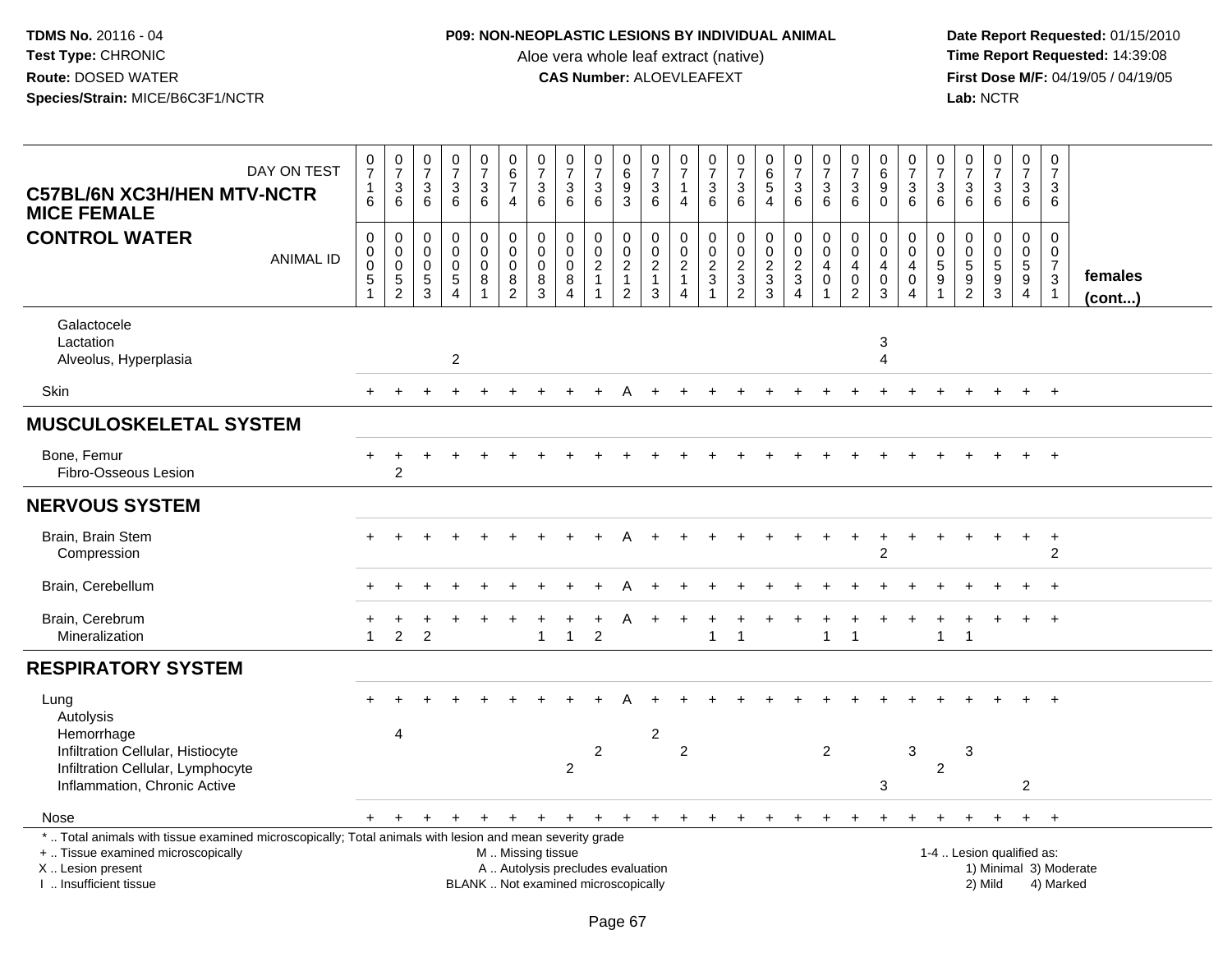## **P09: NON-NEOPLASTIC LESIONS BY INDIVIDUAL ANIMAL**

Aloe vera whole leaf extract (native)<br>**CAS Number:** ALOEVLEAFEXT

| DAY ON TEST<br><b>C57BL/6N XC3H/HEN MTV-NCTR</b><br><b>MICE FEMALE</b>                                                                                                                        | $\frac{0}{7}$<br>$\mathbf{1}$<br>6     | $\frac{0}{7}$<br>$\mathbf{3}$<br>6                                           | 0<br>$\overline{7}$<br>$\mathbf{3}$<br>6           | $\frac{0}{7}$<br>$\sqrt{3}$<br>6                                      | 0<br>$\overline{7}$<br>3<br>6  | 0<br>$\,6\,$<br>$\overline{7}$<br>$\overline{4}$       | 0<br>$\overline{7}$<br>3<br>6                       | $\frac{0}{7}$<br>$\mathbf{3}$<br>6                                       | $\frac{0}{7}$<br>$\mathbf{3}$<br>6                             | 0<br>$\overline{6}$<br>9<br>$\overline{3}$                | $\frac{0}{7}$<br>$\sqrt{3}$<br>6                                  | $\frac{0}{7}$<br>$\overline{1}$<br>4                                              | $\frac{0}{7}$<br>$\sqrt{3}$<br>6            | $\frac{0}{7}$<br>$\mathbf{3}$<br>6        | 0<br>$\,6\,$<br>5<br>$\overline{4}$            | $\frac{0}{7}$<br>$\mathbf{3}$<br>$\overline{6}$ | $\frac{0}{7}$<br>3<br>6              | $\frac{0}{7}$<br>$\sqrt{3}$<br>6        | 0<br>$\,6\,$<br>9<br>$\Omega$                          | $\frac{0}{7}$<br>$\sqrt{3}$<br>6                                                     | 0<br>$\overline{7}$<br>3<br>6                                 | 0<br>$\overline{7}$<br>3<br>6                                               | 0<br>$\overline{7}$<br>3<br>6                               | 0<br>$\overline{7}$<br>3<br>6                                                      | 0<br>$\overline{7}$<br>3<br>6                                             |                         |
|-----------------------------------------------------------------------------------------------------------------------------------------------------------------------------------------------|----------------------------------------|------------------------------------------------------------------------------|----------------------------------------------------|-----------------------------------------------------------------------|--------------------------------|--------------------------------------------------------|-----------------------------------------------------|--------------------------------------------------------------------------|----------------------------------------------------------------|-----------------------------------------------------------|-------------------------------------------------------------------|-----------------------------------------------------------------------------------|---------------------------------------------|-------------------------------------------|------------------------------------------------|-------------------------------------------------|--------------------------------------|-----------------------------------------|--------------------------------------------------------|--------------------------------------------------------------------------------------|---------------------------------------------------------------|-----------------------------------------------------------------------------|-------------------------------------------------------------|------------------------------------------------------------------------------------|---------------------------------------------------------------------------|-------------------------|
| <b>CONTROL WATER</b><br><b>ANIMAL ID</b>                                                                                                                                                      | $\mathbf 0$<br>$_{\rm 0}^{\rm 0}$<br>5 | $\mathbf 0$<br>$\mathsf{O}\xspace$<br>$\mathbf 0$<br>$5\,$<br>$\overline{2}$ | $\mathbf 0$<br>$\mathbf 0$<br>0<br>$\sqrt{5}$<br>3 | $\pmb{0}$<br>$\mathbf 0$<br>$\pmb{0}$<br>$\sqrt{5}$<br>$\overline{A}$ | 0<br>$\pmb{0}$<br>0<br>$\bf 8$ | $\pmb{0}$<br>$\mathbf 0$<br>$\pmb{0}$<br>$\frac{8}{2}$ | $\mathbf 0$<br>$\mathbf 0$<br>$\mathbf 0$<br>8<br>3 | $\pmb{0}$<br>$\mathbf 0$<br>$\pmb{0}$<br>$\bf8$<br>$\overline{4}$        | $\mathbf 0$<br>$\mathbf 0$<br>$\overline{2}$<br>$\overline{1}$ | $\pmb{0}$<br>$\pmb{0}$<br>$\frac{2}{1}$<br>$\overline{2}$ | $\pmb{0}$<br>$\mathbf 0$<br>$\boldsymbol{2}$<br>$\mathbf{1}$<br>3 | $\boldsymbol{0}$<br>$\mathbf 0$<br>$\sqrt{2}$<br>$\overline{1}$<br>$\overline{4}$ | $\mathbf 0$<br>$\mathbf 0$<br>$\frac{2}{3}$ | $\pmb{0}$<br>$\mathbf 0$<br>$\frac{2}{3}$ | $\pmb{0}$<br>$\mathbf 0$<br>$\frac{2}{3}$<br>3 | $\mathbf 0$<br>$\pmb{0}$<br>$\frac{2}{3}$<br>4  | $\mathbf 0$<br>0<br>4<br>$\mathbf 0$ | $\mathbf 0$<br>0<br>4<br>$\pmb{0}$<br>2 | 0<br>$\mathbf 0$<br>$\overline{4}$<br>$\mathbf 0$<br>3 | $\mathbf 0$<br>$\mathbf 0$<br>$\overline{\mathbf{4}}$<br>$\pmb{0}$<br>$\overline{4}$ | $\mathbf 0$<br>$\mathbf{0}$<br>$\sqrt{5}$<br>$\boldsymbol{9}$ | $\Omega$<br>$\mathbf 0$<br>$\sqrt{5}$<br>$\boldsymbol{9}$<br>$\overline{2}$ | 0<br>$\mathbf 0$<br>$\overline{5}$<br>$\boldsymbol{9}$<br>3 | $\mathbf 0$<br>$\mathbf 0$<br>$\overline{5}$<br>$\boldsymbol{9}$<br>$\overline{4}$ | $\Omega$<br>$\mathbf 0$<br>$\overline{7}$<br>$\mathbf{3}$<br>$\mathbf{1}$ | females<br>$($ cont $)$ |
| <b>Hyaline Droplet</b><br>Inflammation, Chronic Active                                                                                                                                        |                                        | 2                                                                            | $\overline{c}$                                     |                                                                       | 1                              | -1                                                     |                                                     | 1                                                                        | -1                                                             | $\mathbf{1}$                                              | 2                                                                 | $\overline{1}$                                                                    | $\overline{\mathbf{1}}$                     |                                           |                                                |                                                 |                                      |                                         | 1                                                      |                                                                                      |                                                               |                                                                             |                                                             |                                                                                    |                                                                           |                         |
| Trachea                                                                                                                                                                                       | $+$                                    |                                                                              |                                                    |                                                                       |                                |                                                        |                                                     |                                                                          |                                                                | A                                                         |                                                                   |                                                                                   |                                             |                                           |                                                |                                                 |                                      |                                         |                                                        |                                                                                      |                                                               |                                                                             |                                                             | $+$                                                                                | $+$                                                                       |                         |
| <b>SPECIAL SENSES SYSTEM</b>                                                                                                                                                                  |                                        |                                                                              |                                                    |                                                                       |                                |                                                        |                                                     |                                                                          |                                                                |                                                           |                                                                   |                                                                                   |                                             |                                           |                                                |                                                 |                                      |                                         |                                                        |                                                                                      |                                                               |                                                                             |                                                             |                                                                                    |                                                                           |                         |
| Eye<br>Cataract<br>Cornea, Inflammation, Chronic Active<br>Cornea, Ulcer                                                                                                                      |                                        | $\boldsymbol{2}$<br>$\boldsymbol{\Lambda}$                                   |                                                    |                                                                       |                                |                                                        |                                                     |                                                                          |                                                                |                                                           |                                                                   |                                                                                   |                                             |                                           |                                                |                                                 |                                      |                                         |                                                        |                                                                                      |                                                               |                                                                             |                                                             |                                                                                    |                                                                           |                         |
| Harderian Gland<br>Infiltration Cellular, Lymphocyte                                                                                                                                          |                                        |                                                                              |                                                    |                                                                       |                                |                                                        |                                                     |                                                                          | $\overline{c}$                                                 |                                                           |                                                                   |                                                                                   |                                             |                                           |                                                |                                                 |                                      |                                         |                                                        |                                                                                      | $\overline{1}$                                                |                                                                             |                                                             |                                                                                    | $\overline{ }$                                                            |                         |
| <b>Lacrimal Gland</b><br>Infiltration Cellular, Lymphocyte                                                                                                                                    |                                        |                                                                              |                                                    |                                                                       |                                |                                                        |                                                     |                                                                          |                                                                |                                                           |                                                                   |                                                                                   |                                             |                                           |                                                |                                                 |                                      |                                         |                                                        |                                                                                      |                                                               |                                                                             |                                                             |                                                                                    |                                                                           |                         |
| <b>URINARY SYSTEM</b>                                                                                                                                                                         |                                        |                                                                              |                                                    |                                                                       |                                |                                                        |                                                     |                                                                          |                                                                |                                                           |                                                                   |                                                                                   |                                             |                                           |                                                |                                                 |                                      |                                         |                                                        |                                                                                      |                                                               |                                                                             |                                                             |                                                                                    |                                                                           |                         |
| Kidney<br><b>Amyloid Deposition</b><br>Autolysis                                                                                                                                              |                                        |                                                                              |                                                    |                                                                       |                                |                                                        |                                                     |                                                                          |                                                                |                                                           |                                                                   |                                                                                   |                                             |                                           |                                                |                                                 |                                      | $\boldsymbol{\Lambda}$                  |                                                        |                                                                                      |                                                               |                                                                             |                                                             |                                                                                    | $\overline{+}$                                                            |                         |
| <b>Hyaline Droplet</b><br>Infiltration Cellular, Histiocyte<br>Infiltration Cellular, Lymphocyte<br>Nephropathy                                                                               | 3                                      | $\mathbf{1}$                                                                 |                                                    |                                                                       | $\overline{1}$                 |                                                        | $\mathbf{1}$                                        |                                                                          | -1                                                             |                                                           | $\overline{1}$                                                    | -1                                                                                |                                             |                                           |                                                |                                                 | $1 \quad 2$                          | Δ                                       | $\overline{2}$                                         |                                                                                      | $\overline{1}$                                                |                                                                             | $\mathbf 1$                                                 |                                                                                    | $\overline{1}$                                                            |                         |
| <b>Urinary Bladder</b><br>Infiltration Cellular, Lymphocyte                                                                                                                                   |                                        | 2                                                                            |                                                    |                                                                       | $\overline{\mathbf{1}}$        |                                                        | 1                                                   | -1                                                                       | -1                                                             |                                                           |                                                                   |                                                                                   |                                             |                                           |                                                | $\overline{1}$                                  |                                      |                                         | 1                                                      | $\overline{2}$                                                                       | 1                                                             |                                                                             |                                                             | $\mathbf{1}$                                                                       | $\overline{1}$<br>$\mathbf{1}$                                            |                         |
| *  Total animals with tissue examined microscopically; Total animals with lesion and mean severity grade<br>+  Tissue examined microscopically<br>X  Lesion present<br>I. Insufficient tissue |                                        |                                                                              |                                                    |                                                                       |                                | M  Missing tissue                                      |                                                     | A  Autolysis precludes evaluation<br>BLANK  Not examined microscopically |                                                                |                                                           |                                                                   |                                                                                   |                                             |                                           |                                                |                                                 |                                      |                                         |                                                        |                                                                                      |                                                               | 1-4  Lesion qualified as:                                                   | 2) Mild                                                     |                                                                                    | 4) Marked                                                                 | 1) Minimal 3) Moderate  |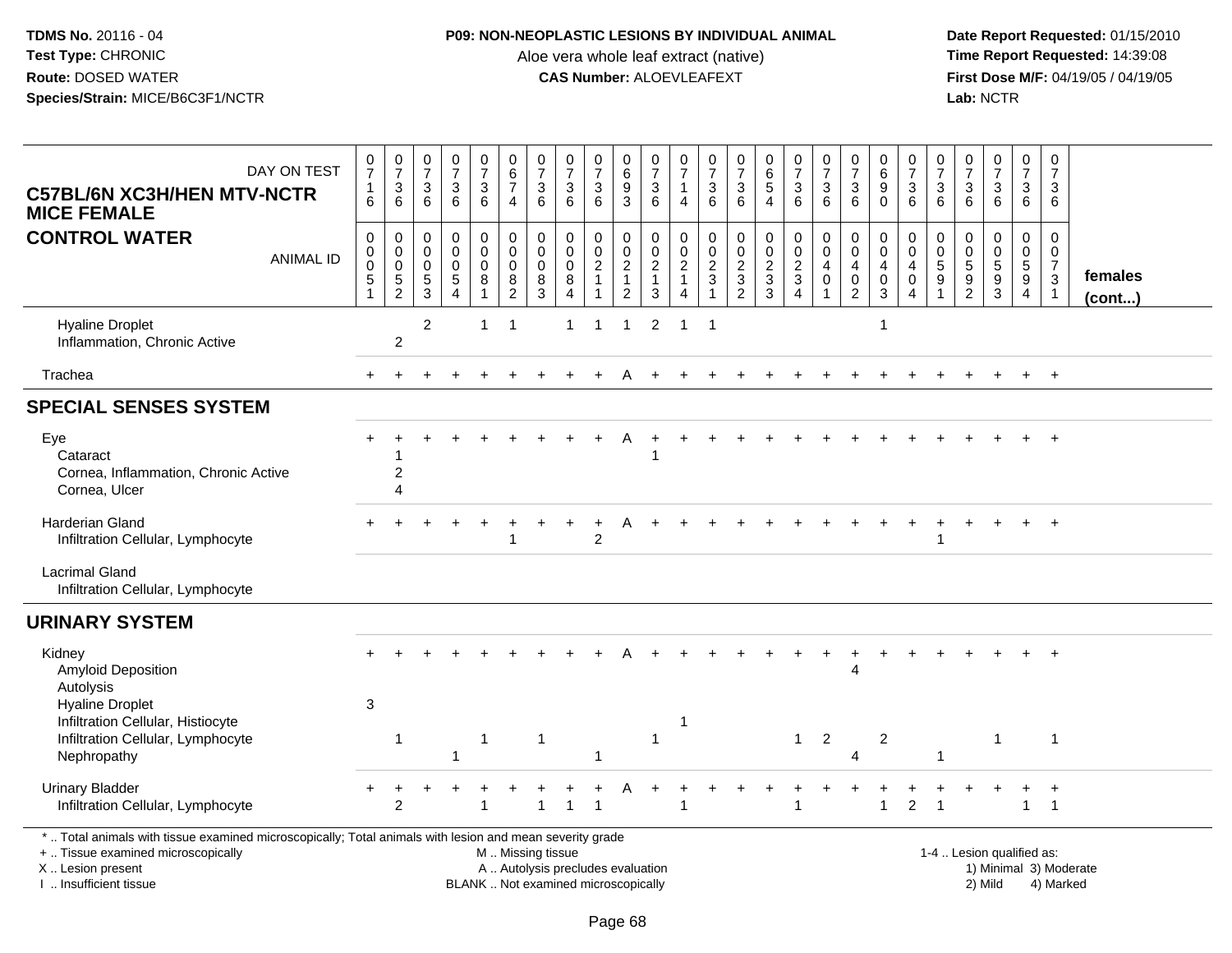#### **P09: NON-NEOPLASTIC LESIONS BY INDIVIDUAL ANIMAL**

Aloe vera whole leaf extract (native)<br>**CAS Number:** ALOEVLEAFEXT

 **Date Report Requested:** 01/15/2010 **First Dose M/F:** 04/19/05 / 04/19/05<br>Lab: NCTR **Lab:** NCTR

| <b>C57BL/6N XC3H/HEN MTV-NCTR</b><br><b>MICE FEMALE</b>                                                                                                                                                | DAY ON TEST      | $\frac{0}{7}$<br>$\frac{3}{6}$            | $\begin{array}{c} 0 \\ 7 \end{array}$<br>$\ensuremath{\mathsf{3}}$<br>6 | $\begin{smallmatrix}0\\7\end{smallmatrix}$<br>$\mathbf{3}$<br>6              | $\frac{0}{7}$<br>$\sqrt{3}$<br>6                                | $\begin{smallmatrix}0\\7\end{smallmatrix}$<br>$\mathsf 3$<br>6      | $\begin{array}{c} 0 \\ 7 \end{array}$<br>$\mathbf{3}$<br>6                              | $\begin{array}{c} 0 \\ 5 \\ 5 \end{array}$<br>$\mathbf 0$    | $\frac{0}{7}$<br>$\mathbf{3}$<br>6                                | $\frac{0}{7}$<br>$\ensuremath{\mathsf{3}}$<br>6                     | $\begin{smallmatrix}0\\7\end{smallmatrix}$<br>$\sqrt{3}$<br>6 | $\begin{array}{c} 0 \\ 6 \end{array}$<br>$\overline{1}$<br>6 | 0<br>$\overline{7}$<br>$\mathbf{3}$<br>6  | $\frac{0}{7}$<br>$\mathbf{3}$<br>6                                      | $\frac{0}{7}$<br>$\mathbf{3}$<br>6                                       | $\begin{array}{c} 0 \\ 7 \\ 3 \end{array}$<br>$\overline{4}$           | $\begin{array}{c} 0 \\ 6 \\ 7 \end{array}$<br>$\overline{4}$      | $\frac{0}{7}$<br>$\ensuremath{\mathsf{3}}$<br>6       | 0626                                                     | $\frac{0}{7}$<br>$\mathsf 3$<br>6 | $\begin{array}{c} 0 \\ 5 \\ 5 \end{array}$<br>$\overline{4}$  | 0<br>$\overline{7}$<br>3<br>6                | $\frac{0}{7}$<br>3<br>6                                             |                     |
|--------------------------------------------------------------------------------------------------------------------------------------------------------------------------------------------------------|------------------|-------------------------------------------|-------------------------------------------------------------------------|------------------------------------------------------------------------------|-----------------------------------------------------------------|---------------------------------------------------------------------|-----------------------------------------------------------------------------------------|--------------------------------------------------------------|-------------------------------------------------------------------|---------------------------------------------------------------------|---------------------------------------------------------------|--------------------------------------------------------------|-------------------------------------------|-------------------------------------------------------------------------|--------------------------------------------------------------------------|------------------------------------------------------------------------|-------------------------------------------------------------------|-------------------------------------------------------|----------------------------------------------------------|-----------------------------------|---------------------------------------------------------------|----------------------------------------------|---------------------------------------------------------------------|---------------------|
| <b>CONTROL WATER</b>                                                                                                                                                                                   | <b>ANIMAL ID</b> | 0<br>$\frac{0}{7}$<br>3<br>$\overline{2}$ | $\pmb{0}$<br>$\frac{0}{7}$<br>$\frac{3}{3}$                             | $\mathbf 0$<br>$\pmb{0}$<br>$\overline{7}$<br>$\mathbf{3}$<br>$\overline{4}$ | $\pmb{0}$<br>$\pmb{0}$<br>$\overline{7}$<br>4<br>$\overline{A}$ | $\pmb{0}$<br>$\begin{array}{c} 0 \\ 7 \end{array}$<br>$\frac{4}{2}$ | $\pmb{0}$<br>$\begin{smallmatrix}0\\7\end{smallmatrix}$<br>$\overline{\mathbf{4}}$<br>3 | $\mathbf 0$<br>$\frac{0}{7}$<br>4<br>$\overline{\mathbf{4}}$ | $\mathbf 0$<br>0<br>$\frac{5}{7}$<br>$\sqrt{5}$<br>$\overline{1}$ | $\pmb{0}$<br>$\begin{array}{c} 0 \\ 7 \end{array}$<br>$\frac{5}{2}$ | 0<br>$\mathbf 0$<br>$\overline{7}$<br>$\,$ 5 $\,$<br>3        | $\mathbf 0$<br>$\frac{0}{7}$<br>$\sqrt{5}$<br>$\overline{A}$ | 0<br>$\pmb{0}$<br>$\overline{7}$<br>$\,6$ | $\mathbf 0$<br>$\pmb{0}$<br>$\overline{7}$<br>$\,6\,$<br>$\overline{2}$ | $\pmb{0}$<br>$\begin{smallmatrix}0\\7\end{smallmatrix}$<br>$\frac{6}{3}$ | 0<br>$\begin{smallmatrix}0\\7\end{smallmatrix}$<br>6<br>$\overline{4}$ | $\pmb{0}$<br>$\pmb{0}$<br>$\bf 8$<br>$\mathbf{1}$<br>$\mathbf{1}$ | 0<br>$\pmb{0}$<br>8<br>$\mathbf{1}$<br>$\overline{2}$ | $\mathbf 0$<br>$\pmb{0}$<br>$\,8\,$<br>$\mathbf{1}$<br>3 | 0<br>0<br>8<br>$\mathbf{1}$<br>4  | $\mathbf 0$<br>$\mathbf 0$<br>8<br>$\sqrt{2}$<br>$\mathbf{1}$ | $\mathbf 0$<br>0<br>8<br>$\overline{a}$<br>3 | $\mathbf 0$<br>$\mathbf 0$<br>8<br>$\overline{2}$<br>$\overline{4}$ | * TOTALS            |
| <b>ALIMENTARY SYSTEM</b>                                                                                                                                                                               |                  |                                           |                                                                         |                                                                              |                                                                 |                                                                     |                                                                                         |                                                              |                                                                   |                                                                     |                                                               |                                                              |                                           |                                                                         |                                                                          |                                                                        |                                                                   |                                                       |                                                          |                                   |                                                               |                                              |                                                                     |                     |
| Esophagus                                                                                                                                                                                              |                  |                                           |                                                                         |                                                                              |                                                                 |                                                                     |                                                                                         |                                                              |                                                                   |                                                                     |                                                               |                                                              |                                           |                                                                         |                                                                          |                                                                        | А                                                                 |                                                       |                                                          |                                   |                                                               |                                              |                                                                     | 45                  |
| Gallbladder                                                                                                                                                                                            |                  |                                           |                                                                         |                                                                              |                                                                 |                                                                     |                                                                                         |                                                              |                                                                   |                                                                     |                                                               |                                                              |                                           |                                                                         |                                                                          |                                                                        |                                                                   |                                                       |                                                          |                                   |                                                               |                                              |                                                                     | 42                  |
| Intestine Large, Ascending Colon<br>Goblet Cell, Hyperplasia                                                                                                                                           |                  | $+$                                       |                                                                         |                                                                              |                                                                 |                                                                     |                                                                                         |                                                              |                                                                   |                                                                     |                                                               |                                                              |                                           |                                                                         |                                                                          |                                                                        | A                                                                 |                                                       |                                                          |                                   |                                                               |                                              |                                                                     | 43<br>1 1.0         |
| Intestine Large, Cecum<br>Hyperplasia, Lymphoid<br>Goblet Cell, Hyperplasia                                                                                                                            |                  |                                           |                                                                         |                                                                              |                                                                 |                                                                     |                                                                                         |                                                              |                                                                   | -1                                                                  |                                                               |                                                              |                                           |                                                                         |                                                                          |                                                                        |                                                                   |                                                       |                                                          |                                   |                                                               |                                              |                                                                     | 42<br>1 1.0<br>11.0 |
| Intestine Large, Descending Colon                                                                                                                                                                      |                  |                                           |                                                                         |                                                                              |                                                                 |                                                                     |                                                                                         |                                                              |                                                                   |                                                                     |                                                               |                                                              |                                           |                                                                         |                                                                          |                                                                        |                                                                   |                                                       |                                                          |                                   |                                                               |                                              |                                                                     | 43                  |
| Intestine Large, Rectum                                                                                                                                                                                |                  |                                           |                                                                         |                                                                              |                                                                 |                                                                     |                                                                                         |                                                              |                                                                   |                                                                     |                                                               |                                                              |                                           |                                                                         |                                                                          |                                                                        |                                                                   |                                                       |                                                          |                                   |                                                               |                                              |                                                                     | 43                  |
| Intestine Large, Transverse Colon<br>Goblet Cell, Hyperplasia                                                                                                                                          |                  |                                           |                                                                         |                                                                              |                                                                 |                                                                     |                                                                                         |                                                              |                                                                   |                                                                     |                                                               |                                                              |                                           |                                                                         |                                                                          |                                                                        |                                                                   |                                                       |                                                          |                                   |                                                               |                                              |                                                                     | 42<br>2 1.0         |
| Intestine Small, Duodenum                                                                                                                                                                              |                  |                                           |                                                                         |                                                                              |                                                                 |                                                                     |                                                                                         |                                                              |                                                                   |                                                                     |                                                               |                                                              |                                           |                                                                         |                                                                          |                                                                        |                                                                   |                                                       |                                                          |                                   |                                                               |                                              |                                                                     | 43                  |
| Intestine Small, Ileum                                                                                                                                                                                 |                  |                                           |                                                                         |                                                                              |                                                                 |                                                                     |                                                                                         |                                                              |                                                                   |                                                                     |                                                               |                                                              |                                           |                                                                         |                                                                          |                                                                        |                                                                   |                                                       |                                                          |                                   |                                                               |                                              |                                                                     | 42                  |
| Intestine Small, Jejunum                                                                                                                                                                               |                  |                                           |                                                                         |                                                                              |                                                                 |                                                                     |                                                                                         |                                                              |                                                                   |                                                                     |                                                               |                                                              |                                           |                                                                         |                                                                          |                                                                        |                                                                   |                                                       |                                                          |                                   |                                                               |                                              |                                                                     | 42                  |
| Liver<br><b>Basophilic Focus</b><br>Eosinophilic Focus<br>Hematopoietic Cell Proliferation<br>*  Total animals with tissue examined microscopically; Total animals with lesion and mean severity grade |                  |                                           |                                                                         |                                                                              | X                                                               |                                                                     |                                                                                         |                                                              |                                                                   |                                                                     |                                                               |                                                              |                                           |                                                                         |                                                                          |                                                                        |                                                                   |                                                       |                                                          |                                   |                                                               |                                              |                                                                     | 45<br>-1<br>13.0    |

+ .. Tissue examined microscopically

X .. Lesion present

I .. Insufficient tissue

M .. Missing tissue

A .. Autolysis precludes evaluation 1999 (1999) 1999 (1999) 1999 (1999) 1999 (1999) Minimal 3) Minimal 3) Minimal 3) Minimal 3) Mild

BLANK .. Not examined microscopically 2) Mild 4) Marked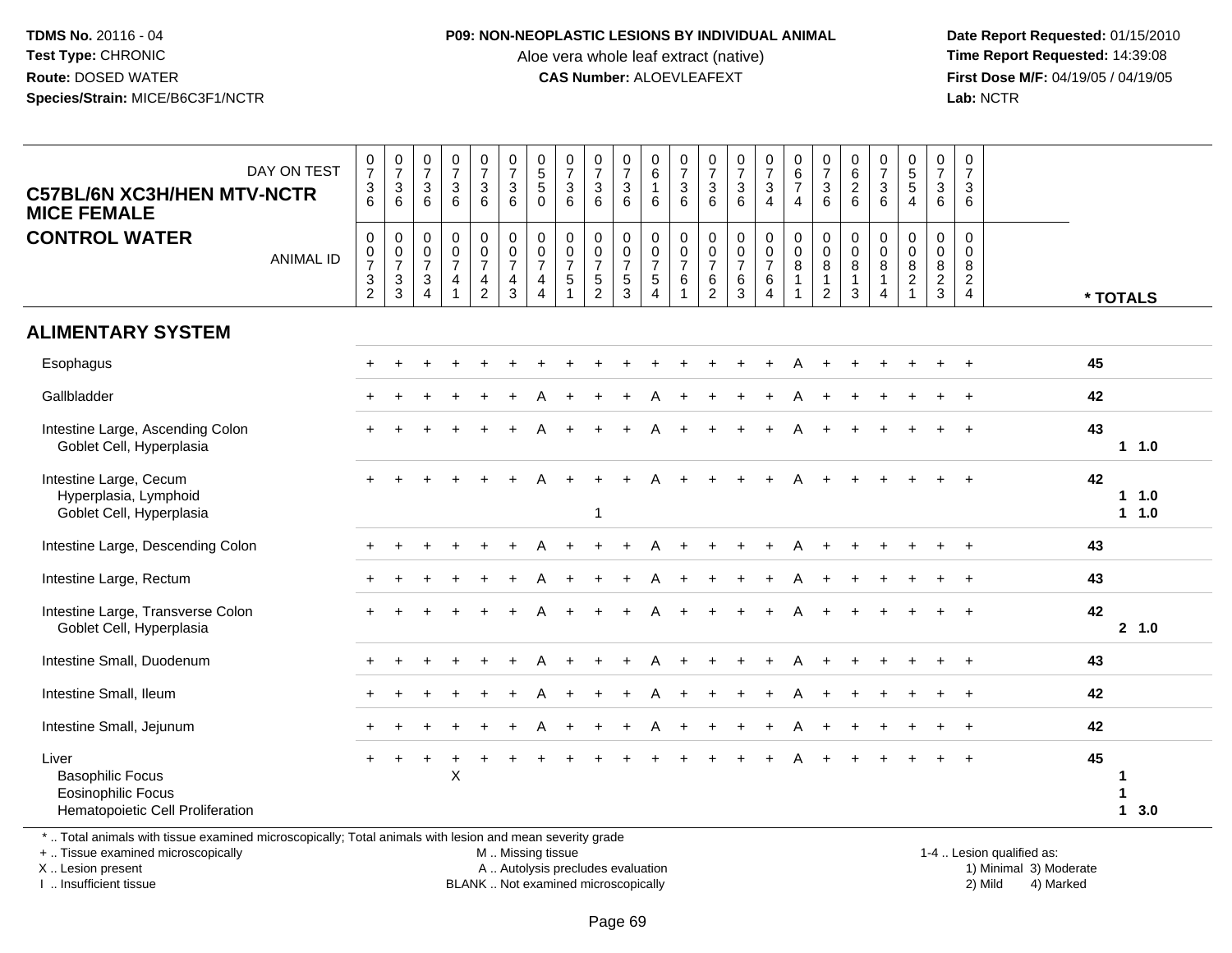#### **P09: NON-NEOPLASTIC LESIONS BY INDIVIDUAL ANIMAL**

Aloe vera whole leaf extract (native)<br>**CAS Number:** ALOEVLEAFEXT

 **Date Report Requested:** 01/15/2010 **First Dose M/F:** 04/19/05 / 04/19/05<br>**Lab:** NCTR **Lab:** NCTR

| <b>C57BL/6N XC3H/HEN MTV-NCTR</b><br><b>MICE FEMALE</b>                                                                                                                                                     | DAY ON TEST      | $\frac{0}{7}$<br>$^3$ 6                                   | $\begin{smallmatrix} 0\\7 \end{smallmatrix}$<br>$\ensuremath{\mathsf{3}}$<br>$\,6\,$    | $\frac{0}{7}$<br>3<br>$6\phantom{1}$                             | $\begin{array}{c} 0 \\ 7 \end{array}$<br>$\mathbf 3$<br>6                             | $\frac{0}{7}$<br>$\mathbf{3}$<br>6                                                      | $\frac{0}{7}$<br>$\mathbf{3}$<br>$\,6\,$                              | $\begin{array}{c} 0 \\ 5 \\ 5 \end{array}$<br>$\mathbf 0$                                       | $\begin{array}{c} 0 \\ 7 \end{array}$<br>$\sqrt{3}$<br>6 | $\begin{array}{c} 0 \\ 7 \end{array}$<br>$\sqrt{3}$<br>$6\phantom{1}$ | $\frac{0}{7}$<br>$\sqrt{3}$<br>$\,6\,$              | $\,0\,$<br>6<br>$\overline{1}$<br>6                                              | $\frac{0}{7}$<br>3<br>6               | $\begin{matrix} 0 \\ 7 \\ 3 \end{matrix}$<br>$6\phantom{1}$ | $\frac{0}{7}$<br>$\overline{3}$<br>6                        | $\begin{array}{c} 0 \\ 7 \\ 3 \end{array}$<br>$\overline{4}$     | $\begin{array}{c} 0 \\ 6 \\ 7 \end{array}$<br>$\overline{4}$             | $\begin{array}{c} 0 \\ 7 \end{array}$<br>$\mathbf{3}$<br>6    | $\pmb{0}$<br>$6\phantom{1}6$<br>$\overline{2}$<br>6  | $\frac{0}{7}$<br>$\mathbf{3}$<br>6         | $\begin{array}{c} 0 \\ 5 \\ 5 \end{array}$<br>$\overline{4}$         | $\frac{0}{7}$<br>$\mathbf{3}$<br>6           | $\mathbf 0$<br>$\overline{7}$<br>3<br>6                              |    |                                                                        |
|-------------------------------------------------------------------------------------------------------------------------------------------------------------------------------------------------------------|------------------|-----------------------------------------------------------|-----------------------------------------------------------------------------------------|------------------------------------------------------------------|---------------------------------------------------------------------------------------|-----------------------------------------------------------------------------------------|-----------------------------------------------------------------------|-------------------------------------------------------------------------------------------------|----------------------------------------------------------|-----------------------------------------------------------------------|-----------------------------------------------------|----------------------------------------------------------------------------------|---------------------------------------|-------------------------------------------------------------|-------------------------------------------------------------|------------------------------------------------------------------|--------------------------------------------------------------------------|---------------------------------------------------------------|------------------------------------------------------|--------------------------------------------|----------------------------------------------------------------------|----------------------------------------------|----------------------------------------------------------------------|----|------------------------------------------------------------------------|
| <b>CONTROL WATER</b>                                                                                                                                                                                        | <b>ANIMAL ID</b> | $\pmb{0}$<br>$\pmb{0}$<br>$\overline{7}$<br>$\frac{3}{2}$ | $\pmb{0}$<br>$\mathbf 0$<br>$\overline{7}$<br>$\ensuremath{\mathsf{3}}$<br>$\mathbf{3}$ | 0<br>$\pmb{0}$<br>$\overline{7}$<br>$\sqrt{3}$<br>$\overline{4}$ | $\pmb{0}$<br>$\mathbf 0$<br>$\overline{7}$<br>$\overline{\mathbf{4}}$<br>$\mathbf{1}$ | 0<br>$\mathsf{O}\xspace$<br>$\overline{7}$<br>$\overline{\mathbf{4}}$<br>$\overline{2}$ | $\pmb{0}$<br>$\frac{0}{7}$<br>$\overline{\mathbf{4}}$<br>$\mathbf{3}$ | $\pmb{0}$<br>$\mathsf{O}\xspace$<br>$\overline{7}$<br>$\overline{\mathbf{4}}$<br>$\overline{4}$ | 0<br>$\mathsf{O}\xspace$<br>$\overline{7}$<br>$\sqrt{5}$ | $\begin{smallmatrix} 0\\0 \end{smallmatrix}$<br>$\frac{7}{2}$         | 0<br>$\mathsf 0$<br>$\overline{7}$<br>$\frac{5}{3}$ | $\,0\,$<br>$\mathsf{O}\xspace$<br>$\overline{7}$<br>$\sqrt{5}$<br>$\overline{4}$ | 0<br>$\pmb{0}$<br>$\overline{7}$<br>6 | $\pmb{0}$<br>$\pmb{0}$<br>$\frac{7}{6}$                     | $\begin{array}{c} 0 \\ 0 \\ 7 \end{array}$<br>$\frac{6}{3}$ | 0<br>$\mathsf{O}$<br>$\overline{7}$<br>$\,6\,$<br>$\overline{4}$ | $_{\rm 0}^{\rm 0}$<br>$\overline{8}$<br>$\overline{1}$<br>$\overline{1}$ | 0<br>$\mathbf 0$<br>$\bf 8$<br>$\mathbf{1}$<br>$\overline{2}$ | $\mathbf 0$<br>$\mathbf 0$<br>8<br>$\mathbf{1}$<br>3 | 0<br>$\mathbf 0$<br>8<br>$\mathbf{1}$<br>4 | 0<br>$\mathbf 0$<br>$\overline{8}$<br>$\overline{2}$<br>$\mathbf{1}$ | $\,0\,$<br>$\mathbf 0$<br>$\frac{8}{2}$<br>3 | $\mathbf 0$<br>$\mathbf{0}$<br>8<br>$\overline{c}$<br>$\overline{4}$ |    | * TOTALS                                                               |
| Infiltration Cellular, Lymphocyte<br>Inflammation, Chronic Active<br><b>Mixed Cell Focus</b><br>Necrosis<br>Pigmentation<br><b>Tension Lipidosis</b><br>Vacuolization Cytoplasmic<br>Oval Cell, Hyperplasia |                  | 1                                                         |                                                                                         |                                                                  |                                                                                       |                                                                                         |                                                                       |                                                                                                 | -1<br>1<br>$\overline{1}$                                |                                                                       | $\overline{1}$                                      |                                                                                  | $\mathbf{1}$                          |                                                             | $\mathbf 1$<br>$\mathbf{1}$                                 | 4                                                                |                                                                          | $\boldsymbol{2}$<br>$\overline{2}$                            |                                                      | -1<br>$\mathbf{1}$                         |                                                                      | $\overline{4}$<br>$\overline{c}$             |                                                                      |    | 10, 1.8<br>$6$ 1.7<br>1<br>32.3<br>$12.0$<br>$7$ 1.6<br>12 1.5<br>13.0 |
| Mesentery<br>Fat, Hemorrhage<br>Fat, Necrosis                                                                                                                                                               |                  |                                                           |                                                                                         |                                                                  |                                                                                       | $\ddot{}$<br>3                                                                          |                                                                       |                                                                                                 |                                                          |                                                                       |                                                     |                                                                                  |                                       |                                                             |                                                             |                                                                  |                                                                          |                                                               |                                                      | $\ddot{}$<br>3                             |                                                                      |                                              |                                                                      | 6  | 14.0<br>62.8                                                           |
| Oral Mucosa                                                                                                                                                                                                 |                  | $+$                                                       |                                                                                         |                                                                  |                                                                                       |                                                                                         |                                                                       |                                                                                                 |                                                          |                                                                       |                                                     |                                                                                  |                                       |                                                             |                                                             |                                                                  |                                                                          |                                                               |                                                      |                                            |                                                                      |                                              |                                                                      | 1  |                                                                        |
| Pancreas<br>Infiltration Cellular, Lymphocyte<br>Vacuolization Cytoplasmic<br>Acinus, Degeneration                                                                                                          |                  | $\mathbf 1$                                               |                                                                                         | $\overline{c}$                                                   |                                                                                       |                                                                                         |                                                                       |                                                                                                 | $\overline{2}$                                           |                                                                       |                                                     |                                                                                  | $\overline{c}$                        |                                                             | $\overline{1}$                                              | +                                                                |                                                                          |                                                               |                                                      |                                            |                                                                      |                                              |                                                                      | 42 | $11 \t1.5$<br>1 1.0<br>14.0                                            |
| Salivary Glands<br>Infiltration Cellular, Lymphocyte                                                                                                                                                        |                  |                                                           |                                                                                         |                                                                  | $\ddot{}$                                                                             | +                                                                                       | $\ddot{}$<br>$\overline{c}$                                           | Α                                                                                               |                                                          | $\overline{1}$                                                        | $\overline{c}$                                      | $\mathbf{1}$                                                                     | $\overline{c}$                        | $\overline{2}$                                              | $\div$<br>$\overline{1}$                                    | +                                                                | A                                                                        | $\ddot{}$                                                     | $\overline{2}$                                       | $\ddot{}$<br>$\overline{c}$                | ÷<br>$\overline{2}$                                                  | $\ddot{}$<br>$\overline{2}$                  | $\ddot{}$                                                            | 43 | 29 1.6                                                                 |
| Stomach, Forestomach<br>Keratin Cyst                                                                                                                                                                        |                  | +<br>X                                                    |                                                                                         |                                                                  |                                                                                       |                                                                                         |                                                                       |                                                                                                 |                                                          |                                                                       |                                                     |                                                                                  |                                       |                                                             |                                                             |                                                                  |                                                                          |                                                               |                                                      |                                            |                                                                      |                                              |                                                                      | 43 | 1                                                                      |
| Stomach, Glandular<br>Cyst                                                                                                                                                                                  |                  |                                                           |                                                                                         |                                                                  |                                                                                       |                                                                                         |                                                                       |                                                                                                 |                                                          |                                                                       |                                                     |                                                                                  |                                       |                                                             |                                                             |                                                                  |                                                                          |                                                               |                                                      |                                            |                                                                      |                                              |                                                                      | 43 | 12.0                                                                   |

# **CARDIOVASCULAR SYSTEM**

\* .. Total animals with tissue examined microscopically; Total animals with lesion and mean severity grade

+ .. Tissue examined microscopically

X .. Lesion present

I .. Insufficient tissue

M .. Missing tissue

A .. Autolysis precludes evaluation

BLANK .. Not examined microscopically 2) Mild 4) Marked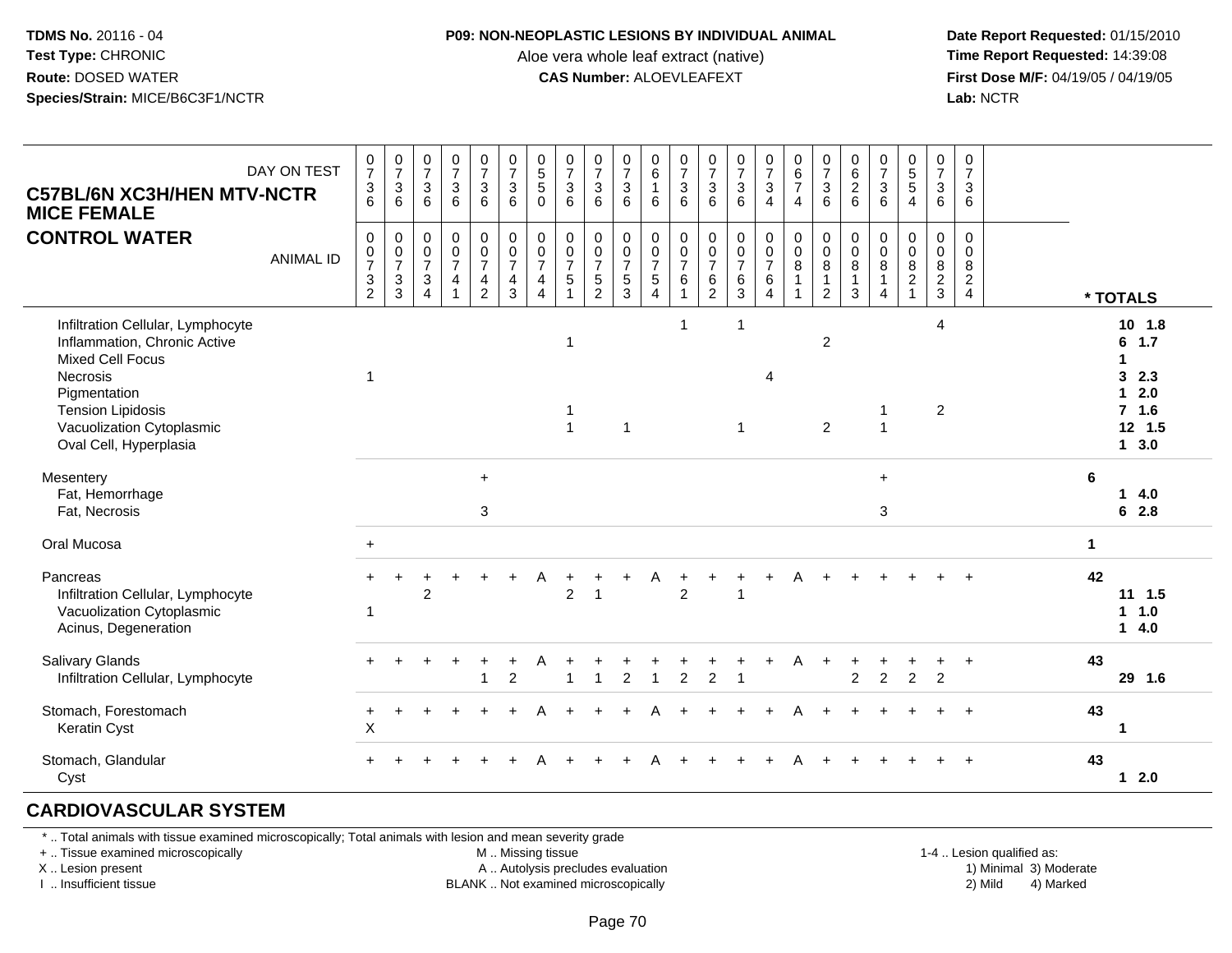#### **P09: NON-NEOPLASTIC LESIONS BY INDIVIDUAL ANIMAL**

Aloe vera whole leaf extract (native)<br>**CAS Number:** ALOEVLEAFEXT

 **Date Report Requested:** 01/15/2010 **First Dose M/F:** 04/19/05 / 04/19/05<br>**Lab:** NCTR **Lab:** NCTR

| <b>C57BL/6N XC3H/HEN MTV-NCTR</b><br><b>MICE FEMALE</b><br><b>CONTROL WATER</b>                                                                                              | DAY ON TEST<br><b>ANIMAL ID</b> | $\frac{0}{7}$<br>$\sqrt{3}$<br>6<br>$\boldsymbol{0}$<br>$\frac{0}{7}$<br>$\frac{3}{2}$ | $\begin{array}{c} 0 \\ 7 \end{array}$<br>$\mathbf{3}$<br>$\,6\,$<br>$\pmb{0}$<br>$\pmb{0}$<br>$\overline{7}$<br>$\mathbf{3}$<br>$\sqrt{3}$ | $\frac{0}{7}$<br>$\sqrt{3}$<br>6<br>$\pmb{0}$<br>$\pmb{0}$<br>$\overline{7}$<br>$\mathbf{3}$<br>4 | $\frac{0}{7}$<br>3<br>6<br>0<br>$\mathbf 0$<br>$\overline{7}$<br>$\overline{4}$ | $\begin{array}{c} 0 \\ 7 \\ 3 \end{array}$<br>6<br>0<br>$\mathbf 0$<br>$\overline{7}$<br>$\overline{\mathbf{4}}$<br>$\overline{2}$ | $\frac{0}{7}$<br>$\sqrt{3}$<br>$\,6\,$<br>$\pmb{0}$<br>$\pmb{0}$<br>$\overline{7}$<br>4<br>$\mathbf{3}$ | $\begin{array}{c} 0 \\ 5 \\ 5 \end{array}$<br>$\mathbf{0}$<br>$\pmb{0}$<br>$\mathbf 0$<br>$\overline{7}$<br>$\overline{4}$<br>$\overline{4}$ | $\frac{0}{7}$<br>$\sqrt{3}$<br>6<br>$\pmb{0}$<br>$\pmb{0}$<br>$\overline{7}$<br>5 | $\frac{0}{7}$<br>$\sqrt{3}$<br>6<br>0<br>$\mathbf 0$<br>$\overline{7}$<br>5<br>$\overline{2}$ | $\begin{array}{c} 0 \\ 7 \\ 3 \end{array}$<br>6<br>$\begin{array}{c} 0 \\ 0 \\ 7 \end{array}$<br>$\frac{5}{3}$ | $\begin{array}{c} 0 \\ 6 \end{array}$<br>$\mathbf{1}$<br>$\,6\,$<br>$\pmb{0}$<br>$\mathbf 0$<br>$\overline{7}$<br>$\sqrt{5}$<br>$\overline{4}$ | $\frac{0}{7}$<br>$\mathbf{3}$<br>6<br>0<br>$\pmb{0}$<br>$\overline{7}$<br>6<br>$\overline{ }$ | $\begin{array}{c} 0 \\ 7 \\ 3 \end{array}$<br>6<br>$\pmb{0}$<br>$\mathbf 0$<br>$\overline{7}$<br>$\,6\,$<br>$\overline{2}$ | $\frac{0}{7}$<br>$\mathbf{3}$<br>6<br>0<br>$\pmb{0}$<br>$\overline{7}$<br>6<br>$\overline{3}$ | $\begin{array}{c} 0 \\ 7 \\ 3 \end{array}$<br>$\overline{4}$<br>$\begin{matrix} 0 \\ 0 \\ 7 \end{matrix}$<br>$6\phantom{1}$<br>$\overline{4}$ | $\begin{array}{c} 0 \\ 6 \\ 7 \end{array}$<br>$\overline{4}$<br>$_{\rm 0}^{\rm 0}$<br>$\,8\,$<br>$\overline{1}$ | $\frac{0}{7}$<br>$\mathbf 3$<br>6<br>$\pmb{0}$<br>$\mathbf 0$<br>$\bf 8$<br>$\overline{1}$<br>$\overline{2}$ | $\begin{matrix} 0 \\ 6 \\ 2 \end{matrix}$<br>6<br>$\pmb{0}$<br>$\mathbf 0$<br>8<br>$\mathbf{1}$<br>3 | $\frac{0}{7}$<br>$\mathbf{3}$<br>6<br>0<br>$\mathbf 0$<br>8<br>$\mathbf{1}$<br>4 | $\begin{array}{c} 0 \\ 5 \\ 5 \end{array}$<br>$\overline{4}$<br>$\pmb{0}$<br>$\mathsf{O}\xspace$<br>$\,8\,$<br>$\overline{2}$<br>$\overline{1}$ | $\frac{0}{7}$<br>$\sqrt{3}$<br>$\,6$<br>$\pmb{0}$<br>$\pmb{0}$<br>$\begin{array}{c} 8 \\ 2 \\ 3 \end{array}$ | $\boldsymbol{0}$<br>$\overline{7}$<br>3<br>6<br>$\mathbf 0$<br>$\mathbf 0$<br>$\, 8$<br>$\overline{2}$<br>$\overline{4}$ |    | * TOTALS                                                                |
|------------------------------------------------------------------------------------------------------------------------------------------------------------------------------|---------------------------------|----------------------------------------------------------------------------------------|--------------------------------------------------------------------------------------------------------------------------------------------|---------------------------------------------------------------------------------------------------|---------------------------------------------------------------------------------|------------------------------------------------------------------------------------------------------------------------------------|---------------------------------------------------------------------------------------------------------|----------------------------------------------------------------------------------------------------------------------------------------------|-----------------------------------------------------------------------------------|-----------------------------------------------------------------------------------------------|----------------------------------------------------------------------------------------------------------------|------------------------------------------------------------------------------------------------------------------------------------------------|-----------------------------------------------------------------------------------------------|----------------------------------------------------------------------------------------------------------------------------|-----------------------------------------------------------------------------------------------|-----------------------------------------------------------------------------------------------------------------------------------------------|-----------------------------------------------------------------------------------------------------------------|--------------------------------------------------------------------------------------------------------------|------------------------------------------------------------------------------------------------------|----------------------------------------------------------------------------------|-------------------------------------------------------------------------------------------------------------------------------------------------|--------------------------------------------------------------------------------------------------------------|--------------------------------------------------------------------------------------------------------------------------|----|-------------------------------------------------------------------------|
| <b>Blood Vessel</b>                                                                                                                                                          |                                 |                                                                                        |                                                                                                                                            |                                                                                                   |                                                                                 |                                                                                                                                    |                                                                                                         |                                                                                                                                              |                                                                                   |                                                                                               |                                                                                                                |                                                                                                                                                |                                                                                               |                                                                                                                            |                                                                                               |                                                                                                                                               | А                                                                                                               |                                                                                                              |                                                                                                      |                                                                                  |                                                                                                                                                 |                                                                                                              |                                                                                                                          | 45 |                                                                         |
| Heart<br>Cardiomyopathy<br>Mineralization                                                                                                                                    |                                 |                                                                                        |                                                                                                                                            |                                                                                                   |                                                                                 |                                                                                                                                    |                                                                                                         |                                                                                                                                              |                                                                                   |                                                                                               |                                                                                                                |                                                                                                                                                |                                                                                               |                                                                                                                            |                                                                                               | $\mathbf{1}$                                                                                                                                  |                                                                                                                 |                                                                                                              |                                                                                                      |                                                                                  |                                                                                                                                                 |                                                                                                              | $\ddot{}$                                                                                                                | 45 | 4 1.3<br>1 1.0                                                          |
| <b>ENDOCRINE SYSTEM</b>                                                                                                                                                      |                                 |                                                                                        |                                                                                                                                            |                                                                                                   |                                                                                 |                                                                                                                                    |                                                                                                         |                                                                                                                                              |                                                                                   |                                                                                               |                                                                                                                |                                                                                                                                                |                                                                                               |                                                                                                                            |                                                                                               |                                                                                                                                               |                                                                                                                 |                                                                                                              |                                                                                                      |                                                                                  |                                                                                                                                                 |                                                                                                              |                                                                                                                          |    |                                                                         |
| <b>Adrenal Cortex</b><br>Vacuolization Cytoplasmic<br>Subcapsular, Hyperplasia                                                                                               |                                 | $\overline{2}$                                                                         | $\overline{2}$                                                                                                                             | $\overline{2}$                                                                                    | $\ddot{}$<br>$\overline{1}$                                                     | $\ddot{}$<br>2<br>$\overline{2}$                                                                                                   | $\overline{2}$                                                                                          | Α                                                                                                                                            | $\overline{2}$                                                                    | $\overline{2}$                                                                                | 2                                                                                                              | 2                                                                                                                                              | 2                                                                                             | $\overline{2}$                                                                                                             | $\overline{2}$                                                                                | 2                                                                                                                                             |                                                                                                                 | $\overline{2}$                                                                                               | $\overline{2}$                                                                                       | $\overline{2}$                                                                   | $\ddot{}$<br>$\overline{2}$                                                                                                                     | $+$<br>$\overline{2}$<br>$\overline{2}$                                                                      | $\ddot{}$<br>$\overline{2}$                                                                                              | 44 | 42.5<br>43 2.0                                                          |
| Adrenal Medulla<br>Hyperplasia                                                                                                                                               |                                 |                                                                                        |                                                                                                                                            |                                                                                                   |                                                                                 |                                                                                                                                    |                                                                                                         |                                                                                                                                              |                                                                                   |                                                                                               |                                                                                                                |                                                                                                                                                |                                                                                               |                                                                                                                            |                                                                                               |                                                                                                                                               |                                                                                                                 |                                                                                                              |                                                                                                      |                                                                                  |                                                                                                                                                 |                                                                                                              | $\ddot{}$                                                                                                                | 44 | 13.0                                                                    |
| Islets, Pancreatic<br>Hyperplasia                                                                                                                                            |                                 |                                                                                        |                                                                                                                                            |                                                                                                   |                                                                                 |                                                                                                                                    |                                                                                                         |                                                                                                                                              |                                                                                   |                                                                                               |                                                                                                                |                                                                                                                                                |                                                                                               |                                                                                                                            |                                                                                               |                                                                                                                                               |                                                                                                                 |                                                                                                              |                                                                                                      |                                                                                  |                                                                                                                                                 |                                                                                                              |                                                                                                                          | 42 | 1 1.0                                                                   |
| Parathyroid Gland                                                                                                                                                            |                                 |                                                                                        |                                                                                                                                            |                                                                                                   |                                                                                 |                                                                                                                                    |                                                                                                         | м                                                                                                                                            |                                                                                   |                                                                                               |                                                                                                                |                                                                                                                                                |                                                                                               |                                                                                                                            |                                                                                               |                                                                                                                                               | A                                                                                                               |                                                                                                              | $\div$                                                                                               | м                                                                                | $+$                                                                                                                                             | $\ddot{}$                                                                                                    | $+$                                                                                                                      | 42 |                                                                         |
| <b>Pituitary Gland</b><br>Pars Distalis, Hyperplasia                                                                                                                         |                                 |                                                                                        |                                                                                                                                            |                                                                                                   |                                                                                 | $\ddot{}$                                                                                                                          | $\ddot{}$<br>$\overline{2}$                                                                             | A                                                                                                                                            |                                                                                   |                                                                                               |                                                                                                                |                                                                                                                                                |                                                                                               | 1                                                                                                                          | 3                                                                                             | $\ddot{}$                                                                                                                                     | A                                                                                                               |                                                                                                              |                                                                                                      |                                                                                  |                                                                                                                                                 | $\ddot{}$                                                                                                    | $\ddot{}$                                                                                                                | 43 | $7$ 1.6                                                                 |
| <b>Thyroid Gland</b><br><b>Ectopic Thymus</b><br>Infiltration Cellular, Lymphocyte<br>Follicle, Degeneration<br>Follicular Cell, Hyperplasia<br>Follicular Cell, Hypertrophy |                                 |                                                                                        |                                                                                                                                            |                                                                                                   |                                                                                 | $\sf X$                                                                                                                            | $\overline{2}$                                                                                          |                                                                                                                                              |                                                                                   |                                                                                               |                                                                                                                |                                                                                                                                                |                                                                                               |                                                                                                                            |                                                                                               | $\mathbf 1$                                                                                                                                   |                                                                                                                 |                                                                                                              |                                                                                                      |                                                                                  |                                                                                                                                                 |                                                                                                              | -1                                                                                                                       | 43 | $\mathbf{2}$<br>$3 \t1.3$<br>6<br>1.5<br>3<br>3.0<br>3.0<br>$\mathbf 1$ |

\* .. Total animals with tissue examined microscopically; Total animals with lesion and mean severity grade

+ .. Tissue examined microscopically

X .. Lesion present

I .. Insufficient tissue

M .. Missing tissue

A .. Autolysis precludes evaluation

BLANK .. Not examined microscopically 2) Mild 4) Marked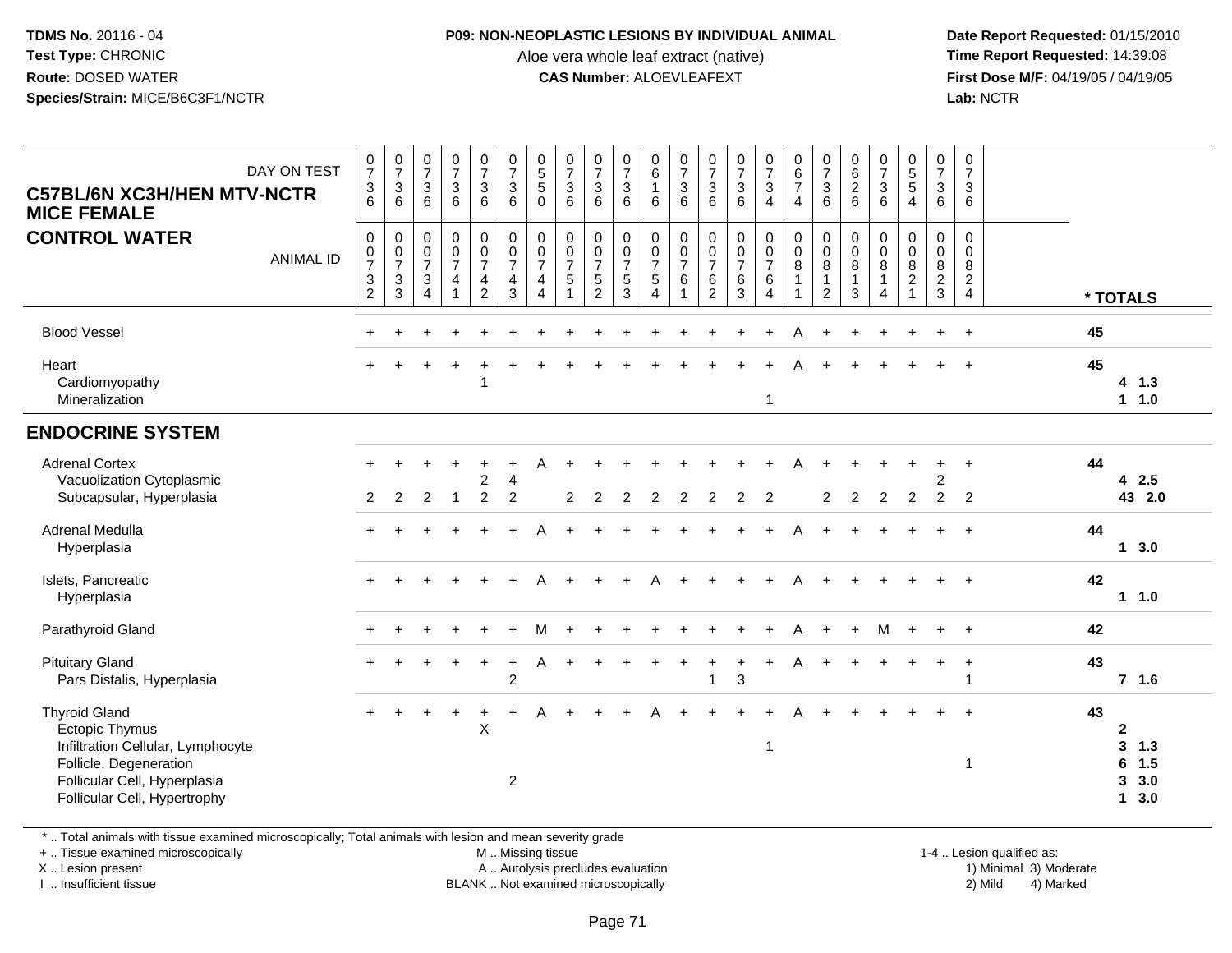#### **P09: NON-NEOPLASTIC LESIONS BY INDIVIDUAL ANIMAL**

Aloe vera whole leaf extract (native)<br>**CAS Number:** ALOEVLEAFEXT

 **Date Report Requested:** 01/15/2010 **First Dose M/F:** 04/19/05 / 04/19/05<br>**Lab:** NCTR **Lab:** NCTR

| DAY ON TEST<br><b>C57BL/6N XC3H/HEN MTV-NCTR</b><br><b>MICE FEMALE</b> | 0<br>-3<br>6     | U<br>ت<br>6 | U | 0<br>د<br>6 | ◡<br>b | v<br>-3<br>6 | 0<br>ູບ<br>.5<br>0 | ◡<br>6 | د<br>6        | v<br>ت<br>6 | υ<br>6<br>6 | ◡<br>6 | U<br>3<br>6      | J | v<br>b | 6        | 6<br>6 | 0<br>n<br>ັ<br>6 | IJ<br>w<br>4 | ت<br>⌒<br>6 | C<br>З<br>6 |          |  |
|------------------------------------------------------------------------|------------------|-------------|---|-------------|--------|--------------|--------------------|--------|---------------|-------------|-------------|--------|------------------|---|--------|----------|--------|------------------|--------------|-------------|-------------|----------|--|
| <b>CONTROL WATER</b><br><b>ANIMAL ID</b>                               | 0<br>0<br>3<br>ົ | ັ<br>J      |   | 0           | _      | U<br>U<br>3  | 0<br>0             | G      | G<br><u>.</u> | U<br>đ<br>w | ১           | 6      | 0<br>υ<br>6<br>ົ | ⌒ | 8      | <u>_</u> | 3      | 0<br>0<br>8<br>4 |              |             | 8           | * TOTALS |  |

# **GENERAL BODY SYSTEM**

NONE

| <b>GENITAL SYSTEM</b>            |                |             |        |                |                |     |   |           |   |   |   |                |                |                |     |   |                |        |   |                |                |                |    |        |
|----------------------------------|----------------|-------------|--------|----------------|----------------|-----|---|-----------|---|---|---|----------------|----------------|----------------|-----|---|----------------|--------|---|----------------|----------------|----------------|----|--------|
| <b>Clitoral Gland</b>            | $+$            |             |        |                |                | +   | A |           |   |   |   |                |                |                |     | Α |                |        |   |                |                |                | 44 |        |
| Degeneration                     | 4              | 4           | 4      | 4              | 4              | 4   |   | 4         |   |   |   | 4              | 4              | 4              | 4   |   | 4              | 4      | 4 | 4              | 4              | 4              |    | 43 3.9 |
| Ovary                            | $+$            |             |        |                |                | $+$ | A | $\ddot{}$ |   |   |   |                |                |                | $+$ | A |                | $\div$ |   |                |                |                | 44 |        |
| Atrophy                          | $\overline{4}$ | 4           | 4      |                |                | 4   |   | 4         |   |   |   | 4              | 4              | 4              | 4   |   | 4              | 4      | 4 |                |                |                |    | 40 3.9 |
| Cyst                             |                |             |        | $\overline{2}$ |                |     |   |           |   | 4 | 3 | 3              | $\overline{4}$ |                |     |   |                |        |   | 3              | $\overline{4}$ | $\overline{4}$ |    | 14 3.1 |
| Cyst, Multiple                   |                |             |        |                |                |     |   |           |   |   |   |                |                |                |     |   |                |        |   |                |                |                |    | 14.0   |
| <b>Uterus</b>                    | $+$            |             | $\div$ |                |                | $+$ | A | $\div$    |   |   |   |                |                |                |     |   |                | $\div$ |   |                | $+$            | $+$            | 46 |        |
| Autolysis                        |                |             |        |                |                |     |   |           |   |   |   |                |                |                |     | 4 |                |        |   |                |                |                |    | 4.0    |
| Edema                            |                |             |        |                |                |     |   |           |   |   |   | 4              |                |                |     |   |                |        |   |                |                |                |    | 14.0   |
| Endometrium, Hyperplasia, Cystic |                | $2 \quad 2$ | 3      | $\overline{4}$ | 3              | 4   |   | 4         | 2 | 3 | 3 | $\overline{4}$ | $\overline{2}$ | $\overline{2}$ | 2   |   | $\overline{4}$ | 3      | 3 | 4              | $\mathbf{3}$   | $\overline{4}$ |    | 43 3.0 |
| Lumen, Dilatation                |                |             |        |                |                |     |   |           |   |   |   |                |                |                |     |   |                |        |   |                |                |                |    | 14.0   |
| <b>HEMATOPOIETIC SYSTEM</b>      |                |             |        |                |                |     |   |           |   |   |   |                |                |                |     |   |                |        |   |                |                |                |    |        |
| <b>Bone Marrow</b>               | $+$            |             | $\div$ |                | $+$            | $+$ | A | $+$       |   |   | А |                | ÷              |                |     | A |                | $\div$ |   |                | $+$            | $\overline{+}$ | 43 |        |
| Fibrosis                         |                |             |        |                |                |     |   |           |   |   |   |                |                |                |     |   |                |        |   |                |                |                |    | 2.0    |
| Hyperplasia                      |                |             |        |                | $\overline{c}$ |     |   |           |   |   |   | 3              |                |                |     |   |                |        |   | $\overline{2}$ |                |                |    | 72.6   |

# Lumbar, Infiltration Cellular, Plasma Cell**1 3.0**

<sup>+</sup>

\* .. Total animals with tissue examined microscopically; Total animals with lesion and mean severity grade

+ .. Tissue examined microscopically

Lumbar, Hyperplasia, Lymphoid

X .. Lesion present

Lymph Node

I .. Insufficient tissue

 M .. Missing tissueA .. Autolysis precludes evaluation

BLANK .. Not examined microscopically 2) Mild 4) Marked

1-4 .. Lesion qualified as:

<sup>+</sup> <sup>+</sup> <sup>+</sup> **<sup>14</sup>**

<sup>2</sup> **3 2.3**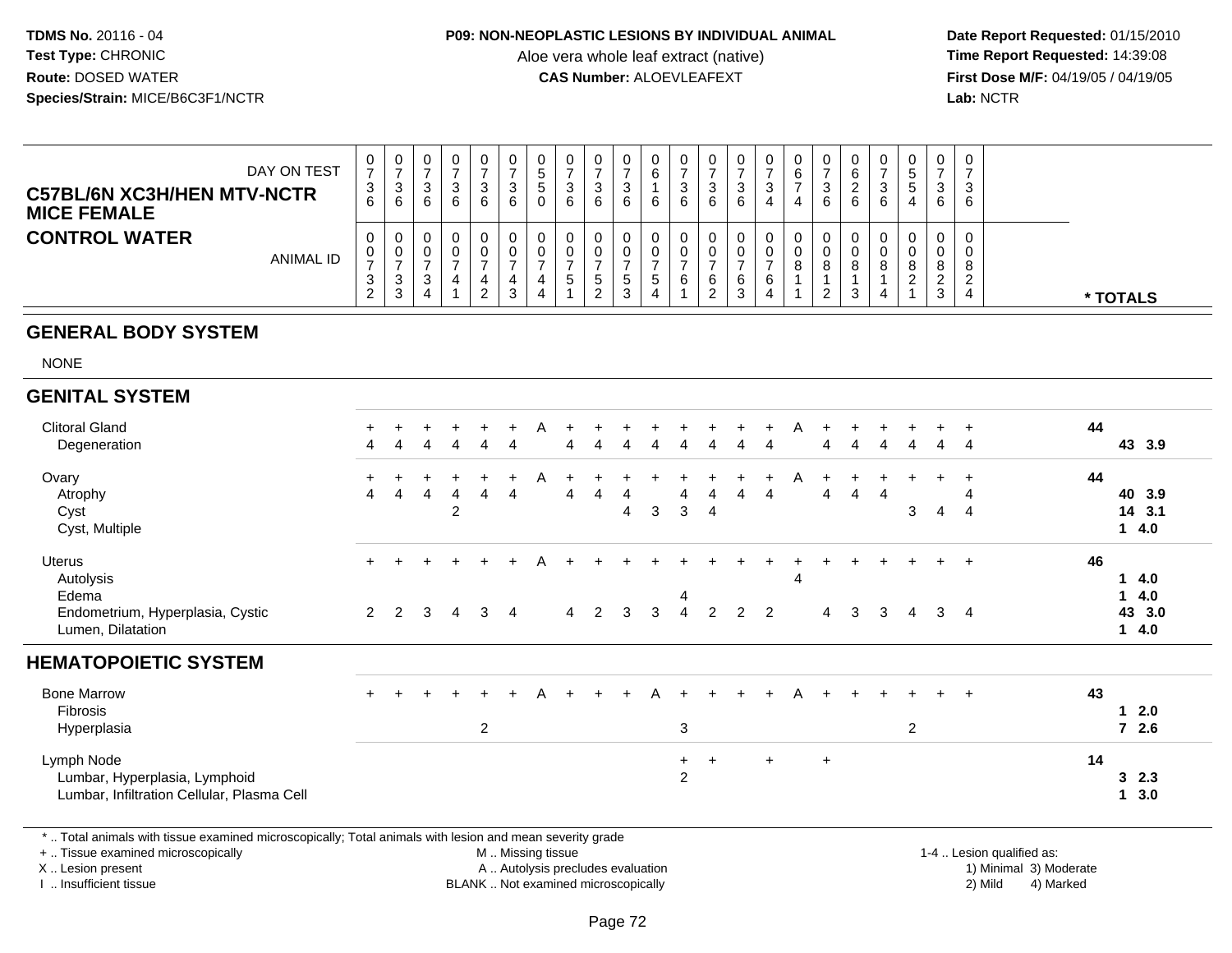### **P09: NON-NEOPLASTIC LESIONS BY INDIVIDUAL ANIMAL**

Aloe vera whole leaf extract (native)<br>**CAS Number:** ALOEVLEAFEXT

| DAY ON TEST<br><b>C57BL/6N XC3H/HEN MTV-NCTR</b><br><b>MICE FEMALE</b>                                                                                                                        | 0<br>$\overline{7}$<br>$\frac{3}{6}$          | $\frac{0}{7}$<br>$\ensuremath{\mathsf{3}}$<br>6   | $\frac{0}{7}$<br>3<br>6                                 | $\frac{0}{7}$<br>$\mathbf{3}$<br>6                                            | $\begin{smallmatrix}0\\7\end{smallmatrix}$<br>$\frac{3}{6}$ | $\begin{array}{c} 0 \\ 7 \end{array}$<br>$\frac{3}{6}$       | $\begin{array}{c} 0 \\ 5 \end{array}$<br>$\overline{5}$<br>$\mathbf 0$  | 0<br>$\overline{7}$<br>3<br>6                                            | $\frac{0}{7}$<br>$\frac{3}{6}$              | $\frac{0}{7}$<br>3<br>6                           | $_{6}^{\rm 0}$<br>$\mathbf{1}$<br>6                 | $\frac{0}{7}$<br>$\ensuremath{\mathsf{3}}$<br>6                         | $\pmb{0}$<br>$\overline{7}$<br>$\frac{3}{6}$                      | $\frac{0}{7}$<br>$\sqrt{3}$<br>6                                          | $\frac{0}{7}$<br>$\mathbf{3}$<br>$\overline{4}$                    | $_{6}^{\rm 0}$<br>$\boldsymbol{7}$<br>$\overline{4}$               | $\frac{0}{7}$<br>3<br>6                                              | 0<br>$6\phantom{a}$<br>$\boldsymbol{2}$<br>6        | $\begin{array}{c} 0 \\ 7 \end{array}$<br>$\frac{3}{6}$          | $0\,5\,5\,4$                                           | $\mathbf 0$<br>$\overline{7}$<br>$\mathbf 3$<br>6               | 0<br>$\overline{7}$<br>3<br>6                                    |                                                                             |    |                                          |
|-----------------------------------------------------------------------------------------------------------------------------------------------------------------------------------------------|-----------------------------------------------|---------------------------------------------------|---------------------------------------------------------|-------------------------------------------------------------------------------|-------------------------------------------------------------|--------------------------------------------------------------|-------------------------------------------------------------------------|--------------------------------------------------------------------------|---------------------------------------------|---------------------------------------------------|-----------------------------------------------------|-------------------------------------------------------------------------|-------------------------------------------------------------------|---------------------------------------------------------------------------|--------------------------------------------------------------------|--------------------------------------------------------------------|----------------------------------------------------------------------|-----------------------------------------------------|-----------------------------------------------------------------|--------------------------------------------------------|-----------------------------------------------------------------|------------------------------------------------------------------|-----------------------------------------------------------------------------|----|------------------------------------------|
| <b>CONTROL WATER</b><br><b>ANIMAL ID</b>                                                                                                                                                      | $\mathbf 0$<br>$\frac{0}{7}$<br>$\frac{3}{2}$ | 0<br>$\pmb{0}$<br>$\overline{7}$<br>$\frac{3}{3}$ | 0<br>$\pmb{0}$<br>$\overline{7}$<br>3<br>$\overline{4}$ | 0<br>$\pmb{0}$<br>$\overline{7}$<br>$\overline{\mathbf{4}}$<br>$\overline{1}$ | $\pmb{0}$<br>$\frac{0}{7}$<br>$\frac{4}{2}$                 | $\pmb{0}$<br>$\overline{0}$<br>$\overline{7}$<br>$rac{4}{3}$ | $\pmb{0}$<br>$\frac{0}{7}$<br>$\overline{\mathbf{4}}$<br>$\overline{4}$ | 0<br>$\pmb{0}$<br>$\overline{7}$<br>5<br>$\mathbf{1}$                    | $\pmb{0}$<br>$\frac{0}{7}$<br>$\frac{5}{2}$ | 0<br>$\bar{0}$<br>$\overline{7}$<br>$\frac{5}{3}$ | $\mathbf 0$<br>$\ddot{\mathbf{0}}$<br>$\frac{7}{4}$ | $\mathbf 0$<br>$\mathbf 0$<br>$\overline{7}$<br>$\,6\,$<br>$\mathbf{1}$ | $\mathbf 0$<br>$\pmb{0}$<br>$\overline{7}$<br>6<br>$\overline{2}$ | $\mathbf 0$<br>$\mathbf 0$<br>$\overline{7}$<br>$\,6\,$<br>$\overline{3}$ | 0<br>$\overline{0}$<br>$\overline{7}$<br>$\,6\,$<br>$\overline{4}$ | $\mathbf 0$<br>$\overline{0}$<br>8<br>$\mathbf{1}$<br>$\mathbf{1}$ | $\mathbf 0$<br>$\overline{0}$<br>8<br>$\mathbf{1}$<br>$\overline{2}$ | 0<br>$\pmb{0}$<br>8<br>$\mathbf{1}$<br>$\mathbf{3}$ | $\mathbf 0$<br>$\pmb{0}$<br>$\,8\,$<br>$\mathbf{1}$<br>$\Delta$ | $\mathsf{O}\xspace$<br>$\pmb{0}$<br>8<br>$\frac{2}{1}$ | $\mathbf 0$<br>$\mathsf 0$<br>$\boldsymbol{8}$<br>$\frac{2}{3}$ | $\mathbf 0$<br>$\Omega$<br>8<br>$\overline{c}$<br>$\overline{4}$ |                                                                             |    | * TOTALS                                 |
| Lumbar, Infiltration Cellular,<br>Polymorphonuclear<br>Renal, Hyperplasia, Lymphoid<br>Renal, Infiltration Cellular, Polymorphonuclear                                                        |                                               |                                                   |                                                         |                                                                               |                                                             |                                                              |                                                                         |                                                                          |                                             |                                                   |                                                     | $\overline{2}$<br>3                                                     |                                                                   |                                                                           |                                                                    |                                                                    |                                                                      |                                                     |                                                                 |                                                        |                                                                 |                                                                  |                                                                             |    | 2, 2.5<br>2.5<br>2.0                     |
| Lymph Node, Mandibular<br>Hyperplasia, Lymphoid<br>Infiltration Cellular, Plasma Cell<br>Infiltration Cellular, Polymorphonuclear                                                             | м                                             |                                                   |                                                         |                                                                               |                                                             | $\overline{2}$                                               |                                                                         |                                                                          |                                             | 1                                                 | $\overline{2}$                                      | $\overline{2}$                                                          |                                                                   |                                                                           |                                                                    |                                                                    |                                                                      |                                                     |                                                                 |                                                        |                                                                 | $\overline{2}$                                                   |                                                                             | 43 | 11 1.8<br>$12.0$<br>$12.0$               |
| Lymph Node, Mesenteric<br>Angiectasis<br>Hyperplasia, Lymphoid<br>Infiltration Cellular, Plasma Cell                                                                                          |                                               |                                                   | $\overline{2}$                                          | $\overline{1}$                                                                |                                                             |                                                              |                                                                         |                                                                          |                                             |                                                   |                                                     | $\overline{1}$                                                          |                                                                   |                                                                           |                                                                    |                                                                    |                                                                      |                                                     |                                                                 |                                                        |                                                                 | 4                                                                |                                                                             | 43 | $1 \t4.0$<br>102.0<br>$12.0$             |
| Spleen<br>Fibrosis, Stromal<br>Hematopoietic Cell Proliferation<br>Hyperplasia, Lymphoid<br>Pigmentation<br>Thrombus                                                                          | 4                                             | $\sqrt{3}$<br>2                                   |                                                         |                                                                               | $\ensuremath{\mathsf{3}}$<br>$\overline{2}$                 |                                                              |                                                                         | $\overline{2}$                                                           | 3<br>$\mathbf{3}$                           | $\mathbf{3}$                                      |                                                     | $\mathbf{3}$<br>3                                                       |                                                                   | 3                                                                         |                                                                    |                                                                    |                                                                      | 4                                                   | $\sqrt{2}$<br>3                                                 | $\overline{2}$                                         | $\overline{c}$<br>3                                             | 3                                                                |                                                                             | 44 | 14.0<br>16 3.1<br>20 2.7<br>32.0<br>14.0 |
| Thymus<br>Atrophy<br>Hyperplasia, Lymphoid<br><b>Necrosis</b>                                                                                                                                 | Δ                                             |                                                   |                                                         |                                                                               | $\overline{2}$                                              | 3                                                            |                                                                         |                                                                          | Δ                                           | 2                                                 | Α                                                   | 3                                                                       |                                                                   | $\overline{2}$                                                            |                                                                    |                                                                    |                                                                      |                                                     | 3                                                               |                                                        |                                                                 |                                                                  |                                                                             | 41 | 10, 3.1<br>8 2.3<br>$12.0$               |
| <b>INTEGUMENTARY SYSTEM</b>                                                                                                                                                                   |                                               |                                                   |                                                         |                                                                               |                                                             |                                                              |                                                                         |                                                                          |                                             |                                                   |                                                     |                                                                         |                                                                   |                                                                           |                                                                    |                                                                    |                                                                      |                                                     |                                                                 |                                                        |                                                                 |                                                                  |                                                                             |    |                                          |
| <b>Mammary Gland</b>                                                                                                                                                                          |                                               |                                                   |                                                         |                                                                               |                                                             |                                                              |                                                                         |                                                                          |                                             |                                                   |                                                     |                                                                         |                                                                   |                                                                           |                                                                    |                                                                    |                                                                      |                                                     |                                                                 |                                                        |                                                                 |                                                                  |                                                                             | 44 |                                          |
| *  Total animals with tissue examined microscopically; Total animals with lesion and mean severity grade<br>+  Tissue examined microscopically<br>X  Lesion present<br>I. Insufficient tissue |                                               |                                                   |                                                         |                                                                               |                                                             | M  Missing tissue                                            |                                                                         | A  Autolysis precludes evaluation<br>BLANK  Not examined microscopically |                                             |                                                   |                                                     |                                                                         |                                                                   |                                                                           |                                                                    |                                                                    |                                                                      |                                                     |                                                                 |                                                        |                                                                 |                                                                  | 1-4  Lesion qualified as:<br>1) Minimal 3) Moderate<br>2) Mild<br>4) Marked |    |                                          |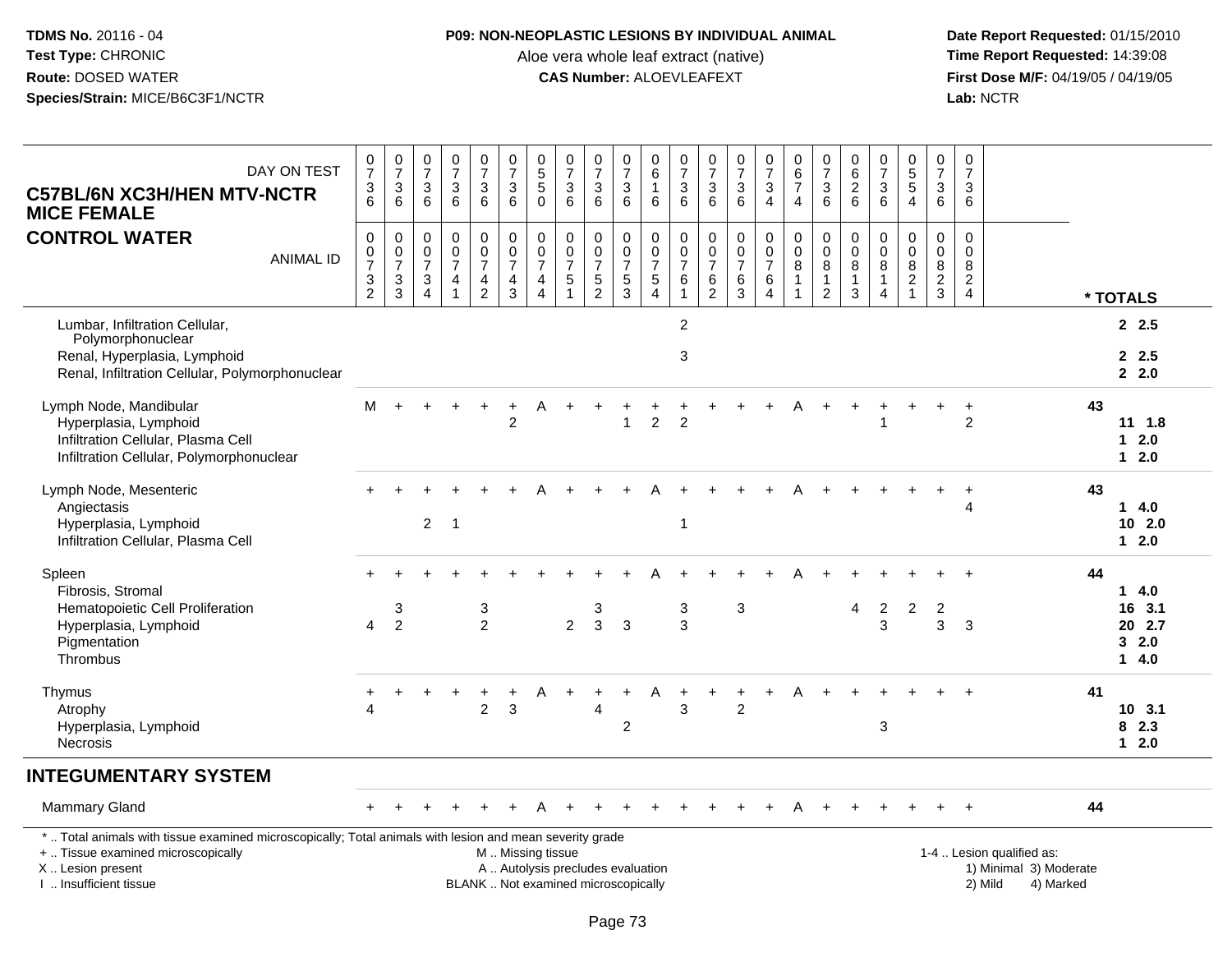## **P09: NON-NEOPLASTIC LESIONS BY INDIVIDUAL ANIMAL**

Aloe vera whole leaf extract (native)<br>**CAS Number:** ALOEVLEAFEXT

| DAY ON TEST<br><b>C57BL/6N XC3H/HEN MTV-NCTR</b><br><b>MICE FEMALE</b>                                                                                                                        | $\frac{0}{7}$<br>$\frac{3}{6}$              | $\begin{array}{c} 0 \\ 7 \end{array}$<br>$\frac{3}{6}$ | $\begin{array}{c} 0 \\ 7 \end{array}$<br>$\begin{array}{c} 3 \\ 6 \end{array}$ | $\frac{0}{7}$<br>$\sqrt{3}$<br>6                                                        | $\frac{0}{7}$<br>3<br>6                             | $\frac{0}{7}$<br>$^3$ 6                                   | $\begin{array}{c} 0 \\ 5 \end{array}$<br>5<br>$\mathbf 0$         | $\pmb{0}$<br>$\overline{7}$<br>$\mathbf{3}$<br>$6\overline{6}$           | $\begin{array}{c} 0 \\ 7 \end{array}$<br>$\frac{3}{6}$        | $\begin{smallmatrix}0\\7\end{smallmatrix}$<br>$\begin{array}{c} 3 \\ 6 \end{array}$ | 0<br>$\,6\,$<br>$\mathbf{1}$<br>6                                             | $\frac{0}{7}$<br>3<br>$6\phantom{1}6$             | $\begin{smallmatrix}0\\7\end{smallmatrix}$<br>$\ensuremath{\mathsf{3}}$<br>6 | $\frac{0}{7}$<br>3<br>$6^{\circ}$                              | $\begin{array}{c} 0 \\ 7 \\ 3 \\ 4 \end{array}$         | $\begin{array}{c} 0 \\ 6 \end{array}$<br>$\overline{7}$<br>$\overline{4}$ | $\begin{array}{c} 0 \\ 7 \end{array}$<br>$\mathbf{3}$<br>$6\phantom{1}6$ | $\begin{smallmatrix}0\0\0\end{smallmatrix}$<br>$\frac{2}{6}$          | $\begin{array}{c} 0 \\ 7 \end{array}$<br>3<br>6 | $0$<br>5<br>5<br>5<br>4                                                              | 0<br>$\overline{7}$<br>3<br>6             | $\pmb{0}$<br>$\overline{7}$<br>3<br>6         |                                                                             |    |                                 |
|-----------------------------------------------------------------------------------------------------------------------------------------------------------------------------------------------|---------------------------------------------|--------------------------------------------------------|--------------------------------------------------------------------------------|-----------------------------------------------------------------------------------------|-----------------------------------------------------|-----------------------------------------------------------|-------------------------------------------------------------------|--------------------------------------------------------------------------|---------------------------------------------------------------|-------------------------------------------------------------------------------------|-------------------------------------------------------------------------------|---------------------------------------------------|------------------------------------------------------------------------------|----------------------------------------------------------------|---------------------------------------------------------|---------------------------------------------------------------------------|--------------------------------------------------------------------------|-----------------------------------------------------------------------|-------------------------------------------------|--------------------------------------------------------------------------------------|-------------------------------------------|-----------------------------------------------|-----------------------------------------------------------------------------|----|---------------------------------|
| <b>CONTROL WATER</b><br><b>ANIMAL ID</b>                                                                                                                                                      | $\pmb{0}$<br>$\frac{0}{7}$<br>$\frac{3}{2}$ | $\mathsf 0$<br>$\frac{0}{7}$<br>$\frac{3}{3}$          | $\mathbf 0$<br>$\begin{smallmatrix}0\\7\end{smallmatrix}$<br>$\frac{3}{4}$     | $\pmb{0}$<br>$\mathbf 0$<br>$\overline{7}$<br>$\overline{\mathbf{4}}$<br>$\overline{1}$ | 0<br>$\mathbf 0$<br>$\overline{7}$<br>$\frac{4}{2}$ | $\begin{array}{c} 0 \\ 0 \\ 7 \end{array}$<br>$rac{4}{3}$ | $\pmb{0}$<br>$\mathbf 0$<br>$\overline{7}$<br>4<br>$\overline{4}$ | $\mathsf{O}\xspace$<br>$\pmb{0}$<br>$\overline{7}$<br>$\,$ 5 $\,$        | $\mathbf 0$<br>$\mathbf 0$<br>$\overline{7}$<br>$\frac{5}{2}$ | 0<br>$\begin{array}{c} 0 \\ 7 \end{array}$<br>$\frac{5}{3}$                         | $\mathbf 0$<br>$\mathbf 0$<br>$\overline{7}$<br>$\,$ 5 $\,$<br>$\overline{4}$ | $\mathbf 0$<br>$\mathbf 0$<br>$\overline{7}$<br>6 | $\mathbf 0$<br>$\begin{array}{c} 0 \\ 7 \end{array}$<br>6<br>$\overline{2}$  | $\mathsf{O}$<br>$\mathbf 0$<br>$\overline{7}$<br>$\frac{6}{3}$ | $\pmb{0}$<br>$\frac{0}{7}$<br>$\,6\,$<br>$\overline{4}$ | $\mathbf 0$<br>$\mathbf 0$<br>$\overline{8}$<br>$\overline{1}$            | $\boldsymbol{0}$<br>$\mathbf 0$<br>8<br>$\mathbf{1}$<br>2                | $\mathbf 0$<br>$\mathbf 0$<br>$\bf 8$<br>$\mathbf{1}$<br>$\mathbf{3}$ | 0<br>$\mathbf 0$<br>8<br>$\mathbf{1}$<br>4      | $\pmb{0}$<br>$\ddot{\mathbf{0}}$<br>$\overline{8}$<br>$\overline{c}$<br>$\mathbf{1}$ | $\overline{0}$<br>0<br>8<br>$\frac{2}{3}$ | $\mathbf 0$<br>$\Omega$<br>8<br>$\frac{2}{4}$ |                                                                             |    | * TOTALS                        |
| Galactocele<br>Lactation<br>Alveolus, Hyperplasia                                                                                                                                             | $\overline{2}$                              |                                                        |                                                                                |                                                                                         |                                                     |                                                           |                                                                   |                                                                          | 1<br>1                                                        |                                                                                     |                                                                               |                                                   |                                                                              |                                                                |                                                         |                                                                           |                                                                          |                                                                       |                                                 |                                                                                      |                                           | 2                                             |                                                                             |    | $12.0$<br>2.0<br>42.3           |
| Skin                                                                                                                                                                                          |                                             |                                                        |                                                                                |                                                                                         |                                                     |                                                           |                                                                   |                                                                          |                                                               |                                                                                     |                                                                               |                                                   |                                                                              |                                                                |                                                         |                                                                           |                                                                          |                                                                       |                                                 |                                                                                      | $\ddot{}$                                 | $+$                                           |                                                                             | 44 |                                 |
| <b>MUSCULOSKELETAL SYSTEM</b>                                                                                                                                                                 |                                             |                                                        |                                                                                |                                                                                         |                                                     |                                                           |                                                                   |                                                                          |                                                               |                                                                                     |                                                                               |                                                   |                                                                              |                                                                |                                                         |                                                                           |                                                                          |                                                                       |                                                 |                                                                                      |                                           |                                               |                                                                             |    |                                 |
| Bone, Femur<br>Fibro-Osseous Lesion                                                                                                                                                           |                                             |                                                        |                                                                                |                                                                                         |                                                     |                                                           |                                                                   |                                                                          |                                                               |                                                                                     |                                                                               |                                                   |                                                                              |                                                                |                                                         |                                                                           |                                                                          |                                                                       |                                                 |                                                                                      |                                           |                                               |                                                                             | 47 | $1 \quad 2.0$                   |
| <b>NERVOUS SYSTEM</b>                                                                                                                                                                         |                                             |                                                        |                                                                                |                                                                                         |                                                     |                                                           |                                                                   |                                                                          |                                                               |                                                                                     |                                                                               |                                                   |                                                                              |                                                                |                                                         |                                                                           |                                                                          |                                                                       |                                                 |                                                                                      |                                           |                                               |                                                                             |    |                                 |
| Brain, Brain Stem<br>Compression                                                                                                                                                              |                                             |                                                        |                                                                                |                                                                                         |                                                     |                                                           |                                                                   |                                                                          |                                                               |                                                                                     |                                                                               |                                                   |                                                                              |                                                                |                                                         |                                                                           |                                                                          |                                                                       |                                                 |                                                                                      |                                           |                                               |                                                                             | 43 | 2.0                             |
| Brain, Cerebellum                                                                                                                                                                             |                                             |                                                        |                                                                                |                                                                                         |                                                     |                                                           |                                                                   |                                                                          |                                                               |                                                                                     |                                                                               |                                                   |                                                                              |                                                                |                                                         |                                                                           |                                                                          |                                                                       |                                                 |                                                                                      |                                           | $\ddot{}$                                     |                                                                             | 43 |                                 |
| Brain, Cerebrum<br>Mineralization                                                                                                                                                             |                                             | $\overline{2}$                                         |                                                                                |                                                                                         |                                                     |                                                           | Α                                                                 |                                                                          | $\overline{1}$                                                | $\overline{1}$                                                                      | A                                                                             | 1                                                 |                                                                              | $\mathbf{1}$                                                   | $\ddot{}$<br>$\overline{2}$                             | A                                                                         | 1                                                                        | $\ddot{}$                                                             | $\ddot{}$<br>1                                  |                                                                                      |                                           | $\ddot{}$                                     |                                                                             | 43 | 24 1.2                          |
| <b>RESPIRATORY SYSTEM</b>                                                                                                                                                                     |                                             |                                                        |                                                                                |                                                                                         |                                                     |                                                           |                                                                   |                                                                          |                                                               |                                                                                     |                                                                               |                                                   |                                                                              |                                                                |                                                         |                                                                           |                                                                          |                                                                       |                                                 |                                                                                      |                                           |                                               |                                                                             |    |                                 |
| Lung<br>Autolysis<br>Hemorrhage<br>Infiltration Cellular, Histiocyte<br>Infiltration Cellular, Lymphocyte                                                                                     |                                             |                                                        |                                                                                |                                                                                         |                                                     |                                                           |                                                                   |                                                                          |                                                               |                                                                                     |                                                                               |                                                   |                                                                              |                                                                | $\ddot{}$                                               |                                                                           | $\overline{c}$                                                           |                                                                       |                                                 |                                                                                      |                                           | $\mathbf{1}$                                  |                                                                             | 45 | 14.0<br>2, 3.0<br>52.4<br>4 1.8 |
| Inflammation, Chronic Active                                                                                                                                                                  |                                             |                                                        |                                                                                |                                                                                         |                                                     |                                                           |                                                                   |                                                                          |                                                               |                                                                                     |                                                                               |                                                   |                                                                              |                                                                |                                                         |                                                                           |                                                                          |                                                                       |                                                 |                                                                                      |                                           |                                               |                                                                             |    | 2.5                             |
| Nose                                                                                                                                                                                          | $+$                                         | $+$                                                    | $\pm$                                                                          |                                                                                         | $\ddot{}$                                           | $+$                                                       | A                                                                 | $+$                                                                      | $+$                                                           | $+$                                                                                 | $+$                                                                           | $+$                                               | $+$                                                                          | $+$                                                            | $\ddot{}$                                               | A                                                                         | $+$                                                                      | $+$                                                                   |                                                 |                                                                                      | $+$                                       |                                               |                                                                             | 45 |                                 |
| *  Total animals with tissue examined microscopically; Total animals with lesion and mean severity grade<br>+  Tissue examined microscopically<br>X  Lesion present<br>I  Insufficient tissue |                                             |                                                        |                                                                                |                                                                                         |                                                     | M  Missing tissue                                         |                                                                   | A  Autolysis precludes evaluation<br>BLANK  Not examined microscopically |                                                               |                                                                                     |                                                                               |                                                   |                                                                              |                                                                |                                                         |                                                                           |                                                                          |                                                                       |                                                 |                                                                                      |                                           |                                               | 1-4  Lesion qualified as:<br>1) Minimal 3) Moderate<br>2) Mild<br>4) Marked |    |                                 |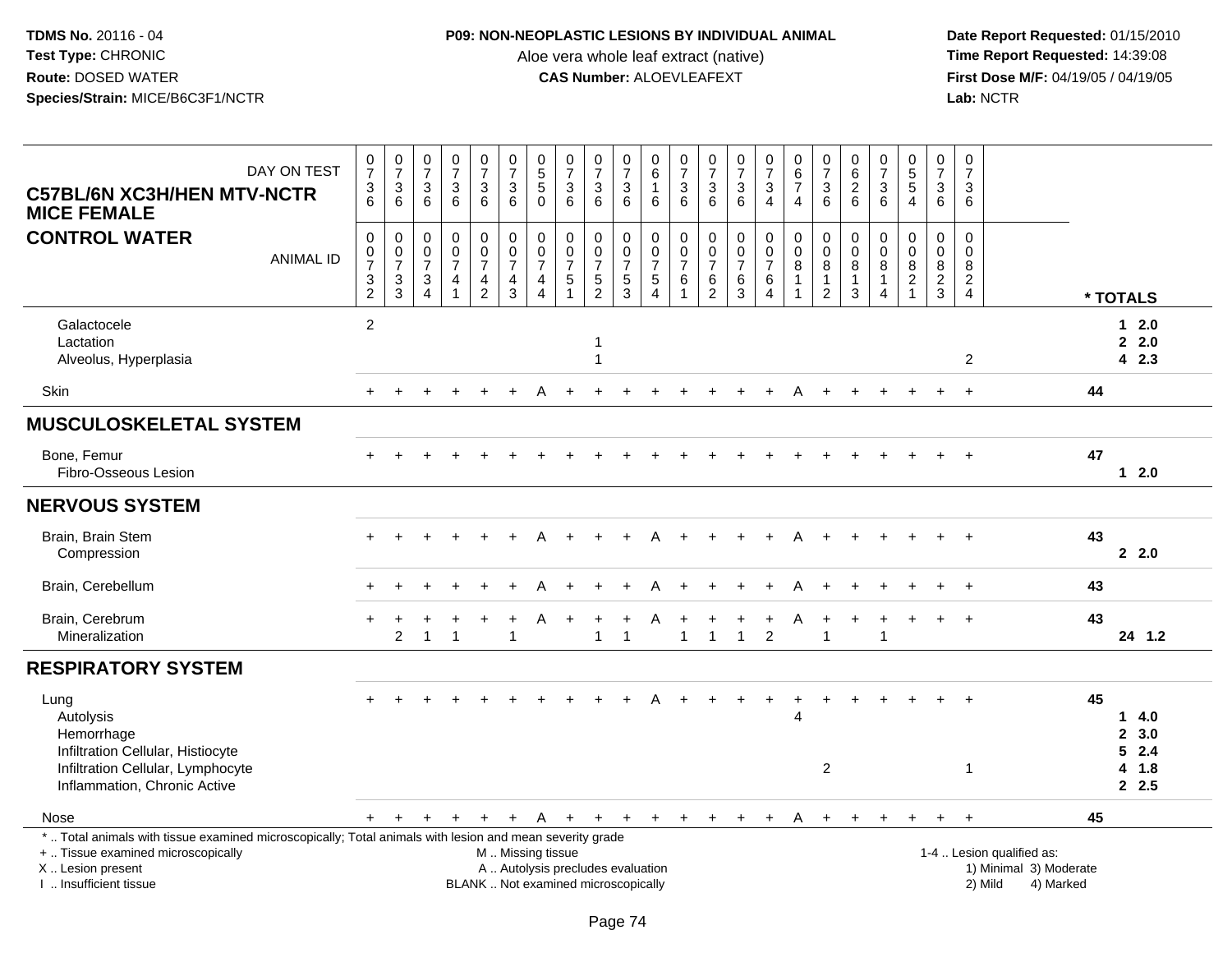#### **P09: NON-NEOPLASTIC LESIONS BY INDIVIDUAL ANIMAL**

Aloe vera whole leaf extract (native)<br>**CAS Number:** ALOEVLEAFEXT

 **Date Report Requested:** 01/15/2010 **First Dose M/F:** 04/19/05 / 04/19/05<br>Lab: NCTR **Lab:** NCTR

| DAY ON TEST<br><b>C57BL/6N XC3H/HEN MTV-NCTR</b><br><b>MICE FEMALE</b>                                                                                              | $\frac{0}{7}$<br>$\frac{3}{6}$                                            | $\begin{array}{c} 0 \\ 7 \end{array}$<br>$\frac{3}{6}$         | $\begin{smallmatrix} 0\\7 \end{smallmatrix}$<br>$\ensuremath{\mathsf{3}}$<br>6                    | $\frac{0}{7}$<br>$\ensuremath{\mathsf{3}}$<br>6          | $\begin{array}{c} 0 \\ 7 \end{array}$<br>$^3$ 6                              | $\frac{0}{7}$<br>$\mathbf{3}$<br>$6\phantom{1}6$                                                 | $\begin{array}{c} 0 \\ 5 \end{array}$<br>5<br>$\mathbf 0$         | $\frac{0}{7}$<br>$\frac{3}{6}$                                            | $\frac{0}{7}$<br>3<br>$\overline{6}$                                   | $\frac{0}{7}$<br>$\ensuremath{\mathsf{3}}$<br>$6\overline{6}$ | $\begin{array}{c} 0 \\ 6 \end{array}$<br>$\mathbf{1}$<br>6                       | $\frac{0}{7}$<br>$\begin{array}{c} 3 \\ 6 \end{array}$          | $\begin{array}{c} 0 \\ 7 \\ 3 \end{array}$<br>6                         | $\frac{0}{7}$<br>$\mathbf{3}$<br>$\,6\,$                      | $\frac{0}{7}$<br>$\mathbf{3}$<br>$\overline{4}$                   | $_{6}^{\rm 0}$<br>$\overline{7}$<br>$\overline{4}$ | $\pmb{0}$<br>$\overline{7}$<br>$\mathbf{3}$<br>6                              | 0626                                                          | $\frac{0}{7}$<br>$\frac{3}{6}$                    | $\begin{array}{c} 0 \\ 5 \end{array}$<br>$\sqrt{5}$<br>$\overline{4}$ | $\,0\,$<br>$\overline{7}$<br>3<br>6                      | $\frac{0}{7}$<br>$\mathbf{3}$<br>6                               |                                                     |    |                                                                       |
|---------------------------------------------------------------------------------------------------------------------------------------------------------------------|---------------------------------------------------------------------------|----------------------------------------------------------------|---------------------------------------------------------------------------------------------------|----------------------------------------------------------|------------------------------------------------------------------------------|--------------------------------------------------------------------------------------------------|-------------------------------------------------------------------|---------------------------------------------------------------------------|------------------------------------------------------------------------|---------------------------------------------------------------|----------------------------------------------------------------------------------|-----------------------------------------------------------------|-------------------------------------------------------------------------|---------------------------------------------------------------|-------------------------------------------------------------------|----------------------------------------------------|-------------------------------------------------------------------------------|---------------------------------------------------------------|---------------------------------------------------|-----------------------------------------------------------------------|----------------------------------------------------------|------------------------------------------------------------------|-----------------------------------------------------|----|-----------------------------------------------------------------------|
| <b>CONTROL WATER</b><br><b>ANIMAL ID</b>                                                                                                                            | $\pmb{0}$<br>$\frac{0}{7}$<br>$\ensuremath{\mathsf{3}}$<br>$\overline{2}$ | $\mathbf 0$<br>$\frac{0}{7}$<br>$\ensuremath{\mathsf{3}}$<br>3 | $\mathsf{O}\xspace$<br>$\pmb{0}$<br>$\overline{7}$<br>$\ensuremath{\mathsf{3}}$<br>$\overline{4}$ | $\pmb{0}$<br>$\check{\mathbf{0}}$<br>$\overline{7}$<br>4 | $\pmb{0}$<br>$\pmb{0}$<br>$\overline{7}$<br>$\overline{4}$<br>$\overline{2}$ | $\begin{smallmatrix} 0\\0 \end{smallmatrix}$<br>$\overline{7}$<br>$\overline{4}$<br>$\mathbf{3}$ | $\pmb{0}$<br>$\mathbf 0$<br>$\overline{7}$<br>4<br>$\overline{4}$ | $\begin{matrix} 0 \\ 0 \\ 7 \end{matrix}$<br>$\sqrt{5}$<br>$\overline{1}$ | $\mathbf 0$<br>$\overline{0}$<br>$\overline{7}$<br>5<br>$\overline{2}$ | $\pmb{0}$<br>$\frac{0}{7}$<br>$\,$ 5 $\,$<br>3                | $\mathsf 0$<br>$\overline{0}$<br>$\overline{7}$<br>$\,$ 5 $\,$<br>$\overline{4}$ | $\mathbf 0$<br>$\mathbf 0$<br>$\overline{7}$<br>$6\phantom{1}6$ | $\pmb{0}$<br>$\mathsf 0$<br>$\overline{7}$<br>$\,6\,$<br>$\overline{2}$ | $\pmb{0}$<br>$\overline{0}$<br>$\overline{7}$<br>$\,6\,$<br>3 | $\begin{array}{c} 0 \\ 0 \\ 7 \end{array}$<br>6<br>$\overline{4}$ | $_{\rm 0}^{\rm 0}$<br>$\bf 8$<br>$\mathbf{1}$      | $\mathsf{O}\xspace$<br>$\pmb{0}$<br>$\bf 8$<br>$\mathbf{1}$<br>$\overline{2}$ | $\mathbf 0$<br>$\overline{0}$<br>$\bf 8$<br>$\mathbf{1}$<br>3 | 0<br>$\mathbf 0$<br>$\bf8$<br>$\overline{1}$<br>4 | $\mathsf{O}\xspace$<br>$\mathbf 0$<br>$\frac{8}{2}$<br>$\mathbf{1}$   | $\mathbf 0$<br>$\mathbf 0$<br>$\bf 8$<br>$\sqrt{2}$<br>3 | $\mathbf 0$<br>$\Omega$<br>8<br>$\overline{c}$<br>$\overline{4}$ |                                                     |    | * TOTALS                                                              |
| <b>Hyaline Droplet</b><br>Inflammation, Chronic Active                                                                                                              |                                                                           |                                                                |                                                                                                   |                                                          |                                                                              |                                                                                                  |                                                                   |                                                                           |                                                                        |                                                               |                                                                                  |                                                                 | $\overline{a}$                                                          | $\overline{1}$                                                |                                                                   |                                                    |                                                                               |                                                               |                                                   |                                                                       |                                                          |                                                                  |                                                     |    | $12$ 1.3<br>$12.0$                                                    |
| Trachea                                                                                                                                                             |                                                                           |                                                                |                                                                                                   |                                                          |                                                                              |                                                                                                  | Α                                                                 |                                                                           |                                                                        |                                                               |                                                                                  |                                                                 |                                                                         |                                                               |                                                                   | A                                                  | $+$                                                                           |                                                               |                                                   |                                                                       |                                                          |                                                                  |                                                     | 44 |                                                                       |
| <b>SPECIAL SENSES SYSTEM</b>                                                                                                                                        |                                                                           |                                                                |                                                                                                   |                                                          |                                                                              |                                                                                                  |                                                                   |                                                                           |                                                                        |                                                               |                                                                                  |                                                                 |                                                                         |                                                               |                                                                   |                                                    |                                                                               |                                                               |                                                   |                                                                       |                                                          |                                                                  |                                                     |    |                                                                       |
| Eye<br>Cataract<br>Cornea, Inflammation, Chronic Active<br>Cornea, Ulcer                                                                                            |                                                                           | $\ddot{}$                                                      | м                                                                                                 |                                                          |                                                                              |                                                                                                  |                                                                   |                                                                           |                                                                        |                                                               |                                                                                  |                                                                 |                                                                         |                                                               |                                                                   |                                                    |                                                                               |                                                               |                                                   |                                                                       |                                                          |                                                                  |                                                     | 42 | 2 1.0<br>$12.0$<br>14.0                                               |
| Harderian Gland<br>Infiltration Cellular, Lymphocyte                                                                                                                |                                                                           |                                                                | $\mathbf 1$                                                                                       | -1                                                       |                                                                              |                                                                                                  |                                                                   |                                                                           | -1                                                                     | $\div$                                                        |                                                                                  |                                                                 |                                                                         |                                                               |                                                                   | A                                                  |                                                                               |                                                               |                                                   |                                                                       |                                                          | ÷                                                                |                                                     | 43 | 6 1.2                                                                 |
| <b>Lacrimal Gland</b><br>Infiltration Cellular, Lymphocyte                                                                                                          |                                                                           |                                                                |                                                                                                   |                                                          |                                                                              |                                                                                                  |                                                                   |                                                                           |                                                                        |                                                               |                                                                                  |                                                                 |                                                                         |                                                               |                                                                   |                                                    |                                                                               | $\ddot{}$<br>$\overline{2}$                                   |                                                   |                                                                       |                                                          |                                                                  | $\mathbf 1$                                         |    | $12.0$                                                                |
| <b>URINARY SYSTEM</b>                                                                                                                                               |                                                                           |                                                                |                                                                                                   |                                                          |                                                                              |                                                                                                  |                                                                   |                                                                           |                                                                        |                                                               |                                                                                  |                                                                 |                                                                         |                                                               |                                                                   |                                                    |                                                                               |                                                               |                                                   |                                                                       |                                                          |                                                                  |                                                     |    |                                                                       |
| Kidney<br><b>Amyloid Deposition</b><br>Autolysis<br><b>Hyaline Droplet</b><br>Infiltration Cellular, Histiocyte<br>Infiltration Cellular, Lymphocyte<br>Nephropathy | $\mathbf{1}$                                                              | $\mathbf{1}$                                                   | 2                                                                                                 |                                                          |                                                                              | $\overline{2}$                                                                                   | 4<br>3                                                            |                                                                           | $\mathbf{1}$                                                           | 2                                                             |                                                                                  | $\overline{2}$                                                  |                                                                         | $\overline{2}$                                                | 3<br>$\overline{2}$                                               |                                                    |                                                                               | $\overline{1}$                                                |                                                   | $\overline{2}$                                                        | 3                                                        | $\overline{1}$                                                   |                                                     | 44 | 4.0<br>1<br>$\mathbf 1$<br>4.0<br>3, 3.0<br>11.0<br>22 1.5<br>$5$ 1.6 |
| <b>Urinary Bladder</b><br>Infiltration Cellular, Lymphocyte                                                                                                         |                                                                           | $\overline{1}$                                                 |                                                                                                   |                                                          | 1                                                                            | $\overline{1}$                                                                                   |                                                                   | $\overline{2}$                                                            |                                                                        |                                                               |                                                                                  | $\overline{2}$                                                  |                                                                         | $\mathbf{1}$                                                  |                                                                   |                                                    |                                                                               | 1                                                             |                                                   |                                                                       | $\mathbf{1}$                                             |                                                                  |                                                     | 43 | 22 1.2                                                                |
| *  Total animals with tissue examined microscopically; Total animals with lesion and mean severity grade<br>+  Tissue examined microscopically<br>X  Lesion present |                                                                           |                                                                |                                                                                                   |                                                          |                                                                              | M  Missing tissue                                                                                |                                                                   | A  Autolysis precludes evaluation                                         |                                                                        |                                                               |                                                                                  |                                                                 |                                                                         |                                                               |                                                                   |                                                    |                                                                               |                                                               |                                                   |                                                                       |                                                          |                                                                  | 1-4  Lesion qualified as:<br>1) Minimal 3) Moderate |    |                                                                       |

I .. Insufficient tissue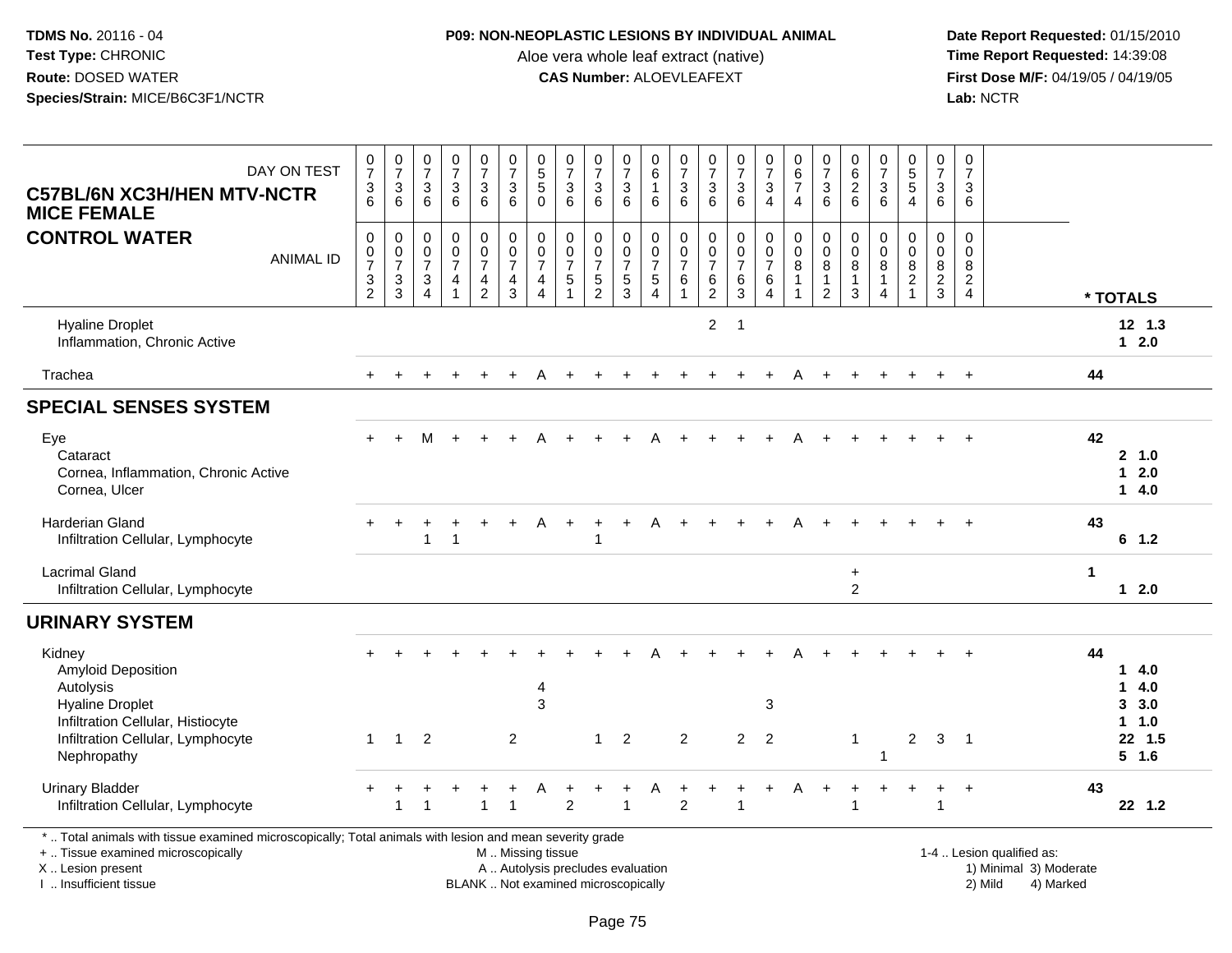#### **P09: NON-NEOPLASTIC LESIONS BY INDIVIDUAL ANIMAL**

Aloe vera whole leaf extract (native)<br>**CAS Number:** ALOEVLEAFEXT

 **Date Report Requested:** 01/15/2010 **First Dose M/F:** 04/19/05 / 04/19/05<br>Lab: NCTR **Lab:** NCTR

| <b>C57BL/6N XC3H/HEN MTV-NCTR</b><br><b>MICE FEMALE</b>                                                                                                                                                                          | DAY ON TEST      | $\frac{0}{7}$<br>$\frac{3}{6}$                                                                       | $\begin{array}{c} 0 \\ 7 \end{array}$<br>$\mathbf{3}$<br>6 | $\pmb{0}$<br>$\overline{5}$<br>$\overline{4}$<br>6 | $\begin{smallmatrix}0\\7\end{smallmatrix}$<br>$\ensuremath{\mathsf{3}}$<br>$6\phantom{1}$ | $\begin{array}{c} 0 \\ 6 \end{array}$<br>$\sqrt{5}$<br>$\Omega$       | $\begin{array}{c} 0 \\ 7 \end{array}$<br>$\mathbf{3}$<br>6          | $\frac{0}{7}$<br>$\mathbf{3}$<br>6            | $\frac{0}{7}$<br>$\mathbf 3$<br>6                             | $\frac{0}{7}$<br>$\overline{a}$<br>$\overline{2}$ | $\begin{array}{c} 0 \\ 5 \end{array}$<br>6<br>9   | $\frac{0}{7}$<br>$\sqrt{3}$<br>$6\phantom{1}$        | $\frac{0}{7}$<br>$\mathbf{3}$<br>6                       | $\pmb{0}$<br>$\,6\,$<br>$\,8\,$<br>9                        | $\begin{array}{c} 0 \\ 7 \end{array}$<br>3<br>6   | $\begin{smallmatrix}0\\7\end{smallmatrix}$<br>3<br>6                   | $\frac{0}{7}$<br>$\mathbf 3$<br>6                                                   | $\pmb{0}$<br>$\overline{7}$<br>$\mathbf{3}$<br>6   | $\begin{array}{c} 0 \\ 7 \end{array}$<br>$\sqrt{3}$<br>6 | 0<br>$\,6$<br>$\bf 8$<br>8      | $\,0\,$<br>$\overline{7}$<br>$\mathsf 3$<br>6                       | $\pmb{0}$<br>$\overline{7}$<br>$\mathbf{3}$<br>6 | 0<br>$\overline{7}$<br>$\mathbf{3}$<br>6  | $\frac{0}{7}$<br>$\pmb{0}$<br>$\overline{7}$ | $\pmb{0}$<br>$5\,$<br>$\overline{4}$<br>3           | $\mathbf 0$<br>$\overline{7}$<br>$\ensuremath{\mathsf{3}}$<br>6 |                   |
|----------------------------------------------------------------------------------------------------------------------------------------------------------------------------------------------------------------------------------|------------------|------------------------------------------------------------------------------------------------------|------------------------------------------------------------|----------------------------------------------------|-------------------------------------------------------------------------------------------|-----------------------------------------------------------------------|---------------------------------------------------------------------|-----------------------------------------------|---------------------------------------------------------------|---------------------------------------------------|---------------------------------------------------|------------------------------------------------------|----------------------------------------------------------|-------------------------------------------------------------|---------------------------------------------------|------------------------------------------------------------------------|-------------------------------------------------------------------------------------|----------------------------------------------------|----------------------------------------------------------|---------------------------------|---------------------------------------------------------------------|--------------------------------------------------|-------------------------------------------|----------------------------------------------|-----------------------------------------------------|-----------------------------------------------------------------|-------------------|
| <b>ALOEWHOLLEAF 1.0</b>                                                                                                                                                                                                          | <b>ANIMAL ID</b> | $\pmb{0}$<br>$\begin{smallmatrix}0\\1\end{smallmatrix}$<br>$\ensuremath{\mathsf{3}}$<br>$\mathbf{1}$ | 0<br>0<br>$\mathbf{1}$<br>$\frac{3}{2}$                    | 0<br>0<br>$\mathbf{1}$<br>$\frac{3}{3}$            | $\mathbf 0$<br>$\pmb{0}$<br>$\mathbf{1}$<br>$\frac{3}{4}$                                 | 0<br>$\overline{0}$<br>$\overline{1}$<br>4<br>$\overline{\mathbf{1}}$ | $\mathbf 0$<br>$\ddot{\mathbf{0}}$<br>$\mathbf{1}$<br>$\frac{4}{2}$ | 0<br>0<br>$\mathbf{1}$<br>4<br>$\overline{3}$ | $\pmb{0}$<br>$\pmb{0}$<br>$\mathbf{1}$<br>4<br>$\overline{4}$ | $\mathbf 0$<br>$\pmb{0}$<br>$\mathbf{1}$<br>5     | 0<br>$\mathsf 0$<br>$\mathbf{1}$<br>$\frac{5}{2}$ | 0<br>$\overline{0}$<br>$\mathbf{1}$<br>$\frac{5}{3}$ | 0<br>0<br>$\overline{1}$<br>$\sqrt{5}$<br>$\overline{4}$ | $\pmb{0}$<br>$\pmb{0}$<br>$\mathbf{1}$<br>6<br>$\mathbf{1}$ | 0<br>$\mathbf 0$<br>$\mathbf{1}$<br>$\frac{6}{2}$ | $\begin{smallmatrix} 0\\0 \end{smallmatrix}$<br>$\mathbf{1}$<br>$^6_3$ | $\begin{smallmatrix} 0\\0 \end{smallmatrix}$<br>$\mathbf{1}$<br>6<br>$\overline{4}$ | 0<br>$\mathbf 0$<br>$\mathbf{2}$<br>$\overline{5}$ | $\mathbf 0$<br>$\frac{0}{2}$ 5 2                         | 0<br>$\mathbf 0$<br>$rac{2}{3}$ | $\pmb{0}$<br>$\ddot{\mathbf{0}}$<br>$\frac{2}{5}$<br>$\overline{4}$ | 0<br>0<br>$\frac{2}{7}$                          | 0<br>0<br>$\frac{2}{7}$<br>$\overline{2}$ | 0<br>$\frac{0}{2}$<br>7<br>3                 | 0<br>$\mathbf 0$<br>$\frac{2}{7}$<br>$\overline{4}$ | 0<br>$\mathbf 0$<br>$\sqrt{2}$<br>$\,8\,$<br>$\overline{1}$     | females<br>(cont) |
| <b>ALIMENTARY SYSTEM</b>                                                                                                                                                                                                         |                  |                                                                                                      |                                                            |                                                    |                                                                                           |                                                                       |                                                                     |                                               |                                                               |                                                   |                                                   |                                                      |                                                          |                                                             |                                                   |                                                                        |                                                                                     |                                                    |                                                          |                                 |                                                                     |                                                  |                                           |                                              |                                                     |                                                                 |                   |
| Esophagus                                                                                                                                                                                                                        |                  |                                                                                                      |                                                            |                                                    |                                                                                           |                                                                       |                                                                     |                                               |                                                               |                                                   |                                                   |                                                      |                                                          |                                                             |                                                   |                                                                        |                                                                                     |                                                    |                                                          |                                 |                                                                     |                                                  |                                           |                                              |                                                     | $\overline{+}$                                                  |                   |
| Gallbladder                                                                                                                                                                                                                      |                  |                                                                                                      |                                                            |                                                    |                                                                                           |                                                                       |                                                                     |                                               |                                                               |                                                   |                                                   |                                                      |                                                          |                                                             |                                                   |                                                                        |                                                                                     |                                                    |                                                          |                                 |                                                                     |                                                  |                                           |                                              |                                                     |                                                                 |                   |
| Intestine Large, Ascending Colon<br>Goblet Cell, Hyperplasia                                                                                                                                                                     |                  |                                                                                                      |                                                            | $\overline{2}$                                     |                                                                                           |                                                                       | -1                                                                  |                                               |                                                               |                                                   |                                                   |                                                      |                                                          |                                                             |                                                   | -1                                                                     | $\overline{c}$                                                                      |                                                    |                                                          | A                               | $\overline{+}$                                                      | $\ddot{}$<br>2                                   | $+$                                       | A                                            | $\ddot{}$<br>$\mathbf{1}$                           | $+$<br>$\overline{\mathbf{1}}$                                  |                   |
| Intestine Large, Cecum                                                                                                                                                                                                           |                  |                                                                                                      |                                                            |                                                    |                                                                                           |                                                                       |                                                                     |                                               |                                                               |                                                   |                                                   |                                                      |                                                          |                                                             |                                                   |                                                                        |                                                                                     |                                                    |                                                          |                                 |                                                                     |                                                  |                                           | A                                            | $\ddot{}$                                           | $+$                                                             |                   |
| Intestine Large, Descending Colon<br>Goblet Cell, Hyperplasia                                                                                                                                                                    |                  |                                                                                                      |                                                            |                                                    |                                                                                           |                                                                       |                                                                     |                                               |                                                               |                                                   |                                                   |                                                      |                                                          |                                                             |                                                   |                                                                        | $\ddot{}$<br>$\overline{c}$                                                         |                                                    |                                                          | A                               |                                                                     |                                                  | $+$                                       | A                                            | $+$                                                 | $+$                                                             |                   |
| Intestine Large, Rectum                                                                                                                                                                                                          |                  |                                                                                                      |                                                            |                                                    |                                                                                           |                                                                       |                                                                     |                                               |                                                               |                                                   |                                                   |                                                      |                                                          |                                                             |                                                   |                                                                        |                                                                                     |                                                    |                                                          |                                 |                                                                     |                                                  |                                           |                                              |                                                     |                                                                 |                   |
| Intestine Large, Transverse Colon<br>Goblet Cell, Hyperplasia                                                                                                                                                                    |                  |                                                                                                      | -1                                                         |                                                    | $\mathbf 1$                                                                               |                                                                       | $\overline{1}$                                                      |                                               | -1                                                            |                                                   |                                                   | -1                                                   |                                                          |                                                             |                                                   | $\overline{1}$                                                         | $\overline{2}$                                                                      |                                                    |                                                          | A                               | $\mathbf{1}$                                                        | 2                                                | +                                         | A                                            | $\ddot{}$<br>$\mathbf{1}$                           | $\ddot{}$<br>$\overline{1}$                                     |                   |
| Intestine Small, Duodenum                                                                                                                                                                                                        |                  |                                                                                                      |                                                            |                                                    |                                                                                           |                                                                       |                                                                     |                                               |                                                               |                                                   |                                                   |                                                      |                                                          |                                                             |                                                   |                                                                        |                                                                                     |                                                    |                                                          |                                 |                                                                     |                                                  |                                           | А                                            | $+$                                                 | $+$                                                             |                   |
| Intestine Small, Ileum                                                                                                                                                                                                           |                  |                                                                                                      |                                                            |                                                    |                                                                                           |                                                                       |                                                                     |                                               |                                                               |                                                   |                                                   |                                                      |                                                          |                                                             |                                                   |                                                                        |                                                                                     |                                                    |                                                          |                                 |                                                                     |                                                  |                                           |                                              |                                                     | $+$                                                             |                   |
| Intestine Small, Jejunum                                                                                                                                                                                                         |                  |                                                                                                      |                                                            |                                                    |                                                                                           |                                                                       |                                                                     |                                               |                                                               |                                                   |                                                   |                                                      |                                                          |                                                             |                                                   |                                                                        |                                                                                     |                                                    |                                                          |                                 |                                                                     |                                                  |                                           |                                              |                                                     | $\overline{+}$                                                  |                   |
| Liver<br><b>Clear Cell Focus</b><br>Cytomegaly<br>Hematopoietic Cell Proliferation<br>Infiltration Cellular, Lymphocyte<br>Total animals with tissue examined microsconically: Total animals with lesion and mean severity grade |                  |                                                                                                      |                                                            |                                                    |                                                                                           |                                                                       |                                                                     | $\boldsymbol{2}$                              |                                                               |                                                   |                                                   |                                                      |                                                          |                                                             | $\mathbf{1}$                                      | $\sf X$                                                                |                                                                                     | $\mathbf{1}$                                       | $\overline{1}$                                           | А                               |                                                                     |                                                  |                                           |                                              |                                                     |                                                                 |                   |

\* .. Total animals with tissue examined microscopically; Total animals with lesion and mean severity grade

+ .. Tissue examined microscopically

X .. Lesion present

I .. Insufficient tissue

M .. Missing tissue

BLANK .. Not examined microscopically

 1-4 .. Lesion qualified as: A .. Autolysis precludes evaluation 19 and 10 minimal 3) Moderate 1 and 20 minimal 3) Moderate 19 minimal 3) Moderat<br>19 and 19 and 19 and 19 and 19 and 19 and 19 and 19 and 19 and 19 and 19 and 19 and 19 and 19 and 19 and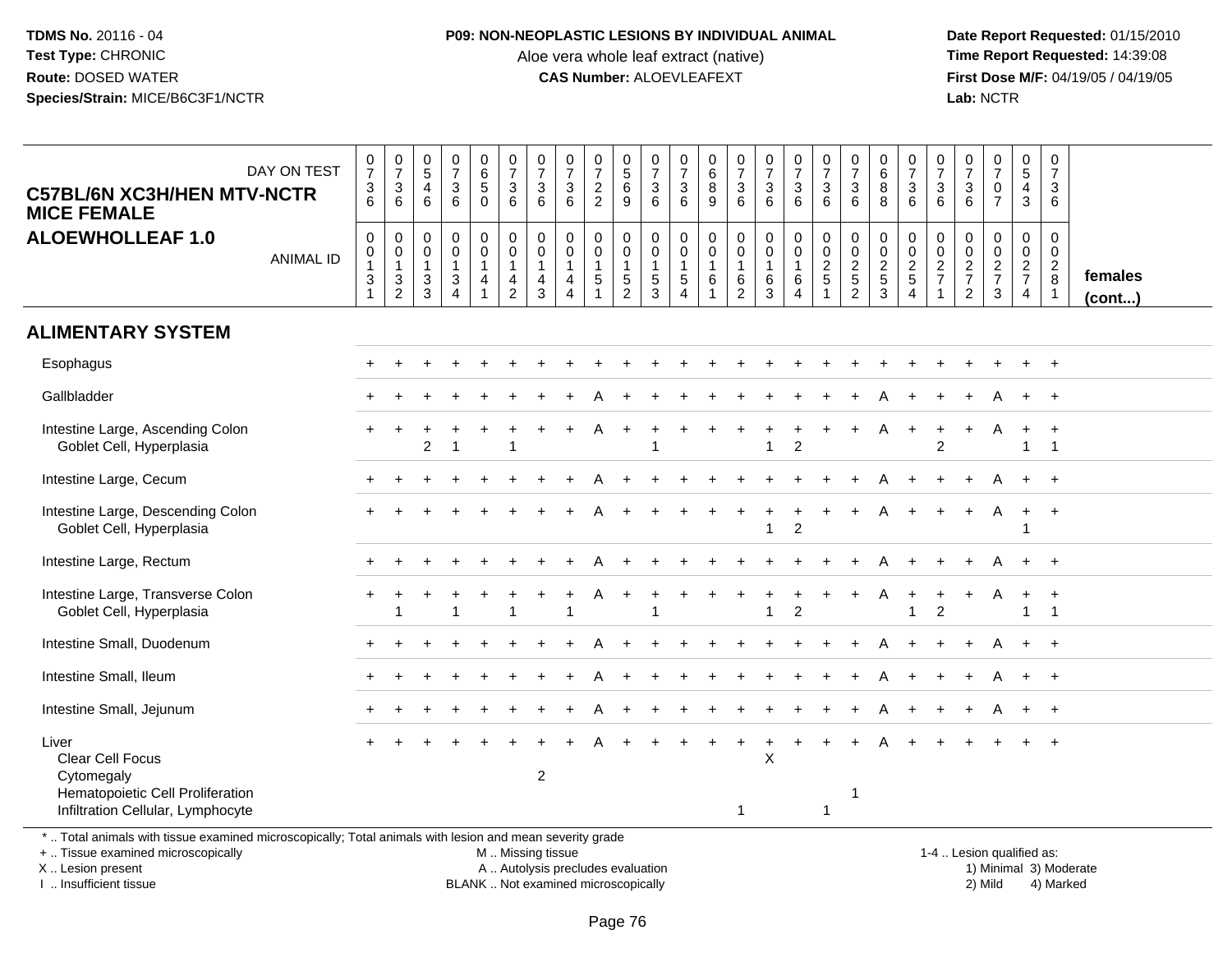## **P09: NON-NEOPLASTIC LESIONS BY INDIVIDUAL ANIMAL**

Aloe vera whole leaf extract (native)<br>**CAS Number:** ALOEVLEAFEXT

| <b>C57BL/6N XC3H/HEN MTV-NCTR</b><br><b>MICE FEMALE</b>                                                                                                                                       | DAY ON TEST      | $\frac{0}{7}$<br>$\frac{3}{6}$ | $\frac{0}{7}$<br>$\frac{3}{6}$                                 | 0<br>$\overline{5}$<br>$\overline{4}$<br>$6\phantom{a}$          | $\begin{array}{c} 0 \\ 7 \end{array}$<br>$\mathbf{3}$<br>$6\phantom{1}6$ | 0<br>$\overline{6}$<br>5<br>$\mathbf 0$ | $\begin{array}{c} 0 \\ 7 \end{array}$<br>$\frac{3}{6}$                                        | $\frac{0}{7}$<br>3<br>$6\phantom{1}$                 | $\begin{array}{c} 0 \\ 7 \end{array}$<br>$\mathbf{3}$<br>$6^{\circ}$ | $\frac{0}{7}$<br>$\frac{2}{2}$                       | $\begin{array}{c} 0 \\ 5 \end{array}$<br>6<br>$\overline{9}$ | $\frac{0}{7}$<br>$\frac{3}{6}$                                           | 0<br>$\overline{7}$<br>3<br>6                                     | $\mathbf 0$<br>6<br>$\,8\,$<br>9                                    | $\begin{smallmatrix}0\\7\end{smallmatrix}$<br>$\mathbf{3}$<br>$6^{\circ}$ | $\frac{0}{7}$<br>3<br>$\overline{6}$               | $\frac{0}{7}$<br>$\mathbf{3}$<br>6                                      | $\frac{0}{7}$<br>$\mathbf{3}$<br>6        | $\begin{array}{c} 0 \\ 7 \end{array}$<br>$\sqrt{3}$<br>$\overline{6}$ | $_{6}^{\rm 0}$<br>$_{8}^8$              | $\frac{0}{7}$<br>$\sqrt{3}$<br>$\overline{6}$                 | 0<br>$\overline{7}$<br>3<br>$6\phantom{1}6$      | $\frac{0}{7}$<br>$\mathbf{3}$<br>6                          | $\frac{0}{7}$<br>$\mathsf{O}$<br>$\overline{7}$ | $\pmb{0}$<br>$\overline{5}$<br>$\overline{4}$<br>$\mathfrak{S}$ | $\pmb{0}$<br>$\overline{7}$<br>3<br>6            |                        |
|-----------------------------------------------------------------------------------------------------------------------------------------------------------------------------------------------|------------------|--------------------------------|----------------------------------------------------------------|------------------------------------------------------------------|--------------------------------------------------------------------------|-----------------------------------------|-----------------------------------------------------------------------------------------------|------------------------------------------------------|----------------------------------------------------------------------|------------------------------------------------------|--------------------------------------------------------------|--------------------------------------------------------------------------|-------------------------------------------------------------------|---------------------------------------------------------------------|---------------------------------------------------------------------------|----------------------------------------------------|-------------------------------------------------------------------------|-------------------------------------------|-----------------------------------------------------------------------|-----------------------------------------|---------------------------------------------------------------|--------------------------------------------------|-------------------------------------------------------------|-------------------------------------------------|-----------------------------------------------------------------|--------------------------------------------------|------------------------|
| <b>ALOEWHOLLEAF 1.0</b>                                                                                                                                                                       | <b>ANIMAL ID</b> | $\mathsf 0$<br>0<br>3          | $\boldsymbol{0}$<br>$\pmb{0}$<br>$\mathbf{1}$<br>$\frac{3}{2}$ | 0<br>$\mathbf 0$<br>$\overline{1}$<br>$\sqrt{3}$<br>$\mathbf{3}$ | $\mathbf 0$<br>$\mathbf 0$<br>$\mathbf{1}$<br>$\frac{3}{4}$              | 0<br>$\mathbf 0$<br>$\mathbf{1}$<br>4   | $\pmb{0}$<br>$\overline{0}$<br>$\mathbf{1}$<br>$\frac{4}{2}$                                  | $\mathbf 0$<br>$\mathbf 0$<br>$\mathbf{1}$<br>4<br>3 | $\mathbf 0$<br>$\mathbf 0$<br>$\mathbf{1}$<br>$\frac{4}{4}$          | $\pmb{0}$<br>$\pmb{0}$<br>$\mathbf{1}$<br>$\sqrt{5}$ | $\mathbf 0$<br>$\mathbf 0$<br>$\mathbf{1}$<br>$\frac{5}{2}$  | $\boldsymbol{0}$<br>$\mathsf{O}\xspace$<br>$\mathbf{1}$<br>$\frac{5}{3}$ | 0<br>$\mathbf 0$<br>$\mathbf{1}$<br>$\,$ 5 $\,$<br>$\overline{4}$ | $\pmb{0}$<br>$\mathbf 0$<br>$\mathbf{1}$<br>$\,6$<br>$\overline{1}$ | 0<br>$\mathsf{O}\xspace$<br>1<br>6<br>$\overline{2}$                      | $\pmb{0}$<br>$\mathbf 0$<br>$\mathbf{1}$<br>$^6_3$ | $\pmb{0}$<br>$\ddot{\mathbf{0}}$<br>$\mathbf{1}$<br>6<br>$\overline{4}$ | 0<br>$\mathsf{O}\xspace$<br>$\frac{2}{5}$ | $\mathbf 0$<br>$\overline{0}$<br>$\frac{2}{2}$                        | $\pmb{0}$<br>$\mathsf 0$<br>$rac{2}{3}$ | $\mathsf 0$<br>$\mathsf 0$<br>$\frac{2}{5}$<br>$\overline{4}$ | 0<br>$\mathbf 0$<br>$\frac{2}{7}$<br>$\mathbf 1$ | $\pmb{0}$<br>$\mathbf 0$<br>$\frac{2}{7}$<br>$\overline{2}$ | 0<br>$\boldsymbol{0}$<br>$\frac{2}{7}$<br>3     | $\mathbf 0$<br>$\mathbf 0$<br>$\frac{2}{7}$<br>$\overline{4}$   | 0<br>$\mathbf 0$<br>$_{\rm 8}^2$<br>$\mathbf{1}$ | females<br>(cont)      |
| Inflammation, Chronic Active<br>Necrosis<br><b>Tension Lipidosis</b><br>Vacuolization Cytoplasmic<br>Bile Duct, Hyperplasia                                                                   |                  | $\overline{1}$                 |                                                                |                                                                  | $\overline{1}$                                                           |                                         | $\mathbf 1$                                                                                   | 3                                                    |                                                                      |                                                      |                                                              |                                                                          | 2                                                                 |                                                                     | $\overline{2}$                                                            | $\overline{2}$                                     | $1 \quad 1$                                                             |                                           |                                                                       |                                         |                                                               |                                                  | 2                                                           |                                                 |                                                                 | -1<br>$\overline{1}$                             |                        |
| Mesentery<br>Fat, Necrosis                                                                                                                                                                    |                  |                                |                                                                |                                                                  |                                                                          |                                         | $\ddot{}$<br>3                                                                                |                                                      |                                                                      |                                                      |                                                              |                                                                          | $\ddot{}$<br>3                                                    |                                                                     | ÷<br>$\overline{\mathbf{4}}$                                              |                                                    |                                                                         |                                           | $\ddot{}$<br>$\mathfrak{S}$                                           |                                         |                                                               |                                                  |                                                             |                                                 |                                                                 |                                                  |                        |
| Pancreas<br>Infiltration Cellular, Lymphocyte<br>Vacuolization Cytoplasmic<br>Acinus, Degeneration                                                                                            |                  |                                |                                                                |                                                                  |                                                                          |                                         |                                                                                               |                                                      |                                                                      |                                                      |                                                              |                                                                          |                                                                   |                                                                     |                                                                           | 2                                                  |                                                                         |                                           |                                                                       |                                         |                                                               |                                                  |                                                             | A                                               | $+$                                                             | $+$                                              |                        |
| Salivary Glands<br>Infiltration Cellular, Lymphocyte                                                                                                                                          |                  | $\overline{c}$                 | -1                                                             |                                                                  |                                                                          |                                         | $\overline{c}$                                                                                | -1                                                   | $\overline{2}$                                                       |                                                      |                                                              | 2                                                                        |                                                                   |                                                                     | $\overline{2}$                                                            |                                                    | $\mathbf{1}$                                                            |                                           |                                                                       | Α                                       | $\overline{1}$                                                |                                                  | -1                                                          | A                                               | $+$<br>$\overline{2}$                                           | $+$<br>$\overline{1}$                            |                        |
| Stomach, Forestomach<br><b>Keratin Cyst</b><br>Epithelium, Hyperplasia                                                                                                                        |                  |                                |                                                                |                                                                  |                                                                          |                                         |                                                                                               |                                                      |                                                                      |                                                      |                                                              |                                                                          |                                                                   |                                                                     |                                                                           | $\overline{2}$                                     |                                                                         |                                           |                                                                       | А                                       |                                                               |                                                  |                                                             |                                                 | $+$                                                             | $+$                                              |                        |
| Stomach, Glandular<br>Inflammation, Chronic Active<br>Epithelium, Hyperplasia                                                                                                                 |                  |                                |                                                                |                                                                  |                                                                          |                                         |                                                                                               |                                                      |                                                                      |                                                      |                                                              |                                                                          |                                                                   |                                                                     |                                                                           |                                                    |                                                                         |                                           |                                                                       |                                         |                                                               |                                                  |                                                             |                                                 |                                                                 | $+$                                              |                        |
| <b>CARDIOVASCULAR SYSTEM</b>                                                                                                                                                                  |                  |                                |                                                                |                                                                  |                                                                          |                                         |                                                                                               |                                                      |                                                                      |                                                      |                                                              |                                                                          |                                                                   |                                                                     |                                                                           |                                                    |                                                                         |                                           |                                                                       |                                         |                                                               |                                                  |                                                             |                                                 |                                                                 |                                                  |                        |
| <b>Blood Vessel</b>                                                                                                                                                                           |                  |                                |                                                                |                                                                  |                                                                          |                                         |                                                                                               |                                                      |                                                                      |                                                      |                                                              |                                                                          |                                                                   |                                                                     |                                                                           |                                                    |                                                                         |                                           |                                                                       |                                         |                                                               |                                                  |                                                             |                                                 |                                                                 |                                                  |                        |
| Heart                                                                                                                                                                                         |                  |                                |                                                                |                                                                  |                                                                          |                                         |                                                                                               |                                                      |                                                                      |                                                      |                                                              |                                                                          |                                                                   |                                                                     |                                                                           |                                                    |                                                                         |                                           |                                                                       |                                         |                                                               |                                                  |                                                             |                                                 |                                                                 | $+$                                              |                        |
| *  Total animals with tissue examined microscopically; Total animals with lesion and mean severity grade<br>+  Tissue examined microscopically<br>X  Lesion present<br>I. Insufficient tissue |                  |                                |                                                                |                                                                  |                                                                          |                                         | M  Missing tissue<br>A  Autolysis precludes evaluation<br>BLANK  Not examined microscopically |                                                      |                                                                      |                                                      |                                                              |                                                                          |                                                                   |                                                                     |                                                                           |                                                    |                                                                         |                                           |                                                                       |                                         |                                                               |                                                  | 1-4  Lesion qualified as:                                   | 2) Mild                                         |                                                                 | 4) Marked                                        | 1) Minimal 3) Moderate |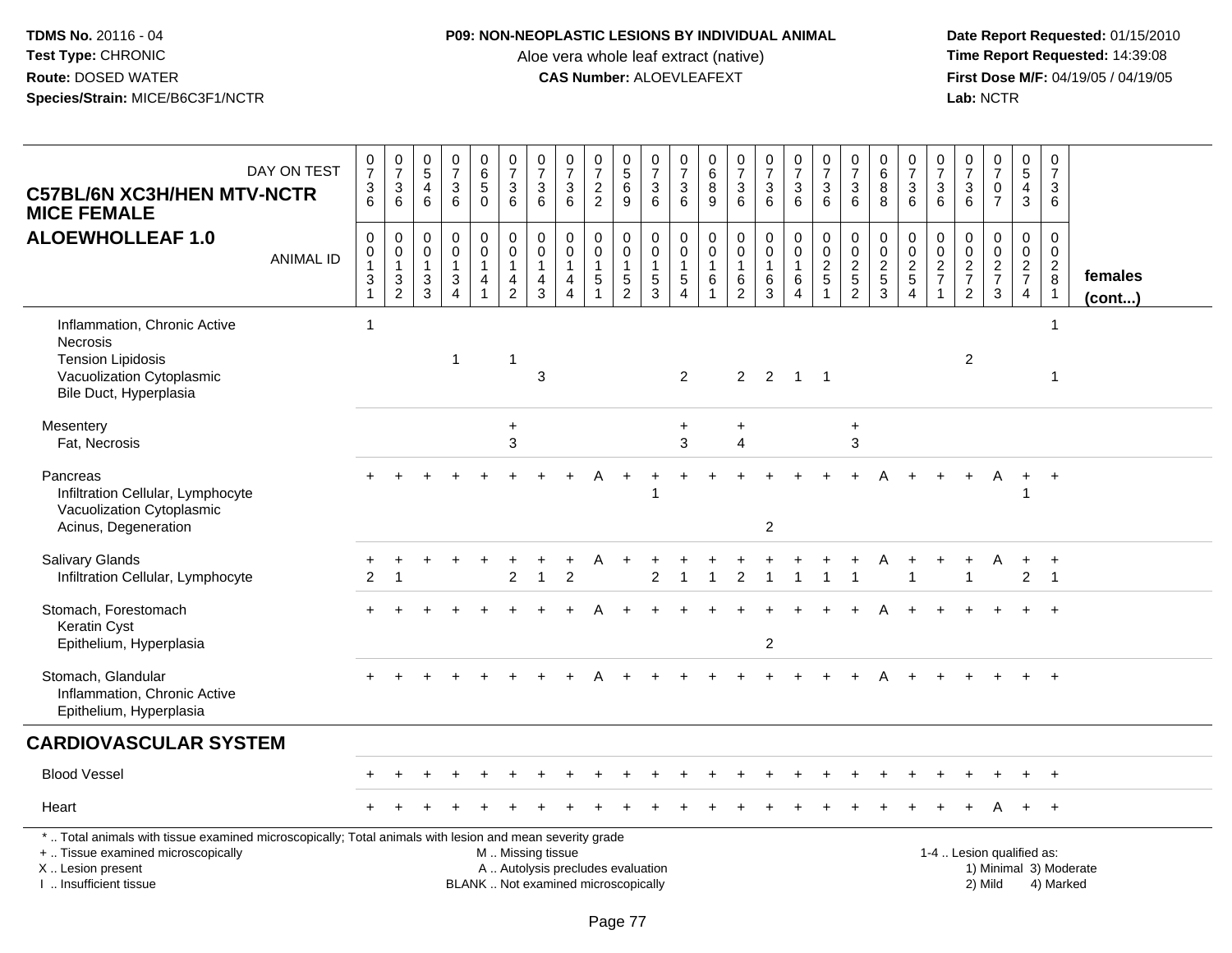#### **P09: NON-NEOPLASTIC LESIONS BY INDIVIDUAL ANIMAL**

Aloe vera whole leaf extract (native)<br>**CAS Number:** ALOEVLEAFEXT

 **Date Report Requested:** 01/15/2010 **First Dose M/F:** 04/19/05 / 04/19/05<br>**Lab:** NCTR **Lab:** NCTR

| <b>C57BL/6N XC3H/HEN MTV-NCTR</b><br><b>MICE FEMALE</b>                                                                                              | DAY ON TEST      | $\mathbf 0$<br>$\overline{\mathbf{7}}$<br>$\ensuremath{\mathsf{3}}$<br>6 | $\frac{0}{7}$<br>$\sqrt{3}$<br>6                                              | $\begin{array}{c} 0 \\ 5 \end{array}$<br>$\overline{4}$<br>6 | $\frac{0}{7}$<br>$\sqrt{3}$<br>6                                           | $\begin{array}{c} 0 \\ 6 \end{array}$<br>$\overline{5}$<br>$\mathbf 0$       | $\frac{0}{7}$<br>$\mathbf{3}$<br>6                                                      | $\frac{0}{7}$<br>3<br>6          | $\frac{0}{7}$<br>$\sqrt{3}$<br>6                                                    | $\frac{0}{7}$<br>$\overline{c}$<br>$\overline{2}$ | 0<br>$\overline{5}$<br>6<br>$9\,$                                           | $\frac{0}{7}$<br>$\mathbf{3}$<br>6                                 | $\frac{0}{7}$<br>$\sqrt{3}$<br>6 | $\pmb{0}$<br>$\,6\,$<br>$\,8\,$<br>9                                | $\frac{0}{7}$<br>$\mathbf{3}$<br>6                      | $\frac{0}{7}$<br>$\mathbf{3}$<br>6                   | $\frac{0}{7}$<br>$\sqrt{3}$<br>6                                      | $\frac{0}{7}$<br>$\sqrt{3}$<br>6 | $\frac{0}{7}$<br>$\sqrt{3}$<br>6               | $\pmb{0}$<br>$6\phantom{a}$<br>$\bf8$<br>8 | 0<br>$\overline{7}$<br>$\mathbf{3}$<br>6     | $\frac{0}{7}$<br>3<br>6 | 0<br>$\boldsymbol{7}$<br>$\mathbf{3}$<br>6                        | $\frac{0}{7}$<br>$\pmb{0}$<br>$\overline{7}$ | 0<br>$\overline{5}$<br>$\overline{4}$<br>$\mathbf{3}$ | 0<br>$\overline{7}$<br>$\ensuremath{\mathsf{3}}$<br>6         |                         |
|------------------------------------------------------------------------------------------------------------------------------------------------------|------------------|--------------------------------------------------------------------------|-------------------------------------------------------------------------------|--------------------------------------------------------------|----------------------------------------------------------------------------|------------------------------------------------------------------------------|-----------------------------------------------------------------------------------------|----------------------------------|-------------------------------------------------------------------------------------|---------------------------------------------------|-----------------------------------------------------------------------------|--------------------------------------------------------------------|----------------------------------|---------------------------------------------------------------------|---------------------------------------------------------|------------------------------------------------------|-----------------------------------------------------------------------|----------------------------------|------------------------------------------------|--------------------------------------------|----------------------------------------------|-------------------------|-------------------------------------------------------------------|----------------------------------------------|-------------------------------------------------------|---------------------------------------------------------------|-------------------------|
| <b>ALOEWHOLLEAF 1.0</b>                                                                                                                              | <b>ANIMAL ID</b> | 0<br>$\mathbf 0$<br>$\overline{1}$<br>$\mathbf{3}$<br>$\mathbf{1}$       | 0<br>$\pmb{0}$<br>$\mathbf{1}$<br>$\ensuremath{\mathsf{3}}$<br>$\overline{2}$ | $\pmb{0}$<br>$\pmb{0}$<br>$\mathbf{1}$<br>$\mathsf 3$<br>3   | $\mathbf 0$<br>$\pmb{0}$<br>$\mathbf{1}$<br>$\mathbf{3}$<br>$\overline{4}$ | $\pmb{0}$<br>$\pmb{0}$<br>$\overline{1}$<br>$\overline{a}$<br>$\overline{1}$ | $\mathsf 0$<br>$\mathsf 0$<br>$\mathbf{1}$<br>$\overline{\mathbf{4}}$<br>$\overline{2}$ | 0<br>0<br>4<br>3                 | $\begin{smallmatrix} 0\\0 \end{smallmatrix}$<br>$\mathbf{1}$<br>4<br>$\overline{4}$ | 0<br>$\mathsf{O}\xspace$<br>$\mathbf{1}$<br>5     | 0<br>$\mathsf{O}\xspace$<br>$\overline{1}$<br>$\,$ 5 $\,$<br>$\overline{2}$ | $\boldsymbol{0}$<br>$\mathbf 0$<br>$\mathbf{1}$<br>$\sqrt{5}$<br>3 | 0<br>0<br>$\mathbf{1}$<br>5<br>4 | $\pmb{0}$<br>$\pmb{0}$<br>$\mathbf{1}$<br>$\,6\,$<br>$\overline{1}$ | 0<br>$\mathbf 0$<br>$\mathbf{1}$<br>6<br>$\overline{2}$ | $\mathbf 0$<br>$\mathsf 0$<br>$\mathbf{1}$<br>6<br>3 | $\pmb{0}$<br>$\pmb{0}$<br>$\overline{1}$<br>$\,6\,$<br>$\overline{4}$ | $\mathbf 0$<br>$\frac{0}{2}$     | $\mathbf 0$<br>$\frac{0}{2}$<br>$\overline{2}$ | 0<br>$\frac{0}{2}$<br>3                    | $\pmb{0}$<br>$\frac{0}{2}$<br>$\overline{4}$ | 0<br>$\frac{0}{2}$<br>1 | 0<br>$\begin{array}{c} 0 \\ 2 \\ 7 \end{array}$<br>$\overline{2}$ | $\pmb{0}$<br>$\frac{0}{2}$<br>3              | 0<br>$\mathbf 0$<br>$rac{2}{7}$<br>$\overline{4}$     | $\mathbf 0$<br>$\mathbf 0$<br>$\frac{2}{8}$<br>$\overline{1}$ | females<br>$($ cont $)$ |
| Cardiomyopathy                                                                                                                                       |                  |                                                                          |                                                                               |                                                              |                                                                            |                                                                              |                                                                                         |                                  |                                                                                     |                                                   |                                                                             |                                                                    |                                  | 1                                                                   |                                                         | -1                                                   |                                                                       |                                  |                                                |                                            |                                              |                         |                                                                   |                                              |                                                       |                                                               |                         |
| <b>ENDOCRINE SYSTEM</b>                                                                                                                              |                  |                                                                          |                                                                               |                                                              |                                                                            |                                                                              |                                                                                         |                                  |                                                                                     |                                                   |                                                                             |                                                                    |                                  |                                                                     |                                                         |                                                      |                                                                       |                                  |                                                |                                            |                                              |                         |                                                                   |                                              |                                                       |                                                               |                         |
| <b>Adrenal Cortex</b><br>Vacuolization Cytoplasmic<br>Subcapsular, Hyperplasia                                                                       |                  | 2                                                                        | 2                                                                             |                                                              | $\overline{2}$                                                             | $\overline{2}$                                                               | 3<br>$\overline{2}$                                                                     | $\overline{c}$<br>$\overline{c}$ | $\overline{c}$                                                                      |                                                   | 2                                                                           |                                                                    | 2                                | 2                                                                   | 2                                                       | 2                                                    | 2                                                                     | $\overline{2}$                   | $\overline{2}$                                 |                                            | 2                                            | 2                       | $\ddot{}$<br>2                                                    | A                                            | $\ddot{}$<br>1                                        | $\div$<br>$\overline{1}$                                      |                         |
| Adrenal Medulla                                                                                                                                      |                  |                                                                          |                                                                               |                                                              |                                                                            |                                                                              |                                                                                         |                                  |                                                                                     |                                                   |                                                                             |                                                                    |                                  |                                                                     |                                                         |                                                      |                                                                       |                                  |                                                |                                            |                                              |                         |                                                                   | A                                            | M +                                                   |                                                               |                         |
| Islets, Pancreatic<br>Hyperplasia                                                                                                                    |                  |                                                                          | $\overline{2}$                                                                |                                                              | $\overline{c}$                                                             |                                                                              |                                                                                         |                                  |                                                                                     |                                                   |                                                                             |                                                                    |                                  |                                                                     |                                                         |                                                      | $\ddot{}$<br>$\overline{c}$                                           |                                  |                                                | A                                          |                                              |                         |                                                                   |                                              | $+$                                                   | $+$                                                           |                         |
| Parathyroid Gland<br>Cyst                                                                                                                            |                  |                                                                          |                                                                               |                                                              |                                                                            |                                                                              |                                                                                         |                                  |                                                                                     | Δ                                                 |                                                                             |                                                                    |                                  |                                                                     | м                                                       |                                                      |                                                                       |                                  | M                                              | $\overline{A}$                             |                                              | $\ddot{}$               | M                                                                 | $+$                                          | M +                                                   |                                                               |                         |
| <b>Pituitary Gland</b><br>Pars Distalis, Hyperplasia                                                                                                 |                  |                                                                          |                                                                               | 1                                                            |                                                                            |                                                                              |                                                                                         |                                  |                                                                                     | A                                                 | M                                                                           | $\overline{+}$                                                     | $\ddot{}$                        | $+$                                                                 | M                                                       | M                                                    | $+$                                                                   |                                  | $\pm$                                          | A                                          | $\ddot{}$<br>$\overline{c}$                  | $+$<br>$\overline{1}$   | $+$                                                               | $\mathsf{A}$                                 | $+$ $+$                                               |                                                               |                         |
| <b>Thyroid Gland</b><br>Cyst<br><b>Ectopic Thymus</b><br>Infiltration Cellular, Lymphocyte<br>Follicle, Degeneration<br>Follicular Cell, Hyperplasia |                  |                                                                          |                                                                               |                                                              | 3                                                                          |                                                                              |                                                                                         | $\overline{c}$                   |                                                                                     |                                                   |                                                                             |                                                                    |                                  | $\mathbf 1$                                                         |                                                         |                                                      |                                                                       | $\mathbf{1}$                     |                                                |                                            |                                              | $\mathbf{1}$            | $\overline{1}$                                                    |                                              |                                                       | $\overline{+}$                                                |                         |

# **GENERAL BODY SYSTEM**

NONE

\* .. Total animals with tissue examined microscopically; Total animals with lesion and mean severity grade

+ .. Tissue examined microscopically

X .. Lesion present

I .. Insufficient tissue

 M .. Missing tissueA .. Autolysis precludes evaluation

BLANK .. Not examined microscopically 2) Mild 4) Marked

1-4 .. Lesion qualified as:<br>1) Minimal 3) Moderate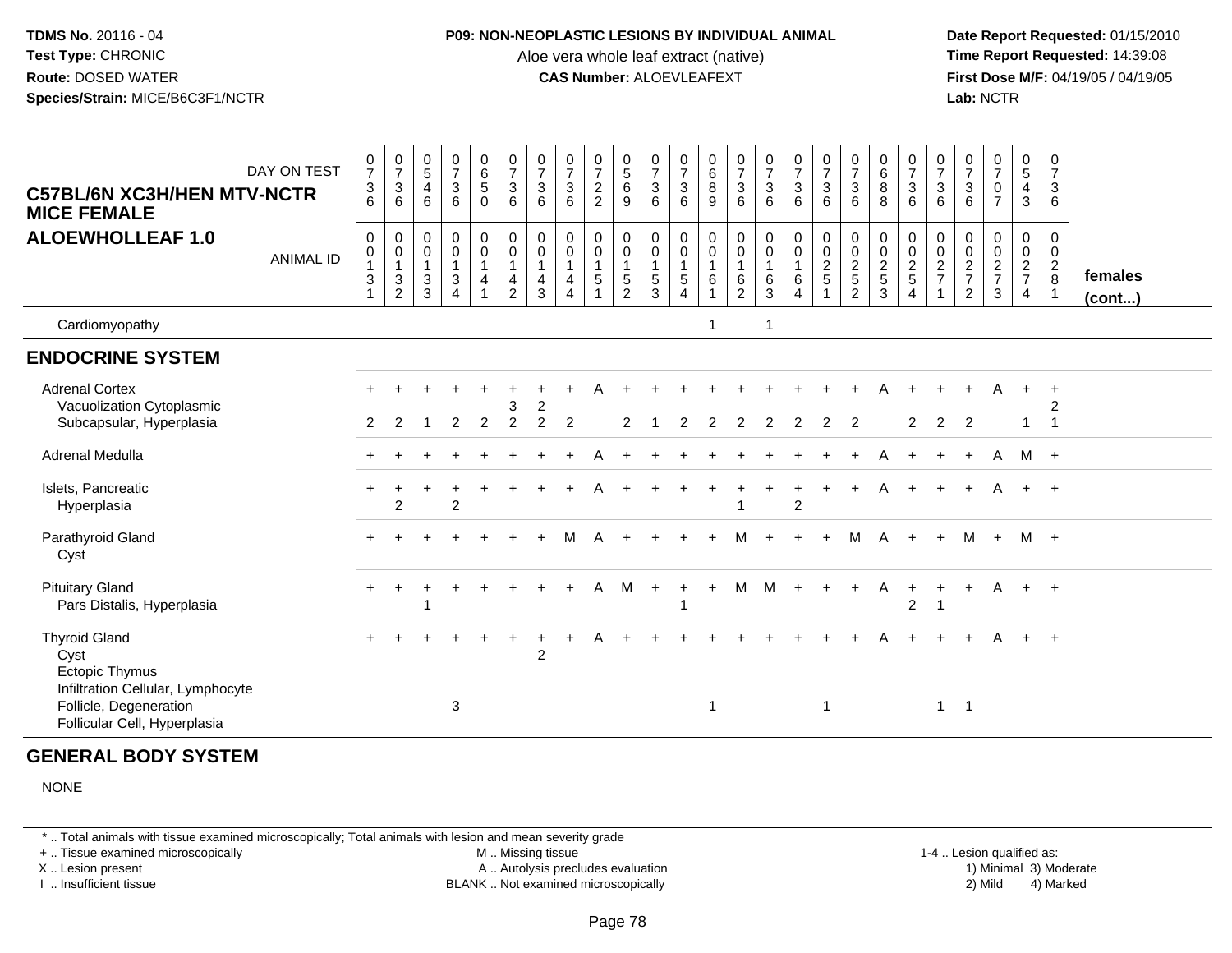### **P09: NON-NEOPLASTIC LESIONS BY INDIVIDUAL ANIMAL**

Aloe vera whole leaf extract (native)<br>**CAS Number:** ALOEVLEAFEXT

| DAY ON TEST<br><b>C57BL/6N XC3H/HEN MTV-NCTR</b><br><b>MICE FEMALE</b>                                                                                                                        | $\frac{0}{7}$<br>$\frac{3}{6}$                                                    | $\begin{array}{c} 0 \\ 7 \end{array}$<br>$\sqrt{3}$<br>$\overline{6}$                 | $\begin{array}{c} 0 \\ 5 \end{array}$<br>$\overline{a}$<br>$6\phantom{a}$ | $\frac{0}{7}$<br>$\sqrt{3}$<br>6                                                        | $\begin{array}{c} 0 \\ 6 \end{array}$<br>$\sqrt{5}$<br>$\overline{0}$ | $\frac{0}{7}$<br>$\frac{3}{6}$                                             | $\frac{0}{7}$<br>3<br>$6\phantom{1}$                 | $\frac{0}{7}$<br>$\begin{array}{c} 3 \\ 6 \end{array}$                   | $\frac{0}{7}$<br>$\frac{2}{2}$                            | $\begin{array}{c} 0 \\ 5 \end{array}$<br>6<br>$\overline{9}$ | 0<br>$\overline{7}$<br>$\sqrt{3}$<br>$6\phantom{1}$                       | $\begin{array}{c} 0 \\ 7 \end{array}$<br>3<br>6     | $_{6}^{\rm 0}$<br>8<br>$\boldsymbol{9}$                               | $\frac{0}{7}$<br>3<br>$\overline{6}$                       | $\frac{0}{7}$<br>$\frac{3}{6}$                                      | $\frac{0}{7}$<br>$\sqrt{3}$<br>$\overline{6}$                                   | $\frac{0}{7}$<br>$\boldsymbol{3}$<br>6                                         | $\begin{array}{c} 0 \\ 7 \end{array}$<br>$\sqrt{3}$<br>$6\phantom{1}$ | $\begin{array}{c} 0 \\ 6 \end{array}$<br>8<br>8   | $\frac{0}{7}$<br>$\frac{3}{6}$            | $\frac{0}{7}$<br>3<br>$\overline{6}$                                 | $\frac{0}{7}$<br>$\frac{3}{6}$                                | $\begin{array}{c} 0 \\ 7 \end{array}$<br>$\mathbf 0$<br>$\overline{7}$ | $\pmb{0}$<br>$\overline{5}$<br>$\overline{4}$<br>$\mathbf{3}$ | $\pmb{0}$<br>$\overline{7}$<br>3<br>6                                     |                        |
|-----------------------------------------------------------------------------------------------------------------------------------------------------------------------------------------------|-----------------------------------------------------------------------------------|---------------------------------------------------------------------------------------|---------------------------------------------------------------------------|-----------------------------------------------------------------------------------------|-----------------------------------------------------------------------|----------------------------------------------------------------------------|------------------------------------------------------|--------------------------------------------------------------------------|-----------------------------------------------------------|--------------------------------------------------------------|---------------------------------------------------------------------------|-----------------------------------------------------|-----------------------------------------------------------------------|------------------------------------------------------------|---------------------------------------------------------------------|---------------------------------------------------------------------------------|--------------------------------------------------------------------------------|-----------------------------------------------------------------------|---------------------------------------------------|-------------------------------------------|----------------------------------------------------------------------|---------------------------------------------------------------|------------------------------------------------------------------------|---------------------------------------------------------------|---------------------------------------------------------------------------|------------------------|
| <b>ALOEWHOLLEAF 1.0</b><br><b>ANIMAL ID</b>                                                                                                                                                   | $\,0\,$<br>$\pmb{0}$<br>$\mathbf{1}$<br>$\ensuremath{\mathsf{3}}$<br>$\mathbf{1}$ | $\pmb{0}$<br>$\pmb{0}$<br>$\mathbf{1}$<br>$\ensuremath{\mathsf{3}}$<br>$\overline{2}$ | $\boldsymbol{0}$<br>$\mathbf 0$<br>$\overline{1}$<br>$\frac{3}{3}$        | $\pmb{0}$<br>$\mathbf 0$<br>$\mathbf{1}$<br>$\ensuremath{\mathsf{3}}$<br>$\overline{4}$ | 0<br>$\mathbf 0$<br>$\mathbf{1}$<br>4<br>$\mathbf{1}$                 | $\pmb{0}$<br>$\pmb{0}$<br>$\mathbf{1}$<br>$\overline{4}$<br>$\overline{a}$ | $\mathbf 0$<br>$\mathbf 0$<br>$\mathbf{1}$<br>4<br>3 | $\pmb{0}$<br>0<br>$\mathbf{1}$<br>$\overline{4}$<br>$\overline{4}$       | $\mathbf 0$<br>$\mathbf 0$<br>$\mathbf{1}$<br>$\,$ 5 $\,$ | 0<br>$\mathbf 0$<br>$\mathbf{1}$<br>$\sqrt{5}$<br>2          | $\mathbf 0$<br>$\mathbf 0$<br>$\mathbf{1}$<br>$\,$ 5 $\,$<br>$\mathbf{3}$ | $\mathbf 0$<br>$\mathbf 0$<br>1<br>$\mathbf 5$<br>4 | $\mathbf 0$<br>$\mathbf 0$<br>$\mathbf{1}$<br>$\,6\,$<br>$\mathbf{1}$ | 0<br>$\overline{0}$<br>$\mathbf{1}$<br>6<br>$\overline{2}$ | $\mathbf 0$<br>$\pmb{0}$<br>$\mathbf{1}$<br>$\,6\,$<br>$\mathbf{3}$ | $\mathbf 0$<br>$\mathsf{O}\xspace$<br>$\mathbf{1}$<br>$\,6\,$<br>$\overline{4}$ | $\boldsymbol{0}$<br>$\begin{smallmatrix} 0\\2 \end{smallmatrix}$<br>$\sqrt{5}$ | $\mathbf 0$<br>$\frac{0}{2}$<br>$\overline{2}$                        | 0<br>$\mathbf 0$<br>$\frac{2}{5}$<br>$\mathbf{3}$ | 0<br>$\frac{0}{2}$<br>5<br>$\overline{4}$ | $\mathbf 0$<br>0<br>$\overline{2}$<br>$\overline{7}$<br>$\mathbf{1}$ | $\mathbf 0$<br>$\mathbf 0$<br>$\frac{2}{7}$<br>$\overline{2}$ | $\mathbf 0$<br>$\mathsf{O}\xspace$<br>$\frac{2}{7}$<br>3               | $\mathbf 0$<br>$\frac{0}{2}$<br>4                             | $\mathbf 0$<br>$\mathsf 0$<br>$\overline{2}$<br>$\,8\,$<br>$\overline{1}$ | females<br>(cont)      |
| <b>GENITAL SYSTEM</b>                                                                                                                                                                         |                                                                                   |                                                                                       |                                                                           |                                                                                         |                                                                       |                                                                            |                                                      |                                                                          |                                                           |                                                              |                                                                           |                                                     |                                                                       |                                                            |                                                                     |                                                                                 |                                                                                |                                                                       |                                                   |                                           |                                                                      |                                                               |                                                                        |                                                               |                                                                           |                        |
| <b>Clitoral Gland</b><br>Degeneration                                                                                                                                                         |                                                                                   | 3                                                                                     | 3                                                                         |                                                                                         | Δ                                                                     |                                                                            |                                                      |                                                                          |                                                           | М                                                            |                                                                           |                                                     |                                                                       |                                                            |                                                                     |                                                                                 |                                                                                |                                                                       |                                                   |                                           |                                                                      | л                                                             | A                                                                      | $\ddot{}$<br>4                                                | $+$<br>$\overline{2}$                                                     |                        |
| Ovary<br>Atrophy<br>Autolysis<br>Cyst                                                                                                                                                         | Δ<br>3                                                                            | $\Delta$                                                                              | 4                                                                         |                                                                                         | $\lambda$<br>2                                                        |                                                                            | 4                                                    |                                                                          |                                                           | 4                                                            |                                                                           |                                                     |                                                                       | $\overline{2}$                                             |                                                                     |                                                                                 | Λ                                                                              | $\overline{2}$                                                        | 4<br>3                                            | $\Delta$<br>$\overline{2}$                | $\overline{4}$<br>4                                                  | $\Delta$<br>4                                                 | A                                                                      | $\ddot{}$                                                     | $\ddot{}$<br>$\overline{4}$                                               |                        |
| <b>Uterus</b><br>Hydrometra<br><b>Thrombus</b><br>Endometrium, Hyperplasia, Cystic                                                                                                            | $\overline{2}$                                                                    | $\overline{2}$                                                                        | 3                                                                         | 3                                                                                       | 3                                                                     | 3                                                                          | 3                                                    | $\overline{4}$                                                           |                                                           | $\overline{2}$                                               | 3                                                                         | 3                                                   | $\overline{4}$                                                        | $\mathbf{3}$                                               | $\overline{c}$<br>$\mathfrak{Z}$                                    | 3                                                                               | 4                                                                              | 3                                                                     |                                                   | 3                                         | 3                                                                    | $\overline{2}$                                                | $\overline{2}$                                                         | $\overline{2}$                                                | $+$<br>3                                                                  |                        |
| <b>HEMATOPOIETIC SYSTEM</b>                                                                                                                                                                   |                                                                                   |                                                                                       |                                                                           |                                                                                         |                                                                       |                                                                            |                                                      |                                                                          |                                                           |                                                              |                                                                           |                                                     |                                                                       |                                                            |                                                                     |                                                                                 |                                                                                |                                                                       |                                                   |                                           |                                                                      |                                                               |                                                                        |                                                               |                                                                           |                        |
| <b>Bone Marrow</b><br>Hyperplasia                                                                                                                                                             |                                                                                   |                                                                                       |                                                                           | 3                                                                                       |                                                                       |                                                                            |                                                      |                                                                          |                                                           |                                                              |                                                                           |                                                     |                                                                       |                                                            |                                                                     |                                                                                 |                                                                                | ÷<br>$\overline{c}$                                                   | Α                                                 |                                           |                                                                      |                                                               | A                                                                      | $+$<br>3                                                      | $+$                                                                       |                        |
| Lymph Node<br>Axillary, Infiltration Cellular, Polymorphonuclear<br>Lumbar, Infiltration Cellular,<br>Polymorphonuclear                                                                       |                                                                                   |                                                                                       |                                                                           |                                                                                         | $\ddot{}$                                                             |                                                                            |                                                      |                                                                          |                                                           | $\ddot{}$                                                    |                                                                           |                                                     | M                                                                     |                                                            | $\ddot{}$                                                           |                                                                                 |                                                                                | $\pm$                                                                 | $+$                                               |                                           |                                                                      |                                                               | $\ddot{}$                                                              | $\ddot{}$<br>3<br>3                                           |                                                                           |                        |
| Lymph Node, Mandibular<br><b>Amyloid Deposition</b>                                                                                                                                           |                                                                                   |                                                                                       |                                                                           |                                                                                         |                                                                       |                                                                            |                                                      |                                                                          |                                                           |                                                              |                                                                           |                                                     |                                                                       |                                                            |                                                                     |                                                                                 |                                                                                |                                                                       |                                                   |                                           | $\overline{c}$                                                       |                                                               |                                                                        |                                                               |                                                                           |                        |
| Hyperplasia, Lymphoid<br>Infiltration Cellular, Lymphocyte<br>Infiltration Cellular, Plasma Cell                                                                                              | $\mathbf 1$                                                                       |                                                                                       | 1                                                                         |                                                                                         |                                                                       |                                                                            |                                                      |                                                                          |                                                           |                                                              |                                                                           |                                                     |                                                                       | $\mathbf{1}$                                               | 2                                                                   |                                                                                 | 2                                                                              |                                                                       |                                                   | $\overline{1}$                            |                                                                      |                                                               |                                                                        | $\overline{2}$<br>$\overline{2}$                              | $\overline{1}$                                                            |                        |
| *  Total animals with tissue examined microscopically; Total animals with lesion and mean severity grade<br>+  Tissue examined microscopically<br>X  Lesion present<br>I  Insufficient tissue |                                                                                   |                                                                                       |                                                                           |                                                                                         |                                                                       | M  Missing tissue                                                          |                                                      | A  Autolysis precludes evaluation<br>BLANK  Not examined microscopically |                                                           |                                                              |                                                                           |                                                     |                                                                       |                                                            |                                                                     |                                                                                 |                                                                                |                                                                       |                                                   |                                           |                                                                      |                                                               | 1-4  Lesion qualified as:<br>2) Mild                                   |                                                               | 4) Marked                                                                 | 1) Minimal 3) Moderate |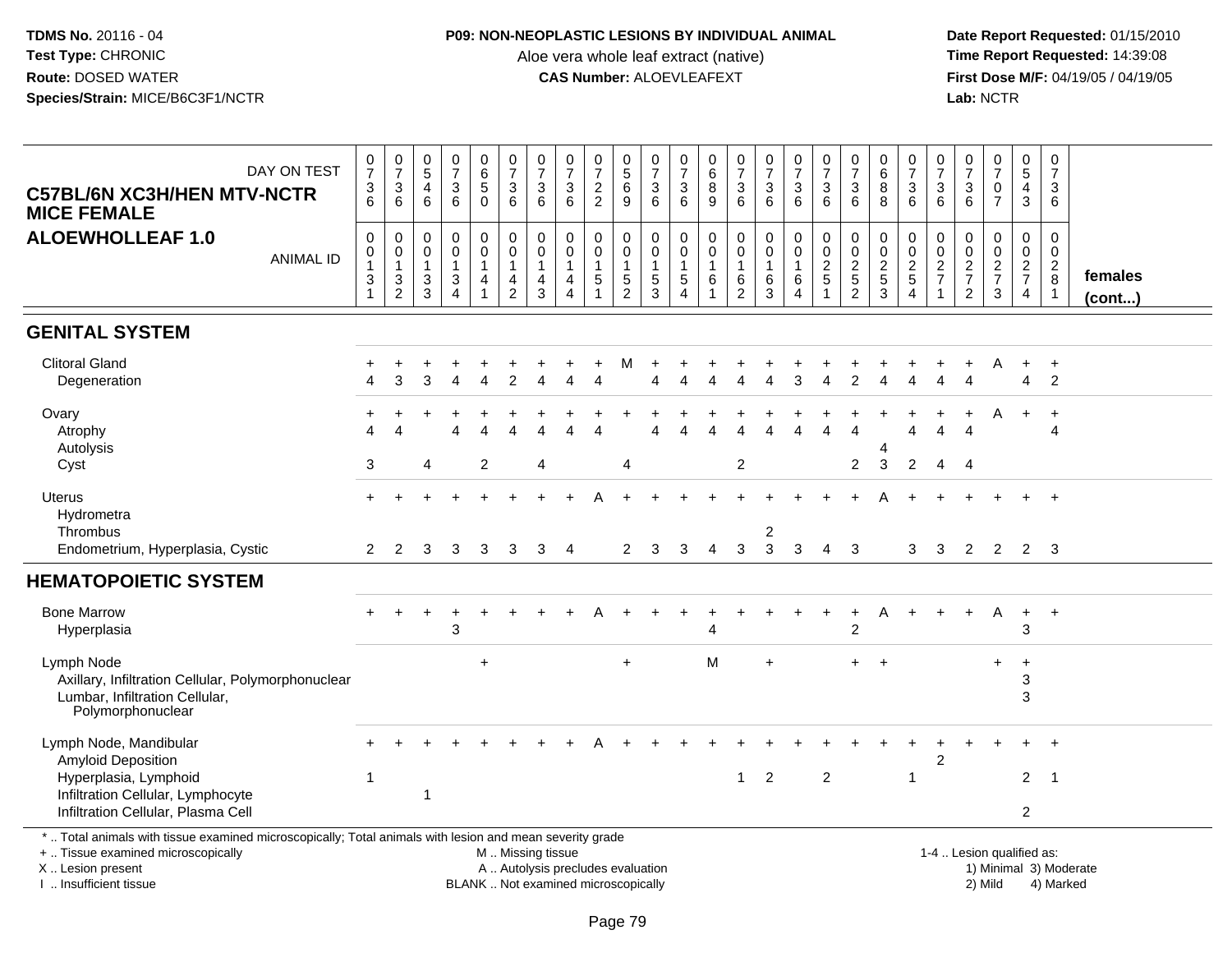### **P09: NON-NEOPLASTIC LESIONS BY INDIVIDUAL ANIMAL**

Aloe vera whole leaf extract (native)<br>**CAS Number:** ALOEVLEAFEXT

| DAY ON TEST<br><b>C57BL/6N XC3H/HEN MTV-NCTR</b><br><b>MICE FEMALE</b>                                                                                                                       | $\frac{0}{7}$<br>$\ensuremath{\mathsf{3}}$<br>$6\phantom{1}6$      | $\frac{0}{7}$<br>$\ensuremath{\mathsf{3}}$<br>6                        | $\begin{array}{c} 0 \\ 5 \end{array}$<br>4<br>6                     | $\frac{0}{7}$<br>3<br>$6\phantom{1}$                               | $\pmb{0}$<br>$\begin{matrix} 6 \\ 5 \\ 0 \end{matrix}$                | $\frac{0}{7}$<br>$\sqrt{3}$<br>$\,6\,$                            | $\frac{0}{7}$<br>3<br>6                                      | $\begin{matrix} 0 \\ 7 \end{matrix}$<br>$\ensuremath{\mathsf{3}}$<br>6   | $\begin{array}{c} 0 \\ 7 \end{array}$<br>$\frac{2}{2}$ | $\begin{array}{c} 0 \\ 5 \end{array}$<br>$\overline{6}$<br>$\boldsymbol{9}$ | 0<br>$\overline{7}$<br>$\ensuremath{\mathsf{3}}$<br>$6\phantom{1}$  | 0<br>$\overline{7}$<br>$\sqrt{3}$<br>$6\phantom{1}$     | $\begin{array}{c} 0 \\ 6 \end{array}$<br>$\overline{8}$<br>$\overline{9}$ | $\frac{0}{7}$<br>$\mathbf{3}$<br>$6\phantom{a}$               | $\frac{0}{7}$<br>$\mathbf{3}$<br>$\,6\,$                                | $\frac{0}{7}$<br>$\ensuremath{\mathsf{3}}$<br>6                  | 0<br>$\overline{7}$<br>$\sqrt{3}$<br>$6\phantom{1}$                    | $\frac{0}{7}$<br>$\ensuremath{\mathsf{3}}$<br>$6\phantom{1}$ | 0<br>$6\phantom{1}$<br>8<br>8                                 | $\frac{0}{7}$<br>$\frac{3}{6}$                                | $\pmb{0}$<br>$\overline{7}$<br>$\sqrt{3}$<br>$6\phantom{1}6$                   | 0<br>$\overline{7}$<br>3<br>$6\phantom{1}$          | $\frac{0}{7}$<br>$\mathsf{O}\xspace$<br>$\overline{7}$      | $\pmb{0}$<br>$\sqrt{5}$<br>$\overline{4}$<br>$\mathbf{3}$           | $\mathbf 0$<br>$\overline{7}$<br>3<br>$\,6\,$                         |                        |
|----------------------------------------------------------------------------------------------------------------------------------------------------------------------------------------------|--------------------------------------------------------------------|------------------------------------------------------------------------|---------------------------------------------------------------------|--------------------------------------------------------------------|-----------------------------------------------------------------------|-------------------------------------------------------------------|--------------------------------------------------------------|--------------------------------------------------------------------------|--------------------------------------------------------|-----------------------------------------------------------------------------|---------------------------------------------------------------------|---------------------------------------------------------|---------------------------------------------------------------------------|---------------------------------------------------------------|-------------------------------------------------------------------------|------------------------------------------------------------------|------------------------------------------------------------------------|--------------------------------------------------------------|---------------------------------------------------------------|---------------------------------------------------------------|--------------------------------------------------------------------------------|-----------------------------------------------------|-------------------------------------------------------------|---------------------------------------------------------------------|-----------------------------------------------------------------------|------------------------|
| <b>ALOEWHOLLEAF 1.0</b><br><b>ANIMAL ID</b>                                                                                                                                                  | $\mathbf 0$<br>0<br>$\mathbf{1}$<br>$\mathbf{3}$<br>$\overline{1}$ | $\boldsymbol{0}$<br>$\mathbf 0$<br>$\mathbf{1}$<br>3<br>$\overline{2}$ | $\mathsf{O}\xspace$<br>$\mathbf 0$<br>$\mathbf{1}$<br>$\frac{3}{3}$ | $\mathsf{O}$<br>$\mathbf 0$<br>$\mathbf{1}$<br>3<br>$\overline{4}$ | $\pmb{0}$<br>$\mathsf{O}\xspace$<br>$\mathbf{1}$<br>4<br>$\mathbf{1}$ | $\mathbf 0$<br>$\pmb{0}$<br>$\overline{1}$<br>4<br>$\overline{2}$ | 0<br>$\boldsymbol{0}$<br>$\overline{1}$<br>4<br>$\mathbf{3}$ | $\pmb{0}$<br>$\mathsf 0$<br>$\mathbf{1}$<br>4<br>$\boldsymbol{\Lambda}$  | 0<br>$\mathbf 0$<br>1<br>5                             | $\,0\,$<br>$\pmb{0}$<br>$\mathbf{1}$<br>$\frac{5}{2}$                       | $\mathsf{O}\xspace$<br>$\mathbf 0$<br>$\mathbf{1}$<br>$\frac{5}{3}$ | 0<br>0<br>$\mathbf{1}$<br>$\,$ 5 $\,$<br>$\overline{4}$ | $\mathbf 0$<br>$\mathsf{O}\xspace$<br>$\mathbf{1}$<br>$\,6\,$             | 0<br>$\mathbf 0$<br>$\mathbf{1}$<br>$\,6\,$<br>$\overline{2}$ | $\mathbf 0$<br>$\mathbf 0$<br>$\mathbf{1}$<br>$\,6\,$<br>$\overline{3}$ | 0<br>$\mathbf 0$<br>$\mathbf{1}$<br>6<br>$\overline{\mathbf{4}}$ | $\mathsf{O}\xspace$<br>$\pmb{0}$<br>$\overline{2}$<br>$\sqrt{5}$<br>-1 | 0<br>$\pmb{0}$<br>$\frac{2}{2}$                              | $\mathbf 0$<br>$\mathbf 0$<br>$\frac{2}{5}$<br>$\overline{3}$ | $\mathbf 0$<br>$\mathbf 0$<br>$\frac{2}{5}$<br>$\overline{4}$ | $\mathbf 0$<br>$\mathbf 0$<br>$\overline{2}$<br>$\overline{7}$<br>$\mathbf{1}$ | 0<br>$\mathbf 0$<br>$\frac{2}{7}$<br>$\overline{2}$ | 0<br>$\mathsf{O}\xspace$<br>$\frac{2}{7}$<br>$\overline{3}$ | $\pmb{0}$<br>$\mathsf{O}\xspace$<br>$\frac{2}{7}$<br>$\overline{4}$ | $\mathbf 0$<br>$\mathsf{O}\xspace$<br>$\sqrt{2}$<br>8<br>$\mathbf{1}$ | females<br>(cont)      |
| Lymph Node, Mesenteric<br>Amyloid Deposition<br>Hemorrhage<br>Hyperplasia, Lymphoid<br>Infiltration Cellular, Plasma Cell                                                                    | 2                                                                  | $\overline{1}$                                                         |                                                                     |                                                                    |                                                                       | $\overline{2}$<br>$\overline{2}$                                  |                                                              |                                                                          |                                                        |                                                                             |                                                                     |                                                         | 2                                                                         |                                                               |                                                                         |                                                                  | 1                                                                      |                                                              |                                                               | 2                                                             | $\overline{2}$                                                                 | $\mathbf 1$                                         |                                                             | $\ddot{}$                                                           | $+$                                                                   |                        |
| Spleen<br>Amyloid Deposition<br>Hematopoietic Cell Proliferation<br>Hyperplasia, Lymphoid<br>Pigmentation                                                                                    | $\overline{2}$                                                     |                                                                        | $\overline{2}$                                                      |                                                                    | $\overline{4}$                                                        | $\overline{c}$<br>$\overline{2}$                                  |                                                              |                                                                          |                                                        |                                                                             |                                                                     | $\ensuremath{\mathsf{3}}$<br>$\overline{2}$             | 4<br>$\overline{2}$                                                       | 3                                                             |                                                                         | 3<br>$\overline{2}$                                              |                                                                        | 3<br>$\mathbf{3}$                                            |                                                               | $\sqrt{3}$                                                    | 3                                                                              |                                                     |                                                             | $\overline{c}$<br>$\overline{2}$                                    | $\overline{4}$                                                        |                        |
| Thymus<br>Amyloid Deposition<br>Atrophy<br>Hyperplasia, Lymphoid                                                                                                                             | $\overline{1}$                                                     |                                                                        | 3                                                                   | $\overline{4}$                                                     | 3                                                                     |                                                                   |                                                              |                                                                          |                                                        |                                                                             | $\overline{2}$                                                      | 4                                                       | $\overline{c}$                                                            | $\overline{\mathbf{c}}$                                       |                                                                         | $\overline{2}$                                                   |                                                                        | $\overline{2}$                                               |                                                               |                                                               | $\overline{c}$                                                                 | $\boldsymbol{2}$                                    | А                                                           | $\overline{2}$                                                      | $+$<br>2                                                              |                        |
| <b>INTEGUMENTARY SYSTEM</b>                                                                                                                                                                  |                                                                    |                                                                        |                                                                     |                                                                    |                                                                       |                                                                   |                                                              |                                                                          |                                                        |                                                                             |                                                                     |                                                         |                                                                           |                                                               |                                                                         |                                                                  |                                                                        |                                                              |                                                               |                                                               |                                                                                |                                                     |                                                             |                                                                     |                                                                       |                        |
| <b>Mammary Gland</b><br>Alveolus, Hyperplasia                                                                                                                                                |                                                                    | $+$                                                                    | M                                                                   | $+$                                                                | $\ddot{}$                                                             | $\overline{2}$                                                    |                                                              |                                                                          |                                                        |                                                                             |                                                                     |                                                         | $\overline{2}$                                                            |                                                               |                                                                         |                                                                  |                                                                        |                                                              | A                                                             |                                                               |                                                                                |                                                     | A                                                           | $+$                                                                 | $+$                                                                   |                        |
| Skin                                                                                                                                                                                         | $+$                                                                |                                                                        |                                                                     |                                                                    |                                                                       |                                                                   |                                                              |                                                                          |                                                        |                                                                             |                                                                     |                                                         |                                                                           |                                                               |                                                                         |                                                                  |                                                                        |                                                              |                                                               |                                                               |                                                                                |                                                     | A                                                           | $+$                                                                 | $+$                                                                   |                        |
| <b>MUSCULOSKELETAL SYSTEM</b>                                                                                                                                                                |                                                                    |                                                                        |                                                                     |                                                                    |                                                                       |                                                                   |                                                              |                                                                          |                                                        |                                                                             |                                                                     |                                                         |                                                                           |                                                               |                                                                         |                                                                  |                                                                        |                                                              |                                                               |                                                               |                                                                                |                                                     |                                                             |                                                                     |                                                                       |                        |
| Bone, Femur<br>Fibro-Osseous Lesion                                                                                                                                                          |                                                                    | 3                                                                      |                                                                     |                                                                    |                                                                       |                                                                   |                                                              |                                                                          |                                                        |                                                                             |                                                                     |                                                         |                                                                           |                                                               |                                                                         |                                                                  |                                                                        |                                                              |                                                               |                                                               |                                                                                |                                                     |                                                             |                                                                     | $^{+}$                                                                |                        |
| <b>Skeletal Muscle</b>                                                                                                                                                                       |                                                                    |                                                                        | $\ddot{}$                                                           |                                                                    |                                                                       |                                                                   |                                                              |                                                                          |                                                        |                                                                             |                                                                     |                                                         |                                                                           |                                                               |                                                                         |                                                                  |                                                                        |                                                              |                                                               |                                                               |                                                                                |                                                     |                                                             |                                                                     |                                                                       |                        |
| *  Total animals with tissue examined microscopically; Total animals with lesion and mean severity grade<br>+  Tissue examined microscopically<br>X Lesion present<br>I  Insufficient tissue |                                                                    |                                                                        |                                                                     |                                                                    |                                                                       | M  Missing tissue                                                 |                                                              | A  Autolysis precludes evaluation<br>BLANK  Not examined microscopically |                                                        |                                                                             |                                                                     |                                                         |                                                                           |                                                               |                                                                         |                                                                  |                                                                        |                                                              |                                                               |                                                               |                                                                                | 1-4  Lesion qualified as:                           | 2) Mild                                                     |                                                                     | 4) Marked                                                             | 1) Minimal 3) Moderate |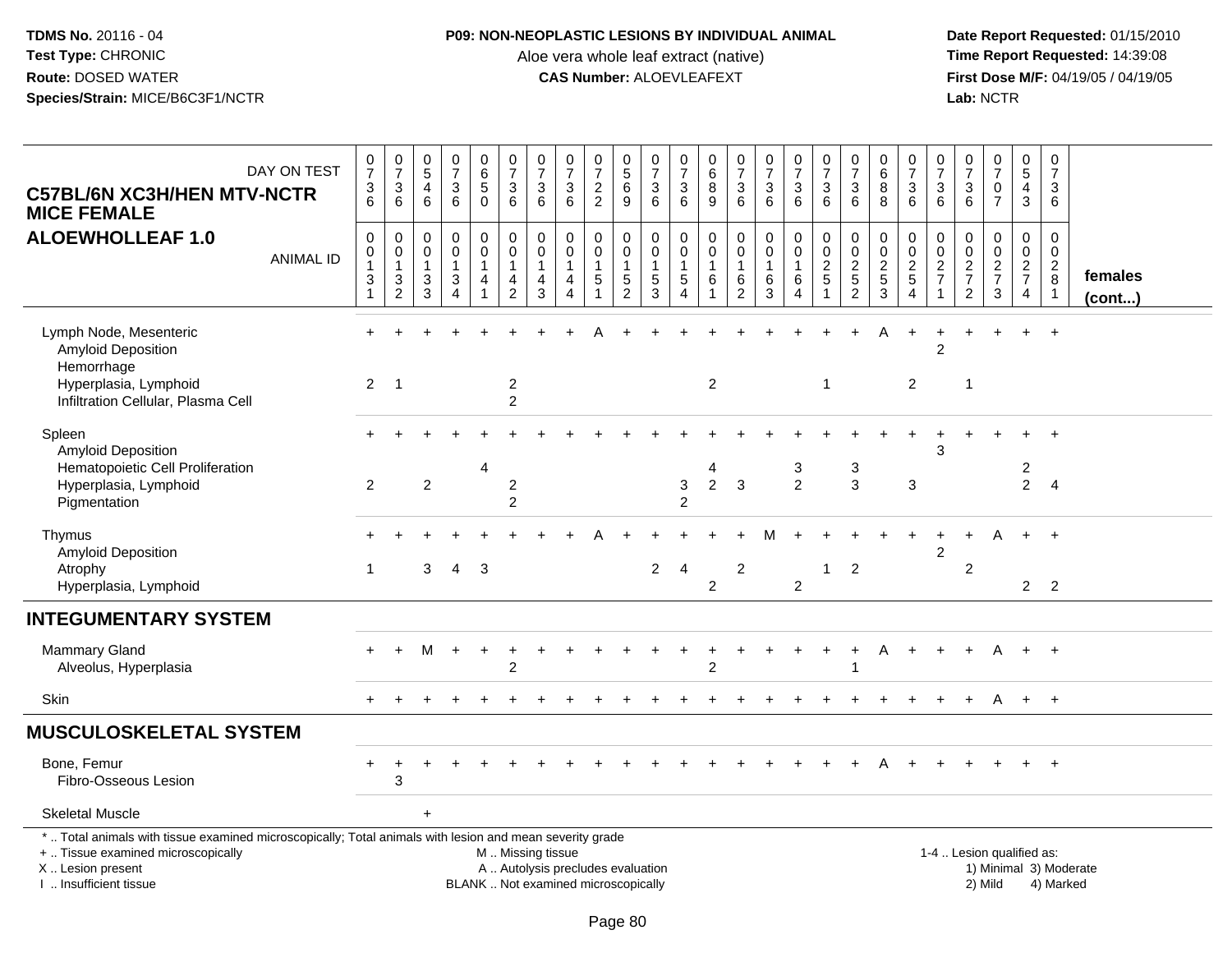## **P09: NON-NEOPLASTIC LESIONS BY INDIVIDUAL ANIMAL**

Aloe vera whole leaf extract (native)<br>**CAS Number:** ALOEVLEAFEXT

| DAY ON TEST<br><b>C57BL/6N XC3H/HEN MTV-NCTR</b><br><b>MICE FEMALE</b>                                                                                                                        | $\frac{0}{7}$<br>$\frac{3}{6}$                                             | $\frac{0}{7}$<br>$\ensuremath{\mathsf{3}}$<br>6                   | $\begin{array}{c} 0 \\ 5 \end{array}$<br>$\overline{4}$<br>6 | $\frac{0}{7}$<br>$\sqrt{3}$<br>6                                                   | $\begin{array}{c} 0 \\ 6 \end{array}$<br>$\,$ 5 $\,$<br>$\mathbf 0$ | $\begin{array}{c} 0 \\ 7 \end{array}$<br>3<br>6             | $\frac{0}{7}$<br>$\ensuremath{\mathsf{3}}$<br>$\,6$               | $\frac{0}{7}$<br>$\ensuremath{\mathsf{3}}$<br>6                                          | $\begin{array}{c} 0 \\ 7 \end{array}$<br>$\frac{2}{2}$ | $\begin{array}{c} 0 \\ 5 \end{array}$<br>$\,6\,$<br>9       | $\frac{0}{7}$<br>$\ensuremath{\mathsf{3}}$<br>6               | $\pmb{0}$<br>$\overline{7}$<br>$\ensuremath{\mathsf{3}}$<br>6             | $\begin{array}{c} 0 \\ 6 \end{array}$<br>$\bf 8$<br>9 | $\frac{0}{7}$<br>3<br>6                           | $\frac{0}{7}$<br>$\frac{3}{6}$                             | $\frac{0}{7}$<br>$\sqrt{3}$<br>6                                      | $\frac{0}{7}$<br>$\ensuremath{\mathsf{3}}$<br>6 | $\begin{array}{c} 0 \\ 7 \end{array}$<br>$\ensuremath{\mathsf{3}}$<br>6 | $_{6}^{\rm 0}$<br>8<br>8        | $\frac{0}{7}$<br>$\frac{3}{6}$             | $\frac{0}{7}$<br>$\mathbf{3}$<br>6                             | 0<br>$\overline{7}$<br>$\ensuremath{\mathsf{3}}$<br>6 | $\begin{smallmatrix}0\\7\end{smallmatrix}$<br>$\pmb{0}$<br>$\overline{7}$ | $\begin{array}{c} 0 \\ 5 \end{array}$<br>4<br>$\mathbf{3}$ | $\mathbf 0$<br>$\overline{7}$<br>$\sqrt{3}$<br>6                          |                        |
|-----------------------------------------------------------------------------------------------------------------------------------------------------------------------------------------------|----------------------------------------------------------------------------|-------------------------------------------------------------------|--------------------------------------------------------------|------------------------------------------------------------------------------------|---------------------------------------------------------------------|-------------------------------------------------------------|-------------------------------------------------------------------|------------------------------------------------------------------------------------------|--------------------------------------------------------|-------------------------------------------------------------|---------------------------------------------------------------|---------------------------------------------------------------------------|-------------------------------------------------------|---------------------------------------------------|------------------------------------------------------------|-----------------------------------------------------------------------|-------------------------------------------------|-------------------------------------------------------------------------|---------------------------------|--------------------------------------------|----------------------------------------------------------------|-------------------------------------------------------|---------------------------------------------------------------------------|------------------------------------------------------------|---------------------------------------------------------------------------|------------------------|
| <b>ALOEWHOLLEAF 1.0</b><br><b>ANIMAL ID</b>                                                                                                                                                   | $\mathbf 0$<br>$\pmb{0}$<br>$\mathbf{1}$<br>$\mathbf{3}$<br>$\overline{1}$ | $\mathsf{O}\xspace$<br>$\pmb{0}$<br>$\mathbf{1}$<br>$\frac{3}{2}$ | $\mathbf 0$<br>0<br>$\mathbf{1}$<br>3<br>$\mathbf{3}$        | $\mathbf 0$<br>$\mathbf 0$<br>$\mathbf 1$<br>$\ensuremath{\mathsf{3}}$<br>$\Delta$ | 0<br>$\mathbf 0$<br>$\mathbf{1}$<br>$\overline{4}$<br>$\mathbf{1}$  | $\mathbf 0$<br>$\mathbf 0$<br>$\mathbf{1}$<br>$\frac{4}{2}$ | $\mathsf{O}\xspace$<br>$\pmb{0}$<br>$\mathbf{1}$<br>$\frac{4}{3}$ | $\mathbf 0$<br>$\mathbf 0$<br>$\overline{1}$<br>$\overline{4}$<br>$\boldsymbol{\Lambda}$ | $\mathbf 0$<br>$\mathsf{O}\xspace$<br>5                | $\mathbf 0$<br>$\mathbf 0$<br>$\mathbf{1}$<br>$\frac{5}{2}$ | $\mathbf 0$<br>$\mathbf 0$<br>$\overline{1}$<br>$\frac{5}{3}$ | $\mathbf 0$<br>0<br>$\mathbf{1}$<br>$\,$ 5 $\,$<br>$\boldsymbol{\Lambda}$ | $\pmb{0}$<br>$\mathsf 0$<br>$\mathbf{1}$<br>6<br>1    | 0<br>$\mathbf 0$<br>$\mathbf{1}$<br>$\frac{6}{2}$ | $\pmb{0}$<br>$\mathsf{O}\xspace$<br>$\mathbf{1}$<br>$^6_3$ | $\mathbf 0$<br>$\pmb{0}$<br>$\overline{1}$<br>$\,6$<br>$\overline{4}$ | 0<br>$\mathbf 0$<br>$\frac{2}{5}$               | $\pmb{0}$<br>$\mathbf 0$<br>$\frac{2}{5}$                               | 0<br>$\mathbf 0$<br>$rac{2}{3}$ | $\,0\,$<br>$\frac{0}{2}$<br>$\overline{4}$ | 0<br>$\pmb{0}$<br>$\sqrt{2}$<br>$\overline{7}$<br>$\mathbf{1}$ | 0<br>0<br>$\sqrt{2}$<br>$\overline{7}$<br>$\sqrt{2}$  | $\mathbf 0$<br>$\mathbf 0$<br>$\frac{2}{7}$<br>$\mathbf{3}$               | 0<br>$\mathbf 0$<br>$\frac{2}{7}$<br>4                     | $\mathbf 0$<br>$\mathbf 0$<br>$\overline{2}$<br>$\,8\,$<br>$\overline{1}$ | females<br>(cont)      |
| <b>NERVOUS SYSTEM</b>                                                                                                                                                                         |                                                                            |                                                                   |                                                              |                                                                                    |                                                                     |                                                             |                                                                   |                                                                                          |                                                        |                                                             |                                                               |                                                                           |                                                       |                                                   |                                                            |                                                                       |                                                 |                                                                         |                                 |                                            |                                                                |                                                       |                                                                           |                                                            |                                                                           |                        |
| Brain, Brain Stem<br>Compression                                                                                                                                                              |                                                                            |                                                                   |                                                              |                                                                                    |                                                                     |                                                             |                                                                   |                                                                                          |                                                        |                                                             |                                                               |                                                                           |                                                       |                                                   |                                                            |                                                                       |                                                 |                                                                         |                                 |                                            |                                                                |                                                       |                                                                           | +                                                          | $\div$<br>-1                                                              |                        |
| Brain, Cerebellum                                                                                                                                                                             |                                                                            |                                                                   |                                                              |                                                                                    |                                                                     |                                                             |                                                                   |                                                                                          |                                                        |                                                             |                                                               |                                                                           |                                                       |                                                   |                                                            |                                                                       |                                                 |                                                                         |                                 |                                            |                                                                |                                                       |                                                                           |                                                            | $+$                                                                       |                        |
| Brain, Cerebrum<br>Mineralization                                                                                                                                                             |                                                                            | 2                                                                 |                                                              | 1                                                                                  | $\overline{2}$                                                      |                                                             | 1                                                                 |                                                                                          |                                                        |                                                             | 1                                                             |                                                                           |                                                       |                                                   |                                                            |                                                                       |                                                 |                                                                         |                                 |                                            | $\mathbf 1$                                                    |                                                       |                                                                           |                                                            | $\div$<br>$\overline{1}$                                                  |                        |
| <b>Peripheral Nerve</b>                                                                                                                                                                       |                                                                            |                                                                   | $\ddot{}$                                                    |                                                                                    |                                                                     |                                                             |                                                                   |                                                                                          |                                                        |                                                             |                                                               |                                                                           |                                                       |                                                   |                                                            |                                                                       |                                                 |                                                                         |                                 |                                            |                                                                |                                                       |                                                                           |                                                            |                                                                           |                        |
| Spinal Cord                                                                                                                                                                                   |                                                                            |                                                                   | $\ddot{}$                                                    |                                                                                    |                                                                     |                                                             |                                                                   |                                                                                          |                                                        |                                                             |                                                               |                                                                           |                                                       |                                                   |                                                            |                                                                       |                                                 |                                                                         |                                 |                                            |                                                                |                                                       |                                                                           |                                                            |                                                                           |                        |
| <b>RESPIRATORY SYSTEM</b>                                                                                                                                                                     |                                                                            |                                                                   |                                                              |                                                                                    |                                                                     |                                                             |                                                                   |                                                                                          |                                                        |                                                             |                                                               |                                                                           |                                                       |                                                   |                                                            |                                                                       |                                                 |                                                                         |                                 |                                            |                                                                |                                                       |                                                                           |                                                            |                                                                           |                        |
| Lung<br>Hemorrhage<br>Infiltration Cellular, Histiocyte<br>Infiltration Cellular, Lymphocyte<br>Inflammation, Chronic<br>Inflammation, Chronic Active<br>Metaplasia, Osseous                  |                                                                            | Δ                                                                 |                                                              |                                                                                    |                                                                     |                                                             | $\sqrt{2}$                                                        |                                                                                          |                                                        |                                                             | $\overline{2}$                                                | 1                                                                         |                                                       |                                                   |                                                            |                                                                       |                                                 |                                                                         |                                 |                                            |                                                                |                                                       |                                                                           |                                                            | $\ddot{}$                                                                 |                        |
| Nose<br><b>Hyaline Droplet</b>                                                                                                                                                                |                                                                            |                                                                   |                                                              |                                                                                    |                                                                     |                                                             |                                                                   |                                                                                          |                                                        |                                                             |                                                               |                                                                           |                                                       |                                                   |                                                            |                                                                       |                                                 | -1                                                                      | Α                               | $\overline{1}$                             | $\overline{1}$                                                 | $\ddot{}$                                             | A                                                                         | $+$<br>-1                                                  | $+$                                                                       |                        |
| Trachea                                                                                                                                                                                       | $+$                                                                        |                                                                   |                                                              |                                                                                    |                                                                     |                                                             |                                                                   |                                                                                          |                                                        |                                                             |                                                               |                                                                           |                                                       |                                                   |                                                            |                                                                       |                                                 |                                                                         | A                               |                                            | $\ddot{}$                                                      | $+$                                                   | A                                                                         | $+$                                                        | $+$                                                                       |                        |
| <b>SPECIAL SENSES SYSTEM</b>                                                                                                                                                                  |                                                                            |                                                                   |                                                              |                                                                                    |                                                                     |                                                             |                                                                   |                                                                                          |                                                        |                                                             |                                                               |                                                                           |                                                       |                                                   |                                                            |                                                                       |                                                 |                                                                         |                                 |                                            |                                                                |                                                       |                                                                           |                                                            |                                                                           |                        |
| *  Total animals with tissue examined microscopically; Total animals with lesion and mean severity grade<br>+  Tissue examined microscopically<br>X  Lesion present<br>I  Insufficient tissue |                                                                            |                                                                   |                                                              |                                                                                    |                                                                     |                                                             | M  Missing tissue                                                 | A  Autolysis precludes evaluation<br>BLANK  Not examined microscopically                 |                                                        |                                                             |                                                               |                                                                           |                                                       |                                                   |                                                            |                                                                       |                                                 |                                                                         |                                 |                                            |                                                                | 1-4  Lesion qualified as:                             | 2) Mild                                                                   |                                                            | 4) Marked                                                                 | 1) Minimal 3) Moderate |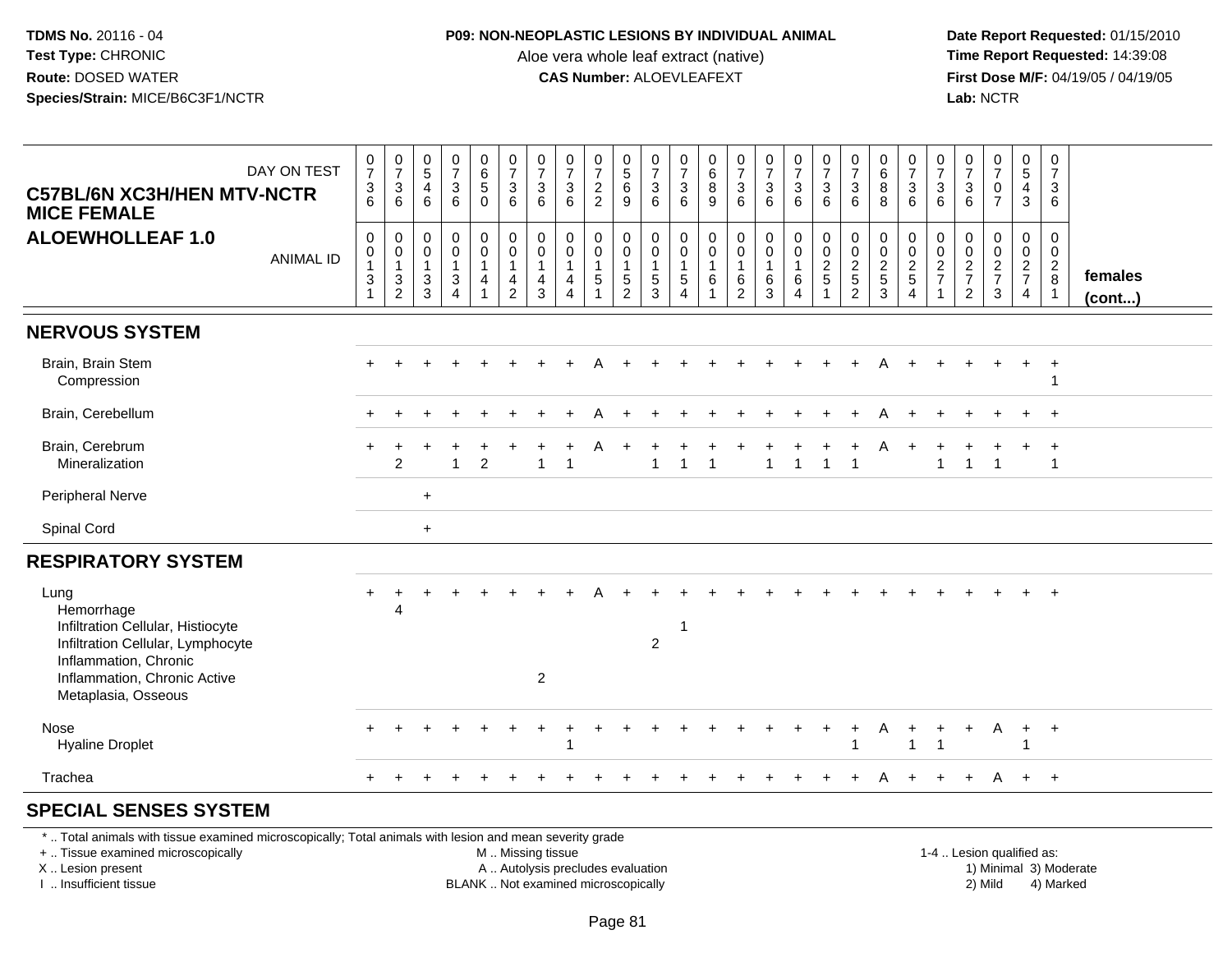#### **P09: NON-NEOPLASTIC LESIONS BY INDIVIDUAL ANIMAL**

Aloe vera whole leaf extract (native)<br>**CAS Number:** ALOEVLEAFEXT

 **Date Report Requested:** 01/15/2010 **First Dose M/F:** 04/19/05 / 04/19/05<br>**Lab:** NCTR **Lab:** NCTR

| <b>C57BL/6N XC3H/HEN MTV-NCTR</b><br><b>MICE FEMALE</b><br><b>ALOEWHOLLEAF 1.0</b>                                                                                 | DAY ON TEST<br><b>ANIMAL ID</b> | $\frac{0}{7}$<br>3<br>6<br>$\mathbf 0$<br>0<br>$\mathbf{1}$<br>$\mathbf{3}$ | $\frac{0}{7}$<br>$\ensuremath{\mathsf{3}}$<br>6<br>0<br>$\pmb{0}$<br>$\mathbf{1}$<br>$\mathbf{3}$ | $\begin{array}{c} 0 \\ 5 \end{array}$<br>$\overline{4}$<br>6<br>$\mathbf 0$<br>$\pmb{0}$<br>$\mathbf{1}$<br>$\mathbf{3}$ | $\frac{0}{7}$<br>$\ensuremath{\mathsf{3}}$<br>6<br>$_{\rm 0}^{\rm 0}$<br>$\mathbf{1}$<br>$\sqrt{3}$ | $\begin{matrix} 0 \\ 6 \\ 5 \end{matrix}$<br>$\mathbf 0$<br>$\begin{smallmatrix} 0\\0 \end{smallmatrix}$<br>$\overline{1}$<br>$\overline{\mathbf{4}}$ | $\frac{0}{7}$<br>$\mathbf{3}$<br>6<br>$\pmb{0}$<br>$\overline{0}$<br>$\mathbf{1}$<br>$\overline{4}$ | $\frac{0}{7}$<br>3<br>6<br>0<br>$\pmb{0}$<br>1<br>4 | $\begin{matrix} 0 \\ 7 \\ 3 \end{matrix}$<br>6<br>0<br>$\pmb{0}$<br>$\mathbf{1}$<br>4 | $\frac{0}{7}$<br>2<br>2<br>$\mathbf 0$<br>$\pmb{0}$<br>$\mathbf{1}$<br>5 | $\begin{array}{c} 0 \\ 5 \\ 6 \end{array}$<br>9<br>0<br>$\mathbf 0$<br>$\mathbf{1}$<br>$\,$ 5 $\,$ | $\frac{0}{7}$<br>$\sqrt{3}$<br>$6\phantom{1}6$<br>0<br>$\overline{0}$<br>$\overline{1}$<br>$\sqrt{5}$ | $\frac{0}{7}$<br>$\ensuremath{\mathsf{3}}$<br>6<br>0<br>$\pmb{0}$<br>$\overline{1}$<br>5 | $\begin{matrix}0\\6\\8\end{matrix}$<br>9<br>0<br>$\pmb{0}$<br>$\mathbf{1}$<br>$\,6\,$ | $\frac{0}{7}$<br>$\mathbf{3}$<br>6<br>0<br>$\mathbf 0$<br>$\mathbf{1}$<br>6 | $\begin{array}{c} 0 \\ 7 \\ 3 \end{array}$<br>6<br>0<br>$\mathsf{O}\xspace$<br>$\mathbf{1}$<br>6 | $\frac{0}{7}$<br>$\ensuremath{\mathsf{3}}$<br>6<br>$_{\rm 0}^{\rm 0}$<br>$\overline{1}$<br>$\,6$ | $\frac{0}{7}$<br>$\ensuremath{\mathsf{3}}$<br>6<br>$\pmb{0}$<br>$\frac{0}{2}$ | $\begin{matrix} 0 \\ 7 \\ 3 \end{matrix}$<br>6<br>$\pmb{0}$<br>$\pmb{0}$<br>$\frac{2}{5}$ | $\begin{array}{c} 0 \\ 6 \\ 8 \end{array}$<br>8<br>0<br>$\mathbf 0$<br>$\frac{2}{5}$ | $\frac{0}{7}$<br>$\sqrt{3}$<br>6<br>0<br>$\mathbf 0$<br>$\frac{2}{5}$ | $\frac{0}{7}$<br>$\mathbf{3}$<br>6<br>0<br>$\mathbf 0$<br>$\frac{2}{7}$ | $\frac{0}{7}$<br>$\ensuremath{\mathsf{3}}$<br>6<br>0<br>$\pmb{0}$<br>$\frac{2}{7}$ | $\begin{smallmatrix}0\\7\end{smallmatrix}$<br>$\pmb{0}$<br>$\overline{7}$<br>00027 | $\begin{matrix} 0 \\ 5 \end{matrix}$<br>$\overline{4}$<br>3<br>0<br>$\mathbf 0$<br>$rac{2}{7}$ | 0<br>$\overline{7}$<br>$\sqrt{3}$<br>6<br>$\mathbf 0$<br>$\mathbf 0$<br>$\overline{2}$<br>8 | females |
|--------------------------------------------------------------------------------------------------------------------------------------------------------------------|---------------------------------|-----------------------------------------------------------------------------|---------------------------------------------------------------------------------------------------|--------------------------------------------------------------------------------------------------------------------------|-----------------------------------------------------------------------------------------------------|-------------------------------------------------------------------------------------------------------------------------------------------------------|-----------------------------------------------------------------------------------------------------|-----------------------------------------------------|---------------------------------------------------------------------------------------|--------------------------------------------------------------------------|----------------------------------------------------------------------------------------------------|-------------------------------------------------------------------------------------------------------|------------------------------------------------------------------------------------------|---------------------------------------------------------------------------------------|-----------------------------------------------------------------------------|--------------------------------------------------------------------------------------------------|--------------------------------------------------------------------------------------------------|-------------------------------------------------------------------------------|-------------------------------------------------------------------------------------------|--------------------------------------------------------------------------------------|-----------------------------------------------------------------------|-------------------------------------------------------------------------|------------------------------------------------------------------------------------|------------------------------------------------------------------------------------|------------------------------------------------------------------------------------------------|---------------------------------------------------------------------------------------------|---------|
|                                                                                                                                                                    |                                 |                                                                             | $\overline{c}$                                                                                    | 3                                                                                                                        | $\overline{4}$                                                                                      | $\overline{1}$                                                                                                                                        | $\overline{2}$                                                                                      | 3                                                   | 4                                                                                     |                                                                          | $\overline{2}$                                                                                     | 3                                                                                                     | 4                                                                                        | 1                                                                                     | $\overline{2}$                                                              | 3                                                                                                | 4                                                                                                |                                                                               | $\overline{2}$                                                                            | 3                                                                                    | $\overline{4}$                                                        |                                                                         | $\overline{2}$                                                                     | $\sqrt{3}$                                                                         | $\overline{4}$                                                                                 | $\overline{1}$                                                                              | (cont)  |
| Eye<br>Phthisis Bulbi                                                                                                                                              |                                 |                                                                             |                                                                                                   |                                                                                                                          |                                                                                                     |                                                                                                                                                       |                                                                                                     |                                                     |                                                                                       |                                                                          |                                                                                                    |                                                                                                       |                                                                                          |                                                                                       |                                                                             |                                                                                                  |                                                                                                  |                                                                               |                                                                                           | Α                                                                                    |                                                                       | $+$                                                                     | $+$                                                                                | A                                                                                  | $+$                                                                                            | $+$                                                                                         |         |
| <b>Harderian Gland</b><br>Infiltration Cellular, Lymphocyte<br>Epithelium, Hyperplasia                                                                             |                                 |                                                                             |                                                                                                   |                                                                                                                          |                                                                                                     |                                                                                                                                                       |                                                                                                     |                                                     | $\overline{2}$                                                                        |                                                                          |                                                                                                    |                                                                                                       | 1                                                                                        |                                                                                       |                                                                             |                                                                                                  |                                                                                                  |                                                                               |                                                                                           | A                                                                                    |                                                                       | $\pm$                                                                   | $+$                                                                                | A                                                                                  | $+$                                                                                            | $+$                                                                                         |         |
| <b>URINARY SYSTEM</b>                                                                                                                                              |                                 |                                                                             |                                                                                                   |                                                                                                                          |                                                                                                     |                                                                                                                                                       |                                                                                                     |                                                     |                                                                                       |                                                                          |                                                                                                    |                                                                                                       |                                                                                          |                                                                                       |                                                                             |                                                                                                  |                                                                                                  |                                                                               |                                                                                           |                                                                                      |                                                                       |                                                                         |                                                                                    |                                                                                    |                                                                                                |                                                                                             |         |
| Kidney<br><b>Amyloid Deposition</b><br>Cyst, Multiple                                                                                                              |                                 |                                                                             |                                                                                                   |                                                                                                                          |                                                                                                     |                                                                                                                                                       |                                                                                                     |                                                     |                                                                                       |                                                                          |                                                                                                    |                                                                                                       |                                                                                          |                                                                                       |                                                                             |                                                                                                  |                                                                                                  |                                                                               |                                                                                           |                                                                                      |                                                                       | $\boldsymbol{\varDelta}$                                                |                                                                                    | A                                                                                  | $+$                                                                                            | $+$                                                                                         |         |
| <b>Hyaline Droplet</b><br>Infiltration Cellular, Lymphocyte<br>Nephropathy<br>Pelvis, Dilatation<br>Pelvis, Mineralization<br>Transitional Epithelium, Hyperplasia |                                 | $\mathbf{1}$                                                                | $\overline{1}$                                                                                    |                                                                                                                          |                                                                                                     |                                                                                                                                                       |                                                                                                     |                                                     | 1                                                                                     |                                                                          |                                                                                                    | $\overline{1}$                                                                                        |                                                                                          | $\mathbf 1$                                                                           | $\mathbf{1}$                                                                | $\mathbf{1}$                                                                                     | $\overline{1}$                                                                                   | $1 \quad 1$                                                                   | $\overline{2}$<br>$\overline{c}$                                                          |                                                                                      |                                                                       | 3                                                                       |                                                                                    |                                                                                    | $\overline{2}$                                                                                 | - 1                                                                                         |         |
| <b>Urinary Bladder</b><br>Infiltration Cellular, Lymphocyte                                                                                                        |                                 |                                                                             |                                                                                                   |                                                                                                                          |                                                                                                     |                                                                                                                                                       | $\overline{2}$                                                                                      |                                                     |                                                                                       |                                                                          |                                                                                                    |                                                                                                       |                                                                                          |                                                                                       |                                                                             |                                                                                                  |                                                                                                  |                                                                               |                                                                                           |                                                                                      |                                                                       |                                                                         |                                                                                    | A                                                                                  | $+$                                                                                            | $\overline{+}$                                                                              |         |

\* .. Total animals with tissue examined microscopically; Total animals with lesion and mean severity grade

+ .. Tissue examined microscopically

X .. Lesion present

I .. Insufficient tissue

M .. Missing tissue

A .. Autolysis precludes evaluation

1-4 .. Lesion qualified as:<br>1) Minimal 3) Moderate BLANK .. Not examined microscopically 2) Mild 4) Marked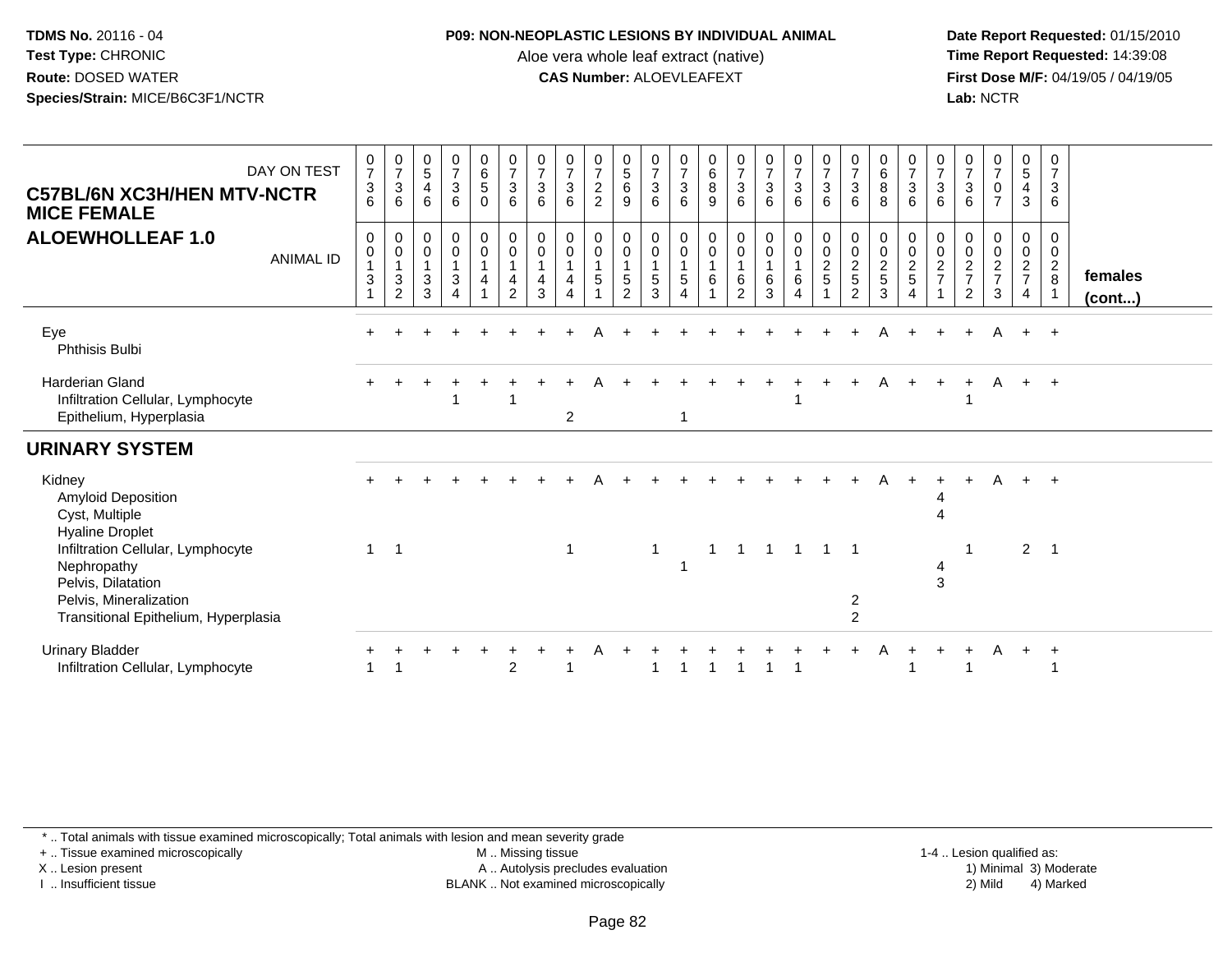#### **P09: NON-NEOPLASTIC LESIONS BY INDIVIDUAL ANIMAL**

Aloe vera whole leaf extract (native)<br>**CAS Number:** ALOEVLEAFEXT

 **Date Report Requested:** 01/15/2010 **First Dose M/F:** 04/19/05 / 04/19/05<br>Lab: NCTR **Lab:** NCTR

| DAY ON TEST<br><b>C57BL/6N XC3H/HEN MTV-NCTR</b><br><b>MICE FEMALE</b><br><b>ALOEWHOLLEAF 1.0</b><br><b>ANIMAL ID</b>   | $_6^0$<br>$\pmb{0}$<br>$\overline{1}$<br>$\mathsf{O}\xspace$<br>$\frac{0}{2}$ | $\frac{0}{7}$<br>$\overline{c}$<br>8<br>$\pmb{0}$ | $\frac{0}{7}$<br>$\mathbf{3}$<br>6<br>0<br>$\mathbf 0$<br>$\overline{c}$ | $\begin{array}{c} 0 \\ 6 \end{array}$<br>$\overline{4}$<br>5<br>$\mathbf 0$<br>$\pmb{0}$<br>$\overline{4}$ | $\begin{array}{c} 0 \\ 7 \end{array}$<br>$\mathbf{3}$<br>6<br>0<br>$\pmb{0}$<br>4 | $\begin{array}{c} 0 \\ 5 \\ 7 \end{array}$<br>$\overline{7}$<br>$\mathbf 0$<br>$\mathbf 0$<br>$\overline{4}$ | $\frac{0}{7}$<br>$\sqrt{3}$<br>6<br>0<br>$\pmb{0}$<br>4 | $\frac{0}{7}$<br>$\mathbf{3}$<br>6<br>$\mathbf 0$<br>$\mathbf 0$<br>$\overline{4}$ | $\pmb{0}$<br>$6\phantom{a}$<br>$\overline{4}$<br>5<br>$\mathbf 0$<br>$\mathsf{O}\xspace$<br>4 | $\begin{array}{c} 0 \\ 7 \end{array}$<br>$\sqrt{3}$<br>6<br>0<br>$\mathsf{O}\xspace$<br>4 | $\begin{smallmatrix}0\\7\end{smallmatrix}$<br>$\mathbf 0$<br>$\mathbf{3}$<br>$\Omega$<br>$\mathsf 0$<br>4 | 0<br>$\overline{7}$<br>$\mathbf 0$<br>3<br>$\mathbf 0$<br>$\boldsymbol{0}$<br>6 | $\frac{0}{7}$<br>$\mathbf{3}$<br>6<br>$\pmb{0}$<br>$\mathbf 0$<br>6 | $\frac{0}{7}$<br>3<br>6<br>0<br>$\overline{0}$<br>6 | $\frac{0}{7}$<br>$\mathbf 3$<br>6<br>$\pmb{0}$<br>$\ddot{\mathbf{0}}$<br>$6\overline{6}$ | $\pmb{0}$<br>$\overline{4}$<br>$\pmb{0}$<br>$\mathbf 0$<br>$\mathbf 0$<br>$\overline{0}$<br>$\,6\,$ | $\begin{array}{c} 0 \\ 7 \end{array}$<br>$\mathbf{3}$<br>6<br>0<br>$\mathbf 0$<br>6 | $\frac{0}{7}$<br>$\mathbf{3}$<br>6<br>$\mathbf 0$<br>$\pmb{0}$<br>$\,6\,$ | $\frac{0}{7}$<br>$\overline{c}$<br>$\overline{7}$<br>0<br>$\mathbf 0$<br>6 | $\frac{0}{7}$<br>$\mathbf{3}$<br>6<br>$\Omega$<br>$\pmb{0}$<br>$\overline{9}$ | $\pmb{0}$<br>$6\overline{6}$<br>$\,6\,$<br>8<br>$\Omega$<br>$\mathbf 0$<br>$\boldsymbol{9}$ | 0<br>$\overline{7}$<br>$\mathbf{3}$<br>6<br>$\Omega$<br>$\mathbf 0$<br>9 | $\pmb{0}$<br>$\overline{7}$<br>$\sqrt{3}$<br>6<br>$\mathbf 0$<br>$\mathbf 0$<br>9 |                                     |
|-------------------------------------------------------------------------------------------------------------------------|-------------------------------------------------------------------------------|---------------------------------------------------|--------------------------------------------------------------------------|------------------------------------------------------------------------------------------------------------|-----------------------------------------------------------------------------------|--------------------------------------------------------------------------------------------------------------|---------------------------------------------------------|------------------------------------------------------------------------------------|-----------------------------------------------------------------------------------------------|-------------------------------------------------------------------------------------------|-----------------------------------------------------------------------------------------------------------|---------------------------------------------------------------------------------|---------------------------------------------------------------------|-----------------------------------------------------|------------------------------------------------------------------------------------------|-----------------------------------------------------------------------------------------------------|-------------------------------------------------------------------------------------|---------------------------------------------------------------------------|----------------------------------------------------------------------------|-------------------------------------------------------------------------------|---------------------------------------------------------------------------------------------|--------------------------------------------------------------------------|-----------------------------------------------------------------------------------|-------------------------------------|
|                                                                                                                         | $\overline{2}$                                                                | $\begin{array}{c} 0 \\ 2 \\ 8 \\ 3 \end{array}$   | 8<br>$\overline{4}$                                                      | $\overline{7}$<br>$\overline{\mathbf{1}}$                                                                  | $\overline{7}$<br>$\overline{2}$                                                  | $\overline{7}$<br>$\mathbf{3}$                                                                               | $\overline{7}$<br>4                                     | 8                                                                                  | $\bf 8$<br>$\overline{2}$                                                                     | $\bf8$<br>$\overline{3}$                                                                  | $\, 8$<br>$\overline{4}$                                                                                  | $\mathbf{1}$                                                                    | $\mathbf{1}$<br>$\overline{2}$                                      | $\mathbf{1}$<br>3                                   | $\mathbf{1}$<br>4                                                                        | $\sqrt{3}$                                                                                          | $\frac{3}{2}$                                                                       | $\mathbf{3}$<br>$\overline{3}$                                            | $\mathbf{3}$<br>$\overline{4}$                                             | $\overline{1}$<br>$\mathbf{1}$                                                | $\mathbf{1}$<br>$\overline{2}$                                                              | $\mathbf{1}$<br>$\mathbf{3}$                                             | $\mathbf{1}$<br>$\overline{4}$                                                    | * TOTALS                            |
| <b>ALIMENTARY SYSTEM</b>                                                                                                |                                                                               |                                                   |                                                                          |                                                                                                            |                                                                                   |                                                                                                              |                                                         |                                                                                    |                                                                                               |                                                                                           |                                                                                                           |                                                                                 |                                                                     |                                                     |                                                                                          |                                                                                                     |                                                                                     |                                                                           |                                                                            |                                                                               |                                                                                             |                                                                          |                                                                                   |                                     |
| Esophagus                                                                                                               | A                                                                             |                                                   |                                                                          |                                                                                                            |                                                                                   |                                                                                                              |                                                         |                                                                                    |                                                                                               |                                                                                           |                                                                                                           |                                                                                 |                                                                     |                                                     |                                                                                          |                                                                                                     |                                                                                     |                                                                           |                                                                            |                                                                               |                                                                                             |                                                                          |                                                                                   | 46                                  |
| Gallbladder                                                                                                             | м                                                                             |                                                   |                                                                          |                                                                                                            |                                                                                   |                                                                                                              |                                                         |                                                                                    |                                                                                               |                                                                                           |                                                                                                           |                                                                                 |                                                                     |                                                     |                                                                                          |                                                                                                     |                                                                                     |                                                                           |                                                                            |                                                                               |                                                                                             |                                                                          |                                                                                   | 43                                  |
| Intestine Large, Ascending Colon<br>Goblet Cell, Hyperplasia                                                            | A                                                                             |                                                   |                                                                          |                                                                                                            | 1                                                                                 |                                                                                                              |                                                         |                                                                                    |                                                                                               |                                                                                           |                                                                                                           |                                                                                 |                                                                     |                                                     | $\overline{\mathbf{1}}$                                                                  |                                                                                                     |                                                                                     |                                                                           |                                                                            |                                                                               | $\overline{1}$                                                                              | $+$                                                                      | $\overline{+}$                                                                    | 43<br>$15$ 1.2                      |
| Intestine Large, Cecum                                                                                                  | A                                                                             |                                                   |                                                                          |                                                                                                            |                                                                                   |                                                                                                              |                                                         |                                                                                    |                                                                                               |                                                                                           |                                                                                                           |                                                                                 |                                                                     |                                                     |                                                                                          |                                                                                                     |                                                                                     |                                                                           |                                                                            |                                                                               |                                                                                             |                                                                          | $\ddot{+}$                                                                        | 43                                  |
| Intestine Large, Descending Colon<br>Goblet Cell, Hyperplasia                                                           | A                                                                             |                                                   |                                                                          |                                                                                                            |                                                                                   |                                                                                                              |                                                         |                                                                                    |                                                                                               |                                                                                           |                                                                                                           |                                                                                 |                                                                     |                                                     |                                                                                          |                                                                                                     |                                                                                     |                                                                           | A                                                                          | $+$                                                                           | -1                                                                                          | $+$                                                                      | $\overline{+}$                                                                    | 43<br>$4$ 1.3                       |
| Intestine Large, Rectum                                                                                                 | A                                                                             |                                                   |                                                                          |                                                                                                            |                                                                                   |                                                                                                              |                                                         |                                                                                    |                                                                                               |                                                                                           |                                                                                                           |                                                                                 |                                                                     |                                                     |                                                                                          |                                                                                                     |                                                                                     |                                                                           |                                                                            |                                                                               |                                                                                             |                                                                          |                                                                                   | 43                                  |
| Intestine Large, Transverse Colon<br>Goblet Cell, Hyperplasia                                                           | $\mathsf{A}$                                                                  | M                                                 | $\ddot{}$                                                                |                                                                                                            | ÷<br>1                                                                            |                                                                                                              |                                                         | 2                                                                                  |                                                                                               | 1                                                                                         |                                                                                                           |                                                                                 |                                                                     |                                                     | -1                                                                                       |                                                                                                     |                                                                                     |                                                                           | Α                                                                          |                                                                               | ÷<br>$\overline{1}$                                                                         | +                                                                        | $\overline{+}$                                                                    | 42<br>18 1.2                        |
| Intestine Small, Duodenum                                                                                               | A                                                                             |                                                   |                                                                          |                                                                                                            |                                                                                   |                                                                                                              |                                                         |                                                                                    |                                                                                               |                                                                                           |                                                                                                           |                                                                                 |                                                                     |                                                     |                                                                                          |                                                                                                     |                                                                                     |                                                                           |                                                                            |                                                                               |                                                                                             |                                                                          |                                                                                   | 43                                  |
| Intestine Small, Ileum                                                                                                  | A                                                                             |                                                   |                                                                          |                                                                                                            |                                                                                   |                                                                                                              |                                                         |                                                                                    |                                                                                               |                                                                                           |                                                                                                           |                                                                                 |                                                                     |                                                     |                                                                                          |                                                                                                     |                                                                                     |                                                                           |                                                                            |                                                                               |                                                                                             |                                                                          |                                                                                   | 43                                  |
| Intestine Small, Jejunum                                                                                                | A                                                                             |                                                   |                                                                          |                                                                                                            |                                                                                   |                                                                                                              |                                                         |                                                                                    |                                                                                               |                                                                                           |                                                                                                           |                                                                                 |                                                                     |                                                     |                                                                                          |                                                                                                     |                                                                                     |                                                                           |                                                                            |                                                                               |                                                                                             |                                                                          |                                                                                   | 43                                  |
| Liver<br><b>Clear Cell Focus</b><br>Cytomegaly<br>Hematopoietic Cell Proliferation<br>Infiltration Cellular, Lymphocyte | A                                                                             |                                                   | 1                                                                        |                                                                                                            |                                                                                   |                                                                                                              |                                                         |                                                                                    |                                                                                               |                                                                                           |                                                                                                           | $\mathbf{1}$                                                                    |                                                                     |                                                     | $\mathbf{1}$                                                                             |                                                                                                     | $\overline{2}$                                                                      |                                                                           |                                                                            |                                                                               |                                                                                             |                                                                          | $\overline{+}$                                                                    | 44<br>1<br>$12.0$<br>1 1.0<br>6 1.2 |

\* .. Total animals with tissue examined microscopically; Total animals with lesion and mean severity grade

+ .. Tissue examined microscopically

X .. Lesion present

I .. Insufficient tissue

M .. Missing tissue

BLANK .. Not examined microscopically

 1-4 .. Lesion qualified as: A .. Autolysis precludes evaluation 19 and 10 minimal 3) Moderate 1 and 20 minimal 3) Moderate 19 minimal 3) Moderat<br>19 and 19 and 19 and 19 and 19 and 19 and 19 and 19 and 19 and 19 and 19 and 19 and 19 and 19 and 19 and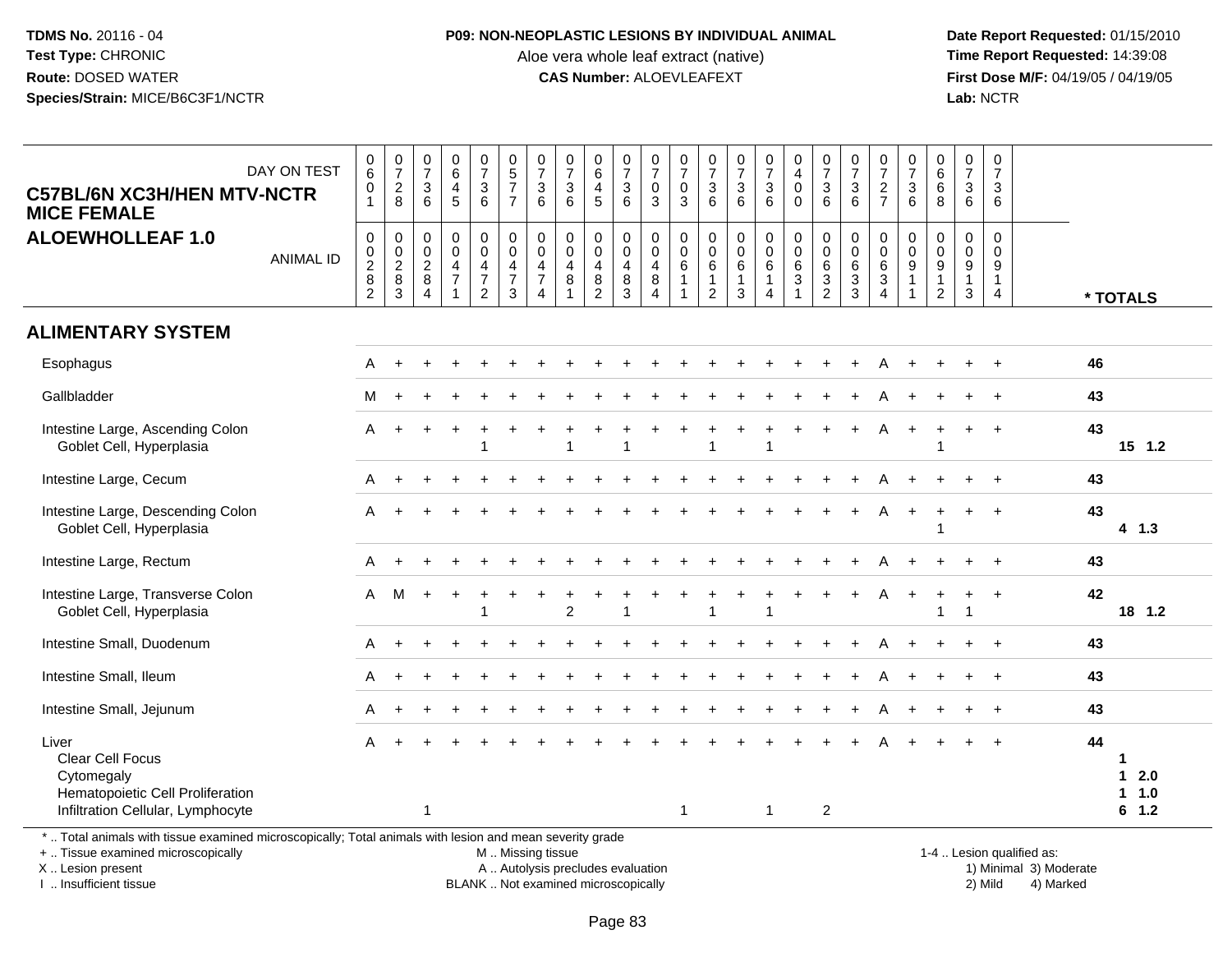#### **P09: NON-NEOPLASTIC LESIONS BY INDIVIDUAL ANIMAL**

Aloe vera whole leaf extract (native)<br>**CAS Number:** ALOEVLEAFEXT

| <b>C57BL/6N XC3H/HEN MTV-NCTR</b><br><b>MICE FEMALE</b>                                                                                                                                       | DAY ON TEST      | 0<br>$6\phantom{a}$<br>$\pmb{0}$<br>$\overline{1}$       | $\frac{0}{7}$<br>$\begin{array}{c} 2 \\ 8 \end{array}$ | $\frac{0}{7}$<br>$\mathbf{3}$<br>$6\phantom{1}$                          | $\pmb{0}$<br>$6\phantom{a}$<br>4<br>5                             | $\frac{0}{7}$<br>$\frac{3}{6}$                            | $\begin{array}{c} 0 \\ 5 \end{array}$<br>$\overline{7}$<br>$\overline{7}$                     | $\frac{0}{7}$<br>$\sqrt{3}$<br>$6\phantom{1}$                                | $\begin{array}{c} 0 \\ 7 \end{array}$<br>$\mathbf{3}$<br>6 | $\pmb{0}$<br>$6\phantom{1}6$<br>$\overline{4}$<br>5                         | $\frac{0}{7}$<br>3<br>$6^{\circ}$     | $\frac{0}{7}$<br>$\mathsf{O}\xspace$<br>$\overline{3}$                 | $\frac{0}{7}$<br>$\mathbf 0$<br>$\overline{3}$       | $\frac{0}{7}$<br>$\mathbf{3}$<br>$\overline{6}$               | $\begin{array}{c} 0 \\ 7 \end{array}$<br>$\frac{3}{6}$           | $\frac{0}{7}$<br>$^3$ 6                                            | $\begin{smallmatrix}0\\4\end{smallmatrix}$<br>$\mathbf 0$<br>$\mathbf 0$ | $\begin{array}{c} 0 \\ 7 \end{array}$<br>$\sqrt{3}$<br>$6\phantom{1}6$ | $\begin{array}{c} 0 \\ 7 \end{array}$<br>$\ensuremath{\mathsf{3}}$<br>6 | $\frac{0}{7}$<br>$\frac{2}{7}$                         | $\frac{0}{7}$<br>$\sqrt{3}$<br>$\overline{6}$       | $\pmb{0}$<br>$\overline{6}$<br>$\,6$<br>$\overline{8}$              | $\mathbf 0$<br>$\overline{7}$<br>3<br>6    | $\pmb{0}$<br>$\overline{7}$<br>$\mathbf{3}$<br>6                  |                                                                  |    |                                             |
|-----------------------------------------------------------------------------------------------------------------------------------------------------------------------------------------------|------------------|----------------------------------------------------------|--------------------------------------------------------|--------------------------------------------------------------------------|-------------------------------------------------------------------|-----------------------------------------------------------|-----------------------------------------------------------------------------------------------|------------------------------------------------------------------------------|------------------------------------------------------------|-----------------------------------------------------------------------------|---------------------------------------|------------------------------------------------------------------------|------------------------------------------------------|---------------------------------------------------------------|------------------------------------------------------------------|--------------------------------------------------------------------|--------------------------------------------------------------------------|------------------------------------------------------------------------|-------------------------------------------------------------------------|--------------------------------------------------------|-----------------------------------------------------|---------------------------------------------------------------------|--------------------------------------------|-------------------------------------------------------------------|------------------------------------------------------------------|----|---------------------------------------------|
| <b>ALOEWHOLLEAF 1.0</b>                                                                                                                                                                       | <b>ANIMAL ID</b> | $\pmb{0}$<br>$\pmb{0}$<br>$^2_{\bf 8}$<br>$\overline{2}$ | $\boldsymbol{0}$<br>$\pmb{0}$<br>$_{\rm 8}^2$<br>3     | $\mathsf{O}\xspace$<br>$\mathsf{O}\xspace$<br>$\boldsymbol{2}$<br>8<br>4 | $\pmb{0}$<br>$\mathbf 0$<br>4<br>$\overline{7}$<br>$\overline{1}$ | $\pmb{0}$<br>$\pmb{0}$<br>$\frac{4}{7}$<br>$\overline{2}$ | $\mathsf 0$<br>$\mathbf 0$<br>4<br>$\boldsymbol{7}$<br>3                                      | $\pmb{0}$<br>$\pmb{0}$<br>$\overline{4}$<br>$\overline{7}$<br>$\overline{4}$ | $\pmb{0}$<br>$\mathbf 0$<br>$\overline{4}$<br>$\bf 8$      | $\boldsymbol{0}$<br>$\pmb{0}$<br>$\overline{4}$<br>$\, 8$<br>$\overline{2}$ | 0<br>$\mathbf 0$<br>4<br>$\bf 8$<br>3 | 0<br>$\ddot{\mathbf{0}}$<br>$\begin{array}{c} 4 \\ 8 \\ 4 \end{array}$ | $\mathbf 0$<br>$\mathbf 0$<br>6<br>$\mathbf{1}$<br>1 | $\pmb{0}$<br>$\pmb{0}$<br>6<br>$\mathbf{1}$<br>$\overline{2}$ | $\pmb{0}$<br>$\ddot{\mathbf{0}}$<br>$\,6\,$<br>$\mathbf{1}$<br>3 | $\pmb{0}$<br>$\overline{0}$<br>6<br>$\mathbf{1}$<br>$\overline{4}$ | $\mathbf 0$<br>$\mathsf{O}\xspace$<br>6<br>$\sqrt{3}$<br>$\mathbf{1}$    | $\pmb{0}$<br>$\pmb{0}$<br>$6\phantom{1}6$<br>3<br>$\overline{2}$       | $\mathbf 0$<br>$\pmb{0}$<br>6<br>$\frac{3}{3}$                          | 0<br>$\overline{0}$<br>$\frac{6}{3}$<br>$\overline{4}$ | $\pmb{0}$<br>0<br>9<br>$\mathbf{1}$<br>$\mathbf{1}$ | $\pmb{0}$<br>$\mathbf 0$<br>$9\,$<br>$\mathbf{1}$<br>$\overline{2}$ | $\mathbf 0$<br>0<br>9<br>$\mathbf{1}$<br>3 | $\mathbf 0$<br>$\mathbf 0$<br>9<br>$\mathbf{1}$<br>$\overline{4}$ |                                                                  |    | * TOTALS                                    |
| Inflammation, Chronic Active<br>Necrosis<br><b>Tension Lipidosis</b><br>Vacuolization Cytoplasmic<br>Bile Duct, Hyperplasia                                                                   |                  |                                                          |                                                        |                                                                          |                                                                   |                                                           | $1 \quad 1$                                                                                   |                                                                              |                                                            | $\overline{2}$                                                              |                                       | 4<br>3                                                                 |                                                      |                                                               | 3                                                                | 2<br>$\overline{2}$                                                |                                                                          |                                                                        | $\overline{2}$                                                          |                                                        | -1<br>$\overline{2}$                                | 4<br>$\overline{4}$<br>2                                            |                                            |                                                                   |                                                                  |    | 52.2<br>2, 3.5<br>5 1.4<br>14 1.8<br>$12.0$ |
| Mesentery<br>Fat, Necrosis                                                                                                                                                                    |                  |                                                          |                                                        |                                                                          |                                                                   |                                                           |                                                                                               |                                                                              |                                                            | $\ddot{}$<br>3                                                              |                                       |                                                                        |                                                      | +<br>3                                                        |                                                                  | +<br>4                                                             |                                                                          |                                                                        | $\ddot{}$<br>$\overline{c}$                                             |                                                        |                                                     |                                                                     |                                            |                                                                   |                                                                  | 8  | 8, 3.1                                      |
| Pancreas<br>Infiltration Cellular, Lymphocyte<br>Vacuolization Cytoplasmic<br>Acinus, Degeneration                                                                                            |                  | A                                                        | $+$                                                    | $\mathfrak{p}$                                                           |                                                                   |                                                           |                                                                                               |                                                                              |                                                            |                                                                             |                                       |                                                                        |                                                      |                                                               |                                                                  |                                                                    |                                                                          | $\overline{2}$                                                         |                                                                         |                                                        |                                                     | $\overline{2}$                                                      |                                            |                                                                   |                                                                  | 43 | 4 1.3<br>2.0<br>$12.0$                      |
| Salivary Glands<br>Infiltration Cellular, Lymphocyte                                                                                                                                          |                  | A                                                        |                                                        |                                                                          |                                                                   | $\mathbf 1$                                               | $\mathbf 1$                                                                                   | $\overline{1}$                                                               |                                                            |                                                                             |                                       |                                                                        |                                                      | $\overline{2}$                                                | $\overline{c}$                                                   | $\overline{1}$                                                     |                                                                          | +<br>$\overline{c}$                                                    |                                                                         | Α                                                      | $\ddot{}$                                           | 1                                                                   | +<br>1                                     | $\div$<br>$\overline{\mathbf{1}}$                                 |                                                                  | 43 | 31 1.3                                      |
| Stomach, Forestomach<br><b>Keratin Cyst</b><br>Epithelium, Hyperplasia                                                                                                                        |                  | A                                                        |                                                        |                                                                          |                                                                   |                                                           |                                                                                               |                                                                              |                                                            |                                                                             |                                       |                                                                        |                                                      |                                                               | $\overline{1}$<br>Χ<br>$\overline{c}$                            |                                                                    |                                                                          |                                                                        |                                                                         | A                                                      | $\ddot{}$                                           |                                                                     | ÷.                                         | $\ddot{}$                                                         |                                                                  | 44 | 1<br>2.2.0                                  |
| Stomach, Glandular<br>Inflammation, Chronic Active<br>Epithelium, Hyperplasia                                                                                                                 |                  | A                                                        |                                                        |                                                                          |                                                                   | $\div$                                                    |                                                                                               |                                                                              |                                                            |                                                                             |                                       |                                                                        |                                                      |                                                               |                                                                  | 3                                                                  |                                                                          |                                                                        |                                                                         |                                                        |                                                     |                                                                     |                                            |                                                                   |                                                                  | 44 | $1 \t1.0$<br>13.0                           |
| <b>CARDIOVASCULAR SYSTEM</b>                                                                                                                                                                  |                  |                                                          |                                                        |                                                                          |                                                                   |                                                           |                                                                                               |                                                                              |                                                            |                                                                             |                                       |                                                                        |                                                      |                                                               |                                                                  |                                                                    |                                                                          |                                                                        |                                                                         |                                                        |                                                     |                                                                     |                                            |                                                                   |                                                                  |    |                                             |
| <b>Blood Vessel</b>                                                                                                                                                                           |                  |                                                          |                                                        |                                                                          |                                                                   |                                                           |                                                                                               |                                                                              |                                                            |                                                                             |                                       |                                                                        |                                                      |                                                               |                                                                  |                                                                    |                                                                          |                                                                        |                                                                         |                                                        |                                                     |                                                                     |                                            |                                                                   |                                                                  | 47 |                                             |
| Heart                                                                                                                                                                                         |                  |                                                          |                                                        |                                                                          |                                                                   |                                                           |                                                                                               |                                                                              |                                                            |                                                                             |                                       |                                                                        |                                                      |                                                               |                                                                  |                                                                    |                                                                          |                                                                        |                                                                         |                                                        |                                                     |                                                                     |                                            |                                                                   |                                                                  | 46 |                                             |
| *  Total animals with tissue examined microscopically; Total animals with lesion and mean severity grade<br>+  Tissue examined microscopically<br>X  Lesion present<br>I. Insufficient tissue |                  |                                                          |                                                        |                                                                          |                                                                   |                                                           | M  Missing tissue<br>A  Autolysis precludes evaluation<br>BLANK  Not examined microscopically |                                                                              |                                                            |                                                                             |                                       |                                                                        |                                                      |                                                               |                                                                  |                                                                    |                                                                          |                                                                        |                                                                         |                                                        |                                                     |                                                                     |                                            | 2) Mild                                                           | 1-4  Lesion qualified as:<br>1) Minimal 3) Moderate<br>4) Marked |    |                                             |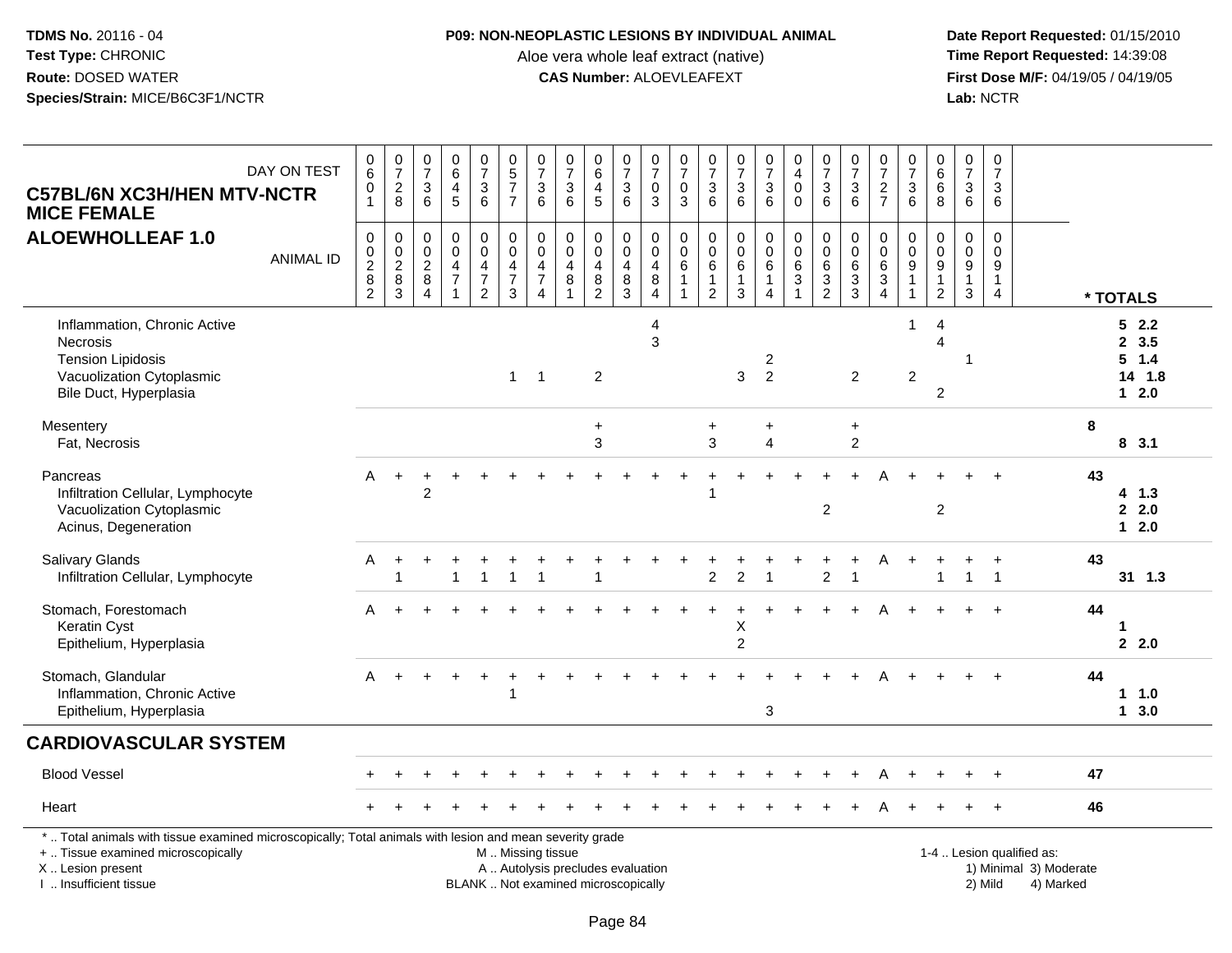#### **P09: NON-NEOPLASTIC LESIONS BY INDIVIDUAL ANIMAL**

Aloe vera whole leaf extract (native)<br>**CAS Number:** ALOEVLEAFEXT

 **Date Report Requested:** 01/15/2010 **First Dose M/F:** 04/19/05 / 04/19/05<br>**Lab:** NCTR **Lab:** NCTR

| <b>C57BL/6N XC3H/HEN MTV-NCTR</b><br><b>MICE FEMALE</b>                                                                                              | DAY ON TEST      | $\begin{array}{c} 0 \\ 6 \end{array}$<br>$\pmb{0}$<br>$\overline{1}$   | $\frac{0}{7}$<br>$_{\rm 8}^2$                                          | $\begin{smallmatrix}0\\7\end{smallmatrix}$<br>$\sqrt{3}$<br>6 | $\begin{array}{c} 0 \\ 6 \end{array}$<br>4<br>5                   | $\frac{0}{7}$<br>$\sqrt{3}$<br>6                                                        | $\begin{array}{c} 0 \\ 5 \\ 7 \end{array}$<br>$\overline{7}$               | $\frac{0}{7}$<br>$\mathbf{3}$<br>6                                             | $\frac{0}{7}$<br>$\sqrt{3}$<br>6 | $\begin{array}{c} 0 \\ 6 \end{array}$<br>$\overline{\mathbf{4}}$<br>5 | $\frac{0}{7}$<br>$\sqrt{3}$<br>6      | $\frac{0}{7}$<br>$\pmb{0}$<br>3                                                 | $\frac{0}{7}$<br>0<br>3                          | $\frac{0}{7}$<br>$\sqrt{3}$<br>6                                          | $\frac{0}{7}$<br>$\ensuremath{\mathsf{3}}$<br>6 | $\begin{smallmatrix}0\\7\end{smallmatrix}$<br>$\ensuremath{\mathsf{3}}$<br>6            | $\begin{smallmatrix} 0\\4 \end{smallmatrix}$<br>$\mathsf 0$<br>$\Omega$                       | $\frac{0}{7}$<br>3<br>6                                                          | $\begin{array}{c} 0 \\ 7 \end{array}$<br>$\frac{3}{6}$                            | $\frac{0}{7}$<br>$\overline{c}$<br>$\overline{7}$                                               | $\frac{0}{7}$<br>$\ensuremath{\mathsf{3}}$<br>6 | $\begin{array}{c} 0 \\ 6 \end{array}$<br>6<br>8          | $\frac{0}{7}$<br>$\sqrt{3}$<br>6           | $\pmb{0}$<br>$\overline{7}$<br>$\mathbf{3}$<br>6  |    |                                                                             |
|------------------------------------------------------------------------------------------------------------------------------------------------------|------------------|------------------------------------------------------------------------|------------------------------------------------------------------------|---------------------------------------------------------------|-------------------------------------------------------------------|-----------------------------------------------------------------------------------------|----------------------------------------------------------------------------|--------------------------------------------------------------------------------|----------------------------------|-----------------------------------------------------------------------|---------------------------------------|---------------------------------------------------------------------------------|--------------------------------------------------|---------------------------------------------------------------------------|-------------------------------------------------|-----------------------------------------------------------------------------------------|-----------------------------------------------------------------------------------------------|----------------------------------------------------------------------------------|-----------------------------------------------------------------------------------|-------------------------------------------------------------------------------------------------|-------------------------------------------------|----------------------------------------------------------|--------------------------------------------|---------------------------------------------------|----|-----------------------------------------------------------------------------|
| <b>ALOEWHOLLEAF 1.0</b>                                                                                                                              | <b>ANIMAL ID</b> | 0<br>$\begin{smallmatrix} 0\\2\\8 \end{smallmatrix}$<br>$\overline{2}$ | $\pmb{0}$<br>$\begin{array}{c} 0 \\ 2 \\ 8 \end{array}$<br>$\mathsf 3$ | 0<br>$\frac{0}{2}$<br>$\overline{4}$                          | $\mathbf 0$<br>$\overline{0}$<br>$\overline{4}$<br>$\overline{7}$ | $\mathbf 0$<br>$\pmb{0}$<br>$\overline{\mathbf{4}}$<br>$\overline{7}$<br>$\overline{2}$ | $\mathbf 0$<br>$\pmb{0}$<br>$\overline{\mathbf{4}}$<br>$\overline{7}$<br>3 | $\mathbf 0$<br>$\pmb{0}$<br>$\overline{4}$<br>$\overline{7}$<br>$\overline{A}$ | 0<br>$\pmb{0}$<br>4<br>$\bf8$    | $\pmb{0}$<br>$\ddot{\mathbf{0}}$<br>$\overline{4}$<br>$\frac{8}{2}$   | 0<br>$\mathsf 0$<br>4<br>$\bf 8$<br>3 | $\pmb{0}$<br>$\ddot{\mathbf{0}}$<br>$\overline{4}$<br>$\bf 8$<br>$\overline{4}$ | 0<br>$\pmb{0}$<br>$6\phantom{1}$<br>$\mathbf{1}$ | $\mathbf 0$<br>$\ddot{\mathbf{0}}$<br>6<br>$\mathbf{1}$<br>$\overline{2}$ | $\mathbf 0$<br>$\overline{0}$<br>6<br>1<br>3    | $\mathbf 0$<br>$\ddot{\mathbf{0}}$<br>$6\overline{6}$<br>$\mathbf{1}$<br>$\overline{4}$ | $\begin{smallmatrix}0\0\0\end{smallmatrix}$<br>$\overline{6}$<br>$\sqrt{3}$<br>$\overline{A}$ | $\begin{smallmatrix}0\0\0\end{smallmatrix}$<br>6<br>$\sqrt{3}$<br>$\overline{2}$ | $\begin{smallmatrix}0\0\0\6\end{smallmatrix}$<br>$\overline{3}$<br>$\overline{3}$ | $\mathbf 0$<br>$\begin{matrix} 0 \\ 6 \end{matrix}$<br>$\overline{3}$<br>$\boldsymbol{\Lambda}$ | 0<br>$_{9}^{\rm 0}$<br>$\mathbf{1}$             | $\boldsymbol{0}$<br>$\frac{0}{9}$<br>$\overline{1}$<br>2 | 0<br>$\mathbf 0$<br>9<br>$\mathbf{1}$<br>3 | $\mathbf 0$<br>$\Omega$<br>9<br>$\mathbf{1}$<br>4 |    | * TOTALS                                                                    |
| Cardiomyopathy                                                                                                                                       |                  |                                                                        |                                                                        |                                                               |                                                                   |                                                                                         |                                                                            |                                                                                |                                  |                                                                       |                                       |                                                                                 |                                                  |                                                                           |                                                 |                                                                                         |                                                                                               |                                                                                  |                                                                                   |                                                                                                 |                                                 |                                                          |                                            |                                                   |    | 2, 1.0                                                                      |
| <b>ENDOCRINE SYSTEM</b>                                                                                                                              |                  |                                                                        |                                                                        |                                                               |                                                                   |                                                                                         |                                                                            |                                                                                |                                  |                                                                       |                                       |                                                                                 |                                                  |                                                                           |                                                 |                                                                                         |                                                                                               |                                                                                  |                                                                                   |                                                                                                 |                                                 |                                                          |                                            |                                                   |    |                                                                             |
| <b>Adrenal Cortex</b><br>Vacuolization Cytoplasmic<br>Subcapsular, Hyperplasia                                                                       |                  | A                                                                      | $\ddot{}$<br>2                                                         | 2                                                             | 2                                                                 | 2                                                                                       |                                                                            | 2                                                                              | 2                                | 2                                                                     | 2                                     |                                                                                 |                                                  | З                                                                         | $\overline{c}$                                  | 2                                                                                       | 2                                                                                             | $\overline{2}$                                                                   | 2<br>$\overline{2}$                                                               | A                                                                                               | $\ddot{}$<br>2                                  | 2                                                        |                                            | $\ddot{}$<br>3                                    | 43 | 42.3<br>43 1.9                                                              |
| <b>Adrenal Medulla</b>                                                                                                                               |                  | A                                                                      |                                                                        |                                                               |                                                                   |                                                                                         |                                                                            |                                                                                |                                  |                                                                       |                                       |                                                                                 |                                                  |                                                                           |                                                 |                                                                                         |                                                                                               |                                                                                  |                                                                                   | Α                                                                                               | $\ddot{}$                                       |                                                          |                                            | $\ddot{}$                                         | 42 |                                                                             |
| Islets, Pancreatic<br>Hyperplasia                                                                                                                    |                  | A                                                                      | $\pm$                                                                  |                                                               |                                                                   | $\ddot{}$                                                                               | $\ddot{}$                                                                  | $\ddot{}$<br>$\overline{2}$                                                    |                                  |                                                                       |                                       |                                                                                 |                                                  |                                                                           |                                                 |                                                                                         |                                                                                               |                                                                                  |                                                                                   | Α                                                                                               |                                                 |                                                          |                                            | $\ddot{}$                                         | 43 | $5 \t1.8$                                                                   |
| Parathyroid Gland<br>Cyst                                                                                                                            |                  | A                                                                      |                                                                        |                                                               |                                                                   |                                                                                         |                                                                            |                                                                                |                                  |                                                                       |                                       |                                                                                 |                                                  |                                                                           |                                                 |                                                                                         |                                                                                               |                                                                                  |                                                                                   | A                                                                                               | M                                               |                                                          | $+$                                        | $\ddot{+}$                                        | 37 | $1 \t1.0$                                                                   |
| <b>Pituitary Gland</b><br>Pars Distalis, Hyperplasia                                                                                                 |                  | $\mathsf{A}$                                                           | M                                                                      | $+$                                                           |                                                                   |                                                                                         |                                                                            | $\boldsymbol{2}$                                                               |                                  |                                                                       |                                       | $\boldsymbol{2}$                                                                | $\mathbf{1}$                                     |                                                                           |                                                 |                                                                                         |                                                                                               |                                                                                  |                                                                                   | A                                                                                               | M                                               |                                                          |                                            | $\ddot{+}$                                        | 38 | 8 1.4                                                                       |
| <b>Thyroid Gland</b><br>Cyst<br><b>Ectopic Thymus</b><br>Infiltration Cellular, Lymphocyte<br>Follicle, Degeneration<br>Follicular Cell, Hyperplasia |                  | A                                                                      |                                                                        | $\overline{1}$                                                |                                                                   |                                                                                         |                                                                            | -1                                                                             |                                  |                                                                       |                                       | $\overline{2}$                                                                  | $\overline{1}$                                   |                                                                           |                                                 |                                                                                         | X                                                                                             | -1                                                                               | 2                                                                                 |                                                                                                 |                                                 | -1                                                       |                                            |                                                   | 43 | 2.0<br>$\mathbf 1$<br>$\mathbf{1}$<br>$\mathbf 1$<br>1.0<br>10, 1.3<br>12.0 |

# **GENERAL BODY SYSTEM**

NONE

\* .. Total animals with tissue examined microscopically; Total animals with lesion and mean severity grade

+ .. Tissue examined microscopically

X .. Lesion present

I .. Insufficient tissue

 M .. Missing tissueA .. Autolysis precludes evaluation

1-4 .. Lesion qualified as:<br>1) Minimal 3) Moderate BLANK .. Not examined microscopically 2) Mild 4) Marked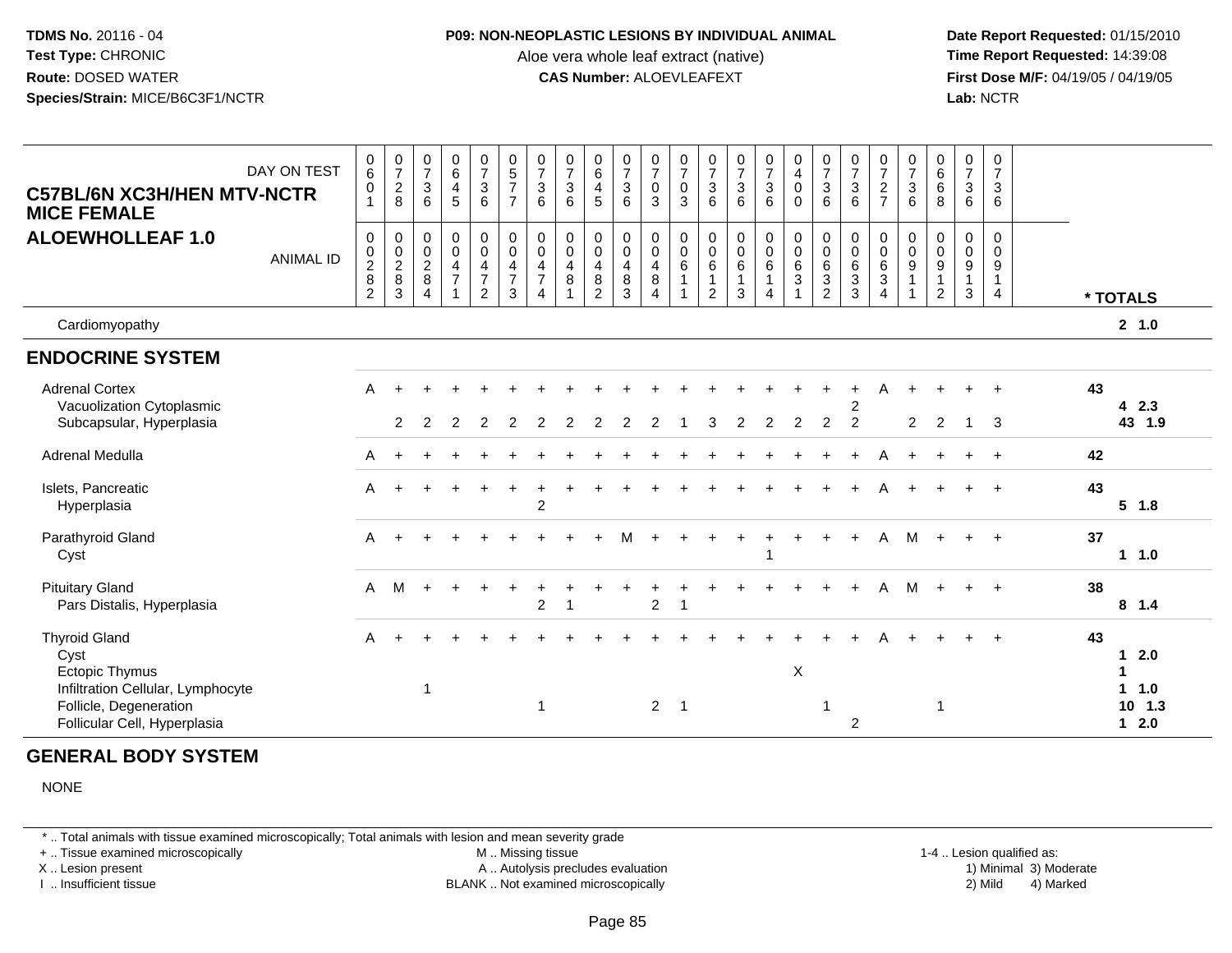## **P09: NON-NEOPLASTIC LESIONS BY INDIVIDUAL ANIMAL**

Aloe vera whole leaf extract (native)<br>**CAS Number:** ALOEVLEAFEXT

| DAY ON TEST<br><b>C57BL/6N XC3H/HEN MTV-NCTR</b><br><b>MICE FEMALE</b>                                                                                                                        | $_{6}^{\rm 0}$<br>$\begin{smallmatrix}0\\1\end{smallmatrix}$ | $\frac{0}{7}$<br>$^{\,2}_{\,8}$                                         | $\begin{smallmatrix}0\\7\end{smallmatrix}$<br>$\ensuremath{\mathsf{3}}$<br>6 | $\begin{array}{c} 0 \\ 6 \end{array}$<br>$\overline{4}$<br>$\overline{5}$ | $\frac{0}{7}$<br>$\mathbf{3}$<br>6                                | $\begin{array}{c} 0 \\ 5 \end{array}$<br>$\frac{7}{7}$      | $\frac{0}{7}$<br>$\sqrt{3}$<br>$\overline{6}$                                                   | $\frac{0}{7}$<br>$\sqrt{3}$<br>6                                         | $\begin{array}{c} 0 \\ 6 \end{array}$<br>$\overline{\mathbf{4}}$<br>$\overline{5}$    | $\frac{0}{7}$<br>$\sqrt{3}$<br>$\,6\,$ | 0<br>$\overline{7}$<br>$\mathsf 0$<br>$\mathbf{3}$ | $\frac{0}{7}$<br>$\mathsf{O}\xspace$<br>$\mathbf{3}$ | $\frac{0}{7}$<br>$\frac{3}{6}$                                      | $\frac{0}{7}$<br>$\frac{3}{6}$                                              | $\begin{array}{c} 0 \\ 7 \end{array}$<br>$\frac{3}{6}$            | $\begin{smallmatrix}0\\4\end{smallmatrix}$<br>$\mathsf{O}\xspace$<br>$\Omega$ | $\frac{0}{7}$<br>3<br>6                                 | $\frac{0}{7}$<br>$\frac{3}{6}$                              | $\frac{0}{7}$<br>$\frac{2}{7}$                                              | $\frac{0}{7}$<br>$\frac{3}{6}$               | $\pmb{0}$<br>6<br>$\,6\,$<br>8                                     | $\frac{0}{7}$<br>3<br>$\,6\,$                   | $\mathbf 0$<br>$\overline{7}$<br>$\mathbf{3}$<br>6 |                                                                  |    |                                  |
|-----------------------------------------------------------------------------------------------------------------------------------------------------------------------------------------------|--------------------------------------------------------------|-------------------------------------------------------------------------|------------------------------------------------------------------------------|---------------------------------------------------------------------------|-------------------------------------------------------------------|-------------------------------------------------------------|-------------------------------------------------------------------------------------------------|--------------------------------------------------------------------------|---------------------------------------------------------------------------------------|----------------------------------------|----------------------------------------------------|------------------------------------------------------|---------------------------------------------------------------------|-----------------------------------------------------------------------------|-------------------------------------------------------------------|-------------------------------------------------------------------------------|---------------------------------------------------------|-------------------------------------------------------------|-----------------------------------------------------------------------------|----------------------------------------------|--------------------------------------------------------------------|-------------------------------------------------|----------------------------------------------------|------------------------------------------------------------------|----|----------------------------------|
| <b>ALOEWHOLLEAF 1.0</b><br><b>ANIMAL ID</b>                                                                                                                                                   | $\pmb{0}$<br>$\frac{0}{2}$<br>$\overline{2}$                 | $\pmb{0}$<br>$\begin{array}{c} 0 \\ 2 \\ 8 \end{array}$<br>$\mathbf{3}$ | $\mathbf 0$<br>$\frac{0}{2}$<br>$\overline{4}$                               | $\pmb{0}$<br>$\mathbf 0$<br>$\frac{4}{7}$<br>$\overline{1}$               | 0<br>$\ddot{\mathbf{0}}$<br>4<br>$\overline{7}$<br>$\overline{2}$ | $_{\rm 0}^{\rm 0}$<br>$\overline{4}$<br>$\overline{7}$<br>3 | $\pmb{0}$<br>$\ddot{\mathbf{0}}$<br>$\overline{\mathbf{4}}$<br>$\overline{7}$<br>$\overline{4}$ | $\mathbf 0$<br>$\pmb{0}$<br>4<br>$\bf 8$                                 | $\mathbf 0$<br>$\overline{0}$<br>$\overline{\mathbf{4}}$<br>$\bf 8$<br>$\overline{2}$ | 0<br>$\mathsf 0$<br>4<br>$\bf 8$<br>3  | $\boldsymbol{0}$<br>$\overline{0}$<br>4<br>8<br>4  | 0<br>$\mathbf 0$<br>$\,6$<br>$\mathbf{1}$            | $\pmb{0}$<br>$\mathbf 0$<br>$\,6$<br>$\mathbf{1}$<br>$\overline{2}$ | $\pmb{0}$<br>$\ddot{\mathbf{0}}$<br>$\,6\,$<br>$\mathbf{1}$<br>$\mathbf{3}$ | $_{\rm 0}^{\rm 0}$<br>$\,6\,$<br>$\overline{1}$<br>$\overline{4}$ | $\pmb{0}$<br>$\overline{0}$<br>6<br>$\overline{3}$<br>$\overline{1}$          | 0<br>$\mathbf 0$<br>6<br>$\mathbf{3}$<br>$\overline{2}$ | $\pmb{0}$<br>$\overline{0}$<br>$\,6$<br>$\overline{3}$<br>3 | $\pmb{0}$<br>$\ddot{\mathbf{0}}$<br>$\frac{6}{3}$<br>$\boldsymbol{\Lambda}$ | 0<br>$\mathsf{O}\xspace$<br>$\boldsymbol{9}$ | $\boldsymbol{0}$<br>$\mathbf 0$<br>$\frac{9}{1}$<br>$\overline{2}$ | $\pmb{0}$<br>$\Omega$<br>9<br>$\mathbf{1}$<br>3 | $\pmb{0}$<br>$\Omega$<br>9<br>$\mathbf{1}$<br>4    |                                                                  |    | * TOTALS                         |
| <b>GENITAL SYSTEM</b>                                                                                                                                                                         |                                                              |                                                                         |                                                                              |                                                                           |                                                                   |                                                             |                                                                                                 |                                                                          |                                                                                       |                                        |                                                    |                                                      |                                                                     |                                                                             |                                                                   |                                                                               |                                                         |                                                             |                                                                             |                                              |                                                                    |                                                 |                                                    |                                                                  |    |                                  |
| <b>Clitoral Gland</b><br>Degeneration                                                                                                                                                         | Α                                                            | $\ddot{}$<br>$\Delta$                                                   |                                                                              |                                                                           | $\boldsymbol{\Lambda}$                                            | 3                                                           |                                                                                                 |                                                                          |                                                                                       |                                        |                                                    |                                                      |                                                                     |                                                                             | Δ                                                                 | 3                                                                             | $\lambda$                                               |                                                             | Α                                                                           | Λ                                            |                                                                    | Δ                                               | +<br>$\Delta$                                      |                                                                  | 44 | 44 3.8                           |
| Ovary<br>Atrophy<br>Autolysis<br>Cyst                                                                                                                                                         | Α                                                            | $\ddot{}$<br>$\Delta$                                                   | $\Delta$                                                                     | 3                                                                         | $\Delta$                                                          | 3<br>$\overline{c}$                                         |                                                                                                 | $\boldsymbol{2}$                                                         |                                                                                       |                                        |                                                    | 4                                                    | $\overline{2}$                                                      | $\overline{\Lambda}$<br>$\overline{4}$                                      | $\Delta$                                                          |                                                                               | $\overline{4}$                                          | $\Lambda$                                                   | $\overline{4}$                                                              |                                              | $\Delta$                                                           | $\overline{4}$<br>3                             | $\ddot{}$<br>$\boldsymbol{\Lambda}$                |                                                                  | 46 | 39 3.9<br>14.0<br>18 3.1         |
| <b>Uterus</b><br>Hydrometra<br>Thrombus<br>Endometrium, Hyperplasia, Cystic                                                                                                                   | $\ddot{}$<br>Δ                                               | 3                                                                       | 3                                                                            | $\overline{1}$                                                            | $\overline{2}$                                                    | 3                                                           | $\overline{4}$                                                                                  | 3                                                                        | 4                                                                                     | 3                                      | 2                                                  | 2                                                    | 3                                                                   | 3                                                                           | 3                                                                 | $\overline{2}$                                                                | 3                                                       | 3                                                           | А                                                                           | 3                                            | $\overline{1}$                                                     | $\ddot{}$<br>$\overline{2}$                     | $+$<br>2                                           |                                                                  | 45 | 14.0<br>$12.0$<br>44 2.8         |
| <b>HEMATOPOIETIC SYSTEM</b>                                                                                                                                                                   |                                                              |                                                                         |                                                                              |                                                                           |                                                                   |                                                             |                                                                                                 |                                                                          |                                                                                       |                                        |                                                    |                                                      |                                                                     |                                                                             |                                                                   |                                                                               |                                                         |                                                             |                                                                             |                                              |                                                                    |                                                 |                                                    |                                                                  |    |                                  |
| <b>Bone Marrow</b><br>Hyperplasia                                                                                                                                                             | Α                                                            | $\ddot{}$<br>$\overline{2}$                                             |                                                                              |                                                                           |                                                                   |                                                             |                                                                                                 |                                                                          |                                                                                       |                                        |                                                    |                                                      |                                                                     |                                                                             |                                                                   |                                                                               |                                                         |                                                             |                                                                             |                                              |                                                                    |                                                 |                                                    |                                                                  | 43 | 52.8                             |
| Lymph Node<br>Axillary, Infiltration Cellular, Polymorphonuclear<br>Lumbar, Infiltration Cellular,<br>Polymorphonuclear                                                                       | $+$                                                          | $+$                                                                     | $\ddot{}$                                                                    |                                                                           |                                                                   |                                                             |                                                                                                 |                                                                          |                                                                                       |                                        |                                                    | $\ddot{}$                                            |                                                                     |                                                                             |                                                                   |                                                                               |                                                         |                                                             | $\ddot{}$                                                                   |                                              | $\ddot{}$                                                          |                                                 |                                                    |                                                                  | 15 | $1 \quad 3.0$<br>$1 \quad 3.0$   |
| Lymph Node, Mandibular<br>Amyloid Deposition<br>Hyperplasia, Lymphoid<br>Infiltration Cellular, Lymphocyte<br>Infiltration Cellular, Plasma Cell                                              | A                                                            |                                                                         |                                                                              |                                                                           |                                                                   | $\overline{c}$<br>3                                         |                                                                                                 |                                                                          | $\mathbf{1}$                                                                          | $\overline{\phantom{a}}$               |                                                    |                                                      |                                                                     |                                                                             |                                                                   |                                                                               | $\mathbf{1}$                                            | $\overline{2}$                                              |                                                                             |                                              |                                                                    | $\overline{c}$                                  |                                                    |                                                                  | 44 | $12.0$<br>13 1.5<br>1 1.0<br>2.5 |
| *  Total animals with tissue examined microscopically; Total animals with lesion and mean severity grade<br>+  Tissue examined microscopically<br>X  Lesion present<br>I. Insufficient tissue |                                                              |                                                                         |                                                                              |                                                                           |                                                                   | M  Missing tissue                                           |                                                                                                 | A  Autolysis precludes evaluation<br>BLANK  Not examined microscopically |                                                                                       |                                        |                                                    |                                                      |                                                                     |                                                                             |                                                                   |                                                                               |                                                         |                                                             |                                                                             |                                              |                                                                    |                                                 | 2) Mild                                            | 1-4  Lesion qualified as:<br>1) Minimal 3) Moderate<br>4) Marked |    |                                  |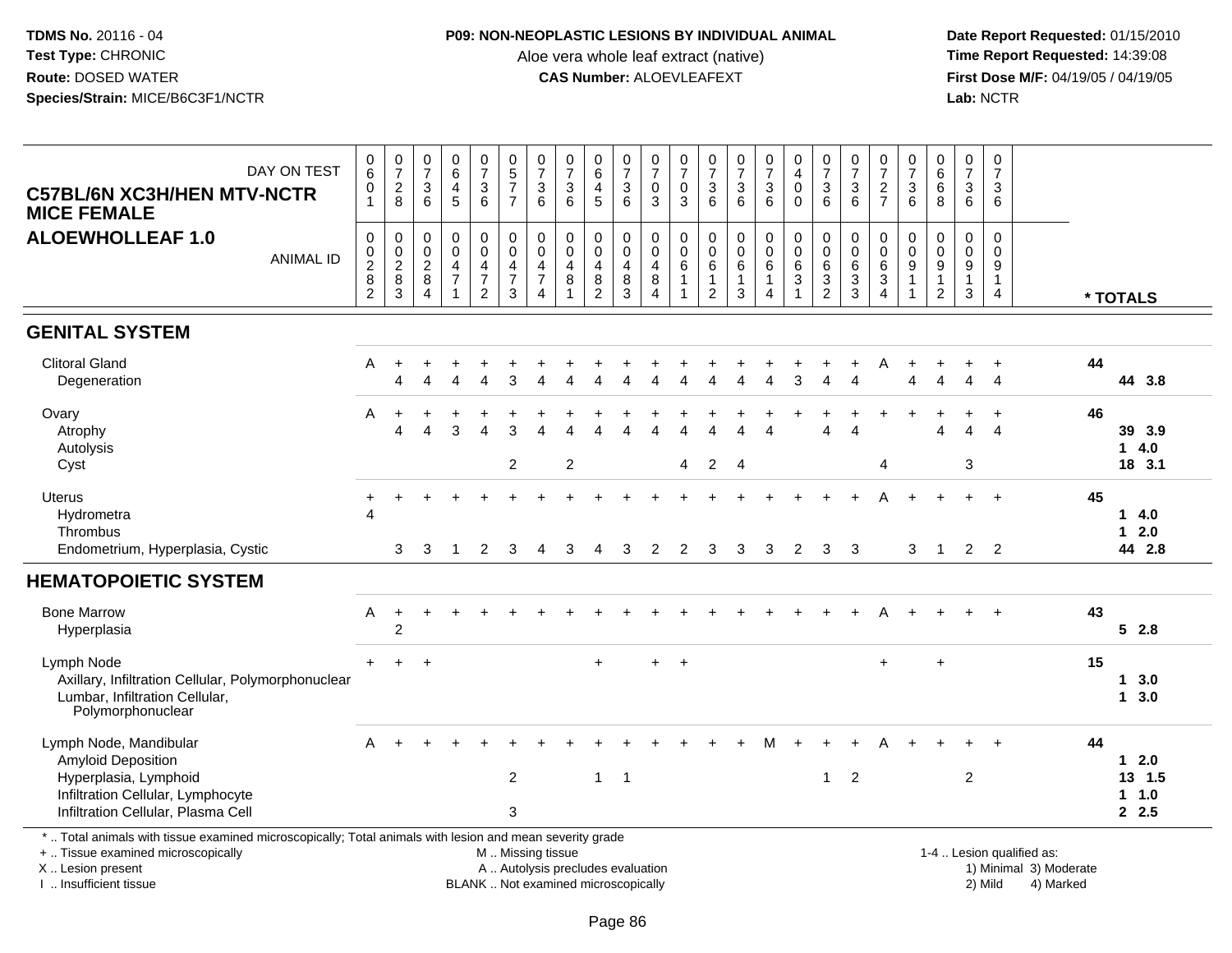### **P09: NON-NEOPLASTIC LESIONS BY INDIVIDUAL ANIMAL**

Aloe vera whole leaf extract (native)<br>**CAS Number:** ALOEVLEAFEXT

| DAY ON TEST<br><b>C57BL/6N XC3H/HEN MTV-NCTR</b><br><b>MICE FEMALE</b>                                                                                                                        | $_6^0$<br>$\mathbf 0$<br>$\mathbf{1}$                        | $\frac{0}{7}$<br>$\frac{2}{8}$                                            | $\frac{0}{7}$<br>$\ensuremath{\mathsf{3}}$<br>6               | $\begin{array}{c} 0 \\ 6 \end{array}$<br>$\overline{4}$<br>$\overline{5}$                    | $\frac{0}{7}$<br>$\ensuremath{\mathsf{3}}$<br>$\,6\,$ | $\begin{array}{c} 0 \\ 5 \end{array}$<br>$\overline{7}$<br>$\overline{7}$             | $\frac{0}{7}$<br>3<br>$\,6$               | $\frac{0}{7}$<br>$\ensuremath{\mathsf{3}}$<br>$\,6\,$                     | $\begin{array}{c} 0 \\ 6 \end{array}$<br>$\overline{4}$<br>$\sqrt{5}$ | $\begin{array}{c} 0 \\ 7 \end{array}$<br>$\begin{array}{c} 3 \\ 6 \end{array}$ | $\frac{0}{7}$<br>$\pmb{0}$<br>$\mathbf{3}$                               | $\begin{array}{c} 0 \\ 7 \end{array}$<br>$\pmb{0}$<br>$\sqrt{3}$ | $\frac{0}{7}$<br>$\ensuremath{\mathsf{3}}$<br>6               | $\frac{0}{7}$<br>$\mathfrak{S}$<br>$\,6\,$                   | $\begin{smallmatrix}0\\7\end{smallmatrix}$<br>$\frac{3}{6}$                               | $\begin{smallmatrix}0\0\4\end{smallmatrix}$<br>$\pmb{0}$<br>$\pmb{0}$ | $\frac{0}{7}$<br>$\ensuremath{\mathsf{3}}$<br>$\,6\,$      | $\frac{0}{7}$<br>$\ensuremath{\mathsf{3}}$<br>6                                  | $\begin{matrix}0\\7\end{matrix}$<br>$\frac{2}{7}$           | $\frac{0}{7}$<br>$\ensuremath{\mathsf{3}}$<br>$6\phantom{1}$               | $_6^0$<br>$\overline{6}$<br>8                                   | $\begin{smallmatrix}0\\7\end{smallmatrix}$<br>$\ensuremath{\mathsf{3}}$<br>$6\phantom{1}$ | $\frac{0}{7}$<br>$\ensuremath{\mathsf{3}}$<br>$\,6\,$         |                                                                  |                |                                        |
|-----------------------------------------------------------------------------------------------------------------------------------------------------------------------------------------------|--------------------------------------------------------------|---------------------------------------------------------------------------|---------------------------------------------------------------|----------------------------------------------------------------------------------------------|-------------------------------------------------------|---------------------------------------------------------------------------------------|-------------------------------------------|---------------------------------------------------------------------------|-----------------------------------------------------------------------|--------------------------------------------------------------------------------|--------------------------------------------------------------------------|------------------------------------------------------------------|---------------------------------------------------------------|--------------------------------------------------------------|-------------------------------------------------------------------------------------------|-----------------------------------------------------------------------|------------------------------------------------------------|----------------------------------------------------------------------------------|-------------------------------------------------------------|----------------------------------------------------------------------------|-----------------------------------------------------------------|-------------------------------------------------------------------------------------------|---------------------------------------------------------------|------------------------------------------------------------------|----------------|----------------------------------------|
| <b>ALOEWHOLLEAF 1.0</b><br><b>ANIMAL ID</b>                                                                                                                                                   | $\mathsf 0$<br>0<br>$\overline{\mathbf{c}}$<br>$\frac{8}{2}$ | $\pmb{0}$<br>$\begin{array}{c} 0 \\ 2 \\ 8 \end{array}$<br>$\overline{3}$ | $\mathbf 0$<br>$\mathbf 0$<br>$\frac{2}{8}$<br>$\overline{4}$ | $\boldsymbol{0}$<br>$\pmb{0}$<br>$\overline{4}$<br>$\overline{7}$<br>$\overline{\mathbf{1}}$ | 0<br>$\mathbf 0$<br>$\frac{4}{7}$<br>$\overline{c}$   | $\pmb{0}$<br>$\pmb{0}$<br>$\overline{\mathbf{4}}$<br>$\overline{7}$<br>$\mathfrak{S}$ | 0<br>$\overline{0}$<br>$\frac{4}{7}$<br>4 | $\pmb{0}$<br>$\ddot{\mathbf{0}}$<br>$\overline{4}$<br>8<br>$\overline{1}$ | $\pmb{0}$<br>$\pmb{0}$<br>$\overline{4}$<br>8<br>$\overline{2}$       | $\mathbf 0$<br>$\mathbf 0$<br>$\overline{4}$<br>$\bf 8$<br>$\overline{3}$      | $\mathbf 0$<br>$\mathsf 0$<br>$\overline{4}$<br>$\, 8$<br>$\overline{4}$ | $\pmb{0}$<br>$\pmb{0}$<br>6<br>$\mathbf{1}$<br>$\mathbf{1}$      | $\pmb{0}$<br>$\pmb{0}$<br>6<br>$\mathbf{1}$<br>$\overline{2}$ | $\boldsymbol{0}$<br>$\overline{0}$<br>6<br>$\mathbf{1}$<br>3 | $\begin{smallmatrix} 0\\0 \end{smallmatrix}$<br>$\,6\,$<br>$\mathbf{1}$<br>$\overline{4}$ | $\pmb{0}$<br>$\overline{0}$<br>$\,6\,$<br>3<br>1                      | $\begin{matrix} 0 \\ 0 \\ 6 \end{matrix}$<br>$\frac{3}{2}$ | $\pmb{0}$<br>$\pmb{0}$<br>$\,6\,$<br>$\ensuremath{\mathsf{3}}$<br>$\overline{3}$ | $\mathsf 0$<br>$\pmb{0}$<br>$\frac{6}{3}$<br>$\overline{4}$ | $\pmb{0}$<br>$\pmb{0}$<br>$\boldsymbol{9}$<br>$\mathbf{1}$<br>$\mathbf{1}$ | $\mathsf 0$<br>$\pmb{0}$<br>9<br>$\mathbf{1}$<br>$\overline{2}$ | $\pmb{0}$<br>$\pmb{0}$<br>$\boldsymbol{9}$<br>$\mathbf{1}$<br>$\mathsf 3$                 | $\pmb{0}$<br>$\pmb{0}$<br>9<br>$\mathbf{1}$<br>$\overline{4}$ |                                                                  |                | * TOTALS                               |
| Lymph Node, Mesenteric<br>Amyloid Deposition<br>Hemorrhage<br>Hyperplasia, Lymphoid<br>Infiltration Cellular, Plasma Cell                                                                     |                                                              |                                                                           |                                                               |                                                                                              |                                                       | $\mathbf{3}$                                                                          |                                           |                                                                           |                                                                       | 2                                                                              |                                                                          |                                                                  |                                                               |                                                              | $\overline{2}$                                                                            |                                                                       |                                                            | $\overline{c}$                                                                   |                                                             |                                                                            |                                                                 | $\overline{2}$                                                                            | $\overline{c}$<br>$\overline{2}$                              |                                                                  | 45             | $12.0$<br>12.0<br>12, 1.8<br>2.5       |
| Spleen<br>Amyloid Deposition<br>Hematopoietic Cell Proliferation<br>Hyperplasia, Lymphoid<br>Pigmentation                                                                                     | A                                                            |                                                                           |                                                               | 1<br>$\overline{2}$                                                                          |                                                       | $\overline{\mathbf{c}}$<br>$\overline{2}$                                             | $\boldsymbol{2}$<br>$\overline{2}$        | $\overline{1}$                                                            | 3                                                                     | $\overline{2}$                                                                 |                                                                          |                                                                  | $\mathbf{3}$                                                  | $\overline{4}$                                               | $\mathbf{3}$                                                                              |                                                                       | $\overline{\mathbf{c}}$<br>$\mathbf{3}$                    | 3<br>$\sqrt{3}$<br>$\overline{2}$                                                |                                                             | $\overline{2}$                                                             | 4                                                               | 3                                                                                         | 3<br>$\overline{2}$                                           |                                                                  | 46             | $1 \t3.0$<br>13 2.8<br>23 2.5<br>4 2.0 |
| Thymus<br>Amyloid Deposition<br>Atrophy<br>Hyperplasia, Lymphoid                                                                                                                              |                                                              | м                                                                         |                                                               |                                                                                              |                                                       | -1                                                                                    |                                           | 3                                                                         |                                                                       |                                                                                |                                                                          |                                                                  | $\overline{2}$                                                | $\overline{2}$                                               | $\mathbf 1$                                                                               |                                                                       |                                                            | 3                                                                                |                                                             | $\overline{c}$                                                             |                                                                 |                                                                                           |                                                               |                                                                  | 44             | $12.0$<br>14 2.4<br>$7$ 1.9            |
| <b>INTEGUMENTARY SYSTEM</b>                                                                                                                                                                   |                                                              |                                                                           |                                                               |                                                                                              |                                                       |                                                                                       |                                           |                                                                           |                                                                       |                                                                                |                                                                          |                                                                  |                                                               |                                                              |                                                                                           |                                                                       |                                                            |                                                                                  |                                                             |                                                                            |                                                                 |                                                                                           |                                                               |                                                                  |                |                                        |
| <b>Mammary Gland</b><br>Alveolus, Hyperplasia                                                                                                                                                 | A                                                            | $+$                                                                       |                                                               |                                                                                              |                                                       |                                                                                       |                                           |                                                                           |                                                                       |                                                                                |                                                                          |                                                                  |                                                               |                                                              |                                                                                           |                                                                       |                                                            |                                                                                  | Α                                                           |                                                                            |                                                                 |                                                                                           |                                                               |                                                                  | 43             | 3, 1.7                                 |
| Skin                                                                                                                                                                                          | $+$                                                          | $+$                                                                       |                                                               |                                                                                              |                                                       |                                                                                       |                                           |                                                                           |                                                                       |                                                                                |                                                                          |                                                                  |                                                               |                                                              | $+$                                                                                       |                                                                       |                                                            | $\ddot{}$                                                                        | A                                                           |                                                                            |                                                                 | $+$                                                                                       | $+$                                                           |                                                                  | 46             |                                        |
| <b>MUSCULOSKELETAL SYSTEM</b>                                                                                                                                                                 |                                                              |                                                                           |                                                               |                                                                                              |                                                       |                                                                                       |                                           |                                                                           |                                                                       |                                                                                |                                                                          |                                                                  |                                                               |                                                              |                                                                                           |                                                                       |                                                            |                                                                                  |                                                             |                                                                            |                                                                 |                                                                                           |                                                               |                                                                  |                |                                        |
| Bone, Femur<br>Fibro-Osseous Lesion                                                                                                                                                           |                                                              |                                                                           |                                                               |                                                                                              |                                                       |                                                                                       |                                           |                                                                           |                                                                       |                                                                                |                                                                          |                                                                  |                                                               |                                                              |                                                                                           |                                                                       |                                                            |                                                                                  |                                                             |                                                                            |                                                                 |                                                                                           |                                                               |                                                                  | 46             | 13.0                                   |
| <b>Skeletal Muscle</b>                                                                                                                                                                        |                                                              |                                                                           |                                                               |                                                                                              |                                                       |                                                                                       |                                           |                                                                           | $+$                                                                   |                                                                                |                                                                          |                                                                  |                                                               |                                                              |                                                                                           |                                                                       |                                                            |                                                                                  |                                                             |                                                                            |                                                                 |                                                                                           |                                                               |                                                                  | $\overline{2}$ |                                        |
| *  Total animals with tissue examined microscopically; Total animals with lesion and mean severity grade<br>+  Tissue examined microscopically<br>X  Lesion present<br>I  Insufficient tissue |                                                              |                                                                           |                                                               |                                                                                              |                                                       | M. Missing tissue                                                                     |                                           | A  Autolysis precludes evaluation<br>BLANK  Not examined microscopically  |                                                                       |                                                                                |                                                                          |                                                                  |                                                               |                                                              |                                                                                           |                                                                       |                                                            |                                                                                  |                                                             |                                                                            |                                                                 |                                                                                           | 2) Mild                                                       | 1-4  Lesion qualified as:<br>1) Minimal 3) Moderate<br>4) Marked |                |                                        |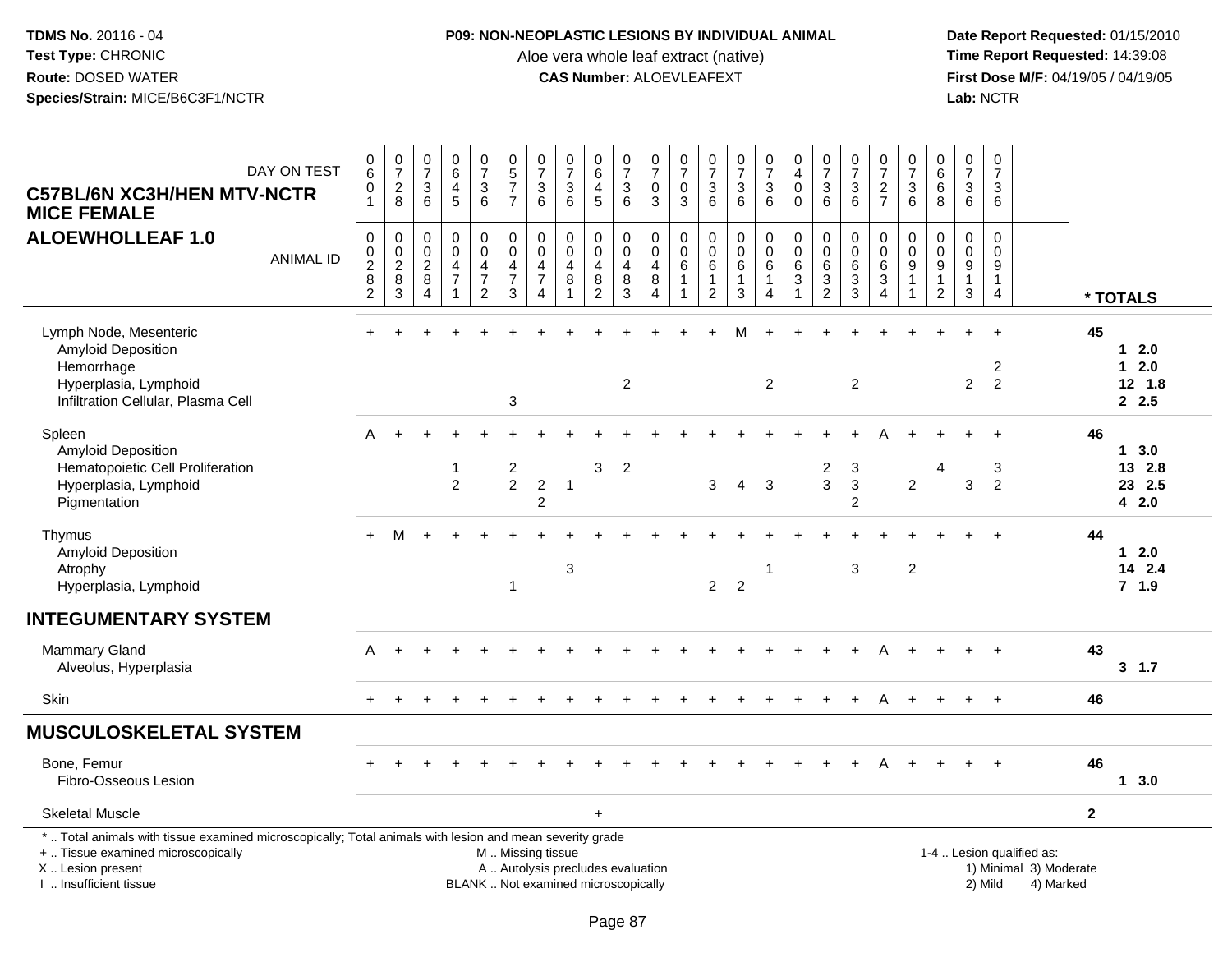### **P09: NON-NEOPLASTIC LESIONS BY INDIVIDUAL ANIMAL**

Aloe vera whole leaf extract (native)<br>**CAS Number:** ALOEVLEAFEXT

 **Date Report Requested:** 01/15/2010 **First Dose M/F:** 04/19/05 / 04/19/05<br>Lab: NCTR **Lab:** NCTR

| DAY ON TEST<br><b>C57BL/6N XC3H/HEN MTV-NCTR</b><br><b>MICE FEMALE</b>                                                                                                       | $_6^0$<br>0<br>$\mathbf{1}$                                                 | $\frac{0}{7}$<br>$\frac{2}{8}$                               | $\frac{0}{7}$<br>3<br>6                               | $\begin{array}{c} 0 \\ 6 \end{array}$<br>$\overline{4}$<br>5 | $\frac{0}{7}$<br>$\mathbf{3}$<br>$6\phantom{1}6$                               | $\pmb{0}$<br>$\sqrt{5}$<br>$\overline{7}$<br>$\overline{7}$       | $\frac{0}{7}$<br>$\sqrt{3}$<br>$6\overline{6}$                                                  | $\frac{0}{7}$<br>$\mathbf{3}$<br>6      | $\pmb{0}$<br>$\,6\,$<br>$\overline{4}$<br>5                  | $\begin{smallmatrix}0\\7\end{smallmatrix}$<br>$\mathsf 3$<br>6 | 0<br>$\overline{7}$<br>$\mathbf 0$<br>3                             | 0<br>$\overline{7}$<br>$\mathbf 0$<br>3                                       | $\begin{array}{c} 0 \\ 7 \end{array}$<br>$\sqrt{3}$<br>6                | $\frac{0}{7}$<br>3<br>$\overline{6}$           | $\begin{array}{c} 0 \\ 7 \end{array}$<br>$\mathsf 3$<br>$6^{\circ}$              | $\mathbf 0$<br>$\overline{4}$<br>$\mathbf 0$<br>$\Omega$ | $\begin{array}{c} 0 \\ 7 \end{array}$<br>$\frac{3}{6}$             | $\frac{0}{7}$<br>$\sqrt{3}$<br>6                              | $\begin{array}{c} 0 \\ 7 \\ 2 \end{array}$<br>$\overline{7}$ | 0<br>$\overline{7}$<br>$\sqrt{3}$<br>6                               | 0<br>6<br>6<br>8                                        | $\begin{array}{c} 0 \\ 7 \end{array}$<br>$\mathbf{3}$<br>6                   | $\pmb{0}$<br>$\overline{7}$<br>$\mathbf{3}$<br>6                                 |                                                     |              |                                                    |
|------------------------------------------------------------------------------------------------------------------------------------------------------------------------------|-----------------------------------------------------------------------------|--------------------------------------------------------------|-------------------------------------------------------|--------------------------------------------------------------|--------------------------------------------------------------------------------|-------------------------------------------------------------------|-------------------------------------------------------------------------------------------------|-----------------------------------------|--------------------------------------------------------------|----------------------------------------------------------------|---------------------------------------------------------------------|-------------------------------------------------------------------------------|-------------------------------------------------------------------------|------------------------------------------------|----------------------------------------------------------------------------------|----------------------------------------------------------|--------------------------------------------------------------------|---------------------------------------------------------------|--------------------------------------------------------------|----------------------------------------------------------------------|---------------------------------------------------------|------------------------------------------------------------------------------|----------------------------------------------------------------------------------|-----------------------------------------------------|--------------|----------------------------------------------------|
| <b>ALOEWHOLLEAF 1.0</b><br><b>ANIMAL ID</b>                                                                                                                                  | $\mathbf 0$<br>$\mathbf 0$<br>$\boldsymbol{2}$<br>$\bf 8$<br>$\overline{2}$ | $\pmb{0}$<br>$\begin{array}{c} 0 \\ 2 \\ 8 \\ 3 \end{array}$ | $\mathbf 0$<br>0<br>$\sqrt{2}$<br>8<br>$\overline{4}$ | $\pmb{0}$<br>$\mathbf 0$<br>$\overline{4}$<br>$\overline{7}$ | $\mathbf 0$<br>$\pmb{0}$<br>$\overline{4}$<br>$\overline{7}$<br>$\overline{2}$ | $\pmb{0}$<br>$\mathbf 0$<br>$\overline{4}$<br>$\overline{7}$<br>3 | $\pmb{0}$<br>$\ddot{\mathbf{0}}$<br>$\overline{4}$<br>$\overline{7}$<br>$\overline{\mathbf{4}}$ | $\mathbf 0$<br>0<br>$\overline{4}$<br>8 | $\mathbf 0$<br>$\mathbf 0$<br>$\overline{4}$<br>$\bf 8$<br>2 | $\mathbf 0$<br>$\mathbf 0$<br>$\overline{4}$<br>8<br>3         | $\mathbf 0$<br>$\mathbf 0$<br>$\overline{4}$<br>8<br>$\overline{4}$ | $\mathbf 0$<br>$\mathbf 0$<br>$6\phantom{1}6$<br>$\mathbf{1}$<br>$\mathbf{1}$ | $\mathbf 0$<br>$\mathbf 0$<br>$\,6\,$<br>$\mathbf{1}$<br>$\overline{2}$ | 0<br>$\bar{0}$<br>$\,6\,$<br>$\mathbf{1}$<br>3 | $\pmb{0}$<br>$\overline{0}$<br>$6\phantom{.}6$<br>$\mathbf{1}$<br>$\overline{4}$ | $_{\rm 0}^{\rm 0}$<br>$\,6\,$<br>$\mathbf{3}$            | $\pmb{0}$<br>$\pmb{0}$<br>$\,6\,$<br>$\mathbf 3$<br>$\overline{2}$ | $\mathbf 0$<br>0<br>$\,6\,$<br>$\mathbf{3}$<br>$\overline{3}$ | 0<br>0<br>$\,6\,$<br>$\sqrt{3}$<br>$\overline{4}$            | 0<br>$\mathbf 0$<br>$\boldsymbol{9}$<br>$\mathbf{1}$<br>$\mathbf{1}$ | $\mathbf 0$<br>0<br>9<br>$\mathbf{1}$<br>$\overline{2}$ | $\mathsf{O}\xspace$<br>0<br>$\boldsymbol{9}$<br>$\mathbf{1}$<br>$\mathbf{3}$ | $\mathbf 0$<br>$\mathbf 0$<br>$\boldsymbol{9}$<br>$\mathbf{1}$<br>$\overline{4}$ |                                                     |              | * TOTALS                                           |
| <b>NERVOUS SYSTEM</b>                                                                                                                                                        |                                                                             |                                                              |                                                       |                                                              |                                                                                |                                                                   |                                                                                                 |                                         |                                                              |                                                                |                                                                     |                                                                               |                                                                         |                                                |                                                                                  |                                                          |                                                                    |                                                               |                                                              |                                                                      |                                                         |                                                                              |                                                                                  |                                                     |              |                                                    |
| Brain, Brain Stem<br>Compression                                                                                                                                             | A                                                                           | $\ddot{}$                                                    |                                                       |                                                              |                                                                                |                                                                   |                                                                                                 |                                         |                                                              |                                                                |                                                                     |                                                                               |                                                                         |                                                |                                                                                  |                                                          |                                                                    |                                                               |                                                              |                                                                      |                                                         |                                                                              |                                                                                  |                                                     | 44           | 1 1.0                                              |
| Brain, Cerebellum                                                                                                                                                            | A                                                                           |                                                              |                                                       |                                                              |                                                                                |                                                                   |                                                                                                 |                                         |                                                              |                                                                |                                                                     |                                                                               |                                                                         |                                                |                                                                                  |                                                          |                                                                    |                                                               | А                                                            |                                                                      |                                                         |                                                                              |                                                                                  |                                                     | 44           |                                                    |
| Brain, Cerebrum<br>Mineralization                                                                                                                                            | A                                                                           | $\ddot{}$                                                    | 1                                                     | $\overline{1}$                                               | $\overline{1}$                                                                 |                                                                   | $\mathbf{1}$                                                                                    | $\overline{1}$                          |                                                              | 1                                                              | $\overline{1}$                                                      | 1                                                                             | 1                                                                       | $\overline{1}$                                 |                                                                                  |                                                          |                                                                    | $\overline{1}$                                                | A                                                            | 1                                                                    |                                                         | $\mathbf{1}$                                                                 | $\ddot{}$<br>$\overline{1}$                                                      |                                                     | 44           | $30$ 1.1                                           |
| Peripheral Nerve                                                                                                                                                             |                                                                             |                                                              |                                                       |                                                              |                                                                                |                                                                   |                                                                                                 |                                         |                                                              |                                                                |                                                                     |                                                                               |                                                                         |                                                |                                                                                  |                                                          |                                                                    |                                                               |                                                              |                                                                      |                                                         |                                                                              |                                                                                  |                                                     | $\mathbf 1$  |                                                    |
| Spinal Cord                                                                                                                                                                  |                                                                             |                                                              |                                                       |                                                              |                                                                                |                                                                   |                                                                                                 |                                         |                                                              |                                                                |                                                                     |                                                                               |                                                                         |                                                |                                                                                  |                                                          |                                                                    |                                                               |                                                              |                                                                      |                                                         |                                                                              |                                                                                  |                                                     | $\mathbf{1}$ |                                                    |
| <b>RESPIRATORY SYSTEM</b>                                                                                                                                                    |                                                                             |                                                              |                                                       |                                                              |                                                                                |                                                                   |                                                                                                 |                                         |                                                              |                                                                |                                                                     |                                                                               |                                                                         |                                                |                                                                                  |                                                          |                                                                    |                                                               |                                                              |                                                                      |                                                         |                                                                              |                                                                                  |                                                     |              |                                                    |
| Lung<br>Hemorrhage<br>Infiltration Cellular, Histiocyte<br>Infiltration Cellular, Lymphocyte<br>Inflammation, Chronic<br>Inflammation, Chronic Active<br>Metaplasia, Osseous | A                                                                           |                                                              |                                                       | $\boldsymbol{2}$                                             | 1                                                                              | $\overline{c}$                                                    |                                                                                                 |                                         |                                                              |                                                                |                                                                     |                                                                               |                                                                         |                                                |                                                                                  | -1<br>-1                                                 |                                                                    |                                                               |                                                              |                                                                      | 3                                                       |                                                                              |                                                                                  |                                                     | 45           | 14.0<br>42.0<br>2, 1.5<br>1 1.0<br>$12.0$<br>1 1.0 |
| Nose<br><b>Hyaline Droplet</b>                                                                                                                                               | A                                                                           | $\div$                                                       |                                                       |                                                              |                                                                                |                                                                   | -1                                                                                              |                                         |                                                              |                                                                |                                                                     |                                                                               |                                                                         |                                                |                                                                                  |                                                          |                                                                    |                                                               | А                                                            |                                                                      | 2                                                       |                                                                              | $\overline{1}$<br>2                                                              |                                                     | 44           | $12$ $1.2$                                         |
| Trachea                                                                                                                                                                      | A                                                                           | $+$                                                          |                                                       |                                                              |                                                                                |                                                                   |                                                                                                 |                                         |                                                              |                                                                |                                                                     |                                                                               |                                                                         |                                                |                                                                                  |                                                          |                                                                    |                                                               | А                                                            |                                                                      |                                                         | $+$                                                                          | $+$                                                                              |                                                     | 44           |                                                    |
| <b>SPECIAL SENSES SYSTEM</b>                                                                                                                                                 |                                                                             |                                                              |                                                       |                                                              |                                                                                |                                                                   |                                                                                                 |                                         |                                                              |                                                                |                                                                     |                                                                               |                                                                         |                                                |                                                                                  |                                                          |                                                                    |                                                               |                                                              |                                                                      |                                                         |                                                                              |                                                                                  |                                                     |              |                                                    |
| *  Total animals with tissue examined microscopically; Total animals with lesion and mean severity grade<br>+  Tissue examined microscopically<br>X  Lesion present          |                                                                             |                                                              |                                                       |                                                              |                                                                                |                                                                   | M. Missing tissue<br>A  Autolysis precludes evaluation                                          |                                         |                                                              |                                                                |                                                                     |                                                                               |                                                                         |                                                |                                                                                  |                                                          |                                                                    |                                                               |                                                              |                                                                      |                                                         |                                                                              |                                                                                  | 1-4  Lesion qualified as:<br>1) Minimal 3) Moderate |              |                                                    |

I .. Insufficient tissue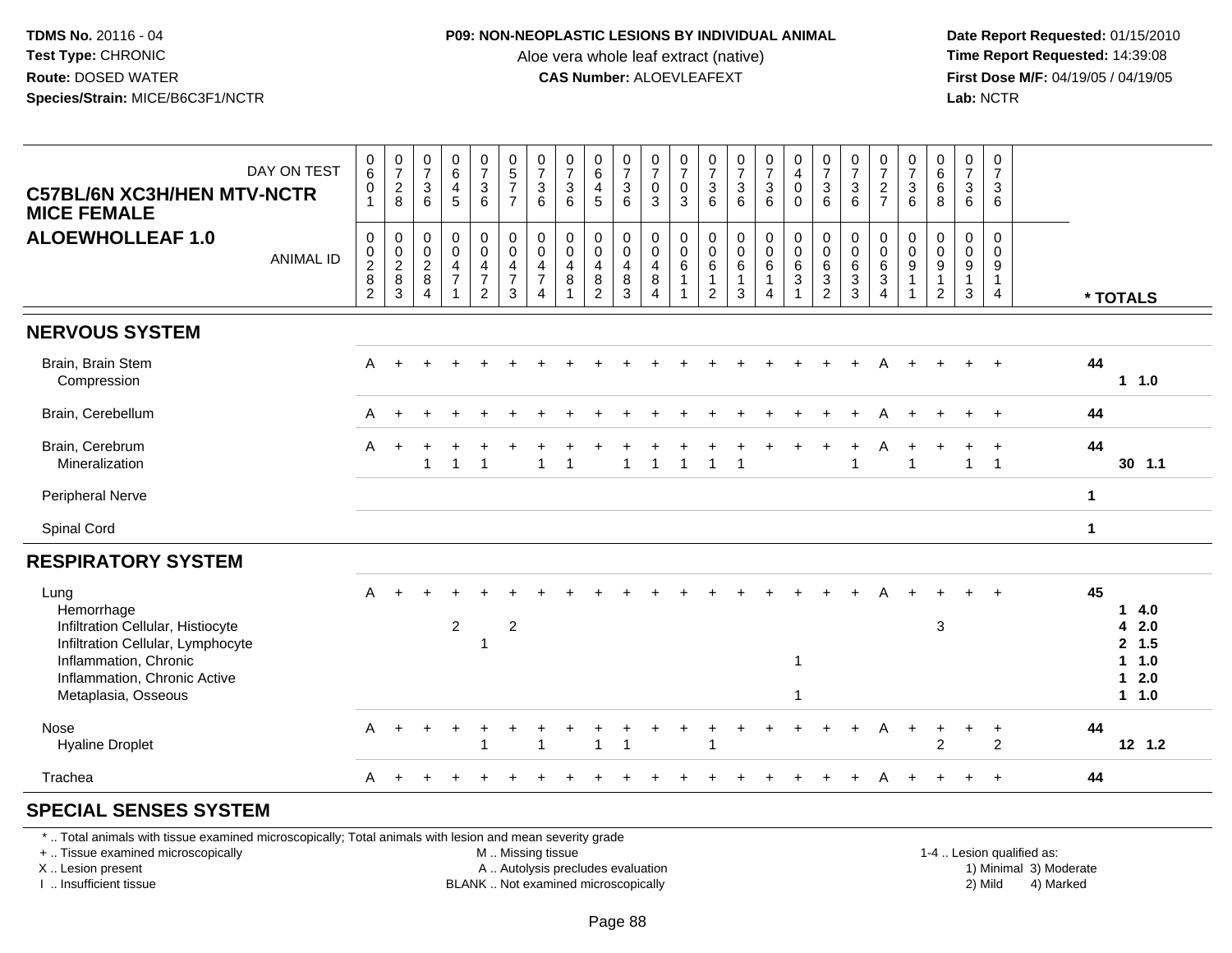#### **P09: NON-NEOPLASTIC LESIONS BY INDIVIDUAL ANIMAL**

Aloe vera whole leaf extract (native)<br>**CAS Number:** ALOEVLEAFEXT

 **Date Report Requested:** 01/15/2010 **First Dose M/F:** 04/19/05 / 04/19/05<br>Lab: NCTR **Lab:** NCTR

| DAY ON TEST<br><b>C57BL/6N XC3H/HEN MTV-NCTR</b><br><b>MICE FEMALE</b>                                                                                                                                               | $_{6}^{\rm 0}$<br>$\pmb{0}$<br>1                                            | $\frac{0}{7}$<br>$_{\rm 8}^2$ | $\begin{array}{c} 0 \\ 7 \\ 3 \end{array}$<br>6 | 0645                                                            | $\frac{0}{7}$<br>$\frac{3}{6}$                                                    | $\begin{array}{c} 0 \\ 5 \\ 7 \end{array}$<br>$\overline{7}$                    | $\frac{0}{7}$<br>3<br>6                        | $\frac{0}{7}$<br>6                                 | $064$<br>$45$                                                                        | $\frac{0}{7}$<br>$\ensuremath{\mathsf{3}}$<br>6                    | $\frac{0}{7}$<br>$_{3}^{\rm 0}$                                   | $\frac{0}{7}$<br>$\mathsf 0$<br>3  | $\frac{0}{7}$<br>6                                                              | $\frac{0}{7}$<br>$\frac{3}{6}$                        | $\begin{array}{c} 0 \\ 7 \\ 3 \\ 6 \end{array}$                                        | $\begin{smallmatrix}0\0\4\end{smallmatrix}$<br>$\mathbf 0$<br>$\mathbf 0$ | $\begin{array}{c} 0 \\ 7 \\ 3 \\ 6 \end{array}$                  | $\frac{0}{7}$<br>$\frac{3}{6}$                                                  | $\frac{0}{7}$<br>$\frac{2}{7}$                                       | $\frac{0}{7}$<br>$\ensuremath{\mathsf{3}}$<br>6                               | $\begin{matrix}0\0\0\0\end{matrix}$<br>8                                     | $\begin{array}{c} 0 \\ 7 \\ 3 \end{array}$<br>6 | 0<br>$\overline{7}$<br>$\ensuremath{\mathsf{3}}$<br>6                          |                                                                                             |
|----------------------------------------------------------------------------------------------------------------------------------------------------------------------------------------------------------------------|-----------------------------------------------------------------------------|-------------------------------|-------------------------------------------------|-----------------------------------------------------------------|-----------------------------------------------------------------------------------|---------------------------------------------------------------------------------|------------------------------------------------|----------------------------------------------------|--------------------------------------------------------------------------------------|--------------------------------------------------------------------|-------------------------------------------------------------------|------------------------------------|---------------------------------------------------------------------------------|-------------------------------------------------------|----------------------------------------------------------------------------------------|---------------------------------------------------------------------------|------------------------------------------------------------------|---------------------------------------------------------------------------------|----------------------------------------------------------------------|-------------------------------------------------------------------------------|------------------------------------------------------------------------------|-------------------------------------------------|--------------------------------------------------------------------------------|---------------------------------------------------------------------------------------------|
| <b>ALOEWHOLLEAF 1.0</b><br><b>ANIMAL ID</b>                                                                                                                                                                          | $\mathbf 0$<br>$\begin{array}{c} 0 \\ 2 \\ 8 \end{array}$<br>$\overline{c}$ | 0<br>$\frac{0}{2}$<br>3       | $\,0\,$<br>$\frac{0}{2}$<br>$\overline{4}$      | $\begin{smallmatrix}0\0\0\4\end{smallmatrix}$<br>$\overline{7}$ | $_{\rm 0}^{\rm 0}$<br>$\overline{\mathbf{4}}$<br>$\overline{7}$<br>$\overline{2}$ | $\begin{smallmatrix}0\0\0\4\end{smallmatrix}$<br>$\overline{7}$<br>$\mathbf{3}$ | $_{\rm 0}^{\rm 0}$<br>4<br>$\overline{7}$<br>4 | $\begin{smallmatrix}0\0\0\4\end{smallmatrix}$<br>8 | $\begin{smallmatrix}0\0\0\end{smallmatrix}$<br>$\overline{4}$<br>8<br>$\overline{2}$ | $_{\rm 0}^{\rm 0}$<br>$\overline{\mathbf{4}}$<br>8<br>$\mathbf{3}$ | $_{\rm 0}^{\rm 0}$<br>$\overline{a}$<br>$\,8\,$<br>$\overline{4}$ | 0<br>$\frac{0}{6}$<br>$\mathbf{1}$ | $\begin{smallmatrix}0\0\0\6\end{smallmatrix}$<br>$\mathbf{1}$<br>$\overline{c}$ | $\begin{smallmatrix}0\0\0\end{smallmatrix}$<br>6<br>3 | $\begin{array}{c} 0 \\ 0 \\ 6 \end{array}$<br>$\overline{1}$<br>$\boldsymbol{\Lambda}$ | $\begin{smallmatrix}0\0\0\6\end{smallmatrix}$<br>$\overline{3}$           | $\begin{matrix} 0 \\ 0 \\ 6 \\ 3 \end{matrix}$<br>$\overline{c}$ | $\begin{smallmatrix}0\0\0\6\end{smallmatrix}$<br>$\overline{3}$<br>$\mathbf{3}$ | 0<br>$\pmb{0}$<br>$\overline{6}$<br>$\overline{3}$<br>$\overline{4}$ | $\begin{smallmatrix}0\\0\\9\end{smallmatrix}$<br>$\mathbf{1}$<br>$\mathbf{1}$ | 0<br>$\mathsf{O}\xspace$<br>$\overline{9}$<br>$\mathbf{1}$<br>$\overline{2}$ | 0<br>$\pmb{0}$<br>$\frac{9}{1}$<br>$\sqrt{3}$   | $\mathbf 0$<br>$\pmb{0}$<br>$\boldsymbol{9}$<br>$\mathbf{1}$<br>$\overline{4}$ | * TOTALS                                                                                    |
| Eye<br>Phthisis Bulbi                                                                                                                                                                                                | A                                                                           |                               |                                                 |                                                                 |                                                                                   | 4                                                                               |                                                |                                                    |                                                                                      |                                                                    |                                                                   |                                    |                                                                                 |                                                       |                                                                                        |                                                                           |                                                                  |                                                                                 | Α                                                                    |                                                                               |                                                                              |                                                 | $\overline{+}$                                                                 | 43<br>14.0                                                                                  |
| <b>Harderian Gland</b><br>Infiltration Cellular, Lymphocyte<br>Epithelium, Hyperplasia                                                                                                                               |                                                                             |                               |                                                 |                                                                 |                                                                                   |                                                                                 |                                                |                                                    |                                                                                      |                                                                    |                                                                   |                                    |                                                                                 | M                                                     |                                                                                        |                                                                           |                                                                  |                                                                                 |                                                                      |                                                                               |                                                                              |                                                 |                                                                                | 43<br>5 1.0<br>2, 1.5                                                                       |
| <b>URINARY SYSTEM</b>                                                                                                                                                                                                |                                                                             |                               |                                                 |                                                                 |                                                                                   |                                                                                 |                                                |                                                    |                                                                                      |                                                                    |                                                                   |                                    |                                                                                 |                                                       |                                                                                        |                                                                           |                                                                  |                                                                                 |                                                                      |                                                                               |                                                                              |                                                 |                                                                                |                                                                                             |
| Kidney<br>Amyloid Deposition<br>Cyst, Multiple<br><b>Hyaline Droplet</b><br>Infiltration Cellular, Lymphocyte<br>Nephropathy<br>Pelvis, Dilatation<br>Pelvis, Mineralization<br>Transitional Epithelium, Hyperplasia | A                                                                           |                               | $\mathbf{1}$                                    |                                                                 |                                                                                   |                                                                                 | $\mathbf{1}$                                   |                                                    | $\mathbf{1}$                                                                         | $\overline{1}$                                                     | 3                                                                 |                                    | -1                                                                              | 1                                                     |                                                                                        |                                                                           | $2^{\circ}$                                                      | $\overline{1}$                                                                  |                                                                      | $\overline{2}$                                                                | $\overline{2}$                                                               | $\mathbf{1}$                                    | $\overline{1}$                                                                 | 43<br>14.0<br>$\mathbf 1$<br>4.0<br>1, 3.0<br>23 1.1<br>$6$ 1.7<br>1, 3.0<br>$12.0$<br>12.0 |
| <b>Urinary Bladder</b><br>Infiltration Cellular, Lymphocyte                                                                                                                                                          | A                                                                           |                               |                                                 |                                                                 |                                                                                   |                                                                                 |                                                |                                                    |                                                                                      |                                                                    |                                                                   |                                    |                                                                                 |                                                       |                                                                                        |                                                                           |                                                                  | -1                                                                              |                                                                      |                                                                               |                                                                              |                                                 | $\overline{1}$                                                                 | 43<br>22 1.0                                                                                |

\* .. Total animals with tissue examined microscopically; Total animals with lesion and mean severity grade

+ .. Tissue examined microscopically

X .. Lesion present

I .. Insufficient tissue

M .. Missing tissue

A .. Autolysis precludes evaluation

BLANK .. Not examined microscopically 2) Mild 4) Marked

1-4 .. Lesion qualified as:<br>1) Minimal 3) Moderate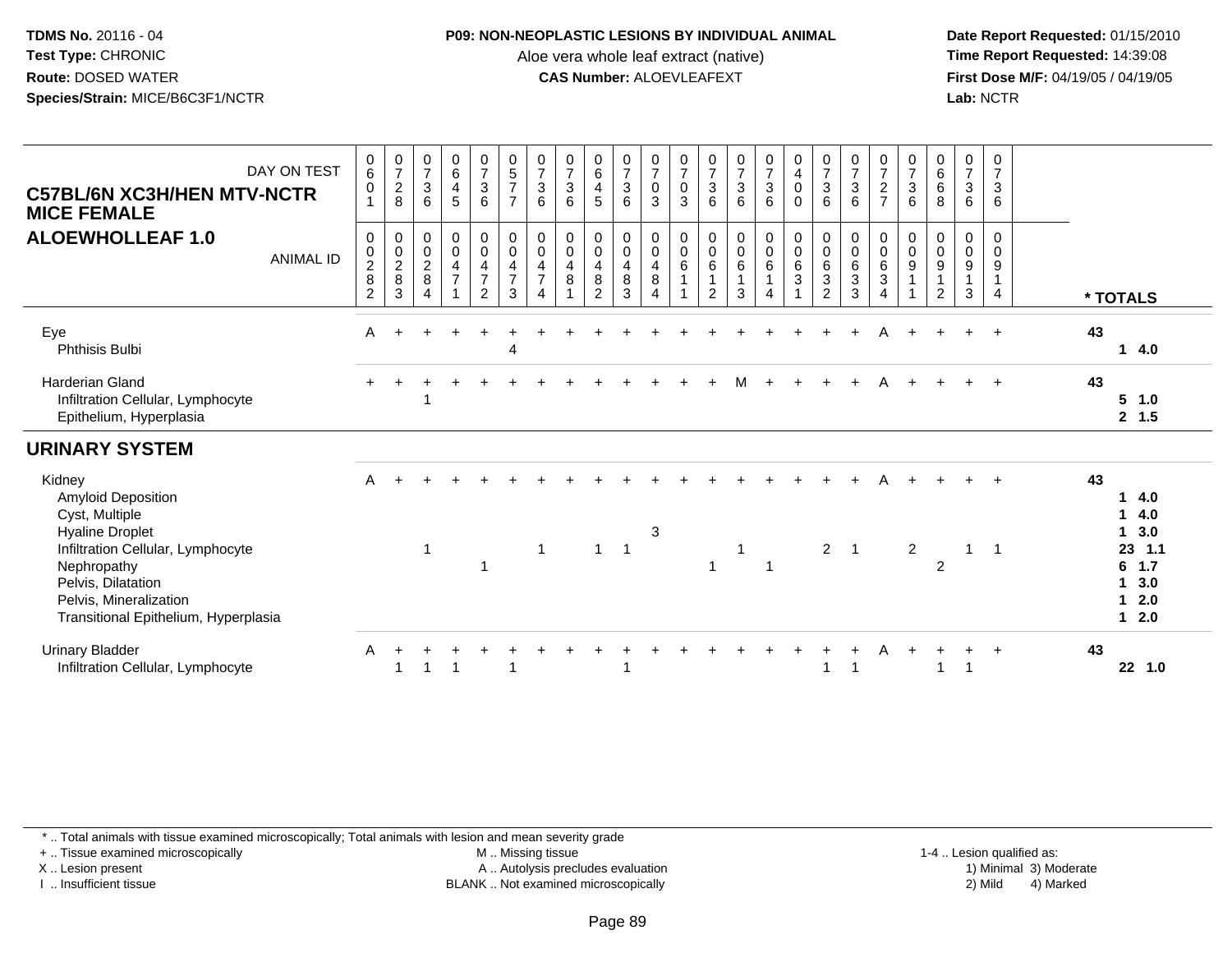#### **P09: NON-NEOPLASTIC LESIONS BY INDIVIDUAL ANIMAL**

Aloe vera whole leaf extract (native)<br>**CAS Number:** ALOEVLEAFEXT

 **Date Report Requested:** 01/15/2010 **First Dose M/F:** 04/19/05 / 04/19/05<br>Lab: NCTR **Lab:** NCTR

| <b>C57BL/6N XC3H/HEN MTV-NCTR</b><br><b>MICE FEMALE</b>                                                                                                            | DAY ON TEST      | $\begin{smallmatrix}0\\7\end{smallmatrix}$<br>$\ensuremath{\mathsf{3}}$<br>6 | $\frac{0}{7}$<br>$\ensuremath{\mathsf{3}}$<br>6           | $\begin{array}{c} 0 \\ 7 \end{array}$<br>$\ensuremath{\mathsf{3}}$<br>6 | $\frac{0}{7}$<br>3<br>6                              | $\begin{array}{c} 0 \\ 7 \end{array}$<br>$\ensuremath{\mathsf{3}}$<br>6 | $\frac{0}{7}$<br>$\sqrt{3}$<br>6                             | $\begin{array}{c} 0 \\ 6 \end{array}$<br>$\overline{4}$<br>$\overline{7}$ | $\frac{0}{7}$<br>$\mathbf{3}$<br>6                            | $\frac{0}{7}$<br>3<br>6                      | $\begin{array}{c} 0 \\ 7 \end{array}$<br>$\pmb{0}$<br>$\overline{2}$ | 0<br>$\overline{7}$<br>3<br>6              | $\begin{smallmatrix}0\\7\end{smallmatrix}$<br>$\ensuremath{\mathsf{3}}$<br>6 | $\begin{smallmatrix}0\\7\end{smallmatrix}$<br>$\sqrt{3}$<br>$6\phantom{1}$ | $\begin{array}{c} 0 \\ 7 \end{array}$<br>$\frac{3}{4}$ | $\frac{0}{7}$<br>$\sqrt{3}$<br>6                             | $\begin{smallmatrix}0\\7\end{smallmatrix}$<br>3<br>6 | $\begin{array}{c} 0 \\ 7 \end{array}$<br>$\sqrt{3}$<br>6                       | $\frac{0}{7}$<br>$\mathbf{3}$<br>6                                                        | $_{6}^{\rm 0}$<br>$\overline{5}$<br>$\mathbf{1}$                     | $\frac{0}{7}$<br>$\ensuremath{\mathsf{3}}$<br>$6\phantom{1}$ | $\begin{array}{c} 0 \\ 6 \\ 7 \end{array}$<br>5                     | $\begin{array}{c} 0 \\ 7 \end{array}$<br>$\ensuremath{\mathsf{3}}$<br>6             | $\frac{0}{7}$<br>3<br>6                                   | $\begin{array}{c} 0 \\ 7 \end{array}$<br>$\ensuremath{\mathsf{3}}$<br>6  | $\boldsymbol{0}$<br>$\overline{7}$<br>3<br>6                |                        |
|--------------------------------------------------------------------------------------------------------------------------------------------------------------------|------------------|------------------------------------------------------------------------------|-----------------------------------------------------------|-------------------------------------------------------------------------|------------------------------------------------------|-------------------------------------------------------------------------|--------------------------------------------------------------|---------------------------------------------------------------------------|---------------------------------------------------------------|----------------------------------------------|----------------------------------------------------------------------|--------------------------------------------|------------------------------------------------------------------------------|----------------------------------------------------------------------------|--------------------------------------------------------|--------------------------------------------------------------|------------------------------------------------------|--------------------------------------------------------------------------------|-------------------------------------------------------------------------------------------|----------------------------------------------------------------------|--------------------------------------------------------------|---------------------------------------------------------------------|-------------------------------------------------------------------------------------|-----------------------------------------------------------|--------------------------------------------------------------------------|-------------------------------------------------------------|------------------------|
| <b>ALOEWHOLLEAF 2.0</b>                                                                                                                                            | <b>ANIMAL ID</b> | $\pmb{0}$<br>$\pmb{0}$<br>$\mathbf{1}$<br>$\overline{c}$<br>$\mathbf{1}$     | $\mathbf 0$<br>$\pmb{0}$<br>$\mathbf{1}$<br>$\frac{2}{2}$ | $\mathsf{O}\xspace$<br>$\mathsf 0$<br>$\mathbf{1}$<br>$\frac{2}{3}$     | 0<br>$\overline{0}$<br>$\mathbf{1}$<br>$\frac{2}{4}$ | $\begin{array}{c} 0 \\ 0 \\ 2 \\ 9 \end{array}$<br>$\mathbf{1}$         | $\pmb{0}$<br>$\begin{array}{c} 0 \\ 2 \\ 9 \\ 2 \end{array}$ | $\pmb{0}$<br>$\begin{array}{c} 0 \\ 2 \\ 9 \\ 3 \end{array}$              | $\mathbf 0$<br>$\mathbf 0$<br>$\frac{2}{9}$<br>$\overline{4}$ | 0<br>$\pmb{0}$<br>$\sqrt{3}$<br>$\mathbf{1}$ | $\pmb{0}$<br>$\frac{0}{3}$<br>$\overline{c}$                         | 0<br>$\mathbf 0$<br>3<br>$\mathbf{1}$<br>3 | $\pmb{0}$<br>$\pmb{0}$<br>$\sqrt{3}$<br>$\mathbf{1}$<br>$\overline{4}$       | $\begin{matrix} 0 \\ 0 \\ 3 \\ 2 \end{matrix}$                             | $003$<br>$22$                                          | $\pmb{0}$<br>$\begin{array}{c} 0 \\ 3 \\ 2 \\ 3 \end{array}$ | 0<br>$\mathbf 0$<br>3<br>$\overline{2}$<br>4         | $\mathbf 0$<br>$\mathbf 0$<br>$\overline{4}$<br>$\overline{3}$<br>$\mathbf{1}$ | $\mathbf 0$<br>$\mathbf 0$<br>$\overline{\mathbf{4}}$<br>$\overline{3}$<br>$\overline{2}$ | 0<br>$\pmb{0}$<br>$\overline{4}$<br>$\overline{3}$<br>$\overline{3}$ | 0<br>$\mathbf 0$<br>$\overline{4}$<br>$\overline{3}$<br>4    | $\boldsymbol{0}$<br>$\mathbf 0$<br>$\overline{4}$<br>$\overline{4}$ | $\pmb{0}$<br>$\mathbf 0$<br>$\begin{array}{c} 4 \\ 4 \end{array}$<br>$\overline{2}$ | 0<br>$\mathsf 0$<br>$\overline{4}$<br>$\overline{4}$<br>3 | $\pmb{0}$<br>$\pmb{0}$<br>$\overline{4}$<br>$\ddot{4}$<br>$\overline{4}$ | $\mathbf 0$<br>$\mathbf 0$<br>$\frac{5}{2}$<br>$\mathbf{1}$ | females<br>(cont)      |
| <b>ALIMENTARY SYSTEM</b>                                                                                                                                           |                  |                                                                              |                                                           |                                                                         |                                                      |                                                                         |                                                              |                                                                           |                                                               |                                              |                                                                      |                                            |                                                                              |                                                                            |                                                        |                                                              |                                                      |                                                                                |                                                                                           |                                                                      |                                                              |                                                                     |                                                                                     |                                                           |                                                                          |                                                             |                        |
| Esophagus                                                                                                                                                          |                  |                                                                              |                                                           |                                                                         |                                                      |                                                                         |                                                              |                                                                           |                                                               |                                              |                                                                      |                                            |                                                                              |                                                                            | A                                                      |                                                              |                                                      |                                                                                |                                                                                           |                                                                      |                                                              |                                                                     |                                                                                     |                                                           |                                                                          | $+$                                                         |                        |
| Gallbladder                                                                                                                                                        |                  |                                                                              |                                                           |                                                                         |                                                      |                                                                         |                                                              |                                                                           |                                                               |                                              |                                                                      |                                            |                                                                              |                                                                            |                                                        |                                                              |                                                      |                                                                                |                                                                                           |                                                                      |                                                              |                                                                     |                                                                                     |                                                           |                                                                          | $+$                                                         |                        |
| Intestine Large, Ascending Colon<br>Goblet Cell, Hyperplasia                                                                                                       |                  |                                                                              |                                                           |                                                                         |                                                      |                                                                         |                                                              |                                                                           | $\overline{2}$                                                |                                              |                                                                      |                                            |                                                                              |                                                                            | A                                                      | $+$                                                          | $\mathfrak{p}$                                       |                                                                                |                                                                                           |                                                                      |                                                              |                                                                     | $\mathfrak{p}$                                                                      |                                                           |                                                                          | $\ddot{}$                                                   |                        |
| Intestine Large, Cecum<br>Goblet Cell, Hyperplasia                                                                                                                 |                  |                                                                              |                                                           |                                                                         |                                                      |                                                                         |                                                              |                                                                           |                                                               |                                              |                                                                      |                                            |                                                                              |                                                                            |                                                        |                                                              |                                                      |                                                                                |                                                                                           |                                                                      |                                                              |                                                                     |                                                                                     |                                                           |                                                                          |                                                             |                        |
| Intestine Large, Descending Colon<br>Goblet Cell, Hyperplasia                                                                                                      |                  |                                                                              |                                                           |                                                                         |                                                      |                                                                         |                                                              |                                                                           |                                                               | $\ddot{}$                                    | A                                                                    |                                            |                                                                              |                                                                            | A                                                      | $+$                                                          | $\div$<br>2                                          |                                                                                |                                                                                           |                                                                      |                                                              |                                                                     |                                                                                     |                                                           |                                                                          |                                                             |                        |
| Intestine Large, Rectum                                                                                                                                            |                  |                                                                              |                                                           |                                                                         |                                                      |                                                                         |                                                              |                                                                           |                                                               |                                              |                                                                      |                                            |                                                                              |                                                                            | м                                                      |                                                              |                                                      |                                                                                |                                                                                           |                                                                      |                                                              |                                                                     |                                                                                     |                                                           |                                                                          | $\ddot{}$                                                   |                        |
| Intestine Large, Transverse Colon<br>Goblet Cell, Hyperplasia                                                                                                      |                  |                                                                              |                                                           |                                                                         |                                                      |                                                                         |                                                              |                                                                           | 2                                                             | $\overline{c}$                               |                                                                      |                                            |                                                                              |                                                                            | A                                                      | $\div$                                                       | $\overline{2}$                                       |                                                                                |                                                                                           |                                                                      |                                                              |                                                                     | 2                                                                                   |                                                           |                                                                          | $+$                                                         |                        |
| Intestine Small, Duodenum                                                                                                                                          |                  |                                                                              |                                                           |                                                                         |                                                      |                                                                         |                                                              |                                                                           |                                                               |                                              |                                                                      |                                            |                                                                              |                                                                            |                                                        |                                                              |                                                      |                                                                                |                                                                                           |                                                                      |                                                              |                                                                     |                                                                                     |                                                           |                                                                          |                                                             |                        |
| Intestine Small, Ileum<br>Hyperplasia, Lymphoid                                                                                                                    |                  |                                                                              |                                                           |                                                                         |                                                      |                                                                         |                                                              |                                                                           |                                                               |                                              |                                                                      |                                            |                                                                              |                                                                            |                                                        |                                                              |                                                      |                                                                                |                                                                                           |                                                                      |                                                              | 3                                                                   |                                                                                     |                                                           |                                                                          |                                                             |                        |
| Intestine Small, Jejunum                                                                                                                                           |                  |                                                                              |                                                           |                                                                         |                                                      |                                                                         |                                                              |                                                                           |                                                               |                                              |                                                                      |                                            |                                                                              |                                                                            |                                                        |                                                              |                                                      |                                                                                |                                                                                           |                                                                      |                                                              |                                                                     |                                                                                     |                                                           |                                                                          | $\overline{1}$                                              |                        |
| Liver<br><b>Basophilic Focus</b><br>Infiltration Cellular, Lymphocyte                                                                                              |                  |                                                                              |                                                           |                                                                         |                                                      |                                                                         |                                                              |                                                                           |                                                               |                                              |                                                                      |                                            |                                                                              |                                                                            |                                                        |                                                              |                                                      | $\mathbf{1}$                                                                   |                                                                                           |                                                                      | $\mathbf{1}$                                                 | $\overline{2}$                                                      | $\overline{2}$                                                                      |                                                           |                                                                          |                                                             |                        |
| *  Total animals with tissue examined microscopically; Total animals with lesion and mean severity grade<br>+  Tissue examined microscopically<br>X Lesion present |                  |                                                                              |                                                           |                                                                         |                                                      |                                                                         | M  Missing tissue                                            |                                                                           | A  Autolysis precludes evaluation                             |                                              |                                                                      |                                            |                                                                              |                                                                            |                                                        |                                                              |                                                      |                                                                                |                                                                                           |                                                                      |                                                              |                                                                     | 1-4  Lesion qualified as:                                                           |                                                           |                                                                          |                                                             | 1) Minimal 3) Moderate |

I .. Insufficient tissue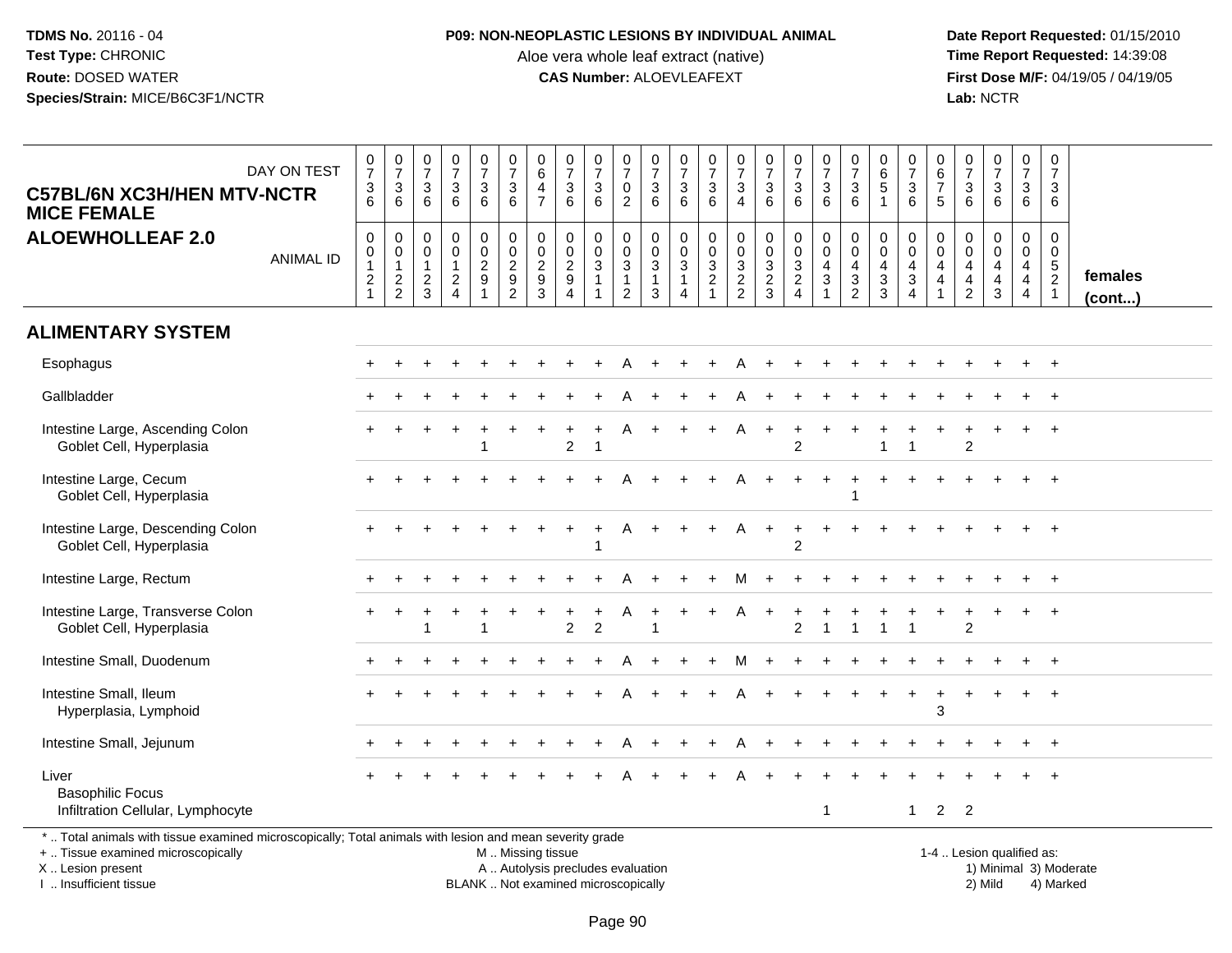#### **P09: NON-NEOPLASTIC LESIONS BY INDIVIDUAL ANIMAL**

Aloe vera whole leaf extract (native)<br>**CAS Number:** ALOEVLEAFEXT

 **Date Report Requested:** 01/15/2010 **First Dose M/F:** 04/19/05 / 04/19/05<br>**Lab:** NCTR **Lab:** NCTR

| <b>C57BL/6N XC3H/HEN MTV-NCTR</b><br><b>MICE FEMALE</b>                                                                                                                  | DAY ON TEST      | $\frac{0}{7}$<br>$\ensuremath{\mathsf{3}}$<br>$6\phantom{1}$                 | $\frac{0}{7}$<br>3<br>6                                                    | $\frac{0}{7}$<br>3<br>6                       | $\frac{0}{7}$<br>$\mathbf{3}$<br>6                                                | $\frac{0}{7}$<br>$\mathbf{3}$<br>$6\phantom{a}$ | $\begin{smallmatrix}0\\7\end{smallmatrix}$<br>$\mathbf{3}$<br>6                                  | $\begin{array}{c} 0 \\ 6 \end{array}$<br>$\overline{4}$<br>$\overline{7}$ | $\frac{0}{7}$<br>$\sqrt{3}$<br>6                                        | $\frac{0}{7}$<br>$\mathbf{3}$<br>6                                                | $\frac{0}{7}$<br>$\mathbf 0$<br>$\overline{2}$          | $\begin{array}{c} 0 \\ 7 \\ 3 \end{array}$<br>6     | $\frac{0}{7}$<br>3<br>6                                                           | $\frac{0}{7}$<br>$\mathbf{3}$<br>6 | $\frac{0}{7}$<br>$\sqrt{3}$<br>$\overline{4}$ | $\frac{0}{7}$<br>$\sqrt{3}$<br>6 | $\frac{0}{7}$<br>$\mathfrak{Z}$<br>6                             | $\frac{0}{7}$<br>$\mathfrak{Z}$<br>6                   | $\begin{matrix} 0 \\ 7 \\ 3 \end{matrix}$<br>6                                                              | $\begin{matrix} 0 \\ 6 \\ 5 \end{matrix}$<br>$\mathbf{1}$ | $\begin{smallmatrix}0\\7\end{smallmatrix}$<br>$\mathbf{3}$<br>6                         | $\begin{array}{c} 0 \\ 6 \\ 7 \end{array}$<br>$\sqrt{5}$         | $\frac{0}{7}$<br>$\sqrt{3}$<br>6                                    | $\frac{0}{7}$<br>$\ensuremath{\mathsf{3}}$<br>$6\phantom{1}6$          | $\frac{0}{7}$<br>$\mathbf{3}$<br>6                                        | $\mathbf 0$<br>$\overline{7}$<br>3<br>6                                          |                   |
|--------------------------------------------------------------------------------------------------------------------------------------------------------------------------|------------------|------------------------------------------------------------------------------|----------------------------------------------------------------------------|-----------------------------------------------|-----------------------------------------------------------------------------------|-------------------------------------------------|--------------------------------------------------------------------------------------------------|---------------------------------------------------------------------------|-------------------------------------------------------------------------|-----------------------------------------------------------------------------------|---------------------------------------------------------|-----------------------------------------------------|-----------------------------------------------------------------------------------|------------------------------------|-----------------------------------------------|----------------------------------|------------------------------------------------------------------|--------------------------------------------------------|-------------------------------------------------------------------------------------------------------------|-----------------------------------------------------------|-----------------------------------------------------------------------------------------|------------------------------------------------------------------|---------------------------------------------------------------------|------------------------------------------------------------------------|---------------------------------------------------------------------------|----------------------------------------------------------------------------------|-------------------|
| <b>ALOEWHOLLEAF 2.0</b>                                                                                                                                                  | <b>ANIMAL ID</b> | $\mathbf 0$<br>$\pmb{0}$<br>$\mathbf{1}$<br>$\boldsymbol{2}$<br>$\mathbf{1}$ | $\mathbf 0$<br>$\mathbf 0$<br>$\mathbf{1}$<br>$\sqrt{2}$<br>$\overline{2}$ | 0<br>0<br>$\mathbf{1}$<br>$\overline{c}$<br>3 | $\pmb{0}$<br>$\pmb{0}$<br>$\mathbf{1}$<br>$\overline{2}$<br>$\boldsymbol{\Delta}$ | $\begin{array}{c} 0 \\ 0 \\ 2 \\ 9 \end{array}$ | $\begin{smallmatrix} 0\\0 \end{smallmatrix}$<br>$\sqrt{2}$<br>$\boldsymbol{9}$<br>$\overline{2}$ | $\begin{array}{c} 0 \\ 0 \\ 2 \\ 9 \end{array}$<br>$\overline{3}$         | $\mathbf 0$<br>$\mathbf 0$<br>$\sqrt{2}$<br>9<br>$\boldsymbol{\Lambda}$ | $\mathbf 0$<br>$\overline{0}$<br>$\mathbf{3}$<br>$\overline{1}$<br>$\overline{1}$ | 0<br>$\mathbf 0$<br>3<br>$\mathbf{1}$<br>$\overline{2}$ | $\begin{matrix} 0 \\ 0 \\ 3 \\ 1 \end{matrix}$<br>3 | $\begin{smallmatrix} 0\\0\\3 \end{smallmatrix}$<br>$\mathbf{1}$<br>$\overline{4}$ | $0003$<br>$24$                     | 0<br>0<br>3<br>2<br>2                         | $0003$<br>$23$                   | $\begin{matrix} 0 \\ 0 \\ 3 \\ 2 \end{matrix}$<br>$\overline{4}$ | $\mathbf 0$<br>$\mathbf 0$<br>$\overline{4}$<br>3<br>1 | $\begin{smallmatrix} 0\\0 \end{smallmatrix}$<br>$\overline{\mathbf{4}}$<br>$\overline{3}$<br>$\overline{2}$ | 0<br>$\mathbf 0$<br>$\overline{4}$<br>$\mathbf{3}$<br>3   | 0<br>$\ddot{\mathbf{0}}$<br>$\overline{\mathbf{4}}$<br>$\overline{3}$<br>$\overline{4}$ | 0<br>$\overline{0}$<br>$\overline{\mathbf{4}}$<br>$\overline{4}$ | $\mathbf 0$<br>$\mathbf 0$<br>4<br>$\overline{4}$<br>$\overline{2}$ | $_{\rm 0}^{\rm 0}$<br>$\overline{4}$<br>$\overline{4}$<br>$\mathbf{3}$ | 0<br>$\overline{0}$<br>$\overline{4}$<br>$\overline{4}$<br>$\overline{4}$ | $\mathbf 0$<br>$\mathbf 0$<br>$\overline{5}$<br>$\overline{2}$<br>$\overline{1}$ | females<br>(cont) |
| Inflammation, Chronic Active<br><b>Mixed Cell Focus</b><br>Necrosis<br>Pigmentation<br><b>Tension Lipidosis</b><br>Vacuolization Cytoplasmic<br>Parenchyma, Degeneration |                  | $\mathbf 1$<br>$\mathbf{1}$                                                  |                                                                            |                                               |                                                                                   |                                                 |                                                                                                  |                                                                           | $\overline{2}$                                                          | $\overline{\mathbf{1}}$                                                           |                                                         |                                                     | 2                                                                                 |                                    |                                               | $\overline{\mathbf{1}}$          |                                                                  |                                                        | X                                                                                                           |                                                           | $\overline{4}$                                                                          |                                                                  |                                                                     |                                                                        | $\overline{2}$<br>1                                                       |                                                                                  |                   |
| Mesentery<br>Angiectasis<br>Infiltration Cellular, Lymphocyte<br>Inflammation, Chronic Active<br>Fat, Necrosis                                                           |                  |                                                                              | 3                                                                          | $4\quad 2$                                    |                                                                                   | ᆂ<br>$\overline{2}$                             | $\overline{+}$<br>4<br>$\overline{4}$                                                            |                                                                           |                                                                         |                                                                                   |                                                         |                                                     | $\ddot{}$<br>$\boldsymbol{\Lambda}$                                               |                                    | 4                                             |                                  |                                                                  |                                                        | $\ddot{}$<br>$\overline{2}$                                                                                 |                                                           |                                                                                         |                                                                  |                                                                     |                                                                        | $\ddot{}$<br>3<br>3                                                       |                                                                                  |                   |
| Pancreas<br>Infiltration Cellular, Lymphocyte<br>Acinus, Degeneration<br>Duct, Dilatation                                                                                |                  |                                                                              |                                                                            | $\overline{2}$                                |                                                                                   |                                                 |                                                                                                  |                                                                           |                                                                         |                                                                                   | A                                                       |                                                     |                                                                                   |                                    |                                               |                                  |                                                                  |                                                        |                                                                                                             |                                                           |                                                                                         |                                                                  |                                                                     |                                                                        | $+$                                                                       | $+$                                                                              |                   |
| Salivary Glands<br>Infiltration Cellular, Lymphocyte                                                                                                                     |                  |                                                                              | 2                                                                          |                                               |                                                                                   |                                                 |                                                                                                  |                                                                           |                                                                         |                                                                                   | Α                                                       |                                                     | ÷                                                                                 |                                    |                                               |                                  |                                                                  | 1                                                      | $\overline{2}$                                                                                              |                                                           |                                                                                         | $\overline{1}$                                                   |                                                                     |                                                                        | $\ddot{}$<br>1                                                            | $+$                                                                              |                   |
| Stomach, Forestomach<br>Epithelium, Hyperplasia                                                                                                                          |                  |                                                                              |                                                                            |                                               |                                                                                   |                                                 |                                                                                                  |                                                                           |                                                                         |                                                                                   |                                                         |                                                     |                                                                                   |                                    |                                               |                                  |                                                                  |                                                        |                                                                                                             |                                                           |                                                                                         |                                                                  |                                                                     |                                                                        | $\ddot{}$                                                                 | $+$<br>2                                                                         |                   |
| Stomach, Glandular<br>Epithelium, Hyperplasia                                                                                                                            |                  |                                                                              |                                                                            |                                               |                                                                                   |                                                 |                                                                                                  |                                                                           |                                                                         |                                                                                   |                                                         |                                                     |                                                                                   |                                    |                                               |                                  |                                                                  |                                                        |                                                                                                             |                                                           |                                                                                         |                                                                  |                                                                     |                                                                        |                                                                           | $^{+}$<br>$\overline{2}$                                                         |                   |

# **CARDIOVASCULAR SYSTEM**

\* .. Total animals with tissue examined microscopically; Total animals with lesion and mean severity grade

+ .. Tissue examined microscopically

X .. Lesion present

I .. Insufficient tissue

M .. Missing tissue

A .. Autolysis precludes evaluation

BLANK .. Not examined microscopically 2) Mild 4) Marked

1-4 .. Lesion qualified as:<br>1) Minimal 3) Moderate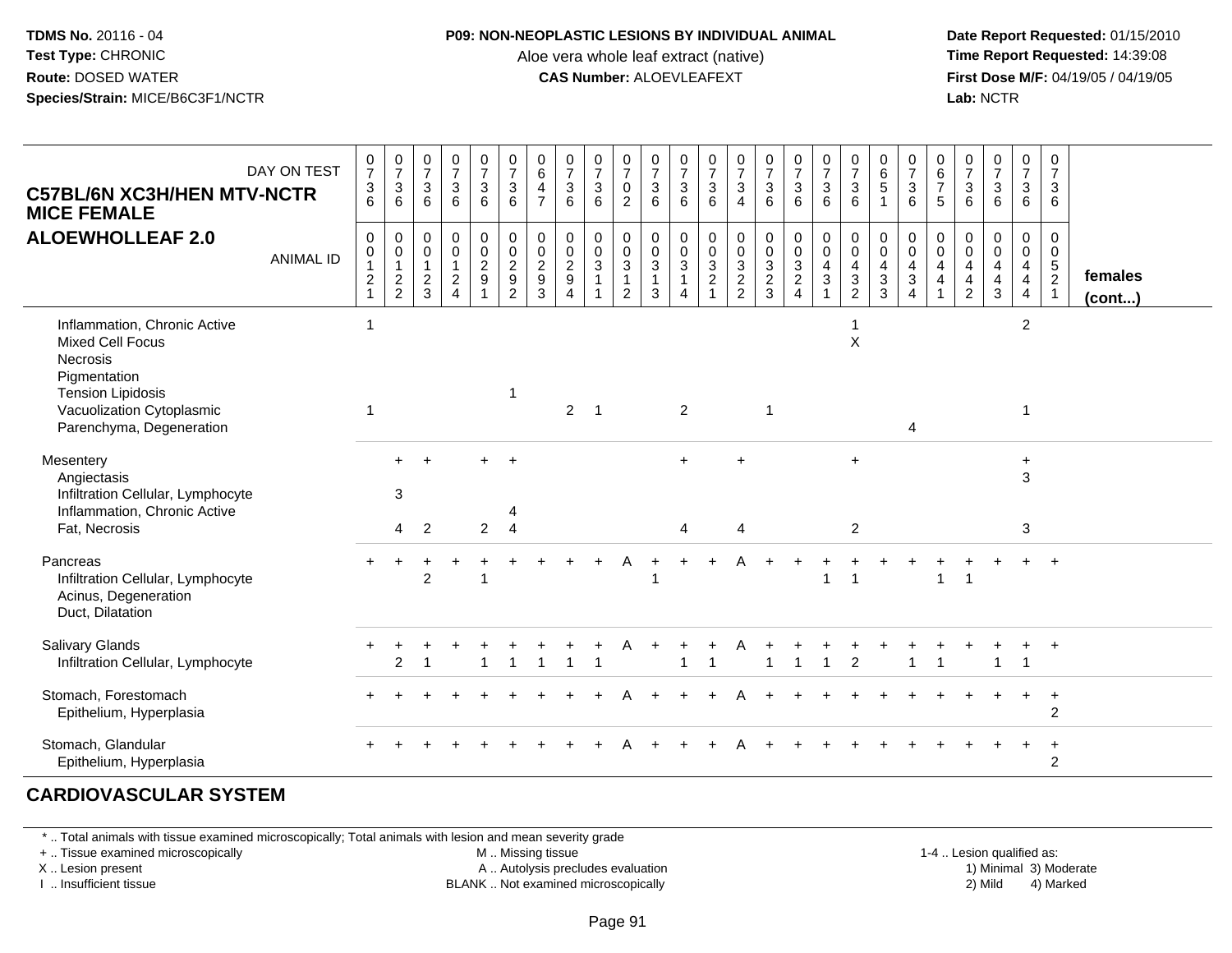## **P09: NON-NEOPLASTIC LESIONS BY INDIVIDUAL ANIMAL**

Aloe vera whole leaf extract (native)<br>**CAS Number:** ALOEVLEAFEXT

| <b>C57BL/6N XC3H/HEN MTV-NCTR</b><br><b>MICE FEMALE</b>                                                                                                                                      | DAY ON TEST      | $\begin{smallmatrix}0\\7\end{smallmatrix}$<br>$\sqrt{3}$<br>6                | $\frac{0}{7}$<br>$\ensuremath{\mathsf{3}}$<br>6                              | $\begin{array}{c} 0 \\ 7 \end{array}$<br>$\sqrt{3}$<br>6 | $\frac{0}{7}$<br>3<br>$6\phantom{1}$                                 | $\begin{smallmatrix}0\\7\end{smallmatrix}$<br>$\mathbf{3}$<br>$6^{\circ}$      | $\frac{0}{7}$<br>$\sqrt{3}$<br>$6\phantom{1}$                      | $\begin{array}{c} 0 \\ 6 \end{array}$<br>$\overline{4}$<br>$\overline{7}$ | $\frac{0}{7}$<br>$\sqrt{3}$<br>6                                                           | $\frac{0}{7}$<br>3<br>6                                     | $\begin{array}{c} 0 \\ 7 \end{array}$<br>$\mathbf 0$<br>$\overline{2}$     | $\frac{0}{7}$<br>3<br>6          | $\begin{smallmatrix}0\\7\end{smallmatrix}$<br>$\mathbf{3}$<br>6                  | $\frac{0}{7}$<br>$\ensuremath{\mathsf{3}}$<br>6              | $\frac{0}{7}$<br>$\sqrt{3}$<br>$\overline{4}$           | $\frac{0}{7}$<br>$\sqrt{3}$<br>6                               | $\begin{smallmatrix}0\\7\end{smallmatrix}$<br>3<br>6      | $\begin{array}{c} 0 \\ 7 \end{array}$<br>$\sqrt{3}$<br>6                                    | $\frac{0}{7}$<br>3<br>$6^{\circ}$                                       | $\begin{array}{c} 0 \\ 6 \\ 5 \end{array}$<br>$\mathbf{1}$  | $\frac{0}{7}$<br>$\ensuremath{\mathsf{3}}$<br>6                                   | $\begin{array}{c} 0 \\ 6 \\ 7 \end{array}$<br>5                                                | $\begin{array}{c} 0 \\ 7 \end{array}$<br>$\mathsf 3$<br>6                                 | $\frac{0}{7}$<br>3<br>$6^{\circ}$            | $\begin{array}{c} 0 \\ 7 \end{array}$<br>$\mathbf{3}$<br>$6\overline{6}$ | $\begin{array}{c} 0 \\ 7 \end{array}$<br>3<br>6                             |                        |
|----------------------------------------------------------------------------------------------------------------------------------------------------------------------------------------------|------------------|------------------------------------------------------------------------------|------------------------------------------------------------------------------|----------------------------------------------------------|----------------------------------------------------------------------|--------------------------------------------------------------------------------|--------------------------------------------------------------------|---------------------------------------------------------------------------|--------------------------------------------------------------------------------------------|-------------------------------------------------------------|----------------------------------------------------------------------------|----------------------------------|----------------------------------------------------------------------------------|--------------------------------------------------------------|---------------------------------------------------------|----------------------------------------------------------------|-----------------------------------------------------------|---------------------------------------------------------------------------------------------|-------------------------------------------------------------------------|-------------------------------------------------------------|-----------------------------------------------------------------------------------|------------------------------------------------------------------------------------------------|-------------------------------------------------------------------------------------------|----------------------------------------------|--------------------------------------------------------------------------|-----------------------------------------------------------------------------|------------------------|
| <b>ALOEWHOLLEAF 2.0</b>                                                                                                                                                                      | <b>ANIMAL ID</b> | $\mathsf 0$<br>$\mathbf 0$<br>$\overline{1}$<br>$\sqrt{2}$<br>$\overline{1}$ | $\mathbf 0$<br>$\mathbf 0$<br>$\overline{1}$<br>$\sqrt{2}$<br>$\overline{2}$ | 0<br>$\mathbf 0$<br>$\mathbf{1}$<br>$\frac{2}{3}$        | 0<br>$\mathbf 0$<br>$\mathbf{1}$<br>$\overline{a}$<br>$\overline{4}$ | $\pmb{0}$<br>$\mathbf 0$<br>$\overline{c}$<br>$\boldsymbol{9}$<br>$\mathbf{1}$ | $\mathsf 0$<br>$\frac{0}{2}$<br>$\boldsymbol{9}$<br>$\overline{2}$ | $\mathbf 0$<br>$\pmb{0}$<br>$\sqrt{2}$<br>$\boldsymbol{9}$<br>3           | $\mathbf 0$<br>$\mathbf 0$<br>$\overline{2}$<br>$\boldsymbol{9}$<br>$\boldsymbol{\Lambda}$ | 0<br>$\mathsf{O}\xspace$<br>$\sqrt{3}$<br>$\mathbf{1}$<br>1 | $\mathbf 0$<br>$\pmb{0}$<br>$\sqrt{3}$<br>$\overline{1}$<br>$\overline{2}$ | 0<br>0<br>3<br>$\mathbf{1}$<br>3 | $\pmb{0}$<br>$\mathsf{O}\xspace$<br>$\sqrt{3}$<br>$\mathbf{1}$<br>$\overline{4}$ | $\pmb{0}$<br>$\frac{0}{3}$<br>$\overline{2}$<br>$\mathbf{1}$ | $\pmb{0}$<br>$\mathbf 0$<br>$\sqrt{3}$<br>$\frac{2}{2}$ | $\mathbf 0$<br>$\frac{0}{3}$<br>$\overline{2}$<br>$\mathbf{3}$ | 0<br>$\mathbf 0$<br>3<br>$\overline{c}$<br>$\overline{4}$ | $\mathbf 0$<br>$\mathbf 0$<br>$\overline{4}$<br>$\ensuremath{\mathsf{3}}$<br>$\overline{1}$ | 0<br>$\overline{0}$<br>$\overline{4}$<br>$\mathbf{3}$<br>$\overline{2}$ | $\pmb{0}$<br>$\mathbf 0$<br>$\overline{4}$<br>$\frac{3}{3}$ | 0<br>$\mathbf 0$<br>$\overline{4}$<br>$\ensuremath{\mathsf{3}}$<br>$\overline{4}$ | $\boldsymbol{0}$<br>$\mathbf 0$<br>$\overline{4}$<br>$\overline{\mathbf{4}}$<br>$\overline{1}$ | $\mathbf 0$<br>$\mathbf 0$<br>$\overline{4}$<br>$\overline{\mathbf{4}}$<br>$\overline{2}$ | 0<br>$\mathbf 0$<br>$\overline{4}$<br>4<br>3 | 0<br>$\mathbf 0$<br>$\overline{4}$<br>$\overline{4}$<br>$\overline{4}$   | $\Omega$<br>$\mathbf 0$<br>$5\phantom{.0}$<br>$\overline{2}$<br>$\mathbf 1$ | females<br>(cont)      |
| <b>Blood Vessel</b>                                                                                                                                                                          |                  | ÷.                                                                           |                                                                              |                                                          |                                                                      |                                                                                |                                                                    |                                                                           |                                                                                            |                                                             |                                                                            |                                  |                                                                                  |                                                              | А                                                       |                                                                |                                                           |                                                                                             |                                                                         |                                                             |                                                                                   |                                                                                                |                                                                                           |                                              |                                                                          | $+$                                                                         |                        |
| Heart<br>Cardiomyopathy<br>Inflammation, Chronic Active                                                                                                                                      |                  |                                                                              |                                                                              | $\mathbf{1}$                                             |                                                                      |                                                                                |                                                                    |                                                                           |                                                                                            |                                                             |                                                                            |                                  |                                                                                  |                                                              |                                                         |                                                                |                                                           |                                                                                             |                                                                         |                                                             |                                                                                   |                                                                                                |                                                                                           |                                              |                                                                          | $\ddot{}$                                                                   |                        |
| <b>ENDOCRINE SYSTEM</b>                                                                                                                                                                      |                  |                                                                              |                                                                              |                                                          |                                                                      |                                                                                |                                                                    |                                                                           |                                                                                            |                                                             |                                                                            |                                  |                                                                                  |                                                              |                                                         |                                                                |                                                           |                                                                                             |                                                                         |                                                             |                                                                                   |                                                                                                |                                                                                           |                                              |                                                                          |                                                                             |                        |
| <b>Adrenal Cortex</b><br>Vacuolization Cytoplasmic<br>Subcapsular, Hyperplasia                                                                                                               |                  | $\overline{2}$                                                               | 2                                                                            | 2                                                        | $\mathcal{P}$                                                        |                                                                                | $\mathcal{P}$                                                      | $\mathcal{P}$                                                             | $\mathcal{P}$                                                                              |                                                             |                                                                            | $\mathcal{P}$                    | $\overline{2}$                                                                   | $\mathcal{P}$                                                |                                                         | $\overline{2}$                                                 | 2                                                         | 2                                                                                           | $\overline{2}$                                                          | $\overline{2}$                                              | 2                                                                                 | $\overline{2}$                                                                                 | $\overline{2}$                                                                            | $\overline{1}$                               | $\mathbf{2}$                                                             | $\overline{2}$                                                              |                        |
| Adrenal Medulla<br>Hyperplasia                                                                                                                                                               |                  |                                                                              |                                                                              |                                                          |                                                                      |                                                                                |                                                                    |                                                                           |                                                                                            |                                                             |                                                                            |                                  |                                                                                  |                                                              | А                                                       |                                                                |                                                           |                                                                                             |                                                                         |                                                             |                                                                                   |                                                                                                |                                                                                           |                                              |                                                                          | $+$                                                                         |                        |
| Islets, Pancreatic<br>Hyperplasia                                                                                                                                                            |                  |                                                                              |                                                                              |                                                          |                                                                      |                                                                                |                                                                    |                                                                           |                                                                                            |                                                             |                                                                            |                                  |                                                                                  |                                                              |                                                         |                                                                |                                                           |                                                                                             |                                                                         |                                                             |                                                                                   |                                                                                                |                                                                                           |                                              |                                                                          | $\ddot{}$                                                                   |                        |
| Parathyroid Gland<br>Cyst                                                                                                                                                                    |                  |                                                                              |                                                                              |                                                          |                                                                      |                                                                                |                                                                    |                                                                           |                                                                                            |                                                             |                                                                            |                                  |                                                                                  |                                                              |                                                         |                                                                |                                                           |                                                                                             |                                                                         |                                                             |                                                                                   |                                                                                                |                                                                                           |                                              |                                                                          | $\ddot{}$                                                                   |                        |
| <b>Pituitary Gland</b><br>Thrombus<br>Pars Distalis, Angiectasis<br>Pars Distalis, Cyst                                                                                                      |                  |                                                                              |                                                                              |                                                          |                                                                      |                                                                                |                                                                    |                                                                           |                                                                                            |                                                             |                                                                            |                                  |                                                                                  |                                                              |                                                         |                                                                |                                                           |                                                                                             |                                                                         |                                                             |                                                                                   |                                                                                                |                                                                                           | $\overline{c}$                               |                                                                          | $\overline{+}$                                                              |                        |
| Pars Distalis, Hyperplasia<br>Pars Intermedia, Angiectasis                                                                                                                                   |                  | $\overline{2}$                                                               |                                                                              |                                                          |                                                                      |                                                                                |                                                                    | $\overline{1}$                                                            |                                                                                            |                                                             |                                                                            |                                  |                                                                                  |                                                              |                                                         |                                                                |                                                           |                                                                                             |                                                                         | $\overline{2}$                                              |                                                                                   | $\overline{2}$                                                                                 | $\mathbf{3}$                                                                              |                                              |                                                                          | -1                                                                          |                        |
| <b>Thyroid Gland</b><br>Cyst                                                                                                                                                                 |                  |                                                                              |                                                                              |                                                          |                                                                      | 2                                                                              |                                                                    |                                                                           |                                                                                            |                                                             |                                                                            |                                  |                                                                                  |                                                              |                                                         |                                                                |                                                           |                                                                                             |                                                                         |                                                             |                                                                                   |                                                                                                |                                                                                           |                                              |                                                                          |                                                                             |                        |
| *  Total animals with tissue examined microscopically; Total animals with lesion and mean severity grade<br>+  Tissue examined microscopically<br>X Lesion present<br>I  Insufficient tissue |                  |                                                                              |                                                                              |                                                          |                                                                      |                                                                                | M  Missing tissue                                                  |                                                                           | A  Autolysis precludes evaluation<br>BLANK  Not examined microscopically                   |                                                             |                                                                            |                                  |                                                                                  |                                                              |                                                         |                                                                |                                                           |                                                                                             |                                                                         |                                                             |                                                                                   |                                                                                                | 1-4  Lesion qualified as:                                                                 | 2) Mild                                      |                                                                          | 4) Marked                                                                   | 1) Minimal 3) Moderate |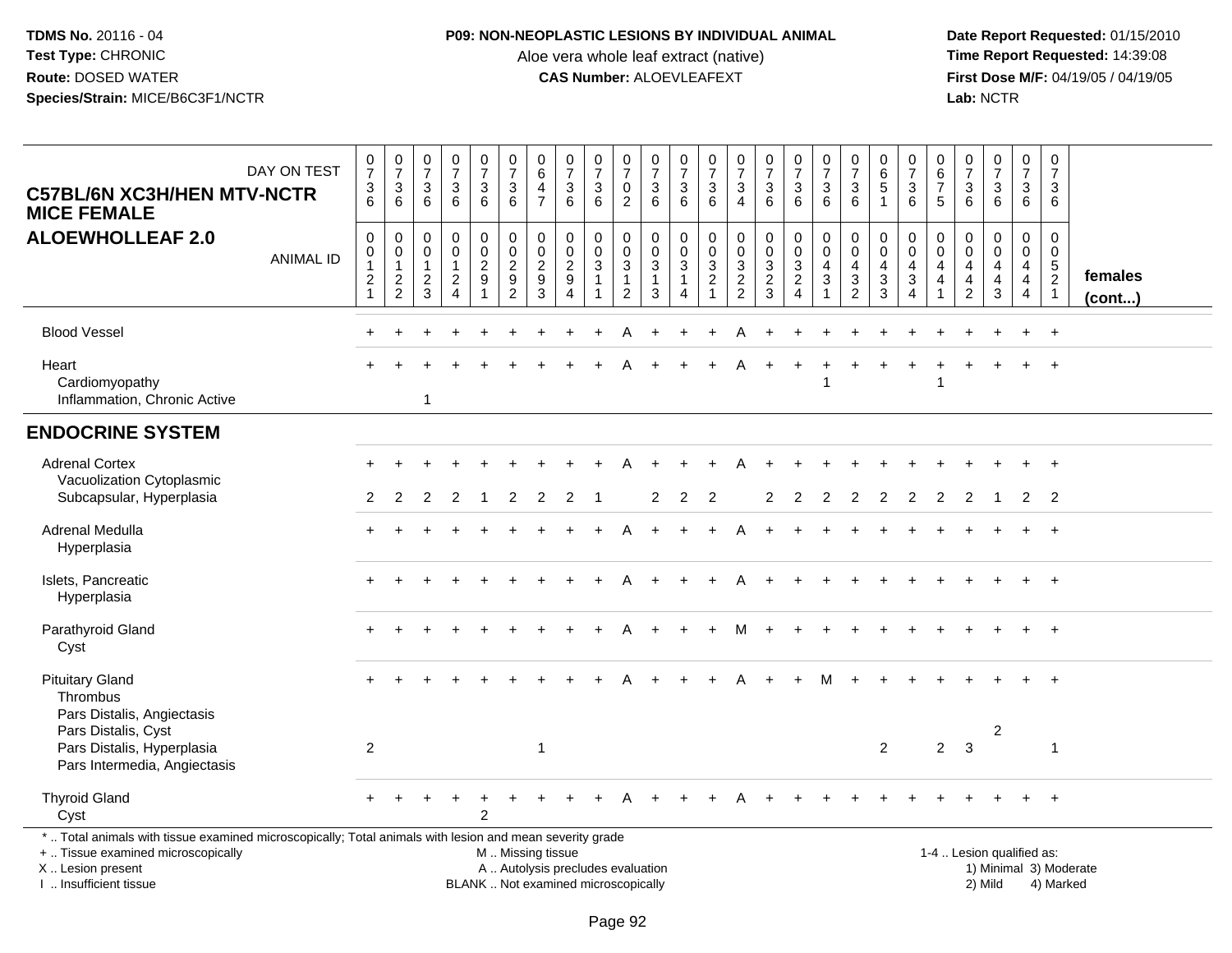## **P09: NON-NEOPLASTIC LESIONS BY INDIVIDUAL ANIMAL**

Aloe vera whole leaf extract (native)<br>**CAS Number:** ALOEVLEAFEXT

| DAY ON TEST<br><b>C57BL/6N XC3H/HEN MTV-NCTR</b><br><b>MICE FEMALE</b>                                                                                                                        | $\begin{array}{c} 0 \\ 7 \end{array}$<br>$\frac{3}{6}$                 | $\frac{0}{7}$<br>$\sqrt{3}$<br>$6\phantom{a}$                                    | $\frac{0}{7}$<br>$\sqrt{3}$<br>6                  | $\begin{smallmatrix}0\\7\end{smallmatrix}$<br>$\sqrt{3}$<br>$6\phantom{1}$ | $\begin{array}{c} 0 \\ 7 \end{array}$<br>$\mathbf{3}$<br>$6^{\circ}$                   | $\frac{0}{7}$<br>$\sqrt{3}$<br>6                            | 0<br>$6\phantom{a}$<br>$\overline{4}$<br>$\overline{7}$           | $\frac{0}{7}$<br>$\sqrt{3}$<br>6                                                 | $\frac{0}{7}$<br>$\ensuremath{\mathsf{3}}$<br>$6\phantom{1}$ | $\frac{0}{7}$<br>$\mathsf{O}\xspace$<br>$\overline{2}$                    | $\frac{0}{7}$<br>$\ensuremath{\mathsf{3}}$<br>6  | $\begin{array}{c} 0 \\ 7 \end{array}$<br>$\sqrt{3}$<br>6                           | $\begin{array}{c} 0 \\ 7 \end{array}$<br>$\sqrt{3}$<br>6  | $\begin{smallmatrix}0\\7\end{smallmatrix}$<br>$\ensuremath{\mathsf{3}}$<br>$\overline{4}$ | $\frac{0}{7}$<br>$\sqrt{3}$<br>6                                        | $\frac{0}{7}$<br>$\sqrt{3}$<br>6                               | $\begin{smallmatrix}0\\7\end{smallmatrix}$<br>$\sqrt{3}$<br>6                               | $\frac{0}{7}$<br>$\mathbf{3}$<br>$6\overline{6}$           | $\pmb{0}$<br>$\overline{6}$<br>5<br>$\mathbf{1}$             | 0<br>$\overline{7}$<br>3<br>$6\phantom{1}$                | $\pmb{0}$<br>$6\phantom{a}$<br>$\overline{7}$<br>5                 | $\frac{0}{7}$<br>$\sqrt{3}$<br>$6\phantom{1}$                                | $\frac{0}{7}$<br>$\mathbf{3}$<br>$6^{\circ}$                                                     | $\begin{array}{c} 0 \\ 7 \end{array}$<br>$\ensuremath{\mathsf{3}}$<br>6          | $\begin{array}{c} 0 \\ 7 \end{array}$<br>3<br>6               |                                     |
|-----------------------------------------------------------------------------------------------------------------------------------------------------------------------------------------------|------------------------------------------------------------------------|----------------------------------------------------------------------------------|---------------------------------------------------|----------------------------------------------------------------------------|----------------------------------------------------------------------------------------|-------------------------------------------------------------|-------------------------------------------------------------------|----------------------------------------------------------------------------------|--------------------------------------------------------------|---------------------------------------------------------------------------|--------------------------------------------------|------------------------------------------------------------------------------------|-----------------------------------------------------------|-------------------------------------------------------------------------------------------|-------------------------------------------------------------------------|----------------------------------------------------------------|---------------------------------------------------------------------------------------------|------------------------------------------------------------|--------------------------------------------------------------|-----------------------------------------------------------|--------------------------------------------------------------------|------------------------------------------------------------------------------|--------------------------------------------------------------------------------------------------|----------------------------------------------------------------------------------|---------------------------------------------------------------|-------------------------------------|
| <b>ALOEWHOLLEAF 2.0</b><br><b>ANIMAL ID</b>                                                                                                                                                   | $\mathsf 0$<br>0<br>$\overline{1}$<br>$\boldsymbol{2}$<br>$\mathbf{1}$ | $\pmb{0}$<br>$\mathsf{O}\xspace$<br>$\mathbf{1}$<br>$\sqrt{2}$<br>$\overline{2}$ | 0<br>$\mathbf 0$<br>$\mathbf{1}$<br>$\frac{2}{3}$ | $\pmb{0}$<br>$\pmb{0}$<br>$\mathbf{1}$<br>$\frac{2}{4}$                    | $\mathbf 0$<br>$\mathsf{O}\xspace$<br>$\sqrt{2}$<br>$\boldsymbol{9}$<br>$\overline{1}$ | $\pmb{0}$<br>$\mathbf 0$<br>$\overline{2}$<br>$\frac{9}{2}$ | $\pmb{0}$<br>$\pmb{0}$<br>$\overline{2}$<br>$\boldsymbol{9}$<br>3 | $\pmb{0}$<br>$\mathbf 0$<br>$\overline{2}$<br>$\boldsymbol{9}$<br>$\overline{4}$ | 0<br>$\mathbf 0$<br>3<br>$\mathbf{1}$                        | $\pmb{0}$<br>$\begin{array}{c} 0 \\ 3 \\ 1 \end{array}$<br>$\overline{c}$ | 0<br>0<br>3<br>$\mathbf{1}$<br>3                 | $\pmb{0}$<br>$\mathsf{O}\xspace$<br>$\mathbf{3}$<br>$\mathbf{1}$<br>$\overline{4}$ | $\pmb{0}$<br>$\pmb{0}$<br>$\frac{3}{2}$<br>$\overline{1}$ | $\mathbf 0$<br>$\mathbf 0$<br>$\mathsf 3$<br>$\overline{2}$<br>$\overline{2}$             | $\pmb{0}$<br>$\begin{array}{c} 0 \\ 3 \\ 2 \end{array}$<br>$\mathbf{3}$ | 0<br>$\pmb{0}$<br>$\mathbf{3}$<br>$\sqrt{2}$<br>$\overline{4}$ | $\mathbf 0$<br>$\mathbf 0$<br>$\overline{4}$<br>$\ensuremath{\mathsf{3}}$<br>$\overline{1}$ | 0<br>$\pmb{0}$<br>$\overline{\mathbf{4}}$<br>$\frac{3}{2}$ | 0<br>$\mathbf 0$<br>$\overline{\mathbf{4}}$<br>$\frac{3}{3}$ | 0<br>$\mathbf 0$<br>$\overline{4}$<br>3<br>$\overline{4}$ | 0<br>$\mathbf 0$<br>4<br>$\overline{\mathbf{4}}$<br>$\overline{1}$ | $\pmb{0}$<br>$\pmb{0}$<br>$\overline{4}$<br>$\overline{4}$<br>$\overline{2}$ | 0<br>$\mathsf{O}\xspace$<br>$\overline{\mathbf{4}}$<br>$\overline{\mathbf{4}}$<br>$\mathfrak{Z}$ | $\mathbf 0$<br>$\mathbf 0$<br>$\overline{4}$<br>$\overline{4}$<br>$\overline{4}$ | $\mathbf 0$<br>$\mathbf 0$<br>$\frac{5}{2}$<br>$\overline{1}$ | females<br>(cont)                   |
| Infiltration Cellular, Lymphocyte<br>Inflammation, Chronic Active<br>Follicle, Degeneration<br>Follicular Cell, Hyperplasia                                                                   | $\mathbf{1}$                                                           | $\overline{1}$                                                                   |                                                   |                                                                            |                                                                                        | $\overline{1}$                                              |                                                                   | $\mathbf{1}$                                                                     |                                                              |                                                                           | $\mathbf{1}$                                     |                                                                                    |                                                           |                                                                                           |                                                                         | $\overline{1}$                                                 |                                                                                             |                                                            |                                                              |                                                           | 3                                                                  |                                                                              |                                                                                                  |                                                                                  |                                                               |                                     |
| <b>GENERAL BODY SYSTEM</b>                                                                                                                                                                    |                                                                        |                                                                                  |                                                   |                                                                            |                                                                                        |                                                             |                                                                   |                                                                                  |                                                              |                                                                           |                                                  |                                                                                    |                                                           |                                                                                           |                                                                         |                                                                |                                                                                             |                                                            |                                                              |                                                           |                                                                    |                                                                              |                                                                                                  |                                                                                  |                                                               |                                     |
| <b>NONE</b>                                                                                                                                                                                   |                                                                        |                                                                                  |                                                   |                                                                            |                                                                                        |                                                             |                                                                   |                                                                                  |                                                              |                                                                           |                                                  |                                                                                    |                                                           |                                                                                           |                                                                         |                                                                |                                                                                             |                                                            |                                                              |                                                           |                                                                    |                                                                              |                                                                                                  |                                                                                  |                                                               |                                     |
| <b>GENITAL SYSTEM</b>                                                                                                                                                                         |                                                                        |                                                                                  |                                                   |                                                                            |                                                                                        |                                                             |                                                                   |                                                                                  |                                                              |                                                                           |                                                  |                                                                                    |                                                           |                                                                                           |                                                                         |                                                                |                                                                                             |                                                            |                                                              |                                                           |                                                                    |                                                                              |                                                                                                  |                                                                                  |                                                               |                                     |
| <b>Clitoral Gland</b><br>Degeneration                                                                                                                                                         |                                                                        |                                                                                  | 3                                                 |                                                                            |                                                                                        |                                                             |                                                                   |                                                                                  | 3                                                            |                                                                           |                                                  |                                                                                    | $\overline{\Lambda}$                                      |                                                                                           |                                                                         |                                                                |                                                                                             |                                                            |                                                              |                                                           |                                                                    |                                                                              |                                                                                                  | Δ                                                                                | $\ddot{}$<br>$\overline{4}$                                   |                                     |
| Ovary<br>Atrophy<br>Cyst<br>Cyst, Multiple<br>Hemorrhage                                                                                                                                      |                                                                        |                                                                                  |                                                   |                                                                            |                                                                                        | Λ                                                           | 3                                                                 | Δ                                                                                | $\overline{4}$<br>$\overline{\mathbf{c}}$                    | A                                                                         | $\boldsymbol{\Lambda}$<br>$\boldsymbol{\Lambda}$ |                                                                                    | $\boldsymbol{\varLambda}$                                 |                                                                                           | Δ                                                                       | 4                                                              | $\overline{c}$                                                                              | 4                                                          | 3                                                            | $\Delta$                                                  |                                                                    |                                                                              | Δ                                                                                                | $\boldsymbol{\Lambda}$                                                           | $+$                                                           |                                     |
| <b>Uterus</b><br>Angiectasis<br>Thrombus<br>Endometrium, Hyperplasia, Cystic                                                                                                                  | 4                                                                      | 3                                                                                | 4                                                 | 3                                                                          | 3                                                                                      | 3<br>2<br>$\overline{4}$                                    | 3                                                                 | 4                                                                                | 2                                                            |                                                                           | $\overline{2}$                                   | $\overline{2}$                                                                     | 3                                                         |                                                                                           | $\overline{4}$                                                          | 3                                                              | 3                                                                                           | 3                                                          | $\overline{2}$                                               | 4                                                         | 2                                                                  |                                                                              | $\overline{4}$                                                                                   | 3                                                                                | $\overline{2}$                                                |                                     |
| <b>HEMATOPOIETIC SYSTEM</b>                                                                                                                                                                   |                                                                        |                                                                                  |                                                   |                                                                            |                                                                                        |                                                             |                                                                   |                                                                                  |                                                              |                                                                           |                                                  |                                                                                    |                                                           |                                                                                           |                                                                         |                                                                |                                                                                             |                                                            |                                                              |                                                           |                                                                    |                                                                              |                                                                                                  |                                                                                  |                                                               |                                     |
| <b>Bone Marrow</b><br>Hyperplasia                                                                                                                                                             |                                                                        |                                                                                  |                                                   |                                                                            |                                                                                        |                                                             |                                                                   |                                                                                  |                                                              |                                                                           |                                                  |                                                                                    |                                                           |                                                                                           |                                                                         |                                                                |                                                                                             |                                                            |                                                              |                                                           | 3                                                                  |                                                                              |                                                                                                  |                                                                                  | $\div$                                                        |                                     |
| Lymph Node                                                                                                                                                                                    |                                                                        |                                                                                  |                                                   |                                                                            |                                                                                        |                                                             | $\ddot{}$                                                         |                                                                                  |                                                              | A                                                                         | $+$                                              | $+$                                                                                |                                                           | A                                                                                         |                                                                         |                                                                | $+$                                                                                         |                                                            |                                                              |                                                           |                                                                    |                                                                              |                                                                                                  |                                                                                  | $\ddot{}$                                                     |                                     |
| *  Total animals with tissue examined microscopically; Total animals with lesion and mean severity grade<br>+  Tissue examined microscopically<br>X  Lesion present<br>I. Insufficient tissue |                                                                        |                                                                                  |                                                   |                                                                            |                                                                                        | M  Missing tissue                                           |                                                                   | A  Autolysis precludes evaluation<br>BLANK  Not examined microscopically         |                                                              |                                                                           |                                                  |                                                                                    |                                                           |                                                                                           |                                                                         |                                                                |                                                                                             |                                                            |                                                              |                                                           |                                                                    | 1-4  Lesion qualified as:                                                    | 2) Mild                                                                                          |                                                                                  |                                                               | 1) Minimal 3) Moderate<br>4) Marked |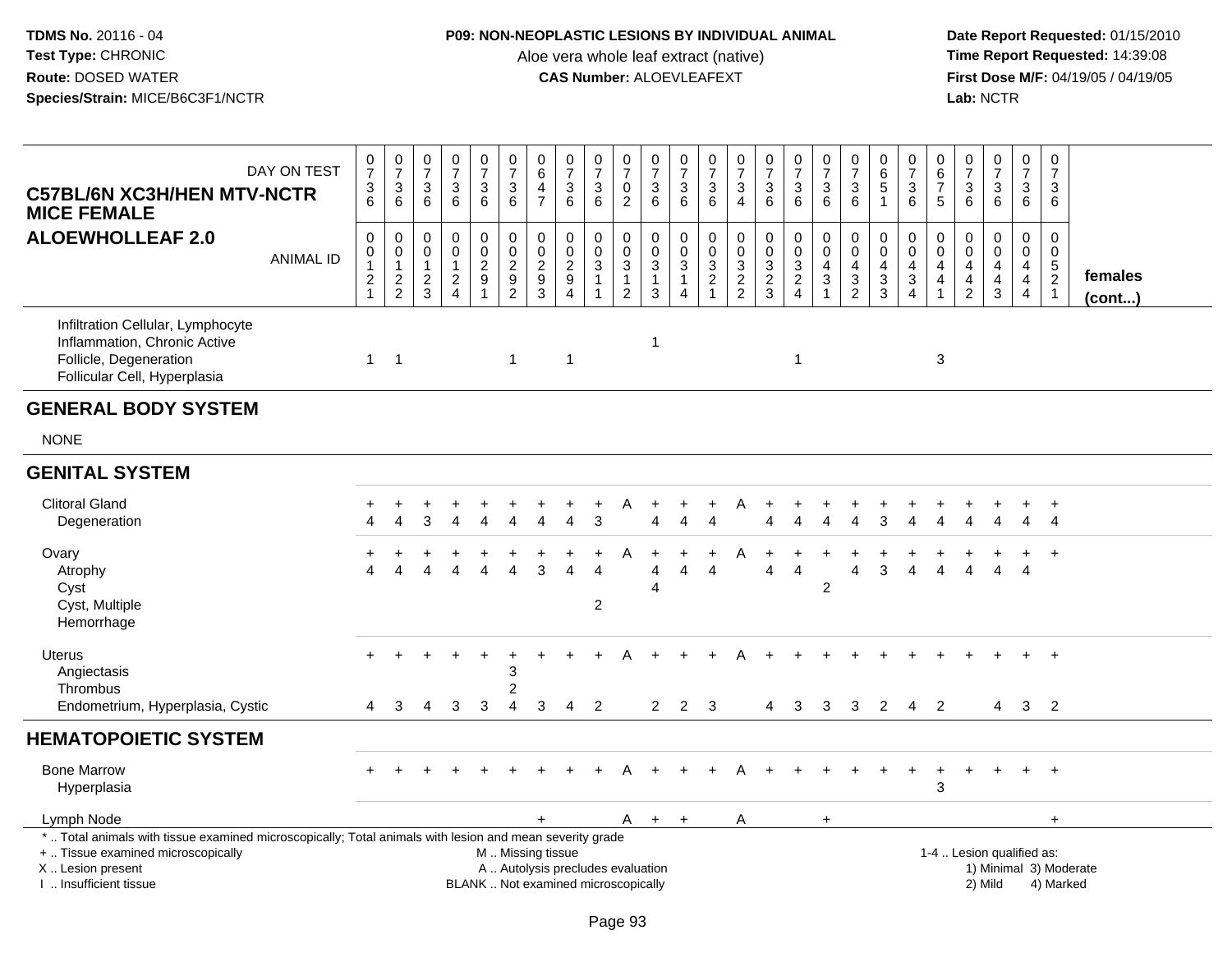## **P09: NON-NEOPLASTIC LESIONS BY INDIVIDUAL ANIMAL**

Aloe vera whole leaf extract (native)<br>**CAS Number:** ALOEVLEAFEXT

| DAY ON TEST<br><b>C57BL/6N XC3H/HEN MTV-NCTR</b><br><b>MICE FEMALE</b>                                                                                                                        | $\frac{0}{7}$<br>$\frac{3}{6}$       | $\frac{0}{7}$<br>$\mathbf{3}$<br>6                      | $\begin{array}{c} 0 \\ 7 \end{array}$<br>$\sqrt{3}$<br>6    | $\frac{0}{7}$<br>$\sqrt{3}$<br>6                        | 0<br>$\overline{7}$<br>$\ensuremath{\mathsf{3}}$<br>6 | $\begin{array}{c} 0 \\ 7 \end{array}$<br>$\sqrt{3}$<br>6               | 0<br>$\overline{6}$<br>4<br>$\overline{7}$     | $\frac{0}{7}$<br>$\sqrt{3}$<br>6                                         | $\frac{0}{7}$<br>3<br>6                                                  | $\frac{0}{7}$<br>$\frac{0}{2}$                                         | $\frac{0}{7}$<br>$\frac{3}{6}$                                            | $\frac{0}{7}$<br>$\frac{3}{6}$                                                   | $\frac{0}{7}$<br>$\sqrt{3}$<br>6          | $\frac{0}{7}$<br>3<br>$\overline{4}$ | $\frac{0}{7}$<br>$\ensuremath{\mathsf{3}}$<br>6   | $\frac{0}{7}$<br>3<br>6                                       | $\begin{array}{c} 0 \\ 7 \end{array}$<br>$\sqrt{3}$<br>6    | $\frac{0}{7}$<br>$\frac{3}{6}$                                      | $\pmb{0}$<br>$\overline{6}$<br>$\sqrt{5}$<br>$\overline{1}$   | $\pmb{0}$<br>$\overline{7}$<br>$\frac{3}{6}$                  | 0<br>6<br>$\overline{7}$<br>5                                                  | $\begin{array}{c} 0 \\ 7 \end{array}$<br>$\mathbf{3}$<br>6       | $\frac{0}{7}$<br>$\mathbf{3}$<br>6                        | 0<br>$\overline{7}$<br>$\mathfrak{Z}$<br>6                                      | $\pmb{0}$<br>$\overline{7}$<br>$\mathbf{3}$<br>6                           |                         |
|-----------------------------------------------------------------------------------------------------------------------------------------------------------------------------------------------|--------------------------------------|---------------------------------------------------------|-------------------------------------------------------------|---------------------------------------------------------|-------------------------------------------------------|------------------------------------------------------------------------|------------------------------------------------|--------------------------------------------------------------------------|--------------------------------------------------------------------------|------------------------------------------------------------------------|---------------------------------------------------------------------------|----------------------------------------------------------------------------------|-------------------------------------------|--------------------------------------|---------------------------------------------------|---------------------------------------------------------------|-------------------------------------------------------------|---------------------------------------------------------------------|---------------------------------------------------------------|---------------------------------------------------------------|--------------------------------------------------------------------------------|------------------------------------------------------------------|-----------------------------------------------------------|---------------------------------------------------------------------------------|----------------------------------------------------------------------------|-------------------------|
| <b>ALOEWHOLLEAF 2.0</b><br><b>ANIMAL ID</b>                                                                                                                                                   | $\pmb{0}$<br>0<br>1<br>$\frac{2}{1}$ | $\pmb{0}$<br>$\pmb{0}$<br>$\mathbf{1}$<br>$\frac{2}{2}$ | $\mathbf 0$<br>$\mathbf 0$<br>$\mathbf{1}$<br>$\frac{2}{3}$ | $\pmb{0}$<br>$\pmb{0}$<br>$\mathbf{1}$<br>$\frac{2}{4}$ | 0<br>$\mathbf 0$<br>$\frac{2}{9}$<br>$\overline{ }$   | $\mathbf 0$<br>$\pmb{0}$<br>$\begin{array}{c} 2 \\ 9 \\ 2 \end{array}$ | $\mathbf 0$<br>$\pmb{0}$<br>$\frac{2}{9}$<br>3 | $\pmb{0}$<br>$\overline{0}$<br>$\frac{2}{9}$                             | $\pmb{0}$<br>$\pmb{0}$<br>$\mathbf{3}$<br>$\mathbf{1}$<br>$\overline{1}$ | $\pmb{0}$<br>$\pmb{0}$<br>$\sqrt{3}$<br>$\mathbf{1}$<br>$\overline{2}$ | $\mathsf{O}\xspace$<br>$\pmb{0}$<br>$\overline{3}$<br>$\overline{1}$<br>3 | $\pmb{0}$<br>$\pmb{0}$<br>$\sqrt{3}$<br>$\overline{1}$<br>$\boldsymbol{\Lambda}$ | $\mathbf 0$<br>$\pmb{0}$<br>$\frac{3}{2}$ | 0<br>$\pmb{0}$<br>3<br>$\frac{2}{2}$ | $\pmb{0}$<br>$\ddot{\mathbf{0}}$<br>$\frac{3}{2}$ | $\boldsymbol{0}$<br>$\ddot{\mathbf{0}}$<br>3<br>$\frac{2}{4}$ | $\pmb{0}$<br>$\mathbf 0$<br>$\overline{4}$<br>$\frac{3}{1}$ | $\pmb{0}$<br>$\ddot{\mathbf{0}}$<br>$\overline{4}$<br>$\frac{3}{2}$ | $\mathbf 0$<br>$\mathbf 0$<br>$\overline{4}$<br>$\frac{3}{3}$ | $\mathbf 0$<br>$\mathbf 0$<br>$\overline{4}$<br>$\frac{3}{4}$ | $\mathbf 0$<br>$\mathbf 0$<br>$\overline{4}$<br>$\overline{a}$<br>$\mathbf{1}$ | $\mathbf 0$<br>$\overline{0}$<br>$\overline{4}$<br>$\frac{4}{2}$ | 0<br>$\mathbf 0$<br>$\overline{4}$<br>$\overline{4}$<br>3 | 0<br>$\mathbf 0$<br>$\overline{4}$<br>$\overline{\mathbf{4}}$<br>$\overline{4}$ | $\mathsf 0$<br>$\mathbf 0$<br>$\sqrt{5}$<br>$\overline{2}$<br>$\mathbf{1}$ | females<br>$($ cont $)$ |
| Lumbar, Hyperplasia, Lymphoid<br>Lumbar, Infiltration Cellular, Plasma Cell                                                                                                                   |                                      |                                                         |                                                             |                                                         |                                                       |                                                                        | 3                                              |                                                                          |                                                                          |                                                                        |                                                                           |                                                                                  |                                           |                                      |                                                   |                                                               |                                                             |                                                                     |                                                               |                                                               |                                                                                |                                                                  |                                                           |                                                                                 |                                                                            |                         |
| Lymph Node, Mandibular<br>Hyperplasia, Lymphoid<br>Infiltration Cellular, Polymorphonuclear                                                                                                   | $\mathcal{P}$                        |                                                         | $\overline{2}$                                              |                                                         | $\overline{2}$                                        | $\mathbf{1}$                                                           | $\overline{2}$                                 |                                                                          |                                                                          |                                                                        |                                                                           |                                                                                  |                                           |                                      |                                                   |                                                               |                                                             | $\overline{2}$                                                      |                                                               |                                                               |                                                                                |                                                                  |                                                           |                                                                                 | $\overline{+}$                                                             |                         |
| Lymph Node, Mesenteric<br>Angiectasis<br>Hyperplasia, Lymphoid                                                                                                                                |                                      |                                                         | $\overline{c}$                                              |                                                         |                                                       | 2                                                                      |                                                | $\overline{2}$                                                           | $\overline{2}$                                                           |                                                                        |                                                                           |                                                                                  |                                           | М                                    |                                                   | м                                                             |                                                             | -1                                                                  | 2<br>$\overline{2}$                                           |                                                               | $\overline{\mathbf{c}}$                                                        |                                                                  | $\mathbf{1}$                                              | $\overline{2}$                                                                  |                                                                            |                         |
| Spleen<br>Hematopoietic Cell Proliferation<br>Hyperplasia, Lymphoid<br>Necrosis                                                                                                               |                                      | 3                                                       | 3                                                           |                                                         | 1<br>3                                                | 4<br>$\overline{c}$                                                    |                                                | $\overline{2}$                                                           | $\overline{4}$                                                           |                                                                        |                                                                           |                                                                                  | $\overline{c}$                            |                                      | 3                                                 | $\overline{2}$                                                |                                                             |                                                                     | 4                                                             |                                                               | 4                                                                              |                                                                  | $\overline{c}$                                            | 3<br>$\overline{c}$                                                             | $\ddot{}$                                                                  |                         |
| Pigmentation                                                                                                                                                                                  |                                      | $\overline{2}$                                          |                                                             |                                                         |                                                       |                                                                        |                                                |                                                                          |                                                                          |                                                                        |                                                                           |                                                                                  |                                           |                                      | 3                                                 |                                                               |                                                             |                                                                     |                                                               | $\overline{2}$                                                |                                                                                |                                                                  | $\overline{c}$                                            |                                                                                 |                                                                            |                         |
| Thymus<br>Atrophy<br>Hyperplasia, Lymphoid                                                                                                                                                    | $\ddot{}$                            | $\overline{1}$                                          |                                                             |                                                         | $\overline{2}$                                        |                                                                        |                                                | 3                                                                        | $\mathbf{1}$                                                             |                                                                        |                                                                           | $\overline{2}$                                                                   | $\overline{2}$                            |                                      | $\overline{2}$                                    | $\overline{1}$                                                | $\mathbf{1}$                                                | $\mathbf{1}$                                                        | $\mathbf{3}$                                                  |                                                               | 4                                                                              |                                                                  | $\overline{4}$                                            |                                                                                 | $M +$                                                                      |                         |
| <b>INTEGUMENTARY SYSTEM</b>                                                                                                                                                                   |                                      |                                                         |                                                             |                                                         |                                                       |                                                                        |                                                |                                                                          |                                                                          |                                                                        |                                                                           |                                                                                  |                                           |                                      |                                                   |                                                               |                                                             |                                                                     |                                                               |                                                               |                                                                                |                                                                  |                                                           |                                                                                 |                                                                            |                         |
| <b>Mammary Gland</b><br>Galactocele<br>Infiltration Cellular, Lymphocyte<br>Lactation                                                                                                         |                                      |                                                         |                                                             |                                                         | $\overline{c}$                                        |                                                                        |                                                |                                                                          |                                                                          |                                                                        |                                                                           |                                                                                  |                                           |                                      |                                                   |                                                               |                                                             |                                                                     |                                                               |                                                               |                                                                                |                                                                  |                                                           |                                                                                 |                                                                            |                         |
| Alveolus, Hyperplasia                                                                                                                                                                         |                                      |                                                         |                                                             |                                                         | $\overline{\mathbf{c}}$                               |                                                                        |                                                |                                                                          |                                                                          |                                                                        |                                                                           |                                                                                  |                                           |                                      |                                                   |                                                               |                                                             |                                                                     |                                                               |                                                               |                                                                                |                                                                  |                                                           |                                                                                 | 2                                                                          |                         |
| <b>Skin</b>                                                                                                                                                                                   |                                      |                                                         |                                                             |                                                         |                                                       |                                                                        |                                                |                                                                          |                                                                          |                                                                        |                                                                           |                                                                                  |                                           |                                      |                                                   |                                                               |                                                             |                                                                     |                                                               |                                                               |                                                                                |                                                                  |                                                           |                                                                                 |                                                                            |                         |
| *  Total animals with tissue examined microscopically; Total animals with lesion and mean severity grade<br>+  Tissue examined microscopically<br>X  Lesion present<br>I. Insufficient tissue |                                      |                                                         |                                                             |                                                         |                                                       | M. Missing tissue                                                      |                                                | A  Autolysis precludes evaluation<br>BLANK  Not examined microscopically |                                                                          |                                                                        |                                                                           |                                                                                  |                                           |                                      |                                                   |                                                               |                                                             |                                                                     |                                                               |                                                               |                                                                                | 1-4  Lesion qualified as:                                        | 2) Mild                                                   |                                                                                 | 4) Marked                                                                  | 1) Minimal 3) Moderate  |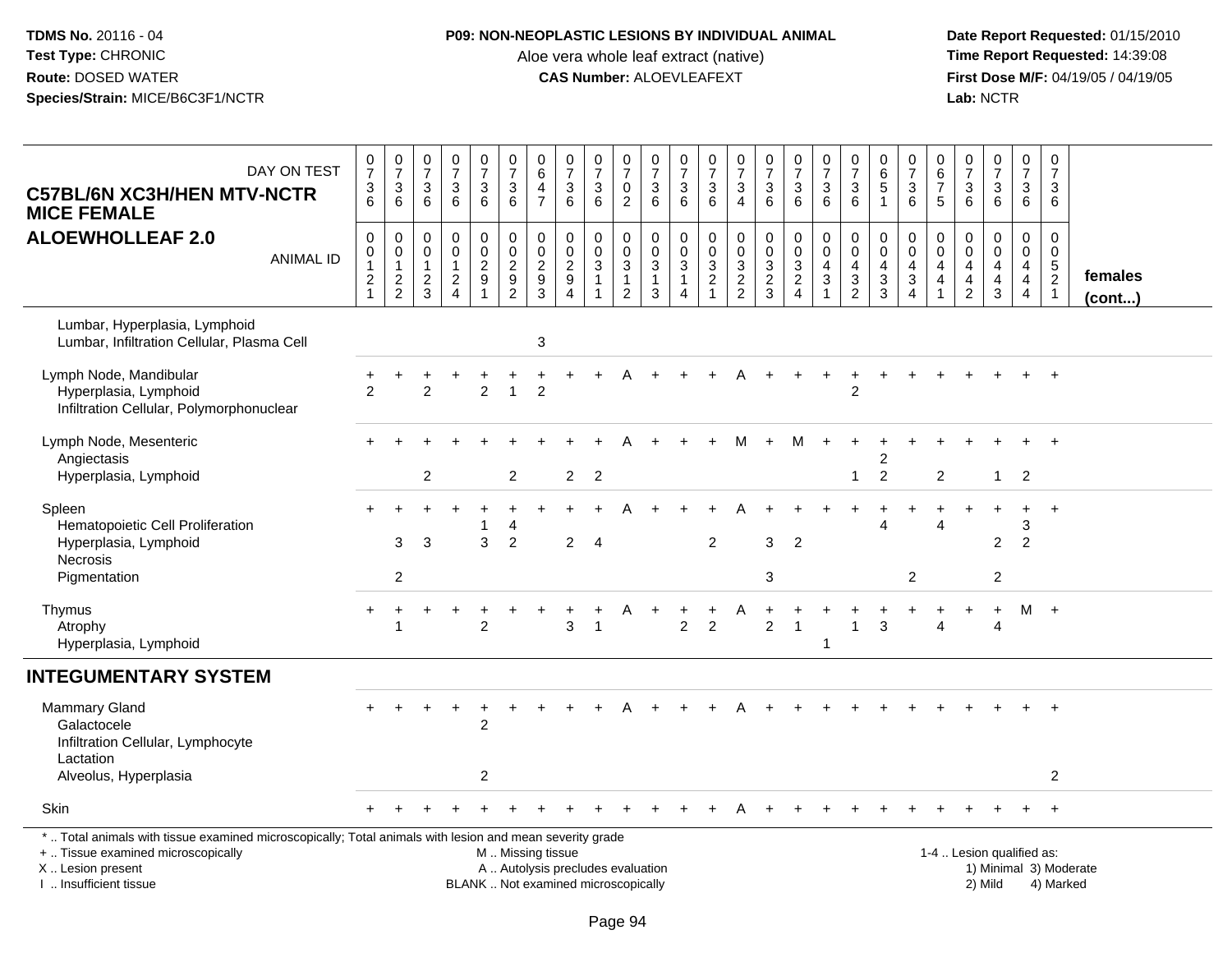## **P09: NON-NEOPLASTIC LESIONS BY INDIVIDUAL ANIMAL**

Aloe vera whole leaf extract (native)<br>**CAS Number:** ALOEVLEAFEXT

 **Date Report Requested:** 01/15/2010 **First Dose M/F:** 04/19/05 / 04/19/05<br>Lab: NCTR **Lab:** NCTR

| DAY ON TEST<br><b>C57BL/6N XC3H/HEN MTV-NCTR</b><br><b>MICE FEMALE</b>                                                                                              | $\frac{0}{7}$<br>$\frac{3}{6}$                                               | $\frac{0}{7}$<br>$\mathbf{3}$<br>6                                   | 0<br>$\overline{7}$<br>$\mathbf{3}$<br>6  | $\frac{0}{7}$<br>$\frac{3}{6}$                                                | $\frac{0}{7}$<br>3<br>$6\phantom{1}$ | $\frac{0}{7}$<br>$\sqrt{3}$<br>$6\phantom{1}6$                                                       | $\begin{array}{c} 0 \\ 6 \end{array}$<br>4<br>$\overline{7}$  | $\frac{0}{7}$<br>$\ensuremath{\mathsf{3}}$<br>$6\overline{6}$                              | $\frac{0}{7}$<br>$\mathbf{3}$<br>6               | $\frac{0}{7}$<br>$\mathsf{O}$<br>$\overline{2}$                              | $\frac{0}{7}$<br>$^3$ 6                               | $\frac{0}{7}$<br>$\sqrt{3}$<br>6                      | $\frac{0}{7}$<br>$\sqrt{3}$<br>6                                                 | $\frac{0}{7}$<br>3<br>$\overline{4}$                              | $\frac{0}{7}$<br>$\frac{3}{6}$ | $\frac{0}{7}$<br>$\mathbf{3}$<br>6                                                                 | 0<br>$\overline{7}$<br>$\mathbf{3}$<br>6 | $\frac{0}{7}$<br>$\frac{3}{6}$                                            | $_{6}^{\rm 0}$<br>$\sqrt{5}$<br>$\overline{1}$                                | $\pmb{0}$<br>$\overline{7}$<br>$\sqrt{3}$<br>6                                              | 0<br>$\,6\,$<br>$\overline{7}$<br>5     | $\frac{0}{7}$<br>$\frac{3}{6}$                      | $\frac{0}{7}$<br>$\mathbf{3}$<br>6              | 0<br>$\boldsymbol{7}$<br>3<br>$6\phantom{1}$                                    | $\mathbf 0$<br>$\overline{7}$<br>3<br>6             |                         |
|---------------------------------------------------------------------------------------------------------------------------------------------------------------------|------------------------------------------------------------------------------|----------------------------------------------------------------------|-------------------------------------------|-------------------------------------------------------------------------------|--------------------------------------|------------------------------------------------------------------------------------------------------|---------------------------------------------------------------|--------------------------------------------------------------------------------------------|--------------------------------------------------|------------------------------------------------------------------------------|-------------------------------------------------------|-------------------------------------------------------|----------------------------------------------------------------------------------|-------------------------------------------------------------------|--------------------------------|----------------------------------------------------------------------------------------------------|------------------------------------------|---------------------------------------------------------------------------|-------------------------------------------------------------------------------|---------------------------------------------------------------------------------------------|-----------------------------------------|-----------------------------------------------------|-------------------------------------------------|---------------------------------------------------------------------------------|-----------------------------------------------------|-------------------------|
| <b>ALOEWHOLLEAF 2.0</b><br><b>ANIMAL ID</b>                                                                                                                         | $\pmb{0}$<br>$\pmb{0}$<br>$\overline{1}$<br>$\overline{c}$<br>$\overline{1}$ | 0<br>$\pmb{0}$<br>$\mathbf{1}$<br>$\boldsymbol{2}$<br>$\overline{2}$ | 0<br>0<br>$\mathbf{1}$<br>$\sqrt{2}$<br>3 | $\mathbf 0$<br>$\overline{0}$<br>$\mathbf{1}$<br>$\sqrt{2}$<br>$\overline{A}$ | 0<br>0<br>$\overline{c}$<br>$9\,$    | $\begin{smallmatrix} 0\\0 \end{smallmatrix}$<br>$\overline{2}$<br>$\boldsymbol{9}$<br>$\overline{2}$ | 0<br>$\mathbf 0$<br>$\boldsymbol{2}$<br>$\boldsymbol{9}$<br>3 | $\pmb{0}$<br>$\mathbf 0$<br>$\overline{2}$<br>$\boldsymbol{9}$<br>$\boldsymbol{\varDelta}$ | 0<br>$\pmb{0}$<br>$\overline{3}$<br>$\mathbf{1}$ | 0<br>$\mathsf{O}\xspace$<br>$\overline{3}$<br>$\mathbf{1}$<br>$\overline{2}$ | 0<br>$\pmb{0}$<br>$\overline{3}$<br>$\mathbf{1}$<br>3 | 0<br>$\mathbf 0$<br>$\sqrt{3}$<br>$\overline{1}$<br>4 | $\mathbf 0$<br>$\mathbf 0$<br>$\overline{3}$<br>$\overline{2}$<br>$\overline{1}$ | 0<br>$\overline{0}$<br>$\ensuremath{\mathsf{3}}$<br>$\frac{2}{2}$ | $0003$<br>$23$                 | $\begin{smallmatrix} 0\\0 \end{smallmatrix}$<br>$\overline{3}$<br>$\overline{2}$<br>$\overline{4}$ | 0<br>0<br>4<br>$\sqrt{3}$                | $\mathbf 0$<br>$\overline{0}$<br>$\overline{\mathbf{4}}$<br>$\frac{3}{2}$ | 0<br>$\mathbf 0$<br>$\overline{\mathbf{4}}$<br>$\ensuremath{\mathsf{3}}$<br>3 | $\pmb{0}$<br>$\mathbf 0$<br>$\begin{array}{c} 4 \\ 3 \end{array}$<br>$\boldsymbol{\Lambda}$ | 0<br>$\mathbf 0$<br>4<br>$\overline{4}$ | 0<br>$\mathbf 0$<br>$\overline{4}$<br>$\frac{4}{2}$ | 0<br>$\overline{0}$<br>4<br>$\overline{4}$<br>3 | 0<br>$\mathbf 0$<br>$\overline{4}$<br>$\overline{\mathbf{4}}$<br>$\overline{4}$ | 0<br>$\mathbf 0$<br>$\frac{5}{2}$<br>$\overline{1}$ | females<br>$($ cont $)$ |
| Fat, Necrosis                                                                                                                                                       | 3                                                                            |                                                                      |                                           |                                                                               |                                      |                                                                                                      |                                                               |                                                                                            |                                                  |                                                                              |                                                       |                                                       |                                                                                  |                                                                   |                                |                                                                                                    |                                          |                                                                           |                                                                               |                                                                                             |                                         |                                                     |                                                 |                                                                                 |                                                     |                         |
| <b>MUSCULOSKELETAL SYSTEM</b>                                                                                                                                       |                                                                              |                                                                      |                                           |                                                                               |                                      |                                                                                                      |                                                               |                                                                                            |                                                  |                                                                              |                                                       |                                                       |                                                                                  |                                                                   |                                |                                                                                                    |                                          |                                                                           |                                                                               |                                                                                             |                                         |                                                     |                                                 |                                                                                 |                                                     |                         |
| Bone, Femur<br>Fibro-Osseous Lesion                                                                                                                                 |                                                                              |                                                                      |                                           |                                                                               |                                      |                                                                                                      |                                                               |                                                                                            |                                                  |                                                                              |                                                       |                                                       | $\mathfrak{p}$                                                                   |                                                                   |                                |                                                                                                    |                                          |                                                                           |                                                                               |                                                                                             |                                         |                                                     |                                                 |                                                                                 | $^{+}$                                              |                         |
| <b>Skeletal Muscle</b><br>Diaphragm, Inflammation, Chronic Active                                                                                                   |                                                                              |                                                                      |                                           |                                                                               |                                      | $\ddot{}$<br>$\overline{4}$                                                                          |                                                               |                                                                                            |                                                  |                                                                              |                                                       |                                                       |                                                                                  | $\ddot{}$                                                         |                                |                                                                                                    |                                          |                                                                           |                                                                               |                                                                                             |                                         |                                                     |                                                 |                                                                                 |                                                     |                         |
| <b>NERVOUS SYSTEM</b>                                                                                                                                               |                                                                              |                                                                      |                                           |                                                                               |                                      |                                                                                                      |                                                               |                                                                                            |                                                  |                                                                              |                                                       |                                                       |                                                                                  |                                                                   |                                |                                                                                                    |                                          |                                                                           |                                                                               |                                                                                             |                                         |                                                     |                                                 |                                                                                 |                                                     |                         |
| Brain, Brain Stem<br>Compression                                                                                                                                    |                                                                              |                                                                      |                                           |                                                                               | $\overline{c}$                       |                                                                                                      |                                                               |                                                                                            |                                                  |                                                                              |                                                       |                                                       |                                                                                  |                                                                   |                                |                                                                                                    |                                          |                                                                           |                                                                               |                                                                                             |                                         |                                                     |                                                 | $+$                                                                             | $+$                                                 |                         |
| Brain, Cerebellum                                                                                                                                                   |                                                                              |                                                                      |                                           |                                                                               |                                      |                                                                                                      |                                                               |                                                                                            |                                                  |                                                                              |                                                       |                                                       |                                                                                  |                                                                   |                                |                                                                                                    |                                          |                                                                           |                                                                               |                                                                                             |                                         |                                                     |                                                 |                                                                                 | $\overline{1}$                                      |                         |
| Brain, Cerebrum<br>Mineralization                                                                                                                                   |                                                                              |                                                                      |                                           | -1                                                                            |                                      | 1                                                                                                    |                                                               |                                                                                            |                                                  |                                                                              | -1                                                    |                                                       |                                                                                  |                                                                   | $\overline{2}$                 |                                                                                                    | $\mathbf{1}$                             | $\overline{1}$                                                            | $\overline{2}$                                                                |                                                                                             |                                         | -1                                                  |                                                 | $\ddot{}$<br>$\mathbf{1}$                                                       | $\overline{1}$<br>$\overline{1}$                    |                         |
| <b>RESPIRATORY SYSTEM</b>                                                                                                                                           |                                                                              |                                                                      |                                           |                                                                               |                                      |                                                                                                      |                                                               |                                                                                            |                                                  |                                                                              |                                                       |                                                       |                                                                                  |                                                                   |                                |                                                                                                    |                                          |                                                                           |                                                                               |                                                                                             |                                         |                                                     |                                                 |                                                                                 |                                                     |                         |
| Lung<br>Autolysis<br>Infiltration Cellular, Histiocyte<br>Infiltration Cellular, Lymphocyte                                                                         | -1                                                                           |                                                                      |                                           | $\mathbf{3}$                                                                  |                                      |                                                                                                      |                                                               |                                                                                            |                                                  |                                                                              |                                                       |                                                       |                                                                                  | Δ                                                                 |                                |                                                                                                    |                                          |                                                                           |                                                                               |                                                                                             |                                         |                                                     |                                                 | $\mathbf 1$                                                                     |                                                     |                         |
| Mineralization<br>Alveolar Epithelium, Hyperplasia                                                                                                                  |                                                                              |                                                                      |                                           | $\overline{c}$                                                                |                                      |                                                                                                      |                                                               |                                                                                            |                                                  |                                                                              |                                                       |                                                       |                                                                                  |                                                                   |                                |                                                                                                    |                                          |                                                                           |                                                                               |                                                                                             |                                         |                                                     |                                                 |                                                                                 |                                                     |                         |
| Nose                                                                                                                                                                |                                                                              |                                                                      |                                           |                                                                               |                                      |                                                                                                      |                                                               |                                                                                            |                                                  |                                                                              |                                                       |                                                       |                                                                                  |                                                                   |                                |                                                                                                    |                                          |                                                                           |                                                                               |                                                                                             |                                         |                                                     |                                                 |                                                                                 | $+$                                                 |                         |
| *  Total animals with tissue examined microscopically; Total animals with lesion and mean severity grade<br>+  Tissue examined microscopically<br>X  Lesion present |                                                                              |                                                                      |                                           |                                                                               |                                      | M  Missing tissue                                                                                    |                                                               | A  Autolysis precludes evaluation                                                          |                                                  |                                                                              |                                                       |                                                       |                                                                                  |                                                                   |                                |                                                                                                    |                                          |                                                                           |                                                                               |                                                                                             |                                         |                                                     | 1-4  Lesion qualified as:                       |                                                                                 | 1) Minimal 3) Moderate                              |                         |

I .. Insufficient tissue

BLANK .. Not examined microscopically and the contract of the contract of the contract of Modellin 2) Mild 4) Marked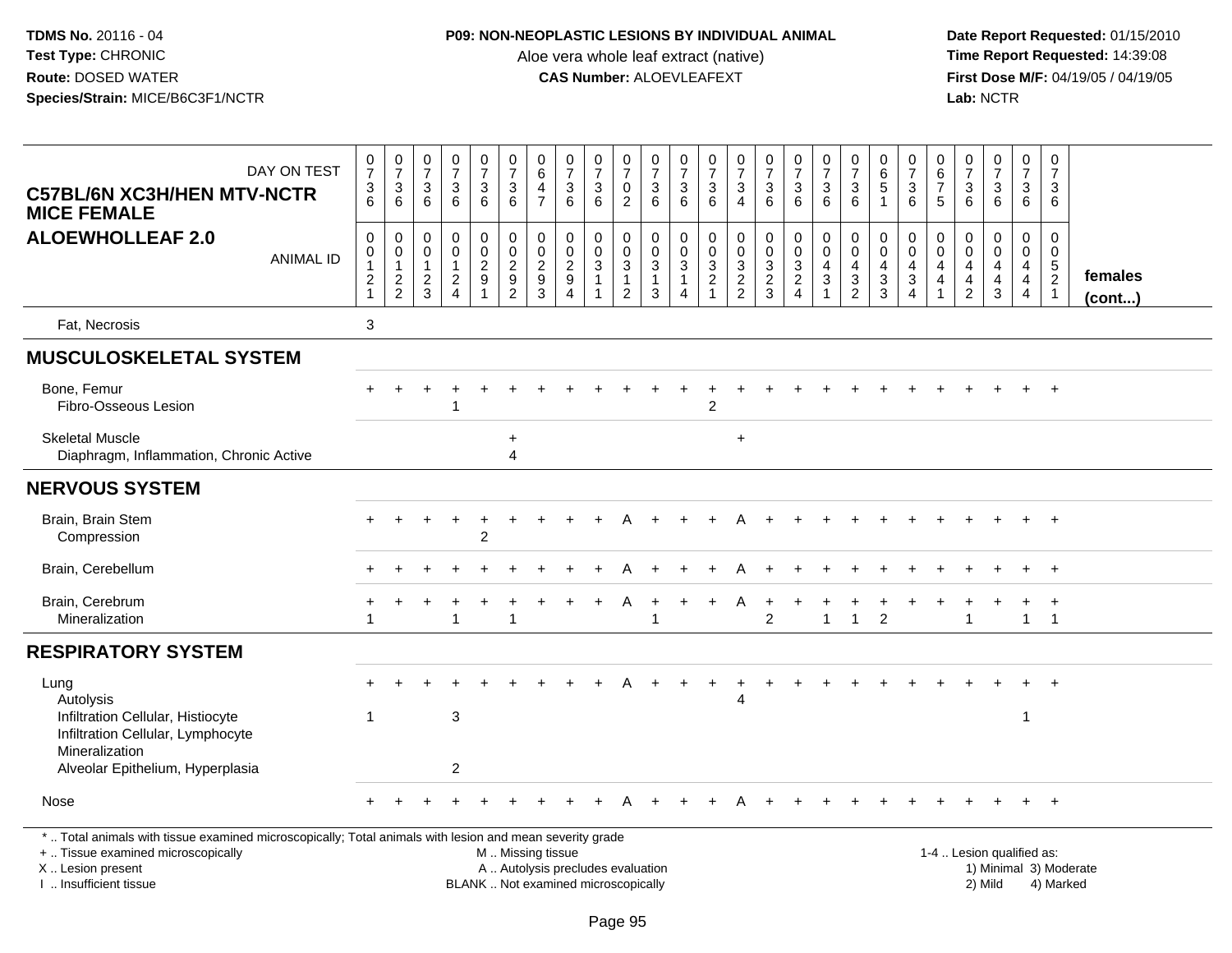## **P09: NON-NEOPLASTIC LESIONS BY INDIVIDUAL ANIMAL**

Aloe vera whole leaf extract (native)<br>**CAS Number:** ALOEVLEAFEXT

 **Date Report Requested:** 01/15/2010 **First Dose M/F:** 04/19/05 / 04/19/05<br>**Lab:** NCTR **Lab:** NCTR

| DAY ON TEST<br><b>C57BL/6N XC3H/HEN MTV-NCTR</b><br><b>MICE FEMALE</b>           | $\frac{0}{7}$<br>$\ensuremath{\mathsf{3}}$<br>6 | $\frac{0}{7}$<br>$\overline{3}$<br>6             | $\frac{0}{7}$<br>$\overline{3}$<br>6                | $\begin{array}{c} 0 \\ 7 \\ 3 \end{array}$<br>6            | $\begin{matrix} 0 \\ 7 \\ 3 \end{matrix}$<br>6  | $\frac{0}{7}$<br>$\mathbf{3}$<br>6       | $\begin{matrix} 0 \\ 6 \end{matrix}$<br>$\overline{4}$<br>$\overline{7}$ | $\begin{array}{c} 0 \\ 7 \end{array}$<br>$\ensuremath{\mathsf{3}}$<br>6 | $\frac{0}{7}$<br>$\mathbf{3}$<br>6     | $\frac{0}{7}$<br>$\pmb{0}$<br>2                                                     | $\frac{0}{7}$<br>$\sqrt{3}$<br>6           | $\begin{array}{c} 0 \\ 7 \\ 3 \end{array}$<br>6                              | $\frac{0}{7}$<br>$\overline{3}$<br>6            | $\frac{0}{7}$<br>$\overline{3}$<br>$\overline{4}$             | $\frac{0}{7}$<br>$\overline{3}$<br>6 | $\frac{0}{7}$<br>3<br>6                                                           | $\begin{matrix} 0 \\ 7 \\ 3 \end{matrix}$<br>6                | $\frac{0}{7}$<br>$\overline{3}$<br>6                                                            | $\begin{matrix} 0 \\ 6 \\ 5 \end{matrix}$     | $\frac{0}{7}$<br>$\overline{3}$<br>6                                           | $\begin{matrix} 0 \\ 6 \\ 7 \end{matrix}$<br>5 | $\begin{array}{c} 0 \\ 7 \\ 3 \end{array}$<br>6                                 | $\frac{0}{7}$<br>3<br>6                              | $\frac{0}{7}$<br>$\mathbf{3}$<br>6                                 | 0<br>$\overline{7}$<br>3<br>6          |                         |
|----------------------------------------------------------------------------------|-------------------------------------------------|--------------------------------------------------|-----------------------------------------------------|------------------------------------------------------------|-------------------------------------------------|------------------------------------------|--------------------------------------------------------------------------|-------------------------------------------------------------------------|----------------------------------------|-------------------------------------------------------------------------------------|--------------------------------------------|------------------------------------------------------------------------------|-------------------------------------------------|---------------------------------------------------------------|--------------------------------------|-----------------------------------------------------------------------------------|---------------------------------------------------------------|-------------------------------------------------------------------------------------------------|-----------------------------------------------|--------------------------------------------------------------------------------|------------------------------------------------|---------------------------------------------------------------------------------|------------------------------------------------------|--------------------------------------------------------------------|----------------------------------------|-------------------------|
| <b>ALOEWHOLLEAF 2.0</b><br><b>ANIMAL ID</b>                                      | 0<br>$\mathbf 0$<br>2                           | $\boldsymbol{0}$<br>$\mathbf 0$<br>$\frac{1}{2}$ | 0<br>$\mathbf 0$<br>$\mathbf{1}$<br>$\sqrt{2}$<br>3 | $_0^0$<br>$\mathbf{1}$<br>$\overline{a}$<br>$\overline{4}$ | $\begin{array}{c} 0 \\ 0 \\ 2 \\ 9 \end{array}$ | $_{\rm 0}^{\rm 0}$<br>$\frac{2}{9}$<br>2 | 0<br>$\mathbf 0$<br>$\frac{2}{9}$<br>3                                   | 00029                                                                   | $_0^0$<br>$\mathbf{3}$<br>$\mathbf{1}$ | $\begin{smallmatrix} 0\\0 \end{smallmatrix}$<br>$\mathbf{3}$<br>$\overline{1}$<br>2 | 0<br>$\boldsymbol{0}$<br>$\mathbf{3}$<br>3 | $\begin{smallmatrix} 0\\0 \end{smallmatrix}$<br>$\sqrt{3}$<br>$\overline{1}$ | $\begin{array}{c} 0 \\ 0 \\ 3 \\ 2 \end{array}$ | $\begin{smallmatrix} 0\\0 \end{smallmatrix}$<br>$\frac{3}{2}$ | $_{\rm 0}^{\rm 0}$<br>$\frac{3}{2}$  | $\begin{smallmatrix} 0\\0 \end{smallmatrix}$<br>3<br>$\overline{\mathbf{c}}$<br>4 | $\begin{smallmatrix} 0\\0 \end{smallmatrix}$<br>$\frac{4}{3}$ | $\begin{smallmatrix}0\0\0\end{smallmatrix}$<br>$\overline{4}$<br>$\mathbf{3}$<br>$\mathfrak{p}$ | $_0^0$<br>$\overline{4}$<br>$\mathbf{3}$<br>3 | $\begin{smallmatrix} 0\\0 \end{smallmatrix}$<br>$\overline{4}$<br>$\mathbf{3}$ | 0<br>$\mathbf 0$<br>4<br>4                     | 0<br>$\mathbf 0$<br>$\overline{\mathbf{4}}$<br>$\overline{4}$<br>$\overline{2}$ | 0<br>$\mathsf{O}\xspace$<br>$\overline{4}$<br>4<br>3 | $\begin{smallmatrix}0\0\0\end{smallmatrix}$<br>$\overline{4}$<br>4 | 0<br>0<br>$\sqrt{5}$<br>$\overline{2}$ | females<br>$($ cont $)$ |
| <b>Hyaline Droplet</b>                                                           |                                                 | 1                                                | -1                                                  |                                                            |                                                 | -1                                       |                                                                          |                                                                         |                                        |                                                                                     |                                            |                                                                              |                                                 |                                                               |                                      |                                                                                   |                                                               |                                                                                                 |                                               | -1                                                                             |                                                | 1                                                                               | $\overline{\mathbf{1}}$                              |                                                                    |                                        |                         |
| Trachea                                                                          |                                                 |                                                  |                                                     |                                                            |                                                 |                                          |                                                                          |                                                                         |                                        | A                                                                                   |                                            |                                                                              |                                                 | A                                                             |                                      |                                                                                   |                                                               |                                                                                                 |                                               |                                                                                |                                                |                                                                                 |                                                      |                                                                    | $+$                                    |                         |
| <b>SPECIAL SENSES SYSTEM</b>                                                     |                                                 |                                                  |                                                     |                                                            |                                                 |                                          |                                                                          |                                                                         |                                        |                                                                                     |                                            |                                                                              |                                                 |                                                               |                                      |                                                                                   |                                                               |                                                                                                 |                                               |                                                                                |                                                |                                                                                 |                                                      |                                                                    |                                        |                         |
| Eye<br>Cataract                                                                  |                                                 |                                                  |                                                     |                                                            |                                                 |                                          |                                                                          |                                                                         |                                        |                                                                                     |                                            |                                                                              |                                                 |                                                               |                                      |                                                                                   |                                                               |                                                                                                 |                                               |                                                                                |                                                |                                                                                 |                                                      |                                                                    | $+$                                    |                         |
| <b>Harderian Gland</b><br>Infiltration Cellular, Lymphocyte                      | $+$                                             |                                                  |                                                     |                                                            |                                                 |                                          |                                                                          |                                                                         | $\ddot{}$                              | A                                                                                   |                                            |                                                                              | $\ddot{}$                                       | A                                                             |                                      |                                                                                   |                                                               |                                                                                                 |                                               |                                                                                |                                                |                                                                                 |                                                      |                                                                    | $+$                                    |                         |
| <b>URINARY SYSTEM</b>                                                            |                                                 |                                                  |                                                     |                                                            |                                                 |                                          |                                                                          |                                                                         |                                        |                                                                                     |                                            |                                                                              |                                                 |                                                               |                                      |                                                                                   |                                                               |                                                                                                 |                                               |                                                                                |                                                |                                                                                 |                                                      |                                                                    |                                        |                         |
| Kidney<br><b>Hyaline Droplet</b>                                                 |                                                 |                                                  |                                                     |                                                            |                                                 |                                          |                                                                          |                                                                         |                                        |                                                                                     |                                            |                                                                              |                                                 |                                                               |                                      |                                                                                   |                                                               |                                                                                                 |                                               |                                                                                |                                                |                                                                                 |                                                      |                                                                    |                                        |                         |
| Infiltration Cellular, Lymphocyte<br>Metaplasia, Osseous                         |                                                 | 1                                                | 2                                                   |                                                            |                                                 | $\mathbf{1}$                             | $1 \quad 1$                                                              |                                                                         |                                        |                                                                                     |                                            |                                                                              | $\overline{1}$                                  |                                                               |                                      |                                                                                   | $\mathbf{1}$                                                  |                                                                                                 | 1                                             | $\overline{\mathbf{1}}$                                                        | -1                                             |                                                                                 | $\mathbf 1$                                          |                                                                    | 2                                      |                         |
| Nephropathy<br>Pelvis, Dilatation                                                | $\overline{4}$                                  |                                                  |                                                     |                                                            |                                                 |                                          |                                                                          |                                                                         |                                        |                                                                                     |                                            |                                                                              |                                                 |                                                               |                                      |                                                                                   |                                                               |                                                                                                 |                                               |                                                                                |                                                |                                                                                 |                                                      |                                                                    |                                        |                         |
| <b>Urinary Bladder</b><br>Infiltration Cellular, Lymphocyte<br>Lumen, Dilatation |                                                 |                                                  | $\overline{2}$                                      |                                                            |                                                 |                                          |                                                                          |                                                                         |                                        |                                                                                     |                                            |                                                                              | +                                               | A                                                             | -1                                   |                                                                                   |                                                               |                                                                                                 |                                               | -1                                                                             |                                                | $\overline{2}$                                                                  | $\overline{2}$                                       |                                                                    | $\div$                                 |                         |

\* .. Total animals with tissue examined microscopically; Total animals with lesion and mean severity grade

+ .. Tissue examined microscopically

X .. Lesion present

I .. Insufficient tissue

M .. Missing tissue

A .. Autolysis precludes evaluation

BLANK .. Not examined microscopically 2) Mild 4) Marked

1-4 .. Lesion qualified as:<br>1) Minimal 3) Moderate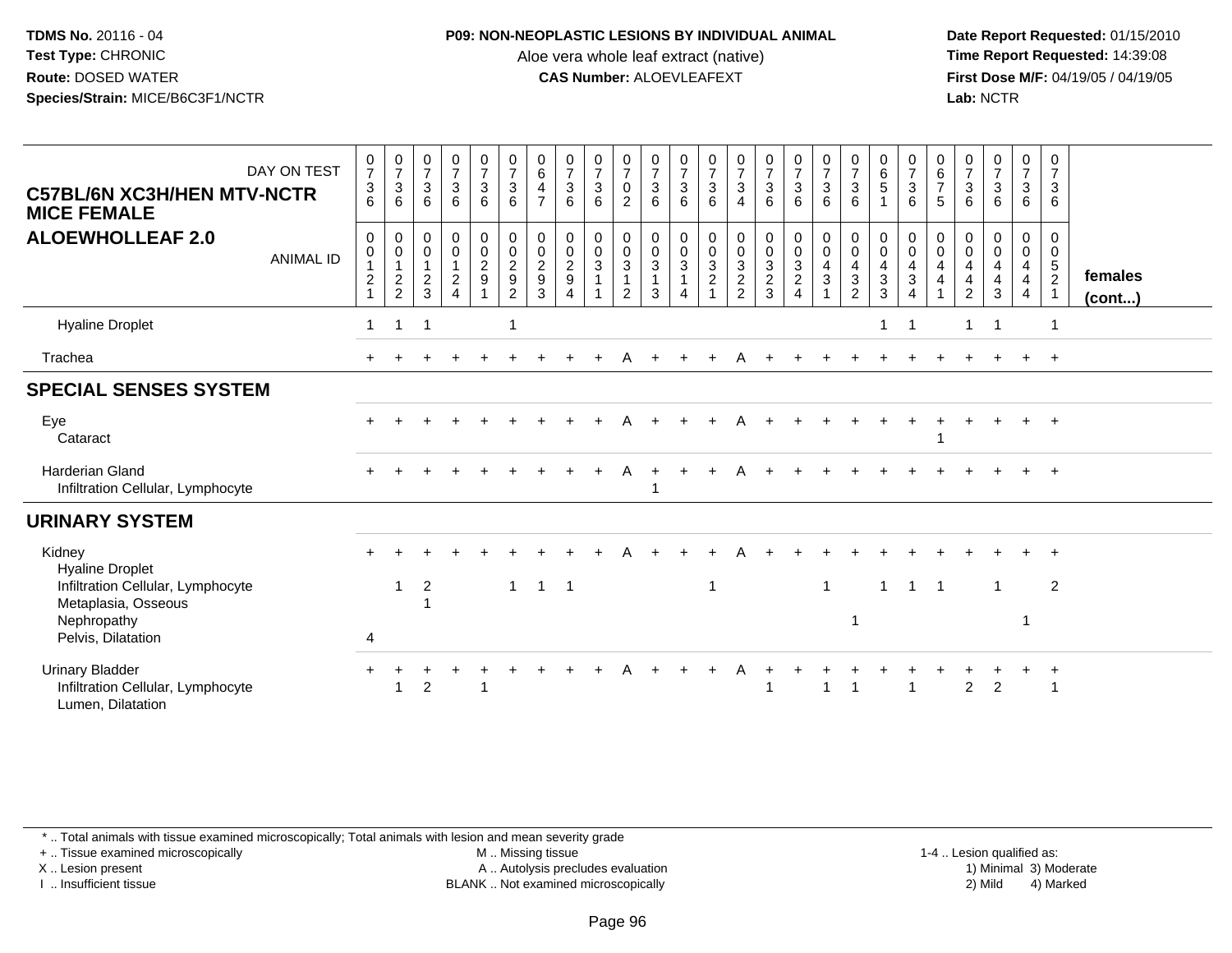#### **P09: NON-NEOPLASTIC LESIONS BY INDIVIDUAL ANIMAL**

Aloe vera whole leaf extract (native)<br>**CAS Number:** ALOEVLEAFEXT

 **Date Report Requested:** 01/15/2010 **First Dose M/F:** 04/19/05 / 04/19/05<br>Lab: NCTR **Lab:** NCTR

| DAY ON TEST<br><b>C57BL/6N XC3H/HEN MTV-NCTR</b><br><b>MICE FEMALE</b>                                   | $\frac{0}{7}$<br>$\ensuremath{\mathsf{3}}$<br>6         | $\frac{0}{7}$<br>3<br>6                                                          | $\frac{0}{7}$<br>$\ensuremath{\mathsf{3}}$<br>$6\phantom{1}$ | $\begin{array}{c} 0 \\ 6 \\ 1 \end{array}$<br>$\mathbf{1}$          | $\begin{array}{c} 0 \\ 6 \\ 3 \end{array}$<br>8                       | $\frac{0}{7}$<br>$\sqrt{3}$<br>$\,6\,$                    | $\frac{0}{7}$<br>$\mathbf{3}$<br>6                         | $\frac{0}{7}$<br>$\ensuremath{\mathsf{3}}$<br>6                          | $\frac{0}{7}$<br>3<br>$6\phantom{1}$                                         | $\begin{array}{c} 0 \\ 5 \\ 7 \end{array}$<br>8                           | 0<br>$rac{6}{7}$<br>$\mathsf 0$                                                        | $\frac{0}{7}$<br>$\ensuremath{\mathsf{3}}$<br>$\,6\,$ | $\frac{0}{7}$<br>$\sqrt{3}$<br>$6\phantom{a}$             | $\begin{array}{c} 0 \\ 5 \\ 6 \end{array}$<br>$\overline{7}$ | $\begin{smallmatrix}0\\7\end{smallmatrix}$<br>$\frac{3}{6}$ | $\frac{0}{7}$<br>$\mathbf{3}$<br>6                                                   | $\begin{array}{c} 0 \\ 6 \end{array}$<br>$\,6\,$<br>8                             | $\frac{0}{7}$<br>$\ensuremath{\mathsf{3}}$<br>$6\phantom{1}$  | 0<br>$\overline{6}$<br>5<br>$\sqrt{5}$                               | $\frac{0}{7}$<br>$\mathbf{3}$<br>6                                             | $\frac{0}{7}$<br>$\sqrt{3}$<br>$\,6\,$                            | $\frac{0}{7}$<br>$\sqrt{3}$<br>$\,6\,$                   | $\frac{0}{7}$<br>$\sqrt{3}$<br>6                   |                    |
|----------------------------------------------------------------------------------------------------------|---------------------------------------------------------|----------------------------------------------------------------------------------|--------------------------------------------------------------|---------------------------------------------------------------------|-----------------------------------------------------------------------|-----------------------------------------------------------|------------------------------------------------------------|--------------------------------------------------------------------------|------------------------------------------------------------------------------|---------------------------------------------------------------------------|----------------------------------------------------------------------------------------|-------------------------------------------------------|-----------------------------------------------------------|--------------------------------------------------------------|-------------------------------------------------------------|--------------------------------------------------------------------------------------|-----------------------------------------------------------------------------------|---------------------------------------------------------------|----------------------------------------------------------------------|--------------------------------------------------------------------------------|-------------------------------------------------------------------|----------------------------------------------------------|----------------------------------------------------|--------------------|
| <b>ALOEWHOLLEAF 2.0</b><br><b>ANIMAL ID</b>                                                              | $\mathbf 0$<br>$\pmb{0}$<br>$\sqrt{5}$<br>$\frac{2}{2}$ | 0<br>$\begin{array}{c} 0 \\ 5 \end{array}$<br>$\boldsymbol{2}$<br>$\overline{3}$ | $\mathbf 0$<br>$\pmb{0}$<br>$\sqrt{5}$<br>$\frac{2}{4}$      | 0<br>$\ddot{\mathbf{0}}$<br>6<br>$\boldsymbol{9}$<br>$\overline{1}$ | 0<br>$\ddot{\mathbf{0}}$<br>$6\phantom{a}$<br>$9\,$<br>$\overline{2}$ | $\mathbf 0$<br>$\overline{0}$<br>$\,6\,$<br>$\frac{9}{3}$ | $\mathbf 0$<br>$\pmb{0}$<br>$\,6\,$<br>9<br>$\overline{4}$ | $\pmb{0}$<br>$\pmb{0}$<br>$\overline{7}$<br>$\mathbf{1}$<br>$\mathbf{1}$ | 0<br>$\mathsf{O}\xspace$<br>$\overline{7}$<br>$\mathbf{1}$<br>$\overline{2}$ | $\mathbf 0$<br>$\mathsf{O}\xspace$<br>$\overline{7}$<br>$\mathbf{1}$<br>3 | $\mathbf 0$<br>$\mathbf 0$<br>$\overline{7}$<br>$\mathbf{1}$<br>$\boldsymbol{\Lambda}$ | $\mathbf 0$<br>$\frac{0}{7}$<br>$\frac{2}{1}$         | $\pmb{0}$<br>$\pmb{0}$<br>$\overline{7}$<br>$\frac{2}{2}$ | 0<br>$\overline{0}$<br>$\overline{7}$<br>$\frac{2}{3}$       | $\pmb{0}$<br>$\frac{0}{7}$<br>$\frac{2}{4}$                 | $\pmb{0}$<br>$\ddot{\mathbf{0}}$<br>$\boldsymbol{9}$<br>$\mathbf{3}$<br>$\mathbf{1}$ | 0<br>$\pmb{0}$<br>$\boldsymbol{9}$<br>$\ensuremath{\mathsf{3}}$<br>$\overline{2}$ | $\mathbf 0$<br>$\pmb{0}$<br>$\boldsymbol{9}$<br>$\frac{3}{3}$ | 0<br>$\pmb{0}$<br>$\boldsymbol{9}$<br>$\mathbf{3}$<br>$\overline{4}$ | $\mathbf 0$<br>$\,0\,$<br>$\boldsymbol{9}$<br>$\overline{4}$<br>$\overline{1}$ | $\mathbf 0$<br>$\pmb{0}$<br>9<br>$\overline{4}$<br>$\overline{2}$ | 0<br>$\mathsf{O}\xspace$<br>$9\,$<br>$\overline{4}$<br>3 | $\pmb{0}$<br>$\pmb{0}$<br>9<br>4<br>$\overline{4}$ | * TOTALS           |
| <b>ALIMENTARY SYSTEM</b>                                                                                 |                                                         |                                                                                  |                                                              |                                                                     |                                                                       |                                                           |                                                            |                                                                          |                                                                              |                                                                           |                                                                                        |                                                       |                                                           |                                                              |                                                             |                                                                                      |                                                                                   |                                                               |                                                                      |                                                                                |                                                                   |                                                          |                                                    |                    |
| Esophagus                                                                                                |                                                         |                                                                                  |                                                              |                                                                     |                                                                       |                                                           |                                                            |                                                                          |                                                                              |                                                                           |                                                                                        |                                                       |                                                           |                                                              |                                                             |                                                                                      |                                                                                   |                                                               |                                                                      |                                                                                |                                                                   |                                                          | $\ddot{}$                                          | 45                 |
| Gallbladder                                                                                              |                                                         |                                                                                  |                                                              |                                                                     |                                                                       |                                                           |                                                            |                                                                          |                                                                              |                                                                           |                                                                                        |                                                       |                                                           |                                                              |                                                             |                                                                                      |                                                                                   |                                                               |                                                                      |                                                                                |                                                                   |                                                          |                                                    | 44                 |
| Intestine Large, Ascending Colon<br>Goblet Cell, Hyperplasia                                             |                                                         |                                                                                  |                                                              |                                                                     | A                                                                     | $\overline{1}$                                            | $\overline{2}$                                             | 2                                                                        | $\overline{1}$                                                               |                                                                           |                                                                                        |                                                       | $\overline{1}$                                            | $\mathbf{1}$                                                 | $\mathbf 1$                                                 |                                                                                      | 1                                                                                 | $\overline{2}$                                                |                                                                      | $\overline{1}$                                                                 |                                                                   | 1                                                        | $\ddot{}$<br>$\overline{1}$                        | 44<br>$20$ 1.3     |
| Intestine Large, Cecum<br>Goblet Cell, Hyperplasia                                                       |                                                         |                                                                                  |                                                              |                                                                     |                                                                       |                                                           |                                                            |                                                                          |                                                                              |                                                                           |                                                                                        |                                                       |                                                           | $\overline{c}$                                               |                                                             |                                                                                      |                                                                                   |                                                               |                                                                      |                                                                                |                                                                   |                                                          |                                                    | 44<br>2, 1.5       |
| Intestine Large, Descending Colon<br>Goblet Cell, Hyperplasia                                            |                                                         |                                                                                  |                                                              | $\ddot{}$                                                           | A                                                                     |                                                           |                                                            | $\overline{2}$                                                           |                                                                              |                                                                           |                                                                                        |                                                       |                                                           |                                                              |                                                             |                                                                                      |                                                                                   | $\overline{2}$                                                |                                                                      |                                                                                |                                                                   |                                                          |                                                    | 44<br>7 1.4        |
| Intestine Large, Rectum                                                                                  |                                                         |                                                                                  |                                                              |                                                                     |                                                                       |                                                           |                                                            |                                                                          |                                                                              |                                                                           |                                                                                        |                                                       |                                                           |                                                              |                                                             |                                                                                      |                                                                                   |                                                               |                                                                      |                                                                                |                                                                   |                                                          |                                                    | 44                 |
| Intestine Large, Transverse Colon<br>Goblet Cell, Hyperplasia                                            |                                                         |                                                                                  |                                                              |                                                                     |                                                                       | $\overline{1}$                                            | $\overline{c}$                                             | $\overline{c}$                                                           | -1                                                                           |                                                                           |                                                                                        |                                                       |                                                           | $\overline{c}$                                               | 1                                                           |                                                                                      | 1                                                                                 | $\overline{2}$                                                |                                                                      |                                                                                |                                                                   | $\blacktriangleleft$                                     | $\mathbf{1}$                                       | 44<br>23 1.3       |
| Intestine Small, Duodenum                                                                                |                                                         |                                                                                  |                                                              |                                                                     |                                                                       |                                                           |                                                            |                                                                          |                                                                              |                                                                           |                                                                                        |                                                       |                                                           |                                                              |                                                             |                                                                                      |                                                                                   |                                                               |                                                                      |                                                                                |                                                                   |                                                          |                                                    | 44                 |
| Intestine Small, Ileum<br>Hyperplasia, Lymphoid                                                          | $+$                                                     |                                                                                  |                                                              | $\ddot{}$                                                           |                                                                       |                                                           |                                                            |                                                                          |                                                                              |                                                                           |                                                                                        |                                                       |                                                           |                                                              |                                                             |                                                                                      |                                                                                   |                                                               |                                                                      |                                                                                |                                                                   |                                                          | $\ddot{}$                                          | 44<br>13.0         |
| Intestine Small, Jejunum                                                                                 |                                                         |                                                                                  |                                                              |                                                                     |                                                                       |                                                           |                                                            |                                                                          |                                                                              |                                                                           |                                                                                        |                                                       |                                                           |                                                              |                                                             |                                                                                      |                                                                                   |                                                               |                                                                      |                                                                                |                                                                   |                                                          |                                                    | 44                 |
| Liver<br><b>Basophilic Focus</b><br>Infiltration Cellular, Lymphocyte                                    |                                                         |                                                                                  |                                                              |                                                                     |                                                                       |                                                           |                                                            | $\overline{c}$                                                           |                                                                              |                                                                           |                                                                                        |                                                       | X                                                         |                                                              |                                                             |                                                                                      |                                                                                   | $\overline{2}$                                                |                                                                      |                                                                                |                                                                   |                                                          |                                                    | 46<br>1<br>$6$ 1.7 |
| *  Total animals with tissue examined microscopically; Total animals with lesion and mean severity grade |                                                         |                                                                                  |                                                              |                                                                     |                                                                       |                                                           |                                                            |                                                                          |                                                                              |                                                                           |                                                                                        |                                                       |                                                           |                                                              |                                                             |                                                                                      |                                                                                   |                                                               |                                                                      |                                                                                |                                                                   |                                                          |                                                    |                    |

+ .. Tissue examined microscopically

X .. Lesion present

I .. Insufficient tissue

M .. Missing tissue

BLANK .. Not examined microscopically

 1-4 .. Lesion qualified as: A .. Autolysis precludes evaluation 19 and 10 minimal 3) Moderate 1 and 20 minimal 3) Moderate 19 minimal 3) Moderat<br>19 and 19 and 19 and 19 and 19 and 19 and 19 and 19 and 19 and 19 and 19 and 19 and 19 and 19 and 19 and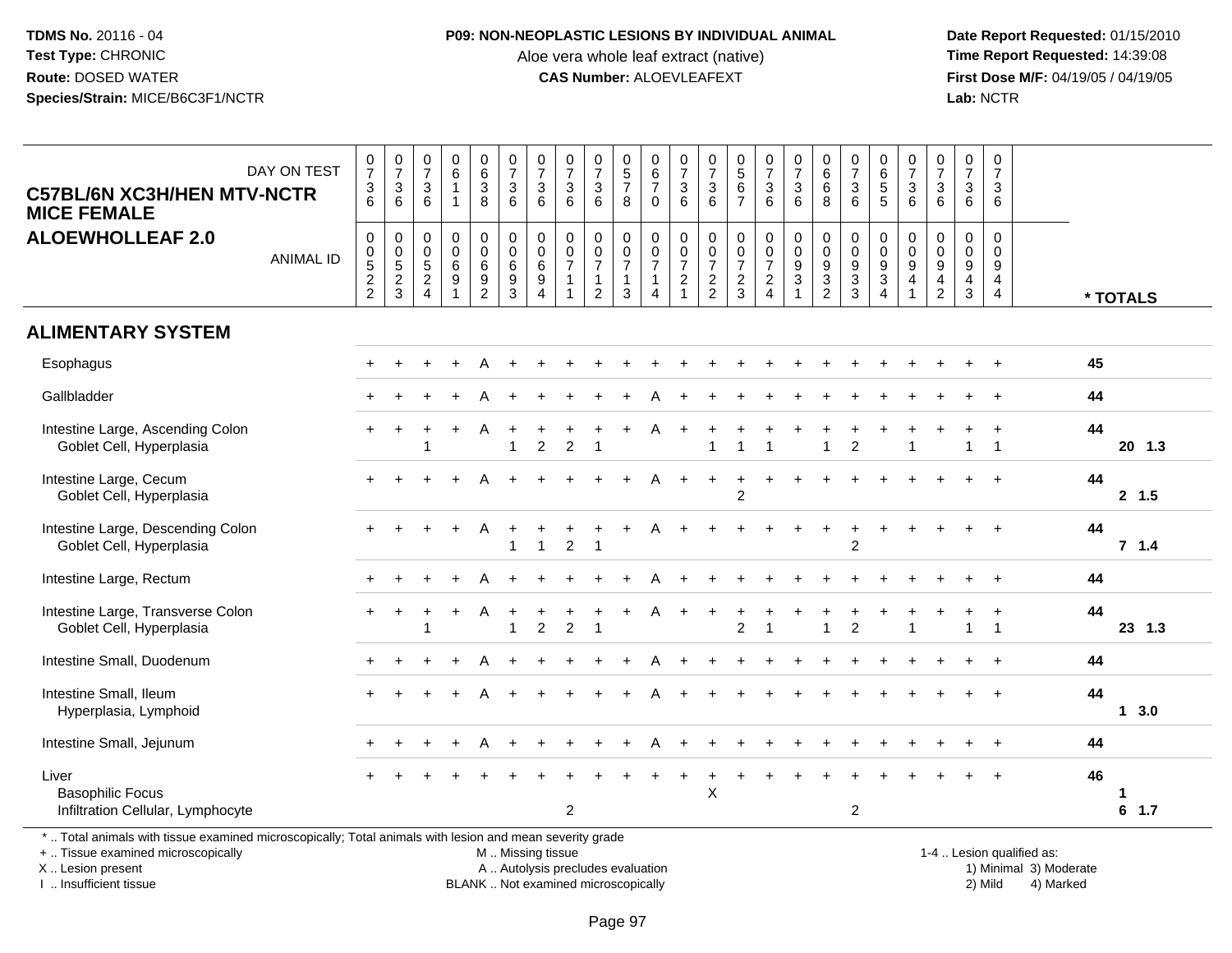#### **P09: NON-NEOPLASTIC LESIONS BY INDIVIDUAL ANIMAL**

Aloe vera whole leaf extract (native)<br>**CAS Number:** ALOEVLEAFEXT

 **Date Report Requested:** 01/15/2010 **First Dose M/F:** 04/19/05 / 04/19/05<br>**Lab:** NCTR **Lab:** NCTR

| <b>C57BL/6N XC3H/HEN MTV-NCTR</b><br><b>MICE FEMALE</b><br><b>ALOEWHOLLEAF 2.0</b>                                                                                       | DAY ON TEST<br><b>ANIMAL ID</b> | $\frac{0}{7}$<br>$\frac{3}{6}$<br>0<br>$0$<br>$5$<br>$2$<br>$2$ | $\frac{0}{7}$<br>$\ensuremath{\mathsf{3}}$<br>6<br>$\mathbf 0$<br>$0$<br>$5$<br>$2$<br>$3$ | $\frac{0}{7}$<br>3<br>6<br>0<br>$\mathbf 0$<br>$\frac{5}{2}$<br>$\overline{4}$ | $_{6}^{\rm 0}$<br>$\mathbf{1}$<br>$\mathbf{1}$<br>$\boldsymbol{0}$<br>$\pmb{0}$<br>$\,6\,$<br>$\overline{9}$ | $\begin{array}{c} 0 \\ 6 \\ 3 \end{array}$<br>8<br>$\begin{array}{c} 0 \\ 0 \\ 6 \\ 9 \end{array}$<br>2 | $\begin{smallmatrix}0\\7\end{smallmatrix}$<br>$\ensuremath{\mathsf{3}}$<br>$6\phantom{1}$<br>0<br>$\frac{0}{6}$<br>$\mathbf{3}$ | $\frac{0}{7}$<br>$\ensuremath{\mathsf{3}}$<br>6<br>$\pmb{0}$<br>$\overline{0}$ 6<br>$\overline{9}$<br>$\overline{4}$ | $\frac{0}{7}$<br>3<br>6<br>$\pmb{0}$<br>$\frac{0}{7}$ | $\frac{0}{7}$<br>$\ensuremath{\mathsf{3}}$<br>6<br>$\mathbf 0$<br>$\frac{0}{7}$<br>$\mathbf{1}$<br>$\overline{2}$ | $\begin{array}{c} 0 \\ 5 \\ 7 \end{array}$<br>8<br>$\mathbf 0$<br>$\frac{0}{7}$<br>$\mathbf{1}$<br>3 | $_{6}^{\rm 0}$<br>$\overline{7}$<br>$\Omega$<br>0<br>$\frac{0}{7}$<br>1<br>$\overline{4}$ | $\frac{0}{7}$<br>$\frac{3}{6}$<br>$\pmb{0}$<br>$\frac{0}{7}$<br>$\boldsymbol{2}$ | $\frac{0}{7}$<br>$\ensuremath{\mathsf{3}}$<br>6<br>0<br>$\frac{0}{7}$<br>$\overline{c}$<br>2 | $\begin{array}{c} 0 \\ 5 \\ 6 \end{array}$<br>$\overline{7}$<br>$\pmb{0}$<br>$\frac{0}{7}$<br>$\boldsymbol{2}$<br>3 | $\frac{0}{7}$<br>$\ensuremath{\mathsf{3}}$<br>6<br>$\mathbf 0$<br>$\frac{0}{7}$<br>$\overline{a}$<br>$\overline{4}$ | $\begin{array}{c} 0 \\ 7 \end{array}$<br>$\frac{3}{6}$<br>$\pmb{0}$<br>$\frac{0}{9}$ | $\begin{matrix}0\0\0\0\end{matrix}$<br>8<br>$\begin{array}{c} 0 \\ 0 \\ 9 \\ 3 \end{array}$<br>2 | $\frac{0}{7}$<br>$\frac{3}{6}$<br>$\mathbf 0$<br>$\frac{0}{9}$<br>3 | $\begin{matrix} 0 \\ 6 \\ 5 \end{matrix}$<br>5<br>$\pmb{0}$<br>$\frac{0}{9}$<br>$\overline{3}$<br>$\Delta$ | $\begin{smallmatrix}0\\7\end{smallmatrix}$<br>$\ensuremath{\mathsf{3}}$<br>6<br>0<br>$\pmb{0}$<br>9<br>$\overline{\mathbf{4}}$<br>$\mathbf{1}$ | $\frac{0}{7}$<br>$\ensuremath{\mathsf{3}}$<br>6<br>0<br>$\mathbf 0$<br>$\boldsymbol{9}$<br>4<br>$\overline{2}$ | $\begin{array}{c} 0 \\ 7 \end{array}$<br>$\mathbf{3}$<br>6<br>0<br>$\frac{0}{9}$<br>$\overline{4}$<br>3 | $\begin{smallmatrix}0\\7\end{smallmatrix}$<br>3<br>6<br>$\mathbf 0$<br>$\mathbf 0$<br>$\boldsymbol{9}$<br>$\overline{a}$<br>$\overline{4}$ |    | * TOTALS                                                                          |
|--------------------------------------------------------------------------------------------------------------------------------------------------------------------------|---------------------------------|-----------------------------------------------------------------|--------------------------------------------------------------------------------------------|--------------------------------------------------------------------------------|--------------------------------------------------------------------------------------------------------------|---------------------------------------------------------------------------------------------------------|---------------------------------------------------------------------------------------------------------------------------------|----------------------------------------------------------------------------------------------------------------------|-------------------------------------------------------|-------------------------------------------------------------------------------------------------------------------|------------------------------------------------------------------------------------------------------|-------------------------------------------------------------------------------------------|----------------------------------------------------------------------------------|----------------------------------------------------------------------------------------------|---------------------------------------------------------------------------------------------------------------------|---------------------------------------------------------------------------------------------------------------------|--------------------------------------------------------------------------------------|--------------------------------------------------------------------------------------------------|---------------------------------------------------------------------|------------------------------------------------------------------------------------------------------------|------------------------------------------------------------------------------------------------------------------------------------------------|----------------------------------------------------------------------------------------------------------------|---------------------------------------------------------------------------------------------------------|--------------------------------------------------------------------------------------------------------------------------------------------|----|-----------------------------------------------------------------------------------|
| Inflammation, Chronic Active<br><b>Mixed Cell Focus</b><br>Necrosis<br>Pigmentation<br><b>Tension Lipidosis</b><br>Vacuolization Cytoplasmic<br>Parenchyma, Degeneration |                                 |                                                                 |                                                                                            |                                                                                |                                                                                                              |                                                                                                         |                                                                                                                                 | $\overline{1}$                                                                                                       |                                                       |                                                                                                                   | 2                                                                                                    |                                                                                           |                                                                                  |                                                                                              | $\overline{4}$                                                                                                      | $\overline{2}$                                                                                                      | $\overline{\mathbf{1}}$                                                              |                                                                                                  |                                                                     | -1                                                                                                         | 1<br>$\overline{\mathbf{c}}$<br>2                                                                                                              | 1                                                                                                              | $\overline{2}$                                                                                          |                                                                                                                                            |    | 4 1.3<br>$\mathbf{2}$<br>3.0<br>2.0<br>1<br>1.0<br>$\mathbf{2}$<br>12 1.4<br>14.0 |
| Mesentery<br>Angiectasis<br>Infiltration Cellular, Lymphocyte<br>Inflammation, Chronic Active<br>Fat, Necrosis                                                           |                                 |                                                                 |                                                                                            |                                                                                |                                                                                                              | $+$                                                                                                     |                                                                                                                                 |                                                                                                                      |                                                       |                                                                                                                   |                                                                                                      |                                                                                           |                                                                                  |                                                                                              |                                                                                                                     |                                                                                                                     |                                                                                      |                                                                                                  |                                                                     |                                                                                                            |                                                                                                                                                |                                                                                                                |                                                                                                         |                                                                                                                                            | 9  | 3.0<br>1.<br>3.0<br>1<br>4.0<br>1<br>8, 3.1                                       |
| Pancreas<br>Infiltration Cellular, Lymphocyte<br>Acinus, Degeneration<br>Duct, Dilatation                                                                                |                                 | $\pm$<br>$\mathfrak{p}$                                         |                                                                                            |                                                                                |                                                                                                              |                                                                                                         |                                                                                                                                 |                                                                                                                      |                                                       | 4                                                                                                                 |                                                                                                      |                                                                                           |                                                                                  |                                                                                              |                                                                                                                     |                                                                                                                     |                                                                                      | $\overline{2}$                                                                                   |                                                                     |                                                                                                            |                                                                                                                                                |                                                                                                                |                                                                                                         | 1                                                                                                                                          | 44 | 13, 1.2<br>2.0<br>1<br>4.0<br>$\mathbf 1$                                         |
| <b>Salivary Glands</b><br>Infiltration Cellular, Lymphocyte                                                                                                              |                                 |                                                                 |                                                                                            | ٠                                                                              | +                                                                                                            | A                                                                                                       | $\ddot{}$<br>$\overline{c}$                                                                                                     | 3                                                                                                                    | $\overline{c}$                                        |                                                                                                                   |                                                                                                      |                                                                                           | $\overline{2}$                                                                   |                                                                                              | 2                                                                                                                   | $\overline{ }$                                                                                                      |                                                                                      |                                                                                                  | 2                                                                   | $\overline{2}$                                                                                             | $\overline{2}$                                                                                                                                 |                                                                                                                |                                                                                                         | $\ddot{}$<br>2                                                                                                                             | 44 | 31 1.4                                                                            |
| Stomach, Forestomach<br>Epithelium, Hyperplasia                                                                                                                          |                                 |                                                                 |                                                                                            |                                                                                |                                                                                                              |                                                                                                         |                                                                                                                                 |                                                                                                                      |                                                       |                                                                                                                   |                                                                                                      |                                                                                           |                                                                                  |                                                                                              |                                                                                                                     |                                                                                                                     |                                                                                      |                                                                                                  |                                                                     |                                                                                                            |                                                                                                                                                |                                                                                                                |                                                                                                         |                                                                                                                                            | 45 | $12.0$                                                                            |
| Stomach, Glandular<br>Epithelium, Hyperplasia                                                                                                                            |                                 |                                                                 |                                                                                            |                                                                                |                                                                                                              | A                                                                                                       | $+$                                                                                                                             | $\overline{2}$                                                                                                       |                                                       |                                                                                                                   |                                                                                                      |                                                                                           |                                                                                  |                                                                                              | 3                                                                                                                   |                                                                                                                     |                                                                                      |                                                                                                  |                                                                     |                                                                                                            |                                                                                                                                                |                                                                                                                |                                                                                                         |                                                                                                                                            | 45 | 3, 2.3                                                                            |

# **CARDIOVASCULAR SYSTEM**

\* .. Total animals with tissue examined microscopically; Total animals with lesion and mean severity grade

+ .. Tissue examined microscopically

X .. Lesion present

I .. Insufficient tissue

M .. Missing tissue

A .. Autolysis precludes evaluation

BLANK .. Not examined microscopically 2) Mild 4) Marked

1-4 .. Lesion qualified as:<br>1) Minimal 3) Moderate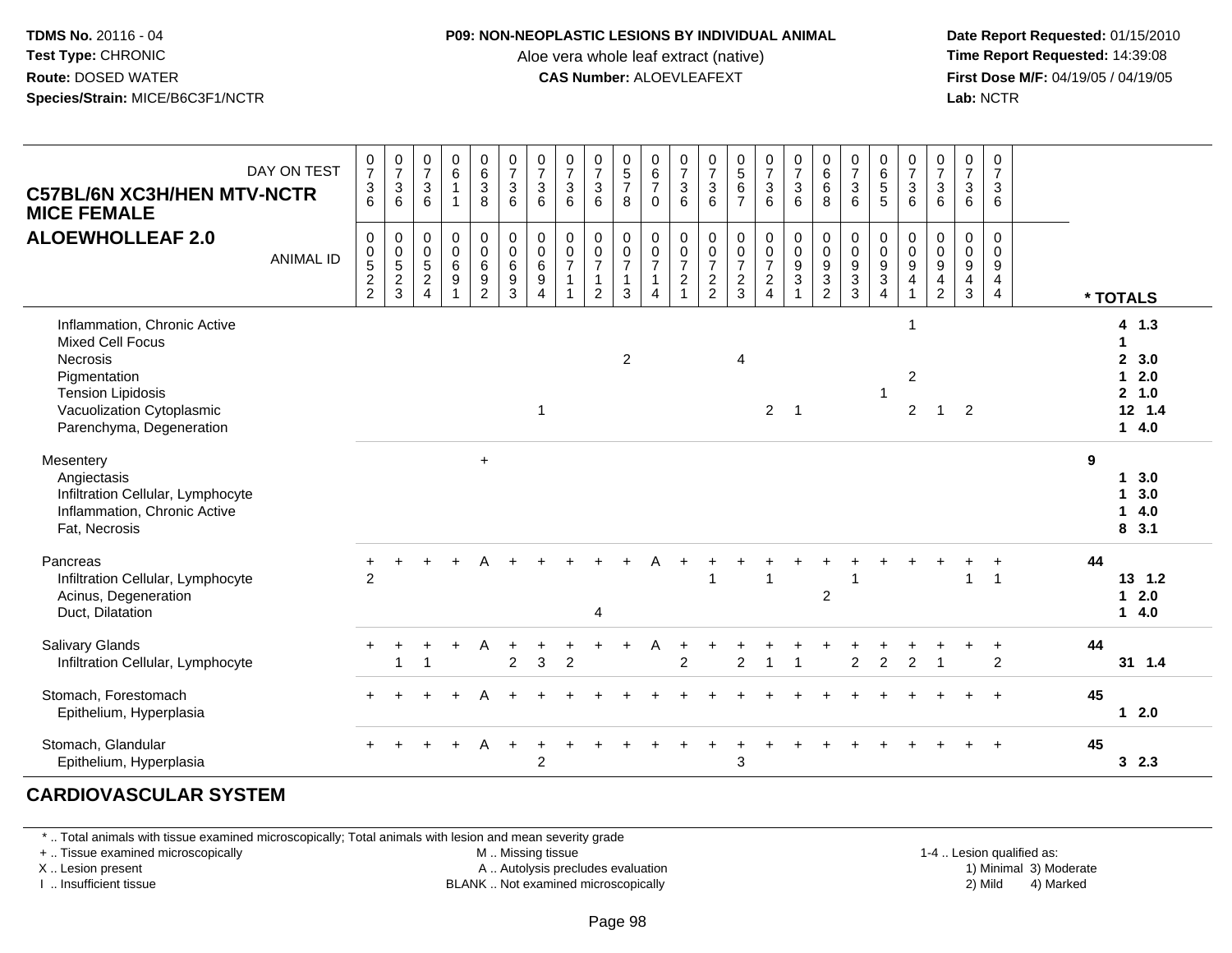### **P09: NON-NEOPLASTIC LESIONS BY INDIVIDUAL ANIMAL**

Aloe vera whole leaf extract (native)<br>**CAS Number:** ALOEVLEAFEXT

 **Date Report Requested:** 01/15/2010 **First Dose M/F:** 04/19/05 / 04/19/05<br>Lab: NCTR **Lab:** NCTR

| <b>C57BL/6N XC3H/HEN MTV-NCTR</b><br><b>MICE FEMALE</b>                                                                                                             | DAY ON TEST      | $\frac{0}{7}$<br>$\frac{3}{6}$                         | $\frac{0}{7}$<br>$\sqrt{3}$<br>$\overline{6}$                           | $\frac{0}{7}$<br>$\mathbf{3}$<br>6                                     | $\begin{array}{c} 0 \\ 6 \end{array}$<br>$\overline{1}$<br>$\overline{1}$ | $\begin{array}{c} 0 \\ 6 \end{array}$<br>$\mathbf{3}$<br>$\bf8$         | $\frac{0}{7}$<br>3<br>6                                    | $\frac{0}{7}$<br>$\sqrt{3}$<br>$6\phantom{a}$                                  | $\frac{0}{7}$<br>$\ensuremath{\mathsf{3}}$<br>6                        | $\frac{0}{7}$<br>$\sqrt{3}$<br>6                     | $\begin{array}{c} 0 \\ 5 \end{array}$<br>$\overline{7}$<br>8                 | 0<br>$\,6\,$<br>$\overline{7}$<br>$\Omega$                | $\frac{0}{7}$<br>$\ensuremath{\mathsf{3}}$<br>6                                   | $\frac{0}{7}$<br>$\frac{3}{6}$                                                | 0<br>5<br>6<br>7                                           | $\begin{smallmatrix}0\\7\end{smallmatrix}$<br>$\frac{3}{6}$      | $\frac{0}{7}$<br>$\frac{3}{6}$                      | $\begin{array}{c} 0 \\ 6 \end{array}$<br>$\,6$<br>8                                     | $\begin{array}{c} 0 \\ 7 \end{array}$<br>$\sqrt{3}$<br>6          | $\begin{array}{c} 0 \\ 6 \end{array}$<br>$\sqrt{5}$<br>$\overline{5}$ | $\frac{0}{7}$<br>$\frac{3}{6}$                                    | $\frac{0}{7}$<br>$\sqrt{3}$<br>6                                                                   | 0<br>$\overline{7}$<br>3<br>6                              | $\boldsymbol{0}$<br>$\overline{7}$<br>$\sqrt{3}$<br>6                 |                                                     |    |                            |
|---------------------------------------------------------------------------------------------------------------------------------------------------------------------|------------------|--------------------------------------------------------|-------------------------------------------------------------------------|------------------------------------------------------------------------|---------------------------------------------------------------------------|-------------------------------------------------------------------------|------------------------------------------------------------|--------------------------------------------------------------------------------|------------------------------------------------------------------------|------------------------------------------------------|------------------------------------------------------------------------------|-----------------------------------------------------------|-----------------------------------------------------------------------------------|-------------------------------------------------------------------------------|------------------------------------------------------------|------------------------------------------------------------------|-----------------------------------------------------|-----------------------------------------------------------------------------------------|-------------------------------------------------------------------|-----------------------------------------------------------------------|-------------------------------------------------------------------|----------------------------------------------------------------------------------------------------|------------------------------------------------------------|-----------------------------------------------------------------------|-----------------------------------------------------|----|----------------------------|
| <b>ALOEWHOLLEAF 2.0</b>                                                                                                                                             | <b>ANIMAL ID</b> | $\mathsf{O}\xspace$<br>$\frac{0}{5}$<br>$\overline{c}$ | $\pmb{0}$<br>$\begin{array}{c} 0 \\ 5 \\ 2 \end{array}$<br>$\mathbf{3}$ | $\mathbf 0$<br>0<br>$\overline{5}$<br>$\overline{2}$<br>$\overline{4}$ | $\pmb{0}$<br>$\pmb{0}$<br>6<br>$\overline{9}$<br>1                        | $\pmb{0}$<br>$\mathbf 0$<br>$\,6\,$<br>$\overline{9}$<br>$\overline{c}$ | $\pmb{0}$<br>$\pmb{0}$<br>$\,6\,$<br>$\boldsymbol{9}$<br>3 | $\pmb{0}$<br>$\pmb{0}$<br>$\overline{6}$<br>$\boldsymbol{9}$<br>$\overline{4}$ | 0<br>$\mathbf 0$<br>$\overline{7}$<br>$\overline{1}$<br>$\overline{1}$ | 0<br>$\mathsf{O}\xspace$<br>$\overline{7}$<br>1<br>2 | $\mathbf 0$<br>$\mathbf 0$<br>$\overline{7}$<br>$\mathbf{1}$<br>$\mathbf{3}$ | 0<br>$\mathsf 0$<br>$\overline{7}$<br>$\overline{1}$<br>4 | $\pmb{0}$<br>$\boldsymbol{0}$<br>$\overline{7}$<br>$\overline{c}$<br>$\mathbf{1}$ | $\mathbf 0$<br>$\mathbf 0$<br>$\overline{7}$<br>$\mathbf 2$<br>$\overline{2}$ | 0<br>$\mathsf{O}$<br>$\overline{7}$<br>$\overline{a}$<br>3 | $\pmb{0}$<br>$\frac{0}{7}$<br>$\boldsymbol{2}$<br>$\overline{4}$ | $_{\rm 0}^{\rm 0}$<br>$\frac{9}{3}$<br>$\mathbf{1}$ | $\boldsymbol{0}$<br>$\mathbf 0$<br>$\boldsymbol{9}$<br>$\overline{3}$<br>$\overline{2}$ | $\pmb{0}$<br>$\mathbf 0$<br>$\overline{9}$<br>$\overline{3}$<br>3 | 0<br>$\mathbf 0$<br>$\boldsymbol{9}$<br>$\overline{3}$<br>4           | 0<br>$\mathsf{O}\xspace$<br>$\overline{9}$<br>$\overline{4}$<br>1 | $\mathsf{O}\xspace$<br>$\mathsf{O}\xspace$<br>$\boldsymbol{9}$<br>$\overline{4}$<br>$\overline{2}$ | 0<br>0<br>$\boldsymbol{9}$<br>$\overline{4}$<br>$\sqrt{3}$ | $\pmb{0}$<br>$\mathbf 0$<br>$9\,$<br>$\overline{4}$<br>$\overline{4}$ |                                                     |    | * TOTALS                   |
| <b>Blood Vessel</b>                                                                                                                                                 |                  |                                                        |                                                                         |                                                                        |                                                                           |                                                                         |                                                            |                                                                                |                                                                        |                                                      |                                                                              |                                                           |                                                                                   |                                                                               |                                                            |                                                                  |                                                     |                                                                                         |                                                                   |                                                                       |                                                                   |                                                                                                    |                                                            |                                                                       |                                                     | 45 |                            |
| Heart<br>Cardiomyopathy<br>Inflammation, Chronic Active                                                                                                             |                  |                                                        |                                                                         |                                                                        |                                                                           |                                                                         |                                                            |                                                                                |                                                                        |                                                      |                                                                              |                                                           |                                                                                   |                                                                               |                                                            |                                                                  |                                                     |                                                                                         |                                                                   |                                                                       | 1                                                                 |                                                                                                    |                                                            |                                                                       |                                                     | 46 | 3 1.0<br>11.0              |
| <b>ENDOCRINE SYSTEM</b>                                                                                                                                             |                  |                                                        |                                                                         |                                                                        |                                                                           |                                                                         |                                                            |                                                                                |                                                                        |                                                      |                                                                              |                                                           |                                                                                   |                                                                               |                                                            |                                                                  |                                                     |                                                                                         |                                                                   |                                                                       |                                                                   |                                                                                                    |                                                            |                                                                       |                                                     |    |                            |
| <b>Adrenal Cortex</b><br>Vacuolization Cytoplasmic                                                                                                                  |                  |                                                        |                                                                         |                                                                        |                                                                           | A                                                                       |                                                            |                                                                                |                                                                        |                                                      |                                                                              |                                                           |                                                                                   |                                                                               |                                                            |                                                                  |                                                     |                                                                                         |                                                                   |                                                                       |                                                                   |                                                                                                    |                                                            |                                                                       |                                                     | 44 | 14.0                       |
| Subcapsular, Hyperplasia                                                                                                                                            |                  | $\overline{2}$                                         | 3                                                                       | $\overline{2}$                                                         | 2                                                                         |                                                                         | $\overline{2}$                                             | 2                                                                              | $\overline{2}$                                                         | 2                                                    |                                                                              |                                                           | 2                                                                                 | 2                                                                             | 2                                                          | 3                                                                | 2                                                   | 3                                                                                       | $\overline{2}$                                                    | 2                                                                     | $\overline{2}$                                                    | 2                                                                                                  | $\overline{2}$                                             | $\overline{2}$                                                        |                                                     |    | 43 2.0                     |
| Adrenal Medulla<br>Hyperplasia                                                                                                                                      |                  |                                                        |                                                                         |                                                                        |                                                                           |                                                                         |                                                            |                                                                                |                                                                        |                                                      |                                                                              |                                                           |                                                                                   |                                                                               |                                                            |                                                                  |                                                     |                                                                                         |                                                                   |                                                                       |                                                                   |                                                                                                    |                                                            |                                                                       |                                                     | 44 | 11.0                       |
| Islets, Pancreatic<br>Hyperplasia                                                                                                                                   |                  | $+$                                                    | $\pm$                                                                   | $\ddot{}$                                                              | $\ddot{}$<br>$\overline{c}$                                               | Α                                                                       |                                                            |                                                                                |                                                                        |                                                      |                                                                              |                                                           |                                                                                   |                                                                               |                                                            |                                                                  |                                                     |                                                                                         |                                                                   |                                                                       |                                                                   |                                                                                                    |                                                            |                                                                       |                                                     | 44 | $12.0$                     |
| Parathyroid Gland<br>Cyst                                                                                                                                           |                  |                                                        |                                                                         |                                                                        |                                                                           | A                                                                       | м                                                          | M                                                                              |                                                                        |                                                      |                                                                              |                                                           |                                                                                   |                                                                               |                                                            |                                                                  |                                                     |                                                                                         |                                                                   |                                                                       |                                                                   | -1                                                                                                 | $+$                                                        | $\overline{+}$                                                        |                                                     | 42 | 11.0                       |
| <b>Pituitary Gland</b><br>Thrombus<br>Pars Distalis, Angiectasis                                                                                                    |                  |                                                        |                                                                         |                                                                        |                                                                           |                                                                         |                                                            |                                                                                |                                                                        |                                                      |                                                                              | A                                                         |                                                                                   | 3                                                                             |                                                            |                                                                  | $\overline{2}$                                      |                                                                                         | м                                                                 | M                                                                     |                                                                   |                                                                                                    |                                                            |                                                                       |                                                     | 41 | 13.0<br>$12.0$             |
| Pars Distalis, Cyst<br>Pars Distalis, Hyperplasia<br>Pars Intermedia, Angiectasis                                                                                   |                  |                                                        |                                                                         |                                                                        |                                                                           |                                                                         |                                                            |                                                                                |                                                                        |                                                      |                                                                              |                                                           |                                                                                   | $\overline{4}$                                                                | $\overline{\phantom{0}}$                                   |                                                                  |                                                     |                                                                                         |                                                                   |                                                                       |                                                                   | $\overline{4}$                                                                                     | $\overline{2}$                                             | 3                                                                     |                                                     |    | $12.0$<br>$10$ 2.2<br>13.0 |
| <b>Thyroid Gland</b><br>Cyst                                                                                                                                        |                  |                                                        |                                                                         |                                                                        |                                                                           |                                                                         |                                                            |                                                                                |                                                                        |                                                      |                                                                              |                                                           |                                                                                   |                                                                               |                                                            |                                                                  |                                                     |                                                                                         |                                                                   |                                                                       |                                                                   |                                                                                                    |                                                            |                                                                       |                                                     | 44 | 12.0                       |
| *  Total animals with tissue examined microscopically; Total animals with lesion and mean severity grade<br>+  Tissue examined microscopically<br>X  Lesion present |                  |                                                        |                                                                         |                                                                        |                                                                           |                                                                         | M. Missing tissue                                          |                                                                                | A  Autolysis precludes evaluation                                      |                                                      |                                                                              |                                                           |                                                                                   |                                                                               |                                                            |                                                                  |                                                     |                                                                                         |                                                                   |                                                                       |                                                                   |                                                                                                    |                                                            |                                                                       | 1-4  Lesion qualified as:<br>1) Minimal 3) Moderate |    |                            |

I .. Insufficient tissue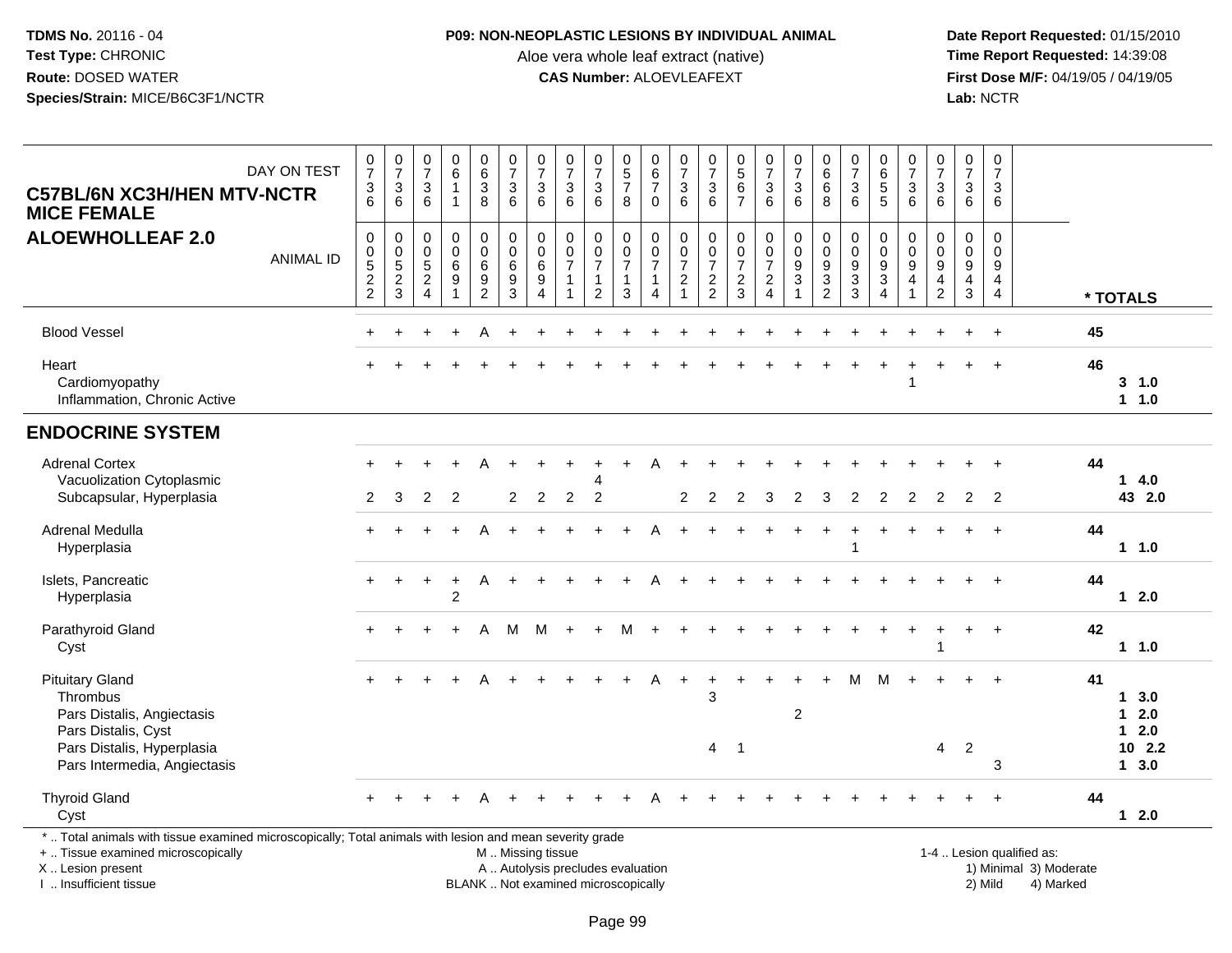### **P09: NON-NEOPLASTIC LESIONS BY INDIVIDUAL ANIMAL**

Aloe vera whole leaf extract (native)<br>**CAS Number:** ALOEVLEAFEXT

| DAY ON TEST<br><b>C57BL/6N XC3H/HEN MTV-NCTR</b><br><b>MICE FEMALE</b>                                                                                                                        | $\frac{0}{7}$<br>$\ensuremath{\mathsf{3}}$<br>6 | $\begin{smallmatrix}0\\7\end{smallmatrix}$<br>$\ensuremath{\mathsf{3}}$<br>$\,6$ | $\frac{0}{7}$<br>$\ensuremath{\mathsf{3}}$<br>6 | $_{6}^{\rm 0}$<br>$\mathbf{1}$<br>$\mathbf{1}$ | $\begin{array}{c} 0 \\ 6 \end{array}$<br>$\ensuremath{\mathsf{3}}$<br>8 | $\frac{0}{7}$<br>$\ensuremath{\mathsf{3}}$<br>6              | $\begin{array}{c} 0 \\ 7 \end{array}$<br>$\ensuremath{\mathsf{3}}$<br>6 | $\begin{array}{c} 0 \\ 7 \end{array}$<br>$\ensuremath{\mathsf{3}}$<br>$6\phantom{1}$ | $\frac{0}{7}$<br>3<br>$6\phantom{1}$                                    | $\begin{array}{c} 0 \\ 5 \\ 7 \end{array}$<br>8       | $\begin{array}{c} 0 \\ 6 \\ 7 \end{array}$<br>$\pmb{0}$                     | $\frac{0}{7}$<br>$\sqrt{3}$<br>6                                           | $\frac{0}{7}$<br>$\ensuremath{\mathsf{3}}$<br>$6\phantom{1}6$ | $0$<br>5<br>6<br>7                  | $\frac{0}{7}$<br>$\ensuremath{\mathsf{3}}$<br>6                       | $\frac{0}{7}$<br>3<br>6                              | $0$<br>6<br>6<br>$\,8\,$                       | $\frac{0}{7}$<br>$\frac{3}{6}$                                            | 0<br>6<br>5<br>5                     | $\frac{0}{7}$<br>$\ensuremath{\mathsf{3}}$<br>6                                             | $\begin{array}{c} 0 \\ 7 \end{array}$<br>3<br>$\,6\,$                                   | $\frac{0}{7}$<br>$\ensuremath{\mathsf{3}}$<br>$\,6$                     | $\frac{0}{7}$<br>3<br>6                                 |                                                                  |                                     |
|-----------------------------------------------------------------------------------------------------------------------------------------------------------------------------------------------|-------------------------------------------------|----------------------------------------------------------------------------------|-------------------------------------------------|------------------------------------------------|-------------------------------------------------------------------------|--------------------------------------------------------------|-------------------------------------------------------------------------|--------------------------------------------------------------------------------------|-------------------------------------------------------------------------|-------------------------------------------------------|-----------------------------------------------------------------------------|----------------------------------------------------------------------------|---------------------------------------------------------------|-------------------------------------|-----------------------------------------------------------------------|------------------------------------------------------|------------------------------------------------|---------------------------------------------------------------------------|--------------------------------------|---------------------------------------------------------------------------------------------|-----------------------------------------------------------------------------------------|-------------------------------------------------------------------------|---------------------------------------------------------|------------------------------------------------------------------|-------------------------------------|
| <b>ALOEWHOLLEAF 2.0</b><br><b>ANIMAL ID</b>                                                                                                                                                   | $\mathbf 0$<br>$\pmb{0}$<br>$\frac{5}{2}$       | $\mathbf 0$<br>$0$<br>$5$<br>$2$<br>$3$                                          | $\pmb{0}$<br>$\pmb{0}$<br>$\frac{5}{2}$         | $\mathbf 0$<br>$\overline{0}$<br>$\frac{6}{9}$ | $\mathbf 0$<br>$\mathbf 0$<br>$\,6\,$<br>$\frac{9}{2}$                  | $\pmb{0}$<br>$\ddot{\mathbf{0}}$<br>$\,6\,$<br>$\frac{9}{3}$ | $\pmb{0}$<br>$\pmb{0}$<br>6<br>9<br>$\overline{4}$                      | $\pmb{0}$<br>$\pmb{0}$<br>$\overline{7}$<br>$\mathbf{1}$<br>$\mathbf{1}$             | 0<br>$\overline{0}$<br>$\overline{7}$<br>$\mathbf{1}$<br>$\overline{2}$ | 0<br>$\bar{0}$<br>$\overline{7}$<br>$\mathbf{1}$<br>3 | $\mathbf 0$<br>$\mathbf 0$<br>$\overline{7}$<br>1<br>$\boldsymbol{\Lambda}$ | $\mathbf 0$<br>$\pmb{0}$<br>$\overline{7}$<br>$\sqrt{2}$<br>$\overline{1}$ | $\pmb{0}$<br>$\pmb{0}$<br>$\overline{7}$<br>$\frac{2}{2}$     | 0<br>$\frac{0}{7}$<br>$\frac{2}{3}$ | $\mathsf 0$<br>$\ddot{\mathbf{0}}$<br>$\overline{7}$<br>$\frac{2}{4}$ | $\begin{array}{c} 0 \\ 0 \\ 9 \\ 3 \end{array}$<br>1 | $\mathbf 0$<br>$\overline{0}$<br>$\frac{9}{2}$ | $\pmb{0}$<br>$\overline{0}$<br>$\begin{array}{c} 9 \\ 3 \\ 3 \end{array}$ | 0<br>$\overline{0}$<br>$\frac{9}{3}$ | $\mathbf 0$<br>$\mathbf 0$<br>$\boldsymbol{9}$<br>$\overline{\mathbf{4}}$<br>$\overline{1}$ | $\mathbf 0$<br>$\boldsymbol{0}$<br>$\boldsymbol{9}$<br>$\overline{4}$<br>$\overline{2}$ | $\mathsf{O}\xspace$<br>$\mathbf 0$<br>$\boldsymbol{9}$<br>$\frac{4}{3}$ | $\mathsf{O}$<br>$\mathbf 0$<br>9<br>4<br>$\overline{4}$ |                                                                  | * TOTALS                            |
| Infiltration Cellular, Lymphocyte<br>Inflammation, Chronic Active<br>Follicle, Degeneration<br>Follicular Cell, Hyperplasia                                                                   |                                                 |                                                                                  |                                                 |                                                |                                                                         |                                                              |                                                                         | $\mathbf 1$                                                                          | $\overline{2}$                                                          |                                                       |                                                                             |                                                                            |                                                               | $\mathbf{1}$                        |                                                                       |                                                      | $\overline{c}$                                 |                                                                           |                                      | $\overline{1}$                                                                              |                                                                                         |                                                                         | 1                                                       |                                                                  | 2, 1.0<br>11.0<br>$9$ 1.3<br>$12.0$ |
| <b>GENERAL BODY SYSTEM</b>                                                                                                                                                                    |                                                 |                                                                                  |                                                 |                                                |                                                                         |                                                              |                                                                         |                                                                                      |                                                                         |                                                       |                                                                             |                                                                            |                                                               |                                     |                                                                       |                                                      |                                                |                                                                           |                                      |                                                                                             |                                                                                         |                                                                         |                                                         |                                                                  |                                     |
| <b>NONE</b>                                                                                                                                                                                   |                                                 |                                                                                  |                                                 |                                                |                                                                         |                                                              |                                                                         |                                                                                      |                                                                         |                                                       |                                                                             |                                                                            |                                                               |                                     |                                                                       |                                                      |                                                |                                                                           |                                      |                                                                                             |                                                                                         |                                                                         |                                                         |                                                                  |                                     |
| <b>GENITAL SYSTEM</b>                                                                                                                                                                         |                                                 |                                                                                  |                                                 |                                                |                                                                         |                                                              |                                                                         |                                                                                      |                                                                         |                                                       |                                                                             |                                                                            |                                                               |                                     |                                                                       |                                                      |                                                |                                                                           |                                      |                                                                                             |                                                                                         |                                                                         |                                                         |                                                                  |                                     |
| <b>Clitoral Gland</b><br>Degeneration                                                                                                                                                         | Δ                                               | $\ddot{}$<br>$\overline{\mathbf{4}}$                                             | М                                               | $\ddot{}$<br>$\overline{A}$                    | A                                                                       | 3                                                            | Δ                                                                       |                                                                                      |                                                                         |                                                       | Λ                                                                           | л                                                                          |                                                               |                                     |                                                                       | Δ                                                    |                                                | $\overline{\Lambda}$                                                      | 4                                    |                                                                                             | 4                                                                                       | 4                                                                       | $\ddot{}$<br>$\overline{4}$                             | 44                                                               | 43 3.9                              |
| Ovary<br>Atrophy<br>Cyst<br>Cyst, Multiple<br>Hemorrhage                                                                                                                                      | 4                                               | $\Delta$<br>$\overline{4}$                                                       | Δ                                               | $\ddot{}$<br>3                                 | A                                                                       | Δ                                                            | Δ<br>1                                                                  | 4                                                                                    | $\boldsymbol{\Lambda}$<br>$\overline{4}$                                |                                                       | Δ                                                                           | Δ<br>$\overline{2}$                                                        | Δ                                                             |                                     | 4<br>3                                                                | $\overline{2}$                                       | 4<br>$\overline{c}$                            | Δ<br>3                                                                    | 4                                    | Δ                                                                                           | Δ<br>$\mathbf 1$                                                                        |                                                                         | 4<br>$\boldsymbol{\Delta}$                              | 45                                                               | 40 3.9<br>12 3.0<br>2.2.0<br>$12.0$ |
| <b>Uterus</b><br>Angiectasis<br>Thrombus<br>Endometrium, Hyperplasia, Cystic                                                                                                                  | 3                                               | $\overline{2}$                                                                   | 3                                               | $\overline{4}$                                 |                                                                         | $\mathbf{2}$                                                 | 4                                                                       | 2                                                                                    | 4                                                                       | $\overline{4}$                                        |                                                                             | $\overline{2}$                                                             | 4                                                             | 4                                   | 3                                                                     | 3                                                    | 3                                              | 4                                                                         | 3                                    | 4                                                                                           | 3                                                                                       |                                                                         | 3 <sub>3</sub>                                          | 44                                                               | 13.0<br>$12.0$<br>43 3.1            |
| <b>HEMATOPOIETIC SYSTEM</b>                                                                                                                                                                   |                                                 |                                                                                  |                                                 |                                                |                                                                         |                                                              |                                                                         |                                                                                      |                                                                         |                                                       |                                                                             |                                                                            |                                                               |                                     |                                                                       |                                                      |                                                |                                                                           |                                      |                                                                                             |                                                                                         |                                                                         |                                                         |                                                                  |                                     |
| <b>Bone Marrow</b><br>Hyperplasia                                                                                                                                                             |                                                 |                                                                                  |                                                 |                                                |                                                                         |                                                              |                                                                         |                                                                                      | $\ddot{}$                                                               | $\ddot{}$<br>3                                        | A                                                                           |                                                                            |                                                               |                                     |                                                                       | $\overline{2}$                                       |                                                |                                                                           | +<br>$\overline{2}$                  | $\overline{2}$                                                                              |                                                                                         |                                                                         |                                                         | 44                                                               | 52.4                                |
| Lymph Node                                                                                                                                                                                    |                                                 |                                                                                  |                                                 |                                                | $\ddot{}$                                                               |                                                              |                                                                         |                                                                                      | $+$                                                                     | $+$                                                   | $\ddot{}$                                                                   |                                                                            |                                                               |                                     |                                                                       |                                                      |                                                | $+$                                                                       | $\ddot{}$                            |                                                                                             |                                                                                         |                                                                         |                                                         | 12                                                               |                                     |
| *  Total animals with tissue examined microscopically; Total animals with lesion and mean severity grade<br>+  Tissue examined microscopically<br>X  Lesion present<br>I  Insufficient tissue |                                                 |                                                                                  |                                                 |                                                |                                                                         | M  Missing tissue                                            |                                                                         | A  Autolysis precludes evaluation<br>BLANK  Not examined microscopically             |                                                                         |                                                       |                                                                             |                                                                            |                                                               |                                     |                                                                       |                                                      |                                                |                                                                           |                                      |                                                                                             |                                                                                         |                                                                         | 2) Mild                                                 | 1-4  Lesion qualified as:<br>1) Minimal 3) Moderate<br>4) Marked |                                     |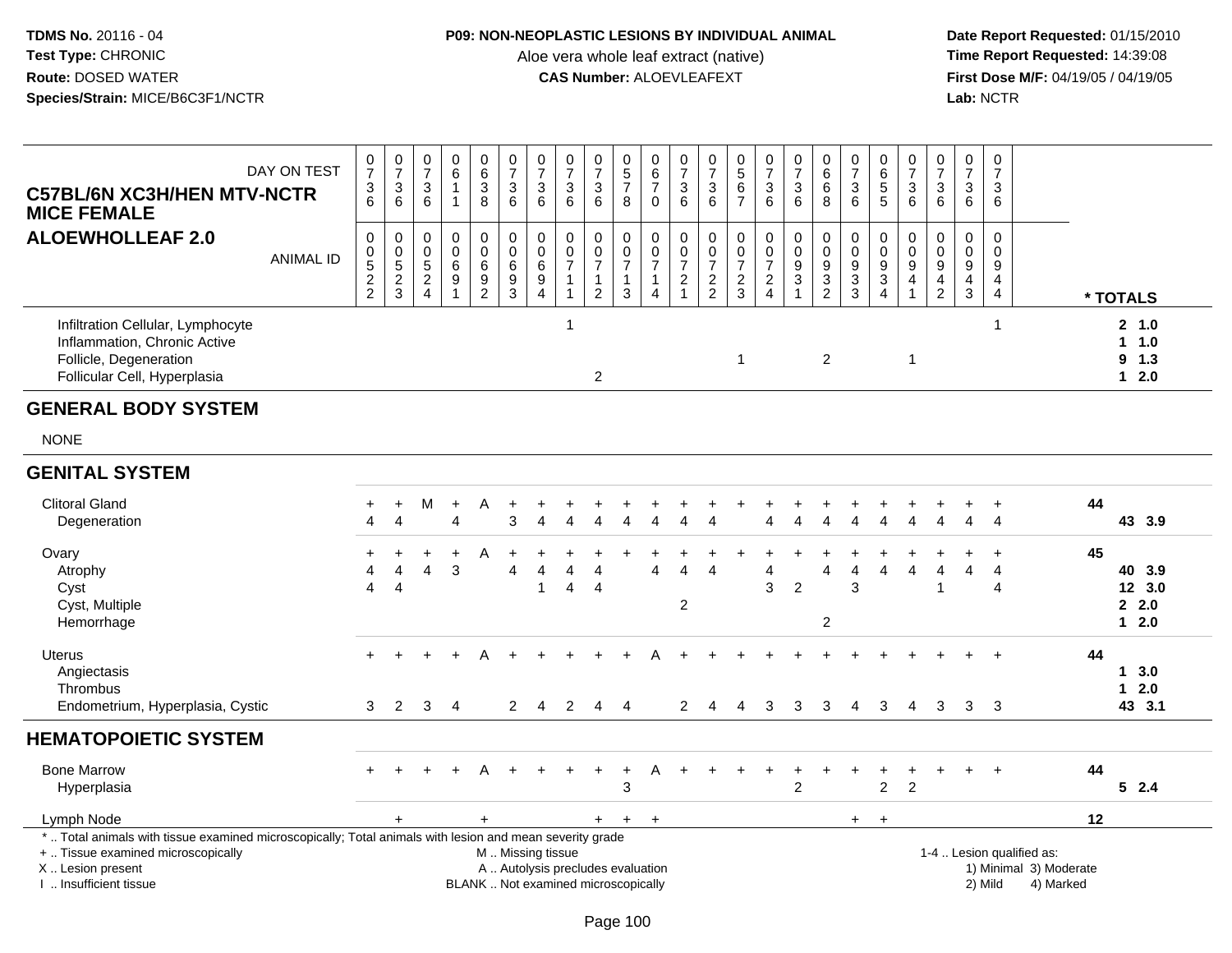### **P09: NON-NEOPLASTIC LESIONS BY INDIVIDUAL ANIMAL**

Aloe vera whole leaf extract (native)<br>**CAS Number:** ALOEVLEAFEXT

 **Date Report Requested:** 01/15/2010 **First Dose M/F:** 04/19/05 / 04/19/05<br>Lab: NCTR **Lab:** NCTR

| DAY ON TEST<br><b>C57BL/6N XC3H/HEN MTV-NCTR</b><br><b>MICE FEMALE</b>                                                                                                                        | $\frac{0}{7}$<br>$\frac{3}{6}$                                            | $\begin{array}{c} 0 \\ 7 \end{array}$<br>$\ensuremath{\mathsf{3}}$<br>$6\phantom{1}6$ | $\frac{0}{7}$<br>$\ensuremath{\mathsf{3}}$<br>$\,6$                          | 0<br>$\,6\,$<br>$\overline{1}$<br>$\mathbf{1}$      | $\begin{matrix} 0 \\ 6 \\ 3 \end{matrix}$<br>8            | $\begin{array}{c} 0 \\ 7 \end{array}$<br>$\ensuremath{\mathsf{3}}$<br>6                       | $\frac{0}{7}$<br>$\ensuremath{\mathsf{3}}$<br>$6\phantom{1}6$                  | $\begin{matrix} 0 \\ 7 \end{matrix}$<br>$\ensuremath{\mathsf{3}}$<br>6       | $\frac{0}{7}$<br>$\ensuremath{\mathsf{3}}$<br>$6\phantom{1}6$                | $\begin{array}{c} 0 \\ 5 \end{array}$<br>$\overline{7}$<br>8 | $\begin{smallmatrix}0\0\0\end{smallmatrix}$<br>$\overline{7}$<br>$\mathbf 0$ | $\frac{0}{7}$<br>$\ensuremath{\mathsf{3}}$<br>$\,6\,$      | 0<br>$\overline{7}$<br>$\frac{3}{6}$                | $0$<br>5<br>6<br>7                                        | $\frac{0}{7}$<br>$\ensuremath{\mathsf{3}}$<br>$6\phantom{1}$ | $\begin{array}{c} 0 \\ 7 \end{array}$<br>$\ensuremath{\mathsf{3}}$<br>$6\phantom{1}6$     | $_{6}^{\rm 0}$<br>$\,6$<br>8                                | 0<br>$\overline{7}$<br>$\ensuremath{\mathsf{3}}$<br>$6\phantom{1}$  | 0<br>6<br>5<br>5                                                              | $\frac{0}{7}$<br>$\frac{3}{6}$                       | $\begin{array}{c} 0 \\ 7 \end{array}$<br>$\frac{3}{6}$        | 0<br>$\overline{7}$<br>3<br>$6\phantom{1}$    | $\mathbf 0$<br>$\overline{7}$<br>3<br>6                          |                                                                  |    |                                      |
|-----------------------------------------------------------------------------------------------------------------------------------------------------------------------------------------------|---------------------------------------------------------------------------|---------------------------------------------------------------------------------------|------------------------------------------------------------------------------|-----------------------------------------------------|-----------------------------------------------------------|-----------------------------------------------------------------------------------------------|--------------------------------------------------------------------------------|------------------------------------------------------------------------------|------------------------------------------------------------------------------|--------------------------------------------------------------|------------------------------------------------------------------------------|------------------------------------------------------------|-----------------------------------------------------|-----------------------------------------------------------|--------------------------------------------------------------|-------------------------------------------------------------------------------------------|-------------------------------------------------------------|---------------------------------------------------------------------|-------------------------------------------------------------------------------|------------------------------------------------------|---------------------------------------------------------------|-----------------------------------------------|------------------------------------------------------------------|------------------------------------------------------------------|----|--------------------------------------|
| <b>ALOEWHOLLEAF 2.0</b><br><b>ANIMAL ID</b>                                                                                                                                                   | $\pmb{0}$<br>$\begin{smallmatrix}0\0\0\end{smallmatrix}$<br>$\frac{2}{2}$ | $\boldsymbol{0}$<br>$\mathbf 0$<br>$\overline{5}$<br>$\boldsymbol{2}$<br>$\mathbf{3}$ | $\mathbf 0$<br>$\mathbf 0$<br>$\overline{5}$<br>$\sqrt{2}$<br>$\overline{4}$ | $\mathbf 0$<br>$\mathbf 0$<br>6<br>$\boldsymbol{9}$ | $\pmb{0}$<br>$\pmb{0}$<br>$6\phantom{a}$<br>$\frac{9}{2}$ | $\mathbf 0$<br>$\mathbf 0$<br>6<br>$\frac{9}{3}$                                              | $\pmb{0}$<br>$\pmb{0}$<br>$\overline{6}$<br>$\boldsymbol{9}$<br>$\overline{4}$ | $\pmb{0}$<br>$\mathbf 0$<br>$\overline{7}$<br>$\overline{1}$<br>$\mathbf{1}$ | $\pmb{0}$<br>$\mathbf 0$<br>$\overline{7}$<br>$\mathbf{1}$<br>$\overline{2}$ | 0<br>$\mathbf 0$<br>$\overline{7}$<br>$\mathbf{1}$<br>3      | $\pmb{0}$<br>$\pmb{0}$<br>$\overline{7}$<br>$\mathbf{1}$<br>4                | $\pmb{0}$<br>$\frac{0}{7}$<br>$\sqrt{2}$<br>$\overline{1}$ | 0<br>$\mathbf 0$<br>$\overline{7}$<br>$\frac{2}{2}$ | $\pmb{0}$<br>$\pmb{0}$<br>$\overline{7}$<br>$\frac{2}{3}$ | 0<br>$\mathbf 0$<br>$\overline{7}$<br>$\frac{2}{4}$          | $\pmb{0}$<br>$\mathbf 0$<br>$\overline{9}$<br>$\ensuremath{\mathsf{3}}$<br>$\overline{1}$ | $\pmb{0}$<br>$\mathbf 0$<br>$\overline{9}$<br>$\frac{3}{2}$ | $\pmb{0}$<br>$\mathsf{O}\xspace$<br>$\overline{9}$<br>$\frac{3}{3}$ | $\mathsf{O}\xspace$<br>$\mathsf{O}\xspace$<br>$\frac{9}{3}$<br>$\overline{4}$ | 0<br>$\mathbf 0$<br>$\overline{9}$<br>$\overline{4}$ | $\mathbf 0$<br>$\mathbf 0$<br>$\overline{9}$<br>$\frac{4}{2}$ | 0<br>$\mathbf{0}$<br>9<br>$\overline{4}$<br>3 | $\mathbf 0$<br>$\Omega$<br>9<br>$\overline{4}$<br>$\overline{4}$ |                                                                  |    | * TOTALS                             |
| Lumbar, Hyperplasia, Lymphoid<br>Lumbar, Infiltration Cellular, Plasma Cell                                                                                                                   |                                                                           |                                                                                       |                                                                              |                                                     |                                                           |                                                                                               |                                                                                |                                                                              |                                                                              |                                                              |                                                                              |                                                            |                                                     |                                                           |                                                              |                                                                                           |                                                             |                                                                     | $\overline{2}$                                                                |                                                      |                                                               |                                               |                                                                  |                                                                  |    | $12.0$<br>13.0                       |
| Lymph Node, Mandibular<br>Hyperplasia, Lymphoid<br>Infiltration Cellular, Polymorphonuclear                                                                                                   |                                                                           |                                                                                       |                                                                              |                                                     | A                                                         | $\ddot{}$                                                                                     | $\overline{2}$                                                                 | $\overline{2}$                                                               |                                                                              |                                                              |                                                                              |                                                            |                                                     |                                                           |                                                              |                                                                                           | $\overline{2}$<br>$\overline{c}$                            | $\overline{2}$                                                      |                                                                               | 3                                                    |                                                               |                                               |                                                                  |                                                                  | 45 | 12, 1.9<br>$12.0$                    |
| Lymph Node, Mesenteric<br>Angiectasis<br>Hyperplasia, Lymphoid                                                                                                                                |                                                                           | 1                                                                                     |                                                                              |                                                     |                                                           |                                                                                               | $\overline{c}$                                                                 |                                                                              |                                                                              |                                                              |                                                                              |                                                            |                                                     |                                                           |                                                              | 1                                                                                         |                                                             |                                                                     |                                                                               | 3                                                    |                                                               | $\overline{c}$                                |                                                                  |                                                                  | 43 | $12.0$<br>14 1.8                     |
| Spleen<br>Hematopoietic Cell Proliferation<br>Hyperplasia, Lymphoid<br>Necrosis<br>Pigmentation                                                                                               |                                                                           |                                                                                       | 3                                                                            | 3                                                   |                                                           |                                                                                               | $\overline{4}$                                                                 |                                                                              |                                                                              | 4                                                            |                                                                              | $\overline{c}$                                             |                                                     | Δ                                                         | 3                                                            | $\overline{4}$                                                                            |                                                             |                                                                     | 3<br>$\mathbf{3}$                                                             | 4<br>3                                               | 4                                                             | $\mathbf{3}$                                  | $\ddot{}$<br>3                                                   |                                                                  | 45 | 93.3<br>21 2.9<br>14.0<br>4 2.3      |
| Thymus<br>Atrophy<br>Hyperplasia, Lymphoid                                                                                                                                                    | $\overline{c}$                                                            | Δ                                                                                     |                                                                              | 3                                                   |                                                           |                                                                                               | $\overline{2}$                                                                 | $\overline{2}$                                                               |                                                                              |                                                              |                                                                              |                                                            |                                                     | м                                                         | $\ddot{}$<br>$\overline{c}$                                  | 2                                                                                         | 4                                                           |                                                                     |                                                                               | $\overline{c}$                                       |                                                               | $\overline{c}$                                | $\overline{2}$                                                   |                                                                  | 43 | 172.4<br>$8$ 1.9                     |
| <b>INTEGUMENTARY SYSTEM</b>                                                                                                                                                                   |                                                                           |                                                                                       |                                                                              |                                                     |                                                           |                                                                                               |                                                                                |                                                                              |                                                                              |                                                              |                                                                              |                                                            |                                                     |                                                           |                                                              |                                                                                           |                                                             |                                                                     |                                                                               |                                                      |                                                               |                                               |                                                                  |                                                                  |    |                                      |
| <b>Mammary Gland</b><br>Galactocele<br>Infiltration Cellular, Lymphocyte<br>Lactation<br>Alveolus, Hyperplasia                                                                                | $\overline{c}$                                                            |                                                                                       |                                                                              |                                                     |                                                           | $\overline{c}$                                                                                |                                                                                |                                                                              |                                                                              |                                                              |                                                                              |                                                            | $\boldsymbol{2}$                                    |                                                           |                                                              |                                                                                           |                                                             |                                                                     |                                                                               |                                                      |                                                               |                                               |                                                                  |                                                                  | 44 | $12.0$<br>$12.0$<br>2.0<br>$3 \t1.7$ |
| Skin                                                                                                                                                                                          |                                                                           |                                                                                       |                                                                              |                                                     |                                                           |                                                                                               |                                                                                |                                                                              |                                                                              |                                                              |                                                                              |                                                            |                                                     |                                                           |                                                              |                                                                                           |                                                             |                                                                     |                                                                               |                                                      |                                                               |                                               |                                                                  |                                                                  | 45 |                                      |
| *  Total animals with tissue examined microscopically; Total animals with lesion and mean severity grade<br>+  Tissue examined microscopically<br>X  Lesion present<br>I  Insufficient tissue |                                                                           |                                                                                       |                                                                              |                                                     |                                                           | M  Missing tissue<br>A  Autolysis precludes evaluation<br>BLANK  Not examined microscopically |                                                                                |                                                                              |                                                                              |                                                              |                                                                              |                                                            |                                                     |                                                           |                                                              |                                                                                           |                                                             |                                                                     |                                                                               |                                                      |                                                               |                                               | 2) Mild                                                          | 1-4  Lesion qualified as:<br>1) Minimal 3) Moderate<br>4) Marked |    |                                      |

I .. Insufficient tissue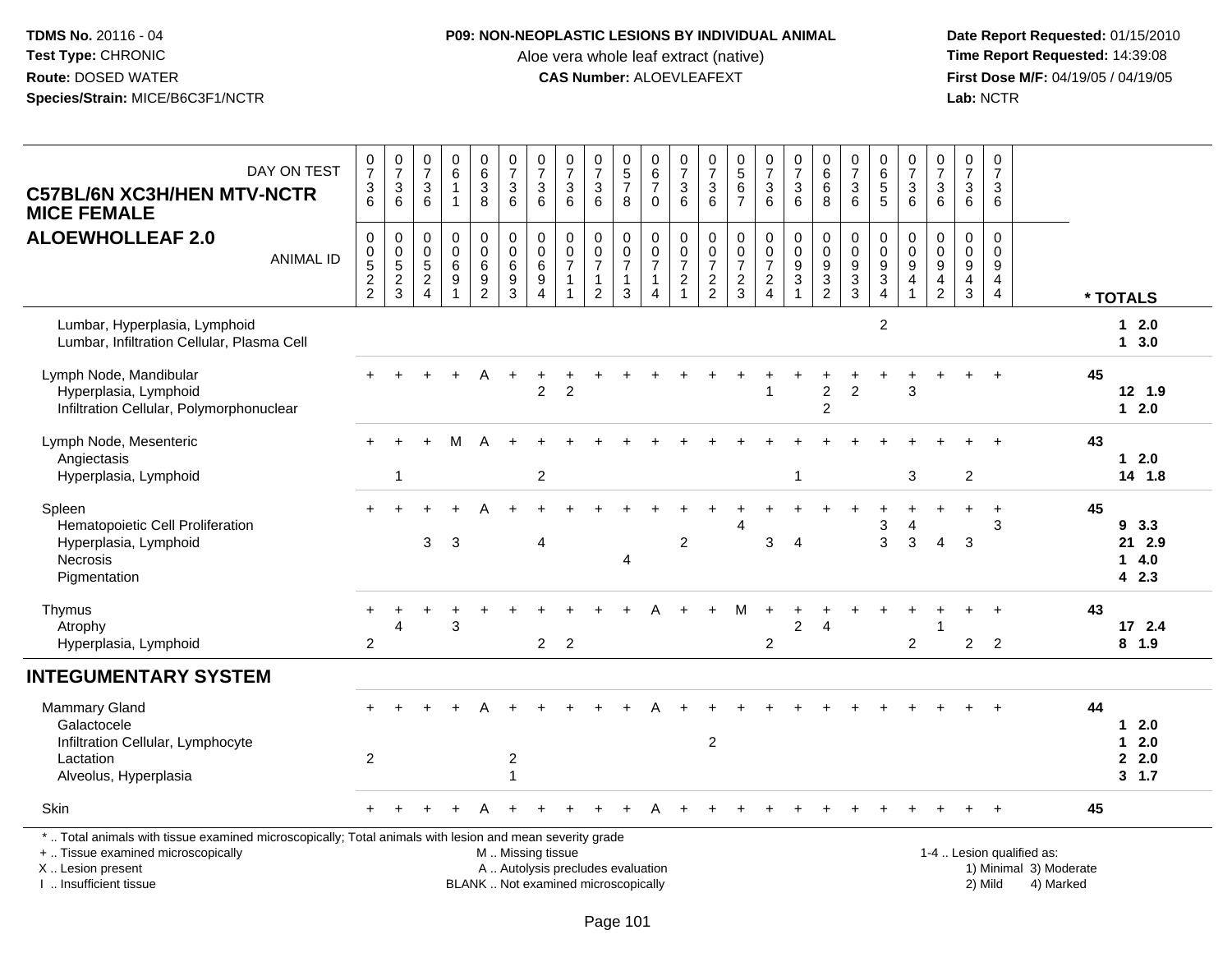## **P09: NON-NEOPLASTIC LESIONS BY INDIVIDUAL ANIMAL**

Aloe vera whole leaf extract (native)<br>**CAS Number:** ALOEVLEAFEXT

| DAY ON TEST<br><b>C57BL/6N XC3H/HEN MTV-NCTR</b><br><b>MICE FEMALE</b>                                                                                                                        | $\frac{0}{7}$<br>$\frac{3}{6}$        | $\begin{matrix} 0 \\ 7 \end{matrix}$<br>$\sqrt{3}$<br>6 | $\frac{0}{7}$<br>3<br>6                                     | $_{6}^{\rm 0}$<br>$\mathbf{1}$<br>$\mathbf{1}$                    | $_{6}^{\rm 0}$<br>$\mathbf{3}$<br>$\overline{8}$                  | $\begin{array}{c} 0 \\ 7 \end{array}$<br>$\mathbf{3}$<br>$6^{\circ}$ | $\frac{0}{7}$<br>$\sqrt{3}$<br>6                                 | $\frac{0}{7}$<br>$\mathbf{3}$<br>6                                       | $\pmb{0}$<br>$\overline{7}$<br>$\sqrt{3}$<br>6                             | 0<br>5<br>7<br>8                                        | 0<br>$\,6\,$<br>$\overline{\mathcal{I}}$<br>$\mathbf 0$                      | $\frac{0}{7}$<br>$\mathbf{3}$<br>6                                           | $\frac{0}{7}$<br>$\sqrt{3}$<br>6                  | $0$<br>5<br>6<br>7                            | $\frac{0}{7}$<br>$\mathbf{3}$<br>$6\phantom{1}$                  | $\begin{array}{c} 0 \\ 7 \end{array}$<br>$\ensuremath{\mathsf{3}}$<br>6 | $_{6}^{\rm 0}$<br>$\,6$<br>8                                            | $\frac{0}{7}$<br>$\mathbf{3}$<br>6                                           | $\begin{array}{c} 0 \\ 6 \\ 5 \end{array}$<br>$\overline{5}$                      | 0<br>$\overline{7}$<br>$\mathbf{3}$<br>6               | $\pmb{0}$<br>$\overline{7}$<br>$\sqrt{3}$<br>6                                        | $\pmb{0}$<br>$\overline{7}$<br>$\mathbf{3}$<br>6               | $\mathbf 0$<br>$\overline{7}$<br>3<br>6             |                                                                  |              |                                         |
|-----------------------------------------------------------------------------------------------------------------------------------------------------------------------------------------------|---------------------------------------|---------------------------------------------------------|-------------------------------------------------------------|-------------------------------------------------------------------|-------------------------------------------------------------------|----------------------------------------------------------------------|------------------------------------------------------------------|--------------------------------------------------------------------------|----------------------------------------------------------------------------|---------------------------------------------------------|------------------------------------------------------------------------------|------------------------------------------------------------------------------|---------------------------------------------------|-----------------------------------------------|------------------------------------------------------------------|-------------------------------------------------------------------------|-------------------------------------------------------------------------|------------------------------------------------------------------------------|-----------------------------------------------------------------------------------|--------------------------------------------------------|---------------------------------------------------------------------------------------|----------------------------------------------------------------|-----------------------------------------------------|------------------------------------------------------------------|--------------|-----------------------------------------|
| <b>ALOEWHOLLEAF 2.0</b><br><b>ANIMAL ID</b>                                                                                                                                                   | $\pmb{0}$<br>$0$<br>$5$<br>$2$<br>$2$ | $\pmb{0}$<br>$0$<br>$5$<br>$2$<br>$3$                   | 0<br>$\mathbf 0$<br>5<br>$\boldsymbol{2}$<br>$\overline{4}$ | $\pmb{0}$<br>$\pmb{0}$<br>6<br>$\boldsymbol{9}$<br>$\overline{1}$ | $\pmb{0}$<br>$\mathbf 0$<br>6<br>$\overline{9}$<br>$\overline{2}$ | 0<br>$\frac{0}{6}$<br>$\overline{9}$<br>$\mathbf{3}$                 | $\pmb{0}$<br>$\frac{0}{6}$<br>$\boldsymbol{9}$<br>$\overline{4}$ | 0<br>$\mathbf 0$<br>$\overline{7}$<br>$\overline{1}$                     | $\pmb{0}$<br>$\pmb{0}$<br>$\overline{7}$<br>$\mathbf{1}$<br>$\overline{2}$ | 0<br>$\mathbf 0$<br>$\overline{7}$<br>$\mathbf{1}$<br>3 | $\begin{array}{c} 0 \\ 0 \\ 7 \end{array}$<br>$\mathbf{1}$<br>$\overline{4}$ | $\pmb{0}$<br>$\mathbf 0$<br>$\overline{7}$<br>$\overline{c}$<br>$\mathbf{1}$ | 0<br>$\pmb{0}$<br>$\overline{7}$<br>$\frac{2}{2}$ | $\mathsf 0$<br>$\frac{0}{7}$<br>$\frac{2}{3}$ | 0<br>$\pmb{0}$<br>$\overline{7}$<br>$\sqrt{2}$<br>$\overline{4}$ | $\pmb{0}$<br>$\frac{0}{9}$<br>$\overline{3}$<br>$\overline{1}$          | $\mathbf 0$<br>$\mathbf 0$<br>$9\,$<br>$\overline{3}$<br>$\overline{2}$ | $\pmb{0}$<br>$\pmb{0}$<br>$\boldsymbol{9}$<br>$\overline{3}$<br>$\mathbf{3}$ | $\pmb{0}$<br>$\begin{array}{c} 0 \\ 9 \\ 3 \end{array}$<br>$\boldsymbol{\Lambda}$ | 0<br>$\mathbf 0$<br>$\boldsymbol{9}$<br>$\overline{4}$ | $\boldsymbol{0}$<br>$\mathbf 0$<br>$\overline{9}$<br>$\overline{4}$<br>$\overline{2}$ | $\mathsf{O}\xspace$<br>$\mathbf 0$<br>9<br>$\overline{4}$<br>3 | $\mathbf 0$<br>$\Omega$<br>9<br>4<br>$\overline{4}$ |                                                                  |              | * TOTALS                                |
| Fat, Necrosis                                                                                                                                                                                 |                                       |                                                         |                                                             |                                                                   |                                                                   |                                                                      |                                                                  |                                                                          |                                                                            |                                                         |                                                                              |                                                                              |                                                   |                                               |                                                                  |                                                                         |                                                                         |                                                                              |                                                                                   |                                                        |                                                                                       |                                                                |                                                     |                                                                  |              | 13.0                                    |
| <b>MUSCULOSKELETAL SYSTEM</b>                                                                                                                                                                 |                                       |                                                         |                                                             |                                                                   |                                                                   |                                                                      |                                                                  |                                                                          |                                                                            |                                                         |                                                                              |                                                                              |                                                   |                                               |                                                                  |                                                                         |                                                                         |                                                                              |                                                                                   |                                                        |                                                                                       |                                                                |                                                     |                                                                  |              |                                         |
| Bone, Femur<br>Fibro-Osseous Lesion                                                                                                                                                           |                                       |                                                         |                                                             |                                                                   |                                                                   |                                                                      |                                                                  |                                                                          |                                                                            |                                                         |                                                                              |                                                                              |                                                   |                                               |                                                                  |                                                                         |                                                                         |                                                                              |                                                                                   |                                                        |                                                                                       |                                                                |                                                     |                                                                  | 48           | 2, 1.5                                  |
| <b>Skeletal Muscle</b><br>Diaphragm, Inflammation, Chronic Active                                                                                                                             |                                       |                                                         |                                                             |                                                                   |                                                                   |                                                                      |                                                                  |                                                                          |                                                                            |                                                         |                                                                              |                                                                              |                                                   |                                               |                                                                  |                                                                         |                                                                         |                                                                              |                                                                                   |                                                        |                                                                                       |                                                                |                                                     |                                                                  | $\mathbf{2}$ | 14.0                                    |
| <b>NERVOUS SYSTEM</b>                                                                                                                                                                         |                                       |                                                         |                                                             |                                                                   |                                                                   |                                                                      |                                                                  |                                                                          |                                                                            |                                                         |                                                                              |                                                                              |                                                   |                                               |                                                                  |                                                                         |                                                                         |                                                                              |                                                                                   |                                                        |                                                                                       |                                                                |                                                     |                                                                  |              |                                         |
| Brain, Brain Stem<br>Compression                                                                                                                                                              |                                       |                                                         |                                                             |                                                                   | A                                                                 | $\ddot{}$                                                            |                                                                  | $\ddot{}$                                                                | 3                                                                          | $\ddot{}$                                               | А                                                                            |                                                                              |                                                   |                                               |                                                                  |                                                                         |                                                                         |                                                                              |                                                                                   |                                                        |                                                                                       |                                                                |                                                     |                                                                  | 44           | 2.5                                     |
| Brain, Cerebellum                                                                                                                                                                             |                                       |                                                         |                                                             |                                                                   | A                                                                 |                                                                      |                                                                  |                                                                          |                                                                            |                                                         |                                                                              |                                                                              |                                                   |                                               |                                                                  |                                                                         |                                                                         |                                                                              |                                                                                   |                                                        |                                                                                       |                                                                | $\ddot{}$                                           |                                                                  | 44           |                                         |
| Brain, Cerebrum<br>Mineralization                                                                                                                                                             |                                       | $\overline{c}$                                          |                                                             |                                                                   | A                                                                 | $\overline{1}$                                                       | $\overline{1}$                                                   | -1                                                                       |                                                                            |                                                         |                                                                              | $\overline{c}$                                                               |                                                   | 1                                             | $\mathbf{1}$                                                     | 1                                                                       |                                                                         | $\overline{1}$                                                               | $\mathbf{1}$                                                                      | $\mathbf{1}$                                           | $\overline{1}$                                                                        |                                                                | $\ddot{}$<br>$\overline{2}$                         |                                                                  | 44           | 24 1.2                                  |
| <b>RESPIRATORY SYSTEM</b>                                                                                                                                                                     |                                       |                                                         |                                                             |                                                                   |                                                                   |                                                                      |                                                                  |                                                                          |                                                                            |                                                         |                                                                              |                                                                              |                                                   |                                               |                                                                  |                                                                         |                                                                         |                                                                              |                                                                                   |                                                        |                                                                                       |                                                                |                                                     |                                                                  |              |                                         |
| Lung<br>Autolysis<br>Infiltration Cellular, Histiocyte<br>Infiltration Cellular, Lymphocyte<br>Mineralization<br>Alveolar Epithelium, Hyperplasia                                             |                                       |                                                         |                                                             |                                                                   |                                                                   |                                                                      |                                                                  |                                                                          |                                                                            |                                                         |                                                                              |                                                                              |                                                   |                                               |                                                                  |                                                                         |                                                                         | $\overline{2}$                                                               |                                                                                   | $\overline{c}$<br>$\overline{1}$                       |                                                                                       | 4                                                              |                                                     |                                                                  | 46           | 14.0<br>3, 1.7<br>2.0<br>11.0<br>2, 3.0 |
| Nose                                                                                                                                                                                          |                                       |                                                         |                                                             |                                                                   |                                                                   |                                                                      |                                                                  |                                                                          |                                                                            |                                                         |                                                                              |                                                                              |                                                   |                                               |                                                                  |                                                                         |                                                                         |                                                                              |                                                                                   |                                                        |                                                                                       |                                                                |                                                     |                                                                  | 45           |                                         |
| *  Total animals with tissue examined microscopically; Total animals with lesion and mean severity grade<br>+  Tissue examined microscopically<br>X  Lesion present<br>I. Insufficient tissue |                                       |                                                         |                                                             |                                                                   |                                                                   | M  Missing tissue                                                    |                                                                  | A  Autolysis precludes evaluation<br>BLANK  Not examined microscopically |                                                                            |                                                         |                                                                              |                                                                              |                                                   |                                               |                                                                  |                                                                         |                                                                         |                                                                              |                                                                                   |                                                        |                                                                                       |                                                                | 2) Mild                                             | 1-4  Lesion qualified as:<br>1) Minimal 3) Moderate<br>4) Marked |              |                                         |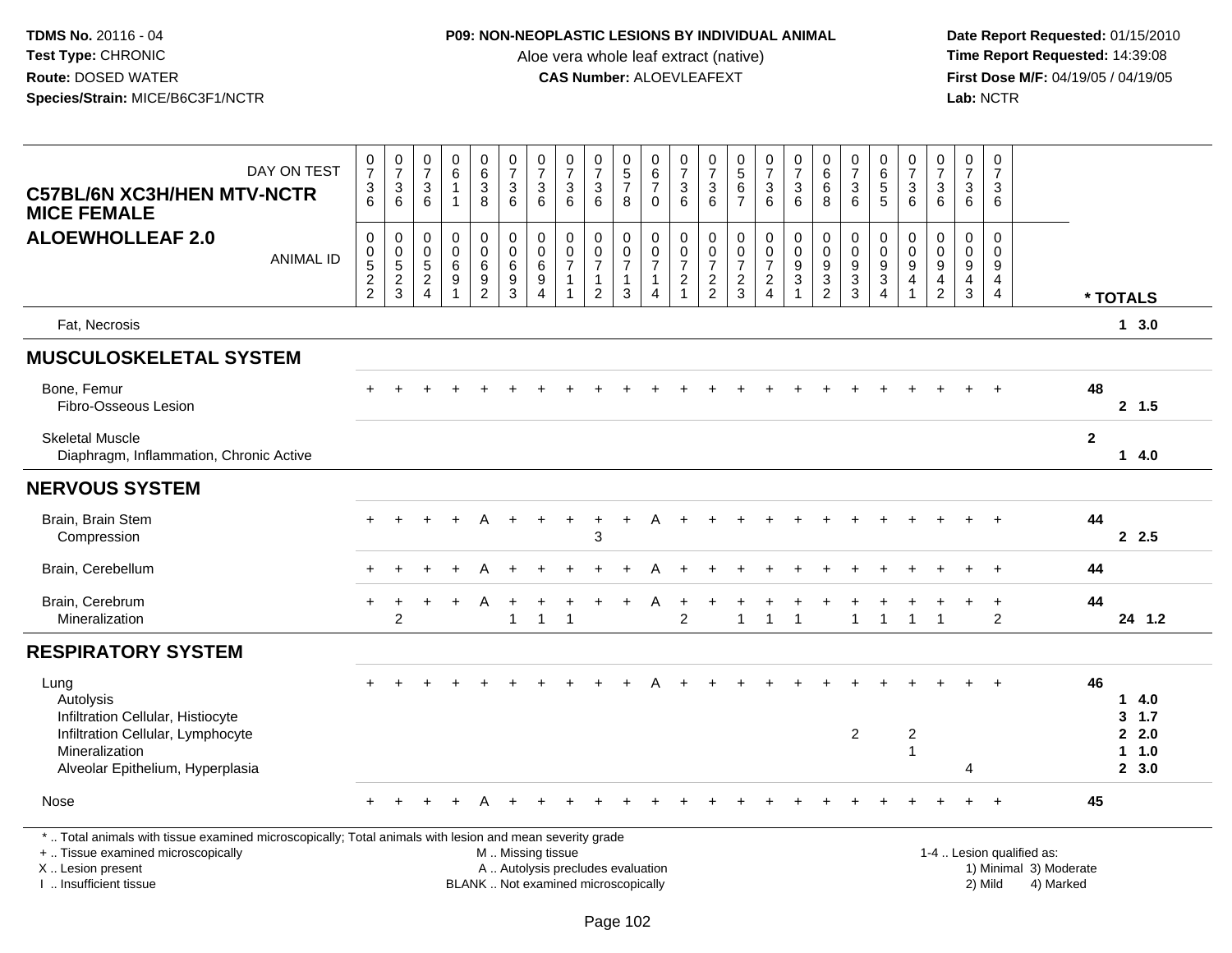### **P09: NON-NEOPLASTIC LESIONS BY INDIVIDUAL ANIMAL**

Aloe vera whole leaf extract (native)<br>**CAS Number:** ALOEVLEAFEXT

 **Date Report Requested:** 01/15/2010 **First Dose M/F:** 04/19/05 / 04/19/05<br>Lab: NCTR **Lab:** NCTR

| DAY ON TEST<br><b>C57BL/6N XC3H/HEN MTV-NCTR</b><br><b>MICE FEMALE</b>                       | $\frac{0}{7}$<br>$\ensuremath{\mathsf{3}}$<br>6 | $\begin{array}{c} 0 \\ 7 \\ 3 \end{array}$<br>6 | $\begin{array}{c} 0 \\ 7 \\ 3 \end{array}$<br>6                                       | $\begin{array}{c} 0 \\ 6 \\ 1 \end{array}$<br>$\mathbf{1}$      | $\begin{matrix} 0 \\ 6 \\ 3 \end{matrix}$<br>8                                                      | $\begin{matrix} 0 \\ 7 \\ 3 \end{matrix}$<br>6                                         | $\begin{array}{c} 0 \\ 7 \\ 3 \end{array}$<br>6                           | $\begin{array}{c} 0 \\ 7 \\ 3 \end{array}$<br>6 | $\begin{array}{c} 0 \\ 7 \\ 3 \end{array}$<br>6                   | $\begin{array}{c} 0 \\ 5 \\ 7 \end{array}$<br>8                  | $\begin{array}{c} 0 \\ 6 \\ 7 \end{array}$<br>$\Omega$ | $\begin{array}{c} 0 \\ 7 \\ 3 \end{array}$<br>6        | $\begin{array}{c} 0 \\ 7 \\ 3 \end{array}$<br>$6\phantom{1}$ | $\begin{array}{c} 0 \\ 5 \\ 6 \end{array}$<br>$\overline{7}$ | $\begin{matrix} 0 \\ 7 \\ 3 \end{matrix}$<br>$6\phantom{1}6$                    | $\frac{0}{7}$<br>3<br>6                                | $0$<br>6<br>6<br>8    | $\begin{array}{c} 0 \\ 7 \\ 3 \end{array}$<br>6 | $\begin{array}{c} 0 \\ 6 \\ 5 \end{array}$<br>5 | $\begin{matrix}0\\7\\3\end{matrix}$<br>$6\phantom{1}6$          | $\begin{matrix} 0 \\ 7 \\ 3 \end{matrix}$<br>6                                             | $\begin{array}{c} 0 \\ 7 \\ 3 \end{array}$<br>6    | 0<br>$\overline{7}$<br>$\sqrt{3}$<br>6 |    |                           |
|----------------------------------------------------------------------------------------------|-------------------------------------------------|-------------------------------------------------|---------------------------------------------------------------------------------------|-----------------------------------------------------------------|-----------------------------------------------------------------------------------------------------|----------------------------------------------------------------------------------------|---------------------------------------------------------------------------|-------------------------------------------------|-------------------------------------------------------------------|------------------------------------------------------------------|--------------------------------------------------------|--------------------------------------------------------|--------------------------------------------------------------|--------------------------------------------------------------|---------------------------------------------------------------------------------|--------------------------------------------------------|-----------------------|-------------------------------------------------|-------------------------------------------------|-----------------------------------------------------------------|--------------------------------------------------------------------------------------------|----------------------------------------------------|----------------------------------------|----|---------------------------|
| <b>ALOEWHOLLEAF 2.0</b><br><b>ANIMAL ID</b>                                                  | $\pmb{0}$<br>$0$<br>$5$<br>$2$<br>$2$           | $\pmb{0}$<br>$0$<br>$5$<br>$2$<br>$3$           | $\begin{matrix} 0 \\ 0 \\ 5 \end{matrix}$<br>$\overline{2}$<br>$\boldsymbol{\Lambda}$ | $\begin{smallmatrix}0\0\0\6\end{smallmatrix}$<br>$\overline{9}$ | $\begin{smallmatrix} 0\\0 \end{smallmatrix}$<br>$6\overline{6}$<br>$\overline{9}$<br>$\overline{2}$ | $\begin{smallmatrix} 0\\0 \end{smallmatrix}$<br>$6\overline{6}$<br>$\overline{9}$<br>3 | $\pmb{0}$<br>$_{6}^{\rm 0}$<br>$\boldsymbol{9}$<br>$\boldsymbol{\Lambda}$ | $\begin{matrix} 0 \\ 0 \\ 7 \end{matrix}$       | $\begin{array}{c} 0 \\ 0 \\ 7 \end{array}$<br>1<br>$\overline{2}$ | $\begin{matrix} 0 \\ 0 \\ 7 \end{matrix}$<br>$\overline{1}$<br>3 | 0<br>$\begin{array}{c} 0 \\ 7 \end{array}$<br>4        | 0<br>$\frac{0}{7}$<br>$\overline{c}$<br>$\overline{A}$ | $\begin{matrix} 0 \\ 0 \\ 7 \end{matrix}$<br>$\frac{2}{2}$   | $\begin{matrix} 0 \\ 0 \\ 7 \end{matrix}$<br>$\frac{2}{3}$   | $\begin{matrix} 0 \\ 0 \\ 7 \end{matrix}$<br>$\boldsymbol{2}$<br>$\overline{4}$ | $\begin{smallmatrix} 0\\0 \end{smallmatrix}$<br>9<br>3 | 0<br>0<br>9<br>3<br>2 | 00933                                           | 0<br>$\frac{0}{9}$<br>$\overline{4}$            | $\begin{smallmatrix}0\\0\\9\end{smallmatrix}$<br>$\overline{4}$ | $\begin{smallmatrix}0\0\0\9\end{smallmatrix}$<br>$\overline{\mathbf{4}}$<br>$\overline{c}$ | $\,0\,$<br>$\pmb{0}$<br>$\boldsymbol{9}$<br>4<br>3 | 0<br>0<br>$\boldsymbol{9}$<br>4<br>4   |    | * TOTALS                  |
| <b>Hyaline Droplet</b>                                                                       | $\mathbf 1$                                     | $\mathbf{1}$                                    | $\overline{\mathbf{1}}$                                                               |                                                                 |                                                                                                     |                                                                                        |                                                                           |                                                 |                                                                   |                                                                  |                                                        |                                                        |                                                              | $\overline{2}$                                               | $\overline{2}$                                                                  |                                                        |                       |                                                 |                                                 |                                                                 | 1                                                                                          |                                                    | 1                                      |    | $17$ 1.1                  |
| Trachea                                                                                      |                                                 |                                                 |                                                                                       | $+$                                                             |                                                                                                     |                                                                                        |                                                                           |                                                 |                                                                   |                                                                  |                                                        |                                                        |                                                              |                                                              |                                                                                 |                                                        |                       |                                                 |                                                 |                                                                 |                                                                                            |                                                    | $\div$                                 | 45 |                           |
| <b>SPECIAL SENSES SYSTEM</b>                                                                 |                                                 |                                                 |                                                                                       |                                                                 |                                                                                                     |                                                                                        |                                                                           |                                                 |                                                                   |                                                                  |                                                        |                                                        |                                                              |                                                              |                                                                                 |                                                        |                       |                                                 |                                                 |                                                                 |                                                                                            |                                                    |                                        |    |                           |
| Eye<br>Cataract                                                                              |                                                 |                                                 |                                                                                       |                                                                 |                                                                                                     |                                                                                        |                                                                           |                                                 |                                                                   |                                                                  |                                                        |                                                        |                                                              |                                                              |                                                                                 |                                                        |                       |                                                 |                                                 |                                                                 |                                                                                            |                                                    |                                        | 44 | 2 1.0                     |
| <b>Harderian Gland</b><br>Infiltration Cellular, Lymphocyte                                  | $+$                                             |                                                 |                                                                                       | $+$                                                             | A                                                                                                   | $\ddot{}$                                                                              |                                                                           |                                                 | $\overline{+}$                                                    |                                                                  | A                                                      |                                                        |                                                              |                                                              |                                                                                 |                                                        |                       |                                                 |                                                 |                                                                 |                                                                                            |                                                    |                                        | 44 | 5 1.0                     |
| <b>URINARY SYSTEM</b>                                                                        |                                                 |                                                 |                                                                                       |                                                                 |                                                                                                     |                                                                                        |                                                                           |                                                 |                                                                   |                                                                  |                                                        |                                                        |                                                              |                                                              |                                                                                 |                                                        |                       |                                                 |                                                 |                                                                 |                                                                                            |                                                    |                                        |    |                           |
| Kidney<br><b>Hyaline Droplet</b><br>Infiltration Cellular, Lymphocyte<br>Metaplasia, Osseous | $\overline{2}$                                  | $\overline{2}$                                  |                                                                                       |                                                                 |                                                                                                     |                                                                                        |                                                                           | $\overline{2}$                                  | - 1                                                               |                                                                  |                                                        | $\mathbf 1$                                            |                                                              | 3                                                            | 1                                                                               | -1                                                     |                       | $\overline{2}$                                  |                                                 |                                                                 |                                                                                            |                                                    |                                        | 46 | 3.0<br>$22$ 1.2<br>3, 1.7 |
| Nephropathy<br>Pelvis, Dilatation                                                            | $\blacktriangleleft$                            | $\overline{2}$                                  |                                                                                       | $\mathbf{1}$                                                    |                                                                                                     |                                                                                        | $\mathbf{1}$                                                              |                                                 |                                                                   |                                                                  |                                                        |                                                        |                                                              | 3                                                            |                                                                                 |                                                        |                       | $\mathbf 1$                                     |                                                 |                                                                 |                                                                                            |                                                    |                                        |    | 7.1.1<br>2, 3.5           |
| <b>Urinary Bladder</b><br>Infiltration Cellular, Lymphocyte<br>Lumen, Dilatation             | 2                                               |                                                 | -1                                                                                    | 1                                                               |                                                                                                     | $\overline{2}$                                                                         | -1                                                                        |                                                 | $\mathfrak{p}$                                                    |                                                                  |                                                        |                                                        |                                                              | 3                                                            |                                                                                 |                                                        |                       | -1                                              | 2                                               |                                                                 |                                                                                            |                                                    |                                        | 44 | 22 1.3<br>3.0<br>1        |

\* .. Total animals with tissue examined microscopically; Total animals with lesion and mean severity grade

+ .. Tissue examined microscopically

X .. Lesion present

I .. Insufficient tissue

M .. Missing tissue

A .. Autolysis precludes evaluation

1-4 .. Lesion qualified as:<br>1) Minimal 3) Moderate BLANK .. Not examined microscopically 2) Mild 4) Marked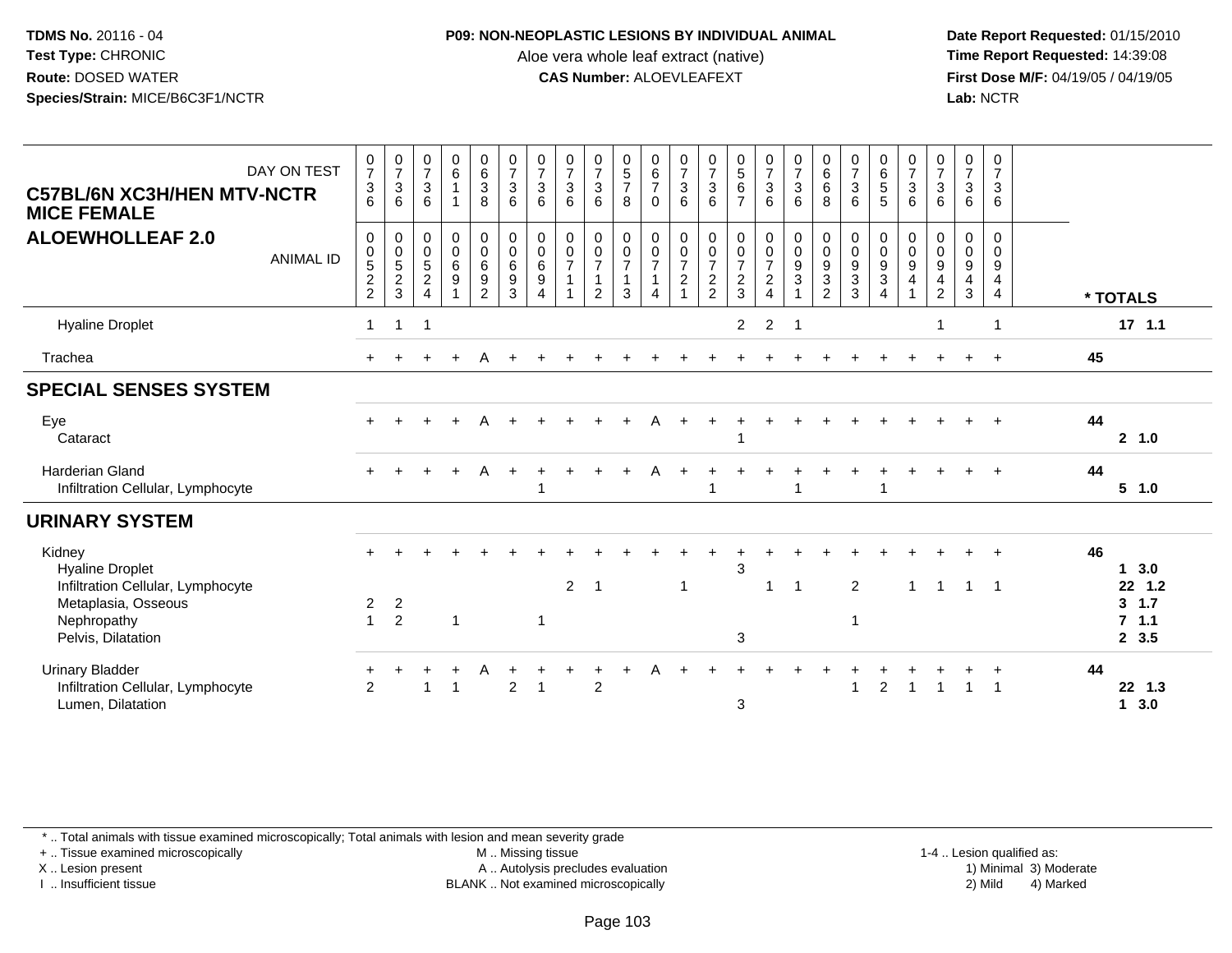### **P09: NON-NEOPLASTIC LESIONS BY INDIVIDUAL ANIMAL**

Aloe vera whole leaf extract (native)<br>**CAS Number:** ALOEVLEAFEXT

 **Date Report Requested:** 01/15/2010 **First Dose M/F:** 04/19/05 / 04/19/05<br>Lab: NCTR **Lab:** NCTR

| DAY ON TEST<br><b>C57BL/6N XC3H/HEN MTV-NCTR</b><br><b>MICE FEMALE</b>                                                                                              |                  | $\frac{0}{7}$<br>$\ensuremath{\mathsf{3}}$<br>6                           | $\frac{0}{7}$<br>$\ensuremath{\mathsf{3}}$<br>6                                  | $_{6}^{\rm 0}$<br>$\mathbf 0$<br>$\mathbf{1}$                          | $\frac{0}{7}$<br>3<br>$\,6\,$                                      | $\begin{smallmatrix}0\\7\end{smallmatrix}$<br>$\frac{3}{6}$                           | $\begin{smallmatrix} 0\\7 \end{smallmatrix}$<br>$\sqrt{3}$<br>$\,6\,$ | $\begin{array}{c} 0 \\ 7 \end{array}$<br>$\ensuremath{\mathsf{3}}$<br>6 | $\begin{array}{c} 0 \\ 7 \end{array}$<br>$\ensuremath{\mathsf{3}}$<br>6 | $\frac{0}{7}$<br>$\mathbf{3}$<br>6 | $\frac{0}{7}$<br>$\frac{3}{6}$                              | $\frac{0}{7}$<br>$\ensuremath{\mathsf{3}}$<br>6                      | 0<br>$\,6\,$<br>$\overline{7}$                          | $\begin{smallmatrix} 0\\7 \end{smallmatrix}$<br>$\frac{3}{6}$                | $\begin{array}{c} 0 \\ 5 \end{array}$<br>$6\phantom{a}$<br>$\overline{2}$ | $_{3}^{\rm 0}$<br>$\overline{8}$<br>5                                     | $\begin{smallmatrix}0\\7\end{smallmatrix}$<br>$\sqrt{3}$<br>6 | $\begin{array}{c} 0 \\ 5 \\ 7 \end{array}$<br>5             | $\frac{0}{7}$<br>$\ensuremath{\mathsf{3}}$<br>6                    | $\begin{array}{c} 0 \\ 7 \end{array}$<br>$\frac{3}{6}$  | $\begin{array}{c} 0 \\ 7 \end{array}$<br>$\frac{3}{6}$        | $\mathbf 0$<br>$\overline{7}$<br>$\sqrt{3}$<br>6                           | $\frac{0}{7}$<br>$\ensuremath{\mathsf{3}}$<br>6                          | $\frac{0}{7}$<br>$\mathbf{3}$<br>$\,6\,$  | $\pmb{0}$<br>$\overline{4}$<br>$\frac{8}{2}$ | $\pmb{0}$<br>$\overline{7}$<br>3<br>6                              |                   |
|---------------------------------------------------------------------------------------------------------------------------------------------------------------------|------------------|---------------------------------------------------------------------------|----------------------------------------------------------------------------------|------------------------------------------------------------------------|--------------------------------------------------------------------|---------------------------------------------------------------------------------------|-----------------------------------------------------------------------|-------------------------------------------------------------------------|-------------------------------------------------------------------------|------------------------------------|-------------------------------------------------------------|----------------------------------------------------------------------|---------------------------------------------------------|------------------------------------------------------------------------------|---------------------------------------------------------------------------|---------------------------------------------------------------------------|---------------------------------------------------------------|-------------------------------------------------------------|--------------------------------------------------------------------|---------------------------------------------------------|---------------------------------------------------------------|----------------------------------------------------------------------------|--------------------------------------------------------------------------|-------------------------------------------|----------------------------------------------|--------------------------------------------------------------------|-------------------|
| <b>ALOEWHOLLEAF 3.0</b>                                                                                                                                             | <b>ANIMAL ID</b> | $\mathbf 0$<br>$\mathsf 0$<br>$\mathbf 0$<br>$\mathbf{1}$<br>$\mathbf{1}$ | $\boldsymbol{0}$<br>$\mathbf 0$<br>$\mathbf 0$<br>$\mathbf{1}$<br>$\overline{2}$ | $\mathsf{O}\xspace$<br>$\mathbf 0$<br>$\mathbf 0$<br>$\mathbf{1}$<br>3 | $\mathsf{O}$<br>$\overline{0}$<br>$\mathbf 0$<br>$\mathbf{1}$<br>4 | $\boldsymbol{0}$<br>$\ddot{\mathbf{0}}$<br>$\begin{array}{c} 0 \\ 2 \\ 1 \end{array}$ | $\mathbf 0$<br>$\overline{0}$<br>$\pmb{0}$<br>$\frac{2}{2}$           | $\mathbf 0$<br>$\mathbf 0$<br>$\mathbf 0$<br>$\frac{2}{3}$              | $\mathbf 0$<br>$\mathbf 0$<br>$\mathbf 0$<br>$\frac{2}{4}$              | 0<br>$\overline{0}$<br>1<br>8      | $_{\rm 0}^{\rm 0}$<br>$\overline{1}$<br>8<br>$\overline{2}$ | $\mathsf{O}\xspace$<br>$\mathsf{O}\xspace$<br>$\mathbf{1}$<br>8<br>3 | $\mathsf 0$<br>0<br>$\mathbf{1}$<br>8<br>$\overline{4}$ | $\mathbf 0$<br>$\ddot{\mathbf{0}}$<br>$\mathbf{1}$<br>$\boldsymbol{9}$<br>-1 | $\mathbf 0$<br>$\overline{0}$<br>$\mathbf{1}$<br>9<br>$\overline{2}$      | $\pmb{0}$<br>$\ddot{\mathbf{0}}$<br>$\mathbf{1}$<br>$9\,$<br>$\mathbf{3}$ | 0<br>$\mathbf 0$<br>$\mathbf{1}$<br>9<br>4                    | $\mathbf 0$<br>$\mathbf 0$<br>$\overline{c}$<br>$\mathbf 0$ | $\pmb{0}$<br>$\ddot{\mathbf{0}}$<br>$^2_{\rm 0}$<br>$\overline{2}$ | $\mathbf 0$<br>$\ddot{\mathbf{0}}$<br>$^2_{\rm 0}$<br>3 | $\boldsymbol{0}$<br>$\frac{0}{2}$<br>$\mathsf{O}\xspace$<br>4 | $\mathbf 0$<br>$\mathbf 0$<br>$\ensuremath{\mathsf{3}}$<br>$\sqrt{3}$<br>1 | $\mathsf 0$<br>$\mathsf 0$<br>$\ensuremath{\mathsf{3}}$<br>$\frac{3}{2}$ | 0<br>$\ddot{\mathbf{0}}$<br>$\frac{3}{3}$ | $\pmb{0}$<br>$\frac{0}{3}$<br>$\overline{4}$ | $\mathbf 0$<br>$\mathbf 0$<br>$\ensuremath{\mathsf{3}}$<br>$\,6\,$ | females<br>(cont) |
| <b>ALIMENTARY SYSTEM</b>                                                                                                                                            |                  |                                                                           |                                                                                  |                                                                        |                                                                    |                                                                                       |                                                                       |                                                                         |                                                                         |                                    |                                                             |                                                                      |                                                         |                                                                              |                                                                           |                                                                           |                                                               |                                                             |                                                                    |                                                         |                                                               |                                                                            |                                                                          |                                           |                                              |                                                                    |                   |
| Esophagus                                                                                                                                                           |                  |                                                                           |                                                                                  |                                                                        |                                                                    |                                                                                       |                                                                       |                                                                         |                                                                         |                                    |                                                             |                                                                      |                                                         |                                                                              | $\ddot{}$                                                                 | A                                                                         |                                                               |                                                             |                                                                    |                                                         |                                                               |                                                                            |                                                                          |                                           |                                              | $+$                                                                |                   |
| Gallbladder                                                                                                                                                         |                  |                                                                           |                                                                                  |                                                                        |                                                                    |                                                                                       |                                                                       |                                                                         |                                                                         |                                    |                                                             |                                                                      |                                                         |                                                                              |                                                                           |                                                                           |                                                               |                                                             |                                                                    |                                                         |                                                               |                                                                            |                                                                          |                                           |                                              | $\ddot{}$                                                          |                   |
| Intestine Large, Ascending Colon<br>Goblet Cell, Hyperplasia                                                                                                        |                  | $\overline{2}$                                                            | $\mathcal{P}$                                                                    |                                                                        |                                                                    |                                                                                       |                                                                       |                                                                         |                                                                         |                                    |                                                             |                                                                      |                                                         | $\mathfrak{p}$                                                               | $\overline{2}$                                                            |                                                                           | 3                                                             |                                                             | $\overline{1}$                                                     | $\overline{2}$                                          |                                                               |                                                                            | $\mathfrak{p}$                                                           | $\overline{1}$                            | $\mathbf{1}$                                 | $\ddot{}$<br>$\overline{2}$                                        |                   |
| Intestine Large, Cecum<br>Goblet Cell, Hyperplasia                                                                                                                  |                  |                                                                           | $\overline{c}$                                                                   |                                                                        |                                                                    |                                                                                       |                                                                       |                                                                         |                                                                         |                                    |                                                             |                                                                      |                                                         |                                                                              |                                                                           |                                                                           |                                                               |                                                             |                                                                    |                                                         |                                                               |                                                                            |                                                                          |                                           |                                              |                                                                    |                   |
| Intestine Large, Descending Colon<br>Goblet Cell, Hyperplasia                                                                                                       |                  |                                                                           | $\overline{2}$                                                                   | 2                                                                      |                                                                    |                                                                                       |                                                                       |                                                                         |                                                                         |                                    |                                                             |                                                                      |                                                         | $\overline{2}$                                                               | +<br>$\overline{2}$                                                       | Α                                                                         | $\overline{2}$                                                |                                                             | $\ddot{}$                                                          | $\ddot{}$<br>$\overline{2}$                             |                                                               |                                                                            |                                                                          |                                           | $\ddot{}$                                    | $\ddot{}$<br>$\overline{2}$                                        |                   |
| Intestine Large, Rectum                                                                                                                                             |                  |                                                                           |                                                                                  |                                                                        |                                                                    |                                                                                       |                                                                       |                                                                         |                                                                         |                                    |                                                             |                                                                      |                                                         |                                                                              |                                                                           |                                                                           |                                                               |                                                             |                                                                    |                                                         |                                                               |                                                                            |                                                                          |                                           |                                              | $\ddot{}$                                                          |                   |
| Intestine Large, Transverse Colon<br>Goblet Cell, Hyperplasia                                                                                                       |                  | 2                                                                         | $\overline{2}$                                                                   | 2                                                                      |                                                                    |                                                                                       |                                                                       |                                                                         |                                                                         |                                    |                                                             |                                                                      |                                                         | $\overline{2}$                                                               | $\boldsymbol{2}$                                                          |                                                                           | 3                                                             |                                                             |                                                                    | 2                                                       |                                                               |                                                                            | 2                                                                        | -1                                        | 1                                            | $\overline{ }$<br>$\overline{2}$                                   |                   |
| Intestine Small, Duodenum                                                                                                                                           |                  |                                                                           |                                                                                  |                                                                        |                                                                    |                                                                                       |                                                                       |                                                                         |                                                                         |                                    |                                                             |                                                                      |                                                         |                                                                              |                                                                           |                                                                           |                                                               |                                                             |                                                                    |                                                         |                                                               |                                                                            |                                                                          |                                           |                                              | $\ddot{}$                                                          |                   |
| Intestine Small, Ileum<br>Hyperplasia, Lymphoid                                                                                                                     |                  |                                                                           |                                                                                  |                                                                        |                                                                    |                                                                                       |                                                                       |                                                                         |                                                                         |                                    |                                                             |                                                                      |                                                         |                                                                              |                                                                           |                                                                           |                                                               |                                                             |                                                                    |                                                         |                                                               |                                                                            |                                                                          |                                           |                                              |                                                                    |                   |
| Intestine Small, Jejunum                                                                                                                                            |                  |                                                                           |                                                                                  |                                                                        |                                                                    |                                                                                       |                                                                       |                                                                         |                                                                         |                                    |                                                             |                                                                      |                                                         |                                                                              | $\ddot{}$                                                                 | М                                                                         | $\ddot{}$                                                     |                                                             |                                                                    |                                                         |                                                               |                                                                            |                                                                          |                                           |                                              | $^{+}$                                                             |                   |
| Liver<br>Autolysis<br><b>Basophilic Focus</b>                                                                                                                       |                  |                                                                           |                                                                                  |                                                                        |                                                                    |                                                                                       | X                                                                     |                                                                         |                                                                         |                                    |                                                             |                                                                      |                                                         |                                                                              |                                                                           |                                                                           |                                                               |                                                             |                                                                    | X                                                       |                                                               |                                                                            |                                                                          |                                           |                                              | $\ddot{}$                                                          |                   |
| *  Total animals with tissue examined microscopically; Total animals with lesion and mean severity grade<br>+  Tissue examined microscopically<br>X  Lesion present |                  |                                                                           |                                                                                  |                                                                        |                                                                    |                                                                                       | M  Missing tissue                                                     |                                                                         | A  Autolysis precludes evaluation                                       |                                    |                                                             |                                                                      |                                                         |                                                                              |                                                                           |                                                                           |                                                               |                                                             |                                                                    |                                                         |                                                               |                                                                            | 1-4  Lesion qualified as:                                                |                                           |                                              | 1) Minimal 3) Moderate                                             |                   |

X .. Lesion present

I .. Insufficient tissue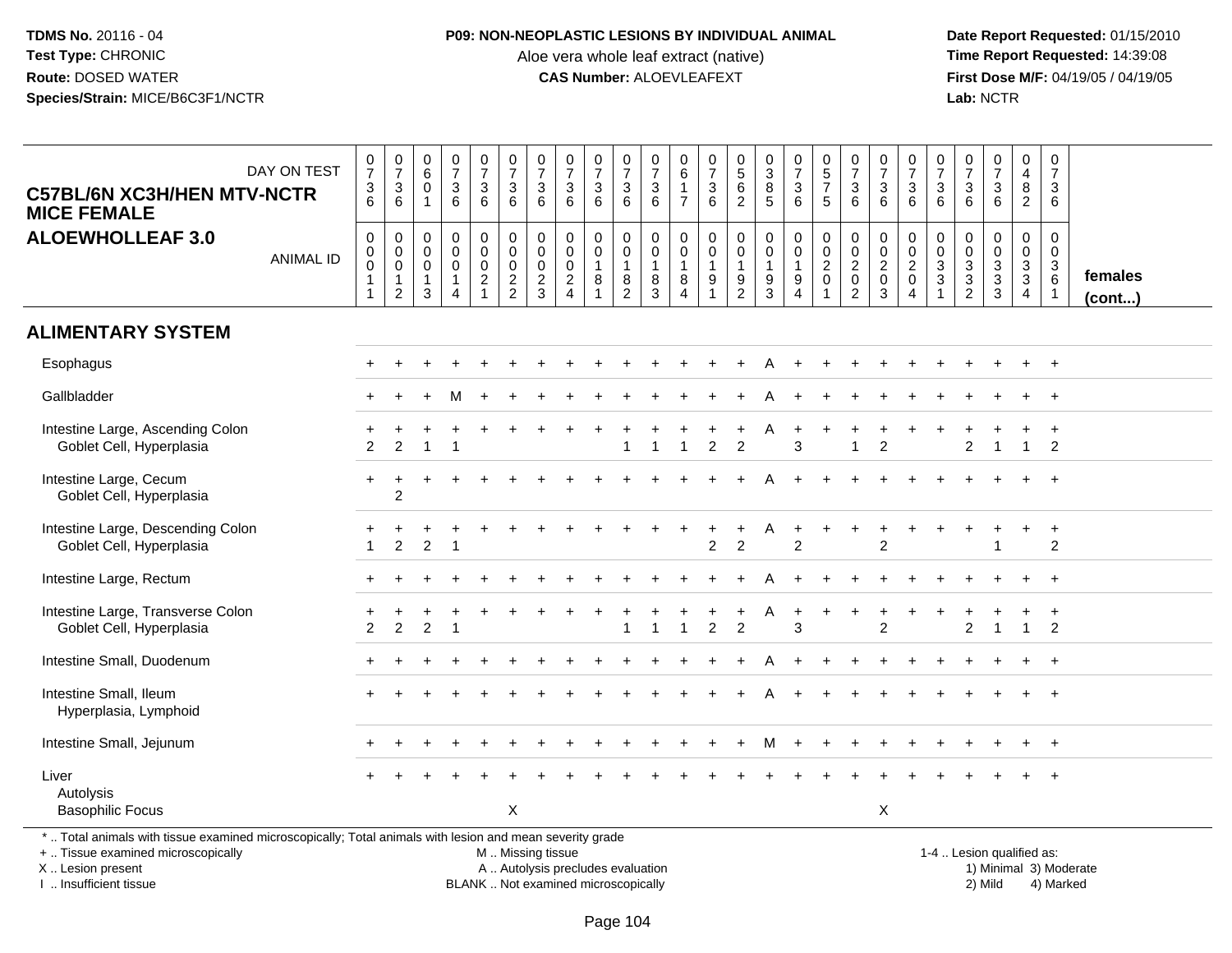#### **P09: NON-NEOPLASTIC LESIONS BY INDIVIDUAL ANIMAL**

Aloe vera whole leaf extract (native)<br>**CAS Number:** ALOEVLEAFEXT

 **Date Report Requested:** 01/15/2010 **First Dose M/F:** 04/19/05 / 04/19/05<br>Lab: NCTR **Lab:** NCTR

| <b>C57BL/6N XC3H/HEN MTV-NCTR</b><br><b>MICE FEMALE</b>                                                                                                                         | DAY ON TEST      | $\frac{0}{7}$<br>$\frac{3}{6}$                                    | $\frac{0}{7}$<br>$\frac{3}{6}$                                               | $\begin{array}{c} 0 \\ 6 \end{array}$<br>$\pmb{0}$<br>$\overline{1}$ | $\begin{array}{c} 0 \\ 7 \end{array}$<br>$\sqrt{3}$<br>$6\phantom{1}$           | $\frac{0}{7}$<br>$\mathbf{3}$<br>6                                                  | $\frac{0}{7}$<br>$\ensuremath{\mathsf{3}}$<br>$6^{\circ}$           | $\frac{0}{7}$<br>3<br>$6\overline{6}$                  | $\frac{0}{7}$<br>$\ensuremath{\mathsf{3}}$<br>6 | $\begin{array}{c} 0 \\ 7 \end{array}$<br>$\ensuremath{\mathsf{3}}$<br>6 | 0<br>$\overline{7}$<br>$\frac{3}{6}$                                                         | $\frac{0}{7}$<br>$\ensuremath{\mathsf{3}}$<br>6        | $\pmb{0}$<br>$\,6\,$<br>1<br>$\overline{7}$                       | $\begin{array}{c} 0 \\ 7 \end{array}$<br>3<br>$6\phantom{1}$ | $\begin{array}{c} 0 \\ 5 \\ 6 \end{array}$<br>$\overline{2}$ | $\pmb{0}$<br>$\mathbf{3}$<br>$\bf 8$<br>$\overline{5}$                                      | $\frac{0}{7}$<br>$\sqrt{3}$<br>$6\phantom{a}$                                     | $\begin{array}{c} 0 \\ 5 \end{array}$<br>$\overline{7}$<br>5 | $\frac{0}{7}$<br>$\sqrt{3}$<br>6                                         | $\frac{0}{7}$<br>3<br>$6\phantom{1}$                   | 0<br>$\overline{7}$<br>$\sqrt{3}$<br>$6\phantom{1}6$                        | $\frac{0}{7}$<br>3<br>$6\phantom{a}$                  | 0<br>$\boldsymbol{7}$<br>$^3$ 6                     | $\frac{0}{7}$<br>$\mathbf{3}$<br>$6^{\circ}$     | 0<br>4<br>8<br>$\overline{2}$                             | $\pmb{0}$<br>$\overline{7}$<br>$\mathbf{3}$<br>6                      |                        |
|---------------------------------------------------------------------------------------------------------------------------------------------------------------------------------|------------------|-------------------------------------------------------------------|------------------------------------------------------------------------------|----------------------------------------------------------------------|---------------------------------------------------------------------------------|-------------------------------------------------------------------------------------|---------------------------------------------------------------------|--------------------------------------------------------|-------------------------------------------------|-------------------------------------------------------------------------|----------------------------------------------------------------------------------------------|--------------------------------------------------------|-------------------------------------------------------------------|--------------------------------------------------------------|--------------------------------------------------------------|---------------------------------------------------------------------------------------------|-----------------------------------------------------------------------------------|--------------------------------------------------------------|--------------------------------------------------------------------------|--------------------------------------------------------|-----------------------------------------------------------------------------|-------------------------------------------------------|-----------------------------------------------------|--------------------------------------------------|-----------------------------------------------------------|-----------------------------------------------------------------------|------------------------|
| <b>ALOEWHOLLEAF 3.0</b>                                                                                                                                                         | <b>ANIMAL ID</b> | $\pmb{0}$<br>$_{\rm 0}^{\rm 0}$<br>$\mathbf{1}$<br>$\overline{1}$ | 0<br>$\overline{0}$<br>$\ddot{\mathbf{0}}$<br>$\mathbf{1}$<br>$\overline{2}$ | $\mathbf 0$<br>$\mathbf 0$<br>$\mathbf 0$<br>$\overline{1}$<br>3     | $\pmb{0}$<br>$\mathbf 0$<br>$\pmb{0}$<br>$\mathbf{1}$<br>$\boldsymbol{\Lambda}$ | $\mathbf 0$<br>$\ddot{\mathbf{0}}$<br>$\pmb{0}$<br>$\boldsymbol{2}$<br>$\mathbf{1}$ | $\pmb{0}$<br>$\ddot{\mathbf{0}}$<br>$\overline{0}$<br>$\frac{2}{2}$ | 0<br>$\ddot{\mathbf{0}}$<br>$\pmb{0}$<br>$\frac{2}{3}$ | 0<br>$\mathbf 0$<br>$\pmb{0}$<br>$\frac{2}{4}$  | 0<br>$\pmb{0}$<br>$\mathbf{1}$<br>8                                     | $\mathbf 0$<br>$\mathbf 0$<br>$\mathbf{1}$<br>$\begin{smallmatrix} 8 \\ 2 \end{smallmatrix}$ | $\mathbf 0$<br>$\mathbf 0$<br>$\overline{1}$<br>8<br>3 | $\mathbf 0$<br>$\mathbf 0$<br>$\mathbf{1}$<br>8<br>$\overline{4}$ | $\mathbf 0$<br>$\mathbf 0$<br>$\mathbf{1}$<br>9              | 0<br>$\tilde{0}$<br>$\mathbf{1}$<br>$\frac{9}{2}$            | $\boldsymbol{0}$<br>$\mathsf{O}\xspace$<br>$\mathbf{1}$<br>$\boldsymbol{9}$<br>$\mathbf{3}$ | $\pmb{0}$<br>$\overline{0}$<br>$\mathbf{1}$<br>$\boldsymbol{9}$<br>$\overline{4}$ | $\mathbf 0$<br>$\mathbf 0$<br>$\sqrt{2}$<br>$\mathbf{0}$     | $\mathbf 0$<br>$\ddot{\mathbf{0}}$<br>$\overline{2}$<br>$\mathbf 0$<br>2 | 0<br>$\mathbf 0$<br>$\overline{2}$<br>$\mathbf 0$<br>3 | $\mathbf 0$<br>$\pmb{0}$<br>$\overline{2}$<br>$\mathbf 0$<br>$\overline{4}$ | 0<br>$\mathbf 0$<br>$\sqrt{3}$<br>$\mathfrak{S}$<br>1 | 0<br>$\mathsf 0$<br>$\overline{3}$<br>$\frac{3}{2}$ | $\boldsymbol{0}$<br>$\tilde{0}$<br>$\frac{3}{3}$ | 0<br>$\mathbf 0$<br>$\overline{3}$<br>$\overline{3}$<br>4 | $\mathbf 0$<br>$\mathsf{O}\xspace$<br>$\frac{3}{6}$<br>$\overline{1}$ | females<br>(cont)      |
| Cyst, Multiple<br><b>Eosinophilic Focus</b><br>Hematopoietic Cell Proliferation<br>Infiltration Cellular, Lymphocyte<br>Inflammation, Chronic Active<br><b>Mixed Cell Focus</b> |                  |                                                                   |                                                                              |                                                                      |                                                                                 | $\mathbf{1}$                                                                        | $\overline{1}$<br>1                                                 |                                                        | 4<br>$\mathsf X$                                |                                                                         | $\mathbf{1}$                                                                                 | $\overline{1}$                                         |                                                                   |                                                              |                                                              |                                                                                             |                                                                                   |                                                              | $\mathbf{3}$                                                             |                                                        |                                                                             |                                                       |                                                     | $\mathbf 1$<br>$\overline{2}$                    |                                                           |                                                                       |                        |
| Necrosis<br><b>Tension Lipidosis</b><br>Vacuolization Cytoplasmic                                                                                                               |                  |                                                                   |                                                                              |                                                                      |                                                                                 |                                                                                     | $\mathbf{1}$                                                        |                                                        |                                                 |                                                                         | 2                                                                                            |                                                        |                                                                   | 2                                                            |                                                              |                                                                                             |                                                                                   | 2                                                            | 4<br>$\overline{c}$                                                      |                                                        |                                                                             | 4                                                     | 2                                                   |                                                  |                                                           |                                                                       |                        |
| Mesentery<br>Fat, Hemorrhage<br>Fat, Infiltration Cellular, Histiocyte<br>Fat, Necrosis                                                                                         |                  |                                                                   |                                                                              |                                                                      |                                                                                 |                                                                                     |                                                                     |                                                        |                                                 |                                                                         |                                                                                              |                                                        |                                                                   |                                                              |                                                              |                                                                                             |                                                                                   |                                                              |                                                                          |                                                        |                                                                             |                                                       |                                                     |                                                  | $+$<br>4<br>4                                             |                                                                       |                        |
| Pancreas<br>Cyst<br>Hemorrhage<br>Infiltration Cellular, Lymphocyte<br>Duct, Dilatation                                                                                         |                  | 1                                                                 |                                                                              |                                                                      | $\overline{2}$                                                                  | $\overline{2}$<br>$\overline{2}$                                                    | $\overline{\phantom{1}}$                                            |                                                        |                                                 | $\mathbf{1}$                                                            |                                                                                              |                                                        |                                                                   |                                                              |                                                              |                                                                                             | $\overline{2}$                                                                    |                                                              | $\sqrt{3}$                                                               |                                                        |                                                                             |                                                       |                                                     | $\overline{1}$                                   | 4<br>Δ                                                    |                                                                       |                        |
| <b>Salivary Glands</b><br>Infiltration Cellular, Lymphocyte                                                                                                                     |                  |                                                                   |                                                                              |                                                                      | $\overline{2}$                                                                  | $\overline{2}$                                                                      |                                                                     | $\overline{1}$                                         | $\overline{2}$                                  | $\overline{1}$                                                          | 2                                                                                            | $\overline{2}$                                         |                                                                   |                                                              |                                                              |                                                                                             |                                                                                   |                                                              | $\overline{1}$                                                           | $\overline{2}$                                         |                                                                             |                                                       | $\overline{2}$                                      | $\overline{2}$                                   | +                                                         | $\ddot{}$<br>$\overline{2}$                                           |                        |
| Stomach, Forestomach<br>Epithelium, Hyperplasia                                                                                                                                 |                  |                                                                   |                                                                              |                                                                      |                                                                                 |                                                                                     |                                                                     |                                                        |                                                 |                                                                         |                                                                                              |                                                        |                                                                   |                                                              |                                                              |                                                                                             |                                                                                   |                                                              |                                                                          | $\overline{c}$                                         |                                                                             |                                                       |                                                     |                                                  |                                                           |                                                                       |                        |
| Stomach, Glandular<br>Erosion<br>Epithelium, Hyperplasia                                                                                                                        |                  |                                                                   |                                                                              |                                                                      | $\overline{c}$                                                                  |                                                                                     |                                                                     | $\overline{1}$                                         |                                                 |                                                                         |                                                                                              |                                                        | $\overline{2}$                                                    |                                                              |                                                              |                                                                                             |                                                                                   |                                                              | $\overline{2}$                                                           |                                                        |                                                                             |                                                       |                                                     |                                                  |                                                           | $\overline{+}$                                                        |                        |
| *  Total animals with tissue examined microscopically; Total animals with lesion and mean severity grade<br>+  Tissue examined microscopically<br>X  Lesion present             |                  |                                                                   |                                                                              |                                                                      |                                                                                 |                                                                                     | M  Missing tissue                                                   |                                                        | A  Autolysis precludes evaluation               |                                                                         |                                                                                              |                                                        |                                                                   |                                                              |                                                              |                                                                                             |                                                                                   |                                                              |                                                                          |                                                        |                                                                             |                                                       |                                                     | 1-4  Lesion qualified as:                        |                                                           |                                                                       | 1) Minimal 3) Moderate |

I .. Insufficient tissue

Page 105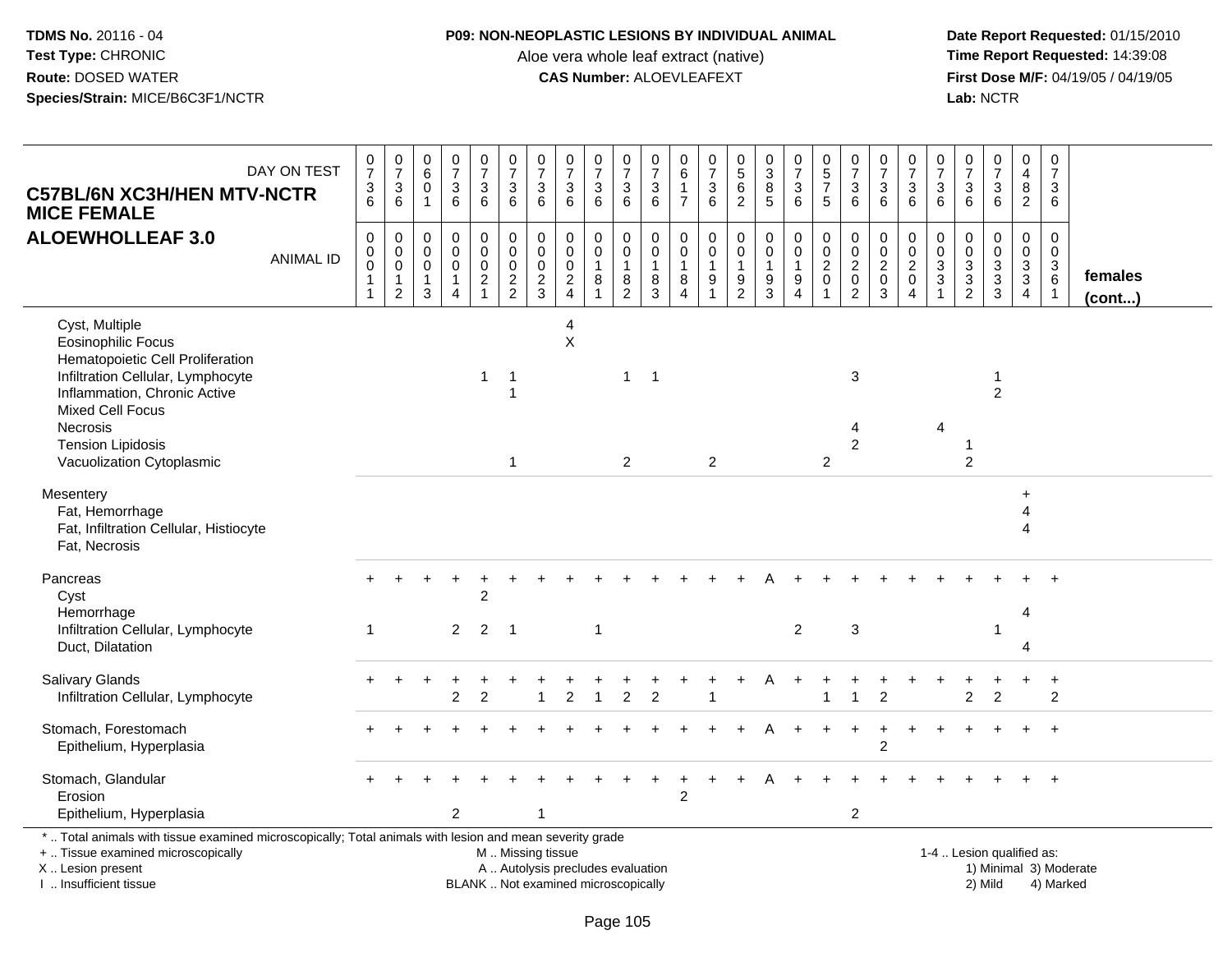### **P09: NON-NEOPLASTIC LESIONS BY INDIVIDUAL ANIMAL**

Aloe vera whole leaf extract (native)<br>**CAS Number:** ALOEVLEAFEXT

 **Date Report Requested:** 01/15/2010 **First Dose M/F:** 04/19/05 / 04/19/05<br>Lab: NCTR **Lab:** NCTR

| DAY ON TEST<br><b>C57BL/6N XC3H/HEN MTV-NCTR</b><br><b>MICE FEMALE</b>                                                                                              | $\begin{smallmatrix}0\\7\end{smallmatrix}$<br>3<br>$\overline{6}$ | $\frac{0}{7}$<br>$\sqrt{3}$<br>6                                    | $\begin{array}{c} 0 \\ 6 \end{array}$<br>$\mathbf 0$<br>$\overline{1}$ | $\frac{0}{7}$<br>3<br>6                                 | $\frac{0}{7}$<br>3<br>6                                                       | $\frac{0}{7}$<br>$\mathbf{3}$<br>$\overline{6}$                                   | $\frac{0}{7}$<br>$\mathbf{3}$<br>6                                      | $\frac{0}{7}$<br>$\ensuremath{\mathsf{3}}$<br>6                     | $\frac{0}{7}$<br>$\frac{3}{6}$                               | 0<br>$\overline{7}$<br>3<br>6                                 | $\frac{0}{7}$<br>$\mathbf{3}$<br>6         | 0<br>$\,6\,$<br>$\mathbf{1}$<br>$\overline{7}$                | $\frac{0}{7}$<br>$\frac{3}{6}$                               | $\begin{array}{c} 0 \\ 5 \end{array}$<br>$\frac{6}{2}$            | $_{3}^{\rm 0}$<br>8<br>$\overline{5}$                     | $\frac{0}{7}$<br>3<br>6                    | $\begin{array}{c} 0 \\ 5 \end{array}$<br>$\overline{7}$<br>5 | $\frac{0}{7}$<br>3<br>$\overline{6}$                                | $\begin{array}{c} 0 \\ 7 \end{array}$<br>$\frac{3}{6}$  | $\frac{0}{7}$<br>$\frac{3}{6}$                                                | $\frac{0}{7}$<br>3<br>6            | 0<br>$\overline{7}$<br>$\mathbf{3}$<br>6                                       | $\frac{0}{7}$<br>$\mathbf{3}$<br>$\overline{6}$ | 0<br>$\overline{4}$<br>8<br>$\overline{2}$                    | $\mathbf 0$<br>$\overline{7}$<br>3<br>6 |                        |
|---------------------------------------------------------------------------------------------------------------------------------------------------------------------|-------------------------------------------------------------------|---------------------------------------------------------------------|------------------------------------------------------------------------|---------------------------------------------------------|-------------------------------------------------------------------------------|-----------------------------------------------------------------------------------|-------------------------------------------------------------------------|---------------------------------------------------------------------|--------------------------------------------------------------|---------------------------------------------------------------|--------------------------------------------|---------------------------------------------------------------|--------------------------------------------------------------|-------------------------------------------------------------------|-----------------------------------------------------------|--------------------------------------------|--------------------------------------------------------------|---------------------------------------------------------------------|---------------------------------------------------------|-------------------------------------------------------------------------------|------------------------------------|--------------------------------------------------------------------------------|-------------------------------------------------|---------------------------------------------------------------|-----------------------------------------|------------------------|
| <b>ALOEWHOLLEAF 3.0</b><br><b>ANIMAL ID</b>                                                                                                                         | 0<br>$\mathsf 0$<br>$\mathbf 0$<br>$\mathbf{1}$                   | $\mathbf 0$<br>$\mathbf 0$<br>0<br>$\overline{1}$<br>$\overline{c}$ | $\mathbf 0$<br>$\mathbf 0$<br>$\mathbf 0$<br>$\overline{1}$<br>3       | 0<br>$\mathbf 0$<br>0<br>$\mathbf{1}$<br>$\overline{A}$ | $\mathbf 0$<br>$\mathbf 0$<br>$\mathbf 0$<br>$\overline{2}$<br>$\overline{1}$ | $\pmb{0}$<br>$\pmb{0}$<br>$\mathsf{O}\xspace$<br>$\overline{c}$<br>$\overline{2}$ | $\mathbf 0$<br>$\mathbf 0$<br>$\mathbf 0$<br>$\sqrt{2}$<br>$\mathbf{3}$ | $\mathbf 0$<br>$\mathbf 0$<br>$\mathbf 0$<br>$\sqrt{2}$<br>$\Delta$ | 0<br>$\mathbf 0$<br>$\mathbf{1}$<br>$\, 8$<br>$\overline{1}$ | 0<br>$\mathbf 0$<br>$\mathbf{1}$<br>$\,8\,$<br>$\overline{2}$ | 0<br>$\mathbf 0$<br>$\mathbf{1}$<br>8<br>3 | 0<br>$\mathbf 0$<br>$\mathbf{1}$<br>$\bf 8$<br>$\overline{A}$ | $\pmb{0}$<br>$\mathbf 0$<br>$\mathbf{1}$<br>$\boldsymbol{9}$ | $\pmb{0}$<br>$\mathsf{O}\xspace$<br>$\mathbf{1}$<br>$\frac{9}{2}$ | $\pmb{0}$<br>$\mathbf 0$<br>$\mathbf{1}$<br>$\frac{9}{3}$ | 0<br>$\mathbf 0$<br>$\mathbf{1}$<br>9<br>4 | $\mathbf 0$<br>$\mathbf 0$<br>$\overline{2}$<br>$\mathbf 0$  | 0<br>$\mathbf 0$<br>$\overline{2}$<br>$\mathbf 0$<br>$\overline{2}$ | 0<br>$\mathsf{O}$<br>$\overline{2}$<br>$\mathbf 0$<br>3 | $\begin{smallmatrix}0\\0\end{smallmatrix}$<br>$\frac{2}{0}$<br>$\overline{A}$ | 0<br>$\Omega$<br>3<br>$\mathbf{3}$ | $\mathbf 0$<br>$\mathbf 0$<br>$\mathbf{3}$<br>$\overline{3}$<br>$\overline{2}$ | 0<br>$\mathbf 0$<br>$\frac{3}{3}$<br>3          | $\mathbf 0$<br>$\mathbf 0$<br>$\frac{3}{3}$<br>$\overline{4}$ | $\mathbf 0$<br>0<br>3<br>$\,6\,$        | females<br>(cont)      |
| <b>CARDIOVASCULAR SYSTEM</b>                                                                                                                                        |                                                                   |                                                                     |                                                                        |                                                         |                                                                               |                                                                                   |                                                                         |                                                                     |                                                              |                                                               |                                            |                                                               |                                                              |                                                                   |                                                           |                                            |                                                              |                                                                     |                                                         |                                                                               |                                    |                                                                                |                                                 |                                                               |                                         |                        |
| <b>Blood Vessel</b>                                                                                                                                                 |                                                                   |                                                                     |                                                                        |                                                         |                                                                               |                                                                                   |                                                                         |                                                                     |                                                              |                                                               |                                            |                                                               |                                                              |                                                                   |                                                           |                                            |                                                              |                                                                     |                                                         |                                                                               |                                    |                                                                                |                                                 | $+$                                                           | $+$                                     |                        |
| Heart                                                                                                                                                               |                                                                   |                                                                     |                                                                        |                                                         |                                                                               |                                                                                   |                                                                         |                                                                     |                                                              |                                                               |                                            |                                                               |                                                              |                                                                   |                                                           |                                            |                                                              |                                                                     |                                                         |                                                                               |                                    |                                                                                |                                                 |                                                               | $\ddot{+}$                              |                        |
| <b>ENDOCRINE SYSTEM</b>                                                                                                                                             |                                                                   |                                                                     |                                                                        |                                                         |                                                                               |                                                                                   |                                                                         |                                                                     |                                                              |                                                               |                                            |                                                               |                                                              |                                                                   |                                                           |                                            |                                                              |                                                                     |                                                         |                                                                               |                                    |                                                                                |                                                 |                                                               |                                         |                        |
| <b>Adrenal Cortex</b><br>Vacuolization Cytoplasmic                                                                                                                  |                                                                   |                                                                     |                                                                        |                                                         |                                                                               |                                                                                   |                                                                         |                                                                     |                                                              |                                                               |                                            |                                                               |                                                              |                                                                   |                                                           |                                            |                                                              |                                                                     |                                                         |                                                                               |                                    |                                                                                |                                                 |                                                               |                                         |                        |
| Subcapsular, Hyperplasia                                                                                                                                            | 2                                                                 | 2                                                                   |                                                                        |                                                         |                                                                               |                                                                                   |                                                                         |                                                                     |                                                              |                                                               |                                            |                                                               |                                                              |                                                                   |                                                           | 3                                          | 2                                                            | 2                                                                   | 2                                                       | 2                                                                             | 3                                  |                                                                                | 1                                               | 2                                                             | - 1                                     |                        |
| Adrenal Medulla<br>Pigmentation                                                                                                                                     | $\ddot{}$<br>$\overline{2}$                                       |                                                                     |                                                                        |                                                         |                                                                               |                                                                                   |                                                                         |                                                                     |                                                              |                                                               |                                            |                                                               |                                                              |                                                                   |                                                           |                                            |                                                              |                                                                     |                                                         |                                                                               |                                    |                                                                                |                                                 |                                                               |                                         |                        |
| Islets, Pancreatic<br>Hyperplasia                                                                                                                                   |                                                                   |                                                                     |                                                                        |                                                         |                                                                               |                                                                                   |                                                                         |                                                                     |                                                              |                                                               |                                            |                                                               |                                                              |                                                                   |                                                           |                                            |                                                              | $\overline{c}$                                                      |                                                         |                                                                               |                                    |                                                                                |                                                 |                                                               |                                         |                        |
| Parathyroid Gland<br>Infiltration Cellular, Lymphocyte                                                                                                              | $+$                                                               | $\ddot{}$                                                           | M                                                                      | $+$                                                     | M                                                                             |                                                                                   |                                                                         |                                                                     |                                                              |                                                               |                                            |                                                               |                                                              | $+$                                                               | A                                                         | $+$<br>$\mathfrak{p}$                      | M                                                            | $\ddot{}$                                                           | $\pm$                                                   |                                                                               | $\ddot{}$                          | М                                                                              | $\ddot{}$                                       | $+$                                                           | $+$                                     |                        |
| <b>Pituitary Gland</b><br>Pars Distalis, Angiectasis                                                                                                                |                                                                   |                                                                     |                                                                        |                                                         |                                                                               |                                                                                   |                                                                         |                                                                     |                                                              |                                                               |                                            | $\overline{2}$                                                |                                                              |                                                                   |                                                           |                                            |                                                              |                                                                     |                                                         |                                                                               |                                    |                                                                                |                                                 |                                                               | $\ddot{}$                               |                        |
| Pars Distalis, Cyst<br>Pars Distalis, Hyperplasia                                                                                                                   |                                                                   |                                                                     |                                                                        |                                                         |                                                                               |                                                                                   |                                                                         |                                                                     | $\overline{c}$                                               |                                                               |                                            |                                                               |                                                              | $\overline{2}$                                                    |                                                           |                                            |                                                              |                                                                     |                                                         | $\overline{2}$                                                                |                                    |                                                                                | $\overline{c}$                                  |                                                               | -1                                      |                        |
| <b>Thyroid Gland</b><br>Infiltration Cellular, Lymphocyte<br>Inflammation, Suppurative<br>Follicle, Degeneration                                                    |                                                                   |                                                                     |                                                                        | $\mathbf{1}$                                            |                                                                               | 1                                                                                 |                                                                         |                                                                     |                                                              |                                                               |                                            |                                                               |                                                              | +                                                                 | A                                                         | ÷                                          |                                                              | $\ddot{}$                                                           | $\ddot{}$                                               | $\ddot{}$<br>$\overline{2}$<br>$\overline{2}$                                 | +                                  | ÷                                                                              | $\ddot{}$                                       | $+$                                                           | $\overline{+}$                          |                        |
| *  Total animals with tissue examined microscopically; Total animals with lesion and mean severity grade<br>+  Tissue examined microscopically<br>X  Lesion present |                                                                   |                                                                     |                                                                        |                                                         |                                                                               |                                                                                   |                                                                         | M  Missing tissue<br>A  Autolysis precludes evaluation              |                                                              |                                                               |                                            |                                                               |                                                              |                                                                   |                                                           |                                            |                                                              |                                                                     |                                                         |                                                                               |                                    | 1-4  Lesion qualified as:                                                      |                                                 |                                                               |                                         | 1) Minimal 3) Moderate |

I .. Insufficient tissue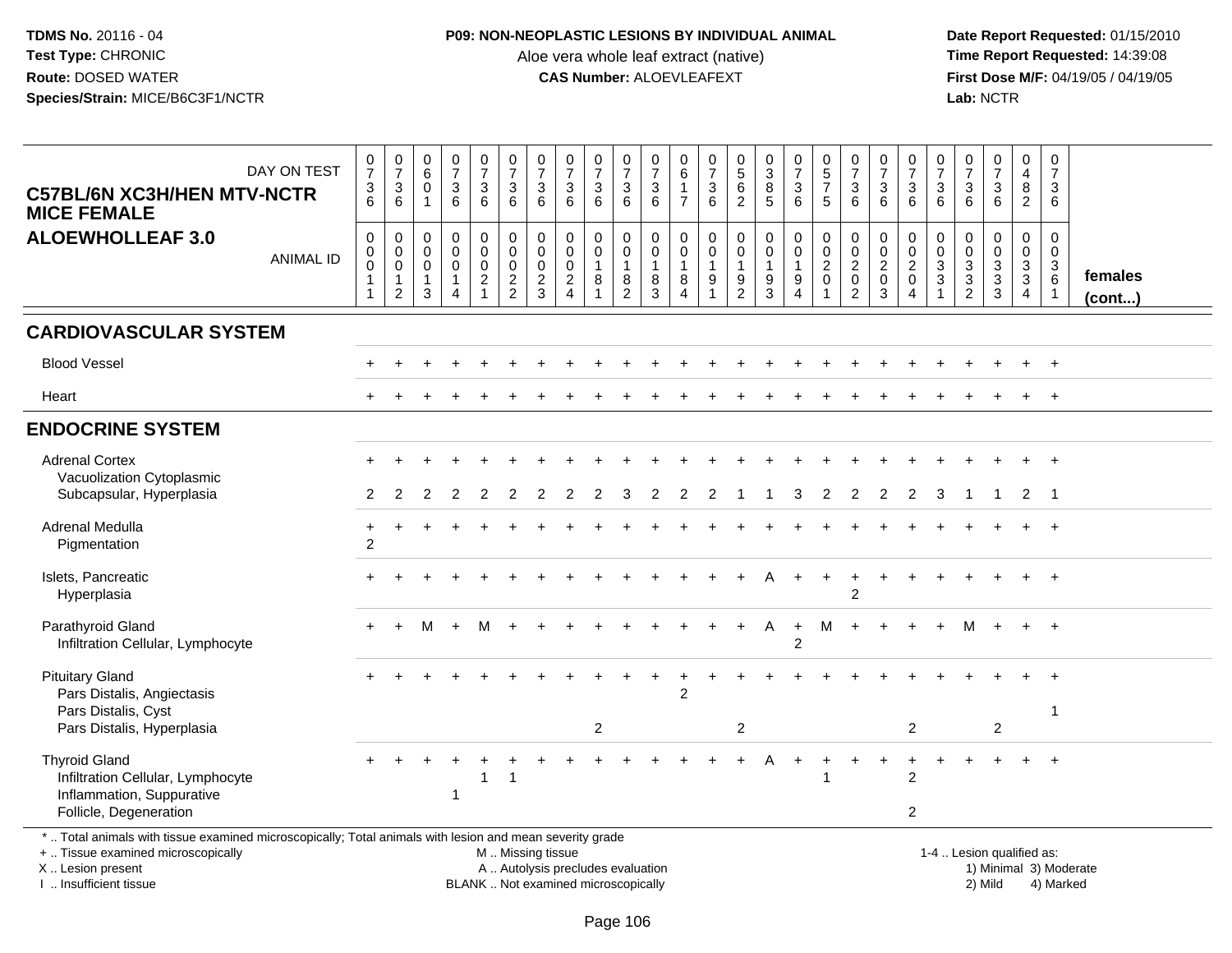#### **P09: NON-NEOPLASTIC LESIONS BY INDIVIDUAL ANIMAL**

Aloe vera whole leaf extract (native)<br>**CAS Number:** ALOEVLEAFEXT

 **Date Report Requested:** 01/15/2010 **First Dose M/F:** 04/19/05 / 04/19/05<br>**Lab:** NCTR **Lab:** NCTR

| DAY ON TEST<br><b>C57BL/6N XC3H/HEN MTV-NCTR</b><br><b>MICE FEMALE</b> | 3<br>6 | U<br>ა<br>⌒<br>6      | U | 0<br>3<br>6      | U<br>ົ<br>◡<br>6 | υ<br>⌒<br>J |   | Ñ<br>$\sim$<br>6 | 0<br>- 0<br>6                      | v<br>3<br>6 | 0<br>b      | ت. | 6 | 8<br>C. | v<br>3<br>-6 | 0<br><sub>5</sub><br>$\mathbf{b}$ | 0<br>3<br>6           |  | v<br>د<br>6 |          | 0<br>3<br>6                     | v<br>o<br><u>_</u> | $\overline{0}$<br>ີ<br>- 0<br>6 |                   |
|------------------------------------------------------------------------|--------|-----------------------|---|------------------|------------------|-------------|---|------------------|------------------------------------|-------------|-------------|----|---|---------|--------------|-----------------------------------|-----------------------|--|-------------|----------|---------------------------------|--------------------|---------------------------------|-------------------|
| <b>ALOEWHOLLEAF 3.0</b><br><b>ANIMAL ID</b>                            |        | U<br>0<br>υ<br>ົ<br>_ |   | 0<br>0<br>0<br>4 | 0<br>υ<br>υ<br>ົ | ົ           | ∸ | റ                | 0<br>0<br>$\circ$<br>◠<br><u>_</u> |             | 0<br>0<br>8 |    |   | 9       | υ<br>9<br>4  | <u>_</u><br>0                     | 0<br>0<br>ົ<br>0<br>2 |  | 0<br>υ<br>د | <u>_</u> | $\mathbf 0$<br>0<br>3<br>đ<br>3 | v<br>v<br>ົ<br>ັ   | 0<br>ົ<br>-3<br>6               | females<br>(cont) |

# **GENERAL BODY SYSTEM**

NONE

| <b>GENITAL SYSTEM</b>                                                                                                                                                |                   |              |   |     |                     |           |        |   |   |   |           |                |                     |                |   |   |                |        |                |                |             |   |                |             |                |  |
|----------------------------------------------------------------------------------------------------------------------------------------------------------------------|-------------------|--------------|---|-----|---------------------|-----------|--------|---|---|---|-----------|----------------|---------------------|----------------|---|---|----------------|--------|----------------|----------------|-------------|---|----------------|-------------|----------------|--|
| <b>Clitoral Gland</b>                                                                                                                                                | $\ddot{}$         | $\ddot{}$    | М | $+$ |                     |           |        |   |   |   |           |                |                     |                | A |   |                |        |                |                |             |   |                |             |                |  |
| Degeneration                                                                                                                                                         | 4                 |              |   | 4   | 4                   | 3         |        |   |   |   |           |                |                     | 3              |   | 4 |                | 3      | 2              |                |             |   |                | 4           | 4              |  |
| Ovary                                                                                                                                                                | $\ddot{}$         | $+$          | M | $+$ | $+$                 | $\ddot{}$ |        |   |   |   |           |                |                     |                |   |   |                |        |                |                |             |   |                |             | $\overline{+}$ |  |
| Atrophy                                                                                                                                                              | 3                 | 4            |   | 4   | $\overline{4}$      | 4         | 4      | 4 | 4 | 4 | 4         | $\overline{2}$ | 4                   | $\overline{2}$ |   | 4 |                | 4      | $\overline{4}$ | 4              | 4           | 4 | $\overline{4}$ |             | 4              |  |
|                                                                                                                                                                      |                   |              |   |     |                     |           |        |   |   |   |           |                |                     |                |   |   |                |        |                | 4              |             |   |                |             |                |  |
|                                                                                                                                                                      |                   |              |   |     |                     |           |        |   | 4 |   |           |                |                     |                |   |   |                |        |                |                |             |   |                |             |                |  |
| Uterus                                                                                                                                                               | $+$               | $+$          |   | $+$ |                     |           |        |   |   |   |           |                |                     | $+$            | A |   |                | $\div$ |                |                |             |   |                | $+$         | $+$            |  |
|                                                                                                                                                                      |                   |              |   |     |                     |           |        |   |   |   |           |                |                     |                |   |   |                |        |                |                |             |   |                |             |                |  |
|                                                                                                                                                                      |                   |              |   |     |                     |           |        |   |   |   |           |                |                     |                |   |   |                |        |                |                |             |   |                |             |                |  |
|                                                                                                                                                                      |                   |              |   |     |                     |           |        |   |   |   |           |                |                     |                |   |   |                |        |                |                |             |   |                |             |                |  |
|                                                                                                                                                                      |                   |              |   |     |                     |           |        |   |   |   |           |                |                     |                |   |   |                |        |                |                |             |   |                |             |                |  |
| <b>HEMATOPOIETIC SYSTEM</b>                                                                                                                                          |                   |              |   |     |                     |           |        |   |   |   |           |                |                     |                |   |   |                |        |                |                |             |   |                |             |                |  |
| <b>Bone Marrow</b>                                                                                                                                                   | $+$               | $\div$       |   |     |                     |           |        |   |   |   |           |                |                     | +              | A |   |                | $\pm$  | $\pm$          |                |             |   |                | $+$         | $+$            |  |
| Hyperplasia                                                                                                                                                          |                   |              |   |     |                     |           |        |   |   |   | 2         |                |                     |                |   |   |                |        |                | $\overline{c}$ |             |   |                |             |                |  |
| Lymph Node                                                                                                                                                           |                   |              |   |     | $+$ $+$             |           |        |   |   |   | $\ddot{}$ | $\ddot{}$      |                     | $+$            |   |   |                |        |                | $+$            | $+$         |   |                | $\ddot{}$   |                |  |
| Iliac, Hyperplasia, Lymphoid                                                                                                                                         |                   |              |   |     |                     |           |        |   |   |   |           | 2              |                     |                |   |   |                |        |                |                |             |   |                |             |                |  |
|                                                                                                                                                                      |                   |              |   |     |                     |           |        |   |   |   |           | 2              |                     |                |   |   |                |        |                |                |             |   |                |             |                |  |
| Iliac, Infiltration Cellular, Polymorphonuclear                                                                                                                      |                   |              |   |     |                     |           |        |   |   |   |           | 2              |                     |                |   |   |                |        |                |                |             |   |                |             |                |  |
|                                                                                                                                                                      |                   |              |   |     |                     |           |        |   |   |   |           |                |                     |                |   |   |                |        |                |                |             |   |                |             |                |  |
| Cyst<br>Cyst, Multiple<br>Autolysis<br>Hydrometra<br>Thrombus<br>Endometrium, Hyperplasia, Cystic<br>Iliac, Infiltration Cellular, Plasma Cell<br>Lumbar, Hemorrhage | 3<br>$\mathbf{3}$ | $\mathbf{3}$ | 3 | 3   | $\overline{2}$<br>4 | 3         | 2<br>3 | 3 | 3 | 3 | 4<br>2    | 3              | $\overline{2}$<br>3 | 3 <sup>3</sup> |   | 3 | $\overline{2}$ | 3      | 2              | 4              | $2^{\circ}$ | 3 | 3              | $2 \quad 3$ |                |  |

\* .. Total animals with tissue examined microscopically; Total animals with lesion and mean severity grade

+ .. Tissue examined microscopically

X .. Lesion present

I .. Insufficient tissue

M .. Missing tissue

A .. Autolysis precludes evaluation

BLANK .. Not examined microscopically 2) Mild 4) Marked

1-4 .. Lesion qualified as:<br>1) Minimal 3) Moderate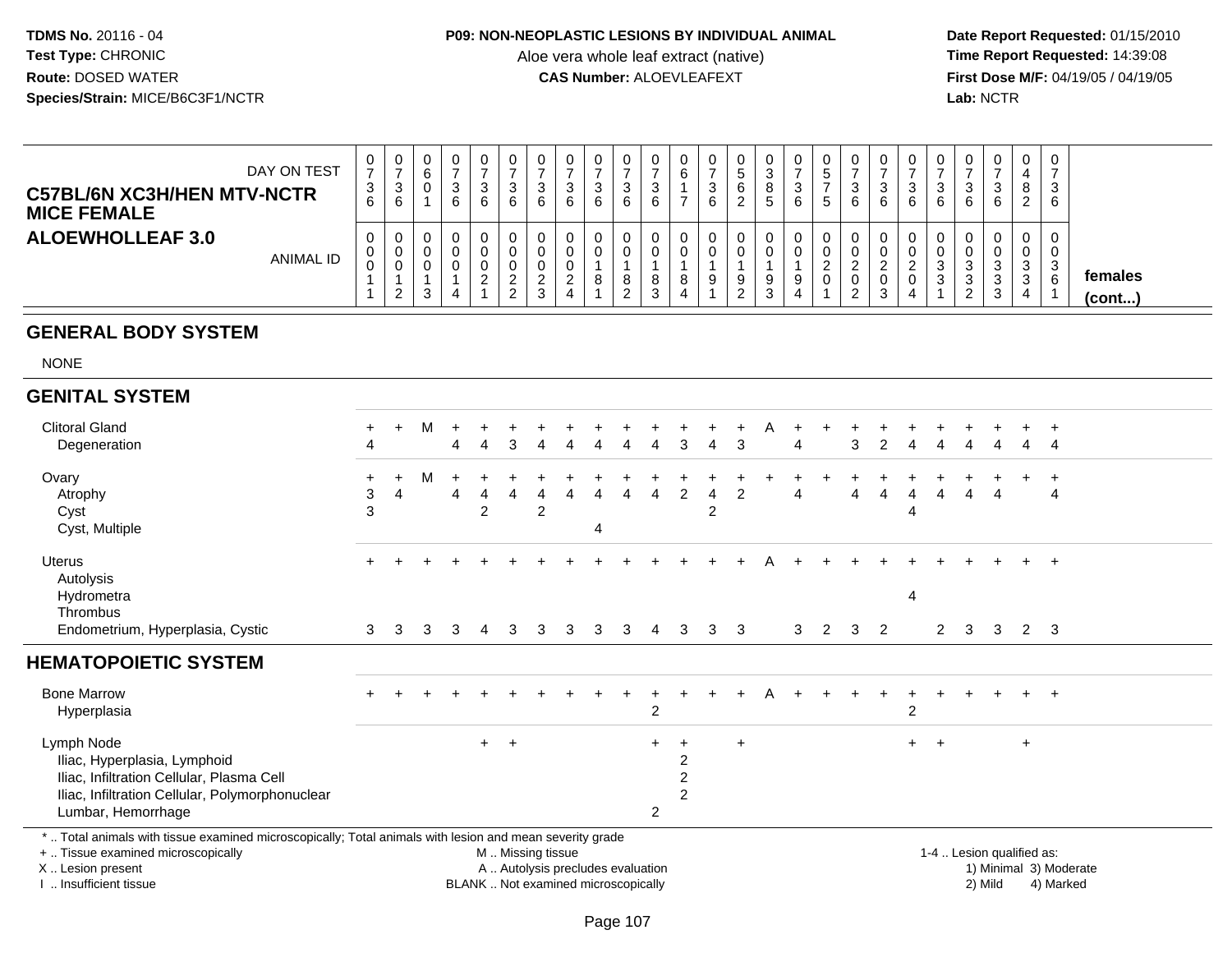#### **P09: NON-NEOPLASTIC LESIONS BY INDIVIDUAL ANIMAL**

Aloe vera whole leaf extract (native)<br>**CAS Number:** ALOEVLEAFEXT

| DAY ON TEST<br><b>C57BL/6N XC3H/HEN MTV-NCTR</b><br><b>MICE FEMALE</b>                                          |                                                                                                                                                                                                           | $\frac{0}{7}$<br>3<br>$\overline{6}$ | $\begin{matrix}0\\7\\3\end{matrix}$<br>6                                      | 0<br>$\,6$<br>$\Omega$<br>$\mathbf{1}$                         | $\begin{smallmatrix} 0\\7 \end{smallmatrix}$<br>$\mathbf{3}$<br>6                   | $\frac{0}{7}$<br>$\mathbf{3}$<br>6                     | $\begin{array}{c} 0 \\ 7 \end{array}$<br>$\overline{3}$<br>$6^{\circ}$ | $\frac{0}{7}$<br>$\sqrt{3}$<br>$6\phantom{a}$            | $\begin{array}{c} 0 \\ 7 \end{array}$<br>$\mathbf{3}$<br>$6\phantom{a}$ | $\begin{array}{c} 0 \\ 7 \end{array}$<br>$\sqrt{3}$<br>6              | $\frac{0}{7}$<br>$\ensuremath{\mathsf{3}}$<br>$6\overline{6}$ | $\frac{0}{7}$<br>$\ensuremath{\mathsf{3}}$<br>$\,6\,$        | 0<br>6<br>$\mathbf{1}$<br>$\overline{7}$                                    | $\begin{array}{c} 0 \\ 7 \end{array}$<br>$\sqrt{3}$<br>$6\phantom{1}$ | $\begin{array}{c} 0 \\ 5 \\ 6 \end{array}$<br>$\overline{2}$ | $\begin{array}{c} 0 \\ 3 \\ 8 \end{array}$<br>$\overline{5}$ | $\begin{array}{c} 0 \\ 7 \\ 3 \end{array}$<br>6                                  | $\begin{array}{c} 0 \\ 5 \\ 7 \end{array}$<br>$\sqrt{5}$    | $\frac{0}{7}$<br>$\mathbf{3}$<br>6                            | $\frac{0}{7}$<br>$\mathbf{3}$<br>$6\phantom{1}$          | $\frac{0}{7}$<br>$\sqrt{3}$<br>$6^{\circ}$   | 0<br>$\overline{7}$<br>3<br>$6\phantom{1}$ | $\begin{smallmatrix}0\\7\end{smallmatrix}$<br>$\sqrt{3}$<br>6 | $\frac{0}{7}$<br>$\sqrt{3}$<br>$6\overline{6}$          | $\mathbf 0$<br>$\overline{4}$<br>$\overline{8}$<br>$\overline{2}$              | $\mathbf 0$<br>$\overline{7}$<br>3<br>6                      |                   |
|-----------------------------------------------------------------------------------------------------------------|-----------------------------------------------------------------------------------------------------------------------------------------------------------------------------------------------------------|--------------------------------------|-------------------------------------------------------------------------------|----------------------------------------------------------------|-------------------------------------------------------------------------------------|--------------------------------------------------------|------------------------------------------------------------------------|----------------------------------------------------------|-------------------------------------------------------------------------|-----------------------------------------------------------------------|---------------------------------------------------------------|--------------------------------------------------------------|-----------------------------------------------------------------------------|-----------------------------------------------------------------------|--------------------------------------------------------------|--------------------------------------------------------------|----------------------------------------------------------------------------------|-------------------------------------------------------------|---------------------------------------------------------------|----------------------------------------------------------|----------------------------------------------|--------------------------------------------|---------------------------------------------------------------|---------------------------------------------------------|--------------------------------------------------------------------------------|--------------------------------------------------------------|-------------------|
| <b>ALOEWHOLLEAF 3.0</b>                                                                                         | <b>ANIMAL ID</b>                                                                                                                                                                                          | 0<br>0<br>$\mathbf 0$<br>1<br>1      | $\mathbf 0$<br>$\mathbf 0$<br>$\mathbf 0$<br>$\overline{1}$<br>$\overline{c}$ | $\mathbf 0$<br>$\mathbf 0$<br>$\mathbf 0$<br>$\mathbf{1}$<br>3 | $\mathsf 0$<br>$\mathbf 0$<br>$\mathbf 0$<br>$\mathbf{1}$<br>$\boldsymbol{\Lambda}$ | $\pmb{0}$<br>$\mathbf 0$<br>$\pmb{0}$<br>$\frac{2}{1}$ | $\mathbf 0$<br>$\mathsf{O}\xspace$<br>$\mathbf 0$<br>$\frac{2}{2}$     | $\pmb{0}$<br>$\mathbf 0$<br>$\mathbf 0$<br>$\frac{2}{3}$ | $\pmb{0}$<br>$\mathbf 0$<br>$\mathbf 0$<br>$\frac{2}{4}$                | $\pmb{0}$<br>$\mathbf 0$<br>$\mathbf{1}$<br>$\,8\,$<br>$\overline{1}$ | 0<br>$\mathsf{O}\xspace$<br>$\mathbf{1}$<br>$\frac{8}{2}$     | $\mathbf 0$<br>$\mathbf 0$<br>$\overline{1}$<br>$\bf 8$<br>3 | $\mathbf 0$<br>$\mathbf 0$<br>$\mathbf{1}$<br>$\,8\,$<br>4                  | $\mathbf 0$<br>$\mathbf 0$<br>$\mathbf{1}$<br>$\frac{9}{1}$           | $\pmb{0}$<br>$\pmb{0}$<br>1<br>$\frac{9}{2}$                 | 0<br>$\overline{0}$<br>1<br>$\frac{9}{3}$                    | $\mathbf 0$<br>$\mathbf 0$<br>$\mathbf{1}$<br>$\boldsymbol{9}$<br>$\overline{4}$ | $\mathbf 0$<br>$\mathbf 0$<br>$\overline{2}$<br>$\mathbf 0$ | $\mathbf 0$<br>$\frac{0}{2}$<br>$\mathbf 0$<br>$\overline{2}$ | $\mathbf 0$<br>$\mathsf{O}\xspace$<br>$\frac{2}{0}$<br>3 | $\pmb{0}$<br>$\frac{0}{2}$<br>$\overline{4}$ | 0<br>0<br>$\frac{3}{3}$<br>$\mathbf{1}$    | $\pmb{0}$<br>$\mathsf{O}\xspace$<br>$\frac{3}{2}$             | $\pmb{0}$<br>$\begin{array}{c} 0 \\ 3 \\ 3 \end{array}$ | $\mathbf 0$<br>$\mathbf 0$<br>$\mathbf{3}$<br>$\overline{3}$<br>$\overline{4}$ | $\mathbf 0$<br>$\mathbf 0$<br>3<br>$\,6\,$<br>$\overline{1}$ | females<br>(cont) |
| Lumbar, Hyperplasia, Lymphoid<br>Lumbar, Sinus, Dilatation<br>Renal, Hemorrhage<br>Renal, Hyperplasia, Lymphoid |                                                                                                                                                                                                           |                                      |                                                                               |                                                                |                                                                                     | $\overline{c}$                                         |                                                                        |                                                          |                                                                         |                                                                       |                                                               | $\overline{c}$                                               | $\boldsymbol{2}$                                                            |                                                                       | $\mathbf{1}$                                                 |                                                              |                                                                                  |                                                             |                                                               |                                                          |                                              |                                            |                                                               |                                                         | $\overline{c}$                                                                 |                                                              |                   |
| Lymph Node, Mandibular<br>Hyperplasia, Lymphoid                                                                 |                                                                                                                                                                                                           |                                      |                                                                               |                                                                |                                                                                     | $\overline{2}$                                         |                                                                        |                                                          | 2                                                                       |                                                                       | 4                                                             |                                                              | 3                                                                           |                                                                       |                                                              |                                                              |                                                                                  |                                                             |                                                               |                                                          |                                              |                                            |                                                               |                                                         | $\mathbf{3}$                                                                   | $\ddot{}$<br>$\overline{2}$                                  |                   |
| Lymph Node, Mesenteric<br>Hemorrhage<br>Hyperplasia, Lymphoid<br>Sinus, Dilatation                              |                                                                                                                                                                                                           |                                      |                                                                               |                                                                | -1                                                                                  |                                                        |                                                                        |                                                          |                                                                         |                                                                       | $\overline{c}$                                                | $\overline{2}$<br>2                                          |                                                                             |                                                                       | $\mathbf{1}$                                                 |                                                              | $\overline{2}$                                                                   |                                                             |                                                               |                                                          |                                              |                                            |                                                               |                                                         |                                                                                | $\overline{1}$                                               |                   |
| Spleen<br>Depletion Lymphoid<br>Hematopoietic Cell Proliferation<br>Hyperplasia, Lymphoid<br>Pigmentation       |                                                                                                                                                                                                           |                                      | 3                                                                             | 3<br>3                                                         | 3<br>$\overline{2}$                                                                 | $\overline{4}$                                         |                                                                        | $\overline{2}$                                           | 3                                                                       | 2<br>$\mathbf{3}$                                                     | $\mathbf{3}$                                                  | 4                                                            | 3                                                                           | 4                                                                     |                                                              |                                                              | 2<br>$\mathbf{3}$                                                                | $\overline{c}$                                              | 3<br>$\overline{2}$                                           | $\sqrt{2}$<br>$\overline{2}$                             |                                              |                                            | 4                                                             |                                                         |                                                                                | $\overline{c}$<br>$\overline{4}$                             |                   |
| Thymus<br>Atrophy<br>Cyst<br>Hyperplasia, Lymphoid<br>Epithelial Cell, Hyperplasia                              |                                                                                                                                                                                                           |                                      |                                                                               | $\overline{4}$                                                 | 1                                                                                   | $\overline{2}$                                         |                                                                        | $\mathbf{1}$                                             | 2                                                                       | 2                                                                     | 2                                                             |                                                              | $\mathbf 1$                                                                 |                                                                       |                                                              |                                                              | $\overline{2}$<br>3                                                              | $\overline{2}$                                              | 3                                                             |                                                          |                                              | $\overline{2}$                             | $\overline{2}$                                                |                                                         | 3                                                                              | $\ddot{}$<br>$\overline{2}$                                  |                   |
| <b>INTEGUMENTARY SYSTEM</b>                                                                                     |                                                                                                                                                                                                           |                                      |                                                                               |                                                                |                                                                                     |                                                        |                                                                        |                                                          |                                                                         |                                                                       |                                                               |                                                              |                                                                             |                                                                       |                                                              |                                                              |                                                                                  |                                                             |                                                               |                                                          |                                              |                                            |                                                               |                                                         |                                                                                |                                                              |                   |
| Mammary Gland<br>Infiltration Cellular, Lymphocyte<br>Alveolus, Hyperplasia                                     |                                                                                                                                                                                                           |                                      |                                                                               |                                                                |                                                                                     |                                                        |                                                                        |                                                          |                                                                         |                                                                       | $\overline{2}$                                                |                                                              |                                                                             | $\overline{2}$                                                        |                                                              |                                                              |                                                                                  |                                                             |                                                               |                                                          | $\overline{2}$                               |                                            |                                                               |                                                         |                                                                                |                                                              |                   |
| +  Tissue examined microscopically<br>X  Lesion present<br>I. Insufficient tissue                               | *  Total animals with tissue examined microscopically; Total animals with lesion and mean severity grade<br>M  Missing tissue<br>A  Autolysis precludes evaluation<br>BLANK  Not examined microscopically |                                      |                                                                               |                                                                |                                                                                     |                                                        |                                                                        |                                                          |                                                                         |                                                                       |                                                               |                                                              | 1-4  Lesion qualified as:<br>1) Minimal 3) Moderate<br>2) Mild<br>4) Marked |                                                                       |                                                              |                                                              |                                                                                  |                                                             |                                                               |                                                          |                                              |                                            |                                                               |                                                         |                                                                                |                                                              |                   |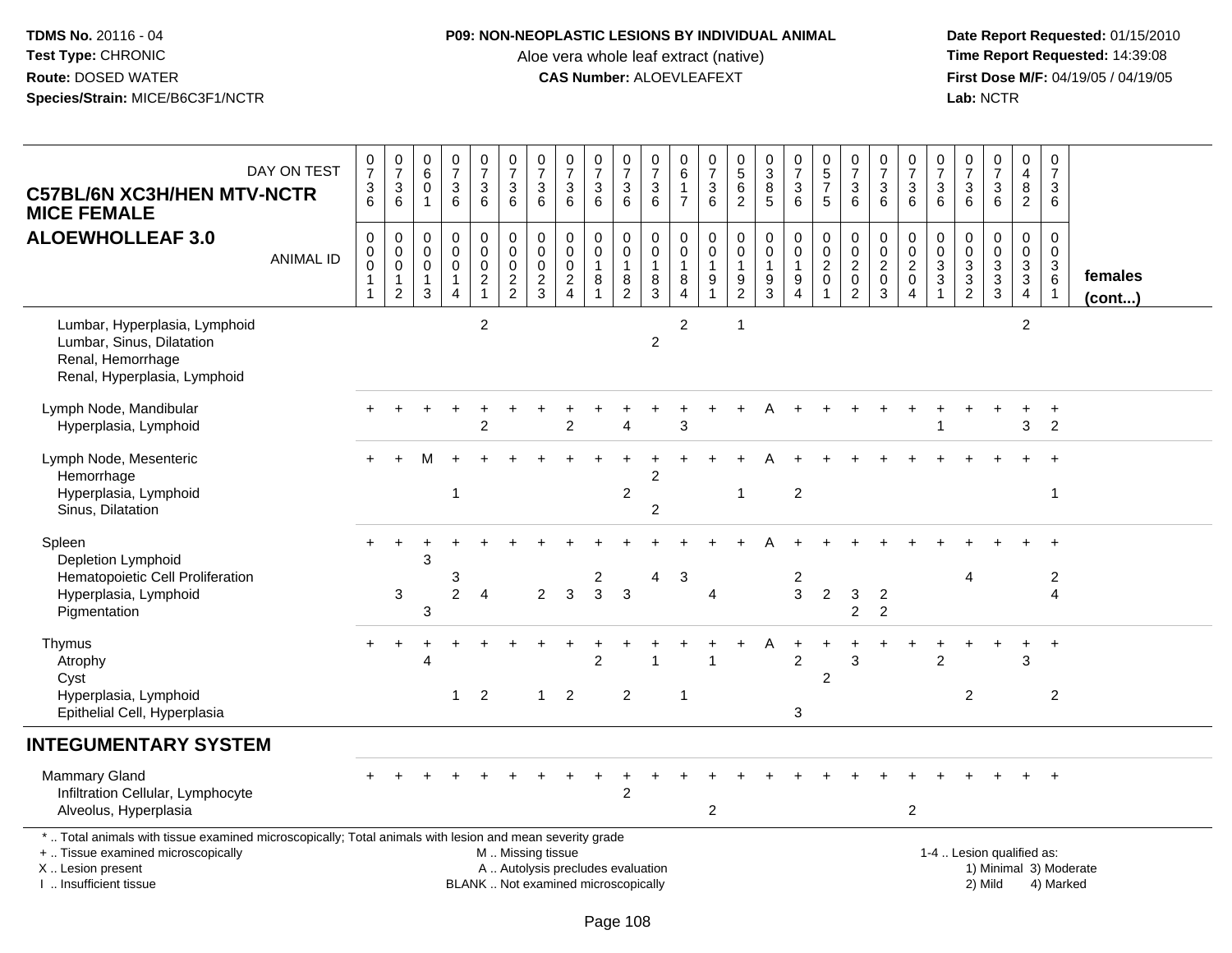### **P09: NON-NEOPLASTIC LESIONS BY INDIVIDUAL ANIMAL**

Aloe vera whole leaf extract (native)<br>**CAS Number:** ALOEVLEAFEXT

 **Date Report Requested:** 01/15/2010 **First Dose M/F:** 04/19/05 / 04/19/05<br>Lab: NCTR **Lab:** NCTR

| DAY ON TEST<br><b>C57BL/6N XC3H/HEN MTV-NCTR</b><br><b>MICE FEMALE</b>                                                                                                                        | $\begin{array}{c} 0 \\ 7 \end{array}$<br>$\mathbf{3}$<br>$\overline{6}$           | $\frac{0}{7}$<br>$\mathsf 3$<br>6                    | $\begin{array}{c} 0 \\ 6 \end{array}$<br>$\mathbf 0$<br>$\overline{1}$ | $\frac{0}{7}$<br>$\mathbf{3}$<br>$\,6\,$                | 0<br>$\overline{7}$<br>3<br>6                                                 | $\frac{0}{7}$<br>$\mathbf{3}$<br>6                        | $\frac{0}{7}$<br>$\sqrt{3}$<br>6                        | $\frac{0}{7}$<br>$\sqrt{3}$<br>6                                            | $\begin{array}{c} 0 \\ 7 \end{array}$<br>$\frac{3}{6}$ | 0<br>$\overline{7}$<br>$\frac{3}{6}$                                | 0<br>$\overline{7}$<br>$\sqrt{3}$<br>6                 | 0<br>6<br>1<br>$\overline{7}$             | $\frac{0}{7}$<br>3<br>$\overline{6}$                 | $\begin{array}{c} 0 \\ 5 \end{array}$<br>$\,6\,$<br>$\overline{2}$                  | $_{3}^{\rm 0}$<br>$\, 8$<br>$\overline{5}$                         | $\frac{0}{7}$<br>$\ensuremath{\mathsf{3}}$<br>6                                            | $\pmb{0}$<br>$\overline{5}$<br>$\overline{7}$<br>5      | $\frac{0}{7}$<br>$\frac{3}{6}$                    | 0<br>$\overline{7}$<br>$\mathfrak{S}$<br>$6^{\circ}$ | $\frac{0}{7}$<br>3<br>6                      | $\begin{smallmatrix}0\\7\end{smallmatrix}$<br>$\frac{3}{6}$                | $\frac{0}{7}$<br>$\mathbf{3}$<br>6                      | $\begin{array}{c} 0 \\ 7 \end{array}$<br>$\frac{3}{6}$ | $\pmb{0}$<br>$\overline{4}$<br>$\,8\,$<br>$\overline{2}$                        | $\pmb{0}$<br>$\overline{7}$<br>3<br>6  |                        |
|-----------------------------------------------------------------------------------------------------------------------------------------------------------------------------------------------|-----------------------------------------------------------------------------------|------------------------------------------------------|------------------------------------------------------------------------|---------------------------------------------------------|-------------------------------------------------------------------------------|-----------------------------------------------------------|---------------------------------------------------------|-----------------------------------------------------------------------------|--------------------------------------------------------|---------------------------------------------------------------------|--------------------------------------------------------|-------------------------------------------|------------------------------------------------------|-------------------------------------------------------------------------------------|--------------------------------------------------------------------|--------------------------------------------------------------------------------------------|---------------------------------------------------------|---------------------------------------------------|------------------------------------------------------|----------------------------------------------|----------------------------------------------------------------------------|---------------------------------------------------------|--------------------------------------------------------|---------------------------------------------------------------------------------|----------------------------------------|------------------------|
| <b>ALOEWHOLLEAF 3.0</b><br><b>ANIMAL ID</b>                                                                                                                                                   | $\pmb{0}$<br>$\mathsf{O}\xspace$<br>$\mathbf 0$<br>$\mathbf{1}$<br>$\overline{1}$ | $\mathbf 0$<br>0<br>$\mathsf 0$<br>$\mathbf{1}$<br>2 | $\mathsf{O}\xspace$<br>$\mathbf 0$<br>$\mathbf 0$<br>$\mathbf{1}$<br>3 | 0<br>$\overline{0}$<br>$\mathbf 0$<br>$\mathbf{1}$<br>4 | $\pmb{0}$<br>$\mathbf 0$<br>$\mathbf 0$<br>$\boldsymbol{2}$<br>$\overline{1}$ | 0<br>$\mathbf 0$<br>0<br>$\overline{c}$<br>$\overline{2}$ | $\mathbf 0$<br>$\Omega$<br>$\mathbf 0$<br>$\frac{2}{3}$ | 0<br>$\mathbf 0$<br>$\mathbf 0$<br>$\overline{c}$<br>$\boldsymbol{\Lambda}$ | $\mathbf 0$<br>$\mathbf 0$<br>$\mathbf{1}$<br>8<br>-1  | $\mathbf 0$<br>$\mathbf 0$<br>$\overline{1}$<br>8<br>$\overline{2}$ | $\mathbf 0$<br>$\mathbf 0$<br>$\overline{1}$<br>8<br>3 | $\mathsf 0$<br>$\mathbf 0$<br>1<br>8<br>4 | $\mathbf 0$<br>$\mathbf 0$<br>$\mathbf{1}$<br>9<br>1 | $\mathbf 0$<br>$\overline{0}$<br>$\mathbf{1}$<br>$\boldsymbol{9}$<br>$\overline{2}$ | 0<br>$\pmb{0}$<br>$\mathbf{1}$<br>$\boldsymbol{9}$<br>$\mathbf{3}$ | $\mathbf 0$<br>$\mathsf{O}\xspace$<br>$\overline{1}$<br>$\boldsymbol{9}$<br>$\overline{4}$ | $\mathbf 0$<br>$\mathbf 0$<br>$\sqrt{2}$<br>$\mathbf 0$ | 0<br>$\pmb{0}$<br>$\frac{2}{0}$<br>$\overline{2}$ | $\mathbf 0$<br>$\pmb{0}$<br>$\frac{2}{0}$<br>3       | 0<br>$\mathbf 0$<br>$\overline{2}$<br>0<br>4 | $\pmb{0}$<br>$\mathbf 0$<br>$\mathbf{3}$<br>$\mathbf{3}$<br>$\overline{1}$ | 0<br>$\mathbf 0$<br>$\mathbf{3}$<br>$\overline{3}$<br>2 | $\mathbf 0$<br>$\pmb{0}$<br>$_3^3$<br>3                | $\mathsf{O}$<br>$\mathbf 0$<br>$\mathbf{3}$<br>$\overline{3}$<br>$\overline{4}$ | $\mathbf 0$<br>$\Omega$<br>3<br>6<br>1 | females<br>(cont)      |
| Skin                                                                                                                                                                                          | $\ddot{}$                                                                         |                                                      |                                                                        |                                                         |                                                                               |                                                           |                                                         |                                                                             |                                                        |                                                                     |                                                        |                                           |                                                      |                                                                                     |                                                                    |                                                                                            |                                                         |                                                   |                                                      |                                              |                                                                            |                                                         |                                                        | +                                                                               | $+$                                    |                        |
| <b>MUSCULOSKELETAL SYSTEM</b>                                                                                                                                                                 |                                                                                   |                                                      |                                                                        |                                                         |                                                                               |                                                           |                                                         |                                                                             |                                                        |                                                                     |                                                        |                                           |                                                      |                                                                                     |                                                                    |                                                                                            |                                                         |                                                   |                                                      |                                              |                                                                            |                                                         |                                                        |                                                                                 |                                        |                        |
| Bone, Femur<br>Fibro-Osseous Lesion                                                                                                                                                           |                                                                                   |                                                      |                                                                        |                                                         |                                                                               |                                                           |                                                         |                                                                             |                                                        |                                                                     |                                                        |                                           |                                                      |                                                                                     |                                                                    |                                                                                            |                                                         |                                                   |                                                      |                                              |                                                                            |                                                         |                                                        |                                                                                 |                                        |                        |
| <b>NERVOUS SYSTEM</b>                                                                                                                                                                         |                                                                                   |                                                      |                                                                        |                                                         |                                                                               |                                                           |                                                         |                                                                             |                                                        |                                                                     |                                                        |                                           |                                                      |                                                                                     |                                                                    |                                                                                            |                                                         |                                                   |                                                      |                                              |                                                                            |                                                         |                                                        |                                                                                 |                                        |                        |
| Brain, Brain Stem<br>Compression                                                                                                                                                              |                                                                                   |                                                      |                                                                        |                                                         |                                                                               |                                                           |                                                         |                                                                             |                                                        |                                                                     |                                                        |                                           |                                                      |                                                                                     |                                                                    |                                                                                            |                                                         |                                                   |                                                      |                                              |                                                                            |                                                         |                                                        |                                                                                 | $+$                                    |                        |
| Brain, Cerebellum<br>Infiltration Cellular, Lymphocyte                                                                                                                                        |                                                                                   |                                                      |                                                                        |                                                         |                                                                               |                                                           |                                                         |                                                                             |                                                        |                                                                     |                                                        |                                           |                                                      |                                                                                     |                                                                    |                                                                                            |                                                         |                                                   |                                                      |                                              |                                                                            |                                                         |                                                        |                                                                                 | $+$                                    |                        |
| Brain, Cerebrum<br>Infiltration Cellular, Lymphocyte                                                                                                                                          |                                                                                   |                                                      |                                                                        |                                                         |                                                                               |                                                           |                                                         |                                                                             |                                                        |                                                                     |                                                        |                                           |                                                      |                                                                                     |                                                                    |                                                                                            |                                                         |                                                   |                                                      |                                              |                                                                            |                                                         |                                                        |                                                                                 |                                        |                        |
| Mineralization                                                                                                                                                                                |                                                                                   |                                                      | $1 \quad 1$                                                            |                                                         |                                                                               | $1 \quad 1$                                               |                                                         | $\mathbf{1}$                                                                |                                                        |                                                                     | $\mathbf{1}$                                           |                                           |                                                      | $\mathbf{1}$                                                                        |                                                                    |                                                                                            | $1 \quad 1$                                             | $1 \quad 1$                                       |                                                      |                                              |                                                                            | $1 \quad 1 \quad 1$                                     |                                                        |                                                                                 | $\mathbf{1}$                           |                        |
| <b>RESPIRATORY SYSTEM</b>                                                                                                                                                                     |                                                                                   |                                                      |                                                                        |                                                         |                                                                               |                                                           |                                                         |                                                                             |                                                        |                                                                     |                                                        |                                           |                                                      |                                                                                     |                                                                    |                                                                                            |                                                         |                                                   |                                                      |                                              |                                                                            |                                                         |                                                        |                                                                                 |                                        |                        |
| Lung<br>Congestion<br>Infiltration Cellular, Histiocyte                                                                                                                                       |                                                                                   |                                                      |                                                                        |                                                         |                                                                               |                                                           |                                                         |                                                                             | $\mathbf 1$                                            |                                                                     |                                                        |                                           |                                                      | Δ                                                                                   |                                                                    |                                                                                            |                                                         |                                                   |                                                      |                                              |                                                                            |                                                         |                                                        |                                                                                 |                                        |                        |
| Infiltration Cellular, Lymphocyte<br>Inflammation, Chronic Active<br>Alveolar Epithelium, Hyperplasia                                                                                         |                                                                                   | -1                                                   |                                                                        |                                                         |                                                                               |                                                           |                                                         |                                                                             |                                                        | $\overline{c}$                                                      |                                                        |                                           |                                                      |                                                                                     |                                                                    |                                                                                            |                                                         |                                                   |                                                      |                                              |                                                                            | $\overline{2}$                                          |                                                        | $\sqrt{2}$                                                                      |                                        |                        |
| Nose                                                                                                                                                                                          |                                                                                   |                                                      |                                                                        |                                                         |                                                                               |                                                           |                                                         |                                                                             |                                                        |                                                                     |                                                        |                                           |                                                      |                                                                                     |                                                                    |                                                                                            |                                                         |                                                   |                                                      |                                              |                                                                            |                                                         |                                                        |                                                                                 |                                        |                        |
| <b>Hyaline Droplet</b>                                                                                                                                                                        | $\overline{1}$                                                                    | $\mathcal{P}$                                        | $\mathfrak{p}$                                                         | $\overline{2}$                                          |                                                                               |                                                           |                                                         | $\overline{2}$                                                              |                                                        |                                                                     |                                                        |                                           |                                                      |                                                                                     | $\overline{2}$                                                     |                                                                                            | $\overline{1}$                                          |                                                   |                                                      |                                              |                                                                            |                                                         |                                                        |                                                                                 |                                        |                        |
| *  Total animals with tissue examined microscopically; Total animals with lesion and mean severity grade<br>+  Tissue examined microscopically<br>X  Lesion present<br>I  Insufficient tissue |                                                                                   |                                                      |                                                                        |                                                         |                                                                               | M  Missing tissue                                         |                                                         | A  Autolysis precludes evaluation<br>BLANK  Not examined microscopically    |                                                        |                                                                     |                                                        |                                           |                                                      |                                                                                     |                                                                    |                                                                                            |                                                         |                                                   |                                                      |                                              |                                                                            | 1-4  Lesion qualified as:                               | 2) Mild                                                |                                                                                 | 4) Marked                              | 1) Minimal 3) Moderate |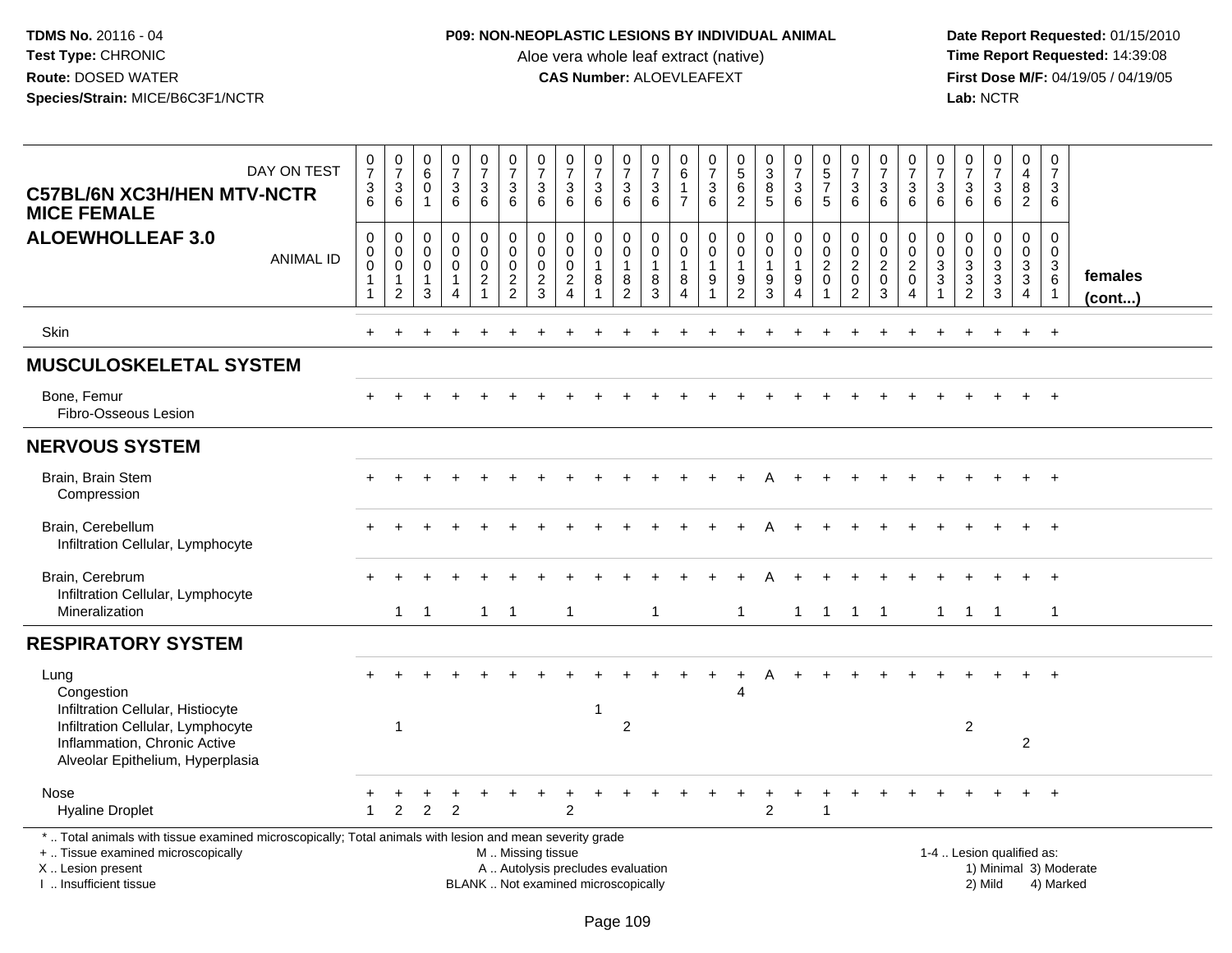### **P09: NON-NEOPLASTIC LESIONS BY INDIVIDUAL ANIMAL**

Aloe vera whole leaf extract (native)<br>**CAS Number:** ALOEVLEAFEXT

 **Date Report Requested:** 01/15/2010 **First Dose M/F:** 04/19/05 / 04/19/05<br>**Lab:** NCTR **Lab:** NCTR

| DAY ON TEST<br><b>C57BL/6N XC3H/HEN MTV-NCTR</b><br><b>MICE FEMALE</b>                                             | $\begin{smallmatrix}0\\7\end{smallmatrix}$<br>$\sqrt{3}$<br>6 | $\frac{0}{7}$<br>$\sqrt{3}$<br>6                   | $\begin{array}{c} 0 \\ 6 \end{array}$<br>$\Omega$ | $\frac{0}{7}$<br>3<br>6 | $\begin{matrix} 0 \\ 7 \\ 3 \end{matrix}$<br>6                                | $\frac{0}{7}$<br>$\sqrt{3}$<br>6                                | $\frac{0}{7}$<br>$\mathbf 3$<br>6                                          | $\frac{0}{7}$<br>$\sqrt{3}$<br>6                                                                    | $\frac{0}{7}$<br>$\mathbf{3}$<br>6 | $\begin{array}{c} 0 \\ 7 \\ 3 \end{array}$<br>6                                       | $\frac{0}{7}$<br>$\mathbf{3}$<br>6                                     | $\begin{matrix} 0 \\ 6 \end{matrix}$<br>$\overline{7}$ | $\frac{0}{7}$<br>$\frac{3}{6}$                                        | $\begin{array}{c} 0 \\ 5 \\ 6 \end{array}$<br>$\overline{2}$           | $_3^0$<br>$\bf 8$<br>5                                                                | $\frac{0}{7}$<br>3<br>6                            | $\begin{array}{c} 0 \\ 5 \\ 7 \end{array}$<br>5 | $\frac{0}{7}$<br>$\frac{3}{6}$                                                  | $\frac{0}{7}$<br>$\frac{3}{6}$                                     | $\frac{0}{7}$<br>$\mathbf{3}$<br>$6^{\circ}$                     | $\frac{0}{7}$<br>3<br>6         | $\frac{0}{7}$<br>$\sqrt{3}$<br>6                  | $\frac{0}{7}$<br>$\ensuremath{\mathsf{3}}$<br>6 | 0<br>$\overline{4}$<br>8<br>$\overline{2}$ | $\frac{0}{7}$<br>$\mathbf{3}$<br>6                            |                         |
|--------------------------------------------------------------------------------------------------------------------|---------------------------------------------------------------|----------------------------------------------------|---------------------------------------------------|-------------------------|-------------------------------------------------------------------------------|-----------------------------------------------------------------|----------------------------------------------------------------------------|-----------------------------------------------------------------------------------------------------|------------------------------------|---------------------------------------------------------------------------------------|------------------------------------------------------------------------|--------------------------------------------------------|-----------------------------------------------------------------------|------------------------------------------------------------------------|---------------------------------------------------------------------------------------|----------------------------------------------------|-------------------------------------------------|---------------------------------------------------------------------------------|--------------------------------------------------------------------|------------------------------------------------------------------|---------------------------------|---------------------------------------------------|-------------------------------------------------|--------------------------------------------|---------------------------------------------------------------|-------------------------|
| <b>ALOEWHOLLEAF 3.0</b><br><b>ANIMAL ID</b>                                                                        | $\mathbf 0$<br>$\mathbf 0$<br>$\boldsymbol{0}$<br>1           | 0<br>$\pmb{0}$<br>$\mathsf 0$<br>$\mathbf{1}$<br>2 | 0<br>$\mathsf{O}$<br>$\mathbf 0$<br>3             | $_0^0$<br>$\mathbf 0$   | $\begin{smallmatrix}0\0\0\end{smallmatrix}$<br>$\mathsf{O}$<br>$\overline{c}$ | $_{\rm 0}^{\rm 0}$<br>$\pmb{0}$<br>$\sqrt{2}$<br>$\overline{2}$ | $\begin{smallmatrix} 0\\0 \end{smallmatrix}$<br>$\pmb{0}$<br>$\frac{2}{3}$ | $\begin{smallmatrix} 0\\0 \end{smallmatrix}$<br>$\mathbf 0$<br>$\sqrt{2}$<br>$\boldsymbol{\Lambda}$ | $_0^0$<br>$\mathbf{1}$<br>8        | $\begin{smallmatrix} 0\\0 \end{smallmatrix}$<br>$\overline{1}$<br>8<br>$\overline{2}$ | $\begin{smallmatrix} 0\\0 \end{smallmatrix}$<br>$\mathbf{1}$<br>8<br>3 | 0<br>0<br>$\mathbf{1}$<br>8<br>$\Delta$                | $\begin{smallmatrix} 0\\0 \end{smallmatrix}$<br>$\mathbf{1}$<br>$9\,$ | $\begin{smallmatrix} 0\\0 \end{smallmatrix}$<br>$\mathbf{1}$<br>9<br>2 | $\begin{smallmatrix} 0\\0 \end{smallmatrix}$<br>$\mathbf{1}$<br>$\boldsymbol{9}$<br>3 | 0<br>$\ddot{\mathbf{0}}$<br>$\mathbf{1}$<br>9<br>4 | 0<br>$\pmb{0}$<br>$\frac{2}{0}$                 | $\begin{smallmatrix} 0\\0 \end{smallmatrix}$<br>$\frac{2}{0}$<br>$\overline{2}$ | $\begin{smallmatrix} 0\\0 \end{smallmatrix}$<br>$\frac{2}{0}$<br>3 | $\begin{matrix} 0 \\ 0 \\ 2 \\ 0 \end{matrix}$<br>$\overline{4}$ | 0<br>$\boldsymbol{0}$<br>3<br>3 | 0<br>$\pmb{0}$<br>$\frac{3}{3}$<br>$\overline{2}$ | 0<br>$\pmb{0}$<br>$\frac{3}{3}$<br>3            | $_0^0$<br>$\frac{3}{3}$<br>4               | $\mathbf 0$<br>$\mathbf 0$<br>$\mathbf{3}$<br>$6\phantom{1}6$ | females<br>$($ cont $)$ |
| Trachea                                                                                                            |                                                               |                                                    |                                                   |                         |                                                                               |                                                                 |                                                                            |                                                                                                     |                                    |                                                                                       |                                                                        |                                                        |                                                                       |                                                                        |                                                                                       |                                                    |                                                 |                                                                                 |                                                                    |                                                                  |                                 |                                                   |                                                 | $\pm$                                      | $+$                                                           |                         |
| <b>SPECIAL SENSES SYSTEM</b>                                                                                       |                                                               |                                                    |                                                   |                         |                                                                               |                                                                 |                                                                            |                                                                                                     |                                    |                                                                                       |                                                                        |                                                        |                                                                       |                                                                        |                                                                                       |                                                    |                                                 |                                                                                 |                                                                    |                                                                  |                                 |                                                   |                                                 |                                            |                                                               |                         |
| Eye                                                                                                                |                                                               |                                                    |                                                   |                         |                                                                               |                                                                 |                                                                            |                                                                                                     |                                    |                                                                                       |                                                                        |                                                        |                                                                       |                                                                        |                                                                                       |                                                    |                                                 |                                                                                 |                                                                    |                                                                  |                                 |                                                   |                                                 |                                            | $+$                                                           |                         |
| <b>Harderian Gland</b><br>Hyperplasia<br>Infiltration Cellular, Lymphocyte                                         | 2                                                             |                                                    |                                                   | $\mathbf{1}$            |                                                                               |                                                                 |                                                                            |                                                                                                     |                                    |                                                                                       |                                                                        |                                                        |                                                                       |                                                                        |                                                                                       |                                                    |                                                 |                                                                                 |                                                                    |                                                                  |                                 | -1                                                |                                                 |                                            |                                                               |                         |
| <b>URINARY SYSTEM</b>                                                                                              |                                                               |                                                    |                                                   |                         |                                                                               |                                                                 |                                                                            |                                                                                                     |                                    |                                                                                       |                                                                        |                                                        |                                                                       |                                                                        |                                                                                       |                                                    |                                                 |                                                                                 |                                                                    |                                                                  |                                 |                                                   |                                                 |                                            |                                                               |                         |
| Kidney<br>Amyloid Deposition<br>Autolysis                                                                          |                                                               |                                                    | 4                                                 |                         |                                                                               |                                                                 |                                                                            |                                                                                                     |                                    |                                                                                       |                                                                        |                                                        |                                                                       |                                                                        |                                                                                       |                                                    |                                                 |                                                                                 |                                                                    |                                                                  |                                 |                                                   |                                                 |                                            | $\ddot{}$<br>3                                                |                         |
| <b>Hyaline Droplet</b><br>Infiltration Cellular, Lymphocyte<br>Metaplasia, Osseous<br>Nephropathy<br>Polyarteritis |                                                               |                                                    | 4                                                 | $\overline{2}$          | $\overline{2}$                                                                | $\overline{2}$                                                  | 2                                                                          | $\overline{1}$                                                                                      | $\overline{2}$                     | $\overline{1}$                                                                        | $2^{\circ}$                                                            | 2                                                      | -1                                                                    |                                                                        |                                                                                       | -1                                                 |                                                 | $\mathbf{1}$                                                                    | $\overline{\phantom{0}}$                                           | 2                                                                |                                 | $\overline{2}$                                    | $\overline{1}$                                  | $\mathbf{1}$<br>$\overline{2}$             | $\overline{c}$                                                |                         |
| <b>Urinary Bladder</b><br>Infiltration Cellular, Lymphocyte                                                        | 2                                                             | 2                                                  |                                                   | $\mathcal{P}$           | $\mathcal{P}$                                                                 |                                                                 |                                                                            |                                                                                                     |                                    |                                                                                       |                                                                        |                                                        |                                                                       |                                                                        |                                                                                       | $\overline{2}$                                     |                                                 |                                                                                 |                                                                    |                                                                  |                                 |                                                   |                                                 |                                            | $\overline{+}$<br>$\overline{1}$                              |                         |

\* .. Total animals with tissue examined microscopically; Total animals with lesion and mean severity grade

+ .. Tissue examined microscopically

X .. Lesion present

I .. Insufficient tissue

M .. Missing tissue

A .. Autolysis precludes evaluation

BLANK .. Not examined microscopically 2) Mild 4) Marked

1-4 .. Lesion qualified as:<br>1) Minimal 3) Moderate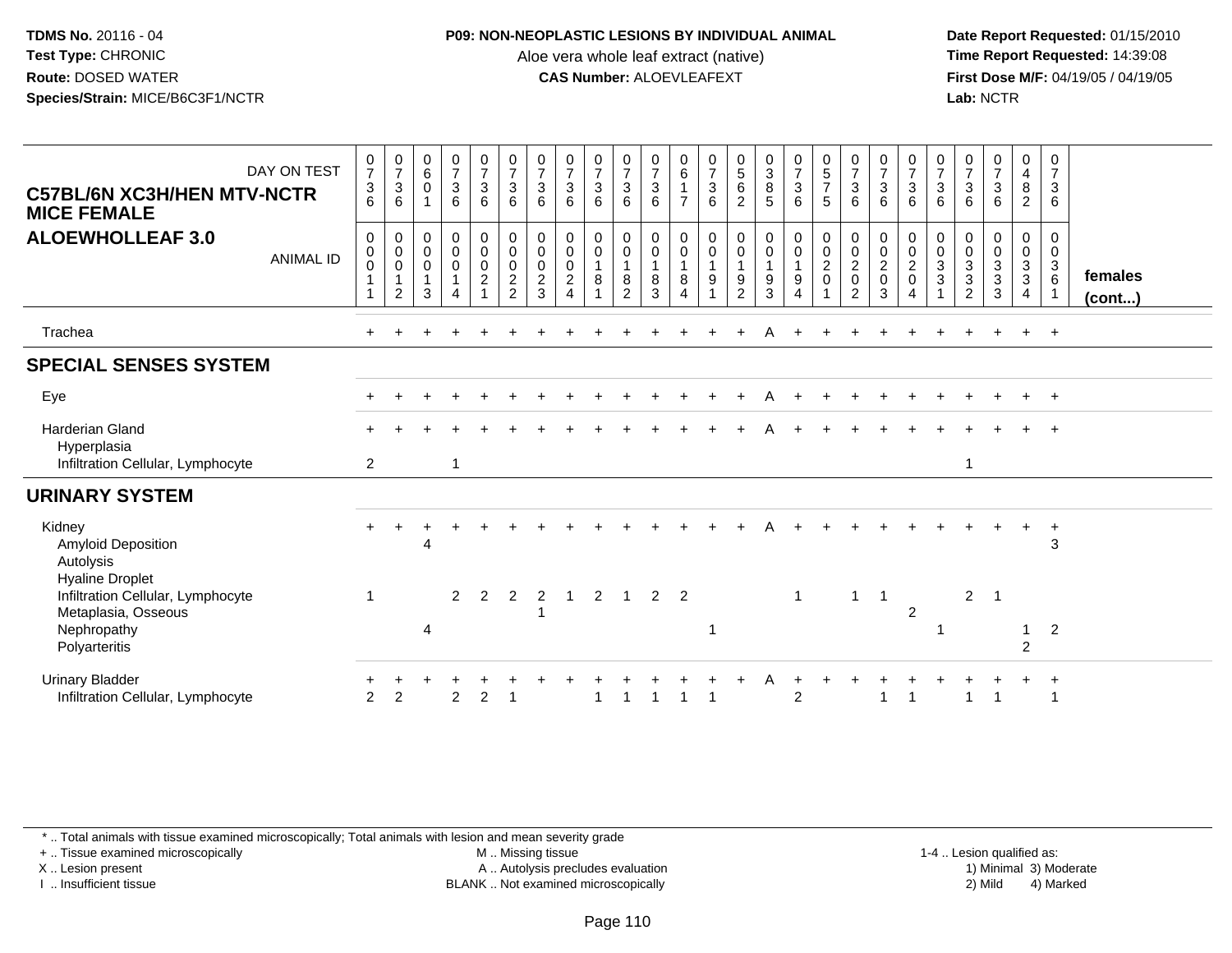#### **P09: NON-NEOPLASTIC LESIONS BY INDIVIDUAL ANIMAL**

Aloe vera whole leaf extract (native)<br>**CAS Number:** ALOEVLEAFEXT

 **Date Report Requested:** 01/15/2010 **First Dose M/F:** 04/19/05 / 04/19/05<br>Lab: NCTR **Lab:** NCTR

| DAY ON TEST<br><b>C57BL/6N XC3H/HEN MTV-NCTR</b><br><b>MICE FEMALE</b>                                   | $\frac{0}{7}$<br>3<br>6                                                      | $\frac{0}{7}$<br>$\ensuremath{\mathsf{3}}$<br>6 | $\begin{smallmatrix} 0\\0 \end{smallmatrix}$<br>$\ensuremath{\mathsf{3}}$<br>$\overline{2}$ | $\begin{matrix}0\\6\\8\end{matrix}$<br>$\overline{2}$ | 0<br>5<br>5<br>5                                       | $\frac{0}{7}$<br>$\sqrt{3}$<br>6                                       | $0\over 5$<br>$\bf 8$<br>5                          | $_{6}^{\rm 0}$<br>$\bf 8$<br>$\mathbf{1}$                       | $\frac{0}{7}$<br>$\mathbf{3}$<br>$\mathbf{1}$                     | $\begin{array}{c} 0 \\ 7 \\ 3 \end{array}$<br>6 | $\frac{0}{7}$<br>$\sqrt{3}$<br>6                                                | $\frac{0}{7}$<br>$\mathbf{3}$<br>6                    | $\frac{0}{7}$<br>$\sqrt{3}$<br>5                                | $\frac{0}{7}$<br>$\mathbf{3}$<br>6                        | $\begin{array}{c} 0 \\ 7 \\ 3 \end{array}$<br>6           | $\begin{array}{c} 0 \\ 7 \end{array}$<br>$\ensuremath{\mathsf{3}}$<br>6 | $\frac{0}{7}$<br>$\mathbf{3}$<br>6                                 | $\frac{0}{7}$<br>$\sqrt{3}$<br>6                 | $\begin{array}{c} 0 \\ 7 \end{array}$<br>$\mathbf{3}$<br>6     | $\frac{0}{7}$<br>$\sqrt{3}$<br>6                              | $\frac{0}{7}$<br>$\overline{a}$<br>9            | $\begin{smallmatrix}0\\7\end{smallmatrix}$<br>$\mathsf 3$<br>6 | $\pmb{0}$<br>$\overline{7}$<br>$\sqrt{3}$<br>6                            |                     |
|----------------------------------------------------------------------------------------------------------|------------------------------------------------------------------------------|-------------------------------------------------|---------------------------------------------------------------------------------------------|-------------------------------------------------------|--------------------------------------------------------|------------------------------------------------------------------------|-----------------------------------------------------|-----------------------------------------------------------------|-------------------------------------------------------------------|-------------------------------------------------|---------------------------------------------------------------------------------|-------------------------------------------------------|-----------------------------------------------------------------|-----------------------------------------------------------|-----------------------------------------------------------|-------------------------------------------------------------------------|--------------------------------------------------------------------|--------------------------------------------------|----------------------------------------------------------------|---------------------------------------------------------------|-------------------------------------------------|----------------------------------------------------------------|---------------------------------------------------------------------------|---------------------|
| <b>ALOEWHOLLEAF 3.0</b><br><b>ANIMAL ID</b>                                                              | $\mathbf 0$<br>$\pmb{0}$<br>$\ensuremath{\mathsf{3}}$<br>6<br>$\overline{c}$ | 0<br>$\pmb{0}$<br>$\mathbf{3}$<br>$\,6$<br>3    | 0<br>$\mathbf 0$<br>3<br>6<br>$\overline{4}$                                                | $\pmb{0}$<br>$\pmb{0}$<br>$\sqrt{5}$<br>$\sqrt{3}$    | $\pmb{0}$<br>$\pmb{0}$<br>$\,$ 5 $\,$<br>$\frac{3}{2}$ | $\mathbf 0$<br>$\mathsf 0$<br>$\sqrt{5}$<br>$\sqrt{3}$<br>$\mathbf{3}$ | 0<br>$\pmb{0}$<br>$\sqrt{5}$<br>3<br>$\overline{4}$ | $\pmb{0}$<br>$\pmb{0}$<br>$\sqrt{5}$<br>$\,6$<br>$\overline{1}$ | 0<br>$\begin{array}{c} 0 \\ 5 \end{array}$<br>6<br>$\overline{2}$ | 0<br>$\boldsymbol{0}$<br>$5\,$<br>6<br>3        | $\pmb{0}$<br>$\begin{array}{c} 0 \\ 5 \end{array}$<br>$\,6\,$<br>$\overline{4}$ | 0<br>0<br>$\overline{7}$<br>9<br>$\blacktriangleleft$ | $\pmb{0}$<br>$\pmb{0}$<br>$\overline{7}$<br>9<br>$\overline{2}$ | $\pmb{0}$<br>$\pmb{0}$<br>$\overline{7}$<br>$\frac{9}{3}$ | 0<br>$\mathsf 0$<br>$\overline{7}$<br>9<br>$\overline{4}$ | $\pmb{0}$<br>$\pmb{0}$<br>$\bf 8$<br>$\sqrt{5}$                         | $\pmb{0}$<br>$\pmb{0}$<br>$\,8\,$<br>$\,$ 5 $\,$<br>$\overline{c}$ | $\mathbf 0$<br>$\pmb{0}$<br>8<br>$\sqrt{5}$<br>3 | 0<br>$\pmb{0}$<br>$\,$ 8 $\,$<br>$\mathbf 5$<br>$\overline{4}$ | 0<br>$\mathbf 0$<br>$\bf 8$<br>$\overline{7}$<br>$\mathbf{1}$ | 0<br>0<br>8<br>$\overline{7}$<br>$\overline{2}$ | $\pmb{0}$<br>$\pmb{0}$<br>8<br>$\overline{7}$<br>$\mathbf{3}$  | $\mathbf 0$<br>$\mathbf 0$<br>$\,8\,$<br>$\overline{7}$<br>$\overline{4}$ | * TOTALS            |
| <b>ALIMENTARY SYSTEM</b>                                                                                 |                                                                              |                                                 |                                                                                             |                                                       |                                                        |                                                                        |                                                     |                                                                 |                                                                   |                                                 |                                                                                 |                                                       |                                                                 |                                                           |                                                           |                                                                         |                                                                    |                                                  |                                                                |                                                               |                                                 |                                                                |                                                                           |                     |
| Esophagus                                                                                                |                                                                              |                                                 | А                                                                                           |                                                       |                                                        |                                                                        |                                                     | м                                                               |                                                                   |                                                 |                                                                                 |                                                       |                                                                 |                                                           |                                                           |                                                                         |                                                                    |                                                  |                                                                |                                                               | Α                                               | $+$                                                            | $\overline{1}$                                                            | 44                  |
| Gallbladder                                                                                              |                                                                              |                                                 |                                                                                             |                                                       |                                                        |                                                                        |                                                     |                                                                 | A                                                                 |                                                 |                                                                                 |                                                       |                                                                 |                                                           |                                                           |                                                                         |                                                                    |                                                  |                                                                |                                                               |                                                 |                                                                |                                                                           | 41                  |
| Intestine Large, Ascending Colon<br>Goblet Cell, Hyperplasia                                             | $\overline{2}$                                                               | $\overline{2}$                                  |                                                                                             | $\ddot{}$                                             | $+$                                                    | $\ddot{}$                                                              | $\ddot{}$                                           | A                                                               | Α                                                                 | $\ddot{}$<br>2                                  | 3                                                                               | $\overline{c}$                                        | 1                                                               |                                                           |                                                           |                                                                         |                                                                    |                                                  | $\ddot{}$<br>$\overline{2}$                                    | $\overline{2}$                                                | A                                               | $+$                                                            | $\overline{+}$                                                            | 43<br>25 1.7        |
| Intestine Large, Cecum<br>Goblet Cell, Hyperplasia                                                       |                                                                              |                                                 |                                                                                             |                                                       |                                                        |                                                                        |                                                     |                                                                 |                                                                   |                                                 |                                                                                 |                                                       |                                                                 |                                                           |                                                           |                                                                         |                                                                    |                                                  | 1                                                              |                                                               | Α                                               | $+$                                                            | $\overline{+}$                                                            | 42<br>2, 1.5        |
| Intestine Large, Descending Colon<br>Goblet Cell, Hyperplasia                                            | $+$                                                                          | $+$                                             | A                                                                                           | $+$                                                   | $\ddot{}$<br>$\mathfrak{p}$                            |                                                                        | $\div$                                              | A                                                               | A                                                                 | $\ddot{}$<br>$\overline{2}$                     | $\overline{2}$                                                                  |                                                       |                                                                 |                                                           |                                                           |                                                                         |                                                                    |                                                  | $\ddot{}$                                                      | $\ddot{}$<br>$\overline{2}$                                   | Α                                               | $+$                                                            | $\overline{1}$                                                            | 43<br>17 1.6        |
| Intestine Large, Rectum                                                                                  | $+$                                                                          | М                                               | A                                                                                           | $\ddot{}$                                             |                                                        |                                                                        |                                                     | A                                                               | Α                                                                 |                                                 |                                                                                 |                                                       |                                                                 |                                                           |                                                           |                                                                         |                                                                    |                                                  |                                                                |                                                               | Α                                               |                                                                | $\overline{+}$                                                            | 42                  |
| Intestine Large, Transverse Colon<br>Goblet Cell, Hyperplasia                                            | $\overline{c}$                                                               | $\overline{c}$                                  | A                                                                                           | $\ddot{}$                                             |                                                        |                                                                        |                                                     | A                                                               | Α                                                                 | ÷<br>$\overline{2}$                             | 3                                                                               | $\overline{2}$                                        | $\overline{\phantom{a}}$                                        |                                                           |                                                           | $\overline{1}$                                                          |                                                                    | $\overline{1}$                                   | $\overline{c}$                                                 | $\overline{c}$                                                | Α                                               | $+$                                                            | $+$                                                                       | 43<br>26 1.7        |
| Intestine Small, Duodenum                                                                                |                                                                              |                                                 |                                                                                             |                                                       |                                                        |                                                                        |                                                     |                                                                 | A                                                                 | $\ddot{}$                                       |                                                                                 |                                                       |                                                                 |                                                           |                                                           |                                                                         |                                                                    |                                                  |                                                                |                                                               |                                                 |                                                                | $\overline{1}$                                                            | 42                  |
| Intestine Small, Ileum<br>Hyperplasia, Lymphoid                                                          | $+$                                                                          | $\ddot{}$                                       | A                                                                                           | $+$                                                   | A                                                      | $+$                                                                    | $+$                                                 | A                                                               | $\mathsf{A}$                                                      | $+$                                             | $\ddot{}$<br>3                                                                  | $\ddot{}$                                             |                                                                 |                                                           |                                                           |                                                                         |                                                                    |                                                  |                                                                |                                                               | Α                                               | $+$                                                            | $+$                                                                       | 42<br>1, 3.0        |
| Intestine Small, Jejunum                                                                                 |                                                                              |                                                 | А                                                                                           | $\div$                                                | A                                                      |                                                                        |                                                     | Α                                                               | A                                                                 |                                                 |                                                                                 |                                                       |                                                                 |                                                           |                                                           |                                                                         |                                                                    |                                                  |                                                                |                                                               |                                                 | $+$                                                            | $\overline{1}$                                                            | 42                  |
| Liver<br>Autolysis<br><b>Basophilic Focus</b>                                                            |                                                                              | X                                               |                                                                                             |                                                       |                                                        |                                                                        | $\ddot{}$                                           | 4                                                               |                                                                   |                                                 |                                                                                 |                                                       |                                                                 |                                                           |                                                           |                                                                         |                                                                    |                                                  |                                                                |                                                               |                                                 | $+$<br>X                                                       | $\overline{ }$                                                            | 46<br>4.0<br>1<br>4 |
| *  Total animals with tissue examined microscopically; Total animals with lesion and mean severity grade |                                                                              |                                                 |                                                                                             |                                                       |                                                        |                                                                        |                                                     |                                                                 |                                                                   |                                                 |                                                                                 |                                                       |                                                                 |                                                           |                                                           |                                                                         |                                                                    |                                                  |                                                                |                                                               |                                                 |                                                                |                                                                           |                     |

+ .. Tissue examined microscopically

X .. Lesion present

I .. Insufficient tissue

M .. Missing tissue

BLANK .. Not examined microscopically

1-4 .. Lesion qualified as:<br>1) Minimal 3) Moderate A .. Autolysis precludes evaluation 19 and 10 minimal 3) Moderate 1 and 20 minimal 3) Moderate 19 minimal 3) Moderat<br>19 and 19 and 19 and 19 and 19 and 19 and 19 and 19 and 19 and 19 and 19 and 19 and 19 and 19 and 19 and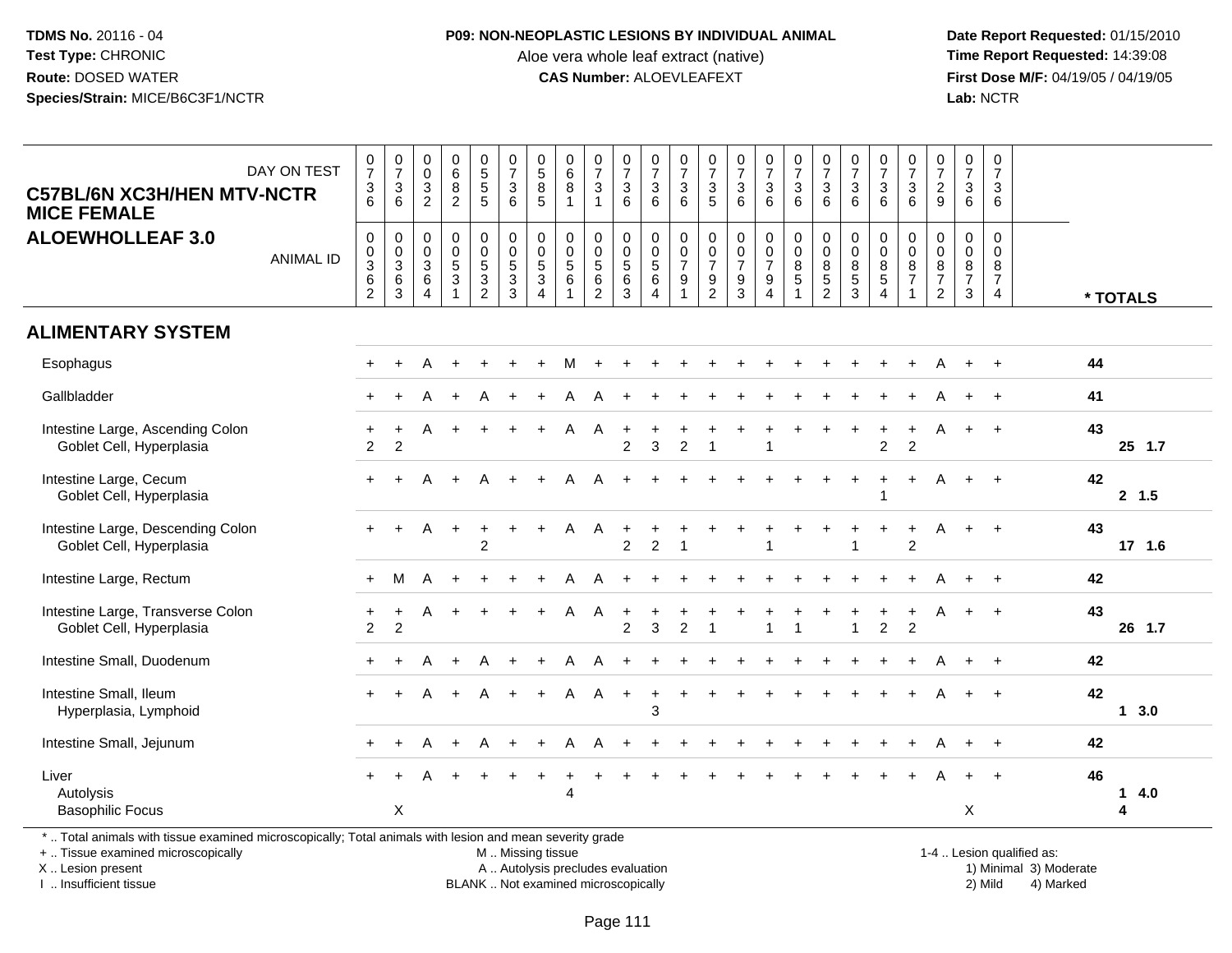I .. Insufficient tissue

### **P09: NON-NEOPLASTIC LESIONS BY INDIVIDUAL ANIMAL**

Aloe vera whole leaf extract (native)<br>**CAS Number:** ALOEVLEAFEXT

 **Date Report Requested:** 01/15/2010 **First Dose M/F:** 04/19/05 / 04/19/05<br>Lab: NCTR **Lab:** NCTR

| <b>C57BL/6N XC3H/HEN MTV-NCTR</b><br><b>MICE FEMALE</b>                                                                                                                                                                                       | DAY ON TEST      | $\frac{0}{7}$<br>$\mathfrak{S}$<br>6                             | $\begin{array}{c} 0 \\ 7 \end{array}$<br>$\frac{3}{6}$                      | 0<br>$\mathsf 0$<br>$\ensuremath{\mathsf{3}}$<br>$\overline{c}$ | $\pmb{0}$<br>6<br>$\, 8$<br>$\overline{2}$                               | $\begin{array}{c} 0 \\ 5 \end{array}$<br>$\overline{5}$<br>5   | $\frac{0}{7}$<br>$\mathbf{3}$<br>$6\phantom{1}$                                               | $\begin{array}{c} 0 \\ 5 \\ 8 \end{array}$<br>5                        | $\pmb{0}$<br>$^6_8$<br>$\mathbf{1}$               | $\frac{0}{7}$<br>$\sqrt{3}$<br>$\mathbf{1}$                | $\begin{array}{c} 0 \\ 7 \end{array}$<br>$\mathsf 3$<br>$6\phantom{1}$ | $\frac{0}{7}$<br>$\sqrt{3}$<br>6                                | $\pmb{0}$<br>$\overline{7}$<br>$\ensuremath{\mathsf{3}}$<br>6                           | $\frac{0}{7}$<br>$\mathfrak{Z}$<br>5              | $\frac{0}{7}$<br>3<br>$6\phantom{1}$              | $\begin{smallmatrix} 0\\7 \end{smallmatrix}$<br>$\mathbf{3}$<br>$6\phantom{1}$ | $\begin{array}{c} 0 \\ 7 \end{array}$<br>$\mathsf 3$<br>6              | $\begin{array}{c} 0 \\ 7 \end{array}$<br>$\ensuremath{\mathsf{3}}$<br>$6\phantom{1}$ | $\begin{array}{c} 0 \\ 7 \end{array}$<br>$\sqrt{3}$<br>6 | $\begin{array}{c} 0 \\ 7 \end{array}$<br>$\ensuremath{\mathsf{3}}$<br>$\,6\,$ | $\frac{0}{7}$<br>$\sqrt{3}$<br>6                                      | 0<br>$\overline{7}$<br>$\sqrt{2}$<br>9                              | 0<br>$\overline{7}$<br>$\sqrt{3}$<br>6            | $\pmb{0}$<br>$\overline{7}$<br>$\mathbf{3}$<br>6                          |                                                                  |                                                                                      |
|-----------------------------------------------------------------------------------------------------------------------------------------------------------------------------------------------------------------------------------------------|------------------|------------------------------------------------------------------|-----------------------------------------------------------------------------|-----------------------------------------------------------------|--------------------------------------------------------------------------|----------------------------------------------------------------|-----------------------------------------------------------------------------------------------|------------------------------------------------------------------------|---------------------------------------------------|------------------------------------------------------------|------------------------------------------------------------------------|-----------------------------------------------------------------|-----------------------------------------------------------------------------------------|---------------------------------------------------|---------------------------------------------------|--------------------------------------------------------------------------------|------------------------------------------------------------------------|--------------------------------------------------------------------------------------|----------------------------------------------------------|-------------------------------------------------------------------------------|-----------------------------------------------------------------------|---------------------------------------------------------------------|---------------------------------------------------|---------------------------------------------------------------------------|------------------------------------------------------------------|--------------------------------------------------------------------------------------|
| <b>ALOEWHOLLEAF 3.0</b>                                                                                                                                                                                                                       | <b>ANIMAL ID</b> | 0<br>0<br>$\ensuremath{\mathsf{3}}$<br>$\,6\,$<br>$\overline{c}$ | $\mathbf 0$<br>$\begin{array}{c} 0 \\ 3 \\ 6 \end{array}$<br>$\overline{3}$ | 0<br>0<br>$\sqrt{3}$<br>6<br>$\overline{4}$                     | $\mathbf 0$<br>$\mathbf 0$<br>$\sqrt{5}$<br>$\sqrt{3}$<br>$\overline{1}$ | 0<br>$\mathbf 0$<br>$\sqrt{5}$<br>$\sqrt{3}$<br>$\overline{c}$ | 0<br>$\begin{array}{c} 0 \\ 5 \\ 3 \end{array}$                                               | 0<br>$\mathbf 0$<br>$\overline{5}$<br>$\overline{3}$<br>$\overline{4}$ | 0<br>$\mathsf{O}\xspace$<br>$\sqrt{5}$<br>$\,6\,$ | $\mathbf 0$<br>$\pmb{0}$<br>$\overline{5}$<br>$\,6\,$<br>2 | 0<br>$\pmb{0}$<br>$\frac{5}{6}$<br>$\mathfrak{S}$                      | $\mathbf 0$<br>$\mathsf 0$<br>$\sqrt{5}$<br>6<br>$\overline{4}$ | $\mathbf 0$<br>$\boldsymbol{0}$<br>$\boldsymbol{7}$<br>$\boldsymbol{9}$<br>$\mathbf{1}$ | 0<br>$\pmb{0}$<br>$\overline{7}$<br>$\frac{9}{2}$ | 0<br>$\pmb{0}$<br>$\overline{7}$<br>$\frac{9}{3}$ | 0<br>$\mathbf 0$<br>$\boldsymbol{7}$<br>$\frac{9}{4}$                          | $\mathbf 0$<br>$\pmb{0}$<br>$\, 8$<br>$\overline{5}$<br>$\overline{1}$ | $\mathbf 0$<br>$\pmb{0}$<br>$\,8\,$<br>$\frac{5}{2}$                                 | $\mathbf 0$<br>$\mathbf 0$<br>8<br>$\frac{5}{3}$         | 0<br>$\mathsf{O}\xspace$<br>$\bf 8$<br>$\overline{5}$<br>$\overline{4}$       | $\Omega$<br>$\mathbf 0$<br>$\, 8$<br>$\overline{7}$<br>$\overline{1}$ | $\mathbf 0$<br>$\mathbf 0$<br>8<br>$\overline{7}$<br>$\overline{2}$ | 0<br>0<br>$\bf 8$<br>$\overline{7}$<br>$\sqrt{3}$ | $\mathbf 0$<br>$\mathbf 0$<br>$\bf 8$<br>$\overline{7}$<br>$\overline{4}$ |                                                                  | * TOTALS                                                                             |
| Cyst, Multiple<br><b>Eosinophilic Focus</b><br>Hematopoietic Cell Proliferation<br>Infiltration Cellular, Lymphocyte<br>Inflammation, Chronic Active<br>Mixed Cell Focus<br>Necrosis<br><b>Tension Lipidosis</b><br>Vacuolization Cytoplasmic |                  | $\overline{2}$                                                   | $\overline{2}$                                                              |                                                                 |                                                                          |                                                                | $\mathbf 1$                                                                                   | $\overline{1}$                                                         |                                                   |                                                            |                                                                        | $\mathbf{1}$                                                    |                                                                                         |                                                   | $\mathbf{1}$<br>1<br>$\overline{2}$               | 1                                                                              | $\overline{2}$<br>-1<br>$\overline{c}$                                 | $\overline{1}$                                                                       | $\overline{1}$<br>$\overline{2}$                         | 2                                                                             | - 1                                                                   |                                                                     | $\mathbf{1}$<br>$\mathbf{1}$                      | 2<br>X<br>$\overline{2}$<br>2                                             |                                                                  | 4.0<br>1.<br>2, 1.0<br>9<br>1.4<br>5<br>1.2<br>-1<br>3<br>3.3<br>$5 \t1.2$<br>16 1.7 |
| Mesentery<br>Fat, Hemorrhage<br>Fat, Infiltration Cellular, Histiocyte<br>Fat, Necrosis                                                                                                                                                       |                  |                                                                  |                                                                             |                                                                 |                                                                          |                                                                |                                                                                               | $\ddot{}$<br>4                                                         |                                                   |                                                            |                                                                        |                                                                 |                                                                                         |                                                   |                                                   |                                                                                |                                                                        |                                                                                      |                                                          |                                                                               |                                                                       |                                                                     | $+$<br>3                                          |                                                                           | 3                                                                | 14.0<br>4.0<br>1<br>2, 3.5                                                           |
| Pancreas<br>Cyst<br>Hemorrhage<br>Infiltration Cellular, Lymphocyte<br>Duct, Dilatation                                                                                                                                                       |                  | 2                                                                | $\overline{1}$                                                              |                                                                 |                                                                          |                                                                |                                                                                               | $\mathbf{1}$                                                           |                                                   |                                                            |                                                                        |                                                                 | $\overline{2}$                                                                          |                                                   | $\overline{2}$                                    |                                                                                |                                                                        |                                                                                      |                                                          | $\mathbf{1}$                                                                  |                                                                       |                                                                     | $\overline{1}$                                    | $\overline{ }$                                                            | 43                                                               | $12.0$<br>4.0<br>$\mathbf 1$<br>$15$ 1.5<br>14.0                                     |
| Salivary Glands<br>Infiltration Cellular, Lymphocyte                                                                                                                                                                                          |                  |                                                                  | $\pm$<br>-1                                                                 | A                                                               | $+$                                                                      | $\ddot{}$                                                      |                                                                                               | $\ddot{}$<br>$\overline{c}$                                            | A                                                 | A                                                          |                                                                        |                                                                 | $\overline{c}$                                                                          | -1                                                | $\overline{1}$                                    |                                                                                |                                                                        |                                                                                      |                                                          | $\overline{c}$                                                                | $\overline{2}$                                                        | A                                                                   | $+$<br>$\overline{2}$                             | $\overline{+}$                                                            | 43                                                               | 26 1.5                                                                               |
| Stomach, Forestomach<br>Epithelium, Hyperplasia                                                                                                                                                                                               |                  | $+$                                                              |                                                                             | A                                                               | $\ddot{}$                                                                | А                                                              |                                                                                               |                                                                        | A                                                 | А                                                          |                                                                        |                                                                 |                                                                                         |                                                   |                                                   |                                                                                |                                                                        |                                                                                      |                                                          |                                                                               |                                                                       |                                                                     | $+$                                               | $+$                                                                       | 42                                                               | $12.0$                                                                               |
| Stomach, Glandular<br>Erosion<br>Epithelium, Hyperplasia                                                                                                                                                                                      |                  |                                                                  |                                                                             |                                                                 |                                                                          |                                                                |                                                                                               |                                                                        |                                                   |                                                            | $\overline{2}$                                                         |                                                                 |                                                                                         |                                                   |                                                   |                                                                                |                                                                        |                                                                                      |                                                          |                                                                               |                                                                       |                                                                     |                                                   | $\overline{1}$                                                            | 42                                                               | $12.0$<br>4 1.8                                                                      |
| *  Total animals with tissue examined microscopically; Total animals with lesion and mean severity grade<br>+  Tissue examined microscopically<br>X  Lesion present<br>Insufficient tissue                                                    |                  |                                                                  |                                                                             |                                                                 |                                                                          |                                                                | M  Missing tissue<br>A  Autolysis precludes evaluation<br>BLANK  Not examined microscopically |                                                                        |                                                   |                                                            |                                                                        |                                                                 |                                                                                         |                                                   |                                                   |                                                                                |                                                                        |                                                                                      |                                                          |                                                                               |                                                                       |                                                                     |                                                   | 2) Mild                                                                   | 1-4  Lesion qualified as:<br>1) Minimal 3) Moderate<br>4) Marked |                                                                                      |

BLANK .. Not examined microscopically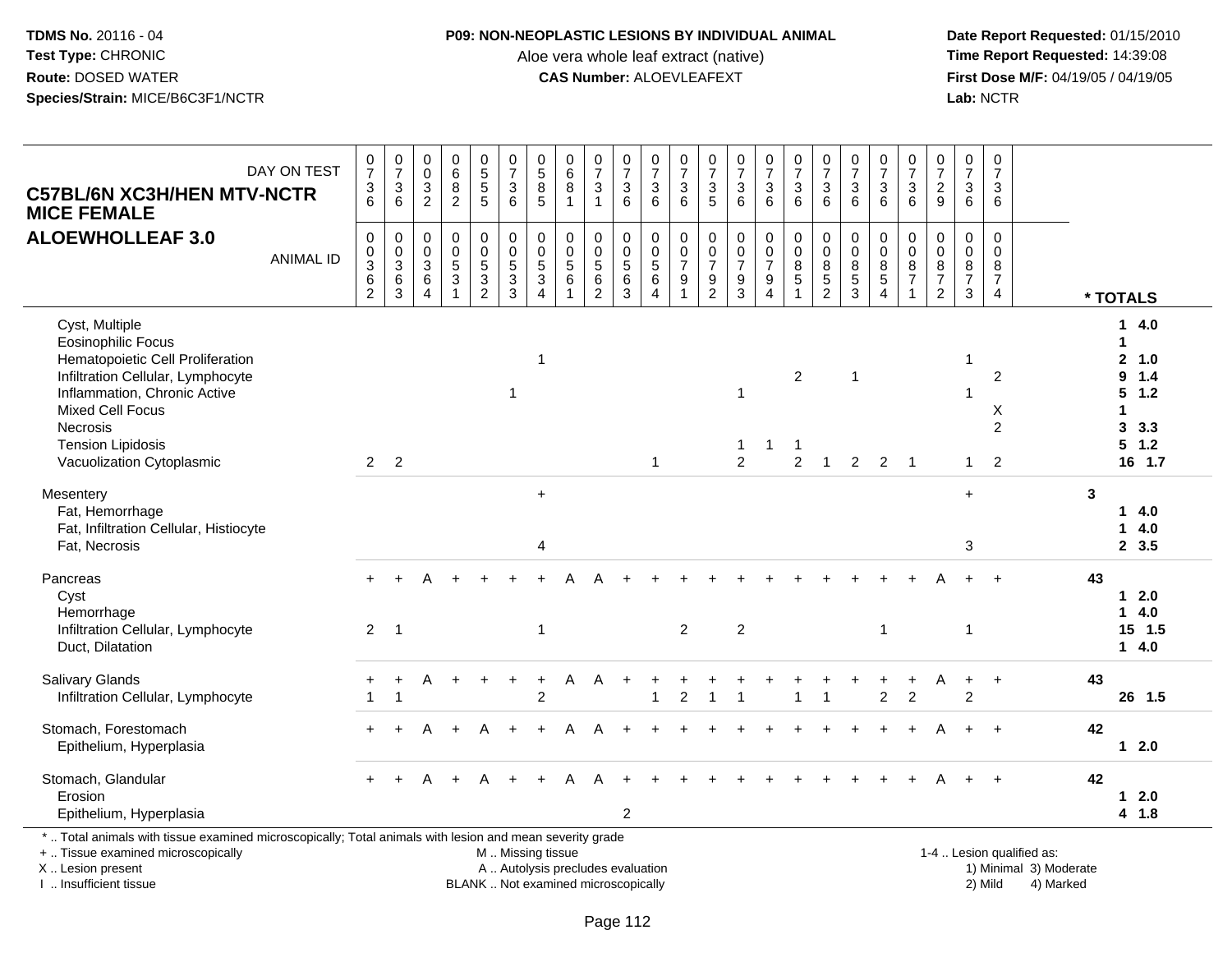#### **P09: NON-NEOPLASTIC LESIONS BY INDIVIDUAL ANIMAL**

Aloe vera whole leaf extract (native)<br>**CAS Number:** ALOEVLEAFEXT

 **Date Report Requested:** 01/15/2010 **First Dose M/F:** 04/19/05 / 04/19/05<br>Lab: NCTR **Lab:** NCTR

| $\frac{0}{7}$<br>$\sqrt{3}$<br>$6\phantom{1}6$<br>0 | $\frac{0}{7}$<br>$\frac{3}{6}$                                      | $\begin{smallmatrix} 0\\0 \end{smallmatrix}$<br>$\overline{3}$<br>$\overline{2}$ | $\begin{array}{c} 0 \\ 6 \end{array}$<br>$\overline{8}$<br>$\overline{2}$ | 0<br>5<br>5<br>5                                            | $\frac{0}{7}$<br>$\mathbf{3}$                                        | $\begin{array}{c} 0 \\ 5 \\ 8 \end{array}$                                                | $\begin{matrix}0\\6\\8\end{matrix}$                     | $\frac{0}{7}$                                                 | $\begin{array}{c} 0 \\ 7 \end{array}$                      | $\frac{0}{7}$                                              |                                                                                  |                                                                     | $\frac{0}{7}$                                                  | $\frac{0}{7}$                                                                            |                                                 |                                                                       |                                                         |                                                                        |                                                                                                          | $\frac{0}{7}$                                                                  | $\frac{0}{7}$                                                                    | 0                                                   |                                              |  |
|-----------------------------------------------------|---------------------------------------------------------------------|----------------------------------------------------------------------------------|---------------------------------------------------------------------------|-------------------------------------------------------------|----------------------------------------------------------------------|-------------------------------------------------------------------------------------------|---------------------------------------------------------|---------------------------------------------------------------|------------------------------------------------------------|------------------------------------------------------------|----------------------------------------------------------------------------------|---------------------------------------------------------------------|----------------------------------------------------------------|------------------------------------------------------------------------------------------|-------------------------------------------------|-----------------------------------------------------------------------|---------------------------------------------------------|------------------------------------------------------------------------|----------------------------------------------------------------------------------------------------------|--------------------------------------------------------------------------------|----------------------------------------------------------------------------------|-----------------------------------------------------|----------------------------------------------|--|
|                                                     |                                                                     |                                                                                  |                                                                           |                                                             | $6\phantom{a}$                                                       | $\overline{5}$                                                                            | $\overline{1}$                                          | $\sqrt{3}$<br>$\mathbf{1}$                                    | $\mathbf{3}$<br>6                                          | $\mathbf{3}$<br>6                                          | $\frac{0}{7}$<br>$\sqrt{3}$<br>6                                                 | $\frac{0}{7}$<br>$\frac{3}{5}$                                      | $\ensuremath{\mathsf{3}}$<br>6                                 | $\mathbf{3}$<br>6                                                                        | $\frac{0}{7}$<br>$\mathbf{3}$<br>$6\phantom{a}$ | $\frac{0}{7}$<br>$\sqrt{3}$<br>6                                      | $\frac{0}{7}$<br>$\mathfrak{Z}$<br>6                    | $\frac{0}{7}$<br>$\mathfrak{Z}$<br>$6^{\circ}$                         | $\frac{0}{7}$<br>$\sqrt{3}$<br>6                                                                         | $\overline{2}$<br>$\overline{9}$                                               | $\sqrt{3}$<br>$6\phantom{a}$                                                     | $\overline{7}$<br>3<br>$6\phantom{1}$               |                                              |  |
| $_{3}^{\rm 0}$<br>$\,6\,$<br>$\overline{c}$         | $\boldsymbol{0}$<br>$\begin{array}{c} 0 \\ 3 \\ 6 \\ 3 \end{array}$ | $\pmb{0}$<br>$\mathsf{O}\xspace$<br>$\overline{3}$<br>$\,6\,$<br>$\overline{4}$  | 0<br>$\ddot{\mathbf{0}}$<br>$\overline{5}$<br>3                           | 0<br>$\ddot{\mathbf{0}}$<br>$\overline{5}$<br>$\frac{3}{2}$ | $\pmb{0}$<br>$\overline{0}$<br>$\overline{5}$<br>$\overline{3}$<br>3 | 0<br>$\mathsf{O}\xspace$<br>$\overline{5}$<br>$\ensuremath{\mathsf{3}}$<br>$\overline{4}$ | $\mathbf 0$<br>$\mathbf 0$<br>$\overline{5}$<br>$\,6\,$ | 0<br>$\pmb{0}$<br>$\overline{5}$<br>$\,6\,$<br>$\overline{c}$ | $\mathbf 0$<br>$\mathbf 0$<br>$\overline{5}$<br>$\,6$<br>3 | 0<br>$\mathsf{O}\xspace$<br>$\overline{5}$<br>$\,6\,$<br>4 | $\pmb{0}$<br>$\mathbf 0$<br>$\overline{7}$<br>$\boldsymbol{9}$<br>$\overline{1}$ | $\pmb{0}$<br>$\ddot{\mathbf{0}}$<br>$\overline{7}$<br>$\frac{9}{2}$ | $\pmb{0}$<br>$\overline{0}$<br>$\overline{7}$<br>$\frac{9}{3}$ | $\pmb{0}$<br>$\ddot{\mathbf{0}}$<br>$\overline{7}$<br>$\boldsymbol{9}$<br>$\overline{4}$ | 0<br>$\pmb{0}$<br>8<br>5                        | 0<br>$\overline{0}$<br>$\overline{8}$<br>$\sqrt{5}$<br>$\overline{2}$ | 0<br>$\pmb{0}$<br>$\overline{8}$<br>$\overline{5}$<br>3 | 0<br>$\mathbf 0$<br>$\overline{8}$<br>$\overline{5}$<br>$\overline{4}$ | $\Omega$<br>$\mathbf 0$<br>$\,8\,$<br>$\overline{7}$<br>$\blacktriangleleft$                             | $\mathbf 0$<br>$\boldsymbol{0}$<br>$\bf 8$<br>$\overline{7}$<br>$\overline{2}$ | $\mathbf 0$<br>$\mathbf 0$<br>$\overline{8}$<br>$\boldsymbol{7}$<br>$\mathbf{3}$ | $\mathbf 0$<br>$\Omega$<br>8<br>$\overline{7}$<br>4 | * TOTALS                                     |  |
|                                                     |                                                                     |                                                                                  |                                                                           |                                                             |                                                                      |                                                                                           |                                                         |                                                               |                                                            |                                                            |                                                                                  |                                                                     |                                                                |                                                                                          |                                                 |                                                                       |                                                         |                                                                        |                                                                                                          |                                                                                |                                                                                  |                                                     |                                              |  |
|                                                     |                                                                     |                                                                                  |                                                                           |                                                             |                                                                      |                                                                                           |                                                         | A                                                             |                                                            |                                                            |                                                                                  |                                                                     |                                                                |                                                                                          |                                                 |                                                                       |                                                         |                                                                        |                                                                                                          |                                                                                |                                                                                  | $+$                                                 | 44                                           |  |
| $+$                                                 |                                                                     |                                                                                  |                                                                           |                                                             |                                                                      |                                                                                           | A                                                       | A                                                             |                                                            |                                                            |                                                                                  |                                                                     |                                                                |                                                                                          |                                                 |                                                                       |                                                         |                                                                        |                                                                                                          |                                                                                |                                                                                  | $+$                                                 | 44                                           |  |
|                                                     |                                                                     |                                                                                  |                                                                           |                                                             |                                                                      |                                                                                           |                                                         |                                                               |                                                            |                                                            |                                                                                  |                                                                     |                                                                |                                                                                          |                                                 |                                                                       |                                                         |                                                                        |                                                                                                          |                                                                                |                                                                                  |                                                     |                                              |  |
| 2                                                   | 2                                                                   |                                                                                  | $\overline{2}$                                                            | 2                                                           | 3                                                                    | 2                                                                                         |                                                         |                                                               | $\overline{2}$                                             | $\overline{2}$                                             | 2                                                                                | $\overline{2}$                                                      | 2<br>$\overline{2}$                                            | $\overline{2}$                                                                           | $\overline{2}$                                  | 2                                                                     | $\overline{2}$                                          | 2                                                                      | 2                                                                                                        |                                                                                | $\overline{2}$                                                                   |                                                     | 44<br>$12.0$<br>44 2.0                       |  |
| $\div$                                              |                                                                     |                                                                                  |                                                                           |                                                             |                                                                      |                                                                                           |                                                         |                                                               |                                                            |                                                            |                                                                                  |                                                                     |                                                                |                                                                                          |                                                 |                                                                       |                                                         |                                                                        |                                                                                                          |                                                                                |                                                                                  | $\ddot{}$                                           | 44<br>$12.0$                                 |  |
| $\ddot{}$                                           |                                                                     |                                                                                  |                                                                           |                                                             |                                                                      |                                                                                           |                                                         | А                                                             |                                                            |                                                            |                                                                                  |                                                                     |                                                                |                                                                                          |                                                 |                                                                       |                                                         |                                                                        |                                                                                                          |                                                                                | $\pm$                                                                            | $\overline{+}$<br>$\overline{2}$                    | 43<br>2.2.0                                  |  |
|                                                     |                                                                     |                                                                                  |                                                                           |                                                             |                                                                      |                                                                                           |                                                         |                                                               |                                                            |                                                            |                                                                                  |                                                                     |                                                                |                                                                                          |                                                 |                                                                       |                                                         |                                                                        |                                                                                                          |                                                                                |                                                                                  |                                                     | 40<br>$12.0$                                 |  |
|                                                     | $\overline{2}$                                                      |                                                                                  | -1                                                                        |                                                             |                                                                      |                                                                                           | Δ                                                       |                                                               | $\overline{2}$                                             | $\overline{2}$                                             |                                                                                  | $\overline{1}$                                                      |                                                                |                                                                                          |                                                 |                                                                       |                                                         |                                                                        |                                                                                                          |                                                                                | 3                                                                                |                                                     | 44<br>$12.0$<br>2.0<br>$11 \t1.8$            |  |
|                                                     |                                                                     |                                                                                  |                                                                           |                                                             |                                                                      |                                                                                           |                                                         |                                                               |                                                            | $\mathbf{1}$                                               | $\overline{1}$                                                                   |                                                                     |                                                                |                                                                                          |                                                 |                                                                       | $\mathbf{1}$                                            |                                                                        | $\overline{1}$                                                                                           |                                                                                | $\overline{2}$                                                                   | $\ddot{}$<br>1                                      | 43<br>6 1.2<br>1.0<br>$\mathbf 1$<br>$6$ 1.3 |  |
|                                                     |                                                                     |                                                                                  |                                                                           |                                                             |                                                                      |                                                                                           |                                                         |                                                               |                                                            |                                                            |                                                                                  |                                                                     |                                                                |                                                                                          |                                                 |                                                                       |                                                         | 2 <sub>2</sub>                                                         | *  Total animals with tissue examined microscopically; Total animals with lesion and mean severity grade |                                                                                |                                                                                  |                                                     | $\overline{\phantom{0}}$ 1                   |  |

+ .. Tissue examined microscopically

X .. Lesion present

I .. Insufficient tissue

M .. Missing tissue

BLANK .. Not examined microscopically

1-4 .. Lesion qualified as:<br>1) Minimal 3) Moderate A .. Autolysis precludes evaluation 19 and 10 minimal 3) Moderate 1 and 20 minimal 3) Moderate 19 minimal 3) Moderat<br>19 and 19 and 19 and 19 and 19 and 19 and 19 and 19 and 19 and 19 and 19 and 19 and 19 and 19 and 19 and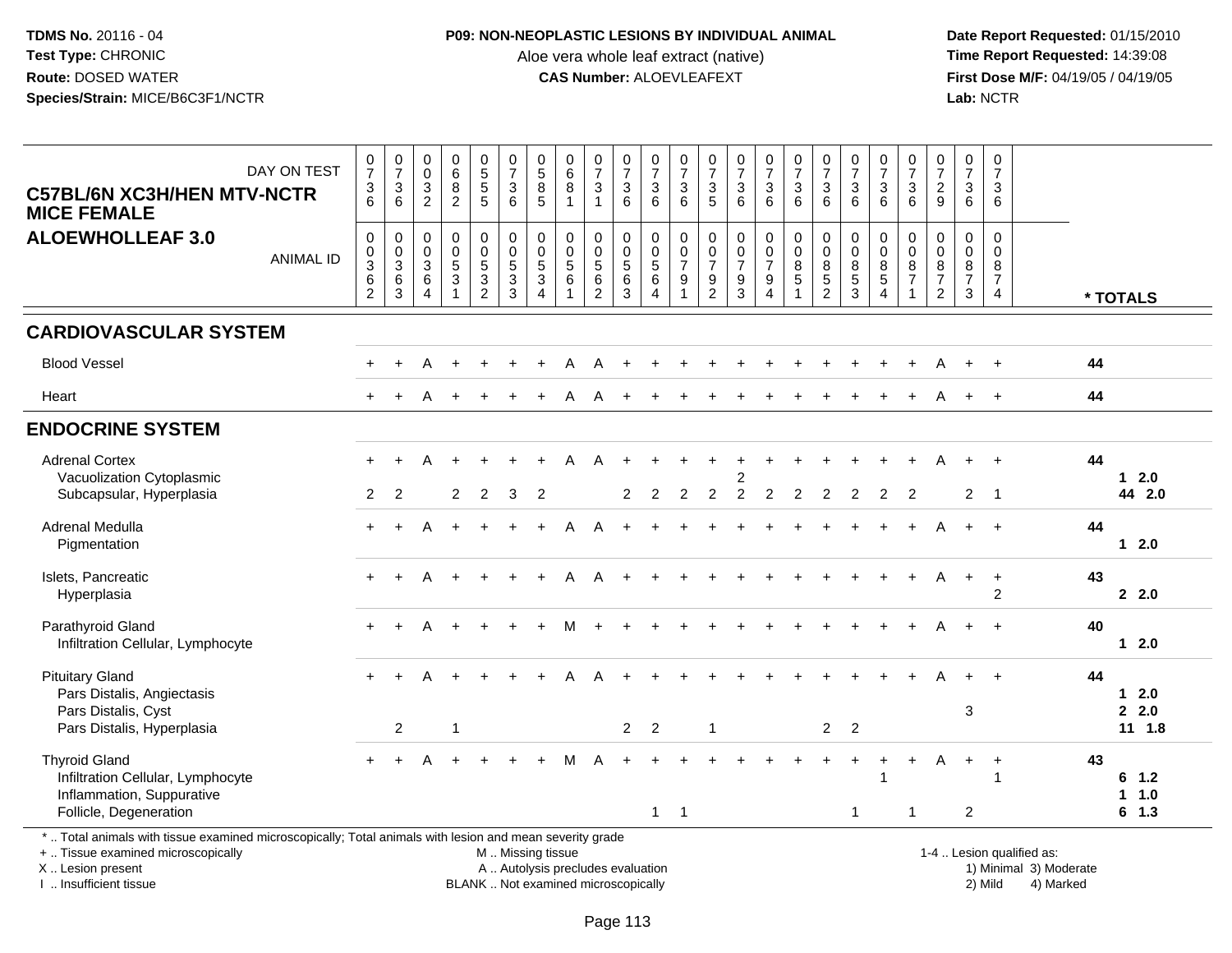### **P09: NON-NEOPLASTIC LESIONS BY INDIVIDUAL ANIMAL**

Aloe vera whole leaf extract (native)<br>**CAS Number:** ALOEVLEAFEXT

Date Report Requested: 01/15/2010<br>Time Report Requested: 14:39:08 **First Dose M/F:** 04/19/05 / 04/19/05<br>Lab: NCTR **Lab:** NCTR

| DAY ON TEST<br><b>C57BL/6N XC3H/HEN MTV-NCTR</b><br><b>MICE FEMALE</b> | 0<br>⇁<br>3<br>6                              | 0<br>-3<br>6           | 0<br>0<br>◠<br>ت<br>◠ |        | 0<br>đ<br><sub>5</sub> | U<br>っ<br>J<br>6      | 0<br><sub>5</sub><br>8<br>5 | 0<br>6<br>8       | 3                | 0<br>-<br>3<br>6  | 0<br>າ<br>J<br>6 | -3<br>6 | 0<br>ົ<br>P<br>G            | 3<br>6 | $\mathbf{0}$<br>3<br>6 | U<br>2<br>ن<br>6  | U<br>3<br>6       | 0<br>ົ<br>◡<br>6                      | 3<br>6 | 0<br>-<br>3<br>6 | 0<br>ົ<br>$\epsilon$<br>9 | 0<br>3 | 0<br>3<br>6      |          |  |
|------------------------------------------------------------------------|-----------------------------------------------|------------------------|-----------------------|--------|------------------------|-----------------------|-----------------------------|-------------------|------------------|-------------------|------------------|---------|-----------------------------|--------|------------------------|-------------------|-------------------|---------------------------------------|--------|------------------|---------------------------|--------|------------------|----------|--|
| <b>ALOEWHOLLEAF 3.0</b><br><b>ANIMAL ID</b>                            | 0<br>υ<br>າ<br>ں<br>6<br>$\sim$<br>$\epsilon$ | U<br>-3<br>6<br>ົ<br>ు | 0<br>0<br>⌒<br>◡<br>6 | G<br>3 | 0<br>b.<br>3<br>ົ      | 0<br>π<br>ົ<br>ົ<br>ັ | 0<br>0<br>$\mathbf{p}$<br>3 | 0<br>0<br>.5<br>6 | 0<br>G<br>6<br>2 | b.<br>6<br>ົ<br>د | 0<br>∽<br>6      | 9       | 0<br>0<br>9<br><sup>o</sup> | 9<br>3 | 0<br>0<br>9            | 0<br>o<br>o<br>Б. | 0<br>8<br>ರಿ<br>ົ | 0<br>0<br>8<br><sub>5</sub><br>ົ<br>ັ | 5<br>4 | 0<br>8           | 8<br><u>_</u>             | ა      | 0<br>0<br>8<br>4 | * TOTALS |  |

# **GENERAL BODY SYSTEM**

NONE

| <b>GENITAL SYSTEM</b>                                                                                                                                               |                                  |        |   |                         |              |                   |                       |                                   |            |           |   |                |                |   |                |                |        |                |                |                                  |              |                |                                                     |                                     |
|---------------------------------------------------------------------------------------------------------------------------------------------------------------------|----------------------------------|--------|---|-------------------------|--------------|-------------------|-----------------------|-----------------------------------|------------|-----------|---|----------------|----------------|---|----------------|----------------|--------|----------------|----------------|----------------------------------|--------------|----------------|-----------------------------------------------------|-------------------------------------|
| <b>Clitoral Gland</b><br>Degeneration                                                                                                                               | 4                                | 4      |   | 4                       | 3            | 4                 | 2                     | А                                 | A          |           |   |                |                |   |                |                |        | Δ              |                |                                  | 4            | 4              | 42                                                  | 40 3.8                              |
| Ovary<br>Atrophy<br>Cyst<br>Cyst, Multiple                                                                                                                          | $\ddot{}$<br>4<br>$\overline{c}$ | 4<br>4 | Α | $\pm$<br>$\overline{4}$ | 2            | 4                 | 2                     | Α                                 |            | 4         | 4 | 4<br>3         | 4              | 4 | 4<br>4         | 4              | 4<br>2 | $\overline{4}$ | 4              | Α                                | 4            | $\overline{4}$ | 44                                                  | 39 3.8<br>92.7<br>24.0              |
| <b>Uterus</b><br>Autolysis<br>Hydrometra<br>Thrombus<br>Endometrium, Hyperplasia, Cystic                                                                            | $+$<br>$\overline{4}$            | 2      | A | 3                       | $\mathbf{3}$ | $\overline{4}$    | $\overline{2}$        |                                   |            | 3         | 2 | 2              | $\overline{2}$ | 3 | $\overline{2}$ | $\overline{2}$ | 4      | 4              | $\overline{2}$ | 4<br>4<br>$\boldsymbol{\Lambda}$ | $\mathbf{3}$ | $\overline{2}$ | 45                                                  | 4.0<br>1.<br>14.0<br>14.0<br>43 2.9 |
| <b>HEMATOPOIETIC SYSTEM</b>                                                                                                                                         |                                  |        |   |                         |              |                   |                       |                                   |            |           |   |                |                |   |                |                |        |                |                |                                  |              |                |                                                     |                                     |
| <b>Bone Marrow</b><br>Hyperplasia                                                                                                                                   | $\ddot{}$                        | $+$    | A | $+$                     | $+$          |                   | $+$                   | A                                 | A          | $\ddot{}$ |   | $\overline{c}$ |                |   |                |                |        |                | $+$            | A                                | $+$          | $+$            | 43                                                  | 32.0                                |
| Lymph Node<br>Iliac, Hyperplasia, Lymphoid<br>Iliac, Infiltration Cellular, Plasma Cell<br>Iliac, Infiltration Cellular, Polymorphonuclear<br>Lumbar, Hemorrhage    |                                  |        |   |                         | $+$          |                   | $+$<br>$\overline{2}$ |                                   | $\ddot{+}$ |           |   |                |                |   | $\ddot{}$      |                |        |                |                |                                  |              | $+$            | 13                                                  | 12.0<br>$12.0$<br>$12.0$<br>2.0     |
| *  Total animals with tissue examined microscopically; Total animals with lesion and mean severity grade<br>+  Tissue examined microscopically<br>X  Lesion present |                                  |        |   |                         |              | M  Missing tissue |                       | A  Autolysis precludes evaluation |            |           |   |                |                |   |                |                |        |                |                |                                  |              |                | 1-4  Lesion qualified as:<br>1) Minimal 3) Moderate |                                     |

I .. Insufficient tissue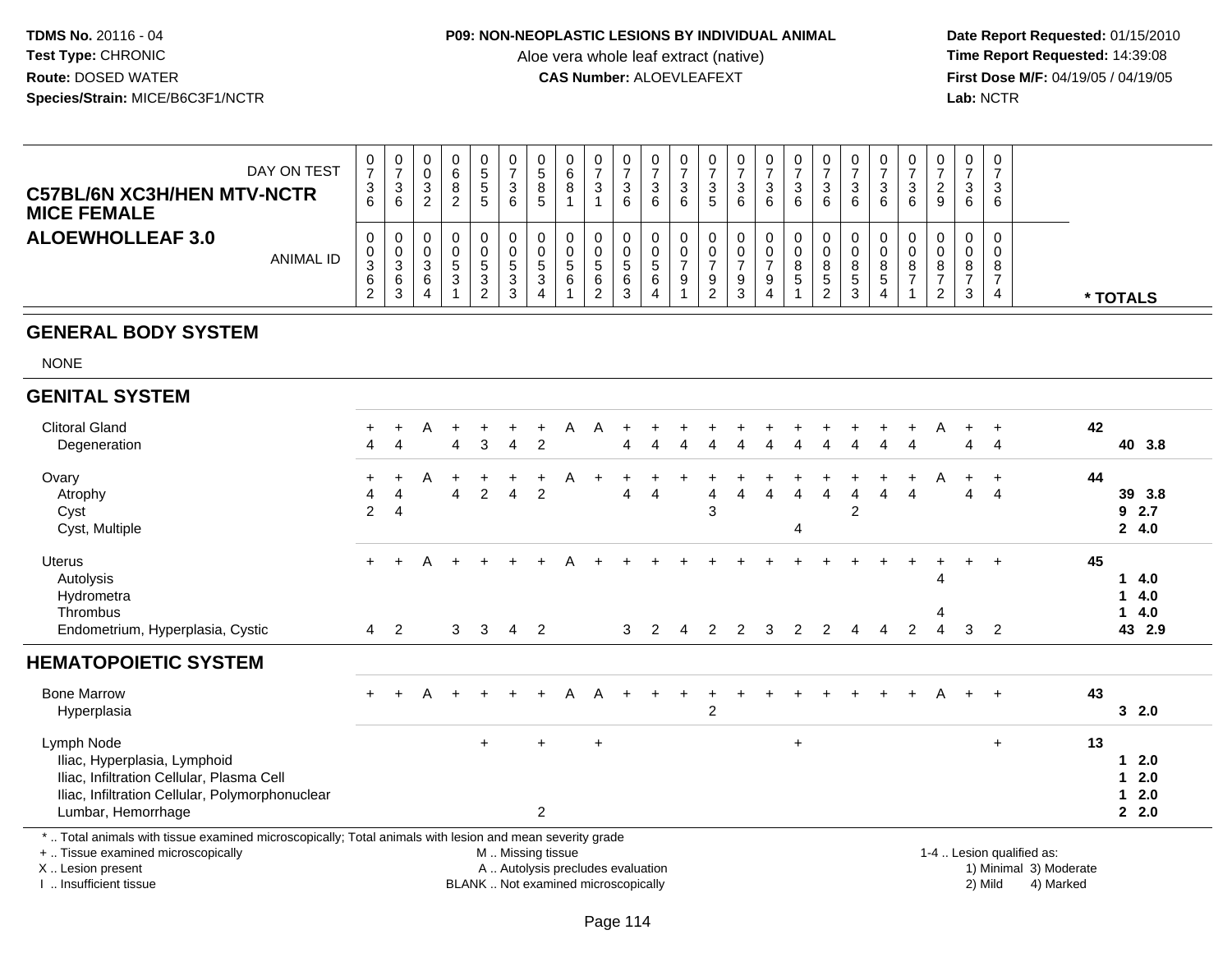### **P09: NON-NEOPLASTIC LESIONS BY INDIVIDUAL ANIMAL**

Aloe vera whole leaf extract (native)<br>**CAS Number:** ALOEVLEAFEXT

 **Date Report Requested:** 01/15/2010 **First Dose M/F:** 04/19/05 / 04/19/05<br>Lab: NCTR **Lab:** NCTR

| <b>C57BL/6N XC3H/HEN MTV-NCTR</b><br><b>MICE FEMALE</b>                                                                                                                                      | DAY ON TEST      | $\frac{0}{7}$<br>$\frac{3}{6}$                                                          | $\begin{array}{c} 0 \\ 7 \end{array}$<br>$\sqrt{3}$<br>6             | 0<br>$\overline{0}$<br>$\ensuremath{\mathsf{3}}$<br>$\overline{c}$ | $\begin{array}{c} 0 \\ 6 \\ 8 \end{array}$<br>$\overline{2}$ | 0<br>5<br>5<br>5                        | $\begin{array}{c} 0 \\ 7 \\ 3 \end{array}$<br>$6^{\circ}$ | $\begin{array}{c} 0 \\ 5 \\ 8 \end{array}$<br>$\overline{5}$ | $\begin{array}{c} 0 \\ 6 \end{array}$<br>$\, 8$<br>$\overline{1}$        | $\frac{0}{7}$<br>$\sqrt{3}$<br>$\overline{1}$                    | $\frac{0}{7}$<br>3<br>6                                  | $\frac{0}{7}$<br>$\ensuremath{\mathsf{3}}$<br>$6^{\circ}$      | $\frac{0}{7}$<br>3<br>$\overline{6}$                  | $\begin{array}{c} 0 \\ 7 \\ 3 \\ 5 \end{array}$             | $\frac{0}{7}$<br>$\frac{3}{6}$              | $\frac{0}{7}$<br>$\frac{3}{6}$                                                     | $\frac{0}{7}$<br>$\sqrt{3}$<br>$6\phantom{1}6$                               | $\frac{0}{7}$<br>3<br>6                                              | $\begin{array}{c} 0 \\ 7 \end{array}$<br>$\sqrt{3}$<br>$6^{\circ}$ | $\frac{0}{7}$<br>$\mathbf{3}$<br>$6^{\circ}$        | $\frac{0}{7}$<br>$\ensuremath{\mathsf{3}}$<br>$6^{\circ}$                         | $\frac{0}{7}$<br>$\frac{2}{9}$                                      | $\frac{0}{7}$<br>$\sqrt{3}$<br>6                       | $\pmb{0}$<br>$\overline{7}$<br>$\sqrt{3}$<br>6                   |                                                                  |    |                                      |
|----------------------------------------------------------------------------------------------------------------------------------------------------------------------------------------------|------------------|-----------------------------------------------------------------------------------------|----------------------------------------------------------------------|--------------------------------------------------------------------|--------------------------------------------------------------|-----------------------------------------|-----------------------------------------------------------|--------------------------------------------------------------|--------------------------------------------------------------------------|------------------------------------------------------------------|----------------------------------------------------------|----------------------------------------------------------------|-------------------------------------------------------|-------------------------------------------------------------|---------------------------------------------|------------------------------------------------------------------------------------|------------------------------------------------------------------------------|----------------------------------------------------------------------|--------------------------------------------------------------------|-----------------------------------------------------|-----------------------------------------------------------------------------------|---------------------------------------------------------------------|--------------------------------------------------------|------------------------------------------------------------------|------------------------------------------------------------------|----|--------------------------------------|
| <b>ALOEWHOLLEAF 3.0</b>                                                                                                                                                                      | <b>ANIMAL ID</b> | $\pmb{0}$<br>$\pmb{0}$<br>$\ensuremath{\mathsf{3}}$<br>$6\phantom{a}$<br>$\overline{2}$ | $\boldsymbol{0}$<br>$_{3}^{\rm 0}$<br>$6\phantom{a}$<br>$\mathbf{3}$ | 0<br>$\boldsymbol{0}$<br>3<br>6<br>$\overline{4}$                  | $\pmb{0}$<br>$\begin{array}{c} 0 \\ 5 \\ 3 \\ 1 \end{array}$ | $\pmb{0}$<br>$\pmb{0}$<br>$\frac{5}{2}$ | $\pmb{0}$<br>$\begin{array}{c} 0 \\ 5 \\ 3 \end{array}$   | $\pmb{0}$<br>$\frac{0}{5}$<br>$\frac{3}{4}$                  | $\boldsymbol{0}$<br>$\mathsf 0$<br>$\sqrt{5}$<br>$\,6$<br>$\overline{1}$ | $\mathbf 0$<br>$\frac{0}{5}$<br>$6\phantom{a}$<br>$\overline{2}$ | 0<br>$\pmb{0}$<br>$\overline{5}$<br>$6\phantom{1}6$<br>3 | $\pmb{0}$<br>$\frac{0}{5}$<br>$6\phantom{a}$<br>$\overline{4}$ | 0<br>$\pmb{0}$<br>$\overline{7}$<br>9<br>$\mathbf{1}$ | $\pmb{0}$<br>$\pmb{0}$<br>$\boldsymbol{7}$<br>$\frac{9}{2}$ | $\pmb{0}$<br>$\frac{0}{7}$<br>$\frac{9}{3}$ | $\mathbf 0$<br>$\pmb{0}$<br>$\boldsymbol{7}$<br>$\boldsymbol{9}$<br>$\overline{4}$ | $\mathbf 0$<br>$\mathsf{O}\xspace$<br>$\bf 8$<br>$\,$ 5 $\,$<br>$\mathbf{1}$ | $\pmb{0}$<br>$\pmb{0}$<br>$\bf8$<br>$\overline{5}$<br>$\overline{2}$ | $\mathbf 0$<br>$\pmb{0}$<br>$\,8\,$<br>$\frac{5}{3}$               | 0<br>$\mathbf 0$<br>$\frac{8}{5}$<br>$\overline{4}$ | 0<br>$\mathsf{O}\xspace$<br>$\begin{array}{c} 8 \\ 7 \end{array}$<br>$\mathbf{1}$ | 0<br>$\mathsf 0$<br>$\check{8}$<br>$\overline{7}$<br>$\overline{2}$ | $\mathbf 0$<br>$\mathbf 0$<br>8<br>$\overline{7}$<br>3 | $\Omega$<br>$\mathbf 0$<br>8<br>$\overline{7}$<br>$\overline{4}$ |                                                                  |    | * TOTALS                             |
| Lumbar, Hyperplasia, Lymphoid<br>Lumbar, Sinus, Dilatation<br>Renal, Hemorrhage<br>Renal, Hyperplasia, Lymphoid                                                                              |                  |                                                                                         |                                                                      |                                                                    |                                                              |                                         |                                                           | $\sqrt{2}$<br>$\overline{4}$                                 |                                                                          |                                                                  |                                                          |                                                                |                                                       |                                                             |                                             |                                                                                    | 3                                                                            |                                                                      |                                                                    |                                                     |                                                                                   |                                                                     |                                                        |                                                                  |                                                                  |    | $5 \t1.8$<br>$12.0$<br>14.0<br>13.0  |
| Lymph Node, Mandibular<br>Hyperplasia, Lymphoid                                                                                                                                              |                  | +<br>$\overline{c}$                                                                     | $\ddot{}$<br>$\mathbf{3}$                                            | A                                                                  |                                                              |                                         |                                                           |                                                              |                                                                          |                                                                  |                                                          |                                                                |                                                       |                                                             | 1                                           | $\overline{1}$                                                                     | $\overline{2}$                                                               | $\overline{c}$                                                       |                                                                    | $\overline{c}$                                      |                                                                                   |                                                                     |                                                        | $\overline{+}$                                                   |                                                                  | 43 | 14 2.1                               |
| Lymph Node, Mesenteric<br>Hemorrhage<br>Hyperplasia, Lymphoid<br>Sinus, Dilatation                                                                                                           |                  | $\mathbf{1}$                                                                            | $\overline{2}$                                                       |                                                                    | $\overline{c}$                                               |                                         |                                                           | Δ                                                            | A                                                                        |                                                                  |                                                          |                                                                | $\mathbf{1}$                                          | $\mathbf{1}$                                                | 3                                           | $\overline{1}$                                                                     | $\overline{1}$                                                               | $\overline{2}$                                                       |                                                                    | $\mathbf{1}$                                        | $\overline{2}$                                                                    |                                                                     |                                                        |                                                                  |                                                                  | 42 | 2, 3.0<br>16 1.5<br>$12.0$           |
| Spleen<br>Depletion Lymphoid<br>Hematopoietic Cell Proliferation<br>Hyperplasia, Lymphoid<br>Pigmentation                                                                                    |                  | $\overline{c}$<br>3                                                                     | $\overline{4}$                                                       |                                                                    |                                                              |                                         | $\overline{2}$                                            |                                                              |                                                                          |                                                                  | 4                                                        |                                                                | 3                                                     | 4                                                           | 2<br>$\overline{4}$<br>$\overline{2}$       | 3                                                                                  | $\overline{2}$                                                               | $\overline{c}$                                                       | 3                                                                  | $\overline{4}$                                      | 2<br>3                                                                            |                                                                     | 3                                                      |                                                                  |                                                                  | 44 | 13.0<br>12 2.7<br>24 3.1<br>52.2     |
| Thymus<br>Atrophy<br>Cyst<br>Hyperplasia, Lymphoid<br>Epithelial Cell, Hyperplasia                                                                                                           |                  | $\overline{2}$                                                                          | $\overline{2}$                                                       | А                                                                  |                                                              | $\overline{4}$                          | $\pm$                                                     | $\overline{1}$<br>$\mathbf{3}$                               | м                                                                        | А                                                                |                                                          |                                                                |                                                       | м                                                           | M                                           | $2^{\circ}$                                                                        | $\overline{2}$                                                               |                                                                      |                                                                    |                                                     |                                                                                   |                                                                     |                                                        |                                                                  |                                                                  | 41 | $10$ 2.5<br>$12.0$<br>12 1.8<br>13.0 |
| <b>INTEGUMENTARY SYSTEM</b>                                                                                                                                                                  |                  |                                                                                         |                                                                      |                                                                    |                                                              |                                         |                                                           |                                                              |                                                                          |                                                                  |                                                          |                                                                |                                                       |                                                             |                                             |                                                                                    |                                                                              |                                                                      |                                                                    |                                                     |                                                                                   |                                                                     |                                                        |                                                                  |                                                                  |    |                                      |
| <b>Mammary Gland</b><br>Infiltration Cellular, Lymphocyte<br>Alveolus, Hyperplasia                                                                                                           |                  |                                                                                         |                                                                      |                                                                    | 3                                                            |                                         |                                                           |                                                              |                                                                          | м                                                                |                                                          |                                                                |                                                       |                                                             |                                             |                                                                                    |                                                                              |                                                                      |                                                                    |                                                     |                                                                                   |                                                                     |                                                        |                                                                  |                                                                  | 44 | $1 \quad 2.0$<br>32.3                |
| *  Total animals with tissue examined microscopically; Total animals with lesion and mean severity grade<br>+  Tissue examined microscopically<br>X Lesion present<br>I. Insufficient tissue |                  |                                                                                         |                                                                      |                                                                    |                                                              |                                         | M  Missing tissue                                         |                                                              | A  Autolysis precludes evaluation<br>BLANK  Not examined microscopically |                                                                  |                                                          |                                                                |                                                       |                                                             |                                             |                                                                                    |                                                                              |                                                                      |                                                                    |                                                     |                                                                                   |                                                                     |                                                        | 2) Mild                                                          | 1-4  Lesion qualified as:<br>1) Minimal 3) Moderate<br>4) Marked |    |                                      |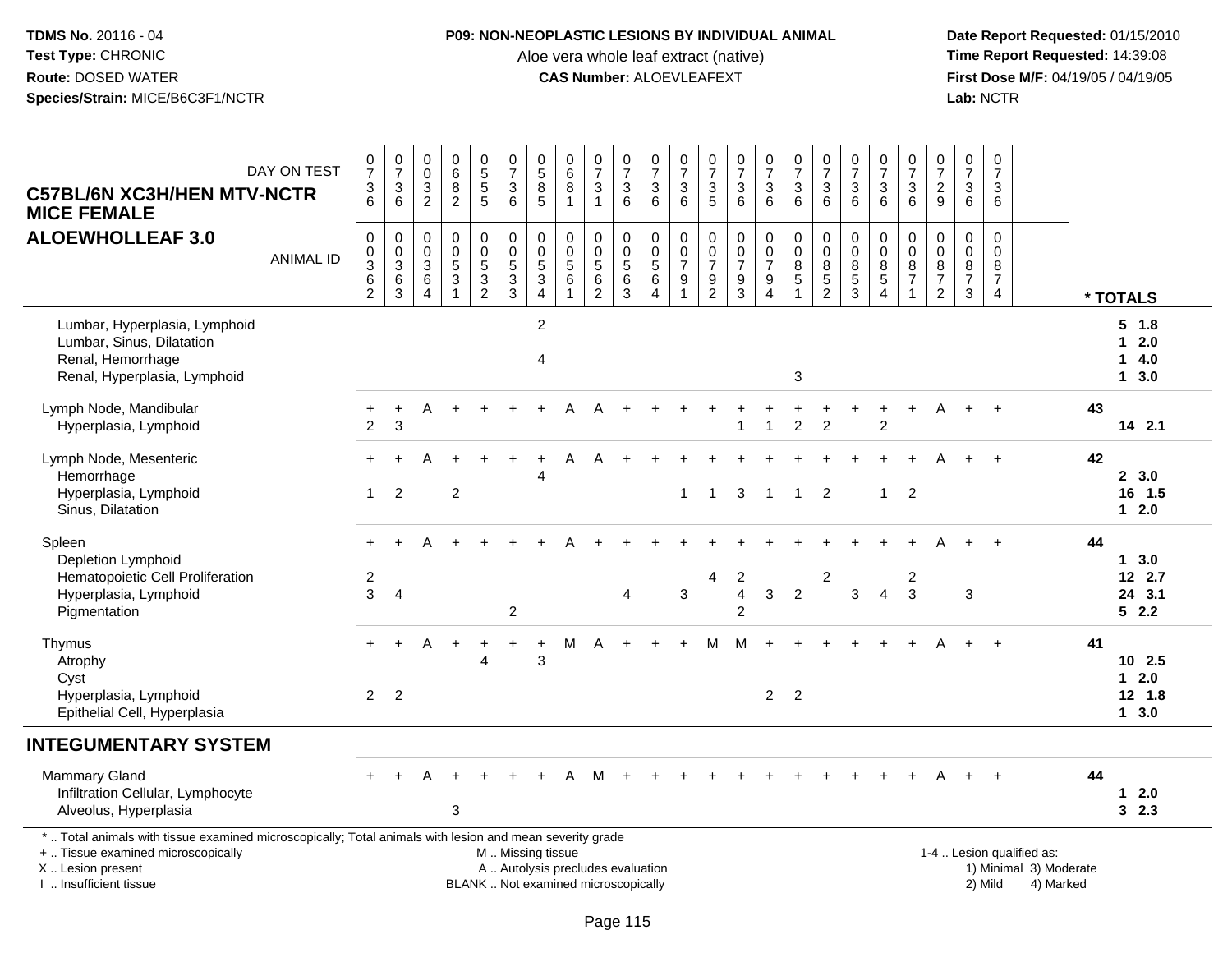### **P09: NON-NEOPLASTIC LESIONS BY INDIVIDUAL ANIMAL**

Aloe vera whole leaf extract (native)<br>**CAS Number:** ALOEVLEAFEXT

 **Date Report Requested:** 01/15/2010 **First Dose M/F:** 04/19/05 / 04/19/05<br>Lab: NCTR **Lab:** NCTR

| DAY ON TEST<br><b>C57BL/6N XC3H/HEN MTV-NCTR</b><br><b>MICE FEMALE</b>                                                                                                                        | $\frac{0}{7}$<br>$\sqrt{3}$<br>6                                | $\frac{0}{7}$<br>$\sqrt{3}$<br>6                            | $_{\rm 0}^{\rm 0}$<br>$\sqrt{3}$<br>$\overline{2}$                      | $\begin{array}{c} 0 \\ 6 \\ 8 \end{array}$<br>$\overline{2}$ | $\begin{array}{c} 0 \\ 5 \\ 5 \end{array}$<br>5                              | $\frac{0}{7}$<br>$\sqrt{3}$<br>$6\phantom{1}6$        | $\begin{array}{c} 0 \\ 5 \end{array}$<br>$\bf 8$<br>$5\phantom{1}$ | 0<br>$6\phantom{1}$<br>8<br>$\mathbf{1}$                                 | $\frac{0}{7}$<br>$\mathbf{3}$<br>$\mathbf{1}$                   | $\begin{array}{c} 0 \\ 7 \end{array}$<br>$\sqrt{3}$<br>6 | $\frac{0}{7}$<br>$\sqrt{3}$<br>$6\phantom{1}$         | $\frac{0}{7}$<br>3<br>$6\phantom{1}6$                                    | $\frac{0}{7}$<br>$\sqrt{3}$<br>$5\phantom{1}$                           | $\frac{0}{7}$<br>$\mathbf{3}$<br>$6\phantom{1}$ | $\frac{0}{7}$<br>$\mathbf{3}$<br>$6\phantom{1}$                               | $\begin{array}{c} 0 \\ 7 \end{array}$<br>$\ensuremath{\mathsf{3}}$<br>$6\phantom{a}$ | $\frac{0}{7}$<br>$\sqrt{3}$<br>$6\phantom{1}$                       | $\frac{0}{7}$<br>$\sqrt{3}$<br>6                        | $\frac{0}{7}$<br>$\ensuremath{\mathsf{3}}$<br>$6\phantom{1}6$ | $\frac{0}{7}$<br>$\mathbf{3}$<br>6                                      | 0<br>$\overline{7}$<br>$\overline{a}$<br>9                | $\begin{array}{c} 0 \\ 7 \end{array}$<br>3<br>$6\phantom{a}$ | $\pmb{0}$<br>$\overline{7}$<br>$\mathbf{3}$<br>$6\phantom{1}6$            |                                                                  |    |                                           |
|-----------------------------------------------------------------------------------------------------------------------------------------------------------------------------------------------|-----------------------------------------------------------------|-------------------------------------------------------------|-------------------------------------------------------------------------|--------------------------------------------------------------|------------------------------------------------------------------------------|-------------------------------------------------------|--------------------------------------------------------------------|--------------------------------------------------------------------------|-----------------------------------------------------------------|----------------------------------------------------------|-------------------------------------------------------|--------------------------------------------------------------------------|-------------------------------------------------------------------------|-------------------------------------------------|-------------------------------------------------------------------------------|--------------------------------------------------------------------------------------|---------------------------------------------------------------------|---------------------------------------------------------|---------------------------------------------------------------|-------------------------------------------------------------------------|-----------------------------------------------------------|--------------------------------------------------------------|---------------------------------------------------------------------------|------------------------------------------------------------------|----|-------------------------------------------|
| <b>ALOEWHOLLEAF 3.0</b><br><b>ANIMAL ID</b>                                                                                                                                                   | $\mathbf 0$<br>0<br>$\overline{3}$<br>$\,6\,$<br>$\overline{2}$ | $\boldsymbol{0}$<br>$\mathbf 0$<br>$\overline{3}$<br>6<br>3 | $\mathbf 0$<br>$\mathbf 0$<br>$\ensuremath{\mathsf{3}}$<br>$\,6\,$<br>4 | 0<br>0<br>5<br>3                                             | $\pmb{0}$<br>$\mathbf 0$<br>$\overline{5}$<br>$\mathbf{3}$<br>$\overline{c}$ | $_{\rm 0}^{\rm 0}$<br>$\frac{5}{3}$<br>$\overline{3}$ | $\pmb{0}$<br>$\mathbf 0$<br>$\sqrt{5}$<br>$\mathbf{3}$<br>4        | $\mathbf 0$<br>$\mathbf 0$<br>$\sqrt{5}$<br>6<br>$\overline{1}$          | $\mathbf 0$<br>0<br>$\overline{5}$<br>$\,6\,$<br>$\overline{2}$ | $\mathbf 0$<br>0<br>$\overline{5}$<br>$\,6\,$<br>3       | 0<br>$\overline{0}$<br>$\overline{5}$<br>$\,6\,$<br>4 | $\mathbf 0$<br>$\boldsymbol{0}$<br>$\overline{7}$<br>9<br>$\overline{1}$ | $\mathbf 0$<br>$\mathbf 0$<br>$\overline{7}$<br>$9\,$<br>$\overline{2}$ | $_{\rm 0}^{\rm 0}$<br>$\overline{7}$<br>9<br>3  | $\mathbf 0$<br>$\ddot{\mathbf{0}}$<br>$\overline{7}$<br>$\boldsymbol{9}$<br>4 | $_{\rm 0}^{\rm 0}$<br>$\overline{8}$<br>5<br>$\overline{1}$                          | $\pmb{0}$<br>$\mathbf 0$<br>$\bf 8$<br>$\sqrt{5}$<br>$\overline{2}$ | $\mathbf 0$<br>$\mathbf 0$<br>$\, 8$<br>$\sqrt{5}$<br>3 | $\mathbf 0$<br>0<br>$\bf 8$<br>$\overline{5}$<br>4            | $\mathbf 0$<br>$\mathbf 0$<br>$\bf 8$<br>$\overline{7}$<br>$\mathbf{1}$ | 0<br>$\mathbf 0$<br>8<br>$\overline{7}$<br>$\overline{2}$ | $\mathbf 0$<br>0<br>$\bf 8$<br>$\overline{7}$<br>3           | $\mathbf 0$<br>$\mathbf 0$<br>$\bf 8$<br>$\overline{7}$<br>$\overline{4}$ |                                                                  |    | * TOTALS                                  |
| <b>Skin</b>                                                                                                                                                                                   | $+$                                                             | $\ddot{}$                                                   |                                                                         |                                                              |                                                                              |                                                       | $\pm$                                                              | A                                                                        | A                                                               |                                                          |                                                       |                                                                          |                                                                         |                                                 |                                                                               |                                                                                      |                                                                     |                                                         |                                                               |                                                                         | A                                                         | $+$                                                          | $+$                                                                       |                                                                  | 44 |                                           |
| <b>MUSCULOSKELETAL SYSTEM</b>                                                                                                                                                                 |                                                                 |                                                             |                                                                         |                                                              |                                                                              |                                                       |                                                                    |                                                                          |                                                                 |                                                          |                                                       |                                                                          |                                                                         |                                                 |                                                                               |                                                                                      |                                                                     |                                                         |                                                               |                                                                         |                                                           |                                                              |                                                                           |                                                                  |    |                                           |
| Bone, Femur<br>Fibro-Osseous Lesion                                                                                                                                                           |                                                                 |                                                             |                                                                         |                                                              |                                                                              |                                                       |                                                                    |                                                                          |                                                                 |                                                          |                                                       |                                                                          | $\div$                                                                  | $\div$<br>$\overline{A}$                        |                                                                               |                                                                                      |                                                                     |                                                         |                                                               |                                                                         | A                                                         | $+$                                                          | $\overline{1}$                                                            |                                                                  | 46 | 14.0                                      |
| <b>NERVOUS SYSTEM</b>                                                                                                                                                                         |                                                                 |                                                             |                                                                         |                                                              |                                                                              |                                                       |                                                                    |                                                                          |                                                                 |                                                          |                                                       |                                                                          |                                                                         |                                                 |                                                                               |                                                                                      |                                                                     |                                                         |                                                               |                                                                         |                                                           |                                                              |                                                                           |                                                                  |    |                                           |
| Brain, Brain Stem<br>Compression                                                                                                                                                              |                                                                 |                                                             |                                                                         |                                                              |                                                                              |                                                       |                                                                    |                                                                          |                                                                 |                                                          |                                                       |                                                                          |                                                                         |                                                 |                                                                               |                                                                                      |                                                                     |                                                         |                                                               |                                                                         | A                                                         | $+$                                                          | $\overline{+}$<br>$\mathfrak{p}$                                          |                                                                  | 43 | $12.0$                                    |
| Brain, Cerebellum<br>Infiltration Cellular, Lymphocyte                                                                                                                                        | $+$                                                             |                                                             |                                                                         |                                                              |                                                                              |                                                       |                                                                    | A                                                                        | A                                                               |                                                          |                                                       |                                                                          |                                                                         |                                                 |                                                                               |                                                                                      |                                                                     |                                                         |                                                               |                                                                         | A                                                         | $+$                                                          | $\overline{+}$                                                            |                                                                  | 43 | $1 \t1.0$                                 |
| Brain, Cerebrum<br>Infiltration Cellular, Lymphocyte                                                                                                                                          |                                                                 |                                                             |                                                                         |                                                              |                                                                              |                                                       |                                                                    |                                                                          | Α                                                               | $+$                                                      | $\div$                                                |                                                                          |                                                                         |                                                 |                                                                               |                                                                                      |                                                                     |                                                         |                                                               |                                                                         |                                                           |                                                              |                                                                           |                                                                  | 43 | 1 1.0                                     |
| Mineralization                                                                                                                                                                                | $\overline{1}$                                                  | $\overline{1}$                                              |                                                                         | $\mathbf{1}$                                                 | $\overline{\phantom{1}}$                                                     |                                                       |                                                                    |                                                                          |                                                                 |                                                          | $\mathbf 1$                                           |                                                                          | $\mathbf{1}$                                                            | - 1                                             |                                                                               | $\mathbf{1}$                                                                         |                                                                     | $\overline{1}$                                          |                                                               | $\mathbf{1}$                                                            |                                                           | $\mathbf{1}$                                                 | $\overline{2}$                                                            |                                                                  |    | 27 1.0                                    |
| <b>RESPIRATORY SYSTEM</b><br>Lung<br>Congestion<br>Infiltration Cellular, Histiocyte<br>Infiltration Cellular, Lymphocyte<br>Inflammation, Chronic Active<br>Alveolar Epithelium, Hyperplasia |                                                                 |                                                             |                                                                         |                                                              |                                                                              |                                                       |                                                                    |                                                                          |                                                                 |                                                          |                                                       |                                                                          |                                                                         |                                                 |                                                                               |                                                                                      |                                                                     |                                                         | $\mathbf{1}$                                                  |                                                                         |                                                           |                                                              |                                                                           |                                                                  | 44 | 14.0<br>1 1.0<br>3, 1.7<br>$12.0$<br>11.0 |
| Nose<br><b>Hyaline Droplet</b>                                                                                                                                                                |                                                                 |                                                             |                                                                         |                                                              | -1                                                                           |                                                       |                                                                    |                                                                          | $\overline{1}$                                                  |                                                          |                                                       |                                                                          |                                                                         |                                                 |                                                                               |                                                                                      |                                                                     |                                                         |                                                               |                                                                         |                                                           |                                                              |                                                                           |                                                                  | 45 | 9 1.6                                     |
| *  Total animals with tissue examined microscopically; Total animals with lesion and mean severity grade<br>+  Tissue examined microscopically<br>X  Lesion present<br>I. Insufficient tissue |                                                                 |                                                             |                                                                         |                                                              |                                                                              |                                                       | M  Missing tissue                                                  | A  Autolysis precludes evaluation<br>BLANK  Not examined microscopically |                                                                 |                                                          |                                                       |                                                                          |                                                                         |                                                 |                                                                               |                                                                                      |                                                                     |                                                         |                                                               |                                                                         |                                                           |                                                              | 2) Mild                                                                   | 1-4  Lesion qualified as:<br>1) Minimal 3) Moderate<br>4) Marked |    |                                           |